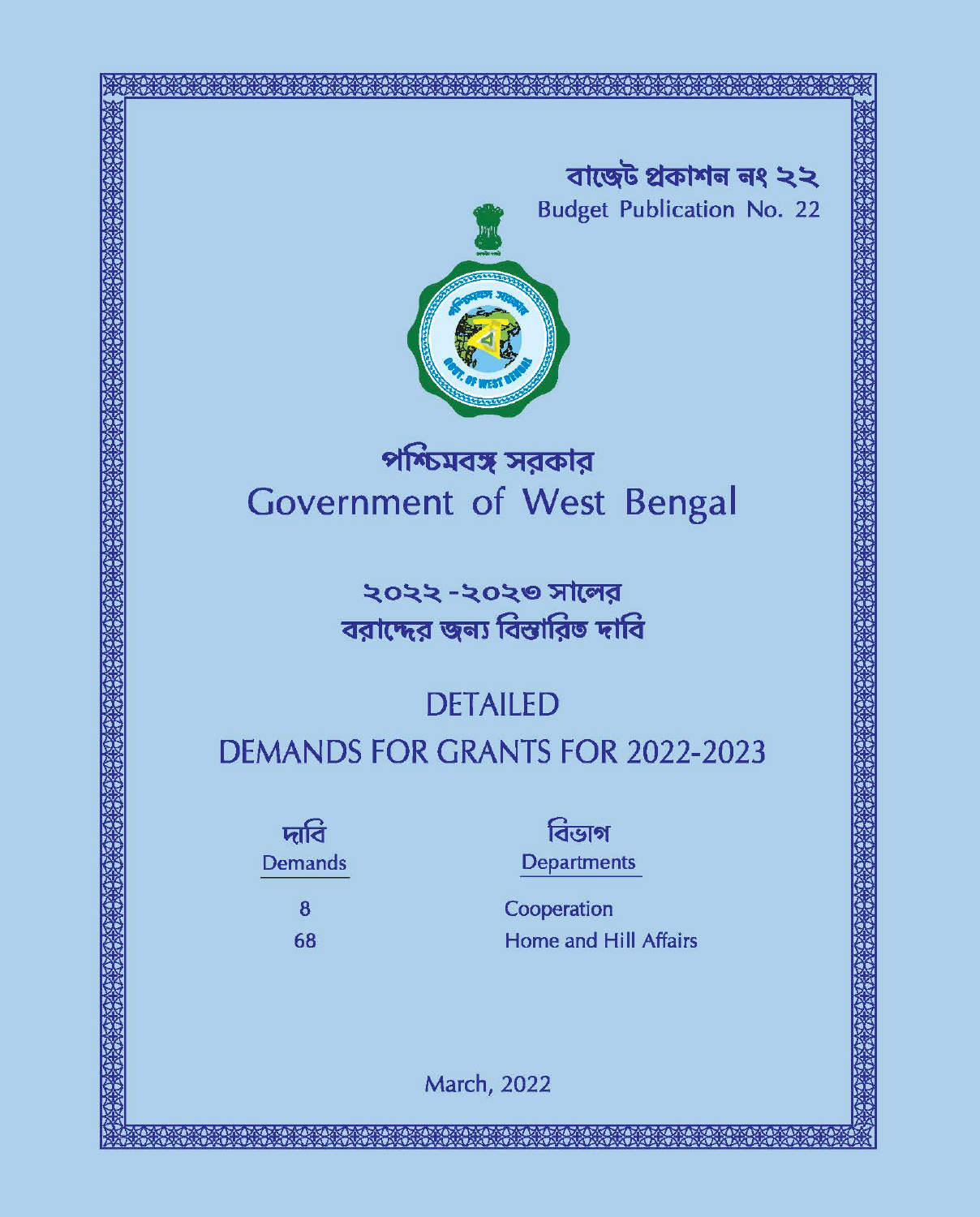## **Detailed Demands for Grants for 2022-2023**

| Demand No.   | <b>Major Heads</b>                                     |   | <b>Pages</b> |
|--------------|--------------------------------------------------------|---|--------------|
| / Serial No. |                                                        |   |              |
| 08           | 2049 - Interest Payments                               |   | $1 - 2$      |
|              | $2216$ - Housing                                       |   | $3 - 5$      |
|              | 2250 - Other Social Services                           |   | $6 - 7$      |
|              | 2401 - Crop Husbandry                                  |   | $8 - 13$     |
|              | 2404 - Dairy Development                               | . | $14 - 16$    |
|              | 2425 - Co-operation                                    |   | 17-39        |
|              | 2515 - Other Rural Development Programmes              |   | 40-42        |
|              | 3451 - Secretariat-Economic Services                   |   | 43-45        |
|              | 4216 - Capital Outlay on Housing                       |   | 46-47        |
|              | 4250 - Capital Outlay on Other Social Services         | . | 48-49        |
|              | 4401 - Capital Outlay on Crop Husbandry                |   | 50-53        |
|              | 4425 - Capital Outlay on Co-operation                  |   | 54-65        |
|              | 6003 - Internal Debt of the State Government           |   | 66-67        |
|              | 6004 - Loans and Advances from the Central Government  |   | 68-69        |
|              | 6250 - Loans for Other Social Services                 | . | 70-71        |
|              | 6425 - Loans for Co-operation                          |   | 72-75        |
| 68           | 2015 - Elections                                       |   | 76-83        |
|              | 2049 - Interest Payments                               |   | 84-85        |
|              | 2051 - Public Service Commission                       |   | 86-87        |
|              | 2052 - Secretariat--General Services                   |   | 88-97        |
|              | 2055 - Police                                          | . | 98-160       |
|              | 2059 - Public Works                                    |   | 161-163      |
|              | 2070 - Other Administrative Services                   |   | 164-182      |
|              | 2075 - Miscellaneous General Services                  | . | 183-186      |
|              | 2235 - Social Security And Welfare                     |   | 187-194      |
|              | 2250 - Other Social Services                           |   | 195-196      |
|              | 2551 - Hill Areas                                      |   | 197-203      |
|              | 2575 - Other Special Areas Programmes                  |   | 204-209      |
|              | 3451 - Secretariat-Economic Services                   | . | 210-213      |
|              | 3454 - Census, Surveys and Statistics                  |   | 214-217      |
|              | 4055 - Capital Outlay on Police                        |   | 218-224      |
|              | 4059 - Capital Outlay on Public Works                  |   | 225-229      |
|              | 4070 - Capital Outlay on Other Administrative Services |   | 230-231      |
|              | 4216 - Capital Outlay on Housing                       |   | 232-233      |
|              | 4235 - Capital Outlay on Social Security and Welfare   | . | 234-236      |
|              |                                                        |   |              |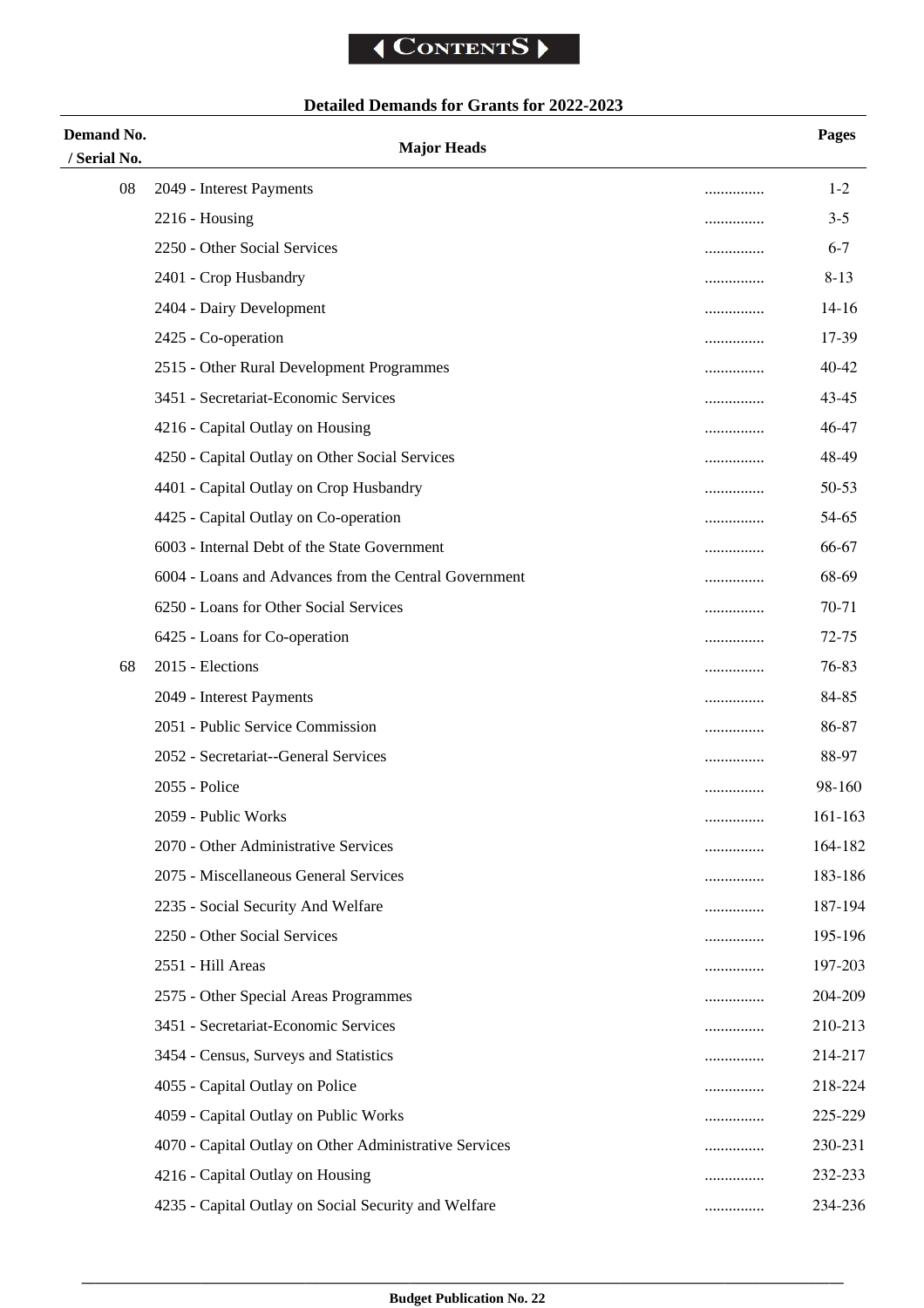| Demand No.<br>/ Serial No. | <b>Major Heads</b>                                     |   | Pages   |
|----------------------------|--------------------------------------------------------|---|---------|
|                            | 4250 - Capital Outlay on Other Social Services         | . | 237-238 |
|                            | 4575 - Capital Outlay on Other Special Areas Programme |   | 239-244 |
|                            | 6004 - Loans and Advances from the Central Government  | . | 245-247 |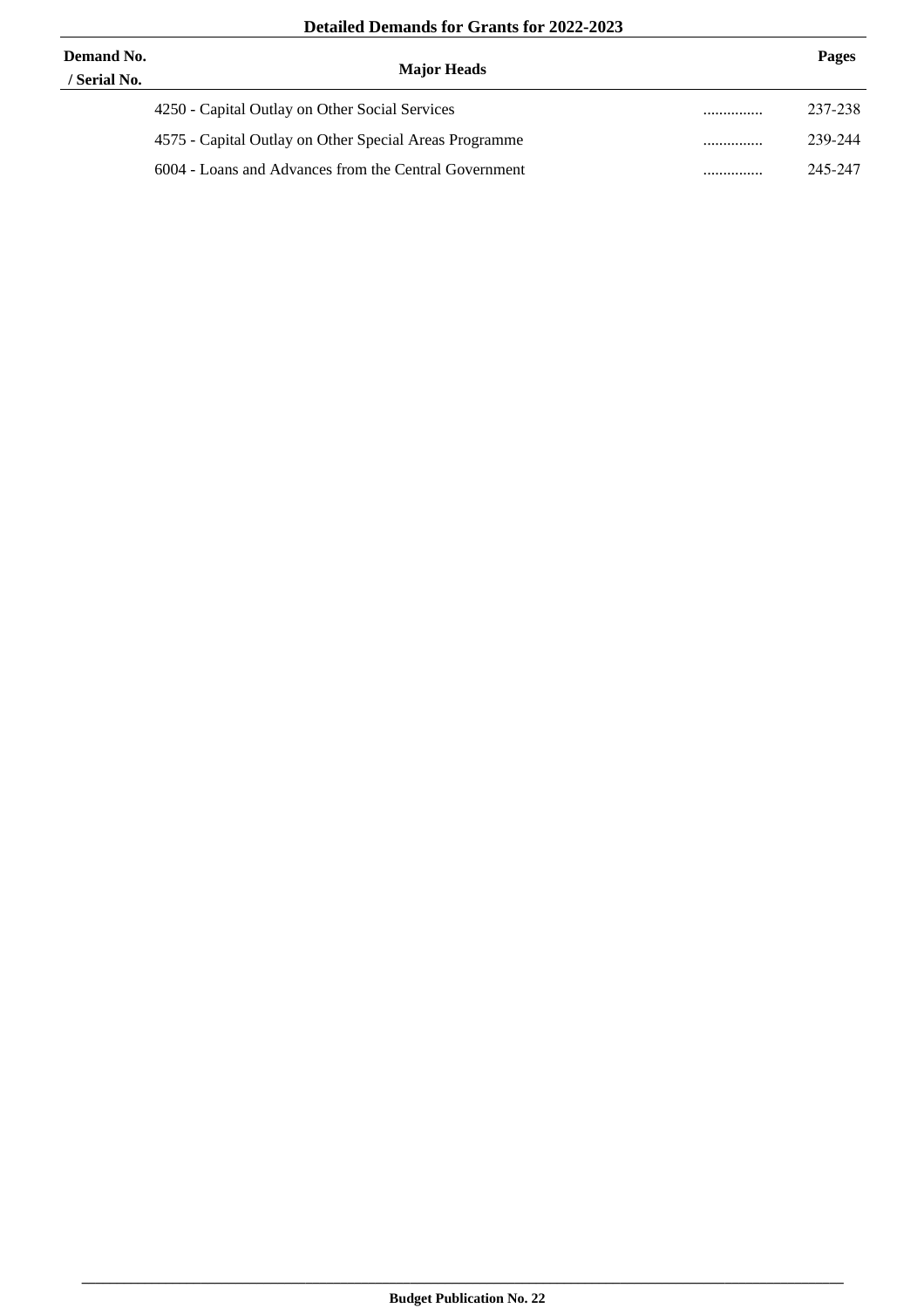#### **REVENUE EXPENDITURE**

#### **DEMAND No. 08**

#### **Cooperation Department**

## **A. General Services - (c) Interest payment and servicing of Debt**

## **Head of Account : 2049 - Interest Payments**

| <b>Voted Rs. Nil</b>       | Charged Rs. 59,02,00,000 |           | Total Rs. 59,02,00,000 |                  |
|----------------------------|--------------------------|-----------|------------------------|------------------|
|                            |                          | Voted Rs. | Charged Rs.            | <b>Total Rs.</b> |
|                            | <b>Gross Expenditure</b> | $\cdots$  | 59,02,00,000           | 59,02,00,000     |
| <b>Deduct - Recoveries</b> |                          |           | $\cdots$               | $\cdots$         |
|                            | <b>Net Expenditure</b>   | $\cdots$  | 59,02,00,000           | 59,02,00,000     |

#### **REVENUE EXPENDITURE ABSTRACT ACCOUNT**

|                                      |                                   |                        | <b>Budget</b> | Revised                             | <b>Budget</b> |
|--------------------------------------|-----------------------------------|------------------------|---------------|-------------------------------------|---------------|
|                                      |                                   | Actuals,               | Estimate,     | Estimate,                           | Estimate,     |
|                                      |                                   | 2020-2021              | 2021-2022     | 2021-2022                           | 2022-2023     |
|                                      |                                   | Rs.                    | Rs.           | Rs.                                 | Rs.           |
| 01 - INTEREST ON INTERNAL DEBT       |                                   |                        |               |                                     |               |
| 200- Interest on Other Intenal Debts |                                   |                        |               |                                     |               |
| Administrative Expenditure           | <b>Voted</b>                      |                        |               |                                     |               |
|                                      | Charged                           | 54,46,42,587 61,50,000 |               | 57,02,00,000                        | 59,02,00,000  |
|                                      | <b>Total - 200</b>                | 54,46,42,587           | 61,50,000     | 57,02,00,000                        | 59,02,00,000  |
|                                      | <b>Grand Total - Gross</b>        | 54,46,42,587           | 61,50,000     | 57,02,00,000                        | 59,02,00,000  |
|                                      | Voted                             |                        |               |                                     |               |
|                                      | Charged                           | 54,46,42,587 61,50,000 |               | 57,02,00,000                        | 59,02,00,000  |
|                                      | <b>Administrative Expenditure</b> |                        |               | 54,46,42,587 61,50,000 57,02,00,000 | 59,02,00,000  |
|                                      | Voted                             | $\cdots$               | $\cdots$      |                                     |               |
|                                      | Charged                           | 54,46,42,587 61,50,000 |               | 57,02,00,000                        | 59,02,00,000  |
|                                      | <b>Deduct Recoveries</b>          | $\cdots$               | $\cdots$      |                                     |               |
|                                      | <b>Grand Total - Net</b>          | 54,46,42,587           | 61,50,000     | 57,02,00,000                        | 59,02,00,000  |
|                                      | Voted                             | $\cdots$               | $\cdots$      | $\cdots$                            |               |
|                                      | Charged                           | 54,46,42,587           | 61,50,000     | 57,02,00,000                        | 59,02,00,000  |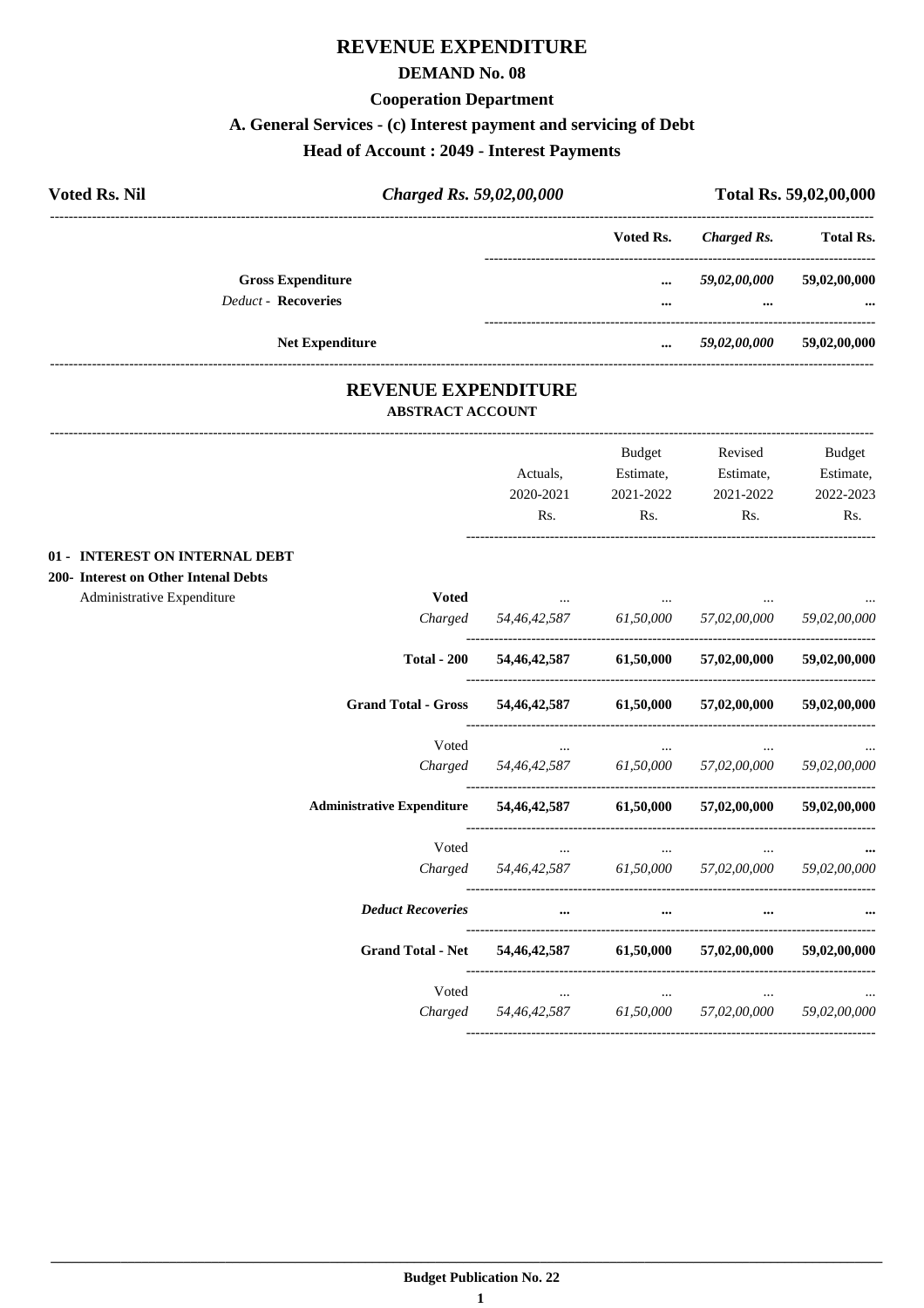|                                      |                                                                    | Actuals,                            | Budget<br>Estimate,    | Revised<br>Estimate,                             | Budget<br>Estimate, |
|--------------------------------------|--------------------------------------------------------------------|-------------------------------------|------------------------|--------------------------------------------------|---------------------|
|                                      |                                                                    | 2020-2021                           | 2021-2022              | 2021-2022                                        | 2022-2023           |
|                                      |                                                                    | Rs.                                 | Rs.                    | Rs.                                              | Rs.                 |
|                                      | DETAILED ACCOUNT NO. 2049-01-200 - INTEREST ON OTHER INTENAL DEBTS |                                     |                        |                                                  |                     |
| 01 - INTEREST ON INTERNAL DEBT       |                                                                    |                                     |                        |                                                  |                     |
| 200- Interest on Other Intenal Debts |                                                                    |                                     |                        |                                                  |                     |
| <b>Administrative Expenditure</b>    |                                                                    |                                     |                        |                                                  |                     |
| 001-Loans from NCDC [CO]             |                                                                    |                                     |                        |                                                  |                     |
| 45- Interest/Dividend                | Charged                                                            | 54,44,80,053                        | 60,00,000 57,00,00,000 |                                                  | 59,00,00,000        |
|                                      | Total - 2049-01-200-001                                            | 54,44,80,053                        |                        | 60,00,000 57,00,00,000                           | 59,00,00,000        |
|                                      | 030- Loans from National Bank for Agriculture & Rural Development  |                                     |                        |                                                  |                     |
| (NABARD) [CO]                        |                                                                    |                                     |                        |                                                  |                     |
| 45- Interest/Dividend                | Charged                                                            | 1,62,534 1,50,000 2,00,000          |                        |                                                  | 2,00,000            |
|                                      | Total - 2049-01-200-030                                            |                                     |                        | $1.62.534$ $1.50.000$ $2.00.000$                 | 2.00.000            |
|                                      | <b>Total - Administrative Expenditure</b>                          |                                     |                        | 54,46,42,587 61,50,000 57,02,00,000 59,02,00,000 |                     |
|                                      | Total - 2049-01-200                                                |                                     |                        | 54,46,42,587 61,50,000 57,02,00,000 59,02,00,000 |                     |
|                                      | Voted                                                              |                                     | $\cdots$               |                                                  |                     |
|                                      | Charged                                                            | 54,46,42,587 61,50,000 57,02,00,000 |                        |                                                  | 59,02,00,000        |
|                                      |                                                                    |                                     |                        |                                                  |                     |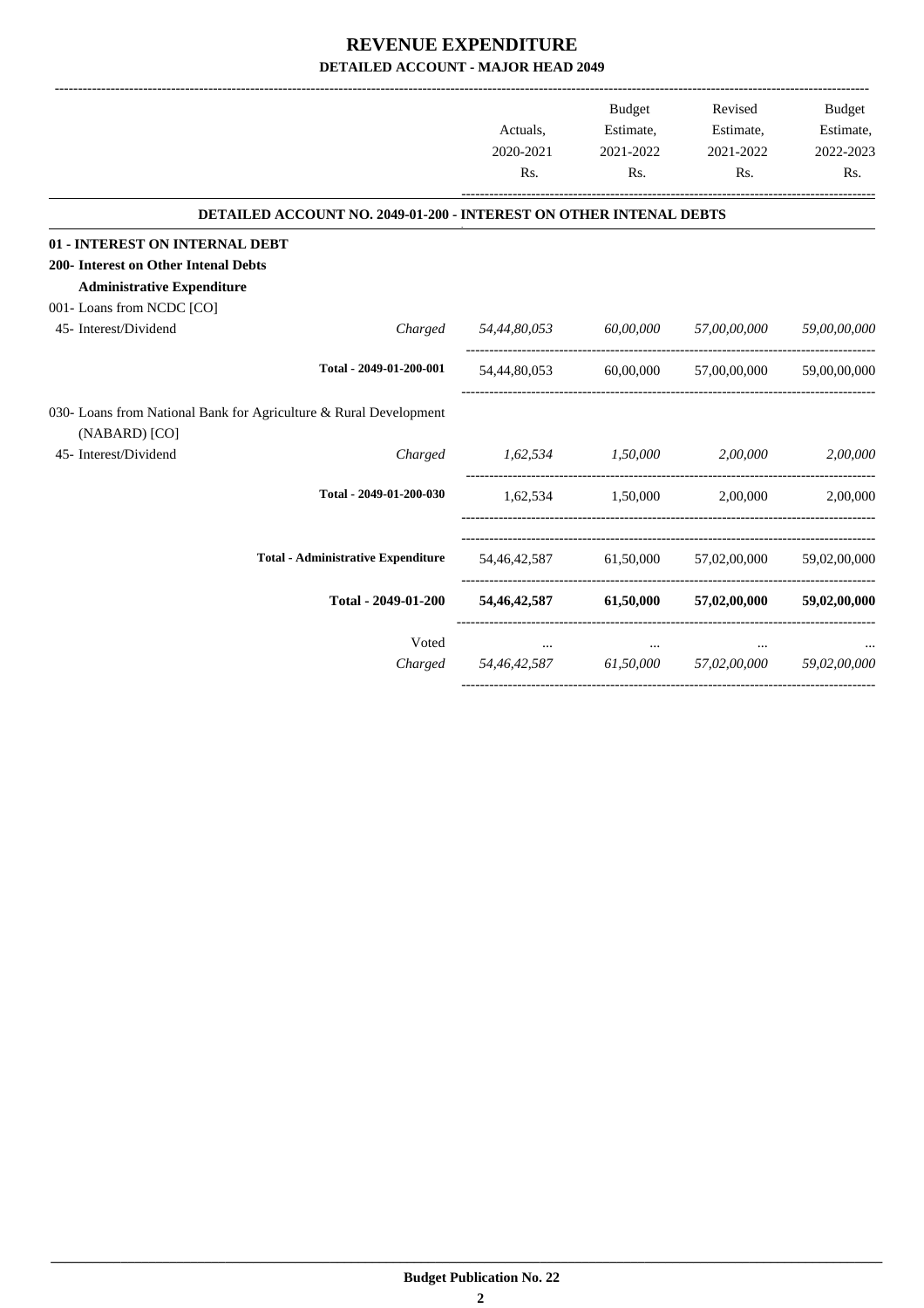## **REVENUE EXPENDITURE**

#### **DEMAND No. 08**

#### **Cooperation Department**

## **B - Social Services - (c) Water Supply, Sanitation, Housing and Urban Development**

**Head of Account : 2216 - Housing** 

| Voted Rs. 1,10,63,000      |                        | <b>Charged Rs. Nil</b> |             | <b>Total Rs. 1,10,63,000</b> |  |
|----------------------------|------------------------|------------------------|-------------|------------------------------|--|
|                            |                        | Voted Rs.              | Charged Rs. | <b>Total Rs.</b>             |  |
| <b>Gross Expenditure</b>   |                        | 1,10,63,000            | $\cdots$    | 1,10,63,000                  |  |
| <b>Deduct - Recoveries</b> |                        | $-1,000$               | $\cdots$    | $-1,000$                     |  |
|                            | <b>Net Expenditure</b> | 1,10,62,000            |             | 1,10,62,000                  |  |

#### **REVENUE EXPENDITURE ABSTRACT ACCOUNT**

---------------------------------------------------------------------------------------------------------------------------------------------------------------------------------

|                                  |                                                                   | Actuals,                                                                                                                          | Budget<br>Estimate,                                                                                                 | Revised<br>Estimate,      | <b>Budget</b><br>Estimate, |
|----------------------------------|-------------------------------------------------------------------|-----------------------------------------------------------------------------------------------------------------------------------|---------------------------------------------------------------------------------------------------------------------|---------------------------|----------------------------|
|                                  |                                                                   | 2020-2021                                                                                                                         | 2021-2022                                                                                                           | 2021-2022                 | 2022-2023                  |
|                                  |                                                                   | Rs.                                                                                                                               | Rs.                                                                                                                 | Rs.                       | Rs.                        |
| 02 - URBAN HOUSING               |                                                                   |                                                                                                                                   |                                                                                                                     |                           |                            |
| 104- Housing Co-operatives       |                                                                   |                                                                                                                                   |                                                                                                                     |                           |                            |
| Administrative Expenditure       |                                                                   |                                                                                                                                   | 8,96,138 10,12,000 10,19,000 10,63,000                                                                              |                           |                            |
| <b>State Development Schemes</b> |                                                                   | $\mathbf{1}_{\mathbf{1}_{\mathbf{2}}\mathbf{1}_{\mathbf{3}}\mathbf{2}_{\mathbf{4}}\mathbf{3}_{\mathbf{5}}\mathbf{4}_{\mathbf{6}}$ |                                                                                                                     | $50,00,000$ $1,00,00,000$ |                            |
|                                  | <b>Total - 104</b>                                                |                                                                                                                                   | 8,96,138 60,12,000 10,19,000 1,10,63,000                                                                            |                           |                            |
|                                  | <b>Grand Total - Gross</b>                                        |                                                                                                                                   | 8,96,138 60,12,000 10,19,000 1,10,63,000                                                                            |                           |                            |
|                                  |                                                                   |                                                                                                                                   | Voted 8,96,138 60,12,000 10,19,000 1,10,63,000                                                                      |                           |                            |
|                                  | Charged                                                           |                                                                                                                                   | فتتحدث والمستحدث والمتناوب والمستحدث والمستحدث والمتناوب والمستحدث والمستحدث والمستحدث والمستحدث والمتناوب والمتحدث |                           |                            |
|                                  | Administrative Expenditure 8,96,138 10,12,000 10,19,000 10,63,000 |                                                                                                                                   |                                                                                                                     |                           |                            |
|                                  | State Development Schemes  50,00,000  1,00,00,000                 |                                                                                                                                   |                                                                                                                     |                           |                            |
|                                  | <b>Deduct Recoveries</b>                                          |                                                                                                                                   | and the contract of the contract of the contract of the contract of the contract of the contract of the contract of |                           | $-1,000$ $-1,000$          |
|                                  | Grand Total - Net 8,96,138 60,12,000 10,18,000 1,10,62,000        |                                                                                                                                   |                                                                                                                     |                           |                            |
|                                  |                                                                   |                                                                                                                                   | Voted 8,96,138 60,12,000 10,18,000 1,10,62,000                                                                      |                           |                            |
|                                  |                                                                   |                                                                                                                                   | Charged                                                                                                             |                           |                            |
|                                  |                                                                   |                                                                                                                                   |                                                                                                                     |                           |                            |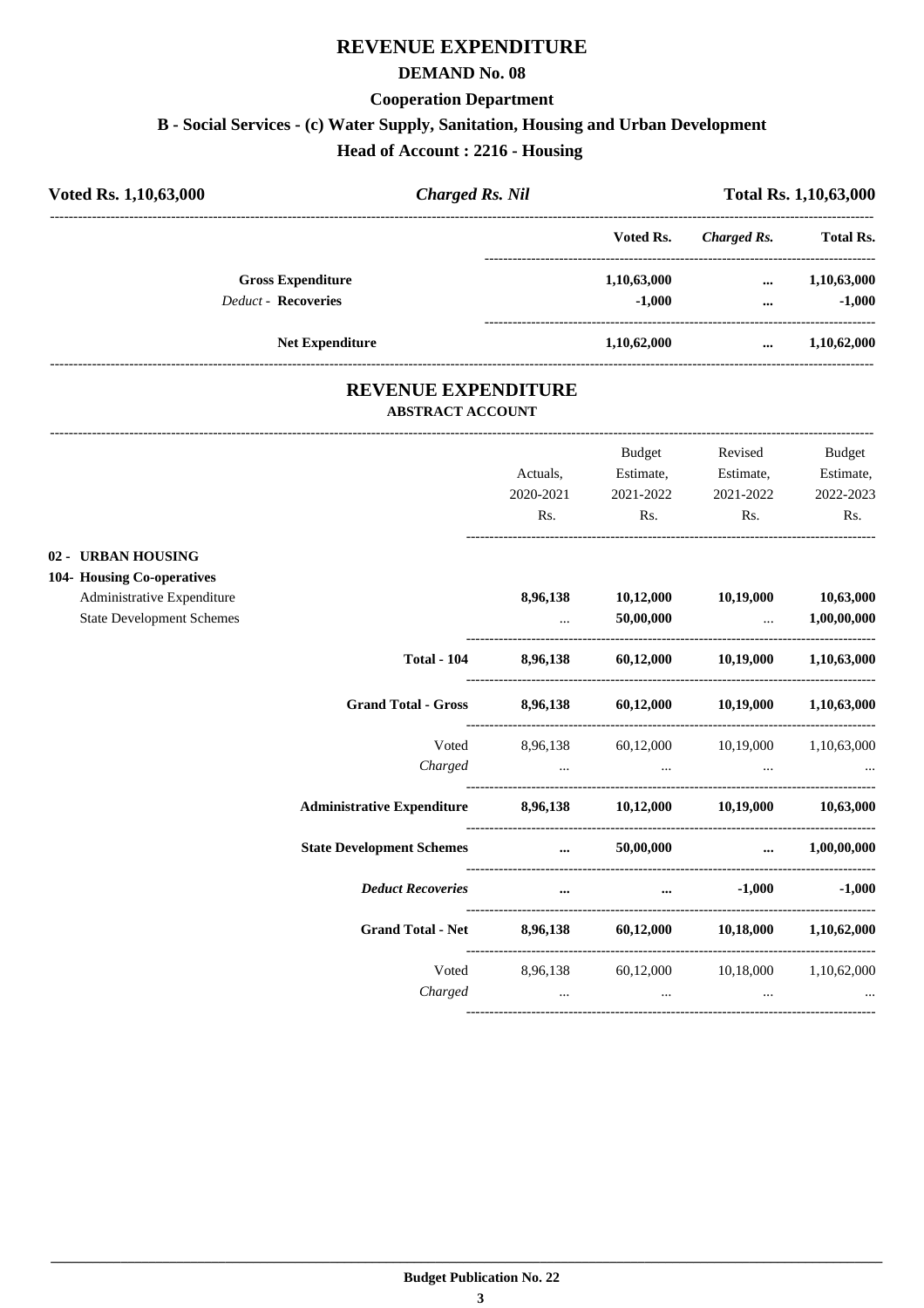-------------------------------------------------------------------------------------------------------------------------------------------------------------------------------

|                                                          | Actuals,<br>2020-2021 | <b>Budget</b><br>Estimate,<br>2021-2022 | Revised<br>Estimate,<br>2021-2022                                                 | <b>Budget</b><br>Estimate,<br>2022-2023 |
|----------------------------------------------------------|-----------------------|-----------------------------------------|-----------------------------------------------------------------------------------|-----------------------------------------|
|                                                          | Rs.                   | Rs.                                     | Rs.                                                                               | Rs.                                     |
| DETAILED ACCOUNT NO. 2216-02-104 - HOUSING CO-OPERATIVES |                       |                                         |                                                                                   |                                         |
| 02 - URBAN HOUSING                                       |                       |                                         |                                                                                   |                                         |
| 104- Housing Co-operatives                               |                       |                                         |                                                                                   |                                         |
| <b>Administrative Expenditure</b>                        |                       |                                         |                                                                                   |                                         |
| 001- Low Income Group Housing Scheme [CO]                |                       |                                         |                                                                                   |                                         |
| 01- Salaries                                             |                       |                                         |                                                                                   |                                         |
| 01-Pay                                                   | 7,92,800              | 8,56,000                                | 8,40,000                                                                          | 8,60,000                                |
| 14-Grade Pay                                             | $\cdots$              | $\cdots$                                | $\cdots$                                                                          | $\cdots$                                |
| 02-Dearness Allowance                                    | 4,002                 | 26,000                                  | 32,000                                                                            | 50,000                                  |
| 03-House Rent Allowance                                  | 95,136                | 81,000                                  | 95,000                                                                            | 1,00,000                                |
| 04-Ad hoc Bonus                                          | 4,200                 | 6,000                                   | 10,000                                                                            | 10,000                                  |
| 07-Other Allowances                                      | $\cdots$              | $\cdots$                                | $\ddots$                                                                          |                                         |
| 12-Medical Allowance                                     | $\cdots$              | $\cdots$                                | 1,000                                                                             | 1,000                                   |
| Total - 2216-02-104-001-01                               | 8,96,138              | 9,69,000                                | 9,78,000                                                                          | 10,21,000                               |
| 11- Travel Expenses                                      | $\cdots$              | 26,000                                  | 26,000                                                                            | 27,000                                  |
| 12- Medical Reimbursements under WBHS 2008               |                       | 11,000                                  | 11,000                                                                            | 11,000                                  |
| 13- Office Expenses                                      | $\cdots$              |                                         |                                                                                   |                                         |
| 01-Electricity                                           |                       | 1,000                                   | 1,000                                                                             | 1,000                                   |
| 02-Telephone                                             | $\cdots$              | 1,000                                   | 1,000                                                                             | 1,000                                   |
| 03-Maintenance / P.O.L. for Office Vehicles              | $\cdots$              | 3,000                                   | 1,000                                                                             | 1,000                                   |
|                                                          |                       |                                         |                                                                                   |                                         |
| 04-Other Office Expenses                                 |                       | 1,000                                   | 1,000                                                                             | 1,000                                   |
| Total - 2216-02-104-001-13                               | $\cdots$              | 6,000                                   | 4.000                                                                             | 4,000                                   |
| <b>Total - Administrative Expenditure</b>                | 8,96,138              | 10,12,000                               | 10,19,000                                                                         | 10,63,000                               |
| <b>State Development Schemes</b>                         |                       |                                         |                                                                                   |                                         |
| 002- Development of Housing Cooperatives [CO]            |                       |                                         |                                                                                   |                                         |
| 31- Grants-in-aid-GENERAL                                |                       |                                         |                                                                                   |                                         |
| 02-Other Grants                                          | $\cdots$              | 50,00,000                               | $\ddots$                                                                          | 1,00,00,000                             |
| <b>Total - State Development Schemes</b>                 | $\cdots$              | 50,00,000                               | -------------------------------<br>$\mathbf{r}$ and $\mathbf{r}$ and $\mathbf{r}$ | 1,00,00,000                             |
| Total - 2216-02-104                                      | 8,96,138              | 60,12,000                               | 10,19,000                                                                         | 1,10,63,000                             |
| Voted                                                    | 8,96,138              | 60,12,000 10,19,000 1,10,63,000         |                                                                                   |                                         |
| Charged                                                  | $\cdots$              | $\sim 10^{-10}$                         | $\cdots$                                                                          |                                         |
|                                                          |                       |                                         |                                                                                   |                                         |

#### **DETAILED ACCOUNT NO. 2216 - DEDUCT RECOVERIES IN REDUCTION OF EXPENDITURE --------------------------------------------------------------------------------------------------------------------------------------------------------------------------------**

 **\_\_\_\_\_\_\_\_\_\_\_\_\_\_\_\_\_\_\_\_\_\_\_\_\_\_\_\_\_\_\_\_\_\_\_\_\_\_\_\_\_\_\_\_\_\_\_\_\_\_\_\_\_\_\_\_\_\_\_\_\_\_\_\_\_\_\_\_\_\_\_\_\_\_\_\_\_\_\_\_\_\_\_\_\_\_\_\_\_\_\_\_\_\_\_\_\_\_\_\_\_\_\_\_\_\_\_\_\_\_\_\_\_\_\_\_\_\_\_**

#### **02 - URBAN HOUSING**

#### **104- Housing Co-operatives**

Administrative Expenditure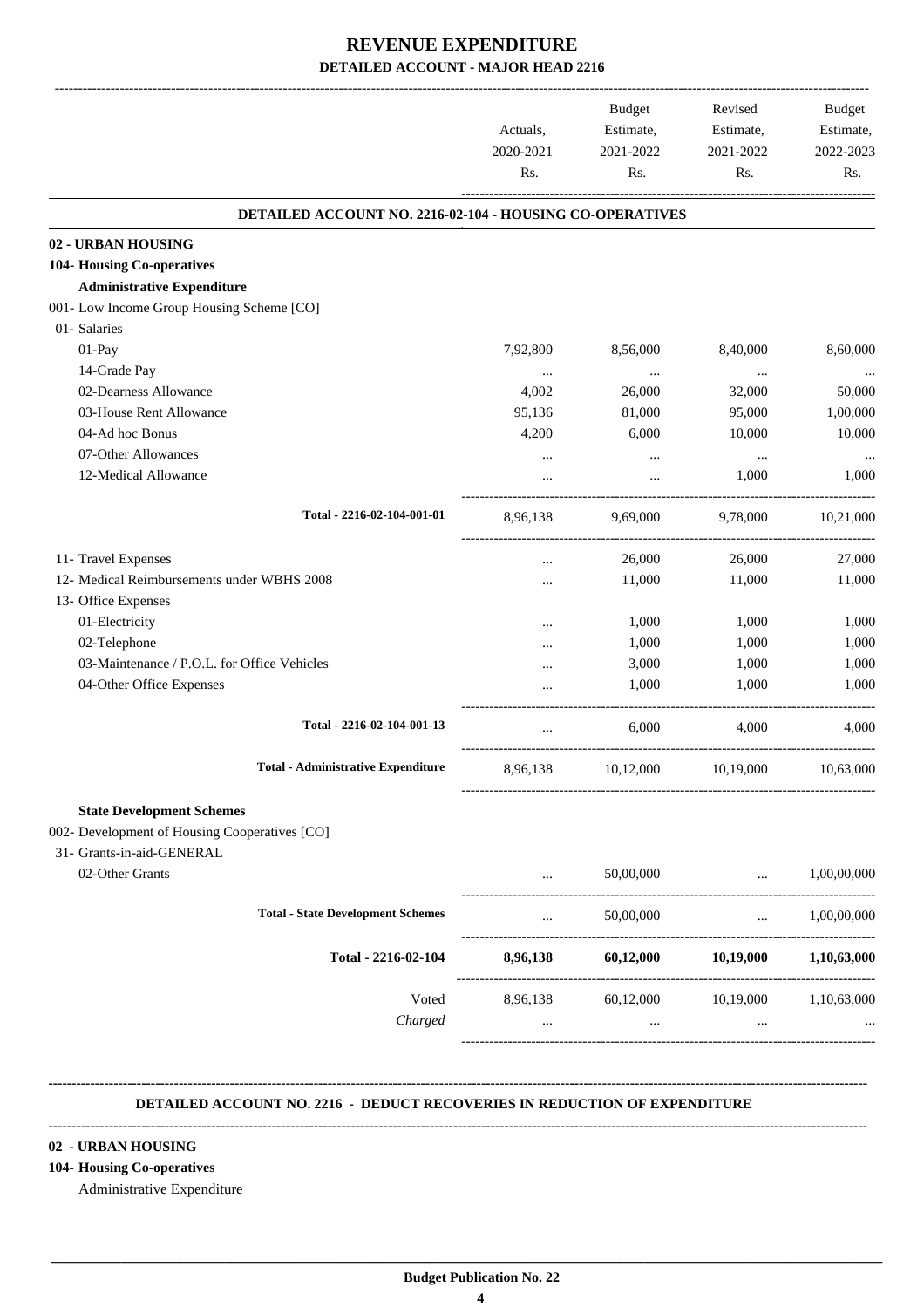|                                          |                                    | Actuals.<br>2020-2021<br>Rs. | <b>Budget</b><br>Estimate,<br>2021-2022<br>Rs. | Revised<br>Estimate,<br>2021-2022<br>Rs. | <b>Budget</b><br>Estimate,<br>2022-2023<br>Rs. |
|------------------------------------------|------------------------------------|------------------------------|------------------------------------------------|------------------------------------------|------------------------------------------------|
| 001-Low Income Group Housing Scheme [CO] |                                    |                              |                                                |                                          |                                                |
| 70-Deduct Recoveries                     |                                    |                              |                                                |                                          |                                                |
| 01-Others                                |                                    | $\cdots$                     | $\cdots$                                       | $-1,000$                                 | $-1,000$                                       |
| 02-W.B.H.S. 2008                         |                                    |                              | $\cdots$                                       | $\cdots$                                 | $\cdots$                                       |
|                                          | Total - 104 - Deduct - Recoveries  | $\cdots$                     | $\cdots$                                       | $-1,000$                                 | $-1,000$                                       |
|                                          | Total - 2216 - Deduct - Recoveries | $\cdots$                     | $\cdots$                                       | $-1,000$                                 | $-1,000$                                       |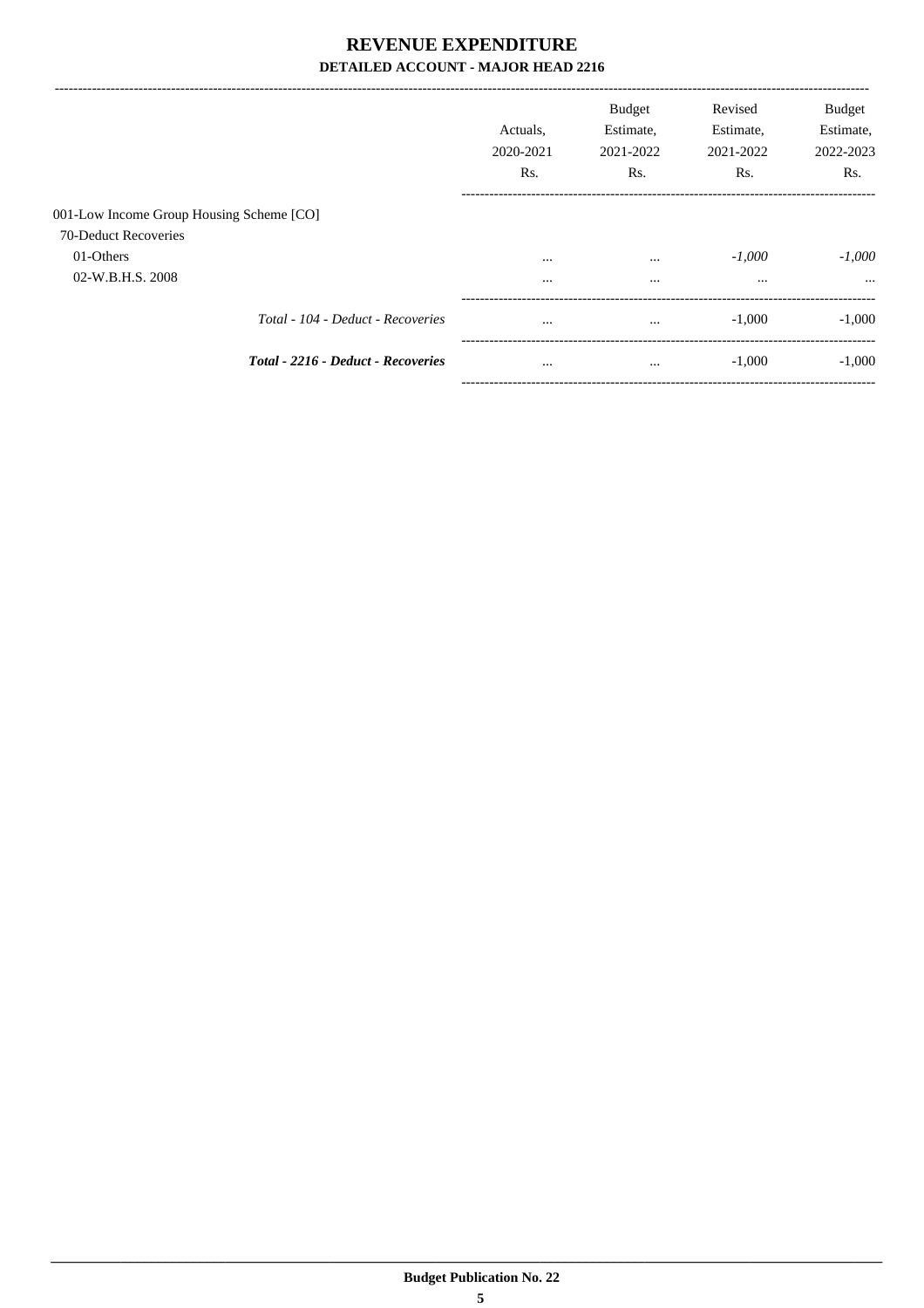## REVENUE EXPENDITURE

#### **DEMAND No. 08**

## **Cooperation Department**

**B** - Social Services - (h) Others

#### Head of Account: 2250 - Other Social Services

| Voted Rs. 2,00,000<br><b>Charged Rs. Nil</b>     |                                 |                      |                                | <b>Total Rs. 2,00,000</b> |
|--------------------------------------------------|---------------------------------|----------------------|--------------------------------|---------------------------|
|                                                  |                                 | Voted Rs.            | <b>Charged Rs.</b>             | <b>Total Rs.</b>          |
| <b>Gross Expenditure</b>                         |                                 | 2,00,000             | $\cdots$                       | 2,00,000                  |
| <b>Deduct - Recoveries</b>                       |                                 |                      | $\cdots$                       |                           |
| Net Expenditure                                  | -----------------------------   | 2,00,000             | $\cdots$                       | 2,00,000                  |
| REVENUE EXPENDITURE                              |                                 |                      |                                |                           |
| <b>ABSTRACT ACCOUNT</b>                          |                                 |                      |                                |                           |
|                                                  |                                 | Budget               | Revised                        | <b>Budget</b>             |
|                                                  | Actuals,                        | Estimate,            | Estimate,                      | Estimate,                 |
|                                                  | 2020-2021                       | 2021-2022            | 2021-2022                      | 2022-2023                 |
|                                                  | Rs.                             | Rs.                  | Rs.                            | Rs.                       |
| 789- Special Component Plan for Scheduled Castes |                                 |                      |                                |                           |
| <b>State Development Schemes</b>                 | <b>Second Contract Contract</b> |                      | 1,50,000 51,000                | 1,50,000                  |
| <b>Total - 789</b>                               | $\cdots$                        |                      | $1,50,000$ $51,000$ $1,50,000$ |                           |
| 796- Tribal Areas Sub-Plan                       |                                 |                      |                                |                           |
| <b>State Development Schemes</b>                 |                                 | and the company      | 50,000 17,000                  | 50,000                    |
| <b>Total - 796</b>                               |                                 | and the state of the | 50,000 17,000                  | 50,000                    |
| 800- Other Expenditure                           |                                 |                      |                                |                           |
| <b>State Development Schemes</b>                 |                                 | $\sim$ $\sim$        |                                |                           |
| <b>Total - 800</b>                               | $\ddots$                        | $\cdots$             | $\ddotsc$                      |                           |
| <b>Grand Total - Gross</b>                       |                                 | 2,00,000             | 68,000                         | 2,00,000                  |
| Voted                                            | $\cdots$                        | 2,00,000             | 68,000                         | 2,00,000                  |
| Charged                                          |                                 | $\cdots$             | $\ldots$                       | $\cdots$                  |
| <b>State Development Schemes</b>                 | $\cdots$                        | 2,00,000             | 68,000                         | 2,00,000                  |
| <b>Deduct Recoveries</b>                         |                                 |                      |                                |                           |
| <b>Grand Total - Net</b>                         |                                 | 2,00,000             | 68,000                         | 2,00,000                  |
| Voted                                            | $\cdots$                        | 2,00,000             | 68,000                         | 2,00,000                  |
| Charged                                          | $\cdots$                        | $\cdots$             | $\cdots$                       | $\cdots$                  |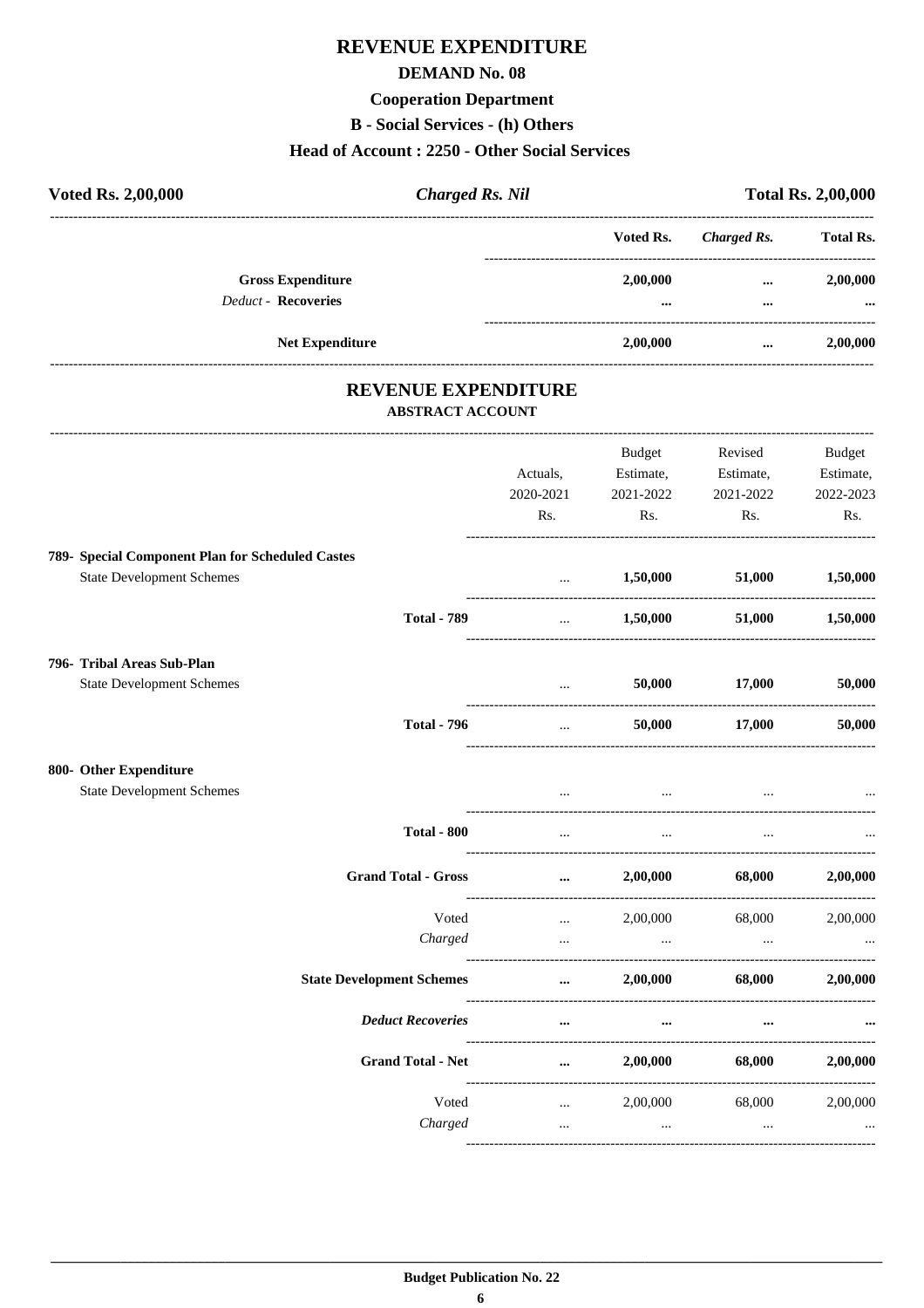|                                                                                        | Actuals,  | <b>Budget</b><br>Estimate, | Revised<br>Estimate, | Budget<br>Estimate, |
|----------------------------------------------------------------------------------------|-----------|----------------------------|----------------------|---------------------|
|                                                                                        | 2020-2021 | 2021-2022                  | 2021-2022            | 2022-2023           |
|                                                                                        | Rs.       | Rs.                        | Rs.                  | Rs.                 |
| DETAILED ACCOUNT NO. 2250-00-789 - SPECIAL COMPONENT PLAN FOR SCHEDULED CASTES         |           |                            |                      |                     |
| 789- Special Component Plan for Scheduled Castes                                       |           |                            |                      |                     |
| <b>State Development Schemes</b>                                                       |           |                            |                      |                     |
| 001- Development of Labour co-operatives [CO]<br>31- Grants-in-aid-GENERAL             |           |                            |                      |                     |
| 02-Other Grants                                                                        | $\cdots$  | 1,50,000                   | 51,000               | 1,50,000            |
|                                                                                        |           |                            |                      |                     |
| <b>Total - State Development Schemes</b>                                               |           | 1,50,000                   | 51,000               | 1,50,000            |
| Total - 2250-00-789                                                                    |           | 1,50,000                   | 51,000               | 1,50,000            |
| Voted                                                                                  | $\cdots$  | 1,50,000                   | 51,000               | 1,50,000            |
| Charged                                                                                | $\cdots$  | $\ddotsc$                  | $\cdots$             |                     |
| DETAILED ACCOUNT NO. 2250-00-796 - TRIBAL AREAS SUB-PLAN<br>796- Tribal Areas Sub-Plan |           |                            |                      |                     |
| <b>State Development Schemes</b>                                                       |           |                            |                      |                     |
| 001- Tribal Area Sub-Plan [CO]                                                         |           |                            |                      |                     |
| 50- Other Charges                                                                      |           | 50,000                     | 17,000               | 50,000              |
| <b>Total - State Development Schemes</b>                                               |           | 50,000                     | 17,000               | 50,000              |
| Total - 2250-00-796                                                                    | $\cdots$  | 50,000                     | 17,000               | 50,000              |
| Voted                                                                                  | $\cdots$  | 50,000                     | 17,000               | 50,000              |
| Charged                                                                                |           |                            |                      |                     |
| DETAILED ACCOUNT NO. 2250-00-800 - OTHER EXPENDITURE                                   |           |                            |                      |                     |
| 800- Other Expenditure                                                                 |           |                            |                      |                     |
| <b>State Development Schemes</b>                                                       |           |                            |                      |                     |
| 002- Development of Labour Co-operatives [CO]                                          |           |                            |                      |                     |
| 31- Grants-in-aid-GENERAL                                                              |           |                            |                      |                     |
| 02-Other Grants                                                                        | $\cdots$  | $\cdots$                   | $\cdots$             |                     |

| Total - 2250-00-800 | $\cdots$ | $\cdots$ | $\cdots$ | $\ddotsc$ |
|---------------------|----------|----------|----------|-----------|
| Voted               | $\cdots$ |          | $\cdots$ |           |
| Charged             | $\cdots$ |          | $\cdots$ |           |

-----------------------------------------------------------------------------------------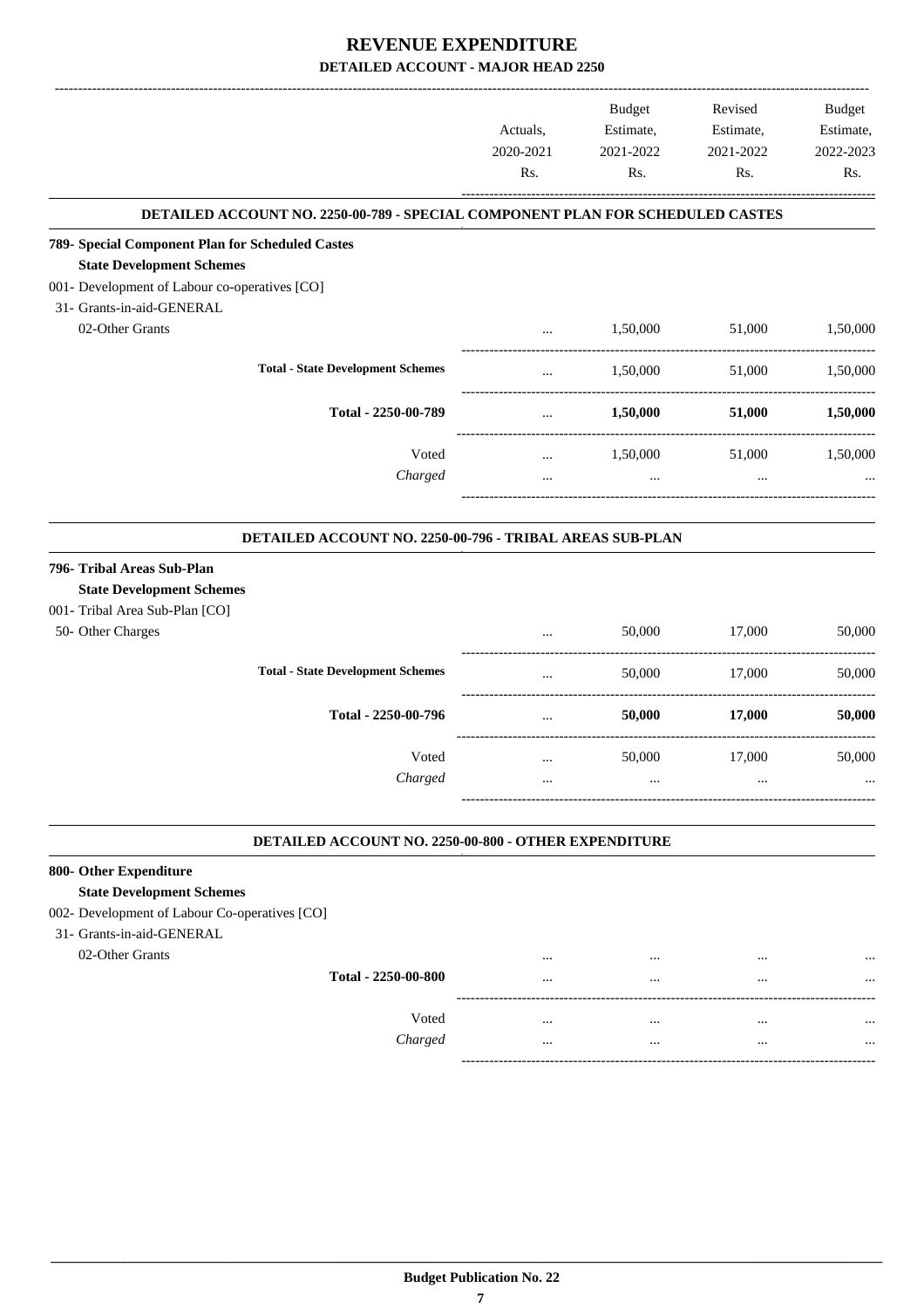## **REVENUE EXPENDITURE**

#### **DEMAND No. 08**

#### **Cooperation Department**

## **C - Economic Services - (a) Agriculture and Allied Activities**

**Head of Account : 2401 - Crop Husbandry**

| Voted Rs. 24,07,04,000     | <b>Charged Rs. Nil</b> |              |             | Total Rs. 24,07,04,000 |
|----------------------------|------------------------|--------------|-------------|------------------------|
|                            |                        | Voted Rs.    | Charged Rs. | <b>Total Rs.</b>       |
| <b>Gross Expenditure</b>   |                        | 24,07,04,000 | $\cdots$    | 24,07,04,000           |
| <b>Deduct - Recoveries</b> |                        | $-2,000$     |             | $-2,000$               |
| <b>Net Expenditure</b>     |                        | 24,07,02,000 | $\cdots$    | 24,07,02,000           |
|                            | DEVENIUE EVENENTEURE   |              |             |                        |

#### **REVENUE EXPENDITURE ABSTRACT ACCOUNT**

---------------------------------------------------------------------------------------------------------------------------------------------------------------------------------

|                                                                      |                                   | Actuals,<br>2020-2021<br>Rs. | <b>Budget</b><br>Estimate,<br>2021-2022<br>Rs. | Revised<br>Estimate,<br>2021-2022<br>Rs. | <b>Budget</b><br>Estimate,<br>2022-2023<br>Rs. |
|----------------------------------------------------------------------|-----------------------------------|------------------------------|------------------------------------------------|------------------------------------------|------------------------------------------------|
| 195- Assistance to Farming Cooperation<br>Administrative Expenditure |                                   |                              | 4,02,468 4,22,000                              | 4,79,000                                 | 5,04,000                                       |
|                                                                      | <b>Total - 195</b>                |                              | $4,02,468$ $4,22,000$                          | 4,79,000                                 | 5,04,000                                       |
| 789- Special Component Plan for Scheduled Castes                     |                                   |                              |                                                |                                          |                                                |
| <b>State Development Schemes</b>                                     |                                   | $\cdots$                     | 50,00,000                                      | 2,10,40,000                              | 25,00,000                                      |
| <b>State Development Schemes (Central Assistance)</b>                |                                   | $\ddotsc$                    | 7,00,00,000                                    | 3,10,93,000<br>_____________________     | 5,35,00,000                                    |
|                                                                      | <b>Total - 789</b>                | $\cdots$                     |                                                | $7,50,00,000$ $5,21,33,000$              | 5,60,00,000                                    |
| 796- Tribal Areas Sub-Plan                                           |                                   |                              |                                                |                                          |                                                |
| <b>State Development Schemes</b>                                     |                                   | $\cdots$                     | 50,00,000                                      | 67,37,000                                | 20,00,000                                      |
| State Development Schemes (Central Assistance)                       |                                   | $\ddotsc$                    | 2,40,00,000                                    | 1,10,40,000                              | 2,52,00,000                                    |
|                                                                      | <b>Total - 796</b>                | $\cdots$                     | 2,90,00,000                                    | 1,77,77,000                              | 2,72,00,000                                    |
| 800- Other Expenditure                                               |                                   |                              |                                                |                                          |                                                |
| <b>State Development Schemes</b>                                     |                                   | $\cdots$                     | 1,00,00,000                                    | 4,02,76,000                              | 70,00,000                                      |
| State Development Schemes (Central Assistance)                       |                                   |                              | 20,00,00,000                                   | 5,99,47,000<br>----------------------    | 15,00,00,000                                   |
|                                                                      | <b>Total - 800</b>                | $\mathbf{r}$                 | 21,00,00,000                                   | 10,02,23,000                             | 15,70,00,000                                   |
|                                                                      | <b>Grand Total - Gross</b>        | 4,02,468                     |                                                | 31,44,22,000 17,06,12,000                | 24,07,04,000                                   |
|                                                                      | Voted                             | 4,02,468                     |                                                | 31,44,22,000 17,06,12,000                | 24,07,04,000                                   |
|                                                                      | Charged                           |                              |                                                |                                          |                                                |
|                                                                      | <b>Administrative Expenditure</b> | 4,02,468                     | 4,22,000                                       | 4,79,000                                 | 5,04,000                                       |
|                                                                      |                                   |                              |                                                |                                          |                                                |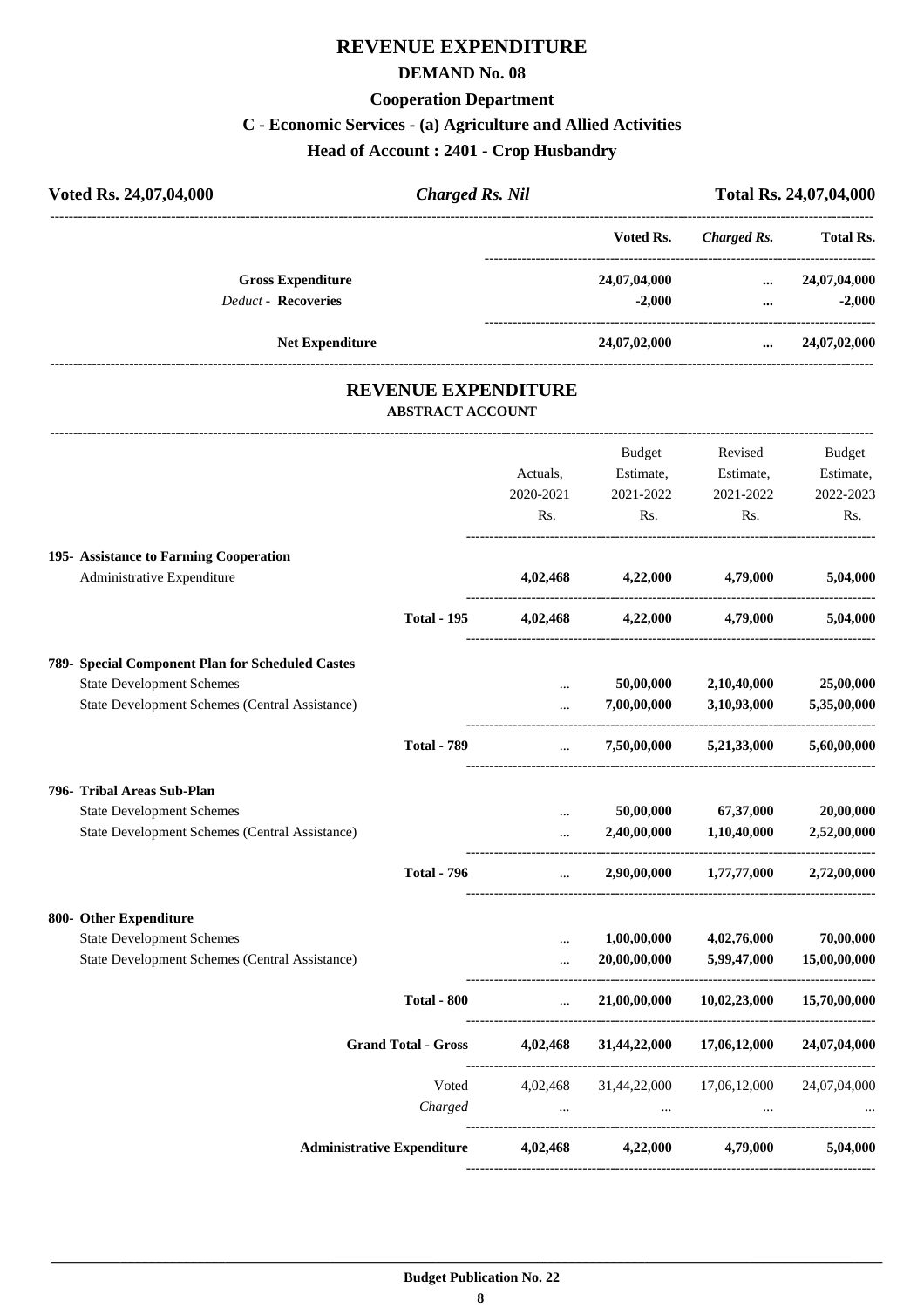#### REVENUE EXPENDITURE **ABSTRACT ACCOUNT**

|                                                       | Actuals,<br>2020-2021<br>R <sub>s</sub> . | <b>Budget</b><br>Estimate,<br>2021-2022<br>R <sub>s</sub> . | Revised<br>Estimate,<br>2021-2022<br>R <sub>s</sub> . | <b>Budget</b><br>Estimate,<br>2022-2023<br>Rs. |  |
|-------------------------------------------------------|-------------------------------------------|-------------------------------------------------------------|-------------------------------------------------------|------------------------------------------------|--|
| <b>State Development Schemes</b>                      | $\ddotsc$                                 | 2,00,00,000                                                 | 6,80,53,000                                           | 1,15,00,000                                    |  |
| <b>State Development Schemes (Central Assistance)</b> | $\ddotsc$                                 | 29,40,00,000                                                | 10,20,80,000                                          | 22,87,00,000                                   |  |
| <b>Deduct Recoveries</b>                              | $\ddotsc$                                 | $-2,000$                                                    | $-2,000$                                              | $-2,000$                                       |  |
| <b>Grand Total - Net</b>                              | 4,02,468                                  | 31,44,20,000                                                | 17,06,10,000                                          | 24,07,02,000                                   |  |
| Voted<br>Charged                                      | 4.02.468<br>$\cdots$                      | 31.44.20.000<br>$\cdots$                                    | 17.06.10.000<br>$\cdots$                              | 24,07,02,000<br>$\cdots$                       |  |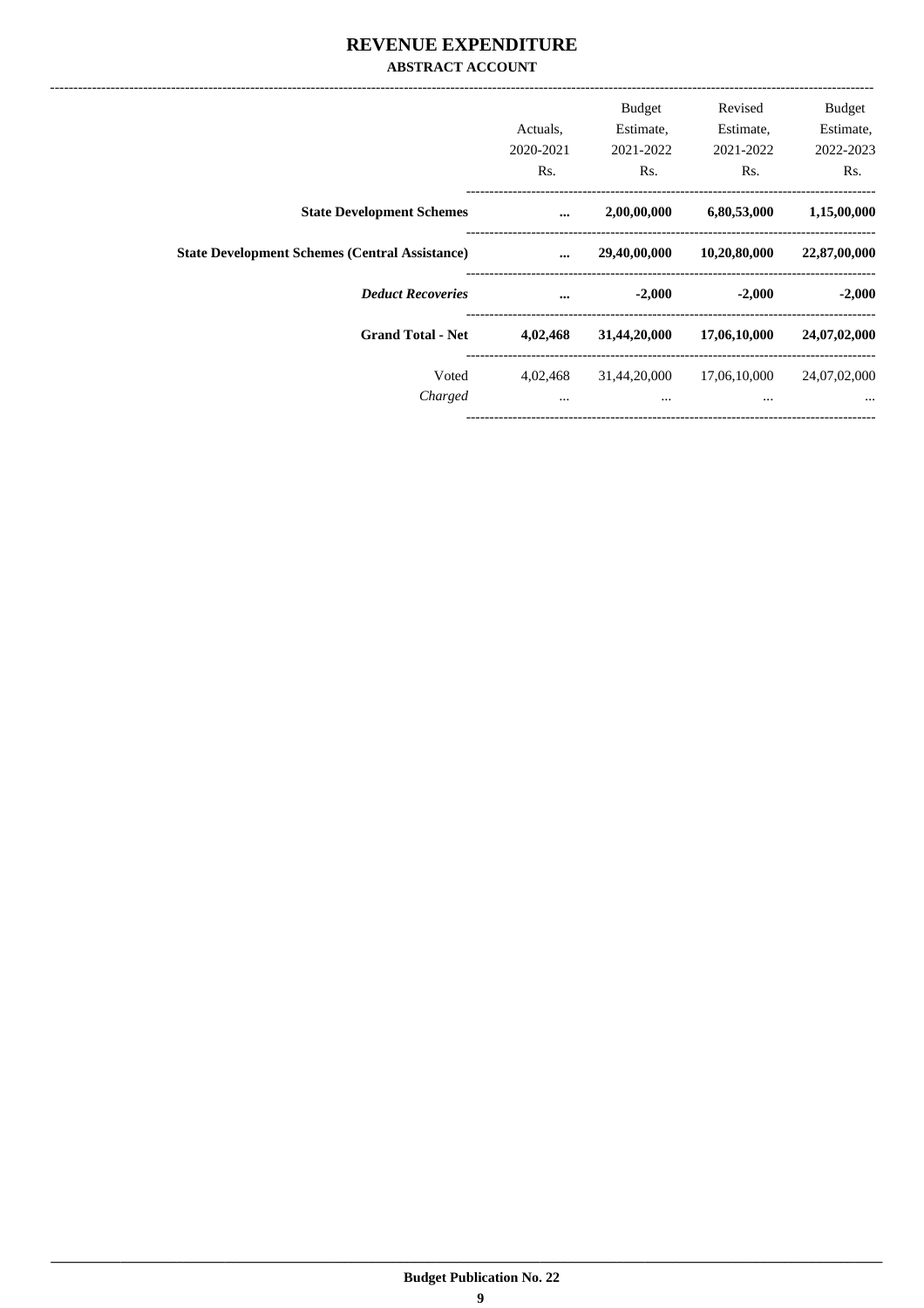|                                                                      |           | Budget           | Revised                             | Budget    |
|----------------------------------------------------------------------|-----------|------------------|-------------------------------------|-----------|
|                                                                      | Actuals,  | Estimate,        | Estimate,                           | Estimate, |
|                                                                      | 2020-2021 | 2021-2022        | 2021-2022                           | 2022-2023 |
|                                                                      | Rs.       | Rs.              | Rs.                                 | Rs.       |
| DETAILED ACCOUNT NO. 2401-00-195 - ASSISTANCE TO FARMING COOPERATION |           |                  |                                     |           |
| 195- Assistance to Farming Cooperation                               |           |                  |                                     |           |
| <b>Administrative Expenditure</b>                                    |           |                  |                                     |           |
| 001- Scheme for Co-Operatives Farming [CO]                           |           |                  |                                     |           |
| 01- Salaries                                                         |           |                  |                                     |           |
| 01-Pay                                                               | 3,54,000  | 3,15,000         | 3,61,000                            | 3,72,000  |
| 14-Grade Pay                                                         | $\ldots$  | $\sim$ 100 $\mu$ | $\cdots$                            | $\cdots$  |
| 02-Dearness Allowance                                                | 1,788     | 9,000            | 14,000                              | 22,000    |
| 03-House Rent Allowance                                              | 42,480    | 30,000           | 45,000                              | 50,000    |
| 04-Ad hoc Bonus                                                      | 4,200     | 6,000            | 10,000                              | 10,000    |
| 07-Other Allowances                                                  | $\cdots$  | $\cdots$         | $\cdots$                            |           |
| 12-Medical Allowance                                                 | $\cdots$  | $\cdots$         | $\cdots$                            |           |
| Total - 2401-00-195-001-01                                           | 4,02,468  |                  | 3,60,000 4,30,000                   | 4,54,000  |
| 11- Travel Expenses                                                  | $\cdots$  | 26,000           | 26,000                              | 27,000    |
| 12- Medical Reimbursements under WBHS 2008                           |           | 3,000            | 3,000                               | 3,000     |
| 13- Office Expenses                                                  |           |                  |                                     |           |
| 01-Electricity                                                       | $\cdots$  | 3,000            | 3,000                               | 3,000     |
| 02-Telephone                                                         | $\cdots$  | 3,000            | 3,000                               | 3,000     |
| 03-Maintenance / P.O.L. for Office Vehicles                          | $\cdots$  | 13,000           | $\cdots$                            | $\ldots$  |
| 04-Other Office Expenses                                             | $\cdots$  | 14,000           | 14,000                              | 14,000    |
| Total - 2401-00-195-001-13                                           | $\cdots$  | 33,000           | 20,000                              | 20,000    |
| <b>Total - Administrative Expenditure</b>                            |           |                  | 4,02,468 4,22,000 4,79,000 5,04,000 |           |
| Total - 2401-00-195                                                  | 4,02,468  | 4,22,000         | 4,79,000                            | 5,04,000  |
| Voted                                                                | 4,02,468  | 4,22,000         | 4,79,000                            | 5,04,000  |
| Charged                                                              | $\cdots$  | $\cdots$         | $\ldots$                            |           |
|                                                                      |           |                  |                                     |           |

#### **DETAILED ACCOUNT NO. 2401-00-789 - SPECIAL COMPONENT PLAN FOR SCHEDULED CASTES .**

| 789- Special Component Plan for Scheduled Castes |                                                                |          |           |             |           |
|--------------------------------------------------|----------------------------------------------------------------|----------|-----------|-------------|-----------|
| <b>State Development Schemes</b>                 |                                                                |          |           |             |           |
|                                                  | 089- Rastriya Krishi Vikash Yojana (RKVY) (State Share) (RKVY) |          |           |             |           |
| [CO]                                             |                                                                |          |           |             |           |
| 31- Grants-in-aid-GENERAL                        |                                                                |          |           |             |           |
| 02-Other Grants                                  |                                                                | $\cdots$ | 50,00,000 | 2.10.40.000 | 25,00,000 |
|                                                  |                                                                |          |           |             |           |
|                                                  | <b>Total - State Development Schemes</b>                       | $\cdots$ | 50,00,000 | 2,10,40,000 | 25,00,000 |
|                                                  |                                                                |          |           |             |           |
|                                                  | <b>State Development Schemes (Central Assistance)</b>          |          |           |             |           |

088- Rastriya Krishi Vikash Yojana (RKVY) (Central Share) (RKVY) [CO]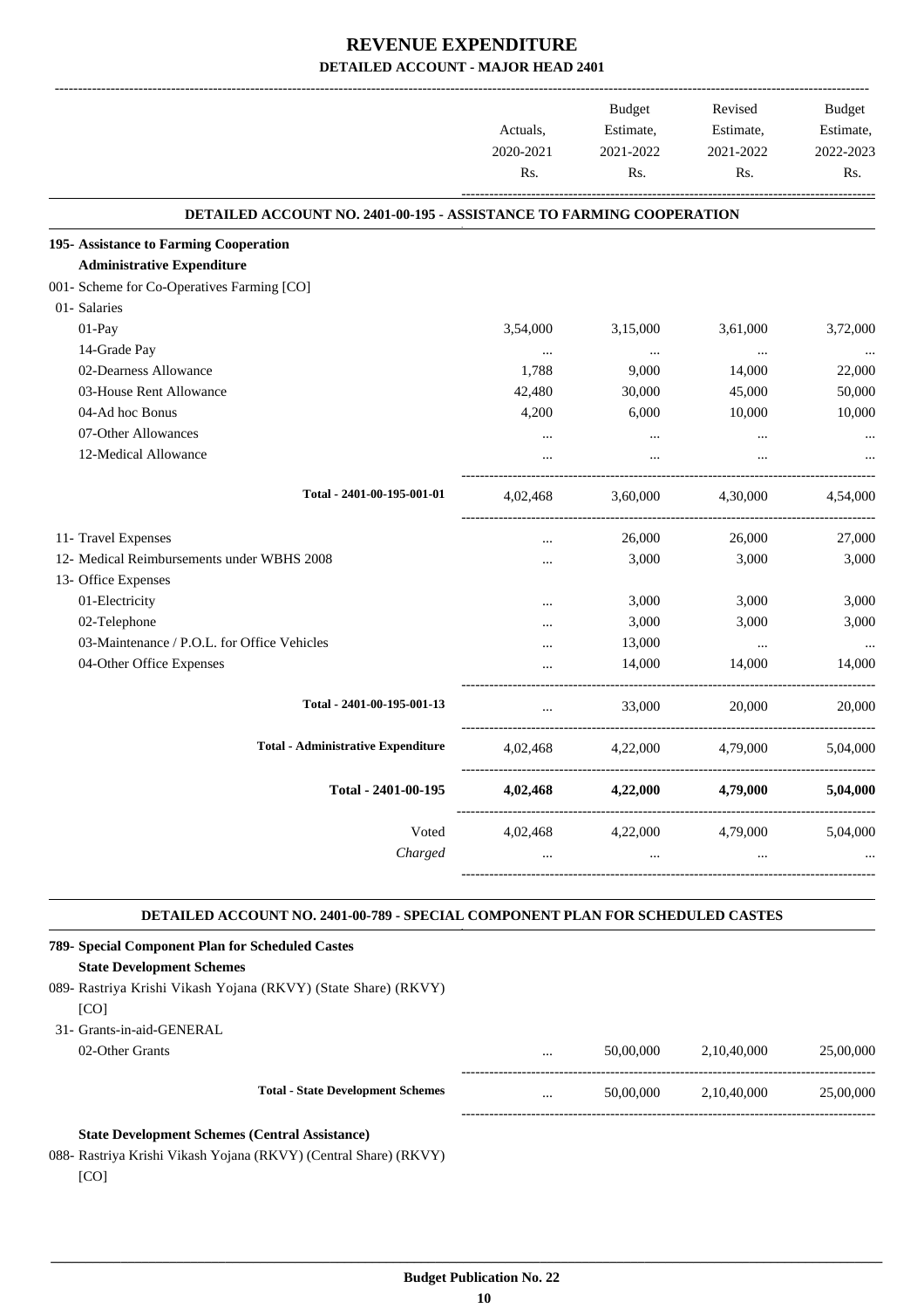|                                                                                                                           |                      | <b>Budget</b> | Revised                             | Budget      |
|---------------------------------------------------------------------------------------------------------------------------|----------------------|---------------|-------------------------------------|-------------|
|                                                                                                                           | Actuals,             | Estimate,     | Estimate,                           | Estimate,   |
|                                                                                                                           | 2020-2021            | 2021-2022     | 2021-2022                           | 2022-2023   |
|                                                                                                                           | Rs.                  | Rs.           | Rs.                                 | Rs.         |
| 31- Grants-in-aid-GENERAL                                                                                                 |                      |               |                                     |             |
| 02-Other Grants                                                                                                           | $\cdots$             |               | 7,00,00,000 3,10,93,000 5,35,00,000 |             |
| <b>Total - State Development Schemes (Central Assistance)</b>                                                             | $\cdots$             |               | 7,00,00,000 3,10,93,000             | 5,35,00,000 |
|                                                                                                                           |                      |               |                                     |             |
| Total - 2401-00-789                                                                                                       | $\cdots$             |               | 7,50,00,000 5,21,33,000 5,60,00,000 |             |
| Voted                                                                                                                     | $\cdots$             |               | 7,50,00,000 5,21,33,000             | 5,60,00,000 |
| Charged                                                                                                                   | $\cdots$             | $\ldots$      | $\cdots$                            |             |
| DETAILED ACCOUNT NO. 2401-00-796 - TRIBAL AREAS SUB-PLAN                                                                  |                      |               |                                     |             |
| 796- Tribal Areas Sub-Plan                                                                                                |                      |               |                                     |             |
| <b>State Development Schemes</b>                                                                                          |                      |               |                                     |             |
| 075- Rastriya Krishi Vikash Yojana (RKVY) (State Share) (RKVY)<br>[CO]                                                    |                      |               |                                     |             |
| 35- Grants for creation of Capital Assets                                                                                 |                      | 50,00,000     | 67,37,000                           | 20,00,000   |
| <b>Total - State Development Schemes</b>                                                                                  | $\cdots$             |               | 50,00,000 67,37,000                 | 20,00,000   |
| <b>State Development Schemes (Central Assistance)</b>                                                                     |                      |               |                                     |             |
| 074- Rastriya Krishi Vikash Yojana (RKVY) (Central Share) (RKVY)                                                          |                      |               |                                     |             |
| [CO]                                                                                                                      |                      |               |                                     |             |
| 35- Grants for creation of Capital Assets                                                                                 |                      | 2,40,00,000   | 1,10,40,000                         | 2,52,00,000 |
| <b>Total - State Development Schemes (Central Assistance)</b>                                                             | $\cdots$             |               | 2,40,00,000 1,10,40,000 2,52,00,000 |             |
| Total - 2401-00-796                                                                                                       |                      | 2,90,00,000   | 1,77,77,000                         | 2,72,00,000 |
| Voted<br>Charged                                                                                                          | $\cdots$<br>$\cdots$ | $\cdots$      | 2,90,00,000 1,77,77,000<br>$\cdots$ | 2,72,00,000 |
| DETAILED ACCOUNT NO. 2401-00-800 - OTHER EXPENDITURE                                                                      |                      |               |                                     |             |
| 800- Other Expenditure                                                                                                    |                      |               |                                     |             |
| <b>State Development Schemes</b>                                                                                          |                      |               |                                     |             |
| 025- Rastriya Krishi Vikash Yojana (RKVY) (State Share) (RKVY)<br>[CO]                                                    |                      |               |                                     |             |
| 35- Grants for creation of Capital Assets                                                                                 |                      | 1,00,00,000   | 4,02,76,000                         | 70,00,000   |
| <b>Total - State Development Schemes</b>                                                                                  |                      | 1,00,00,000   | 4,02,76,000                         | 70,00,000   |
| <b>State Development Schemes (Central Assistance)</b><br>011- Rastriya Krishi Vikash Yojana (RKVY) (Central Share) (RKVY) |                      |               |                                     |             |

[CO]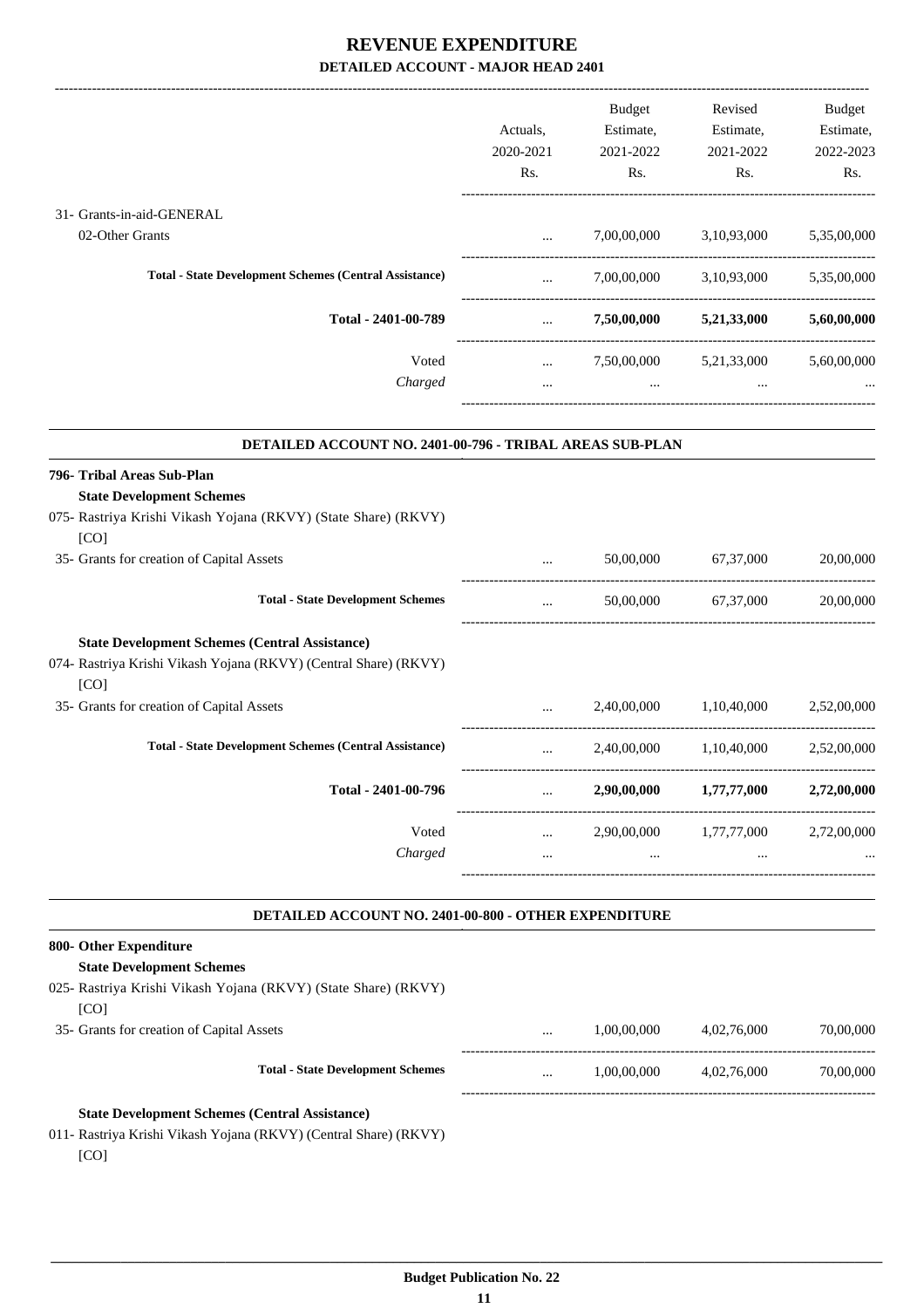|                                                                                  |                                     | Budget    | Revised                                | Budget    |
|----------------------------------------------------------------------------------|-------------------------------------|-----------|----------------------------------------|-----------|
|                                                                                  | Actuals,                            | Estimate, | Estimate,                              | Estimate, |
|                                                                                  | 2020-2021                           | 2021-2022 | 2021-2022                              | 2022-2023 |
|                                                                                  | Rs.                                 | Rs.       | Rs.                                    | Rs.       |
| 31- Grants-in-aid-GENERAL                                                        |                                     |           |                                        |           |
|                                                                                  |                                     |           |                                        |           |
| 02-Other Grants                                                                  | $\cdots$                            |           | 20,00,00,000 5,99,47,000 15,00,00,000  |           |
| <b>Total - State Development Schemes (Central Assistance)</b>                    | $\cdots$<br>----------------------- |           | 20,00,00,000 5,99,47,000 15,00,00,000  |           |
| Total - 2401-00-800                                                              | $\mathbf{1.1}$ and $\mathbf{1.1}$   |           | 21,00,00,000 10,02,23,000 15,70,00,000 |           |
| Voted                                                                            | $\cdots$                            |           | 21,00,00,000 10,02,23,000 15,70,00,000 |           |
| Charged                                                                          | $\cdots$                            | $\ddots$  | $\cdots$                               |           |
| <b>DETAILED ACCOUNT NO. 2401 - DEDUCT RECOVERIES IN REDUCTION OF EXPENDITURE</b> |                                     |           |                                        |           |
| 195- Assistance to Farming Cooperation                                           |                                     |           |                                        |           |
| Administrative Expenditure                                                       |                                     |           |                                        |           |
| 001-Scheme for Co-Operatives Farming [CO]                                        |                                     |           |                                        |           |
| 70-Deduct Recoveries                                                             |                                     |           |                                        |           |
| 01-Others                                                                        | $\cdots$                            | $-1,000$  | $-1,000$                               | $-1,000$  |
| 02-W.B.H.S. 2008                                                                 |                                     | $\ddots$  |                                        |           |
|                                                                                  |                                     |           |                                        |           |
| Total - 195 - Deduct - Recoveries                                                | $\ldots$                            | $-1,000$  | $-1,000$                               | $-1,000$  |
| 800- Other Expenditure                                                           |                                     |           |                                        |           |
| <b>State Development Schemes</b>                                                 |                                     |           |                                        |           |
| 044-Refund of Unutilised Fund of CSS Schemes (State Share)<br>(CSSREFUND) [CO]   |                                     |           |                                        |           |
| 70-Deduct Recoveries                                                             |                                     |           |                                        |           |
| 01-Others                                                                        |                                     | $\cdots$  | $\cdots$                               |           |
| State Development Schemes (Central Assistance)                                   |                                     |           |                                        |           |
| 011-Rastriya Krishi Vikash Yojana (RKVY) (Central Share) (RKVY)                  |                                     |           |                                        |           |
| [CO]                                                                             |                                     |           |                                        |           |
| 70-Deduct Recoveries                                                             |                                     |           |                                        |           |
| 01-Others                                                                        |                                     |           |                                        |           |
| 043-Refund of Unutilised Fund of CSS Schemes (Central Share)                     |                                     |           |                                        |           |
| (CSSREFUND) [CO]                                                                 |                                     |           |                                        |           |
| 70-Deduct Recoveries                                                             |                                     |           |                                        |           |
| 01-Others                                                                        |                                     | $\cdots$  | $\cdots$                               |           |
| Total - 800 - Deduct - Recoveries                                                | $\cdots$                            | $\cdots$  | $\cdots$                               |           |
| 911- Deduct Recoveries of Overpayments                                           |                                     |           |                                        |           |
| Administrative Expenditure                                                       |                                     |           |                                        |           |
| 026-Scheme for Co-operative Farming [CO]                                         |                                     |           |                                        |           |
| 70-Deduct Recoveries                                                             |                                     |           |                                        |           |
| 01-Others                                                                        | $\cdots$                            | $-1,000$  | $-1,000$                               | $-1,000$  |
| State Development Schemes (Central Assistance)                                   |                                     |           |                                        |           |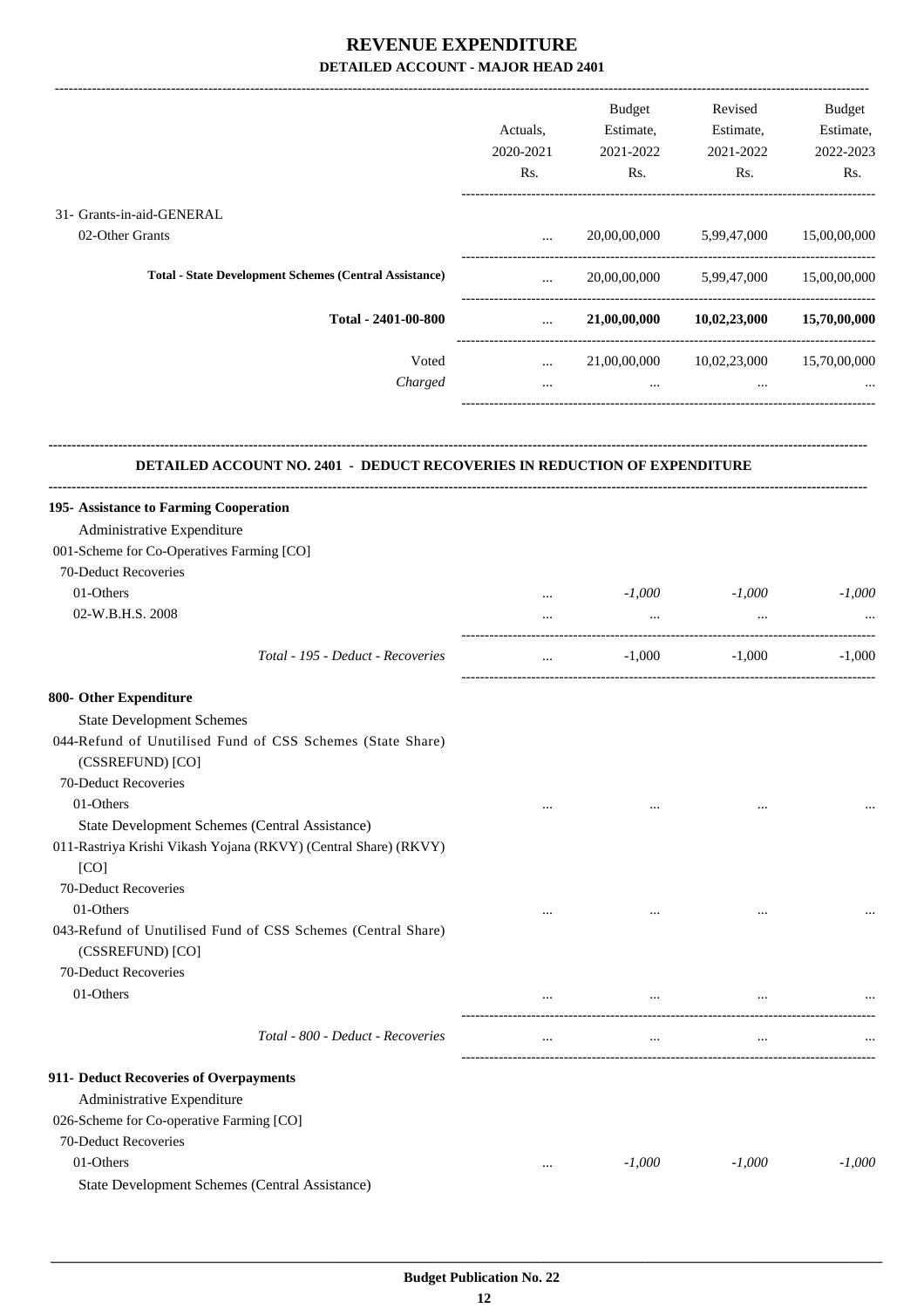|                                                                         |           | <b>Budget</b> | Revised   | <b>Budget</b>    |
|-------------------------------------------------------------------------|-----------|---------------|-----------|------------------|
|                                                                         | Actuals.  | Estimate,     | Estimate, | Estimate,        |
|                                                                         | 2020-2021 | 2021-2022     | 2021-2022 | 2022-2023        |
|                                                                         | Rs.       | Rs.           | Rs.       | R <sub>s</sub> . |
| 011-Rastriya Krishi Vikash Yojana (RKVY) (Central Share) (RKVY)<br>[CO] |           |               |           |                  |
| 70-Deduct Recoveries                                                    |           |               |           |                  |
| 01-Others                                                               | $\cdots$  | $\cdots$      | $\cdots$  | $\cdots$         |
| Total - 911 - Deduct - Recoveries                                       | $\cdots$  | $-1.000$      | $-1.000$  | $-1.000$         |
| <b>Total - 2401 - Deduct - Recoveries</b>                               | $\cdots$  | $-2.000$      | $-2.000$  | $-2.000$         |

-----------------------------------------------------------------------------------------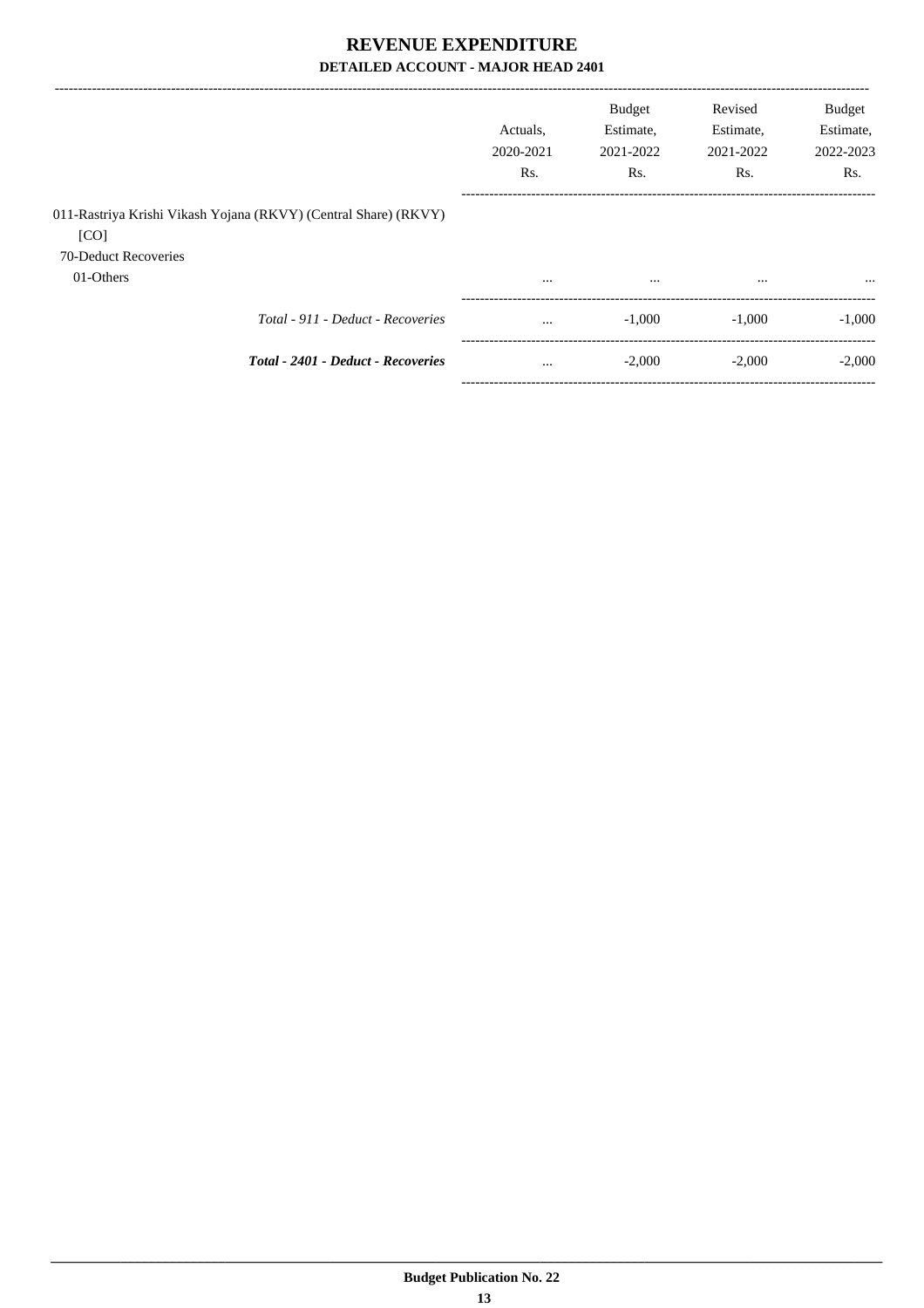## **REVENUE EXPENDITURE**

#### **DEMAND No. 08**

#### **Cooperation Department**

## **C - Economic Services - (a) Agriculture and Allied Activities**

## **Head of Account : 2404 - Dairy Development**

| Voted Rs. 6,62,000         | <b>Charged Rs. Nil</b> |           | <b>Total Rs. 6,62,000</b> |                  |  |
|----------------------------|------------------------|-----------|---------------------------|------------------|--|
|                            |                        | Voted Rs. | Charged Rs.               | <b>Total Rs.</b> |  |
| <b>Gross Expenditure</b>   |                        | 6,62,000  | $\cdots$                  | 6,62,000         |  |
| <b>Deduct - Recoveries</b> |                        | $-1.000$  | $\cdots$                  | $-1,000$         |  |
| <b>Net Expenditure</b>     |                        | 6,61,000  | $\cdots$                  | 6,61,000         |  |

#### **REVENUE EXPENDITURE ABSTRACT ACCOUNT**

|                                                 |                                     | Budget                                                                                                                                                                                                                               | Revised                                   | <b>Budget</b> |
|-------------------------------------------------|-------------------------------------|--------------------------------------------------------------------------------------------------------------------------------------------------------------------------------------------------------------------------------------|-------------------------------------------|---------------|
|                                                 | Actuals,                            | Estimate,                                                                                                                                                                                                                            | Estimate,                                 | Estimate,     |
|                                                 | 2020-2021                           | 2021-2022                                                                                                                                                                                                                            | 2021-2022                                 | 2022-2023     |
|                                                 | Rs.                                 | Rs.                                                                                                                                                                                                                                  | Rs.                                       | Rs.           |
| 191- Assistance to Co-oprative and Other Bodies |                                     |                                                                                                                                                                                                                                      |                                           |               |
| Administrative Expenditure                      |                                     |                                                                                                                                                                                                                                      | 5,74,074 6,21,000 6,33,000 6,62,000       |               |
| <b>Total - 191</b>                              |                                     |                                                                                                                                                                                                                                      | $5,74,074$ $6,21,000$ $6,33,000$          | 6,62,000      |
| Grand Total - Gross 5,74,074 6,21,000 6,33,000  |                                     |                                                                                                                                                                                                                                      |                                           | 6,62,000      |
|                                                 |                                     |                                                                                                                                                                                                                                      | Voted 5,74,074 6,21,000 6,33,000 6,62,000 |               |
| Charged                                         | and the contract of the contract of | $\cdots$                                                                                                                                                                                                                             |                                           |               |
| Administrative Expenditure 5,74,074             |                                     |                                                                                                                                                                                                                                      | $6,21,000$ $6,33,000$                     | 6,62,000      |
| <b>Deduct Recoveries</b>                        |                                     | <u>and the company of the company of the company of the company of the company of the company of the company of the company of the company of the company of the company of the company of the company of the company of the com</u> | $-1,000$                                  | $-1,000$      |
| <b>Grand Total - Net</b>                        |                                     |                                                                                                                                                                                                                                      | $5,74,074$ $6,21,000$ $6,32,000$          | 6,61,000      |
|                                                 |                                     |                                                                                                                                                                                                                                      | Voted 5,74,074 6,21,000 6,32,000          | 6,61,000      |
| Charged                                         | $\cdots$                            | $\cdots$                                                                                                                                                                                                                             | $\cdots$                                  | $\cdots$      |
|                                                 |                                     |                                                                                                                                                                                                                                      |                                           |               |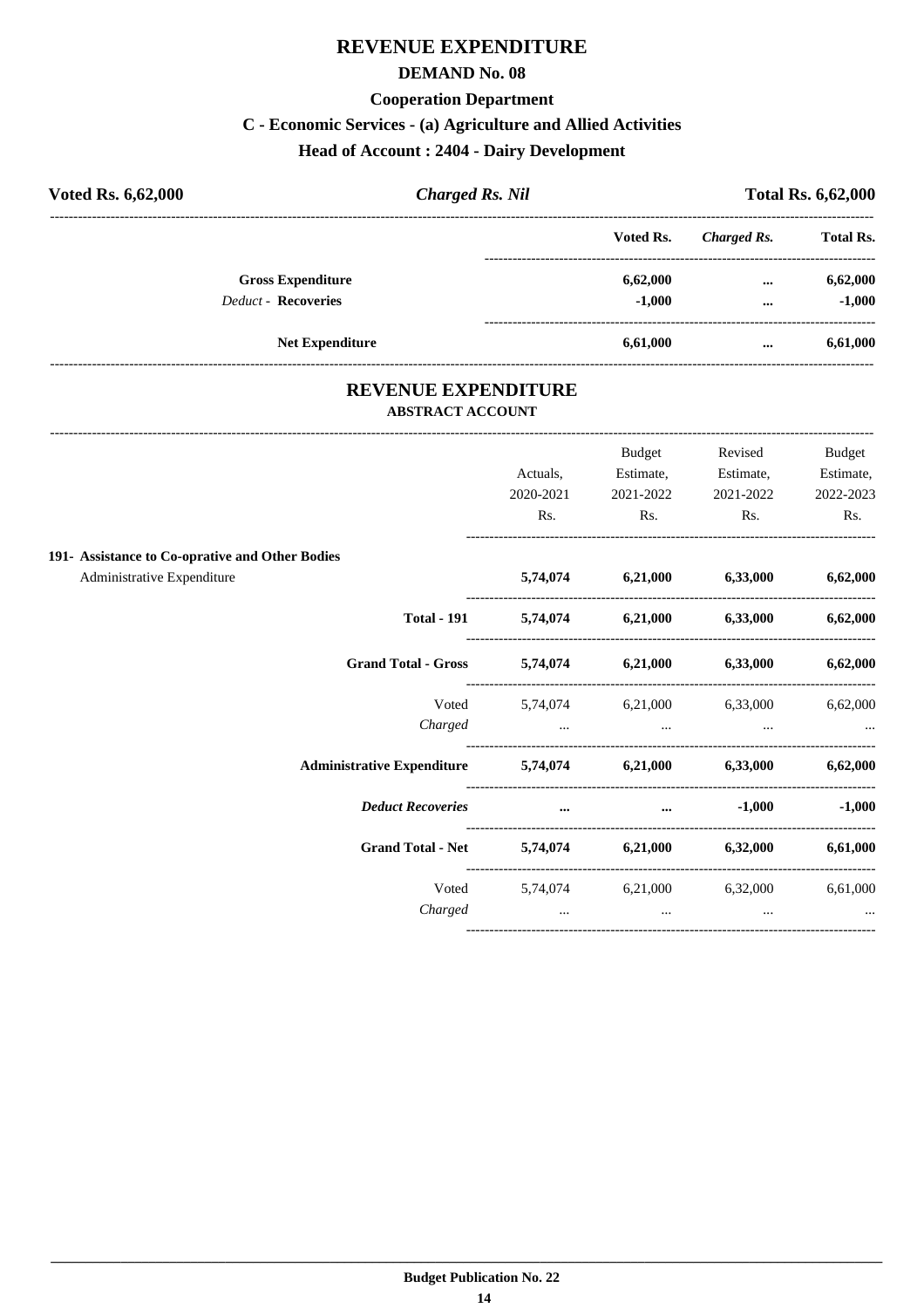|                                                                                                                       | Actuals,         | Budget<br>Estimate,                    | Revised<br>Estimate, | Budget<br>Estimate, |
|-----------------------------------------------------------------------------------------------------------------------|------------------|----------------------------------------|----------------------|---------------------|
|                                                                                                                       | 2020-2021<br>Rs. | 2021-2022<br>Rs.                       | 2021-2022<br>Rs.     | 2022-2023<br>Rs.    |
| DETAILED ACCOUNT NO. 2404-00-191 - ASSISTANCE TO CO-OPRATIVE AND OTHER BODIES                                         |                  |                                        |                      |                     |
| 191- Assistance to Co-oprative and Other Bodies                                                                       |                  |                                        |                      |                     |
| <b>Administrative Expenditure</b>                                                                                     |                  |                                        |                      |                     |
| 001- Development of Dairy Co-operatives [CO]                                                                          |                  |                                        |                      |                     |
| 01- Salaries                                                                                                          |                  |                                        |                      |                     |
| 01-Pay                                                                                                                | 5,02,800         | 5,17,000                               | 5,13,000             | 5,28,000            |
| 14-Grade Pay                                                                                                          | $\ldots$         | $\sim$                                 | $\ldots$             | $\cdots$            |
| 02-Dearness Allowance                                                                                                 | 2,538            | 16,000                                 | 21,000               | 32,000              |
| 03-House Rent Allowance                                                                                               | 60,336           | 49,000                                 | 62,000               | 65,000              |
| 04-Ad hoc Bonus                                                                                                       | 8,400            | 9,000                                  | 10,000               | 10,000              |
| 07-Other Allowances                                                                                                   | $\cdots$         | 1,000                                  | $\cdots$             |                     |
| 12-Medical Allowance                                                                                                  |                  | $\cdots$                               | $\cdots$             |                     |
| Total - 2404-00-191-001-01                                                                                            | 5,74,074         |                                        | 5,92,000 6,06,000    | 6,35,000            |
| 11- Travel Expenses                                                                                                   |                  | 20,000                                 | 20,000               | 20,000              |
| 12- Medical Reimbursements under WBHS 2008                                                                            |                  | 2,000                                  | 2,000                | 2,000               |
| 13- Office Expenses                                                                                                   |                  |                                        |                      |                     |
| 01-Electricity                                                                                                        |                  | 1,000                                  | 1,000                | 1,000               |
| 02-Telephone                                                                                                          |                  | 2,000                                  | 2,000                | 2,000               |
| 03-Maintenance / P.O.L. for Office Vehicles                                                                           |                  | 2,000                                  | $\cdots$             | $\cdots$            |
| 04-Other Office Expenses                                                                                              |                  | 2,000                                  | 2,000                | 2,000               |
| Total - 2404-00-191-001-13                                                                                            | $\cdots$         | 7,000                                  | 5.000                | 5.000               |
| <b>Total - Administrative Expenditure</b>                                                                             | 5,74,074         | 6,21,000                               | 6,33,000             | 6,62,000            |
| Total - 2404-00-191                                                                                                   | 5,74,074         | 6,21,000                               | 6,33,000             | 6,62,000            |
| Voted<br>Charged                                                                                                      | $\cdots$         | 5,74,074 6,21,000 6,33,000<br>$\cdots$ | $\cdots$             | 6,62,000            |
| <b>DETAILED ACCOUNT NO. 2404 - DEDUCT RECOVERIES IN REDUCTION OF EXPENDITURE</b>                                      |                  |                                        |                      |                     |
| 109- Extension and Training<br>Administrative Expenditure<br>001-Education and Training for Dairy Personnel [AD] [CO] |                  |                                        |                      |                     |
| 70-Deduct Recoveries                                                                                                  |                  |                                        |                      |                     |

| 01-Others        |                                   | $\cdots$ | $\cdots$ | $-1.000$ | 0.000    |
|------------------|-----------------------------------|----------|----------|----------|----------|
| 02-W.B.H.S. 2008 |                                   |          |          |          | $\cdots$ |
|                  | Total - 109 - Deduct - Recoveries | $\cdots$ | $\cdots$ | $-1.000$ | 1.000    |

-----------------------------------------------------------------------------------------

**191- Assistance to Co-oprative and Other Bodies**

Administrative Expenditure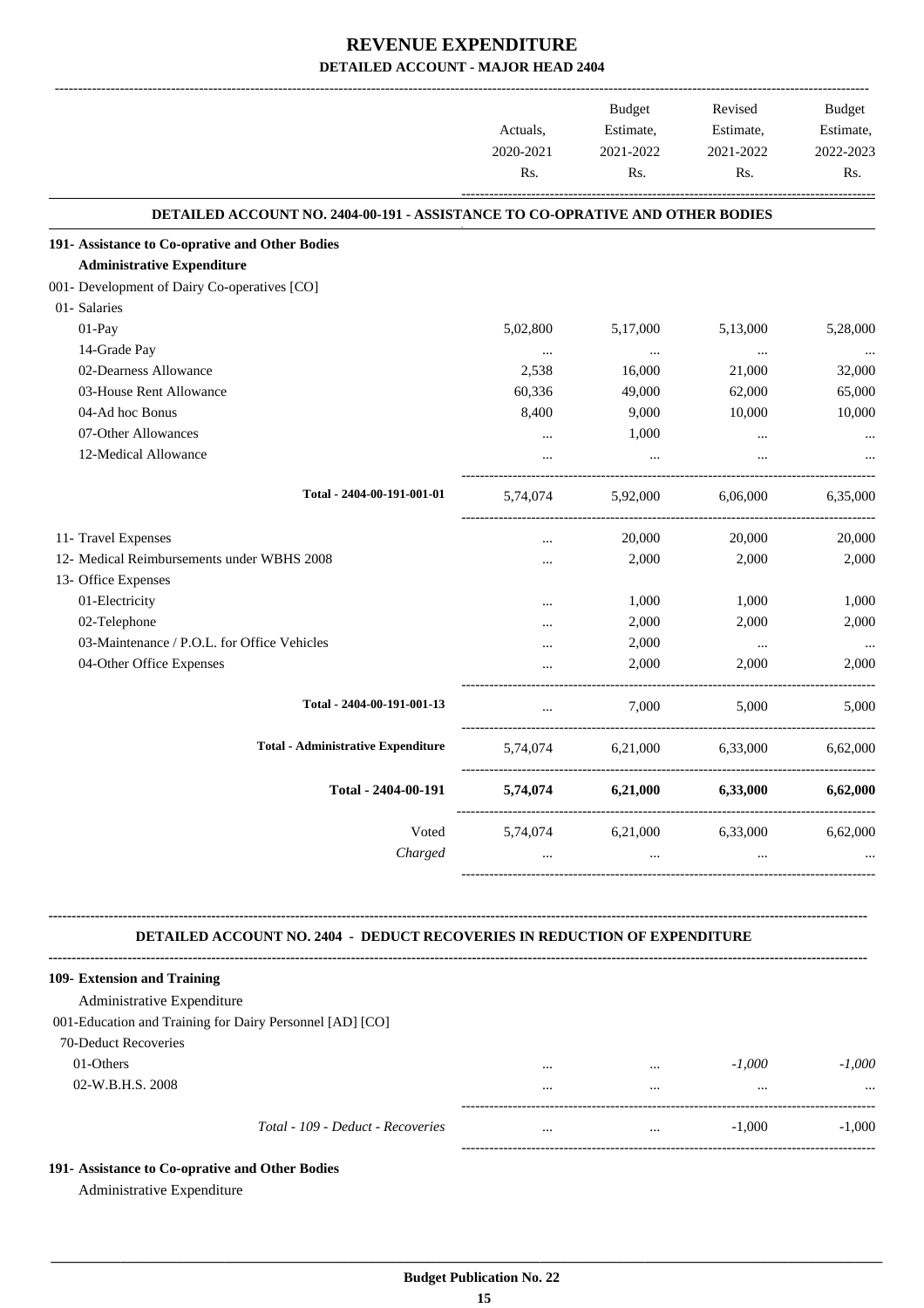|                                             |                                    | Actuals.<br>2020-2021<br>Rs. | <b>Budget</b><br>Estimate,<br>2021-2022<br>Rs. | Revised<br>Estimate,<br>2021-2022<br>Rs. | <b>Budget</b><br>Estimate,<br>2022-2023<br>Rs. |
|---------------------------------------------|------------------------------------|------------------------------|------------------------------------------------|------------------------------------------|------------------------------------------------|
| 001-Development of Dairy Co-operatives [CO] |                                    |                              |                                                |                                          |                                                |
| 70-Deduct Recoveries                        |                                    |                              |                                                |                                          |                                                |
| 01-Others                                   |                                    | $\cdots$                     | $\cdots$                                       | $\cdots$                                 | $\cdots$                                       |
| 02-W.B.H.S. 2008                            |                                    | $\cdots$                     | $\cdots$                                       | $\cdots$                                 | $\cdots$                                       |
|                                             | Total - 191 - Deduct - Recoveries  | $\cdots$                     | $\cdots$                                       | $\cdots$                                 | $\cdots$                                       |
|                                             | Total - 2404 - Deduct - Recoveries | $\cdots$                     | $\cdots$                                       | $-1,000$                                 | $-1,000$                                       |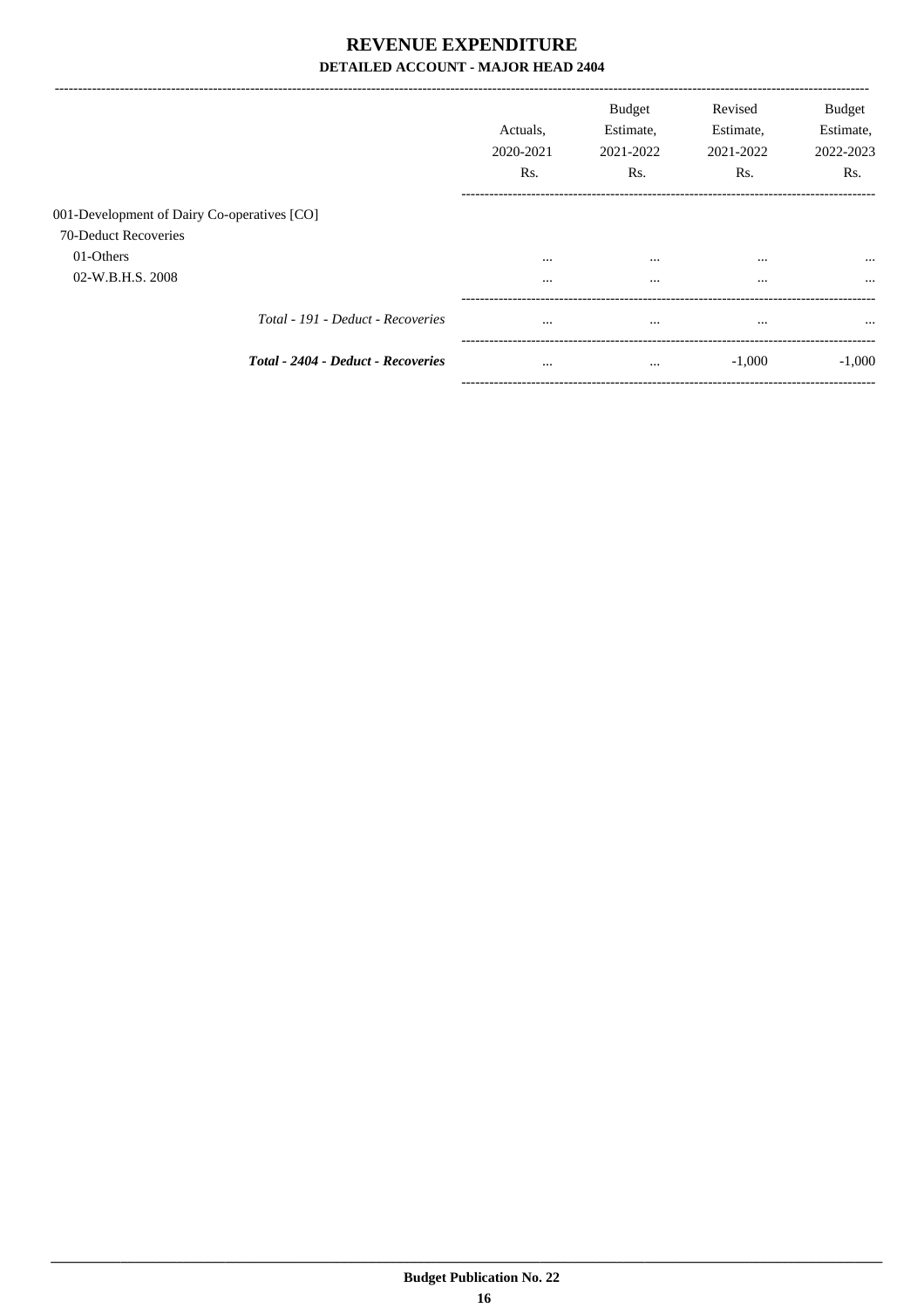## **REVENUE EXPENDITURE**

#### **DEMAND No. 08**

#### **Cooperation Department**

## **C - Economic Services - (a) Agriculture and Allied Activities**

**Head of Account : 2425 - Co-operation** 

| Voted Rs. 371,56,08,000                                | Charged Rs. 43,000                                    |                 |                                                             |                    | Total Rs. 371,56,51,000   |
|--------------------------------------------------------|-------------------------------------------------------|-----------------|-------------------------------------------------------------|--------------------|---------------------------|
|                                                        |                                                       |                 | Voted Rs.                                                   | <b>Charged Rs.</b> | <b>Total Rs.</b>          |
| <b>Gross Expenditure</b><br><b>Deduct - Recoveries</b> |                                                       |                 | 371,56,08,000<br>$-5,000$                                   | 43,000<br>$\cdots$ | 371,56,51,000<br>$-5,000$ |
| <b>Net Expenditure</b>                                 |                                                       |                 | 371,56,03,000                                               |                    | 43,000 371,56,46,000      |
|                                                        | <b>REVENUE EXPENDITURE</b><br><b>ABSTRACT ACCOUNT</b> |                 |                                                             |                    |                           |
|                                                        |                                                       |                 | Budget                                                      | Revised            | Budget                    |
|                                                        |                                                       | Actuals,        | Estimate,                                                   | Estimate,          | Estimate,                 |
|                                                        |                                                       | 2020-2021       | 2021-2022                                                   | 2021-2022          | 2022-2023                 |
|                                                        |                                                       | Rs.             | Rs.                                                         | Rs.                | Rs.                       |
| 001- Direction and Administration                      |                                                       |                 |                                                             |                    |                           |
| Administrative Expenditure                             |                                                       | 59, 11, 12, 262 | 62,54,39,000                                                | 62,25,58,000       | 65,09,93,000              |
| <b>State Development Schemes</b>                       |                                                       | 38,02,317       | 1,00,00,000                                                 | 66,67,000          | 1,50,00,000               |
|                                                        | <b>Total - 001</b>                                    | 59,49,14,579    | 63,54,39,000                                                | 62,92,25,000       | 66,59,93,000              |
| 003- Training                                          |                                                       |                 |                                                             |                    |                           |
| Administrative Expenditure                             |                                                       | 9,26,71,486     | 9,16,76,000                                                 | 9,64,35,000        | 10,10,49,000              |
| <b>State Development Schemes</b>                       |                                                       | 1,96,81,423     | 9,40,00,000                                                 | 3,13,33,000        | 8,40,00,000               |
|                                                        | <b>Total - 003</b>                                    | 11,23,52,909    | 18,56,76,000                                                | 12,77,68,000       | 18,50,49,000              |
| 101- Audit of Co-operatives                            |                                                       |                 |                                                             |                    |                           |
| Administrative Expenditure                             | Voted                                                 | 33, 10, 72, 621 | 34, 19, 02, 000                                             | 37,43,66,000       | 39,32,04,000              |
|                                                        | Charged                                               | 5,694           | 42,000                                                      | 42,000             | 43,000                    |
| <b>State Development Schemes</b>                       |                                                       | 50,51,563       | $1,\!00,\!00,\!000$                                         | 46,66,000          | 1,50,00,000               |
|                                                        | <b>Total - 101</b>                                    |                 | 33,61,29,878 35,19,44,000 37,90,74,000 40,82,47,000         |                    |                           |
| 105- Information and Publicity                         |                                                       |                 |                                                             |                    |                           |
| <b>State Development Schemes</b>                       |                                                       |                 | $1,41,40,033$ $4,00,00,000$ $1,33,33,000$ $4,00,00,000$     |                    |                           |
|                                                        |                                                       |                 | Total - 105 1,41,40,033 4,00,00,000 1,33,33,000 4,00,00,000 |                    |                           |
| 106- Assistance to Multipurpose Rural Co-operatives    |                                                       |                 |                                                             |                    |                           |
| Administrative Expenditure                             |                                                       |                 |                                                             |                    |                           |
| <b>State Development Schemes</b>                       |                                                       |                 | $19,81,92,164$ $13,72,50,000$ $4,57,52,000$                 |                    | 12,29,60,000              |
|                                                        | <b>Total - 106</b>                                    |                 | 19,81,92,164 13,72,50,000 4,57,52,000 12,29,60,000          |                    |                           |
|                                                        |                                                       |                 |                                                             |                    |                           |

#### **107- Assistance to Credit Co-operatives**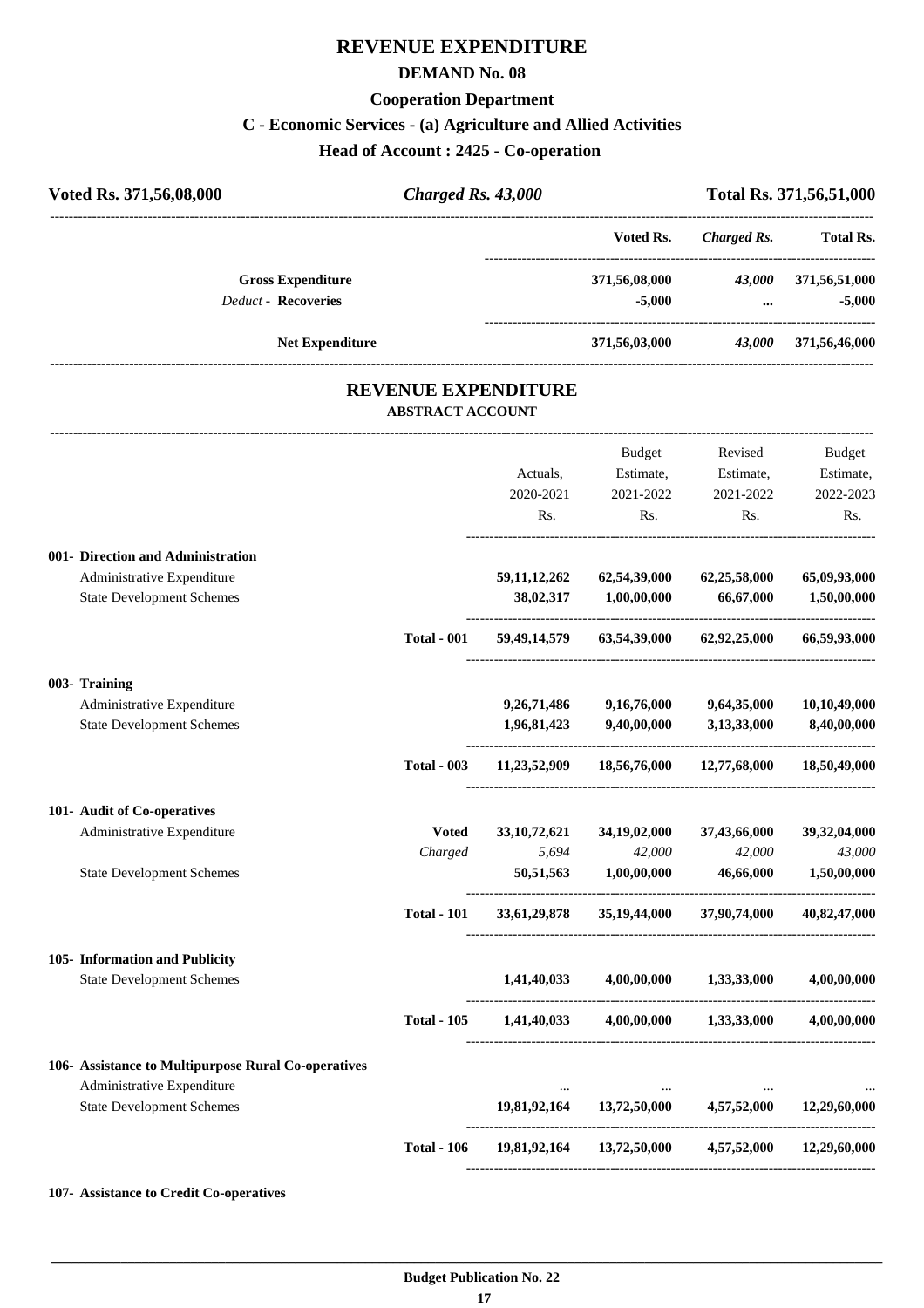#### **REVENUE EXPENDITURE ABSTRACT ACCOUNT**

|                                                                |                                   | Actuals,                           | Budget<br>Estimate,           | Revised<br>Estimate,                                   | <b>Budget</b><br>Estimate,    |
|----------------------------------------------------------------|-----------------------------------|------------------------------------|-------------------------------|--------------------------------------------------------|-------------------------------|
|                                                                |                                   | 2020-2021                          | 2021-2022                     | 2021-2022                                              | 2022-2023                     |
|                                                                |                                   | Rs.                                | Rs.                           | Rs.                                                    | Rs.                           |
| Administrative Expenditure<br><b>State Development Schemes</b> |                                   | 35, 12, 49, 321<br>32, 36, 81, 917 | 59,03,30,000<br>112,58,50,000 | 60,64,72,000<br>48,52,84,000                           | 42,70,00,000<br>126,08,50,000 |
| State Development Schemes (Central Assistance)                 |                                   |                                    |                               |                                                        |                               |
|                                                                | <b>Total - 107</b>                |                                    |                               | 67,49,31,238 171,61,80,000 109,17,56,000 168,78,50,000 |                               |
| 108- Assistance to Other Co-operatives                         |                                   |                                    |                               |                                                        |                               |
| Administrative Expenditure<br><b>State Development Schemes</b> |                                   | 15,88,74,821<br>21,88,000          | 19,86,43,000<br>1,40,00,000   | 16,99,74,000<br>46,67,000                              | 17,78,38,000<br>1,05,00,000   |
|                                                                | <b>Total - 108</b>                | 16,10,62,821                       |                               | 21,26,43,000 17,46,41,000                              | 18,83,38,000                  |
| 109- Agricultural Credit Stabilisation Fund                    |                                   |                                    |                               |                                                        |                               |
| <b>State Development Schemes</b>                               |                                   |                                    |                               |                                                        |                               |
|                                                                | <b>Total - 109</b>                | $\cdots$                           | $\cdots$                      | $\ddots$                                               |                               |
| 789- Special Component Plan for Scheduled Castes               |                                   |                                    |                               |                                                        |                               |
| Administrative Expenditure                                     |                                   | 95,543                             | 1,98,000                      | 96,000                                                 | 97,000                        |
| <b>State Development Schemes</b>                               |                                   | 5,92,88,174                        | 33,12,00,000                  | 11,04,00,000                                           | 33, 36, 72, 000               |
|                                                                | <b>Total - 789</b>                | 5,93,83,717                        |                               | 33,13,98,000 11,04,96,000                              | 33, 37, 69, 000               |
| 796- Tribal Areas Sub-Plan                                     |                                   |                                    |                               |                                                        |                               |
| Administrative Expenditure<br><b>State Development Schemes</b> |                                   | 27,298<br>1,48,22,546              | 49,000<br>8,28,00,000         | 27,000<br>2,76,02,000                                  | 27,000<br>8,34,18,000         |
|                                                                |                                   |                                    |                               |                                                        |                               |
|                                                                | Total - 796                       | 1,48,49,844                        | 8,28,49,000                   | 2,76,29,000                                            | 8,34,45,000                   |
|                                                                | <b>Grand Total - Gross</b>        | 216, 59, 57, 183                   | 369, 33, 79, 000              | 259,96,74,000                                          | 371,56,51,000                 |
|                                                                | Voted                             | 216, 59, 51, 489                   | 369, 33, 37, 000              | 259,96,32,000                                          | 371,56,08,000                 |
|                                                                | Charged                           | 5,694                              | 42,000                        | 42,000                                                 | 43,000                        |
|                                                                | <b>Administrative Expenditure</b> | 152,51,09,046                      | 184, 82, 79, 000              | 186,99,70,000                                          | 175,02,51,000                 |
|                                                                | Voted                             | 152,51,03,352                      | 184, 82, 37, 000              | 186,99,28,000                                          | 175,02,08,000                 |
|                                                                | Charged                           | 5,694                              | 42,000                        | 42,000                                                 | 43,000                        |
|                                                                |                                   |                                    |                               |                                                        |                               |
|                                                                | <b>State Development Schemes</b>  | 64,08,48,137                       | 184,51,00,000                 | 72,97,04,000                                           | 196,54,00,000                 |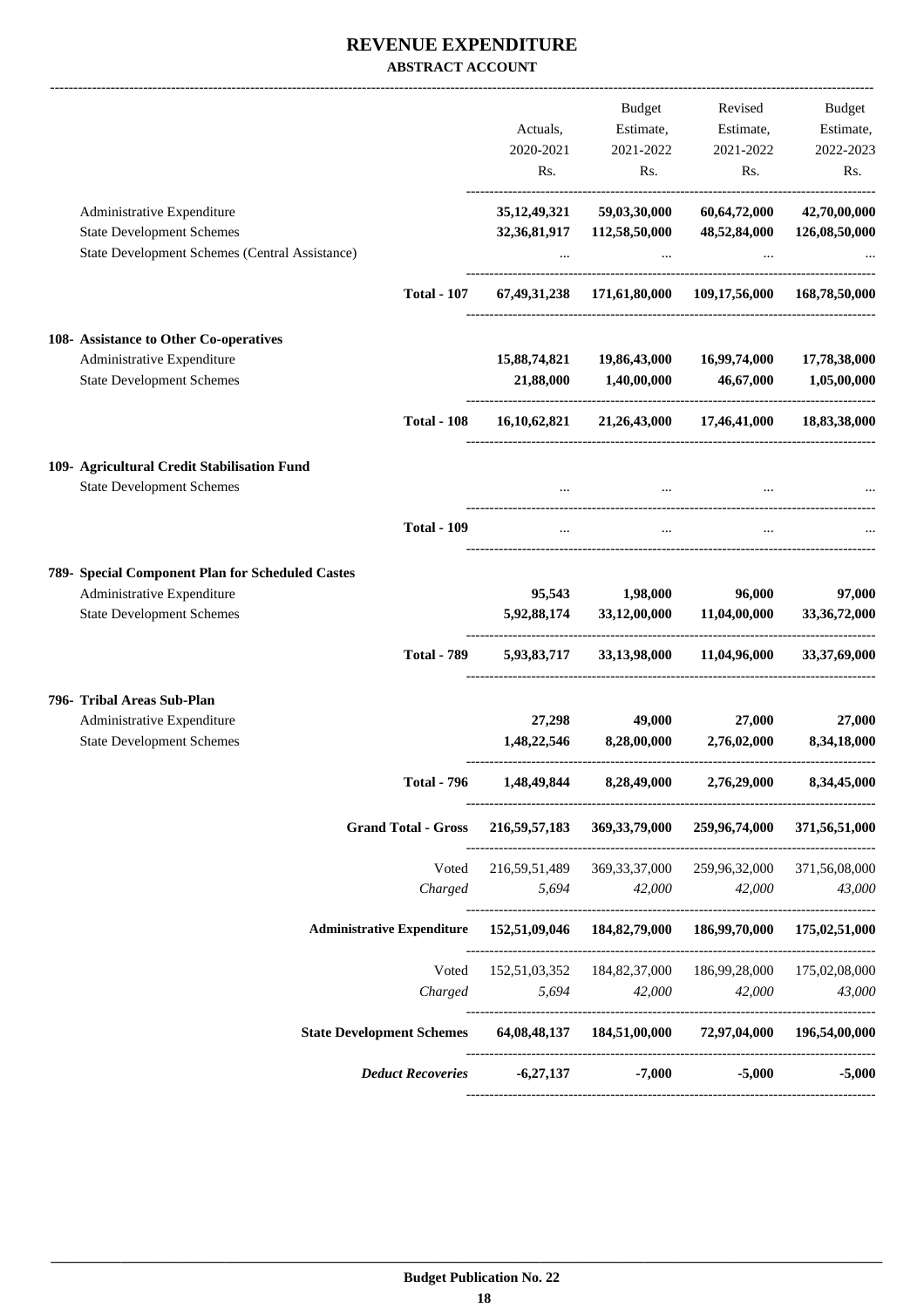#### **REVENUE EXPENDITURE ABSTRACT ACCOUNT**

|                          | Actuals.<br>2020-2021 | <b>Budget</b><br>Estimate,<br>2021-2022 | Revised<br>Estimate,<br>2021-2022 | <b>Budget</b><br>Estimate,<br>2022-2023 |
|--------------------------|-----------------------|-----------------------------------------|-----------------------------------|-----------------------------------------|
|                          | Rs.                   | Rs.                                     | R <sub>s</sub> .                  | Rs.                                     |
| <b>Grand Total - Net</b> | 216,53,30,046         | 369, 33, 72, 000                        | 259,96,69,000                     | 371,56,46,000                           |
| Voted                    | 216, 53, 24, 352      | 369, 33, 30, 000                        | 259,96,27,000                     | 371,56,03,000                           |
| Charged                  | 5.694                 | 42,000                                  | 42,000                            | 43.000                                  |
|                          |                       |                                         |                                   |                                         |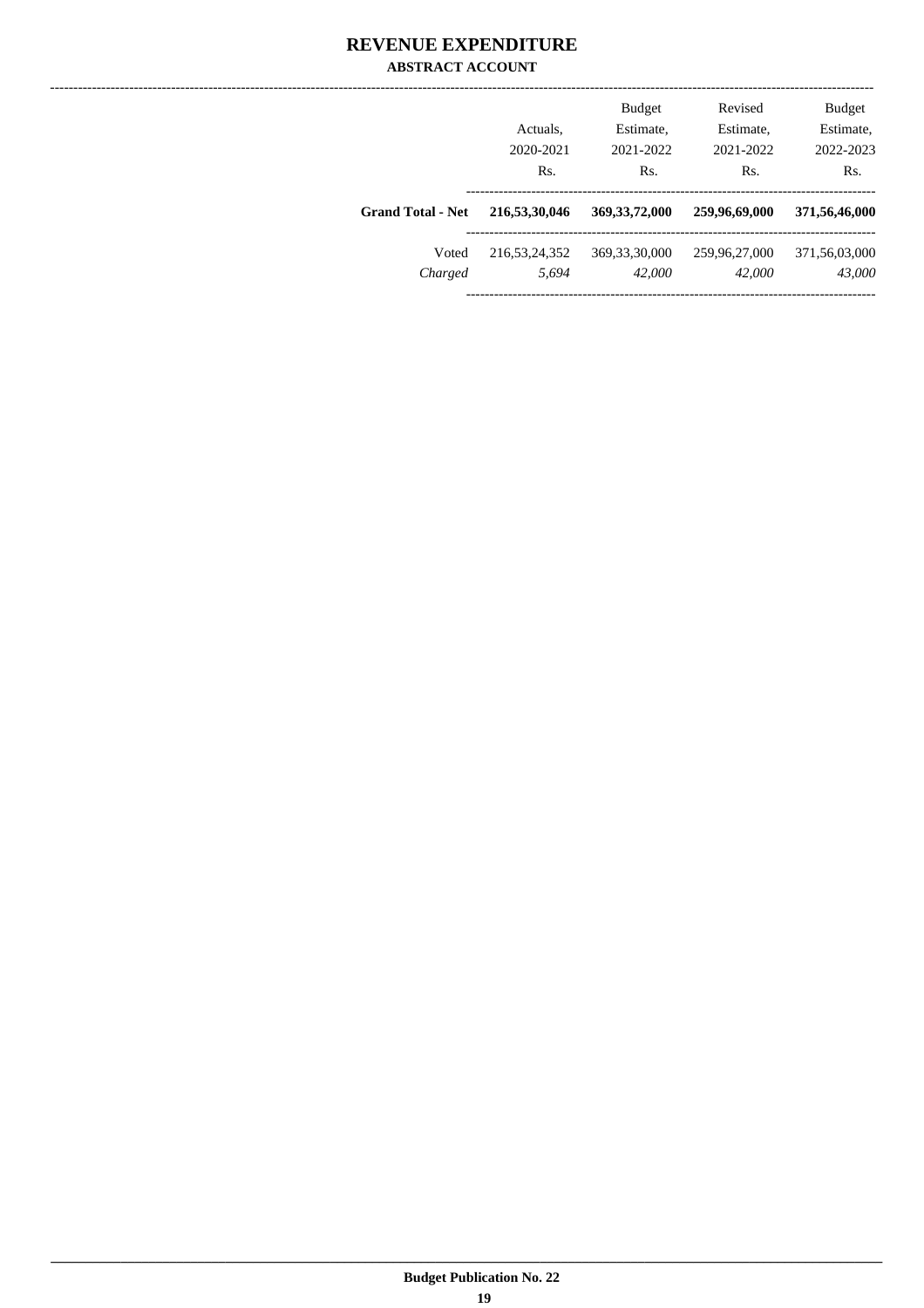|                                                                        | Actuals,<br>2020-2021<br>Rs. | Budget<br>Estimate,<br>2021-2022 | Revised<br>Estimate,<br>2021-2022                   | <b>Budget</b><br>Estimate,<br>2022-2023 |
|------------------------------------------------------------------------|------------------------------|----------------------------------|-----------------------------------------------------|-----------------------------------------|
|                                                                        |                              | Rs.                              | Rs.                                                 | Rs.                                     |
| <b>DETAILED ACCOUNT NO. 2425-00-001 - DIRECTION AND ADMINISTRATION</b> |                              |                                  |                                                     |                                         |
| 001- Direction and Administration                                      |                              |                                  |                                                     |                                         |
| <b>Administrative Expenditure</b>                                      |                              |                                  |                                                     |                                         |
| 001- Direction and Administration [CO]                                 |                              |                                  |                                                     |                                         |
| 01- Salaries                                                           |                              |                                  |                                                     |                                         |
| 01-Pay                                                                 | 50,75,46,163                 | 52, 30, 17, 000                  | 51,76,97,000                                        | 53, 32, 28, 000                         |
| 14-Grade Pay                                                           | 91,654                       | 40,00,000                        | 50,000                                              | 50,000                                  |
| 02-Dearness Allowance                                                  | 49,52,510                    | 1,57,56,000                      | 2,07,08,000                                         | 3,19,94,000                             |
| 03-House Rent Allowance                                                | 5, 21, 21, 761               | 4,98,94,000                      | 5,35,00,000                                         | 5,40,00,000                             |
| 04-Ad hoc Bonus                                                        | 7,81,200                     | 9,23,000                         | 7,97,000                                            | 8,13,000                                |
| 05-Interim Relief                                                      | 2,93,392                     | 5,50,000                         | 4,50,000                                            | 4,80,000                                |
| 07-Other Allowances                                                    | 4,34,362                     | 12,93,000                        | 4,47,000                                            | 4,60,000                                |
| 11-Compensatory Allowance                                              | 4,88,538                     | 5,06,000                         | 5,03,000                                            | 5,13,000                                |
| 12-Medical Allowance                                                   | 4,24,456                     | 4,67,000                         | 4,33,000                                            | 4,42,000                                |
| Total - 2425-00-001-001-01                                             | 56,71,34,036                 | 59,64,06,000                     | 59,45,85,000                                        | 62,19,80,000                            |
| 02- Wages                                                              | 24,57,454                    | 26,63,000                        | 26,10,000                                           | 26,88,000                               |
| 07- Medical Reimbursements                                             | 2,11,876                     | 4,10,000                         | 2,50,000                                            | 2,00,000                                |
| 11- Travel Expenses                                                    | 4,06,708                     | 6,40,000                         | 5,00,000                                            | 5,00,000                                |
| 12- Medical Reimbursements under WBHS 2008                             | 29,55,039                    | 47,41,000                        | 47,41,000                                           | 48,36,000                               |
| 13- Office Expenses                                                    |                              |                                  |                                                     |                                         |
| 01-Electricity                                                         | 6,27,835                     | 12,06,000                        | 12,06,000                                           | 12,30,000                               |
| 02-Telephone                                                           | 5,43,439                     | 5,59,000                         | 5,59,000                                            | 5,70,000                                |
| 03-Maintenance / P.O.L. for Office Vehicles                            | 33,86,799                    | 50,00,000                        | 48,00,000                                           | 51,00,000                               |
| 04-Other Office Expenses                                               | 21,84,521                    | 16,63,000                        | 16,63,000                                           | 17,00,000                               |
| Total - 2425-00-001-001-13                                             | 67,42,594                    | 84,28,000                        | 82,28,000                                           | 86,00,000                               |
| 14- Rents, Rates and Taxes                                             | 24,73,571                    | 33,87,000                        | 25,00,000                                           | 26,00,000                               |
| 19- Maintenance                                                        | 89,000                       | 84,000                           | 84,000                                              | 85,000                                  |
| 77- Computerisation                                                    | 67,124                       | 15,000                           | 1,00,000                                            | 1,10,000                                |
| Total - 2425-00-001-001                                                |                              |                                  | 58,25,37,402 61,67,74,000 61,35,98,000 64,15,99,000 |                                         |
| 002- Additional Departmental Staff and Equipment [CO]                  |                              |                                  |                                                     |                                         |
| 01- Salaries                                                           |                              |                                  |                                                     |                                         |
| $01-Pay$                                                               | 76,44,920                    | 76,46,000                        | 77,98,000                                           | 80,32,000                               |
| 14-Grade Pay                                                           | $\ldots$                     | $\sim$ $\sim$                    | $\ldots$                                            | $\sim$ 0.000 $\pm$                      |
| 02-Dearness Allowance                                                  | 43,806                       | 2,29,000                         | 3,12,000                                            | 4,82,000                                |
| 03-House Rent Allowance                                                | 8,79,043                     | 7,26,000                         | 8,20,000                                            | 8,50,000                                |
| 04-Ad hoc Bonus                                                        |                              | $\cdots$                         | $\ldots$                                            | $\cdots$                                |
| 07-Other Allowances                                                    | $\cdots$                     | 35,000                           | 1,000                                               | 1,000                                   |
| 12-Medical Allowance                                                   |                              |                                  |                                                     |                                         |
| Total - 2425-00-001-002-01                                             | 85,67,769                    | 86,36,000                        | 89,31,000                                           | 93,65,000                               |
|                                                                        |                              |                                  |                                                     |                                         |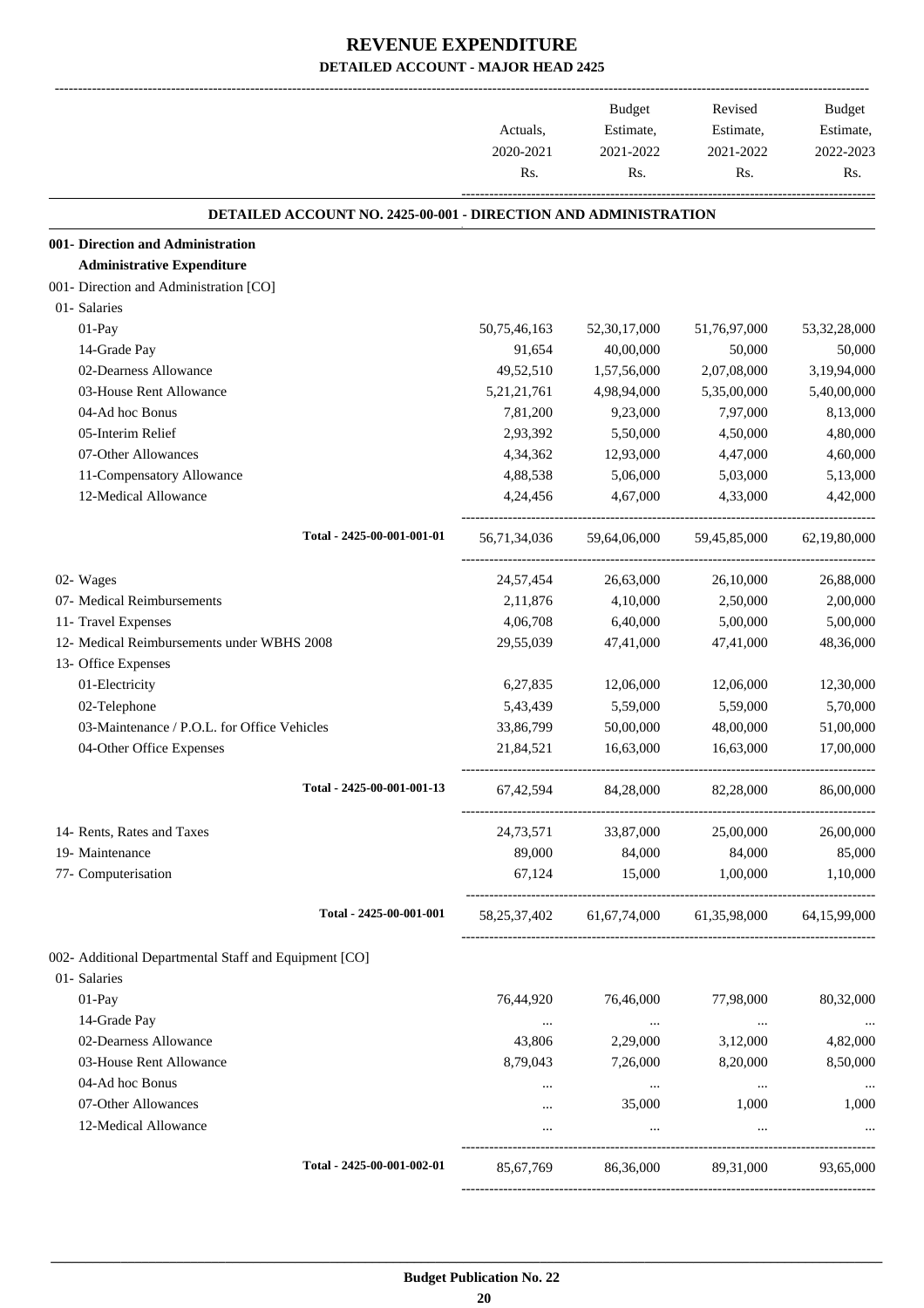|                                                                         |                                             |                         | Budget                                                          | Revised            | Budget                                         |
|-------------------------------------------------------------------------|---------------------------------------------|-------------------------|-----------------------------------------------------------------|--------------------|------------------------------------------------|
|                                                                         |                                             | Actuals,                | Estimate,                                                       | Estimate,          | Estimate,                                      |
|                                                                         |                                             | 2020-2021               | 2021-2022                                                       | 2021-2022          | 2022-2023                                      |
|                                                                         |                                             | Rs.                     | Rs.                                                             | Rs.                | Rs.                                            |
| 11- Travel Expenses                                                     |                                             | $\cdots$                | 3,000                                                           | 3,000              | 3,000                                          |
| 12- Medical Reimbursements under WBHS 2008                              |                                             | 7,091                   | 10,000                                                          | 10,000             | 10,000                                         |
| 13- Office Expenses                                                     |                                             |                         |                                                                 |                    |                                                |
| 01-Electricity                                                          |                                             | $\cdots$                | 13,000                                                          | 13,000             | 13,000                                         |
| 04-Other Office Expenses                                                |                                             |                         | 3,000                                                           | 3,000              | 3,000                                          |
|                                                                         | Total - 2425-00-001-002-13                  | $\ddots$                |                                                                 | 16,000 16,000      | 16,000                                         |
|                                                                         | Total - 2425-00-001-002                     |                         | 85,74,860 86,65,000 89,60,000                                   |                    | 93,94,000                                      |
|                                                                         | <b>Total - Administrative Expenditure</b>   |                         | 59,11,12,262 62,54,39,000 62,25,58,000 65,09,93,000             |                    |                                                |
| <b>State Development Schemes</b>                                        |                                             |                         |                                                                 |                    |                                                |
| 003- Additional Departmental Staff and Equipment [CO]                   |                                             |                         |                                                                 |                    |                                                |
| 13- Office Expenses                                                     |                                             |                         |                                                                 |                    |                                                |
| 04-Other Office Expenses                                                |                                             |                         | 38,02,317 1,00,00,000 66,67,000                                 |                    | 1,50,00,000                                    |
|                                                                         | <b>Total - State Development Schemes</b>    |                         | 38,02,317 1,00,00,000 66,67,000 1,50,00,000                     |                    |                                                |
|                                                                         | Total - 2425-00-001                         |                         | 59,49,14,579 63,54,39,000 62,92,25,000                          |                    | 66,59,93,000                                   |
|                                                                         | Voted<br>Charged                            | $\cdots$                | 59,49,14,579 63,54,39,000 62,92,25,000 66,59,93,000<br>$\ddots$ | $\cdots$           |                                                |
|                                                                         | DETAILED ACCOUNT NO. 2425-00-003 - TRAINING |                         |                                                                 |                    |                                                |
| 003- Training                                                           |                                             |                         |                                                                 |                    |                                                |
| <b>Administrative Expenditure</b>                                       |                                             |                         |                                                                 |                    |                                                |
| 001- Expansion of Co-operative Training and Education [CO]              |                                             |                         |                                                                 |                    |                                                |
| 01- Salaries                                                            |                                             |                         |                                                                 |                    |                                                |
| 01-Pay<br>14-Grade Pay                                                  |                                             | 17,21,800               | 17,75,000                                                       | 17,56,000          | 18,09,000                                      |
| 02-Dearness Allowance                                                   |                                             | $\ldots$<br>8,070       | $\cdots$<br>53,000                                              | $\cdots$<br>70,000 | $\ldots$<br>1,09,000                           |
| 03-House Rent Allowance                                                 |                                             | 1,32,000                | 1,69,000                                                        | 1,67,000           | 1,72,000                                       |
| 04-Ad hoc Bonus                                                         |                                             | $\ldots$                | $\cdots$                                                        | $\cdots$           |                                                |
| 07-Other Allowances                                                     |                                             | $\cdots$                | $\cdots$                                                        | $\cdots$           |                                                |
| 12-Medical Allowance                                                    |                                             | $\cdots$                | 2,000                                                           | $\cdots$           |                                                |
|                                                                         | Total - 2425-00-003-001-01                  | 18,61,870               | 19,99,000                                                       | 19,93,000          | . _ _ _ _ _ _ _ _ _ _ _ _ _ _ _ _<br>20,90,000 |
|                                                                         |                                             |                         |                                                                 |                    |                                                |
| 07- Medical Reimbursements                                              |                                             | $\cdots$                | 1,02,000                                                        | 1,02,000           | 1,04,000                                       |
| 11- Travel Expenses                                                     |                                             | $\cdots$                | 51,000                                                          | 51,000             | 52,000                                         |
| 12- Medical Reimbursements under WBHS 2008<br>31- Grants-in-aid-GENERAL |                                             | $\cdots$                | $\cdots$                                                        | 1,000              | 1,000                                          |
| 02-Other Grants                                                         |                                             |                         | 6,99,000                                                        | 3,00,000           |                                                |
| 36- Grants-in-aid-Salaries                                              |                                             | $\cdots$<br>9,08,09,616 | 8,88,25,000                                                     | 9,39,88,000        | 3,50,000<br>9,84,52,000                        |
|                                                                         |                                             |                         |                                                                 |                    |                                                |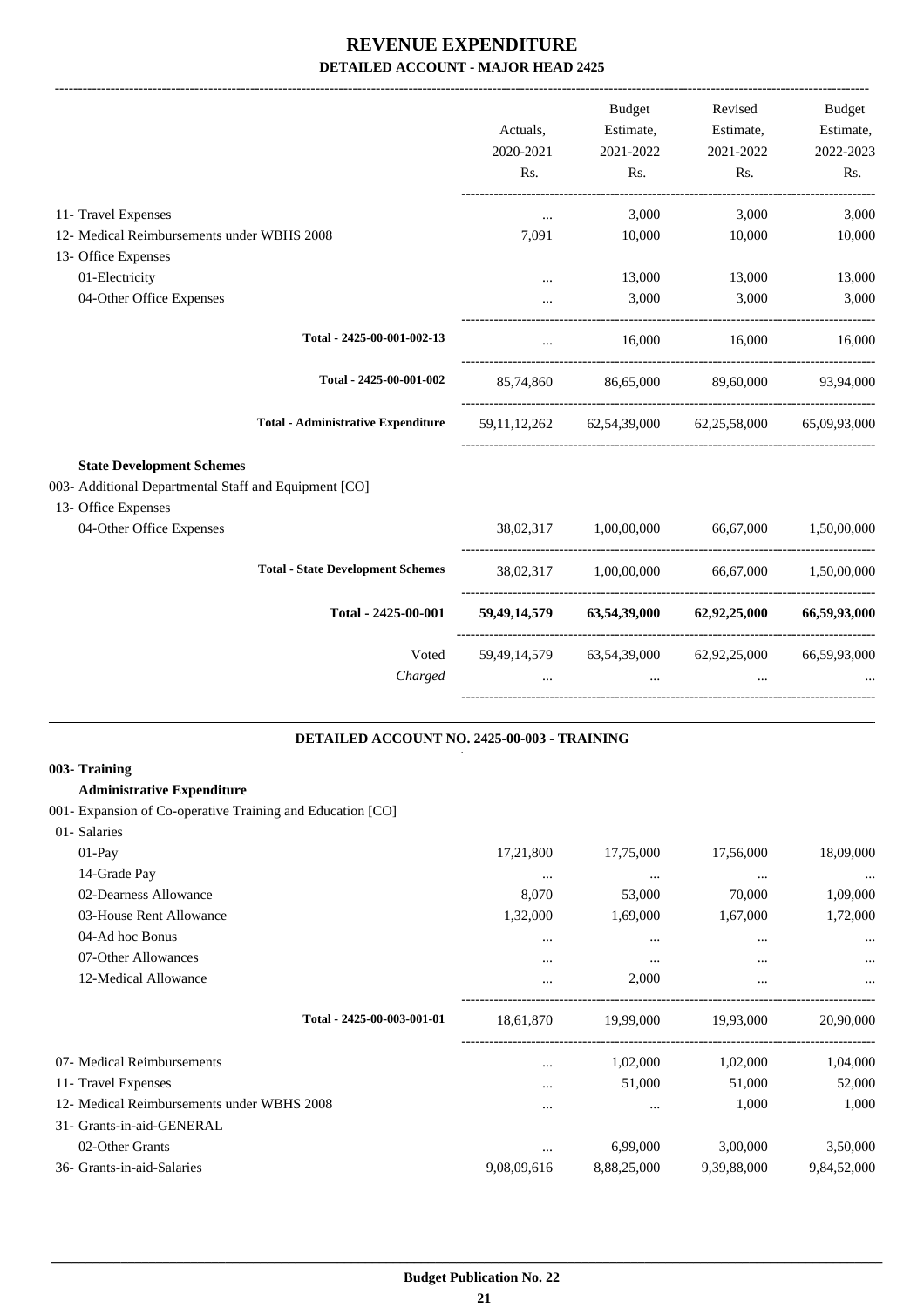|                                                                                                                           | Actuals,<br>2020-2021<br>Rs. | <b>Budget</b><br>Estimate,<br>2021-2022<br>Rs. | Revised<br>Estimate,<br>2021-2022<br>Rs.     | <b>Budget</b><br>Estimate,<br>2022-2023<br>Rs. |
|---------------------------------------------------------------------------------------------------------------------------|------------------------------|------------------------------------------------|----------------------------------------------|------------------------------------------------|
| <b>Total - Administrative Expenditure</b>                                                                                 | 9, 26, 71, 486               | 9,16,76,000                                    | 9,64,35,000                                  | 10,10,49,000                                   |
| <b>State Development Schemes</b><br>003- Training for Capacity Building of the SHGs (Genl., Women and<br>Minorities) [CO] |                              |                                                |                                              |                                                |
| 31- Grants-in-aid-GENERAL<br>02-Other Grants                                                                              | 1,71,28,223                  | 7,00,00,000                                    | 2,33,33,000                                  | 7,00,00,000                                    |
| Total - 2425-00-003-003                                                                                                   |                              | 1,71,28,223 7,00,00,000                        | 2,33,33,000                                  | 7,00,00,000                                    |
| 004- Scheme for Co-operative Training and Education [CO]<br>31- Grants-in-aid-GENERAL<br>02-Other Grants                  | 25,53,200                    | 1,40,00,000                                    | 46,67,000                                    | 75,00,000                                      |
| 35- Grants for creation of Capital Assets<br>Total - 2425-00-003-004                                                      | $\cdots$<br>25,53,200        | 1,00,00,000<br>2,40,00,000                     | 33,33,000<br>80,00,000                       | 65,00,000<br>1,40,00,000                       |
| <b>Total - State Development Schemes</b>                                                                                  |                              | 1,96,81,423 9,40,00,000 3,13,33,000            |                                              | 8,40,00,000                                    |
| Total - 2425-00-003                                                                                                       |                              |                                                | $11,23,52,909$ $18,56,76,000$ $12,77,68,000$ | 18,50,49,000                                   |
| Voted<br>Charged                                                                                                          | 11,23,52,909<br>$\cdots$     | 18,56,76,000<br>$\ddotsc$                      | 12,77,68,000<br>$\ddotsc$                    | 18,50,49,000                                   |
| DETAILED ACCOUNT NO. 2425-00-101 - AUDIT OF CO-OPERATIVES                                                                 |                              |                                                |                                              |                                                |

| 101- Audit of Co-operatives       |                            |                 |                 |              |              |
|-----------------------------------|----------------------------|-----------------|-----------------|--------------|--------------|
| <b>Administrative Expenditure</b> |                            |                 |                 |              |              |
| 001- Audit of Co-operative- [CO]  |                            |                 |                 |              |              |
| 01- Salaries                      |                            |                 |                 |              |              |
| $01-Pay$                          |                            | 28, 76, 26, 309 | 29,41,43,000    | 32,04,00,000 | 33,00,00,000 |
| 14-Grade Pay                      |                            | 16,551          | $\cdots$        | 17,000       | 17,000       |
| 02-Dearness Allowance             |                            | 16,68,260       | 88,24,000       | 1,17,35,000  | 1,81,31,000  |
| 03-House Rent Allowance           |                            | 3,23,32,570     | 2,79,44,000     | 3,25,00,000  | 3,50,00,000  |
| 04-Ad hoc Bonus                   |                            | 12,55,800       | 15,75,000       | 12,81,000    | 13,07,000    |
| 05-Interim Relief                 |                            | $\cdots$        | $\cdots$        | 1,000        | 1,000        |
| 07-Other Allowances               |                            | 7,26,630        | 6,74,000        | 7,48,000     | 7,70,000     |
| 11-Compensatory Allowance         |                            | 3,76,000        | 3,45,000        | 3,45,000     | 3,50,000     |
| 12-Medical Allowance              |                            | 2,22,600        | 2,58,000        | 2,50,000     | 2,55,000     |
|                                   | Total - 2425-00-101-001-01 | 32, 42, 24, 720 | 33, 37, 63, 000 | 36,72,77,000 | 38,58,31,000 |
| 02- Wages                         |                            | 1,08,000        | 1,18,000        | 1,15,000     | 1,18,000     |
| 07- Medical Reimbursements        |                            | $\cdots$        | 10,000          | 10,000       | 10,000       |
| 11- Travel Expenses               |                            | 24, 39, 292     | 27,53,000       | 24,00,000    | 25,00,000    |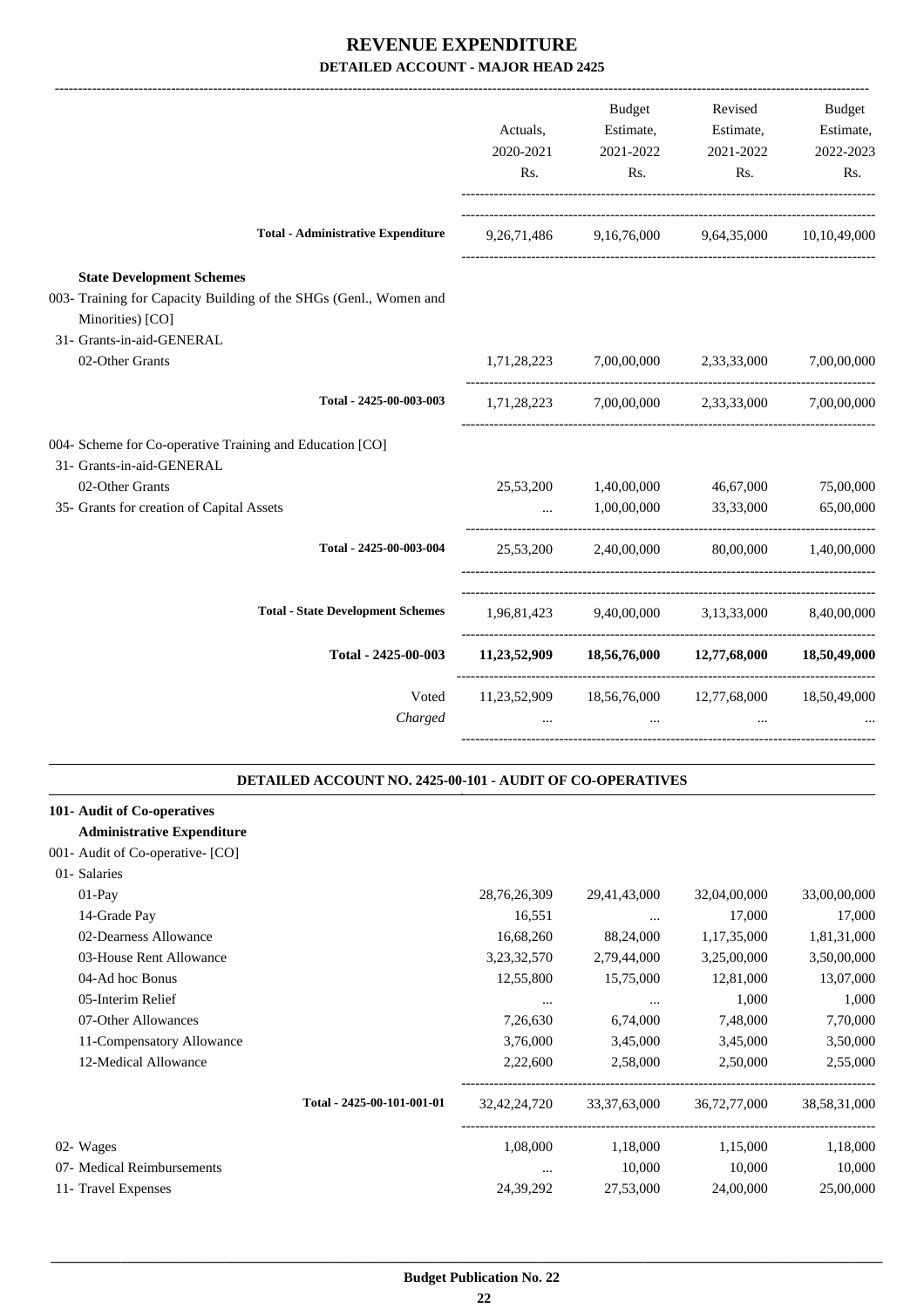| 22,52,000<br>89,000<br>1,61,000<br>42,000<br>29,000<br>11,31,000<br>14,52,000 | 22,52,000<br>89,000<br>1,61,000<br>42,000<br>11,000           | 22,97,000<br>91,000<br>1,64,000                                                            |
|-------------------------------------------------------------------------------|---------------------------------------------------------------|--------------------------------------------------------------------------------------------|
|                                                                               |                                                               |                                                                                            |
|                                                                               |                                                               |                                                                                            |
|                                                                               |                                                               |                                                                                            |
|                                                                               |                                                               |                                                                                            |
|                                                                               |                                                               | 43,000                                                                                     |
|                                                                               |                                                               | 11,000                                                                                     |
|                                                                               | 10,00,000                                                     | 11,00,000                                                                                  |
|                                                                               | 13,03,000                                                     | 14,09,000                                                                                  |
|                                                                               | 14,10,000 12,61,000                                           | 13,66,000                                                                                  |
|                                                                               | 42,000 42,000                                                 | 43,000                                                                                     |
|                                                                               |                                                               |                                                                                            |
| 28,000<br>29,184<br>14,35,000                                                 | 30,000<br>9,41,000                                            | 32,000<br>9,60,000                                                                         |
| 1,33,000                                                                      | 80,000                                                        | 90,000                                                                                     |
|                                                                               |                                                               |                                                                                            |
|                                                                               | 33,10,78,315 34,19,44,000 37,44,08,000                        | 39, 32, 47, 000                                                                            |
|                                                                               | 33, 10, 72, 621 34, 19, 02, 000 37, 43, 66, 000               | 39,32,04,000                                                                               |
| 42,000                                                                        | 42,000                                                        | 43,000                                                                                     |
|                                                                               |                                                               |                                                                                            |
| 10,00,000                                                                     | 3,33,000                                                      | 20,50,000                                                                                  |
| 10,00,000                                                                     | 3,33,000                                                      | 20,50,000                                                                                  |
| 10,00,000                                                                     | 3,33,000                                                      | 20,50,000                                                                                  |
| 20,00,000                                                                     | 20,00,000                                                     | 31,00,000                                                                                  |
|                                                                               | 50,00,000 29,99,000                                           | 92,50,000                                                                                  |
|                                                                               | 33,99,322 50,00,000 16,67,000 57,50,000                       |                                                                                            |
|                                                                               | and the state of the control of the state of the state of the | <b>Section Contract Contract</b>                                                           |
|                                                                               |                                                               |                                                                                            |
|                                                                               | 50,51,563 1,00,00,000 46,66,000 1,50,00,000                   |                                                                                            |
|                                                                               |                                                               | 40,82,47,000                                                                               |
|                                                                               |                                                               | 40,82,04,000                                                                               |
|                                                                               | 42,000                                                        | 43,000                                                                                     |
|                                                                               | 5,694                                                         | 33,61,29,878 35,19,44,000 37,90,74,000<br>33,61,24,184 35,19,02,000 37,90,32,000<br>42,000 |

#### **DETAILED ACCOUNT NO. 2425-00-105 - INFORMATION AND PUBLICITY .**

**105- Information and Publicity**

**State Development Schemes**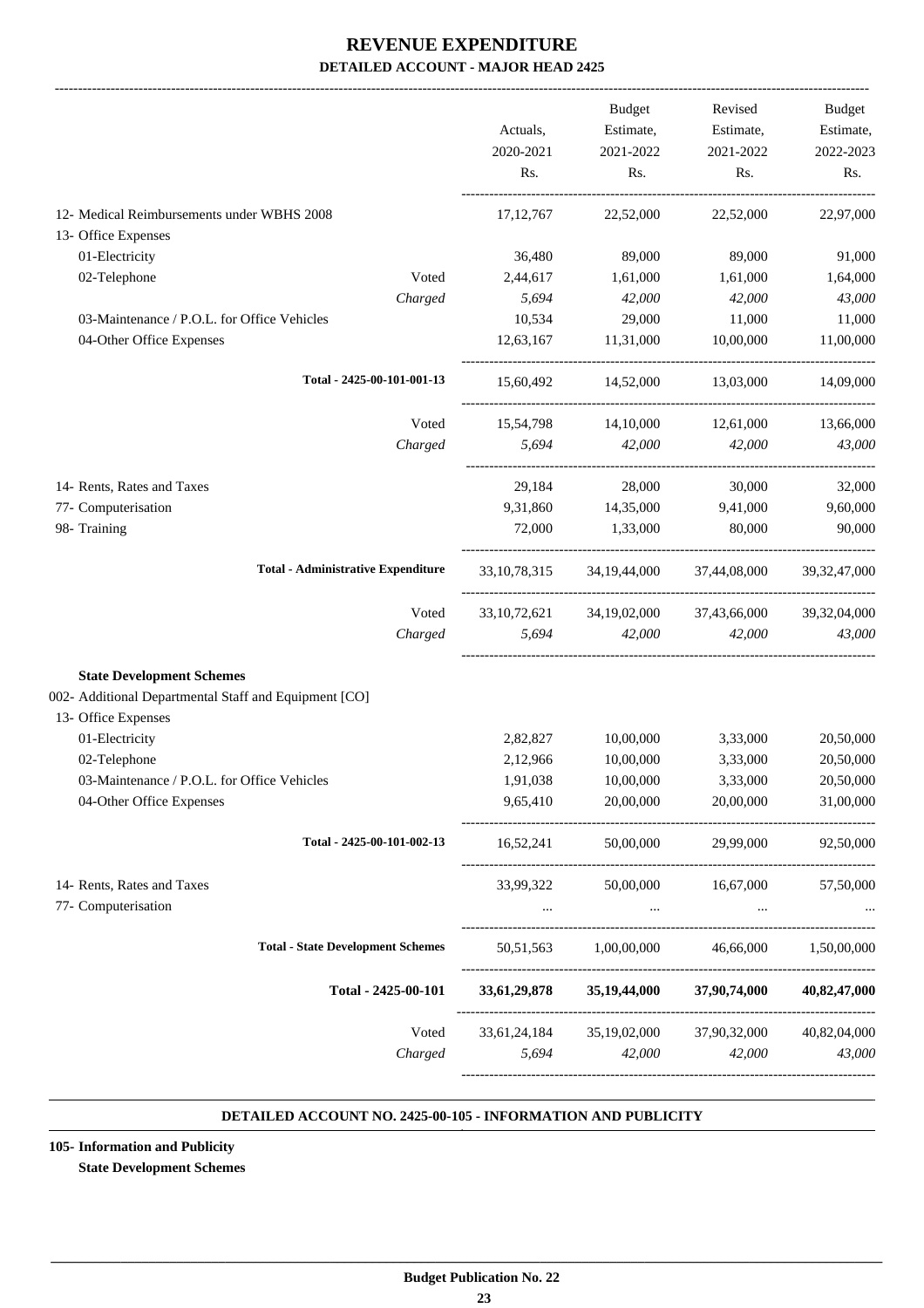|                                                                                                                                               | Actuals,<br>2020-2021<br>Rs. | Budget<br>Estimate,<br>2021-2022<br>Rs. | Revised<br>Estimate,<br>2021-2022<br>Rs.                                                                                            | Budget<br>Estimate,<br>2022-2023<br>Rs. |
|-----------------------------------------------------------------------------------------------------------------------------------------------|------------------------------|-----------------------------------------|-------------------------------------------------------------------------------------------------------------------------------------|-----------------------------------------|
| 001- Seminar, Publicity, Audio-Visual Units, Exhibition / Co-opp<br>Week/Fair, Workshop, Services by CSCs (Tathya Mitra) at<br>PACS etc. [CO] |                              |                                         |                                                                                                                                     |                                         |
| 31- Grants-in-aid-GENERAL<br>02-Other Grants                                                                                                  | 1,12,50,000                  |                                         | 2,50,00,000 83,33,000                                                                                                               | 2,50,00,000                             |
|                                                                                                                                               |                              |                                         |                                                                                                                                     |                                         |
| Total - 2425-00-105-001                                                                                                                       |                              |                                         | 1,12,50,000 2,50,00,000 83,33,000 2,50,00,000                                                                                       |                                         |
| 002- Computerised Management of Co-operative Data and Records.<br>[CO]                                                                        |                              |                                         |                                                                                                                                     |                                         |
| 77- Computerisation                                                                                                                           |                              |                                         | 28,90,033 1,50,00,000 50,00,000 1,50,00,000                                                                                         |                                         |
| Total - 2425-00-105-002                                                                                                                       |                              |                                         | 28,90,033 1,50,00,000 50,00,000 1,50,00,000                                                                                         |                                         |
| <b>Total - State Development Schemes</b>                                                                                                      |                              |                                         | $1,41,40,033$ $4,00,00,000$ $1,33,33,000$ $4,00,00,000$                                                                             |                                         |
| Total - 2425-00-105                                                                                                                           |                              |                                         | $1,41,40,033$ $4,00,00,000$ $1,33,33,000$                                                                                           | 4,00,00,000                             |
| Voted<br>Charged                                                                                                                              |                              |                                         | 1,41,40,033 4,00,00,000 1,33,33,000 4,00,00,000<br>$\mathbf{1}$ and $\mathbf{1}$ and $\mathbf{1}$ and $\mathbf{1}$ and $\mathbf{1}$ |                                         |
| DETAILED ACCOUNT NO. 2425-00-106 - ASSISTANCE TO MULTIPURPOSE RURAL CO-OPERATIVES                                                             |                              |                                         |                                                                                                                                     |                                         |
| 106- Assistance to Multipurpose Rural Co-operatives<br><b>State Development Schemes</b>                                                       |                              |                                         |                                                                                                                                     |                                         |
| 001- Warehousing and Marketing Coperatives Development of<br>Agricultural Marketing Societies (Primary) [CO]<br>31- Grants-in-aid-GENERAL     |                              |                                         |                                                                                                                                     |                                         |
| 02-Other Grants                                                                                                                               | 10,00,000                    | 70,00,000                               | 23,33,000                                                                                                                           | 1,40,00,000                             |
| Total - 2425-00-106-001                                                                                                                       | 10,00,000                    | 70,00,000                               | 23,33,000                                                                                                                           | 1,40,00,000                             |
| 002- Warehousing and Marketing Co-operatives -Development of                                                                                  |                              |                                         |                                                                                                                                     |                                         |

Apex Agricultural Marketing Society [CO]

 31- Grants-in-aid-GENERAL 02-Other Grants 10,77,40,896 5,00,00,000 1,66,67,000 2,50,00,000

**Total - 2425-00-106-002** 10,77,40,896 5,00,00,000 1,66,67,000 2,50,00,000 012- Processing Co-operative - Development of Processing Co-

operatives [CO] 31- Grants-in-aid-GENERAL

02-Other Grants ... 17,50,000 5,84,000 19,60,000 19,60,000 ---------------------------------------------------------------------------------------- **Total - 2425-00-106-012** ... 17,50,000 5,84,000 19,60,000 -----------------------------------------------------------------------------------------

----------------------------------------------------------------------------------------

-----------------------------------------------------------------------------------------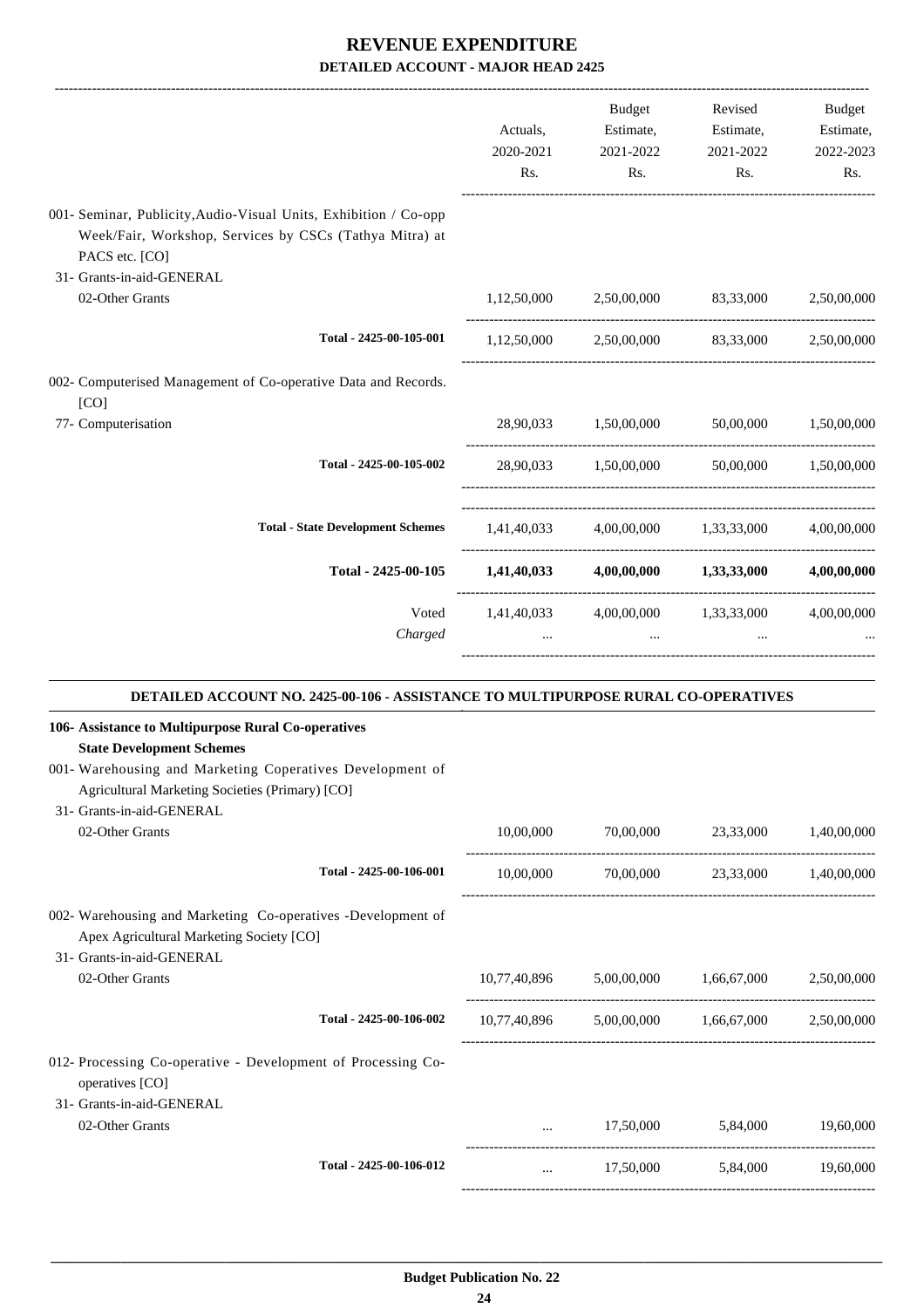|                                                                                   |             | Budget                | Revised                                            | Budget      |
|-----------------------------------------------------------------------------------|-------------|-----------------------|----------------------------------------------------|-------------|
|                                                                                   | Actuals,    | Estimate,             | Estimate,                                          | Estimate,   |
|                                                                                   | 2020-2021   | 2021-2022             | 2021-2022                                          | 2022-2023   |
|                                                                                   | Rs.         | Rs.                   | Rs.                                                | Rs.         |
| 013- Processing Co-operative-Establishment of Cold Storages [CO]                  |             |                       |                                                    |             |
| 31- Grants-in-aid-GENERAL                                                         |             |                       |                                                    |             |
| 02-Other Grants                                                                   |             |                       | 35,00,000 11,67,000                                | 70,00,000   |
|                                                                                   |             | <b>Section</b> (1999) |                                                    |             |
| Total - 2425-00-106-013                                                           | $\cdots$    |                       | 35,00,000 11,67,000 70,00,000                      |             |
| 016- Consumers Co-operative-Development of Consumers Co-<br>operatives [CO]       |             |                       |                                                    |             |
| 31- Grants-in-aid-GENERAL                                                         |             |                       |                                                    |             |
| 02-Other Grants                                                                   |             |                       | 52,50,000 2,10,00,000 70,00,000                    | 2,10,00,000 |
| Total - 2425-00-106-016                                                           |             |                       | 52,50,000 2,10,00,000 70,00,000                    | 2,10,00,000 |
|                                                                                   |             |                       |                                                    |             |
| 018- Promotional Cell of Apex Marketing Society [CO]<br>31- Grants-in-aid-GENERAL |             |                       |                                                    |             |
| 02-Other Grants                                                                   |             |                       |                                                    |             |
| 020- Consumers Co-operative-Distribution of Consumers Articles in                 |             |                       |                                                    |             |
| Rural Areas [CO]                                                                  |             |                       |                                                    |             |
| 31- Grants-in-aid-GENERAL                                                         |             |                       |                                                    |             |
| 02-Other Grants                                                                   | 35,00,000   | 1,40,00,000           | 46,67,000                                          | 1,40,00,000 |
|                                                                                   |             |                       |                                                    |             |
| Total - 2425-00-106-020                                                           |             |                       | 35,00,000  1,40,00,000  46,67,000  1,40,00,000     |             |
| 026- Assistance for Revival of Urban Co-op Banks [CO]                             |             |                       |                                                    |             |
| 31- Grants-in-aid-GENERAL                                                         |             |                       |                                                    |             |
| 02-Other Grants                                                                   |             |                       | 12,50,000 2,00,00,000 66,67,000                    | 2,00,00,000 |
|                                                                                   |             |                       | -----------------------                            |             |
| Total - 2425-00-106-026                                                           |             |                       | 12,50,000 2,00,00,000 66,67,000 2,00,00,000        |             |
| 029- Development of Apex Consumer Co-operative Society [CO]                       |             |                       |                                                    |             |
| 31- Grants-in-aid-GENERAL                                                         |             |                       |                                                    |             |
| 02-Other Grants                                                                   | 7,94,51,268 | 2,00,00,000           | 66,67,000                                          | 2,00,00,000 |
| Total - 2425-00-106-029                                                           |             |                       | 7,94,51,268 2,00,00,000 66,67,000 2,00,00,000      |             |
|                                                                                   |             |                       |                                                    |             |
| <b>Total - State Development Schemes</b>                                          |             |                       | 19,81,92,164 13,72,50,000 4,57,52,000 12,29,60,000 |             |
| <b>State Development Schemes</b>                                                  |             |                       |                                                    |             |
| 021- MFPI Grant for Construction\Modification of Cold Storages                    |             |                       |                                                    |             |
| (NCDC) [CO]                                                                       |             |                       |                                                    |             |
| 33- Subsidies                                                                     |             |                       |                                                    |             |
| 04-To Co-operatives                                                               | $\cdots$    | $\cdots$              | $\cdots$                                           |             |
| 022- Development of Apex Agricultural Marketing Society (NCDC)                    |             |                       |                                                    |             |
| [CO]                                                                              |             |                       |                                                    |             |
| 31- Grants-in-aid-GENERAL<br>02-Other Grants                                      |             |                       |                                                    |             |
|                                                                                   | $\cdots$    | $\cdots$              | $\cdots$                                           |             |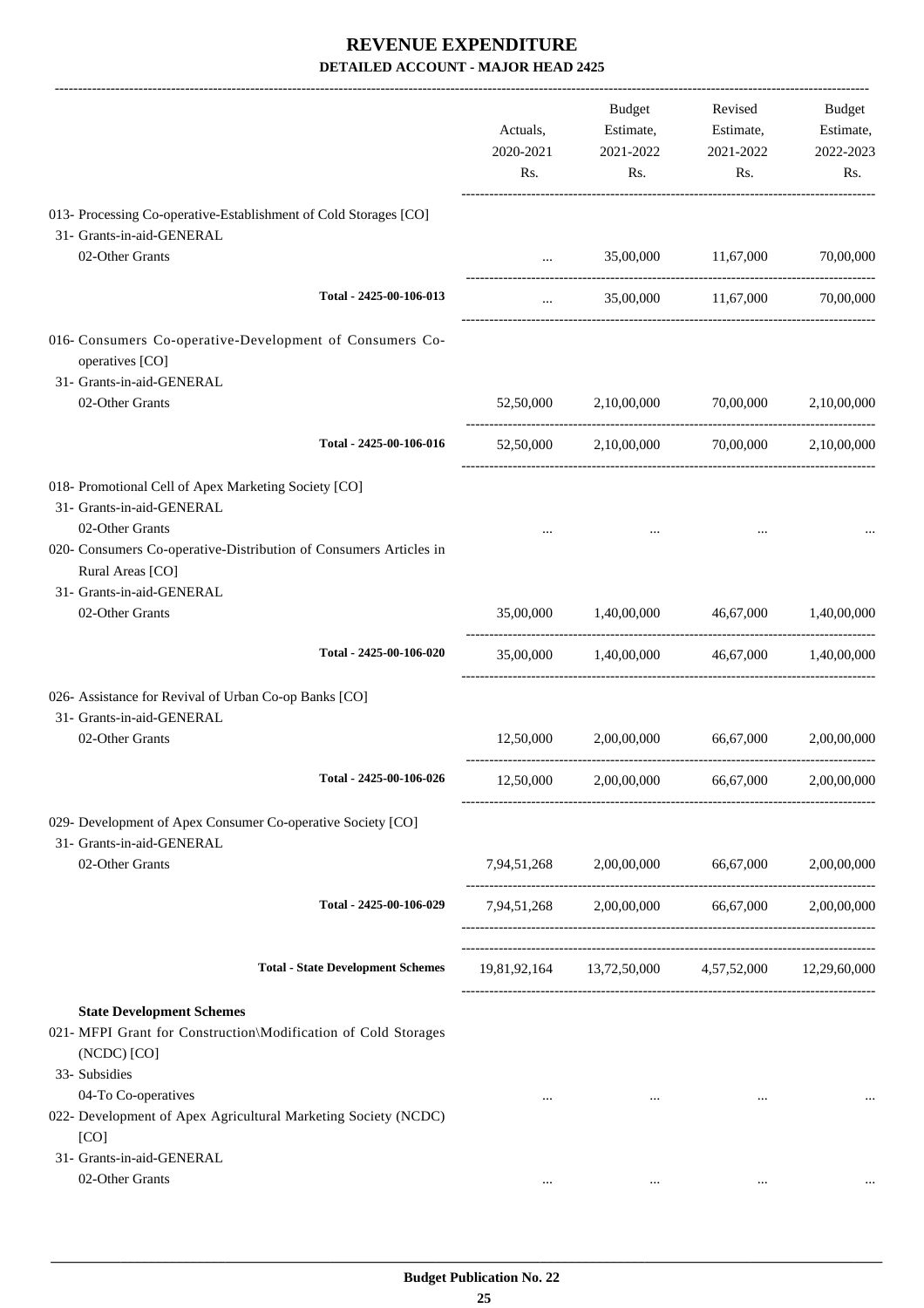|                                                                                                                                       | Actuals,<br>2020-2021<br>Rs. | <b>Budget</b><br>Estimate,<br>2021-2022<br>Rs.     | Revised<br>Estimate,<br>2021-2022<br>Rs.            | Budget<br>Estimate,<br>2022-2023<br>Rs. |
|---------------------------------------------------------------------------------------------------------------------------------------|------------------------------|----------------------------------------------------|-----------------------------------------------------|-----------------------------------------|
| 023- Consumer Co-operative - preparation of Turn Around Strategy<br>for CONFED (NCDC) [CO]                                            |                              |                                                    |                                                     |                                         |
| 31- Grants-in-aid-GENERAL                                                                                                             |                              |                                                    |                                                     |                                         |
| 02-Other Grants                                                                                                                       |                              |                                                    |                                                     |                                         |
| 024- Warehousing and Marketing Co-operatives -Subsidy for<br>development of Agricultural Marketing Societies (Primary)<br>(NCDC) [CO] |                              |                                                    |                                                     |                                         |
| 33- Subsidies                                                                                                                         |                              |                                                    |                                                     |                                         |
| 04-To Co-operatives<br>025- Establishment of CFSC (NCDC) [CO]                                                                         |                              |                                                    |                                                     |                                         |
| 33- Subsidies<br>04-To Co-operatives                                                                                                  |                              |                                                    |                                                     |                                         |
| 027- Construction of Godowns/Cold Storages/Prossing Units under<br>RIDF/WIF(NWS) (RIDF) [CO]                                          |                              |                                                    |                                                     |                                         |
| 35- Grants for creation of Capital Assets                                                                                             |                              |                                                    |                                                     |                                         |
| 028- Processing of Co-operatives - Development of Processing Co-<br>operatives (NCDC) [CO]                                            |                              |                                                    |                                                     |                                         |
| 33- Subsidies                                                                                                                         |                              |                                                    |                                                     |                                         |
| 04-To Co-operatives                                                                                                                   |                              |                                                    |                                                     |                                         |
| Total - 2425-00-106                                                                                                                   | 19,81,92,164                 | 13,72,50,000                                       | 4,57,52,000                                         | 12,29,60,000                            |
| Voted<br>Charged                                                                                                                      | $\cdots$                     | 19,81,92,164 13,72,50,000 4,57,52,000<br>$\ddotsc$ | $\cdots$                                            | 12,29,60,000                            |
| <b>DETAILED ACCOUNT NO. 2425-00-107 - ASSISTANCE TO CREDIT CO-OPERATIVES</b>                                                          |                              |                                                    |                                                     |                                         |
| 107- Assistance to Credit Co-operatives                                                                                               |                              |                                                    |                                                     |                                         |
| <b>Administrative Expenditure</b>                                                                                                     |                              |                                                    |                                                     |                                         |
| 045- Interest Subvention to Co-operative Banks relating to financing                                                                  |                              |                                                    |                                                     |                                         |
| to Crop Loans to Farmers [CO]<br>31- Grants-in-aid-GENERAL                                                                            |                              |                                                    |                                                     |                                         |
| 02-Other Grants                                                                                                                       | 20, 16, 22, 360              |                                                    | 20, 16, 22, 000                                     | 10,00,000                               |
| 33- Subsidies                                                                                                                         |                              | 33,82,15,000                                       |                                                     |                                         |
| 04-To Co-operatives                                                                                                                   |                              | 14,00,00,000  14,00,00,000  38,00,00,000           |                                                     | 40,00,00,000                            |
|                                                                                                                                       |                              |                                                    |                                                     |                                         |
| Total - 2425-00-107-045                                                                                                               |                              |                                                    | 34,16,22,360 47,82,15,000 58,16,22,000 40,10,00,000 |                                         |
| 051- Subsidies for Interest Liabilities in respect of Share Croppers,<br>Small Farmers and Self-employed Persons- [CO]                |                              |                                                    |                                                     |                                         |
| 33- Subsidies                                                                                                                         |                              |                                                    |                                                     |                                         |
| 05-Other Subsidies                                                                                                                    |                              | 48,49,802 7,00,00,000 48,50,000                    |                                                     | 50,00,000                               |
| Total - 2425-00-107-051                                                                                                               |                              |                                                    | 48,49,802 7,00,00,000 48,50,000                     | 50,00,000                               |
| 053- Development of Long Term Cooperative Credit Structure other<br>than Risk Fund [CO]                                               |                              |                                                    |                                                     |                                         |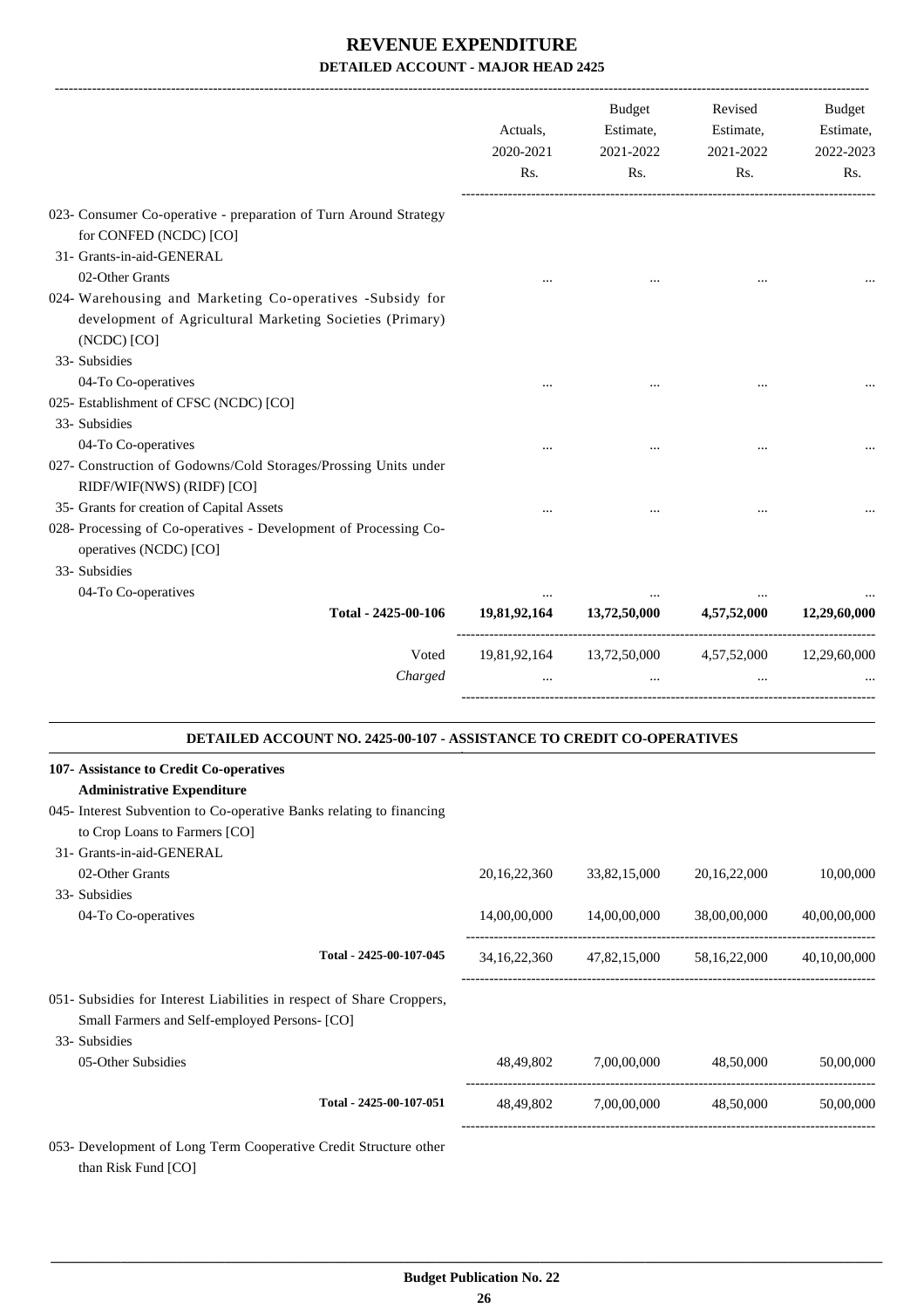|                                                                                                                                                                                         | Actuals,<br>2020-2021<br>Rs. | <b>Budget</b><br>Estimate,<br>2021-2022<br>Rs. | Revised<br>Estimate,<br>2021-2022<br>Rs.           | <b>Budget</b><br>Estimate,<br>2022-2023<br>Rs. |
|-----------------------------------------------------------------------------------------------------------------------------------------------------------------------------------------|------------------------------|------------------------------------------------|----------------------------------------------------|------------------------------------------------|
| 31- Grants-in-aid-GENERAL                                                                                                                                                               |                              |                                                |                                                    |                                                |
| 02-Other Grants                                                                                                                                                                         |                              | 47,77,159 4,21,15,000 2,00,00,000              |                                                    | 2,10,00,000                                    |
| Total - 2425-00-107-053                                                                                                                                                                 |                              |                                                | 47,77,159 4,21,15,000 2,00,00,000 2,10,00,000      |                                                |
| <b>Total - Administrative Expenditure</b>                                                                                                                                               |                              |                                                | 35,12,49,321 59,03,30,000 60,64,72,000             | 42,70,00,000                                   |
| <b>State Development Schemes</b>                                                                                                                                                        |                              |                                                |                                                    |                                                |
| 001- Special Bad Debt Reserve (Risk Fund) of Central Co-operative<br>Banks [CO]                                                                                                         |                              |                                                |                                                    |                                                |
| 31- Grants-in-aid-GENERAL<br>02-Other Grants                                                                                                                                            |                              |                                                | 2,51,54,757 17,00,00,000 5,83,33,000               | 17,50,00,000                                   |
| Total - 2425-00-107-001                                                                                                                                                                 |                              |                                                | 2,51,54,757 17,00,00,000 5,83,33,000 17,50,00,000  |                                                |
| 002- Assistance to Central Co-operative Bank for writing off Bad<br>Debts [CO]<br>31- Grants-in-aid-GENERAL<br>02-Other Grants<br>004- Strengthening of Central Co-operative Banks [CO] |                              |                                                |                                                    |                                                |
| 31- Grants-in-aid-GENERAL<br>02-Other Grants                                                                                                                                            | 5,25,00,000                  |                                                | 18,00,00,000 7,00,00,000                           | 21,00,00,000                                   |
| Total - 2425-00-107-004                                                                                                                                                                 | 5,25,00,000                  | 18,00,00,000                                   | 7,00,00,000                                        | 21,00,00,000                                   |
| 007- Special Bad Debt Reserve (Risk Fund) of Primary Credit Society<br>[CO]                                                                                                             |                              |                                                |                                                    |                                                |
| 31- Grants-in-aid-GENERAL<br>02-Other Grants                                                                                                                                            | 5,06,91,510                  |                                                | 30,00,00,000 11,66,67,000                          | 41,00,00,000                                   |
| Total - 2425-00-107-007                                                                                                                                                                 |                              |                                                | 5,06,91,510 30,00,00,000 11,66,67,000 41,00,00,000 |                                                |
| 008- Scheme for W.B. Agricultural Credit Relief Fund [CO]<br>31- Grants-in-aid-GENERAL<br>02-Other Grants<br>009- Assistance for Universal Membership [CO]                              | $\cdots$                     | $\cdots$                                       | $\cdots$                                           |                                                |
| 31- Grants-in-aid-GENERAL<br>02-Other Grants                                                                                                                                            |                              |                                                | 5,88,140 17,50,000 5,84,000                        | 3,50,000                                       |
| Total - 2425-00-107-009                                                                                                                                                                 |                              |                                                | 5,88,140 17,50,000 5,84,000                        | 3,50,000                                       |
| 010- Emergency Fund in Agriculture Credit Co-operatives for<br>eradication of Rural indebtedness [CO]<br>31- Grants-in-aid-GENERAL<br>02-Other Grants                                   | $\cdots$                     | $\cdots$                                       | $\cdots$                                           |                                                |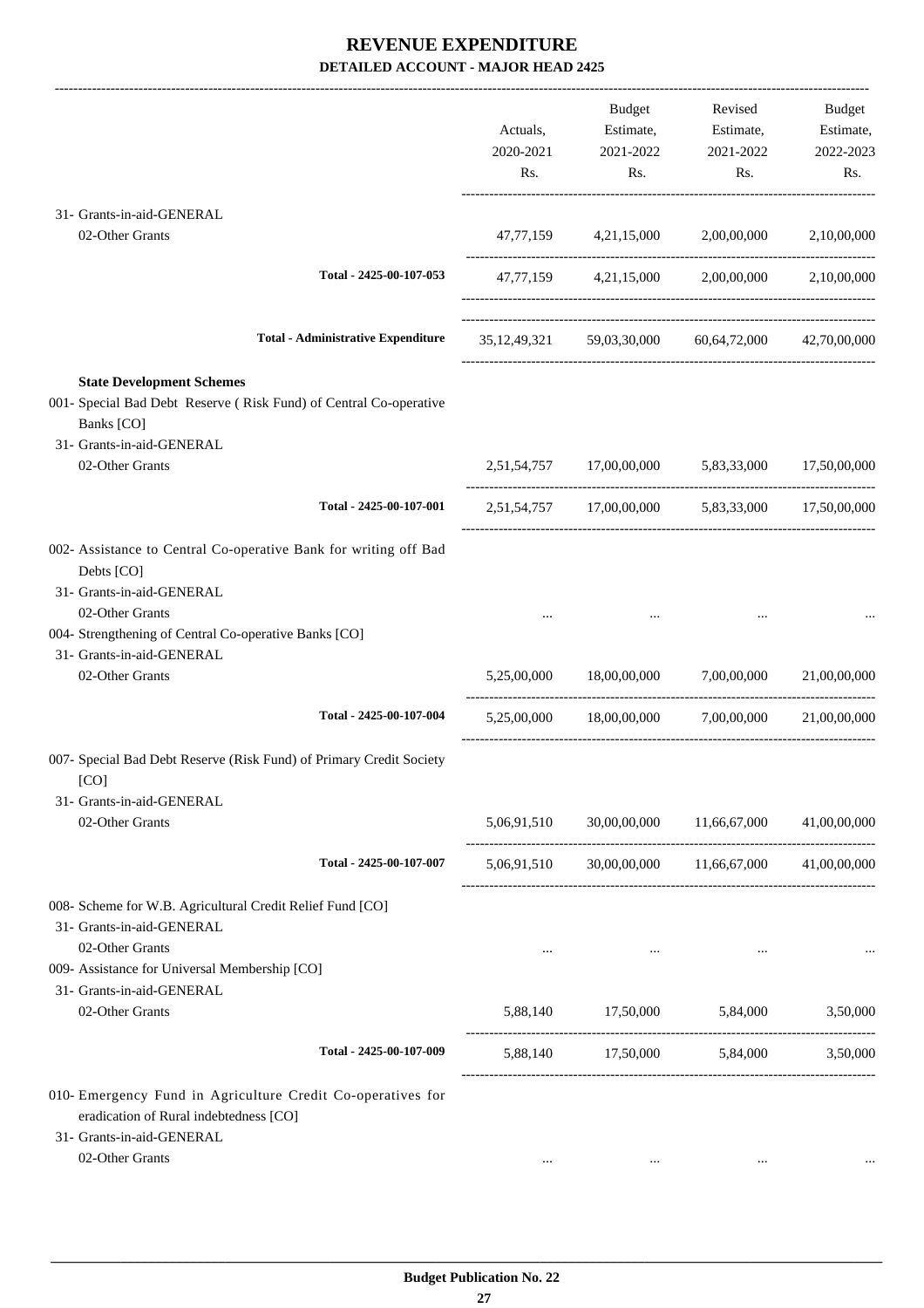|                                                                         |                         | Actuals,<br>2020-2021<br>Rs. | Budget<br>Estimate,<br>2021-2022<br>Rs.      | Revised<br>Estimate,<br>2021-2022<br>Rs.        | <b>Budget</b><br>Estimate,<br>2022-2023<br>Rs. |
|-------------------------------------------------------------------------|-------------------------|------------------------------|----------------------------------------------|-------------------------------------------------|------------------------------------------------|
| 011- Common Cadre Fund of Primary Agricultural Credit Societies<br>[CO] |                         |                              |                                              |                                                 |                                                |
| 31- Grants-in-aid-GENERAL                                               |                         |                              |                                              |                                                 |                                                |
| 02-Other Grants                                                         |                         |                              |                                              |                                                 |                                                |
| 012- Strengthening of PACS [CO]                                         |                         |                              |                                              |                                                 |                                                |
| 31- Grants-in-aid-GENERAL                                               |                         |                              |                                              |                                                 |                                                |
| 02-Other Grants                                                         |                         | 35,00,000                    | 1,40,00,000                                  | 46,67,000 1,54,00,000                           |                                                |
|                                                                         | Total - 2425-00-107-012 | 35,00,000                    | 1,40,00,000                                  |                                                 | 46,67,000 1,54,00,000                          |
| 021- Supply of Long term Credit [CO]                                    |                         |                              |                                              |                                                 |                                                |
| 31- Grants-in-aid-GENERAL                                               |                         |                              |                                              |                                                 |                                                |
| 02-Other Grants                                                         |                         | 1,12,47,510                  | 7,00,00,000                                  | 2,33,33,000                                     | 7,00,00,000                                    |
|                                                                         | Total - 2425-00-107-021 |                              |                                              | 1,12,47,510 7,00,00,000 2,33,33,000 7,00,00,000 |                                                |
| 024- Development of Urban Credit Co-operatives [CO]                     |                         |                              |                                              |                                                 |                                                |
| 31- Grants-in-aid-GENERAL                                               |                         |                              |                                              |                                                 |                                                |
| 02-Other Grants                                                         |                         | 75,00,000                    |                                              | 3,50,00,000 1,16,67,000                         | 3,00,00,000                                    |
|                                                                         | Total - 2425-00-107-024 |                              |                                              | 75,00,000 3,50,00,000 1,16,67,000 3,00,00,000   |                                                |
| 028- Integrated Co-operative Development Project [CO]                   |                         |                              |                                              |                                                 |                                                |
| 31- Grants-in-aid-GENERAL                                               |                         |                              |                                              |                                                 |                                                |
| 02-Other Grants                                                         |                         |                              |                                              |                                                 |                                                |
| 36- Grants-in-aid-Salaries                                              |                         |                              |                                              |                                                 |                                                |
| 030- Deposit Guarantee Scheme [CO]<br>31- Grants-in-aid-GENERAL         |                         |                              |                                              |                                                 |                                                |
| 02-Other Grants                                                         |                         | $\cdots$                     | 1,00,000                                     | 33,000                                          | 1,00,000                                       |
|                                                                         | Total - 2425-00-107-030 | $\cdots$                     | 1,00,000                                     |                                                 | 33,000 1,00,000                                |
| 031- Assistance for off-setting imbalances in Coop. Sector [CO]         |                         |                              |                                              |                                                 |                                                |
| 31- Grants-in-aid-GENERAL                                               |                         |                              |                                              |                                                 |                                                |
| 02-Other Grants                                                         |                         | $\cdots$                     | $\cdots$                                     | $\ldots$                                        |                                                |
| 032- Subsidy for Delay in Supply of Machinery [CO]<br>33- Subsidies     |                         |                              |                                              |                                                 |                                                |
| 04-To Co-operatives                                                     |                         |                              | $\cdots$                                     | $\cdots$                                        |                                                |
| 033- Assistance for offsetting imbalances in A.R.D.B. [CO]              |                         |                              |                                              |                                                 |                                                |
| 31- Grants-in-aid-GENERAL                                               |                         |                              |                                              |                                                 |                                                |
| 02-Other Grants                                                         |                         |                              |                                              |                                                 | 35,00,00,000                                   |
|                                                                         | Total - 2425-00-107-033 |                              | $17,25,00,000$ $35,50,00,000$ $20,00,00,000$ |                                                 | 35,00,00,000                                   |

revival in excess of 25% of paid up Share Capital [CO]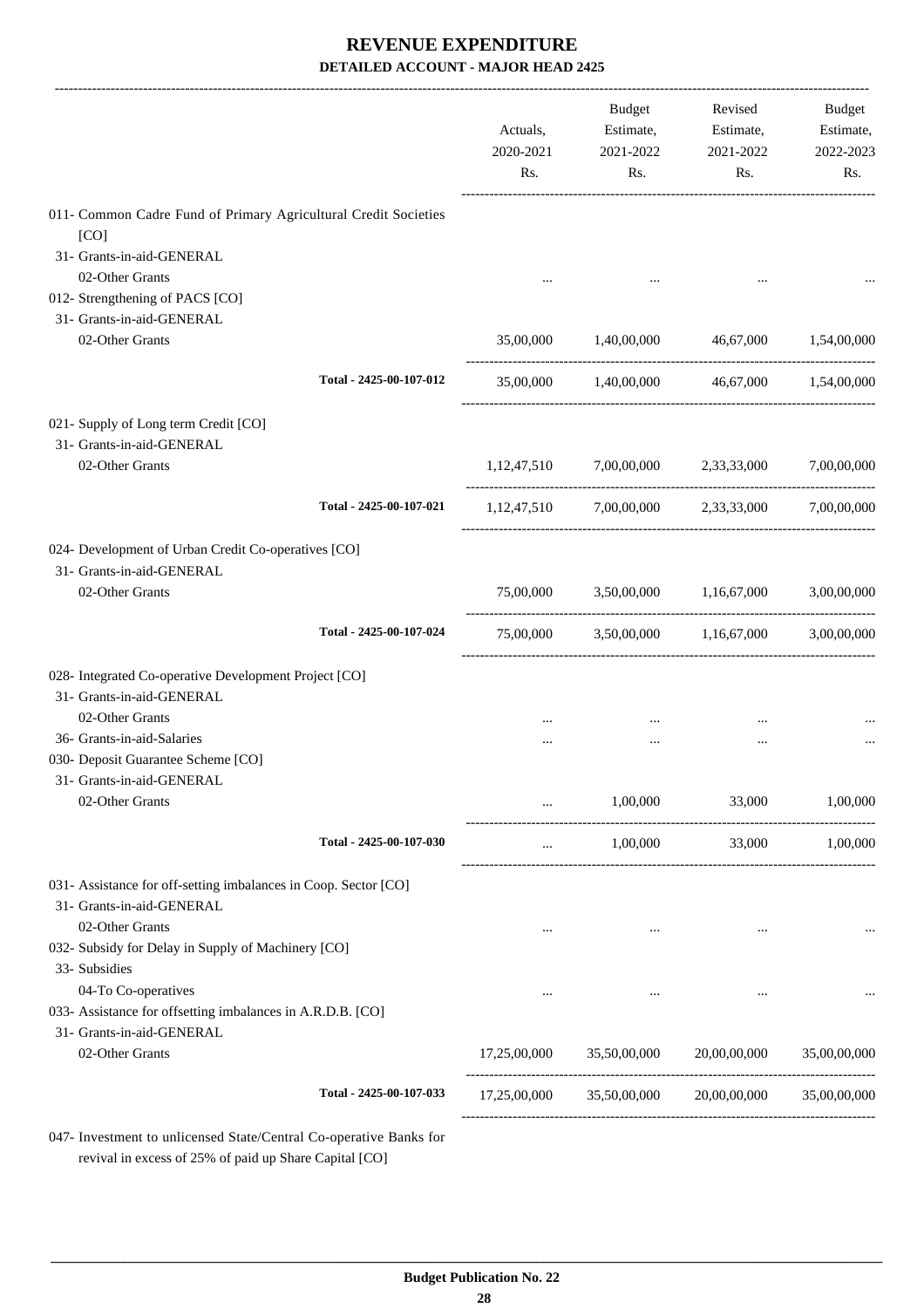|                                                                                                                 |           | Budget              | Revised                                                | Budget        |
|-----------------------------------------------------------------------------------------------------------------|-----------|---------------------|--------------------------------------------------------|---------------|
|                                                                                                                 | Actuals,  | Estimate,           | Estimate,                                              | Estimate,     |
|                                                                                                                 | 2020-2021 | 2021-2022           | 2021-2022                                              | 2022-2023     |
|                                                                                                                 | Rs.       | Rs.                 | Rs.                                                    | Rs.           |
| 31- Grants-in-aid-GENERAL                                                                                       |           |                     |                                                        |               |
| 02-Other Grants                                                                                                 |           |                     |                                                        |               |
|                                                                                                                 |           |                     |                                                        |               |
| <b>Total - State Development Schemes</b>                                                                        |           |                     | 32,36,81,917 112,58,50,000 48,52,84,000 126,08,50,000  |               |
| Total - 2425-00-107                                                                                             |           |                     | 67,49,31,238 171,61,80,000 109,17,56,000 168,78,50,000 |               |
| Voted<br>Charged                                                                                                | $\cdots$  | $\cdots$            | 67,49,31,238 171,61,80,000 109,17,56,000<br>$\cdots$   | 168,78,50,000 |
| <b>DETAILED ACCOUNT NO. 2425-00-108 - ASSISTANCE TO OTHER CO-OPERATIVES</b>                                     |           |                     |                                                        |               |
| 108- Assistance to Other Co-operatives<br><b>Administrative Expenditure</b>                                     |           |                     |                                                        |               |
| 007- Grants to Co-operative Societies for Enhancement of                                                        |           |                     |                                                        |               |
| Emoluments of their Employee [CO]                                                                               |           |                     |                                                        |               |
| 36- Grants-in-aid-Salaries                                                                                      |           |                     | 14,79,04,610 17,72,78,000 15,30,81,000                 | 16,03,52,000  |
|                                                                                                                 |           |                     |                                                        |               |
| Total - 2425-00-108-007                                                                                         |           |                     | 14,79,04,610 17,72,78,000 15,30,81,000 16,03,52,000    |               |
| 008- West Bengal Co-operative Service Commission [CO]                                                           |           |                     |                                                        |               |
| 31- Grants-in-aid-GENERAL                                                                                       |           |                     |                                                        |               |
| 02-Other Grants                                                                                                 |           | 5,89,350 7,19,000   | 5,89,000                                               | 5,95,000      |
| 36- Grants-in-aid-Salaries                                                                                      | 63,50,595 | 74,06,000           | 65,73,000                                              | 68,85,000     |
| Total - 2425-00-108-008                                                                                         |           | 69,39,945 81,25,000 | 71,62,000                                              | 74,80,000     |
| 009- Procurement, Processing and Supply of Parboiled Levy Rice of                                               |           |                     |                                                        |               |
| Commom Variety by BENFED [CO]                                                                                   |           |                     |                                                        |               |
| 33- Subsidies                                                                                                   |           |                     |                                                        |               |
| 04-To Co-operatives                                                                                             | $\cdots$  | $\cdots$            | 1,000                                                  | 1,000         |
| Total - 2425-00-108-009                                                                                         | $\cdots$  | $\ldots$            | 1,000                                                  | 1,000         |
| 011- Procurement, Processing and Supply of Parboiled Levy Rice of<br>Commom Variety by Other Organisations [CO] |           |                     |                                                        |               |
| 33- Subsidies                                                                                                   |           |                     |                                                        |               |
| 04-To Co-operatives                                                                                             |           | 6,00,000            | 5,00,000                                               | 6,00,000      |
| Total - 2425-00-108-011                                                                                         | $\cdots$  | 6,00,000            | 5,00,000                                               | 6,00,000      |
| 012- West Bengal Co-operative Operation [CO]                                                                    |           |                     |                                                        |               |
| 11- Travel Expenses                                                                                             | $\cdots$  | 6,000               | 6,000                                                  | 6,000         |
| 12- Medical Reimbursements under WBHS 2008                                                                      |           | 97,000              | 97,000                                                 | 99,000        |
| 13- Office Expenses                                                                                             |           |                     |                                                        |               |
| 01-Electricity                                                                                                  | $\cdots$  | 10,000              | 10,000                                                 | 10,000        |
| 02-Telephone                                                                                                    | 18,907    | 19,000              | 19,000                                                 | 19,000        |
|                                                                                                                 |           |                     |                                                        |               |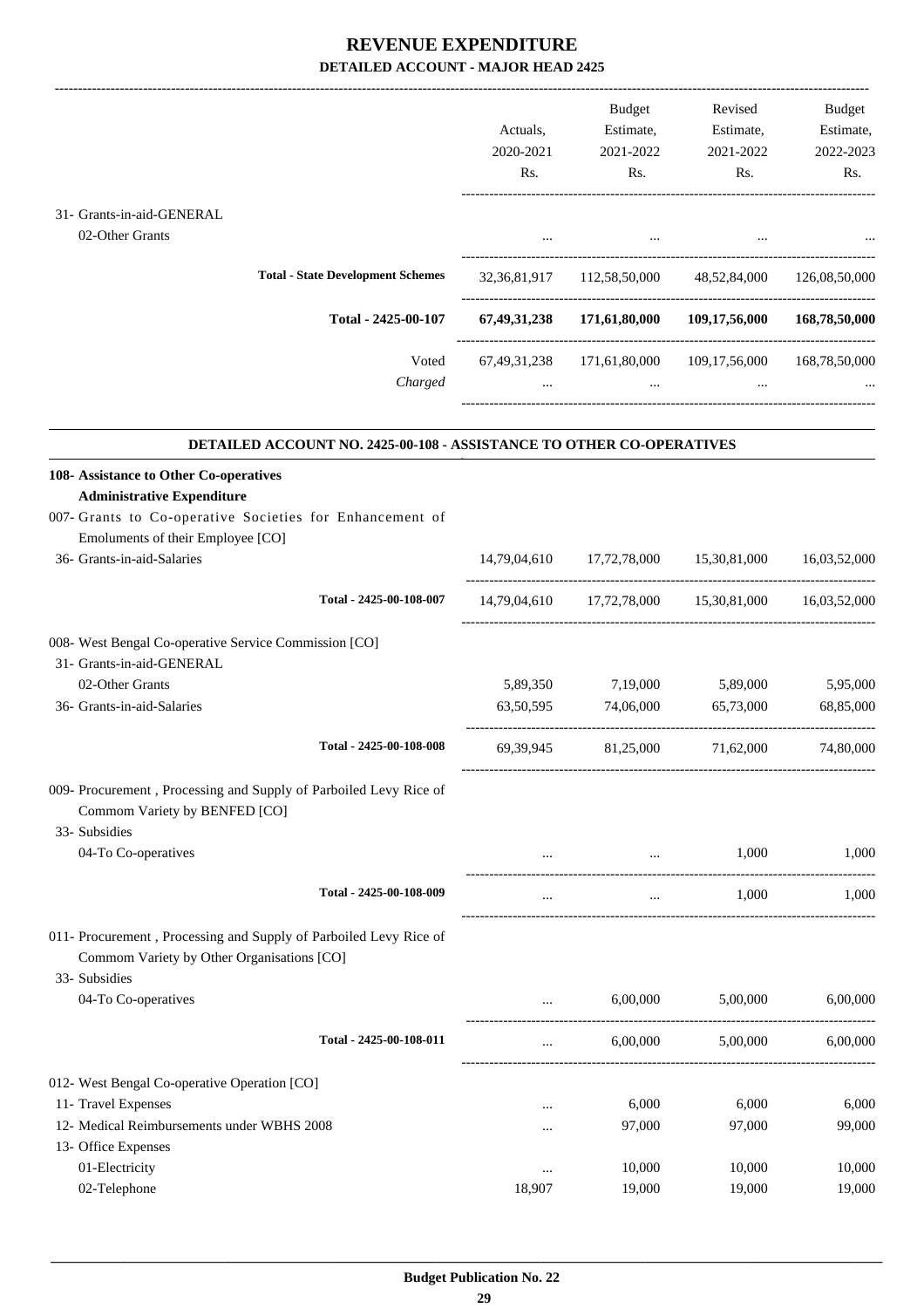|                                                                           |              | Budget                    | Revised                                             | Budget                |
|---------------------------------------------------------------------------|--------------|---------------------------|-----------------------------------------------------|-----------------------|
|                                                                           | Actuals,     | Estimate,                 | Estimate,                                           | Estimate,             |
|                                                                           | 2020-2021    | 2021-2022                 | 2021-2022                                           | 2022-2023             |
|                                                                           | Rs.          | Rs.                       | Rs.                                                 | Rs.                   |
| 03-Maintenance / P.O.L. for Office Vehicles                               | 3,07,154     | 3,96,000                  | 3,00,000                                            | 3,10,000              |
| 04-Other Office Expenses                                                  |              | 1,37,991 56,000 56,000    |                                                     | 57,000                |
| Total - 2425-00-108-012-13                                                |              |                           | 4,64,052 4,81,000 3,85,000                          | 3,96,000              |
| 16- Publications                                                          |              |                           | 32,544 1,05,000 1,05,000                            | 1,07,000              |
| 28- Payment of Professional and Special Services                          |              |                           |                                                     |                       |
| 02-Other charges                                                          | 17,04,366    | 95,21,000                 | 65,00,000                                           | 66,00,000             |
| 31- Grants-in-aid-GENERAL                                                 |              |                           |                                                     |                       |
| 02-Other Grants                                                           | 15,000       | 47,000                    | 15,000                                              | 15,000                |
| 35- Grants for creation of Capital Assets                                 | 8,663        | 16,000                    | 16,000                                              | 16,000                |
| 36- Grants-in-aid-Salaries                                                | 18,02,641    | 18,97,000                 | 18,97,000                                           | 19,55,000             |
| 50- Other Charges                                                         | $\cdots$     | 67,000                    | 67,000                                              | 69,000                |
| 77- Computerisation                                                       | 3,000        | 2,64,000                  | 3,000                                               | 3,000                 |
| 98- Training                                                              | $\cdots$     | 1,39,000                  | 1,39,000                                            | 1,39,000              |
| Total - 2425-00-108-012                                                   |              |                           | 40,30,266 1,26,40,000 92,30,000 94,05,000           |                       |
| <b>Total - Administrative Expenditure</b>                                 |              |                           | 15,88,74,821 19,86,43,000 16,99,74,000 17,78,38,000 |                       |
| <b>State Development Schemes</b>                                          |              |                           |                                                     |                       |
| 001- Assistance for Womens/Mahila Cooperatives [CO]                       |              |                           |                                                     |                       |
| 31- Grants-in-aid-GENERAL<br>02-Other Grants                              |              | 21,88,000 1,40,00,000     | 46,67,000                                           | 1,05,00,000           |
| <b>Total - State Development Schemes</b>                                  |              |                           |                                                     |                       |
|                                                                           |              | 21,88,000 1,40,00,000     |                                                     | 46,67,000 1,05,00,000 |
| Total - 2425-00-108                                                       | 16,10,62,821 | 21,26,43,000              | 17,46,41,000                                        | 18,83,38,000          |
| Voted                                                                     |              | 16,10,62,821 21,26,43,000 | 17,46,41,000                                        | 18,83,38,000          |
| Charged                                                                   | $\cdots$     | $\cdots$                  | $\cdots$                                            |                       |
| DETAILED ACCOUNT NO. 2425-00-109 - AGRICULTURAL CREDIT STABILISATION FUND |              |                           |                                                     |                       |
|                                                                           |              |                           |                                                     |                       |

#### **109- Agricultural Credit Stabilisation Fund State Development Schemes**

| 001- Agricultural Credit Stabilisation Fund [CO] |                     |          |          |          |          |
|--------------------------------------------------|---------------------|----------|----------|----------|----------|
| 31- Grants-in-aid-GENERAL                        |                     |          |          |          |          |
| 02-Other Grants                                  |                     | $\cdots$ | $\cdots$ | $\cdots$ |          |
| 36- Grants-in-aid-Salaries                       |                     | $\cdots$ | $\cdots$ | $\cdots$ |          |
|                                                  | Total - 2425-00-109 | $\cdots$ | $\cdots$ | $\cdots$ | $\cdots$ |
|                                                  |                     |          |          |          |          |
|                                                  | Voted               | $\cdots$ | $\cdots$ | $\cdots$ |          |
|                                                  | Charged             | $\cdots$ |          |          |          |
|                                                  |                     |          |          |          |          |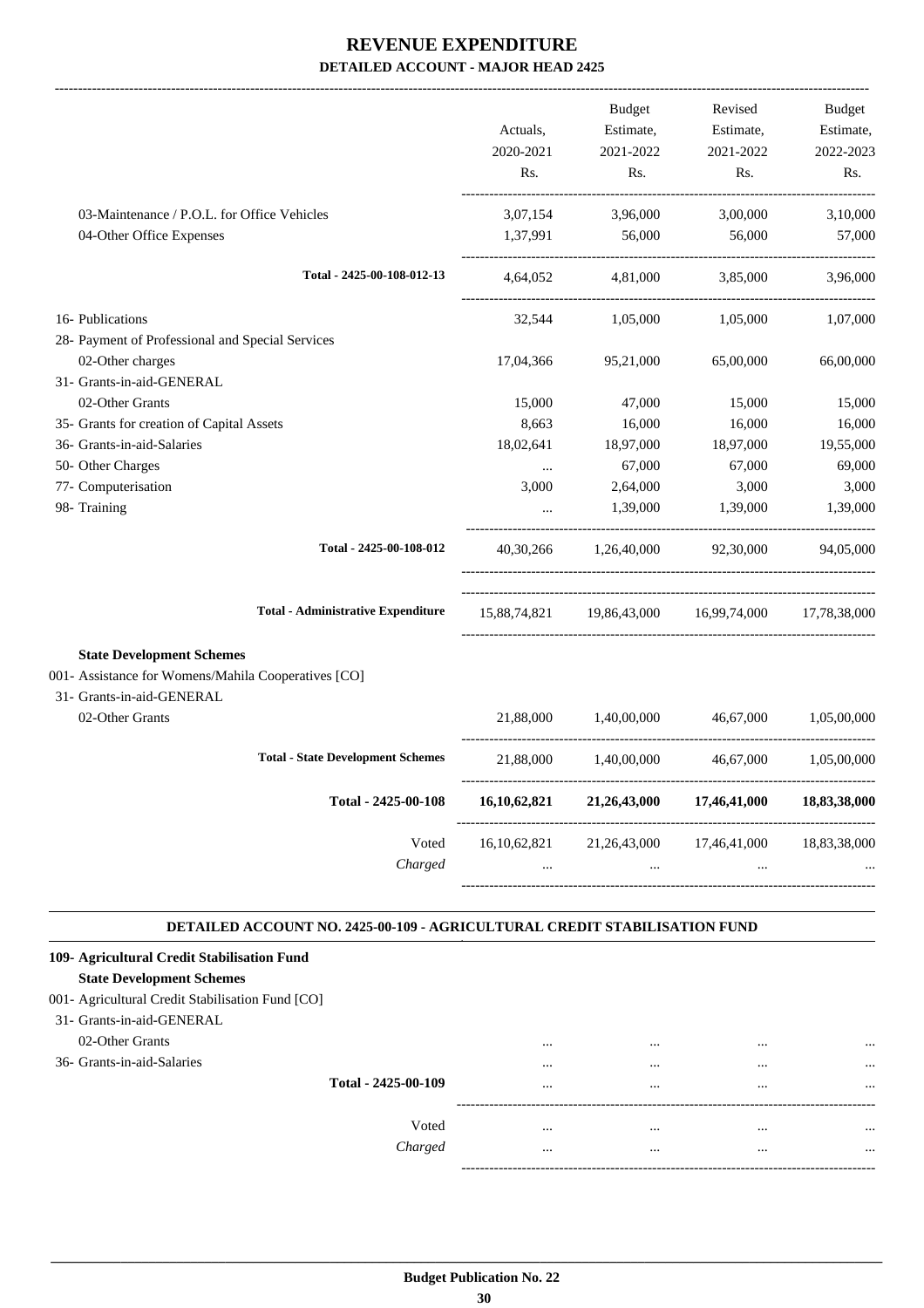|                                                                                         | Actuals,<br>2020-2021<br>Rs. | Budget<br>Estimate,<br>2021-2022<br>Rs. | Revised<br>Estimate,<br>2021-2022<br>Rs. | <b>Budget</b><br>Estimate,<br>2022-2023<br>Rs. |
|-----------------------------------------------------------------------------------------|------------------------------|-----------------------------------------|------------------------------------------|------------------------------------------------|
| DETAILED ACCOUNT NO. 2425-00-789 - SPECIAL COMPONENT PLAN FOR SCHEDULED CASTES          |                              |                                         |                                          |                                                |
| 789- Special Component Plan for Scheduled Castes                                        |                              |                                         |                                          |                                                |
| <b>Administrative Expenditure</b>                                                       |                              |                                         |                                          |                                                |
| 019- Development of Long Term Cooperative Credit Structure other<br>than Risk Fund [CO] |                              |                                         |                                          |                                                |
| 31- Grants-in-aid-GENERAL                                                               |                              |                                         |                                          |                                                |
| 02-Other Grants                                                                         |                              | 95,543 1,98,000                         | 96,000                                   | 97,000                                         |
| <b>Total - Administrative Expenditure</b>                                               |                              |                                         | 95,543 1,98,000 96,000                   | 97,000                                         |
| <b>State Development Schemes</b>                                                        |                              |                                         |                                          |                                                |
| 001- Scheme for Co-operative Training & Education [CO]                                  |                              |                                         |                                          |                                                |
| 31- Grants-in-aid-GENERAL                                                               |                              |                                         |                                          |                                                |
| 02-Other Grants                                                                         |                              | 5,34,240 48,00,000 16,00,000            |                                          | 48,00,000                                      |
| Total - 2425-00-789-001                                                                 | 5,34,240                     |                                         | 48,00,000 16,00,000                      | 48,00,000                                      |
| 002- Development of Agricultural Marketing Society(Primary) [CO]                        |                              |                                         |                                          |                                                |
| 31- Grants-in-aid-GENERAL                                                               |                              |                                         |                                          |                                                |
| 02-Other Grants                                                                         | $\ddots$                     | 24,00,000                               | 8,00,000                                 | 48,00,000                                      |
| Total - 2425-00-789-002                                                                 | $\cdots$                     |                                         | 24,00,000 8,00,000                       | 48,00,000                                      |
| 003- Development of Processing Co-operatives [CO]                                       |                              |                                         |                                          |                                                |
| 31- Grants-in-aid-GENERAL                                                               |                              |                                         |                                          |                                                |
| 02-Other Grants                                                                         |                              | 6,00,000                                | 2,00,000                                 | 6.72,000                                       |
| Total - 2425-00-789-003                                                                 |                              | 6,00,000                                | 2,00,000                                 | 6,72,000                                       |
| 004- Establishment of Cold Storages [CO]                                                |                              |                                         |                                          |                                                |
| 31- Grants-in-aid-GENERAL                                                               |                              |                                         |                                          |                                                |
| 02-Other Grants                                                                         | $\cdots$                     | 12,00,000                               | 4,00,000                                 | 24,00,000                                      |
| Total - 2425-00-789-004                                                                 | $\cdots$                     |                                         | 12,00,000 4,00,000                       | 24,00,000                                      |
| 005- Development of Urban Consumers Co-operatives [CO]                                  |                              |                                         |                                          |                                                |
| 31- Grants-in-aid-GENERAL                                                               |                              |                                         |                                          |                                                |
| 02-Other Grants                                                                         |                              |                                         | 18,00,000 72,00,000 24,00,000 72,00,000  |                                                |
| Total - 2425-00-789-005                                                                 | 18,00,000                    | 72,00,000                               | 24,00,000                                | 72,00,000                                      |
| 006- Distribution of Consumer articles in rural areas [CO]                              |                              |                                         |                                          |                                                |
| 31- Grants-in-aid-GENERAL                                                               |                              |                                         |                                          |                                                |
| 02-Other Grants                                                                         | 12,00,000                    | 48,00,000                               | 16,00,000                                | 48,00,000                                      |
| Total - 2425-00-789-006                                                                 | 12,00,000                    | 48,00,000                               | 16,00,000                                | 48,00,000                                      |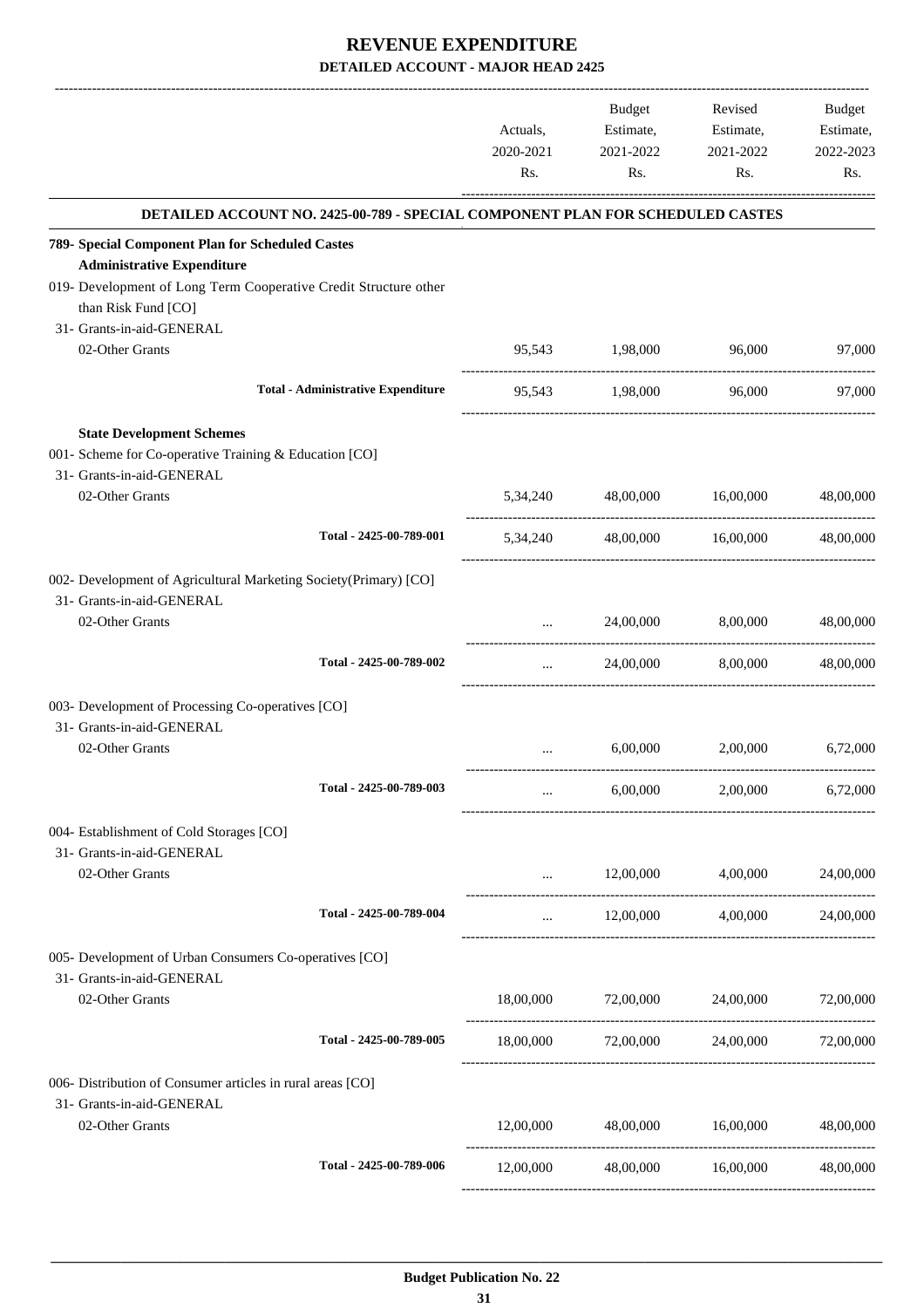|                                                                                 |                         | Actuals,<br>2020-2021<br>Rs. | Budget<br>Estimate,<br>2021-2022<br>Rs. | Revised<br>Estimate,<br>2021-2022<br>Rs.                | Budget<br>Estimate,<br>2022-2023<br>Rs. |
|---------------------------------------------------------------------------------|-------------------------|------------------------------|-----------------------------------------|---------------------------------------------------------|-----------------------------------------|
| 007- Strengthening of Central Co-operative Banks [CO]                           |                         |                              |                                         |                                                         |                                         |
| 31- Grants-in-aid-GENERAL                                                       |                         |                              |                                         |                                                         |                                         |
| 02-Other Grants                                                                 |                         |                              | 1,80,00,000 7,20,00,000                 | 2,40,00,000                                             | 7,20,00,000                             |
|                                                                                 | Total - 2425-00-789-007 |                              |                                         | $1,80,00,000$ $7,20,00,000$ $2,40,00,000$ $7,20,00,000$ |                                         |
| 008- Special Bad Debt Reserve (Risk Fund) of Central Co-operative<br>Banks [CO] |                         |                              |                                         |                                                         |                                         |
| 31- Grants-in-aid-GENERAL                                                       |                         |                              |                                         |                                                         |                                         |
| 02-Other Grants                                                                 |                         |                              |                                         | 86,24,489 6,00,00,000 2,00,00,000 6,00,00,000           |                                         |
|                                                                                 | Total - 2425-00-789-008 |                              | 86,24,489 6,00,00,000                   | 2,00,00,000                                             | 6,00,00,000                             |
| 010- Special Bad Debt Reserve (Risk Fund) of PACS [CO]                          |                         |                              |                                         |                                                         |                                         |
| 31- Grants-in-aid-GENERAL<br>02-Other Grants                                    |                         |                              |                                         |                                                         |                                         |
|                                                                                 |                         |                              |                                         | 1,72,48,975 12,00,00,000 4,00,00,000 12,00,00,000       |                                         |
|                                                                                 | Total - 2425-00-789-010 |                              |                                         | 1,72,48,975 12,00,00,000 4,00,00,000 12,00,00,000       |                                         |
| 011- Assistance for Universal Membership [CO]                                   |                         |                              |                                         |                                                         |                                         |
| 31- Grants-in-aid-GENERAL                                                       |                         |                              |                                         |                                                         |                                         |
| 02-Other Grants                                                                 |                         |                              |                                         | 2,01,648 6,00,000 2,00,000 1,20,000                     |                                         |
|                                                                                 | Total - 2425-00-789-011 | 2,01,648                     |                                         | 6,00,000 2,00,000 1,20,000                              |                                         |
| 013- Strengthening of PACS [CO]                                                 |                         |                              |                                         |                                                         |                                         |
| 31- Grants-in-aid-GENERAL                                                       |                         |                              |                                         |                                                         |                                         |
| 02-Other Grants                                                                 |                         |                              |                                         | 12,00,000 48,00,000 16,00,000 52,80,000                 |                                         |
|                                                                                 | Total - 2425-00-789-013 |                              |                                         | 12,00,000 48,00,000 16,00,000 52,80,000                 |                                         |
| 014- Supply of long term Credit [CO]                                            |                         |                              |                                         |                                                         |                                         |
| 31- Grants-in-aid-GENERAL                                                       |                         |                              |                                         |                                                         |                                         |
| 02-Other Grants                                                                 |                         |                              |                                         | 38,56,288 2,40,00,000 80,00,000 2,40,00,000             |                                         |
|                                                                                 | Total - 2425-00-789-014 |                              |                                         | 38,56,288 2,40,00,000 80,00,000 2,40,00,000             |                                         |
| 017- Assistance for Womens/Mahila Co-operatives [CO]                            |                         |                              |                                         |                                                         |                                         |
| 31- Grants-in-aid-GENERAL                                                       |                         |                              |                                         |                                                         |                                         |
| 02-Other Grants                                                                 |                         |                              |                                         | 7,50,000 48,00,000 16,00,000                            | 36,00,000                               |
|                                                                                 | Total - 2425-00-789-017 |                              |                                         | 7,50,000 48,00,000 16,00,000 36,00,000                  |                                         |
| 018- Training for Capacity Building of the SHGs (SCP) [CO]                      |                         |                              |                                         |                                                         |                                         |
| 31- Grants-in-aid-GENERAL                                                       |                         |                              |                                         |                                                         |                                         |
| 02-Other Grants                                                                 |                         | 58,72,534                    | 2,40,00,000                             | 80,00,000                                               | 2,40,00,000                             |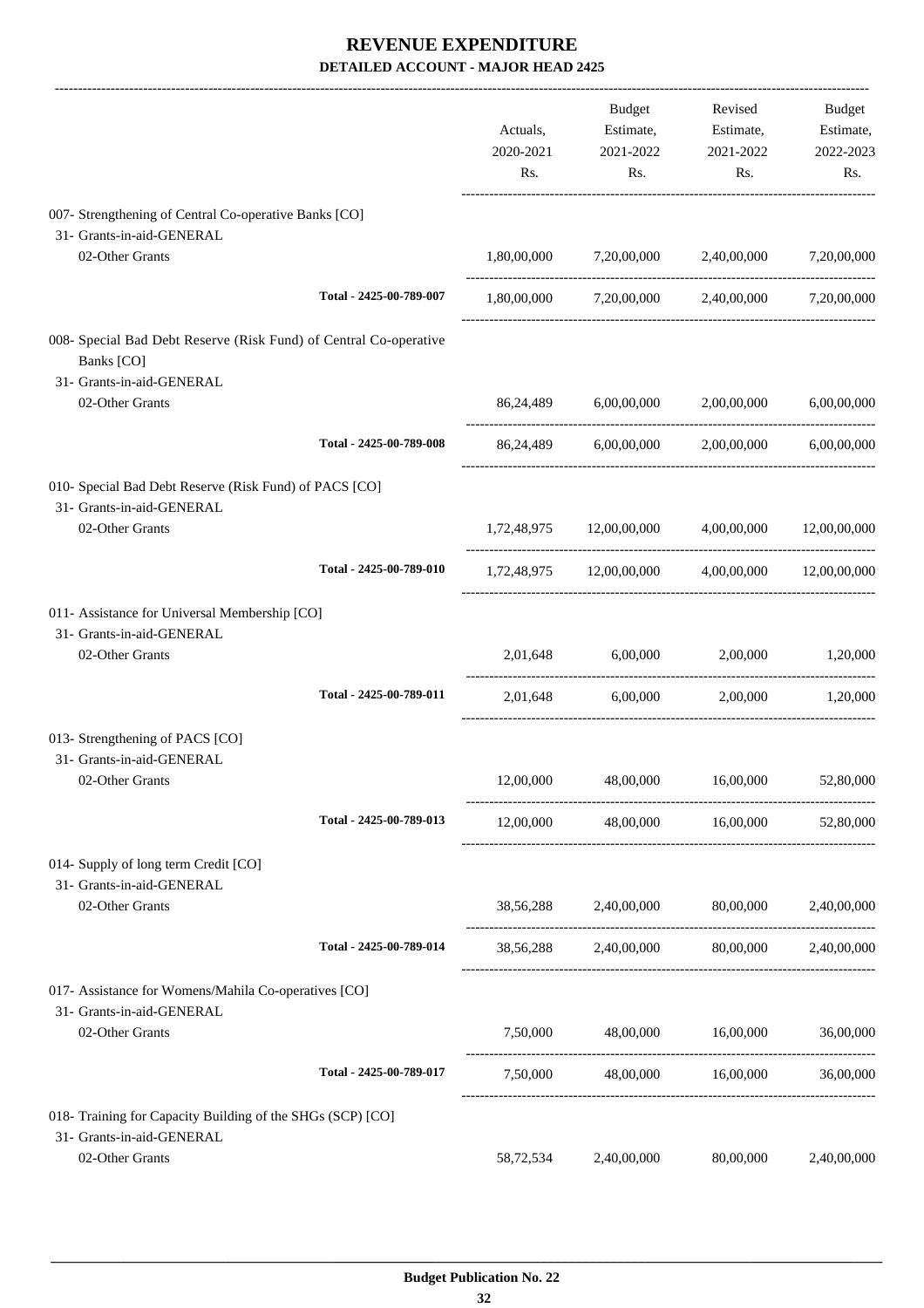|                                                                                                                                                                                         | Actuals,<br>2020-2021<br>Rs.      | <b>Budget</b><br>Estimate,<br>2021-2022<br>Rs.                                                | Revised<br>Estimate,<br>2021-2022<br>Rs.   | Budget<br>Estimate,<br>2022-2023<br>Rs. |
|-----------------------------------------------------------------------------------------------------------------------------------------------------------------------------------------|-----------------------------------|-----------------------------------------------------------------------------------------------|--------------------------------------------|-----------------------------------------|
| Total - 2425-00-789-018                                                                                                                                                                 |                                   | 58,72,534 2,40,00,000 80,00,000 2,40,00,000                                                   |                                            |                                         |
| <b>Total - State Development Schemes</b>                                                                                                                                                |                                   | 5,92,88,174 33,12,00,000 11,04,00,000 33,36,72,000                                            |                                            |                                         |
| Total - 2425-00-789                                                                                                                                                                     |                                   | 5,93,83,717 33,13,98,000 11,04,96,000 33,37,69,000                                            |                                            |                                         |
| Voted<br>Charged                                                                                                                                                                        | <b><i>Contractor Services</i></b> | 5,93,83,717 33,13,98,000 11,04,96,000 33,37,69,000<br>and the contract of the contract of the | and the contract of the contract of the    |                                         |
| DETAILED ACCOUNT NO. 2425-00-796 - TRIBAL AREAS SUB-PLAN                                                                                                                                |                                   |                                                                                               |                                            |                                         |
| 796- Tribal Areas Sub-Plan<br><b>Administrative Expenditure</b><br>022- Development of Long Term Cooperative Credit Structure other<br>than Risk Fund [CO]<br>31- Grants-in-aid-GENERAL |                                   |                                                                                               |                                            |                                         |
| 02-Other Grants                                                                                                                                                                         | 27,298                            | 49,000                                                                                        | 27,000                                     | 27,000                                  |
| <b>Total - Administrative Expenditure</b>                                                                                                                                               | 27,298                            | 49,000                                                                                        | 27,000                                     | 27,000                                  |
| <b>State Development Schemes</b><br>001- Scheme for Co-operative Training and Education [CO]<br>31- Grants-in-aid-GENERAL<br>02-Other Grants                                            | 1,33,560                          | 12,00,000                                                                                     | 4,00,000                                   | 12,00,000                               |
| 50- Other Charges<br>Total - 2425-00-796-001                                                                                                                                            | $\ddotsc$                         | $\ddotsc$<br>1,33,560 12,00,000 4,00,000 12,00,000                                            | $\ddotsc$                                  | $\ddotsc$                               |
| 002- Strengthening of Central Co-operative Banks [CO]<br>31- Grants-in-aid-GENERAL<br>02-Other Grants<br>50- Other Charges                                                              | 45,00,000                         | 1,80,00,000                                                                                   | 60,00,000                                  | 1,80,00,000                             |
| Total - 2425-00-796-002                                                                                                                                                                 | $\cdots$                          | and the contract of the con-<br>45,00,000  1,80,00,000  60,00,000  1,80,00,000                | and the company of the company             |                                         |
| 003- Special Bad Debt Reserve(Risk Fund) of Central Co-operative<br>Banks [CO]<br>31- Grants-in-aid-GENERAL<br>02-Other Grants<br>50- Other Charges                                     |                                   | 21,56,123 1,50,00,000<br>$\sim 100$ and $\sim 100$                                            | 50,00,000<br>the company of the company of | 1,50,00,000                             |
| Total - 2425-00-796-003                                                                                                                                                                 |                                   | 21,56,123 1,50,00,000 50,00,000 1,50,00,000                                                   |                                            |                                         |
| 006- Special Bad Debt Reserve (Risk Fund) of Primary Agricultural                                                                                                                       |                                   |                                                                                               |                                            |                                         |

Credit Societies [CO]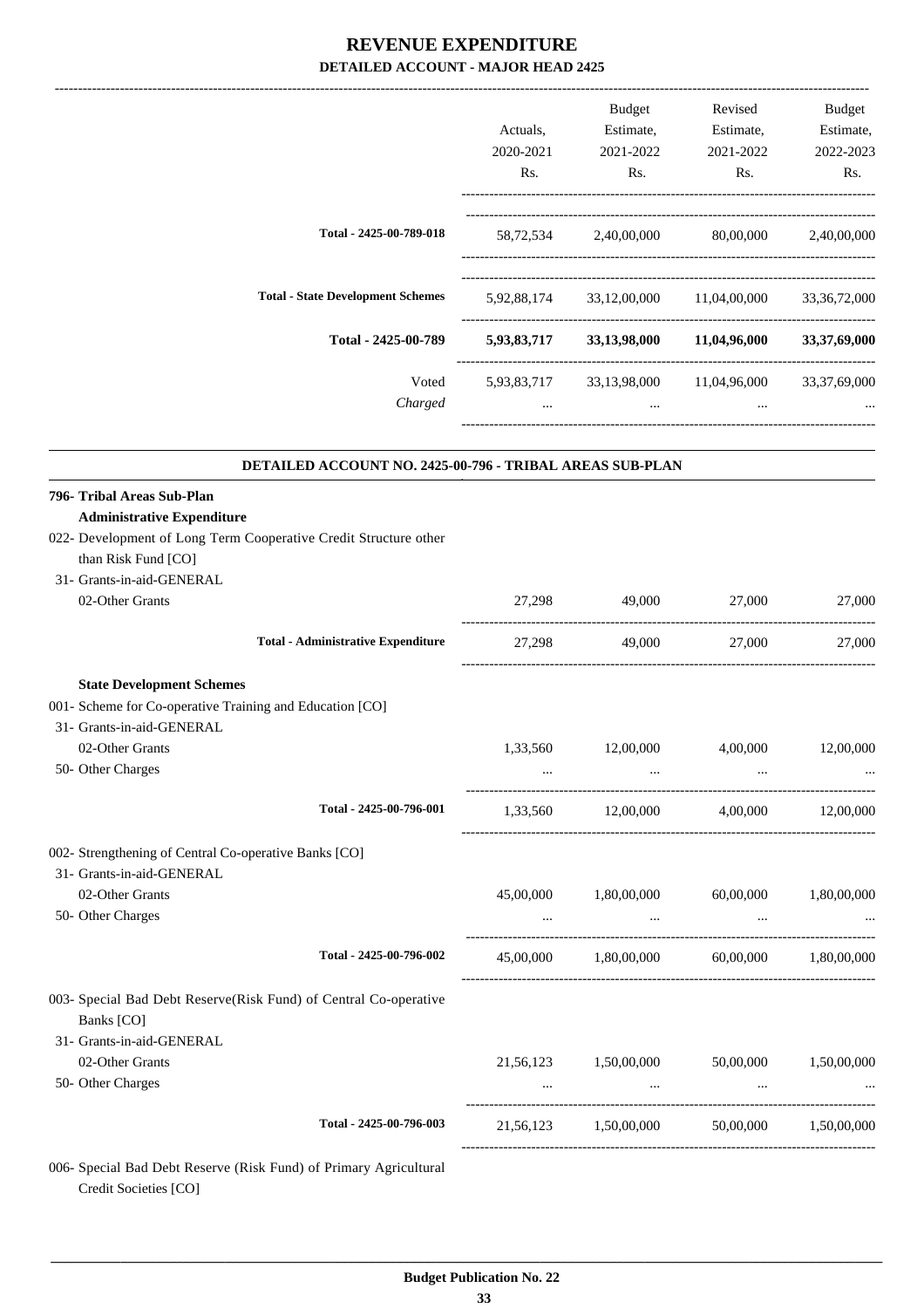|                                                                |                         | Actuals,<br>2020-2021<br>Rs. | Budget<br>Estimate,<br>2021-2022<br>Rs. | Revised<br>Estimate,<br>2021-2022<br>Rs.      | Budget<br>Estimate,<br>2022-2023<br>Rs. |
|----------------------------------------------------------------|-------------------------|------------------------------|-----------------------------------------|-----------------------------------------------|-----------------------------------------|
| 31- Grants-in-aid-GENERAL                                      |                         |                              |                                         |                                               |                                         |
| 02-Other Grants                                                |                         | 43, 12, 246                  | 3,00,00,000                             | 1,00,00,000                                   | 3,00,00,000                             |
| 50- Other Charges                                              |                         | $\cdots$                     | $\cdots$                                | $\cdots$                                      |                                         |
|                                                                | Total - 2425-00-796-006 |                              |                                         | 43,12,246 3,00,00,000 1,00,00,000 3,00,00,000 |                                         |
| 007- Assistance for Universal Membership [CO]                  |                         |                              |                                         |                                               |                                         |
| 31- Grants-in-aid-GENERAL                                      |                         |                              |                                         |                                               |                                         |
| 02-Other Grants                                                |                         | 50,412                       | 1,50,000                                | 51,000                                        | 30,000                                  |
| 50- Other Charges                                              |                         |                              | $\cdots$                                | $\cdots$                                      |                                         |
|                                                                | Total - 2425-00-796-007 |                              | 50,412 1,50,000                         | 51,000                                        | 30,000                                  |
| 008- Assistance to LAMPS [CO]                                  |                         |                              |                                         |                                               |                                         |
| 31- Grants-in-aid-GENERAL                                      |                         |                              |                                         |                                               |                                         |
| 02-Other Grants                                                |                         |                              |                                         |                                               |                                         |
| 50- Other Charges                                              |                         |                              |                                         |                                               |                                         |
| 010- Strengthening of Primary Agricultural Credit Society [CO] |                         |                              |                                         |                                               |                                         |
| 31- Grants-in-aid-GENERAL                                      |                         |                              |                                         |                                               |                                         |
| 02-Other Grants                                                |                         | 3,00,000                     | 12,00,000                               | 4,00,000                                      | 13,20,000                               |
| 50- Other Charges                                              |                         |                              |                                         |                                               |                                         |
|                                                                | Total - 2425-00-796-010 | 3,00,000                     |                                         | 12,00,000 4,00,000                            | 13,20,000                               |
| 012- Supply of Long Term Credit [CO]                           |                         |                              |                                         |                                               |                                         |
| 31- Grants-in-aid-GENERAL                                      |                         |                              |                                         |                                               |                                         |
| 02-Other Grants                                                |                         | 9,64,072                     | 60,00,000                               | 20,00,000                                     | 60,00,000                               |
| 50- Other Charges                                              |                         |                              |                                         |                                               |                                         |
|                                                                | Total - 2425-00-796-012 | 9,64,072                     | 60,00,000                               | 20,00,000                                     | 60,00,000                               |
| 013- Development of Urban Consumers Co-operatives [CO]         |                         |                              |                                         |                                               |                                         |
| 31- Grants-in-aid-GENERAL                                      |                         |                              |                                         |                                               |                                         |
| 02-Other Grants                                                |                         | 4,50,000                     | 18,00,000 6,00,000                      |                                               | 18,00,000                               |
| 50- Other Charges                                              |                         | $\cdots$                     | $\ldots$                                | $\ldots$                                      |                                         |
|                                                                | Total - 2425-00-796-013 | 4,50,000                     | 18,00,000                               | 6,00,000                                      | 18,00,000                               |
| 014- Distribution of Consumers Articles in Rural Areas [CO]    |                         |                              |                                         |                                               |                                         |
| 31- Grants-in-aid-GENERAL                                      |                         |                              |                                         |                                               |                                         |
| 02-Other Grants                                                |                         | 3,00,000                     | 12,00,000                               | 4,00,000                                      | 12,00,000                               |
| 50- Other Charges                                              |                         |                              | $\cdots$                                | $\ddots$                                      |                                         |
|                                                                | Total - 2425-00-796-014 | 3,00,000                     | 12,00,000                               | 4,00,000                                      | 12,00,000                               |
| 015- Development of Agricultural Marketing Societies (Primary) |                         |                              |                                         |                                               |                                         |

[CO]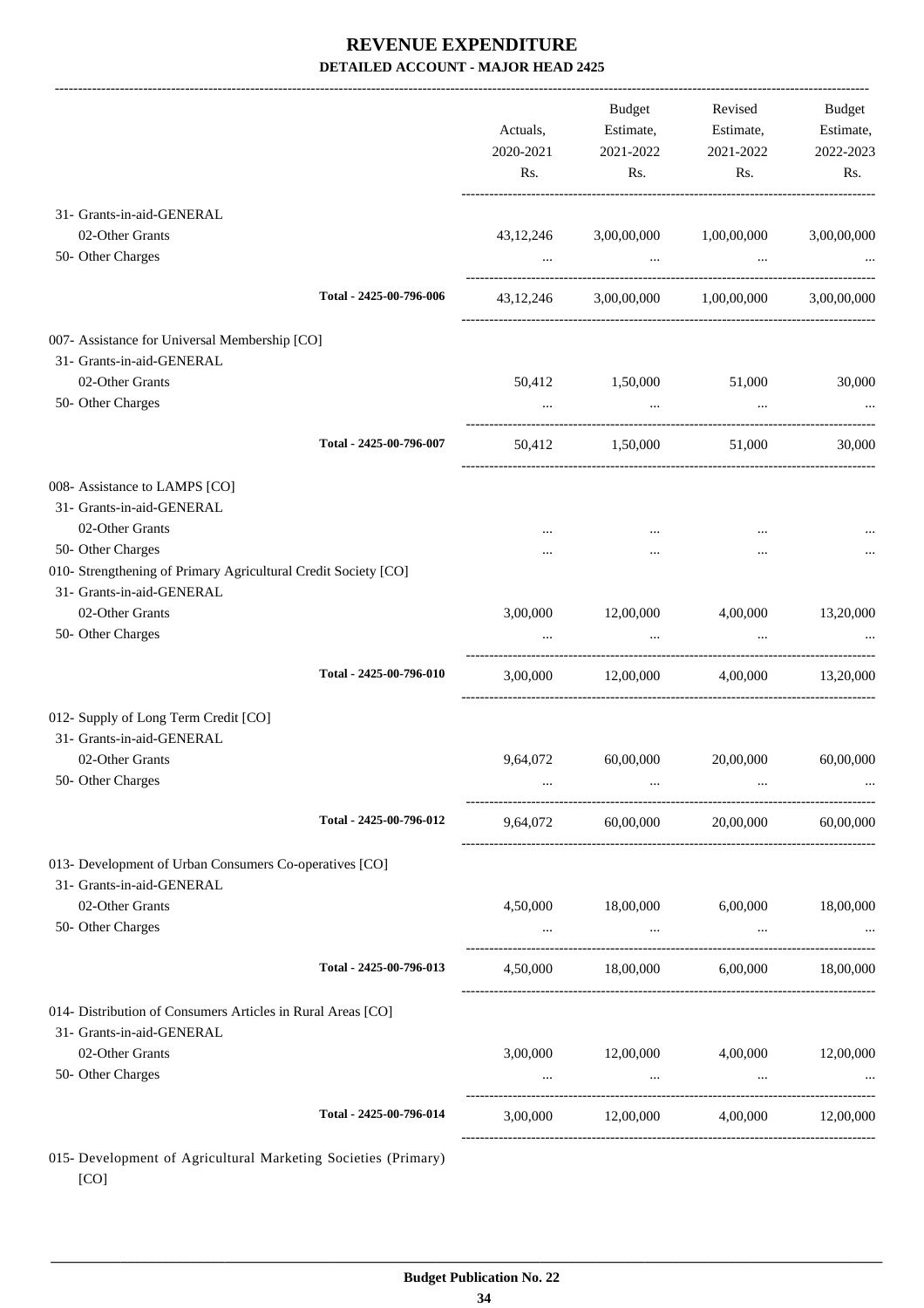|                                                                | Actuals,<br>2020-2021<br>Rs. | Budget<br>Estimate,<br>2021-2022<br>Rs.                                  | Revised<br>Estimate,<br>2021-2022<br>Rs. | <b>Budget</b><br>Estimate,<br>2022-2023<br>Rs. |
|----------------------------------------------------------------|------------------------------|--------------------------------------------------------------------------|------------------------------------------|------------------------------------------------|
| 31- Grants-in-aid-GENERAL                                      |                              |                                                                          |                                          |                                                |
| 02-Other Grants                                                | $\cdots$                     | 6,00,000                                                                 | 2,00,000                                 | 12,00,000                                      |
| 50- Other Charges                                              |                              | $\cdots$                                                                 | $\ddots$                                 |                                                |
| Total - 2425-00-796-015                                        | $\cdots$                     | 6,00,000                                                                 |                                          | 2,00,000 12,00,000                             |
| 016- Establishment of Cold Storages [CO]                       |                              |                                                                          |                                          |                                                |
| 31- Grants-in-aid-GENERAL                                      |                              |                                                                          |                                          |                                                |
| 02-Other Grants                                                | $\cdots$                     | 3,00,000                                                                 | 1,00,000                                 | 6,00,000                                       |
| 50- Other Charges                                              |                              | $\cdots$                                                                 |                                          |                                                |
| Total - 2425-00-796-016                                        | $\cdots$                     |                                                                          | 3,00,000 1,00,000                        | 6.00.000                                       |
| 018- Development of Processing Co-operatives [CO]              |                              |                                                                          |                                          |                                                |
| 31- Grants-in-aid-GENERAL                                      |                              |                                                                          |                                          |                                                |
| 02-Other Grants                                                | $\cdots$                     | 1,50,000                                                                 | 51,000                                   | 1,68,000                                       |
| 50- Other Charges                                              |                              | $\cdots$                                                                 |                                          |                                                |
| Total - 2425-00-796-018                                        | $\cdots$                     | 1,50,000                                                                 | 51,000                                   | 1,68,000                                       |
| 020- Assistance for Development of Womens/Mahila Co-operatives |                              |                                                                          |                                          |                                                |
| [CO]                                                           |                              |                                                                          |                                          |                                                |
| 31- Grants-in-aid-GENERAL                                      |                              |                                                                          |                                          |                                                |
| 02-Other Grants                                                | 1,88,000                     | 12,00,000                                                                | 4,00,000                                 | 9,00,000                                       |
| Total - 2425-00-796-020                                        | 1,88,000                     | 12,00,000                                                                | 4,00,000                                 | 9,00,000                                       |
| 021- Training for Capacity Building of the SHGs (TASP) [CO]    |                              |                                                                          |                                          |                                                |
| 31- Grants-in-aid-GENERAL<br>02-Other Grants                   |                              | 14,68,133 60,00,000                                                      | 20,00,000                                |                                                |
|                                                                |                              |                                                                          |                                          | 60,00,000                                      |
| Total - 2425-00-796-021                                        | 14,68,133                    | 60,00,000                                                                | 20,00,000                                | 60,00,000                                      |
| <b>Total - State Development Schemes</b>                       |                              | 1,48,22,546 8,28,00,000                                                  | 2,76,02,000 8,34,18,000                  |                                                |
| Total - 2425-00-796                                            |                              | 1,48,49,844 8,28,49,000 2,76,29,000 8,34,45,000                          |                                          |                                                |
| Voted<br>Charged                                               | $\cdots$                     | 1,48,49,844 8,28,49,000 2,76,29,000 8,34,45,000<br><b>Section</b> (2008) | $\cdots$                                 |                                                |

#### **DETAILED ACCOUNT NO. 2425 - DEDUCT RECOVERIES IN REDUCTION OF EXPENDITURE**

**--------------------------------------------------------------------------------------------------------------------------------------------------------------------------------**

 **\_\_\_\_\_\_\_\_\_\_\_\_\_\_\_\_\_\_\_\_\_\_\_\_\_\_\_\_\_\_\_\_\_\_\_\_\_\_\_\_\_\_\_\_\_\_\_\_\_\_\_\_\_\_\_\_\_\_\_\_\_\_\_\_\_\_\_\_\_\_\_\_\_\_\_\_\_\_\_\_\_\_\_\_\_\_\_\_\_\_\_\_\_\_\_\_\_\_\_\_\_\_\_\_\_\_\_\_\_\_\_\_\_\_\_\_\_\_\_**

 $-1\leq i\leq n-1\leq n-1\leq n-1\leq n-1\leq n-1\leq n-1\leq n-1\leq n-1\leq n-1\leq n-1\leq n-1\leq n-1\leq n-1\leq n-1\leq n-1\leq n-1\leq n-1\leq n-1\leq n-1\leq n-1\leq n-1\leq n-1\leq n-1\leq n-1\leq n-1\leq n-1\leq n-1\leq n-1\leq n-1\leq n-1\leq n-1\leq n-1\leq n-1\leq n-1\leq n-1\leq n-$ 

**001- Direction and Administration**

Administrative Expenditure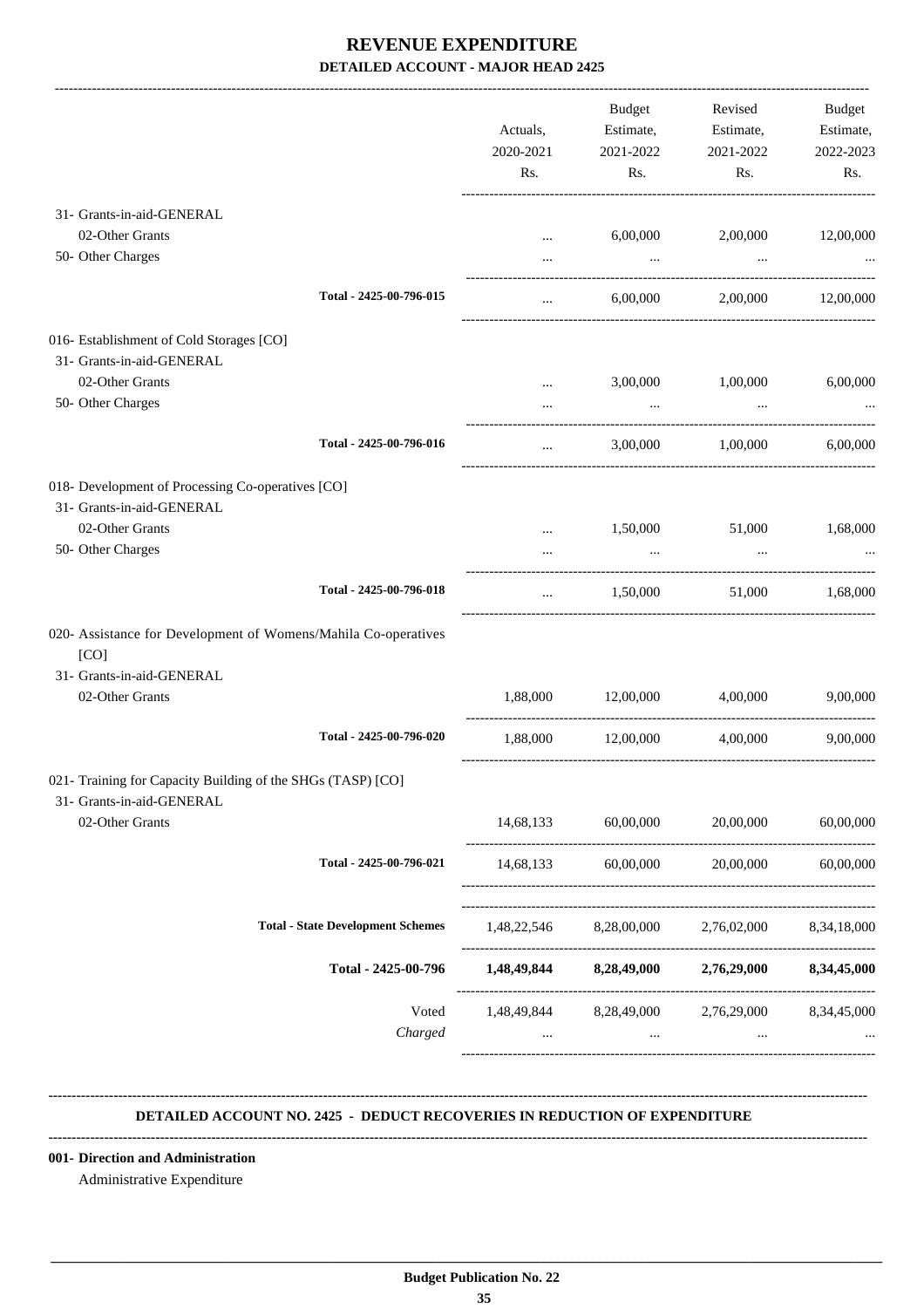|                                                           | Actuals,<br>2020-2021<br>Rs. | <b>Budget</b><br>Estimate,<br>2021-2022<br>Rs. | Revised<br>Estimate,<br>2021-2022<br>Rs.                                                                                                 | Budget<br>Estimate,<br>2022-2023<br>Rs. |
|-----------------------------------------------------------|------------------------------|------------------------------------------------|------------------------------------------------------------------------------------------------------------------------------------------|-----------------------------------------|
| 001-Direction and Administration [CO]                     |                              |                                                |                                                                                                                                          |                                         |
| 70-Deduct Recoveries                                      |                              |                                                |                                                                                                                                          |                                         |
| 01-Others                                                 | $-16,711$                    | $-1,000$                                       |                                                                                                                                          | $-1,000$                                |
| 02-W.B.H.S. 2008                                          | $\cdots$                     | $\cdots$                                       |                                                                                                                                          |                                         |
| 002-Additional Departmental Staff and Equipment [CO]      |                              |                                                |                                                                                                                                          |                                         |
| 70-Deduct Recoveries                                      |                              |                                                |                                                                                                                                          |                                         |
| 01-Others                                                 |                              |                                                |                                                                                                                                          |                                         |
| 02-W.B.H.S. 2008                                          |                              |                                                |                                                                                                                                          |                                         |
| <b>State Development Schemes</b>                          |                              |                                                |                                                                                                                                          |                                         |
| 003-Additional Departmental Staff and Equipment [CO]      |                              |                                                |                                                                                                                                          |                                         |
| 70-Deduct Recoveries                                      |                              |                                                |                                                                                                                                          |                                         |
| 01-Others                                                 |                              |                                                |                                                                                                                                          |                                         |
| 02-W.B.H.S. 2008                                          | $\cdots$                     | $\cdots$                                       |                                                                                                                                          |                                         |
|                                                           |                              | $\cdots$                                       |                                                                                                                                          |                                         |
| Total - 001 - Deduct - Recoveries                         | $-16,711$                    | $-1,000$                                       | $-1,000$                                                                                                                                 | $-1,000$                                |
| 003- Training                                             |                              |                                                |                                                                                                                                          |                                         |
| Administrative Expenditure                                |                              |                                                |                                                                                                                                          |                                         |
| 001-Expansion of Co-operative Training and Education [CO] |                              |                                                |                                                                                                                                          |                                         |
| 70-Deduct Recoveries                                      |                              |                                                |                                                                                                                                          |                                         |
| 01-Others                                                 |                              | $-1,000$                                       |                                                                                                                                          | $-1,000$                                |
| 02-W.B.H.S. 2008                                          | <br>                         | $\cdots$                                       |                                                                                                                                          |                                         |
| <b>State Development Schemes</b>                          |                              |                                                |                                                                                                                                          |                                         |
| 004-Scheme for Co-operative Training and Education [CO]   |                              |                                                |                                                                                                                                          |                                         |
| 70-Deduct Recoveries                                      |                              |                                                |                                                                                                                                          |                                         |
| 01-Others                                                 |                              |                                                |                                                                                                                                          |                                         |
|                                                           |                              | $\cdots$                                       |                                                                                                                                          |                                         |
| 02-W.B.H.S. 2008                                          |                              | $\cdots$                                       |                                                                                                                                          |                                         |
| Total - 003 - Deduct - Recoveries                         | $\cdots$                     |                                                | $-1,000$                                                                                                                                 | $-1,000$                                |
| 101- Audit of Co-operatives                               |                              |                                                |                                                                                                                                          |                                         |
| Administrative Expenditure                                |                              |                                                |                                                                                                                                          |                                         |
| 001-Audit of Co-operative- [CO]                           |                              |                                                |                                                                                                                                          |                                         |
| 70-Deduct Recoveries                                      |                              |                                                |                                                                                                                                          |                                         |
| 01-Others                                                 | $\cdots$                     | $-1,000$                                       |                                                                                                                                          | $-1,000$                                |
| 02-W.B.H.S. 2008                                          |                              | $-1,000$                                       |                                                                                                                                          |                                         |
| <b>State Development Schemes</b>                          |                              |                                                |                                                                                                                                          |                                         |
| 002-Additional Departmental Staff and Equipment [CO]      |                              |                                                |                                                                                                                                          |                                         |
| 70-Deduct Recoveries                                      |                              |                                                |                                                                                                                                          |                                         |
| 01-Others                                                 |                              |                                                |                                                                                                                                          |                                         |
| 02-W.B.H.S. 2008                                          |                              | $\cdots$                                       |                                                                                                                                          |                                         |
|                                                           | $\cdots$                     | $\cdots$                                       | $-1,000$<br>$\cdots$<br><br><br>$\cdots$<br>$-1,000$<br>$\ldots$<br>$-1,000$<br>$-1,000$<br>$\cdots$<br>$\cdots$<br>$\cdots$<br>$-1,000$ | $\cdots$                                |
| Total - 101 - Deduct - Recoveries                         | $\cdots$                     | $-2,000$                                       |                                                                                                                                          | $-1,000$                                |
| 107- Assistance to Credit Co-operatives                   |                              |                                                |                                                                                                                                          |                                         |

State Development Schemes

004-Strengthening of Central Co-operative Banks [CO]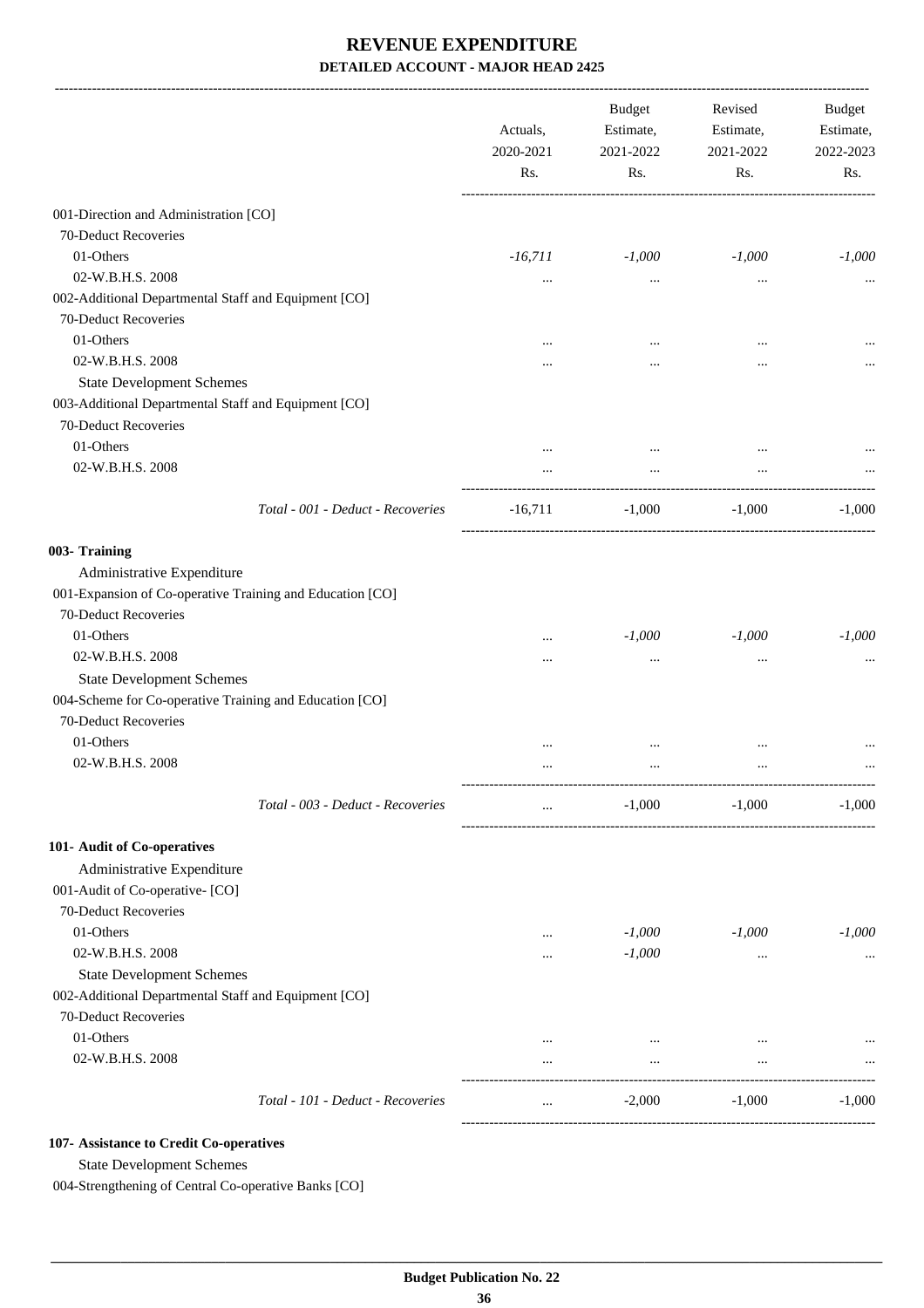|                                                                                                                                                                                                           | Actuals,<br>2020-2021<br>Rs. | Budget<br>Estimate,<br>2021-2022<br>Rs. | Revised<br>Estimate,<br>2021-2022<br>Rs. | Budget<br>Estimate,<br>2022-2023<br>Rs. |
|-----------------------------------------------------------------------------------------------------------------------------------------------------------------------------------------------------------|------------------------------|-----------------------------------------|------------------------------------------|-----------------------------------------|
|                                                                                                                                                                                                           |                              |                                         |                                          |                                         |
| 70-Deduct Recoveries                                                                                                                                                                                      |                              |                                         |                                          |                                         |
| 01-Others<br>040-Transfer to/from Reserve Fund and Deposit Accounts- Amount<br>met from the West Bengal State Agricultural (Relief and<br>Guarantee) Fund [CO]<br>70-Deduct Recoveries                    |                              |                                         | $\cdots$                                 |                                         |
| 01-Others                                                                                                                                                                                                 |                              |                                         |                                          |                                         |
| 02-W.B.H.S. 2008                                                                                                                                                                                          | $\cdots$                     | $\cdots$                                |                                          |                                         |
| 043-Transfer to/from Reserve Fund and Deposit Accounts- Amount<br>met from the Agricultural Credit Stabilisation Fund [CO]<br>70-Deduct Recoveries<br>01-Others                                           |                              |                                         |                                          |                                         |
| 02-W.B.H.S. 2008                                                                                                                                                                                          | $\cdots$                     | $\cdots$                                |                                          |                                         |
| 044-Transfer to/from Reserve Fund and Deposit Accounts- Amount<br>met from Emergency Fund in Agricultural Credit Co-operatives<br>[CO]<br>70-Deduct Recoveries                                            |                              |                                         |                                          |                                         |
| 01-Others                                                                                                                                                                                                 |                              |                                         |                                          |                                         |
| 02-W.B.H.S. 2008                                                                                                                                                                                          |                              |                                         | $\cdots$                                 |                                         |
| <b>State Development Schemes</b><br>055-Refund of Unutilised Fund of CSS Schemes (State Share)<br>(CSSREFUND) [CO]<br>70-Deduct Recoveries<br>01-Others<br>State Development Schemes (Central Assistance) |                              |                                         |                                          |                                         |
| 054-Refund of Unutilised Fund of CSS Schemes (Central Share)<br>(CSSREFUND) [CO]<br>70-Deduct Recoveries                                                                                                  |                              |                                         |                                          |                                         |
| 01-Others                                                                                                                                                                                                 |                              |                                         | $\cdots$                                 |                                         |
| Total - 107 - Deduct - Recoveries                                                                                                                                                                         |                              | $\cdots$                                | $\cdots$                                 |                                         |
| 108- Assistance to Other Co-operatives<br>Administrative Expenditure<br>007-Grants to Co-operative Societies for Enhancement of<br>Emoluments of their Employee [CO]<br>70-Deduct Recoveries<br>01-Others | -1,98,000                    | -1,000                                  | -1,000                                   | $-1,000$                                |
|                                                                                                                                                                                                           |                              |                                         |                                          |                                         |
| Total - 108 - Deduct - Recoveries                                                                                                                                                                         | $-1,98,000$                  | $-1,000$                                | $-1,000$                                 | $-1,000$                                |
| 796- Tribal Areas Sub-Plan<br><b>State Development Schemes</b><br>007-Assistance for Universal Membership [CO]<br>70-Deduct Recoveries                                                                    |                              |                                         |                                          |                                         |
| 01-Others                                                                                                                                                                                                 | $\cdots$                     | $\cdots$                                | $\cdots$                                 |                                         |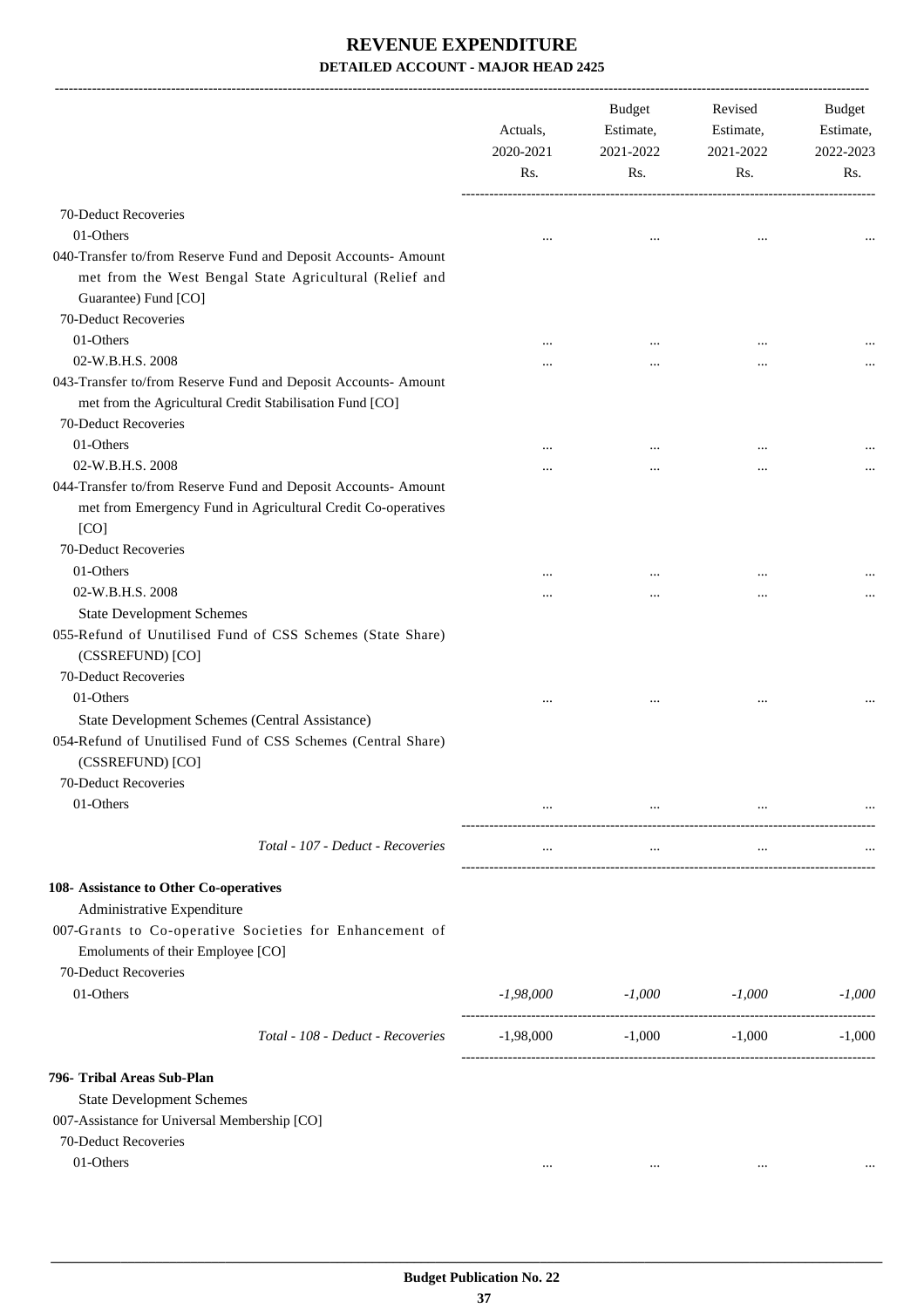|                                                                                                       | Actuals,<br>2020-2021<br>Rs. | <b>Budget</b><br>Estimate,<br>2021-2022<br>Rs. | Revised<br>Estimate,<br>2021-2022<br>Rs. | Budget<br>Estimate,<br>2022-2023<br>Rs. |
|-------------------------------------------------------------------------------------------------------|------------------------------|------------------------------------------------|------------------------------------------|-----------------------------------------|
| Total - 796 - Deduct - Recoveries                                                                     | $\cdots$                     | $\cdots$                                       | $\cdots$                                 |                                         |
| 911- Deduct Recoveries of Overpayments                                                                |                              |                                                |                                          |                                         |
| Administrative Expenditure                                                                            |                              |                                                |                                          |                                         |
| 003-Lump provision for Item Relief [CO]                                                               |                              |                                                |                                          |                                         |
| 70-Deduct Recoveries                                                                                  |                              |                                                |                                          |                                         |
| 01-Others                                                                                             | $\cdots$                     | $-1,000$                                       | $-1,000$                                 | $-1,000$                                |
| 02-W.B.H.S. 2008                                                                                      |                              | $\cdots$                                       | $\ddotsc$                                |                                         |
| 007-Grant to Co-operative Societies for Enhancement of Emoluments                                     |                              |                                                |                                          |                                         |
| of their Employees [CO]                                                                               |                              |                                                |                                          |                                         |
| 70-Deduct Recoveries                                                                                  |                              |                                                |                                          |                                         |
| 01-Others                                                                                             | $-3,12,000$                  | $-1,000$                                       |                                          |                                         |
| 031-Audit of Co-operatives [CO] [CO]                                                                  |                              |                                                |                                          |                                         |
| 70-Deduct Recoveries                                                                                  |                              |                                                |                                          |                                         |
| 01-Others                                                                                             | $-70,541$                    |                                                |                                          |                                         |
| 02-W.B.H.S. 2008                                                                                      |                              |                                                |                                          |                                         |
| <b>State Development Schemes</b>                                                                      |                              |                                                |                                          |                                         |
| 002-Computerisation Management of Co-operative Data and<br>Records(CO) [CO]                           |                              |                                                |                                          |                                         |
| 70-Deduct Recoveries                                                                                  |                              |                                                |                                          |                                         |
| 01-Others                                                                                             |                              | $\cdots$                                       |                                          |                                         |
| 02-W.B.H.S. 2008                                                                                      |                              |                                                |                                          |                                         |
| 009-Assistance for Universal Membership [CO]                                                          |                              |                                                |                                          |                                         |
| 70-Deduct Recoveries                                                                                  |                              |                                                |                                          |                                         |
| 01-Others                                                                                             |                              |                                                | $\ddotsc$                                |                                         |
| 010-Strengthening of Primary Agricultural Credit Society [CO] [CO]<br>70-Deduct Recoveries            |                              |                                                |                                          |                                         |
| 01-Others                                                                                             | $\cdots$                     | $\cdots$                                       | $\ddotsc$                                | $\cdots$                                |
| 011-Common Cadre fund of Primary Agricultural Credit Societies<br>[CO]                                |                              |                                                |                                          |                                         |
| 70-Deduct Recoveries<br>01-Others                                                                     |                              |                                                |                                          |                                         |
|                                                                                                       | $\cdots$                     | $\cdots$                                       | $\ddotsc$                                | $\cdots$                                |
| 012-Strengthening of PACS [CO] [CO]<br>70-Deduct Recoveries                                           |                              |                                                |                                          |                                         |
| 01-Others                                                                                             |                              |                                                |                                          |                                         |
| 013-Strengthening of PACS [CO] [CO]                                                                   | $\cdots$                     | $\cdots$                                       | $\ddotsc$                                | $\cdots$                                |
| 70-Deduct Recoveries                                                                                  |                              |                                                |                                          |                                         |
| 01-Others                                                                                             |                              |                                                |                                          |                                         |
| 016-Consumers' Co-operatives - Development of Consumers' Co-<br>operative (CO) [CO]                   | $\cdots$                     | $\cdots$                                       | $\ddotsc$                                | $\cdots$                                |
| 70-Deduct Recoveries                                                                                  |                              |                                                |                                          |                                         |
| 01-Others                                                                                             |                              | $\cdots$                                       | $\ddotsc$                                |                                         |
| 02-W.B.H.S. 2008                                                                                      | $\cdots$                     | $\cdots$                                       | $\cdots$                                 | $\cdots$                                |
| 024-Warehousing and Marketing Co-operatives - Development of<br>Agricultural Societies (Primary) [CO] |                              |                                                |                                          |                                         |
| 70-Deduct Recoveries                                                                                  |                              |                                                |                                          |                                         |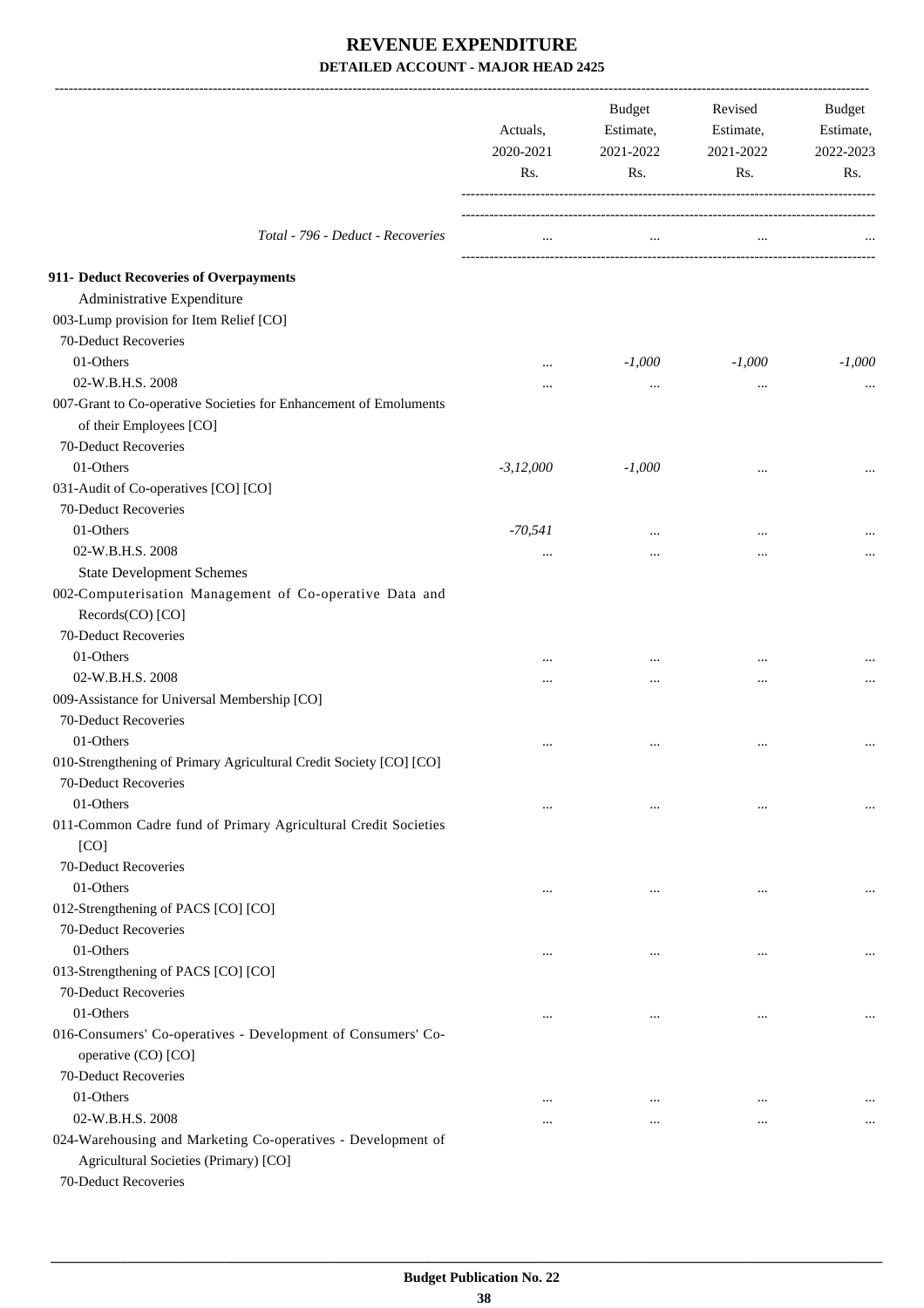|                                                                 | Actuals,<br>2020-2021<br>Rs. | Budget<br>Estimate,<br>2021-2022<br>Rs. | Revised<br>Estimate,<br>2021-2022<br>Rs. | <b>Budget</b><br>Estimate,<br>2022-2023<br>Rs. |
|-----------------------------------------------------------------|------------------------------|-----------------------------------------|------------------------------------------|------------------------------------------------|
| 01-Others                                                       | $\cdots$                     | $\cdots$                                | $\cdots$                                 |                                                |
| 02-W.B.H.S. 2008                                                |                              | $\cdots$                                |                                          |                                                |
| 028-Integrated Co-operative Development Projects [CO]           |                              |                                         |                                          |                                                |
| 70-Deduct Recoveries                                            |                              |                                         |                                          |                                                |
| 01-Others                                                       | $\cdots$                     | $\cdots$                                |                                          |                                                |
| 02-W.B.H.S. 2008                                                |                              |                                         | $\cdots$                                 |                                                |
| 029-Refund of sanctioned amount by Ramkrishnapur Co-op Bank     |                              |                                         |                                          |                                                |
| Ltd. [CO]                                                       |                              |                                         |                                          |                                                |
| 70-Deduct Recoveries                                            |                              |                                         |                                          |                                                |
| 01-Others                                                       |                              |                                         |                                          |                                                |
| 030-Refund of unutilised funds under various Schemes [CO]       |                              |                                         |                                          |                                                |
| 70-Deduct Recoveries                                            |                              |                                         |                                          |                                                |
| 01-Others                                                       | $-29,885$                    | $\cdots$                                | $\cdots$                                 |                                                |
| State Development Schemes (Central Assistance)                  |                              |                                         |                                          |                                                |
| 001-Rastriya Krishi Vikash Yojana (RKVY) (Central Share) (RKVY) |                              |                                         |                                          |                                                |
| [CO]                                                            |                              |                                         |                                          |                                                |
| 70-Deduct Recoveries                                            |                              |                                         |                                          |                                                |
| 01-Others                                                       |                              | $\cdots$                                | $\cdots$                                 |                                                |
| Total - 911 - Deduct - Recoveries                               | $-4,12,426$                  | $-2,000$                                | $-1.000$                                 | $-1,000$                                       |
| Total - 2425 - Deduct - Recoveries                              | $-6,27,137$                  | $-7,000$                                | $-5,000$                                 | $-5,000$                                       |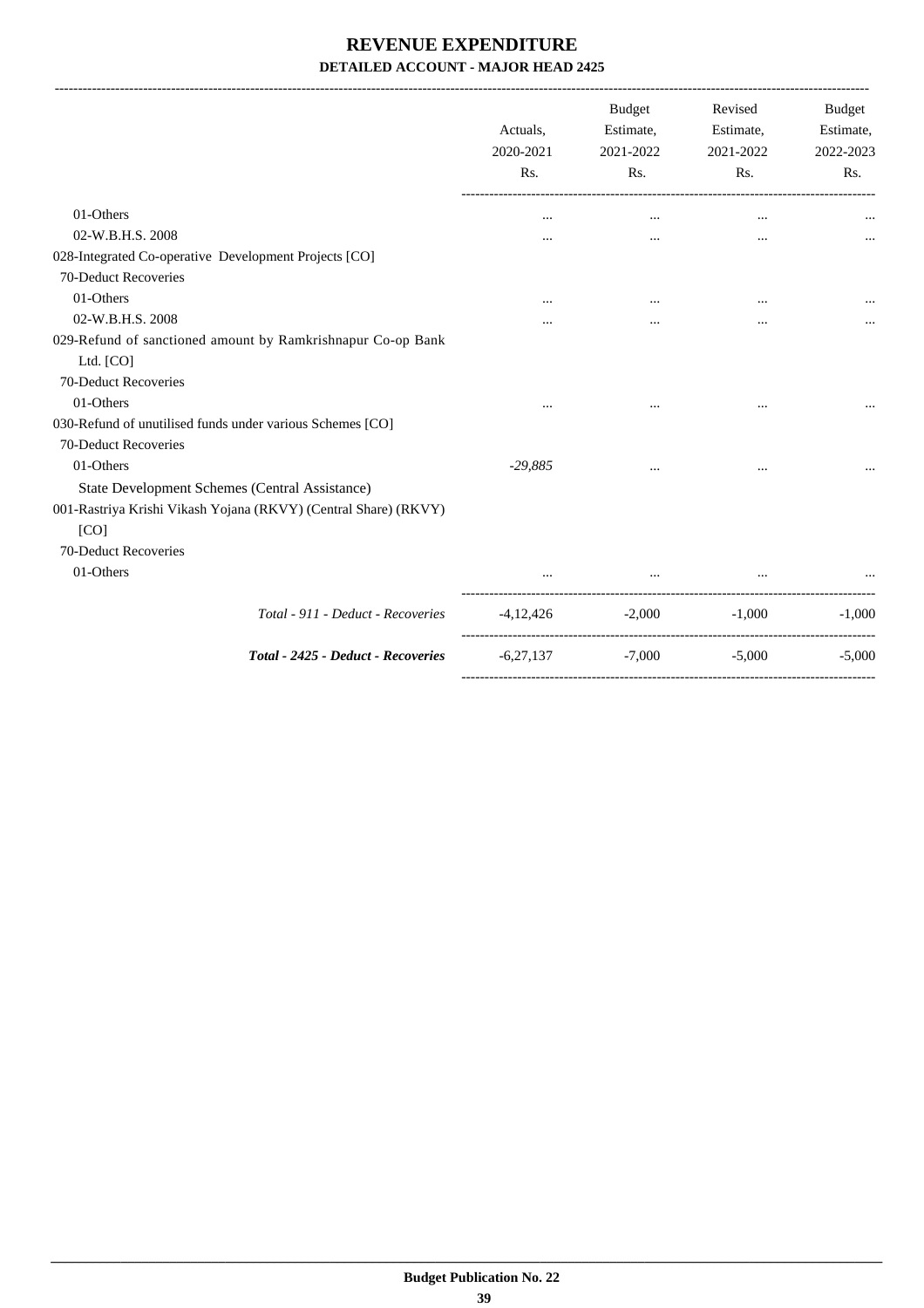# **REVENUE EXPENDITURE**

#### **DEMAND No. 08**

#### **Cooperation Department**

### **C - Economic Services - (b) Rural Development**

# **Head of Account : 2515 - Other Rural Development Programmes**

| Voted Rs. 17,97,94,000     | <b>Charged Rs. Nil</b> |              |             | Total Rs. 17,97,94,000 |
|----------------------------|------------------------|--------------|-------------|------------------------|
|                            |                        | Voted Rs.    | Charged Rs. | <b>Total Rs.</b>       |
| <b>Gross Expenditure</b>   |                        | 17,97,94,000 | $\cdots$    | 17,97,94,000           |
| <b>Deduct - Recoveries</b> |                        | $-3,000$     | $\cdots$    | $-3,000$               |
| <b>Net Expenditure</b>     |                        | 17,97,91,000 | $\cdots$    | 17,97,91,000           |

## **REVENUE EXPENDITURE ABSTRACT ACCOUNT**

---------------------------------------------------------------------------------------------------------------------------------------------------------------------------------

|                                                          |                                                                         | Actuals,<br>2020-2021<br>Rs.                   | <b>Budget</b><br>Estimate,<br>2021-2022<br>Rs. | Revised<br>Estimate,<br>2021-2022<br>Rs.                                                                                                                                    | <b>Budget</b><br>Estimate,<br>2022-2023<br>Rs. |
|----------------------------------------------------------|-------------------------------------------------------------------------|------------------------------------------------|------------------------------------------------|-----------------------------------------------------------------------------------------------------------------------------------------------------------------------------|------------------------------------------------|
| 102- Community Development<br>Administrative Expenditure |                                                                         |                                                |                                                | 16,38,03,888 17,18,17,000 17,18,44,000 17,97,94,000                                                                                                                         |                                                |
|                                                          | <b>Total - 102</b>                                                      |                                                |                                                | 16,38,03,888 17,18,17,000 17,18,44,000 17,97,94,000                                                                                                                         |                                                |
|                                                          | Grand Total - Gross 16,38,03,888 17,18,17,000 17,18,44,000 17,97,94,000 |                                                |                                                |                                                                                                                                                                             |                                                |
|                                                          | Voted<br>Charged                                                        |                                                |                                                | 16,38,03,888 17,18,17,000 17,18,44,000 17,97,94,000<br>المستخدم المستخدم المستخدم المستخدم المستخدم المستخدم المستخدم المستخدم المستخدم المستخدم المستخدم المستخدم المستخدم |                                                |
|                                                          |                                                                         |                                                |                                                |                                                                                                                                                                             |                                                |
|                                                          | Deduct Recoveries -1,39,850 -1,000                                      |                                                |                                                |                                                                                                                                                                             | $-3,000$ $-3,000$                              |
|                                                          | <b>Grand Total - Net</b>                                                |                                                |                                                | 16,36,64,038 17,18,16,000 17,18,41,000 17,97,91,000                                                                                                                         |                                                |
|                                                          | Voted<br>Charged                                                        | $\mathbf{r}$ and $\mathbf{r}$ and $\mathbf{r}$ | $\cdots$                                       | 16,36,64,038 17,18,16,000 17,18,41,000 17,97,91,000                                                                                                                         |                                                |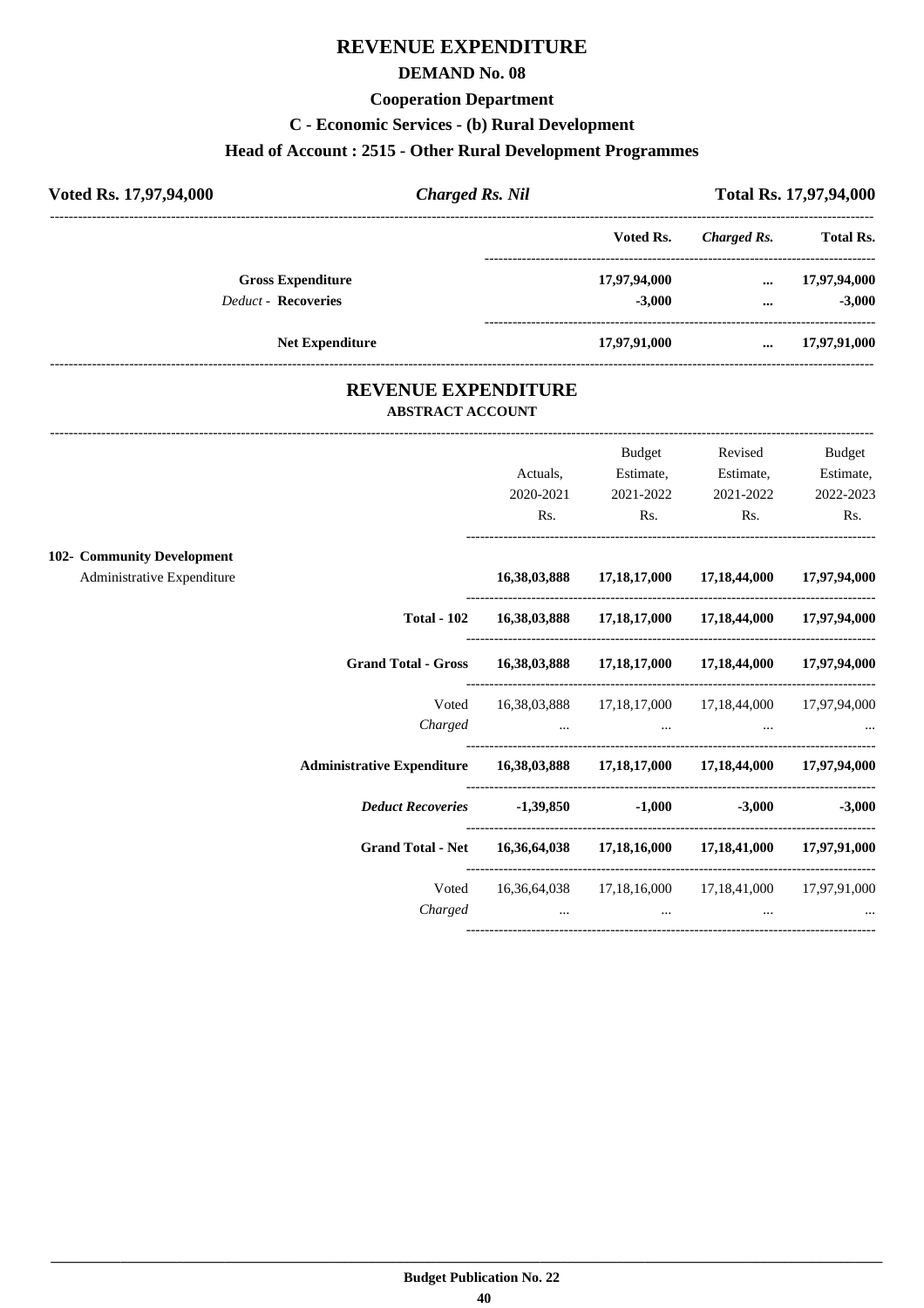| Rs.<br>Rs.<br>DETAILED ACCOUNT NO. 2515-00-102 - COMMUNITY DEVELOPMENT<br>14,95,27,000<br>14,67,27,000<br>50,000<br>44,86,000<br>58,69,000<br>1,42,05,000<br>1,55,00,000<br>9,32,000<br>8,05,000<br>58,000<br>75,000<br>2,49,000<br>2,47,000<br>5,76,000<br>6,07,000<br>16,98,80,000<br>17,00,33,000<br>10,000<br>10,000<br>1,92,000<br>1,92,000<br>2,84,000<br>9,50,000 | Rs.                                                                                                                                                                        |
|--------------------------------------------------------------------------------------------------------------------------------------------------------------------------------------------------------------------------------------------------------------------------------------------------------------------------------------------------------------------------|----------------------------------------------------------------------------------------------------------------------------------------------------------------------------|
|                                                                                                                                                                                                                                                                                                                                                                          |                                                                                                                                                                            |
|                                                                                                                                                                                                                                                                                                                                                                          |                                                                                                                                                                            |
|                                                                                                                                                                                                                                                                                                                                                                          |                                                                                                                                                                            |
|                                                                                                                                                                                                                                                                                                                                                                          |                                                                                                                                                                            |
|                                                                                                                                                                                                                                                                                                                                                                          | 15, 11, 29, 000<br>60,000<br>90,68,000<br>1,60,00,000<br>8,21,000<br>77,000<br>2,52,000<br>6,19,000<br>17,80,26,000<br>10,000<br>1,96,000<br>5,50,000                      |
|                                                                                                                                                                                                                                                                                                                                                                          |                                                                                                                                                                            |
|                                                                                                                                                                                                                                                                                                                                                                          |                                                                                                                                                                            |
|                                                                                                                                                                                                                                                                                                                                                                          |                                                                                                                                                                            |
|                                                                                                                                                                                                                                                                                                                                                                          |                                                                                                                                                                            |
|                                                                                                                                                                                                                                                                                                                                                                          |                                                                                                                                                                            |
|                                                                                                                                                                                                                                                                                                                                                                          |                                                                                                                                                                            |
|                                                                                                                                                                                                                                                                                                                                                                          |                                                                                                                                                                            |
|                                                                                                                                                                                                                                                                                                                                                                          |                                                                                                                                                                            |
|                                                                                                                                                                                                                                                                                                                                                                          |                                                                                                                                                                            |
|                                                                                                                                                                                                                                                                                                                                                                          |                                                                                                                                                                            |
|                                                                                                                                                                                                                                                                                                                                                                          |                                                                                                                                                                            |
|                                                                                                                                                                                                                                                                                                                                                                          |                                                                                                                                                                            |
|                                                                                                                                                                                                                                                                                                                                                                          |                                                                                                                                                                            |
|                                                                                                                                                                                                                                                                                                                                                                          |                                                                                                                                                                            |
| 10,000<br>10,000                                                                                                                                                                                                                                                                                                                                                         | 10,000                                                                                                                                                                     |
| 1,000                                                                                                                                                                                                                                                                                                                                                                    | 1,000                                                                                                                                                                      |
| 1,000                                                                                                                                                                                                                                                                                                                                                                    | 1,000                                                                                                                                                                      |
| 12,86,000                                                                                                                                                                                                                                                                                                                                                                | 10,00,000                                                                                                                                                                  |
| 12,98,000                                                                                                                                                                                                                                                                                                                                                                | 10,12,000                                                                                                                                                                  |
| 17, 18, 17, 000                                                                                                                                                                                                                                                                                                                                                          | 17,97,94,000                                                                                                                                                               |
| 17,18,17,000                                                                                                                                                                                                                                                                                                                                                             | 17,97,94,000                                                                                                                                                               |
| 17, 18, 17, 000                                                                                                                                                                                                                                                                                                                                                          | 17,97,94,000                                                                                                                                                               |
|                                                                                                                                                                                                                                                                                                                                                                          | 1,000<br>1,000<br>8,00,000<br>8,12,000<br>17,18,44,000<br>17,18,44,000<br>17,18,44,000<br><b>DETAILED ACCOUNT NO. 2515 - DEDUCT RECOVERIES IN REDUCTION OF EXPENDITURE</b> |

-----------------------------------------------------------------------------------------

-----------------------------------------------------------------------------------------

*Total - 102 - Deduct - Recoveries* ... ... -1,000 -1,000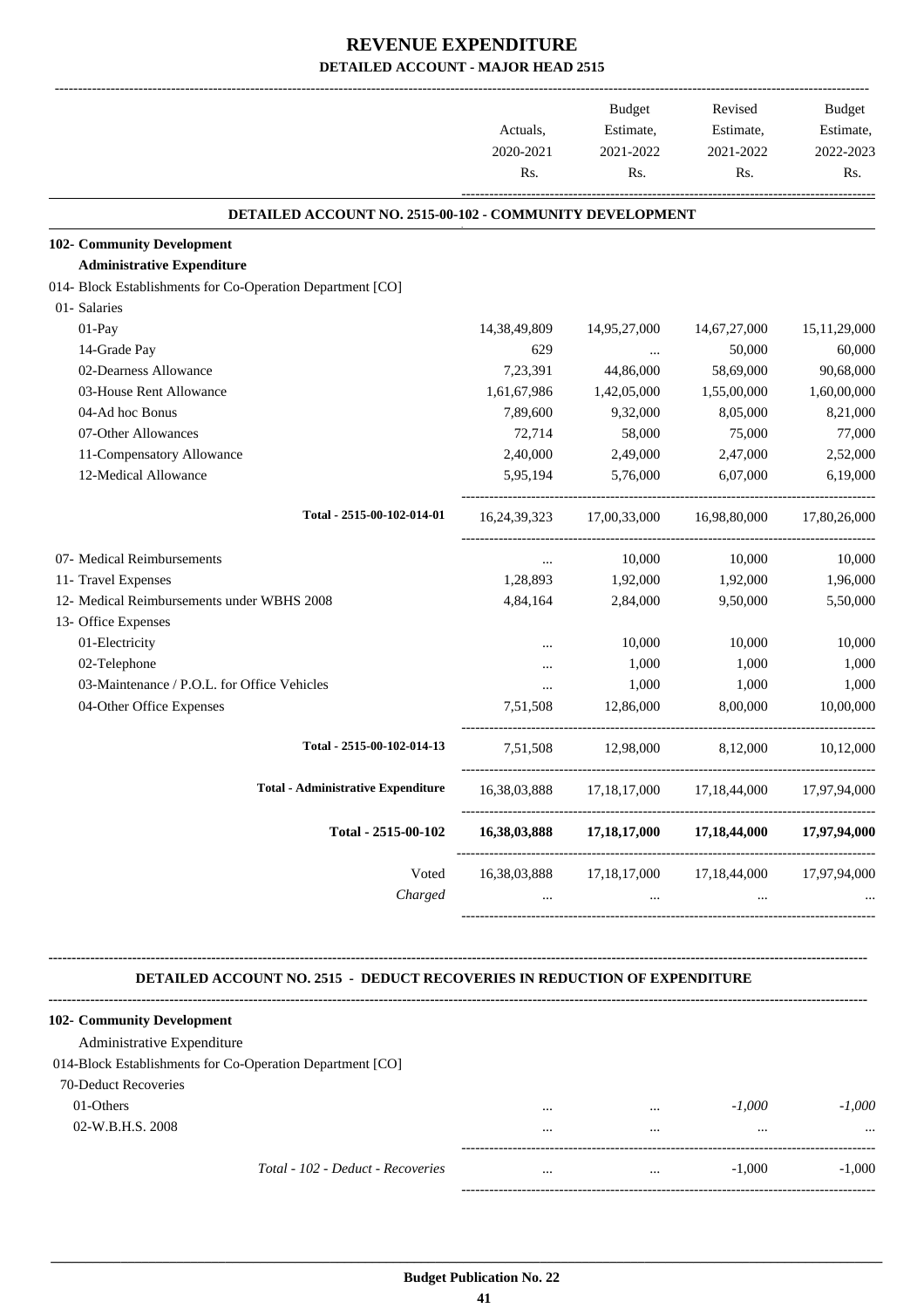| <b>Budget</b><br>Estimate,<br>2021-2022<br>Rs. | Revised<br>Estimate,<br>2021-2022<br>Rs. | <b>Budget</b><br>Estimate,<br>2022-2023<br>Rs. |
|------------------------------------------------|------------------------------------------|------------------------------------------------|
|                                                |                                          |                                                |
|                                                |                                          |                                                |
|                                                |                                          |                                                |
|                                                |                                          |                                                |
| $\cdots$                                       | $-1,000$                                 | $-1,000$                                       |
|                                                |                                          |                                                |
|                                                |                                          |                                                |
| $-1,000$                                       | $-1,000$                                 | $-1,000$                                       |
| $-1,000$                                       | $-2,000$                                 | $-2,000$                                       |
| $-1,000$                                       | $-3,000$                                 | $-3,000$                                       |
|                                                |                                          |                                                |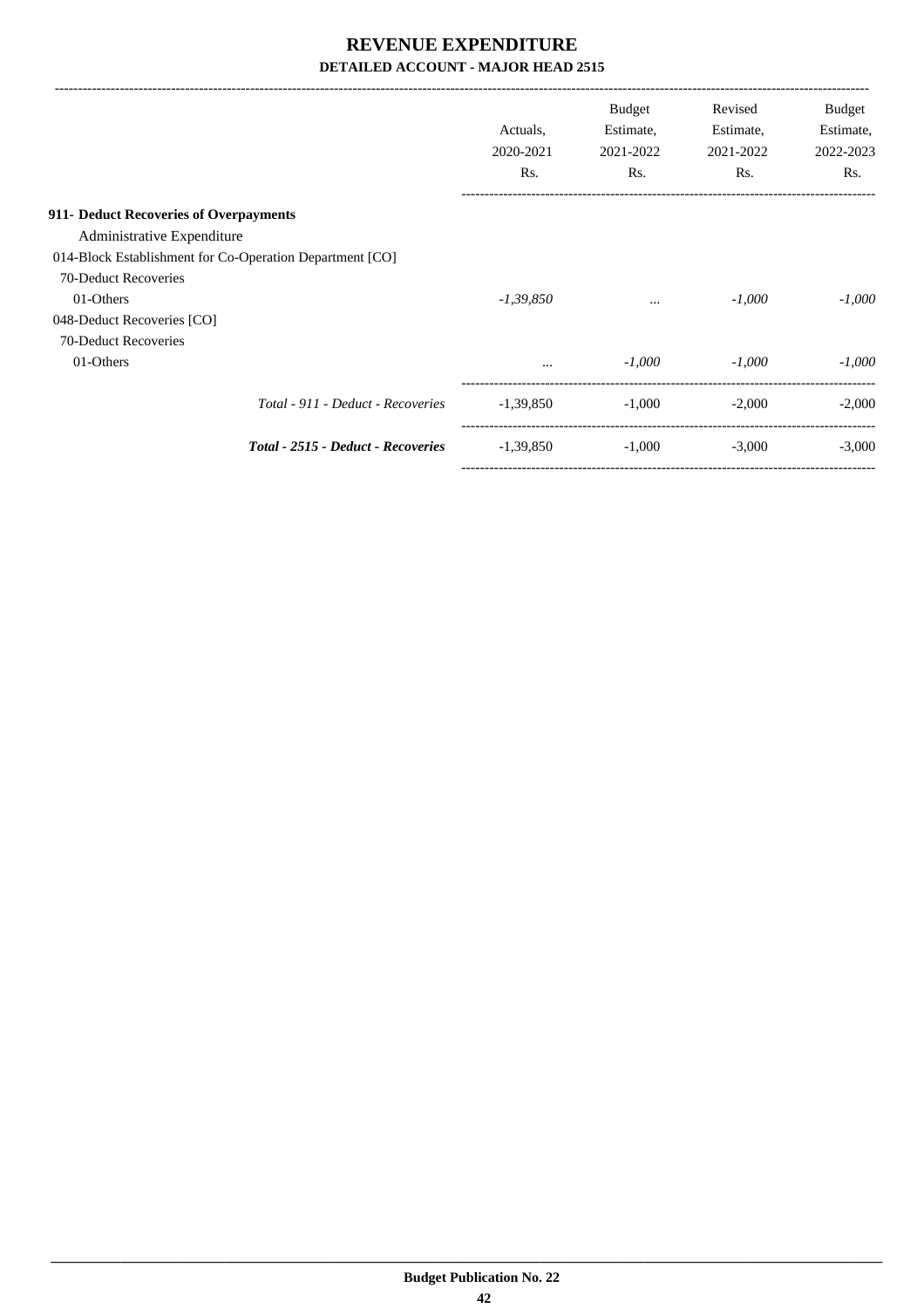## **REVENUE EXPENDITURE**

#### **DEMAND No. 08**

### **Cooperation Department**

**C - Economic Services - (j) General Economic Services**

**Head of Account : 3451 - Secretariat-Economic Services** 

| Voted Rs. 6,21,55,000      | <b>Charged Rs. Nil</b> |             |             | Total Rs. 6,21,55,000 |
|----------------------------|------------------------|-------------|-------------|-----------------------|
|                            |                        | Voted Rs.   | Charged Rs. | <b>Total Rs.</b>      |
| <b>Gross Expenditure</b>   |                        | 6,21,55,000 | $\cdots$    | 6,21,55,000           |
| <b>Deduct - Recoveries</b> |                        | $-1,000$    | $\cdots$    | $-1,000$              |
| <b>Net Expenditure</b>     |                        | 6,21,54,000 |             | 6,21,54,000           |

## **REVENUE EXPENDITURE ABSTRACT ACCOUNT**

---------------------------------------------------------------------------------------------------------------------------------------------------------------------------------

|                                                 |                                                                                                                                                                                                                                | Actuals,<br>2020-2021<br>Rs. | Budget<br>Estimate,<br>2021-2022<br>$\mathbf{Rs.}$                  | Revised<br>Estimate,<br>2021-2022<br>$\mathbf{Rs.}$ | <b>Budget</b><br>Estimate,<br>2022-2023<br>Rs. |
|-------------------------------------------------|--------------------------------------------------------------------------------------------------------------------------------------------------------------------------------------------------------------------------------|------------------------------|---------------------------------------------------------------------|-----------------------------------------------------|------------------------------------------------|
| 090- Secretariate<br>Administrative Expenditure |                                                                                                                                                                                                                                |                              | 5,71,91,755 6,64,69,000 6,02,16,000 6,21,55,000                     |                                                     |                                                |
|                                                 |                                                                                                                                                                                                                                |                              | Total - 090 $5,71,91,755$ $6,64,69,000$ $6,02,16,000$ $6,21,55,000$ |                                                     |                                                |
|                                                 | Grand Total - Gross 5,71,91,755 6,64,69,000 6,02,16,000 6,21,55,000                                                                                                                                                            |                              |                                                                     |                                                     |                                                |
|                                                 |                                                                                                                                                                                                                                |                              | Voted 5,71,91,755 6,64,69,000 6,02,16,000 6,21,55,000               |                                                     |                                                |
|                                                 | Administrative Expenditure 5,71,91,755 6,64,69,000 6,02,16,000 6,21,55,000                                                                                                                                                     |                              |                                                                     |                                                     |                                                |
|                                                 | Deduct Recoveries and the control of the control of the control of the control of the control of the control of the control of the control of the control of the control of the control of the control of the control of the c |                              |                                                                     |                                                     | $-1,000$ $-1,000$                              |
|                                                 | Grand Total - Net 5,71,91,755 6,64,67,000 6,02,15,000 6,21,54,000                                                                                                                                                              |                              |                                                                     |                                                     |                                                |
|                                                 | Charged                                                                                                                                                                                                                        |                              | Voted 5,71,91,755 6,64,67,000 6,02,15,000 6,21,54,000               | and the state of the state of the state of          |                                                |
|                                                 |                                                                                                                                                                                                                                |                              |                                                                     |                                                     |                                                |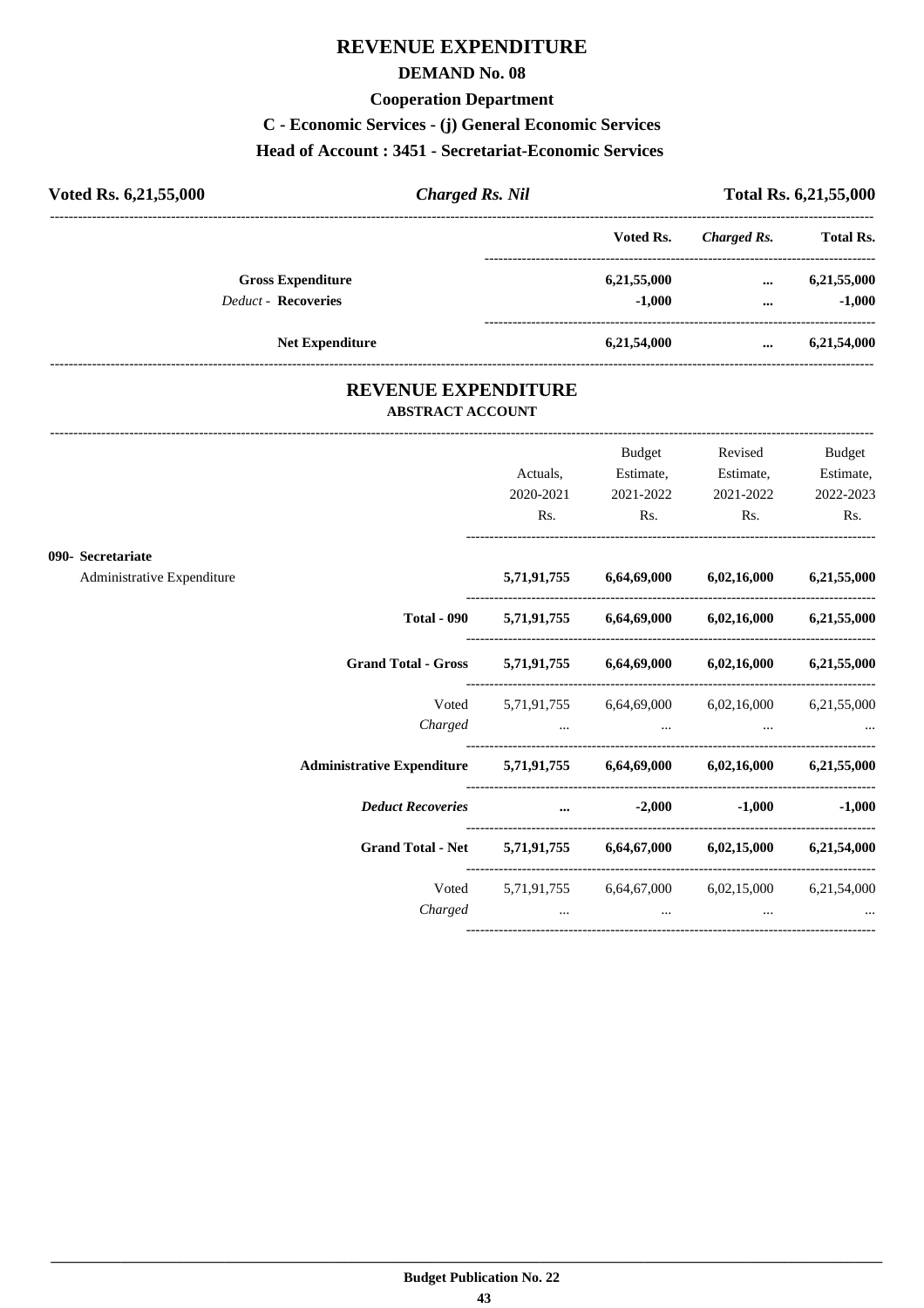|                                                 | Actuals,<br>2020-2021 | Budget<br>Estimate,<br>2021-2022 | Revised<br>Estimate,<br>2021-2022 | Budget<br>Estimate,<br>2022-2023 |
|-------------------------------------------------|-----------------------|----------------------------------|-----------------------------------|----------------------------------|
|                                                 | Rs.                   | Rs.                              | Rs.                               | Rs.                              |
| DETAILED ACCOUNT NO. 3451-00-090 - SECRETARIATE |                       |                                  |                                   |                                  |
| 090- Secretariate                               |                       |                                  |                                   |                                  |
| <b>Administrative Expenditure</b>               |                       |                                  |                                   |                                  |
| 007- Department of Co-operation [CO]            |                       |                                  |                                   |                                  |
| 01- Salaries                                    |                       |                                  |                                   |                                  |
| 01-Pay                                          | 4,45,95,901           | 5,30,53,000                      | 4,54,88,000                       | 4,68,53,000                      |
| 14-Grade Pay                                    | 300                   | $\ldots$                         | 1,000                             | 1,000                            |
| 02-Dearness Allowance                           | 17,98,472             | 15,92,000                        | 36,00,000                         | 37,50,000                        |
| 03-House Rent Allowance                         | 50,31,211             | 50,40,000                        | 50,40,000                         | 52,40,000                        |
| 04-Ad hoc Bonus                                 | 1,93,200              | 1,33,000                         | 1,97,000                          | 2,01,000                         |
| 05-Interim Relief                               | 2,10,201              | 2,50,000                         | 2,10,000                          | 2,10,000                         |
| 07-Other Allowances                             | 1,24,730              | 6,98,000                         | 2,50,000                          | 2,60,000                         |
| 12-Medical Allowance                            | 66,871                | 74,000                           | 68,000                            | 69,000                           |
| Total - 3451-00-090-007-01                      | 5, 20, 20, 886        | 6,08,40,000                      | 5,48,54,000                       | 5.65.84,000                      |
| 02- Wages                                       | 8,60,228              | 8,35,000                         | 11,20,000                         | 11,60,000                        |
| 07- Medical Reimbursements                      | 10,331                | 14,000                           | 70,000                            | 75,000                           |
| 11- Travel Expenses                             | $\cdots$              | 16,000                           | 16,000                            | 16,000                           |
| 12- Medical Reimbursements under WBHS 2008      | 10,42,393             | 6,25,000                         | 6,25,000                          | 6,38,000                         |
| 13- Office Expenses                             |                       |                                  |                                   |                                  |
| 01-Electricity                                  | $\cdots$              | 21,000                           | 21,000                            | 21,000                           |
| 02-Telephone                                    | 1,63,910              | 1,74,000                         | 1,74,000                          | 1,77,000                         |
| 03-Maintenance / P.O.L. for Office Vehicles     | 21,90,882             | 26,95,000                        | 22,35,000                         | 22,80,000                        |
| 04-Other Office Expenses                        | 9,03,125              | 10,05,000                        | 8,00,000                          | 9.00.000                         |
| Total - 3451-00-090-007-13                      | 32,57,917             | 38,95,000                        | 32,30,000                         | 33,78,000                        |
| 16- Publications                                |                       | 49,000                           | 49,000                            | 50,000                           |
| 50- Other Charges                               |                       | 52,000                           | 52,000                            | 54,000                           |
| 77- Computerisation                             |                       | 1,43,000                         | 2,00,000                          | 2,00,000                         |
| <b>Total - Administrative Expenditure</b>       | 5,71,91,755           | 6,64,69,000                      | 6,02,16,000                       | 6,21,55,000                      |
| Total - 3451-00-090                             | 5,71,91,755           | 6,64,69,000                      | 6,02,16,000                       | 6,21,55,000                      |
| Voted                                           | 5,71,91,755           | 6,64,69,000                      | 6,02,16,000                       | 6,21,55,000                      |
| Charged                                         |                       |                                  |                                   |                                  |

#### **DETAILED ACCOUNT NO. 3451 - DEDUCT RECOVERIES IN REDUCTION OF EXPENDITURE**

**--------------------------------------------------------------------------------------------------------------------------------------------------------------------------------**

**--------------------------------------------------------------------------------------------------------------------------------------------------------------------------------**

#### **090- Secretariate**

Administrative Expenditure

007-Department of Co-operation [CO]

70-Deduct Recoveries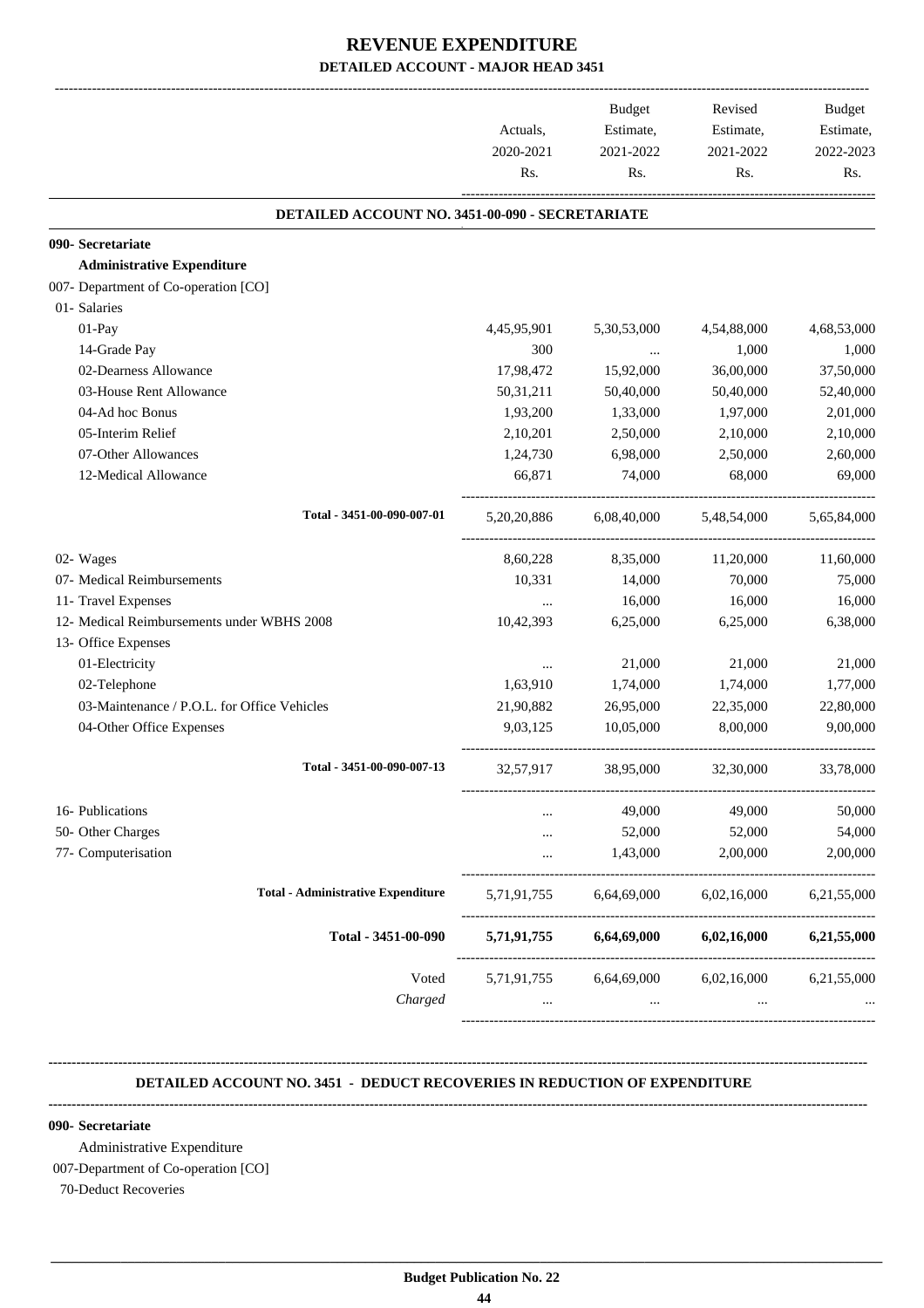-------------------------------------------------------------------------------------------------------------------------------------------------------------------------------

|                                         |                                    | Actuals,<br>2020-2021<br>Rs. | <b>Budget</b><br>Estimate,<br>2021-2022<br>Rs. | Revised<br>Estimate,<br>2021-2022<br>Rs. | Budget<br>Estimate,<br>2022-2023<br>Rs. |
|-----------------------------------------|------------------------------------|------------------------------|------------------------------------------------|------------------------------------------|-----------------------------------------|
| 01-Others                               |                                    | $\cdots$                     | $-1,000$                                       | $-1,000$                                 | $-1,000$                                |
| 02-W.B.H.S. 2008                        |                                    |                              | $-1,000$                                       | $\cdots$                                 |                                         |
|                                         | Total - 090 - Deduct - Recoveries  | $\cdots$                     | $-2,000$                                       | $-1,000$                                 | $-1,000$                                |
| 911- Deduct Recoveries of Overpayments  |                                    |                              |                                                |                                          |                                         |
| Administrative Expenditure              |                                    |                              |                                                |                                          |                                         |
| 007-Department of Co-operation(CO) [CO] |                                    |                              |                                                |                                          |                                         |
| 70-Deduct Recoveries                    |                                    |                              |                                                |                                          |                                         |
| 01-Others                               |                                    | $\cdots$                     | $\cdots$                                       | $\cdots$                                 | $\cdots$                                |
| 02-W.B.H.S. 2008                        |                                    | $\cdots$                     |                                                | $\cdots$                                 | $\cdots$                                |
|                                         | Total - 911 - Deduct - Recoveries  |                              |                                                | $\cdots$                                 |                                         |
|                                         | Total - 3451 - Deduct - Recoveries | $\cdots$                     | $-2,000$                                       | $-1,000$                                 | $-1,000$                                |
|                                         |                                    |                              |                                                |                                          |                                         |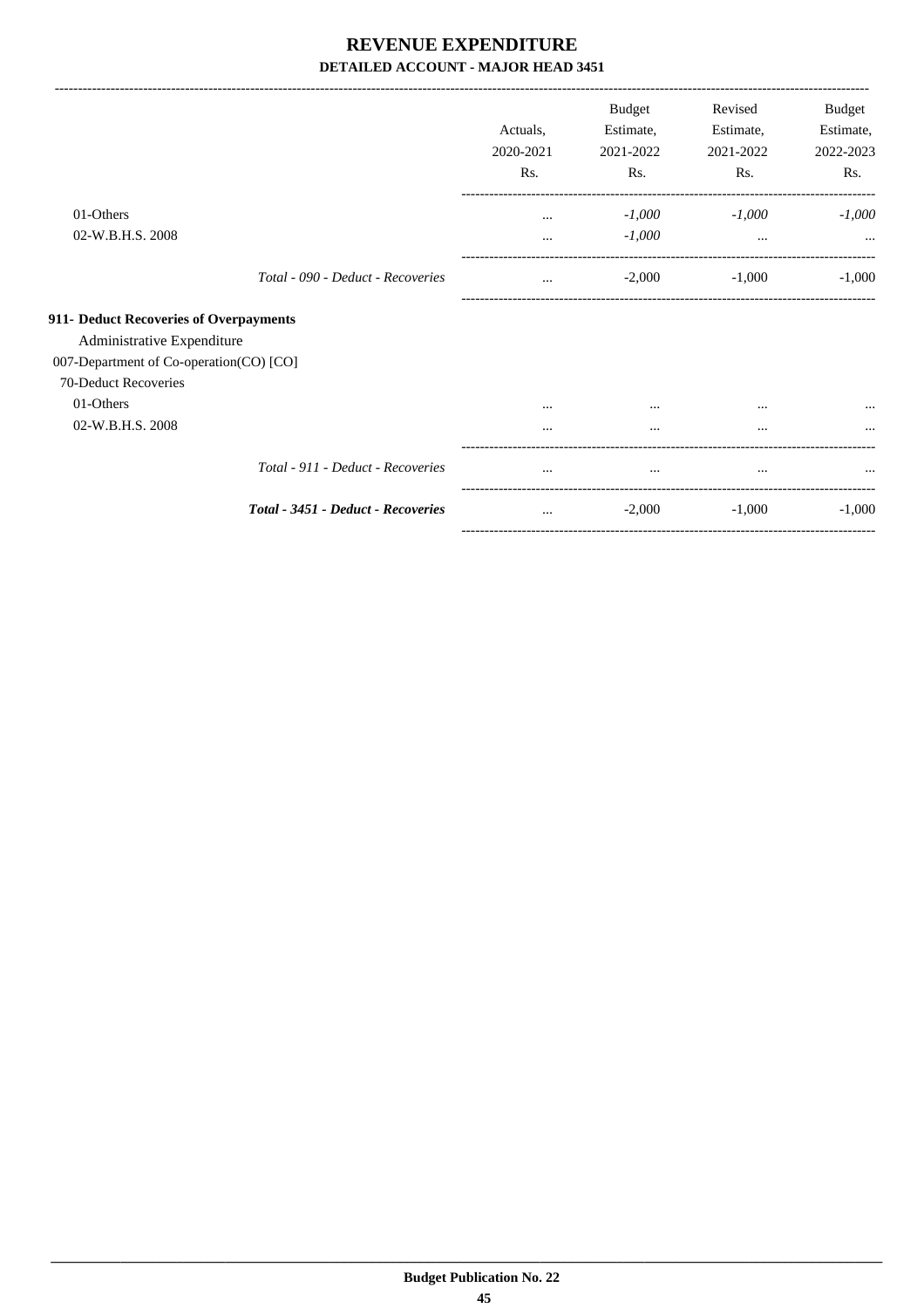## **CAPITAL EXPENDITURE**

#### **DEMAND No. 08**

#### **Cooperation Department**

B. Capital Account of Social Services - (c) Capital Account of Water Supply, Sanitation, Housing and Urban

#### **Development**

#### Head of Account: 4216 - Capital Outlay on Housing

| <b>Voted Rs. Nil</b>                     | <b>Charged Rs. Nil</b>                                |                                 |           |                    | <b>Total Rs. Nil</b> |
|------------------------------------------|-------------------------------------------------------|---------------------------------|-----------|--------------------|----------------------|
|                                          |                                                       |                                 | Voted Rs. | <b>Charged Rs.</b> | <b>Total Rs.</b>     |
| <b>Gross Expenditure</b>                 |                                                       |                                 |           | $\cdots$           |                      |
| <b>Deduct - Recoveries</b>               |                                                       |                                 | $\cdots$  | $\cdots$           |                      |
| <b>Net Expenditure</b>                   |                                                       |                                 |           |                    |                      |
|                                          | <b>CAPITAL EXPENDITURE</b><br><b>ABSTRACT ACCOUNT</b> |                                 |           |                    |                      |
|                                          |                                                       |                                 | Budget    | Revised            | Budget               |
|                                          |                                                       | Actuals,                        | Estimate, | Estimate,          | Estimate,            |
|                                          |                                                       | 2020-2021                       | 2021-2022 | 2021-2022          | 2022-2023            |
|                                          |                                                       | Rs.                             | Rs.       | Rs.                | Rs.                  |
| 02 - URBAN HOUSING                       |                                                       |                                 |           |                    |                      |
| 191- Investment in Housing Co-operatives |                                                       |                                 |           |                    |                      |
| <b>State Development Schemes</b>         |                                                       | $\cdots$                        | 50,00,000 |                    |                      |
|                                          | <b>Total - 191</b>                                    | $\cdots$ . The same of $\cdots$ | 50,00,000 |                    |                      |
|                                          | <b>Grand Total - Gross</b>                            | $\cdots$                        | 50,00,000 | $\cdots$           |                      |
|                                          |                                                       |                                 |           |                    |                      |

Voted

Charged

Voted

Charged

**State Development Schemes** 

**Deduct Recoveries** 

**Grand Total - Net** 

 $\mathbb{R}^{n}$ 

 $\sim 100$  and  $\sim 100$ 

--------------------------------

----------------------------

 $\sim$   $\sim$   $\sim$ 

 $\cdots$ 

 $\dots$  50,00,000

 $\ldots$  50,00,000

 $\mathbf{m}$  and  $\mathbf{m}$  are the set of  $\mathbf{m}$ 

50,00,000

 $\mathcal{L} = \mathcal{L} \mathcal{L}$ 

50.00.000

 $\dddot{\bullet}$ 

 $\sim 10^{-10}$ 

 $\mathbf{r}$  . The state  $\mathbf{r}$ 

 $\cdots$ 

 $\cdots$ 

 $\cdots$ 

 $\cdots$ 

 $\sim$   $\sim$ 

 $\ddotsc$ 

 $\dddotsc$ 

 $\dddotsc$ 

 $\ddot{\phantom{a}}$ 

...

 $\ddots$ 

 $\ddotsc$ 

---------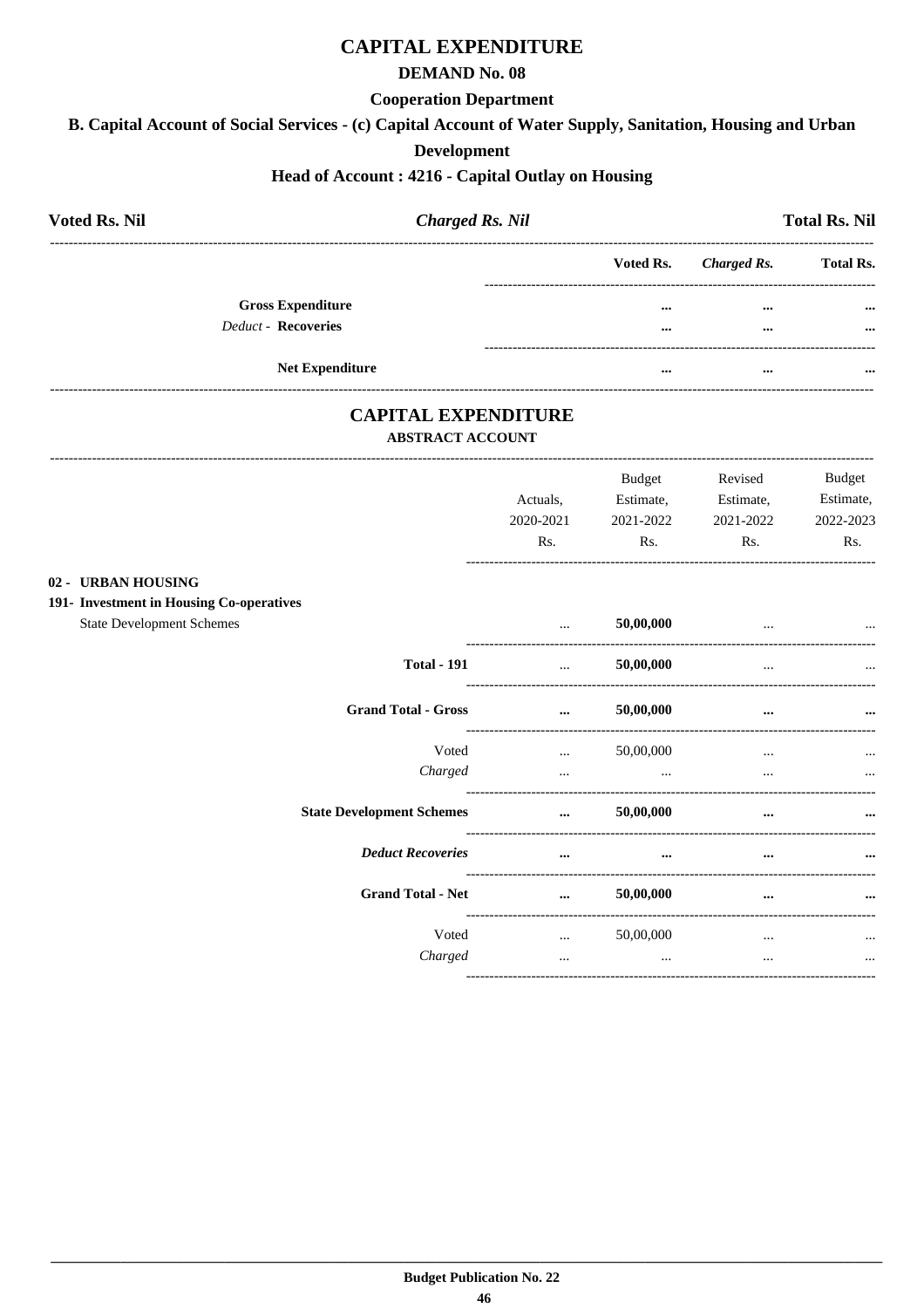|                                                                               |           | <b>Budget</b> | Revised   | Budget           |
|-------------------------------------------------------------------------------|-----------|---------------|-----------|------------------|
|                                                                               | Actuals,  | Estimate,     | Estimate, | Estimate,        |
|                                                                               | 2020-2021 | 2021-2022     | 2021-2022 | 2022-2023        |
|                                                                               | Rs.       | Rs.           | Rs.       | R <sub>s</sub> . |
| <b>DETAILED ACCOUNT NO. 4216-02-191 - INVESTMENT IN HOUSING CO-OPERATIVES</b> |           |               |           |                  |
| 02 - URBAN HOUSING                                                            |           |               |           |                  |
| 191- Investment in Housing Co-operatives                                      |           |               |           |                  |
| <b>State Development Schemes</b>                                              |           |               |           |                  |
| 001- Investment in Housing Co-operatives [CO]                                 |           |               |           |                  |
| 54-Investment                                                                 | $\cdots$  | 50,00,000     | $\cdots$  | $\cdots$         |
| <b>Total - State Development Schemes</b>                                      | $\cdots$  | 50,00,000     |           | $\cdots$         |
| Total - 4216-02-191                                                           |           | 50,00,000     | $\cdots$  | $\cdots$         |
| Voted                                                                         | $\cdots$  | 50,00,000     | $\cdots$  | $\cdots$         |
| Charged                                                                       | $\cdots$  | $\cdots$      | $\cdots$  | $\cdots$         |
|                                                                               |           |               |           |                  |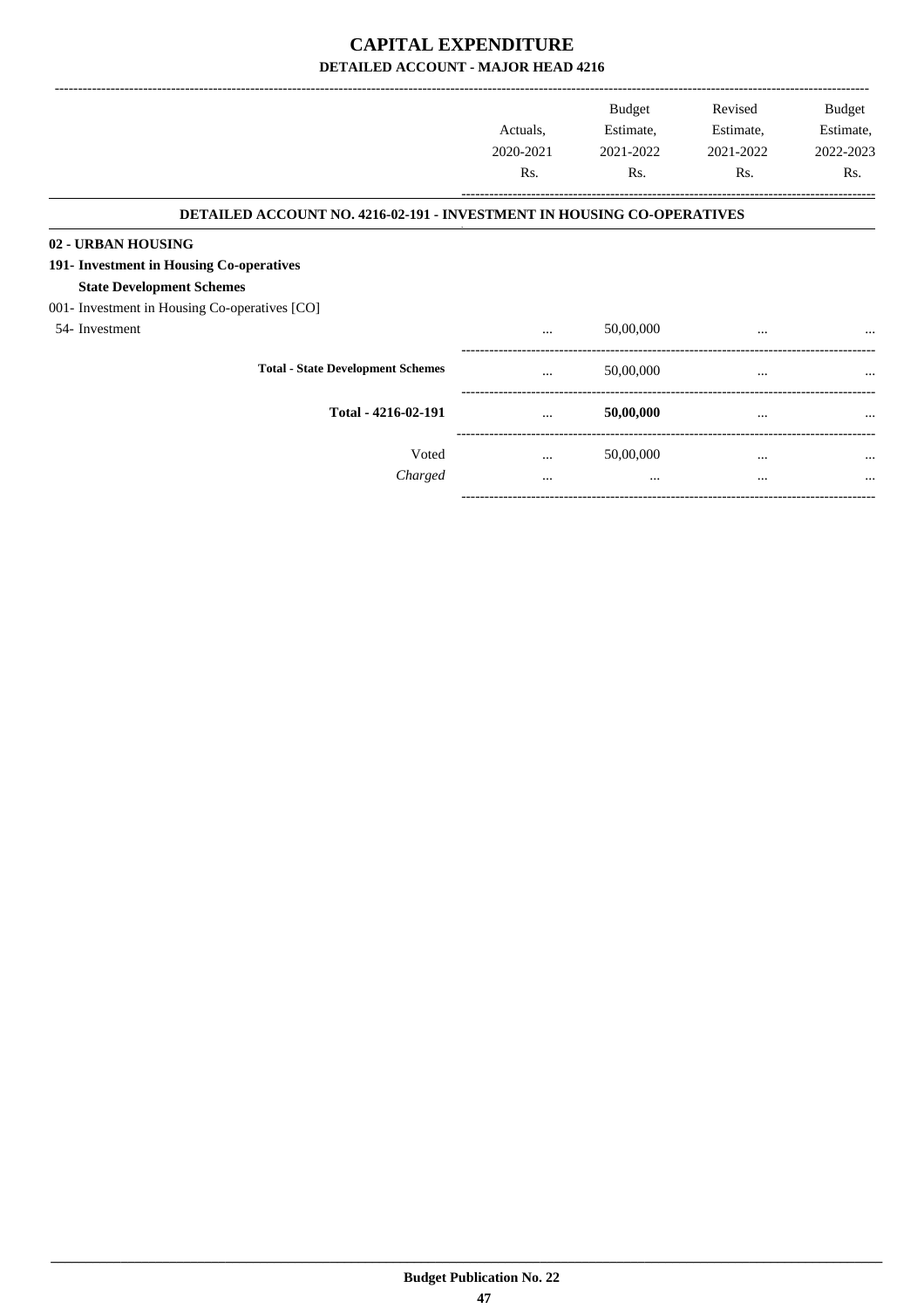## **CAPITAL EXPENDITURE**

#### **DEMAND No. 08**

#### **Cooperation Department**

# B. Capital Account of Social Services - (h) Capital Account of Other Social Services

# Head of Account: 4250 - Capital Outlay on Other Social Services

| <b>Voted Rs. Nil</b>       | <b>Charged Rs. Nil</b> |           |             | <b>Total Rs. Nil</b> |
|----------------------------|------------------------|-----------|-------------|----------------------|
|                            |                        | Voted Rs. | Charged Rs. | <b>Total Rs.</b>     |
| <b>Gross Expenditure</b>   |                        |           |             | $\cdots$             |
| <b>Deduct - Recoveries</b> |                        | $\cdots$  | $\cdots$    | $\cdots$             |
| <b>Net Expenditure</b>     |                        | $\cdots$  | $\cdots$    |                      |

## **CAPITAL EXPENDITURE ABSTRACT ACCOUNT**

|                                                                                      |                                  | Actuals,<br>2020-2021<br>Rs. | Budget<br>Estimate,<br>2021-2022<br>Rs. | Revised<br>Estimate,<br>2021-2022<br>Rs. | <b>Budget</b><br>Estimate,<br>2022-2023<br>Rs. |
|--------------------------------------------------------------------------------------|----------------------------------|------------------------------|-----------------------------------------|------------------------------------------|------------------------------------------------|
| 201- Labour<br><b>State Development Schemes</b>                                      |                                  | $\cdots$                     | $\ddots$                                | $\ddotsc$                                |                                                |
|                                                                                      | <b>Total - 201</b>               | $\ldots$                     | $\cdots$                                | $\cdots$                                 |                                                |
| 789- Special Component Plan for Scheduled Castes<br><b>State Development Schemes</b> |                                  | $\cdots$                     | $\cdots$                                | $\cdots$                                 | $\cdots$                                       |
|                                                                                      | <b>Total - 789</b>               | $\cdots$                     | $\overline{\phantom{a}}$                | $\ddotsc$                                |                                                |
| 796- Tribal Areas Sub-Plan<br><b>State Development Schemes</b>                       |                                  | $\cdots$                     | $\cdots$                                | $\cdots$                                 |                                                |
|                                                                                      | <b>Total - 796</b>               | $\ddots$                     | $\ddots$                                | $\cdots$                                 |                                                |
|                                                                                      | <b>Grand Total - Gross</b>       | $\cdots$                     | $\cdots$                                | $\ddotsc$                                |                                                |
|                                                                                      | Voted<br>Charged                 | $\cdots$<br>$\cdots$         | $\ddotsc$<br>$\ddotsc$                  | $\ddotsc$<br>$\ddotsc$                   |                                                |
|                                                                                      | <b>State Development Schemes</b> | $\ddotsc$                    |                                         |                                          |                                                |
|                                                                                      | <b>Deduct Recoveries</b>         | $\cdots$                     | $\cdots$                                |                                          |                                                |
|                                                                                      | <b>Grand Total - Net</b>         | $\cdots$                     | $\cdots$                                |                                          |                                                |
|                                                                                      | Voted<br>Charged                 | $\cdots$<br>$\ddots$         | $\cdots$<br>$\ddots$                    | $\cdots$<br>$\ddots$                     | $\cdots$                                       |
|                                                                                      |                                  |                              |                                         |                                          |                                                |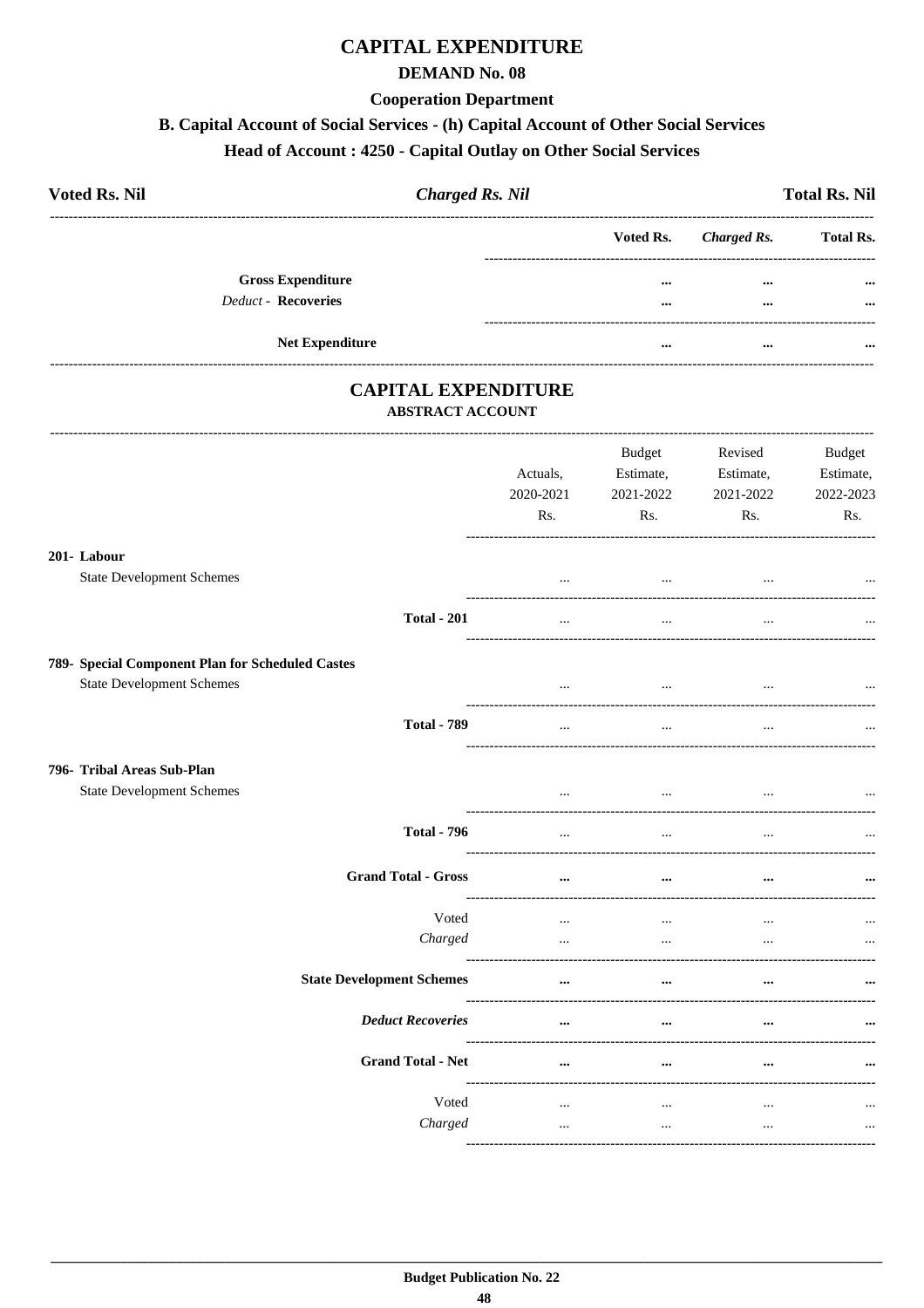|                                                                                                                                                    | Actuals,<br>2020-2021<br>Rs. | <b>Budget</b><br>Estimate,<br>2021-2022<br>Rs. | Revised<br>Estimate,<br>2021-2022<br>Rs. | <b>Budget</b><br>Estimate,<br>2022-2023<br>Rs. |
|----------------------------------------------------------------------------------------------------------------------------------------------------|------------------------------|------------------------------------------------|------------------------------------------|------------------------------------------------|
| DETAILED ACCOUNT NO. 4250-00-201 - LABOUR                                                                                                          |                              |                                                |                                          |                                                |
| 201-Labour                                                                                                                                         |                              |                                                |                                          |                                                |
| <b>State Development Schemes</b>                                                                                                                   |                              |                                                |                                          |                                                |
| 010- Development of Labour Co-operatives [CO]                                                                                                      |                              |                                                |                                          |                                                |
| 54- Investment                                                                                                                                     |                              |                                                |                                          |                                                |
| Total - 4250-00-201                                                                                                                                |                              | $\ddotsc$                                      |                                          |                                                |
|                                                                                                                                                    |                              |                                                |                                          |                                                |
| Voted                                                                                                                                              | $\cdots$                     | $\cdots$                                       |                                          |                                                |
| Charged                                                                                                                                            | $\cdots$                     | $\cdots$                                       |                                          |                                                |
| DETAILED ACCOUNT NO. 4250-00-789 - SPECIAL COMPONENT PLAN FOR SCHEDULED CASTES                                                                     |                              |                                                |                                          |                                                |
| 789- Special Component Plan for Scheduled Castes<br><b>State Development Schemes</b><br>001- Development of Labour Co-Operatives - Investment [CO] |                              |                                                |                                          |                                                |
| 54- Investment                                                                                                                                     |                              |                                                |                                          |                                                |
| Total - 4250-00-789                                                                                                                                | $\ddotsc$                    | $\cdots$                                       |                                          |                                                |
| Voted                                                                                                                                              | $\cdots$                     | $\cdots$                                       | $\cdots$                                 |                                                |
| Charged                                                                                                                                            |                              | $\cdots$                                       |                                          |                                                |
|                                                                                                                                                    |                              |                                                |                                          |                                                |
| DETAILED ACCOUNT NO. 4250-00-796 - TRIBAL AREAS SUB-PLAN                                                                                           |                              |                                                |                                          |                                                |
| 796- Tribal Areas Sub-Plan<br><b>State Development Schemes</b>                                                                                     |                              |                                                |                                          |                                                |
| 001- Development of Labour Co-operatives - Investment [CO]                                                                                         |                              |                                                |                                          |                                                |
| 53- Major Works / Land and Buildings                                                                                                               | $\cdots$                     | $\cdots$                                       |                                          |                                                |
| 54- Investment                                                                                                                                     | $\cdots$                     |                                                |                                          |                                                |
| Total - 4250-00-796                                                                                                                                |                              |                                                |                                          |                                                |
| Voted                                                                                                                                              |                              |                                                |                                          |                                                |
| Charged                                                                                                                                            |                              |                                                |                                          |                                                |
|                                                                                                                                                    |                              |                                                |                                          |                                                |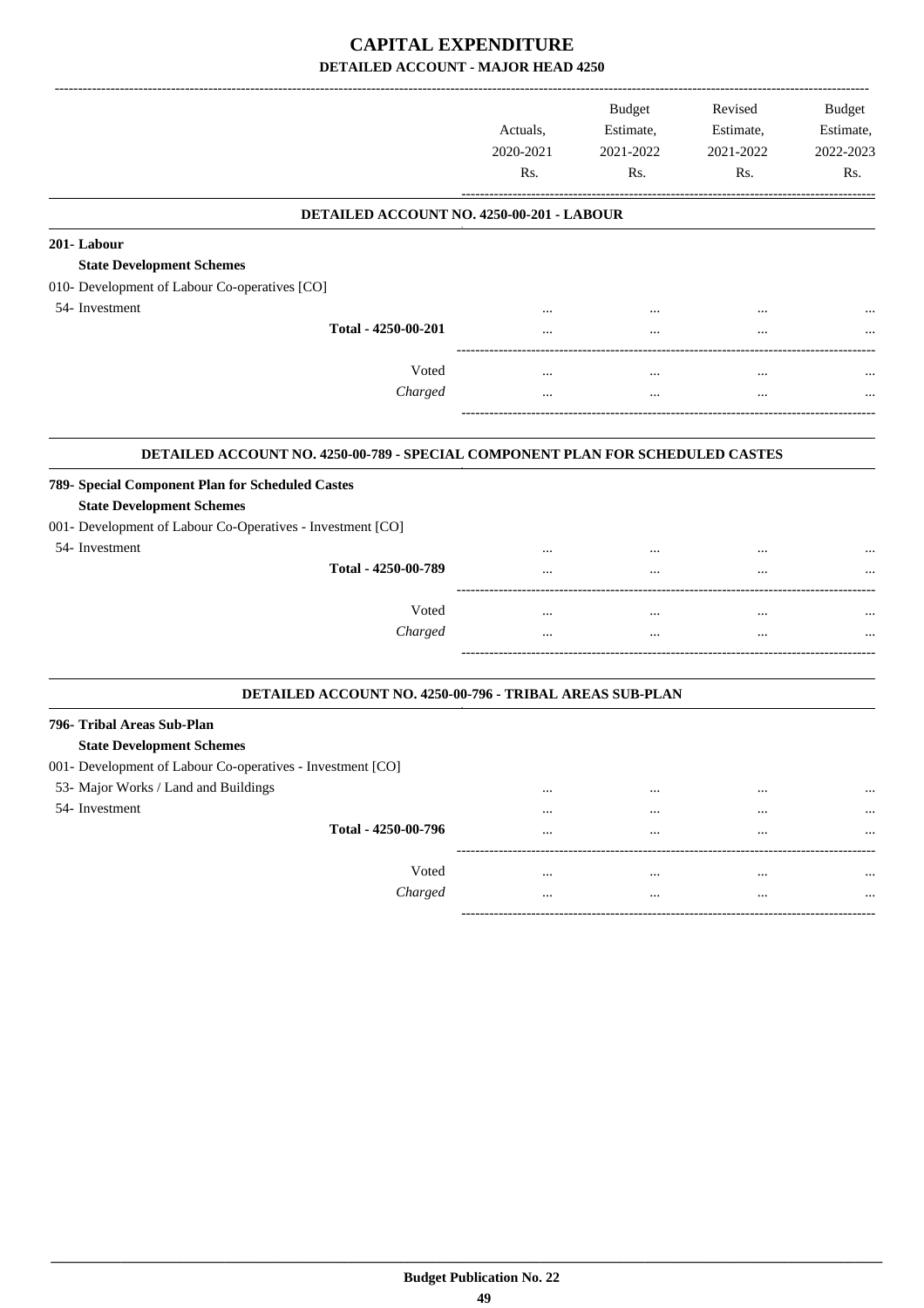## **CAPITAL EXPENDITURE**

### **DEMAND No. 08**

#### **Cooperation Department**

# **C. Capital Accounts of Economic Services - (a) Capital Account of Agriculture and Allied Activities**

**Head of Account : 4401 - Capital Outlay on Crop Husbandry**

| Voted Rs. 11,98,00,000 |                                                        | <b>Charged Rs. Nil</b> |                  | Total Rs. 11,98,00,000 |                          |  |
|------------------------|--------------------------------------------------------|------------------------|------------------|------------------------|--------------------------|--|
|                        |                                                        | Voted Rs.              | Charged Rs.      | <b>Total Rs.</b>       |                          |  |
|                        | <b>Gross Expenditure</b><br><b>Deduct - Recoveries</b> |                        | 11,98,00,000<br> | $\cdots$<br>           | 11,98,00,000<br>$\cdots$ |  |
|                        | <b>Net Expenditure</b>                                 |                        | 11,98,00,000     | $\cdots$               | 11,98,00,000             |  |

## **CAPITAL EXPENDITURE ABSTRACT ACCOUNT**

---------------------------------------------------------------------------------------------------------------------------------------------------------------------------------

|                                                       | Actuals,<br>2020-2021<br>Rs. | <b>Budget</b><br>Estimate,<br>2021-2022<br>Rs. | Revised<br>Estimate,<br>2021-2022<br>Rs. | <b>Budget</b><br>Estimate,<br>2022-2023<br>Rs. |
|-------------------------------------------------------|------------------------------|------------------------------------------------|------------------------------------------|------------------------------------------------|
| 104- Agricultural Farms                               |                              |                                                |                                          |                                                |
| <b>State Development Schemes</b>                      | $\cdots$                     | 2,00,00,000                                    | $\sim$ $\sim$ $\sim$                     | 1,10,00,000                                    |
| State Development Schemes (Central Assistance)        | $\cdots$                     |                                                | $\cdots$                                 |                                                |
| <b>Total - 104</b>                                    | $\ddotsc$                    | 2,00,00,000                                    | $\mathbf{r}$                             | 1,10,00,000                                    |
| 789- Special Component Plan for Scheduled Castes      |                              |                                                |                                          |                                                |
| <b>State Development Schemes</b>                      | $\ddotsc$                    | 2,00,00,000                                    | $\ddots$                                 | 1,45,00,000                                    |
| State Development Schemes (Central Assistance)        | $\cdots$                     | 2,60,00,000                                    | $\ddotsc$                                | 1,73,00,000                                    |
| <b>Total - 789</b>                                    | $\mathbf{r}$                 | 4,60,00,000                                    | and the company of the company of        | 3,18,00,000                                    |
| 796- Tribal Areas Sub-Plan                            |                              |                                                |                                          |                                                |
| <b>State Development Schemes</b>                      |                              | 6,00,00,000                                    | $\ddotsc$                                | 2,30,00,000                                    |
| State Development Schemes (Central Assistance)        | $\cdots$                     | 8,00,00,000                                    | $\sim$                                   | 5,40,00,000                                    |
| <b>Total - 796</b>                                    | $\sim$                       | 14,00,00,000                                   | $\sim$                                   | 7,70,00,000                                    |
| <b>Grand Total - Gross</b>                            | $\cdots$                     | 20,60,00,000                                   | $\cdots$                                 | 11,98,00,000                                   |
| Voted                                                 | $\mathbf{r}$                 | 20,60,00,000                                   | $\mathbf{1}$                             | 11,98,00,000                                   |
| Charged                                               | $\ddotsc$                    | $\cdots$                                       | $\cdots$                                 |                                                |
| <b>State Development Schemes</b>                      | $\cdots$                     | 10,00,00,000                                   | $\cdots$                                 | 4,85,00,000                                    |
| <b>State Development Schemes (Central Assistance)</b> | $\cdots$                     | 10,60,00,000                                   | $\cdots$                                 | 7,13,00,000                                    |
| <b>Deduct Recoveries</b>                              | $\cdots$                     | $\ddotsc$                                      | $\cdots$                                 |                                                |
|                                                       |                              |                                                |                                          |                                                |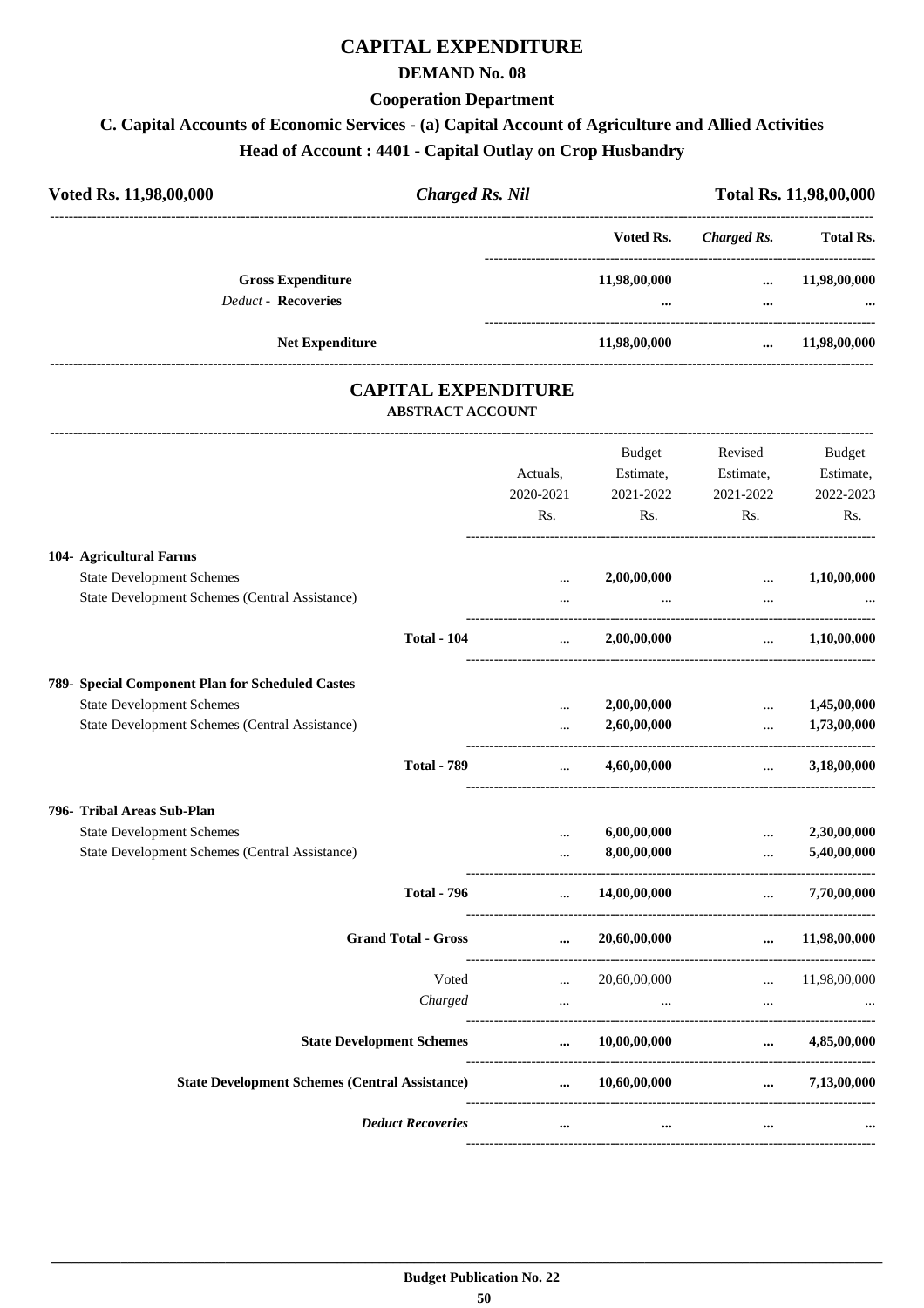## **CAPITAL EXPENDITURE ABSTRACT ACCOUNT**

|                          | Actuals,<br>2020-2021<br>Rs. | <b>Budget</b><br>Estimate,<br>2021-2022<br>Rs. | Revised<br>Estimate,<br>2021-2022<br>Rs. | <b>Budget</b><br>Estimate,<br>2022-2023<br>Rs. |
|--------------------------|------------------------------|------------------------------------------------|------------------------------------------|------------------------------------------------|
| <b>Grand Total - Net</b> | $\cdots$                     | 20,60,00,000                                   | $\ddotsc$                                | 11,98,00,000                                   |
| Voted<br>Charged         | <br>$\cdots$                 | 20,60,00,000<br>                               | $\cdots$<br>$\cdots$                     | 11,98,00,000<br>$\cdots$                       |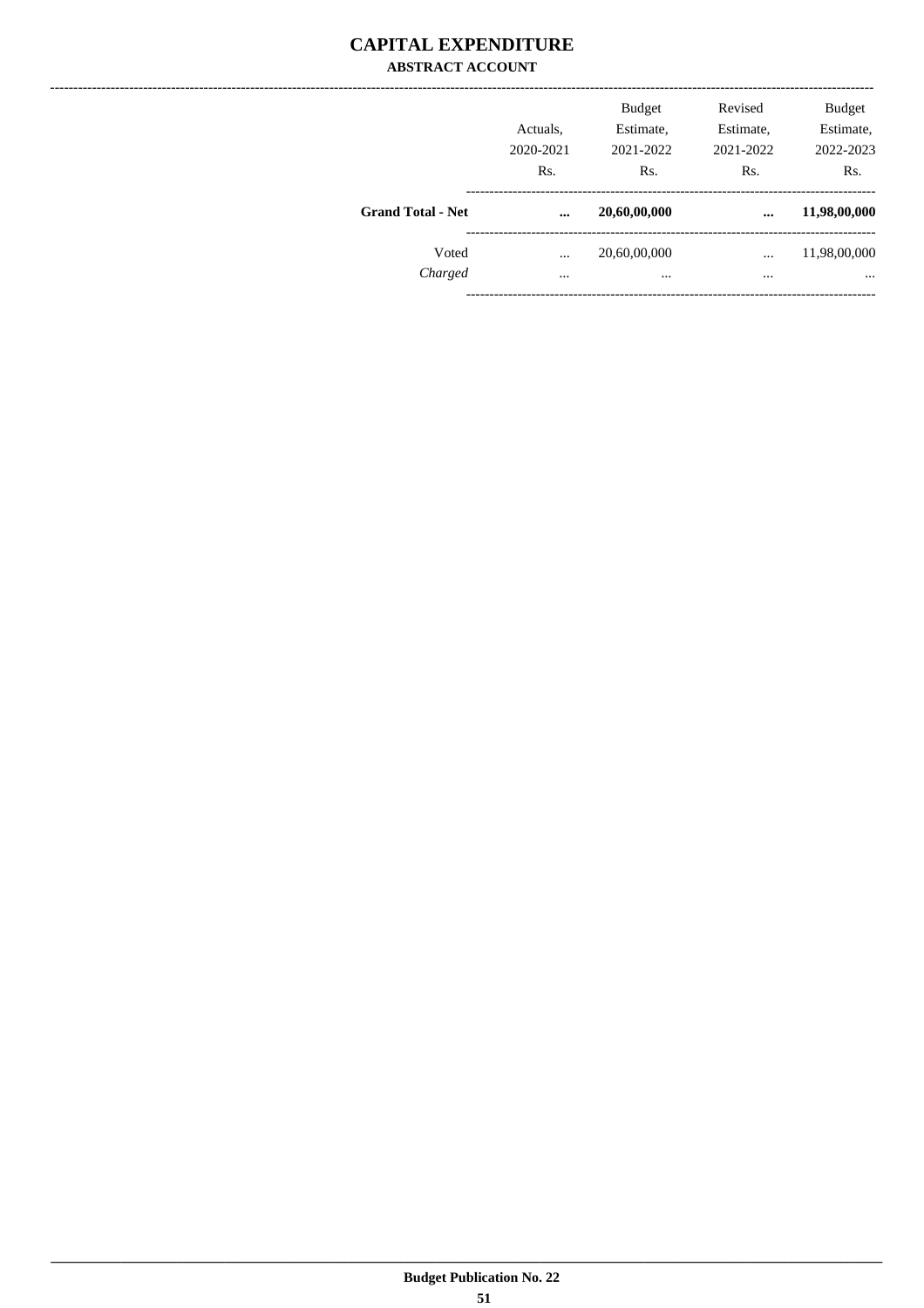|                                                                                                                                                                                                                             | Actuals,<br>2020-2021                                     | Budget<br>Estimate,<br>2021-2022 | Revised<br>Estimate,<br>2021-2022                                                                                                 | Budget<br>Estimate,<br>2022-2023 |
|-----------------------------------------------------------------------------------------------------------------------------------------------------------------------------------------------------------------------------|-----------------------------------------------------------|----------------------------------|-----------------------------------------------------------------------------------------------------------------------------------|----------------------------------|
|                                                                                                                                                                                                                             | Rs.                                                       | Rs.                              | Rs.                                                                                                                               | Rs.                              |
| DETAILED ACCOUNT NO. 4401-00-104 - AGRICULTURAL FARMS                                                                                                                                                                       |                                                           |                                  |                                                                                                                                   |                                  |
| 104- Agricultural Farms                                                                                                                                                                                                     |                                                           |                                  |                                                                                                                                   |                                  |
| <b>State Development Schemes</b>                                                                                                                                                                                            |                                                           |                                  |                                                                                                                                   |                                  |
| 002- Schemes under RKVY (State Share) (RKVY) [CO]                                                                                                                                                                           |                                                           |                                  |                                                                                                                                   |                                  |
| 53- Major Works / Land and Buildings                                                                                                                                                                                        | $\cdots$                                                  | 2,00,00,000                      | $\cdots$                                                                                                                          | 1,10,00,000                      |
| <b>Total - State Development Schemes</b>                                                                                                                                                                                    | $\cdots$                                                  | 2,00,00,000                      | $\cdots$                                                                                                                          | 1,10,00,000                      |
| <b>State Development Schemes (Central Assistance)</b><br>001- Schemes under RKVY (Central Share) (RKVY) [CO]                                                                                                                |                                                           |                                  |                                                                                                                                   |                                  |
| 53- Major Works / Land and Buildings<br>Total - 4401-00-104                                                                                                                                                                 | $\cdots$<br>$\cdots$                                      | 2,00,00,000                      | $\cdots$<br>$\cdots$                                                                                                              | 1,10,00,000                      |
|                                                                                                                                                                                                                             |                                                           | -------------------------------  |                                                                                                                                   |                                  |
| Voted                                                                                                                                                                                                                       | $\cdots$                                                  | 2,00,00,000                      | $\cdots$                                                                                                                          | 1,10,00,000                      |
| Charged                                                                                                                                                                                                                     | $\cdots$                                                  | $\cdots$                         | $\cdots$                                                                                                                          |                                  |
| DETAILED ACCOUNT NO. 4401-00-789 - SPECIAL COMPONENT PLAN FOR SCHEDULED CASTES<br>789- Special Component Plan for Scheduled Castes<br><b>State Development Schemes</b><br>002- Schemes under RKVY (State Share) (RKVY) [CO] |                                                           |                                  |                                                                                                                                   |                                  |
| 53- Major Works / Land and Buildings                                                                                                                                                                                        |                                                           | 2,00,00,000                      | $\cdots$                                                                                                                          | 1,45,00,000                      |
| <b>Total - State Development Schemes</b>                                                                                                                                                                                    | $\cdots$                                                  | 2,00,00,000                      | $\ldots$                                                                                                                          | 1,45,00,000                      |
| <b>State Development Schemes (Central Assistance)</b><br>001- Schemes under RKVY (Central Share) (RKVY) [CO]                                                                                                                |                                                           |                                  |                                                                                                                                   |                                  |
| 53- Major Works / Land and Buildings                                                                                                                                                                                        |                                                           | 2,60,00,000                      | $\cdots$                                                                                                                          | 1,73,00,000                      |
| <b>Total - State Development Schemes (Central Assistance)</b>                                                                                                                                                               | $\cdots$                                                  | 2,60,00,000                      |                                                                                                                                   | $\ldots$ 1,73,00,000             |
| Total - 4401-00-789                                                                                                                                                                                                         | $\mathbf{r}$ , $\mathbf{r}$ , $\mathbf{r}$ , $\mathbf{r}$ | 4,60,00,000                      | $\mathbf{1}_{\mathbf{1}_{\mathbf{2}}\mathbf{1}_{\mathbf{3}}\mathbf{2}_{\mathbf{4}}\mathbf{3}_{\mathbf{5}}\mathbf{4}_{\mathbf{6}}$ | 3,18,00,000                      |
| Voted                                                                                                                                                                                                                       |                                                           | $4,60,00,000$                    |                                                                                                                                   | 3,18,00,000                      |
| Charged                                                                                                                                                                                                                     | $\ddots$                                                  | $\cdots$                         | <b>Section</b>                                                                                                                    |                                  |
| DETAILED ACCOUNT NO. 4401-00-796 - TRIBAL AREAS SUB-PLAN                                                                                                                                                                    |                                                           |                                  |                                                                                                                                   |                                  |
| 796- Tribal Areas Sub-Plan                                                                                                                                                                                                  |                                                           |                                  |                                                                                                                                   |                                  |
| <b>State Development Schemes</b>                                                                                                                                                                                            |                                                           |                                  |                                                                                                                                   |                                  |
| 002- Schemes under RKVY (State Share) (RKVY) [CO]                                                                                                                                                                           |                                                           |                                  |                                                                                                                                   |                                  |
| 53- Major Works / Land and Buildings                                                                                                                                                                                        | $\cdots$                                                  | 6,00,00,000                      | <b><i>Committee Committee Committee Committee Committee Committee Committee Committee Committee Committee Committee</i></b>       | 2,30,00,000                      |
| <b>Total - State Development Schemes</b>                                                                                                                                                                                    | $\cdots$                                                  | 6,00,00,000                      | $\mathbf{1}_{\mathbf{1}_{\mathbf{2}}\mathbf{1}_{\mathbf{3}}\mathbf{2}_{\mathbf{4}}\mathbf{3}_{\mathbf{5}}\mathbf{4}_{\mathbf{6}}$ | 2,30,00,000                      |
| <b>State Development Schemes (Central Assistance)</b>                                                                                                                                                                       |                                                           |                                  |                                                                                                                                   |                                  |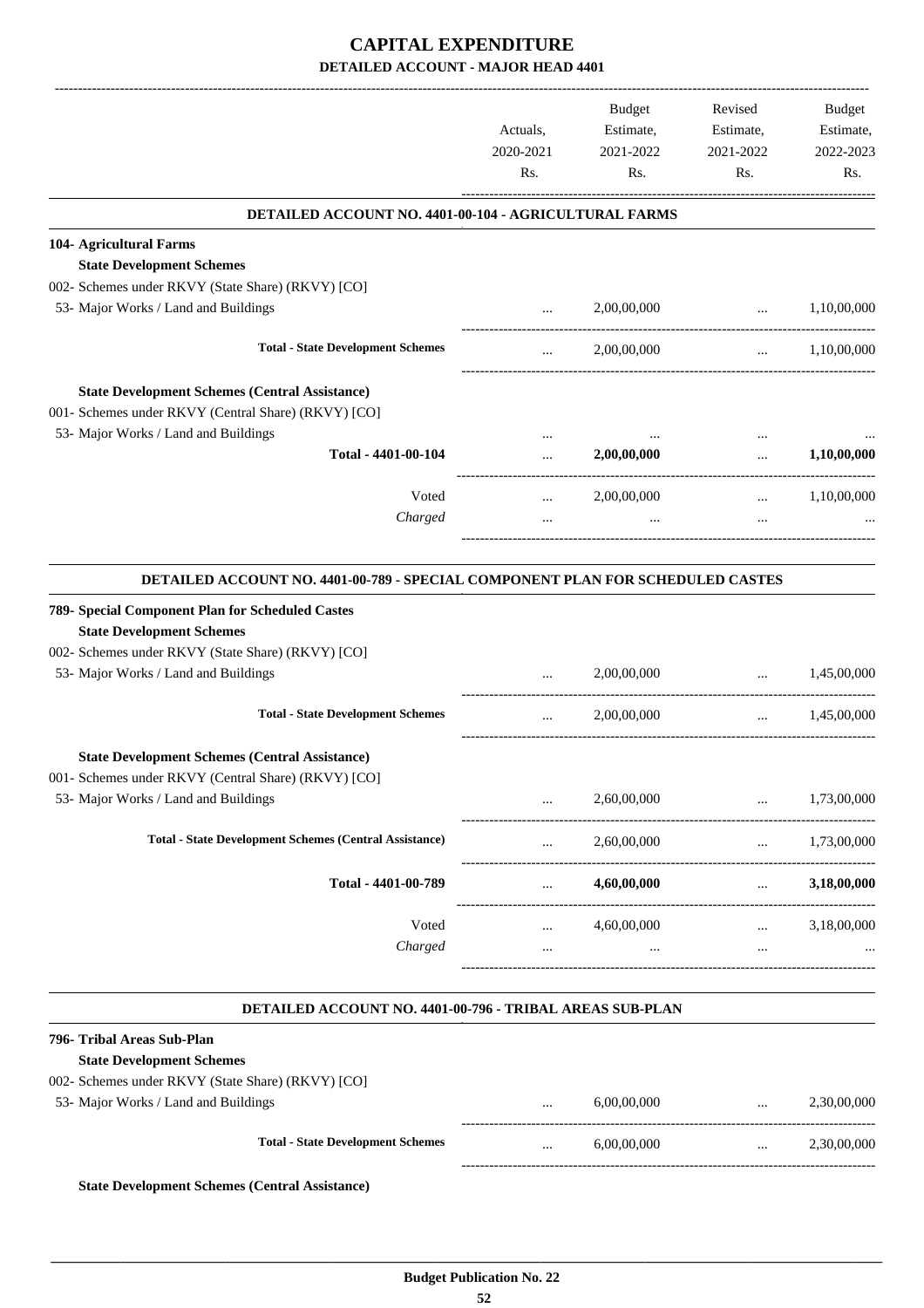|                                                                           |                               | <b>Budget</b>         | Revised                         | Budget      |
|---------------------------------------------------------------------------|-------------------------------|-----------------------|---------------------------------|-------------|
|                                                                           | Actuals,                      | Estimate,             | Estimate,                       | Estimate,   |
|                                                                           | 2020-2021                     | 2021-2022             | 2021-2022                       | 2022-2023   |
|                                                                           | Rs.                           | Rs.                   | Rs.                             | Rs.         |
| 001- Schemes under RKVY (Central Share) (RKVY) [CO]                       |                               |                       |                                 |             |
| 53- Major Works / Land and Buildings                                      | $\ddotsc$                     | 8,00,00,000           | $\mathbf{r}$ and $\mathbf{r}$   | 5,40,00,000 |
| <b>Total - State Development Schemes (Central Assistance)</b>             | $\cdots$                      | 8,00,00,000           | $\mathbf{r}$                    | 5,40,00,000 |
| Total - 4401-00-796                                                       | $\mathbf{r}$ and $\mathbf{r}$ | 14,00,00,000          | <b>Section</b>                  | 7,70,00,000 |
| Voted                                                                     |                               | $\ldots$ 14,00,00,000 | <b>Second Contract Contract</b> | 7,70,00,000 |
| Charged                                                                   | $\cdots$                      | $\cdots$              | $\cdots$                        |             |
| DETAILED ACCOUNT NO. 4401 - DEDUCT RECOVERIES IN REDUCTION OF EXPENDITURE |                               |                       |                                 |             |
| 104- Agricultural Farms                                                   |                               |                       |                                 |             |
| <b>State Development Schemes</b>                                          |                               |                       |                                 |             |
| 901-Deduct-Receipts and Recoveries on Capital Account (AGDEV)             |                               |                       |                                 |             |
| [CO]                                                                      |                               |                       |                                 |             |
| 70-Deduct Recoveries                                                      |                               |                       |                                 |             |
| 01-Others                                                                 |                               |                       |                                 |             |
| Total - 104 - Deduct - Recoveries                                         |                               | $\cdots$              | $\cdots$                        |             |
|                                                                           |                               |                       |                                 |             |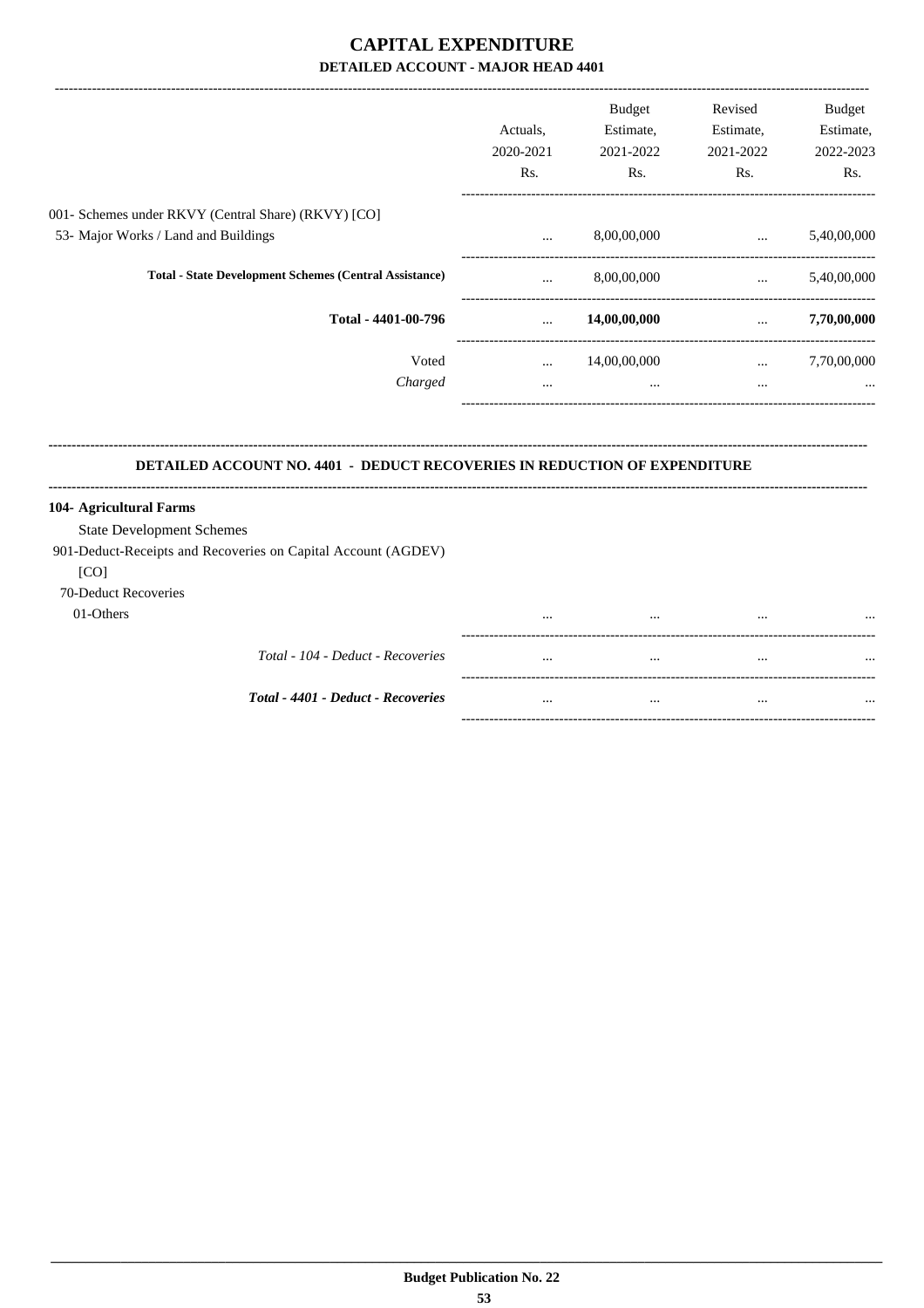## **CAPITAL EXPENDITURE**

#### **DEMAND No. 08**

### **Cooperation Department**

# **C. Capital Accounts of Economic Services - (a) Capital Account of Agriculture and Allied Activities**

**Head of Account : 4425 - Capital Outlay on Co-operation** 

| Voted Rs. 76,82,00,000     |                        | <b>Charged Rs. Nil</b>                                |               |             | Total Rs. 76,82,00,000 |  |  |
|----------------------------|------------------------|-------------------------------------------------------|---------------|-------------|------------------------|--|--|
|                            |                        |                                                       | Voted Rs.     | Charged Rs. | <b>Total Rs.</b>       |  |  |
| <b>Gross Expenditure</b>   |                        |                                                       | 76,82,00,000  | $\cdots$    | 76,82,00,000           |  |  |
| <b>Deduct - Recoveries</b> |                        |                                                       | $-5,000$      | $\cdots$    | $-5,000$               |  |  |
|                            | <b>Net Expenditure</b> |                                                       | 76,81,95,000  | $\cdots$    | 76,81,95,000           |  |  |
|                            |                        | <b>CAPITAL EXPENDITURE</b><br><b>ABSTRACT ACCOUNT</b> |               |             |                        |  |  |
|                            |                        |                                                       | <b>Budget</b> | Revised     | <b>Budget</b>          |  |  |
|                            |                        | Actuals.                                              | Estimate,     | Estimate,   | Estimate,              |  |  |
|                            |                        | 2020-2021                                             | 2021-2022     | 2021-2022   | 2022-2023              |  |  |

Rs.

Rs.

Rs.

Rs.

| 001- Direction and Administration                   |                    |                          |                                                        |                                                                               |              |
|-----------------------------------------------------|--------------------|--------------------------|--------------------------------------------------------|-------------------------------------------------------------------------------|--------------|
| <b>State Development Schemes</b>                    | <b>Voted</b>       | 33,82,25,536             | 47,00,00,000                                           | 57,81,90,000                                                                  | 54,10,00,000 |
|                                                     | Charged            |                          | $\ldots$ 27,29,45,000                                  |                                                                               |              |
|                                                     | <b>Total - 001</b> |                          | 33,82,25,536 47,00,00,000 85,11,35,000 54,10,00,000    |                                                                               |              |
| 106- Investment in Multipurpose Rural Co-operatives |                    |                          |                                                        |                                                                               |              |
| Administrative Expenditure                          |                    | $\cdots$                 |                                                        |                                                                               |              |
| <b>State Development Schemes</b>                    |                    | $\cdots$                 | 1,00,00,000                                            | $\cdots$                                                                      | 1,00,00,000  |
|                                                     | <b>Total - 106</b> |                          | $\dots$ 1,00,00,000 $\dots$ 1,00,00,000                |                                                                               |              |
| 107- Investment in Credit Co-operatives             |                    |                          |                                                        |                                                                               |              |
| Administrative Expenditure                          |                    |                          |                                                        | $\cdots$                                                                      |              |
| <b>State Development Schemes</b>                    |                    |                          | $1,00,00,000$ $2,25,00,000$                            | $\mathbf{1}_{\mathbf{2},\mathbf{3}}$ and $\mathbf{1}_{\mathbf{3},\mathbf{4}}$ | 2,00,00,000  |
|                                                     | <b>Total - 107</b> | 1,00,00,000              | 2,25,00,000                                            | $\mathcal{L}_{\text{max}}$ . The $\mathcal{L}_{\text{max}}$                   | 2,00,00,000  |
| 108- Investment in Other Co-operatives              |                    |                          |                                                        |                                                                               |              |
| Administrative Expenditure                          |                    | $\cdots$                 |                                                        | $\cdots$                                                                      |              |
| <b>State Development Schemes</b>                    |                    | $\mathbf{m}$             | 37,00,000                                              | $\ddotsc$                                                                     | 37,00,000    |
|                                                     | <b>Total - 108</b> | <b>Contract Contract</b> |                                                        | $37,00,000$                                                                   | 37,00,000    |
| 789- Special Component Plan for Scheduled Castes    |                    |                          |                                                        |                                                                               |              |
| <b>State Development Schemes</b>                    |                    |                          | $10,80,37,454$ $14,82,00,000$ $19,24,65,000$           |                                                                               | 15,54,00,000 |
|                                                     | <b>Total - 789</b> |                          | 10,80,37,454  14,82,00,000  19,24,65,000  15,54,00,000 |                                                                               |              |
| 796- Tribal Areas Sub-Plan                          |                    |                          |                                                        |                                                                               |              |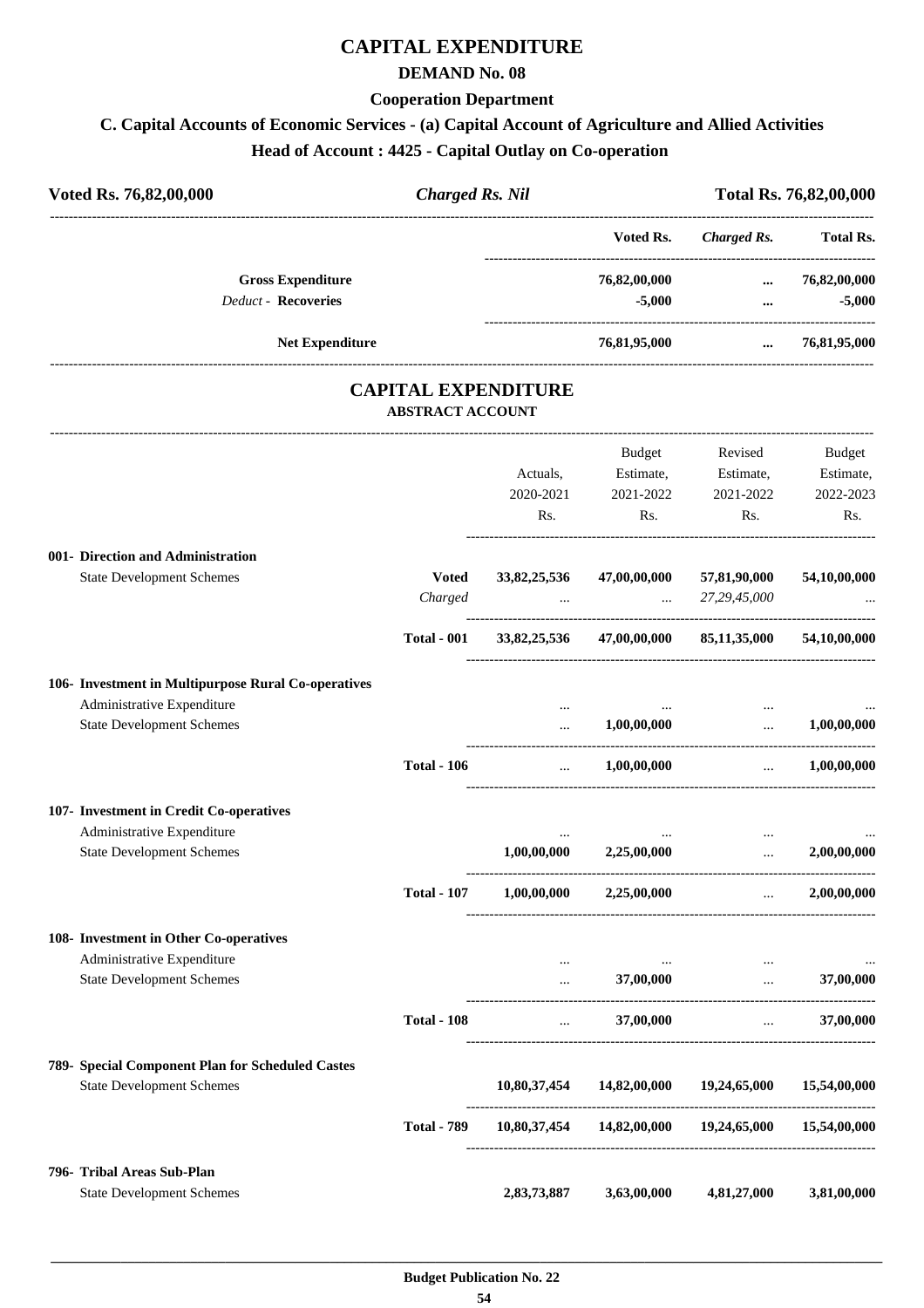## **CAPITAL EXPENDITURE ABSTRACT ACCOUNT**

|                                   |                           | <b>Budget</b>             | Revised                                             | <b>Budget</b> |
|-----------------------------------|---------------------------|---------------------------|-----------------------------------------------------|---------------|
|                                   | Actuals,                  | Estimate,                 | Estimate,                                           | Estimate,     |
|                                   | 2020-2021                 | 2021-2022                 | 2021-2022                                           | 2022-2023     |
|                                   | R <sub>s</sub> .          | Rs.                       | Rs.                                                 | Rs.           |
| <b>Total - 796</b>                |                           |                           | 2,83,73,887 3,63,00,000 4,81,27,000 3,81,00,000     |               |
| <b>Grand Total - Gross</b>        |                           | 48,46,36,877 69,07,00,000 | 109,17,27,000 76,82,00,000                          |               |
| Voted                             |                           |                           | 48,46,36,877 69,07,00,000 81,87,82,000 76,82,00,000 |               |
| Charged                           |                           | $\ddotsc$                 | 27,29,45,000                                        |               |
| <b>Administrative Expenditure</b> |                           |                           |                                                     |               |
| <b>State Development Schemes</b>  | 48,46,36,877 69,07,00,000 |                           | 109,17,27,000 76,82,00,000                          |               |
| Voted                             |                           |                           | 48,46,36,877 69,07,00,000 81,87,82,000              | 76,82,00,000  |
| Charged                           |                           |                           | 27, 29, 45, 000                                     |               |
| <b>Deduct Recoveries</b>          | -27,52,907                | $-5,000$                  | $-5,000$                                            | $-5,000$      |
| <b>Grand Total - Net</b>          |                           |                           | 48,18,83,970 69,06,95,000 109,17,22,000             | 76,81,95,000  |
| Voted                             |                           |                           | 48,18,83,970 69,06,95,000 81,87,77,000 76,81,95,000 |               |
| Charged                           |                           |                           | 27,29,45,000                                        |               |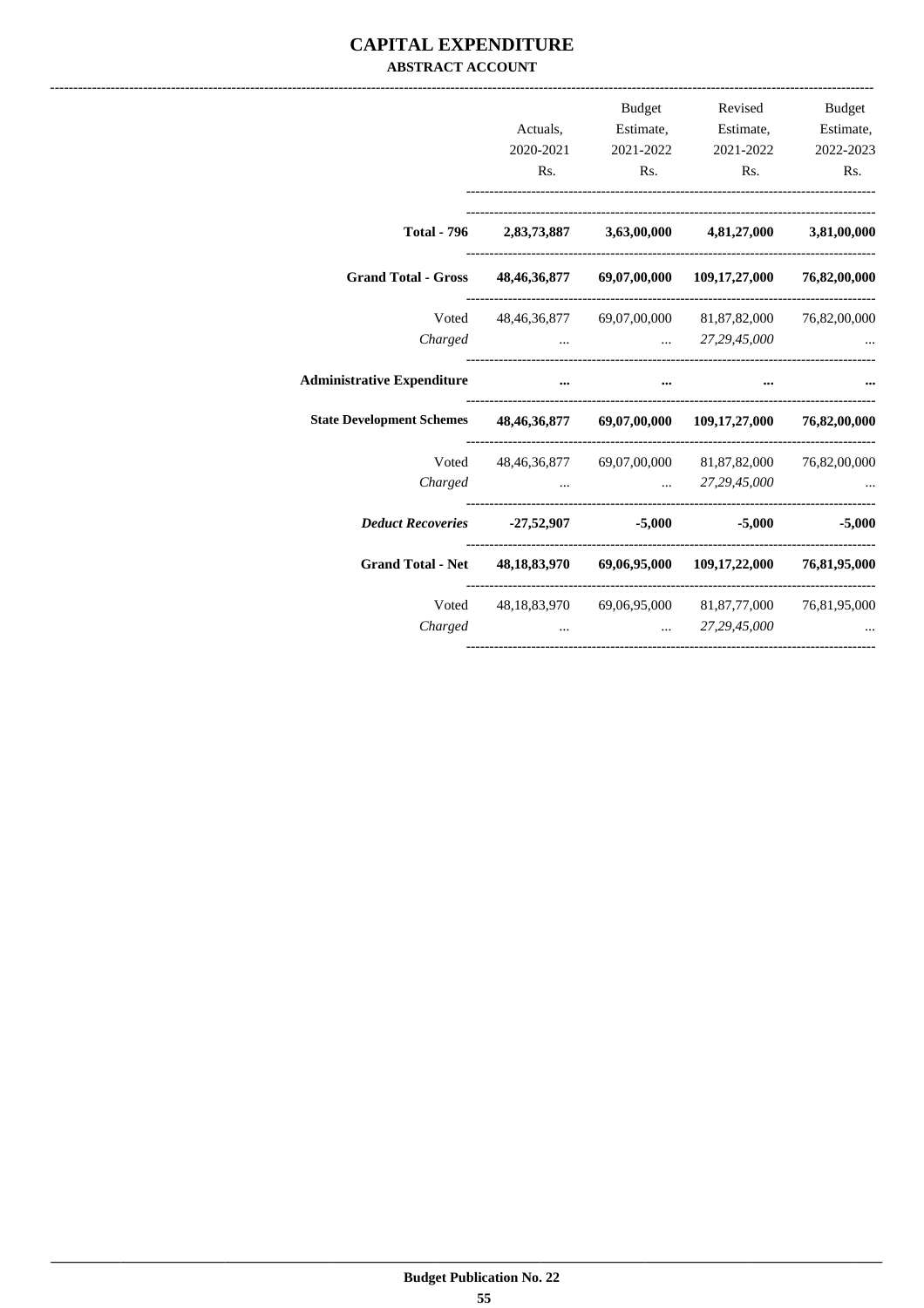|                                                                        |                          | <b>Budget</b> | Revised         | <b>Budget</b> |
|------------------------------------------------------------------------|--------------------------|---------------|-----------------|---------------|
|                                                                        | Actuals,                 | Estimate,     | Estimate,       | Estimate,     |
|                                                                        | 2020-2021                | 2021-2022     | 2021-2022       | 2022-2023     |
|                                                                        | Rs.                      | Rs.           | Rs.             | Rs.           |
| <b>DETAILED ACCOUNT NO. 4425-00-001 - DIRECTION AND ADMINISTRATION</b> |                          |               |                 |               |
| 001- Direction and Administration                                      |                          |               |                 |               |
| <b>State Development Schemes</b>                                       |                          |               |                 |               |
| 001- Construction of Office Buildings [CO]                             |                          |               |                 |               |
| 53- Major Works / Land and Buildings<br>Voted                          | 17,39,286                | 5,00,00,000   | 1,66,67,000     | 3,00,00,000   |
| Charged                                                                |                          |               | 27,29,45,000    |               |
| Total - 4425-00-001-001                                                | 17,39,286                | 5,00,00,000   | 28,96,12,000    | 3,00,00,000   |
| Voted                                                                  | 17,39,286                | 5,00,00,000   | 1,66,67,000     | 3,00,00,000   |
| Charged                                                                | $\overline{\phantom{a}}$ | $\ddotsc$     | 27,29,45,000    |               |
| 002- Housing Accommodation for Cooperative Societies [CO]              |                          |               |                 |               |
| 53- Major Works / Land and Buildings<br>Charged                        |                          |               |                 |               |
| <b>Total - State Development Schemes</b>                               | 17,39,286                | 5,00,00,000   | 28,96,12,000    | 3,00,00,000   |
| Voted                                                                  | 17,39,286                | 5,00,00,000   | 1,66,67,000     | 3,00,00,000   |
| Charged                                                                |                          | $\sim$        | 27,29,45,000    |               |
| <b>State Development Schemes</b>                                       |                          |               |                 |               |
| 004- Implementation of Schemes under RIDF/WIF (RIDF) [CO]              |                          |               |                 |               |
| 53- Major Works / Land and Buildings                                   | 33,64,86,250             | 42,00,00,000  | 56, 15, 23, 000 | 51,10,00,000  |
| <b>Total - State Development Schemes</b>                               | 33,64,86,250             | 42,00,00,000  | 56, 15, 23, 000 | 51,10,00,000  |
| Total - 4425-00-001                                                    | 33,82,25,536             | 47,00,00,000  | 85,11,35,000    | 54,10,00,000  |
| Voted                                                                  | 33,82,25,536             | 47,00,00,000  | 57,81,90,000    | 54,10,00,000  |
| Charged                                                                |                          |               | 27,29,45,000    |               |

#### **DETAILED ACCOUNT NO. 4425-00-106 - INVESTMENT IN MULTIPURPOSE RURAL CO-OPERATIVES**

| 106- Investment in Multipurpose Rural Co-operatives           |          |          |          |  |
|---------------------------------------------------------------|----------|----------|----------|--|
| <b>State Development Schemes</b>                              |          |          |          |  |
| 001- Warehousing and Marketing Co-operatives- Development of  |          |          |          |  |
| Agricultural Marketing Societies (Primary) [CO]               |          |          |          |  |
| 54- Investment                                                |          |          |          |  |
| 002- Warehousing and Marketing Co-operatives - Development of |          |          |          |  |
| Apex Agricultural Marketing Societies [CO]                    |          |          |          |  |
| 54- Investment                                                |          | $\cdots$ | $\cdots$ |  |
| 003- Warehousing and Marketing Co-operatives Organisation of  |          |          |          |  |
| Grading Units and Baling Plants [CO]                          |          |          |          |  |
| 54- Investment                                                | $\cdots$ |          |          |  |
|                                                               |          |          |          |  |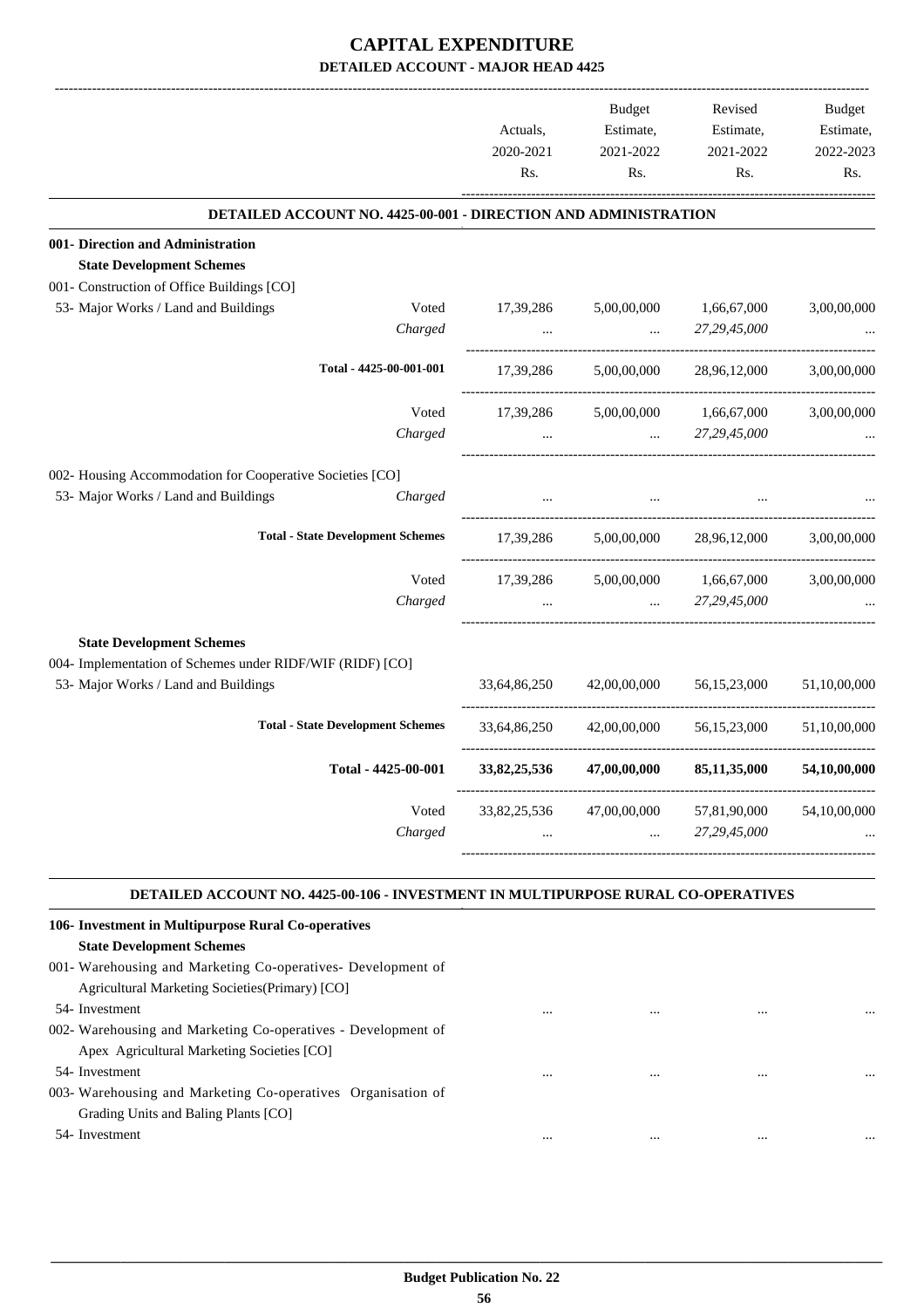|                                                                                                                                                                                                | Actuals,<br>2020-2021<br>Rs. | <b>Budget</b><br>Estimate,<br>2021-2022<br>Rs. | Revised<br>Estimate,<br>2021-2022<br>Rs. | Budget<br>Estimate,<br>2022-2023<br>Rs. |
|------------------------------------------------------------------------------------------------------------------------------------------------------------------------------------------------|------------------------------|------------------------------------------------|------------------------------------------|-----------------------------------------|
| 004- Warehousing and Marketing Co-operatives Development of<br>Agricultural Marketing Societies -Share Capital Contribution to<br>Indian Farmers Fertiliser co-operative Society Ltd. [CO]     |                              |                                                |                                          |                                         |
| 54- Investment<br>008- Warehousing and Marketing Co-operatives - Establishment of<br>Rural Godowns [CO]                                                                                        |                              |                                                |                                          |                                         |
| 54- Investment<br>010- Warehousing and Marketing Co-operatives - Assistance for Seed<br>Development Project [CO]                                                                               |                              |                                                |                                          |                                         |
| 54- Investment<br>019- Processing Co-operatives - Development of Processing Co-<br>operatives [CO]                                                                                             |                              |                                                |                                          |                                         |
| 54- Investment<br>024- Consumers Co-operatives - Development of Urban Consumers<br>Co-operatives [CO]                                                                                          |                              |                                                |                                          |                                         |
| 54- Investment                                                                                                                                                                                 |                              | 70,00,000                                      | $\ddots$                                 | 70,00,000                               |
| Total - 4425-00-106-024                                                                                                                                                                        | $\cdots$                     | 70,00,000                                      | $\cdots$                                 | 70,00,000                               |
| 028- Establishment of Storage Godowns [CO]<br>54- Investment                                                                                                                                   | $\cdots$                     | 30,00,000                                      | $\mathbf{r}$                             | 30,00,000                               |
| Total - 4425-00-106-028                                                                                                                                                                        | $\cdots$                     | 30,00,000                                      | $\cdots$                                 | 30,00,000                               |
| 029- Establishment of cold storages [CO]<br>54- Investment                                                                                                                                     |                              |                                                |                                          |                                         |
| <b>Total - State Development Schemes</b>                                                                                                                                                       |                              | 1,00,00,000                                    |                                          | 1,00,00,000                             |
| <b>State Development Schemes</b><br>031- Warehousing and Marketing Co-operatives-Establishment of Co-                                                                                          |                              |                                                |                                          |                                         |
| operative Storage Godowns (State Share) (NCDC) [CO]<br>54- Investment<br>032- Processing Co-operatives-Development of Processing Co-<br>operatives and Cold Storages (State Share) (NCDC) [CO] |                              | $\cdots$                                       |                                          |                                         |
| 54- Investment<br>033- Consumers Co-operatives- Distribution of Consumers Articles in<br>Rural Areas (State Share) (NCDC) [CO]                                                                 |                              |                                                |                                          |                                         |
| 54- Investment<br>034- Warehousing and Marketing Co-operatives -Share for<br>development of Agricultural Marketing Societies [Primary]<br>(State Share) (NCDC) [CO]                            |                              | $\cdots$                                       | $\cdots$                                 |                                         |
| 54- Investment<br>Total - 4425-00-106                                                                                                                                                          | $\cdots$<br>                 | $\cdots$<br>1,00,00,000                        | $\ddotsc$                                | 1,00,00,000                             |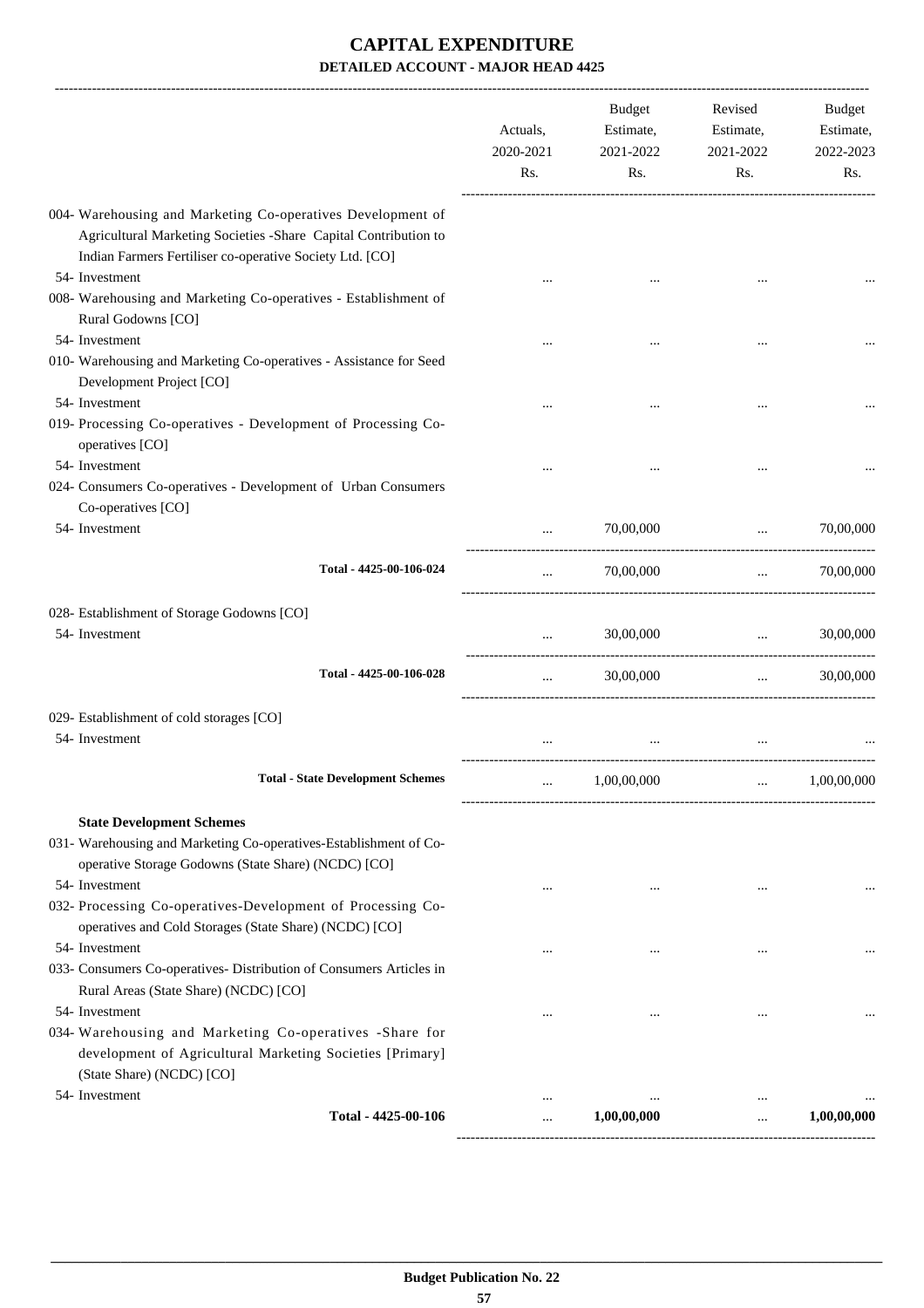|             | Budget                | Revised                                                                                                        | Budget                                                                                                                                                                 |
|-------------|-----------------------|----------------------------------------------------------------------------------------------------------------|------------------------------------------------------------------------------------------------------------------------------------------------------------------------|
| Actuals,    |                       | Estimate,                                                                                                      | Estimate,                                                                                                                                                              |
| Rs.         | Rs.                   | Rs.                                                                                                            | 2022-2023<br>Rs.                                                                                                                                                       |
|             |                       |                                                                                                                | 1,00,00,000                                                                                                                                                            |
| $\cdots$    | $\cdots$              | $\cdots$                                                                                                       |                                                                                                                                                                        |
|             |                       |                                                                                                                |                                                                                                                                                                        |
|             |                       |                                                                                                                |                                                                                                                                                                        |
|             |                       |                                                                                                                |                                                                                                                                                                        |
|             |                       |                                                                                                                |                                                                                                                                                                        |
| 1,00,00,000 | 1,00,00,000           | $\cdots$                                                                                                       | 1,00,00,000                                                                                                                                                            |
|             |                       | $\mathbf{r}$ and $\mathbf{r}$ and $\mathbf{r}$                                                                 | 1,00,00,000                                                                                                                                                            |
|             |                       |                                                                                                                |                                                                                                                                                                        |
| $\cdots$    |                       | $\ddotsc$                                                                                                      |                                                                                                                                                                        |
| $\cdots$    | 1,25,00,000           | $\ddotsc$                                                                                                      | 1,00,00,000                                                                                                                                                            |
| $\cdots$    | 1,25,00,000           | <b>Sales Committee</b>                                                                                         | 1,00,00,000                                                                                                                                                            |
|             |                       |                                                                                                                |                                                                                                                                                                        |
|             |                       |                                                                                                                |                                                                                                                                                                        |
|             | 2,25,00,000           | $\cdots$                                                                                                       | 2,00,00,000                                                                                                                                                            |
| 1,00,00,000 | 2,25,00,000           | $\ldots$                                                                                                       | 2,00,00,000                                                                                                                                                            |
|             |                       | $\mathbf{1}$ and $\mathbf{1}$ and $\mathbf{1}$                                                                 | 2,00,00,000                                                                                                                                                            |
| $\cdots$    | $\cdots$              | $\cdots$                                                                                                       |                                                                                                                                                                        |
|             |                       |                                                                                                                |                                                                                                                                                                        |
|             |                       |                                                                                                                |                                                                                                                                                                        |
|             |                       |                                                                                                                |                                                                                                                                                                        |
| $\cdots$    | $\cdots$              | $\cdots$                                                                                                       |                                                                                                                                                                        |
|             |                       |                                                                                                                |                                                                                                                                                                        |
|             |                       |                                                                                                                |                                                                                                                                                                        |
|             | 2,00,000              | $\cdots$                                                                                                       | 2,00,000                                                                                                                                                               |
|             |                       |                                                                                                                |                                                                                                                                                                        |
|             | 2020-2021<br>$\cdots$ | Estimate,<br>2021-2022<br>1,00,00,000<br>1,00,00,000 1,00,00,000<br>1,00,00,000<br>$1,00,00,000$ $2,25,00,000$ | 2021-2022<br>$\cdots$<br>DETAILED ACCOUNT NO. 4425-00-107 - INVESTMENT IN CREDIT CO-OPERATIVES<br>DETAILED ACCOUNT NO. 4425-00-108 - INVESTMENT IN OTHER CO-OPERATIVES |

 **Budget Publication No. 22 58**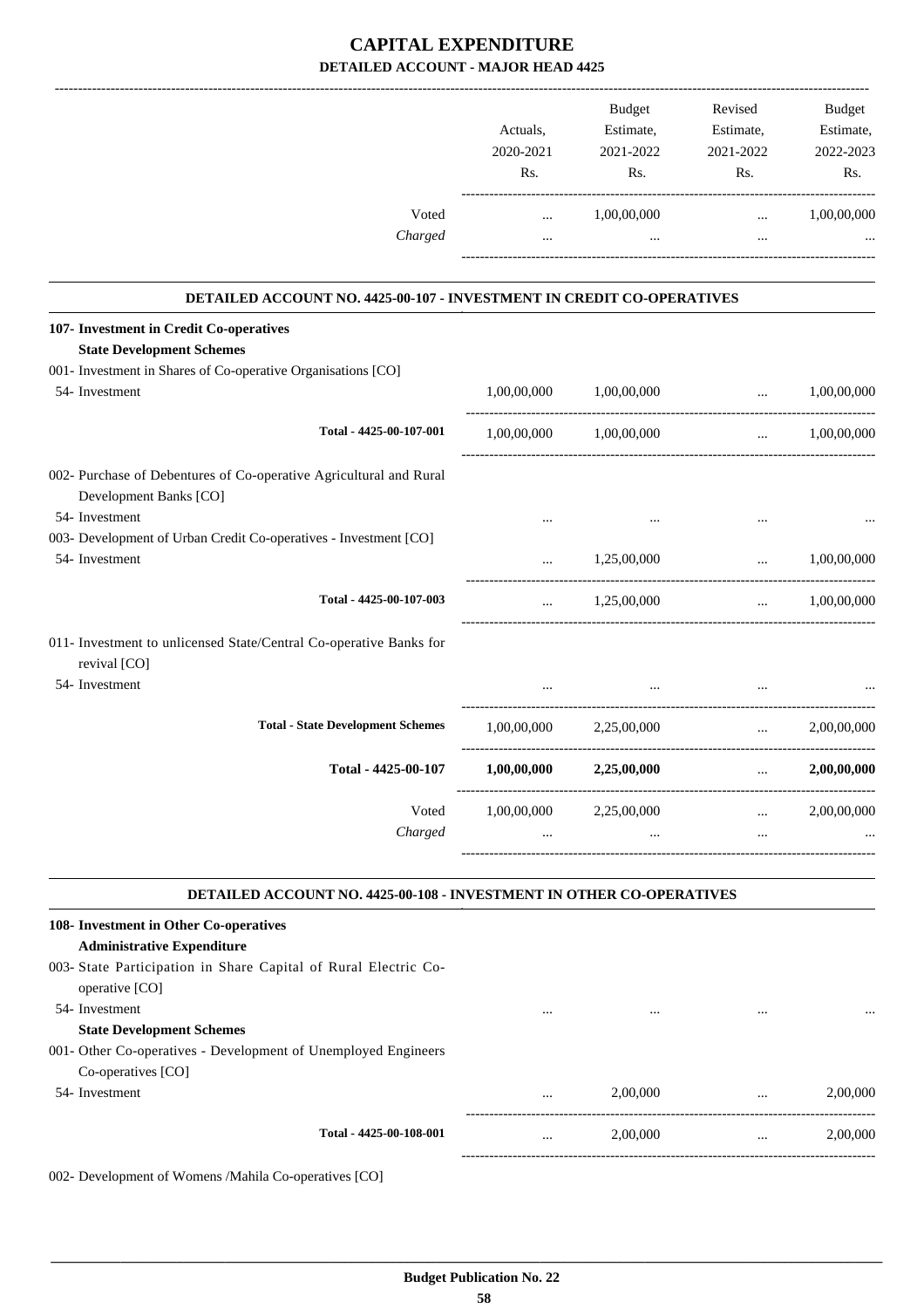|                                                                                                                                                                                                          | Actuals,<br>2020-2021<br>Rs.    | Budget<br>Estimate,<br>2021-2022<br>Rs. | Revised<br>Estimate,<br>2021-2022<br>Rs.                        | Budget<br>Estimate,<br>2022-2023<br>Rs. |
|----------------------------------------------------------------------------------------------------------------------------------------------------------------------------------------------------------|---------------------------------|-----------------------------------------|-----------------------------------------------------------------|-----------------------------------------|
| 54- Investment                                                                                                                                                                                           | $\cdots$                        | 35,00,000                               | $\cdots$                                                        | 35,00,000                               |
| Total - 4425-00-108-002                                                                                                                                                                                  | $\cdots$                        | 35,00,000                               | $\mathbf{r}$ and $\mathbf{r}$ and $\mathbf{r}$                  | 35,00,000                               |
| <b>Total - State Development Schemes</b>                                                                                                                                                                 | $\cdots$                        | 37,00,000                               | <b>Second Committee</b>                                         | 37,00,000                               |
| Total - 4425-00-108                                                                                                                                                                                      | $\cdots$                        | 37,00,000                               | $\cdots$                                                        | 37,00,000                               |
| Voted<br>Charged                                                                                                                                                                                         | $\cdots$<br>$\cdots$            | 37,00,000<br>$\cdots$                   | $\cdots$<br>$\cdots$                                            | 37,00,000                               |
| DETAILED ACCOUNT NO. 4425-00-789 - SPECIAL COMPONENT PLAN FOR SCHEDULED CASTES                                                                                                                           |                                 |                                         |                                                                 |                                         |
| 789- Special Component Plan for Scheduled Castes<br><b>State Development Schemes</b><br>001- Warehousing and Marketing Co-operatives - Development of<br>Agricultural Marketing Societies (Primary) [CO] |                                 |                                         |                                                                 |                                         |
| 54- Investment<br>003- Development of Processing Co-operatives [CO]<br>54- Investment<br>004- Consumers Co-operatives-Development of Urban Consumers                                                     |                                 |                                         |                                                                 |                                         |
| Co-operatives [CO]<br>54- Investment                                                                                                                                                                     |                                 | 30,00,000                               | $\ddotsc$                                                       | 30,00,000                               |
| Total - 4425-00-789-004                                                                                                                                                                                  | $\cdots$                        | 30,00,000                               | ----------------------------------<br>$\cdots$                  | 30,00,000                               |
| 006- Development of Womens /Mahila Co-operatives [CO]<br>54- Investment                                                                                                                                  | $\cdots$                        | 12,00,000                               | $\mathbf{1.1}$ and $\mathbf{1.1}$ and $\mathbf{1.1}$            | 12,00,000                               |
| Total - 4425-00-789-006                                                                                                                                                                                  | $\cdots$                        | 12,00,000                               | $\mathbf{r}$ and $\mathbf{r}$ and $\mathbf{r}$                  | 12,00,000                               |
| <b>Total - State Development Schemes</b>                                                                                                                                                                 | <b>Second Contract Contract</b> | 42,00,000                               | $\cdots$ . The contract of $\cdots$                             | 42,00,000                               |
| <b>State Development Schemes</b><br>007- Implementation of Schemes under RIDF/WIF (RIDF) [CO]<br>53- Major Works / Land and Buildings                                                                    |                                 |                                         | 10,80,37,454 14,40,00,000 19,24,65,000 15,12,00,000             |                                         |
| <b>Total - State Development Schemes</b>                                                                                                                                                                 |                                 |                                         | 10,80,37,454  14,40,00,000  19,24,65,000  15,12,00,000          |                                         |
| Total - 4425-00-789                                                                                                                                                                                      |                                 |                                         | 10,80,37,454 14,82,00,000 19,24,65,000 15,54,00,000             |                                         |
| Voted<br>Charged                                                                                                                                                                                         | $\cdots$                        | $\cdots$                                | 10,80,37,454 14,82,00,000 19,24,65,000 15,54,00,000<br>$\cdots$ |                                         |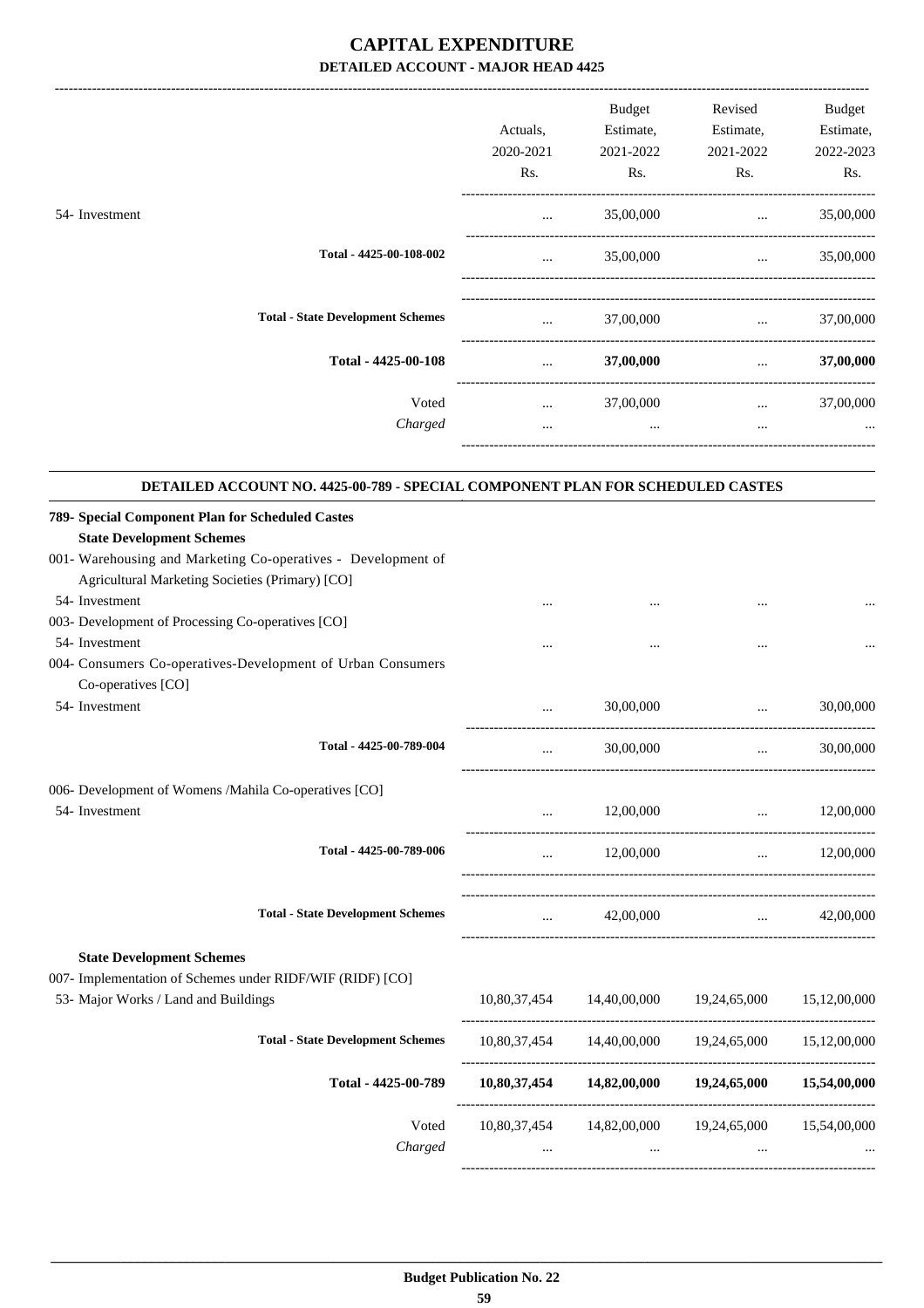|                                                                                  | Actuals,<br>2020-2021<br>Rs. | Budget<br>Estimate,<br>2021-2022<br>Rs. | Revised<br>Estimate,<br>2021-2022<br>Rs.   | <b>Budget</b><br>Estimate,<br>2022-2023<br>Rs. |
|----------------------------------------------------------------------------------|------------------------------|-----------------------------------------|--------------------------------------------|------------------------------------------------|
| DETAILED ACCOUNT NO. 4425-00-796 - TRIBAL AREAS SUB-PLAN                         |                              |                                         |                                            |                                                |
| 796- Tribal Areas Sub-Plan                                                       |                              |                                         |                                            |                                                |
| <b>State Development Schemes</b>                                                 |                              |                                         |                                            |                                                |
| 004- Development of Urban Consumers Co-operatives [CO]                           |                              |                                         |                                            |                                                |
| 60- Other Capital Expenditure                                                    |                              |                                         |                                            |                                                |
| 006- Development of Agricultural Marketing Societies (Primary)<br>[CO]           |                              |                                         |                                            |                                                |
| 60- Other Capital Expenditure                                                    |                              |                                         |                                            |                                                |
| 009- Development of Processing Co-operatives [CO]                                |                              |                                         |                                            |                                                |
| 60- Other Capital Expenditure                                                    |                              |                                         |                                            |                                                |
| 012- Development of Womens /Mahila Co-operatives [CO]                            |                              |                                         |                                            |                                                |
| 54- Investment                                                                   |                              | 3,00,000                                | $\cdots$<br>------------------------------ | 3,00,000                                       |
| Total - 4425-00-796-012                                                          | $\cdots$                     | 3,00,000                                | $\cdots$                                   | 3,00,000                                       |
| <b>Total - State Development Schemes</b>                                         | $\cdots$                     | 3,00,000                                | $\mathbf{r}$ , and $\mathbf{r}$            | 3,00,000                                       |
|                                                                                  |                              |                                         |                                            |                                                |
| <b>State Development Schemes</b>                                                 |                              |                                         |                                            |                                                |
| 013- Implementation of Schemes under RIDF/WIF (RIDF) [CO]                        |                              |                                         |                                            |                                                |
| 53- Major Works / Land and Buildings                                             | 2,83,73,887                  | 3,60,00,000                             | 4,81,27,000                                | 3,78,00,000                                    |
| <b>Total - State Development Schemes</b>                                         | 2,83,73,887                  | 3,60,00,000                             | 4,81,27,000                                | 3,78,00,000                                    |
| Total - 4425-00-796                                                              | 2,83,73,887                  | 3,63,00,000                             | 4,81,27,000                                | 3,81,00,000                                    |
| Voted                                                                            | 2,83,73,887                  | 3,63,00,000                             | 4,81,27,000                                | 3,81,00,000                                    |
| Charged                                                                          |                              |                                         |                                            |                                                |
| <b>DETAILED ACCOUNT NO. 4425 - DEDUCT RECOVERIES IN REDUCTION OF EXPENDITURE</b> |                              |                                         |                                            |                                                |
| 001- Direction and Administration                                                |                              |                                         |                                            |                                                |
| Administrative Expenditure                                                       |                              |                                         |                                            |                                                |
| 003-Construction of Office Buildings [CO]                                        |                              |                                         |                                            |                                                |
| 70-Deduct Recoveries                                                             |                              |                                         |                                            |                                                |
| 01-Others                                                                        | $\cdots$                     | $\cdots$                                | $-1,000$                                   | $-1,000$                                       |
| 02-W.B.H.S. 2008                                                                 | $\cdots$                     | $\cdots$                                | $\cdots$                                   | $\ddotsc$                                      |
| <b>State Development Schemes</b>                                                 |                              |                                         |                                            |                                                |
| 001-Construction of Office Buildings [CO]                                        |                              |                                         |                                            |                                                |
| 70-Deduct Recoveries                                                             |                              |                                         |                                            |                                                |
| 01-Others                                                                        | $\cdots$                     | $\cdots$                                | $\cdots$                                   |                                                |
| 02-W.B.H.S. 2008                                                                 | $\cdots$                     | $\cdots$                                | $\cdots$                                   | $\ddotsc$                                      |
| 901-Deduct Receipts & Recoveries on Capital Account [CO]                         |                              |                                         |                                            |                                                |
| 70-Deduct Recoveries                                                             |                              |                                         |                                            |                                                |
| 01-Others                                                                        | $-12,000$                    | $\cdots$                                | $\cdots$                                   |                                                |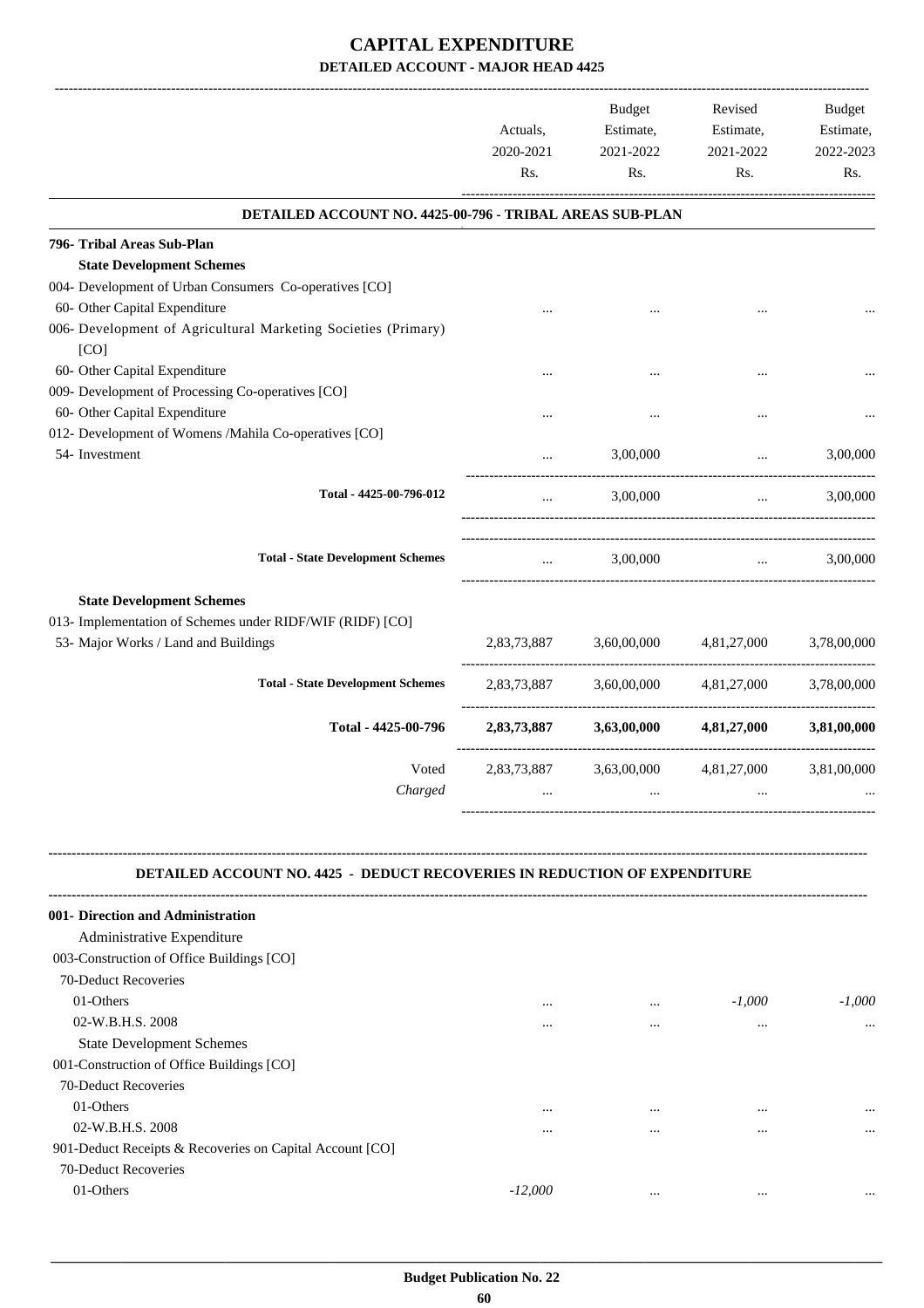|                                                                  | Actuals,<br>2020-2021<br>Rs. | Budget<br>Estimate,<br>2021-2022<br>Rs. | Revised<br>Estimate,<br>2021-2022<br>Rs. | Budget<br>Estimate,<br>2022-2023<br>Rs. |
|------------------------------------------------------------------|------------------------------|-----------------------------------------|------------------------------------------|-----------------------------------------|
|                                                                  |                              |                                         |                                          |                                         |
| Total - 001 - Deduct - Recoveries                                | $-12,000$                    |                                         | $\ldots$ -1,000                          | $-1,000$                                |
| 106- Investment in Multipurpose Rural Co-operatives              |                              |                                         |                                          |                                         |
| Administrative Expenditure                                       |                              |                                         |                                          |                                         |
| 039-Deduct-Receipts and Recoveries on Capital Account [CO]       |                              |                                         |                                          |                                         |
| 70-Deduct Recoveries                                             |                              |                                         |                                          |                                         |
| 01-Others                                                        |                              | $\cdots$                                | $-1,000$                                 | $-1,000$                                |
| 02-W.B.H.S. 2008                                                 |                              | $\cdots$                                | $\cdots$                                 |                                         |
| <b>State Development Schemes</b>                                 |                              |                                         |                                          |                                         |
| 024-Consumers Co-operatives - Development of Urban Consumers     |                              |                                         |                                          |                                         |
| Co-operatives [CO]                                               |                              |                                         |                                          |                                         |
| 70-Deduct Recoveries                                             |                              |                                         |                                          |                                         |
| 01-Others                                                        |                              |                                         |                                          |                                         |
| <b>State Development Schemes</b>                                 |                              |                                         |                                          |                                         |
| 032-Processing Co-operatives-Development of Processing Co-       |                              |                                         |                                          |                                         |
| operatives and Cold Storages (State Share) (NCDC) [CO]           |                              |                                         |                                          |                                         |
| 70-Deduct Recoveries                                             |                              |                                         |                                          |                                         |
| 01-Others                                                        |                              |                                         |                                          |                                         |
| 02-W.B.H.S. 2008                                                 |                              |                                         |                                          |                                         |
| 901-Deduct Receipts & Recoveries on Capital Account (RIDF) [CO]  |                              |                                         |                                          |                                         |
| 70-Deduct Recoveries                                             |                              |                                         |                                          |                                         |
| 01-Others                                                        | $-1,16,337$                  | $\cdots$                                | $\cdots$                                 |                                         |
| Total - 106 - Deduct - Recoveries                                | $-1,16,337$                  | $\cdots$                                | $-1,000$                                 | $-1,000$                                |
| 107- Investment in Credit Co-operatives                          |                              |                                         |                                          |                                         |
| Administrative Expenditure                                       |                              |                                         |                                          |                                         |
| 005-Additional share capital to West Bengal co-operative Land    |                              |                                         |                                          |                                         |
| Development Bank [CO]                                            |                              |                                         |                                          |                                         |
| 70-Deduct Recoveries                                             |                              |                                         |                                          |                                         |
| 01-Others                                                        | $\ddotsc$                    | $\cdots$                                | $-1,000$                                 | $-1,000$                                |
| 02-W.B.H.S. 2008                                                 | $\ddotsc$                    | $\cdots$                                | $\ldots$                                 |                                         |
| 006-Institutional Strengthening Programme [CO]                   |                              |                                         |                                          |                                         |
| 70-Deduct Recoveries                                             |                              |                                         |                                          |                                         |
| 01-Others                                                        | $\cdots$                     | $\cdots$                                | $-1,000$                                 | $-1,000$                                |
| 02-W.B.H.S. 2008                                                 | $\ddotsc$                    | $\cdots$                                | $\cdots$                                 | $\cdots$                                |
| 008-Share Capital Contribution to Land Deptt. Banks for National |                              |                                         |                                          |                                         |
| Reduction of Overdues [CO]                                       |                              |                                         |                                          |                                         |
| 70-Deduct Recoveries                                             |                              |                                         |                                          |                                         |
| 01-Others                                                        | $\cdots$                     | $\cdots$                                | $\cdots$                                 | $\cdots$                                |
| 02-W.B.H.S. 2008                                                 |                              |                                         | $\cdots$                                 | $\cdots$                                |
| 014-Investment in shares of Cooperative Organisations [CO]       |                              |                                         |                                          |                                         |
| 70-Deduct Recoveries                                             |                              |                                         |                                          |                                         |
| 01-Others<br>02-W.B.H.S. 2008                                    | $\cdots$                     | $\cdots$                                | $\cdots$                                 | $\cdots$                                |
| 016-Purchase of Debenture of Land Mortgage Bank [CO]             | $\cdots$                     | $\cdots$                                | $\cdots$                                 |                                         |
|                                                                  |                              |                                         |                                          |                                         |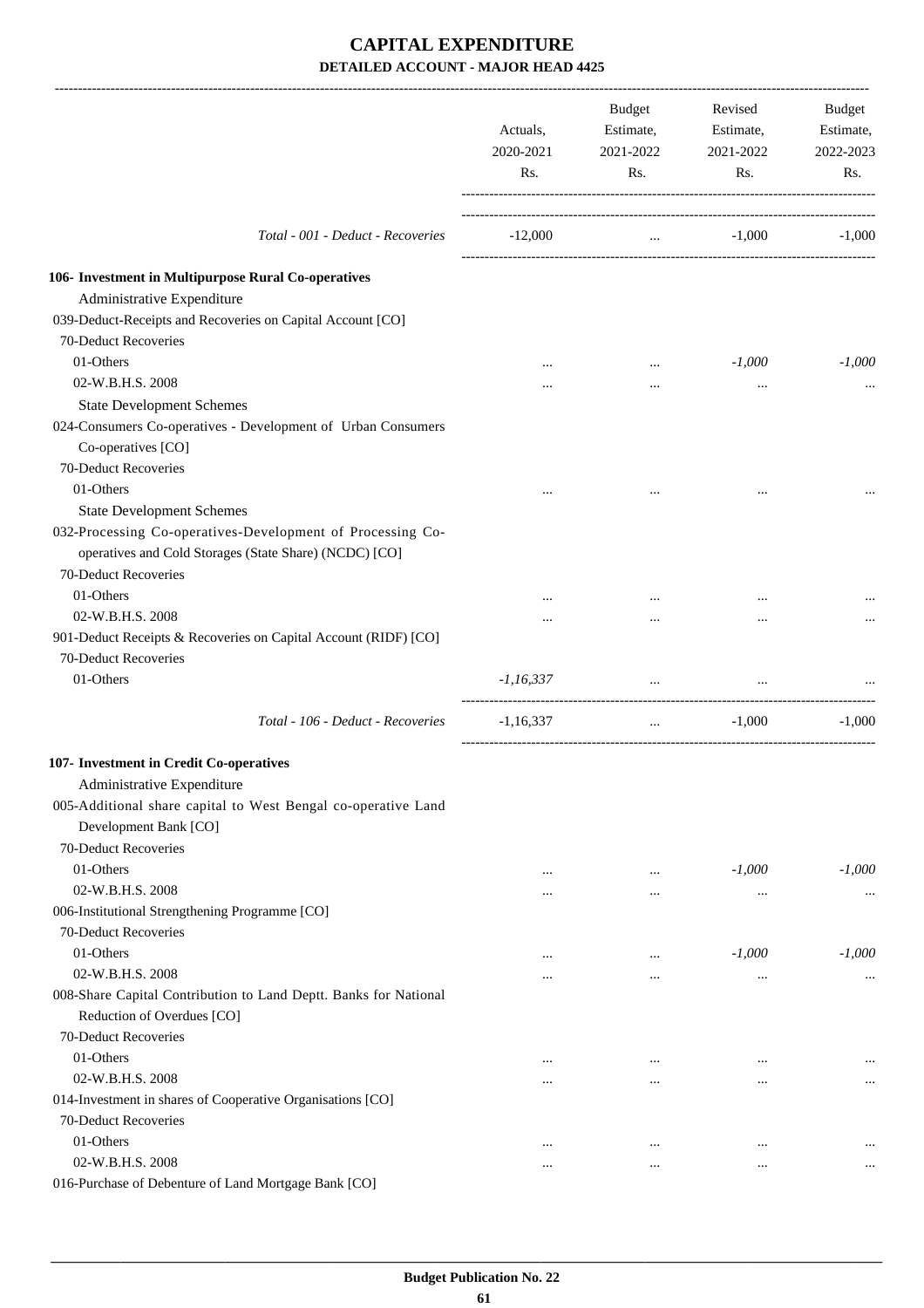-------------------------------------------------------------------------------------------------------------------------------------------------------------------------------

|                                                                              | Actuals,<br>2020-2021<br>Rs. | <b>Budget</b><br>Estimate,<br>2021-2022<br>Rs. | Revised<br>Estimate,<br>2021-2022<br>Rs. | <b>Budget</b><br>Estimate,<br>2022-2023<br>Rs. |
|------------------------------------------------------------------------------|------------------------------|------------------------------------------------|------------------------------------------|------------------------------------------------|
| 70-Deduct Recoveries                                                         |                              |                                                |                                          |                                                |
| 01-Others                                                                    | $\ddotsc$                    | $\cdots$                                       |                                          |                                                |
| 02-W.B.H.S. 2008                                                             | $\cdots$                     |                                                |                                          |                                                |
| 017-Deduct-Recoveries in Reduction of Expenditure [CO]                       |                              |                                                |                                          |                                                |
| 70-Deduct Recoveries                                                         |                              |                                                |                                          |                                                |
| 01-Others                                                                    |                              | $\cdots$                                       | $-1,000$                                 | $-1,000$                                       |
| 02-W.B.H.S. 2008                                                             |                              |                                                | $\cdots$                                 |                                                |
| <b>State Development Schemes</b>                                             |                              |                                                |                                          |                                                |
| 001-Investment in Shares of Co-operative Organisations [CO]                  |                              |                                                |                                          |                                                |
| 70-Deduct Recoveries                                                         |                              |                                                |                                          |                                                |
| 01-Others                                                                    | $\cdots$                     |                                                |                                          |                                                |
| 011-Investment to unlicensed State/Central Co-operative Banks for            |                              |                                                |                                          |                                                |
| revival [CO]                                                                 |                              |                                                |                                          |                                                |
| 70-Deduct Recoveries                                                         |                              |                                                |                                          |                                                |
| 01-Others                                                                    | $\cdots$                     | $\ddotsc$                                      |                                          |                                                |
| <b>State Development Schemes</b>                                             |                              |                                                |                                          |                                                |
| 010-Integrated Co-operative Development Project (State Share)<br>(NCDC) [CO] |                              |                                                |                                          |                                                |
| 70-Deduct Recoveries                                                         |                              |                                                |                                          |                                                |
| 01-Others                                                                    |                              |                                                |                                          |                                                |
| 02-W.B.H.S. 2008                                                             |                              |                                                |                                          |                                                |
| 901-Deduct Receipts & Recoveries on Capital Account (NCDC)                   |                              |                                                |                                          |                                                |
| [CO]                                                                         |                              |                                                |                                          |                                                |
| 70-Deduct Recoveries                                                         |                              |                                                |                                          |                                                |
| 01-Others                                                                    |                              |                                                |                                          |                                                |
|                                                                              |                              |                                                |                                          |                                                |
| Total - 107 - Deduct - Recoveries                                            | $\cdots$                     | $\cdots$                                       | $-3,000$                                 | $-3,000$                                       |
| 108- Investment in Other Co-operatives                                       |                              |                                                |                                          |                                                |
| Administrative Expenditure                                                   |                              |                                                |                                          |                                                |
| 003-State Participation in Share Capital of Rural Electric Co-               |                              |                                                |                                          |                                                |
| operative [CO]                                                               |                              |                                                |                                          |                                                |
| 70-Deduct Recoveries                                                         |                              |                                                |                                          |                                                |
| 01-Others                                                                    | $\cdots$                     | $\cdots$                                       | $\cdots$                                 | $\cdots$                                       |
| 004-Deduct-Recoveries in Reduction of Expenditure [CO]                       |                              |                                                |                                          |                                                |
| 70-Deduct Recoveries                                                         |                              |                                                |                                          |                                                |
| 01-Others                                                                    | $\ddotsc$                    | $\cdots$                                       | $\ddotsc$                                | $\cdots$                                       |
| 02-W.B.H.S. 2008                                                             |                              | $\cdots$                                       |                                          | $\cdots$                                       |
| <b>State Development Schemes</b>                                             |                              |                                                |                                          |                                                |
| 002-Development of Womens /Mahila Co-operatives [CO]                         |                              |                                                |                                          |                                                |
| 70-Deduct Recoveries                                                         |                              |                                                |                                          |                                                |
| 01-Others                                                                    | $\cdots$                     | $\cdots$                                       | $\cdots$                                 | $\cdots$                                       |
| 901-Deduct Receipts & Recoveries on Capital Account [CO]                     |                              |                                                |                                          |                                                |
| 70-Deduct Recoveries                                                         |                              |                                                |                                          |                                                |
| 01-Others                                                                    | $\ddotsc$                    | $\cdots$                                       | $\cdots$                                 |                                                |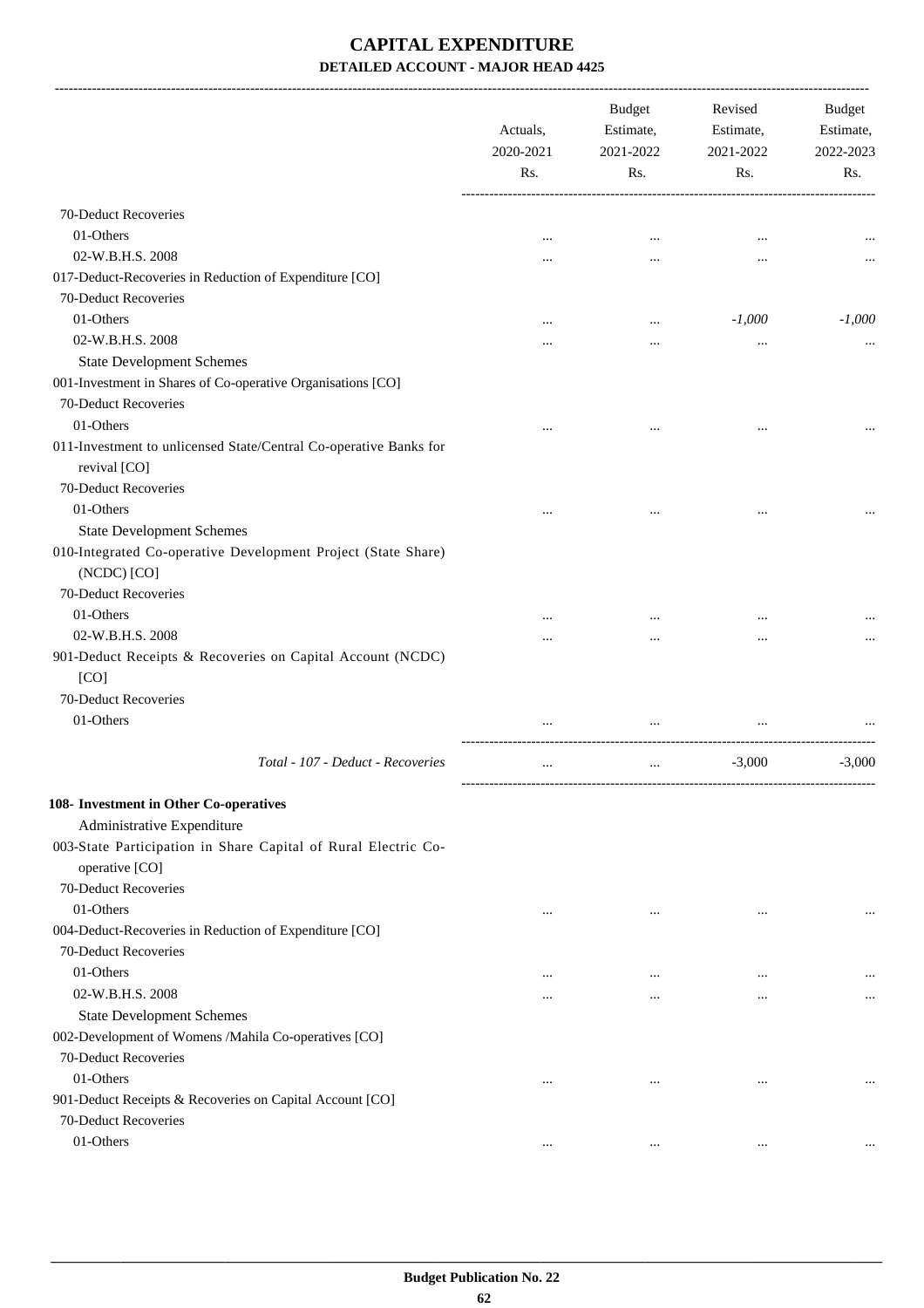|                                                                                              | Actuals,<br>2020-2021<br>Rs. | Budget<br>Estimate,<br>2021-2022<br>Rs. | Revised<br>Estimate,<br>2021-2022<br>Rs.  | Budget<br>Estimate,<br>2022-2023<br>Rs. |
|----------------------------------------------------------------------------------------------|------------------------------|-----------------------------------------|-------------------------------------------|-----------------------------------------|
| Total - 108 - Deduct - Recoveries                                                            | $\cdots$                     | $\cdots$                                | $\cdots$                                  |                                         |
| 789- Special Component Plan for Scheduled Castes                                             |                              |                                         |                                           |                                         |
| <b>State Development Schemes</b>                                                             |                              |                                         |                                           |                                         |
| 901-Deduct Receipts & Recoveries on Capital Account [CO]                                     |                              |                                         |                                           |                                         |
| 70-Deduct Recoveries                                                                         |                              |                                         |                                           |                                         |
| 01-Others                                                                                    | $\cdots$                     | $\cdots$                                |                                           |                                         |
| Total - 789 - Deduct - Recoveries                                                            | $\cdots$                     | $\cdots$                                | $\cdots$                                  |                                         |
| 796- Tribal Areas Sub-Plan                                                                   |                              |                                         |                                           |                                         |
| Administrative Expenditure                                                                   |                              |                                         |                                           |                                         |
| 001-Investment of Share of Co-operative organisations [CO] [CO]                              |                              |                                         |                                           |                                         |
| 70-Deduct Recoveries                                                                         |                              |                                         |                                           |                                         |
| 01-Others                                                                                    | $\cdots$                     | $\cdots$                                | $\cdots$                                  |                                         |
| <b>State Development Schemes</b><br>012-Development of Womens /Mahila Co-operatives [CO]     |                              |                                         |                                           |                                         |
| 70-Deduct Recoveries                                                                         |                              |                                         |                                           |                                         |
| 01-Others                                                                                    | $\cdots$                     |                                         |                                           |                                         |
| 901-Deduct Receipts & Recoveries on Capital Account [CO]                                     |                              |                                         |                                           |                                         |
| 70-Deduct Recoveries                                                                         |                              |                                         |                                           |                                         |
| 01-Others                                                                                    | $\cdots$                     | $\cdots$                                | $\cdots$                                  |                                         |
| Total - 796 - Deduct - Recoveries                                                            | $\cdots$                     | $\cdots$                                | $\cdots$                                  |                                         |
|                                                                                              |                              |                                         |                                           |                                         |
| 800- Other Expenditure                                                                       |                              |                                         |                                           |                                         |
| <b>State Development Schemes</b><br>901-Deduct Receipts & Recoveries on Capital Account [CO] |                              |                                         |                                           |                                         |
| 70-Deduct Recoveries                                                                         |                              |                                         |                                           |                                         |
| 01-Others                                                                                    | $\ldots$                     |                                         | and the state of the state of<br>$\cdots$ |                                         |
|                                                                                              |                              |                                         |                                           |                                         |
| Total - 800 - Deduct - Recoveries                                                            | $\cdots$                     | $\ldots$                                | $\ldots$                                  |                                         |
| 901- Deduct Recoveries Adjustable in Reduction of Expenditure                                |                              |                                         |                                           |                                         |
| Administrative Expenditure                                                                   |                              |                                         |                                           |                                         |
| 001-Credit Co-operatives Deduct-Recoveries Investment of Shares of                           |                              |                                         |                                           |                                         |
| Central Co-operative Organisation [CO]                                                       |                              |                                         |                                           |                                         |
| 70-Deduct Recoveries                                                                         |                              |                                         |                                           |                                         |
| 01-Others                                                                                    | $\cdots$                     | $-1,000$                                | $\cdots$                                  | $\cdots$                                |
| 02-W.B.H.S. 2008<br>002-Credit Co-operatives Deduct-Recoveries Investment in Purchase        |                              | $\cdots$                                | $\cdots$                                  | $\cdots$                                |
| of Debenture of W. B.State Co-operatives Agricultural & Rural                                |                              |                                         |                                           |                                         |
| Development Bank Ltd. [CO]                                                                   |                              |                                         |                                           |                                         |
| 70-Deduct Recoveries                                                                         |                              |                                         |                                           |                                         |
| 01-Others                                                                                    | $\ddotsc$                    | $-1,000$                                | $\cdots$                                  |                                         |
| 02-W.B.H.S. 2008                                                                             | $\cdots$                     | $\cdots$                                | $\cdots$                                  |                                         |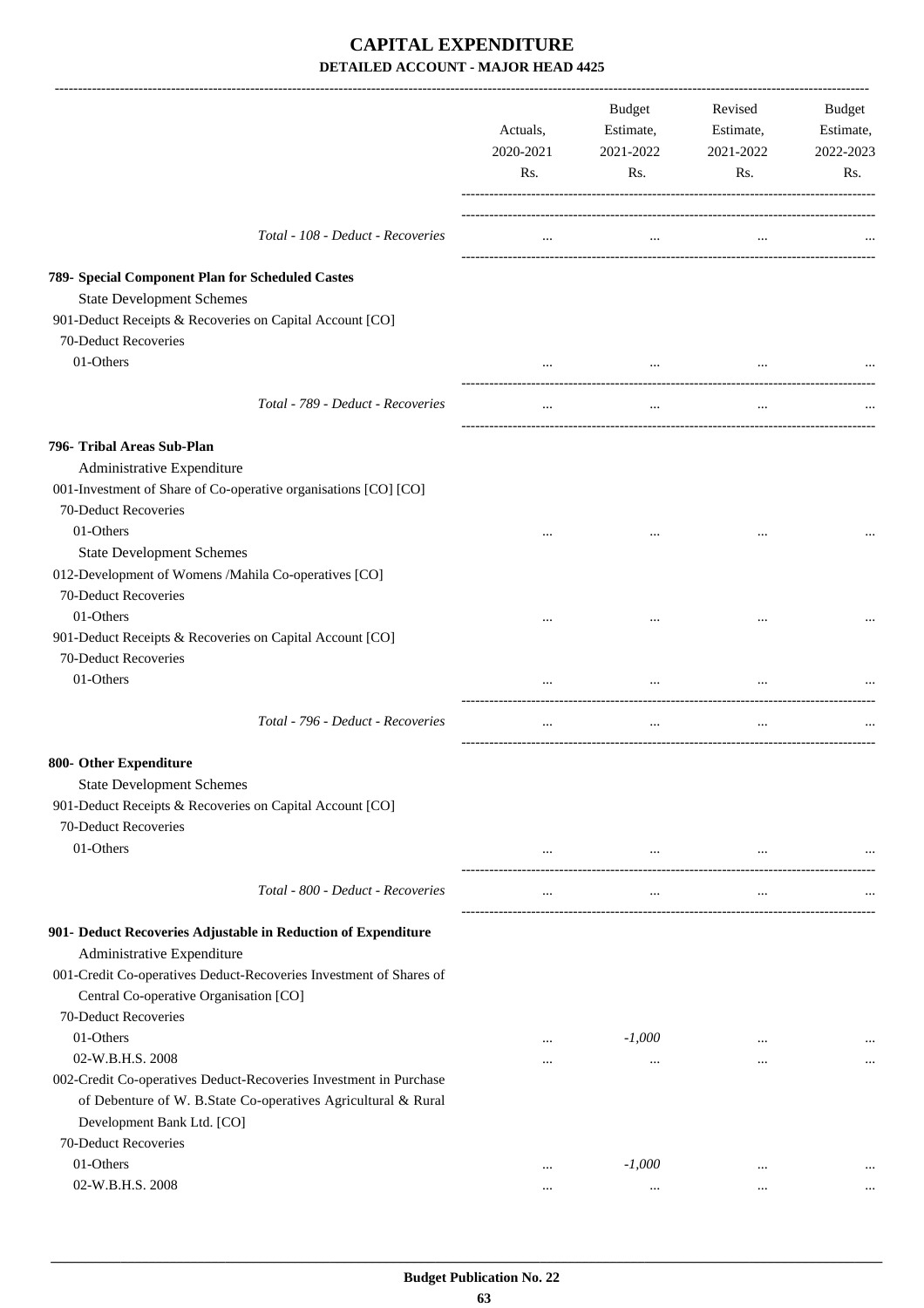|                                                                                                                                                                                            | Actuals,<br>2020-2021<br>Rs. | <b>Budget</b><br>Estimate,<br>2021-2022<br>Rs. | Revised<br>Estimate,<br>2021-2022<br>Rs. | Budget<br>Estimate,<br>2022-2023<br>Rs. |
|--------------------------------------------------------------------------------------------------------------------------------------------------------------------------------------------|------------------------------|------------------------------------------------|------------------------------------------|-----------------------------------------|
| 003-Warehousing and Marketing Co-operatives - Deduct-Recoveries<br>- Investments in Agricultural Marketing Societies (Primary)<br>[CO]                                                     |                              |                                                |                                          |                                         |
| 70-Deduct Recoveries                                                                                                                                                                       |                              |                                                |                                          |                                         |
| 01-Others                                                                                                                                                                                  |                              |                                                | $\cdots$                                 |                                         |
| 02-W.B.H.S. 2008                                                                                                                                                                           |                              |                                                | $\cdots$                                 |                                         |
| 004-Processing Co-operatives- Deduct-Recoveries -Investments in<br>Processing Co-operatives [CO]                                                                                           |                              |                                                |                                          |                                         |
| 70-Deduct Recoveries                                                                                                                                                                       |                              |                                                |                                          |                                         |
| 01-Others                                                                                                                                                                                  |                              |                                                | $\cdots$                                 |                                         |
| 02-W.B.H.S. 2008                                                                                                                                                                           |                              |                                                | $\cdots$                                 |                                         |
| 005-Processing Co-operatives- Deduct-Recoveries -Investments in<br>Establishment of Cold Storages [CO]                                                                                     |                              |                                                |                                          |                                         |
| 70-Deduct Recoveries                                                                                                                                                                       |                              |                                                |                                          |                                         |
| 01-Others                                                                                                                                                                                  |                              | $\cdots$                                       |                                          |                                         |
| 02-W.B.H.S. 2008                                                                                                                                                                           |                              |                                                | $\ddotsc$                                |                                         |
| 006-Consumers Co-operatives- Deduct-Recoveries -Investments in                                                                                                                             |                              |                                                |                                          |                                         |
| Urban Consumers Co-operatives [CO]                                                                                                                                                         |                              |                                                |                                          |                                         |
| 70-Deduct Recoveries                                                                                                                                                                       |                              |                                                |                                          |                                         |
| 01-Others<br>02-W.B.H.S. 2008                                                                                                                                                              |                              | $-1,000$                                       |                                          |                                         |
| 007-Consumers Co-operative -Deduct Recoveries-Investments in<br>distribution of Consumers Articles in Rural Areas [CO]                                                                     |                              | $\ddotsc$                                      | $\cdots$                                 |                                         |
| 70-Deduct Recoveries                                                                                                                                                                       |                              |                                                |                                          |                                         |
| 01-Others                                                                                                                                                                                  |                              |                                                | $\cdots$                                 |                                         |
| 02-W.B.H.S. 2008                                                                                                                                                                           |                              | $\cdots$                                       | $\cdots$                                 |                                         |
| 008-Other Co-operatives- Deduct-Recoveries- Investment in<br>Development of Unemployed Engineers Co-operatives [CO]<br>70-Deduct Recoveries                                                |                              |                                                |                                          |                                         |
| 01-Others                                                                                                                                                                                  |                              | $-1,000$                                       | $\cdots$                                 |                                         |
| 02-W.B.H.S. 2008                                                                                                                                                                           | $\cdots$                     | $\cdots$                                       | $\cdots$                                 | $\cdots$                                |
| 009-Others -Deduct-Recoveries [CO] [CO]                                                                                                                                                    |                              |                                                |                                          |                                         |
| 70-Deduct Recoveries                                                                                                                                                                       |                              |                                                |                                          |                                         |
| 01-Others                                                                                                                                                                                  | $\ddotsc$                    | $-1,000$                                       | $\cdots$                                 |                                         |
| 02-W.B.H.S. 2008                                                                                                                                                                           | $\cdots$                     | $\ldots$                                       | $\cdots$                                 |                                         |
| Total - 901 - Deduct - Recoveries                                                                                                                                                          | $\cdots$                     | $-5,000$                                       | $\ldots$                                 |                                         |
| 911- Deduct Recoveries of Overpayments                                                                                                                                                     |                              |                                                |                                          |                                         |
| Administrative Expenditure                                                                                                                                                                 |                              |                                                |                                          |                                         |
| 002-Investment of Share of Co-operative organisations [CO] [CO]                                                                                                                            |                              |                                                |                                          |                                         |
| 70-Deduct Recoveries                                                                                                                                                                       |                              |                                                |                                          |                                         |
| 01-Others                                                                                                                                                                                  | $-26,24,570$                 | $\cdots$                                       | $\cdots$                                 |                                         |
| <b>State Development Schemes</b><br>001-Warehousimg and Marketing Co-operatives-Share for Capital<br>Assistance for Development of Agricultural Marketing<br>Societies(Primary)(NCDC) [CO] |                              |                                                |                                          |                                         |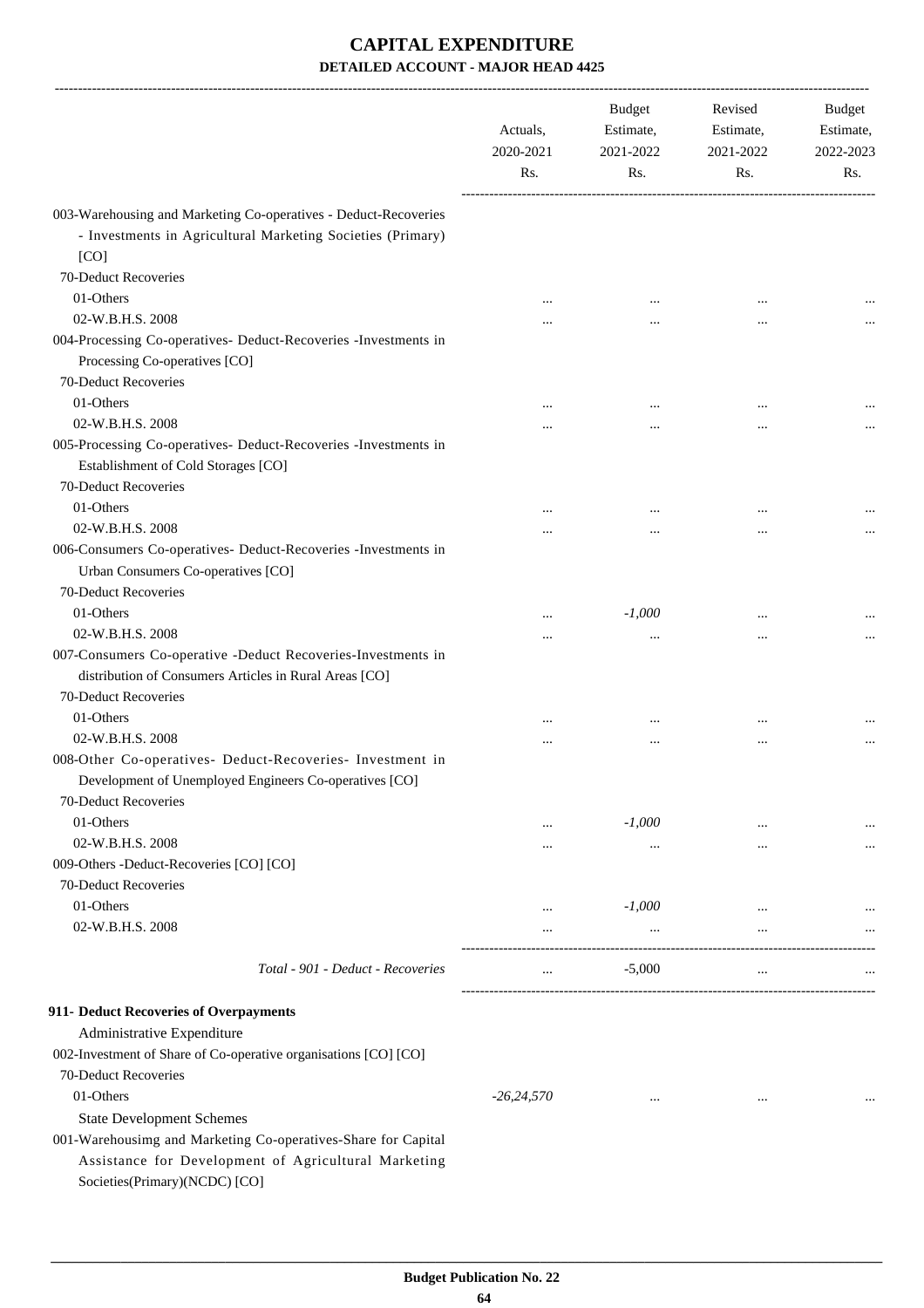------------------------------------

|                                                       | Actuals.<br>2020-2021<br>R <sub>s</sub> . | <b>Budget</b><br>Estimate,<br>2021-2022<br>Rs. | Revised<br>Estimate,<br>2021-2022<br>Rs. | <b>Budget</b><br>Estimate,<br>2022-2023<br>Rs. |
|-------------------------------------------------------|-------------------------------------------|------------------------------------------------|------------------------------------------|------------------------------------------------|
| 70-Deduct Recoveries<br>01-Others<br>02-W.B.H.S. 2008 | $\cdots$<br>$\cdots$                      | $\cdots$<br>$\cdots$                           | $\cdots$<br>$\cdots$                     | $\cdots$<br>$\cdots$                           |
| Total - 911 - Deduct - Recoveries                     | $-26,24,570$                              | $\cdots$                                       | $\cdots$                                 | $\cdots$                                       |
| Total - 4425 - Deduct - Recoveries                    | $-27,52,907$                              | $-5,000$                                       | $-5,000$                                 | $-5,000$                                       |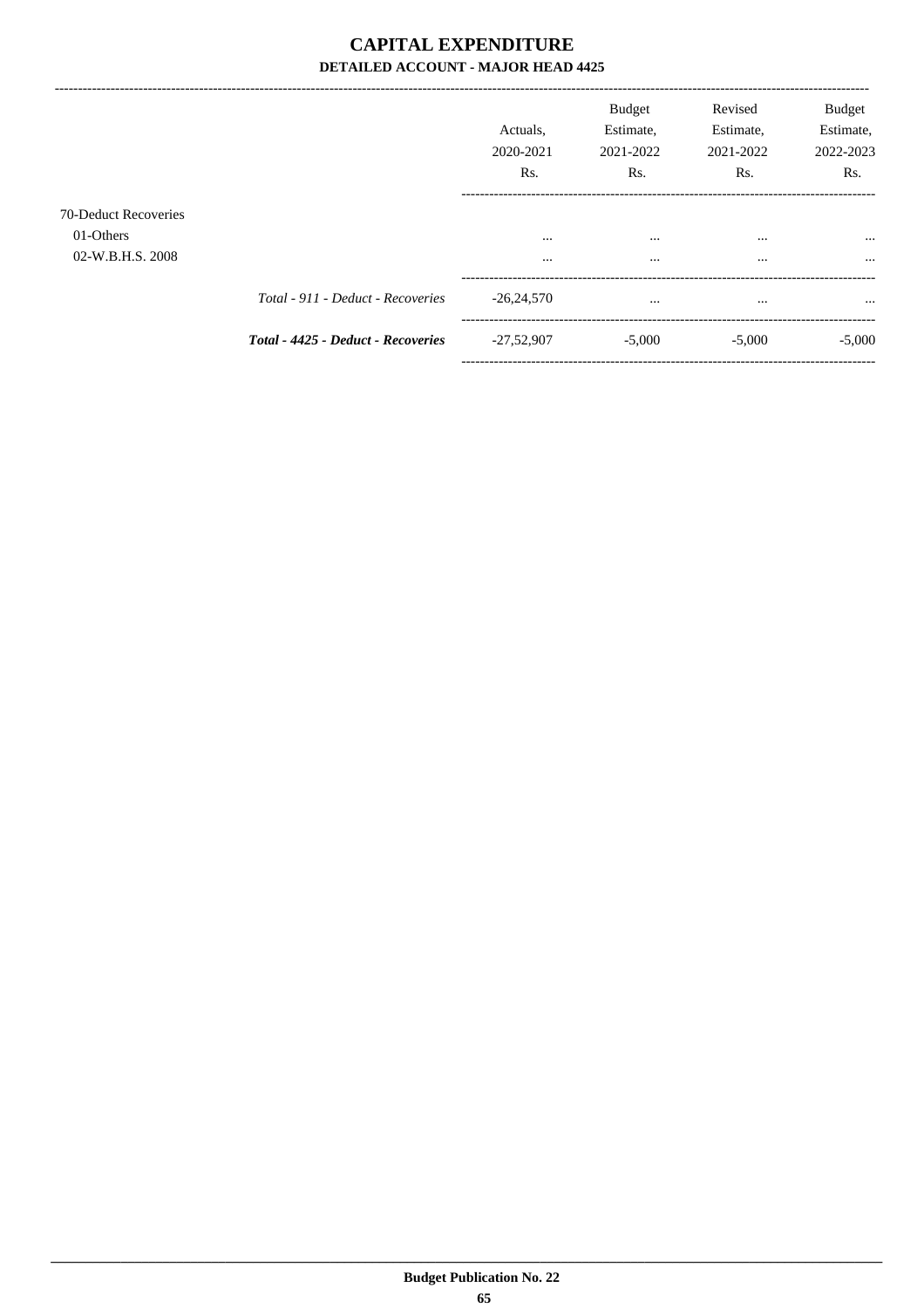#### **DEMAND No. 08**

### **Cooperation Department**

### **E. Public Debt -**

### **Head of Account : 6003 - Internal Debt of the State Government**

| <b>Voted Rs. Nil</b> |                                        | Charged Rs. 3,31,00,000 |             | <b>Total Rs. 3,31,00,000</b> |  |
|----------------------|----------------------------------------|-------------------------|-------------|------------------------------|--|
|                      |                                        | Voted Rs.               | Charged Rs. | <b>Total Rs.</b>             |  |
|                      | <b>Gross Expenditure</b>               | $\cdots$                | 3,31,00,000 | 3,31,00,000                  |  |
|                      | <b>Deduct - Recoveries</b>             |                         | $\cdots$    | $\ddotsc$                    |  |
|                      | <b>Net Expenditure</b>                 | $\cdots$                | 3,31,00,000 | 3,31,00,000                  |  |
|                      | LOJ M JAID J DVIJAJORO DIODIJDORAJEMIR |                         |             |                              |  |

#### **LOAN AND ADVANCES-DISBURSEMENT ABSTRACT ACCOUNT**

|                                                              | Actuals,<br>2020-2021<br>Rs.          | Budget<br>Estimate,<br>2021-2022<br>Rs. | Revised<br>Estimate,<br>2021-2022<br>Rs. | <b>Budget</b><br>Estimate,<br>2022-2023<br>Rs. |
|--------------------------------------------------------------|---------------------------------------|-----------------------------------------|------------------------------------------|------------------------------------------------|
| 105- Loans from the National Bank for Agricultural and Rural |                                       |                                         |                                          |                                                |
| Development                                                  |                                       |                                         |                                          |                                                |
| Administrative Expenditure<br><b>Voted</b><br>Charged        | 17,06,200 17,30,000                   |                                         | 35,50,000                                | 31,00,000                                      |
| <b>Total - 105</b>                                           |                                       | $17,06,200$ $17,30,000$ $35,50,000$     |                                          | 31,00,000                                      |
| 108- Loans from National Co-oprative Development Corporation |                                       |                                         |                                          |                                                |
| Administrative Expenditure<br><b>Voted</b>                   |                                       |                                         |                                          |                                                |
| Charged                                                      |                                       | 70,24,61,400 1,95,00,000                | 69,96,00,000                             | 3,00,00,000                                    |
| <b>Total - 108</b>                                           |                                       | 70,24,61,400 1,95,00,000                | 69,96,00,000                             | 3,00,00,000                                    |
| <b>Grand Total - Gross</b>                                   | 70,41,67,600                          | 2,12,30,000                             | 70,31,50,000                             | 3,31,00,000                                    |
| Voted                                                        | $\cdots$                              | $\cdots$                                |                                          |                                                |
| Charged                                                      | 70,41,67,600                          | 2,12,30,000                             | 70,31,50,000                             | 3,31,00,000                                    |
| <b>Administrative Expenditure</b>                            |                                       | 70,41,67,600 2,12,30,000                | 70,31,50,000                             | 3,31,00,000                                    |
| Voted                                                        | $\ddots$                              | $\ldots$                                |                                          |                                                |
| Charged                                                      |                                       | 70,41,67,600 2,12,30,000 70,31,50,000   |                                          | 3,31,00,000                                    |
| <b>Deduct Recoveries</b>                                     | $\cdots$                              | $\cdots$                                |                                          |                                                |
| <b>Grand Total - Net</b>                                     |                                       | $70,41,67,600$ $2,12,30,000$            | 70,31,50,000                             | 3,31,00,000                                    |
| Voted                                                        | $\cdots$                              |                                         |                                          |                                                |
| Charged                                                      | 70,41,67,600 2,12,30,000 70,31,50,000 |                                         |                                          | 3,31,00,000                                    |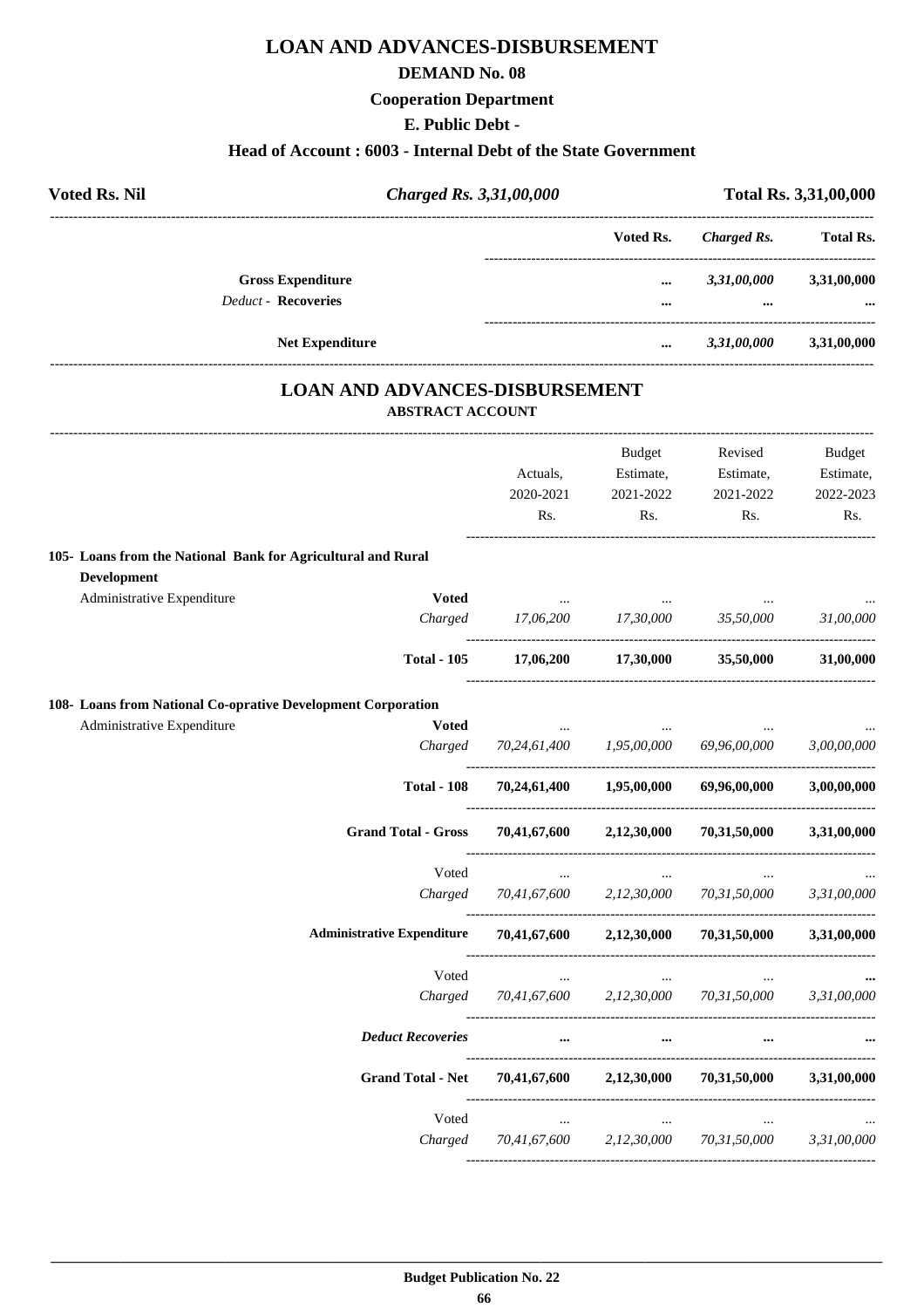**DETAILED ACCOUNT - MAJOR HEAD 6003**

|                                                                                                                  |                                                                                            | Actuals,                               | <b>Budget</b><br>Estimate, | Revised<br>Estimate,                  | Budget<br>Estimate, |
|------------------------------------------------------------------------------------------------------------------|--------------------------------------------------------------------------------------------|----------------------------------------|----------------------------|---------------------------------------|---------------------|
|                                                                                                                  |                                                                                            | 2020-2021<br>Rs.                       | 2021-2022<br>Rs.           | 2021-2022<br>Rs.                      | 2022-2023<br>Rs.    |
|                                                                                                                  | DETAILED ACCOUNT NO. 6003-00-105 - LOANS FROM THE NATIONAL BANK FOR AGRICULTURAL AND RURAL |                                        |                            |                                       |                     |
|                                                                                                                  |                                                                                            | <b>DEVELOPMENT</b>                     |                            |                                       |                     |
| 105- Loans from the National Bank for Agricultural and Rural<br>Development<br><b>Administrative Expenditure</b> |                                                                                            |                                        |                            |                                       |                     |
| 001- Loans from the National Agricultural Credit Fund of the Reserve<br>Bank Of India [CO]                       |                                                                                            |                                        |                            |                                       |                     |
| 56- Repayment of Loans                                                                                           | Charged                                                                                    | <b>Section</b> 1999                    |                            | 15,50,000 15,50,000                   | 16,00,000           |
|                                                                                                                  | Total - 6003-00-105-001                                                                    |                                        |                            | 15,50,000 15,50,000                   | 16,00,000           |
| 002- Loans from NABARD for unlicensed State/Central Co-operative<br>Banks for revival [CO]                       |                                                                                            |                                        |                            |                                       |                     |
| 56- Repayment of Loans                                                                                           | Charged                                                                                    | 17,06,200 1,80,000 20,00,000 15,00,000 |                            |                                       |                     |
|                                                                                                                  | Total - 6003-00-105-002                                                                    |                                        | 17,06,200 1,80,000         |                                       | 20.00.000 15.00.000 |
|                                                                                                                  | <b>Total - Administrative Expenditure</b>                                                  |                                        |                            | 17,06,200 17,30,000 35,50,000         | 31,00,000           |
|                                                                                                                  | Total - 6003-00-105                                                                        | 17,06,200                              | 17,30,000                  | 35,50,000                             | 31,00,000           |
|                                                                                                                  | Voted                                                                                      | $\cdots$                               | $\cdots$                   |                                       |                     |
|                                                                                                                  | Charged                                                                                    |                                        | 17,06,200 17,30,000        | 35.50.000                             | 31.00.000           |
|                                                                                                                  | DETAILED ACCOUNT NO. 6003-00-108 - LOANS FROM NATIONAL CO-OPRATIVE DEVELOPMENT CORPORATION |                                        |                            |                                       |                     |
| 108- Loans from National Co-oprative Development Corporation<br><b>Administrative Expenditure</b>                |                                                                                            |                                        |                            |                                       |                     |
| 003- Loans from National Co-operative Development Corporation<br>[CO]                                            |                                                                                            |                                        |                            |                                       |                     |
| 56- Repayment of Loans                                                                                           | Charged                                                                                    | 70,24,61,400 1,95,00,000               |                            | 69,96,00,000                          | 3,00,00,000         |
|                                                                                                                  | <b>Total - Administrative Expenditure</b>                                                  |                                        |                            | 70,24,61,400 1,95,00,000 69,96,00,000 | 3,00,00,000         |
|                                                                                                                  | Total - 6003-00-108                                                                        |                                        | 70,24,61,400 1,95,00,000   | 69,96,00,000                          | 3,00,00,000         |
|                                                                                                                  | Voted                                                                                      | $\ldots$                               | $\cdots$                   |                                       |                     |

*Charged 70,24,61,400 1,95,00,000 69,96,00,000 3,00,00,000*

-----------------------------------------------------------------------------------------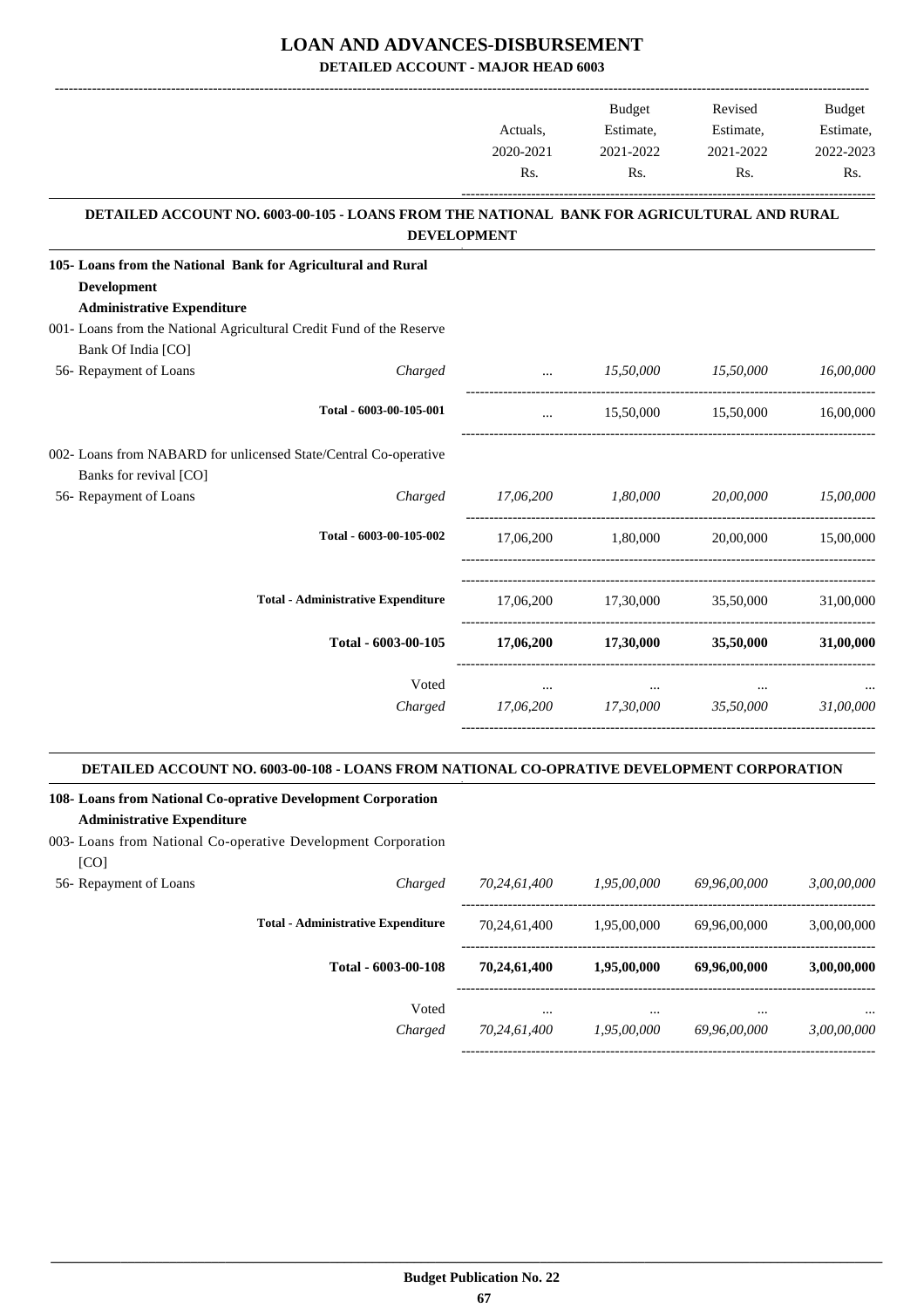#### **DEMAND No. 08**

#### **Cooperation Department**

### E. Public Debt -

#### Head of Account: 6004 - Loans and Advances from the Central Government

| <b>Voted Rs. Nil</b>       | <b>Charged Rs. Nil</b> |           |             | <b>Total Rs. Nil</b> |
|----------------------------|------------------------|-----------|-------------|----------------------|
|                            |                        | Voted Rs. | Charged Rs. | <b>Total Rs.</b>     |
| <b>Gross Expenditure</b>   |                        | $\cdots$  | $\cdots$    | $\cdots$             |
| <b>Deduct - Recoveries</b> |                        | $\cdots$  | $\cdots$    | $\cdots$             |
| <b>Net Expenditure</b>     |                        | $\cdots$  | $\cdots$    | $\cdots$             |

## **LOAN AND ADVANCES-DISBURSEMENT ABSTRACT ACCOUNT**

|                            | Actuals,<br>2020-2021<br>Rs. | <b>Budget</b><br>Estimate,<br>2021-2022<br>Rs. | Revised<br>Estimate,<br>2021-2022<br>Rs. | Budget<br>Estimate,<br>2022-2023<br>Rs. |
|----------------------------|------------------------------|------------------------------------------------|------------------------------------------|-----------------------------------------|
| <b>Grand Total - Gross</b> | $\cdots$                     | $\cdots$                                       | $\cdots$                                 | $\cdots$                                |
| Voted<br>Charged           | $\cdots$<br>$\cdots$         | $\cdots$<br>$\cdots$                           | $\cdots$<br>$\cdots$                     | $\ddotsc$<br>$\cdots$                   |
| <b>Deduct Recoveries</b>   | $\ddotsc$                    | $\cdots$                                       | $\cdots$                                 |                                         |
| <b>Grand Total - Net</b>   | $\cdots$                     | $\cdots$                                       | $\cdots$                                 | $\ddotsc$                               |
| Voted<br>Charged           | $\cdots$<br>$\cdots$         | $\cdots$<br>$\cdots$                           | $\cdots$<br>$\cdots$                     | $\ddotsc$<br>$\cdots$                   |
|                            |                              |                                                |                                          |                                         |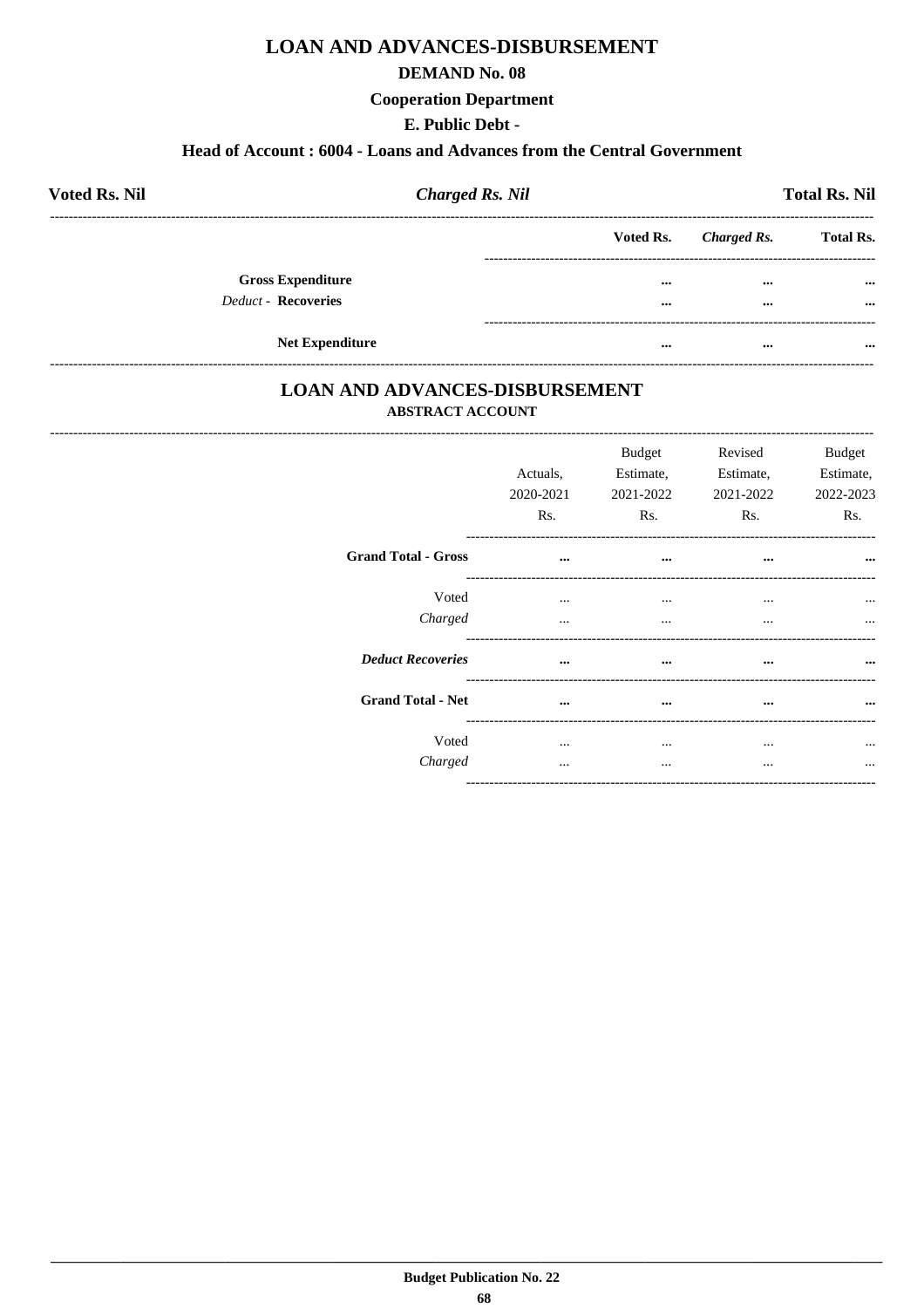DETAILED ACCOUNT - MAJOR HEAD 6004

|                                                                                  | Actuals,<br>2020-2021<br>Rs. | <b>Budget</b><br>Estimate,<br>2021-2022<br>Rs. | Revised<br>Estimate,<br>2021-2022<br>Rs. | <b>Budget</b><br>Estimate,<br>2022-2023<br>Rs. |
|----------------------------------------------------------------------------------|------------------------------|------------------------------------------------|------------------------------------------|------------------------------------------------|
| <b>DETAILED ACCOUNT NO. 6004 - DEDUCT RECOVERIES IN REDUCTION OF EXPENDITURE</b> |                              |                                                |                                          |                                                |
| 03 - LOANS FOR CENTRAL PLAN SCHEMES                                              |                              |                                                |                                          |                                                |
| 800- Other Loans                                                                 |                              |                                                |                                          |                                                |
| Administrative Expenditure                                                       |                              |                                                |                                          |                                                |
| 004-Financial assistance to womens Co-operatives [CO]                            |                              |                                                |                                          |                                                |
| 70-Deduct Recoveries                                                             |                              |                                                |                                          |                                                |
| 01-Others                                                                        |                              |                                                | $\cdots$                                 |                                                |
| 02-W.B.H.S. 2008                                                                 | $\cdots$                     | $\cdots$                                       | $\cdots$                                 | $\cdots$                                       |
| Total - 800 - Deduct - Recoveries                                                | $\cdots$                     | $\cdots$                                       | $\cdots$                                 |                                                |
| Total - 6004 - Deduct - Recoveries                                               | $\cdots$                     | $\cdots$                                       | $\cdots$                                 | $\cdots$                                       |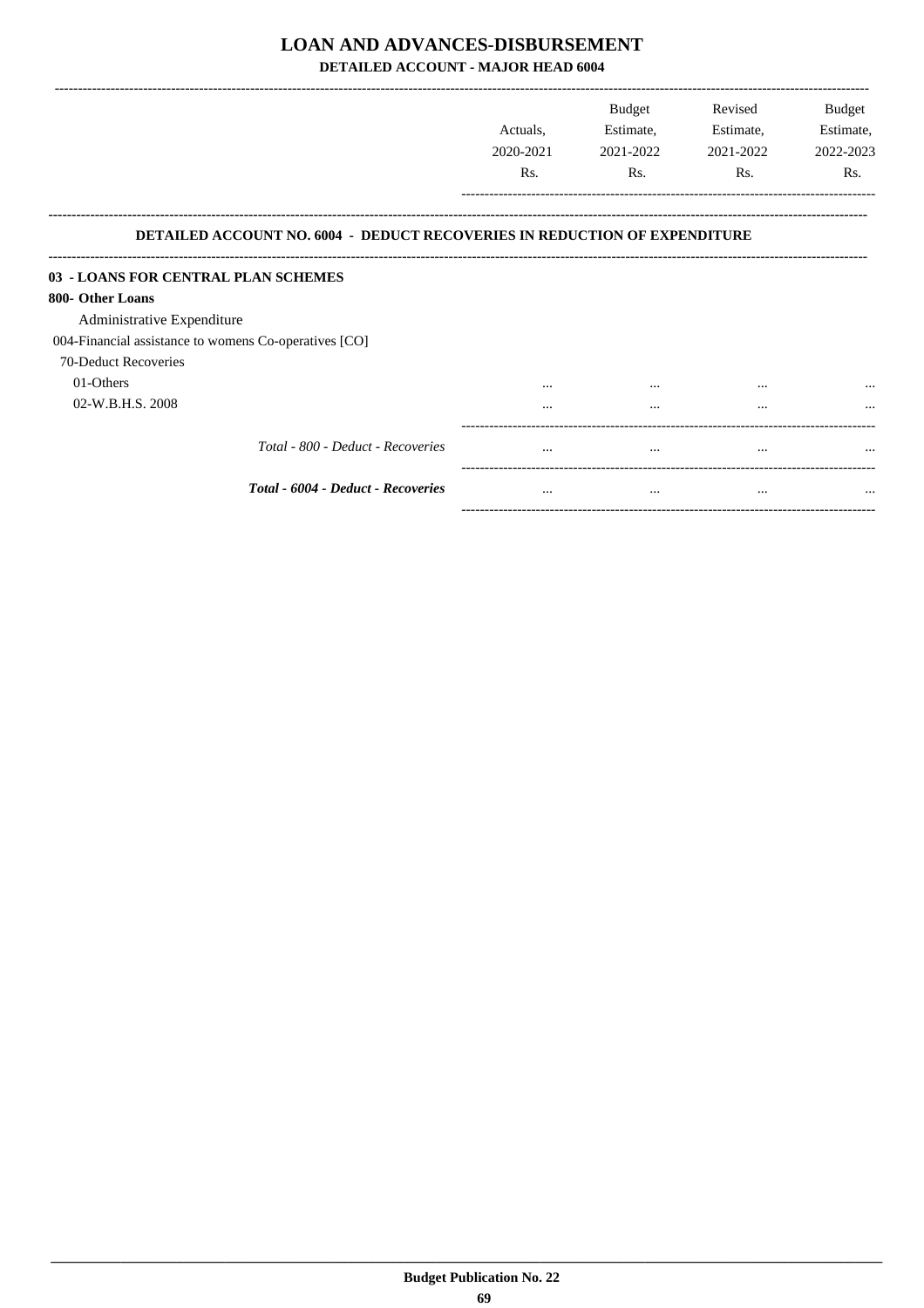## **LOAN EXPENDITURE**

#### **DEMAND No. 08**

#### **Cooperation Department**

F. Loans and Advances -

#### Head of Account: 6250 - Loans for Other Social Services

| <b>Voted Rs. Nil</b>       | <b>Charged Rs. Nil</b> |          |                       | <b>Total Rs. Nil</b> |  |  |
|----------------------------|------------------------|----------|-----------------------|----------------------|--|--|
|                            |                        |          | Voted Rs. Charged Rs. | <b>Total Rs.</b>     |  |  |
| <b>Gross Expenditure</b>   |                        | $\cdots$ | $\cdots$              | $\cdots$             |  |  |
| <b>Deduct - Recoveries</b> |                        |          | $\cdots$              | $\cdots$             |  |  |
| <b>Net Expenditure</b>     |                        | $\cdots$ | $\cdots$              | $\cdots$             |  |  |

### **LOAN EXPENDITURE ABSTRACT ACCOUNT**

 $\sim$ 

|                                                  | Actuals,<br>2020-2021<br>Rs. | <b>Budget</b><br>Estimate,<br>2021-2022<br>Rs. | Revised<br>Estimate,<br>2021-2022<br>Rs. | <b>Budget</b><br>Estimate,<br>2022-2023<br>Rs. |
|--------------------------------------------------|------------------------------|------------------------------------------------|------------------------------------------|------------------------------------------------|
| 195- Loans to Labour Co-opratives                |                              |                                                |                                          |                                                |
| Administrative Expenditure                       | $\cdots$                     |                                                |                                          |                                                |
| <b>State Development Schemes</b>                 |                              | $\cdots$                                       |                                          |                                                |
| <b>Total - 195</b>                               | $\cdots$                     | $\ddotsc$                                      | $\ddotsc$                                |                                                |
| 789- Special Component Plan for Scheduled Castes |                              |                                                |                                          |                                                |
| <b>State Development Schemes</b>                 | $\cdots$                     | $\ddotsc$                                      |                                          | $\cdots$                                       |
| <b>Total - 789</b>                               | $\ddotsc$                    |                                                |                                          |                                                |
| 796- Tribal Areas Sub-Plan                       |                              |                                                |                                          |                                                |
| <b>State Development Schemes</b>                 | $\cdots$                     | $\cdots$                                       |                                          |                                                |
| <b>Total - 796</b>                               | $\cdots$                     | $\cdots$                                       | $\ddotsc$                                |                                                |
| <b>Grand Total - Gross</b>                       | $\cdots$                     | $\cdots$                                       | $\cdots$                                 |                                                |
| Voted                                            | $\overline{\phantom{a}}$     | $\cdots$                                       | $\ddotsc$                                |                                                |
| Charged                                          | $\ddotsc$                    | $\cdots$                                       |                                          |                                                |
| <b>State Development Schemes</b>                 | $\ddotsc$                    | $\ddotsc$                                      |                                          |                                                |
| <b>Deduct Recoveries</b>                         | $\cdots$                     | $\cdots$                                       | $\cdots$                                 |                                                |
| <b>Grand Total - Net</b>                         | $\cdots$                     | $\cdots$                                       | $\cdots$                                 | $\ddotsc$                                      |
| Voted                                            |                              |                                                |                                          |                                                |
| Charged                                          | $\ldots$<br>$\cdots$         | $\cdots$<br>$\cdots$                           | $\ddotsc$<br>$\cdots$                    |                                                |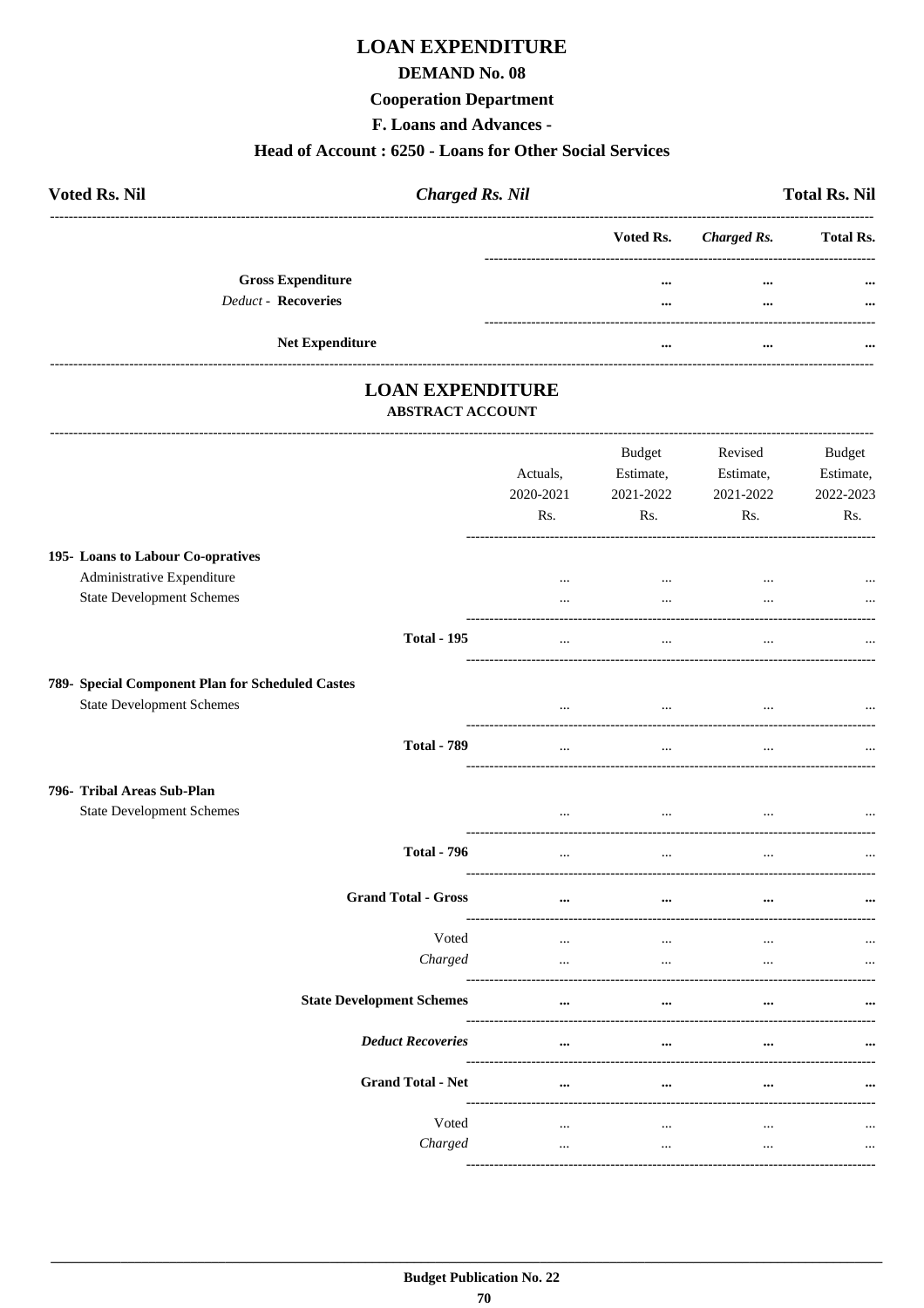|                                                                                                                                                                                                  | Actuals,<br>2020-2021<br>Rs. | <b>Budget</b><br>Estimate,<br>2021-2022<br>Rs. | Revised<br>Estimate,<br>2021-2022<br>Rs. | <b>Budget</b><br>Estimate,<br>2022-2023<br>Rs. |
|--------------------------------------------------------------------------------------------------------------------------------------------------------------------------------------------------|------------------------------|------------------------------------------------|------------------------------------------|------------------------------------------------|
| <b>DETAILED ACCOUNT NO. 6250-00-195 - LOANS TO LABOUR CO-OPRATIVES</b>                                                                                                                           |                              |                                                |                                          |                                                |
| 195-Loans to Labour Co-opratives<br><b>State Development Schemes</b><br>001- Loans for Development of Labour Co-operatives [CO]                                                                  |                              |                                                |                                          |                                                |
| 55- Loans and Advances                                                                                                                                                                           |                              |                                                |                                          |                                                |
| Total - 6250-00-195                                                                                                                                                                              |                              |                                                | $\cdots$                                 |                                                |
| Voted                                                                                                                                                                                            | $\ddotsc$                    | $\ddotsc$                                      | $\ddotsc$                                |                                                |
| Charged                                                                                                                                                                                          |                              |                                                | $\cdots$                                 |                                                |
| 789- Special Component Plan for Scheduled Castes<br><b>State Development Schemes</b><br>001- Loans for Development of Labour Co-operatives [CO]<br>55- Loans and Advances<br>Total - 6250-00-789 | $\ddotsc$<br>$\ddotsc$       | $\ddotsc$<br>$\ddotsc$                         | $\cdots$<br>$\ddotsc$                    |                                                |
|                                                                                                                                                                                                  |                              |                                                |                                          |                                                |
| Voted<br>Charged                                                                                                                                                                                 |                              |                                                | $\ldots$                                 |                                                |
|                                                                                                                                                                                                  |                              | $\ddotsc$                                      | $\ddotsc$                                |                                                |
| DETAILED ACCOUNT NO. 6250-00-796 - TRIBAL AREAS SUB-PLAN                                                                                                                                         |                              |                                                |                                          |                                                |
| 796- Tribal Areas Sub-Plan<br><b>State Development Schemes</b><br>001- Loans for Development of Labour Co-operatives [CO]                                                                        |                              |                                                |                                          |                                                |
| 55- Loans and Advances                                                                                                                                                                           |                              | $\ddotsc$                                      |                                          |                                                |
| Total - 6250-00-796                                                                                                                                                                              |                              | $\sim$                                         | $\ddotsc$                                |                                                |
| Voted                                                                                                                                                                                            |                              | $\cdots$                                       | $\cdots$                                 |                                                |
| Charged                                                                                                                                                                                          |                              | $\ddotsc$                                      | $\cdots$                                 |                                                |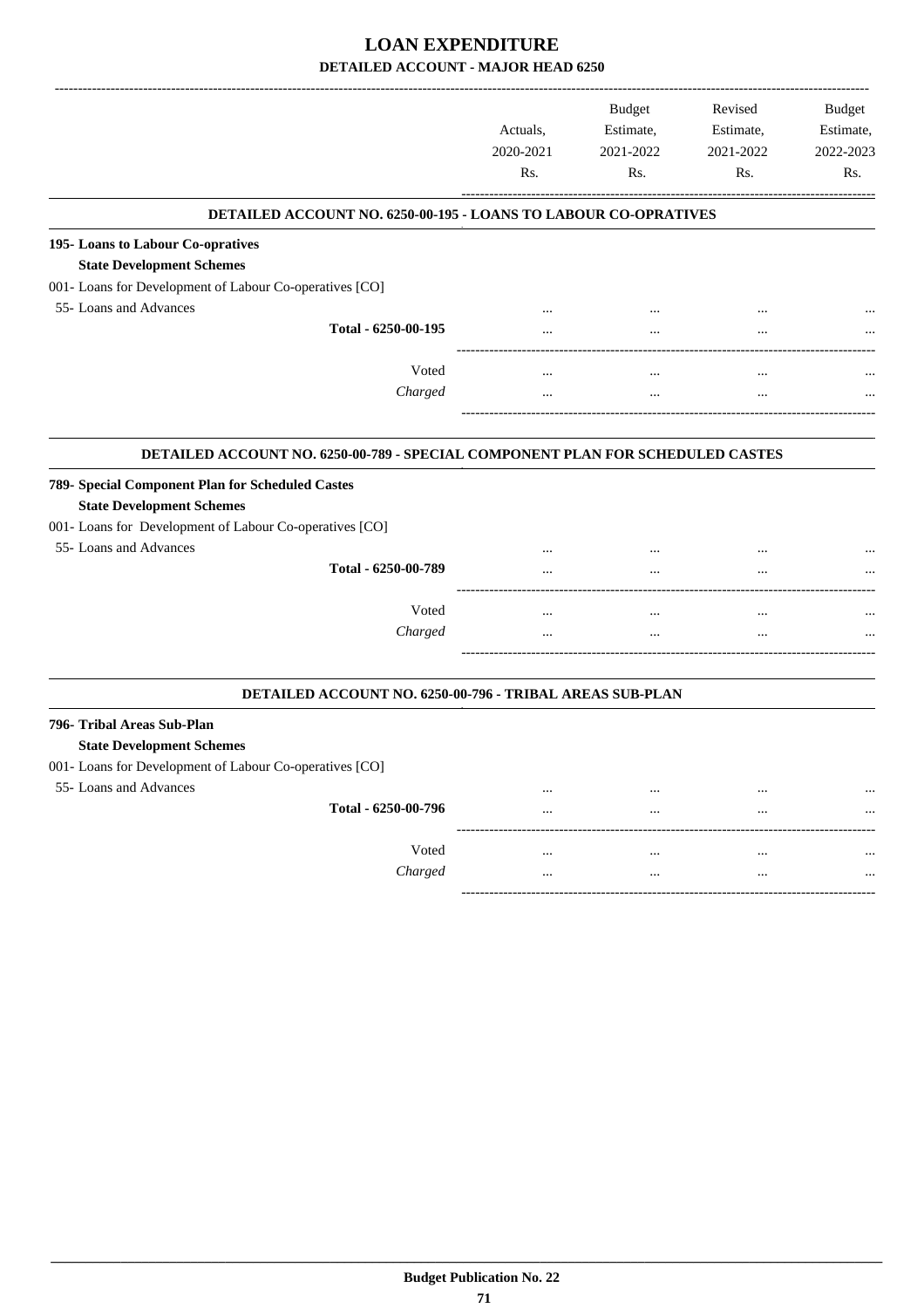## **LOAN EXPENDITURE**

#### **DEMAND No. 08**

#### **Cooperation Department**

F. Loans and Advances -

#### Head of Account: 6425 - Loans for Co-operation

| Voted Rs. 20,00,000                                    | <b>Charged Rs. Nil</b> |               | <b>Total Rs. 20,00,000</b> |                                   |
|--------------------------------------------------------|------------------------|---------------|----------------------------|-----------------------------------|
|                                                        |                        | Voted Rs.     | Charged Rs.                | <b>Total Rs.</b>                  |
| <b>Gross Expenditure</b><br><b>Deduct - Recoveries</b> |                        | 20,00,000<br> | $\cdots$<br>               | 20,00,000<br>$\ddot{\phantom{a}}$ |
| <b>Net Expenditure</b>                                 |                        | 20,00,000     | $\cdots$                   | 20,00,000                         |

### **LOAN EXPENDITURE ABSTRACT ACCOUNT**

|                                                  |                                  | Actuals,<br>2020-2021<br>Rs. | <b>Budget</b><br>Estimate,<br>2021-2022<br>Rs. | Revised<br>Estimate,<br>2021-2022<br>Rs. | <b>Budget</b><br>Estimate,<br>2022-2023<br>Rs. |
|--------------------------------------------------|----------------------------------|------------------------------|------------------------------------------------|------------------------------------------|------------------------------------------------|
| 106- Loans to Multipurpose Rural Co-operatives   |                                  |                              |                                                |                                          |                                                |
| Administrative Expenditure                       |                                  | $\ddotsc$                    | $\cdots$                                       | $\ddotsc$                                |                                                |
| <b>State Development Schemes</b>                 |                                  | 2,25,000                     | $\ddotsc$                                      |                                          |                                                |
|                                                  | <b>Total - 106</b>               | 2,25,000                     | $\ddotsc$                                      |                                          |                                                |
| 107- Loans to Credit Co-operatives               |                                  |                              |                                                |                                          |                                                |
| Administrative Expenditure                       |                                  |                              | $\cdots$                                       |                                          |                                                |
| <b>State Development Schemes</b>                 |                                  | $\cdots$                     | $\ddotsc$                                      |                                          |                                                |
|                                                  | <b>Total - 107</b>               | $\ldots$                     | $\cdots$                                       | $\cdots$                                 |                                                |
| 108- Loans to Other Co-operatives                |                                  |                              |                                                |                                          |                                                |
| Administrative Expenditure                       |                                  | $\cdots$                     | $\cdots$                                       | $\cdots$                                 |                                                |
| <b>State Development Schemes</b>                 |                                  | $\ddotsc$                    | 20,00,000                                      | $\ddotsc$                                | 20,00,000                                      |
|                                                  | <b>Total - 108</b>               | $\cdots$                     | 20,00,000                                      | $\cdots$                                 | 20,00,000                                      |
| 789- Special Component Plan for Scheduled Castes |                                  |                              |                                                |                                          |                                                |
| <b>State Development Schemes</b>                 |                                  |                              | $\cdots$                                       |                                          |                                                |
|                                                  | <b>Total - 789</b>               | $\cdots$                     | $\ldots$                                       | $\cdots$                                 |                                                |
|                                                  | <b>Grand Total - Gross</b>       | 2,25,000                     | 20,00,000                                      | $\cdots$                                 | 20,00,000                                      |
|                                                  | Voted                            | 2,25,000                     | 20,00,000                                      | $\cdots$                                 | 20,00,000                                      |
|                                                  | Charged                          | $\cdots$                     |                                                | $\ddotsc$                                |                                                |
|                                                  | <b>State Development Schemes</b> | 2,25,000                     | 20,00,000                                      | $\cdots$                                 | 20,00,000                                      |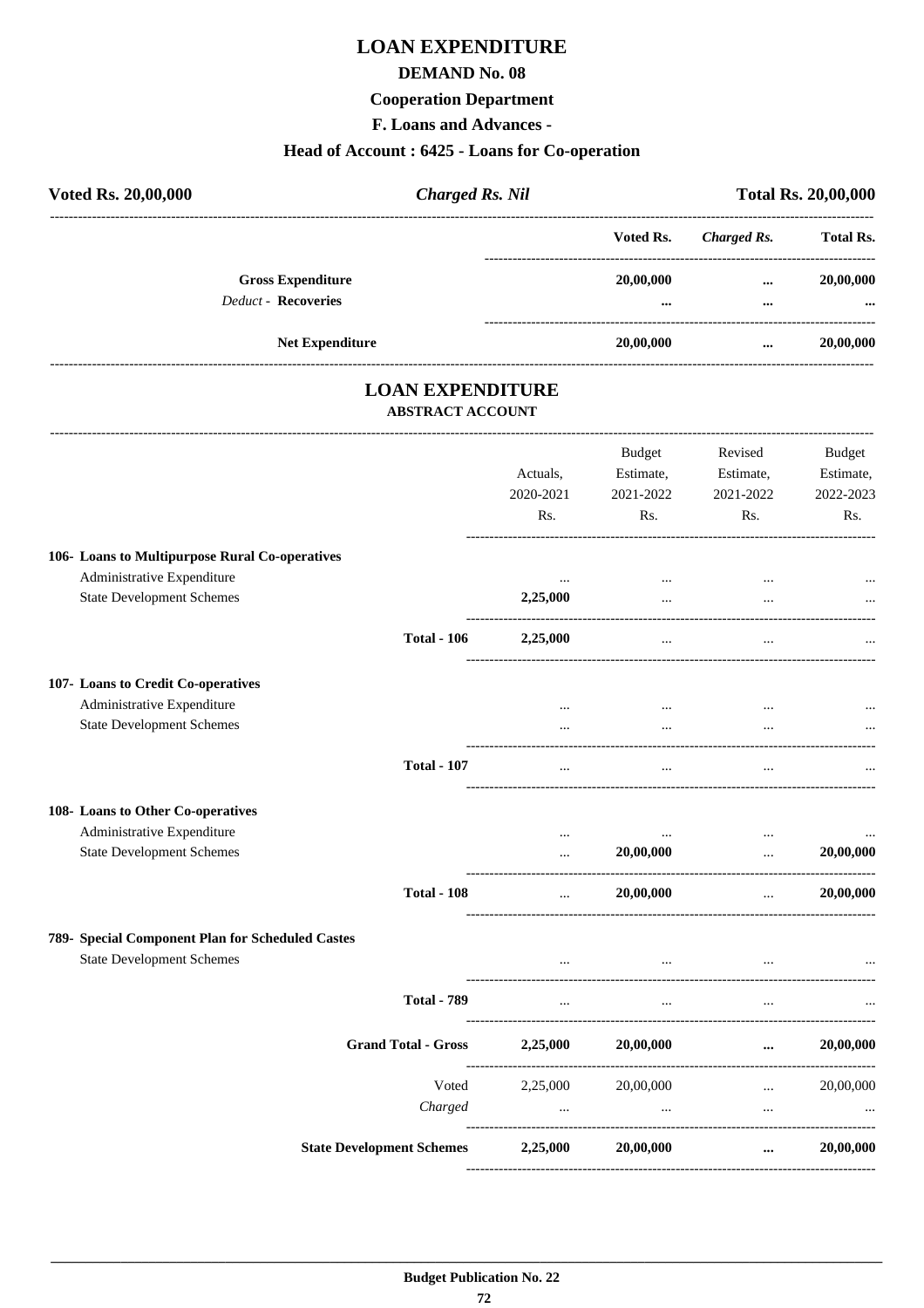### **LOAN EXPENDITURE ABSTRACT ACCOUNT**

|                          | Actuals.<br>2020-2021<br>Rs. | <b>Budget</b><br>Estimate,<br>2021-2022<br>Rs. | Revised<br>Estimate,<br>2021-2022<br>Rs. | <b>Budget</b><br>Estimate,<br>2022-2023<br>Rs. |
|--------------------------|------------------------------|------------------------------------------------|------------------------------------------|------------------------------------------------|
| <b>Deduct Recoveries</b> |                              |                                                |                                          |                                                |
| <b>Grand Total - Net</b> | 2,25,000                     | 20,00,000                                      |                                          | 20,00,000                                      |
| Voted<br>Charged         | 2,25,000<br>$\cdots$         | 20,00,000<br>$\cdots$                          | $\cdots$<br>$\cdots$                     | 20,00,000<br>                                  |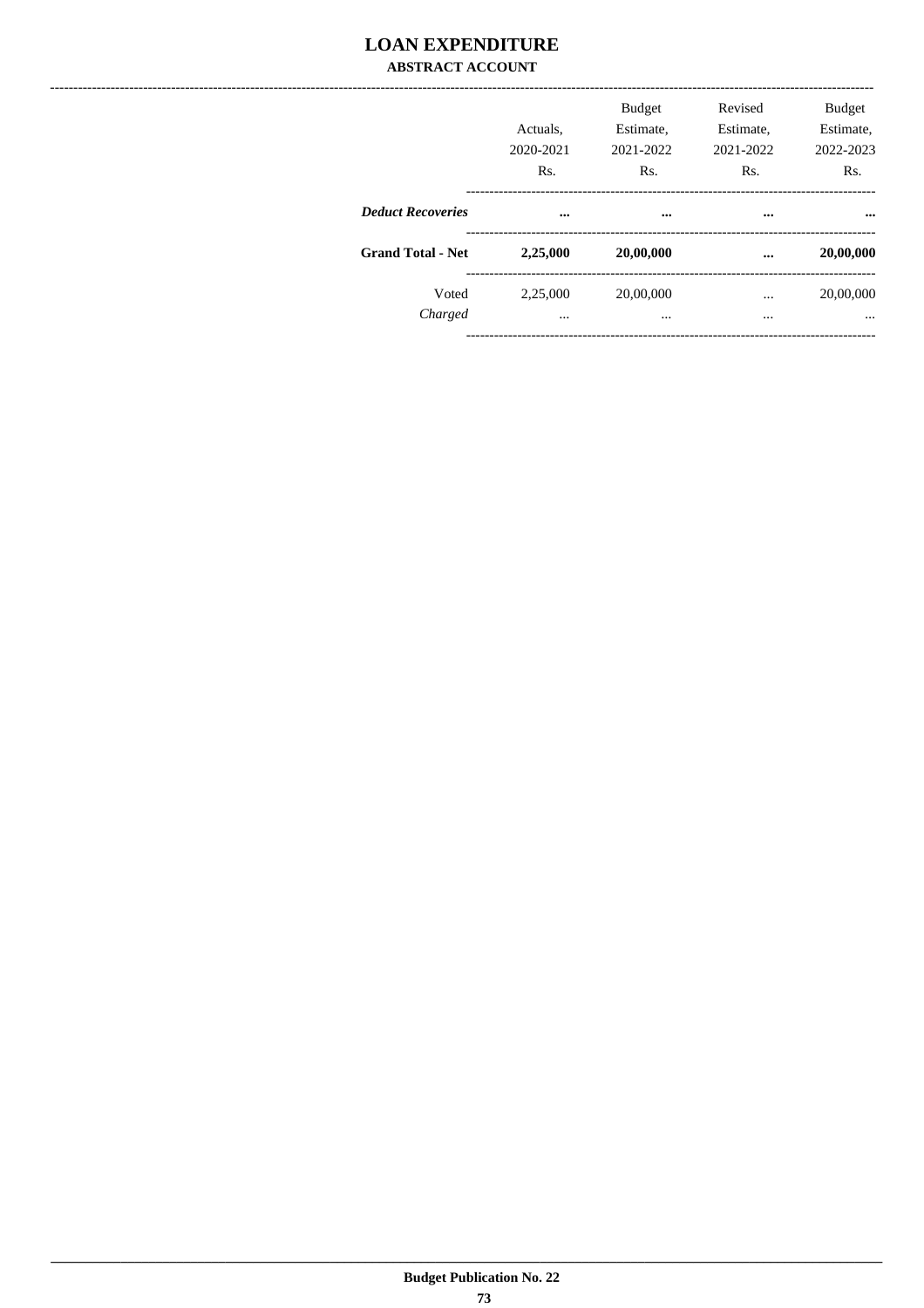|                                                                                                                                         | Actuals,<br>2020-2021<br>Rs. | <b>Budget</b><br>Estimate,<br>2021-2022<br>R <sub>s</sub> . | Revised<br>Estimate,<br>2021-2022<br>Rs. | <b>Budget</b><br>Estimate,<br>2022-2023<br>Rs. |
|-----------------------------------------------------------------------------------------------------------------------------------------|------------------------------|-------------------------------------------------------------|------------------------------------------|------------------------------------------------|
| DETAILED ACCOUNT NO. 6425-00-106 - LOANS TO MULTIPURPOSE RURAL CO-OPERATIVES                                                            |                              |                                                             |                                          |                                                |
| 106- Loans to Multipurpose Rural Co-operatives                                                                                          |                              |                                                             |                                          |                                                |
| <b>State Development Schemes</b>                                                                                                        |                              |                                                             |                                          |                                                |
| 015- Warehousing and Marketing Co-operative - Loans for Co-<br>operative Storage Godowns (NCDC) [CO]                                    |                              |                                                             |                                          |                                                |
| 55- Loans and Advances                                                                                                                  |                              |                                                             |                                          |                                                |
| 016- Processing Co-operatives- Loans for Development of Processing<br>Co-operatives and Cold Storage (NCDC) [CO]                        |                              |                                                             |                                          |                                                |
| 55- Loans and Advances                                                                                                                  |                              |                                                             |                                          |                                                |
| 56- Repayment of Loans                                                                                                                  | 2,25,000                     |                                                             |                                          |                                                |
| Total - 6425-00-106-016                                                                                                                 | 2,25,000                     | $\cdots$                                                    | $\ddotsc$                                |                                                |
| 017- Cosumer Co-operatives- Loans for Distribution of Consumer<br>Articles in Rural Areas (NCDC) [CO]                                   |                              |                                                             |                                          |                                                |
| 55- Loans and Advances                                                                                                                  |                              |                                                             |                                          |                                                |
| 018- Warehousing and Marketing Co-operatives- Working Capital<br>Loans to Primary Agricultural Marketing Socities (PAMS)<br>(NCDC) [CO] |                              |                                                             |                                          |                                                |
| 55- Loans and Advances                                                                                                                  |                              |                                                             |                                          |                                                |
| <b>Total - State Development Schemes</b>                                                                                                | 2,25,000                     |                                                             |                                          |                                                |
| Total - 6425-00-106                                                                                                                     | 2,25,000                     |                                                             |                                          |                                                |
| Voted                                                                                                                                   | 2,25,000                     | $\ddotsc$                                                   | $\ddotsc$                                |                                                |
| Charged                                                                                                                                 | $\cdots$                     | $\cdots$                                                    | $\ddotsc$                                |                                                |
|                                                                                                                                         |                              |                                                             |                                          |                                                |

#### **DETAILED ACCOUNT NO. 6425-00-107 - LOANS TO CREDIT CO-OPERATIVES .**

### **107- Loans to Credit Co-operatives State Development Schemes** 001- loans for Central Co-operative Banks for providing Non overdue cover assistance (NODC) [CO] 55- Loans and Advances ... ... ... ... **Total - 6425-00-107** ... ... ... ... ------------------------------------------------------------------------------------------ Voted ... ... ... ... *Charged* ... ... ... ... ----------------------------------------------------------------------------------------- .

#### **DETAILED ACCOUNT NO. 6425-00-108 - LOANS TO OTHER CO-OPERATIVES .**

#### **108- Loans to Other Co-operatives**

#### **State Development Schemes**

#### 002- Establishment of Cold Storages [CO]

55- Loans and Advances ... ... ... ...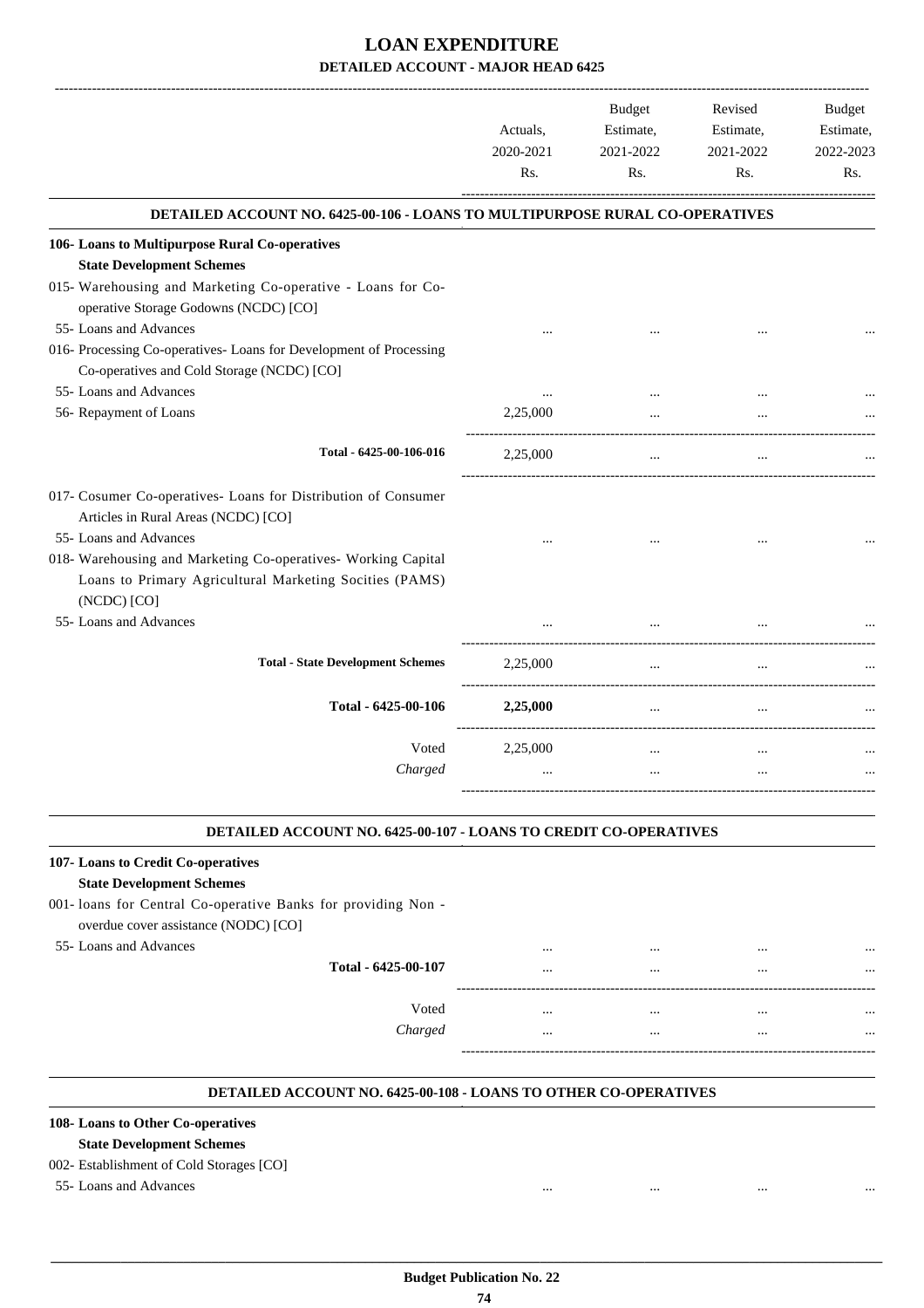|                                                              |           | <b>Budget</b> | Revised   | Budget    |
|--------------------------------------------------------------|-----------|---------------|-----------|-----------|
|                                                              | Actuals.  | Estimate,     | Estimate, | Estimate, |
|                                                              | 2020-2021 | 2021-2022     | 2021-2022 | 2022-2023 |
|                                                              | Rs.       | Rs.           | Rs.       | Rs.       |
| 009- Establishment of Storage Godowns [CO]                   |           |               |           |           |
| 55- Loans and Advances                                       | $\cdots$  | 20,00,000     | $\cdots$  | 20,00,000 |
| Total - 6425-00-108-009                                      |           | 20,00,000     | $\cdots$  | 20,00,000 |
| 010- Development of Apex Agricultural Marketing Society [CO] |           |               |           |           |
| 55- Loans and Advances                                       | $\cdots$  | $\cdots$      |           |           |
| 027- Development of Apex Consumer Co-operative [CO]          |           |               |           |           |
| 55- Loans and Advances                                       |           | $\cdots$      |           |           |
| <b>Total - State Development Schemes</b>                     | $\ddotsc$ | 20,00,000     | $\cdots$  | 20,00,000 |
| Total - 6425-00-108                                          | $\cdots$  | 20,00,000     | $\cdots$  | 20,00,000 |
| Voted                                                        | $\cdots$  | 20,00,000     | $\cdots$  | 20,00,000 |
| Charged                                                      | $\cdots$  | $\cdots$      | $\cdots$  |           |
|                                                              |           |               |           |           |

#### **DETAILED ACCOUNT NO. 6425-00-789 - SPECIAL COMPONENT PLAN FOR SCHEDULED CASTES .**

.

### **789- Special Component Plan for Scheduled Castes State Development Schemes** 002- Processing Co-operatives- Development of Processing Cooperatives(Primary) [CO] 55- Loans and Advances ... ... ... ... **Total - 6425-00-789** ... ... ... ... ------------------------------------------------------------------------------------------ Voted ... ... ... ... *Charged* ... ... ... ... -----------------------------------------------------------------------------------------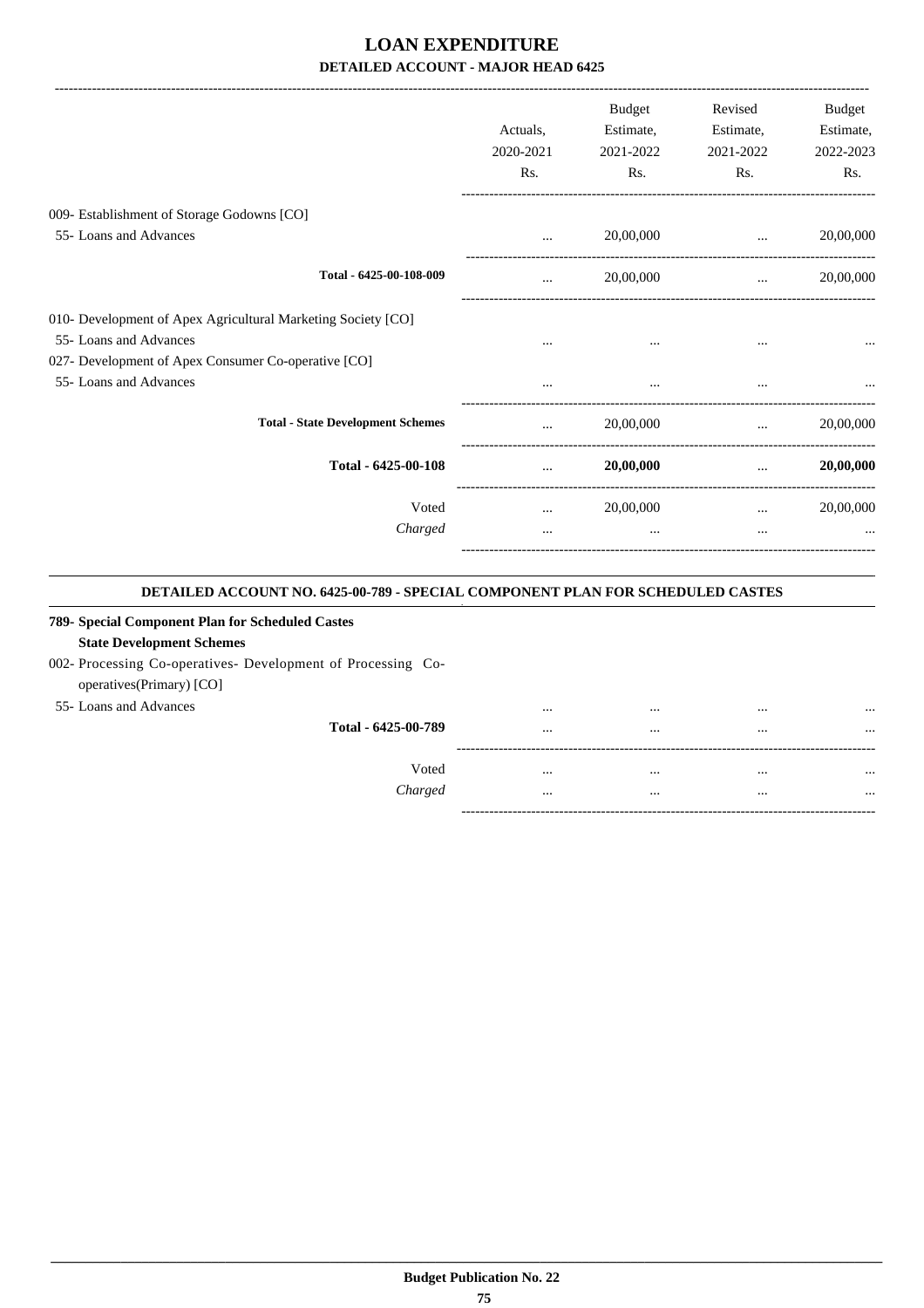# **REVENUE EXPENDITURE DEMAND No. 68 Home and Hill Affairs Department A. General Services - (a) Organs of State Head of Account : 2015 - Elections**

| Voted Rs. 166,79,14,000                                            |                         | <b>Charged Rs. Nil</b>                                           |                                                |                                                     | Total Rs. 166,79,14,000                       |
|--------------------------------------------------------------------|-------------------------|------------------------------------------------------------------|------------------------------------------------|-----------------------------------------------------|-----------------------------------------------|
|                                                                    |                         |                                                                  | Voted Rs.                                      | <b>Charged Rs.</b>                                  | <b>Total Rs.</b>                              |
| <b>Gross Expenditure</b>                                           |                         |                                                                  | 166,79,14,000                                  |                                                     | $\dots$ 166,79,14,000                         |
| <b>Deduct - Recoveries</b>                                         |                         |                                                                  | $-43,85,000$                                   |                                                     | $-43,85,000$<br>$\mathbf{m}$ and $\mathbf{m}$ |
| <b>Net Expenditure</b>                                             |                         |                                                                  |                                                | 166,35,29,000  166,35,29,000                        |                                               |
|                                                                    |                         | REVENUE EXPENDITURE                                              |                                                |                                                     |                                               |
|                                                                    | <b>ABSTRACT ACCOUNT</b> |                                                                  |                                                |                                                     |                                               |
|                                                                    |                         | Actuals,                                                         | <b>Budget</b>                                  | Revised<br>Estimate, Estimate,                      | Budget<br>Estimate,                           |
|                                                                    |                         | 2020-2021<br>Rs.                                                 | 2021-2022<br>Rs.                               | 2021-2022<br>Rs.                                    | 2022-2023<br>Rs.                              |
| 102- Electoral Officers                                            |                         |                                                                  |                                                |                                                     |                                               |
| Administrative Expenditure                                         |                         |                                                                  |                                                | 29,06,01,491 31,04,69,000 30,15,59,000 31,52,89,000 |                                               |
|                                                                    | <b>Total - 102</b>      |                                                                  |                                                | 29,06,01,491 31,04,69,000 30,15,59,000 31,52,89,000 |                                               |
| 103- Preparation and Printing of Electoral Rolls                   |                         |                                                                  |                                                |                                                     |                                               |
| Administrative Expenditure                                         |                         |                                                                  |                                                | 99,72,26,411 54,00,07,000 54,87,46,000              | 56,48,48,000                                  |
|                                                                    | <b>Total - 103</b>      |                                                                  |                                                | 99,72,26,411 54,00,07,000 54,87,46,000 56,48,48,000 |                                               |
| 104- Charges for conduct of Elections for Lok Sabha & State        |                         |                                                                  |                                                |                                                     |                                               |
| Legislative when held simultaneously<br>Administrative Expenditure |                         |                                                                  | $\mathbf{r}$ and $\mathbf{r}$ and $\mathbf{r}$ | $1,02,000$ $1,02,000$ $1,05,000$                    |                                               |
|                                                                    |                         |                                                                  |                                                |                                                     |                                               |
|                                                                    | <b>Total - 104</b>      | $\cdots$                                                         | 1,02,000                                       | 1,02,000                                            | 1,05,000                                      |
| 105- Charges for conduct of Election to Parliament                 |                         |                                                                  |                                                |                                                     |                                               |
| Administrative Expenditure                                         |                         |                                                                  | 149,92,94,938 15,00,00,000                     | 15,00,00,000                                        | 15,45,00,000                                  |
|                                                                    |                         | Total - 105 149,92,94,938 15,00,00,000 15,00,00,000 15,45,00,000 |                                                |                                                     |                                               |
| 106- Charges for conduct of Election to State Legislature          |                         |                                                                  |                                                |                                                     |                                               |
| Administrative Expenditure                                         |                         |                                                                  | 341,12,44,405 400,00,00,000                    | 401,00,00,000                                       | 50,00,00,000                                  |
|                                                                    | <b>Total - 106</b>      |                                                                  | 341,12,44,405 400,00,00,000                    | 401,00,00,000                                       | 50,00,00,000                                  |
| 108- Issue of Photo Identy Cards to Voters                         |                         |                                                                  |                                                |                                                     |                                               |
| Administrative Expenditure                                         |                         |                                                                  |                                                | 9,97,76,316 11,38,90,000 11,38,90,000 11,73,07,000  |                                               |
|                                                                    | <b>Total - 108</b>      |                                                                  |                                                | 9,97,76,316 11,38,90,000 11,38,90,000 11,73,07,000  |                                               |
|                                                                    |                         |                                                                  |                                                |                                                     |                                               |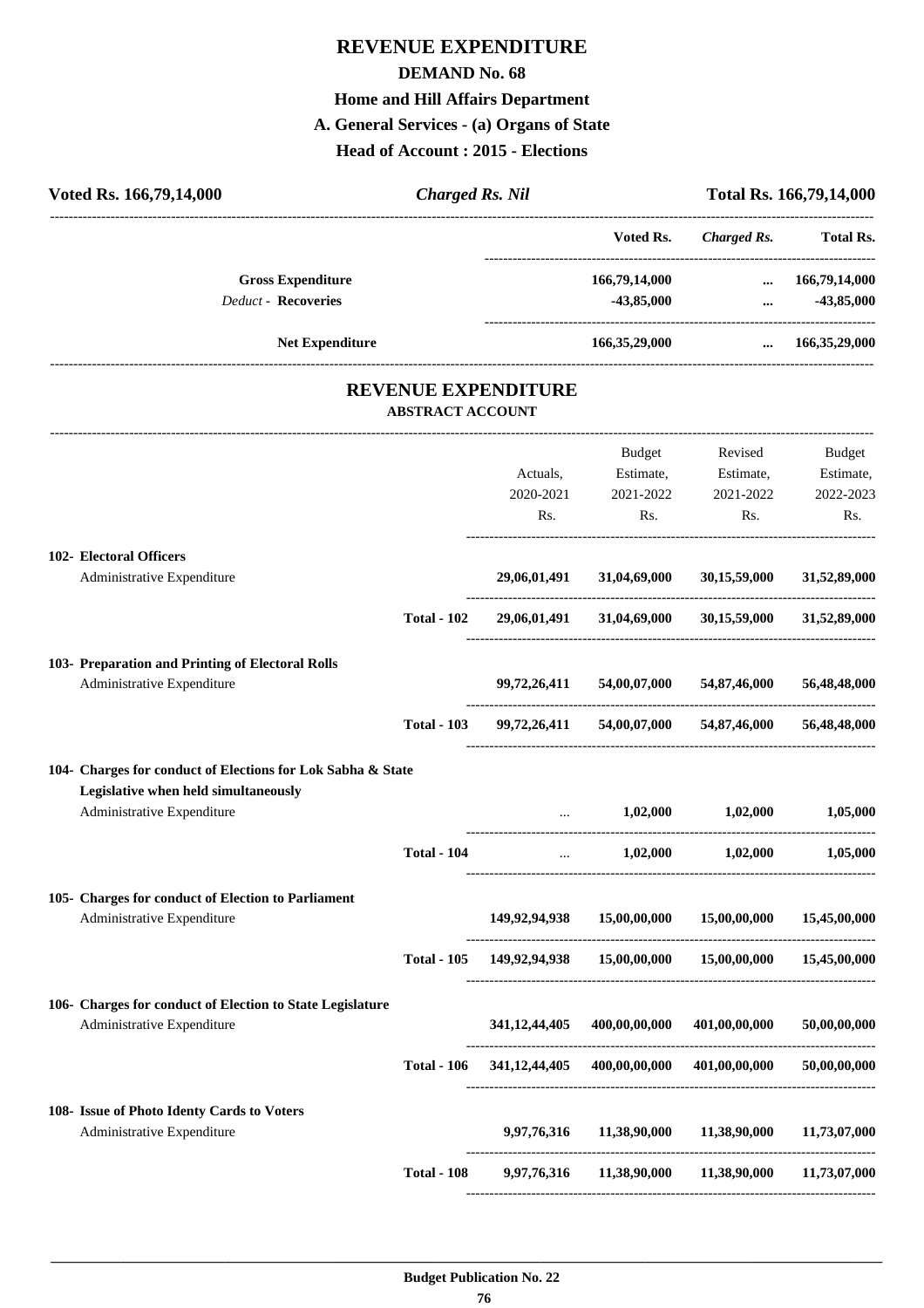### **REVENUE EXPENDITURE ABSTRACT ACCOUNT**

|                                                                                    |                                                                 | Budget                                                                                                                                                                     | Revised                       | Budget                |
|------------------------------------------------------------------------------------|-----------------------------------------------------------------|----------------------------------------------------------------------------------------------------------------------------------------------------------------------------|-------------------------------|-----------------------|
|                                                                                    | Actuals,                                                        |                                                                                                                                                                            | Estimate, Estimate, Estimate, |                       |
|                                                                                    | 2020-2021                                                       | 2021-2022                                                                                                                                                                  | 2021-2022                     | 2022-2023             |
|                                                                                    | Rs.                                                             |                                                                                                                                                                            | $\mathbf{Rs.}$                | $\mathbf{Rs.}$<br>Rs. |
| 109- Charges for conduct of election to Panchayats/Local Bodies                    |                                                                 |                                                                                                                                                                            |                               |                       |
| Administrative Expenditure                                                         |                                                                 | $1,47,95,000$ $1,42,91,000$ $5,48,66,000$ $1,58,65,000$                                                                                                                    |                               |                       |
|                                                                                    | Total - 109  1,47,95,000  1,42,91,000  5,48,66,000  1,58,65,000 |                                                                                                                                                                            |                               |                       |
| 110- Delimitation commission                                                       |                                                                 |                                                                                                                                                                            |                               |                       |
| Administrative Expenditure                                                         | $\ddotsc$                                                       | 1,31,000                                                                                                                                                                   | $\mathbf{r}$                  |                       |
| <b>Total - 110</b>                                                                 |                                                                 | $\dots$ 1,31,000 $\dots$                                                                                                                                                   |                               |                       |
| <b>Grand Total - Gross</b>                                                         |                                                                 | 631,29,38,561 512,88,90,000 517,91,63,000 166,79,14,000                                                                                                                    |                               |                       |
| Voted                                                                              |                                                                 | 631,29,38,561 512,88,90,000 517,91,63,000 166,79,14,000                                                                                                                    |                               |                       |
|                                                                                    | $Charged$ $\dots$ $\dots$ $\dots$ $\dots$                       |                                                                                                                                                                            |                               |                       |
| Administrative Expenditure 631,29,38,561 512,88,90,000 517,91,63,000 166,79,14,000 |                                                                 |                                                                                                                                                                            |                               |                       |
|                                                                                    |                                                                 |                                                                                                                                                                            |                               |                       |
| <b>Grand Total - Net</b>                                                           |                                                                 | 630,05,14,098 512,87,62,000 517,53,83,000 166,35,29,000                                                                                                                    |                               |                       |
| Voted<br>Charged                                                                   |                                                                 | 630,05,14,098 512,87,62,000 517,53,83,000 166,35,29,000<br>the contract of the contract of the contract of the contract of the contract of the contract of the contract of |                               |                       |
|                                                                                    |                                                                 |                                                                                                                                                                            |                               |                       |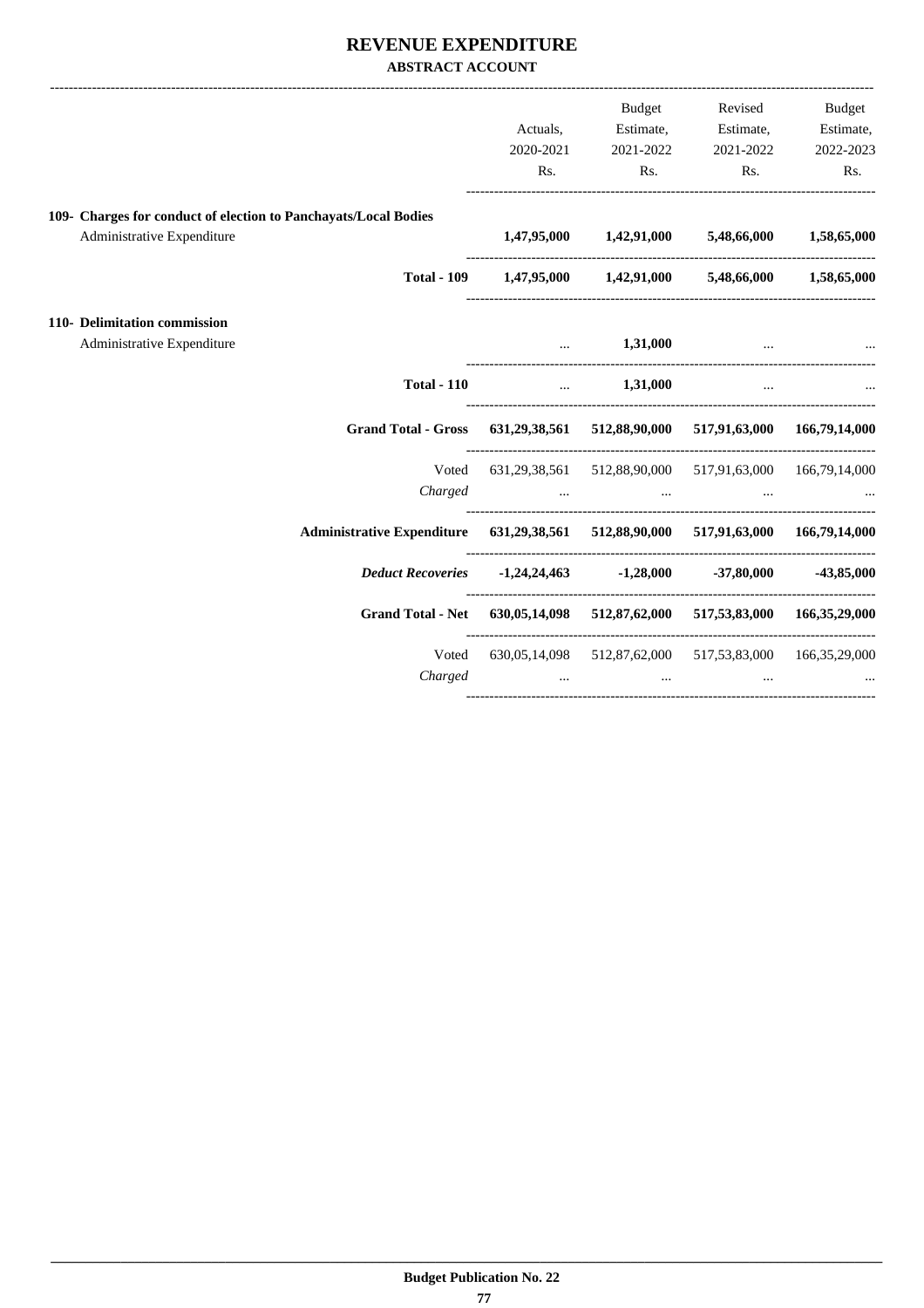|                 |                 |                                                                                                         | Budget<br>Estimate,                                                                                                                                                  |
|-----------------|-----------------|---------------------------------------------------------------------------------------------------------|----------------------------------------------------------------------------------------------------------------------------------------------------------------------|
| Actuals,        | Estimate,       | Estimate,                                                                                               |                                                                                                                                                                      |
| 2020-2021       | 2021-2022       | 2021-2022                                                                                               | 2022-2023                                                                                                                                                            |
|                 | Rs.             | Rs.                                                                                                     | Rs.                                                                                                                                                                  |
|                 |                 |                                                                                                         |                                                                                                                                                                      |
|                 |                 |                                                                                                         |                                                                                                                                                                      |
|                 |                 |                                                                                                         |                                                                                                                                                                      |
|                 |                 |                                                                                                         |                                                                                                                                                                      |
|                 |                 |                                                                                                         |                                                                                                                                                                      |
| 23, 75, 77, 479 | 25, 31, 82, 000 | 24, 23, 29, 000                                                                                         | 24,95,99,000                                                                                                                                                         |
| 3,06,527        |                 | 3,07,000                                                                                                | 3,07,000                                                                                                                                                             |
| 26, 30, 773     | 75,95,000       | 96,93,000                                                                                               | 1,49,76,000                                                                                                                                                          |
| 2,37,12,960     | 2,40,52,000     | 2,30,21,000                                                                                             | 2,37,12,000                                                                                                                                                          |
| 11,50,800       | 11,71,000       | 11,74,000                                                                                               | 11,97,000                                                                                                                                                            |
| 2,520           | $\cdots$        | 3,000                                                                                                   | 3,000                                                                                                                                                                |
| 3,68,352        | 6,09,000        | 3,79,000                                                                                                | 3,90,000                                                                                                                                                             |
| 5,28,000        | 5,30,000        | 5,44,000                                                                                                | 5,55,000                                                                                                                                                             |
| 9,06,385        | 9,34,000        | 9,25,000                                                                                                | 9,44,000                                                                                                                                                             |
| 26, 71, 83, 796 |                 |                                                                                                         | 29, 16, 83, 000                                                                                                                                                      |
| 15,79,196       | 12,00,000       | 16,77,000                                                                                               | 17,27,000                                                                                                                                                            |
| 68,737          | 1,39,000        | 1,39,000                                                                                                | 1,42,000                                                                                                                                                             |
| 1,04,784        | 4,94,000        | 4,94,000                                                                                                | 5,04,000                                                                                                                                                             |
| 5,05,668        | 10,00,000       | 14,00,000                                                                                               | 12,20,000                                                                                                                                                            |
|                 |                 |                                                                                                         |                                                                                                                                                                      |
| 32, 24, 643     | 9,00,000        | 9,00,000                                                                                                | 9,18,000                                                                                                                                                             |
| 7,24,509        | 5,56,000        | 5,56,000                                                                                                | 5,67,000                                                                                                                                                             |
| 24,44,691       | 25,83,000       | 24,94,000                                                                                               | 25,44,000                                                                                                                                                            |
| 5,88,772        | 5,24,000        | 5,24,000                                                                                                | 5,34,000                                                                                                                                                             |
| 69,82,615       | 45,63,000       | 44,74,000                                                                                               | 45,63,000                                                                                                                                                            |
|                 |                 |                                                                                                         | 1,54,50,000                                                                                                                                                          |
|                 | 31,04,69,000    | 30,15,59,000                                                                                            | 31,52,89,000                                                                                                                                                         |
| 29,06,01,491    |                 | 30,15,59,000                                                                                            | 31,52,89,000                                                                                                                                                         |
|                 |                 | 30,15,59,000                                                                                            | 31,52,89,000                                                                                                                                                         |
|                 | Rs.             | <b>DETAILED ACCOUNT NO. 2015-00-102 - ELECTORAL OFFICERS</b><br>29,06,01,491<br>----------------------- | 28,80,73,000 27,83,75,000<br>1,41,76,695 1,50,00,000 1,50,00,000<br>31,04,69,000<br>29,06,01,491 31,04,69,000<br>------------------------<br>----------------------- |

#### **DETAILED ACCOUNT NO. 2015-00-103 - PREPARATION AND PRINTING OF ELECTORAL ROLLS .**

.

|                     | 103- Preparation and Printing of Electoral Rolls |                 |              |              |              |
|---------------------|--------------------------------------------------|-----------------|--------------|--------------|--------------|
|                     | <b>Administrative Expenditure</b>                |                 |              |              |              |
|                     | 001- Parliamentary/Assembly Constituency [HH]    |                 |              |              |              |
| 50- Other Charges   |                                                  | 96, 15, 76, 495 | 51.27.40.000 | 51.27.40.000 | 52,81,22,000 |
| 77- Computerisation |                                                  | 3.56.49.916     | 2.72.67.000  | 3,60,06,000  | 3,67,26,000  |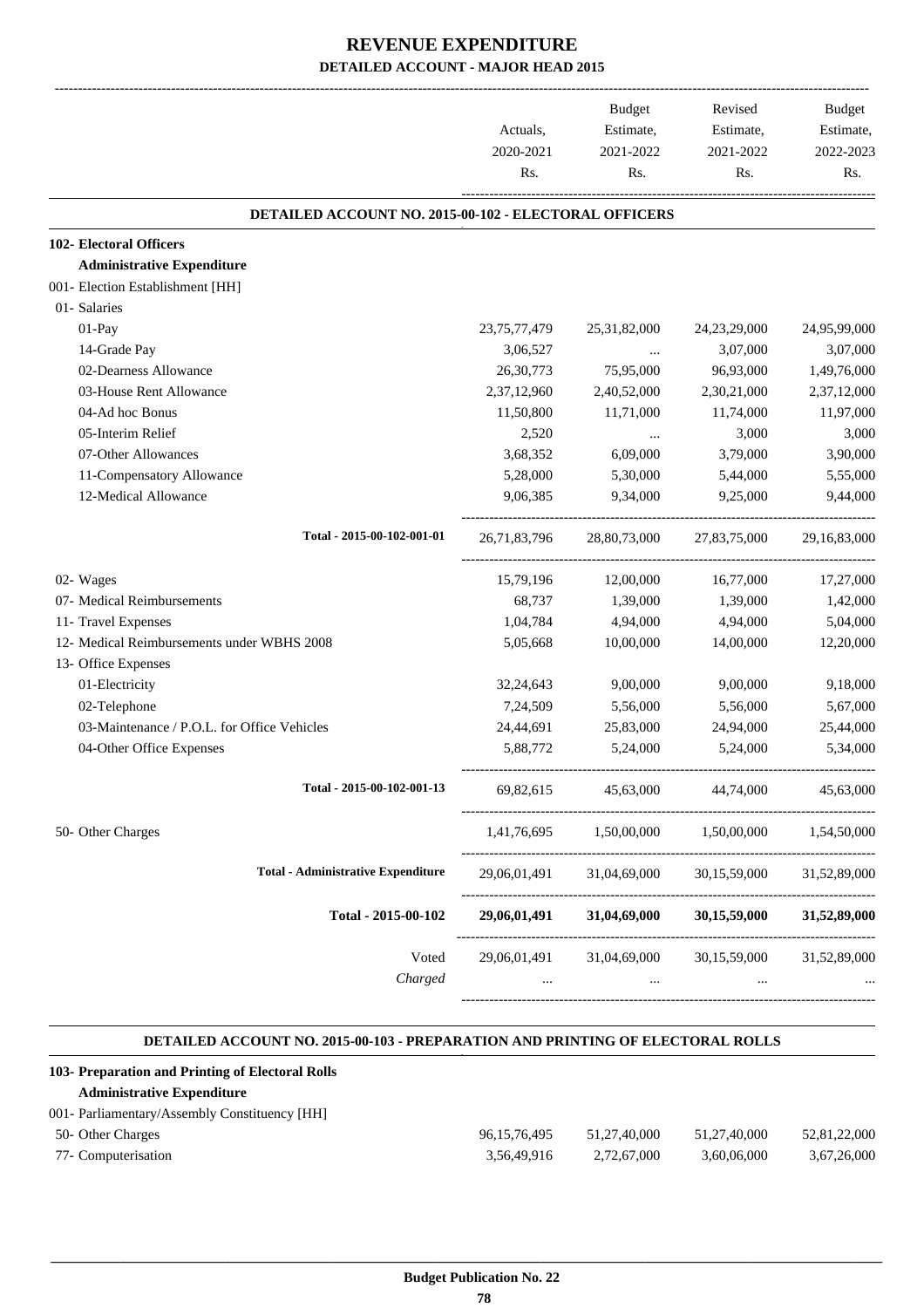|                                           | Actuals.     | <b>Budget</b><br>Estimate, | Revised<br>Estimate, | <b>Budget</b><br>Estimate, |
|-------------------------------------------|--------------|----------------------------|----------------------|----------------------------|
|                                           | 2020-2021    | 2021-2022                  | 2021-2022            | 2022-2023                  |
|                                           | Rs.          | Rs.                        | Rs.                  | Rs.                        |
| <b>Total - Administrative Expenditure</b> | 99,72,26,411 | 54,00,07,000               | 54,87,46,000         | 56,48,48,000               |
| Total - 2015-00-103                       | 99,72,26,411 | 54,00,07,000               | 54,87,46,000         | 56,48,48,000               |
| Voted                                     | 99,72,26,411 | 54,00,07,000               | 54,87,46,000         | 56,48,48,000               |
| Charged                                   | $\cdots$     | $\cdots$                   | $\cdots$             |                            |
|                                           |              |                            |                      |                            |

.

.

.

#### **DETAILED ACCOUNT NO. 2015-00-104 - CHARGES FOR CONDUCT OF ELECTIONS FOR LOK SABHA & STATE LEGISLATIVE WHEN HELD SIMULTANEOUSLY .**

| 104- Charges for conduct of Elections for Lok Sabha & State |          |          |          |          |
|-------------------------------------------------------------|----------|----------|----------|----------|
| Legislative when held simultaneously                        |          |          |          |          |
| <b>Administrative Expenditure</b>                           |          |          |          |          |
| 001- Lok Sabha / Assembly Election [HH]                     |          |          |          |          |
| 50- Other Charges                                           | $\cdots$ | 1,02,000 | 1.02.000 | 1.05.000 |
| <b>Total - Administrative Expenditure</b>                   | $\cdots$ | 1.02.000 | 1.02.000 | 1,05,000 |
| Total - 2015-00-104                                         | $\cdots$ | 1,02,000 | 1,02,000 | 1,05,000 |
| Voted                                                       | $\cdots$ | 1.02.000 | 1.02.000 | 1.05.000 |
| Charged                                                     | $\cdots$ | $\cdots$ | $\cdots$ | $\cdots$ |
|                                                             |          |          |          |          |

#### **DETAILED ACCOUNT NO. 2015-00-105 - CHARGES FOR CONDUCT OF ELECTION TO PARLIAMENT .**

#### **105- Charges for conduct of Election to Parliament Administrative Expenditure**

# 001- Lok Sahba Election [HH]

| 50- Other Charges |                                           | 149.92.94.938             | 15,00,00,000             | 15,00,00,000             | 15,45,00,000             |
|-------------------|-------------------------------------------|---------------------------|--------------------------|--------------------------|--------------------------|
|                   | <b>Total - Administrative Expenditure</b> | 149.92.94.938             | 15,00,00,000             | 15,00,00,000             | 15,45,00,000             |
|                   | Total - 2015-00-105                       | 149,92,94,938             | 15,00,00,000             | 15,00,00,000             | 15,45,00,000             |
|                   | Voted<br>Charged                          | 149.92.94.938<br>$\cdots$ | 15,00,00,000<br>$\cdots$ | 15,00,00,000<br>$\cdots$ | 15,45,00,000<br>$\cdots$ |
|                   |                                           |                           |                          |                          |                          |

#### **DETAILED ACCOUNT NO. 2015-00-106 - CHARGES FOR CONDUCT OF ELECTION TO STATE LEGISLATURE .**

## **106- Charges for conduct of Election to State Legislature Administrative Expenditure** 001- Assembly Elections [HH] 50- Other Charges 341,12,44,405 400,00,00,000 401,00,00,000 50,00,00,000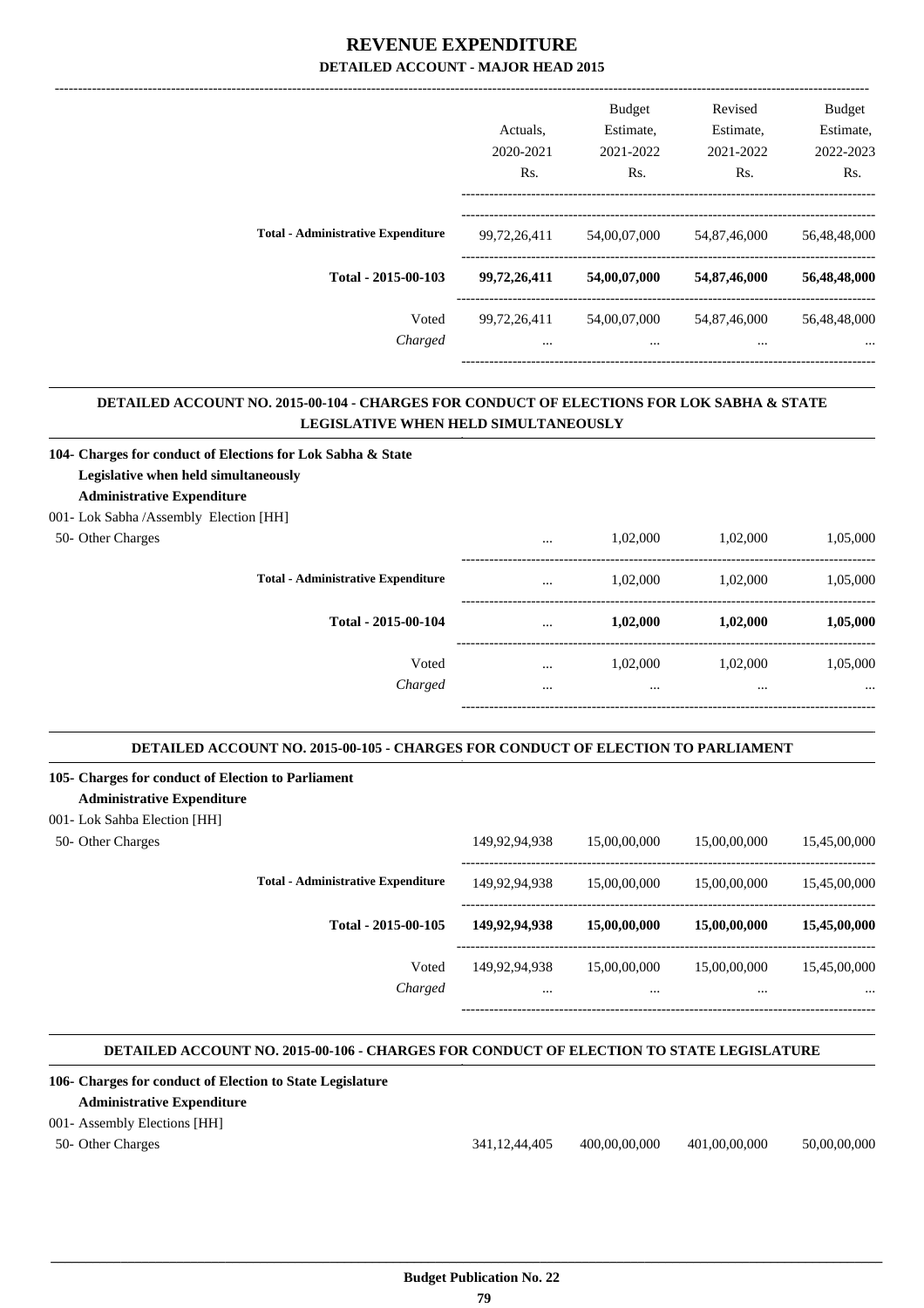|                                           |                  | <b>Budget</b> | Revised       | <b>Budget</b> |
|-------------------------------------------|------------------|---------------|---------------|---------------|
|                                           | Actuals.         | Estimate,     | Estimate,     | Estimate,     |
|                                           | 2020-2021        | 2021-2022     | 2021-2022     | 2022-2023     |
|                                           | R <sub>s</sub> . | Rs.           | Rs.           | Rs.           |
| <b>Total - Administrative Expenditure</b> | 341, 12, 44, 405 | 400,00,00,000 | 401,00,00,000 | 50,00,00,000  |
| Total - 2015-00-106                       | 341, 12, 44, 405 | 400,00,00,000 | 401,00,00,000 | 50,00,00,000  |
| Voted                                     | 341, 12, 44, 405 | 400,00,00,000 | 401,00,00,000 | 50,00,00,000  |
| Charged                                   | $\cdots$         | $\cdots$      | $\cdots$      | $\cdots$      |
|                                           |                  |               |               |               |

#### **DETAILED ACCOUNT NO. 2015-00-108 - ISSUE OF PHOTO IDENTY CARDS TO VOTERS**

| 108- Issue of Photo Identy Cards to Voters<br><b>Administrative Expenditure</b> |             |              |              |              |
|---------------------------------------------------------------------------------|-------------|--------------|--------------|--------------|
| 001- Photo Identity Cards [HH]                                                  |             |              |              |              |
| 50- Other Charges                                                               | 9,97,76,316 | 11,38,90,000 | 11.38.90.000 | 11.73.07.000 |
| <b>Total - Administrative Expenditure</b>                                       | 9.97.76.316 | 11,38,90,000 | 11.38.90.000 | 11.73.07.000 |
| Total - 2015-00-108                                                             | 9,97,76,316 | 11,38,90,000 | 11,38,90,000 | 11,73,07,000 |
| Voted                                                                           | 9.97.76.316 | 11,38,90,000 | 11.38.90.000 | 11.73.07.000 |
| Charged                                                                         | $\cdots$    | $\cdots$     | $\cdots$     | $\cdots$     |
|                                                                                 |             |              |              |              |

#### **DETAILED ACCOUNT NO. 2015-00-109 - CHARGES FOR CONDUCT OF ELECTION TO PANCHAYATS/LOCAL BODIES .**

| 109- Charges for conduct of election to Panchayats/Local Bodies     |             |             |             |             |
|---------------------------------------------------------------------|-------------|-------------|-------------|-------------|
| <b>Administrative Expenditure</b>                                   |             |             |             |             |
| 001 - West Bengal State Election Commission for conducting Election |             |             |             |             |
| [HH]                                                                |             |             |             |             |
| 31- Grants-in-aid-GENERAL                                           |             |             |             |             |
| 02-Other Grants                                                     | 23,64,000   | 17.91.000   | 4,20,00,000 | 23,88,000   |
| 36- Grants-in-aid-Salaries                                          | 1,24,31,000 | 1,25,00,000 | 1,28,66,000 | 1,34,77,000 |
| <b>Total - Administrative Expenditure</b>                           | 1,47,95,000 | 1,42,91,000 | 5,48,66,000 | 1,58,65,000 |
| Total - 2015-00-109                                                 | 1,47,95,000 | 1,42,91,000 | 5,48,66,000 | 1,58,65,000 |
| Voted                                                               | 1,47,95,000 | 1,42,91,000 | 5,48,66,000 | 1,58,65,000 |
| Charged                                                             | $\cdots$    | $\cdots$    | $\cdots$    |             |
|                                                                     |             |             |             |             |

#### **DETAILED ACCOUNT NO. 2015-00-110 - DELIMITATION COMMISSION .**

#### **110- Delimitation commission**

#### **Administrative Expenditure**

001- Delimitation of Perliamentary and Assembly Constituency in

### West bengal [HH]

50- Other Charges ... ... 1,31,000 ... ... ... 1,31,000

.

.

.

 **Budget Publication No. 22 80**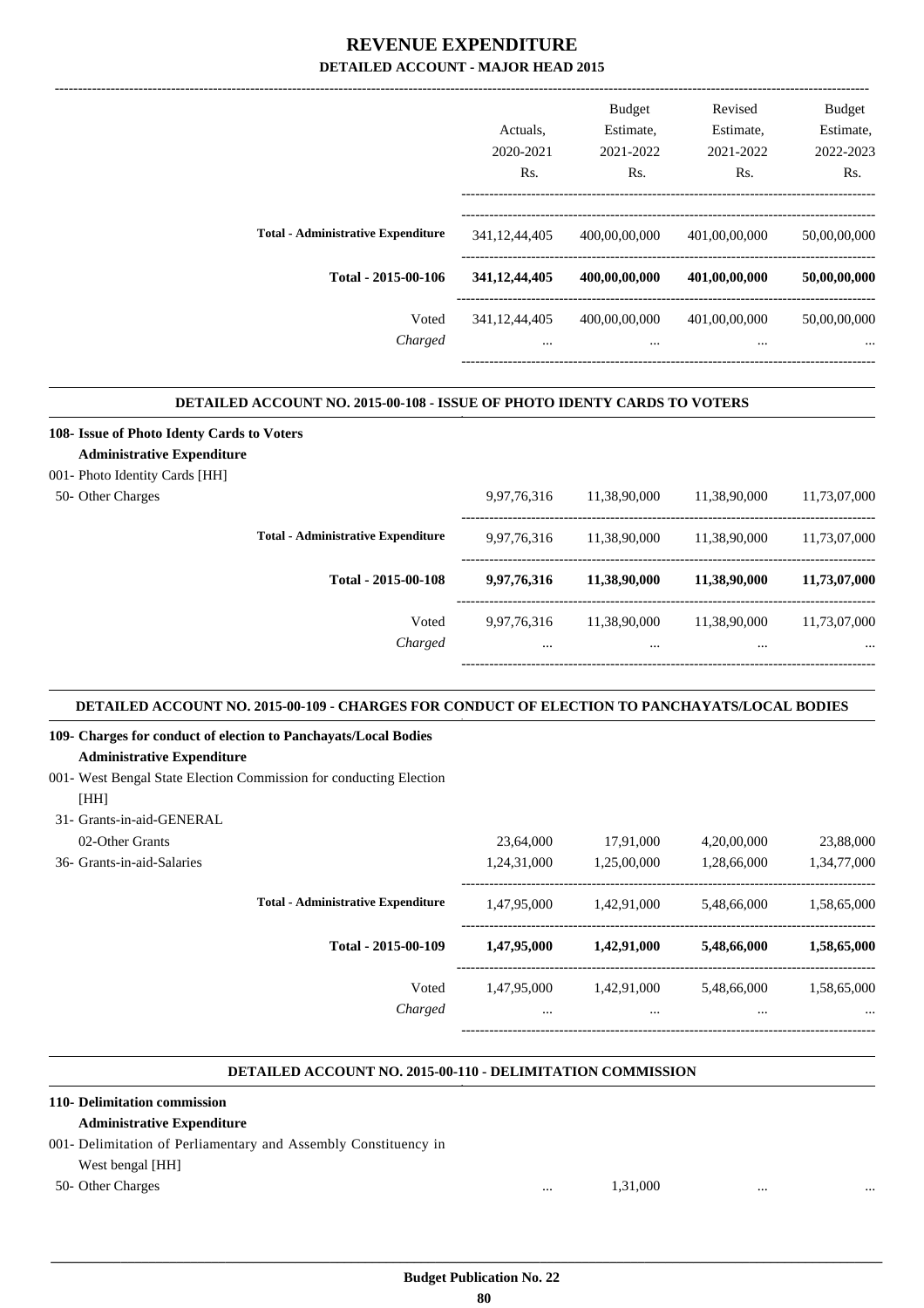|                                           | Actuals,<br>2020-2021<br>Rs. | <b>Budget</b><br>Estimate,<br>2021-2022<br>Rs. | Revised<br>Estimate,<br>2021-2022<br>Rs. | <b>Budget</b><br>Estimate,<br>2022-2023<br>Rs. |
|-------------------------------------------|------------------------------|------------------------------------------------|------------------------------------------|------------------------------------------------|
| <b>Total - Administrative Expenditure</b> | $\cdots$                     | 1,31,000                                       | $\cdots$                                 | $\ddotsc$                                      |
| Total - 2015-00-110                       | $\cdots$                     | 1,31,000                                       | $\cdots$                                 | $\cdots$                                       |
| Voted<br>Charged                          | $\cdots$<br>$\cdots$         | 1,31,000<br>                                   | $\cdots$<br>$\cdots$                     | $\cdots$<br>$\cdots$                           |
|                                           |                              |                                                |                                          |                                                |

-------------------------------------------------------------------------------------------------------------------------------------------------------------------------------

#### **DETAILED ACCOUNT NO. 2015 - DEDUCT RECOVERIES IN REDUCTION OF EXPENDITURE**

**--------------------------------------------------------------------------------------------------------------------------------------------------------------------------------**

| 102- Electoral Officers                                     |                                              |             |                       |             |
|-------------------------------------------------------------|----------------------------------------------|-------------|-----------------------|-------------|
| Administrative Expenditure                                  |                                              |             |                       |             |
| 001-Election Establishment [HH]                             |                                              |             |                       |             |
| 70-Deduct Recoveries                                        |                                              |             |                       |             |
| 01-Others                                                   | $-24,702$                                    | $-1,000$    | $-20,000$             | $-20,000$   |
| 02-W.B.H.S. 2008                                            | $\mathbf{r}$ , and the state of $\mathbf{r}$ | $-1,000$    | $-1,000$              | $-1,000$    |
| Total - 102 - Deduct - Recoveries                           | -24,702                                      | $-2,000$    | $-21,000$             | $-21,000$   |
| 103- Preparation and Printing of Electoral Rolls            |                                              |             |                       |             |
| Administrative Expenditure                                  |                                              |             |                       |             |
| 001-Parliamentary/Assembly Constituency [HH]                |                                              |             |                       |             |
| 70-Deduct Recoveries                                        |                                              |             |                       |             |
| 01-Others                                                   | $-1,14,187$                                  | -10,000     | $-1,00,000$           | $-1,00,000$ |
| 02-W.B.H.S. 2008                                            | $\mathbf{1}$                                 | $-1,000$    | $-1,000$              | $-1,000$    |
| Total - 103 - Deduct - Recoveries                           | -1,14,187                                    |             | $-11,000$ $-1,01,000$ | $-1,01,000$ |
| 104- Charges for conduct of Elections for Lok Sabha & State |                                              |             |                       |             |
| Legislative when held simultaneously                        |                                              |             |                       |             |
| Administrative Expenditure                                  |                                              |             |                       |             |
| 001-Lok Sabha /Assembly Election [HH]                       |                                              |             |                       |             |
| 70-Deduct Recoveries                                        |                                              |             |                       |             |
| 01-Others                                                   | <b>Second Committee</b>                      | $-1,000$    | $-1,000$              | $-1,000$    |
| 02-W.B.H.S. 2008                                            | $\cdots$                                     | $-1,000$    | $-1,000$              | $-1,000$    |
| Total - 104 - Deduct - Recoveries                           | $\cdots$                                     | $-2,000$    | $-2,000$              | $-2,000$    |
| 105- Charges for conduct of Election to Parliament          |                                              |             |                       |             |
| Administrative Expenditure                                  |                                              |             |                       |             |
| 001-Lok Sahba Election [HH]                                 |                                              |             |                       |             |
| 70-Deduct Recoveries                                        |                                              |             |                       |             |
| 01-Others                                                   | -43,934                                      | $-1,00,000$ | $-10,000$             | $-10,000$   |
| 02-W.B.H.S. 2008                                            | $\cdots$                                     | $-1,000$    | $-1,000$              | $-1,000$    |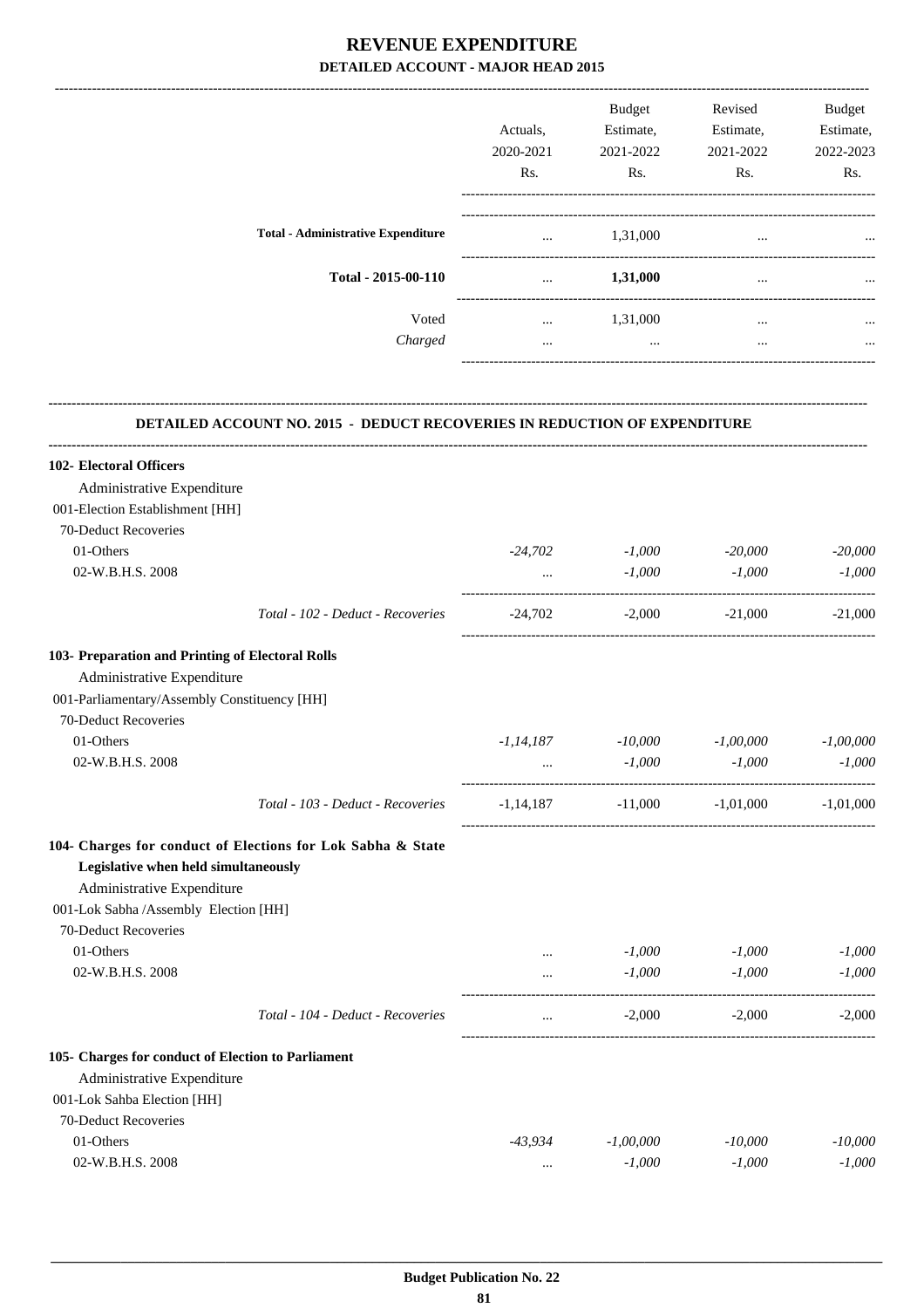|                                                                    |                                                                   | Actuals,<br>2020-2021<br>Rs. | Budget<br>Estimate,<br>2021-2022<br>Rs. | Revised<br>Estimate,<br>2021-2022<br>Rs. | Budget<br>Estimate,<br>2022-2023<br>Rs. |
|--------------------------------------------------------------------|-------------------------------------------------------------------|------------------------------|-----------------------------------------|------------------------------------------|-----------------------------------------|
|                                                                    | Total - 105 - Deduct - Recoveries                                 |                              | $-43,934$ $-1,01,000$ $-11,000$         |                                          | $-11,000$                               |
| 106- Charges for conduct of Election to State Legislature          |                                                                   |                              |                                         |                                          |                                         |
| Administrative Expenditure                                         |                                                                   |                              |                                         |                                          |                                         |
| 001-Assembly Elections [HH]<br>70-Deduct Recoveries                |                                                                   |                              |                                         |                                          |                                         |
| 01-Others                                                          |                                                                   | $-1,40,000$                  | $-1,000$                                | -20,000                                  | $-20,000$                               |
| 02-W.B.H.S. 2008                                                   |                                                                   | $\cdots$                     | $-1,000$                                | $\cdots$                                 |                                         |
|                                                                    | Total - 106 - Deduct - Recoveries                                 | $-1,40,000$                  | $-2,000$                                | $-20,000$                                | $-20,000$                               |
| 108- Issue of Photo Identy Cards to Voters                         |                                                                   |                              |                                         |                                          |                                         |
| Administrative Expenditure                                         |                                                                   |                              |                                         |                                          |                                         |
| 001-Photo Identity Cards [HH]                                      |                                                                   |                              |                                         |                                          |                                         |
| 70-Deduct Recoveries                                               |                                                                   |                              |                                         |                                          |                                         |
| 01-Others<br>02-W.B.H.S. 2008                                      |                                                                   | $-6,62,825$                  | $-1,000$                                | $-5,00,000$<br>$-1,000$                  | $-6,00,000$                             |
|                                                                    |                                                                   | $\cdots$                     | $-1,000$                                |                                          | $-1,000$                                |
|                                                                    | Total - 108 - Deduct - Recoveries                                 | $-6,62,825$                  |                                         | $-2,000$ $-5,01,000$                     | $-6,01,000$                             |
|                                                                    | 109- Charges for conduct of election to Panchayats/Local Bodies   |                              |                                         |                                          |                                         |
| Administrative Expenditure                                         |                                                                   |                              |                                         |                                          |                                         |
| [HH]                                                               | 001-West Bengal State Election Commission for conducting Election |                              |                                         |                                          |                                         |
| 70-Deduct Recoveries                                               |                                                                   |                              |                                         |                                          |                                         |
| 01-Others                                                          |                                                                   | $-33,100$                    | $-1,000$                                | $-20,000$                                | $-25,000$                               |
| 02-W.B.H.S. 2008                                                   |                                                                   |                              | $-1,000$                                | $\text{-}1,000$                          | $-1,000$                                |
|                                                                    | Total - 109 - Deduct - Recoveries                                 | $-33,100$                    | $-2,000$                                | $-21,000$                                | $-26,000$                               |
| 800- Other Expenditure                                             |                                                                   |                              |                                         |                                          |                                         |
| <b>State Development Schemes</b>                                   |                                                                   |                              |                                         |                                          |                                         |
| (CSSREFUND) [HH]                                                   | 007-Refund of Unutilised Fund of CSS Schemes (State Share)        |                              |                                         |                                          |                                         |
| 70-Deduct Recoveries                                               |                                                                   |                              |                                         |                                          |                                         |
| 01-Others                                                          |                                                                   | $\cdots$                     | $\cdots$                                | $\cdots$                                 |                                         |
| State Development Schemes (Central Assistance)<br>(CSSREFUND) [HH] | 006-Refund of Unutilised Fund of CSS Schemes (Central Share)      |                              |                                         |                                          |                                         |
| 70-Deduct Recoveries                                               |                                                                   |                              |                                         |                                          |                                         |
| 01-Others                                                          |                                                                   | $\cdots$                     | $\cdots$                                | $\cdots$                                 |                                         |
|                                                                    | Total - 800 - Deduct - Recoveries                                 | $\cdots$                     | $\cdots$                                | $\cdots$                                 |                                         |
|                                                                    |                                                                   |                              |                                         |                                          |                                         |
| 911- Deduct Recoveries of Overpayments                             |                                                                   |                              |                                         |                                          |                                         |

Administrative Expenditure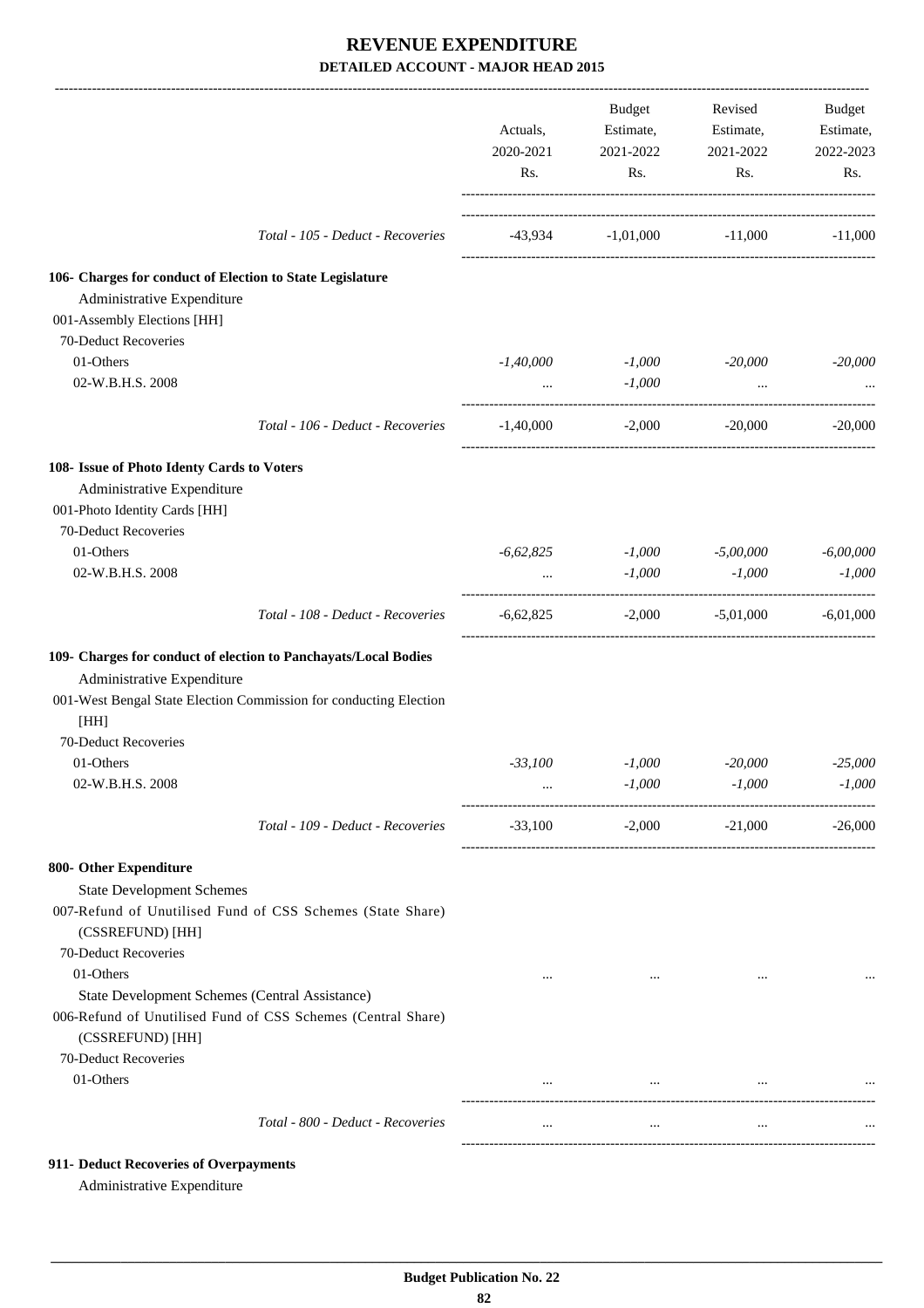|                                                                                            | Actuals,<br>2020-2021<br>Rs. | <b>Budget</b><br>Estimate,<br>2021-2022<br>Rs.                                                                                                                                                                                       | Revised<br>Estimate,<br>2021-2022<br>Rs. | Budget<br>Estimate,<br>2022-2023<br>Rs. |
|--------------------------------------------------------------------------------------------|------------------------------|--------------------------------------------------------------------------------------------------------------------------------------------------------------------------------------------------------------------------------------|------------------------------------------|-----------------------------------------|
| 001-Assembty Elections [HH]                                                                |                              |                                                                                                                                                                                                                                      |                                          |                                         |
| 70-Deduct Recoveries                                                                       |                              |                                                                                                                                                                                                                                      |                                          |                                         |
| 01-Others                                                                                  | -24,12,551                   | $-5,000$                                                                                                                                                                                                                             | $-1,00,000$                              | $-1,00,000$                             |
| 02-W.B.H.S. 2008                                                                           | $\cdots$                     | $\cdots$                                                                                                                                                                                                                             | $\cdots$                                 |                                         |
| 002-Election Establishment [HH]                                                            |                              |                                                                                                                                                                                                                                      |                                          |                                         |
| 70-Deduct Recoveries                                                                       |                              |                                                                                                                                                                                                                                      |                                          |                                         |
| 01-Others                                                                                  | $-2,075$                     | $\cdots$                                                                                                                                                                                                                             | $-1,000$                                 | $-1,000$                                |
| 02-W.B.H.S. 2008                                                                           | $\cdots$                     | $\cdots$                                                                                                                                                                                                                             | $\cdots$                                 |                                         |
| 003-(i) Parliamentary Constituencies (ii) Assembly Constituencies                          |                              |                                                                                                                                                                                                                                      |                                          |                                         |
| [HH]                                                                                       |                              |                                                                                                                                                                                                                                      |                                          |                                         |
| 70-Deduct Recoveries                                                                       |                              |                                                                                                                                                                                                                                      |                                          |                                         |
| 01-Others                                                                                  | $-7,500$                     |                                                                                                                                                                                                                                      | $-1,000$                                 | $-1,000$                                |
| 02-W.B.H.S. 2008                                                                           | $\cdots$                     | $\cdots$                                                                                                                                                                                                                             | $\cdots$                                 |                                         |
| 004-Photo Identity Cards [CE] [HH]                                                         |                              |                                                                                                                                                                                                                                      |                                          |                                         |
| 70-Deduct Recoveries                                                                       |                              |                                                                                                                                                                                                                                      |                                          |                                         |
| 01-Others                                                                                  | $\cdots$                     | $-1,000$                                                                                                                                                                                                                             | $-1,000$                                 | $-1,000$                                |
| 02-W.B.H.S. 2008                                                                           | $\cdots$                     | $\cdots$                                                                                                                                                                                                                             | $\cdots$                                 |                                         |
| 007-Deduct Refund on West Bengal State Election Commission for<br>conducting Election [HH] |                              |                                                                                                                                                                                                                                      |                                          |                                         |
| 70-Deduct Recoveries                                                                       |                              |                                                                                                                                                                                                                                      |                                          |                                         |
| 01-Others                                                                                  | $-89,83,589$                 | <u>and the community of the community of the community of the community of the community of the community of the community of the community of the community of the community of the community of the community of the community</u> | $-30,00,000$                             | $-35,00,000$                            |
| Total - 911 - Deduct - Recoveries                                                          |                              |                                                                                                                                                                                                                                      | $-1,14,05,715$ $-6,000$ $-31,03,000$     | $-36.03,000$                            |
| Total - 2015 - Deduct - Recoveries                                                         |                              | $-1,24,24,463$ $-1,28,000$                                                                                                                                                                                                           | $-37,80,000$                             | $-43,85,000$                            |
|                                                                                            |                              |                                                                                                                                                                                                                                      |                                          |                                         |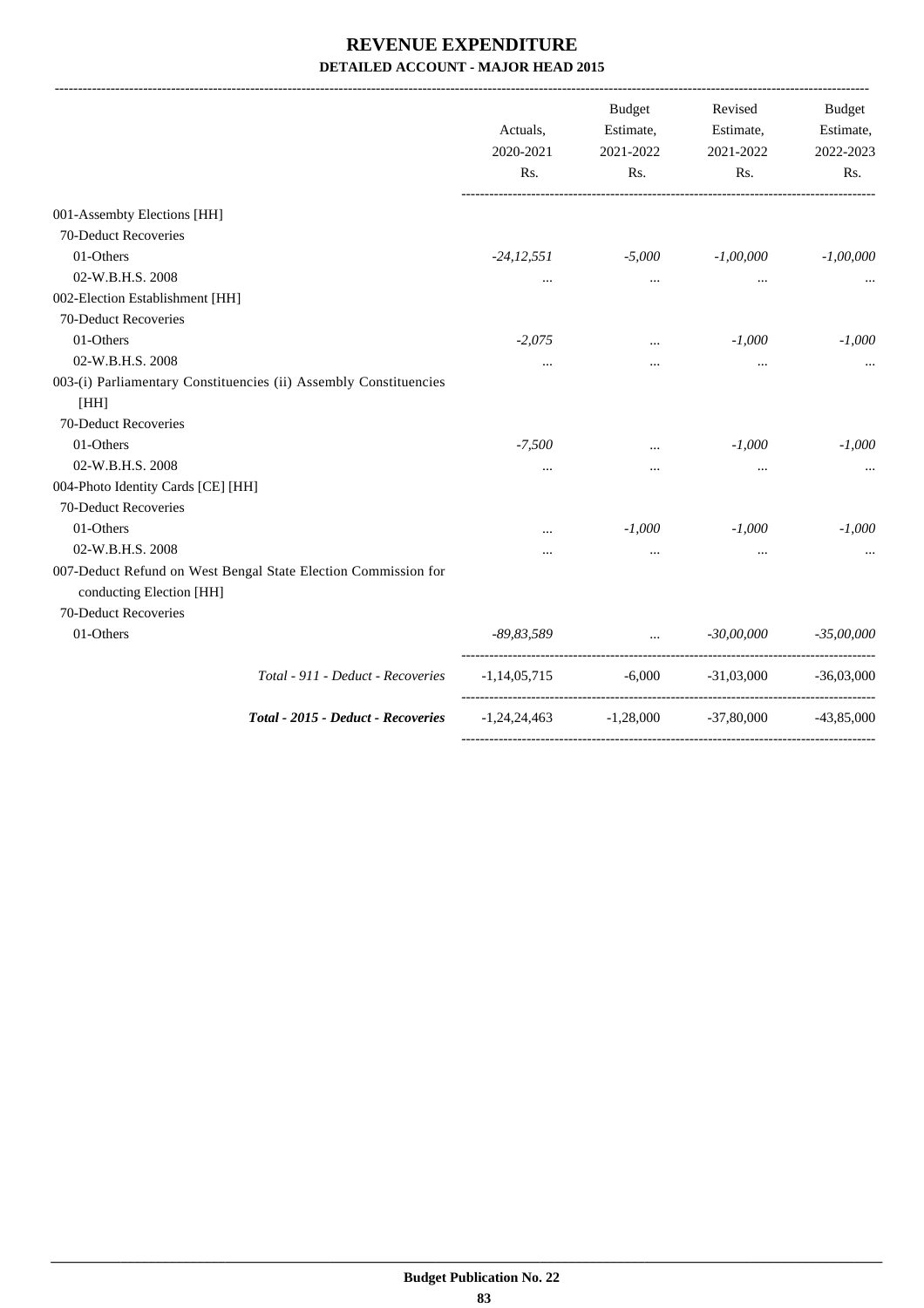## **REVENUE EXPENDITURE**

#### **DEMAND No. 68**

## **Home and Hill Affairs Department**

## **A. General Services - (c) Interest payment and servicing of Debt**

## **Head of Account : 2049 - Interest Payments**

| <b>Voted Rs. Nil</b> | Charged Rs. 1,75,00,000                               |          | Total Rs. 1,75,00,000 |                  |
|----------------------|-------------------------------------------------------|----------|-----------------------|------------------|
|                      |                                                       |          | Voted Rs. Charged Rs. | <b>Total Rs.</b> |
|                      | <b>Gross Expenditure</b>                              | $\cdots$ | 1,75,00,000           | 1,75,00,000      |
|                      | <b>Deduct - Recoveries</b>                            |          |                       |                  |
|                      | <b>Net Expenditure</b>                                | $\cdots$ | 1,75,00,000           | 1,75,00,000      |
|                      | <b>REVENUE EXPENDITURE</b><br><b>ABSTRACT ACCOUNT</b> |          |                       |                  |
|                      |                                                       |          |                       |                  |

|                                                                            |                                                             | <b>Budget</b>                                                                                                           | Revised                             | <b>Budget</b> |
|----------------------------------------------------------------------------|-------------------------------------------------------------|-------------------------------------------------------------------------------------------------------------------------|-------------------------------------|---------------|
|                                                                            | Actuals,                                                    | Estimate,                                                                                                               | Estimate,                           | Estimate,     |
|                                                                            | 2020-2021                                                   | 2021-2022                                                                                                               | 2021-2022                           | 2022-2023     |
|                                                                            | Rs.                                                         | $\mathbf{Rs.}$                                                                                                          | Rs.                                 | Rs.           |
| 04 - INTEREST ON LOANS AND ADVANCES FROM CENTRAL                           |                                                             |                                                                                                                         |                                     |               |
| <b>GOVERNMENT</b>                                                          |                                                             |                                                                                                                         |                                     |               |
| 104- Interest on Loans for Non-Plan Schemes                                |                                                             |                                                                                                                         |                                     |               |
| Administrative Expenditure<br><b>Voted</b>                                 |                                                             |                                                                                                                         |                                     |               |
|                                                                            | Charged 1,99,36,752 1,75,00,000 1,95,00,000 1,75,00,000     |                                                                                                                         |                                     |               |
|                                                                            | Total - 104 1,99,36,752 1,75,00,000 1,95,00,000 1,75,00,000 |                                                                                                                         |                                     |               |
| <b>Grand Total - Gross</b>                                                 | 1,99,36,752 1,75,00,000 1,95,00,000 1,75,00,000             |                                                                                                                         |                                     |               |
| Voted                                                                      | and the company of the company of the                       |                                                                                                                         |                                     |               |
|                                                                            | Charged 1,99,36,752 1,75,00,000 1,95,00,000 1,75,00,000     |                                                                                                                         |                                     |               |
| Administrative Expenditure 1,99,36,752 1,75,00,000 1,95,00,000 1,75,00,000 |                                                             |                                                                                                                         |                                     |               |
| Voted                                                                      |                                                             | $\mathcal{L}_{\text{max}}$ and $\mathcal{L}_{\text{max}}$ and $\mathcal{L}_{\text{max}}$ and $\mathcal{L}_{\text{max}}$ | the contract of the contract of the |               |
|                                                                            | Charged 1,99,36,752 1,75,00,000 1,95,00,000 1,75,00,000     |                                                                                                                         |                                     |               |
| <b>Deduct Recoveries</b>                                                   |                                                             | $\cdots$                                                                                                                | $\cdots$                            |               |
| Grand Total - Net 1,99,36,752 1,75,00,000 1,95,00,000 1,75,00,000          |                                                             |                                                                                                                         |                                     |               |
|                                                                            | Voted                                                       |                                                                                                                         |                                     |               |
|                                                                            | Charged 1,99,36,752 1,75,00,000 1,95,00,000 1,75,00,000     |                                                                                                                         |                                     |               |
|                                                                            |                                                             |                                                                                                                         |                                     |               |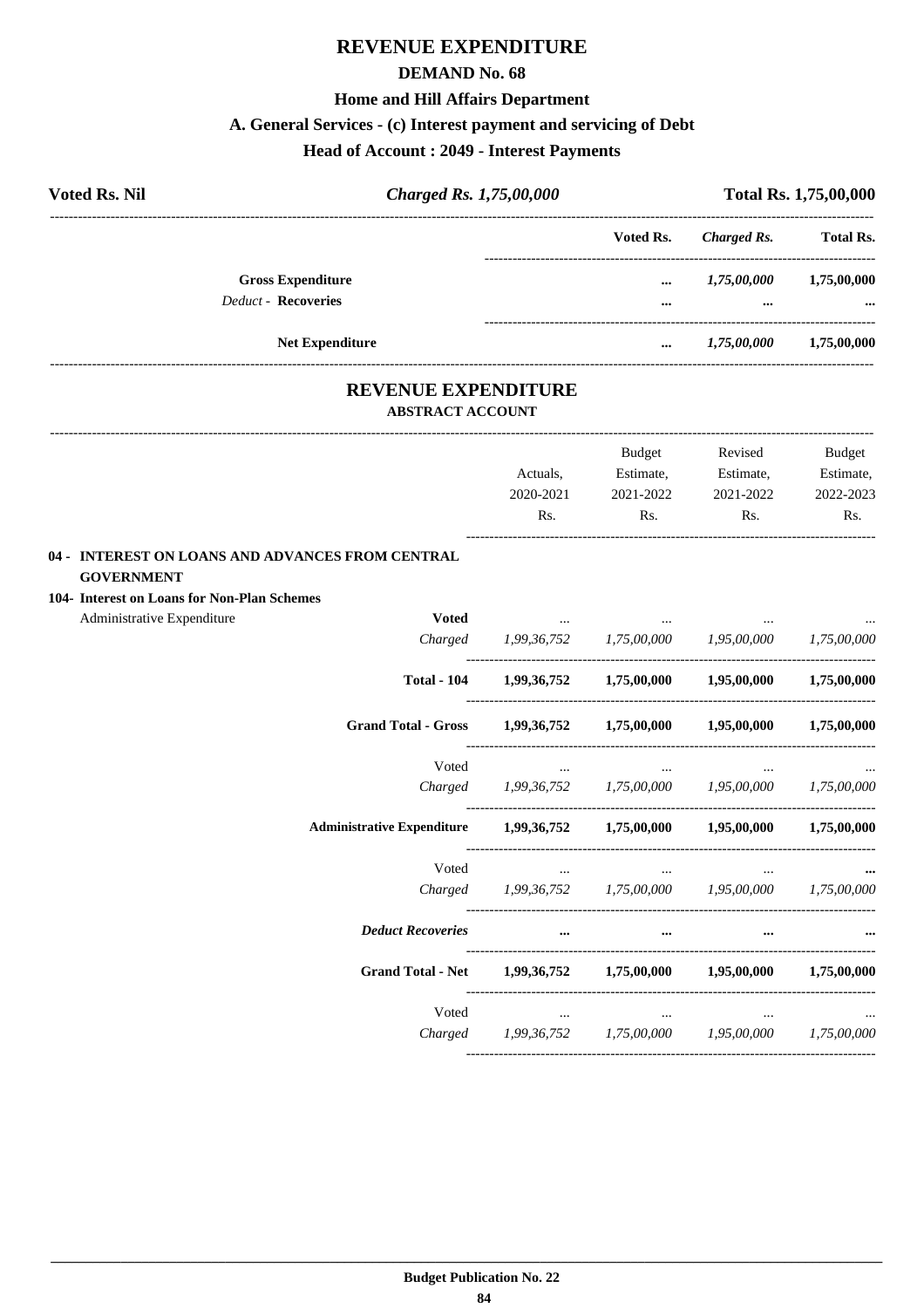|                                                                                  |             | <b>Budget</b> | Revised     | <b>Budget</b> |
|----------------------------------------------------------------------------------|-------------|---------------|-------------|---------------|
|                                                                                  | Actuals,    | Estimate,     | Estimate,   | Estimate,     |
|                                                                                  | 2020-2021   | 2021-2022     | 2021-2022   | 2022-2023     |
|                                                                                  | Rs.         | Rs.           | Rs.         | Rs.           |
| <b>DETAILED ACCOUNT NO. 2049-04-104 - INTEREST ON LOANS FOR NON-PLAN SCHEMES</b> |             |               |             |               |
| 04 - INTEREST ON LOANS AND ADVANCES FROM                                         |             |               |             |               |
| <b>CENTRAL GOVERNMENT</b>                                                        |             |               |             |               |
| 104- Interest on Loans for Non-Plan Schemes                                      |             |               |             |               |
| <b>Administrative Expenditure</b>                                                |             |               |             |               |
| 004- Interest on loans for Modernisation of Police Force [HH]                    |             |               |             |               |
| 45- Interest/Dividend<br>Charged                                                 | 1,99,36,752 | 1,75,00,000   | 1,95,00,000 | 1,75,00,000   |
| <b>Total - Administrative Expenditure</b>                                        | 1,99,36,752 | 1,75,00,000   | 1,95,00,000 | 1,75,00,000   |
| Total - 2049-04-104                                                              | 1,99,36,752 | 1,75,00,000   | 1,95,00,000 | 1,75,00,000   |
| Voted                                                                            | $\cdots$    | $\cdots$      | $\cdots$    |               |
| Charged                                                                          | 1,99,36,752 | 1,75,00,000   | 1,95,00,000 | 1,75,00,000   |

-----------------------------------------------------------------------------------------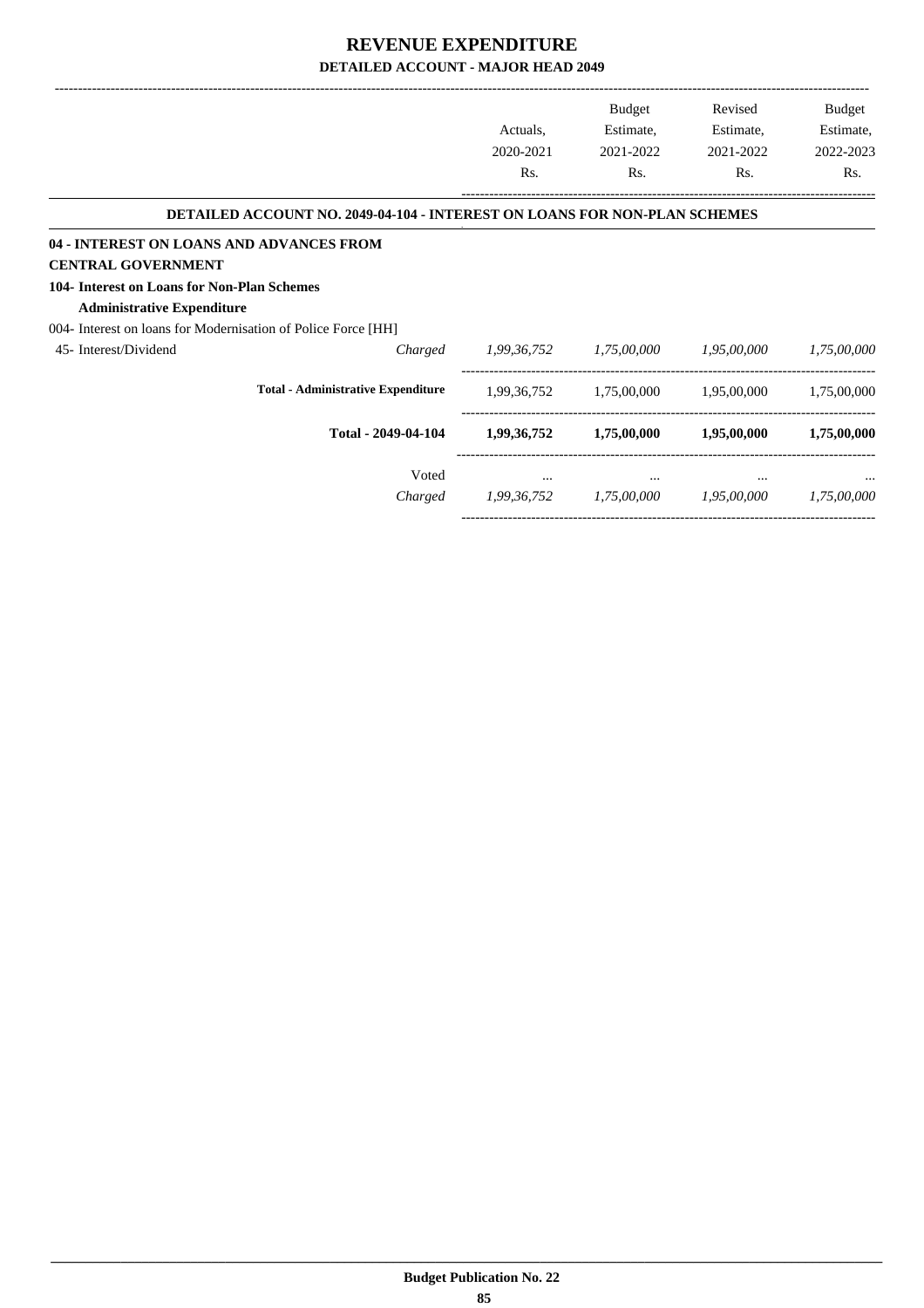## **REVENUE EXPENDITURE**

#### **DEMAND No. 68**

**Home and Hill Affairs Department**

#### **A. General Services - (d) Administrative Services**

#### **Head of Account : 2051 - Public Service Commission**

| Voted Rs. 22,17,35,000                                 | <b>Charged Rs. Nil</b> |                 |             | Total Rs. 22,17,35,000 |
|--------------------------------------------------------|------------------------|-----------------|-------------|------------------------|
|                                                        |                        | Voted Rs.       | Charged Rs. | <b>Total Rs.</b>       |
| <b>Gross Expenditure</b><br><b>Deduct - Recoveries</b> |                        | 22, 17, 35, 000 |             | 22, 17, 35, 000        |
|                                                        |                        |                 |             |                        |
| <b>Net Expenditure</b>                                 |                        | 22, 17, 35, 000 | $\cdots$    | 22, 17, 35, 000        |

### **REVENUE EXPENDITURE ABSTRACT ACCOUNT**

---------------------------------------------------------------------------------------------------------------------------------------------------------------------------------

|                                                                              |                                                               | <b>Budget</b> | Revised                                                                                             | Budget       |
|------------------------------------------------------------------------------|---------------------------------------------------------------|---------------|-----------------------------------------------------------------------------------------------------|--------------|
|                                                                              | Actuals,                                                      | Estimate,     | Estimate,                                                                                           | Estimate,    |
|                                                                              | 2020-2021                                                     | 2021-2022     | 2021-2022                                                                                           | 2022-2023    |
|                                                                              | Rs.                                                           | Rs.           | Rs.                                                                                                 | Rs.          |
| 103- Staff Selection Commission                                              |                                                               |               |                                                                                                     |              |
| Administrative Expenditure                                                   | 1,75,22,658                                                   |               | 4,82,11,000 21,52,96,000                                                                            | 22,17,35,000 |
|                                                                              | Total - 103 1,75,22,658 4,82,11,000 21,52,96,000 22,17,35,000 |               |                                                                                                     |              |
| Grand Total - Gross 1,75,22,658 4,82,11,000 21,52,96,000 22,17,35,000        |                                                               |               |                                                                                                     |              |
| Voted                                                                        |                                                               |               | 1,75,22,658 4,82,11,000 21,52,96,000 22,17,35,000                                                   |              |
| Charged                                                                      |                                                               |               | the contract of the contract of the contract of the contract of the contract of the contract of the |              |
| Administrative Expenditure 1,75,22,658 4,82,11,000 21,52,96,000 22,17,35,000 |                                                               |               |                                                                                                     |              |
| <b>Deduct Recoveries</b>                                                     | $\cdots$                                                      | $\cdots$      | $\cdots$                                                                                            | $\cdots$     |
| <b>Grand Total - Net</b>                                                     | $1,75,22,658$ $4,82,11,000$ $21,52,96,000$ $22,17,35,000$     |               |                                                                                                     |              |
| Voted                                                                        |                                                               |               | $1,75,22,658$ $4,82,11,000$ $21,52,96,000$ $22,17,35,000$                                           |              |
| Charged                                                                      | $\cdots$                                                      | $\cdots$      | $\cdots$                                                                                            |              |
|                                                                              |                                                               |               |                                                                                                     |              |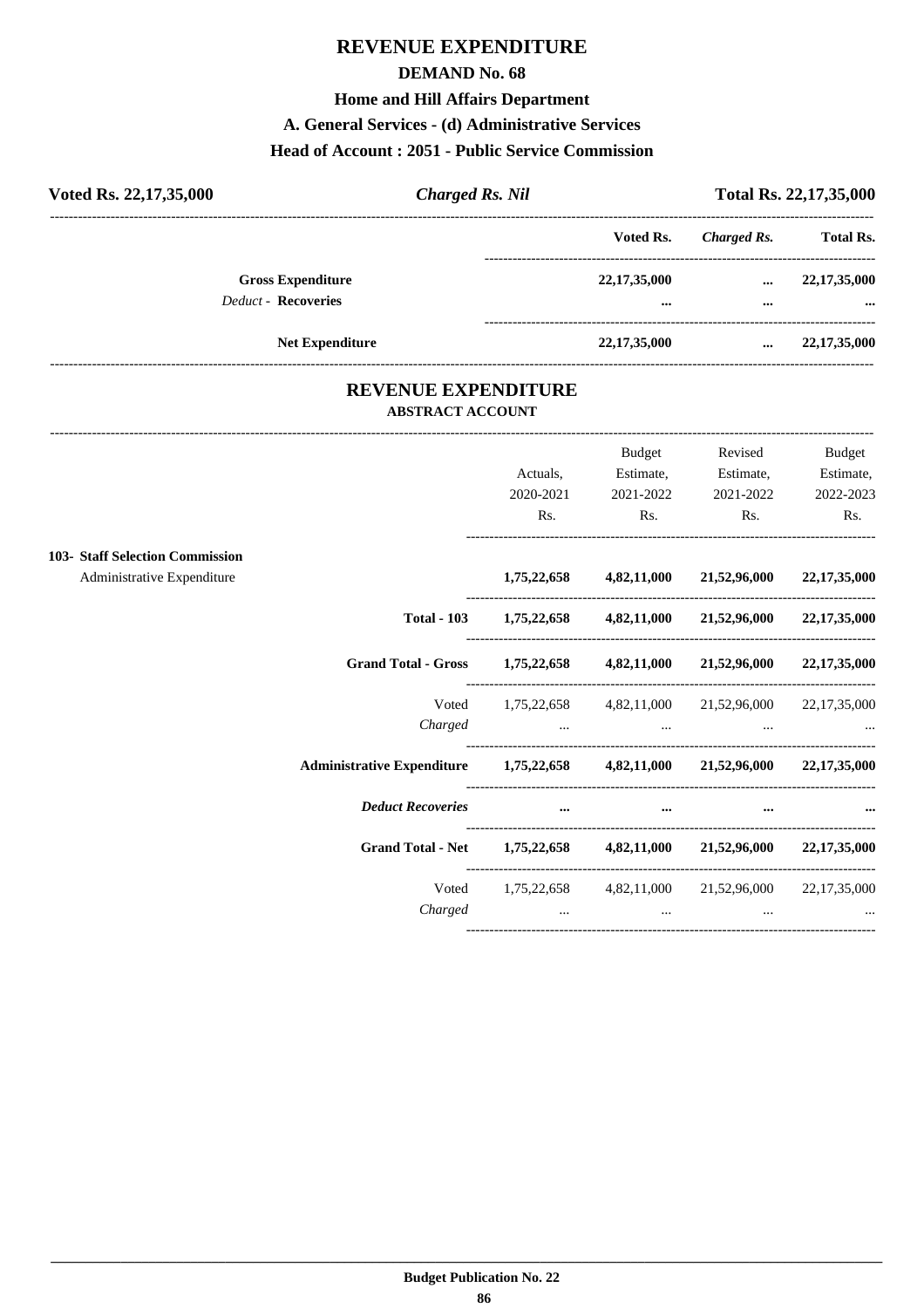|                                                                 | Actuals,<br>2020-2021<br>Rs. | Budget<br>Estimate,<br>2021-2022<br>Rs. | Revised<br>Estimate,<br>2021-2022<br>Rs.          | Budget<br>Estimate,<br>2022-2023<br>Rs. |
|-----------------------------------------------------------------|------------------------------|-----------------------------------------|---------------------------------------------------|-----------------------------------------|
| DETAILED ACCOUNT NO. 2051-00-103 - STAFF SELECTION COMMISSION   |                              |                                         |                                                   |                                         |
| <b>103- Staff Selection Commission</b>                          |                              |                                         |                                                   |                                         |
| <b>Administrative Expenditure</b>                               |                              |                                         |                                                   |                                         |
| 003- Establishment of West Bengal Police Recruitment Board [HH] |                              |                                         |                                                   |                                         |
| 01- Salaries                                                    |                              |                                         |                                                   |                                         |
| 01-Pay                                                          |                              | 60,00,000                               | 1,00,70,000                                       | 1,03,80,000                             |
| 14-Grade Pay                                                    |                              |                                         | 50,000                                            |                                         |
| 02-Dearness Allowance                                           |                              | $\cdots$<br>3,00,000                    | 11,60,000                                         | 11,80,000                               |
| 03-House Rent Allowance                                         |                              | 3,50,000                                | 11,30,000                                         | 11,50,000                               |
| 04-Ad hoc Bonus                                                 |                              |                                         | 14,000                                            | 50,000                                  |
| 07-Other Allowances                                             |                              | $\cdots$<br>50,000                      | 7,50,000                                          | 7,70,000                                |
| 09-Ration Allowance                                             |                              | 50,000                                  | 1,00,000                                          | 1,10,000                                |
| 12-Medical Allowance                                            | $\ddotsc$                    |                                         | 1,00,000                                          |                                         |
|                                                                 |                              | $\cdots$                                |                                                   | 1,00,000                                |
| Total - 2051-00-103-003-01                                      |                              | 67,50,000                               | 1,33,74,000                                       | 1,37,40,000                             |
| 02- Wages                                                       |                              | 5,00,000                                | 10,50,000                                         | 11,00,000                               |
| 05- Rewards                                                     |                              | 20,000                                  | 20,000                                            | 20,000                                  |
| 07- Medical Reimbursements                                      |                              | 1,00,000                                | 1,00,000                                          | 1,02,000                                |
| 11- Travel Expenses                                             | $\ddotsc$                    | 30,000                                  | 30,000                                            | 31,000                                  |
| 12- Medical Reimbursements under WBHS 2008                      |                              | 50,000                                  | 50,000                                            | 51,000                                  |
| 13- Office Expenses                                             |                              |                                         |                                                   |                                         |
| 01-Electricity                                                  |                              | 1,000                                   | 1,000                                             | 1,000                                   |
| 02-Telephone                                                    |                              | 10,000                                  | 1,71,000                                          | 1,80,000                                |
| 03-Maintenance / P.O.L. for Office Vehicles                     |                              | 2,50,000                                | $\ldots$                                          |                                         |
| 04-Other Office Expenses                                        | $\ddotsc$                    | 5,00,000                                | 5,00,000                                          | 5,10,000                                |
| Total - 2051-00-103-003-13                                      |                              | 7,61,000                                | 6,72,000                                          | 6,91,000                                |
|                                                                 |                              |                                         |                                                   |                                         |
| 24- P.O.L.(Police, Ambulance etc.)                              |                              |                                         |                                                   |                                         |
| 50- Other Charges                                               | 1,75,22,658                  | 4,00,00,000                             | 20,00,00,000                                      | 20,60,00,000                            |
| <b>Total - Administrative Expenditure</b>                       | 1,75,22,658                  | 4,82,11,000                             | 21,52,96,000                                      | 22,17,35,000                            |
| Total - 2051-00-103                                             | 1,75,22,658                  | 4,82,11,000                             | 21,52,96,000                                      | 22, 17, 35, 000                         |
| Voted                                                           |                              |                                         | 1,75,22,658 4,82,11,000 21,52,96,000 22,17,35,000 |                                         |
| Charged                                                         |                              | $\cdots$                                |                                                   |                                         |
|                                                                 |                              |                                         |                                                   |                                         |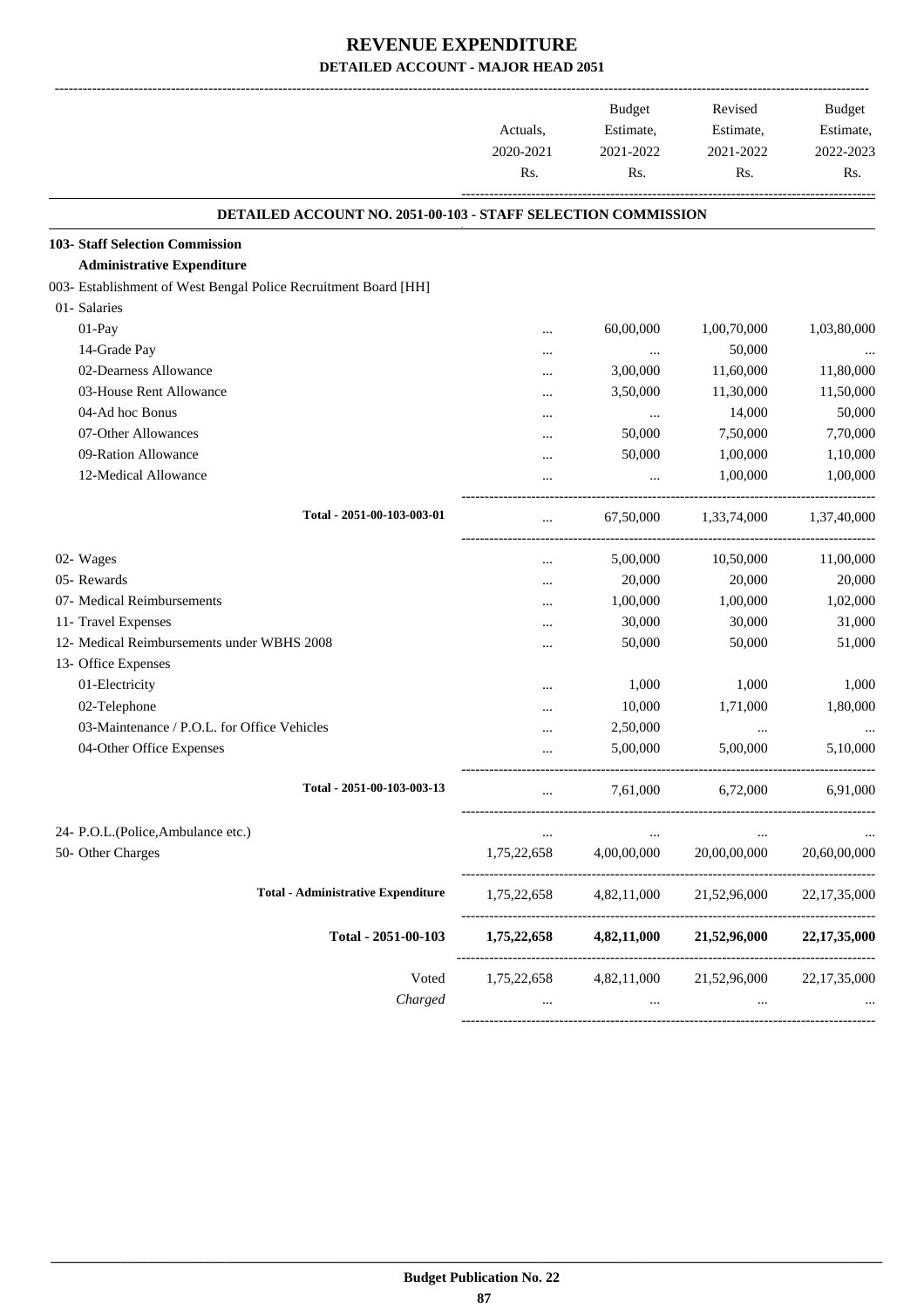## **REVENUE EXPENDITURE**

#### **DEMAND No. 68**

## **Home and Hill Affairs Department**

#### **A. General Services - (d) Administrative Services**

#### **Head of Account : 2052 - Secretariat--General Services**

| Voted Rs. 42,91,47,000     |                        | <b>Charged Rs. Nil</b>                                |               |              | Total Rs. 42,91,47,000 |
|----------------------------|------------------------|-------------------------------------------------------|---------------|--------------|------------------------|
|                            |                        |                                                       | Voted Rs.     | Charged Rs.  | <b>Total Rs.</b>       |
| <b>Gross Expenditure</b>   |                        |                                                       | 42,91,47,000  | $\cdots$     | 42,91,47,000           |
| <b>Deduct - Recoveries</b> |                        |                                                       | $-7,57,000$   | $\cdots$     | $-7,57,000$            |
|                            | <b>Net Expenditure</b> |                                                       | 42,83,90,000  | $\cdots$     | 42,83,90,000           |
|                            |                        | <b>REVENUE EXPENDITURE</b><br><b>ABSTRACT ACCOUNT</b> |               |              |                        |
|                            |                        |                                                       | <b>Budget</b> | Revised      | Budget                 |
|                            |                        | Actuals.                                              | Estimate,     | Estimate,    | Estimate,              |
|                            |                        | 2020-2021                                             | 2021-2022     | 2021-2022    | 2022-2023              |
|                            |                        | Rs.                                                   | Rs.           | Rs.          | Rs.                    |
| 090- Secretariat           |                        |                                                       |               |              |                        |
| Administrative Expenditure |                        | 30,63,96,605                                          | 34,41,52,000  | 33,95,93,000 | 35,44,62,000           |

|                                  |                                                                                            |                | <b>Budget</b>                         | Revised                                             | <b>Budget</b> |
|----------------------------------|--------------------------------------------------------------------------------------------|----------------|---------------------------------------|-----------------------------------------------------|---------------|
|                                  |                                                                                            | Actuals,       | Estimate,                             | Estimate,                                           | Estimate,     |
|                                  |                                                                                            | 2020-2021      | 2021-2022                             | 2021-2022                                           | 2022-2023     |
|                                  |                                                                                            | Rs.            | Rs.                                   | Rs.                                                 | Rs.           |
| 090- Secretariat                 |                                                                                            |                |                                       |                                                     |               |
| Administrative Expenditure       |                                                                                            | 30,63,96,605   | 34,41,52,000                          | 33,95,93,000                                        | 35,44,62,000  |
| <b>State Development Schemes</b> |                                                                                            | 33,59,710      | $1,\!00,\!00,\!000$                   | 37,46,000                                           | 45,00,000     |
|                                  | <b>Total - 090</b>                                                                         | 30,97,56,315   |                                       | 35,41,52,000 34,33,39,000 35,89,62,000              |               |
| 091- Attached Offices            |                                                                                            |                |                                       |                                                     |               |
| Administrative Expenditure       |                                                                                            | 6, 14, 75, 955 | 7,61,49,000                           | 6,76,24,000                                         | 7,01,85,000   |
| <b>State Development Schemes</b> |                                                                                            |                | $\cdots$                              |                                                     |               |
| <b>Central Sector Scheme</b>     |                                                                                            | $\cdots$       | $\cdots$                              | $\cdots$                                            |               |
|                                  | <b>Total - 091</b>                                                                         |                |                                       | 6,14,75,955 7,61,49,000 6,76,24,000 7,01,85,000     |               |
|                                  | <b>Grand Total - Gross</b>                                                                 |                |                                       | $37,12,32,270$ $43,03,01,000$ $41,09,63,000$        | 42,91,47,000  |
|                                  | Voted                                                                                      |                |                                       | 37,12,32,270 43,03,01,000 41,09,63,000 42,91,47,000 |               |
|                                  | Charged                                                                                    |                |                                       |                                                     |               |
|                                  | Administrative Expenditure 36, 78, 72, 560 42, 03, 01, 000 40, 72, 17, 000 42, 46, 47, 000 |                |                                       |                                                     |               |
|                                  | State Development Schemes 33,59,710 1,00,00,000 37,46,000                                  |                |                                       |                                                     | 45,00,000     |
|                                  |                                                                                            |                |                                       |                                                     |               |
|                                  | <b>Grand Total - Net</b>                                                                   |                |                                       | 37,02,32,660 43,02,80,000 41,03,56,000              | 42,83,90,000  |
|                                  | Voted<br>Charged                                                                           | $\sim$         | 37,02,32,660 43,02,80,000<br>$\ddots$ | 41,03,56,000                                        | 42,83,90,000  |
|                                  |                                                                                            |                |                                       |                                                     |               |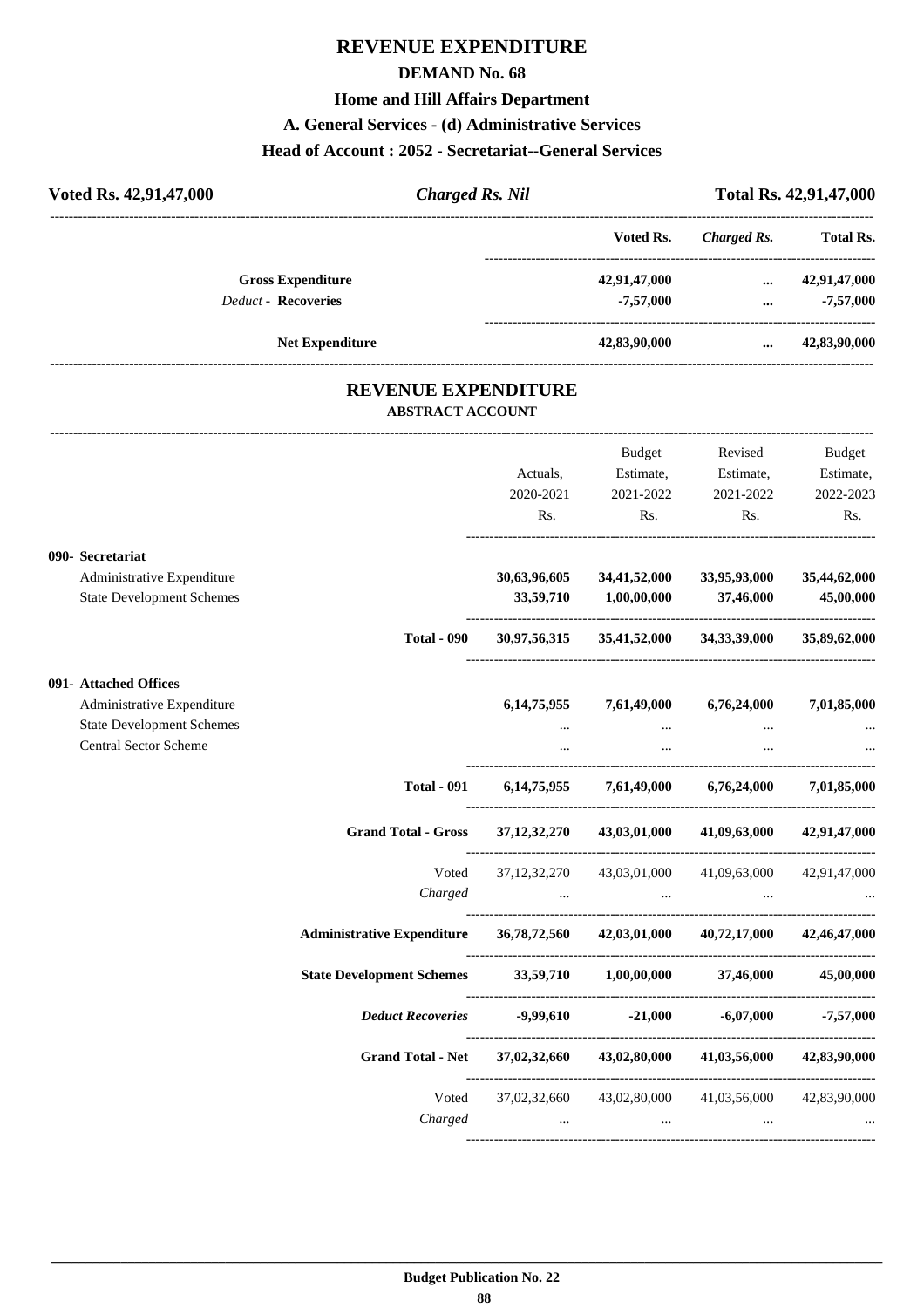|                                                  | Actuals,<br>2020-2021<br>Rs. | Budget<br>Estimate,<br>2021-2022<br>Rs. | Revised<br>Estimate,<br>2021-2022<br>Rs. | Budget<br>Estimate,<br>2022-2023<br>Rs. |
|--------------------------------------------------|------------------------------|-----------------------------------------|------------------------------------------|-----------------------------------------|
| DETAILED ACCOUNT NO. 2052-00-090 - SECRETARIAT   |                              |                                         |                                          |                                         |
| 090- Secretariat                                 |                              |                                         |                                          |                                         |
| <b>Administrative Expenditure</b>                |                              |                                         |                                          |                                         |
| 001- Home Department [HH]                        |                              |                                         |                                          |                                         |
| 01- Salaries                                     |                              |                                         |                                          |                                         |
| 01-Pay                                           | 24, 72, 15, 153              | 27,19,52,000                            | 25, 21, 59, 000                          | 25,97,24,000                            |
| 14-Grade Pay                                     | 2,199                        | 10,000                                  | 16,000                                   | 17,000                                  |
| 02-Dearness Allowance                            | 34,91,999                    | 81,59,000                               | 1,00,86,000                              | 1,55,83,000                             |
| 03-House Rent Allowance                          | 2,57,25,656                  | 2,58,35,000                             | 2,39,55,000                              | 2,46,74,000                             |
| 04-Ad hoc Bonus                                  | 10,03,800                    | 8,65,000                                | 10,24,000                                | 10,44,000                               |
| 05-Interim Relief                                | 2,670                        | 5,000                                   | 9,000                                    | 9,000                                   |
| 07-Other Allowances                              | 2,96,393                     | 5,06,000                                | 6,06,000                                 | 6,10,000                                |
| 12-Medical Allowance                             | 3,24,039                     | 3,85,000                                | 3,31,000                                 | 3,38,000                                |
| Total - 2052-00-090-001-01                       | 27,80,61,909                 | 30,77,17,000                            | 28,81,86,000                             | 30,19,99,000                            |
| 02- Wages                                        | 4,37,488                     | 4,16,000                                | 4,65,000                                 | 4,79,000                                |
| 07- Medical Reimbursements                       | 4,70,007                     | 4,50,000                                | 4,50,000                                 | 4,59,000                                |
| 11- Travel Expenses                              | 58,899                       | 6,02,000                                | 6,02,000                                 | 6,14,000                                |
| 12- Medical Reimbursements under WBHS 2008       | 23,12,804                    | 18,00,000                               | 33,00,000                                | 34,00,000                               |
| 13- Office Expenses                              |                              |                                         |                                          |                                         |
| 01-Electricity                                   | $\ddotsc$                    |                                         |                                          |                                         |
| 02-Telephone                                     | 6,32,940                     | 6,00,000                                | 6,00,000                                 | 6,12,000                                |
| 03-Maintenance / P.O.L. for Office Vehicles      | 39,45,430                    | 39,00,000                               | 59,00,000                                | 60,00,000                               |
| 04-Other Office Expenses                         | 33,50,552                    | 41,49,000                               | 41,49,000                                | 42,32,000                               |
| Total - 2052-00-090-001-13                       | 79,28,922                    | 86,49,000                               | 1,06,49,000                              | 1,08,44,000                             |
| 26- Advertising and Publicity Expenses           | 79,69,389                    | 90,00,000                               | 81,29,000                                | 83,73,000                               |
| 27- Minor Works/ Maintenance                     |                              | 1,000                                   |                                          |                                         |
| 28- Payment of Professional and Special Services |                              |                                         |                                          |                                         |
| 02-Other charges                                 | 16,97,308                    | 21,00,000                               | 1,41,00,000                              | 1,41,00,000                             |
| 50- Other Charges                                | 56,164                       | 1,50,000                                | 50,00,000                                | 51,50,000                               |
| 77- Computerisation                              | 11,44,571                    | 13,89,000                               | 20,90,000                                | 21,00,000                               |
| 78- Outsourcing of Services                      | $\cdots$                     | 10,000                                  | 10,000                                   | 10,000                                  |
| Total - 2052-00-090-001                          | 30,01,37,461                 | 33,22,84,000                            | 33,29,81,000                             | 34,75,28,000                            |
| 005- Home Department Human Rights Cell [HH]      |                              |                                         |                                          |                                         |
| 01- Salaries                                     |                              |                                         |                                          |                                         |
| 01-Pay                                           | 8,60,100                     | 59,70,000                               | 8,77,000                                 | 9,03,000                                |
| 14-Grade Pay                                     | $\cdots$                     | $\ldots$                                | $\ddotsc$                                | $\cdots$                                |
| 02-Dearness Allowance                            | 28,118                       | 1,79,000                                | 35,000                                   | 54,000                                  |
| 03-House Rent Allowance                          | 90,978                       | 5,67,000                                | 83,000                                   | 86,000                                  |
| 04-Ad hoc Bonus                                  | $\cdots$                     | $\cdots$                                | $\cdots$                                 | $\cdots$                                |
| 07-Other Allowances                              | 1,000                        | 12,000                                  | 1,000                                    | 1,000                                   |
| 12-Medical Allowance                             | $\cdots$                     | $\cdots$                                | $\cdots$                                 |                                         |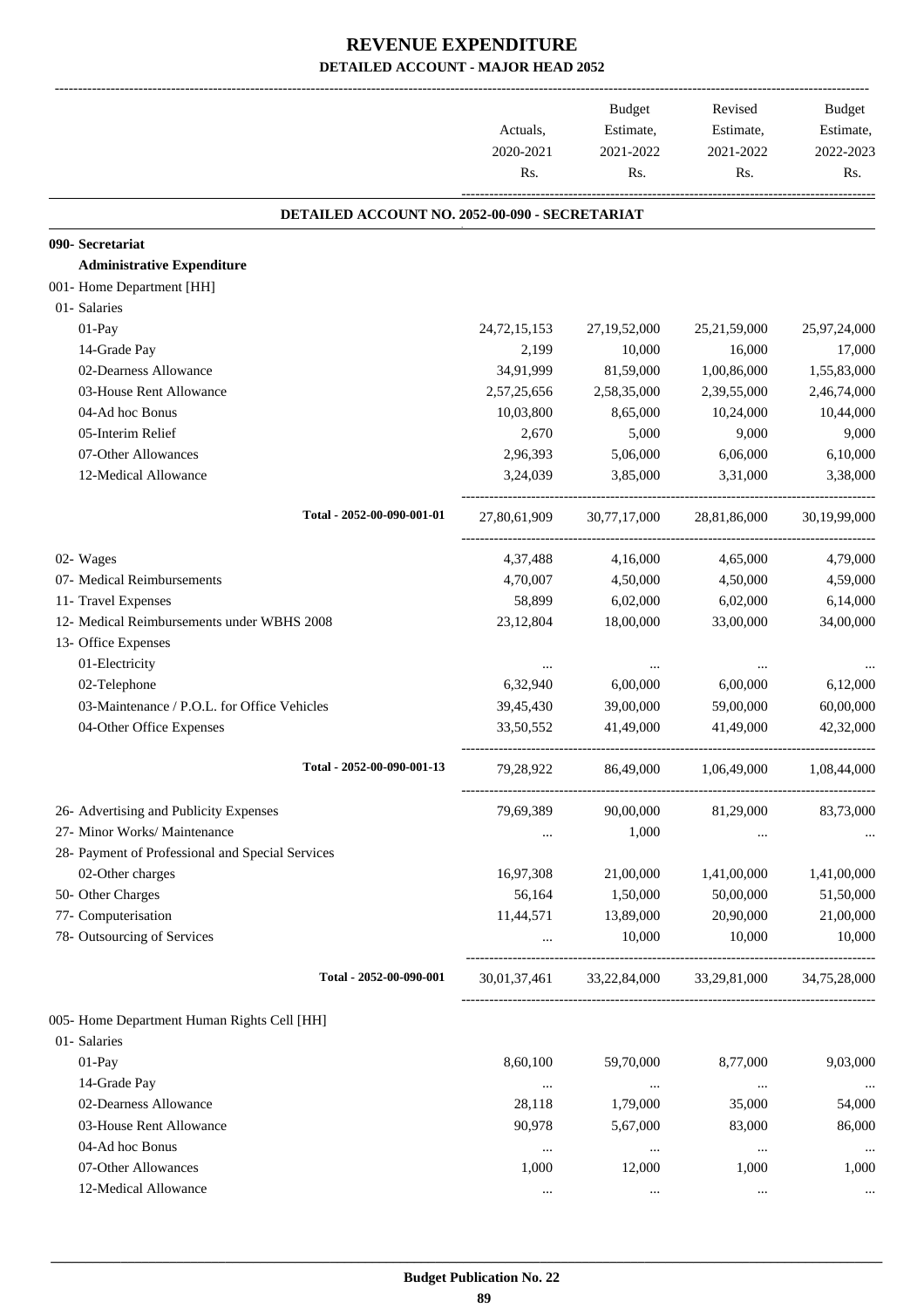|                                                  |                  | Budget<br>Estimate, | Revised                      | Budget           |
|--------------------------------------------------|------------------|---------------------|------------------------------|------------------|
|                                                  | Actuals,         |                     | Estimate,                    | Estimate,        |
|                                                  | 2020-2021<br>Rs. | 2021-2022<br>Rs.    | 2021-2022<br>Rs.             | 2022-2023<br>Rs. |
|                                                  |                  |                     |                              |                  |
| Total - 2052-00-090-005-01                       | 9,80,196         |                     | 67,28,000 9,96,000 10,44,000 |                  |
| 12- Medical Reimbursements under WBHS 2008       | $\cdots$         | 10,000              |                              |                  |
| 13- Office Expenses                              |                  |                     |                              |                  |
| 01-Electricity                                   | $\cdots$         | 5,000               | $\cdots$                     |                  |
| 02-Telephone                                     | 2,471            | 4,000               | 4,000                        | 4,000            |
| 03-Maintenance / P.O.L. for Office Vehicles      | 1,46,925         | 1,34,000            | 1,50,000                     | 1,53,000         |
| 04-Other Office Expenses                         | 15,796           | 95,000              | 95,000                       | 97,000           |
| Total - 2052-00-090-005-13                       | 1,65,192         |                     | 2,38,000 2,49,000            | 2,54,000         |
| 27- Minor Works/ Maintenance                     |                  | 1,000               | $\ldots$                     |                  |
| 50- Other Charges                                |                  | 1,00,000            | 1,000                        | 1,000            |
| 77- Computerisation                              | $\cdots$         | 13,000              | $\ddots$                     |                  |
| Total - 2052-00-090-005                          | 11,45,388        |                     | 70,90,000 12,46,000          | 12,99,000        |
| 006- Home (Poll-PSP) Deptt. [HH]                 |                  |                     |                              |                  |
| 01- Salaries                                     |                  |                     |                              |                  |
| 01-Pay                                           | 44, 11, 250      | 38,76,000           | 44,99,000                    | 46,34,000        |
| 14-Grade Pay                                     | 23,122           | 28,000              | 23,000                       | 23,000           |
| 02-Dearness Allowance                            | 55,332           | 1,16,000            | 1,80,000                     | 2,78,000         |
| 03-House Rent Allowance                          | 5,30,790         | 4,20,000            | 5,20,000                     | 5,40,000         |
| 04-Ad hoc Bonus                                  | 33,600           | 44,000              | 34,000                       | 35,000           |
| 07-Other Allowances                              |                  |                     |                              |                  |
| 12-Medical Allowance                             |                  | 3,000               | $\cdots$                     |                  |
| Total - 2052-00-090-006-01                       | 50,54,094        | 44,87,000           | 52,56,000                    | 55,10,000        |
| 07- Medical Reimbursements                       | $\cdots$         | 1,000               | $\ddotsc$                    |                  |
| 11- Travel Expenses                              | $\ddotsc$        | 14,000              | $\cdots$                     |                  |
| 12- Medical Reimbursements under WBHS 2008       | 59,662           | 39,000              | 90,000                       | 1,00,000         |
| 13- Office Expenses                              |                  |                     |                              |                  |
| 01-Electricity                                   | $\ddotsc$        | 10,000              |                              |                  |
| 02-Telephone                                     |                  | 6,000               | $\ddotsc$                    |                  |
| 03-Maintenance / P.O.L. for Office Vehicles      |                  | 1,40,000            | $\cdots$                     |                  |
| 04-Other Office Expenses                         |                  | 51,000              | 20,000                       | 25,000           |
| Total - 2052-00-090-006-13                       |                  | 2,07,000            | 20,000                       | 25,000           |
| 14- Rents, Rates and Taxes                       | $\ddotsc$        | 10,000              | $\ddotsc$                    |                  |
| 27- Minor Works/ Maintenance                     | $\cdots$         | 9,000               | $\cdots$                     |                  |
| 28- Payment of Professional and Special Services |                  |                     |                              |                  |
| 02-Other charges                                 | $\cdots$         | $\cdots$            | $\ddotsc$                    |                  |
| 50- Other Charges                                | $\ddotsc$        | 10,000              | $\ddotsc$                    |                  |
| 77- Computerisation                              | $\cdots$         | 1,000               | $\ddotsc$                    |                  |
|                                                  |                  |                     |                              |                  |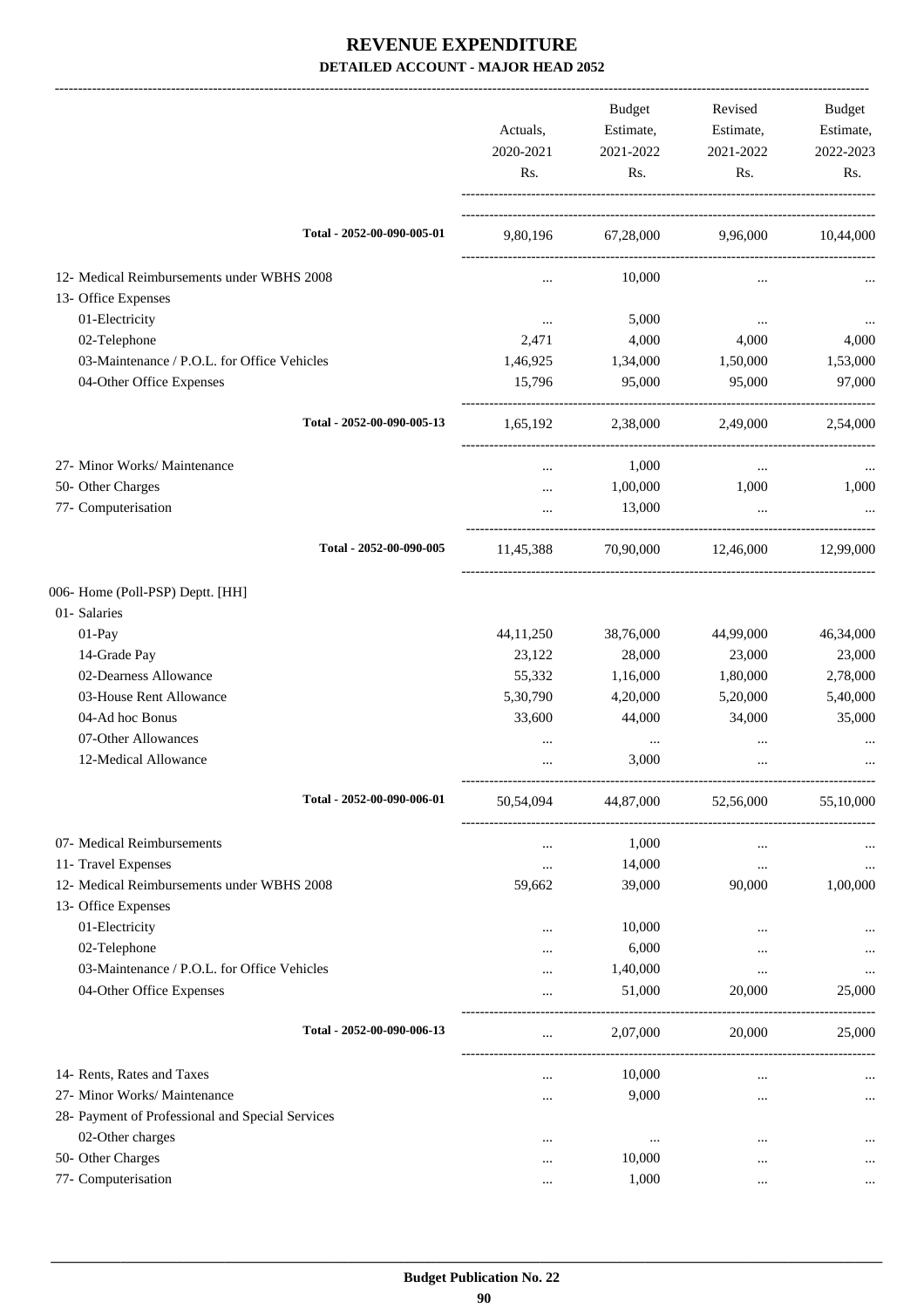|                                                                                                             |           | Budget    | Revised                                             | Budget    |
|-------------------------------------------------------------------------------------------------------------|-----------|-----------|-----------------------------------------------------|-----------|
|                                                                                                             | Actuals,  | Estimate, | Estimate,                                           | Estimate, |
|                                                                                                             | 2020-2021 | 2021-2022 | 2021-2022                                           | 2022-2023 |
|                                                                                                             | Rs.       | Rs.       | Rs.                                                 | Rs.       |
| Total - 2052-00-090-006                                                                                     |           |           | 51,13,756 47,78,000 53,66,000                       | 56,35,000 |
| <b>Total - Administrative Expenditure</b>                                                                   |           |           | 30,63,96,605 34,41,52,000 33,95,93,000 35,44,62,000 |           |
| <b>State Development Schemes</b><br>007- Computrized Management of Home Department Data and<br>Records [HH] |           |           |                                                     |           |
| 77- Computerisation                                                                                         |           |           | 33,59,710 1,00,00,000 37,46,000                     | 45,00,000 |
| <b>Total - State Development Schemes</b>                                                                    |           |           | 33,59,710 1,00,00,000 37,46,000                     | 45,00,000 |
| Total - 2052-00-090                                                                                         |           |           | 30,97,56,315 35,41,52,000 34,33,39,000 35,89,62,000 |           |
| Voted                                                                                                       |           |           | 30,97,56,315 35,41,52,000 34,33,39,000 35,89,62,000 |           |
| Charged                                                                                                     | $\cdots$  | $\cdots$  | $\cdots$                                            |           |
|                                                                                                             |           |           |                                                     |           |

#### **DETAILED ACCOUNT NO. 2052-00-091 - ATTACHED OFFICES**

.

| 091- Attached Offices                                             |           |           |                                               |           |
|-------------------------------------------------------------------|-----------|-----------|-----------------------------------------------|-----------|
| <b>Administrative Expenditure</b>                                 |           |           |                                               |           |
| 004- Translators Department [HH]                                  |           |           |                                               |           |
| 01- Salaries                                                      |           |           |                                               |           |
| 01-Pay                                                            | 86,85,529 | 92,47,000 | 88,59,000                                     | 91,25,000 |
| 14-Grade Pay                                                      | $\cdots$  | $\cdots$  | $\cdots$                                      | $\cdots$  |
| 02-Dearness Allowance                                             | 42,828    | 2,77,000  | 3,54,000                                      | 5,48,000  |
| 03-House Rent Allowance                                           | 8,69,042  | 8,78,000  | 10,20,000                                     | 10,40,000 |
| 04-Ad hoc Bonus                                                   | 4,200     | 18,000    | 15,000                                        | 16,000    |
| 07-Other Allowances                                               | $\cdots$  | $\cdots$  | $\cdots$                                      | $\ddotsc$ |
| 12-Medical Allowance                                              | 6,000     | 10,000    | 6,000                                         | 6,000     |
| Total - 2052-00-091-004-01                                        |           |           | 96,07,599 1,04,30,000 1,02,54,000 1,07,35,000 |           |
| 12- Medical Reimbursements under WBHS 2008                        | $\cdots$  | 19,000    | $\cdots$                                      |           |
| 13- Office Expenses                                               |           |           |                                               |           |
| 04-Other Office Expenses                                          | $\cdots$  | 26,000    | $\cdots$                                      |           |
| 50- Other Charges                                                 | $\cdots$  | 16,000    |                                               |           |
| Total - 2052-00-091-004                                           |           |           | 96,07,599 1,04,91,000 1,02,54,000 1,07,35,000 |           |
| 005- Home Department-Office of the Registrar of Publications [HH] |           |           |                                               |           |
| 01- Salaries                                                      |           |           |                                               |           |
| $01-Pay$                                                          | 25,96,900 | 25,66,000 | 26,49,000                                     | 27,28,000 |
| 14-Grade Pay                                                      | $\cdots$  | $\cdots$  | $\cdots$                                      |           |
| 02-Dearness Allowance                                             | 13,359    | 77,000    | 1,06,000                                      | 1,64,000  |
| 03-House Rent Allowance                                           | 2,96,928  | 2,44,000  | 3,05,000                                      | 3,10,000  |
|                                                                   |           |           |                                               |           |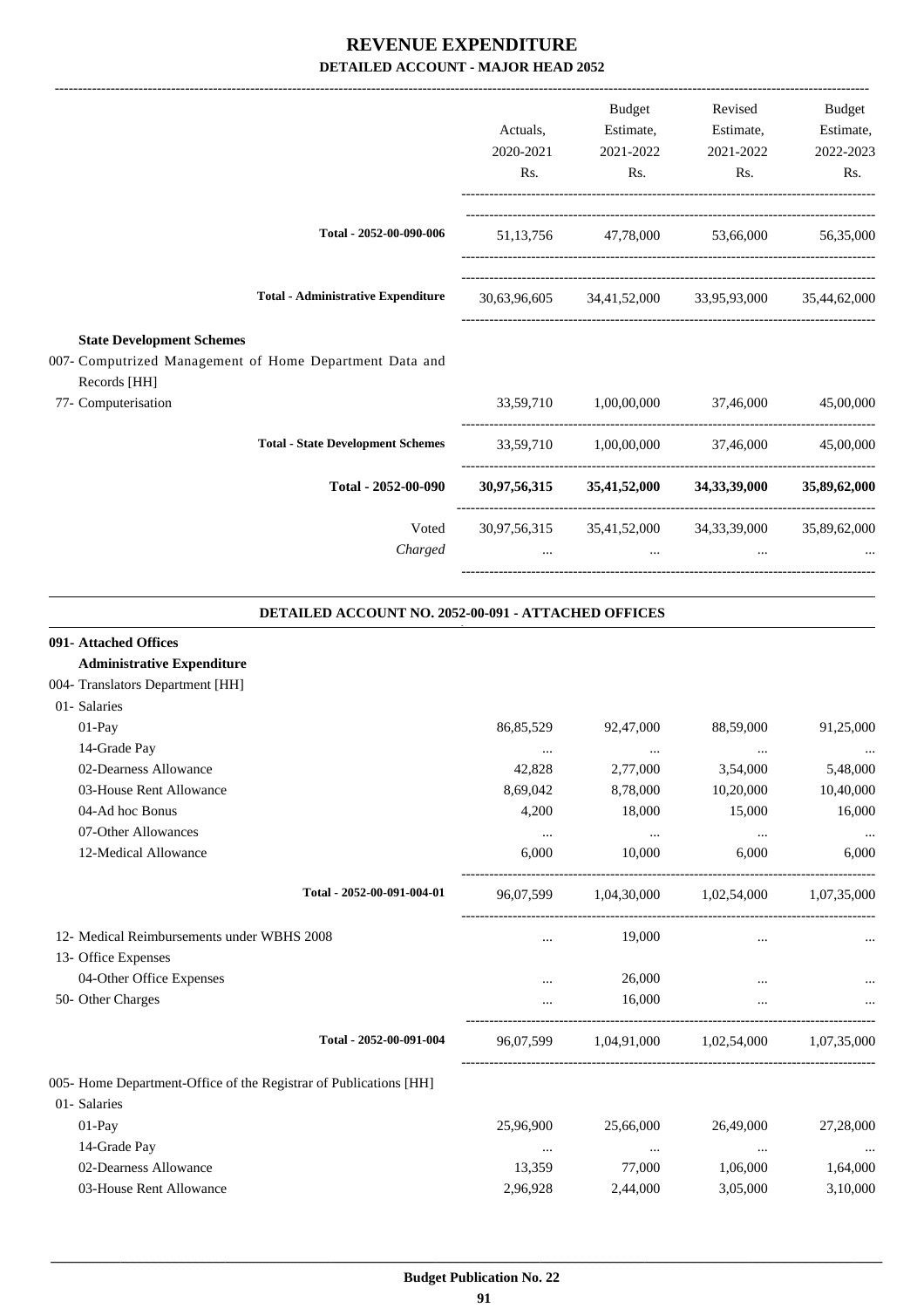-------------------------------------------------------------------------------------------------------------------------------------------------------------------------------

|                                                                                                                                                | Actuals,<br>2020-2021<br>Rs. | <b>Budget</b><br>Estimate,<br>2021-2022 | Revised<br>Estimate,<br>2021-2022 | <b>Budget</b><br>Estimate,<br>2022-2023 |
|------------------------------------------------------------------------------------------------------------------------------------------------|------------------------------|-----------------------------------------|-----------------------------------|-----------------------------------------|
|                                                                                                                                                |                              | Rs.                                     | Rs.                               | Rs.                                     |
| 04-Ad hoc Bonus                                                                                                                                | 8,400                        | 9,000                                   | 9,000                             | 9,000                                   |
| 07-Other Allowances<br>12-Medical Allowance                                                                                                    | $\cdots$<br>$\cdots$         | $\cdots$<br>$\cdots$                    | $\cdots$<br>$\cdots$              |                                         |
| Total - 2052-00-091-005-01                                                                                                                     | 29, 15, 587                  | 28,96,000                               | 30.69,000                         | 32,11,000                               |
| 02- Wages                                                                                                                                      | $\cdots$                     | 46,000                                  | $\cdots$                          |                                         |
| 11- Travel Expenses                                                                                                                            |                              | 4,000                                   | $\cdots$                          |                                         |
| 12- Medical Reimbursements under WBHS 2008                                                                                                     | 36,205                       | 26,000                                  | 26,000                            | 27,000                                  |
| 13- Office Expenses                                                                                                                            |                              |                                         |                                   |                                         |
| 01-Electricity                                                                                                                                 | $\cdots$                     | $\cdots$                                | $\cdots$                          |                                         |
| 02-Telephone                                                                                                                                   | 29,977                       | 31,000                                  | 31,000                            | 32,000                                  |
| 03-Maintenance / P.O.L. for Office Vehicles                                                                                                    | $\cdots$                     | 4,000                                   | $\cdots$                          |                                         |
| 04-Other Office Expenses                                                                                                                       | 5,073                        | 6,000                                   | 6,000                             | 6,000                                   |
| Total - 2052-00-091-005-13                                                                                                                     | 35,050                       | 41,000                                  | 37,000                            | 38,000                                  |
| 50- Other Charges                                                                                                                              | $\cdots$                     | 5,000                                   |                                   |                                         |
| 77- Computerisation                                                                                                                            | $\cdots$                     | 26,000                                  | $\ddotsc$                         |                                         |
| Total - 2052-00-091-005                                                                                                                        | 29,86,842                    | 30,44,000                               | 31,32,000                         | 32,76,000                               |
| 007- Secretariat Library [HH]                                                                                                                  |                              |                                         |                                   |                                         |
| 28- Payment of Professional and Special Services                                                                                               |                              |                                         |                                   |                                         |
| 02-Other charges                                                                                                                               | 2,62,200                     | 4,30,000                                | 2,62,000                          | 2,62,000                                |
| 50- Other Charges                                                                                                                              | 24,54,017                    | 13,24,000                               | 34,92,000                         | 35,97,000                               |
| Total - 2052-00-091-007                                                                                                                        | 27,16,217                    | 17,54,000                               | 37,54,000                         | 38,59,000                               |
| 008- Agency Functions of Ministry of Home Affairs relating to<br>Registration and Surveillance of Foreigner (Secretariat) [HH]<br>01- Salaries |                              |                                         |                                   |                                         |
| 01-Pay                                                                                                                                         | 1,88,48,242                  | 2,20,16,000                             | 1,92,25,000                       | 1,98,02,000                             |
| 14-Grade Pay                                                                                                                                   | $\cdots$                     | $\cdots$                                | $\cdots$                          |                                         |
| 02-Dearness Allowance                                                                                                                          | 94,470                       | 6,60,000                                | 7,69,000                          | 11,88,000                               |
| 03-House Rent Allowance                                                                                                                        | 20,47,701                    | 20,92,000                               | 18,26,000                         | 18,81,000                               |
| 04-Ad hoc Bonus                                                                                                                                | 96,600                       | 1,33,000                                | 99,000                            | 1,01,000                                |
| 05-Interim Relief                                                                                                                              | $\cdots$                     | $\cdots$                                | $\cdots$                          |                                         |
| 07-Other Allowances                                                                                                                            | 4,930                        | 6,000                                   | 10,000                            | 15,000                                  |
| 12-Medical Allowance                                                                                                                           | 6,000                        | 6,000                                   | 6,000                             | 6,000                                   |
| Total - 2052-00-091-008-01                                                                                                                     | 2, 10, 97, 943               | 2,49,13,000                             | 2,19,35,000                       | 2,29,93,000                             |
| 07- Medical Reimbursements                                                                                                                     |                              | 1,000                                   | $\cdots$                          |                                         |
| 11- Travel Expenses                                                                                                                            |                              | 29,000                                  | $\cdots$                          | $\ldots$                                |
| 12- Medical Reimbursements under WBHS 2008                                                                                                     |                              | 57,000                                  | 57,000                            | 58,000                                  |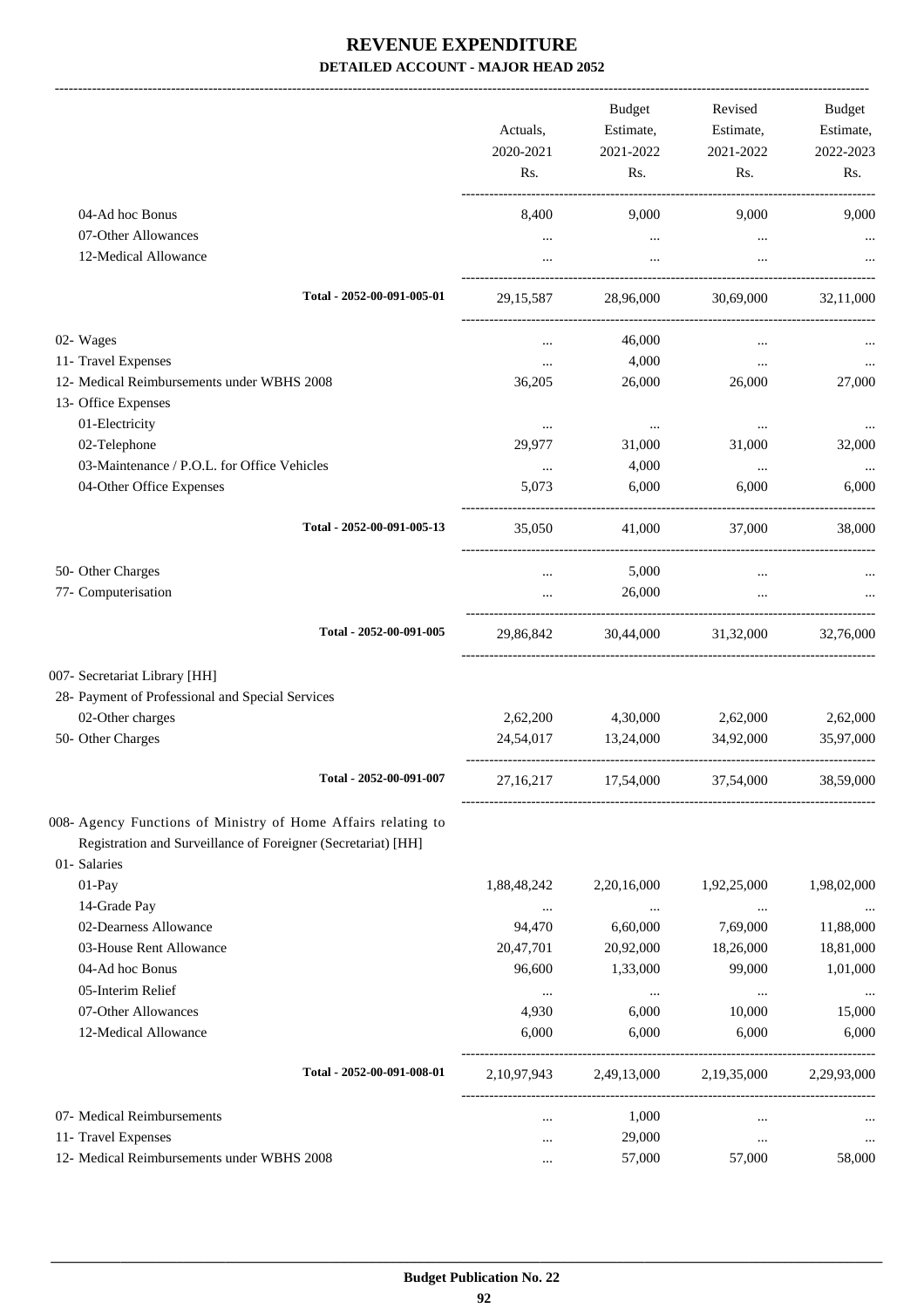|                                                                    |             | Budget      | Revised                                         | Budget      |
|--------------------------------------------------------------------|-------------|-------------|-------------------------------------------------|-------------|
|                                                                    | Actuals,    | Estimate,   | Estimate,                                       | Estimate,   |
|                                                                    | 2020-2021   | 2021-2022   | 2021-2022                                       | 2022-2023   |
|                                                                    | Rs.         | Rs.         | Rs.                                             | Rs.         |
| 13- Office Expenses                                                |             |             |                                                 |             |
| 02-Telephone                                                       | 25,713      | 39,000      | 39,000                                          | 40,000      |
| 03-Maintenance / P.O.L. for Office Vehicles                        | 2,26,928    | 2,10,000    | 3,20,000                                        | 3,36,000    |
| 04-Other Office Expenses                                           | 81,719      | 1,50,000    | 1,50,000                                        | 1,53,000    |
| Total - 2052-00-091-008-13                                         |             |             | 3,34,360 3,99,000 5,09,000                      | 5,29,000    |
| 77- Computerisation                                                | 18,880      | 41,000      | 19,000                                          | 19,000      |
| 88- Escort Charges                                                 | $\cdots$    | 5,000       | $\cdots$                                        |             |
| Total - 2052-00-091-008                                            |             |             | 2,14,51,183 2,54,45,000 2,25,20,000 2,35,99,000 |             |
| 009- Agency Functions of Ministry of External Affairs for Passport |             |             |                                                 |             |
| Services and Emigrants. [HH]                                       |             |             |                                                 |             |
| 01- Salaries                                                       |             |             |                                                 |             |
| 01-Pay                                                             | 1,64,79,131 | 1,83,40,000 | 1,68,09,000                                     | 1,73,13,000 |
| 14-Grade Pay                                                       | 4,580       | $\cdots$    | 5,000                                           | 5,000       |
| 02-Dearness Allowance                                              | 1,06,035    | 5,50,000    | 6,72,000                                        | 10,39,000   |
| 03-House Rent Allowance                                            | 18,56,330   | 17,42,000   | 15,97,000                                       | 16,45,000   |
| 04-Ad hoc Bonus                                                    | 88,200      | 1,02,000    | 90,000                                          | 92,000      |
| 05-Interim Relief                                                  | 1,020       | $\cdots$    | 2,000                                           | 2,000       |
| 07-Other Allowances                                                | 34,781      | 11,000      | 36,000                                          | 37,000      |
| 11-Compensatory Allowance                                          | 24,000      | 23,000      | 25,000                                          | 26,000      |
| 12-Medical Allowance                                               | 42,000      | 52,000      | 43,000                                          | 44,000      |
| Total - 2052-00-091-009-01                                         | 1,86,36,077 |             | 2,08,20,000 1,92,79,000 2,02,03,000             |             |
| 07- Medical Reimbursements                                         | $\cdots$    | 1,000       |                                                 | $\cdots$    |
| 11- Travel Expenses                                                | $\cdots$    | 1,000       | $\cdots$                                        | $\cdots$    |
| 12- Medical Reimbursements under WBHS 2008                         | 1,34,203    | 2,38,000    | 8,50,000                                        | 3,50,000    |
| 13- Office Expenses                                                |             |             |                                                 |             |
| 01-Electricity                                                     | $\cdots$    | 2,000       | $\cdots$                                        | $\cdots$    |
| 02-Telephone                                                       |             | 7,000       | $\cdots$                                        | $\cdots$    |
| 03-Maintenance / P.O.L. for Office Vehicles                        | 86,127      | 72,000      | 88,000                                          | 90,000      |
| 04-Other Office Expenses                                           | $\ddots$    | 12,000      | $\ldots$                                        |             |
| Total - 2052-00-091-009-13                                         | 86,127      | 93,000      | 88,000                                          | 90,000      |
| 50- Other Charges                                                  | $\cdots$    | 12,000      | $\cdots$                                        |             |
| Total - 2052-00-091-009                                            |             |             | 1,88,56,407 2,11,65,000 2,02,17,000             | 2,06,43,000 |
| 010- Police Archival Wing of the State Archive [HH]                |             |             |                                                 |             |
| 01- Salaries                                                       |             |             |                                                 |             |
| 01-Pay                                                             | $\cdots$    | 41,000      | $\cdots$                                        |             |
| 02-Dearness Allowance                                              |             | $\cdots$    | $\cdots$                                        |             |
| 03-House Rent Allowance                                            | $\cdots$    | $\cdots$    | $\cdots$                                        | $\cdots$    |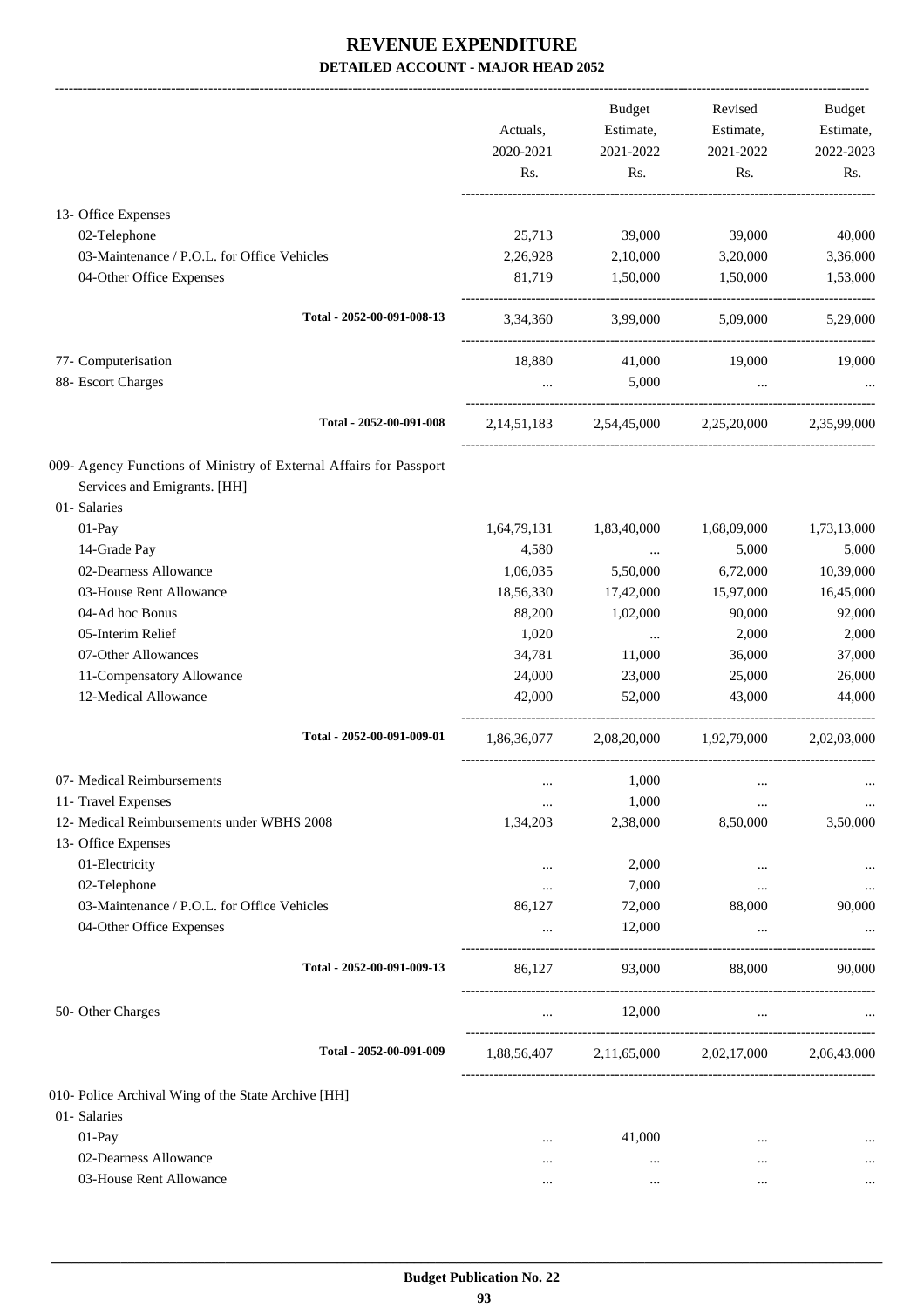|                                                                               |                                                                                                                                  | Actuals,<br>2020-2021<br>Rs. | <b>Budget</b><br>Estimate,<br>2021-2022<br>Rs. | Revised<br>Estimate,<br>2021-2022<br>Rs. | <b>Budget</b><br>Estimate,<br>2022-2023<br>Rs. |
|-------------------------------------------------------------------------------|----------------------------------------------------------------------------------------------------------------------------------|------------------------------|------------------------------------------------|------------------------------------------|------------------------------------------------|
| 04-Ad hoc Bonus                                                               |                                                                                                                                  | $\cdots$                     | $\cdots$                                       | $\cdots$                                 |                                                |
| 12-Medical Allowance                                                          |                                                                                                                                  |                              | $\cdots$                                       | $\ddotsc$                                |                                                |
|                                                                               |                                                                                                                                  |                              |                                                |                                          |                                                |
|                                                                               | Total - 2052-00-091-010-01                                                                                                       | $\cdots$                     | 41,000                                         | $\cdots$                                 |                                                |
| 12- Medical Reimbursements under WBHS 2008                                    |                                                                                                                                  |                              | 1,000                                          |                                          |                                                |
| 13- Office Expenses                                                           |                                                                                                                                  |                              |                                                |                                          |                                                |
| 02-Telephone                                                                  |                                                                                                                                  |                              | 1,000                                          | $\cdots$                                 |                                                |
| 04-Other Office Expenses                                                      |                                                                                                                                  |                              | 1,000                                          |                                          |                                                |
|                                                                               | Total - 2052-00-091-010-13                                                                                                       |                              | 2,000                                          | $\ddotsc$                                |                                                |
| 50- Other Charges                                                             |                                                                                                                                  |                              | 1,000                                          |                                          |                                                |
|                                                                               | Total - 2052-00-091-010                                                                                                          | $\ldots$                     | 45,000                                         | $\cdots$                                 |                                                |
| Rules [PL ] [HH]<br>01- Salaries                                              | 011- Expenditure relating to the office of the Independent Reviewing<br>Authority of UAPA(Unlawful Activities Prevention Act and |                              |                                                |                                          |                                                |
| 01-Pay                                                                        |                                                                                                                                  | 25,81,688                    | 61,74,000                                      | 26,33,000                                | 27,12,000                                      |
| 14-Grade Pay                                                                  |                                                                                                                                  |                              | $\cdots$                                       |                                          |                                                |
| 02-Dearness Allowance<br>03-House Rent Allowance                              |                                                                                                                                  |                              | 1,85,000                                       | 1,05,000                                 | 1,63,000                                       |
| 07-Other Allowances                                                           |                                                                                                                                  | <br>7,20,000                 | 5,87,000<br>7,42,000                           | 2,50,000<br>7,42,000                     | 2,58,000<br>7,64,000                           |
|                                                                               | Total - 2052-00-091-011-01                                                                                                       |                              |                                                |                                          |                                                |
|                                                                               |                                                                                                                                  | 33,01,688                    | 76,88,000                                      | 37,30,000                                | 38,97,000                                      |
| 11- Travel Expenses                                                           |                                                                                                                                  | $\cdots$                     | 1,000                                          |                                          |                                                |
| 13- Office Expenses                                                           |                                                                                                                                  |                              |                                                |                                          |                                                |
| 02-Telephone                                                                  |                                                                                                                                  |                              | 1,000                                          |                                          |                                                |
| 04-Other Office Expenses                                                      |                                                                                                                                  |                              | 2,000                                          | -------------------                      |                                                |
|                                                                               | Total - 2052-00-091-011-13                                                                                                       |                              | 3,000                                          | $\ddotsc$                                |                                                |
|                                                                               | Total - 2052-00-091-011                                                                                                          | 33,01,688                    | 76,92,000                                      | 37,30,000                                | 38,97,000                                      |
| 015- India-Bangladesh Passport Establishment in Calcutta [HH]<br>01- Salaries |                                                                                                                                  |                              |                                                |                                          |                                                |
| 01-Pay                                                                        |                                                                                                                                  | $\cdots$                     | $\cdots$                                       | $\cdots$                                 |                                                |
| 14-Grade Pay                                                                  |                                                                                                                                  | $\cdots$                     | $\cdots$                                       | $\cdots$                                 |                                                |
| 02-Dearness Allowance                                                         |                                                                                                                                  | $\cdots$                     |                                                | $\cdots$                                 |                                                |
| 03-House Rent Allowance                                                       |                                                                                                                                  | $\cdots$                     | $\cdots$                                       | $\cdots$                                 |                                                |
| 04-Ad hoc Bonus                                                               |                                                                                                                                  | $\cdots$                     | $\cdots$                                       |                                          |                                                |
| 12-Medical Allowance                                                          |                                                                                                                                  | $\cdots$                     | $\cdots$                                       | $\cdots$                                 |                                                |
| 11- Travel Expenses                                                           |                                                                                                                                  | $\cdots$                     | $\cdots$                                       | $\cdots$                                 |                                                |
| 12- Medical Reimbursements under WBHS 2008                                    |                                                                                                                                  | $\cdots$                     | $\cdots$                                       | $\cdots$                                 | $\cdots$                                       |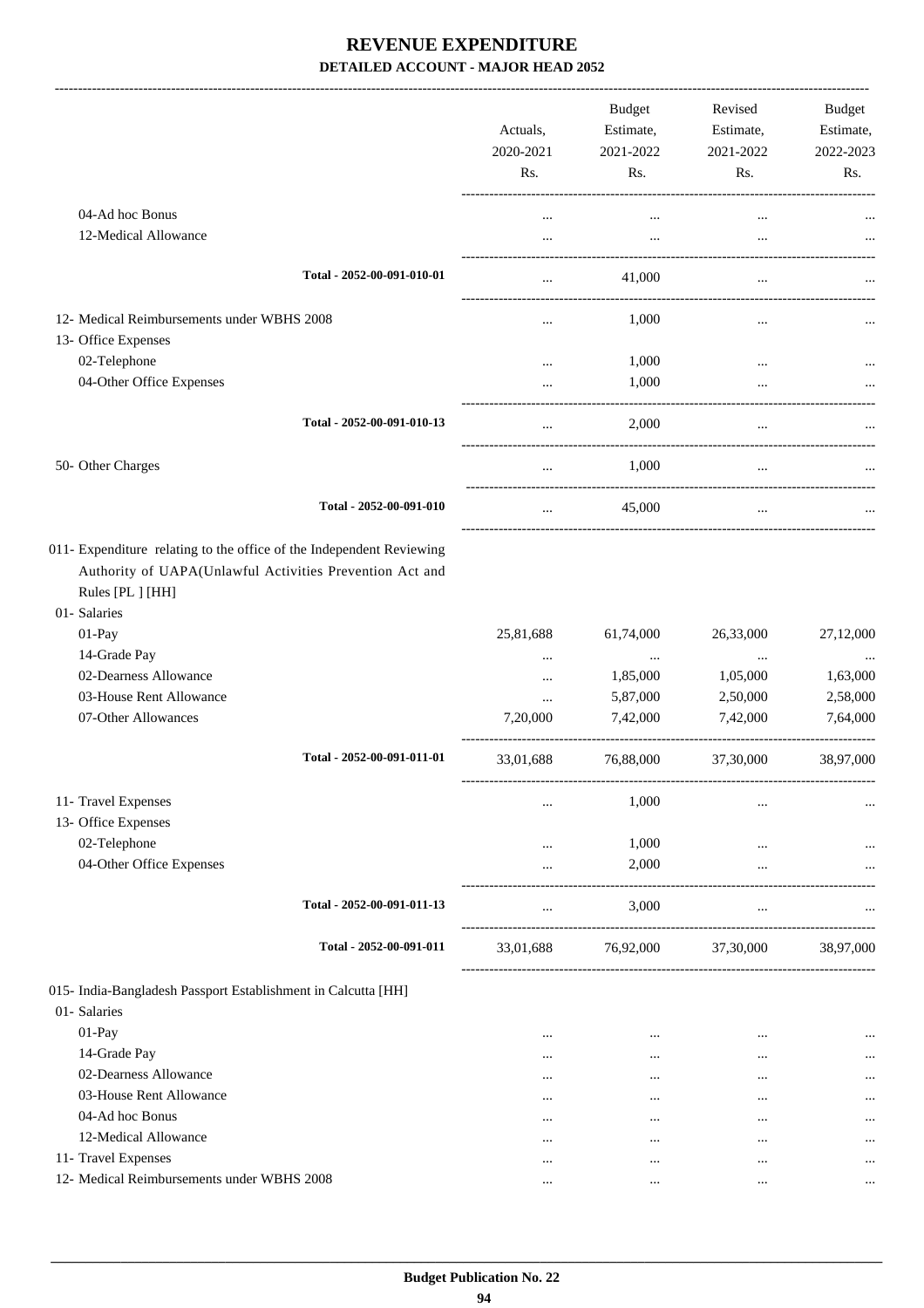|                                                      | Actuals,<br>2020-2021<br>Rs. | <b>Budget</b><br>Estimate,<br>2021-2022<br>Rs. | Revised<br>Estimate,<br>2021-2022<br>Rs.        | Budget<br>Estimate,<br>2022-2023<br>Rs. |
|------------------------------------------------------|------------------------------|------------------------------------------------|-------------------------------------------------|-----------------------------------------|
| 13- Office Expenses                                  |                              |                                                |                                                 |                                         |
| 01-Electricity                                       |                              | $\cdots$                                       |                                                 |                                         |
| 02-Telephone                                         |                              | $\cdots$                                       |                                                 |                                         |
| 03-Maintenance / P.O.L. for Office Vehicles          |                              |                                                |                                                 |                                         |
| 04-Other Office Expenses                             |                              |                                                |                                                 |                                         |
| 016- Office of the State Security Advicer (SSA) [HH] |                              |                                                |                                                 |                                         |
| 01- Salaries                                         |                              |                                                |                                                 |                                         |
| 01-Pay                                               | 20,28,000                    | 50,03,000                                      | 20,69,000                                       | 21,31,000                               |
| 14-Grade Pay                                         | $\ddotsc$                    | $\cdots$                                       | $\cdots$                                        | $\cdots$                                |
| 02-Dearness Allowance                                | $\ddotsc$                    | 1,50,000                                       | 83,000                                          | 1,28,000                                |
| 03-House Rent Allowance                              |                              | 4,75,000                                       | 1,97,000                                        | 2,02,000                                |
| 04-Ad hoc Bonus                                      | $\cdots$                     |                                                |                                                 |                                         |
| 07-Other Allowances                                  | $\cdots$<br>4,31,566         | $\cdots$<br>4,20,000                           | $\cdots$<br>4,45,000                            | 4,58,000                                |
| 12-Medical Allowance                                 |                              |                                                |                                                 |                                         |
|                                                      |                              |                                                |                                                 |                                         |
| Total - 2052-00-091-016-01                           | 24,59,566                    | 60,48,000                                      | 27,94,000                                       | 29,19,000                               |
| 02- Wages                                            | 1,102                        | 50,000                                         | 1,000                                           | 1,000                                   |
| 07- Medical Reimbursements                           | $\cdots$                     | 50,000                                         | 50,000                                          | 51,000                                  |
| 11- Travel Expenses                                  | 17,480                       | 50,000                                         | 50,000                                          | 51,000                                  |
| 12- Medical Reimbursements under WBHS 2008           | $\cdots$                     | 20,000                                         | 20,000                                          | 20,000                                  |
| 13- Office Expenses                                  |                              |                                                |                                                 |                                         |
| 01-Electricity                                       | $\cdots$                     | 20,000                                         | 20,000                                          | 20,000                                  |
| 02-Telephone                                         | 77,871                       | 50,000                                         | 50,000                                          | 51,000                                  |
| 03-Maintenance / P.O.L. for Office Vehicles          | $\cdots$                     | 50,000                                         |                                                 |                                         |
| 04-Other Office Expenses                             |                              | 25,000                                         |                                                 |                                         |
| Total - 2052-00-091-016-13                           | 77,871                       | 1,45,000                                       | 70,000                                          | 71,000                                  |
| 28- Payment of Professional and Special Services     |                              |                                                |                                                 |                                         |
| 02-Other charges                                     |                              | 50,000                                         | <b>Contract Contract</b>                        | $\cdots$                                |
| 50- Other Charges                                    | $\ddotsc$                    | 50,000                                         | 10,32,000                                       | 10,63,000                               |
| 77- Computerisation                                  |                              | 50,000                                         | $\cdots$                                        |                                         |
| Total - 2052-00-091-016                              | 25,56,019                    | 65,13,000                                      | 40,17,000                                       | 41,76,000                               |
| <b>Total - Administrative Expenditure</b>            |                              |                                                | 6,14,75,955 7,61,49,000 6,76,24,000 7,01,85,000 |                                         |
|                                                      |                              |                                                |                                                 |                                         |
| Total - 2052-00-091                                  |                              |                                                | $6,14,75,955$ $7,61,49,000$ $6,76,24,000$       | 7,01,85,000                             |
| Voted                                                |                              |                                                | 6,14,75,955 7,61,49,000 6,76,24,000 7,01,85,000 |                                         |
| Charged                                              | $\cdots$                     | $\cdots$                                       | $\cdots$                                        |                                         |
|                                                      |                              |                                                |                                                 |                                         |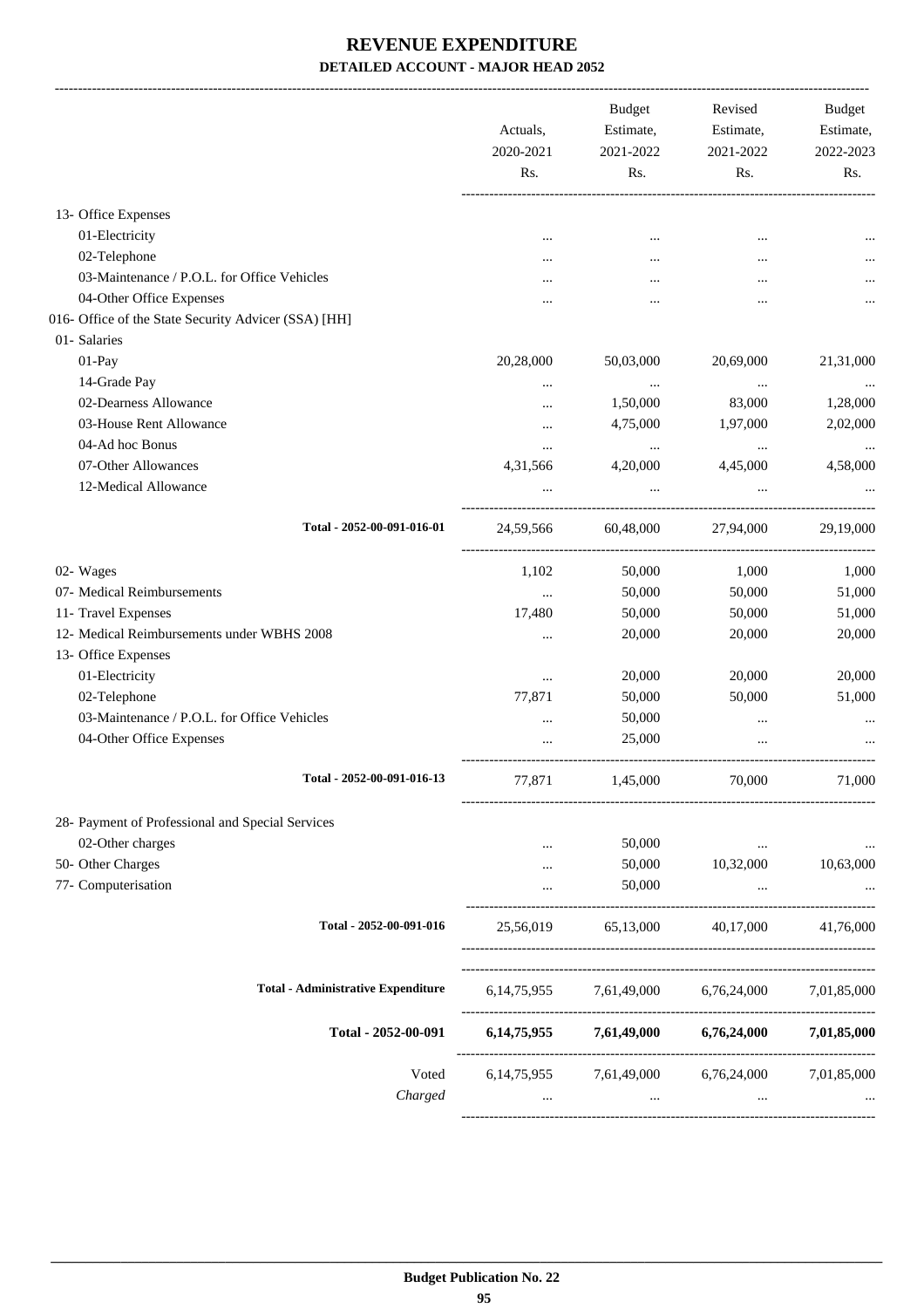|                                                                                                   |             | <b>Budget</b>          | Revised<br>Estimate, | Budget<br>Estimate,<br>2022-2023 |
|---------------------------------------------------------------------------------------------------|-------------|------------------------|----------------------|----------------------------------|
|                                                                                                   | Actuals,    | Estimate,              |                      |                                  |
|                                                                                                   | 2020-2021   | 2021-2022<br>2021-2022 |                      |                                  |
|                                                                                                   | Rs.         | Rs.                    | Rs.                  | Rs.                              |
| DETAILED ACCOUNT NO. 2052 - DEDUCT RECOVERIES IN REDUCTION OF EXPENDITURE                         |             |                        |                      |                                  |
| 090- Secretariat                                                                                  |             |                        |                      |                                  |
| Administrative Expenditure                                                                        |             |                        |                      |                                  |
| 001-Home Department [HH]                                                                          |             |                        |                      |                                  |
| 70-Deduct Recoveries                                                                              |             |                        |                      |                                  |
| 01-Others                                                                                         | $-1,24,725$ | $-1,000$               | $-1,00,000$          | $-50,000$                        |
| 02-W.B.H.S. 2008                                                                                  | $\cdots$    | $-1,000$               | $-1,000$             | $-1,000$                         |
| 005-Home Department Human Rights Cell [HH]                                                        |             |                        |                      |                                  |
| 70-Deduct Recoveries                                                                              |             |                        |                      |                                  |
| 01-Others                                                                                         | $\cdots$    | $-1,000$               | $-1,000$             | $-1,000$                         |
| 02-W.B.H.S. 2008                                                                                  | .           | $-1,000$               | $-1,000$             | $-1,000$                         |
| 006-Home (Poll-PSP) Deptt. [HH]                                                                   |             |                        |                      |                                  |
| 70-Deduct Recoveries                                                                              |             |                        |                      |                                  |
| 01-Others                                                                                         | $\cdots$    | $-1,000$               | $-1,000$             | $-1,000$                         |
| 02-W.B.H.S. 2008                                                                                  | $\cdots$    | $-1,000$               |                      |                                  |
| Total - 090 - Deduct - Recoveries                                                                 | $-1,24,725$ | -6,000                 | $-1,04,000$          | $-54,000$                        |
| 091- Attached Offices                                                                             |             |                        |                      |                                  |
| Administrative Expenditure                                                                        |             |                        |                      |                                  |
| 002-India-Bangladesh Passport Establishment at District Headquaters                               |             |                        |                      |                                  |
|                                                                                                   |             |                        |                      |                                  |
| [HH]<br>70-Deduct Recoveries                                                                      |             |                        |                      |                                  |
|                                                                                                   |             |                        |                      |                                  |
| 01-Others                                                                                         |             | $-1,000$               |                      |                                  |
| 02-W.B.H.S. 2008                                                                                  |             | $-1,000$               | $-1,000$             | $-1,000$                         |
| 003-Other Passport Establishment [HH]                                                             |             |                        |                      |                                  |
| 70-Deduct Recoveries                                                                              |             |                        |                      |                                  |
| 01-Others                                                                                         |             | $-1,000$               | $-1,000$             | $-1,000$                         |
| 02-W.B.H.S. 2008                                                                                  | $\cdots$    | $-1,000$               |                      | $\cdots$                         |
| 004-Translators Department [HH]                                                                   |             |                        |                      |                                  |
| 70-Deduct Recoveries                                                                              |             |                        |                      |                                  |
| 01-Others                                                                                         |             | $-1,000$               |                      | $\cdots$                         |
| 02-W.B.H.S. 2008                                                                                  |             | $-1,000$               |                      | $\cdots$                         |
| 005-Home Department-Office of the Registrar of Publications [HH]                                  |             |                        |                      |                                  |
| 70-Deduct Recoveries                                                                              |             |                        |                      |                                  |
| 01-Others                                                                                         | $\cdots$    | $-1,000$               | $\cdots$             | $\cdots$                         |
| 02-W.B.H.S. 2008                                                                                  | $\cdots$    | $-1,000$               | $\cdots$             | $\cdots$                         |
| 008-Agency Functions of Ministry of Home Affairs relating to                                      |             |                        |                      |                                  |
| Registration and Surveillance of Foreigner (Secretariat) [HH]                                     |             |                        |                      |                                  |
| 70-Deduct Recoveries                                                                              |             |                        |                      |                                  |
| 01-Others                                                                                         | $\cdots$    | $-1,000$               |                      |                                  |
| 02-W.B.H.S. 2008                                                                                  | $\cdots$    | $-1,000$               | $\cdots$             | $\cdots$                         |
| 009-Agency Functions of Ministry of External Affairs for Passport<br>Services and Emigrants. [HH] |             |                        |                      |                                  |

70-Deduct Recoveries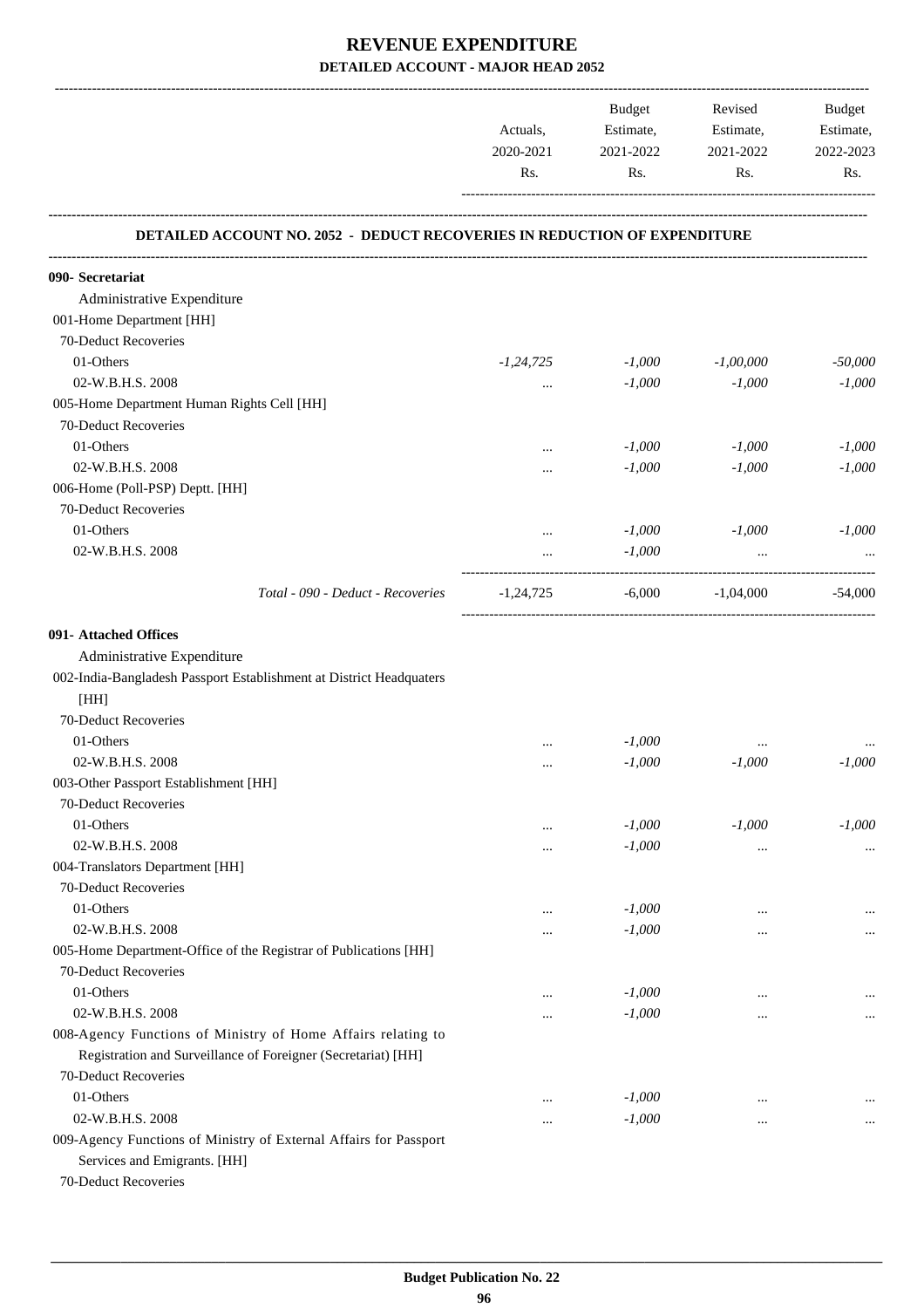|                                                                                                                                                       | Actuals,<br>2020-2021<br>Rs. | <b>Budget</b><br>Estimate,<br>2021-2022<br>Rs. | Revised<br>Estimate,<br>2021-2022<br>Rs. | <b>Budget</b><br>Estimate,<br>2022-2023<br>Rs. |
|-------------------------------------------------------------------------------------------------------------------------------------------------------|------------------------------|------------------------------------------------|------------------------------------------|------------------------------------------------|
| 01-Others                                                                                                                                             |                              | $-1,000$                                       |                                          |                                                |
| 02-W.B.H.S. 2008                                                                                                                                      |                              | $-1,000$                                       | $\cdots$                                 |                                                |
| 010-Police Archival Wing of the State Archive [HH]                                                                                                    |                              |                                                |                                          |                                                |
| 70-Deduct Recoveries                                                                                                                                  |                              |                                                |                                          |                                                |
| 01-Others                                                                                                                                             |                              | $-1,000$                                       |                                          |                                                |
| 02-W.B.H.S. 2008                                                                                                                                      |                              | $-1,000$                                       |                                          |                                                |
| 015-India-Bangladesh Passport Establishment in Calcutta [HH]                                                                                          |                              |                                                |                                          |                                                |
| 70-Deduct Recoveries                                                                                                                                  |                              |                                                |                                          |                                                |
| 01-Others                                                                                                                                             |                              |                                                |                                          |                                                |
| 02-W.B.H.S. 2008                                                                                                                                      | $\ddotsc$                    |                                                |                                          |                                                |
|                                                                                                                                                       |                              |                                                |                                          |                                                |
| Total - 091 - Deduct - Recoveries                                                                                                                     | $\cdots$                     | $-14,000$                                      | $-2,000$                                 | $-2.000$                                       |
| 911- Deduct Recoveries of Overpayments                                                                                                                |                              |                                                |                                          |                                                |
| Administrative Expenditure                                                                                                                            |                              |                                                |                                          |                                                |
| 001-Home Departmnt(Excluding Transport & Passport Branches<br>etc) [HH]                                                                               |                              |                                                |                                          |                                                |
| 70-Deduct Recoveries                                                                                                                                  |                              |                                                |                                          |                                                |
| 01-Others                                                                                                                                             | $-8,74,885$                  | $-1,000$                                       | $-5,00,000$                              | $-7,00,000$                                    |
| 02-W.B.H.S. 2008                                                                                                                                      |                              | $\cdots$                                       | $-1,000$                                 | $-1,000$                                       |
| 005-Home Department - Office of the Registrar of Publications [HH]<br>70-Deduct Recoveries                                                            |                              |                                                |                                          |                                                |
| 01-Others                                                                                                                                             | .                            | $\ddotsc$                                      | $\cdots$                                 |                                                |
| 02-W.B.H.S. 2008                                                                                                                                      |                              |                                                | $\cdots$                                 |                                                |
| 008-Agency Functions of Ministry of Home Affairs relating to<br>Registration and Surveillance of Foreigner (Secretariat) [HH]<br>70-Deduct Recoveries |                              |                                                |                                          |                                                |
| 01-Others                                                                                                                                             | $\cdots$                     | $\cdots$                                       |                                          |                                                |
| 02-W.B.H.S. 2008                                                                                                                                      |                              |                                                |                                          |                                                |
| Total - 911 - Deduct - Recoveries                                                                                                                     | $-8,74,885$                  | $-1,000$                                       | $-5,01,000$                              | $-7,01,000$                                    |
| Total - 2052 - Deduct - Recoveries                                                                                                                    | $-9,99,610$                  | $-21,000$                                      | $-6,07,000$                              | $-7,57,000$                                    |
|                                                                                                                                                       |                              |                                                |                                          |                                                |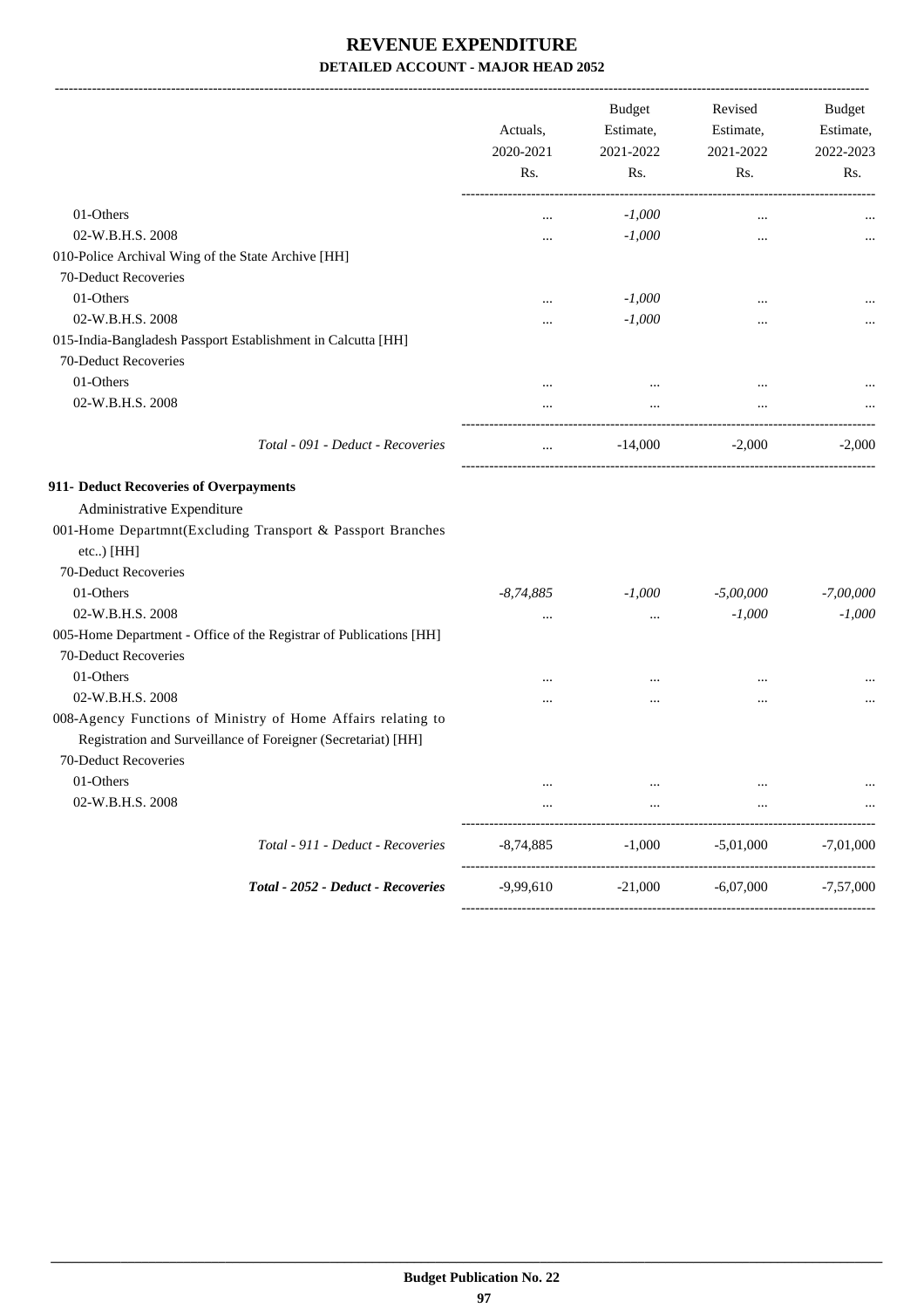# **REVENUE EXPENDITURE DEMAND No. 68 Home and Hill Affairs Department A. General Services - (d) Administrative Services Head of Account : 2055 - Police**

| Voted Rs. 9994, 10, 71, 000               |                            | <b>Charged Rs. Nil</b>                                              |                                                                     | Total Rs. 9994, 10, 71, 000                         |                                                        |
|-------------------------------------------|----------------------------|---------------------------------------------------------------------|---------------------------------------------------------------------|-----------------------------------------------------|--------------------------------------------------------|
|                                           |                            |                                                                     |                                                                     | Voted Rs. Charged Rs. Total Rs.                     |                                                        |
| <b>Gross Expenditure</b>                  |                            |                                                                     | 9994,10,71,000                                                      |                                                     | $\ldots$ 9994,10,71,000                                |
| <b>Deduct - Recoveries</b>                |                            |                                                                     | $-20,57,79,000$                                                     | $\cdots$                                            | $-20,57,79,000$                                        |
| Net Expenditure                           |                            |                                                                     | 9973,52,92,000                                                      |                                                     | $\ldots$ 9973,52,92,000                                |
|                                           | <b>REVENUE EXPENDITURE</b> |                                                                     |                                                                     |                                                     |                                                        |
|                                           | <b>ABSTRACT ACCOUNT</b>    |                                                                     |                                                                     |                                                     |                                                        |
|                                           |                            |                                                                     | <b>Budget</b>                                                       | Revised                                             | Budget                                                 |
|                                           |                            | Actuals,                                                            |                                                                     | Estimate, Estimate,                                 | Estimate,                                              |
|                                           |                            | 2020-2021                                                           | 2021-2022                                                           | 2021-2022                                           | 2022-2023                                              |
|                                           |                            | Rs.                                                                 | Rs.                                                                 | Rs.                                                 | Rs.                                                    |
| 001- Direction and Administration         |                            |                                                                     |                                                                     |                                                     |                                                        |
| Administrative Expenditure                | <b>Voted</b>               |                                                                     | 123, 13, 19, 088 149, 31, 32, 000 130, 58, 13, 000 135, 13, 62, 000 |                                                     |                                                        |
|                                           | Charged                    | 21,70,000                                                           |                                                                     | the contract of the contract of the contract of the |                                                        |
|                                           |                            | Total - 001 123,34,89,088 149,31,32,000 130,58,13,000 135,13,62,000 |                                                                     |                                                     |                                                        |
| 003- Education and Training               |                            |                                                                     |                                                                     |                                                     |                                                        |
| Administrative Expenditure                |                            | 31,63,20,071                                                        | 31,58,87,000                                                        | 33,02,12,000                                        | 34,29,43,000                                           |
| <b>State Development Schemes</b>          |                            |                                                                     | 20,00,000                                                           | 6,67,000                                            | 21,00,000                                              |
|                                           | <b>Total - 003</b>         | 31,63,20,071                                                        |                                                                     | 31,78,87,000 33,08,79,000                           | 34,50,43,000                                           |
| 101- Criminal Investigation and Vigilance |                            |                                                                     |                                                                     |                                                     |                                                        |
| Administrative Expenditure                |                            | 188,21,08,140                                                       | 180,17,10,000                                                       | 197,39,38,000                                       | 203,78,96,000                                          |
| <b>State Development Schemes</b>          |                            | 8,86,362                                                            | 51,00,000                                                           | 18,23,000                                           | 53,55,000                                              |
|                                           | <b>Total - 101</b>         |                                                                     | 188, 29, 94, 502 180, 68, 10, 000 197, 57, 61, 000 204, 32, 51, 000 |                                                     |                                                        |
| 102- Central Reserve Police               |                            |                                                                     |                                                                     |                                                     |                                                        |
| Administrative Expenditure                |                            | $\cdots$                                                            | 10,20,000                                                           |                                                     | <b>Contract Contract Contract Contract</b><br>$\ddots$ |
|                                           | <b>Total - 102</b>         |                                                                     | 10,20,000<br><b>Contract Contract</b>                               | $\cdots$                                            |                                                        |
| 104- Special Police                       |                            |                                                                     |                                                                     |                                                     |                                                        |
| Administrative Expenditure                |                            |                                                                     | 177,47,10,792 225,99,88,000 224,90,50,000 232,12,30,000             |                                                     |                                                        |
|                                           |                            | Total - 104 177,47,10,792 225,99,88,000 224,90,50,000 232,12,30,000 |                                                                     |                                                     |                                                        |
| 108- State Headquarters Police            |                            |                                                                     |                                                                     |                                                     |                                                        |
| Administrative Expenditure                |                            | Voted 1735,67,16,608 1743,20,36,000 1842,63,61,000 1903,92,79,000   |                                                                     |                                                     |                                                        |
|                                           | Charged                    | 4,05,924                                                            | $\ldots$                                                            | 3,89,90,000                                         |                                                        |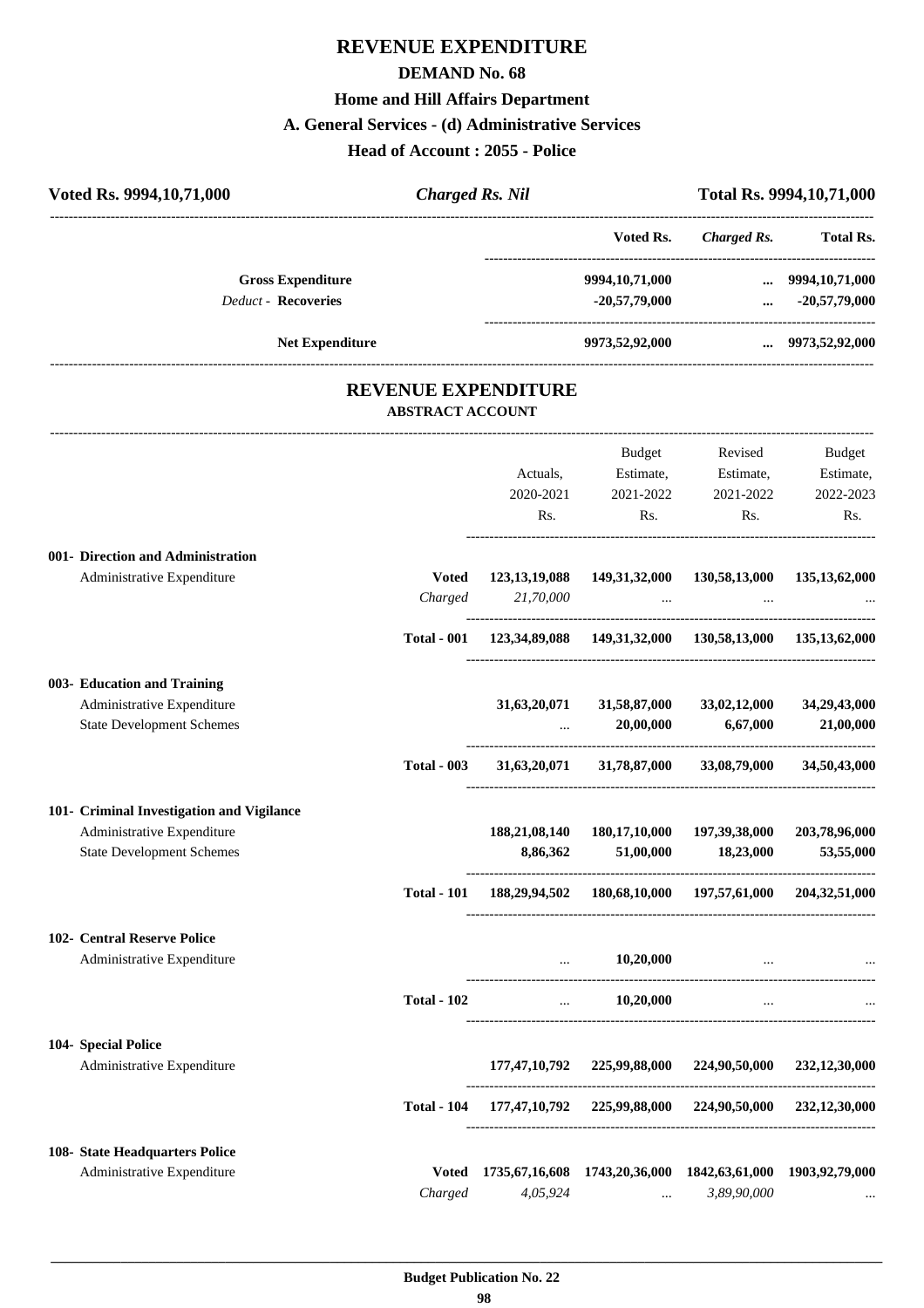### **REVENUE EXPENDITURE ABSTRACT ACCOUNT**

|                                                                                                                                                                                        |                    | Actuals,<br>2020-2021<br>Rs.                                                        | Budget<br>Estimate,<br>2021-2022<br>Rs.                              | Revised<br>Estimate,<br>2021-2022<br>Rs.                                                                    | Budget<br>Estimate,<br>2022-2023<br>Rs.                             |
|----------------------------------------------------------------------------------------------------------------------------------------------------------------------------------------|--------------------|-------------------------------------------------------------------------------------|----------------------------------------------------------------------|-------------------------------------------------------------------------------------------------------------|---------------------------------------------------------------------|
| <b>State Development Schemes</b><br><b>Central Sector Scheme</b>                                                                                                                       |                    | 14,43,54,005                                                                        | 25,05,00,000<br>37,38,258 3,00,00,000                                | 8,35,00,000<br>$\cdots$                                                                                     | 26,30,25,000                                                        |
|                                                                                                                                                                                        |                    | Total - 108 1750, 52, 14, 795 1771, 25, 36, 000 1854, 88, 51, 000 1930, 23, 04, 000 |                                                                      |                                                                                                             |                                                                     |
| 109- District Police<br>Administrative Expenditure<br><b>State Development Schemes</b>                                                                                                 |                    |                                                                                     |                                                                      | 5771,10,51,869 5323,50,48,000 6131,28,60,000 6266,95,72,000<br>$10,30,10,630$ $82,66,00,000$ $27,73,19,000$ | 35,16,60,000                                                        |
|                                                                                                                                                                                        |                    | Total - 109 5781,40,62,499 5406,16,48,000 6159,01,79,000 6302,12,32,000             |                                                                      |                                                                                                             |                                                                     |
| 111- Railway Police<br>Administrative Expenditure                                                                                                                                      |                    |                                                                                     |                                                                      | 231,01,52,415 221,28,43,000 242,57,87,000 253,83,48,000                                                     |                                                                     |
|                                                                                                                                                                                        | Total - 111        |                                                                                     |                                                                      | 231,01,52,415 221,28,43,000 242,57,87,000 253,83,48,000                                                     |                                                                     |
| 112- Harbour Police<br>Administrative Expenditure                                                                                                                                      |                    |                                                                                     |                                                                      | 49,51,90,565 58,43,57,000 52,80,59,000 55,29,21,000                                                         |                                                                     |
|                                                                                                                                                                                        |                    | Total - 112 49,51,90,565 58,43,57,000 52,80,59,000 55,29,21,000                     |                                                                      |                                                                                                             |                                                                     |
| 113- Welfare of Police Personnel<br>Administrative Expenditure                                                                                                                         |                    |                                                                                     |                                                                      | 20, 28, 77, 022 23, 77, 07, 000 23, 19, 13, 000                                                             | 24,19,97,000                                                        |
|                                                                                                                                                                                        | <b>Total - 113</b> |                                                                                     |                                                                      | 20,28,77,022 23,77,07,000 23,19,13,000 24,19,97,000                                                         |                                                                     |
| 115- Modernisation of Police Force<br>Administrative Expenditure<br><b>State Development Schemes</b><br>State Development Schemes (Central Assistance)<br><b>Central Sector Scheme</b> | <b>Total - 115</b> | $\cdots$<br><br>13,86,33,728<br>3,91,50,426<br>17,77,84,154                         | 38,000<br>2,00,00,000<br>3,00,00,000<br>23,00,00,000<br>28,00,38,000 | $\cdots$<br>3,21,07,000<br>48,93,71,000<br>4,00,00,000<br>56,14,78,000                                      | $\ddotsc$<br>1,39,50,000<br>1,50,00,000<br>60,00,000<br>3,49,50,000 |
| 800- Other Expenditure<br>Administrative Expenditure<br><b>State Development Schemes</b>                                                                                               |                    | 434,39,38,999<br>2,45,470                                                           | 917,21,74,000<br>60,00,000                                           | 917,43,04,000<br>19,99,000                                                                                  | 818,21,33,000<br>63,00,000                                          |
|                                                                                                                                                                                        | <b>Total - 800</b> |                                                                                     |                                                                      | 434,41,84,469 917,81,74,000 917,63,03,000 818,84,33,000                                                     |                                                                     |
| 911- Deduct Recoveries of Overpayments<br>Administrative Expenditure                                                                                                                   |                    |                                                                                     | and the company of the company of the                                |                                                                                                             |                                                                     |
|                                                                                                                                                                                        | <b>Total - 911</b> | $\cdots$                                                                            | $\cdots$                                                             |                                                                                                             |                                                                     |
|                                                                                                                                                                                        |                    |                                                                                     |                                                                      |                                                                                                             |                                                                     |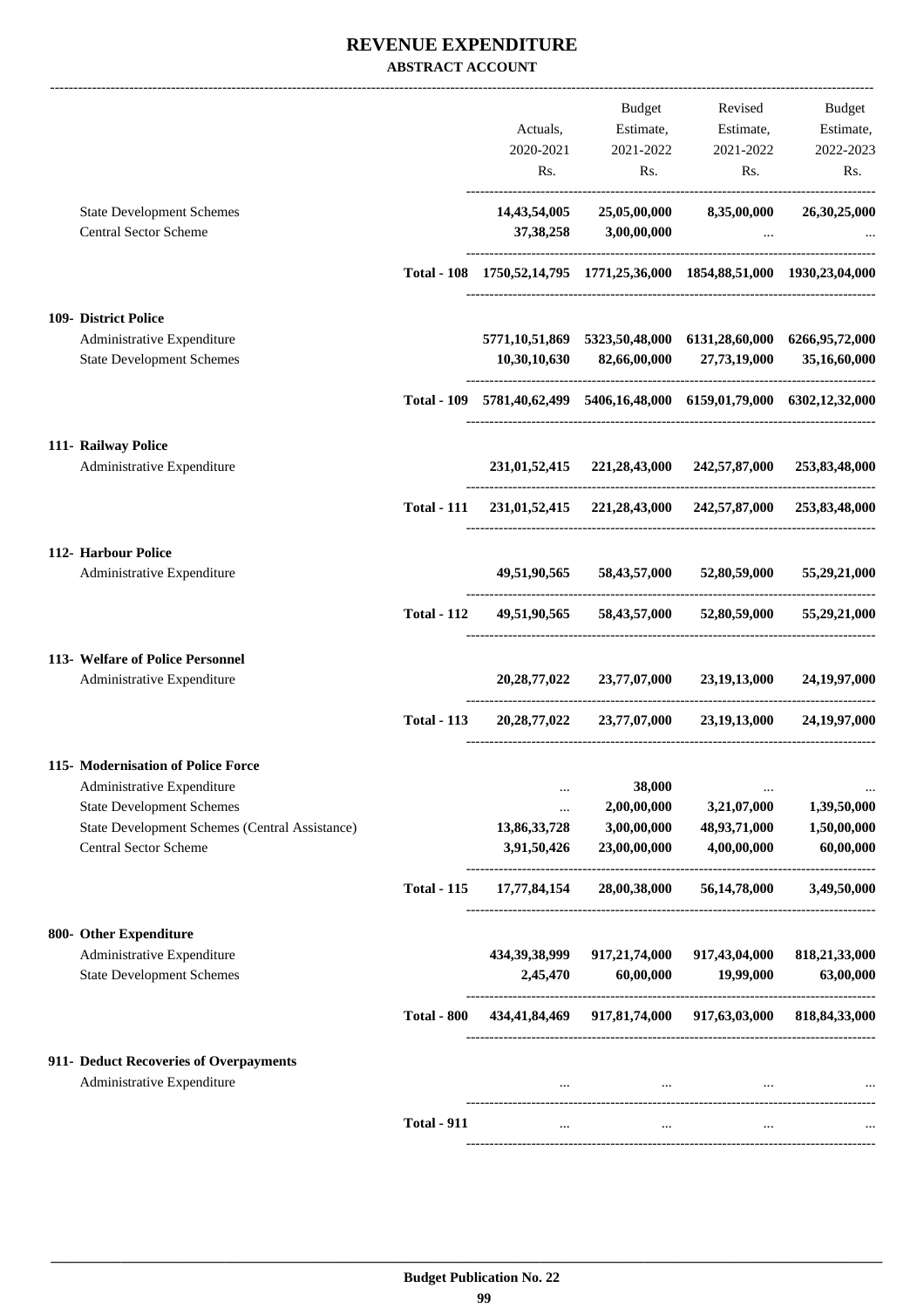### **REVENUE EXPENDITURE ABSTRACT ACCOUNT**

|                                                                                                  |                                                                   | <b>Budget</b>       |                                        | Revised Budget |
|--------------------------------------------------------------------------------------------------|-------------------------------------------------------------------|---------------------|----------------------------------------|----------------|
|                                                                                                  |                                                                   |                     | Actuals, Estimate, Estimate, Estimate, |                |
|                                                                                                  |                                                                   | 2020-2021 2021-2022 | 2021-2022                              | 2022-2023      |
|                                                                                                  |                                                                   |                     | Rs. Rs. Rs. Rs. Rs.                    |                |
| Grand Total - Gross 8805,69,80,372 9014,61,40,000 9892,40,73,000 9994,10,71,000                  |                                                                   |                     |                                        |                |
|                                                                                                  | Voted 8805,44,04,448 9014,61,40,000 9888,50,83,000 9994,10,71,000 |                     |                                        |                |
|                                                                                                  | Charged 25,75,924  3,89,90,000                                    |                     |                                        |                |
| Administrative Expenditure 8762,69,61,493 8874,59,40,000 9799,72,87,000 9927,76,81,000           |                                                                   |                     |                                        |                |
|                                                                                                  | Voted 8762,43,85,569 8874,59,40,000 9795,82,97,000 9927,76,81,000 |                     |                                        |                |
|                                                                                                  | Charged 25,75,924  3,89,90,000                                    |                     |                                        |                |
| State Development Schemes 24,84,96,467 111,02,00,000 39,74,15,000 64,23,90,000                   |                                                                   |                     |                                        |                |
| State Development Schemes (Central Assistance) 13,86,33,728 3,00,00,000 48,93,71,000 1,50,00,000 |                                                                   |                     |                                        |                |
| Central Sector Scheme 4,28,88,684 26,00,00,000 4,00,00,000 60,00,000                             |                                                                   |                     |                                        |                |
| Deduct Recoveries -22,21,52,509 -11,36,16,000 -27,03,08,000 -20,57,79,000                        |                                                                   |                     |                                        |                |
| Grand Total - Net 8783,48,27,863 9003,25,24,000 9865,37,65,000 9973,52,92,000                    |                                                                   |                     |                                        |                |
|                                                                                                  | Voted 8783,22,51,939 9003,25,24,000 9861,47,75,000 9973,52,92,000 |                     |                                        |                |
|                                                                                                  | Charged 25,75,924  3,89,90,000                                    |                     |                                        |                |
|                                                                                                  |                                                                   |                     |                                        |                |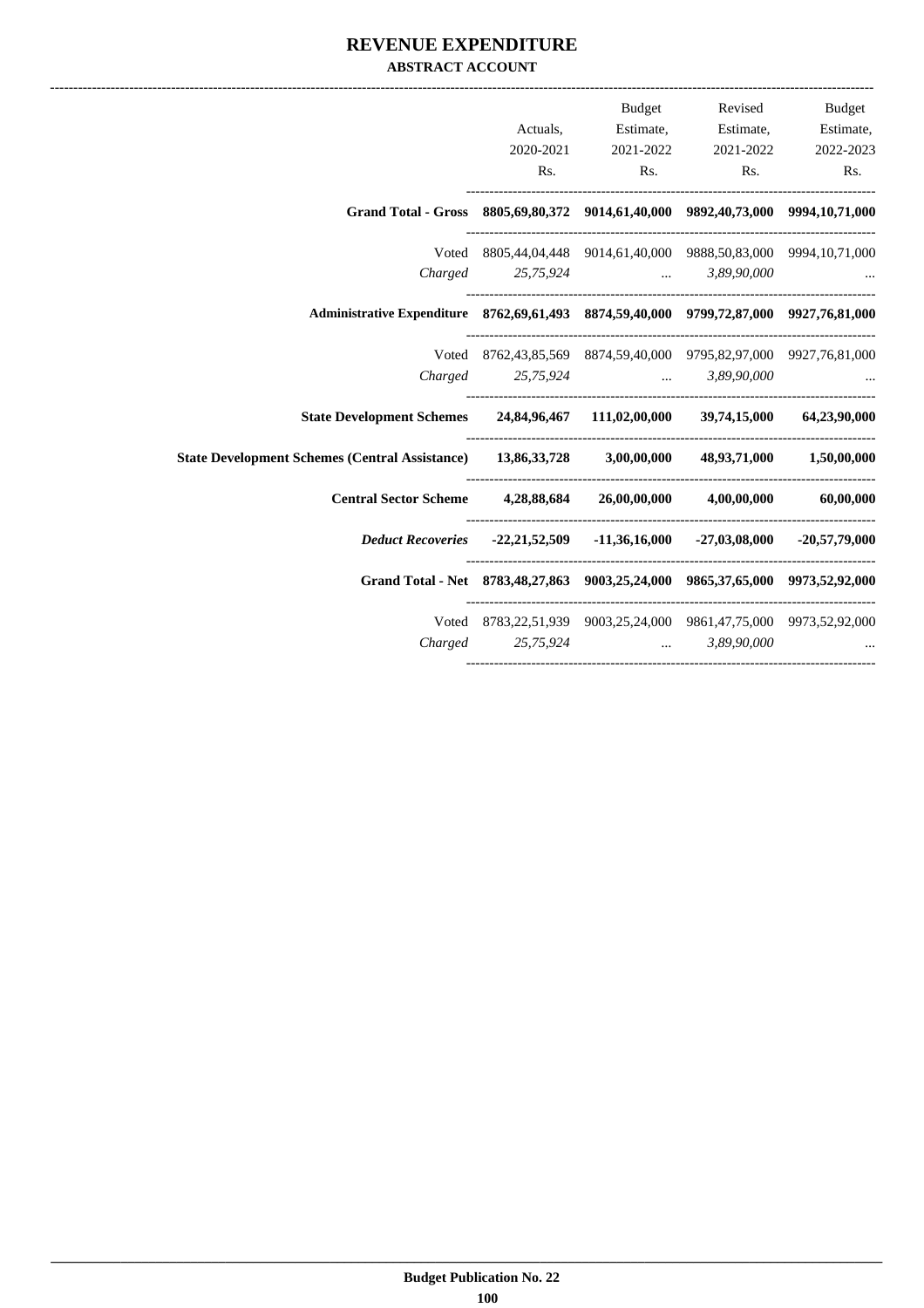|                                                                        | Actuals,<br>2020-2021<br>Rs. | Budget<br>Estimate,<br>2021-2022<br>Rs. | Revised<br>Estimate,<br>2021-2022<br>Rs.        | Budget<br>Estimate,<br>2022-2023<br>Rs. |
|------------------------------------------------------------------------|------------------------------|-----------------------------------------|-------------------------------------------------|-----------------------------------------|
| <b>DETAILED ACCOUNT NO. 2055-00-001 - DIRECTION AND ADMINISTRATION</b> |                              |                                         |                                                 |                                         |
| 001- Direction and Administration                                      |                              |                                         |                                                 |                                         |
| <b>Administrative Expenditure</b>                                      |                              |                                         |                                                 |                                         |
| 001- State Headquaters Police [HH]                                     |                              |                                         |                                                 |                                         |
| 01- Salaries                                                           |                              |                                         |                                                 |                                         |
| 01-Pay                                                                 | 61, 36, 35, 789              | 67,71,46,000                            | 62,59,09,000                                    | 64,46,86,000                            |
| 14-Grade Pay                                                           | 72,616                       | 50,000                                  | 73,000                                          | 73,000                                  |
| 02-Dearness Allowance                                                  | 1,05,53,669                  | 2,03,14,000                             | 2,90,00,000                                     | 3,40,81,000                             |
| 03-House Rent Allowance                                                | 6,10,93,249                  | 6,43,29,000                             | 5,94,61,000                                     | 6,12,45,000                             |
| 04-Ad hoc Bonus                                                        | 30,61,800                    | 33,09,000                               | 31,23,000                                       | 31,85,000                               |
| 05-Interim Relief                                                      | 8,704                        | $\cdots$                                | 9,000                                           | 9,000                                   |
| 07-Other Allowances                                                    | 24, 17, 370                  | 36,09,000                               | 36,09,000                                       | 36,65,000                               |
| 09-Ration Allowance                                                    | 2,394                        | 9,000                                   | 2,000                                           | 2,000                                   |
| 12-Medical Allowance                                                   | 31,78,347                    | 32,51,000                               | 32,42,000                                       | 33,07,000                               |
| Total - 2055-00-001-001-01                                             | 69, 40, 23, 938              | 77,20,17,000                            | 72,44,28,000                                    | 75,02,53,000                            |
| 02- Wages                                                              | 7,80,500                     | 8,69,000                                | 8,29,000                                        | 8,54,000                                |
| 07- Medical Reimbursements                                             | 9,52,902                     | 11,70,000                               | 25,00,000                                       | 26,00,000                               |
| 11- Travel Expenses                                                    | 77,13,082                    | 1,19,36,000                             | 1,19,36,000                                     | 1,21,75,000                             |
| 12- Medical Reimbursements under WBHS 2008                             | 77,78,990                    | 60,00,000                               | 75,00,000                                       | 77,20,000                               |
| 13- Office Expenses                                                    |                              |                                         |                                                 |                                         |
| 01-Electricity                                                         | 40,80,000                    | 40,80,000                               | 40,80,000                                       | 41,62,000                               |
| 02-Telephone                                                           | 26,77,975                    | 7,88,000                                | 7,88,000                                        | 8,04,000                                |
| 03-Maintenance / P.O.L. for Office Vehicles                            | 1,83,054                     | 3,75,000                                | 1,87,000                                        | 1,91,000                                |
| 04-Other Office Expenses                                               | 69,02,000                    | 70,00,000                               | 70,00,000                                       | 71,40,000                               |
| Total - 2055-00-001-001-13                                             |                              |                                         | 1,38,43,029 1,22,43,000 1,20,55,000 1,22,97,000 |                                         |
| 21- Materials and Supplies/Stores and Equipment                        |                              |                                         |                                                 |                                         |
| 01-Diet                                                                | 2,76,960                     | 2,83,000                                | 2,83,000                                        | 2,89,000                                |
| 02-Drug                                                                |                              | 71,504 1,33,000                         | 1,33,000                                        | 1,36,000                                |
| Total - 2055-00-001-001-21                                             |                              |                                         | 3,48,464 4,16,000 4,16,000 4,25,000             |                                         |
| 24- P.O.L.(Police, Ambulance etc.)                                     | $\cdots$                     | 1,000                                   | $\cdots$                                        |                                         |
| 25- Clothing and Tentage (Police Uniform)                              | $\cdots$                     | 1,000                                   | $\sim 10^{-10}$                                 |                                         |
| 50- Other Charges                                                      |                              |                                         | 18,64,934 13,63,000 13,63,000 14,04,000         |                                         |
| Total - 2055-00-001-001                                                | 72,73,05,839                 |                                         | 80,60,16,000 76,10,27,000 78,77,28,000          |                                         |
| 002- District Police [HH]                                              |                              |                                         |                                                 |                                         |
| 01- Salaries                                                           |                              |                                         |                                                 |                                         |
| 01-Pay                                                                 | 31,75,66,350                 | 46,96,50,000                            | 32, 39, 18, 000                                 | 33,36,36,000                            |
| 14-Grade Pay                                                           | 6,282                        | $\cdots$                                | 6,000                                           | 6,000                                   |
| 02-Dearness Allowance                                                  | 1,78,69,623                  | 1,40,90,000                             | 3,00,00,000                                     | 3,30,00,000                             |
| 03-House Rent Allowance                                                | 2,96,88,983                  | 4,46,17,000                             | 3,07,72,000                                     | 3,16,95,000                             |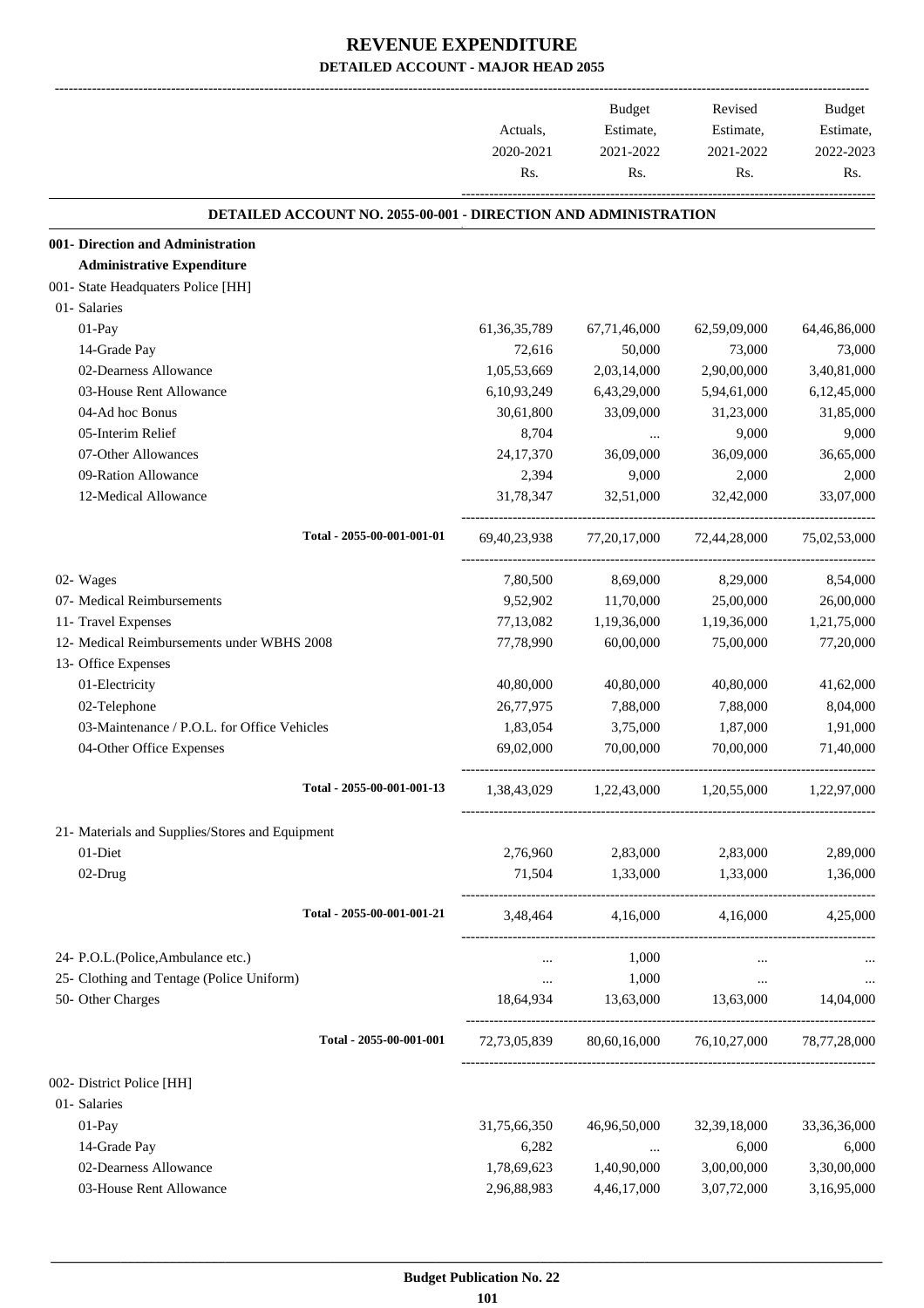|                                                  |                 | Budget                                 | Revised                                                                                                                                                                                                                              | Budget               |
|--------------------------------------------------|-----------------|----------------------------------------|--------------------------------------------------------------------------------------------------------------------------------------------------------------------------------------------------------------------------------------|----------------------|
|                                                  | Actuals,        | Estimate,                              | Estimate,                                                                                                                                                                                                                            | Estimate,            |
|                                                  | 2020-2021       | 2021-2022                              | 2021-2022                                                                                                                                                                                                                            | 2022-2023            |
|                                                  | Rs.             | Rs.                                    | Rs.                                                                                                                                                                                                                                  | Rs.                  |
| 04-Ad hoc Bonus                                  | 5,20,800        | 7,36,000                               | 5,31,000                                                                                                                                                                                                                             | 5,42,000             |
| 07-Other Allowances                              | 37,52,097       | 42,31,000                              | 42,31,000                                                                                                                                                                                                                            | 42,81,000            |
| 09-Ration Allowance                              | 42,55,500       | 45,84,000                              | 43,41,000                                                                                                                                                                                                                            | 44,28,000            |
| 12-Medical Allowance                             | 2,15,117        | 2,81,000                               | 2,19,000                                                                                                                                                                                                                             | 2,23,000             |
| Total - 2055-00-001-002-01                       | 37, 38, 74, 752 | 53,81,89,000                           | 39,40,18,000                                                                                                                                                                                                                         | 40,78,11,000         |
| 02- Wages                                        | 6,19,583        | 5,00,000                               | 6,58,000                                                                                                                                                                                                                             | 6,78,000             |
| 05- Rewards                                      | 3,80,950        | 4,50,000                               | 4,50,000                                                                                                                                                                                                                             | 4,50,000             |
| 07- Medical Reimbursements                       | 33,30,360       | 27,50,000                              | 33,00,000                                                                                                                                                                                                                            | 33,50,000            |
| 11- Travel Expenses                              | 14,64,000       | 27,81,000                              | 27,81,000                                                                                                                                                                                                                            | 28,37,000            |
| 12- Medical Reimbursements under WBHS 2008       | 19,19,971       | 22,39,000                              | 22,39,000                                                                                                                                                                                                                            | 22,84,000            |
| 13- Office Expenses                              |                 |                                        |                                                                                                                                                                                                                                      |                      |
| 01-Electricity                                   | 18,29,875       | 18,78,000                              | 18,78,000                                                                                                                                                                                                                            | 19,16,000            |
| 02-Telephone                                     | 15,26,655       | 16,00,000                              | 16,00,000                                                                                                                                                                                                                            | 16,32,000            |
| 03-Maintenance / P.O.L. for Office Vehicles      | 99,065          | 1,00,000                               | 1,01,000                                                                                                                                                                                                                             | 1,03,000             |
| 04-Other Office Expenses                         | 92,09,020       | 1,15,00,000                            | 1,15,00,000                                                                                                                                                                                                                          | 1,17,30,000          |
| Total - 2055-00-001-002-13                       | 1,26,64,615     | 1,50,78,000                            | 1,50,79,000                                                                                                                                                                                                                          | 1,53,81,000          |
| 14- Rents, Rates and Taxes                       | 54,65,744       | 1,00,000                               | 55,20,000                                                                                                                                                                                                                            | 56,30,000            |
| 24- P.O.L.(Police, Ambulance etc.)               |                 |                                        |                                                                                                                                                                                                                                      |                      |
| 28- Payment of Professional and Special Services |                 |                                        |                                                                                                                                                                                                                                      |                      |
| 02-Other charges                                 |                 | 30,000                                 | $\cdots$                                                                                                                                                                                                                             |                      |
| 32- Contribution<br>Voted                        | 14,30,680       | 34,07,000                              | 14,45,000                                                                                                                                                                                                                            | 14,74,000            |
| Charged                                          |                 |                                        |                                                                                                                                                                                                                                      |                      |
| Voted<br>50- Other Charges                       | 2,01,01,879     | 2,81,00,000                            | 2,81,00,000                                                                                                                                                                                                                          | 2,89,43,000          |
| Charged                                          | 21,70,000       |                                        |                                                                                                                                                                                                                                      |                      |
| Total - 2055-00-001-002                          |                 | 42,34,22,534 59,36,24,000 45,35,90,000 |                                                                                                                                                                                                                                      | 46,88,38,000         |
| Voted                                            |                 | 42,09,29,245 59,36,22,000 45,32,69,000 |                                                                                                                                                                                                                                      | 46,85,07,000         |
| Charged                                          | 21,70,000       |                                        | $\mathbf{r}$ and $\mathbf{r}$ are all the set of the set of the set of the set of the set of the set of the set of the set of the set of the set of the set of the set of the set of the set of the set of the set of the set of the | and the state of the |
| 003- Directorate of Economic Offencs [HH]        |                 |                                        |                                                                                                                                                                                                                                      |                      |
| 01- Salaries                                     |                 |                                        |                                                                                                                                                                                                                                      |                      |
| 01-Pay                                           | 5,68,97,767     | 6,11,89,000                            | 5,80,36,000                                                                                                                                                                                                                          | 5,97,77,000          |
| 14-Grade Pay                                     | $\ldots$        | $\ldots$                               | $\cdots$                                                                                                                                                                                                                             |                      |
| 02-Dearness Allowance                            | 9,25,502        | 18,36,000                              | 23,21,000                                                                                                                                                                                                                            | 35,87,000            |
| 03-House Rent Allowance                          | 54, 29, 483     | 58,13,000                              | 55,13,000                                                                                                                                                                                                                            | 56,79,000            |
| 04-Ad hoc Bonus                                  | 1,97,400        | 2,57,000                               | 2,01,000                                                                                                                                                                                                                             | 2,05,000             |
| 07-Other Allowances                              | 2,71,238        | 2,08,000                               | 2,79,000                                                                                                                                                                                                                             | 2,87,000             |
| 09-Ration Allowance                              | 12,45,000       | 13,19,000                              | 12,70,000                                                                                                                                                                                                                            | 12,95,000            |
| 12-Medical Allowance                             | 58,500          | 68,000                                 | 60,000                                                                                                                                                                                                                               | 61,000               |
| Total - 2055-00-001-003-01                       |                 | 6,50,24,890 7,06,90,000 6,76,80,000    |                                                                                                                                                                                                                                      | 7,08,91,000          |
|                                                  |                 |                                        |                                                                                                                                                                                                                                      |                      |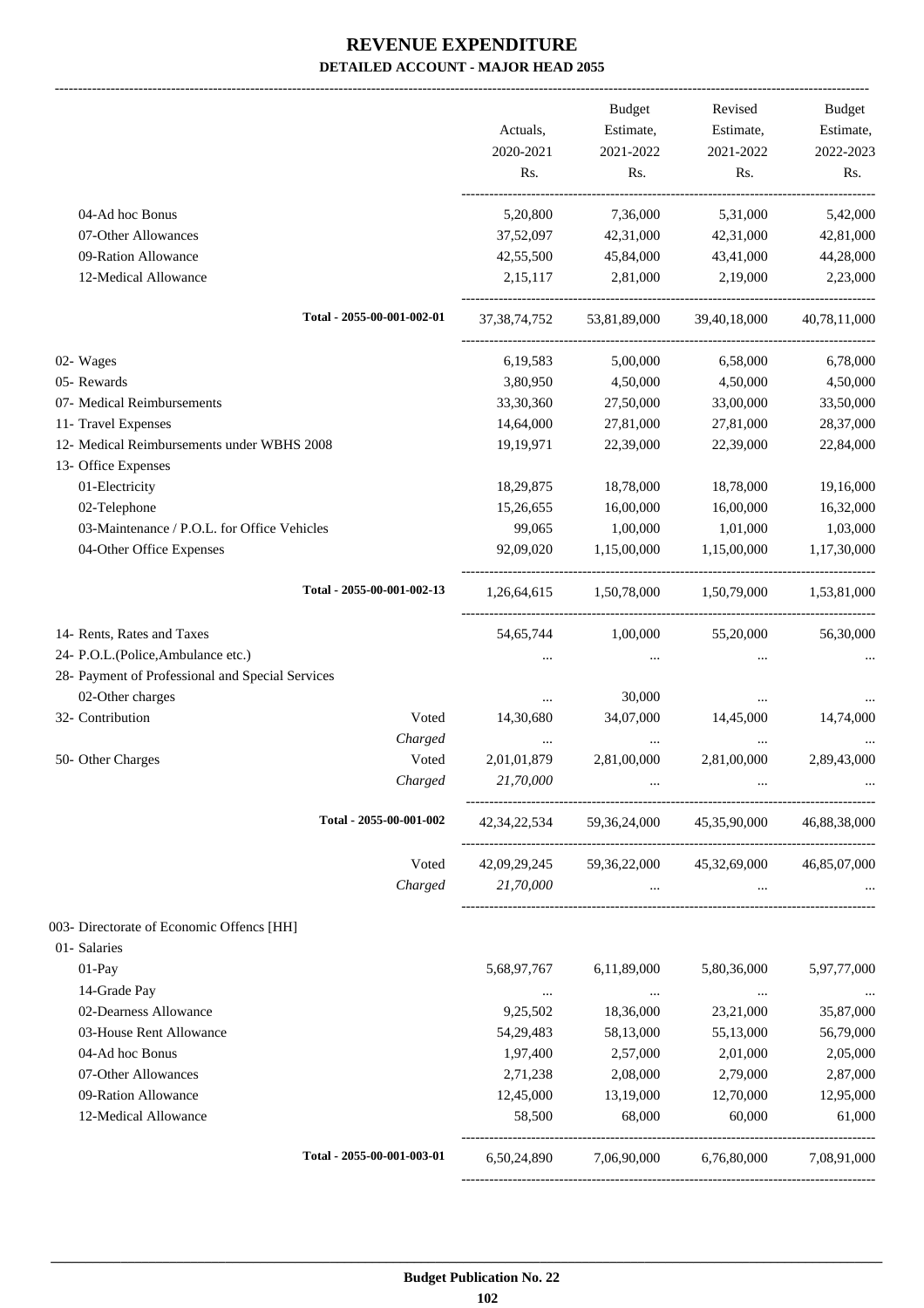-------------------------------------------------------------------------------------------------------------------------------------------------------------------------------

|                                                  | Actuals,         | <b>Budget</b><br>Estimate, | Revised<br>Estimate,                                                | <b>Budget</b><br>Estimate, |
|--------------------------------------------------|------------------|----------------------------|---------------------------------------------------------------------|----------------------------|
|                                                  | 2020-2021<br>Rs. | 2021-2022<br>Rs.           | 2021-2022<br>Rs.                                                    | 2022-2023<br>Rs.           |
| 02- Wages                                        | 90,000           | 2,40,000                   | 42,77,000                                                           | 44,06,000                  |
| 05-Rewards                                       | 44,850           | 36,000                     | 36,000                                                              | 36,000                     |
| 07- Medical Reimbursements                       | 3,73,040         | 4,00,000                   | 5,90,000                                                            | 6,20,000                   |
| 11- Travel Expenses                              | 2,97,690         | 6,66,000                   | 6,66,000                                                            | 6,79,000                   |
| 12- Medical Reimbursements under WBHS 2008       | 5,00,108         | 4,25,000                   | 8,00,000                                                            | 8,00,000                   |
| 13- Office Expenses                              |                  |                            |                                                                     |                            |
| 01-Electricity                                   | 7,37,432         | 11,00,000                  | 11,00,000                                                           | 11,22,000                  |
| 02-Telephone                                     | 2,04,440         | 1,82,000                   | 1,82,000                                                            | 1,86,000                   |
| 03-Maintenance / P.O.L. for Office Vehicles      | 25,72,971        | 25,10,000                  | 26,24,000                                                           | 26,76,000                  |
| 04-Other Office Expenses                         | 15,05,391        | 15,00,000                  | 15,00,000                                                           | 15,30,000                  |
| Total - 2055-00-001-003-13                       | 50, 20, 234      | 52,92,000                  | 54,06,000                                                           | 55,14,000                  |
| 14- Rents, Rates and Taxes                       |                  | $\cdots$                   |                                                                     |                            |
| 16- Publications                                 |                  | 60,000                     |                                                                     |                            |
| 21- Materials and Supplies/Stores and Equipment  |                  |                            |                                                                     |                            |
| 01-Diet                                          | $\ddotsc$        | 56,000                     | $\cdots$                                                            |                            |
| 04-Others                                        | $\cdots$         | 30,000                     |                                                                     |                            |
| Total - 2055-00-001-003-21                       |                  | 86,000                     |                                                                     |                            |
| 22- Arms and Ammunition                          | $\ddotsc$        | 56,000                     | $\ddotsc$                                                           |                            |
| 24- P.O.L.(Police, Ambulance etc.)               | 28,51,804        | 34,00,000                  | 28,80,000                                                           | 29,38,000                  |
| 25- Clothing and Tentage (Police Uniform)        | 3,65,280         | 5,50,000                   | 3,69,000                                                            | 3,76,000                   |
| 26- Advertising and Publicity Expenses           | $\cdots$         | 28,19,000                  |                                                                     |                            |
| 27- Minor Works/ Maintenance                     |                  | 32,000                     |                                                                     |                            |
| 28- Payment of Professional and Special Services |                  |                            |                                                                     |                            |
| 02-Other charges                                 | 65,48,869        | 70,00,000                  | 65,49,000                                                           | 65,49,000                  |
| 41- Secret Service Expenditure                   | 6,82,000         | 8,24,000                   | 9,20,000                                                            | 9,40,000                   |
| 50- Other Charges                                | 3,44,752         | 4,00,000                   | 4,00,000                                                            | 4,12,000                   |
| 77- Computerisation                              | 6,17,198         | 5,06,000                   | 6,23,000                                                            | 6,35,000                   |
| 78- Outsourcing of Services                      | $\cdots$         | 10,000                     | $\cdots$                                                            |                            |
| 88- Escort Charges                               | $\cdots$         | $\cdots$                   | $\cdots$                                                            |                            |
| Total - 2055-00-001-003                          | 8,27,60,715      |                            | 9,34,92,000 9,11,96,000                                             | 9,47,96,000                |
| <b>Total - Administrative Expenditure</b>        |                  |                            | 123, 34, 89, 088 149, 31, 32, 000 130, 58, 13, 000 135, 13, 62, 000 |                            |
|                                                  |                  |                            |                                                                     |                            |
| Voted<br>Charged                                 | 123, 13, 19, 088 |                            | 149,31,32,000 130,58,13,000 135,13,62,000                           |                            |
|                                                  | 21,70,000        | $\cdots$                   | $\cdots$                                                            |                            |
| Total - 2055-00-001                              | 123,34,89,088    | 149,31,32,000              | 130,58,13,000                                                       | 135, 13, 62, 000           |
| Voted                                            | 123, 13, 19, 088 | 149,31,32,000              | 130,58,13,000                                                       | 135, 13, 62, 000           |
| Charged                                          | 21,70,000        | $\cdots$                   | $\cdots$                                                            |                            |
|                                                  |                  |                            |                                                                     |                            |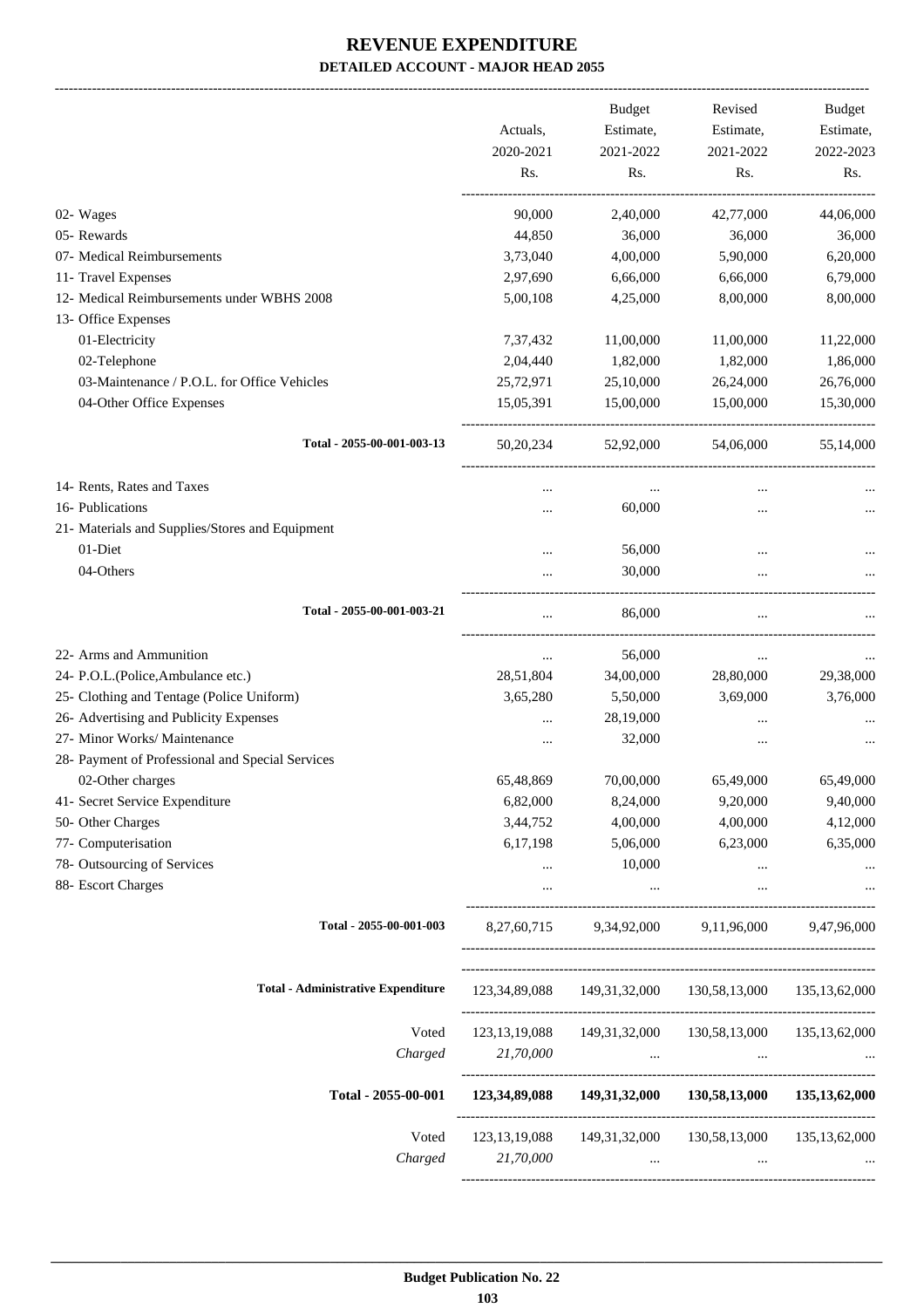|           | <b>Budget</b> | Revised   | Budget    |
|-----------|---------------|-----------|-----------|
| Actuals.  | Estimate,     | Estimate, | Estimate, |
| 2020-2021 | 2021-2022     | 2021-2022 | 2022-2023 |
| Rs.       | Rs.           | Rs.       | Rs        |
|           |               |           |           |

.

#### **DETAILED ACCOUNT NO. 2055-00-003 - EDUCATION AND TRAINING .**

| 003- Education and Training                 |                            |             |              |             |             |
|---------------------------------------------|----------------------------|-------------|--------------|-------------|-------------|
| <b>Administrative Expenditure</b>           |                            |             |              |             |             |
| 001- State Headquaters Police [HH]          |                            |             |              |             |             |
| 01- Salaries                                |                            |             |              |             |             |
| 01-Pay                                      |                            | 5,98,08,537 | 5,99,81,000  | 6,10,05,000 | 6,28,35,000 |
| 14-Grade Pay                                |                            | 3,564       | 4,000        | 4,000       | 4,000       |
| 02-Dearness Allowance                       |                            | 2,83,562    | 17,99,000    | 24,40,000   | 37,70,000   |
| 03-House Rent Allowance                     |                            | 46,71,593   | 56,98,000    | 57,95,000   | 59,69,000   |
| 04-Ad hoc Bonus                             |                            | 1,05,000    | 1,11,000     | 1,07,000    | 1,09,000    |
| 05-Interim Relief                           |                            | $\cdots$    | $\cdots$     | 1,00,000    |             |
| 07-Other Allowances                         |                            | 8,24,936    | 10,85,000    | 8,50,000    | 8,76,000    |
| 09-Ration Allowance                         |                            | 12,40,500   | 13,37,000    | 12,65,000   | 12,90,000   |
| 12-Medical Allowance                        |                            | 2,92,483    | 3,33,000     | 2,98,000    | 3,04,000    |
|                                             | Total - 2055-00-003-001-01 | 6.72.30.175 | 7,03,48,000  | 7,18,64,000 | 7,51,57,000 |
| 07- Medical Reimbursements                  |                            | $\cdots$    | 1,02,000     | $\cdots$    |             |
| 11- Travel Expenses                         |                            | 3,439       | 4,000        | 4,000       | 4,000       |
| 12- Medical Reimbursements under WBHS 2008  |                            | $\cdots$    | 1,000        | $\cdots$    |             |
| 13- Office Expenses                         |                            |             |              |             |             |
| 01-Electricity                              |                            | $\cdots$    | 1,000        | $\cdots$    |             |
| 02-Telephone                                |                            |             | 1,000        |             |             |
| 03-Maintenance / P.O.L. for Office Vehicles |                            | $\cdots$    | 1,000        | $\cdots$    |             |
| 04-Other Office Expenses                    |                            | 28,674      | 44,000       | 44,000      | 45,000      |
|                                             | Total - 2055-00-003-001-13 | 28,674      | 47,000       | 44,000      | 45,000      |
| 14- Rents, Rates and Taxes                  |                            | $\cdots$    | 5,000        | $\cdots$    |             |
| 25- Clothing and Tentage (Police Uniform)   |                            | $\cdots$    | 1,000        | $\cdots$    |             |
| 50- Other Charges                           |                            | 19,000      | 20,000       | 20,000      | 21,000      |
| 98- Training                                |                            | 13,29,903   | 28,06,000    | 28,06,000   | 28,06,000   |
|                                             | Total - 2055-00-003-001    | 6,86,11,191 | 7,33,34,000  | 7,47,38,000 | 7,80,33,000 |
| 002- District Police [HH]                   |                            |             |              |             |             |
| 01- Salaries                                |                            |             |              |             |             |
| 01-Pay                                      |                            | 1,25,86,740 | 14,64,56,000 | 1,45,00,000 | 1,49,00,000 |
| 14-Grade Pay                                |                            | $\cdots$    | $\cdots$     | $\cdots$    |             |
| 02-Dearness Allowance                       |                            | 3,32,134    | 43,94,000    | 7,75,000    | 7,98,000    |
| 03-House Rent Allowance                     |                            | 10,44,122   | 1,39,13,000  | 12,20,000   | 12,56,000   |
| 04-Ad hoc Bonus                             |                            | 12,600      | 4,57,000     | 13,000      | 13,000      |
| 07-Other Allowances                         |                            | 51,050      | 21,17,000    | 1,60,000    | 1,65,000    |
| 09-Ration Allowance                         |                            | 2,24,856    | 32,33,000    | 2,29,000    | 2,34,000    |
| 12-Medical Allowance                        |                            | 44,952      | 85,000       | 46,000      | 47,000      |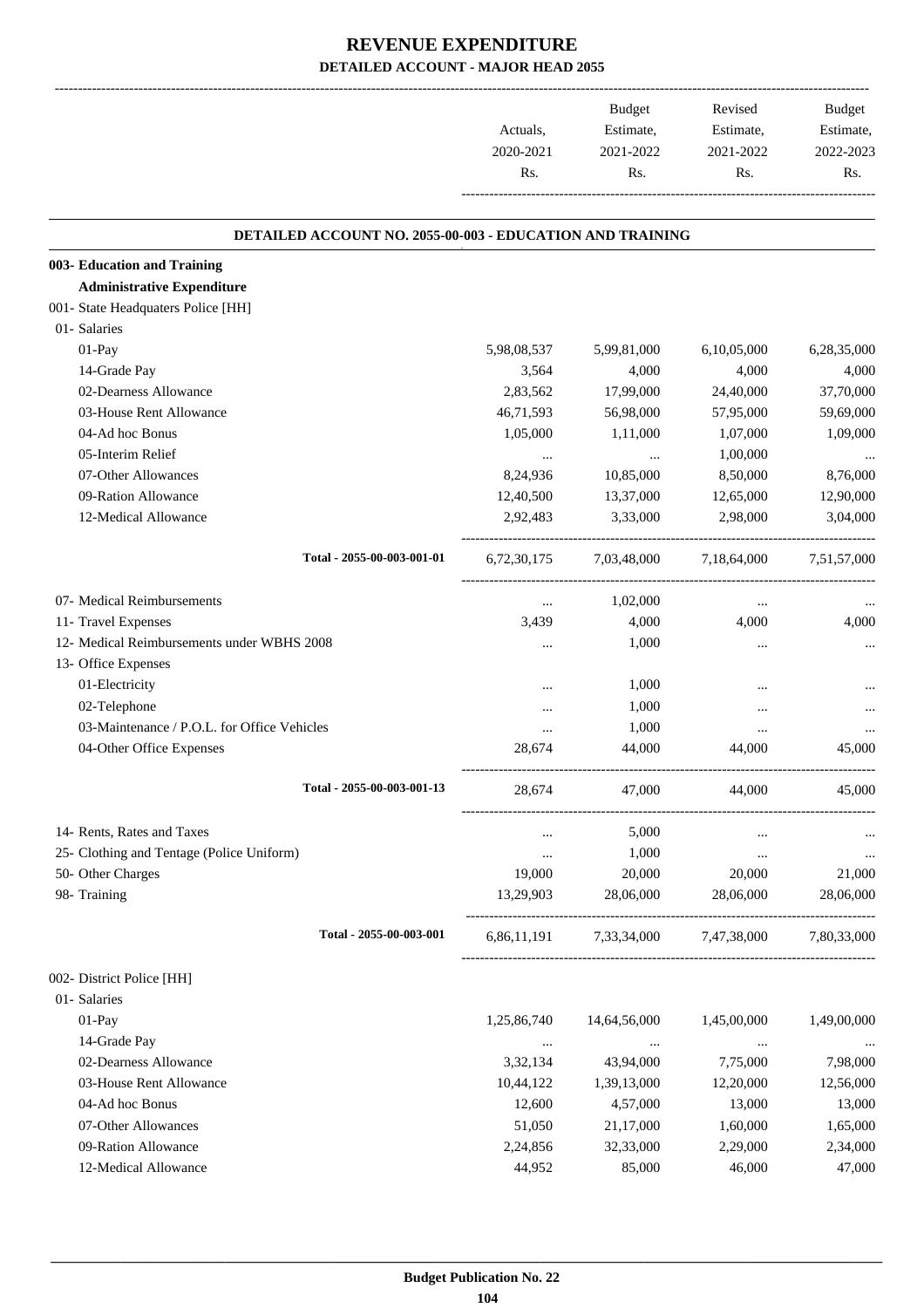|                                                  | Actuals,<br>2020-2021<br>Rs. | <b>Budget</b><br>Estimate,<br>2021-2022<br>Rs.   | Revised<br>Estimate,<br>2021-2022<br>Rs. | Budget<br>Estimate,<br>2022-2023<br>Rs. |
|--------------------------------------------------|------------------------------|--------------------------------------------------|------------------------------------------|-----------------------------------------|
| Total - 2055-00-003-002-01                       |                              | 1,42,96,454 17,06,55,000 1,69,43,000 1,74,13,000 |                                          |                                         |
| 02- Wages                                        | $\cdots$                     | 3,00,000                                         | $\cdots$                                 |                                         |
| 05- Rewards                                      | $\cdots$                     | 1,50,000                                         | 1,50,000                                 | 1,50,000                                |
| 07- Medical Reimbursements                       | 3,51,489                     | 1,69,000                                         | 4,50,000                                 | 4,62,000                                |
| 11- Travel Expenses                              | 2,31,003                     | 5,25,000                                         | 5,25,000                                 | 5,36,000                                |
| 12- Medical Reimbursements under WBHS 2008       | $\cdots$                     | 2,77,000                                         | 2,77,000                                 | 2,83,000                                |
| 13- Office Expenses                              |                              |                                                  |                                          |                                         |
| 01-Electricity                                   | 40,09,246                    | 18,20,000                                        | 18,20,000                                | 18,56,000                               |
| 02-Telephone                                     | 65,854                       | 1,22,000                                         | 1,22,000                                 | 1,24,000                                |
| 03-Maintenance / P.O.L. for Office Vehicles      | 6,04,013                     | $\cdots$                                         | 6,16,000                                 | 6,28,000                                |
| 04-Other Office Expenses                         | 24, 33, 174                  | 20,00,000                                        | 20,00,000                                | 20,40,000                               |
| Total - 2055-00-003-002-13                       | 71, 12, 287                  | 39,42,000                                        | 45,58,000                                | 46,48,000                               |
| 14- Rents, Rates and Taxes                       | $\cdots$                     | 6,00,000                                         | $\cdots$                                 |                                         |
| 16- Publications                                 |                              | 1,50,000                                         | $\ddotsc$                                |                                         |
| 19- Maintenance                                  | $\ddotsc$                    | 1,50,000                                         |                                          | $\cdots$                                |
| 21- Materials and Supplies/Stores and Equipment  |                              |                                                  |                                          |                                         |
| 04-Others                                        |                              | 3,00,000                                         |                                          |                                         |
| 25- Clothing and Tentage (Police Uniform)        |                              | 2,00,000                                         |                                          |                                         |
| 27- Minor Works/ Maintenance                     | $\ddotsc$                    | 1,50,000                                         | $\ddotsc$                                | $\cdots$                                |
| 28- Payment of Professional and Special Services |                              |                                                  |                                          |                                         |
| 02-Other charges                                 | $\cdots$                     | 1,50,000                                         | $\cdots$                                 |                                         |
| 50- Other Charges                                | 69,90,749                    | 55,00,000                                        | 55,00,000                                | 56,65,000                               |
| 77- Computerisation                              | $\cdots$                     | 2,04,000                                         | 1,00,000                                 | 1,20,000                                |
| 98- Training                                     | 4,40,000                     | 10,20,000                                        | 10,20,000                                | 10,20,000                               |
| Total - 2055-00-003-002                          | 2,94,21,982                  | 18,44,42,000                                     | 2,95,23,000                              | 3,02,97,000                             |
| 003- Detective Training School [HH]              |                              |                                                  |                                          |                                         |
| 01- Salaries                                     |                              |                                                  |                                          |                                         |
| $01-Pay$                                         |                              | $\cdots$                                         |                                          |                                         |
| 14-Grade Pay                                     |                              | $\cdots$                                         | $\ddotsc$                                | $\cdots$                                |
| 02-Dearness Allowance                            |                              | $\cdots$                                         | $\ddotsc$                                |                                         |
| 03-House Rent Allowance                          |                              |                                                  |                                          | $\cdots$                                |
| 04-Ad hoc Bonus                                  | $\cdots$                     | $\cdots$                                         | $\cdots$                                 |                                         |
| 07-Other Allowances                              | $\cdots$                     | $\cdots$                                         | $\cdots$                                 | $\cdots$                                |
| 09-Ration Allowance                              |                              | $\ddotsc$                                        | $\cdots$                                 |                                         |
| 12-Medical Allowance                             | $\cdots$                     | $\cdots$                                         | $\cdots$                                 | $\cdots$                                |
| 07- Medical Reimbursements                       | $\cdots$                     | 1,000                                            | $\cdots$                                 | $\cdots$                                |
| 11- Travel Expenses                              | $\cdots$                     | 1,000                                            | $\cdots$                                 | $\cdots$                                |
| 12- Medical Reimbursements under WBHS 2008       | $\cdots$                     | 1,000                                            | $\ddotsc$                                | $\cdots$                                |
| 13- Office Expenses                              |                              |                                                  |                                          |                                         |
| 01-Electricity                                   | $\cdots$                     | 1,000                                            | $\ddotsc$                                | $\cdots$                                |
| 02-Telephone                                     | $\cdots$                     | 1,000                                            | $\cdots$                                 | $\cdots$                                |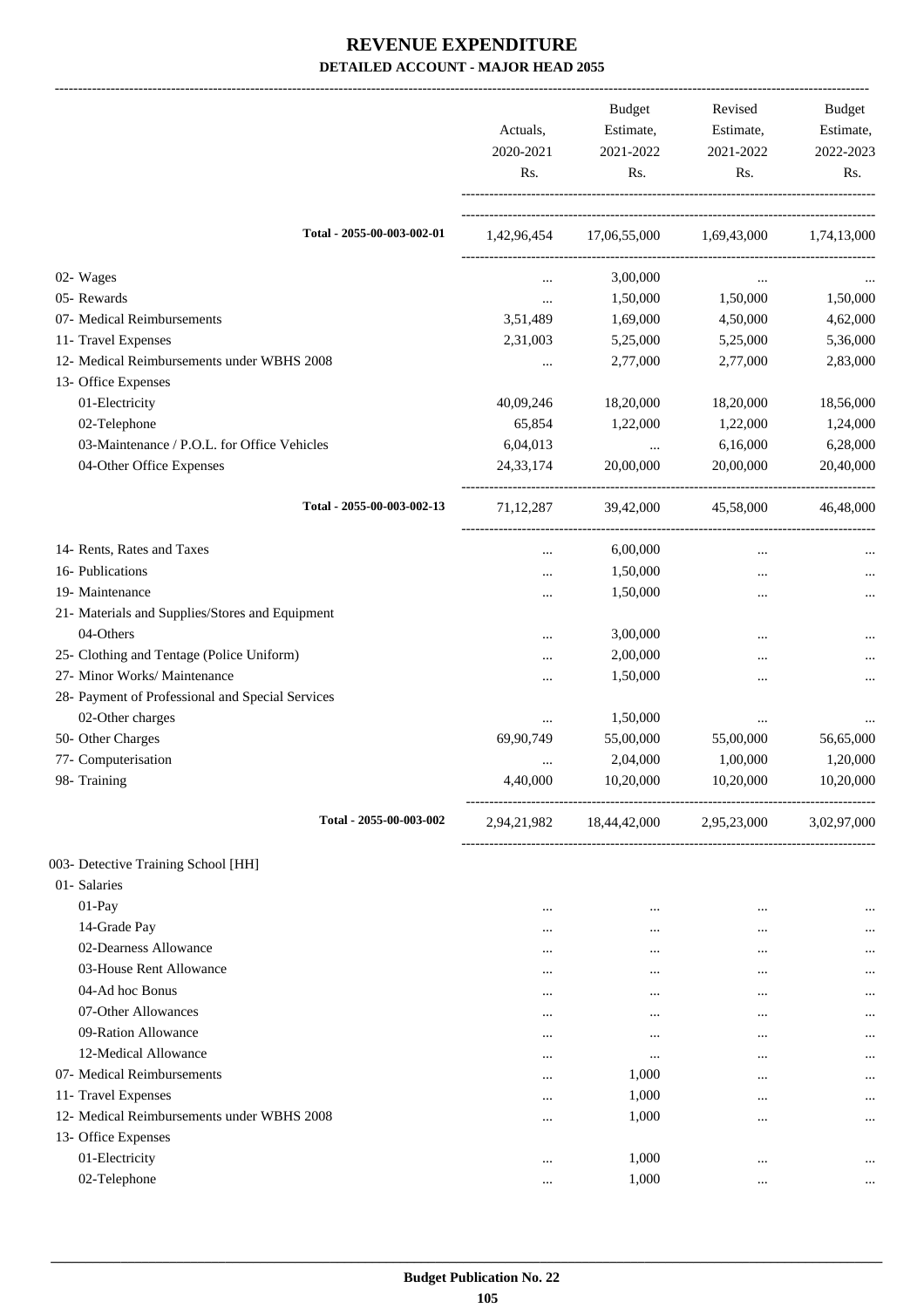|                                                            | Actuals,<br>2020-2021<br>Rs. | Budget<br>Estimate,<br>2021-2022<br>Rs. | Revised<br>Estimate,<br>2021-2022<br>Rs.        | Budget<br>Estimate,<br>2022-2023<br>Rs. |
|------------------------------------------------------------|------------------------------|-----------------------------------------|-------------------------------------------------|-----------------------------------------|
| 04-Other Office Expenses                                   | $\cdots$                     | 1,000                                   | $\cdots$                                        |                                         |
| Total - 2055-00-003-003-13                                 | $\cdots$                     | 3,000                                   |                                                 |                                         |
| 50- Other Charges                                          |                              | 1,000                                   |                                                 |                                         |
| Total - 2055-00-003-003                                    | $\cdots$                     | 7,000                                   | $\cdots$                                        |                                         |
| 004- Counter Insurgency & Anti-Terrorism School(CIAT) [HH] |                              |                                         |                                                 |                                         |
| 02- Wages                                                  | 35,03,613                    | 45,54,000                               | 37,20,000                                       | 38,32,000                               |
| 13- Office Expenses                                        |                              |                                         |                                                 |                                         |
| 01-Electricity                                             | $\cdots$                     | 1,000                                   |                                                 |                                         |
| 02-Telephone                                               |                              | 1,000                                   |                                                 |                                         |
| 03-Maintenance / P.O.L. for Office Vehicles                | $\cdots$                     | 1,000                                   | $\cdots$                                        |                                         |
| 04-Other Office Expenses                                   | 9,546                        | 23,000                                  | 23,000                                          | 23,000                                  |
| Total - 2055-00-003-004-13                                 | 9,546                        | 26,000                                  | 23,000                                          | 23,000                                  |
| 50- Other Charges                                          |                              | 4,000                                   |                                                 |                                         |
| 98- Training                                               |                              |                                         | 99,93,453 1,00,00,000 1,00,00,000 1,00,00,000   |                                         |
| Total - 2055-00-003-004                                    |                              |                                         | 1,35,06,612 1,45,84,000 1,37,43,000 1,38,55,000 |                                         |
| 005- Swami Vivekananda State Police Academy(SVSPA) [HH]    |                              |                                         |                                                 |                                         |
| 01- Salaries                                               |                              |                                         |                                                 |                                         |
| 01-Pay                                                     | 14, 28, 11, 095              | 89,29,000                               | 14,56,67,000                                    | 15,00,37,000                            |
| 14-Grade Pay                                               | 1,384                        |                                         | 1,000                                           | 1,000                                   |
| 02-Dearness Allowance                                      | 21,05,917                    | 2,68,000                                | 58,27,000                                       | 90,02,000                               |
| 03-House Rent Allowance                                    | 97,98,148                    | 8,48,000                                | 1,38,38,000                                     | 1,42,54,000                             |
| 04-Ad hoc Bonus                                            | 4,45,200                     | 44,000                                  | 4,54,000                                        | 4,63,000                                |
| 07-Other Allowances                                        | 21,85,236                    | 1,40,000                                | 22,51,000                                       | 23,19,000                               |
| 09-Ration Allowance                                        | 31,96,500                    | 1,77,000                                | 32,60,000                                       | 33,25,000                               |
| 12-Medical Allowance                                       | 47,893                       | 3,000                                   | 49,000                                          | 50,000                                  |
| Total - 2055-00-003-005-01                                 | 16,05,91,373                 | 1,04,09,000                             | 17, 13, 47, 000                                 | 17,94,51,000                            |
| 02- Wages                                                  | 14, 13, 775                  | 12,20,000                               | 15,01,000                                       | 15,46,000                               |
| 05- Rewards                                                | 7,00,000                     | 7,00,000                                | 7,00,000                                        | 7,00,000                                |
| 07- Medical Reimbursements                                 | 4,45,718                     | 1,83,000                                | 4,50,000                                        | 4,57,000                                |
| 11- Travel Expenses                                        | 1,76,629                     | 39,000                                  | 39,000                                          | 40,000                                  |
| 12- Medical Reimbursements under WBHS 2008                 | 4,21,554                     | 4,30,000                                | 7,50,000                                        | 6,50,000                                |
| 13- Office Expenses                                        |                              |                                         |                                                 |                                         |
| 01-Electricity                                             | 44,51,131                    | 62,96,000                               | 62,96,000                                       | 64,22,000                               |
| 02-Telephone                                               | 1,30,028                     | 1,05,000                                | 1,05,000                                        | 1,07,000                                |
| 03-Maintenance / P.O.L. for Office Vehicles                | 13,37,101                    | 8,58,000                                | 13,64,000                                       | 13,91,000                               |
| 04-Other Office Expenses                                   | 29,48,295                    | 14,04,000                               | 14,04,000                                       | 14,32,000                               |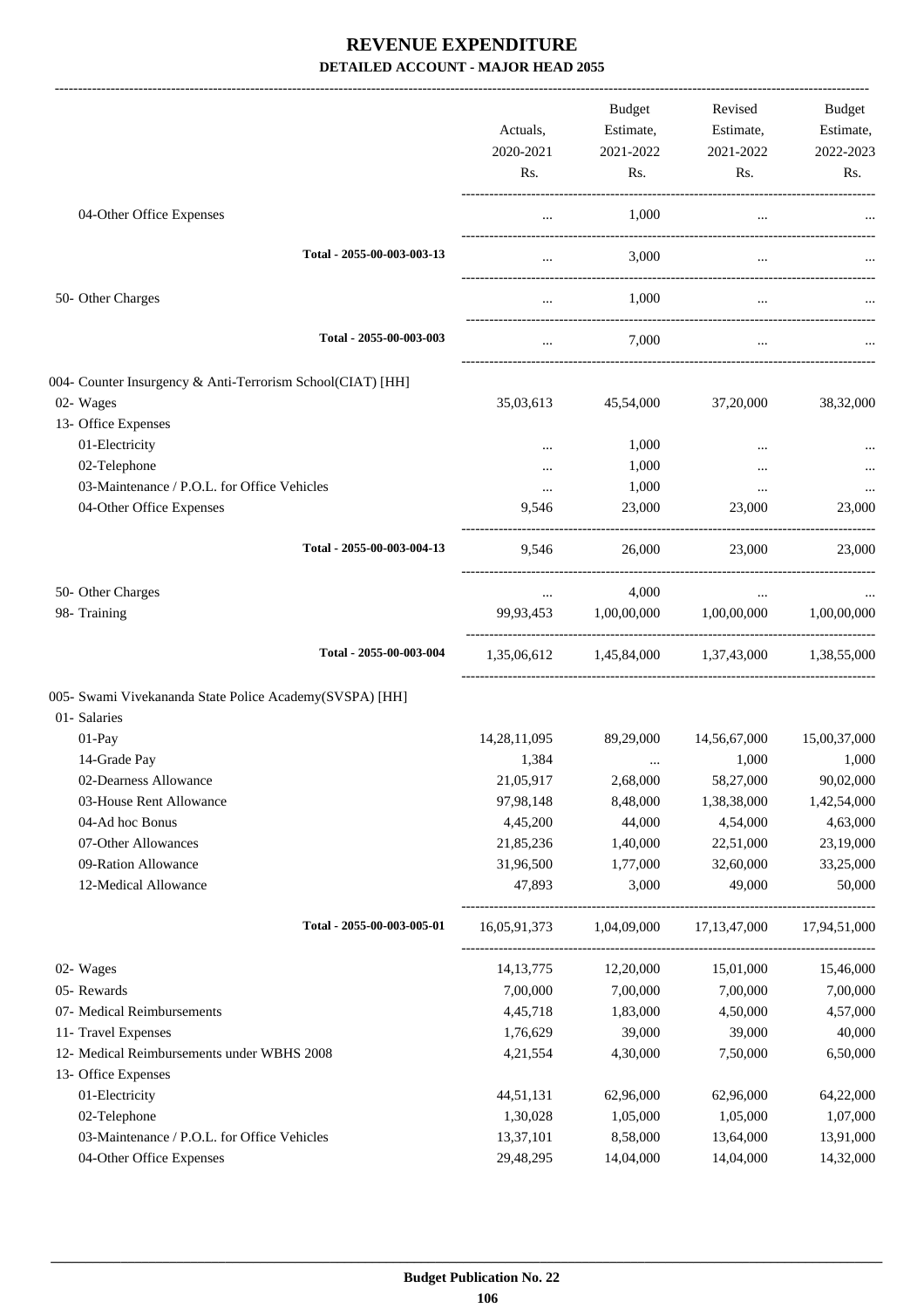|                                                              | Actuals,<br>2020-2021 | <b>Budget</b><br>Estimate,<br>2021-2022 | Revised<br>Estimate,<br>2021-2022 | Budget<br>Estimate,<br>2022-2023 |
|--------------------------------------------------------------|-----------------------|-----------------------------------------|-----------------------------------|----------------------------------|
|                                                              | Rs.                   | Rs.                                     | Rs.                               | Rs.                              |
| Total - 2055-00-003-005-13                                   | 88,66,555             | 86,63,000                               | 91,69,000                         | 93,52,000                        |
| 14- Rents, Rates and Taxes                                   | 12, 15, 711           | 2,05,000                                | 12,28,000                         | 12,53,000                        |
| 16- Publications                                             | 1,66,373              | 70,000                                  | 70,000                            | 71,000                           |
| 19- Maintenance                                              | 8,34,893              | 6,46,000                                | 8,52,000                          | 8,78,000                         |
| 20- Other Administrative Expenses                            | 1,33,151              | 2,67,000                                | 2,67,000                          | 2,72,000                         |
| 21- Materials and Supplies/Stores and Equipment              |                       |                                         |                                   |                                  |
| 01-Diet                                                      | 76, 26, 758           | 22,70,000                               | 65,93,000                         | 67,25,000                        |
| 02-Drug                                                      | 10,68,333             | 12,24,000                               | 12,24,000                         | 12,48,000                        |
| 04-Others                                                    | 14,84,477             | 12,85,000                               | 12,85,000                         | 13,11,000                        |
| Total - 2055-00-003-005-21                                   | 1,01,79,568           | 47,79,000                               | 91,02,000                         | 92,84,000                        |
| 25- Clothing and Tentage (Police Uniform)                    | 1,04,673              | 46,000                                  | 1,06,000                          | 1,08,000                         |
| 27- Minor Works/ Maintenance                                 | $\cdots$              | 1,32,000                                | $\cdots$                          |                                  |
| 28- Payment of Professional and Special Services             |                       |                                         |                                   |                                  |
| 02-Other charges                                             | 8,25,360              | 3,11,000                                | 8,25,000                          | 8,25,000                         |
| 34- Scholarships and Stipends                                | $\cdots$              | 10,000                                  | $\ldots$                          |                                  |
| 41- Secret Service Expenditure                               | 32,000                | 46,000                                  | 32,000                            | 33,000                           |
| 50- Other Charges                                            | 64,83,800             | 12,00,000                               | 12,00,000                         | 12,36,000                        |
| 77- Computerisation                                          | 6,14,000              | 11,54,000                               | 6,20,000                          | 6,32,000                         |
| 78- Outsourcing of Services                                  | $\cdots$              | 10,000                                  | 9,50,000                          | 9,70,000                         |
| 98- Training                                                 | 1,15,75,153           | 1,30,00,000                             | 1,30,00,000                       | 1,30,00,000                      |
| Total - 2055-00-003-005                                      | 20,47,80,286          | 4,35,20,000                             | 21,22,08,000                      | 22,07,58,000                     |
| <b>Total - Administrative Expenditure</b>                    | 31,63,20,071          | 31,58,87,000                            | 33,02,12,000                      | 34,29,43,000                     |
|                                                              |                       |                                         |                                   |                                  |
| <b>State Development Schemes</b>                             |                       |                                         |                                   |                                  |
| 008- Counter Insurgency & Anti - Terrorism School(CIAT) [HH] |                       |                                         |                                   |                                  |
| 27- Minor Works/ Maintenance                                 |                       | 20,00,000                               | 6,67,000                          | 21,00,000                        |
| <b>Total - State Development Schemes</b>                     | $\cdots$              |                                         | 20,00,000 6,67,000                | 21,00,000                        |
| Total - 2055-00-003                                          |                       | 31,63,20,071 31,78,87,000               | 33,08,79,000                      | 34,50,43,000                     |
| Voted                                                        |                       | 31,63,20,071 31,78,87,000               | 33,08,79,000                      | 34,50,43,000                     |
| Charged                                                      |                       |                                         |                                   |                                  |
|                                                              |                       |                                         |                                   |                                  |

#### **DETAILED ACCOUNT NO. 2055-00-101 - CRIMINAL INVESTIGATION AND VIGILANCE .**

#### **101- Criminal Investigation and Vigilance**

#### **Administrative Expenditure**

001- Criminal Investigation Department (Excluding Forensic Science Laboratory) [HH]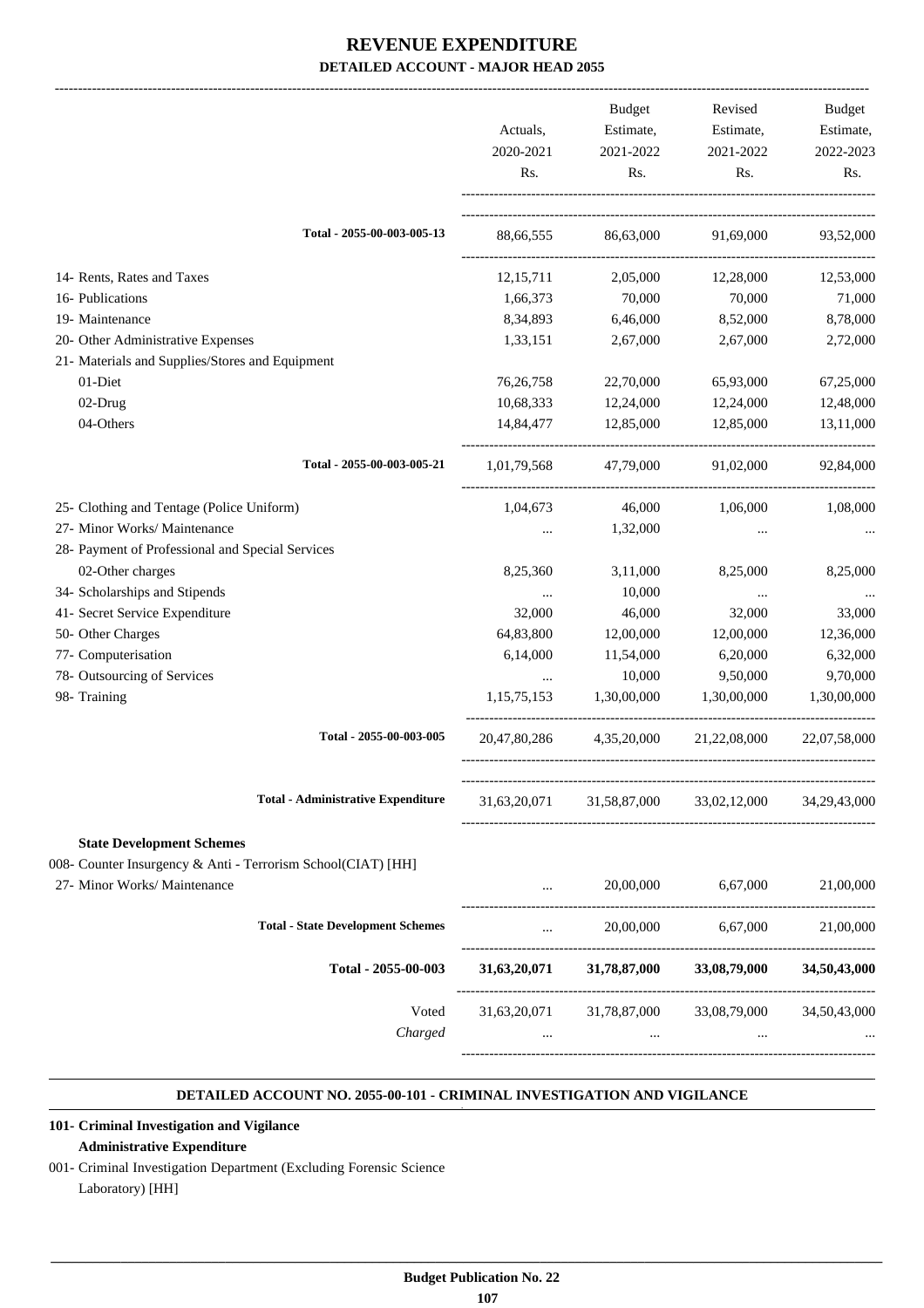|                                                                         |                            | <b>Budget</b>            | Revised                                   | <b>Budget</b>             |
|-------------------------------------------------------------------------|----------------------------|--------------------------|-------------------------------------------|---------------------------|
|                                                                         | Actuals,                   | Estimate,                | Estimate,                                 | Estimate,                 |
|                                                                         | 2020-2021                  | 2021-2022                | 2021-2022                                 | 2022-2023                 |
|                                                                         | Rs.                        | Rs.                      | Rs.                                       | Rs.                       |
| 01- Salaries                                                            |                            |                          |                                           |                           |
| 01-Pay                                                                  | 89,47,68,738               | 93,83,31,000             | 91,26,64,000                              | 94,00,44,000              |
| 14-Grade Pay                                                            | 56,968                     | $\ddotsc$                | 57,000                                    | 57,000                    |
| 02-Dearness Allowance                                                   | 94,69,552                  | 2,81,50,000              | 3,65,07,000                               | 4,50,03,000               |
| 03-House Rent Allowance                                                 | 8,24,54,169                | 8,91,41,000              | 8,67,03,000                               | 8,93,04,000               |
| 04-Ad hoc Bonus                                                         | 18,73,200                  | 20,49,000                | 19,11,000                                 | 19,49,000                 |
| 05-Interim Relief                                                       |                            | $\ldots$                 | 2,000                                     |                           |
| 07-Other Allowances                                                     | 3,03,21,597                | 2,11,23,000              | 3,12,31,000                               | 3,21,68,000               |
| 09-Ration Allowance                                                     | 1,91,59,500                | 2,05,24,000              | 1,95,43,000                               | 1,99,34,000               |
| 12-Medical Allowance                                                    | 9,53,800                   | 10,29,000                | 9,73,000                                  | 9,92,000                  |
| Total - 2055-00-101-001-01                                              | 103,90,57,524              |                          | 110.03.47.000 108.95.91.000 112.94.51.000 |                           |
|                                                                         | 47, 13, 67, 799            | 35,00,00,000             | 50,05,45,000                              |                           |
| 02- Wages<br>07- Medical Reimbursements                                 | 16,56,567                  | 12,55,000                | 17,50,000                                 | 51,55,61,000<br>17,80,000 |
|                                                                         | 49,42,094                  | 82,03,000                |                                           |                           |
| 11- Travel Expenses<br>12- Medical Reimbursements under WBHS 2008       |                            |                          | 82,03,000                                 | 83,67,000                 |
|                                                                         | 22,05,315                  | 32,00,000                | 38,00,000                                 | 34,00,000                 |
| 13- Office Expenses<br>01-Electricity                                   | 33, 31, 693                | 33,50,000                | 33,50,000                                 | 34,17,000                 |
|                                                                         |                            |                          |                                           |                           |
| 02-Telephone                                                            | 1,10,73,492                | 82,00,000                | 82,00,000                                 | 83,64,000                 |
| 03-Maintenance / P.O.L. for Office Vehicles<br>04-Other Office Expenses | 2,97,48,988<br>1,10,39,180 | 2,43,58,000<br>87,32,000 | 3,03,44,000<br>87,32,000                  | 3,09,51,000<br>89,07,000  |
|                                                                         |                            |                          |                                           |                           |
| Total - 2055-00-101-001-13                                              | 5,51,93,353                | 4,46,40,000              | 5,06,26,000                               | 5,16,39,000               |
| 14- Rents, Rates and Taxes                                              | 85,10,593                  | 87,23,000                | 85,96,000                                 | 87,68,000                 |
| 24- P.O.L.(Police, Ambulance etc.)                                      | 88,121                     | 12,00,000                | 5,00,000                                  | 6,70,000                  |
| 25- Clothing and Tentage (Police Uniform)                               | 14,250                     | 70,000                   | 50,000                                    | 65,000                    |
| 28- Payment of Professional and Special Services                        |                            |                          |                                           |                           |
| 02-Other charges                                                        | 3,77,013                   | 12,74,000                | 3,77,000                                  | 3,77,000                  |
| 41- Secret Service Expenditure                                          | 15,73,00,000               | 12,98,00,000             | 15,88,73,000                              | 16,20,50,000              |
| 50- Other Charges                                                       | 72,96,079                  | 35,29,000                | 35,29,000                                 | 36,35,000                 |
| 78- Outsourcing of Services                                             |                            | 10,000                   | 10,000                                    | 10,000                    |
| Total - 2055-00-101-001                                                 | 174,80,08,708              |                          | 165,22,51,000 182,64,50,000               | 188,57,73,000             |
| 002- Forensic Science Laboratory (Including Jalpaiguri) [HH]            |                            |                          |                                           |                           |
| 01- Salaries                                                            |                            |                          |                                           |                           |
| $01-Pay$                                                                | 5, 42, 72, 915             | 5,23,20,000              | 5,53,58,000                               | 5,70,19,000               |
| 14-Grade Pay                                                            | 44,438                     | 48,000                   | 44,000                                    | 44,000                    |
| 02-Dearness Allowance                                                   | 7,79,683                   | 15,70,000                | 22,14,000                                 | 34,21,000                 |
| 03-House Rent Allowance                                                 | 57,88,586                  | 49,70,000                | 52,59,000                                 | 54,17,000                 |
| 04-Ad hoc Bonus                                                         | 2,14,200                   | 2,22,000                 | 2,18,000                                  | 2,22,000                  |
| 05-Interim Relief                                                       | 14,518                     | 20,000                   | 15,000                                    | 15,000                    |
| 07-Other Allowances                                                     | 1,34,701                   | 1,88,000                 | 1,39,000                                  | 1,43,000                  |
| 12-Medical Allowance                                                    | 1,64,887                   | 1,37,000                 | 1,68,000                                  | 1,71,000                  |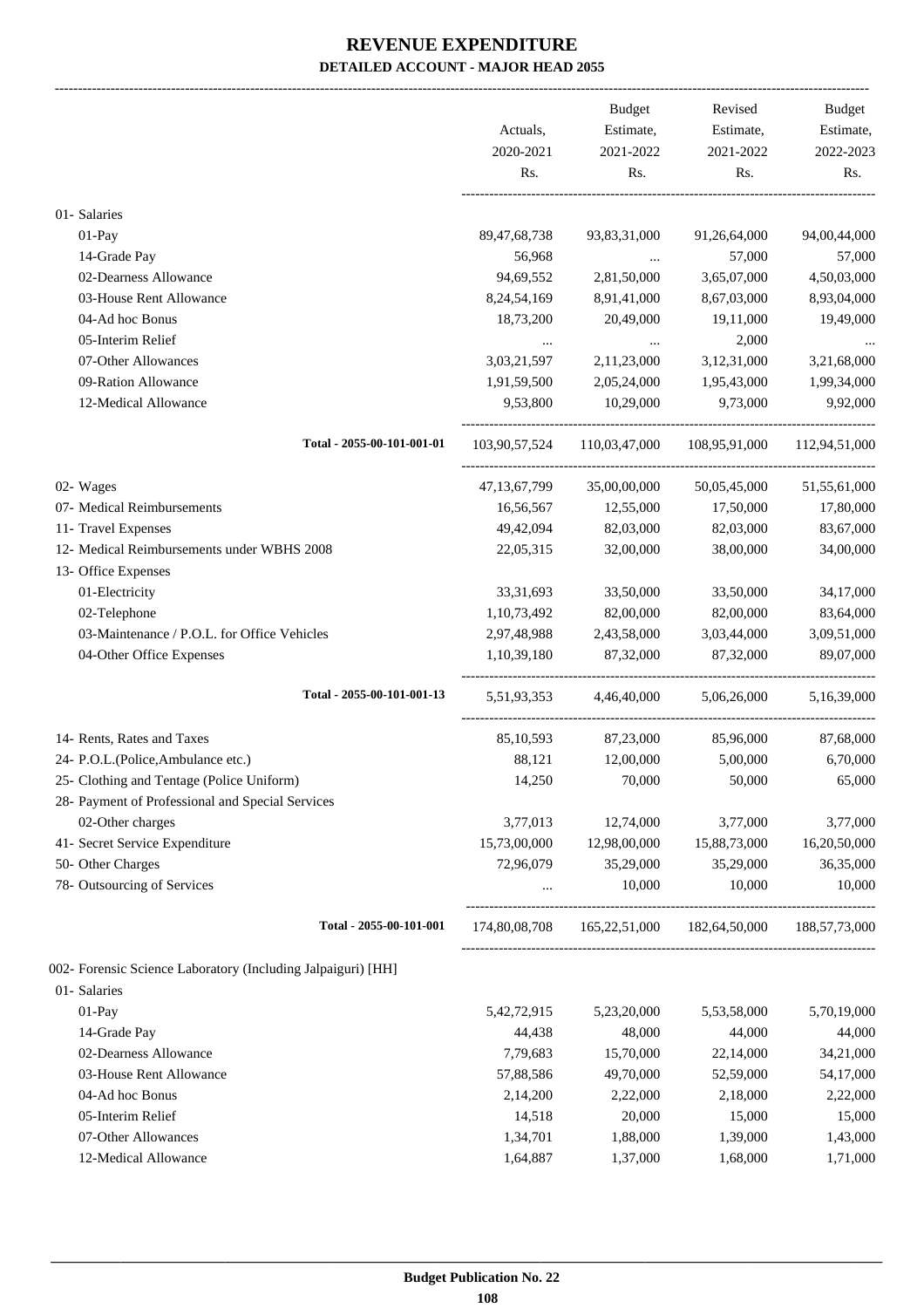|                                                 | Actuals,<br>2020-2021<br>Rs. | Budget<br>Estimate,<br>2021-2022<br>Rs.         | Revised<br>Estimate,<br>2021-2022<br>Rs. | Budget<br>Estimate,<br>2022-2023<br>Rs. |
|-------------------------------------------------|------------------------------|-------------------------------------------------|------------------------------------------|-----------------------------------------|
| Total - 2055-00-101-002-01                      |                              | 6,14,13,928 5,94,75,000 6,34,15,000 6,64,52,000 |                                          |                                         |
| 02- Wages                                       | 37,27,953                    | 36,86,000                                       | 39,59,000                                | 40,78,000                               |
| 07- Medical Reimbursements                      | 9,184                        | 8,000                                           | 1,20,000                                 | 1,28,000                                |
| 11- Travel Expenses                             | 1,46,696                     | 2,85,000                                        | 2,85,000                                 | 2,91,000                                |
| 12- Medical Reimbursements under WBHS 2008      | 2,17,429                     | 2,00,000                                        | 4,00,000                                 | 4,14,000                                |
| 13- Office Expenses                             |                              |                                                 |                                          |                                         |
| 01-Electricity                                  | 13,61,272                    | 13,84,000                                       | 13,84,000                                | 14,12,000                               |
| 02-Telephone                                    | 2,00,614                     | 1,16,000                                        | 2,16,000                                 | 2,25,000                                |
| 03-Maintenance / P.O.L. for Office Vehicles     | 2,87,825                     | 2,89,000                                        | 4,60,000                                 | 4,70,000                                |
| 04-Other Office Expenses                        | 42,62,574                    | 56,13,000                                       | 70,00,000                                | 58,00,000                               |
| Total - 2055-00-101-002-13                      |                              | 61,12,285 74,02,000                             | 90,60,000                                | 79,07,000                               |
| 14- Rents, Rates and Taxes                      | 1,91,004                     | 4,00,000                                        | 1,93,000                                 | 1,97,000                                |
| 19- Maintenance                                 | 7,68,690                     | 8,00,000                                        | 7,84,000                                 | 8,08,000                                |
| 21- Materials and Supplies/Stores and Equipment |                              |                                                 |                                          |                                         |
| 04-Others                                       | 8,49,612                     | 8,67,000                                        | 8,67,000                                 | 8,84,000                                |
| 50- Other Charges                               | 15,99,750                    | 13,89,000                                       | 13,89,000                                | 14,31,000                               |
| 77- Computerisation                             | 2,49,780                     | 5,10,000                                        | 2,52,000                                 | 2,57,000                                |
| 78- Outsourcing of Services                     | 3,99,031                     | 5,25,000                                        | 4,07,000                                 | 4,19,000                                |
| Total - 2055-00-101-002                         |                              | 7,56,85,342 7,55,47,000 8,11,31,000 8,32,66,000 |                                          |                                         |
| 003- State Police Computer Centre [HH]          |                              |                                                 |                                          |                                         |
| 01- Salaries                                    |                              |                                                 |                                          |                                         |
| 01-Pay                                          | 3, 15, 61, 398               | 3,15,56,000                                     | 3,21,93,000                              | 3,31,59,000                             |
| 14-Grade Pay                                    | 1,920                        | $\cdots$                                        | 2,000                                    | 2,000                                   |
| 02-Dearness Allowance                           | 1,56,933                     | 9,47,000                                        | 12,88,000                                | 19,90,000                               |
| 03-House Rent Allowance                         | 30,25,498                    | 29,98,000                                       | 30,58,000                                | 31,50,000                               |
| 04-Ad hoc Bonus                                 | 42,000                       | 62,000                                          | 43,000                                   | 44,000                                  |
| 07-Other Allowances                             | 11,650                       | 9,000                                           | 12,000                                   | 12,000                                  |
| 09-Ration Allowance                             | 6,07,500                     | 6,58,000                                        | 6,20,000                                 | 6,32,000                                |
| 12-Medical Allowance                            | 15,589                       | 14,000                                          | 16,000                                   | 16,000                                  |
| Total - 2055-00-101-003-01                      | 3,54,22,488                  | 3,62,44,000                                     | 3,72,32,000                              | 3,90,05,000                             |
| 07- Medical Reimbursements                      | 1,79,125                     | 2,05,000                                        | 2,05,000                                 | 2,09,000                                |
| 11- Travel Expenses                             | 61,657                       | 1,54,000                                        | 1,54,000                                 | 1,57,000                                |
| 12- Medical Reimbursements under WBHS 2008      | 2,46,805                     | 2,09,000                                        | 3,00,000                                 | 3,10,000                                |
| 13- Office Expenses                             |                              |                                                 |                                          |                                         |
| 01-Electricity                                  | 3,19,457                     | 10,47,000                                       | 10,47,000                                | 10,68,000                               |
| 02-Telephone                                    | 2,39,278                     | 2,30,000                                        | 2,30,000                                 | 2,35,000                                |
| 03-Maintenance / P.O.L. for Office Vehicles     | 33,28,327                    | 30,86,000                                       | 33,95,000                                | 34,63,000                               |
| 04-Other Office Expenses                        | 4,89,061                     | 2,40,000                                        | 2,40,000                                 | 2,45,000                                |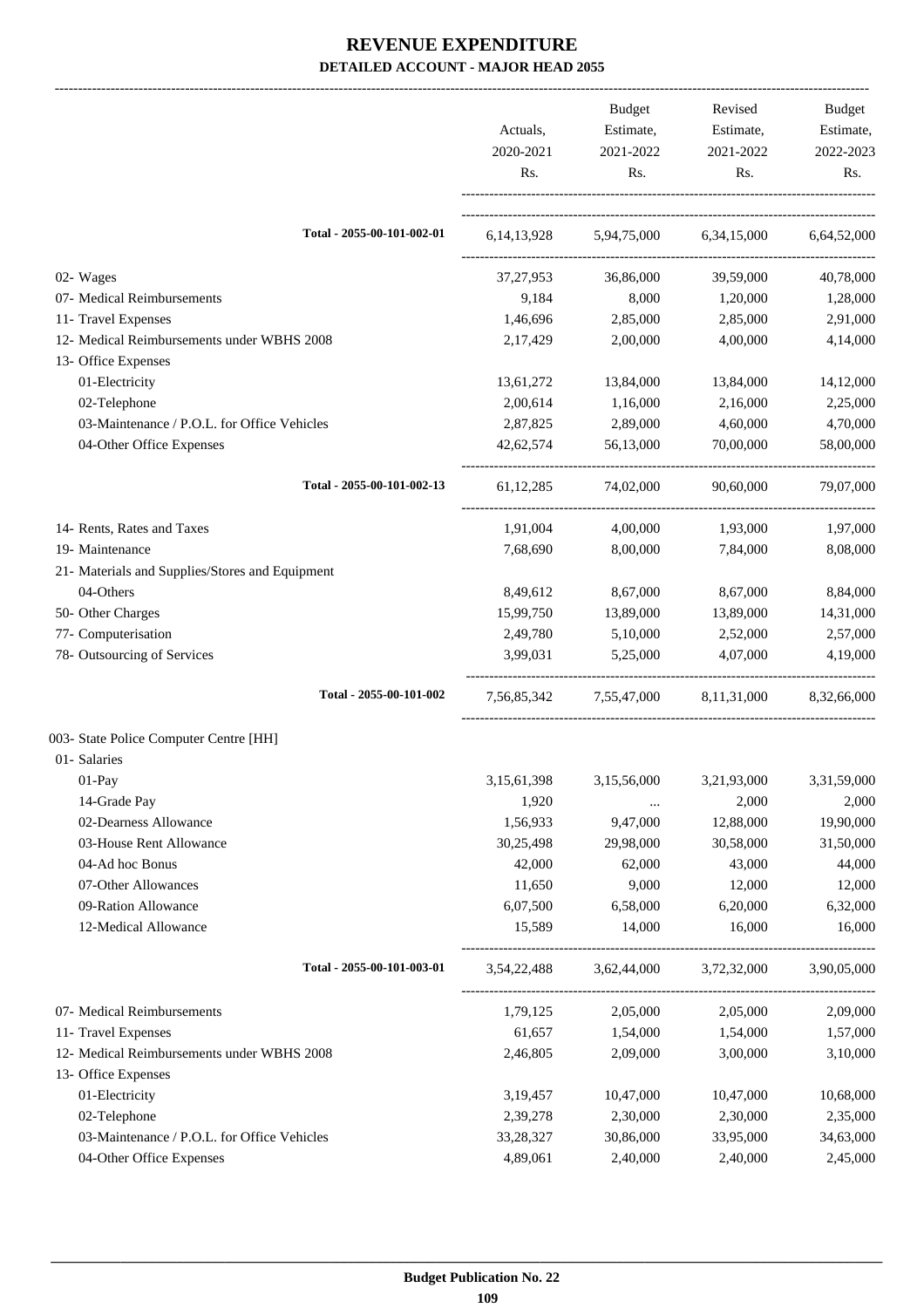|                                                                   | Actuals,<br>2020-2021<br>Rs. | Budget<br>Estimate,<br>2021-2022<br>Rs. | Revised<br>Estimate,<br>2021-2022<br>Rs.                | Budget<br>Estimate,<br>2022-2023<br>Rs. |
|-------------------------------------------------------------------|------------------------------|-----------------------------------------|---------------------------------------------------------|-----------------------------------------|
| Total - 2055-00-101-003-13                                        |                              |                                         | 43,76,123 46,03,000 49,12,000 50,11,000                 |                                         |
| 24- P.O.L.(Police, Ambulance etc.)<br>50- Other Charges           | $\ddots$<br>4,700            | 8,00,000<br>10,000                      | $\cdots$<br>10,000                                      | 10,000                                  |
| Total - 2055-00-101-003                                           |                              |                                         | 4,02,90,898 4,22,25,000 4,28,13,000 4,47,02,000         |                                         |
| 004- State Crime Records Bureau [HH]                              |                              |                                         |                                                         |                                         |
| 01- Salaries                                                      |                              |                                         |                                                         |                                         |
| 01-Pay                                                            | 1,01,57,717                  | 2,26,24,000                             | 1,41,07,000                                             | 1,45,31,000                             |
| 14-Grade Pay                                                      | 627                          | <b>Contractor</b>                       | 1,000                                                   | 1,000                                   |
| 02-Dearness Allowance                                             | 7,61,373                     | 6,79,000                                | 13,80,000                                               | 14,00,000                               |
| 03-House Rent Allowance                                           | 12,83,078                    | 21,49,000                               | 18,40,000                                               | 18,82,000                               |
| 04-Ad hoc Bonus                                                   | 25,200                       | 27,000                                  | 26,000                                                  | 27,000                                  |
| 05-Interim Relief                                                 | $\cdots$                     | $\cdots$                                | $\cdots$                                                | $\cdots$                                |
| 07-Other Allowances                                               | 71,600                       | 2,31,000                                | 1,74,000                                                | 1,80,000                                |
| 09-Ration Allowance                                               | 1,20,700                     | 1,33,000                                | 1,23,000                                                | 1,25,000                                |
| 12-Medical Allowance                                              | 839                          | 7,000                                   | 7,000                                                   | 7,000                                   |
| Total - 2055-00-101-004-01                                        |                              |                                         | 1,24,21,134 2,58,50,000 1,76,58,000                     | 1,81,53,000                             |
| 07- Medical Reimbursements                                        | 1,34,731                     | 1,21,000                                | 1,21,000                                                | 1,23,000                                |
| 11- Travel Expenses                                               | 38,598                       | 95,000                                  | 95,000                                                  | 97,000                                  |
| 12- Medical Reimbursements under WBHS 2008<br>13- Office Expenses | 1,95,487                     | 80,000                                  | 1,20,000                                                | 1,20,000                                |
| 01-Electricity                                                    | 29,81,363                    | 35,20,000                               | 35,20,000                                               | 35,90,000                               |
| 02-Telephone                                                      | 3,33,477                     | 2,96,000                                | 2,96,000                                                | 3,02,000                                |
| 03-Maintenance / P.O.L. for Office Vehicles                       | 8,42,479                     | 8,50,000                                | 8,59,000                                                | 8,76,000                                |
| 04-Other Office Expenses                                          | 10,55,998                    | 7,06,000                                | 7,06,000                                                | 7,20,000                                |
| Total - 2055-00-101-004-13                                        |                              |                                         | 52,13,317 53,72,000 53,81,000 54,88,000                 |                                         |
| 50- Other Charges                                                 |                              |                                         | 1,19,925 1,69,000 1,69,000 1,74,000                     |                                         |
| Total - 2055-00-101-004                                           |                              |                                         | 1,81,23,192 3,16,87,000 2,35,44,000 2,41,55,000         |                                         |
| <b>Total - Administrative Expenditure</b>                         |                              |                                         | 188,21,08,140 180,17,10,000 197,39,38,000 203,78,96,000 |                                         |
| <b>State Development Schemes</b>                                  |                              |                                         |                                                         |                                         |
| 008- Forensic Science Laboratory [HH]                             |                              |                                         |                                                         |                                         |
| 21- Materials and Supplies/Stores and Equipment                   |                              |                                         |                                                         |                                         |
| 04-Others                                                         | $\cdots$                     | $\cdots$                                | $\cdots$                                                |                                         |
| 22- Arms and Ammunition                                           | $\cdots$                     | $\cdots$                                | $\cdots$                                                | $\cdots$                                |
| 27- Minor Works/ Maintenance                                      | 4,51,886                     | 30,00,000                               | 10,00,000                                               | 30,00,000                               |
| 77- Computerisation                                               | 4,34,476                     | 20,00,000                               | 7,90,000                                                | 21,55,000                               |
|                                                                   |                              |                                         |                                                         |                                         |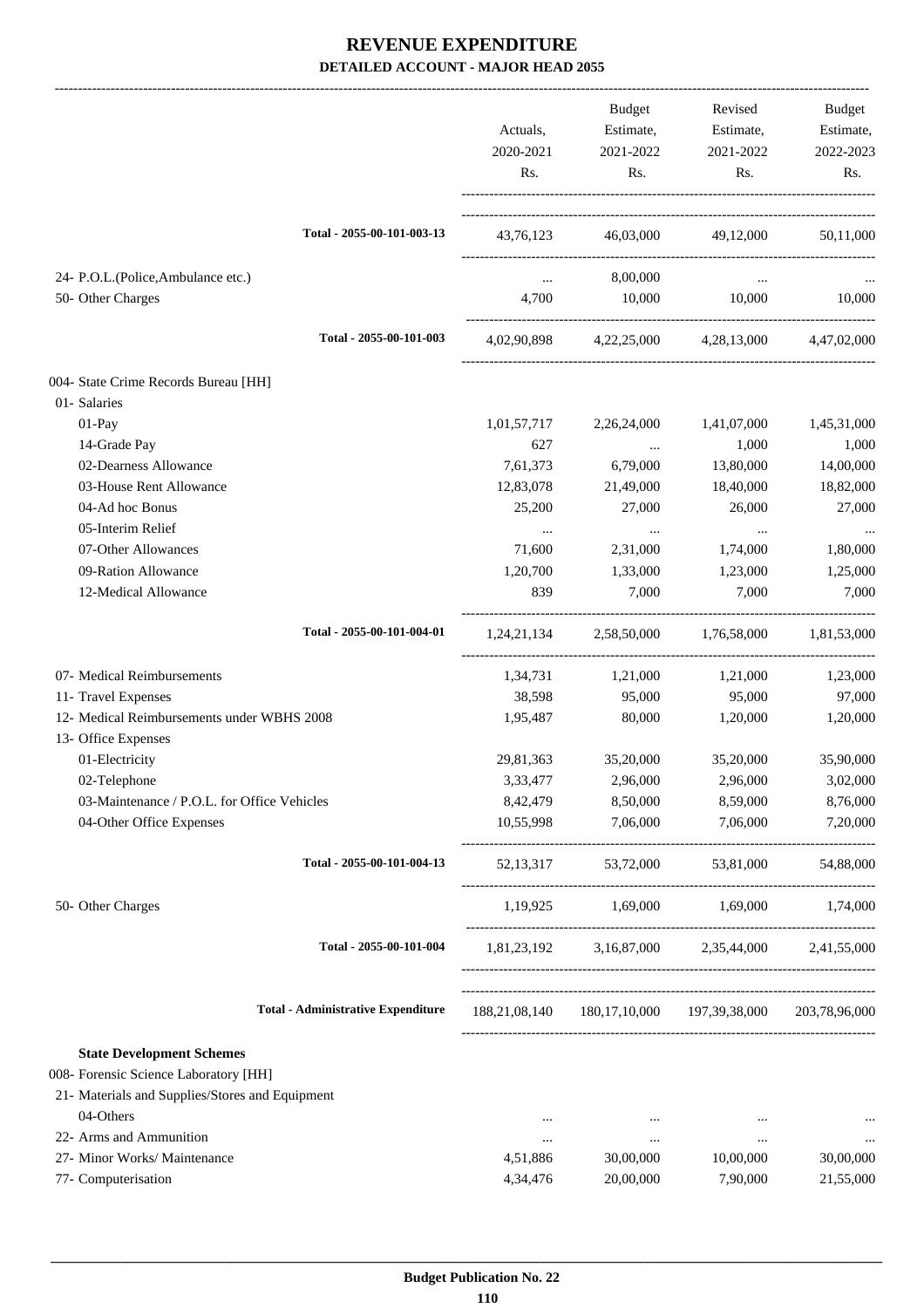| Actuals.<br>2020-2021<br>Rs. | <b>Budget</b><br>Estimate,<br>2021-2022<br>Rs. | Revised<br>Estimate,<br>2021-2022<br>Rs. | <b>Budget</b><br>Estimate,<br>2022-2023<br>Rs. |
|------------------------------|------------------------------------------------|------------------------------------------|------------------------------------------------|
| $\cdots$                     | 1,00,000                                       | 33,000                                   | 2,00,000                                       |
| 8,86,362                     | 51,00,000                                      | 18,23,000                                | 53,55,000                                      |
| 188,29,94,502                | 180,68,10,000                                  | 197,57,61,000                            | 204,32,51,000                                  |
| 188,29,94,502<br>$\cdots$    | 180,68,10,000<br>$\cdots$                      | 197,57,61,000<br>$\cdots$                | 204, 32, 51, 000<br>$\cdots$                   |
|                              |                                                |                                          |                                                |

#### **DETAILED ACCOUNT NO. 2055-00-102 - CENTRAL RESERVE POLICE .**

#### **102- Central Reserve Police**

#### **Administrative Expenditure**

#### 001- Adjustment for Deployment of Central Reserve Police Force

| [HH]              |                                           |          |           |          |          |
|-------------------|-------------------------------------------|----------|-----------|----------|----------|
| 50- Other Charges |                                           | $\cdots$ | 10,20,000 | $\cdots$ |          |
|                   | <b>Total - Administrative Expenditure</b> |          | 10,20,000 |          |          |
|                   | Total - 2055-00-102                       | $\cdots$ | 10,20,000 |          |          |
|                   | Voted                                     | $\cdots$ | 10,20,000 |          | $\cdots$ |
|                   | Charged                                   |          |           |          |          |
|                   |                                           |          |           |          |          |

#### **DETAILED ACCOUNT NO. 2055-00-104 - SPECIAL POLICE .**

.

#### **104- Special Police**

#### **Administrative Expenditure**

#### 001- Eastern Frontier Rifles (West Bengal Battalion) [HH]

| 01- Salaries                               |                  |               |                  |               |
|--------------------------------------------|------------------|---------------|------------------|---------------|
| $01-Pay$                                   | 98, 12, 72, 777  | 99,95,75,000  | 100,08,98,000    | 103,09,25,000 |
| 14-Grade Pay                               | 7,77,150         | 20,00,000     | 7,77,000         | 7,77,000      |
| 02-Dearness Allowance                      | 56,71,807        | 2,99,87,000   | 3,18,00,000      | 3,50,00,000   |
| 03-House Rent Allowance                    | 6,23,93,103      | 9,49,60,000   | 9,50,85,000      | 9,79,38,000   |
| 04-Ad hoc Bonus                            | 23,38,000        | 24,68,000     | 23,85,000        | 24,33,000     |
| 05-Interim Relief                          | $\cdots$         | $\cdots$      | $\cdots$         | $\cdots$      |
| 07-Other Allowances                        | 13, 73, 28, 153  | 11,78,37,000  | 14, 14, 48, 000  | 14,56,91,000  |
| 09-Ration Allowance                        | 2, 12, 24, 194   | 2,32,80,000   | 2,16,49,000      | 2,20,82,000   |
| 12-Medical Allowance                       | 1,91,586         | 2,06,000      | 1,95,000         | 1,99,000      |
| Total - 2055-00-104-001-01                 | 121, 11, 96, 770 | 127,03,13,000 | 129, 42, 37, 000 | 133,50,45,000 |
| 02- Wages                                  | 15,04,874        | 15,77,000     | 15,98,000        | 16,46,000     |
| 07- Medical Reimbursements                 | 58,545           | 1,30,000      | 1,30,000         | 1,33,000      |
| 11- Travel Expenses                        | 1,49,59,614      | 1,53,81,000   | 1,53,81,000      | 1,56,89,000   |
| 12- Medical Reimbursements under WBHS 2008 | 11,24,524        | 22,50,000     | 22,50,000        | 22,95,000     |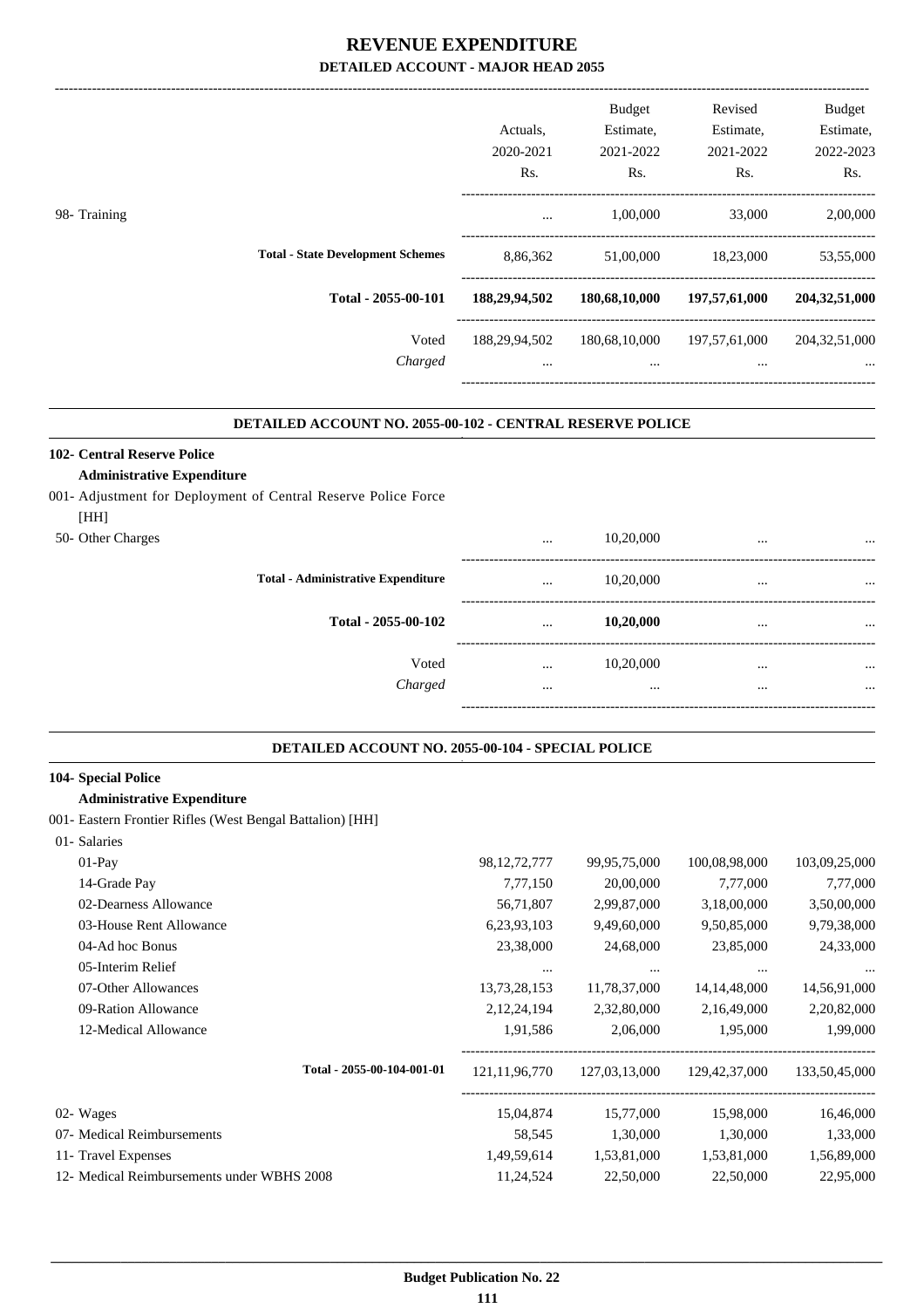-------------------------------------------------------------------------------------------------------------------------------------------------------------------------------

|                                                         | Actuals,<br>2020-2021<br>Rs. | <b>Budget</b><br>Estimate,<br>2021-2022<br>Rs.             | Revised<br>Estimate,<br>2021-2022<br>Rs. | <b>Budget</b><br>Estimate,<br>2022-2023<br>Rs. |
|---------------------------------------------------------|------------------------------|------------------------------------------------------------|------------------------------------------|------------------------------------------------|
|                                                         |                              |                                                            |                                          |                                                |
| 13- Office Expenses                                     |                              |                                                            |                                          |                                                |
| 01-Electricity                                          | 2,29,99,072                  | 3,67,77,000                                                | 3,67,77,000                              | 3,75,13,000                                    |
| 02-Telephone                                            | 2,61,437                     | 2,66,000                                                   | 2,66,000                                 | 2,71,000                                       |
| 03-Maintenance / P.O.L. for Office Vehicles             | 82, 19, 833                  | 1,24,58,000                                                | 83,84,000                                | 85,52,000                                      |
| 04-Other Office Expenses                                | 88, 15, 332                  | 99,53,000                                                  | 99,53,000                                | 1,01,52,000                                    |
| Total - 2055-00-104-001-13                              |                              | 4,02,95,674 5,94,54,000 5,53,80,000 5,64,88,000            |                                          |                                                |
| 24- P.O.L.(Police, Ambulance etc.)                      | $\cdots$                     | $\cdots$                                                   | $\cdots$                                 |                                                |
| 25- Clothing and Tentage (Police Uniform)               |                              | 17,960 1,25,000                                            | 40,000                                   | 50,000                                         |
| 50- Other Charges                                       | 1,02,40,178                  | 1,65,89,000 1,65,89,000 1,70,87,000                        |                                          |                                                |
| Total - 2055-00-104-001                                 |                              | 127,93,98,139  136,58,19,000  138,56,05,000  142,84,33,000 |                                          |                                                |
| 002- Raising of India Reserve Battalion (IR Bttn.) [HH] |                              |                                                            |                                          |                                                |
| 01- Salaries                                            |                              |                                                            |                                          |                                                |
| $01-Pay$                                                | 8,84,75,866                  | 24, 32, 55, 000                                            | 9,02,45,000                              | 9,29,52,000                                    |
| 14-Grade Pay                                            | 3,200                        | $\ldots$                                                   | 3,000                                    | 3,000                                          |
| 02-Dearness Allowance                                   | 2,72,706                     | 72,98,000                                                  | 36,10,000                                | 55,77,000                                      |
| 03-House Rent Allowance                                 | 88,65,679                    | 2,31,09,000                                                | 85,73,000                                | 88,30,000                                      |
| 04-Ad hoc Bonus                                         | 3,99,000                     | 30,52,000                                                  | 4,07,000                                 | 4,15,000                                       |
| 07-Other Allowances                                     | 5,04,126                     | 20,000                                                     | 8,50,000                                 | 7,00,000                                       |
| 09-Ration Allowance                                     | 28,59,416                    | 1,23,70,000                                                | 29,17,000                                | 29,75,000                                      |
| 12-Medical Allowance                                    | 19,300                       | 38,000                                                     | 20,000                                   | 20,000                                         |
| Total - 2055-00-104-002-01                              |                              | 10,13,99,293 28,91,42,000 10,66,25,000                     |                                          | 11, 14, 72, 000                                |
| 07- Medical Reimbursements                              | $\cdots$                     | $\cdots$                                                   | $\cdots$                                 |                                                |
| 11- Travel Expenses                                     | 7,07,866                     | 40,00,000                                                  | 40,00,000                                | 40,80,000                                      |
| 12- Medical Reimbursements under WBHS 2008              | 75,889                       | 3,70,000                                                   | 3,70,000                                 | 3,77,000                                       |
| 13- Office Expenses                                     |                              |                                                            |                                          |                                                |
| 01-Electricity                                          | 40,49,264                    | 32,00,000                                                  | 32,00,000                                | 32,64,000                                      |
| 02-Telephone                                            | 21,987                       | 49,000                                                     | 49,000                                   | 50,000                                         |
| 03-Maintenance / P.O.L. for Office Vehicles             | 9,99,270                     | 6,19,000                                                   | 10,19,000                                | 10,39,000                                      |
| 04-Other Office Expenses                                | 1,80,467                     | 1,25,000                                                   | 1,25,000                                 | 1,28,000                                       |
| Total - 2055-00-104-002-13                              | 52,50,988                    | 39,93,000                                                  | 43,93,000                                | 44,81,000                                      |
| 14- Rents, Rates and Taxes                              | 20,99,303                    | 30,00,000                                                  | 21,20,000                                | 21,62,000                                      |
| 24- P.O.L.(Police, Ambulance etc.)                      | $\cdots$                     | 50,000                                                     | $\cdots$                                 | $\cdots$                                       |
| 25- Clothing and Tentage (Police Uniform)               | 4,087                        | 20,000                                                     | 4,000                                    | 4,000                                          |
| 50- Other Charges                                       | 13,64,712                    | 12,77,000                                                  | 12,77,000                                | 13,15,000                                      |
| Total - 2055-00-104-002                                 |                              | 11,09,02,138 30,18,52,000 11,87,89,000 12,38,91,000        |                                          |                                                |
|                                                         |                              |                                                            |                                          |                                                |

003- Reserve Battalion(IRBttn.)-Siliguri(HP) [HH]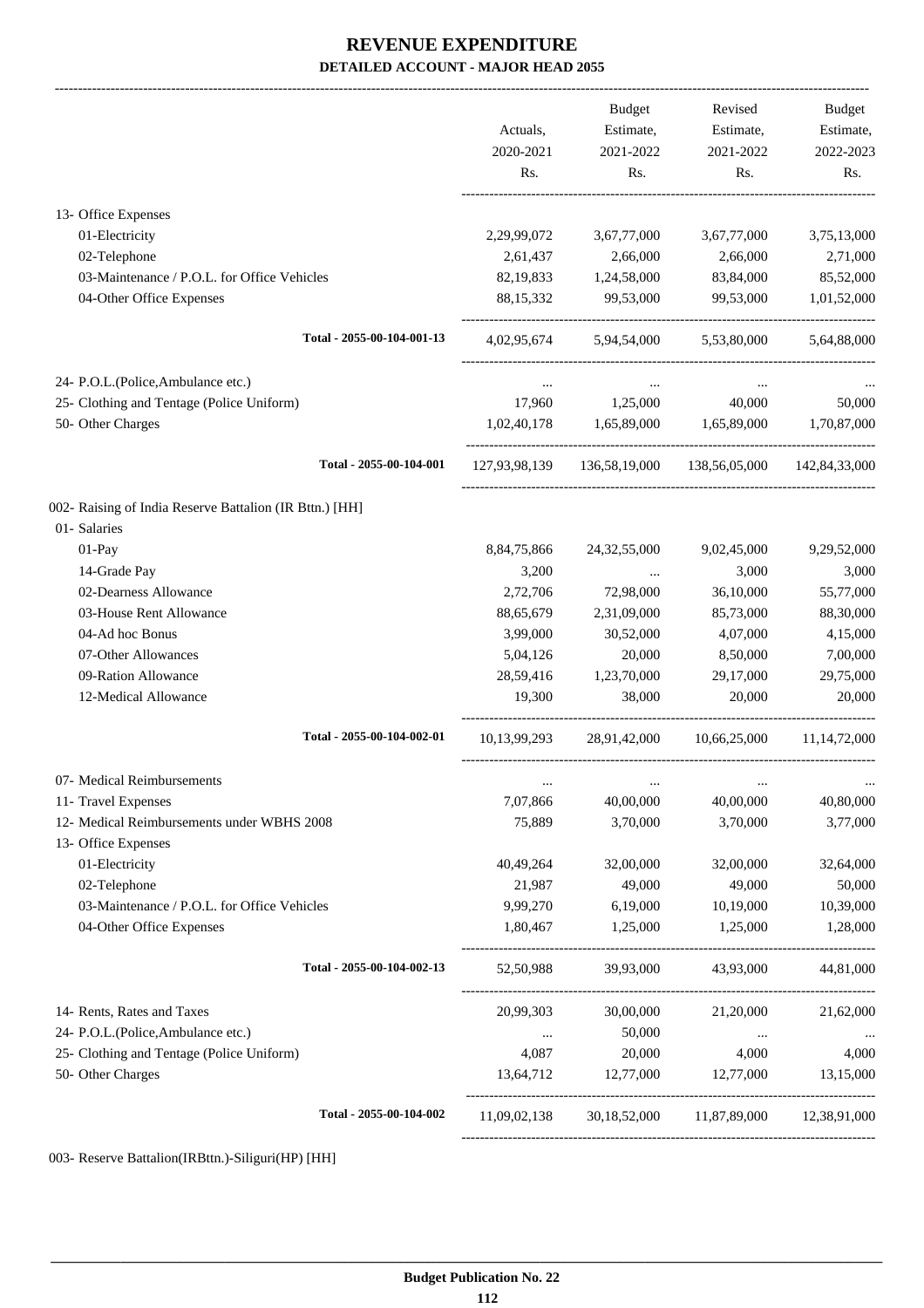|                                                                   | Actuals,<br>2020-2021<br>Rs. | Budget<br>Estimate,<br>2021-2022<br>Rs. | Revised<br>Estimate,<br>2021-2022<br>Rs. | Budget<br>Estimate,<br>2022-2023<br>Rs. |
|-------------------------------------------------------------------|------------------------------|-----------------------------------------|------------------------------------------|-----------------------------------------|
|                                                                   |                              |                                         |                                          |                                         |
| 01-Salaries                                                       |                              |                                         |                                          |                                         |
| 01-Pay                                                            | 10,52,21,335                 | 13,63,32,000                            | 10,73,26,000                             | 11,05,46,000                            |
| 14-Grade Pay                                                      | 4,558                        | $\cdots$                                | 5,000                                    | 5,000                                   |
| 02-Dearness Allowance                                             | 2,32,083                     | 40,90,000                               | 42,93,000                                | 66,33,000                               |
| 03-House Rent Allowance                                           | 88,23,346                    | 1,29,52,000                             | 1,01,96,000                              | 1,05,02,000                             |
| 04-Ad hoc Bonus                                                   | 3,48,600                     | 6,43,000                                | 3,56,000                                 | 3,63,000                                |
| 07-Other Allowances                                               | 1,56,230                     | 2,29,000                                | 2,29,000                                 | 2,40,000                                |
| 09-Ration Allowance                                               | 26,58,435                    | 39,40,000                               | 27,12,000                                | 27,66,000                               |
| 12-Medical Allowance                                              | 6,000                        | 7,000                                   | 16,000                                   | 18,000                                  |
| Total - 2055-00-104-003-01                                        |                              |                                         | 11,74,50,587 15,81,93,000 12,51,33,000   | 13, 10, 73, 000                         |
| 07- Medical Reimbursements                                        | $\cdots$                     | 4,000                                   | $\cdots$                                 |                                         |
| 11- Travel Expenses                                               | 4,95,945                     | 1,09,000                                | 1,09,000                                 | 1,11,000                                |
| 12- Medical Reimbursements under WBHS 2008<br>13- Office Expenses | 6,70,943                     | 4,56,000                                | 4,56,000                                 | 4,65,000                                |
| 01-Electricity                                                    | 19,68,772                    | 20,50,000                               | 20,50,000                                | 20,91,000                               |
| 02-Telephone                                                      |                              | 4,000                                   |                                          |                                         |
| 03-Maintenance / P.O.L. for Office Vehicles                       | 17,45,606                    | 9,16,000                                | 17,81,000                                | 18,17,000                               |
| 04-Other Office Expenses                                          | 4,95,132                     | 4,04,000                                | 4,04,000                                 | 4,12,000                                |
| Total - 2055-00-104-003-13                                        |                              |                                         | 42,09,510 33,74,000 42,35,000 43,20,000  |                                         |
| 14- Rents, Rates and Taxes                                        | $\cdots$                     | $\cdots$                                | $\cdots$                                 |                                         |
| 24- P.O.L.(Police, Ambulance etc.)                                | $\ldots$                     | $\cdots$                                | $\cdots$                                 |                                         |
| 25- Clothing and Tentage (Police Uniform)                         | 52,026                       | 1,08,000                                | 53,000                                   | 54,000                                  |
| 50- Other Charges                                                 | 3,96,069                     | 3,66,000                                | 3,66,000                                 | 3,77,000                                |
| Total - 2055-00-104-003                                           | 12, 32, 75, 080              | 16,26,10,000                            | 13,03,52,000                             | 13,64,00,000                            |
| 004- Raising of Specialised India Reserved Battalion [HP] [HH]    |                              |                                         |                                          |                                         |
| 01- Salaries                                                      |                              |                                         |                                          |                                         |
| 01-Pay                                                            | 20,48,05,877                 | 18,60,45,000                            | 23,00,26,000                             | 23,69,27,000                            |
| 14-Grade Pay                                                      |                              | $\cdots$                                |                                          |                                         |
| 02-Dearness Allowance                                             | 9,94,329                     | 55,81,000                               | 92,02,000                                | 94,78,000                               |
| 03-House Rent Allowance                                           | 2,09,61,556                  | 1,76,74,000                             | 2,18,53,000                              | 2,25,08,000                             |
| 04-Ad hoc Bonus                                                   | 22,00,800                    | 23,06,000                               | 22,45,000                                | 22,90,000                               |
| 07-Other Allowances                                               | 7,06,031                     | 9,49,000                                | 7,27,000                                 | 7,49,000                                |
| 09-Ration Allowance                                               | 98,90,350                    | 1,03,46,000                             | 1,00,88,000                              | 1,02,90,000                             |
| 12-Medical Allowance                                              | 5,11,500                     | 5,75,000                                | 5,22,000                                 | 5,32,000                                |
| Total - 2055-00-104-004-01                                        |                              | 24,00,70,443 22,34,76,000               | 27,46,63,000                             | 28, 27, 74, 000                         |
| 02- Wages                                                         | $\cdots$                     | 1,39,000                                | $\cdots$                                 |                                         |
| 05- Rewards                                                       | 3,44,450                     | 1,05,000                                | 1,05,000                                 | 1,05,000                                |
| 07- Medical Reimbursements                                        | 6,720                        | 8,000                                   | 15,000                                   | 18,000                                  |
| 11- Travel Expenses                                               | 25,95,170                    | 38,69,000                               | 38,69,000                                | 39,46,000                               |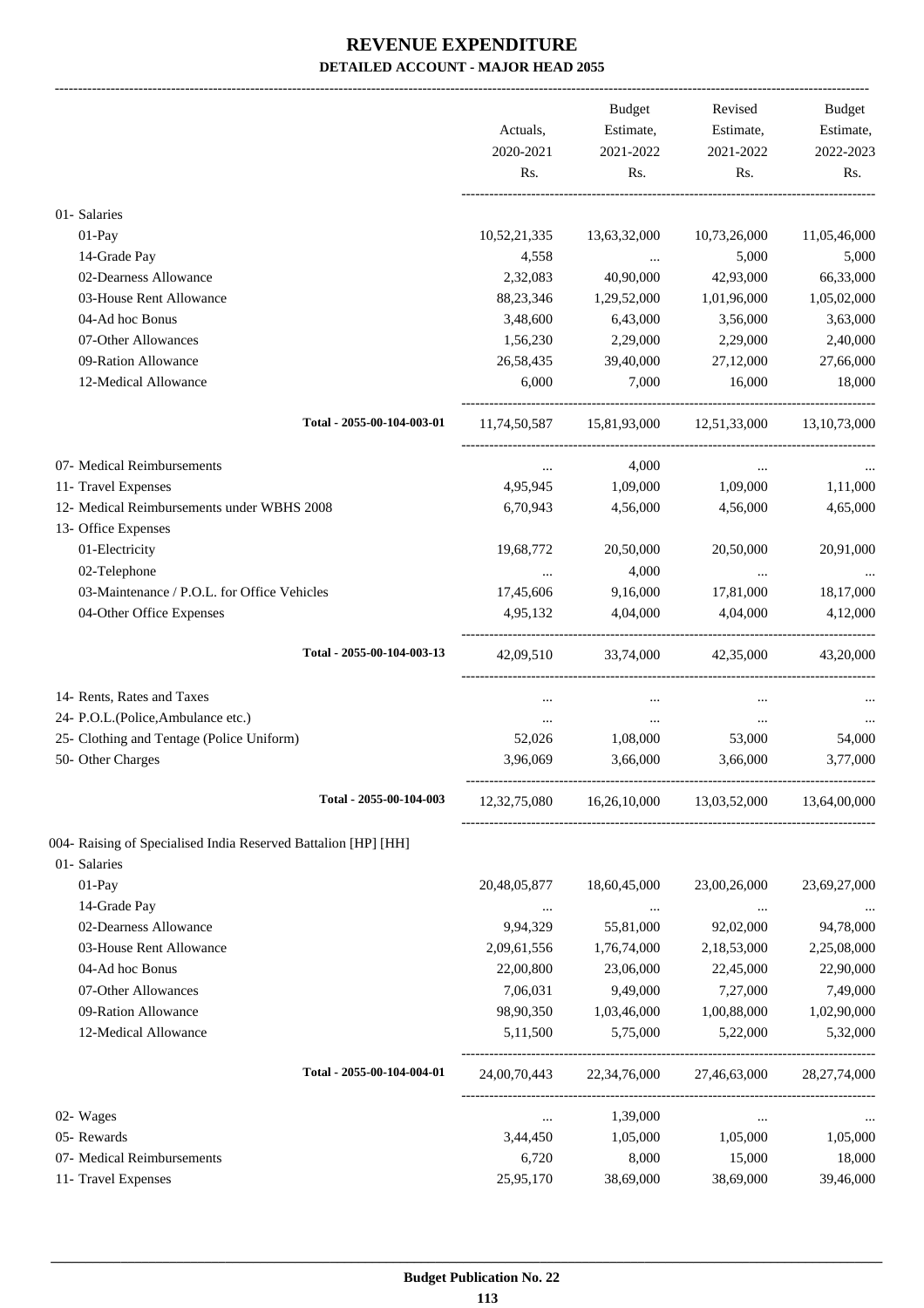|                                                         | Actuals,<br>2020-2021<br>Rs. | Budget<br>Estimate,<br>2021-2022 | Revised<br>Estimate,<br>2021-2022 | Budget<br>Estimate,<br>2022-2023 |
|---------------------------------------------------------|------------------------------|----------------------------------|-----------------------------------|----------------------------------|
|                                                         |                              | Rs.                              | Rs.                               | Rs.                              |
| 12- Medical Reimbursements under WBHS 2008              | 4,19,923                     | 2,46,000                         | 9,00,000                          | 9,20,000                         |
| 13- Office Expenses                                     |                              |                                  |                                   |                                  |
| 01-Electricity                                          | $\cdots$                     | 5,000                            | $\cdots$                          |                                  |
| 02-Telephone                                            | 23,075                       | 15,000                           | 15,000                            | 15,000                           |
| 03-Maintenance / P.O.L. for Office Vehicles             | 7,74,294                     | 8,28,000                         | 7,90,000                          | 8,06,000                         |
| 04-Other Office Expenses                                | 14,80,376                    | 11,00,000                        | 11,00,000                         | 11,22,000                        |
| Total - 2055-00-104-004-13                              | 22,77,745                    | 19,48,000                        | 19,05,000                         | 19,43,000                        |
| 14- Rents, Rates and Taxes                              | $\cdots$                     | 1,02,000                         | $\cdots$                          |                                  |
| 19- Maintenance                                         |                              | 42,000                           |                                   |                                  |
| 21- Materials and Supplies/Stores and Equipment         |                              |                                  |                                   |                                  |
| 04-Others                                               |                              | 5,000                            |                                   |                                  |
| 22- Arms and Ammunition                                 |                              | 3,00,000                         |                                   |                                  |
| 24- P.O.L.(Police, Ambulance etc.)                      |                              | 10,000                           |                                   |                                  |
| 25- Clothing and Tentage (Police Uniform)               |                              | 5,000                            | $\ddotsc$                         |                                  |
| 27- Minor Works/ Maintenance                            |                              | 22,000                           | $\ddotsc$                         |                                  |
| 28- Payment of Professional and Special Services        |                              |                                  |                                   |                                  |
| 02-Other charges                                        | $\ldots$                     | 3,000                            | $\cdots$                          |                                  |
| 41- Secret Service Expenditure                          | 14,000                       | 25,000                           | 14,000                            | 14,000                           |
| 50- Other Charges                                       | 17, 12, 683                  | 4,20,000                         | 4,20,000                          | 4,33,000                         |
| 77- Computerisation                                     | 2,76,978                     | 50,000                           | 2,80,000                          | 2,86,000                         |
| 98- Training                                            | 4,548                        | 12,000                           | 12,000                            | 12,000                           |
| Total - 2055-00-104-004                                 | 24,77,22,660                 |                                  | 23,07,87,000 28,21,83,000         | 29,04,51,000                     |
| 005- Specially Trained Armed Battalions (STRA Bn.) [HH] |                              |                                  |                                   |                                  |
| 01- Salaries                                            |                              |                                  |                                   |                                  |
| 01-Pay                                                  | 80,000                       | 10,00,00,000                     | 12, 17, 15, 000                   | 12,53,67,000                     |
| 14-Grade Pay                                            | $\cdots$                     | $\cdots$                         |                                   |                                  |
| 02-Dearness Allowance                                   | 2,400                        | 25,00,000                        | 48,69,000                         | 50,15,000                        |
| 03-House Rent Allowance                                 | 9,600                        | 1,00,00,000                      | 1,15,63,000                       | 1,19,10,000                      |
| 04-Ad hoc Bonus                                         | $\cdots$                     | 5,00,000                         | 14,70,000                         | 14,90,000                        |
| 07-Other Allowances                                     | 150                          | 1,00,000                         | 1,00,000                          | 1,03,000                         |
| 09-Ration Allowance                                     | $\cdots$                     | 55,00,000                        | 55,00,000                         | 57,00,000                        |
| 12-Medical Allowance                                    | $\cdots$                     | 3,00,000                         | 3,00,000                          | 3,06,000                         |
| Total - 2055-00-104-005-01                              | 92,150                       | 11,89,00,000                     | 14,55,17,000                      | 14,98,91,000                     |
| 02- Wages                                               | $\cdots$                     | 2,00,000                         | $\cdots$                          |                                  |
| 05- Rewards                                             | 23,900                       | 1,00,000                         | 1,00,000                          | 1,00,000                         |
| 07- Medical Reimbursements                              |                              | 2,00,000                         | $\ldots$                          | $\cdots$                         |
| 11- Travel Expenses                                     | 2,49,882                     | 5,00,000                         | 5,00,000                          | 5,10,000                         |
| 12- Medical Reimbursements under WBHS 2008              |                              | 10,00,000                        | 10,00,000                         | 10,20,000                        |
| 13- Office Expenses                                     |                              |                                  |                                   |                                  |
| 01-Electricity                                          |                              | 5,00,000                         |                                   |                                  |
| 02-Telephone                                            |                              | 1,00,000                         |                                   | $\cdots$                         |
|                                                         |                              |                                  |                                   |                                  |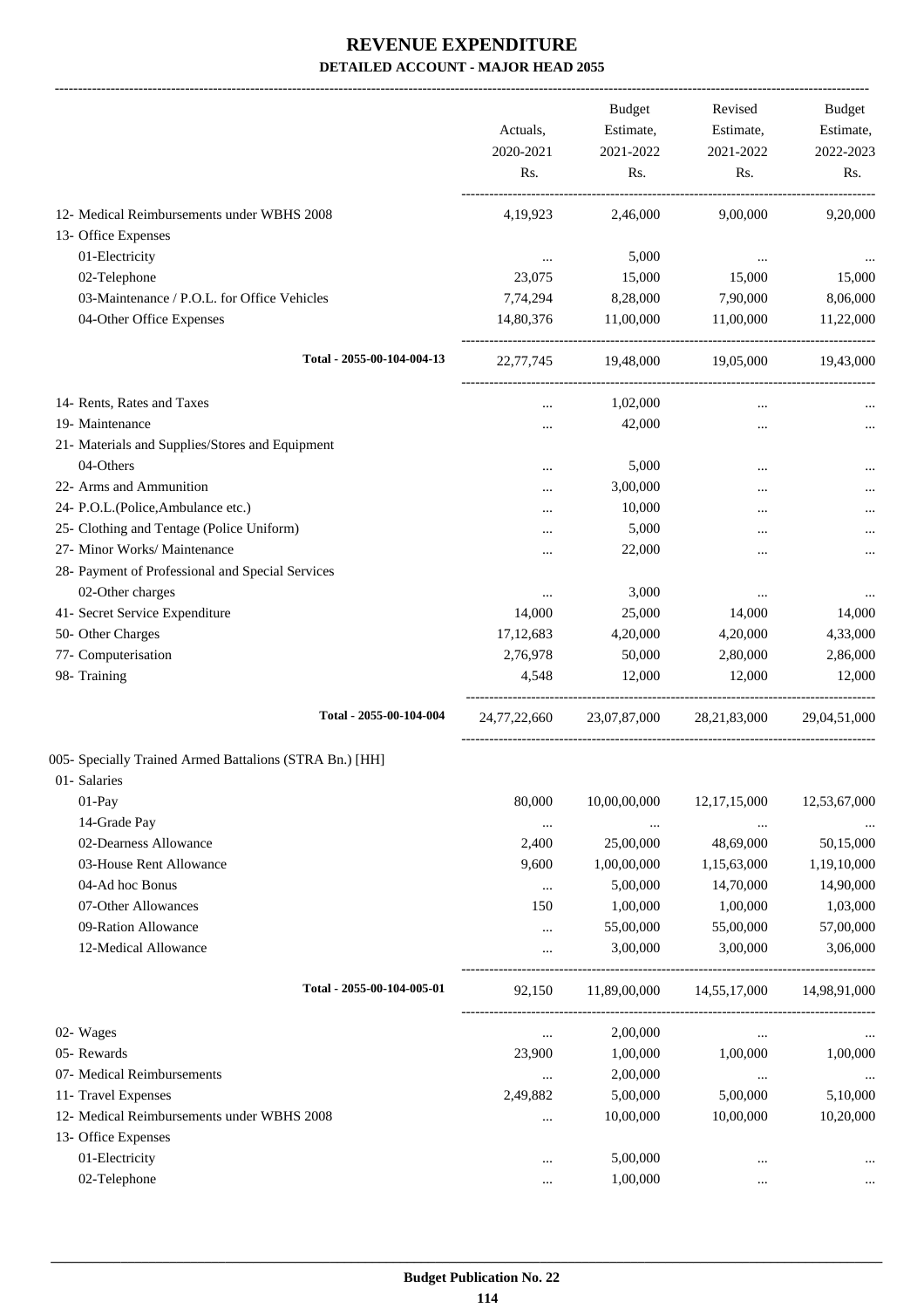-------------------------------------------------------------------------------------------------------------------------------------------------------------------------------

|                                                                         | Actuals,<br>2020-2021<br>Rs. | <b>Budget</b><br>Estimate,<br>2021-2022<br>Rs. | Revised<br>Estimate,<br>2021-2022<br>Rs. | <b>Budget</b><br>Estimate,<br>2022-2023<br>Rs. |
|-------------------------------------------------------------------------|------------------------------|------------------------------------------------|------------------------------------------|------------------------------------------------|
| 03-Maintenance / P.O.L. for Office Vehicles<br>04-Other Office Expenses | 6,26,794<br>19,99,658        | 10,00,000<br>20,00,000                         | 6,39,000<br>20,00,000                    | 6,52,000<br>20,40,000                          |
| Total - 2055-00-104-005-13                                              | 26, 26, 452                  | 36,00,000                                      | 26,39,000                                | 26,92,000                                      |
| 14- Rents, Rates and Taxes                                              |                              | 1,00,000                                       |                                          |                                                |
| 16- Publications                                                        |                              | 1,00,000                                       |                                          |                                                |
| 21- Materials and Supplies/Stores and Equipment                         |                              |                                                |                                          |                                                |
| 04-Others                                                               | 1,99,955                     | 2,00,000                                       | 2,00,000                                 | 2,04,000                                       |
| 25- Clothing and Tentage (Police Uniform)                               | $\cdots$                     | 2,00,000                                       | $\ldots$                                 |                                                |
| 27- Minor Works/ Maintenance                                            | 4,99,950                     | 5,00,000                                       | 5,10,000                                 | 5,25,000                                       |
| 28- Payment of Professional and Special Services                        |                              |                                                |                                          |                                                |
| 02-Other charges                                                        | 50,000                       | 2,00,000                                       | 50,000                                   | 50,000                                         |
| 50- Other Charges                                                       | 29,98,942                    | 30,00,000                                      | 30,00,000                                | 30,90,000                                      |
| 77- Computerisation                                                     | 5,99,620                     | 6,00,000                                       | 6,06,000                                 | 6,18,000                                       |
| 98- Training                                                            | 4,99,553                     | 5,00,000                                       | 5,00,000                                 | 5,00,000                                       |
| Total - 2055-00-104-005                                                 | 78,40,404                    | 12,99,00,000                                   | 15,46,22,000                             | 15,92,00,000                                   |
| 006- Special Battalion [HH]                                             |                              |                                                |                                          |                                                |
| 01- Salaries                                                            |                              |                                                |                                          |                                                |
| 01-Pay                                                                  |                              | 4,50,00,000                                    | 13,65,29,000                             | 14,06,25,000                                   |
| 14-Grade Pay                                                            |                              |                                                |                                          |                                                |
| 02-Dearness Allowance                                                   |                              | 13,00,000                                      | 54,62,000                                | 56,26,000                                      |
| 03-House Rent Allowance                                                 | $\ddotsc$                    | 60,00,000                                      | 1,29,71,000                              | 1,33,60,000                                    |
| 04-Ad hoc Bonus                                                         |                              | 4,50,000                                       | 16,02,000                                | 16,35,000                                      |
| 07-Other Allowances                                                     |                              | 5,00,000                                       | 46,00,000                                | 47,50,000                                      |
| 09-Ration Allowance                                                     |                              | 28,00,000                                      | 60,00,000                                | 62,00,000                                      |
| 12-Medical Allowance                                                    |                              | 3,00,000                                       | 7,00,000                                 | 7,14,000                                       |
| Total - 2055-00-104-006-01                                              |                              | 5,63,50,000                                    | 16,78,64,000                             | 17,29,10,000                                   |
| 02- Wages                                                               |                              | 1,00,000                                       | $\ldots$                                 |                                                |
| 05- Rewards                                                             | $\cdots$                     | 3,00,000                                       | 3,00,000                                 | 3,00,000                                       |
| 07- Medical Reimbursements                                              |                              | 3,00,000                                       | $\ldots$                                 | $\cdots$                                       |
| 11- Travel Expenses                                                     | 2,05,852                     | 9,00,000                                       | 9,00,000                                 | 9,18,000                                       |
| 12- Medical Reimbursements under WBHS 2008                              |                              | 4,50,000                                       | 2,00,000                                 | 2,30,000                                       |
| 13- Office Expenses                                                     |                              |                                                |                                          |                                                |
| 01-Electricity                                                          |                              | 1,50,000                                       |                                          | $\cdots$                                       |
| 02-Telephone                                                            |                              | 1,20,000                                       | 1,20,000                                 | 1,22,000                                       |
| 03-Maintenance / P.O.L. for Office Vehicles                             | 4,62,343                     | 12,00,000                                      | 9,00,000                                 | 10,00,000                                      |
| 04-Other Office Expenses                                                | 22,45,452                    | 30,00,000                                      | 30,00,000                                | 30,60,000                                      |
| Total - 2055-00-104-006-13                                              | 27,07,795                    | 44,70,000                                      | 40,20,000                                | 41,82,000                                      |
| 14- Rents, Rates and Taxes                                              | $\cdots$                     | 3,00,000                                       | $\cdots$                                 |                                                |
| 16- Publications                                                        |                              | 3,00,000                                       | $\cdots$                                 |                                                |
|                                                                         |                              |                                                |                                          |                                                |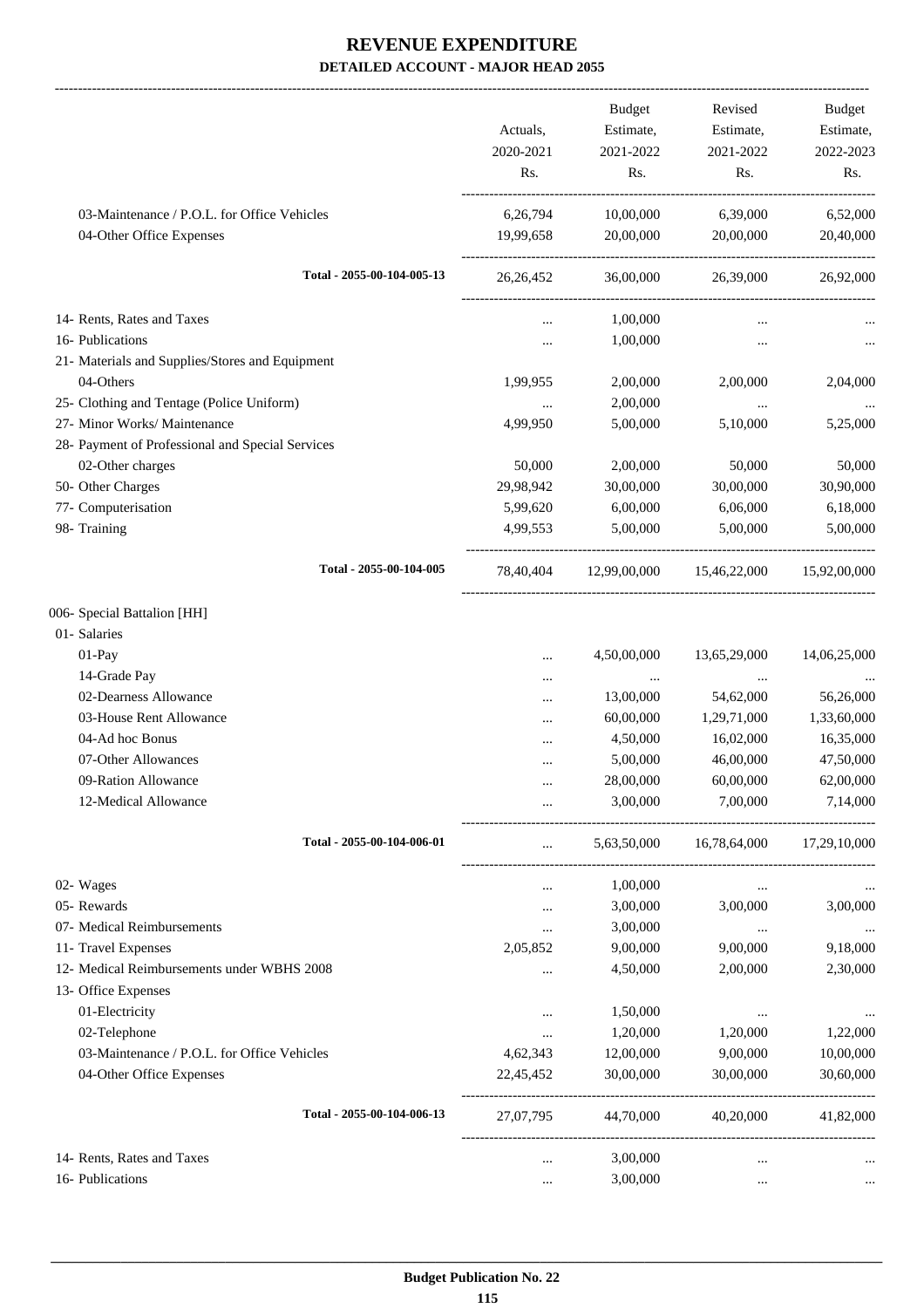|                                                  | Actuals,<br>2020-2021<br>Rs. | <b>Budget</b><br>Estimate,<br>2021-2022<br>Rs. | Revised<br>Estimate,<br>2021-2022<br>Rs. | <b>Budget</b><br>Estimate,<br>2022-2023<br>Rs. |
|--------------------------------------------------|------------------------------|------------------------------------------------|------------------------------------------|------------------------------------------------|
| 21- Materials and Supplies/Stores and Equipment  |                              |                                                |                                          |                                                |
| 04-Others                                        |                              | 3,00,000                                       |                                          |                                                |
| 25- Clothing and Tentage (Police Uniform)        |                              | 1,50,000                                       |                                          |                                                |
| 27- Minor Works/ Maintenance                     | $\cdots$                     | 3,00,000                                       | $\cdots$                                 | $\cdots$                                       |
| 28- Payment of Professional and Special Services |                              |                                                |                                          |                                                |
| 02-Other charges                                 | 98,419                       | 3,00,000                                       | 98,000                                   | 98,000                                         |
| 50- Other Charges                                | 18,52,131                    | 30,00,000                                      | 30,00,000                                | 30,90,000                                      |
| 77- Computerisation                              | 5, 11, 434                   | 9,00,000                                       | 5,17,000                                 | 5,27,000                                       |
| 98- Training                                     | 1,96,740                     | 6,00,000                                       | 6,00,000                                 | 6,00,000                                       |
| Total - 2055-00-104-006                          | 55,72,371                    |                                                | 6,90,20,000 17,74,99,000                 | 18,28,55,000                                   |
| <b>Total - Administrative Expenditure</b>        |                              | 177,47,10,792 225,99,88,000                    | 224,90,50,000                            | 232, 12, 30, 000                               |
| Total - 2055-00-104                              | 177,47,10,792                | 225,99,88,000                                  | 224,90,50,000                            | 232,12,30,000                                  |
| Voted<br>Charged                                 |                              | 177,47,10,792 225,99,88,000<br>$\cdots$        | 224,90,50,000<br>$\cdots$                | 232, 12, 30, 000                               |
|                                                  |                              |                                                |                                          |                                                |

#### **DETAILED ACCOUNT NO. 2055-00-108 - STATE HEADQUARTERS POLICE .**

.

#### **108- State Headquarters Police**

| The State Headquarters Folice              |                  |                |                                                  |                   |
|--------------------------------------------|------------------|----------------|--------------------------------------------------|-------------------|
| <b>Administrative Expenditure</b>          |                  |                |                                                  |                   |
| 001- Calcutta Police [HH]                  |                  |                |                                                  |                   |
| 01- Salaries                               |                  |                |                                                  |                   |
| $01-Pav$                                   | 1305,99,52,729   | 1282,74,69,000 | 1332, 11, 52, 000                                | 1360,07,87,000    |
| 14-Grade Pay                               | 4,29,867         | 10,00,000      | 4,30,000                                         | 4,30,000          |
| 02-Dearness Allowance                      | 6,19,40,275      | 38,48,24,000   | 45,00,00,000                                     | 55,00,00,000      |
| 03-House Rent Allowance                    | 110, 37, 14, 946 | 121,86,10,000  | 126,55,09,000                                    | 130, 34, 75, 000  |
| 04-Ad hoc Bonus                            | 4, 17, 39, 600   | 4,75,20,000    | 4,25,74,000                                      | 4, 34, 25, 000    |
| 05-Interim Relief                          | 10,835           | $\cdots$       | 10,00,000                                        | 1,00,000          |
| 07-Other Allowances                        | 5,10,51,036      | 3,00,51,000    | 5,25,83,000                                      | 5,41,60,000       |
| 09-Ration Allowance                        | 39,63,66,808     | 42,78,38,000   | 40,42,94,000                                     | 41,23,80,000      |
| 11-Compensatory Allowance                  | 1,47,996         | 1,10,000       | 1,52,000                                         | 1,55,000          |
| 12-Medical Allowance                       | 8,91,12,665      | 10,05,00,000   | 9,08,95,000                                      | 9,27,13,000       |
| Total - 2055-00-108-001-01                 |                  |                | 1480,44,66,757   1503,79,22,000   1562,85,89,000 | 1605, 76, 25, 000 |
| 02- Wages                                  | 70,07,74,834     | 54,50,26,000   | 74,41,53,000                                     | 76,64,78,000      |
| 05- Rewards                                | 36,06,000        | 42,00,000      | 42,00,000                                        | 42,00,000         |
| 07- Medical Reimbursements                 | 82,471           | 1,15,000       | 3,50,000                                         | 3,00,000          |
| 11- Travel Expenses                        | 2,27,30,037      | 3,02,08,000    | 3,02,08,000                                      | 3,08,12,000       |
| 12- Medical Reimbursements under WBHS 2008 | 2,79,92,866      | 2,02,00,000    | 3,30,00,000                                      | 3,30,00,000       |
| 13- Office Expenses                        |                  |                |                                                  |                   |
| 01-Electricity                             | 13,45,71,250     | 13,80,00,000   | 13,80,00,000                                     | 14,07,60,000      |
| 02-Telephone                               | 3,51,52,711      | 4,10,00,000    | 4,10,00,000                                      | 4,18,20,000       |
|                                            |                  |                |                                                  |                   |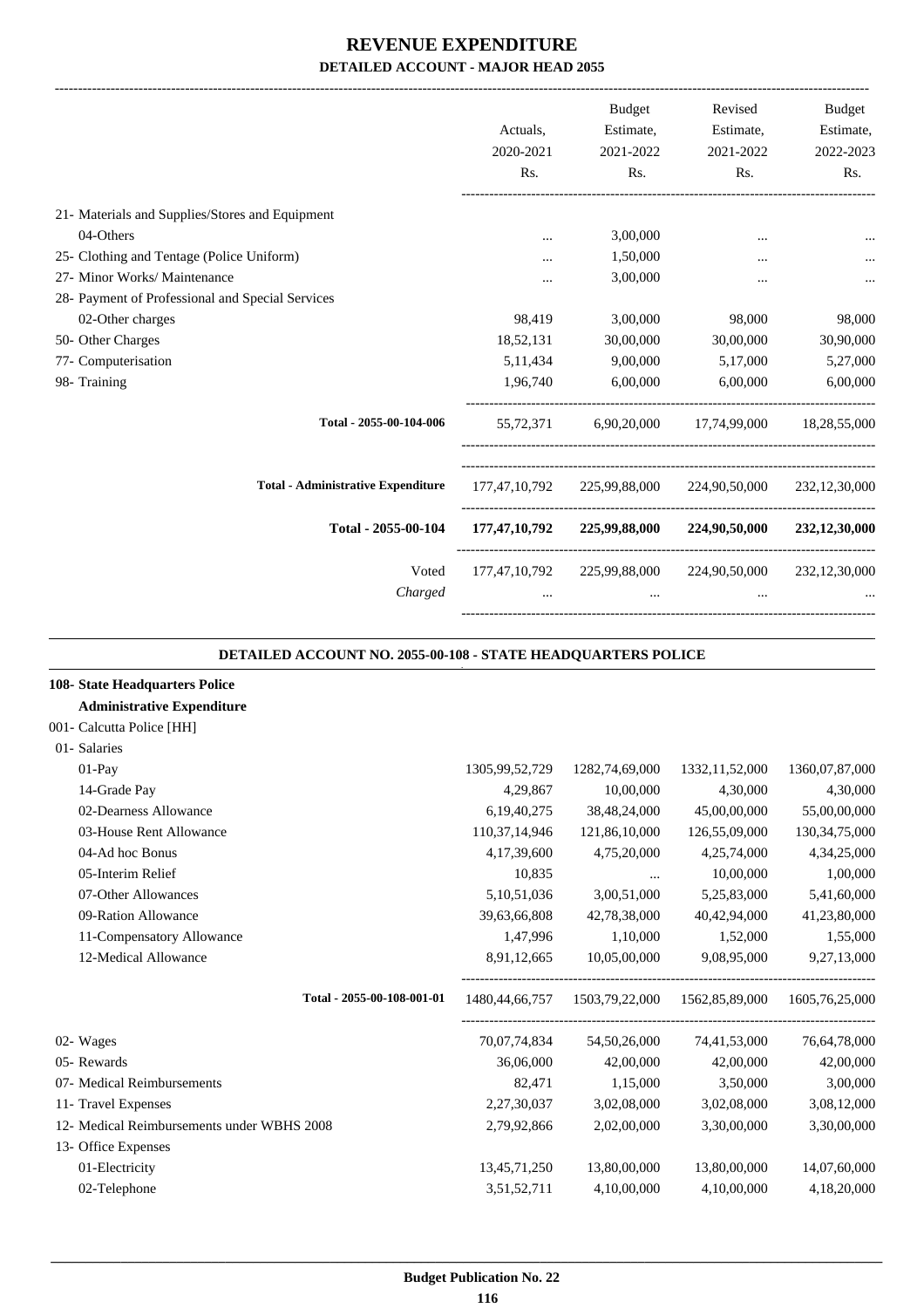-------------------------------------------------------------------------------------------------------------------------------------------------------------------------------

|                                                                | Actuals,<br>2020-2021 | <b>Budget</b><br>Estimate,<br>2021-2022               | Revised<br>Estimate,<br>2021-2022 | <b>Budget</b><br>Estimate,<br>2022-2023 |
|----------------------------------------------------------------|-----------------------|-------------------------------------------------------|-----------------------------------|-----------------------------------------|
|                                                                | Rs.                   | Rs.                                                   | Rs.                               | Rs.                                     |
| 03-Maintenance / P.O.L. for Office Vehicles                    | 12,09,38,173          | 10,05,05,000                                          | 12,33,57,000                      | 12,58,24,000                            |
| 04-Other Office Expenses                                       | 7,24,42,520           | 6,08,82,000                                           | 6,08,82,000                       | 10,00,00,000                            |
| Total - 2055-00-108-001-13                                     | 36,31,04,654          | 34,03,87,000                                          | 36, 32, 39, 000                   | 40,84,04,000                            |
| 14- Rents, Rates and Taxes<br>Voted                            | 2,38,70,197           | 2,09,21,000                                           | 2,41,09,000                       | 2,45,91,000                             |
| Charged                                                        | 4,05,924              | $\ddots$                                              | 3,89,90,000                       |                                         |
| 19- Maintenance                                                | 23,60,000             | 2,00,000                                              | 51,70,000                         | 3,00,00,000                             |
| 21- Materials and Supplies/Stores and Equipment                |                       |                                                       |                                   |                                         |
| 04-Others                                                      | 1,41,41,456           | 1,46,16,000                                           | 1,46,16,000                       | 1,49,08,000                             |
| 22- Arms and Ammunition                                        | 1,24,28,327           | 69,11,000                                             | 1,25,53,000                       | 1,28,04,000                             |
| 24- P.O.L.(Police, Ambulance etc.)                             | 50,98,88,145          | 60,70,25,000                                          | 66,00,00,000                      | 66,50,00,000                            |
| 25- Clothing and Tentage (Police Uniform)                      | 5,54,81,573           | 6,49,50,000                                           | 5,60,36,000                       | 5,71,57,000                             |
| 27- Minor Works/ Maintenance                                   | 10,46,19,649          | 7,10,00,000                                           | 10,67,12,000                      | 14,00,00,000                            |
| 28- Payment of Professional and Special Services               |                       |                                                       |                                   |                                         |
| 02-Other charges                                               | 4,61,45,363           | 4,25,00,000                                           | 4,61,45,000                       | 4,61,45,000                             |
| 41- Secret Service Expenditure                                 | 2,70,00,000           | 1,64,23,000                                           | 2,72,70,000                       | 2,78,15,000                             |
| 50- Other Charges                                              | 8,97,18,642           | 8,00,00,000                                           | 9,50,00,000                       | 10,00,00,000                            |
| 77- Computerisation                                            | 2,89,64,861           | 1,69,30,000                                           | 2,92,55,000                       | 2,98,40,000                             |
| 78- Outsourcing of Services                                    |                       | 10,000                                                | $\ddotsc$                         | 2,00,00,000                             |
| Total - 2055-00-108-001                                        | 1683, 77, 81, 756     | 1691,95,44,000                                        | 1791,95,95,000                    | 1846, 90, 79, 000                       |
| Voted                                                          |                       | 1683, 56, 55, 740 1691, 85, 43, 000 1787, 89, 05, 000 |                                   | 1846,70,79,000                          |
| Charged                                                        | 4,05,924              |                                                       | 3,89,90,000<br>$\mathbf{r}$       |                                         |
| 003- Charges under the Calcutta Huckney Carriage Act. of 1998- |                       |                                                       |                                   |                                         |
| [HH]                                                           |                       |                                                       |                                   |                                         |
| 01- Salaries                                                   |                       |                                                       |                                   |                                         |
| 01-Pay                                                         | 73,22,029             | 77,36,000                                             | 74,68,000                         | 76,92,000                               |
| 14-Grade Pay                                                   | $\cdots$              | $\cdots$                                              | $\cdots$                          | $\cdots$                                |
| 02-Dearness Allowance                                          | 31,242                | 2,32,000                                              | 2,99,000                          | 4,62,000                                |
| 03-House Rent Allowance                                        | 6,44,962              | 7,35,000                                              | 7,09,000                          | 7,31,000                                |
| 04-Ad hoc Bonus                                                | 21,000                | 27,000                                                | 21,000                            | 21,000                                  |
| 05-Interim Relief                                              | $\ldots$              | $\ldots$                                              | $\cdots$                          |                                         |
| 07-Other Allowances                                            | 4,020                 | 4,000                                                 | 4,000                             | 4,000                                   |
| 09-Ration Allowance                                            | 90,000                | 95,000                                                | 92,000                            | 94,000                                  |
| 12-Medical Allowance                                           | 51,683                | 54,000                                                | 53,000                            | 54,000                                  |
| Total - 2055-00-108-003-01                                     | 81,64,936             | 88,83,000                                             | 86,46,000                         | 90,58,000                               |
| 11- Travel Expenses                                            | $\cdots$              | $\cdots$                                              |                                   |                                         |
| 12- Medical Reimbursements under WBHS 2008                     | $\cdots$              | 10,000                                                |                                   |                                         |
| 13- Office Expenses                                            |                       |                                                       |                                   |                                         |
| 04-Other Office Expenses                                       |                       | 3,000                                                 |                                   |                                         |
| 50- Other Charges                                              |                       | 4,000                                                 |                                   |                                         |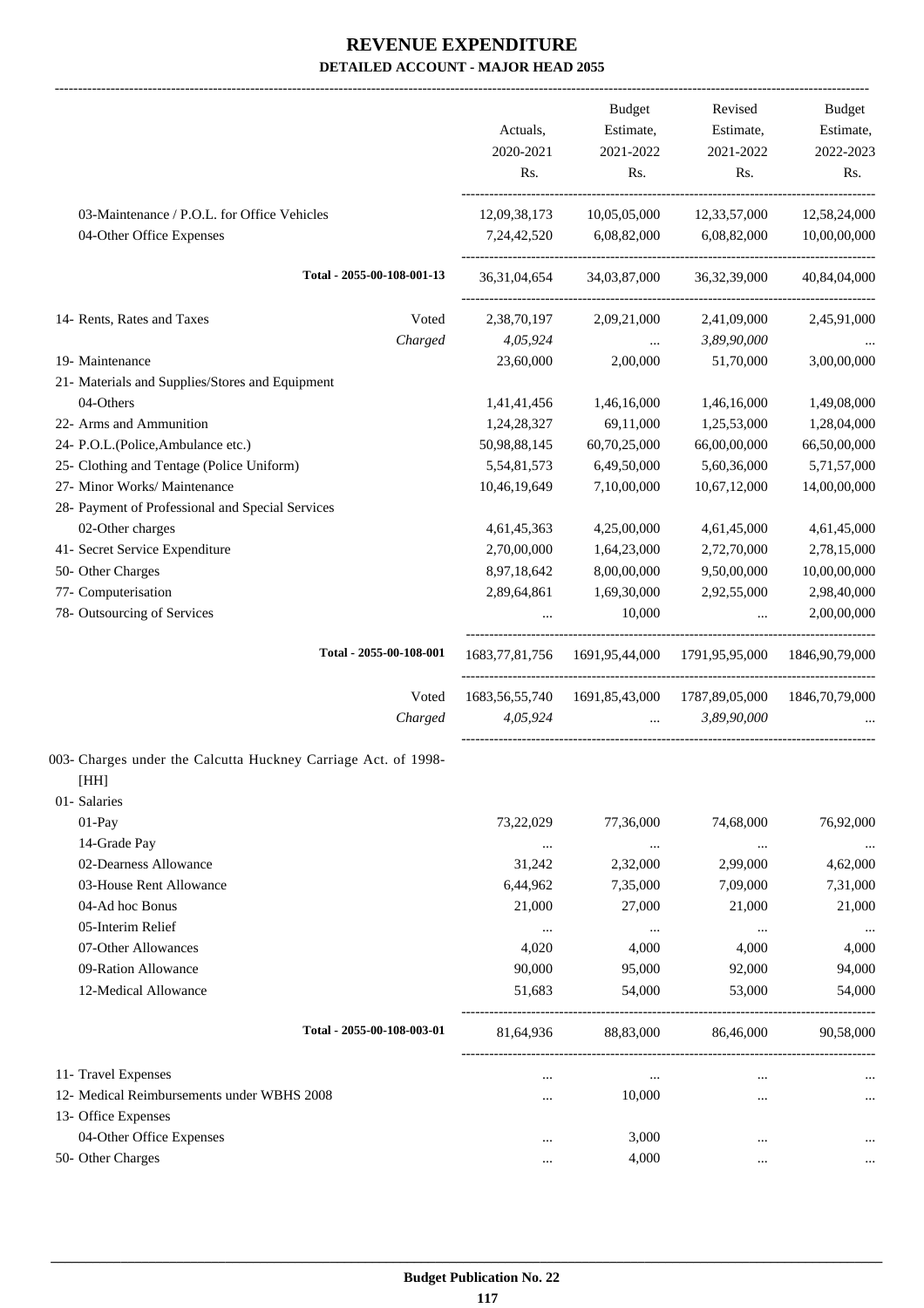|                                                 | Actuals,<br>2020-2021<br>Rs. | Budget<br>Estimate,<br>2021-2022<br>Rs. | Revised<br>Estimate,<br>2021-2022<br>Rs. | Budget<br>Estimate,<br>2022-2023<br>Rs. |
|-------------------------------------------------|------------------------------|-----------------------------------------|------------------------------------------|-----------------------------------------|
| Total - 2055-00-108-003                         |                              |                                         | 81,64,936 89,00,000 86,46,000 90,58,000  |                                         |
| 004- Cattle Pounds [HH]                         |                              |                                         |                                          |                                         |
| 01- Salaries                                    |                              |                                         |                                          |                                         |
| $01-Pay$                                        |                              | $\cdots$                                | $\cdots$                                 |                                         |
| 14-Grade Pay                                    |                              | $\cdots$                                |                                          | $\cdots$                                |
| 02-Dearness Allowance                           |                              | $\cdots$                                |                                          |                                         |
| 03-House Rent Allowance                         |                              | $\cdots$                                |                                          |                                         |
| 04-Ad hoc Bonus                                 |                              |                                         | $\cdots$                                 |                                         |
| 07-Other Allowances                             |                              | $\cdots$                                |                                          |                                         |
| 09-Ration Allowance                             |                              | $\cdots$                                |                                          |                                         |
| 12-Medical Allowance                            |                              | $\cdots$                                |                                          |                                         |
| 12- Medical Reimbursements under WBHS 2008      |                              | 1,000                                   |                                          |                                         |
| 13- Office Expenses                             |                              |                                         |                                          |                                         |
| 02-Telephone                                    | $\cdots$                     | 5,000                                   | $\cdots$                                 |                                         |
| 03-Maintenance / P.O.L. for Office Vehicles     | 55,377                       | 10,000                                  | 56,000                                   | 57,000                                  |
| 04-Other Office Expenses                        | 28,936                       | 50,000                                  | 50,000                                   | 51,000                                  |
| Total - 2055-00-108-004-13                      | 84,313                       |                                         | 65,000 1,06,000 1,08,000                 |                                         |
| 21- Materials and Supplies/Stores and Equipment |                              |                                         |                                          |                                         |
| 04-Others                                       | $\cdots$                     | 1,000                                   | $\cdots$                                 |                                         |
| Total - 2055-00-108-004                         | 84,313                       | 67,000                                  | 1,06,000                                 | 1,08,000                                |
| 005- Police Dead House [HH]                     |                              |                                         |                                          |                                         |
| 01- Salaries                                    |                              |                                         |                                          |                                         |
| 01-Pay                                          | 17,80,000                    | 19,28,000                               | 18,16,000                                | 18,70,000                               |
| 14-Grade Pay                                    | $\ldots$                     | $\cdots$                                | $\ldots$                                 |                                         |
| 02-Dearness Allowance                           | 8,988                        | 58,000                                  | 73,000                                   | 1,12,000                                |
| 03-House Rent Allowance                         | 2,13,600                     | 1,83,000                                | 2,10,000                                 | 2,20,000                                |
| 04-Ad hoc Bonus                                 | 21,000                       | 22,000                                  | 21,000                                   | 21,000                                  |
| 05-Interim Relief                               |                              | $\ldots$                                |                                          |                                         |
| 07-Other Allowances                             | $\cdots$                     | $\ldots$                                |                                          |                                         |
| 09-Ration Allowance                             | $\ldots$                     |                                         |                                          |                                         |
| 12-Medical Allowance                            | 30,000                       | 31,000                                  | 31,000                                   | 32,000                                  |
| Total - 2055-00-108-005-01                      | 20,53,588                    | 22,22,000                               | 21,51,000                                | 22,55,000                               |
| 12- Medical Reimbursements under WBHS 2008      | $\cdots$                     | 1,000                                   | $\cdots$                                 | $\cdots$                                |
| 13- Office Expenses                             |                              |                                         |                                          |                                         |
| 01-Electricity                                  |                              | 5,000                                   | $\cdots$                                 |                                         |
| 02-Telephone                                    |                              | 1,000                                   |                                          | $\cdots$                                |
| 03-Maintenance / P.O.L. for Office Vehicles     |                              | 1,000                                   | $\cdots$                                 |                                         |
| 04-Other Office Expenses                        | $\cdots$                     | 1,000                                   | $\cdots$                                 | $\cdots$                                |
|                                                 |                              |                                         |                                          |                                         |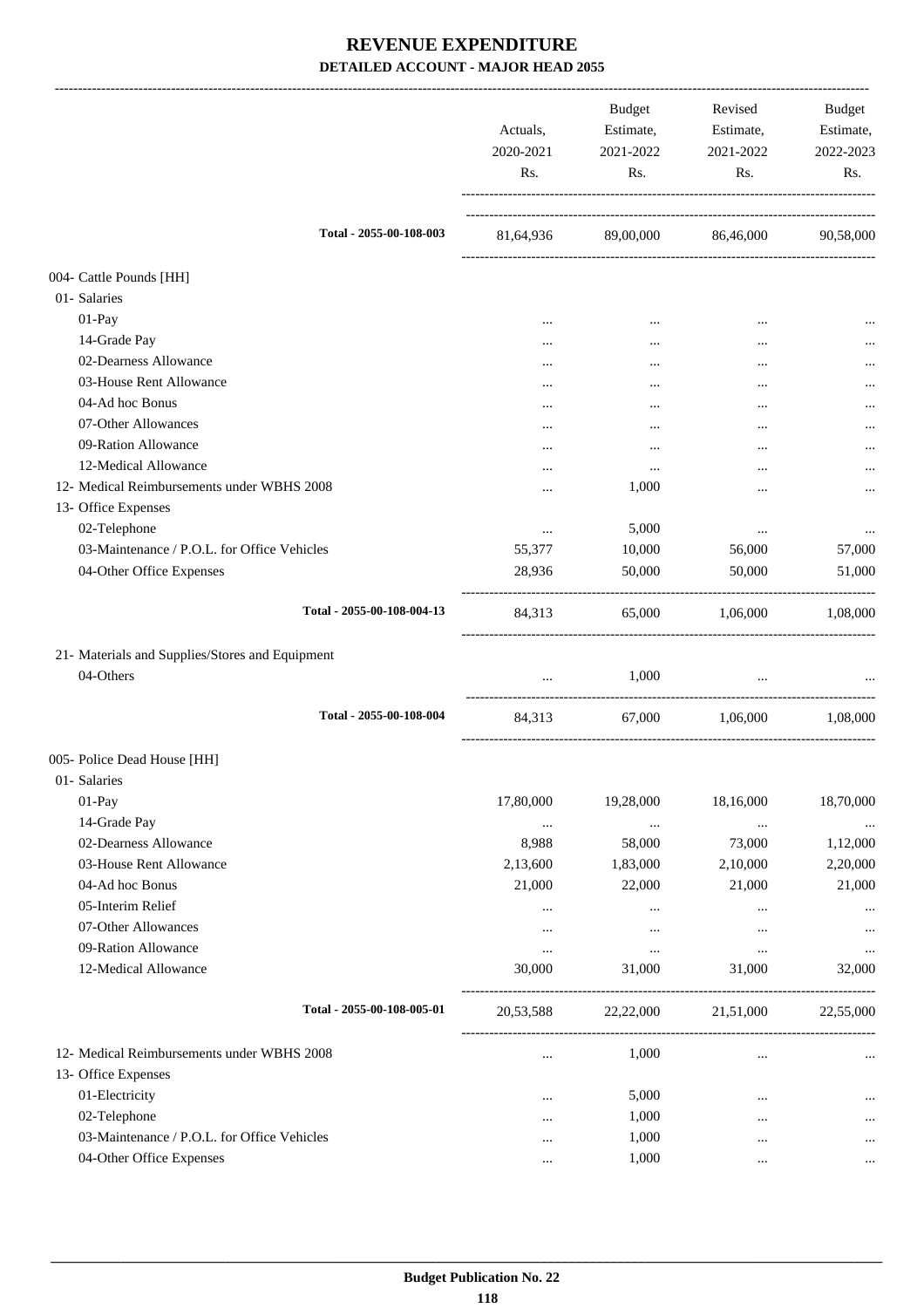|                                                                   | Actuals,<br>2020-2021<br>Rs. | Budget<br>Estimate,<br>2021-2022<br>Rs. | Revised<br>Estimate,<br>2021-2022<br>Rs.        | Budget<br>Estimate,<br>2022-2023<br>Rs. |
|-------------------------------------------------------------------|------------------------------|-----------------------------------------|-------------------------------------------------|-----------------------------------------|
| Total - 2055-00-108-005-13                                        | $\cdots$                     | 8,000                                   | $\cdots$                                        |                                         |
| 14- Rents, Rates and Taxes                                        | $\cdots$                     | 1,000                                   |                                                 |                                         |
| Total - 2055-00-108-005                                           | 20,53,588                    | 22,32,000                               | 21,51,000                                       | 22,55,000                               |
| 006- Police Supplied to Private Individuals [HH]                  |                              |                                         |                                                 |                                         |
| 01- Salaries                                                      |                              |                                         |                                                 |                                         |
| 01-Pay                                                            | 4, 21, 69, 575               | 3,96,46,000                             | 4,30,13,000                                     | 4,43,03,000                             |
| 14-Grade Pay                                                      | $\ldots$                     | $\sim$ $ \sim$                          | $\ddots$                                        |                                         |
| 02-Dearness Allowance                                             | 1,86,036                     | 11,89,000                               | 17,21,000                                       | 26,58,000                               |
| 03-House Rent Allowance                                           | 36,76,925                    | 37,66,000                               | 40,86,000                                       | 42,09,000                               |
| 04-Ad hoc Bonus                                                   | 1,89,000                     | 2,08,000                                | 2,08,000                                        | 2,12,000                                |
| 05-Interim Relief                                                 | $\cdots$                     | $\cdots$                                | $\cdots$                                        | $\cdots$                                |
| 07-Other Allowances                                               | 85,446                       | 65,000                                  | 88,000                                          | 91,000                                  |
| 09-Ration Allowance                                               | 14,77,500                    | 15,60,000                               | 15,07,000                                       | 15,37,000                               |
| 12-Medical Allowance                                              | 3,36,200                     | 3,87,000                                | 3,43,000                                        | 3,50,000                                |
| Total - 2055-00-108-006-01                                        | 4,81,20,682                  | 4,68,21,000                             | 5,09,66,000                                     | 5,33,60,000                             |
| 07- Medical Reimbursements                                        |                              | 1,000                                   | 1,000                                           | 1,000                                   |
| 12- Medical Reimbursements under WBHS 2008                        | $\ldots$                     | 1,000                                   | 1,000                                           | 1,000                                   |
| Total - 2055-00-108-006                                           | 4,81,20,682                  | 4,68,23,000                             | 5,09,68,000                                     | 5,33,62,000                             |
| 008- Upgradation Scheme as Recommended by the Eighth Finance      |                              |                                         |                                                 |                                         |
| Commission Strengthening for the Post of Women Constables<br>[HH] |                              |                                         |                                                 |                                         |
| 01- Salaries                                                      |                              |                                         |                                                 |                                         |
| 01-Pay                                                            | 1,21,16,679                  | 1,17,24,000                             | 1,23,59,000                                     | 1,27,30,000                             |
| 14-Grade Pay                                                      | 2,603                        | $\ldots$                                | 3,000                                           | 3,000                                   |
| 02-Dearness Allowance                                             | 71,279                       | 3,52,000                                | 4,94,000                                        | 7,64,000                                |
| 03-House Rent Allowance                                           | 9,56,590                     | 11,14,000                               | 11,74,000                                       | 12,09,000                               |
| 04-Ad hoc Bonus                                                   | 96,600                       | 98,000                                  | 2,00,000                                        | 2,06,000                                |
| 05-Interim Relief                                                 | $\cdots$                     | $\cdots$                                | $\cdots$                                        |                                         |
| 07-Other Allowances                                               | 9,01,404                     | 5,00,000                                | 9,28,000                                        | 9,56,000                                |
| 09-Ration Allowance                                               | 5,22,000                     | 5,59,000                                | 5,32,000                                        | 5,43,000                                |
| 12-Medical Allowance                                              | 1,29,000                     | 1,41,000                                | 1,32,000                                        | 1,35,000                                |
| Total - 2055-00-108-008-01                                        |                              |                                         | 1,47,96,155 1,44,88,000 1,58,22,000 1,65,46,000 |                                         |
| 12- Medical Reimbursements under WBHS 2008                        | $\cdots$                     | 1,000                                   | 1,000                                           | 1,000                                   |
| Total - 2055-00-108-008                                           |                              |                                         | 1,47,96,155 1,44,89,000 1,58,23,000 1,65,47,000 |                                         |
|                                                                   |                              |                                         |                                                 |                                         |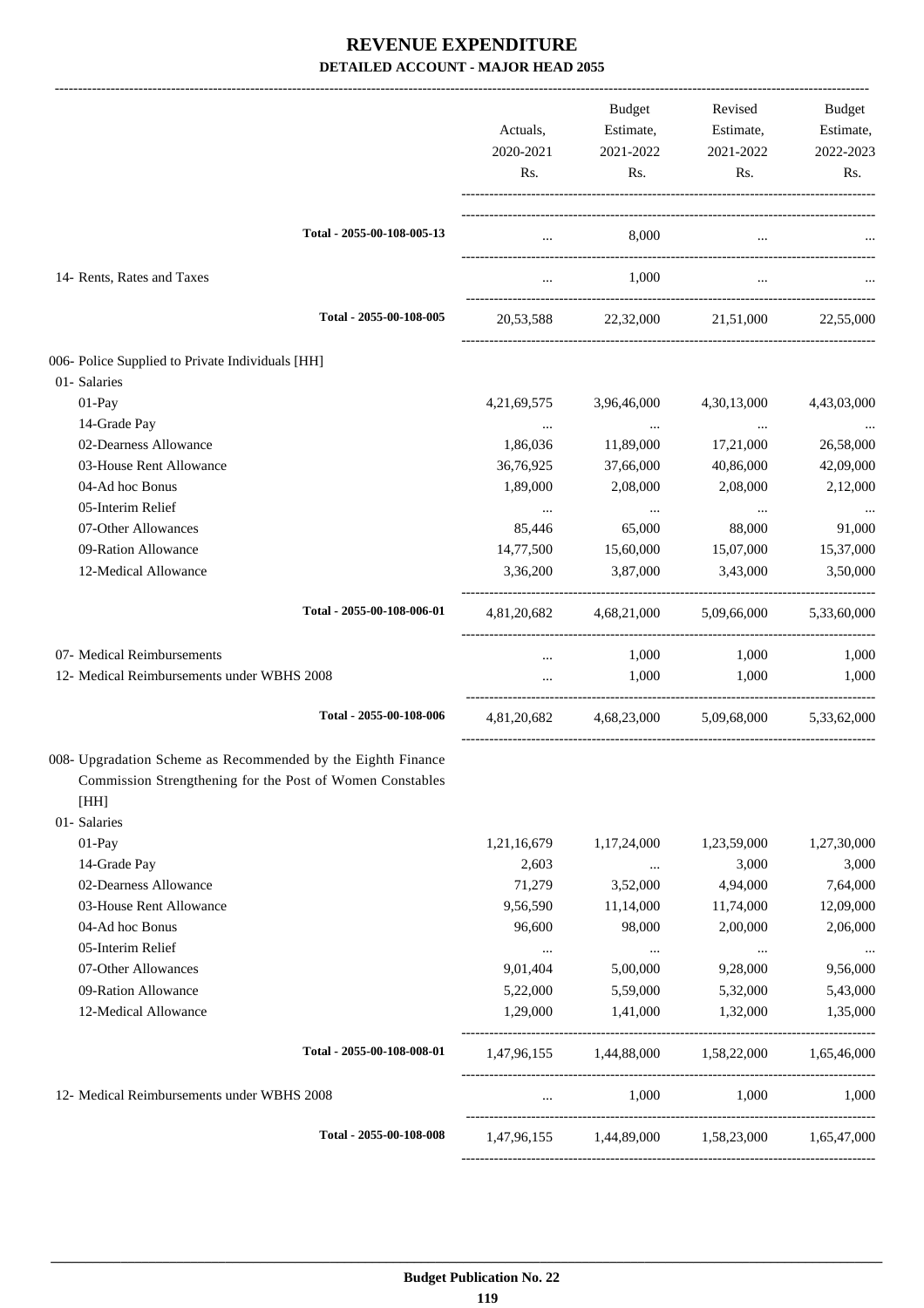|                                                               | Actuals,<br>2020-2021<br>Rs. | <b>Budget</b><br>Estimate,<br>2021-2022<br>Rs. | Revised<br>Estimate,<br>2021-2022<br>Rs.            | Budget<br>Estimate,<br>2022-2023<br>Rs. |
|---------------------------------------------------------------|------------------------------|------------------------------------------------|-----------------------------------------------------|-----------------------------------------|
|                                                               |                              |                                                |                                                     |                                         |
| 010- Agency Functions of Ministry of Home Affairs relating to |                              |                                                |                                                     |                                         |
| Registration and Survillance of Foreigners [HH]               |                              |                                                |                                                     |                                         |
| 01- Salaries                                                  |                              |                                                |                                                     |                                         |
| 01-Pay                                                        | 31,81,27,434                 | 32,27,28,000                                   | 32,44,90,000                                        | 33,42,25,000                            |
| 14-Grade Pay                                                  | 29,178                       | 22,000                                         | 29,000                                              | 29,000                                  |
| 02-Dearness Allowance                                         | 15,72,548                    | 96,82,000                                      | 1,29,80,000                                         | 2,00,54,000                             |
| 03-House Rent Allowance                                       | 2,48,36,300                  | 3,06,59,000                                    | 3,08,27,000                                         | 3,17,51,000                             |
| 04-Ad hoc Bonus                                               | 3,19,200                     | 3,24,000                                       | 3,26,000                                            | 3,33,000                                |
| 05-Interim Relief                                             |                              | $\cdots$                                       | $\cdots$                                            |                                         |
| 07-Other Allowances                                           | 16,63,517                    | 5,29,000                                       | 17,13,000                                           | 17,64,000                               |
| 09-Ration Allowance                                           | 74,23,548                    | 79,54,000                                      | 75,72,000                                           | 77,23,000                               |
| 12-Medical Allowance                                          | 15,80,340                    | 17,64,000                                      | 16,12,000                                           | 16,44,000                               |
| Total - 2055-00-108-010-01                                    | 35,55,52,065                 | 37,36,62,000                                   | 37,95,49,000                                        | 39,75,23,000                            |
| 07- Medical Reimbursements                                    | $\cdots$                     | 1,000                                          | 1,000                                               | 1,000                                   |
| 11- Travel Expenses                                           | 7,098                        | 8,000                                          | 8,000                                               | 8,000                                   |
| 12- Medical Reimbursements under WBHS 2008                    | 1,17,176                     | 1,59,000                                       | 2,00,000                                            | 2,10,000                                |
| 13- Office Expenses                                           |                              |                                                |                                                     |                                         |
| 01-Electricity                                                | 1,19,126                     | 1,30,000                                       | 1,30,000                                            | 1,33,000                                |
| 02-Telephone                                                  | 1,24,642                     | 1,18,000                                       | 1,18,000                                            | 1,20,000                                |
| 03-Maintenance / P.O.L. for Office Vehicles                   | 40,980                       | 73,000                                         | 42,000                                              | 43,000                                  |
| 04-Other Office Expenses                                      | 61,059                       | 1,00,000                                       | 1,00,000                                            | 1,02,000                                |
| Total - 2055-00-108-010-13                                    | 3,45,807                     | 4,21,000                                       | 3.90.000                                            | 3,98,000                                |
| 14- Rents, Rates and Taxes                                    | $\cdots$                     | 1,000                                          |                                                     |                                         |
| 24- P.O.L.(Police, Ambulance etc.)                            |                              | 50,000                                         |                                                     |                                         |
| 25- Clothing and Tentage (Police Uniform)                     | $\cdots$<br>7,268            | 12,000                                         | 7,000                                               | $\ldots$<br>7,000                       |
| 27- Minor Works/ Maintenance                                  | 18,186                       | 32,000                                         | 19,000                                              | 20,000                                  |
| 28- Payment of Professional and Special Services              |                              |                                                |                                                     |                                         |
| 02-Other charges                                              |                              | 3,000                                          |                                                     |                                         |
| 41- Secret Service Expenditure                                | $\cdots$<br>2,23,000         | 2,23,000                                       | $\cdots$<br>2,25,000                                | 2,30,000                                |
| 50- Other Charges                                             | 49,786                       | 60,000                                         | 60,000                                              | 62,000                                  |
| Total - 2055-00-108-010                                       |                              |                                                | 35,63,20,386 37,46,32,000 38,04,59,000 39,84,59,000 |                                         |
|                                                               |                              |                                                |                                                     |                                         |
| 011- Community Policing Initiative [HH]<br>50- Other Charges  |                              |                                                | 2,15,29,316 1,78,08,000 1,78,08,000 1,83,42,000     |                                         |
| Total - 2055-00-108-011                                       |                              |                                                | 2,15,29,316 1,78,08,000 1,78,08,000 1,83,42,000     |                                         |
| 012- Kolkata Police Housing & Infrastructure Development      |                              |                                                |                                                     |                                         |
| Corporation Ltd. [HH]                                         |                              |                                                |                                                     |                                         |
| 36- Grants-in-aid-Salaries                                    | $\cdots$                     | 1,000                                          | $\cdots$                                            |                                         |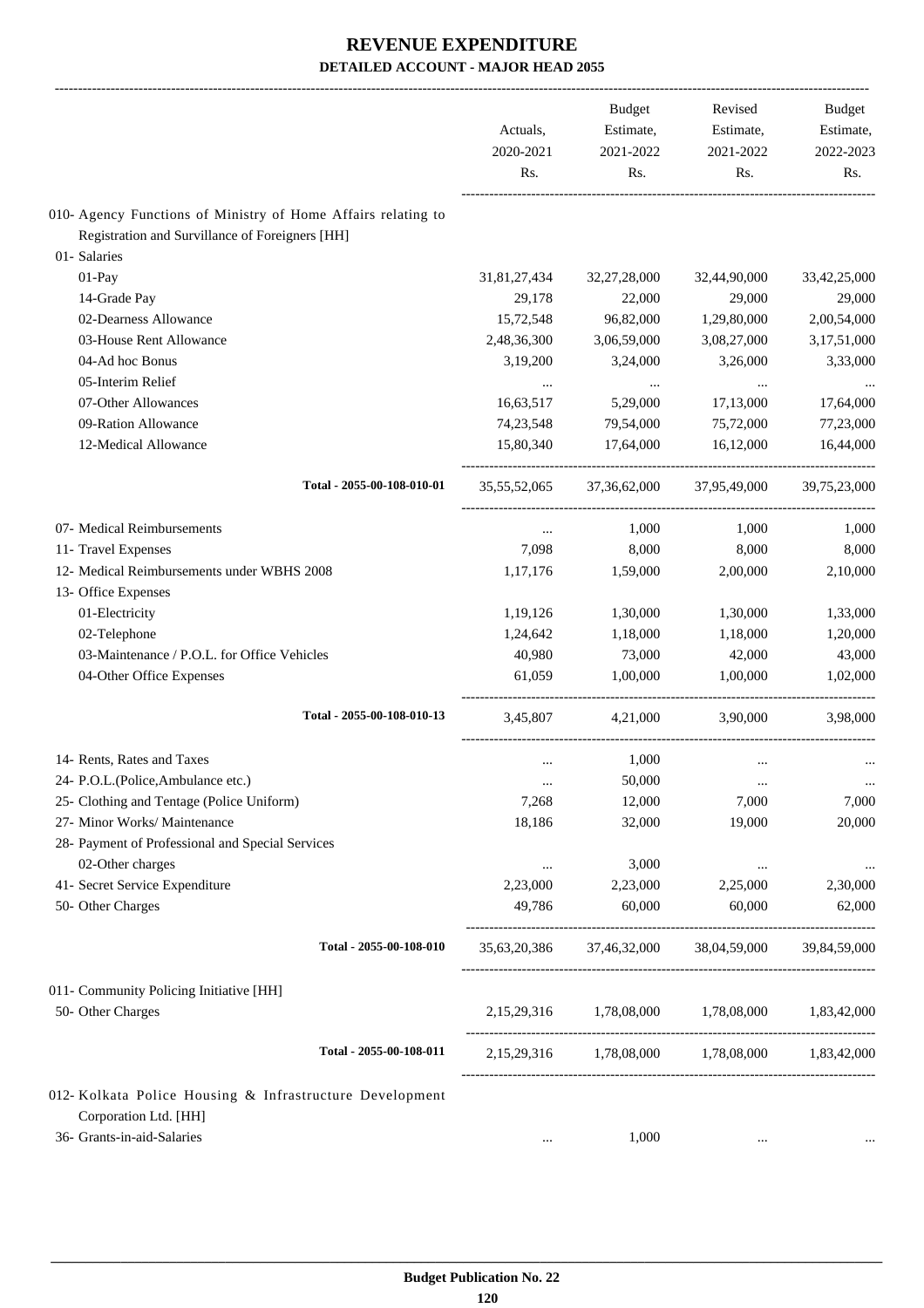|                                                      | Actuals,<br>2020-2021                          | <b>Budget</b><br>Estimate,<br>2021-2022        | Revised<br>Estimate,<br>2021-2022               | Budget<br>Estimate,<br>2022-2023 |
|------------------------------------------------------|------------------------------------------------|------------------------------------------------|-------------------------------------------------|----------------------------------|
|                                                      | Rs.                                            | Rs.                                            | Rs.                                             | Rs.                              |
| Total - 2055-00-108-012                              | $\cdots$                                       | 1,000                                          | $\cdots$                                        |                                  |
| 017- Public Vehicles Department (Service Depot) [HH] |                                                |                                                |                                                 |                                  |
| 01- Salaries                                         |                                                |                                                |                                                 |                                  |
| $01-Pay$                                             | 2,68,51,705                                    | 3,00,32,000                                    | 2,73,89,000                                     | 2,82,11,000                      |
| 14-Grade Pay                                         | 3,600                                          | 5,000                                          | 4,000                                           | 4,000                            |
| 02-Dearness Allowance                                | 1,42,955                                       | 9,01,000                                       | 10,96,000                                       | 16,93,000                        |
| 03-House Rent Allowance                              | 29,44,307                                      | 28,53,000                                      | 26,02,000                                       | 26,80,000                        |
| 04-Ad hoc Bonus                                      | 58,800                                         | 98,000                                         | 60,000                                          | 61,000                           |
| 05-Interim Relief                                    | $\cdots$                                       | $\ldots$                                       | $\cdots$                                        |                                  |
| 07-Other Allowances                                  | 11,280                                         | 11,000                                         | 12,000                                          | 12,000                           |
| 09-Ration Allowance                                  | 1,98,000                                       | 2,00,000                                       | 2,02,000                                        | 2,06,000                         |
| 12-Medical Allowance                                 | 1,05,000                                       | 1,63,000                                       | 1,07,000                                        | 1,09,000                         |
| Total - 2055-00-108-017-01                           | 3,03,15,647                                    | 3,42,63,000                                    | 3, 14, 72, 000                                  | 3,29,76,000                      |
| 02- Wages                                            | $\cdots$                                       | $\cdots$                                       |                                                 |                                  |
| 07- Medical Reimbursements                           |                                                | 1,000                                          |                                                 |                                  |
| 11- Travel Expenses                                  |                                                | 1,000                                          |                                                 |                                  |
| 12- Medical Reimbursements under WBHS 2008           |                                                | 2,000                                          | $\ddotsc$                                       | $\cdots$                         |
| 13- Office Expenses                                  |                                                |                                                |                                                 |                                  |
| 01-Electricity                                       | 3,17,639                                       | 2,73,000                                       | 2,73,000                                        | 2,78,000                         |
| 02-Telephone<br>Voted                                | 19,474                                         | 43,000                                         | 43,000                                          | 44,000                           |
| Charged                                              | $\cdots$                                       |                                                | $\cdots$                                        |                                  |
| 03-Maintenance / P.O.L. for Office Vehicles          | $\cdots$                                       | $\cdots$                                       |                                                 |                                  |
| 04-Other Office Expenses                             | 1,18,730                                       | 87,000                                         | 87,000                                          | 89,000                           |
| Total - 2055-00-108-017-13                           | 4,55,843                                       | 4,03,000                                       | 4,03,000                                        | 4,11,000                         |
| Voted                                                | 4,55,843                                       | 4,03,000                                       | 4,03,000                                        | 4,11,000                         |
| Charged                                              | $\mathbf{1}$ and $\mathbf{1}$ and $\mathbf{1}$ | $\mathbf{1}$ and $\mathbf{1}$ and $\mathbf{1}$ | $\cdots$                                        |                                  |
| 14- Rents, Rates and Taxes                           |                                                |                                                | ---------------------                           |                                  |
| 24- P.O.L.(Police, Ambulance etc.)                   |                                                |                                                | 3,74,99,910 1,27,50,000 3,78,75,000 3,86,33,000 |                                  |
| Total - 2055-00-108-017                              | 6,82,71,400                                    |                                                | 4,74,20,000 6,97,50,000 7,20,20,000             |                                  |
| 018- Police Verification Reports for Passport [HH]   |                                                |                                                |                                                 |                                  |
| 50- Other Charges                                    |                                                | 50,000                                         | 25,000                                          | 28,000                           |
| Total - 2055-00-108-018                              |                                                | 50,000                                         |                                                 | 25,000 28,000                    |
| 020- Investigation related expenditure [HH]          |                                                |                                                |                                                 |                                  |
| 28- Payment of Professional and Special Services     |                                                |                                                |                                                 |                                  |
| 02-Other charges                                     |                                                | 50,000                                         | $\cdots$                                        |                                  |
| 50- Other Charges                                    | $\cdots$                                       | 20,000                                         | 20,000                                          | 21,000                           |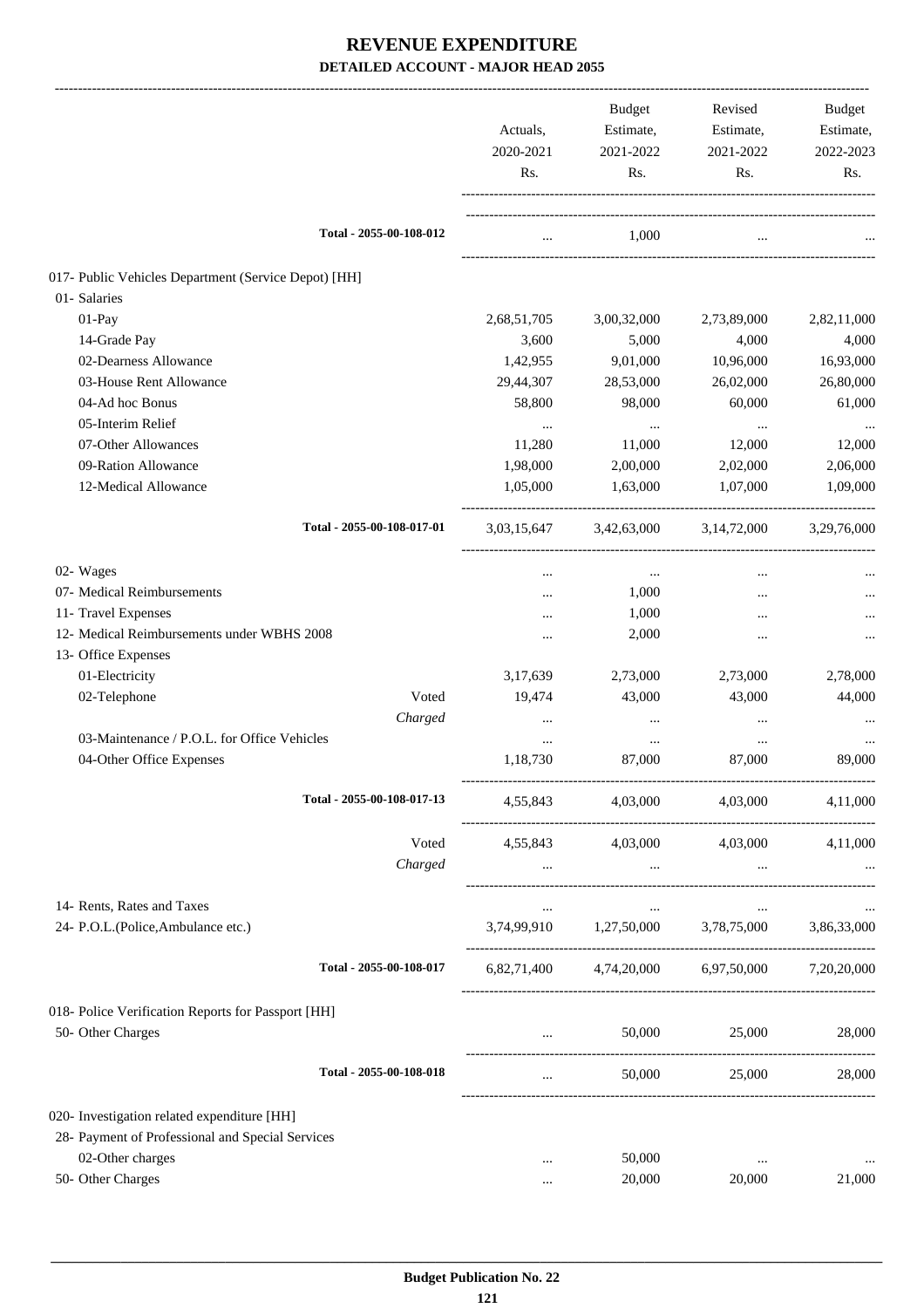|                                                              | Actuals,<br>2020-2021<br>Rs. | Budget<br>Estimate,<br>2021-2022<br>Rs. | Revised<br>Estimate,<br>2021-2022<br>Rs.                                                                | <b>Budget</b><br>Estimate,<br>2022-2023<br>Rs. |
|--------------------------------------------------------------|------------------------------|-----------------------------------------|---------------------------------------------------------------------------------------------------------|------------------------------------------------|
| Total - 2055-00-108-020                                      | $\ddotsc$                    |                                         | 70,000                                                                                                  | 20,000<br>21,000                               |
| <b>Total - Administrative Expenditure</b>                    |                              |                                         | 1735,71,22,532 1743,20,36,000 1846,53,51,000 1903,92,79,000                                             |                                                |
| Voted<br>Charged                                             | 4,05,924                     | <b>Contract Contract</b>                | 1735, 67, 16, 608 1743, 20, 36, 000 1842, 63, 61, 000 1903, 92, 79, 000<br>3,89,90,000                  |                                                |
| <b>State Development Schemes</b><br>002- Kolkata Police [HH] |                              |                                         |                                                                                                         |                                                |
| 22- Arms and Ammunition                                      | 10,75,12,353<br>2,46,71,132  | 10,00,00,000                            | 3,33,33,000                                                                                             | 11,00,00,000                                   |
| 27- Minor Works/ Maintenance                                 |                              | 12,00,00,000                            | 4,00,00,000<br>1,00,00,000                                                                              | 12,25,25,000<br>3,00,00,000                    |
| 77- Computerisation<br>98- Training                          | 1,21,70,520<br>$\cdots$      | 3,00,00,000<br>5,00,000                 | 1,67,000                                                                                                | 5,00,000                                       |
|                                                              |                              |                                         |                                                                                                         |                                                |
| Total - 2055-00-108-002                                      | 14,43,54,005                 | 25,05,00,000                            | 8,35,00,000                                                                                             | 26, 30, 25, 000                                |
| 016- Calcutta Police [HH]                                    |                              |                                         |                                                                                                         |                                                |
| 01- Salaries                                                 |                              |                                         |                                                                                                         |                                                |
| 01-Pay                                                       |                              |                                         |                                                                                                         |                                                |
| 14-Grade Pay                                                 |                              | $\cdots$                                |                                                                                                         |                                                |
| 02-Dearness Allowance                                        |                              | $\cdots$                                |                                                                                                         |                                                |
| 03-House Rent Allowance                                      |                              | $\cdots$                                |                                                                                                         |                                                |
| 04-Ad hoc Bonus                                              |                              |                                         |                                                                                                         |                                                |
| 09-Ration Allowance                                          |                              |                                         |                                                                                                         |                                                |
| 12-Medical Allowance                                         |                              | $\cdots$                                |                                                                                                         |                                                |
| 12- Medical Reimbursements under WBHS 2008                   |                              |                                         |                                                                                                         |                                                |
| 50- Other Charges                                            | $\cdots$                     |                                         | $\cdots$                                                                                                |                                                |
| <b>Total - State Development Schemes</b>                     |                              |                                         | 14,43,54,005 25,05,00,000 8,35,00,000                                                                   | 26, 30, 25, 000                                |
| <b>Central Sector Scheme</b>                                 |                              |                                         |                                                                                                         |                                                |
| 019- Police Verification Reports for Passport (OTHER) [HH]   |                              |                                         |                                                                                                         |                                                |
| 50- Other Charges                                            |                              | 37,38,258 3,00,00,000                   | $\ddots$                                                                                                |                                                |
| <b>Total - Central Sector Scheme</b>                         | 37, 38, 258                  | 3,00,00,000                             | $\cdots$                                                                                                |                                                |
| Total - 2055-00-108                                          |                              |                                         | 1750, 52, 14, 795 1771, 25, 36, 000 1854, 88, 51, 000 1930, 23, 04, 000                                 |                                                |
| Voted<br>Charged                                             | 4,05,924                     |                                         | 1750,48,08,871  1771,25,36,000  1850,98,61,000  1930,23,04,000<br>3,89,90,000<br><b>Second Contract</b> |                                                |
|                                                              |                              |                                         |                                                                                                         |                                                |

#### **DETAILED ACCOUNT NO. 2055-00-109 - DISTRICT POLICE .**

**109- District Police Administrative Expenditure**

 **Budget Publication No. 22 122**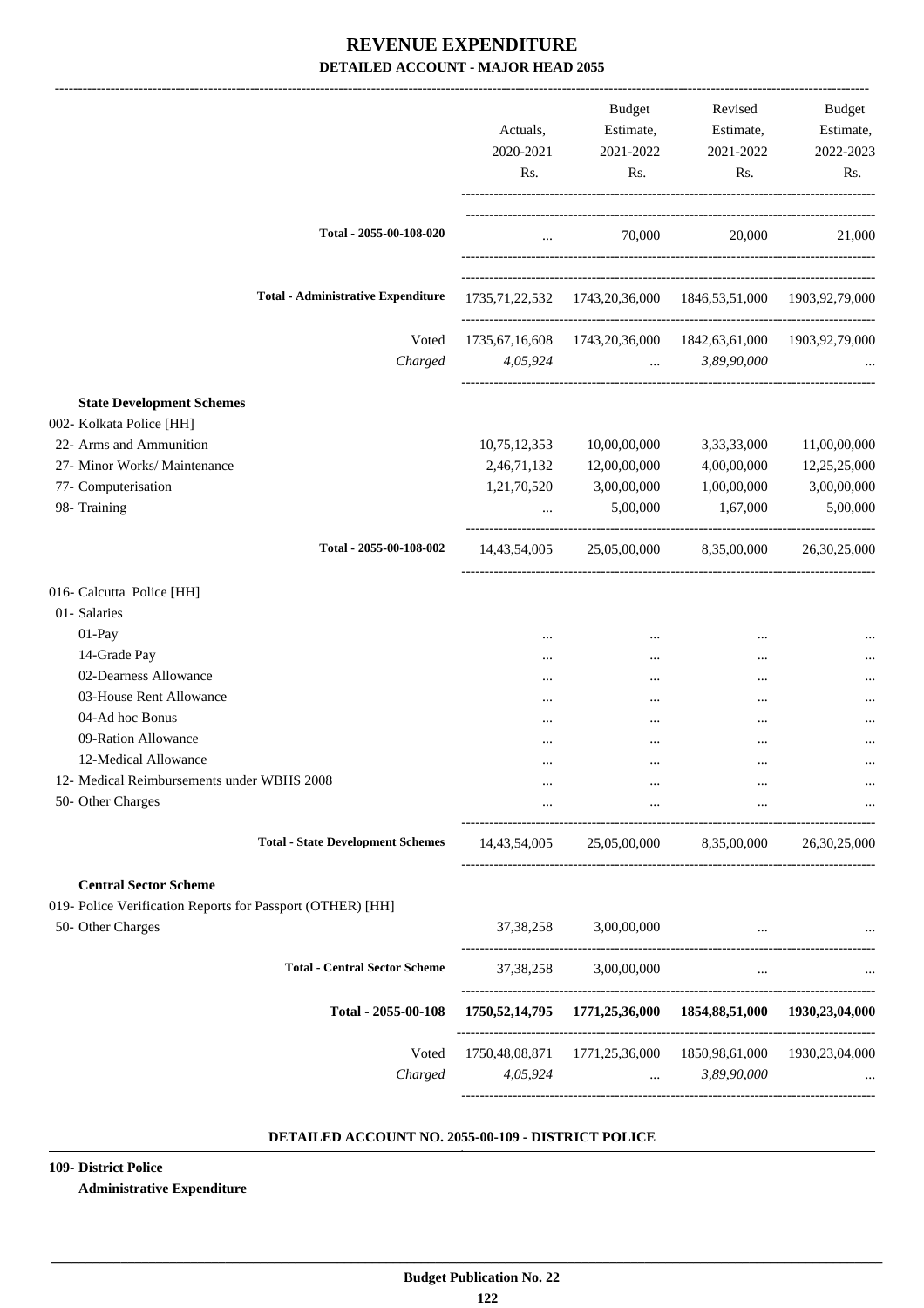|                                                  | Actuals,<br>2020-2021 | <b>Budget</b><br>Estimate, | Revised<br>Estimate, | Budget<br>Estimate, |
|--------------------------------------------------|-----------------------|----------------------------|----------------------|---------------------|
|                                                  | Rs.                   | 2021-2022<br>Rs.           | 2021-2022<br>Rs.     | 2022-2023<br>Rs.    |
| 001- West Bengal Police [HH]                     |                       |                            |                      |                     |
| 01- Salaries                                     |                       |                            |                      |                     |
| 01-Pay                                           | 2568,61,15,860        | 2440,02,46,000             | 2619,98,38,000       | 2670,58,33,000      |
| 14-Grade Pay                                     | 14,79,038             | 30,00,000                  | 14,79,000            | 14,79,000           |
| 02-Dearness Allowance                            | 13,99,19,522          | 73,20,07,000               | 88,00,00,000         | 98,00,00,000        |
| 03-House Rent Allowance                          | 231,76,20,016         | 231,80,23,000              | 248,89,85,000        | 256, 36, 54, 000    |
| 04-Ad hoc Bonus                                  | 12,03,20,442          | 13,23,57,000               | 12,27,27,000         | 12,51,82,000        |
| 05-Interim Relief                                | 10,689                | $\cdots$                   | 1,50,000             | 20,000              |
| 07-Other Allowances                              | 45,98,44,407          | 28,88,86,000               | 47,36,40,000         | 48,78,49,000        |
| 09-Ration Allowance                              | 90,15,20,518          | 89,63,70,000               | 91,95,51,000         | 93,79,42,000        |
| 11-Compensatory Allowance                        | 3,41,06,029           | 3,20,18,000                | 3,51,29,000          | 3,58,32,000         |
| 12-Medical Allowance                             | 12,02,75,190          | 11,40,91,000               | 12,26,81,000         | 12,51,35,000        |
| Total - 2055-00-109-001-01                       | 2978, 12, 11, 711     | 2891,69,98,000             | 3124,41,80,000       | 3196,29,26,000      |
| 02- Wages                                        | 1255,50,30,702        | 1081,50,00,000             | 1333, 21, 87, 000    | 1373,21,53,000      |
| 05- Rewards                                      | 79,85,220             | 40,85,000                  | 40,85,000            | 40,85,000           |
| 07- Medical Reimbursements                       | 19,55,800             | 22,48,000                  | 22,48,000            | 22,93,000           |
| 11- Travel Expenses                              | 22, 29, 31, 375       | 29,40,08,000               | 29,40,08,000         | 29,98,88,000        |
| 12- Medical Reimbursements under WBHS 2008       | 4,65,82,660           | 3,75,88,000                | 5,80,00,000          | 5,85,00,000         |
| 13- Office Expenses                              |                       |                            |                      |                     |
| 01-Electricity                                   | 29,98,73,993          | 35,59,95,000               | 35,59,95,000         | 36, 31, 15, 000     |
| 02-Telephone                                     | 3,98,94,743           | 3,80,00,000                | 3,80,00,000          | 3,87,60,000         |
| 03-Maintenance / P.O.L. for Office Vehicles      | 61, 62, 15, 933       | 52,18,64,000               | 62,85,40,000         | 64,11,11,000        |
| 04-Other Office Expenses                         | 32,85,10,852          | 26,61,23,000               | 26,61,23,000         | 27, 14, 45, 000     |
| Total - 2055-00-109-001-13                       | 128,44,95,521         | 118,19,82,000              | 128,86,58,000        | 131,44,31,000       |
| 14- Rents, Rates and Taxes                       | 8,60,42,200           | 8,15,61,000                | 8,69,03,000          | 8,86,41,000         |
| 16- Publications                                 | 94,189                | 5,00,000                   | 5,00,000             | 5,10,000            |
| 19- Maintenance                                  | 77,71,035             | 1,80,00,000                | 1,80,00,000          | 1,80,00,000         |
| 21- Materials and Supplies/Stores and Equipment  |                       |                            |                      |                     |
| 04-Others                                        | 2,55,50,008           | 2,09,72,000                | 2,09,72,000          | 2,13,91,000         |
| 22- Arms and Ammunition                          | 27, 35, 66, 706       | 15,00,00,000               | 27,63,02,000         | 28,18,28,000        |
| 24- P.O.L.(Police,Ambulance etc.)                | 143,62,52,707         | 132,60,00,000              | 194,06,00,000        | 166,96,27,000       |
| 25- Clothing and Tentage (Police Uniform)        | 27,90,86,437          | 7,20,00,000                | 28, 18, 77, 000      | 28,75,15,000        |
| 26- Advertising and Publicity Expenses           | 77,94,438             | 29,05,000                  | 79,50,000            | 81,89,000           |
| 27- Minor Works/ Maintenance                     | 3,83,08,291           | 8,00,00,000                | 12,00,00,000         | 12,36,00,000        |
| 28- Payment of Professional and Special Services |                       |                            |                      |                     |
| 02-Other charges                                 | 8,53,99,680           | 10,00,00,000               | 8,54,00,000          | 8,54,00,000         |
| 50- Other Charges                                | 49,88,37,206          | 46,00,00,000               | 46,00,00,000         | 47,38,00,000        |
| 77- Computerisation                              | 46,22,056             | 60,00,000                  | 46,68,000            | 47,61,000           |
| 78- Outsourcing of Services                      | 14,48,560             | 15,30,000                  | 14,78,000            | 15,22,000           |
| 88- Escort Charges                               | 37,550                | 1,77,000                   | 65,000               | 67,000              |
| 98- Training                                     | 29,334                | 44,000                     | 44,000               | 44,000              |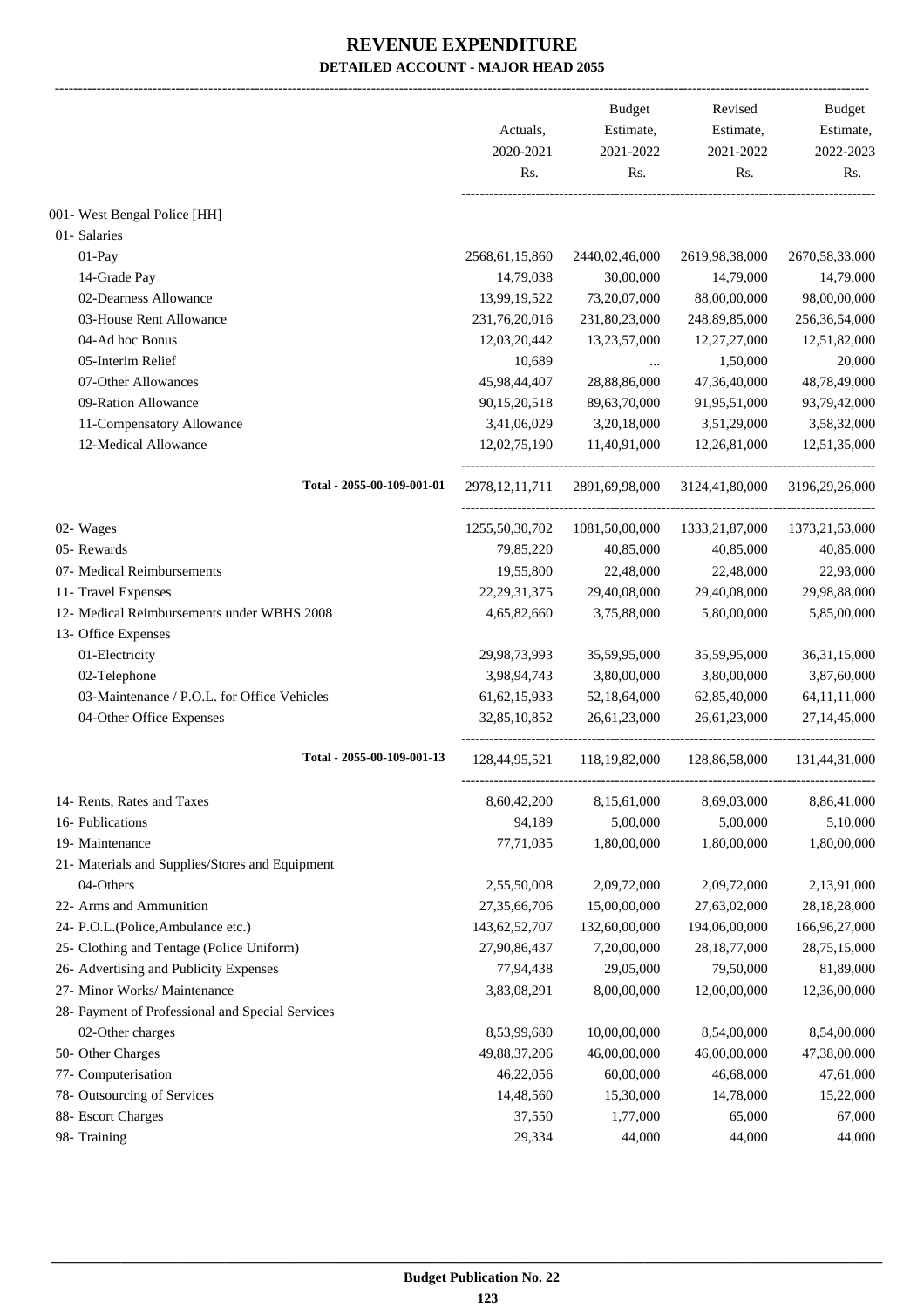|                                                                      | Actuals,<br>2020-2021<br>Rs. | Budget<br>Estimate,<br>2021-2022<br>Rs. | Revised<br>Estimate,<br>2021-2022<br>Rs.                                | Budget<br>Estimate,<br>2022-2023<br>Rs. |
|----------------------------------------------------------------------|------------------------------|-----------------------------------------|-------------------------------------------------------------------------|-----------------------------------------|
| Total - 2055-00-109-001                                              |                              |                                         | 4664, 50, 33, 386 4357, 15, 98, 000 4952, 81, 25, 000 5043, 91, 71, 000 |                                         |
| 004- Agency Function of Ministry of Home Affairs relating to         |                              |                                         |                                                                         |                                         |
| Immigration Checkpost on International Border [HH]                   |                              |                                         |                                                                         |                                         |
| 01- Salaries                                                         |                              |                                         |                                                                         |                                         |
| 01-Pay                                                               | 7,42,43,257                  | 7,42,83,000                             | 7,57,28,000                                                             | 7,80,00,000                             |
| 14-Grade Pay                                                         | 1,357                        | $\ldots$                                | 1,000                                                                   | 1,000                                   |
| 02-Dearness Allowance                                                | 3,69,611                     | 22,28,000                               | 30,29,000                                                               | 46,80,000                               |
| 03-House Rent Allowance                                              | 54,33,805                    | 70,57,000                               | 71,94,000                                                               | 74,10,000                               |
| 04-Ad hoc Bonus                                                      | 50,400                       | 80,000                                  | 51,000                                                                  | 52,000                                  |
| 05-Interim Relief                                                    | $\cdots$                     | $\cdots$                                | $\cdots$                                                                |                                         |
| 07-Other Allowances                                                  | 1,48,529                     | 2,53,000                                | 1,53,000                                                                | 1,58,000                                |
| 09-Ration Allowance                                                  | 16,05,931                    | 17,17,000                               | 16,38,000                                                               | 16,71,000                               |
| 11-Compensatory Allowance                                            | 1,56,000                     | 1,41,000                                | 1,61,000                                                                | 1,64,000                                |
| 12-Medical Allowance                                                 | 2,71,000                     | 3,05,000                                | 2,76,000                                                                | 2,82,000                                |
| Total - 2055-00-109-004-01                                           | 8,22,79,890                  |                                         | 8,60,64,000 8,82,31,000 9,24,18,000                                     |                                         |
| 07- Medical Reimbursements                                           | $\cdots$                     | $\cdots$                                | $\cdots$                                                                |                                         |
| 11- Travel Expenses                                                  | 3,127                        | 33,000                                  | 33,000                                                                  | 34,000                                  |
| 12- Medical Reimbursements under WBHS 2008                           |                              | 8,000                                   | $\cdots$                                                                |                                         |
| 13- Office Expenses                                                  |                              |                                         |                                                                         |                                         |
| 01-Electricity                                                       | 71,752                       | 98,000                                  | 98,000                                                                  | 1,00,000                                |
| 02-Telephone                                                         | 57,000                       | 82,000                                  | 82,000                                                                  | 84,000                                  |
| 03-Maintenance / P.O.L. for Office Vehicles                          | 1,10,760                     | 1,53,000                                | 1,13,000                                                                | 1,15,000                                |
| 04-Other Office Expenses                                             | 1,19,755                     | 3,29,000                                | 3,29,000                                                                | 3,36,000                                |
| Total - 2055-00-109-004-13                                           | 3,59,267                     | 6,62,000                                | 6,22,000                                                                | 6,35,000                                |
| 24- P.O.L.(Police, Ambulance etc.)                                   |                              | 2,04,000                                |                                                                         |                                         |
| 25- Clothing and Tentage (Police Uniform)                            | $\cdots$                     | 1,000                                   | $\cdots$                                                                |                                         |
| 27- Minor Works/ Maintenance                                         | <br>                         | 10,000                                  | $\cdots$<br>10,000                                                      | 10,000                                  |
| 41- Secret Service Expenditure                                       | 94,000                       | 1,26,000                                | 95,000                                                                  | 97,000                                  |
| 50- Other Charges                                                    | 42,968                       | 1,13,000                                | 1,13,000                                                                | 1,16,000                                |
| 77- Computerisation                                                  | 6,072                        | 13,000                                  | 6,000                                                                   | 6,000                                   |
| Total - 2055-00-109-004                                              | 8, 27, 85, 324               | 8,72,34,000                             |                                                                         | 8,91,10,000 9,33,16,000                 |
| 005- Security related expenditure in the Naxal affected districts of |                              |                                         |                                                                         |                                         |
| Bankura, Purulia and Midnapur [HH]                                   |                              |                                         |                                                                         |                                         |
| 01- Salaries                                                         |                              |                                         |                                                                         |                                         |
| 01-Pay                                                               | $\cdots$                     | $\cdots$                                | $\cdots$                                                                |                                         |
| 14-Grade Pay                                                         |                              | $\cdots$                                | $\cdots$                                                                |                                         |
| 02-Dearness Allowance                                                | $\cdots$                     | $\cdots$                                | $\cdots$                                                                |                                         |
| 04-Ad hoc Bonus                                                      |                              | $\cdots$                                | $\cdots$                                                                |                                         |
| 09-Ration Allowance                                                  | $\cdots$                     | $\cdots$                                | $\cdots$                                                                | $\cdots$                                |
|                                                                      |                              |                                         |                                                                         |                                         |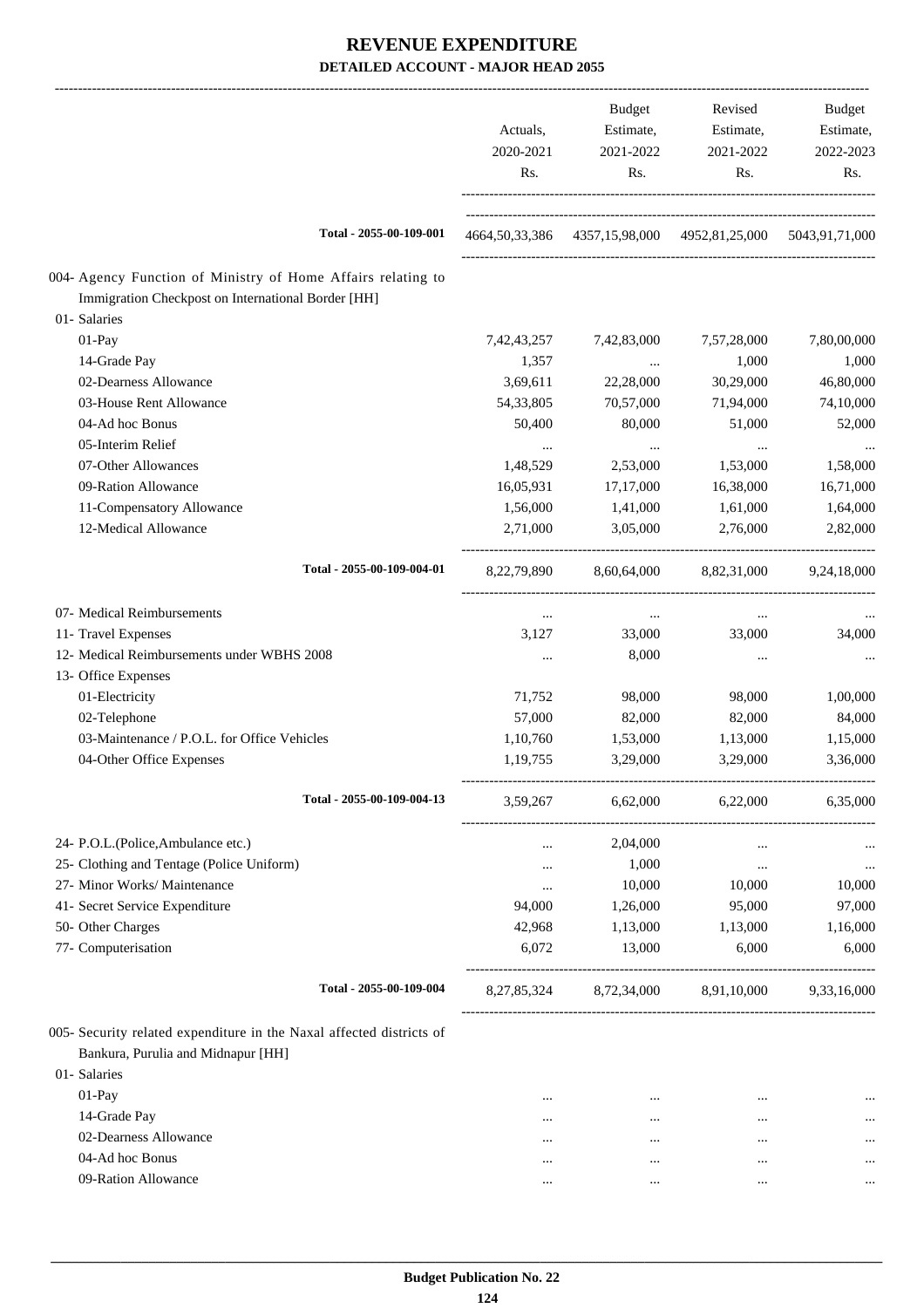|                                                  | Actuals,<br>2020-2021<br>Rs. | <b>Budget</b><br>Estimate,<br>2021-2022<br>Rs. | Revised<br>Estimate,<br>2021-2022<br>Rs.        | Budget<br>Estimate,<br>2022-2023<br>Rs. |
|--------------------------------------------------|------------------------------|------------------------------------------------|-------------------------------------------------|-----------------------------------------|
| 02- Wages                                        |                              | 5,000                                          |                                                 |                                         |
| 13- Office Expenses                              |                              |                                                |                                                 |                                         |
| 01-Electricity                                   | 3,84,49,849                  | 4, 14, 23, 000                                 | 4,14,23,000                                     | 4,22,51,000                             |
| 03-Maintenance / P.O.L. for Office Vehicles      | 6,06,55,627                  | 4,95,36,000                                    | 6,18,69,000                                     | 6,31,06,000                             |
| Total - 2055-00-109-005-13                       | 9,91,05,476                  | 9,09,59,000                                    | 10,32,92,000                                    | 10,53,57,000                            |
| 22- Arms and Ammunition                          | $\cdots$                     | 1,00,00,000                                    | $\cdots$                                        |                                         |
| 24- P.O.L.(Police, Ambulance etc.)               | 6,73,68,790                  | 8,32,95,000                                    | 6,80,42,000                                     | 6,94,03,000                             |
| 26- Advertising and Publicity Expenses           | 33,51,921                    | 39,50,000                                      | 34,19,000                                       | 35,22,000                               |
| 27- Minor Works/ Maintenance                     | 2,32,16,138                  | 1,99,78,000                                    | 2,36,80,000                                     | 2,43,90,000                             |
| 28- Payment of Professional and Special Services |                              |                                                |                                                 |                                         |
| 02-Other charges                                 | 3,14,16,000                  | 3,40,00,000                                    | 3,14,16,000                                     | 3,14,16,000                             |
| 31- Grants-in-aid-GENERAL                        |                              |                                                |                                                 |                                         |
| 02-Other Grants                                  | 2,02,36,208                  | 2,47,99,000                                    | 2,02,36,000                                     | 2,04,38,000                             |
| 50- Other Charges                                | 4,05,70,175                  | 4,10,00,000                                    | 4,10,00,000                                     | 4,22,30,000                             |
| 98- Training                                     | 46,96,192                    | 50,00,000                                      | 50,00,000                                       | 50,00,000                               |
| Total - 2055-00-109-005                          | 28,99,60,900                 | 31,29,86,000                                   | 29,60,85,000                                    | 30,17,56,000                            |
| 006- Directorate of Security [HH]                |                              |                                                |                                                 |                                         |
| 01- Salaries                                     |                              |                                                |                                                 |                                         |
| 01-Pay                                           | 16,63,35,641                 | 16,84,42,000                                   | 16,96,62,000                                    | 17,47,52,000                            |
| 14-Grade Pay                                     | 48,300                       | $\cdots$                                       | 48,000                                          | 48,000                                  |
| 02-Dearness Allowance                            | 13,63,887                    | 50,53,000                                      | 67,86,000                                       | 1,04,85,000                             |
| 03-House Rent Allowance                          | 1,36,60,646                  | 1,60,02,000                                    | 1,61,18,000                                     | 1,66,01,000                             |
| 04-Ad hoc Bonus                                  | 7,72,800                     | 8,83,000                                       | 7,88,000                                        | 8,04,000                                |
| 07-Other Allowances                              | 3,03,00,695                  | 7,65,000                                       | 3,12,10,000                                     | 3,21,46,000                             |
| 09-Ration Allowance                              | 47,90,481                    | 54,12,000                                      | 48,86,000                                       | 49,84,000                               |
| 12-Medical Allowance                             | 57,000                       | 79,000                                         | 58,000                                          | 59,000                                  |
| Total - 2055-00-109-006-01                       |                              |                                                | 21,73,29,450 19,66,36,000 22,95,56,000          | 23,98,79,000                            |
| 02- Wages                                        | 12,29,886                    | 15,00,000                                      | 13,06,000                                       | 13,45,000                               |
| 05- Rewards                                      | 9,55,850                     | 6,00,000                                       | 6,00,000                                        | 6,00,000                                |
| 07- Medical Reimbursements                       | 52,157                       | 1,01,000                                       | 2,00,000                                        | 2,10,000                                |
| 11- Travel Expenses                              | 31,71,371                    | 42,00,000                                      | 60,00,000                                       | 45,00,000                               |
| 12- Medical Reimbursements under WBHS 2008       | 8,02,423                     | 9,62,000                                       | 9,62,000                                        | 9,81,000                                |
| 13- Office Expenses                              |                              |                                                |                                                 |                                         |
| 01-Electricity                                   | 22,99,582                    | 25,00,000                                      | 25,00,000                                       | 25,50,000                               |
| 02-Telephone                                     | 11,15,085                    | 9,00,000                                       | 9,00,000                                        | 9,18,000                                |
| 03-Maintenance / P.O.L. for Office Vehicles      | 94,98,730                    | 95,00,000                                      | 96,89,000                                       | 98,83,000                               |
| 04-Other Office Expenses                         | 43,43,854                    | 55,35,000                                      | 55,35,000                                       | 56,46,000                               |
| Total - 2055-00-109-006-13                       |                              |                                                | 1,72,57,251 1,84,35,000 1,86,24,000 1,89,97,000 |                                         |
| 14- Rents, Rates and Taxes                       | $\cdots$                     | 55,000                                         |                                                 |                                         |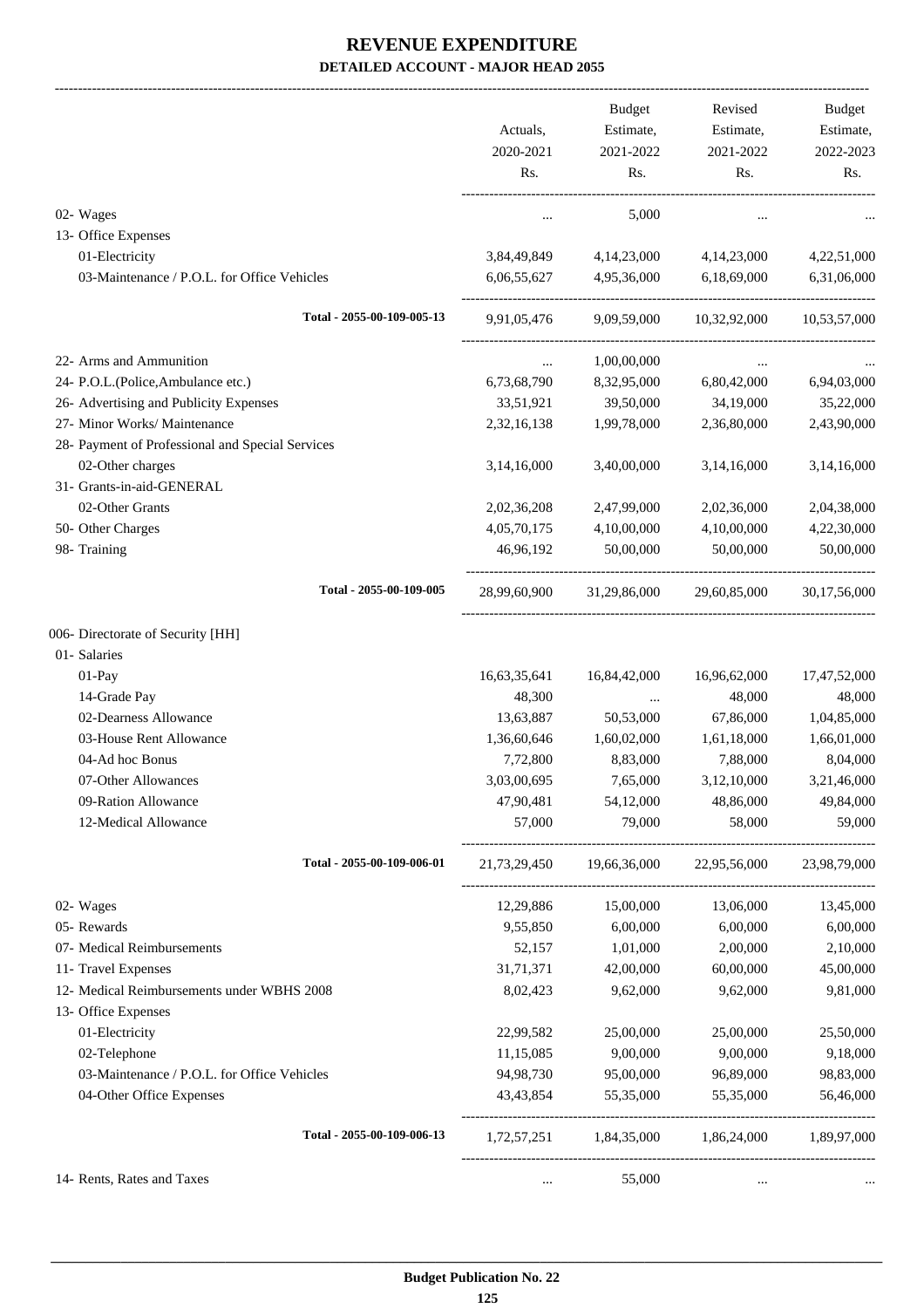-------------------------------------------------------------------------------------------------------------------------------------------------------------------------------

| 16- Publications<br>19- Maintenance<br>20- Other Administrative Expenses<br>24- P.O.L.(Police, Ambulance etc.)<br>25- Clothing and Tentage (Police Uniform)<br>27- Minor Works/ Maintenance | Actuals,<br>2020-2021<br>Rs.<br>72,030<br>56,89,077<br>2,09,89,493<br>69,23,058 | <b>Budget</b><br>Estimate,<br>2021-2022<br>Rs.<br>3,04,000<br>56,94,000<br>40,000<br>2,05,00,000<br>7,50,00,000 | Revised<br>Estimate,<br>2021-2022<br>Rs.<br>3,04,000<br>90,00,000<br>$\cdots$<br>3,75,00,000<br>1,25,00,000 | <b>Budget</b><br>Estimate,<br>2022-2023<br>Rs.<br>3,10,000<br>92,70,000<br>3,82,50,000<br>1,30,00,000 |
|---------------------------------------------------------------------------------------------------------------------------------------------------------------------------------------------|---------------------------------------------------------------------------------|-----------------------------------------------------------------------------------------------------------------|-------------------------------------------------------------------------------------------------------------|-------------------------------------------------------------------------------------------------------|
| 41- Secret Service Expenditure                                                                                                                                                              | $\cdots$<br>58,72,000                                                           | 4,00,000<br>60,00,000                                                                                           | $\cdots$<br>90,00,000                                                                                       | 90,50,000                                                                                             |
| 50- Other Charges                                                                                                                                                                           | 1,44,06,736                                                                     | 40,00,000                                                                                                       | 1,05,83,000                                                                                                 | 1,09,01,000                                                                                           |
| 88- Escort Charges                                                                                                                                                                          | $\cdots$                                                                        | 25,000                                                                                                          | $\ldots$                                                                                                    |                                                                                                       |
| 98- Training                                                                                                                                                                                | 1,79,584                                                                        | 6,85,000                                                                                                        | 6,85,000                                                                                                    | 6,85,000                                                                                              |
| Total - 2055-00-109-006                                                                                                                                                                     | 29,49,30,366                                                                    | 33,51,37,000                                                                                                    | 33,68,20,000                                                                                                | 34,79,78,000                                                                                          |
| 007- Security Related Expenditure for Coastal Security Scheme [HH]<br>13- Office Expenses                                                                                                   |                                                                                 |                                                                                                                 |                                                                                                             |                                                                                                       |
| 01-Electricity                                                                                                                                                                              | $\cdots$                                                                        | 10,000                                                                                                          |                                                                                                             |                                                                                                       |
| 03-Maintenance / P.O.L. for Office Vehicles                                                                                                                                                 | 23,49,890                                                                       | 9,000                                                                                                           | 23,97,000                                                                                                   | 24,45,000                                                                                             |
| 04-Other Office Expenses                                                                                                                                                                    |                                                                                 | 5,000                                                                                                           |                                                                                                             |                                                                                                       |
| Total - 2055-00-109-007-13                                                                                                                                                                  | 23,49,890                                                                       | 24,000                                                                                                          | 23,97,000                                                                                                   | 24,45,000                                                                                             |
| 19- Maintenance                                                                                                                                                                             | 9,43,69,667                                                                     | 9,00,00,000                                                                                                     | 9,62,57,000                                                                                                 | 9,91,45,000                                                                                           |
| 22- Arms and Ammunition                                                                                                                                                                     |                                                                                 | $\cdots$                                                                                                        | $\cdots$                                                                                                    |                                                                                                       |
| 24- P.O.L.(Police, Ambulance etc.)                                                                                                                                                          | 1,52,59,420                                                                     | $\cdots$                                                                                                        | 1,54,12,000                                                                                                 | 1,57,20,000                                                                                           |
| 27- Minor Works/ Maintenance                                                                                                                                                                |                                                                                 | 8,000                                                                                                           | $\cdots$                                                                                                    |                                                                                                       |
| 50- Other Charges                                                                                                                                                                           | $\cdots$                                                                        | 15,000                                                                                                          | $\cdots$                                                                                                    |                                                                                                       |
| 98- Training                                                                                                                                                                                |                                                                                 | 6,000                                                                                                           |                                                                                                             |                                                                                                       |
| Total - 2055-00-109-007                                                                                                                                                                     | 11, 19, 78, 977                                                                 |                                                                                                                 | 9,00,53,000 11,40,66,000                                                                                    | 11,73,10,000                                                                                          |
| 008- Asansol Durgapur Police Commissionarate. [HH]<br>01- Salaries                                                                                                                          |                                                                                 |                                                                                                                 |                                                                                                             |                                                                                                       |
| $01-Pay$                                                                                                                                                                                    | 118,65,16,994                                                                   | 110,34,34,000                                                                                                   | 121,02,47,000                                                                                               | 124,65,54,000                                                                                         |
| 14-Grade Pay                                                                                                                                                                                | 3,80,236                                                                        | $\cdots$                                                                                                        | 3,80,000                                                                                                    | 3,80,000                                                                                              |
| 02-Dearness Allowance                                                                                                                                                                       | 84,18,602                                                                       | 3,31,03,000                                                                                                     | 4,84,10,000                                                                                                 | 7,47,93,000                                                                                           |
| 03-House Rent Allowance                                                                                                                                                                     | 10,03,04,651                                                                    | 10,48,26,000                                                                                                    | 11,49,73,000                                                                                                | 11,84,23,000                                                                                          |
| 04-Ad hoc Bonus                                                                                                                                                                             | 48,46,800                                                                       | 36,24,000                                                                                                       | 49,44,000                                                                                                   | 50,43,000                                                                                             |
| 05-Interim Relief                                                                                                                                                                           | $\cdots$                                                                        | $\ldots$                                                                                                        | 45,000                                                                                                      |                                                                                                       |
| 07-Other Allowances                                                                                                                                                                         | 10,56,461                                                                       | 3,64,000                                                                                                        | 10,88,000                                                                                                   | 11,21,000                                                                                             |
| 09-Ration Allowance                                                                                                                                                                         | 3,78,54,562                                                                     | 3,70,23,000                                                                                                     | 3,86,12,000                                                                                                 | 3,93,84,000                                                                                           |
| 12-Medical Allowance                                                                                                                                                                        | 88,78,502                                                                       | 87,85,000                                                                                                       | 90,56,000                                                                                                   | 92,37,000                                                                                             |
| Total - 2055-00-109-008-01                                                                                                                                                                  | 134,82,56,808                                                                   | 129, 11, 59, 000                                                                                                | 142,77,55,000                                                                                               | 149,49,35,000                                                                                         |
| 02- Wages                                                                                                                                                                                   | 9,55,21,798                                                                     | 9,56,02,000                                                                                                     | 10, 14, 35, 000                                                                                             | 10,44,78,000                                                                                          |
| 05- Rewards                                                                                                                                                                                 | 43,800                                                                          | 48,000                                                                                                          | 48,000                                                                                                      | 48,000                                                                                                |
| 07- Medical Reimbursements                                                                                                                                                                  | 1,99,019                                                                        | 1,80,000                                                                                                        | 2,20,000                                                                                                    | 2,30,000                                                                                              |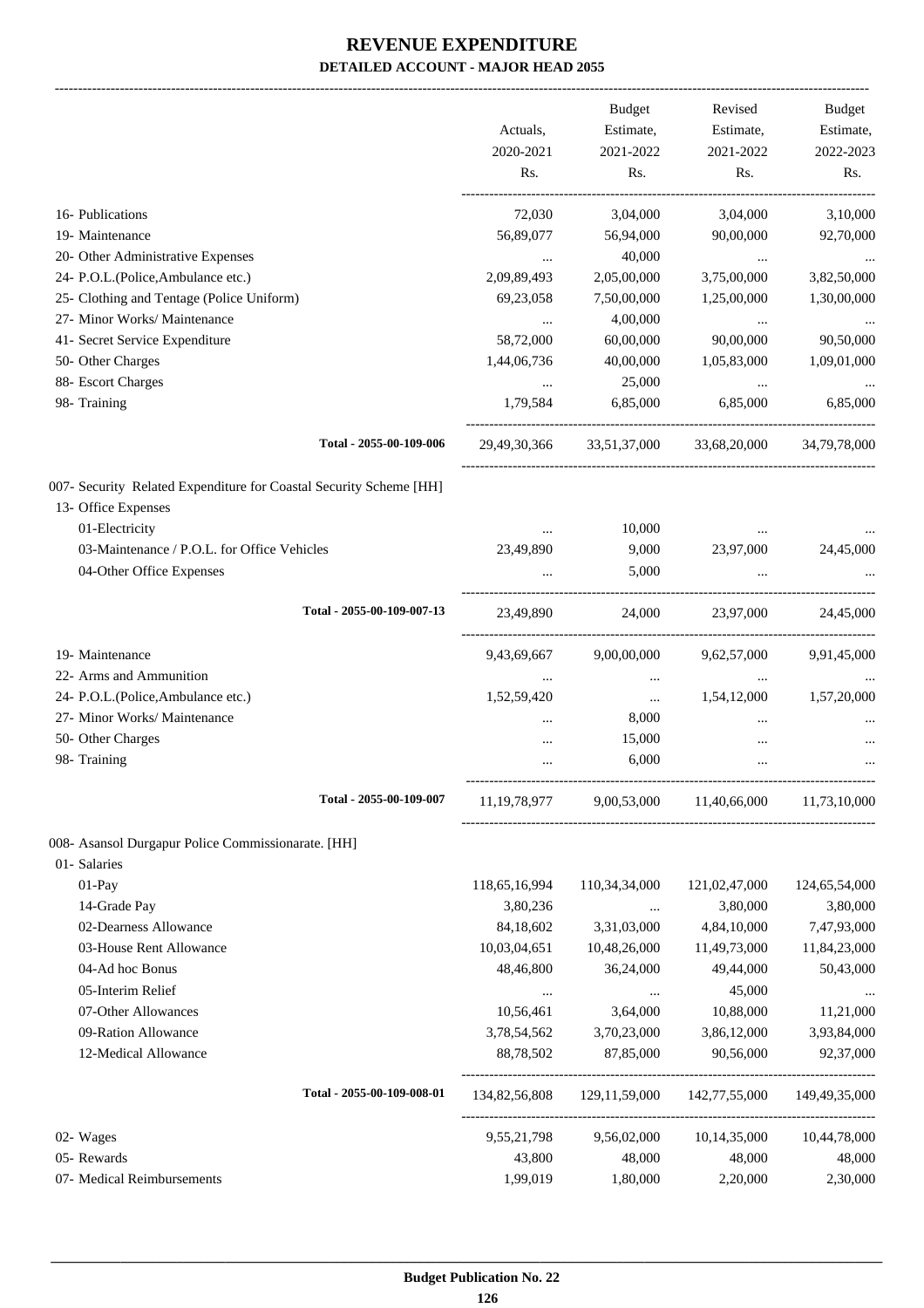-------------------------------------------------------------------------------------------------------------------------------------------------------------------------------

|                                |                                                  | Actuals,         | <b>Budget</b><br>Estimate, | Revised<br>Estimate, | <b>Budget</b><br>Estimate, |
|--------------------------------|--------------------------------------------------|------------------|----------------------------|----------------------|----------------------------|
|                                |                                                  | 2020-2021        | 2021-2022                  | 2021-2022            | 2022-2023                  |
|                                |                                                  | Rs.              | Rs.                        | Rs.                  | Rs.                        |
|                                |                                                  |                  |                            |                      |                            |
| 11- Travel Expenses            |                                                  | 35,15,991        | 22,26,000                  | 22,26,000            | 22,71,000                  |
|                                | 12- Medical Reimbursements under WBHS 2008       | 8,66,919         | 5,53,000                   | 15,00,000            | 15,64,000                  |
| 13- Office Expenses            |                                                  |                  |                            |                      |                            |
| 01-Electricity                 |                                                  | 65,60,869        | 82,91,000                  | 82,91,000            | 84,57,000                  |
| 02-Telephone                   |                                                  | 16,48,285        | 18,50,000                  | 18,50,000            | 18,87,000                  |
|                                | 03-Maintenance / P.O.L. for Office Vehicles      | 3,54,09,095      | 1,52,00,000                | 3,61,17,000          | 3,68,39,000                |
|                                | 04-Other Office Expenses                         | 1,39,59,958      | 75,00,000                  | 75,00,000            | 76,50,000                  |
|                                | Total - 2055-00-109-008-13                       | 5, 75, 78, 207   | 3,28,41,000                | 5,37,58,000          | 5,48,33,000                |
| 14- Rents, Rates and Taxes     |                                                  | 51,56,846        | 12,36,000                  | 52,08,000            | 53,12,000                  |
| 16- Publications               |                                                  | $\cdots$         | 89,000                     | $\cdots$             |                            |
|                                | 20- Other Administrative Expenses                | 24,422           | 34,000                     | 34,000               | 35,000                     |
| 22- Arms and Ammunition        |                                                  | $\cdots$         | 1,000                      | $\cdots$             |                            |
|                                | 24- P.O.L.(Police, Ambulance etc.)               |                  | 20,00,000                  |                      |                            |
|                                | 25- Clothing and Tentage (Police Uniform)        | $\cdots$         | 3,000                      |                      |                            |
|                                | 26- Advertising and Publicity Expenses           | 2,19,628         | 25,000                     | 2,24,000             | 2,31,000                   |
| 27- Minor Works/ Maintenance   |                                                  |                  | 1,50,000                   |                      |                            |
|                                | 28- Payment of Professional and Special Services |                  |                            |                      |                            |
| 02-Other charges               |                                                  | 4,99,343         | 5,00,000                   | 4,99,000             | 4,99,000                   |
| 41- Secret Service Expenditure |                                                  | 3,30,000         | 4,69,000                   | 3,33,000             | 3,40,000                   |
| 50- Other Charges              |                                                  | 9,18,704         | 10,29,000                  | 10,29,000            | 10,60,000                  |
| 77- Computerisation            |                                                  | 6,97,735         | 5,75,000                   | 7,05,000             | 7,19,000                   |
| 98- Training                   |                                                  | 59.990           | 1.61.000                   | 1,61,000             | 1.61.000                   |
|                                | Total - 2055-00-109-008                          | 151,38,89,210    | 142,88,81,000              | 159,51,35,000        | 166,67,16,000              |
|                                | 009- Howrah Police Commissionarate. [HH]         |                  |                            |                      |                            |
| 01- Salaries                   |                                                  |                  |                            |                      |                            |
| 01-Pay                         |                                                  | 145, 36, 95, 848 | 137, 19, 75, 000           | 148,27,70,000        | 152,72,53,000              |
| 14-Grade Pay                   |                                                  | 98,960           | $\ldots$                   | 1,50,000             | 1,70,000                   |
| 02-Dearness Allowance          |                                                  | 83, 82, 278      | 4, 11, 59, 000             | 5,93,11,000          | 9,16,35,000                |
|                                | 03-House Rent Allowance                          | 13,35,16,829     | 13,03,38,000               | 14,08,63,000         | 14,50,89,000               |
| 04-Ad hoc Bonus                |                                                  | 52,83,600        | 53,10,000                  | 53,89,000            | 54,97,000                  |
| 05-Interim Relief              |                                                  | 1,940            | $\ldots$                   | 10,000               | 10,000                     |
| 07-Other Allowances            |                                                  | 21,65,538        | 13,63,000                  | 27,00,000            | 27,50,000                  |
| 09-Ration Allowance            |                                                  | 4, 36, 34, 634   | 4,33,47,000                | 4,45,07,000          | 4,53,97,000                |
| 12-Medical Allowance           |                                                  | 40,42,466        | 37,98,000                  | 41,23,000            | 42,05,000                  |
|                                | Total - 2055-00-109-009-01                       | 165,08,22,093    | 159,72,90,000              | 173,98,23,000        | 182,20,06,000              |
| 02- Wages                      |                                                  | 15, 13, 47, 339  | 13,56,82,000               | 16,07,16,000         | 16,55,37,000               |
| 05- Rewards                    |                                                  | 12,49,525        | 5,15,000                   | 5,15,000             | 5,15,000                   |
| 07- Medical Reimbursements     |                                                  | 2,55,477         | 3,12,000                   | 3,12,000             | 3,18,000                   |
| 11- Travel Expenses            |                                                  | 18,47,741        | 14,27,000                  | 14,27,000            | 14,56,000                  |
|                                | 12- Medical Reimbursements under WBHS 2008       | 51,99,138        | 40,00,000                  | 54,00,000            | 55,00,000                  |
|                                |                                                  |                  |                            |                      |                            |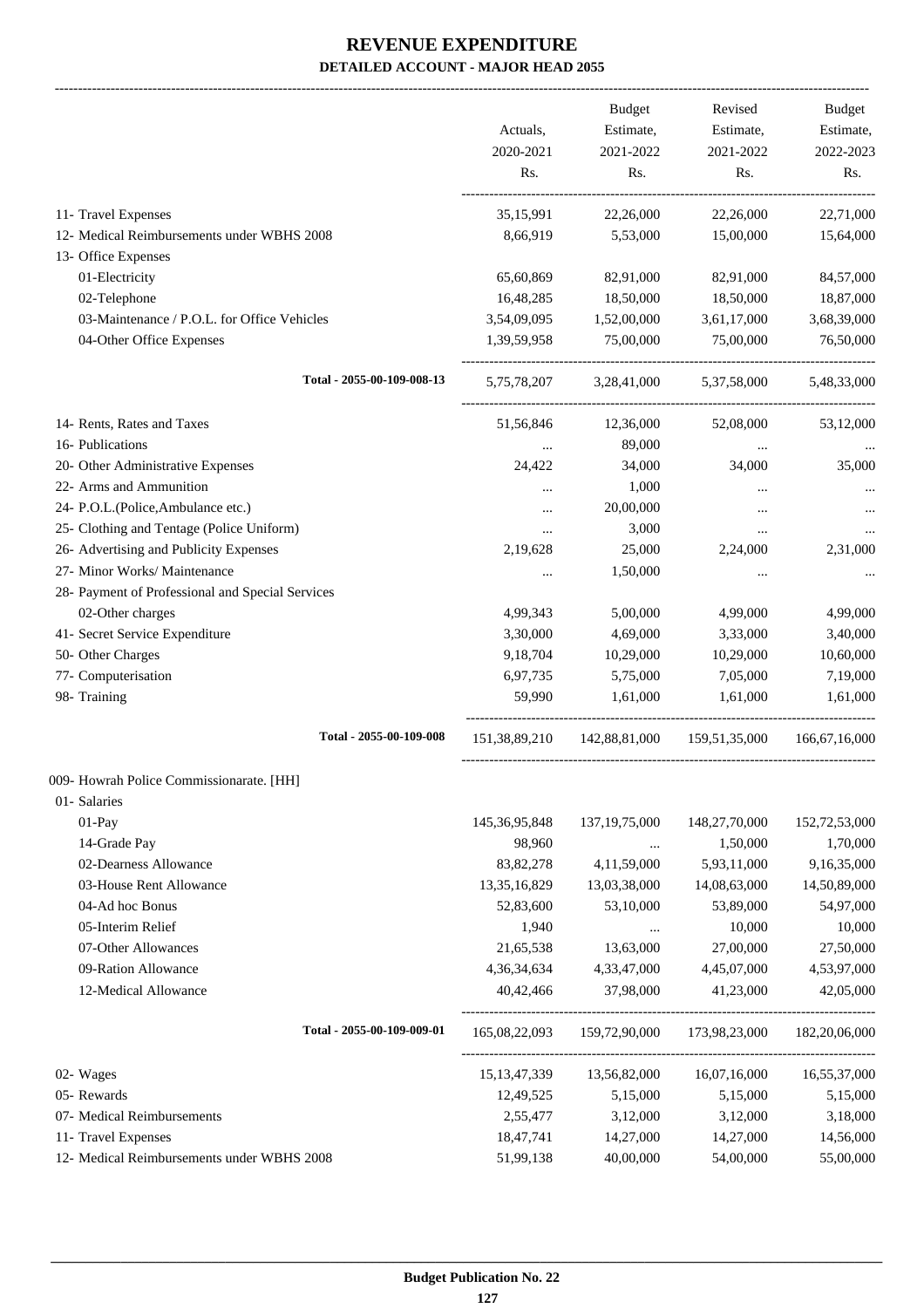|                                                  |               | <b>Budget</b> | Revised                                     | <b>Budget</b> |
|--------------------------------------------------|---------------|---------------|---------------------------------------------|---------------|
|                                                  | Actuals,      | Estimate,     | Estimate,                                   | Estimate,     |
|                                                  | 2020-2021     | 2021-2022     | 2021-2022                                   | 2022-2023     |
|                                                  | Rs.           | Rs.           | Rs.                                         | Rs.           |
| 13- Office Expenses                              |               |               |                                             |               |
| 01-Electricity                                   | 1,45,34,052   | 1,75,00,000   | 1,75,00,000                                 | 1,78,50,000   |
| 02-Telephone                                     | 20,77,131     | 21,00,000     | 21,00,000                                   | 21,42,000     |
| 03-Maintenance / P.O.L. for Office Vehicles      | 4,39,99,722   | 3,88,99,000   | 4,48,80,000                                 | 4,57,78,000   |
| 04-Other Office Expenses                         | 1,74,82,828   | 1,50,00,000   | 1,50,00,000                                 | 1,53,00,000   |
| Total - 2055-00-109-009-13                       | 7,80,93,733   | 7,34,99,000   | 7,94,80,000                                 | 8,10,70,000   |
| 14- Rents, Rates and Taxes                       | 19,95,037     | 39,97,000     | 39,97,000                                   | 40,77,000     |
| 16- Publications                                 | 30,11,732     | 43,00,000     | 43,00,000                                   | 43,86,000     |
| 20- Other Administrative Expenses                | 8,687         | 22,000        | 22,000                                      | 22,000        |
| 21- Materials and Supplies/Stores and Equipment  |               |               |                                             |               |
| 01-Diet                                          |               | 25,000        |                                             |               |
| 22- Arms and Ammunition                          |               |               |                                             |               |
| 24- P.O.L.(Police, Ambulance etc.)               |               | 15,00,000     | $\ddotsc$                                   |               |
| 25- Clothing and Tentage (Police Uniform)        | 1,27,990      | 2,36,000      | 1,29,000                                    | 1,32,000      |
| 26- Advertising and Publicity Expenses           | 30,000        | 64,000        | 31,000                                      | 32,000        |
| 27- Minor Works/ Maintenance                     |               | 5,17,000      |                                             |               |
| 28- Payment of Professional and Special Services |               |               |                                             |               |
| 02-Other charges                                 |               | 2,00,000      |                                             |               |
| 41- Secret Service Expenditure                   | 4,05,000      | 5,77,000      | 4,09,000                                    | 4,17,000      |
| 50- Other Charges                                | 1,49,99,494   | 1,60,00,000   | 1,60,00,000                                 | 1,64,80,000   |
| 77- Computerisation                              | 6,12,336      | 4,46,000      | 6,18,000                                    | 6,30,000      |
| 98- Training                                     | 62,690        | 88,000        | 88,000                                      | 88,000        |
| Total - 2055-00-109-009                          | 191,00,68,012 | 184,06,97,000 | 201, 32, 67, 000                            | 210,26,66,000 |
| 010- Commissionarate at Barrackpore. [HH]        |               |               |                                             |               |
| 01- Salaries                                     |               |               |                                             |               |
| 01-Pay                                           | 128,88,01,557 | 116,53,86,000 | 131,45,78,000                               | 135,40,15,000 |
| 14-Grade Pay                                     | 55,372        | $\cdots$      | 55,000                                      | 55,000        |
| 02-Dearness Allowance                            | 79,59,850     | 3,49,62,000   | 5,25,83,000                                 | 8,12,41,000   |
| 03-House Rent Allowance                          | 10,93,42,698  | 11,07,12,000  | 12,48,85,000                                | 12,86,31,000  |
| 04-Ad hoc Bonus                                  | 59,89,200     | 53,76,000     | 61,09,000                                   | 62,31,000     |
| 05-Interim Relief                                | $\cdots$      | $\cdots$      | $\ddotsc$                                   |               |
| 07-Other Allowances                              | 20,04,634     | 9,54,000      | 20,65,000                                   | 21,27,000     |
| 09-Ration Allowance                              | 4,33,01,956   | 4,06,25,000   | 4,41,68,000                                 | 4,50,51,000   |
| 12-Medical Allowance                             | 9,96,864      | 11,03,000     | 10,17,000                                   | 10,37,000     |
| Total - 2055-00-109-010-01                       |               |               | 145,84,52,131  135,91,18,000  154,54,60,000 | 161,83,88,000 |
| 02- Wages                                        | 78,05,730     | 50,40,000     | 82,89,000                                   | 85,38,000     |
| 05- Rewards                                      | 12,24,400     | 6,00,000      | 6,00,000                                    | 6,00,000      |
| 07- Medical Reimbursements                       | 10,41,044     | 1,94,000      | 14,00,000                                   | 8,00,000      |
| 11- Travel Expenses                              | 24,58,989     | 8,00,000      | 8,00,000                                    | 8,16,000      |
| 12- Medical Reimbursements under WBHS 2008       | 47,25,792     | 38,00,000     | 60,00,000                                   | 45,00,000     |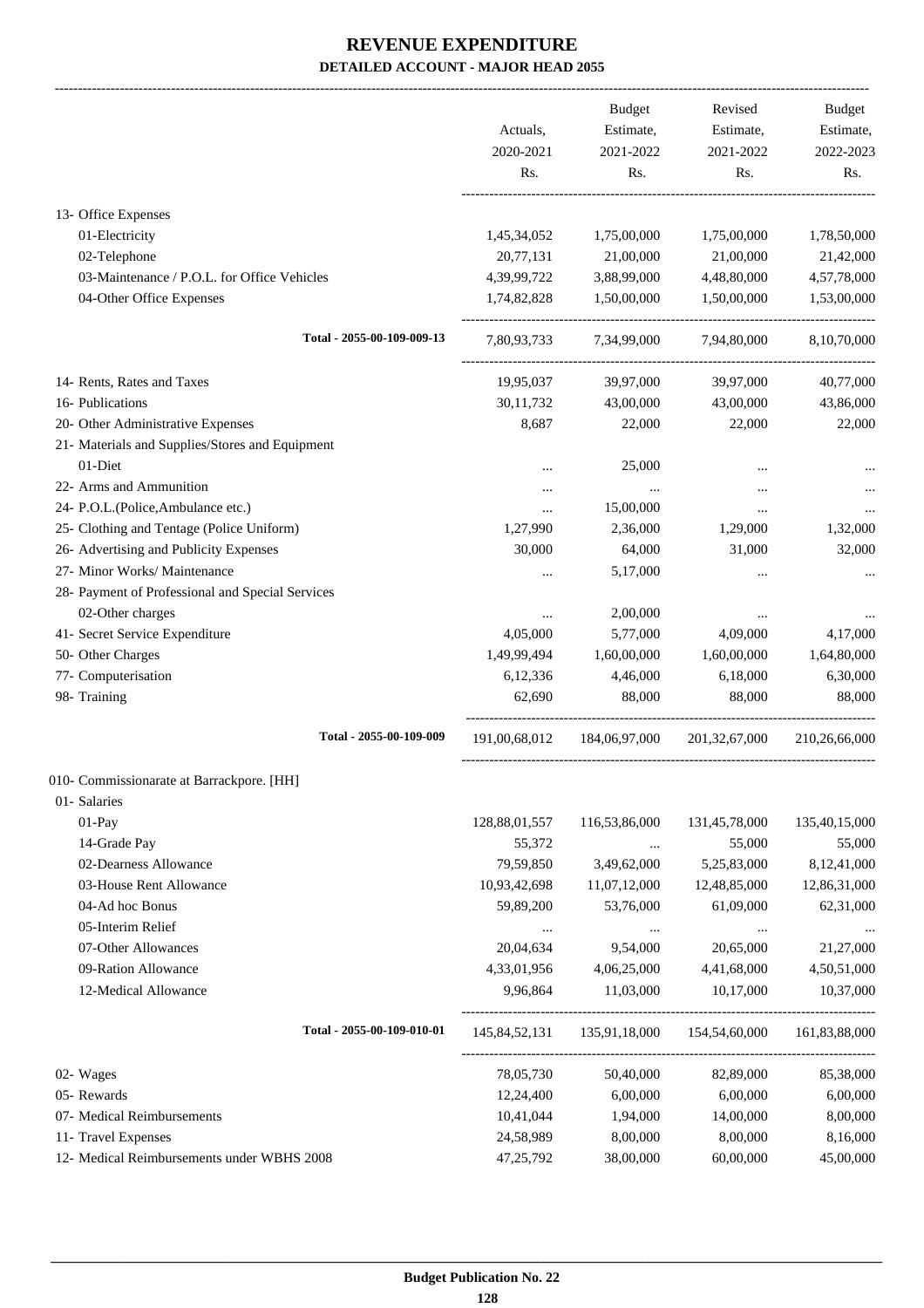|                                                  |               | Budget                  | Revised         | Budget        |
|--------------------------------------------------|---------------|-------------------------|-----------------|---------------|
|                                                  | Actuals,      | Estimate,               | Estimate,       | Estimate,     |
|                                                  | 2020-2021     | 2021-2022               | 2021-2022       | 2022-2023     |
|                                                  | Rs.           | Rs.                     | Rs.             | Rs.           |
| 13- Office Expenses                              |               |                         |                 |               |
| 01-Electricity                                   | 1,06,59,441   | 1,03,00,000             | 1,03,00,000     | 1,05,06,000   |
| 02-Telephone                                     | 15,03,621     | 17,02,000               | 17,02,000       | 17,36,000     |
| 03-Maintenance / P.O.L. for Office Vehicles      | 3,38,63,535   | 1,75,00,000             | 3,45,41,000     | 3,52,32,000   |
| 04-Other Office Expenses                         | 1,14,99,312   | 2,26,99,000             | 2,26,99,000     | 2,31,53,000   |
| Total - 2055-00-109-010-13                       | 5,75,25,909   | 5,22,01,000             | 6,92,42,000     | 7,06,27,000   |
| 14- Rents, Rates and Taxes                       | 34,82,377     | 69,91,000               | 69,91,000       | 71,31,000     |
| 16- Publications                                 | 49,320        | 89,000                  | 89,000          | 91,000        |
| 20- Other Administrative Expenses                | 39,401        | 72,000                  | 72,000          | 73,000        |
| 22- Arms and Ammunition                          | $\cdots$      | 1,00,000                | $\ddotsc$       |               |
| 24- P.O.L.(Police, Ambulance etc.)               | $\cdots$      | 60,00,000               |                 |               |
| 25- Clothing and Tentage (Police Uniform)        | 54,280        | 1,02,000                | 55,000          | 56,000        |
| 26- Advertising and Publicity Expenses           | 6,08,240      | 40,000                  | 6,20,000        | 6,39,000      |
| 27- Minor Works/ Maintenance                     | $\cdots$      | 5,69,000                |                 |               |
| 28- Payment of Professional and Special Services |               |                         |                 |               |
| 02-Other charges                                 | 1,33,118      | 2,09,000                | 1,33,000        | 1,33,000      |
| 41- Secret Service Expenditure                   | 2,00,000      | 3,76,000                | 2,02,000        | 2,06,000      |
| 50- Other Charges                                | 1,18,55,357   | 60,00,000               | 60,00,000       | 61,80,000     |
| 77- Computerisation                              | 3,98,108      |                         | 4,02,000        | 4,10,000      |
| 98- Training                                     |               | 2,84,000<br>38,000      |                 |               |
| Total - 2055-00-109-010                          | 155,00,54,196 | 144,26,23,000           | 164,63,55,000   | 171.91.88.000 |
| 011- Commissionarate at Bidhannagar. [HH]        |               |                         |                 |               |
| 01- Salaries                                     |               |                         |                 |               |
| $01-Pay$                                         | 91,34,06,721  | 83,56,41,000            | 93, 16, 75, 000 | 95,96,25,000  |
| 14-Grade Pay                                     | 33,792        |                         | 34,000          | 34,000        |
| 02-Dearness Allowance                            | 60,29,358     | $\cdots$<br>2,50,69,000 | 3,72,67,000     | 5,75,78,000   |
| 03-House Rent Allowance                          | 8,06,40,409   | 7,93,86,000             | 8,85,09,000     | 9,11,64,000   |
| 04-Ad hoc Bonus                                  | 42,37,800     | 38,59,000               | 43,23,000       | 44,09,000     |
| 07-Other Allowances                              | 15,33,149     | 7,93,000                | 15,79,000       | 16,26,000     |
| 09-Ration Allowance                              | 2,94,25,216   | 2,77,85,000             | 3,00,14,000     | 3,06,14,000   |
| 12-Medical Allowance                             | 17,09,680     | 19,10,000               | 17,44,000       | 17,79,000     |
| Total - 2055-00-109-011-01                       | 103,70,16,125 | 97,44,43,000            | 109,51,45,000   | 114,68,29,000 |
|                                                  |               |                         |                 |               |
| 02- Wages                                        | 39, 23, 782   | 42,00,000               | 41,67,000       | 42,92,000     |
| 05- Rewards                                      | 4,99,750      | 5,15,000                | 5,15,000        | 5,15,000      |
| 07- Medical Reimbursements                       | 2,97,140      | 2,75,000                | 2,75,000        | 2,81,000      |
| 11- Travel Expenses                              | 6,18,797      | 6,50,000                | 6,50,000        | 6,63,000      |
| 12- Medical Reimbursements under WBHS 2008       | 18,43,662     | 24,30,000               | 44,00,000       | 45,00,000     |
| 13- Office Expenses                              |               |                         |                 |               |
| 01-Electricity                                   | 1,09,56,884   | 1,03,00,000             | 1,03,00,000     | 1,05,06,000   |
| 02-Telephone                                     | 16,51,912     | 20,00,000               | 20,00,000       | 20,40,000     |
| 03-Maintenance / P.O.L. for Office Vehicles      | 3,00,25,219   | 2,72,02,000             | 3,06,26,000     | 3,12,39,000   |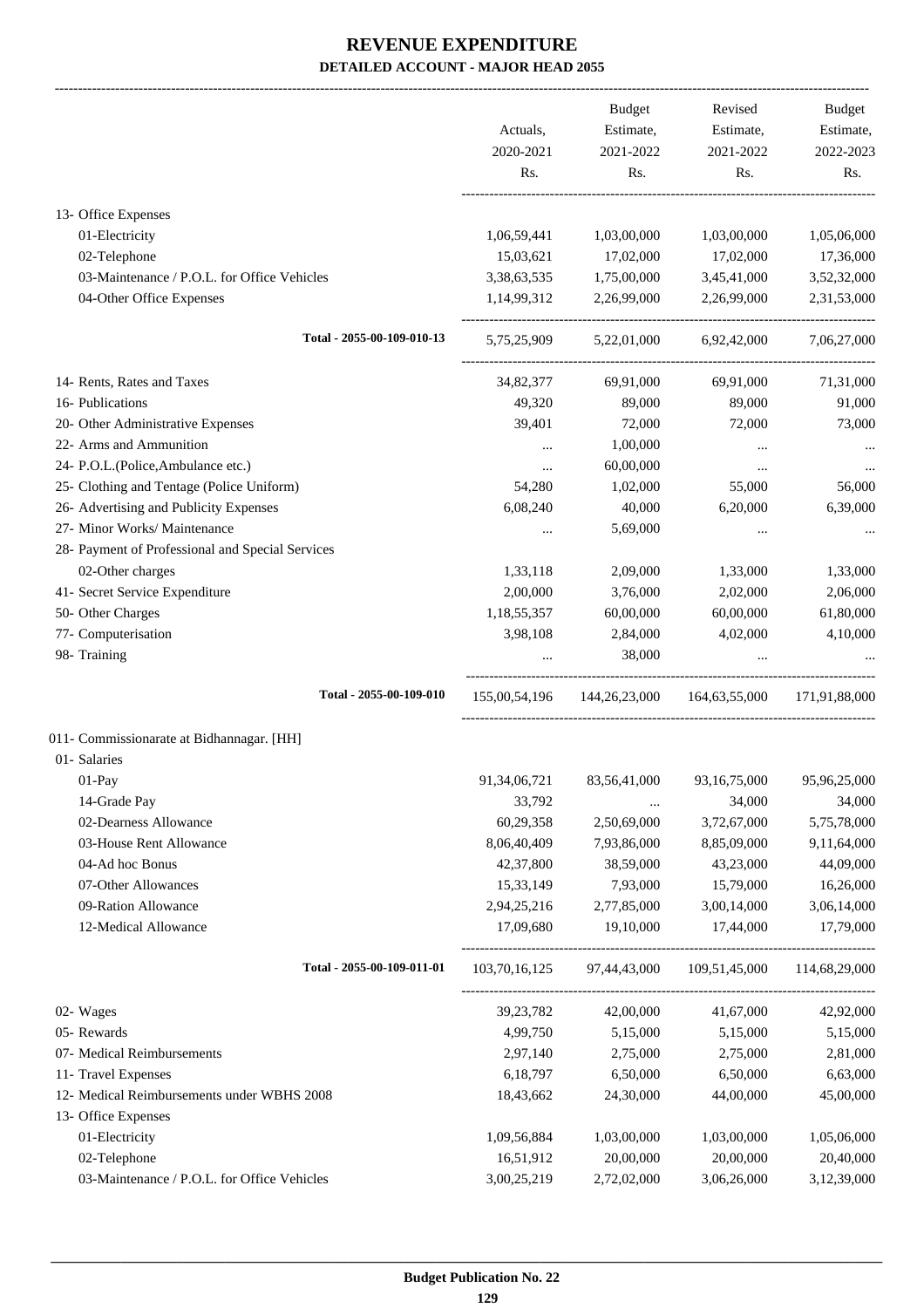|                                                                                                                                                                    | Actuals,<br>2020-2021<br>Rs. | Budget<br>Estimate,<br>2021-2022<br>Rs. | Revised<br>Estimate,<br>2021-2022<br>Rs.                | Budget<br>Estimate,<br>2022-2023<br>Rs.                                                         |
|--------------------------------------------------------------------------------------------------------------------------------------------------------------------|------------------------------|-----------------------------------------|---------------------------------------------------------|-------------------------------------------------------------------------------------------------|
| 04-Other Office Expenses                                                                                                                                           |                              |                                         | 1,47,92,560 1,40,00,000 1,40,00,000 1,42,80,000         |                                                                                                 |
| Total - 2055-00-109-011-13                                                                                                                                         |                              |                                         | 5,74,26,575 5,35,02,000 5,69,26,000 5,80,65,000         |                                                                                                 |
| 14- Rents, Rates and Taxes                                                                                                                                         | 18,28,344                    | 12,06,000                               | 18,47,000                                               | 18,84,000                                                                                       |
| 16- Publications                                                                                                                                                   | 35,000                       | 86,000                                  | 86,000                                                  | 88,000                                                                                          |
| 20- Other Administrative Expenses                                                                                                                                  | $\ldots$                     | 3,000                                   | $\cdots$                                                | $\cdots$                                                                                        |
| 22- Arms and Ammunition                                                                                                                                            | $\cdots$                     | 60,000                                  | $\cdots$                                                |                                                                                                 |
| 24- P.O.L.(Police, Ambulance etc.)                                                                                                                                 | $\cdots$                     | 8,00,000                                | $\cdots$                                                |                                                                                                 |
| 25- Clothing and Tentage (Police Uniform)                                                                                                                          | 3,48,000                     | 6,52,000                                | 3,51,000                                                | 3,58,000                                                                                        |
| 26- Advertising and Publicity Expenses                                                                                                                             | 5,28,069                     | 62,000                                  | 5,39,000                                                | 5,55,000                                                                                        |
| 27- Minor Works/ Maintenance                                                                                                                                       | $\cdots$                     | 95,000                                  | $\cdots$                                                |                                                                                                 |
| 28- Payment of Professional and Special Services                                                                                                                   |                              |                                         |                                                         |                                                                                                 |
| 02-Other charges                                                                                                                                                   | 1,67,496                     | 2,33,000                                | 1,67,000                                                | 1,67,000                                                                                        |
| 41- Secret Service Expenditure                                                                                                                                     | 4,05,000                     | 6,13,000                                | 4,09,000                                                | 4,17,000                                                                                        |
| 50- Other Charges                                                                                                                                                  | 1,95,87,738                  | 2,10,00,000                             | 2,10,00,000                                             | 2,16,30,000                                                                                     |
| 77- Computerisation                                                                                                                                                | 2,53,739                     | 67,000                                  | 2,56,000                                                | 2,61,000                                                                                        |
| 98- Training                                                                                                                                                       | 38,750                       | 22,000                                  | 22,000                                                  | 22,000                                                                                          |
|                                                                                                                                                                    |                              |                                         |                                                         |                                                                                                 |
| Total - 2055-00-109-011                                                                                                                                            |                              |                                         | 112,48,17,967 106,09,14,000 118,67,55,000 124,05,27,000 |                                                                                                 |
| 012- Scheme for Assistance to Civilian Victims/Family of Victims at<br>Terrorist, Communal and Naxal Violence [HH]<br>31- Grants-in-aid-GENERAL<br>02-Other Grants | 1,34,00,000                  |                                         | 88,60,000 1,34,00,000                                   |                                                                                                 |
| Total - 2055-00-109-012                                                                                                                                            | 1,34,00,000                  | 88,60,000                               | 1,34,00,000                                             | 1,35,34,000<br>1,35,34,000                                                                      |
| 013- Siliguri Police Commissionerate [HH]                                                                                                                          |                              |                                         |                                                         |                                                                                                 |
| 01- Salaries                                                                                                                                                       |                              |                                         |                                                         |                                                                                                 |
| 01-Pay                                                                                                                                                             | 94, 31, 91, 895              | 84,52,15,000                            | 96,20,56,000                                            |                                                                                                 |
| 14-Grade Pay                                                                                                                                                       | 38,883                       | $\cdots$                                | 39,000                                                  | 99,09,18,000<br>39,000                                                                          |
| 02-Dearness Allowance                                                                                                                                              | 55,82,403                    | 2,53,56,000                             | 3,84,82,000                                             | 5,94,55,000                                                                                     |
| 03-House Rent Allowance                                                                                                                                            | 8,37,72,059                  | 8,02,95,000                             | 9,13,95,000                                             |                                                                                                 |
| 04-Ad hoc Bonus                                                                                                                                                    | 37,08,600                    | 30,43,000                               | 37,83,000                                               |                                                                                                 |
| 05-Interim Relief                                                                                                                                                  | $\cdots$                     | $\cdots$                                | $\cdots$                                                |                                                                                                 |
| 07-Other Allowances                                                                                                                                                | 11,69,549                    | 7,11,000                                | 12,05,000                                               |                                                                                                 |
| 09-Ration Allowance                                                                                                                                                | 2,91,87,184                  | 2,77,16,000                             | 2,97,71,000                                             |                                                                                                 |
| 12-Medical Allowance                                                                                                                                               | 27,38,756                    | 25,23,000                               | 27,94,000                                               |                                                                                                 |
| Total - 2055-00-109-013-01                                                                                                                                         | 106,93,89,329                | 98,48,59,000                            | 112,95,25,000                                           |                                                                                                 |
| 02- Wages                                                                                                                                                          | 70,23,702                    | 72,00,000                               | 74,58,000                                               | 9,41,37,000<br>38,59,000<br>12,41,000<br>3,03,66,000<br>28,50,000<br>118,28,65,000<br>76,82,000 |
| 05- Rewards                                                                                                                                                        | 2,79,395                     | 5,00,000                                | 5,00,000                                                | 5,00,000                                                                                        |
| 07- Medical Reimbursements                                                                                                                                         | 54,365                       | 2,36,000                                | 2,36,000                                                | 2,41,000                                                                                        |
| 11- Travel Expenses                                                                                                                                                | 10,49,901                    | 10,50,000                               | 10,50,000                                               | 10,71,000                                                                                       |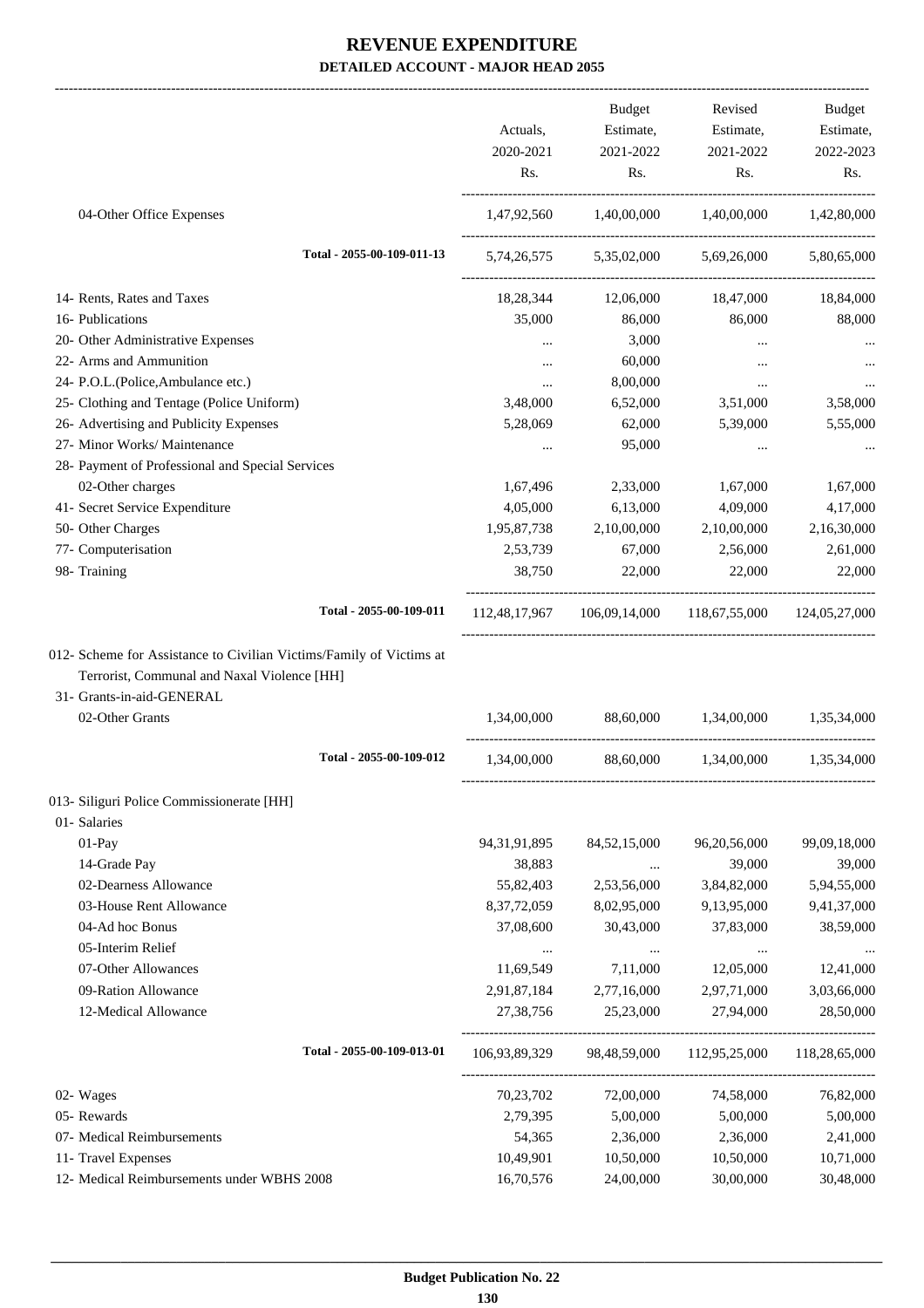-------------------------------------------------------------------------------------------------------------------------------------------------------------------------------

|                                                                   | Actuals,<br>2020-2021<br>Rs. | <b>Budget</b><br>Estimate,<br>2021-2022<br>Rs. | Revised<br>Estimate,<br>2021-2022<br>Rs.  | <b>Budget</b><br>Estimate,<br>2022-2023<br>Rs. |
|-------------------------------------------------------------------|------------------------------|------------------------------------------------|-------------------------------------------|------------------------------------------------|
| 13- Office Expenses                                               |                              |                                                |                                           |                                                |
| 01-Electricity                                                    | 86,45,425                    | 75,00,000                                      | 75,00,000                                 | 76,50,000                                      |
| 02-Telephone                                                      | 20,28,640                    | 21,00,000                                      | 28,00,000                                 | 29,00,000                                      |
| 03-Maintenance / P.O.L. for Office Vehicles                       | 1,06,13,570                  | 60,00,000                                      | 1,08,26,000                               | 1,10,43,000                                    |
| 04-Other Office Expenses                                          | 94,99,864                    | 95,00,000                                      | 95,00,000                                 | 96,90,000                                      |
| Total - 2055-00-109-013-13                                        | 3,07,87,499                  | 2,51,00,000                                    | 3,06,26,000                               | 3,12,83,000                                    |
| 14- Rents, Rates and Taxes                                        | 4,13,589                     | 8,00,000                                       | 8,00,000                                  | 8,16,000                                       |
| 16- Publications                                                  | $\cdots$                     | 5,000                                          | $\cdots$                                  |                                                |
| 20- Other Administrative Expenses                                 |                              | 5,000                                          |                                           |                                                |
| 22- Arms and Ammunition                                           | $\cdots$                     | 2,50,000                                       | $\ddotsc$                                 |                                                |
| 24- P.O.L.(Police, Ambulance etc.)                                |                              | 14,76,000                                      | $\cdots$                                  |                                                |
| 25- Clothing and Tentage (Police Uniform)                         | 1,08,900                     | 2,25,000                                       | 1,10,000                                  | 1,12,000                                       |
| 26- Advertising and Publicity Expenses                            | 10,716                       | 11,000                                         | 11,000                                    | 11,000                                         |
| 28- Payment of Professional and Special Services                  |                              |                                                |                                           |                                                |
| 02-Other charges                                                  | 1,43,000                     | 1,17,000                                       | 1,43,000                                  | 1,43,000                                       |
| 41- Secret Service Expenditure                                    | 4,08,000                     | 5,77,000                                       | 4,12,000                                  | 4,20,000                                       |
| 50- Other Charges                                                 | 1,23,99,730                  | 1,30,00,000                                    | 1,30,00,000                               | 1,33,90,000                                    |
| 77- Computerisation                                               | 4,11,607                     | 3,99,000                                       | 4,16,000                                  | 4,24,000                                       |
| 98- Training                                                      |                              | 80,000                                         |                                           |                                                |
| Total - 2055-00-109-013                                           | 112,41,50,309                |                                                | 103,82,90,000 118,72,87,000 124,20,06,000 |                                                |
| 014- Payment of charges for hiring of Aircraft / Helicopters [HH] |                              |                                                |                                           |                                                |
| 50- Other Charges                                                 |                              | 25,00,000                                      |                                           |                                                |
| Total - 2055-00-109-014                                           | $\cdots$                     | 25,00,000                                      | $\cdots$                                  |                                                |
| 016- Chandannagar Police Commissionerate [HH]                     |                              |                                                |                                           |                                                |
| 01- Salaries                                                      |                              |                                                |                                           |                                                |
| 01-Pay                                                            | 73, 18, 97, 568              | 65, 31, 58, 000                                | 74,65,36,000                              | 76,89,32,000                                   |
| 14-Grade Pay                                                      | 27,482                       | $\cdots$                                       | 27,000                                    | 27,000                                         |
| 02-Dearness Allowance                                             | 47,62,923                    | 1,95,95,000                                    | 2,98,61,000                               | 4,61,36,000                                    |
| 03-House Rent Allowance                                           | 6,05,16,808                  | 6,20,50,000                                    | 7,09,21,000                               | 7,30,49,000                                    |
| 04-Ad hoc Bonus                                                   | 31,50,000                    | 22,00,000                                      | 32,13,000                                 | 32,77,000                                      |
| 07-Other Allowances                                               | 5,80,951                     | 2,71,000                                       | 9,00,000                                  | 9,16,000                                       |
| 09-Ration Allowance                                               | 2,33,19,822                  | 2,14,97,000                                    | 2,37,86,000                               | 2,42,62,000                                    |
| 12-Medical Allowance                                              | 37,97,710                    | 36,52,000                                      | 38,74,000                                 | 39,51,000                                      |
| Total - 2055-00-109-016-01                                        | 82, 80, 53, 264              | 76, 24, 23, 000                                | 87,91,18,000                              | 92,05,50,000                                   |
| 02- Wages                                                         | 9, 14, 36, 518               | 8,50,00,000                                    | 9,70,96,000                               | 10,00,09,000                                   |
| 05- Rewards                                                       | 3,64,300                     | 6,61,000                                       | 6,61,000                                  | 6,61,000                                       |
| 07- Medical Reimbursements                                        | 3,04,754                     | 4,40,000                                       | 4,40,000                                  | 4,49,000                                       |
| 11- Travel Expenses                                               | 24,99,957                    | 25,00,000                                      | 25,00,000                                 | 25,50,000                                      |
| 12- Medical Reimbursements under WBHS 2008                        | 15,57,796                    | 7,70,000                                       | 14,00,000                                 | 14,85,000                                      |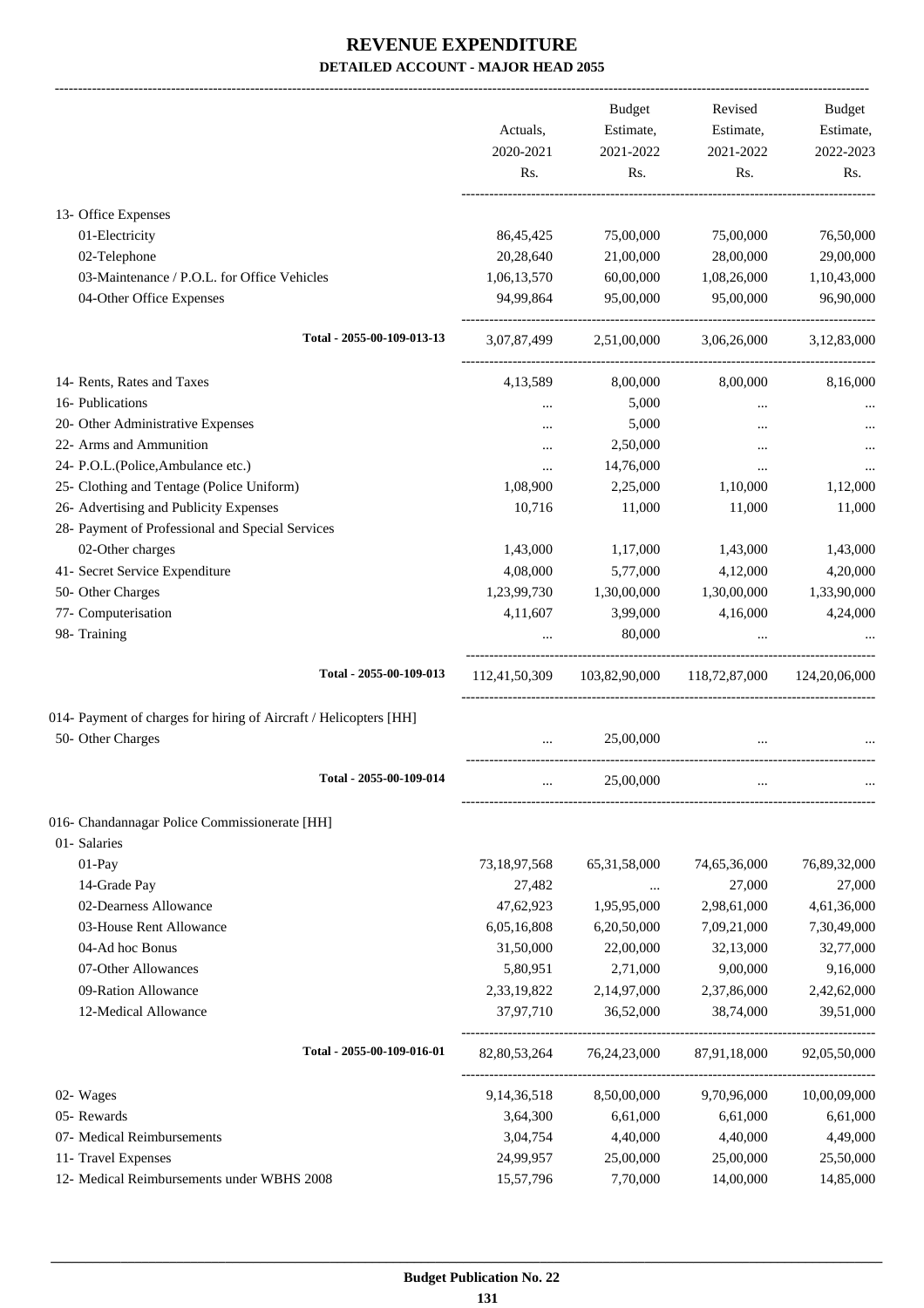|                                                                | Actuals,<br>2020-2021 | <b>Budget</b><br>Estimate,<br>2021-2022 | Revised<br>Estimate,<br>2021-2022 | <b>Budget</b><br>Estimate,<br>2022-2023 |
|----------------------------------------------------------------|-----------------------|-----------------------------------------|-----------------------------------|-----------------------------------------|
|                                                                | Rs.                   | Rs.                                     | Rs.                               | Rs.                                     |
| 13- Office Expenses                                            |                       |                                         |                                   |                                         |
| 01-Electricity                                                 | 89, 35, 275           | 1,00,00,000                             | 1,00,00,000                       | 1,02,00,000                             |
| 02-Telephone                                                   | 9,29,633              | 9,23,000                                | 9,23,000                          | 9,41,000                                |
| 03-Maintenance / P.O.L. for Office Vehicles                    | 1,69,99,868           | 1,69,53,000                             | 1,73,40,000                       | 1,76,87,000                             |
| 04-Other Office Expenses                                       | 79,98,931             | 82,00,000                               | 82,00,000                         | 83,64,000                               |
| Total - 2055-00-109-016-13                                     | 3,48,63,707           | 3,60,76,000                             | 3,64,63,000                       | 3,71,92,000                             |
| 14- Rents, Rates and Taxes                                     | 13,97,294             | 14,50,000                               | 14,11,000                         | 14,39,000                               |
| 16- Publications                                               | 1,13,719              | 1,40,000                                | 1,40,000                          | 1,43,000                                |
| 19- Maintenance                                                | $\cdots$              | 10,000                                  | $\cdots$                          |                                         |
| 21- Materials and Supplies/Stores and Equipment                |                       |                                         |                                   |                                         |
| 04-Others                                                      |                       | 10,000                                  |                                   |                                         |
| 22- Arms and Ammunition                                        |                       | 1,70,000                                |                                   |                                         |
| 24- P.O.L.(Police, Ambulance etc.)                             |                       | 10,000                                  |                                   |                                         |
| 25- Clothing and Tentage (Police Uniform)                      | 38,400                | 65,000                                  | 39,000                            | 40,000                                  |
| 27- Minor Works/ Maintenance                                   |                       | 2,20,000                                | $\ddotsc$                         |                                         |
| 28- Payment of Professional and Special Services               |                       |                                         |                                   |                                         |
| 02-Other charges                                               | $\cdots$              | 1,00,000                                | $\cdots$                          |                                         |
| 41- Secret Service Expenditure                                 | 1,76,000              | 2,89,000                                | 1,78,000                          | 1,82,000                                |
| 50- Other Charges                                              | 32,11,152             | 34,00,000                               | 34,00,000                         | 35,02,000                               |
| 77- Computerisation                                            | 3,16,612              | 2,48,000                                | 3,20,000                          | 3,26,000                                |
| 88- Escort Charges                                             | $\cdots$              | $\cdots$                                | $\cdots$                          |                                         |
| 98- Training                                                   | 6,000                 | 6,000                                   | 6,000                             | 6,000                                   |
| Total - 2055-00-109-016                                        | 96, 43, 39, 473       | 89,39,88,000                            | 102,31,72,000                     | 106,85,34,000                           |
| 020- Extra Police Force appointed in connection with Emergency |                       |                                         |                                   |                                         |
| [HH]                                                           |                       |                                         |                                   |                                         |
| 01- Salaries                                                   |                       |                                         |                                   |                                         |
| 01-Pay                                                         | $\cdots$              | $\cdots$                                |                                   |                                         |
| 14-Grade Pay                                                   | $\cdots$              |                                         | $\cdots$                          |                                         |
| 02-Dearness Allowance                                          | $\cdots$              | $\cdots$                                |                                   |                                         |
| 03-House Rent Allowance                                        | $\cdots$              | $\ddotsc$                               |                                   |                                         |
| 04-Ad hoc Bonus                                                | $\cdots$              |                                         |                                   | $\cdots$                                |
| 07-Other Allowances                                            | $\cdots$              | $\ddotsc$                               |                                   | $\cdots$                                |
| 09-Ration Allowance                                            | $\cdots$              | $\cdots$                                |                                   | $\cdots$                                |
| 12-Medical Allowance                                           | $\cdots$              | $\ddotsc$                               | $\cdots$                          |                                         |
| 02- Wages                                                      | $\cdots$              | $\ddotsc$                               | $\cdots$                          |                                         |
| 11- Travel Expenses                                            |                       |                                         | $\cdots$                          |                                         |
| 12- Medical Reimbursements under WBHS 2008                     | $\cdots$              |                                         | $\cdots$                          | $\cdots$                                |
| 13- Office Expenses                                            |                       |                                         |                                   |                                         |
| 01-Electricity                                                 | $\cdots$              | $\ddotsc$                               | $\cdots$                          |                                         |
| 02-Telephone                                                   | $\cdots$              |                                         | $\cdots$                          | $\ddotsc$                               |
| 03-Maintenance / P.O.L. for Office Vehicles                    | $\cdots$              | $\ddotsc$                               | $\cdots$                          | $\cdots$                                |
| 04-Other Office Expenses                                       | $\cdots$              | $\cdots$                                | $\cdots$                          |                                         |
| 25- Clothing and Tentage (Police Uniform)                      | $\cdots$              | $\ddotsc$                               |                                   | $\cdots$                                |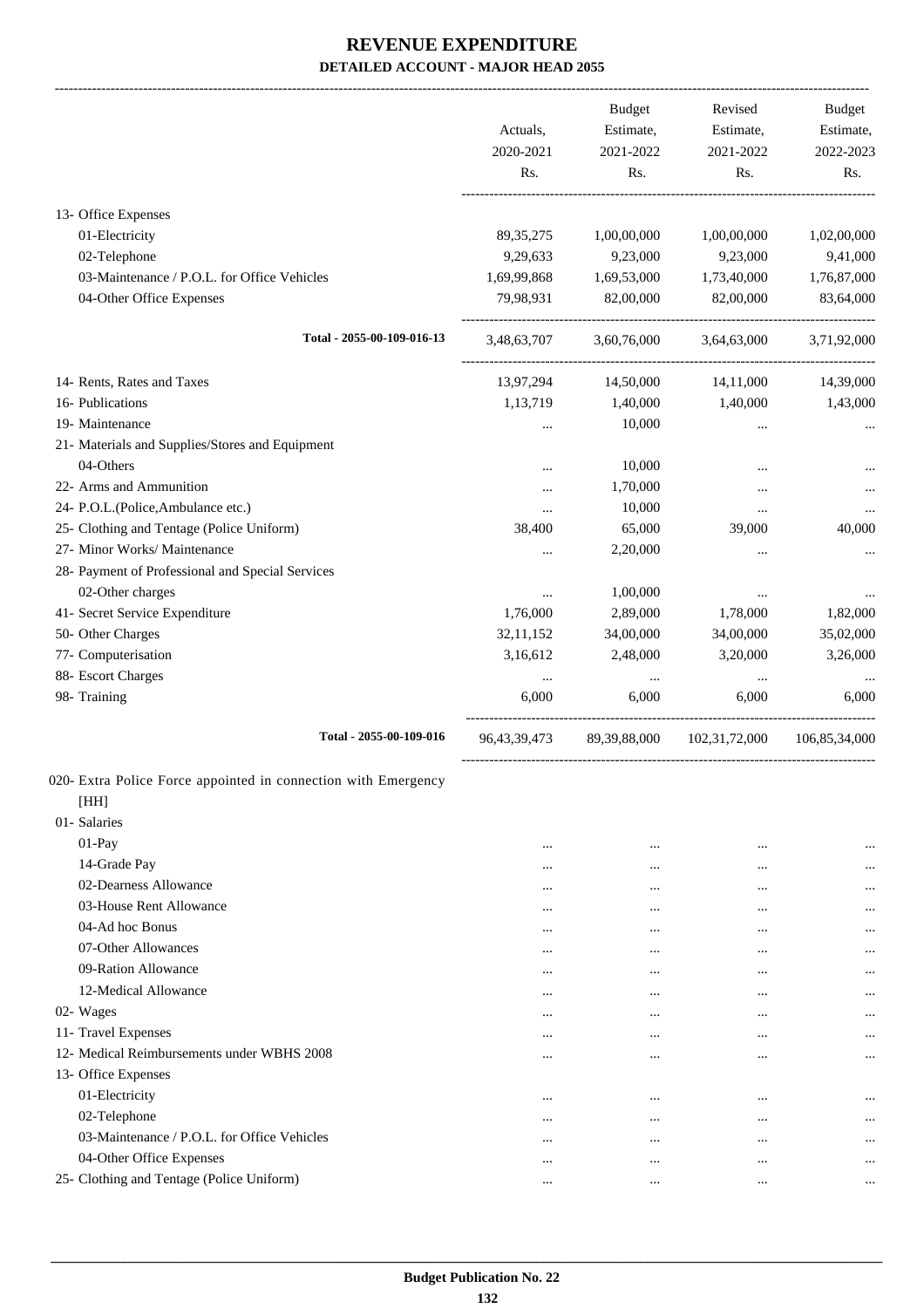| Rs.           | Revised<br>Estimate,<br>2021-2022<br>Rs.       | Budget<br>Estimate,<br>2021-2022<br>Rs.         | Actuals,<br>2020-2021<br>Rs.              |                                                                                                      |
|---------------|------------------------------------------------|-------------------------------------------------|-------------------------------------------|------------------------------------------------------------------------------------------------------|
|               | $\cdots$                                       | $\cdots$                                        |                                           | 50- Other Charges                                                                                    |
|               |                                                |                                                 |                                           | 021- Establishment of Police Station at Calcutta Airport [HH]                                        |
|               |                                                |                                                 |                                           | 01- Salaries                                                                                         |
|               |                                                | $\cdots$                                        |                                           | 01-Pay                                                                                               |
|               |                                                |                                                 |                                           | 14-Grade Pay                                                                                         |
|               |                                                |                                                 |                                           | 02-Dearness Allowance                                                                                |
|               | $\ddotsc$                                      |                                                 | .                                         | 12- Medical Reimbursements under WBHS 2008                                                           |
|               |                                                |                                                 |                                           | 13- Office Expenses                                                                                  |
|               |                                                |                                                 |                                           | 02-Telephone                                                                                         |
|               |                                                |                                                 |                                           | 27- Minor Works/ Maintenance                                                                         |
|               |                                                |                                                 |                                           | 024- Grants to Puja Organizers [HH]                                                                  |
|               |                                                |                                                 |                                           | 31- Grants-in-aid-GENERAL                                                                            |
| 208,00,00,000 | 205,00,00,000                                  | 100,00,00,000                                   | 197,00,75,000                             | 02-Other Grants                                                                                      |
| 208,00,00,000 |                                                | 197,00,75,000 100,00,00,000 205,00,00,000       |                                           | Total - 2055-00-109-024                                                                              |
|               |                                                |                                                 |                                           | 025- Community Policing Initiative [HH]                                                              |
|               |                                                | 3,71,20,878 9,50,00,000 9,50,00,000 9,78,50,000 |                                           | 50- Other Charges                                                                                    |
|               |                                                | 3,71,20,878 9,50,00,000 9,50,00,000 9,78,50,000 |                                           | Total - 2055-00-109-025                                                                              |
|               |                                                |                                                 |                                           | 026- Special Task Force [HH]                                                                         |
|               |                                                |                                                 |                                           | 01- Salaries                                                                                         |
| 8,61,00,000   | 8,36,00,000                                    | 84,17,000                                       | 4,83,39,991                               | 01-Pay                                                                                               |
|               | $\ldots$                                       | $\cdots$                                        |                                           | 14-Grade Pay                                                                                         |
| 40,50,000     | 39,00,000                                      | 2,53,000                                        | 14,93,818                                 | 02-Dearness Allowance                                                                                |
| 75,00,000     | 72,80,000                                      | 8,00,000                                        | 41,27,847                                 | 03-House Rent Allowance                                                                              |
| 4,10,000      |                                                | $\cdots$                                        |                                           | 04-Ad hoc Bonus                                                                                      |
| 1,00,00,000   | 1,30,00,000                                    | 89,000                                          | 72,89,250                                 | 07-Other Allowances                                                                                  |
| 25,00,000     |                                                |                                                 |                                           |                                                                                                      |
| 1,17,000      |                                                |                                                 |                                           |                                                                                                      |
| 11,06,77,000  | 11,04,95,000                                   | 99,32,000                                       | 6,29,98,006                               | Total - 2055-00-109-026-01                                                                           |
| 4,12,000      | 4,00,000                                       | 1,00,000                                        | 88,000                                    | 02- Wages                                                                                            |
| 3,00,000      | 3,00,000                                       | 3,00,000                                        | 2,89,950                                  | 05- Rewards                                                                                          |
| 2,55,000      | 2,50,000                                       | 2,50,000                                        | 1,70,659                                  | 07- Medical Reimbursements                                                                           |
| 17,85,000     | 17,50,000                                      | 17,50,000                                       | 14,99,925                                 | 11- Travel Expenses                                                                                  |
| 5,30,000      | 5,20,000                                       | 5,20,000                                        | 11,440                                    | 12- Medical Reimbursements under WBHS 2008                                                           |
| 10,40,000     |                                                |                                                 |                                           |                                                                                                      |
| 6,00,000      | 6,00,000                                       | 1,00,000                                        | 2,11,093                                  |                                                                                                      |
| 1,37,58,000   | 1,34,88,000                                    | 55,00,000                                       | 54,91,768                                 | 03-Maintenance / P.O.L. for Office Vehicles                                                          |
| 30,50,000     | 30,00,000                                      | 25,98,000                                       | 19,99,911                                 | 04-Other Office Expenses                                                                             |
|               |                                                |                                                 |                                           |                                                                                                      |
|               | 4,00,000<br>22,00,000<br>1,15,000<br>10,20,000 | 3,68,000<br>5,000<br>10,20,000                  | 2,01,600<br>14,70,000<br>75,500<br>42,139 | 09-Ration Allowance<br>12-Medical Allowance<br>13- Office Expenses<br>01-Electricity<br>02-Telephone |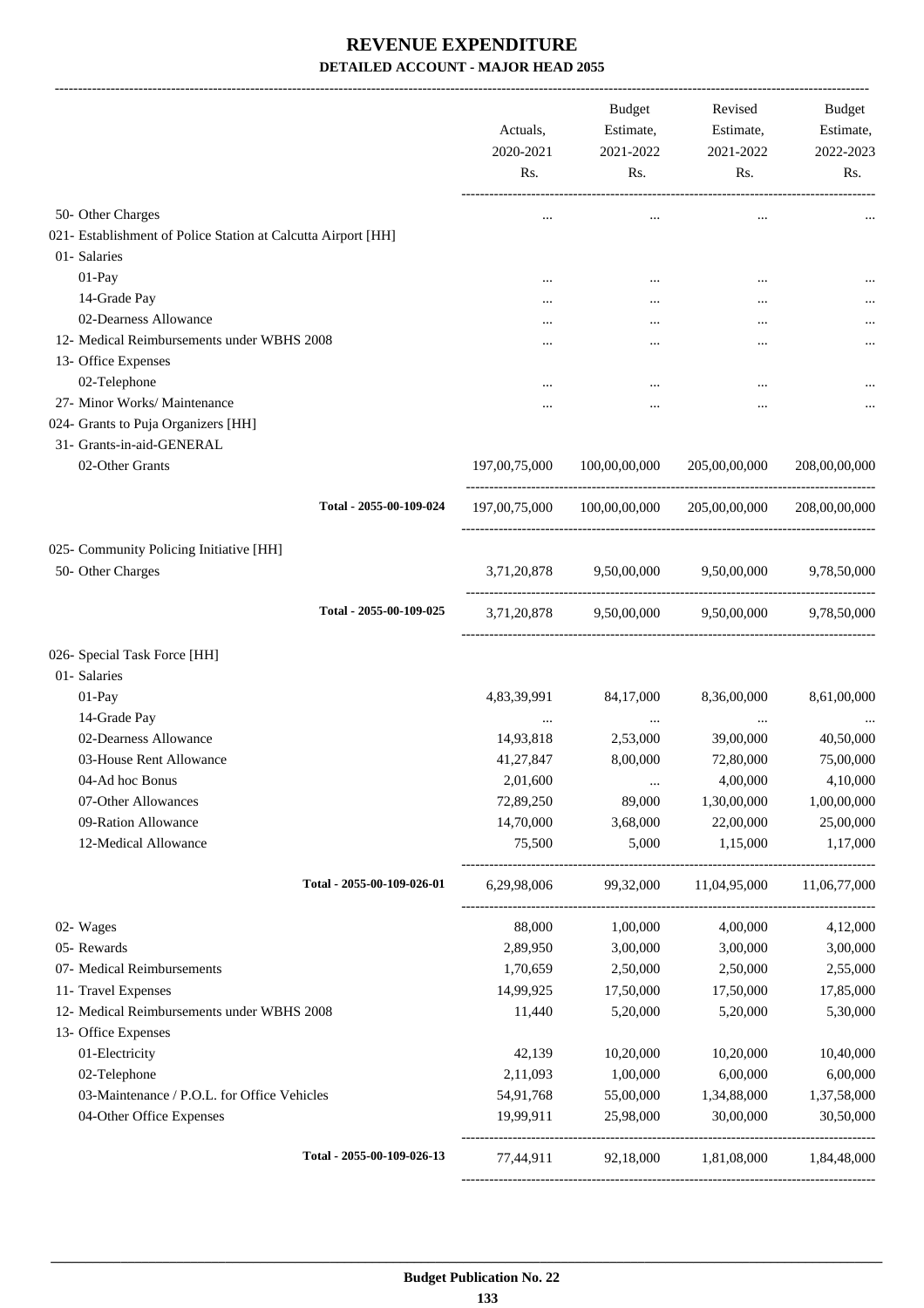|                                                  |              | <b>Budget</b>                                      | Revised                  | Budget            |
|--------------------------------------------------|--------------|----------------------------------------------------|--------------------------|-------------------|
|                                                  | Actuals,     | Estimate,                                          | Estimate,                | Estimate,         |
|                                                  | 2020-2021    | 2021-2022                                          | 2021-2022                | 2022-2023         |
|                                                  | Rs.          | Rs.                                                | Rs.                      | Rs.               |
| 14- Rents, Rates and Taxes                       | 22,03,329    | 2,50,000                                           | 25,89,000                | 26,41,000         |
| 16- Publications                                 | 50,274       | 1,20,000                                           | 1,20,000                 | 1,22,000          |
| 21- Materials and Supplies/Stores and Equipment  |              |                                                    |                          |                   |
| 01-Diet                                          | $\cdots$     | 10,20,000                                          | $\cdots$                 |                   |
| 04-Others                                        |              | 2,50,000                                           | 2,50,000                 | 2,55,000          |
| Total - 2055-00-109-026-21                       | $\cdots$     | 12,70,000                                          | 2,50,000                 | 2,55,000          |
| 25- Clothing and Tentage (Police Uniform)        | $\cdots$     | 1,04,000                                           |                          |                   |
| 27- Minor Works/ Maintenance                     | $\ddotsc$    | 1,00,000                                           |                          |                   |
| 28- Payment of Professional and Special Services |              |                                                    |                          |                   |
| 02-Other charges                                 | 33,000       | 1,00,000                                           | 4,50,000                 | 4,50,000          |
| 41- Secret Service Expenditure                   | 1,50,000     | 3,00,000                                           | 1,52,000                 | 1,55,000          |
| 50- Other Charges                                | 24,97,686    | 12,79,000                                          | 12,79,000                | 13,17,000         |
| 77- Computerisation                              | 5,13,906     | 5,50,000                                           | 12,00,000                | 12,29,000         |
| 98- Training                                     | 1,96,785     | 1,44,000                                           | 4,20,000                 | 4,44,000          |
| Total - 2055-00-109-026                          | 7,84,47,871  |                                                    | 2,62,87,000 13,82,83,000 | 13,90,20,000      |
| 027- Investigation & Border Issues [HH]          |              |                                                    |                          |                   |
| 28- Payment of Professional and Special Services |              |                                                    |                          |                   |
| 02-Other charges                                 |              |                                                    |                          |                   |
| 50- Other Charges                                | $\cdots$     | $\cdots$                                           | $\cdots$                 |                   |
| <b>Total - Administrative Expenditure</b>        |              | 5771,10,51,869    5323,50,48,000    6131,28,60,000 |                          | 6266, 95, 72, 000 |
| <b>State Development Schemes</b>                 |              |                                                    |                          |                   |
| 002- District Police [HH]                        |              |                                                    |                          |                   |
| 22- Arms and Ammunition                          |              | 10,00,00,000                                       | 3,33,33,000              | 11,00,00,000      |
| 27- Minor Works/ Maintenance                     | 6,80,46,986  | 63,00,00,000                                       | 21,00,00,000             | 18,45,25,000      |
| 77- Computerisation                              | 3,29,35,925  | 6,00,00,000                                        | 2,17,86,000              | 3,00,00,000       |
| 98- Training                                     |              | 5,00,000                                           | 1,67,000                 | 10,00,000         |
| Total - 2055-00-109-002                          | 10,09,82,911 | 79,05,00,000                                       | 26,52,86,000             | 32,55,25,000      |
| 003- Directorate of Security [HH]                |              |                                                    |                          |                   |
| 21- Materials and Supplies/Stores and Equipment  |              |                                                    |                          |                   |
| 04-Others                                        | $\cdots$     | 5,00,000                                           | 1,67,000                 | 5,00,000          |
| 22- Arms and Ammunition                          | $\cdots$     | 1,00,000                                           | 33,000                   | 10,000            |
| 27- Minor Works/ Maintenance                     | 20,27,719    | 1,00,00,000                                        | 33,33,000                | 48,00,000         |
| 77- Computerisation                              |              | 15,00,000                                          | 5,00,000                 | 5,75,000          |
| 78- Outsourcing of Services                      |              | $\cdots$                                           | $\cdots$                 |                   |
| 98- Training                                     | $\cdots$     | $\cdots$                                           | $\cdots$                 |                   |
| Total - 2055-00-109-003                          | 20,27,719    | 1,21,00,000                                        | 40,33,000                | 58,85,000         |
|                                                  |              |                                                    |                          |                   |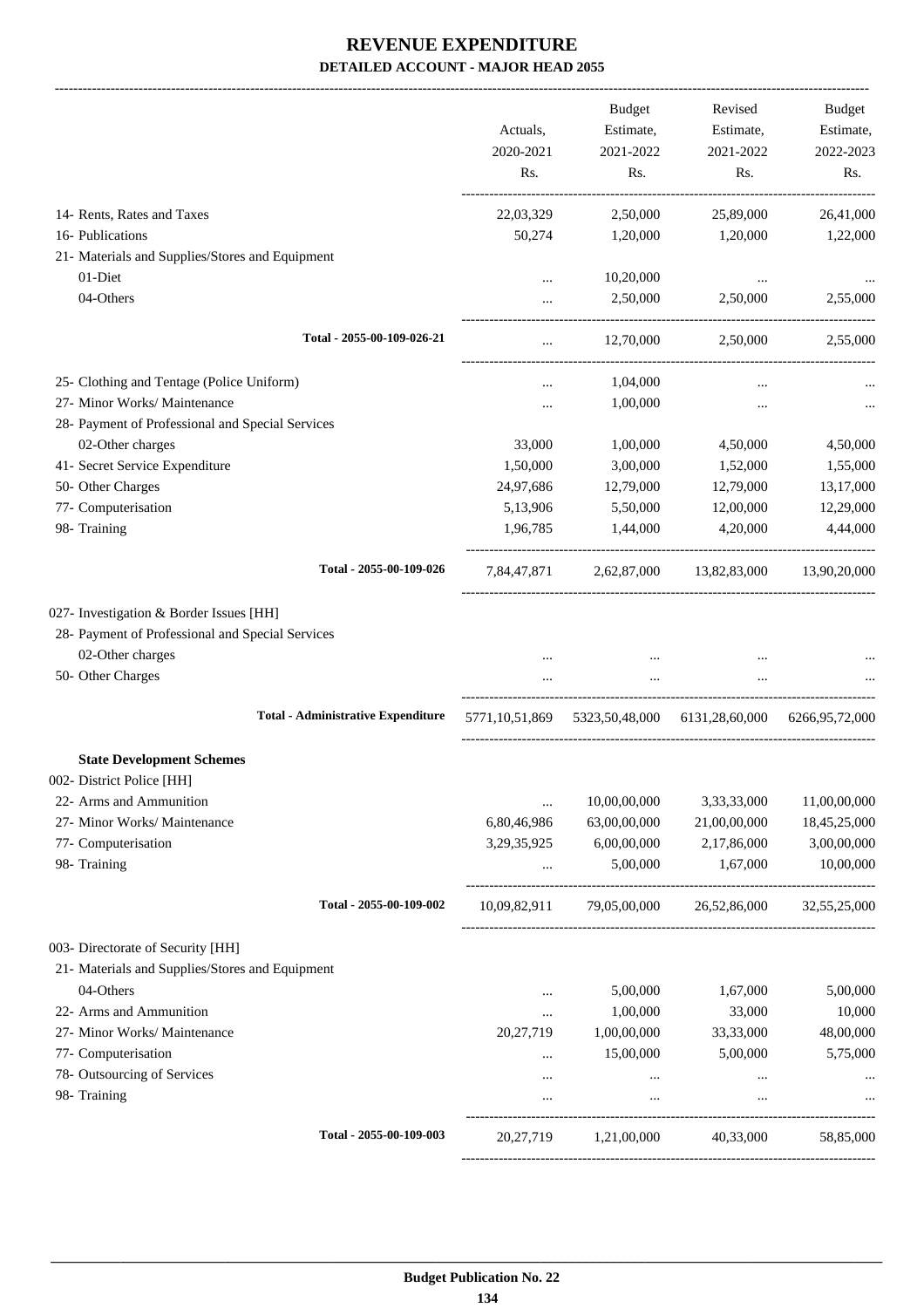|                                                                  |           | Budget                                                      | Revised   | Budget      |
|------------------------------------------------------------------|-----------|-------------------------------------------------------------|-----------|-------------|
|                                                                  | Actuals,  | Estimate,                                                   | Estimate, | Estimate,   |
|                                                                  | 2020-2021 | 2021-2022                                                   | 2021-2022 | 2022-2023   |
|                                                                  | Rs.       | Rs.                                                         | Rs.       | Rs.         |
| 022- Projects under Crime and Criminal Tracking & Network System |           |                                                             |           |             |
| (CCTNS) [HH]                                                     |           |                                                             |           |             |
| 19- Maintenance                                                  |           | 50,00,000                                                   | 16,67,000 | 32,50,000   |
| 21- Materials and Supplies/Stores and Equipment                  |           |                                                             |           |             |
| 04-Others                                                        | $\ddotsc$ | $\cdots$                                                    |           |             |
| 28- Payment of Professional and Special Services                 |           |                                                             |           |             |
| 02-Other charges                                                 | $\cdots$  | 90,00,000                                                   | 30,00,000 | 70,00,000   |
| 77- Computerisation                                              | $\ddotsc$ | 1,00,00,000                                                 | 33,33,000 | 1,00,00,000 |
| 98- Training                                                     |           |                                                             |           |             |
| Total - 2055-00-109-022                                          | $\cdots$  | 2,40,00,000                                                 | 80,00,000 | 2,02,50,000 |
| 023- Community Policing Initiatives of WBP [HH]                  |           |                                                             |           |             |
| 50- Other Charges                                                |           | $\cdots$                                                    |           |             |
| <b>Total - State Development Schemes</b>                         |           | 10,30,10,630 82,66,00,000 27,73,19,000 35,16,60,000         |           |             |
| Total - 2055-00-109                                              |           | 5781,40,62,499 5406,16,48,000 6159,01,79,000 6302,12,32,000 |           |             |
| Voted                                                            |           | 5781,40,62,499 5406,16,48,000 6159,01,79,000 6302,12,32,000 |           |             |
| Charged                                                          |           | $\ddotsc$                                                   | $\ddots$  |             |
| DETAILED ACCOUNT NO. 2055-00-111 - RAILWAY POLICE                |           |                                                             |           |             |
| 111- Railway Police<br><b>Administrative Expenditure</b>         |           |                                                             |           |             |

|  | 002- Railway Police-Howrah G.R.P. [HH] |  |
|--|----------------------------------------|--|
|  |                                        |  |

| 01- Salaries                               |                 |                |                 |              |
|--------------------------------------------|-----------------|----------------|-----------------|--------------|
| $01-Pay$                                   | 65, 14, 91, 478 | 63,26,89,000   | 66, 45, 21, 000 | 68,44,57,000 |
| 14-Grade Pay                               | 28,556          | $\cdots$       | 29,000          | 29,000       |
| 02-Dearness Allowance                      | 33,86,745       | 1,89,81,000    | 2,65,81,000     | 4,10,67,000  |
| 03-House Rent Allowance                    | 6,46,41,564     | 6,01,05,000    | 6, 31, 29, 000  | 6,50,23,000  |
| 04-Ad hoc Bonus                            | 27,97,200       | 27,28,000      | 28,53,000       | 29,10,000    |
| 05-Interim Relief                          | $\cdots$        | $\cdots$       | $\cdots$        |              |
| 07-Other Allowances                        | 2,65,592        | 2,22,000       | 4,50,000        | 4,60,000     |
| 09-Ration Allowance                        | 2,03,21,591     | 2, 11, 31, 000 | 2,07,28,000     | 2,11,43,000  |
| 12-Medical Allowance                       | 2,63,774        | 4,08,000       | 2,69,000        | 2,74,000     |
| Total - 2055-00-111-002-01                 | 74,31,96,500    | 73,62,64,000   | 77,85,60,000    | 81,53,63,000 |
| 02- Wages                                  | 18,27,525       | 18,00,000      | 28,00,000       | 29,00,000    |
| 05- Rewards                                | 3,50,000        | 2,04,000       | 2,04,000        | 2,04,000     |
| 07- Medical Reimbursements                 | 28,770          | 30,000         | 1,00,000        | 1,00,000     |
| 11- Travel Expenses                        | 10,30,000       | 13,15,000      | 13,15,000       | 13,41,000    |
| 12- Medical Reimbursements under WBHS 2008 | 12,75,830       | 10,50,000      | 23,50,000       | 23,50,000    |
| 13- Office Expenses                        |                 |                |                 |              |
| 01-Electricity                             | 2,95,542        | 2,75,000       | 2,75,000        | 2,81,000     |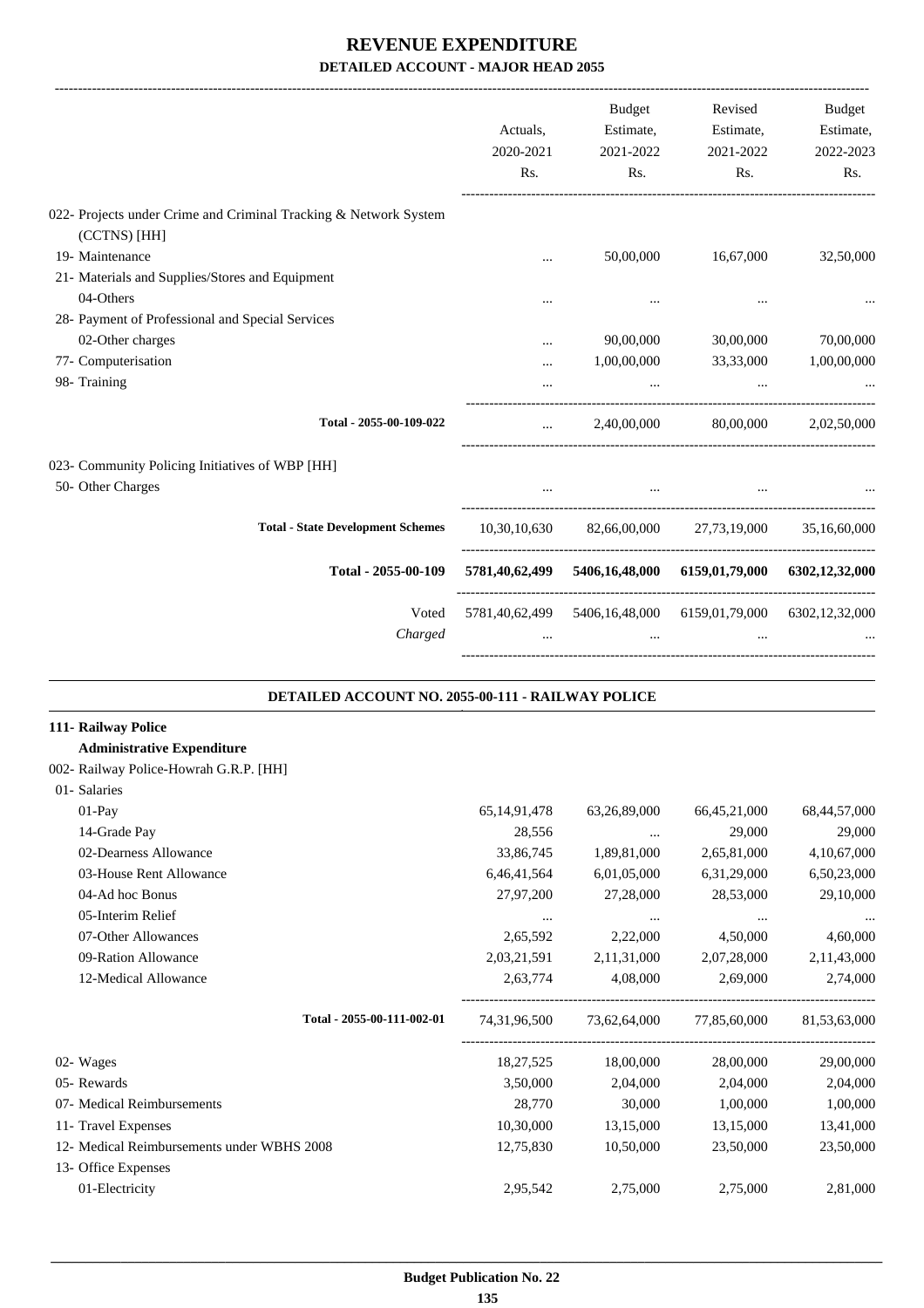-------------------------------------------------------------------------------------------------------------------------------------------------------------------------------

|                                                                                               | Actuals,<br>2020-2021<br>Rs. | <b>Budget</b><br>Estimate,<br>2021-2022<br>Rs. | Revised<br>Estimate,<br>2021-2022<br>Rs. | <b>Budget</b><br>Estimate,<br>2022-2023<br>Rs. |
|-----------------------------------------------------------------------------------------------|------------------------------|------------------------------------------------|------------------------------------------|------------------------------------------------|
|                                                                                               |                              |                                                |                                          |                                                |
| 02-Telephone<br>03-Maintenance / P.O.L. for Office Vehicles                                   | 9, 17, 467<br>51,23,226      | 8,40,000<br>41,10,000                          | 8,40,000<br>52,26,000                    | 8,57,000<br>53,31,000                          |
| 04-Other Office Expenses                                                                      | 76,70,000                    | 75,00,000                                      | 75,00,000                                | 76,50,000                                      |
| Total - 2055-00-111-002-13                                                                    | 1,40,06,235                  | 1,27,25,000                                    | 1,38,41,000                              | 1,41,19,000                                    |
| 25- Clothing and Tentage (Police Uniform)<br>28- Payment of Professional and Special Services | 1,37,900                     | 2,76,000                                       | 1,39,000                                 | 1,42,000                                       |
| 02-Other charges                                                                              |                              | 1,50,000                                       | 1,00,000                                 | 1,00,000                                       |
| 50- Other Charges                                                                             | $\cdots$<br>91,86,173        | 88.51.000                                      | 88,51,000                                | 91,17,000                                      |
| Total - 2055-00-111-002                                                                       | 77, 10, 38, 933              |                                                | 76,26,65,000 80,82,60,000                | 84,57,36,000                                   |
| 003- Railway Police-Sealdah G.R,P. [HH]                                                       |                              |                                                |                                          |                                                |
| 01- Salaries                                                                                  |                              |                                                |                                          |                                                |
| 01-Pay                                                                                        | 59,73,10,346                 | 56, 35, 69, 000                                | 60,92,57,000                             | 62,75,35,000                                   |
| 14-Grade Pay                                                                                  | 10,054                       | $\cdots$                                       | 10,000                                   | 10,000                                         |
| 02-Dearness Allowance                                                                         | 29,66,407                    | 1,69,07,000                                    | 2,43,70,000                              | 3,76,52,000                                    |
| 03-House Rent Allowance                                                                       | 5,80,42,460                  | 5,35,39,000                                    | 5,78,79,000                              | 5,96,16,000                                    |
| 04-Ad hoc Bonus                                                                               | 26,58,600                    | 25,24,000                                      | 27,12,000                                | 27,66,000                                      |
| 05-Interim Relief                                                                             | $\cdots$                     | $\ldots$                                       | $\cdots$                                 |                                                |
| 07-Other Allowances                                                                           | 12,67,366                    | 4,13,000                                       | 13,05,000                                | 13,44,000                                      |
| 09-Ration Allowance                                                                           | 1,86,77,670                  | 1,87,27,000                                    | 1,90,51,000                              | 1,94,32,000                                    |
| 12-Medical Allowance                                                                          | 4.52.647                     | 4,97,000                                       | 4.62,000                                 | 4,71,000                                       |
| Total - 2055-00-111-003-01                                                                    | 68, 13, 85, 550              |                                                | 65,61,76,000 71,50,46,000                | 74,88,26,000                                   |
| 02- Wages                                                                                     | 18,91,732                    | 21,58,000                                      | 20,09,000                                | 20,69,000                                      |
| 05- Rewards                                                                                   | 2,01,950                     | 1,03,000                                       | 1,03,000                                 | 1,03,000                                       |
| 07- Medical Reimbursements                                                                    | 60,970                       | 60,000                                         | 90,000                                   | 98,000                                         |
| 11- Travel Expenses                                                                           | 12,15,330                    | 24,27,000                                      | 24,27,000                                | 24,76,000                                      |
| 12- Medical Reimbursements under WBHS 2008<br>13- Office Expenses                             | 11,50,603                    | 20,80,000                                      | 30,00,000                                | 30,00,000                                      |
| 01-Electricity                                                                                | 14,80,577                    | 15,00,000                                      | 15,00,000                                | 15,30,000                                      |
| 02-Telephone                                                                                  | 5,02,472                     | 5,50,000                                       | 5,50,000                                 | 5,61,000                                       |
| 03-Maintenance / P.O.L. for Office Vehicles                                                   | 31,80,142                    | 33,97,000                                      | 32,44,000                                | 33,09,000                                      |
| 04-Other Office Expenses                                                                      | 14,41,466                    | 27,89,000                                      | 27,89,000                                | 28,45,000                                      |
| Total - 2055-00-111-003-13                                                                    | 66,04,657                    | 82,36,000                                      | 80,83,000                                | 82,45,000                                      |
| 14- Rents, Rates and Taxes                                                                    | 52,500                       | 75,000                                         | 75,000                                   | 77,000                                         |
| 24- P.O.L.(Police, Ambulance etc.)                                                            | $\cdots$                     | 1,65,000                                       |                                          |                                                |
| 25- Clothing and Tentage (Police Uniform)                                                     | 57,080                       | 1,25,000                                       | 58,000                                   | 59,000                                         |
| 28- Payment of Professional and Special Services                                              |                              |                                                |                                          |                                                |
| 02-Other charges                                                                              | $\ldots$                     | 2,50,000                                       | $\cdots$                                 |                                                |
| 50- Other Charges                                                                             | 8,36,433                     | 2,48,000                                       | 2,48,000                                 | 2,55,000                                       |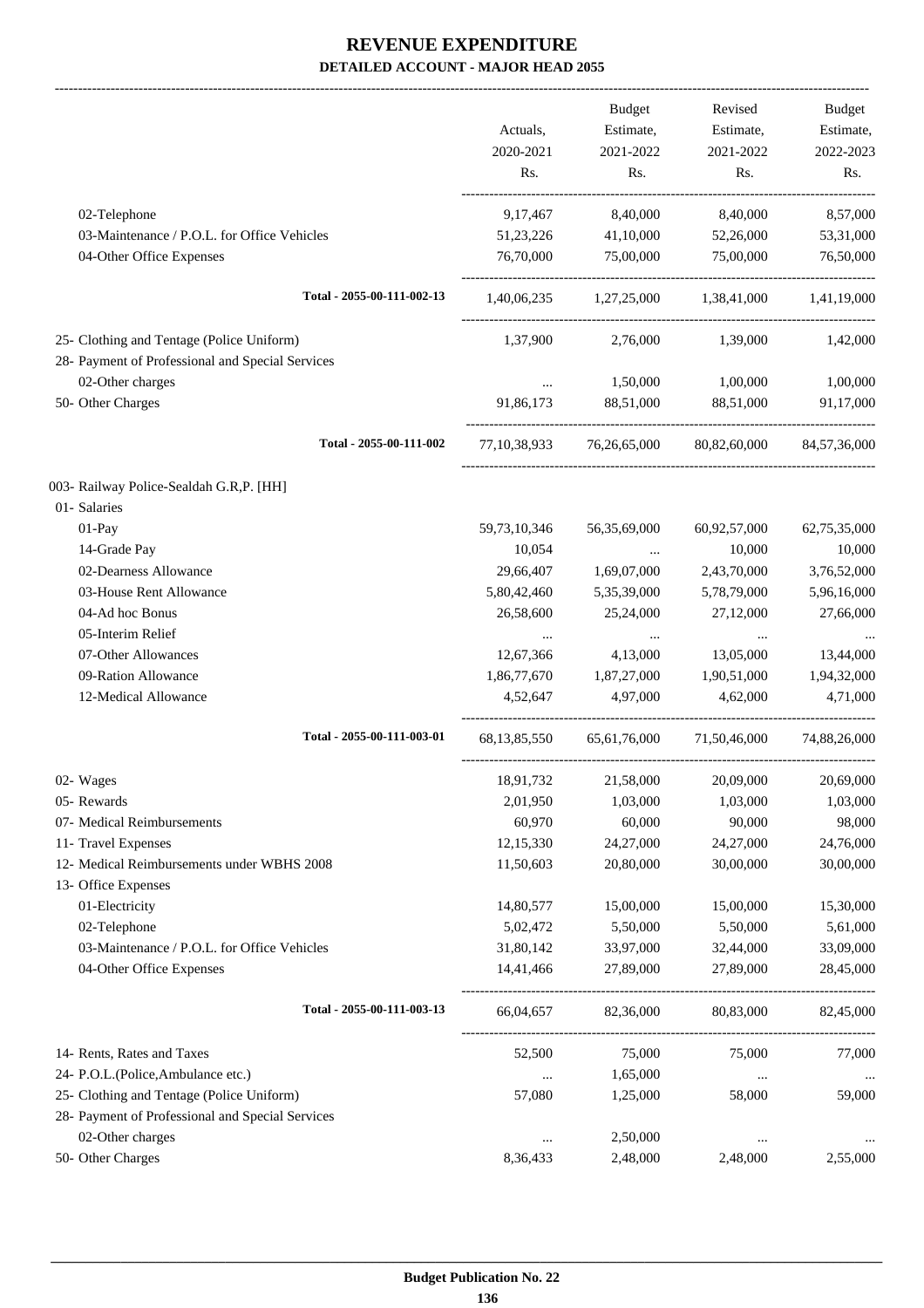|                                                  | Actuals,<br>2020-2021<br>Rs. | <b>Budget</b><br>Estimate,<br>2021-2022<br>Rs. | Revised<br>Estimate,<br>2021-2022<br>Rs. | Budget<br>Estimate,<br>2022-2023<br>Rs. |
|--------------------------------------------------|------------------------------|------------------------------------------------|------------------------------------------|-----------------------------------------|
| Total - 2055-00-111-003                          | 69, 34, 56, 805              |                                                | 67,21,03,000 73,11,39,000                | 76,52,08,000                            |
| 004- Railway Police-Siliguri G.R.P. [HH]         |                              |                                                |                                          |                                         |
| 01- Salaries                                     |                              |                                                |                                          |                                         |
| $01-Pay$                                         | 34, 28, 32, 310              | 30,09,29,000                                   | 34,96,89,000                             | 36,01,80,000                            |
| 14-Grade Pay                                     | 14,938                       | $\cdots$                                       | 15,000                                   | 15,000                                  |
| 02-Dearness Allowance                            | 18,72,538                    | 90,28,000                                      | 1,39,88,000                              | 2,16,11,000                             |
| 03-House Rent Allowance                          | 3, 35, 52, 841               | 2,85,88,000                                    | 3,32,20,000                              | 3,42,17,000                             |
| 04-Ad hoc Bonus                                  | 20,37,000                    | 16,72,000                                      | 20,78,000                                | 21,20,000                               |
| 07-Other Allowances                              | 1,44,850                     | 1,13,000                                       | 1,49,000                                 | 1,53,000                                |
| 09-Ration Allowance                              | 1,14,05,850                  | 1,04,75,000                                    | 1,16,34,000                              | 1,18,67,000                             |
| 12-Medical Allowance                             | 17,18,583                    | 14,59,000                                      | 17,53,000                                | 17,88,000                               |
| Total - 2055-00-111-004-01                       |                              | 39, 35, 78, 910 35, 22, 64, 000                | 41,25,26,000                             | 43, 19, 51, 000                         |
| 02- Wages                                        | 1,19,50,757                  | 80,00,000                                      | 1,26,91,000                              | 1,30,72,000                             |
| 05- Rewards                                      | 1,10,650                     | 1,00,000                                       | 1,00,000                                 | 1,00,000                                |
| 07- Medical Reimbursements                       |                              | 1,000                                          | $\ldots$                                 |                                         |
| 11- Travel Expenses                              | 15,95,305                    | 12,06,000                                      | 12,06,000                                | 12,30,000                               |
| 12- Medical Reimbursements under WBHS 2008       | 4,40,340                     | 5,50,000                                       | 13,00,000                                | 13,61,000                               |
| 13- Office Expenses                              |                              |                                                |                                          |                                         |
| 02-Telephone                                     | 3,82,744                     | 6,00,000                                       | 6,00,000                                 | 6,12,000                                |
| 03-Maintenance / P.O.L. for Office Vehicles      | 5, 37, 573                   | 4,78,000                                       | 5,48,000                                 | 5,59,000                                |
| 04-Other Office Expenses                         | 14,51,588                    | 15,59,000                                      | 15,59,000                                | 15,90,000                               |
| Total - 2055-00-111-004-13                       | 23,71,905                    | 26,37,000                                      | 27,07,000                                | 27,61,000                               |
| 24- P.O.L.(Police, Ambulance etc.)               | $\cdots$                     | 5,000                                          | $\ddotsc$                                |                                         |
| 25- Clothing and Tentage (Police Uniform)        | 15,992                       | 17,000                                         | 16,000                                   | 16,000                                  |
| 28- Payment of Professional and Special Services |                              |                                                |                                          |                                         |
| 02-Other charges                                 | 3,02,750                     | 1,00,000                                       | 3,03,000                                 | 3,03,000                                |
| 50- Other Charges                                | 22,47,031                    | 13,85,000                                      | 13,85,000                                | 14,27,000                               |
| Total - 2055-00-111-004                          | 41, 26, 13, 640              | 36,62,65,000                                   | 43,22,34,000                             | 45, 22, 21, 000                         |
| 005- Railway Police-Kharagpur G.R.P. [HH]        |                              |                                                |                                          |                                         |
| 01- Salaries                                     |                              |                                                |                                          |                                         |
| $01-Pay$                                         | 36,46,42,101                 | 33,92,20,000                                   | 37, 19, 35, 000                          | 38, 30, 93, 000                         |
| 14-Grade Pay                                     | $\cdots$                     |                                                |                                          |                                         |
| 02-Dearness Allowance                            | 17,76,210                    | 1,01,77,000                                    | 1,48,77,000                              | 2,29,86,000                             |
| 03-House Rent Allowance                          | 3,60,29,178                  | 3,22,26,000                                    | 3,53,34,000                              | 3,63,94,000                             |
| 04-Ad hoc Bonus                                  | 18,52,200                    | 20,63,000                                      | 18,89,000                                | 19,27,000                               |
| 07-Other Allowances                              | 23,43,410                    | 13,24,000                                      | 24,14,000                                | 24,86,000                               |
| 09-Ration Allowance                              | 1,21,42,339                  | 1,21,99,000                                    | 1,23,85,000                              | 1,26,33,000                             |
| 12-Medical Allowance                             | 28,24,848                    | 24,83,000                                      | 28,81,000                                | 29,39,000                               |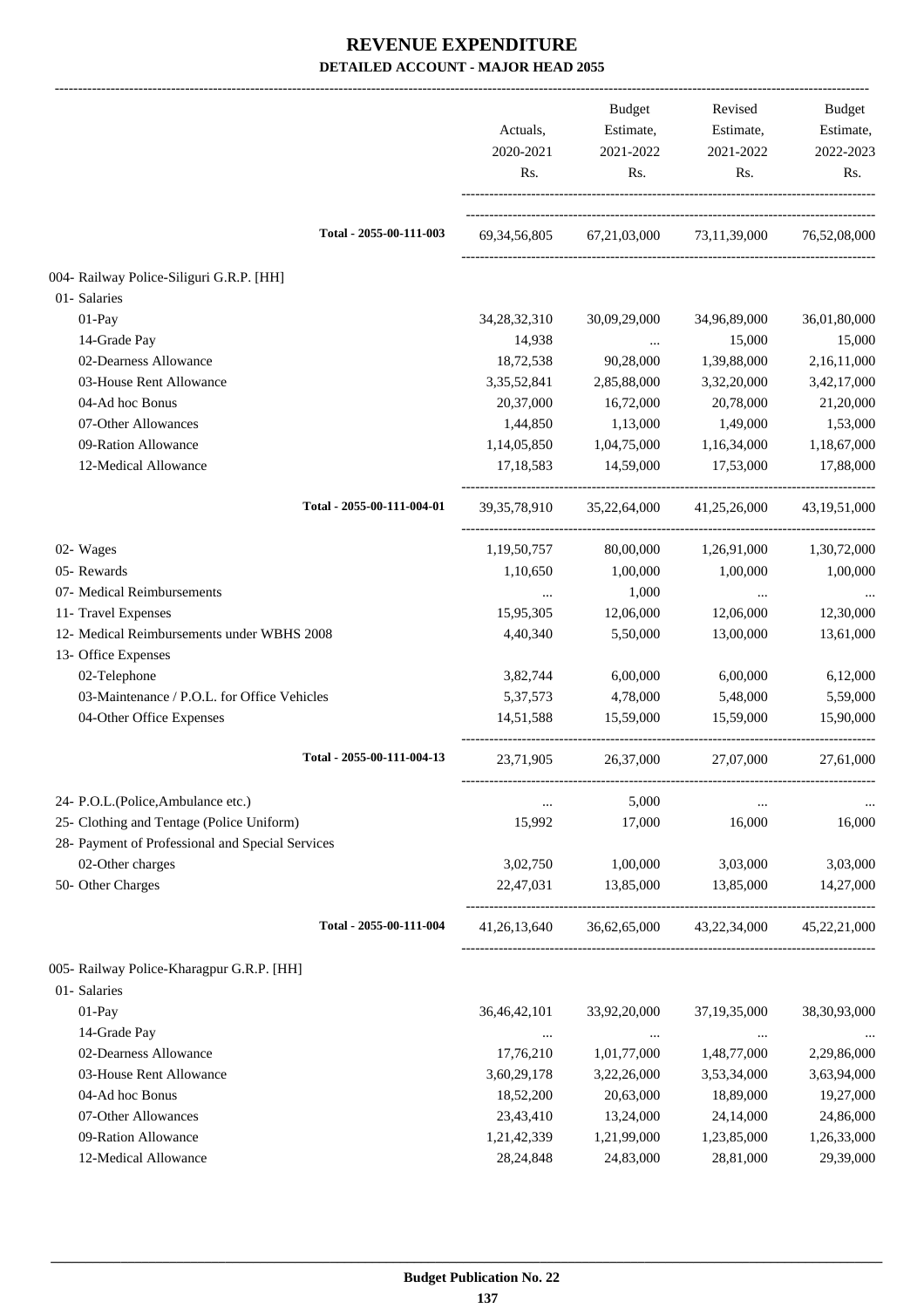|                                                  | Actuals,<br>2020-2021<br>Rs.    | Budget<br>Estimate,<br>2021-2022<br>Rs. | Revised<br>Estimate,<br>2021-2022<br>Rs.                        | <b>Budget</b><br>Estimate,<br>2022-2023<br>Rs. |
|--------------------------------------------------|---------------------------------|-----------------------------------------|-----------------------------------------------------------------|------------------------------------------------|
| Total - 2055-00-111-005-01                       | 42, 16, 10, 286                 | 39,96,92,000                            | 44, 17, 15, 000                                                 | 46,24,58,000                                   |
| 02- Wages                                        |                                 |                                         |                                                                 |                                                |
|                                                  | 9,78,116                        | 8,00,000                                | 10,39,000                                                       | 10,70,000                                      |
| 05- Rewards                                      | 49,600                          | 1,03,000                                | 1,03,000                                                        | 1,03,000                                       |
| 07- Medical Reimbursements                       | 1,25,034                        | 50,000                                  | 50,000                                                          | 51,000                                         |
| 11- Travel Expenses                              | 8,55,824                        | 11,11,000                               | 11,11,000                                                       | 11,33,000                                      |
| 12- Medical Reimbursements under WBHS 2008       | 2,22,489                        | 2,40,000                                | 6,90,000                                                        | 7,00,000                                       |
| 13- Office Expenses                              |                                 |                                         |                                                                 |                                                |
| 01-Electricity                                   | 4,77,682                        | 4,10,000                                | 4,10,000                                                        | 4,18,000                                       |
| 02-Telephone                                     | 3,26,131                        | 3,50,000                                | 3,50,000                                                        | 3,57,000                                       |
| 03-Maintenance / P.O.L. for Office Vehicles      | 8,72,163                        | 14,70,000                               | 11,68,000                                                       | 11,92,000                                      |
| 04-Other Office Expenses                         | 40,99,370                       | 41,71,000                               | 41,71,000                                                       | 42,54,000                                      |
| Total - 2055-00-111-005-13                       | 57, 75, 346                     | 64,01,000                               | 60,99,000                                                       | 62,21,000                                      |
| 14- Rents, Rates and Taxes                       | $\cdots$                        | 50,000                                  | $\cdots$                                                        |                                                |
| 25- Clothing and Tentage (Police Uniform)        | 21,788                          | 41,000                                  | 22,000                                                          | 22,000                                         |
| 28- Payment of Professional and Special Services |                                 |                                         |                                                                 |                                                |
| 02-Other charges                                 | 7,000                           | 4,000                                   | 7,000                                                           | 7,000                                          |
| 50- Other Charges                                | 33,97,554                       | 33,18,000                               | 33,18,000                                                       | 34,18,000                                      |
| Total - 2055-00-111-005                          |                                 |                                         | 43, 30, 43, 037 41, 18, 10, 000 45, 41, 54, 000 47, 51, 83, 000 |                                                |
| <b>Total - Administrative Expenditure</b>        | 231,01,52,415                   | 221, 28, 43, 000                        | 242,57,87,000                                                   | 253,83,48,000                                  |
| Total - 2055-00-111                              | 231,01,52,415                   | 221,28,43,000                           | 242,57,87,000                                                   | 253,83,48,000                                  |
| Voted<br>Charged                                 | 231,01,52,415<br>$\overline{a}$ | 221,28,43,000<br>$\cdots$               | 242,57,87,000                                                   | 253,83,48,000                                  |

#### **DETAILED ACCOUNT NO. 2055-00-112 - HARBOUR POLICE .**

.

#### **112- Harbour Police**

#### **Administrative Expenditure**

#### 001- Port Police [HH]

| 01- Salaries            |              |              |              |              |
|-------------------------|--------------|--------------|--------------|--------------|
| $01-Pav$                | 43,86,91,822 | 50,02,95,000 | 44,74,66,000 | 46,08,90,000 |
| 14-Grade Pay            | 35,124       | $\cdots$     | 35,000       | 35,000       |
| 02-Dearness Allowance   | 23,65,320    | 1,50,09,000  | 1,78,99,000  | 2,76,53,000  |
| 03-House Rent Allowance | 3,64,70,082  | 4,75,28,000  | 4,25,09,000  | 4,37,85,000  |
| 04-Ad hoc Bonus         | 8,48,400     | 11,40,000    | 8,65,000     | 8,82,000     |
| 05-Interim Relief       | $\cdots$     | $\cdots$     | $\cdots$     | $\cdots$     |
| 07-Other Allowances     | 7,18,500     | 5,60,000     | 7,40,000     | 7,62,000     |
| 09-Ration Allowance     | 1,17,38,595  | 1,45,83,000  | 1,19,73,000  | 1,22,12,000  |
| 12-Medical Allowance    | 30.69.239    | 38,46,000    | 31,31,000    | 31.94.000    |
|                         |              |              |              |              |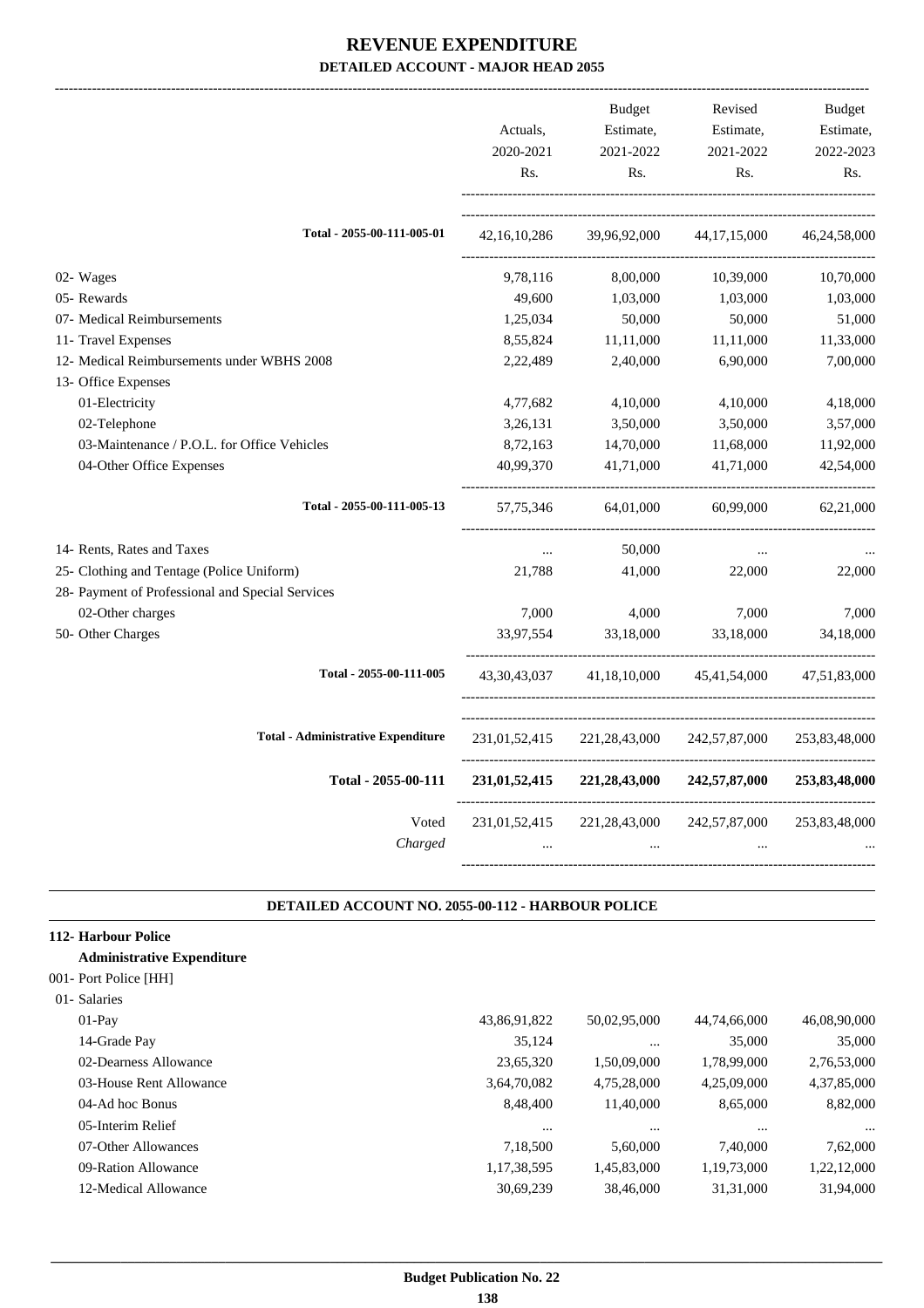|                                            | Actuals,  | Budget            | Revised<br>Estimate, Estimate,                      | <b>Budget</b><br>Estimate, |
|--------------------------------------------|-----------|-------------------|-----------------------------------------------------|----------------------------|
|                                            | 2020-2021 | 2021-2022         | 2021-2022                                           | 2022-2023                  |
|                                            | Rs.       | Rs.               | Rs.                                                 | Rs.                        |
| Total - 2055-00-112-001-01                 |           |                   | 49, 39, 37, 082 58, 29, 61, 000 52, 46, 18, 000     | 54.94.13.000               |
| 07- Medical Reimbursements                 | 29,638    | 43,000            | 43,000                                              | 44,000                     |
| 11- Travel Expenses                        | 10,080    | 6,000             | 6,000                                               | 6,000                      |
| 12- Medical Reimbursements under WBHS 2008 | 4,65,452  | 4,00,000          | 6,00,000                                            | 6,08,000                   |
| 13- Office Expenses                        |           |                   |                                                     |                            |
| 01-Electricity                             | $\cdots$  | 5,000             |                                                     |                            |
| 02-Telephone                               | $\cdots$  | 5,000             | $\cdots$                                            |                            |
| 04-Other Office Expenses                   |           | 1,57,000          | 1,57,000                                            | 1.60.000                   |
| Total - 2055-00-112-001-13                 | $\cdots$  | 1,67,000          | 1,57,000                                            | 1.60.000                   |
| 14- Rents, Rates and Taxes                 | $\cdots$  | 5,000             | $\cdots$                                            |                            |
| 24- P.O.L.(Police, Ambulance etc.)         |           | 4,15,893 4,17,000 | 22,01,000                                           | 22,45,000                  |
| 41- Secret Service Expenditure             | 2,25,000  | 1,51,000          | 2,27,000                                            | 2,32,000                   |
| 50- Other Charges                          | 1,07,420  | 2,07,000          | 2,07,000                                            | 2,13,000                   |
| <b>Total - Administrative Expenditure</b>  |           |                   | 49,51,90,565 58,43,57,000 52,80,59,000 55,29,21,000 |                            |
| Total - 2055-00-112                        |           |                   | 49,51,90,565 58,43,57,000 52,80,59,000              | 55,29,21,000               |
| Voted<br>Charged                           |           |                   | 49,51,90,565 58,43,57,000 52,80,59,000 55,29,21,000 |                            |
|                                            |           |                   |                                                     |                            |

#### **DETAILED ACCOUNT NO. 2055-00-113 - WELFARE OF POLICE PERSONNEL .**

.

# **113- Welfare of Police Personnel**

# **Administrative Expenditure**

### 001- Hospitals for State Headquaters Police [HH]

| 01-Salaries                                |                |             |             |             |
|--------------------------------------------|----------------|-------------|-------------|-------------|
| $01-Pav$                                   | 6, 15, 46, 771 | 6,59,80,000 | 6,27,78,000 | 6,46,61,000 |
| 14-Grade Pay                               | $\cdots$       | $\cdots$    | $\cdots$    | $\cdots$    |
| 02-Dearness Allowance                      | 2,80,947       | 19,79,000   | 25,11,000   | 38,80,000   |
| 03-House Rent Allowance                    | 42, 21, 147    | 62,68,000   | 59,64,000   | 61,43,000   |
| 04-Ad hoc Bonus                            | 2,81,400       | 3,28,000    | 2,87,000    | 2,93,000    |
| 05-Interim Relief                          | $\cdots$       | $\cdots$    | $\cdots$    | $\cdots$    |
| 07-Other Allowances                        | 81,220         | 77,000      | 84,000      | 87,000      |
| 12-Medical Allowance                       | 2,74,500       | 3,18,000    | 2,80,000    | 2,86,000    |
| Total - 2055-00-113-001-01                 | 6,66,85,985    | 7,49,50,000 | 7,19,04,000 | 7,53,50,000 |
| 02- Wages                                  | 78,48,771      | 78,26,000   | 83,35,000   | 85,85,000   |
| 07- Medical Reimbursements                 | $\cdots$       | 13,000      | $\cdots$    | $\cdots$    |
| 11- Travel Expenses                        | 84,240         | 40,000      | 40,000      | 41,000      |
| 12- Medical Reimbursements under WBHS 2008 | 1,61,636       | 50,000      | 50,000      | 51,000      |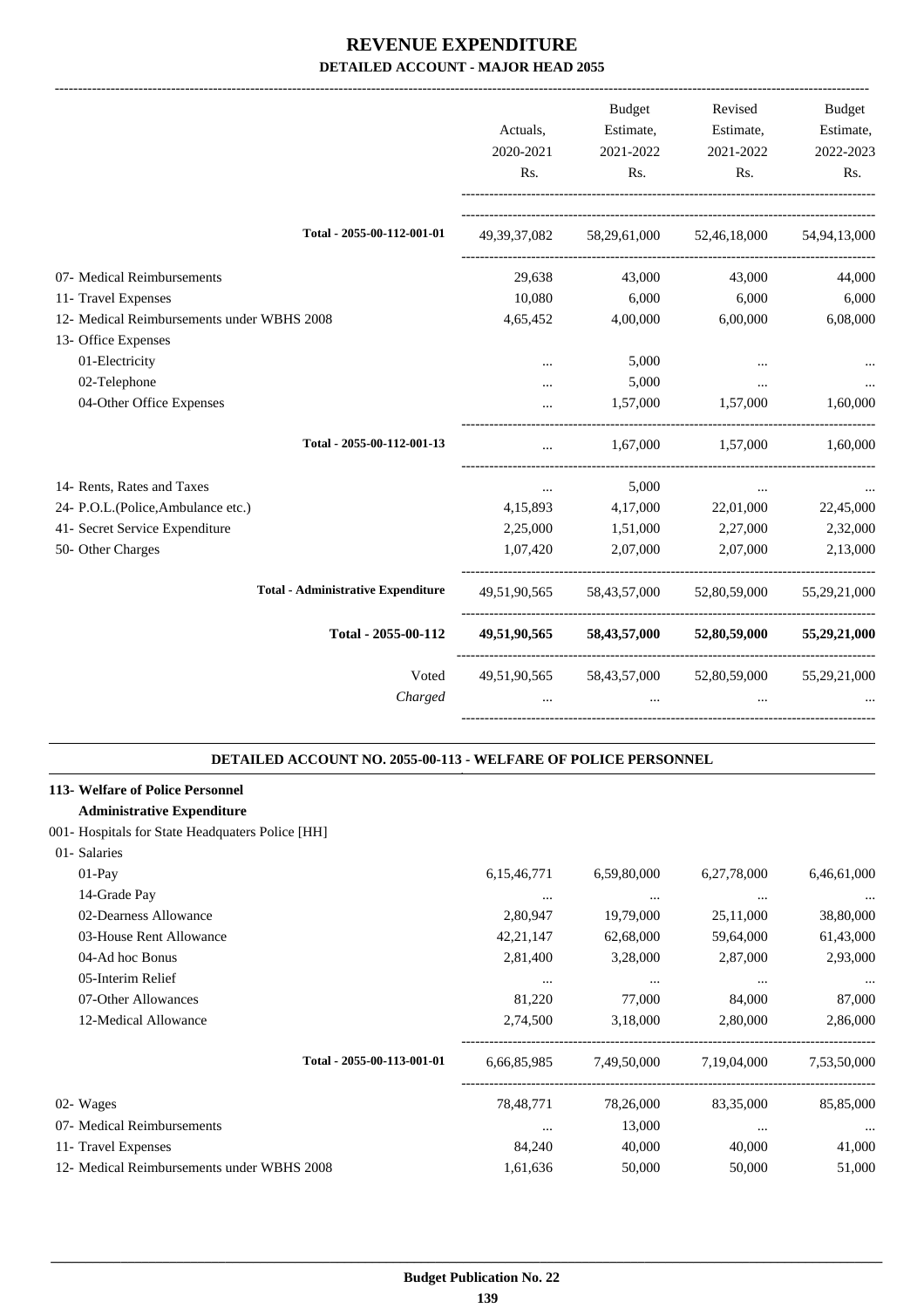|                                                  |                | <b>Budget</b>                     | Revised                                | <b>Budget</b> |
|--------------------------------------------------|----------------|-----------------------------------|----------------------------------------|---------------|
|                                                  | Actuals,       | Estimate,                         | Estimate,                              | Estimate,     |
|                                                  | 2020-2021      | 2021-2022                         | 2021-2022                              | 2022-2023     |
|                                                  | Rs.            | Rs.                               | Rs.                                    | Rs.           |
| 13- Office Expenses                              |                |                                   |                                        |               |
| 01-Electricity                                   | 26,18,371      | 30,00,000                         | 30,00,000                              | 30,60,000     |
| 02-Telephone                                     | 1,25,497       | 1,40,000                          | 1,40,000                               | 1,43,000      |
| 03-Maintenance / P.O.L. for Office Vehicles      | $\cdots$       | 10,000                            | $\cdots$                               |               |
| 04-Other Office Expenses                         | 1,09,810       | 2,19,000                          | 1,10,000                               | 1,12,000      |
| Total - 2055-00-113-001-13                       | 28,53,678      | 33,69,000                         | 32,50,000                              | 33,15,000     |
| 21- Materials and Supplies/Stores and Equipment  |                |                                   |                                        |               |
| 01-Diet                                          | 7, 17, 573     | 8,84,000                          | 8,84,000                               | 9,02,000      |
| 02-Drug                                          | 4,52,307       | 20,40,000                         | 20,40,000                              | 20,81,000     |
| 03-Other Hospital Consumables                    | 12,65,588      | 12,92,000                         | 12,92,000                              | 13,18,000     |
| 04-Others                                        | 6,68,640       | 13,73,000                         | 13,73,000                              | 14,00,000     |
| Total - 2055-00-113-001-21                       | 31,04,108      | 55,89,000                         | 55,89,000                              | 57,01,000     |
| 24- P.O.L.(Police, Ambulance etc.)               | $\cdots$       | 1,000                             | $\cdots$                               |               |
| 28- Payment of Professional and Special Services |                |                                   |                                        |               |
| 02-Other charges                                 | $\cdots$       | 3,000                             | $\cdots$                               |               |
| 50- Other Charges                                | 4,25,881       | 4,40,000                          | 4,40,000                               | 4,53,000      |
| Total - 2055-00-113-001                          | 8, 11, 64, 299 | 9,22,81,000                       | 8,96,08,000                            | 9,34,96,000   |
| 002- Hospitals for District Police [HH]          |                |                                   |                                        |               |
| 01- Salaries                                     |                |                                   |                                        |               |
| 01-Pay                                           | 9,53,36,472    | 10,08,82,000                      | 9,72,43,000                            | 10,01,60,000  |
| 14-Grade Pay                                     |                |                                   |                                        |               |
| 02-Dearness Allowance                            | 4,45,956       | 30,26,000                         | 38,90,000                              | 60,10,000     |
| 03-House Rent Allowance                          | 77,82,487      | 95,84,000                         | 92,38,000                              | 95,15,000     |
| 04-Ad hoc Bonus                                  | 3,52,800       | 4,04,000                          | 3,60,000                               | 3,67,000      |
| 07-Other Allowances                              | 1,57,110       | 1,32,000                          | 1,62,000                               | 1,67,000      |
| 09-Ration Allowance                              | $\cdots$       | $\sim 10^{11}$ and $\sim 10^{11}$ | $\ldots$                               |               |
| 12-Medical Allowance                             | 3,62,000       | 3,54,000                          | 3.69.000                               | 3,76,000      |
| Total - 2055-00-113-002-01                       |                |                                   | 10,44,36,825 11,43,82,000 11,12,62,000 | 11,65,95,000  |
| 12- Medical Reimbursements under WBHS 2008       | 15,200         | 26,000                            | 26,000                                 | 27,000        |
| 13- Office Expenses                              |                |                                   |                                        |               |
| 02-Telephone                                     | 5,922          | 10,000                            | 10,000                                 | 10,000        |
| 04-Other Office Expenses                         | 3,61,833       | 1,86,000                          | 1,86,000                               | 1,90,000      |
| Total - 2055-00-113-002-13                       |                | 3,67,755 1,96,000 1,96,000        |                                        | 2,00,000      |
| 21- Materials and Supplies/Stores and Equipment  |                |                                   |                                        |               |
| 01-Diet                                          | 19,261         | 1,13,000                          | 1,13,000                               | 1,15,000      |
| 02-Drug                                          | 35,95,318      | 6,32,000                          | 6,32,000                               | 6,45,000      |
| 03-Other Hospital Consumables                    | 32,831         | 1,22,000                          | 1,22,000                               | 1,24,000      |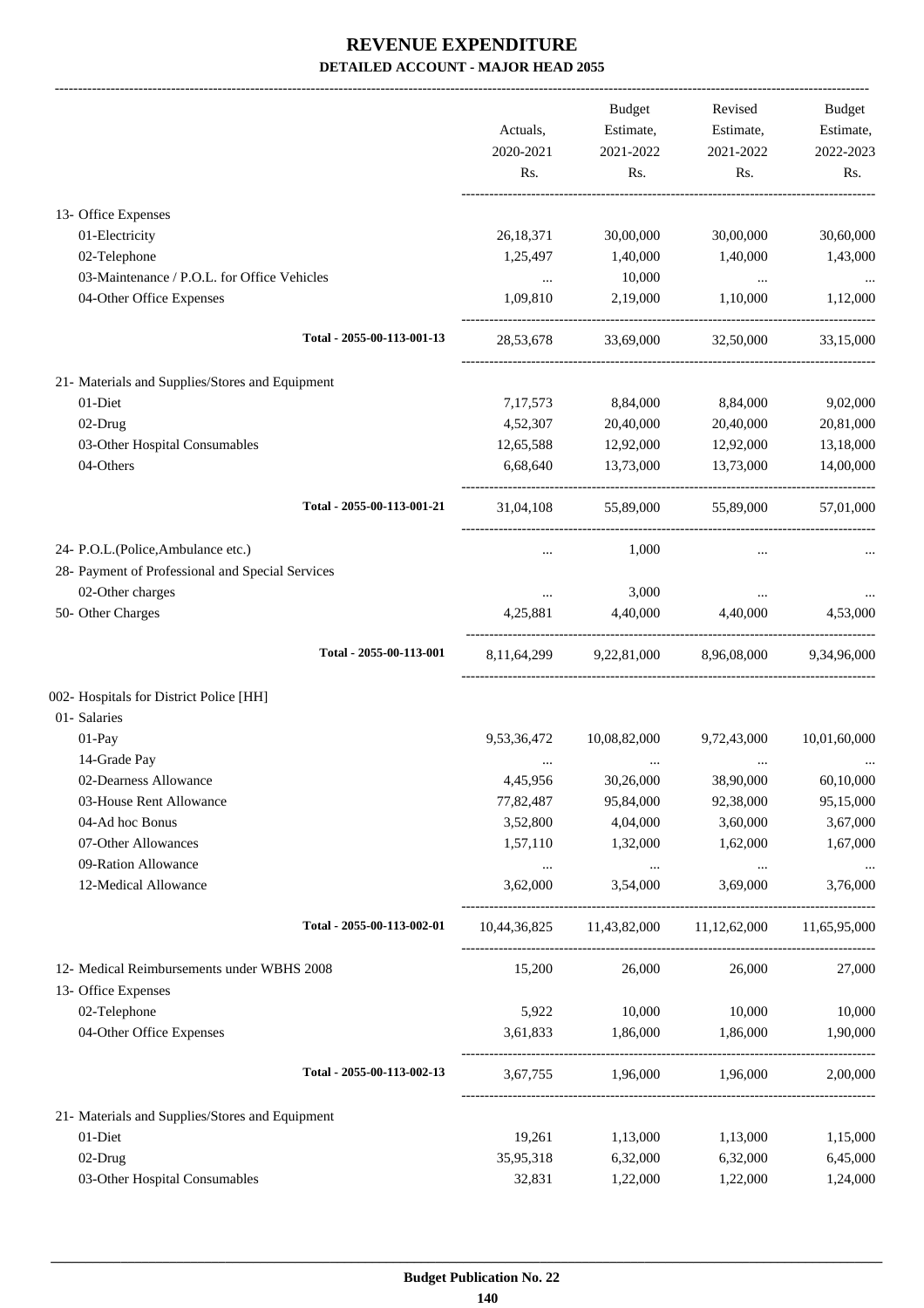|                                                                         | Actuals,<br>2020-2021<br>Rs. | <b>Budget</b><br>Estimate,<br>2021-2022<br>Rs. | Revised<br>Estimate,<br>2021-2022<br>Rs.                        | Budget<br>Estimate,<br>2022-2023<br>Rs. |
|-------------------------------------------------------------------------|------------------------------|------------------------------------------------|-----------------------------------------------------------------|-----------------------------------------|
| 04-Others                                                               | 52,76,688                    | 57,09,000                                      | 57,09,000                                                       | 58,23,000                               |
| Total - 2055-00-113-002-21                                              |                              |                                                | 89,24,098 65,76,000 65,76,000                                   | 67,07,000                               |
| 24- P.O.L.(Police, Ambulance etc.)                                      |                              | 1,000                                          | $\cdots$                                                        |                                         |
| 41- Secret Service Expenditure                                          | $\cdots$                     | 8,000                                          | 8,000                                                           | 8,000                                   |
| 50- Other Charges                                                       | 6,99,463                     | 2,37,000                                       | 2,37,000                                                        | 2,44,000                                |
| Total - 2055-00-113-002                                                 |                              |                                                | 11,44,43,341 12,14,26,000 11,83,05,000 12,37,81,000             |                                         |
| 006- Development of Sports Activities for the Police Personnel. [HH]    |                              |                                                |                                                                 |                                         |
| 50- Other Charges                                                       |                              |                                                | 72,69,382 2,40,00,000 2,40,00,000 2,47,20,000                   |                                         |
| Total - 2055-00-113-006                                                 |                              |                                                | 72,69,382 2,40,00,000 2,40,00,000 2,47,20,000                   |                                         |
| <b>Total - Administrative Expenditure</b>                               |                              |                                                | 20,28,77,022 23,77,07,000 23,19,13,000 24,19,97,000             |                                         |
| Total - 2055-00-113                                                     |                              |                                                | 20,28,77,022 23,77,07,000 23,19,13,000 24,19,97,000             |                                         |
| Voted                                                                   |                              |                                                | 20, 28, 77, 022 23, 77, 07, 000 23, 19, 13, 000 24, 19, 97, 000 |                                         |
| Charged                                                                 |                              |                                                |                                                                 |                                         |
| <b>DETAILED ACCOUNT NO. 2055-00-115 - MODERNISATION OF POLICE FORCE</b> |                              |                                                |                                                                 |                                         |
| 115-Modernisation of Police Force                                       |                              |                                                |                                                                 |                                         |
| <b>Administrative Expenditure</b>                                       |                              |                                                |                                                                 |                                         |
| 009- Anti-Hijacking Measures [HH]                                       |                              |                                                |                                                                 |                                         |
| 01- Salaries                                                            |                              |                                                |                                                                 |                                         |
| 07-Other Allowances                                                     |                              | $\ddotsc$                                      | $\ddotsc$                                                       |                                         |
| 09-Ration Allowance                                                     | $\cdots$                     | $\cdots$                                       | $\cdots$                                                        | $\cdots$                                |
| 11-Compensatory Allowance                                               |                              | $\ddotsc$                                      | $\cdots$                                                        | $\cdots$                                |
| 02- Wages                                                               |                              | 5,000                                          | $\cdots$                                                        | $\cdots$                                |
| 07- Medical Reimbursements                                              |                              | 1,000                                          | $\cdots$                                                        |                                         |
| 11- Travel Expenses                                                     |                              | 5,000                                          | $\cdots$                                                        |                                         |
| 12- Medical Reimbursements under WBHS 2008                              |                              | 1,000                                          | $\cdots$                                                        |                                         |
| 13- Office Expenses                                                     |                              |                                                |                                                                 |                                         |
| 01-Electricity                                                          |                              | 5,000                                          |                                                                 |                                         |
| 02-Telephone                                                            |                              | 5,000                                          | $\cdots$                                                        |                                         |
| 03-Maintenance / P.O.L. for Office Vehicles                             |                              | 5,000                                          |                                                                 |                                         |
| 04-Other Office Expenses                                                |                              | 5,000                                          |                                                                 |                                         |
| Total - 2055-00-115-009-13                                              |                              | 20,000                                         | $\cdots$                                                        |                                         |

-----------------------------------------------------------------------------------------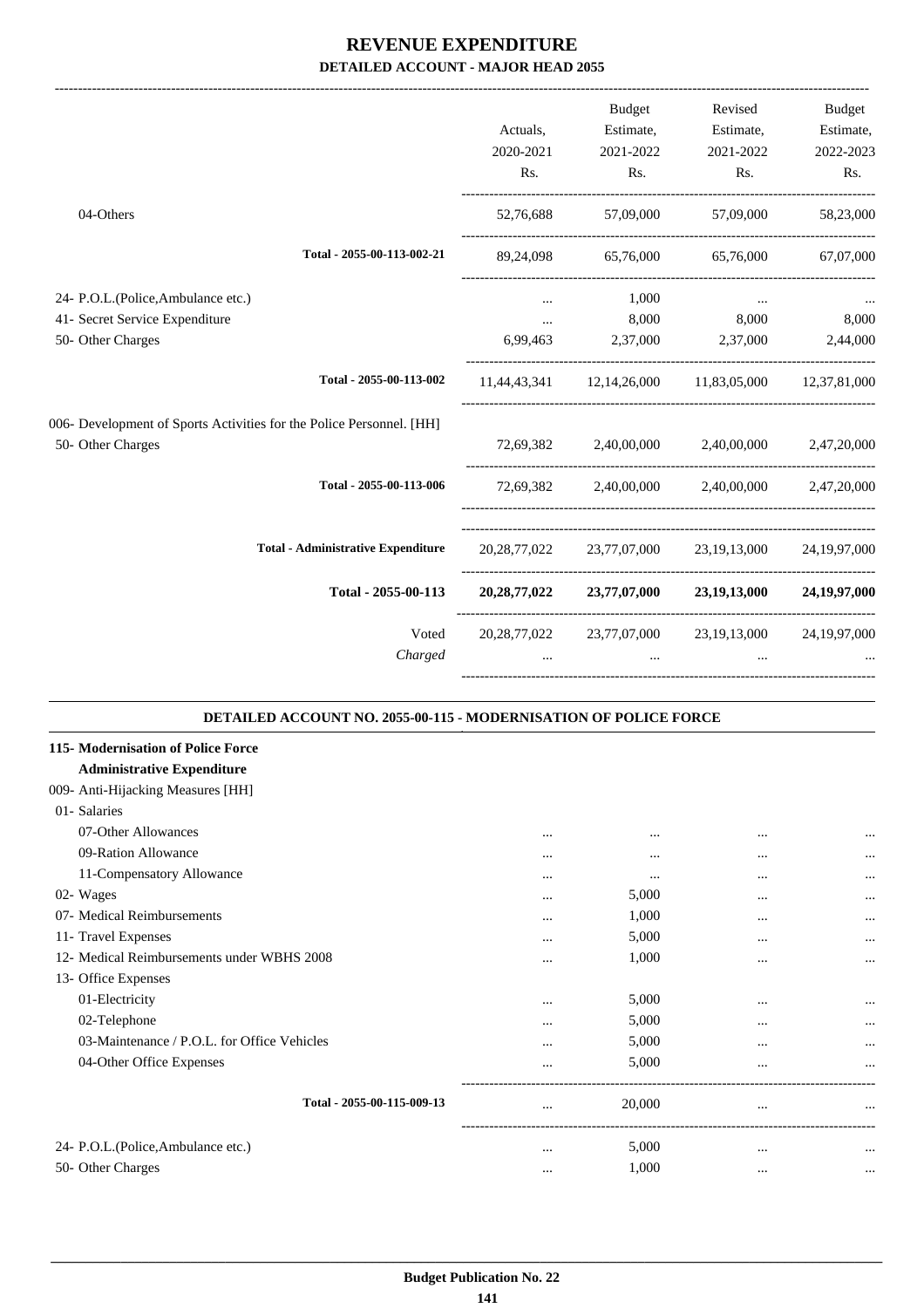|                                                                                                                                                                                                 | Actuals,<br>2020-2021<br>Rs. | Budget<br>Estimate,<br>2021-2022<br>Rs. | Revised<br>Estimate,<br>2021-2022<br>Rs. | Budget<br>Estimate,<br>2022-2023<br>Rs. |
|-------------------------------------------------------------------------------------------------------------------------------------------------------------------------------------------------|------------------------------|-----------------------------------------|------------------------------------------|-----------------------------------------|
| <b>Total - Administrative Expenditure</b>                                                                                                                                                       | $\cdots$                     | 38,000                                  | $\cdots$                                 |                                         |
| <b>State Development Schemes</b>                                                                                                                                                                |                              |                                         |                                          |                                         |
| 007- Women Safety under Nirbhaya (OCASPS) [HH]<br>50- Other Charges                                                                                                                             | $\cdots$                     |                                         | 1,30,00,000 3,21,07,000 1,30,00,000      |                                         |
|                                                                                                                                                                                                 |                              |                                         |                                          |                                         |
| Total - 2055-00-115-007                                                                                                                                                                         | $\cdots$                     | 1,30,00,000                             | 3,21,07,000 1,30,00,000                  |                                         |
| 011- Community Policing Initiative (State Share) (OCASPS) [HH]<br>50- Other Charges<br>015- Policing the Megacity of Kolkata under Modernisation of Police<br>Force (State Share) (OCASPS) [HH] | $\cdots$                     |                                         |                                          |                                         |
| 50- Other Charges                                                                                                                                                                               |                              | 70,00,000                               | $\ddotsc$                                | 3,00,000                                |
| Total - 2055-00-115-015                                                                                                                                                                         | $\cdots$                     | 70,00,000                               | $\ddots$                                 | 3,00,000                                |
| 018- Assistance to States for Modernisation of Police Force<br>(MPF)(State Share) (OCASPS) [HH]<br>50- Other Charges                                                                            |                              | $\cdots$                                | $\cdots$                                 | 6,50,000                                |
| Total - 2055-00-115-018                                                                                                                                                                         |                              |                                         |                                          |                                         |
|                                                                                                                                                                                                 | $\cdots$                     | $\cdots$                                | $\cdots$                                 | 6,50,000                                |
| <b>Total - State Development Schemes</b>                                                                                                                                                        | <b>Sales Control</b>         |                                         | 2,00,00,000 3,21,07,000 1,39,50,000      |                                         |
| <b>State Development Schemes (Central Assistance)</b><br>006- Women Safety under Nirbhaya (OCASPS) [HH]                                                                                         |                              |                                         |                                          |                                         |
| 50- Other Charges                                                                                                                                                                               | 15,36,975                    | 2,00,00,000                             | 46,66,67,000                             |                                         |
| Total - 2055-00-115-006                                                                                                                                                                         |                              | 15,36,975 2,00,00,000 46,66,67,000      |                                          |                                         |
| 010- Community Policing Initiative (Central Share) (OCASPS) [HH]<br>50- Other Charges                                                                                                           |                              |                                         | 40,00,000<br><b>Section Contract</b>     | 20,00,000                               |
| Total - 2055-00-115-010                                                                                                                                                                         | $\cdots$                     | $\cdots$                                | 40,00,000                                | 20,00,000                               |
| 014- Policing the Megacity of Kolkata under Modernisation of Police<br>Force (Central Share) (OCASPS) [HH]                                                                                      |                              |                                         |                                          |                                         |
| 50- Other Charges                                                                                                                                                                               | $\cdots$                     | 1,00,00,000                             | and the state of the control of the      | 1,00,00,000                             |
| Total - 2055-00-115-014                                                                                                                                                                         | $\cdots$                     |                                         | $1,00,00,000$ $1,00,00,000$              |                                         |
| 016- Projects under Crime and Criminal Tracking & Network System<br>(CCTNS) (OCASPS) [HH]                                                                                                       |                              |                                         |                                          |                                         |
| 19- Maintenance                                                                                                                                                                                 | 13,70,96,753                 | $\ldots$                                |                                          | 14,00,000                               |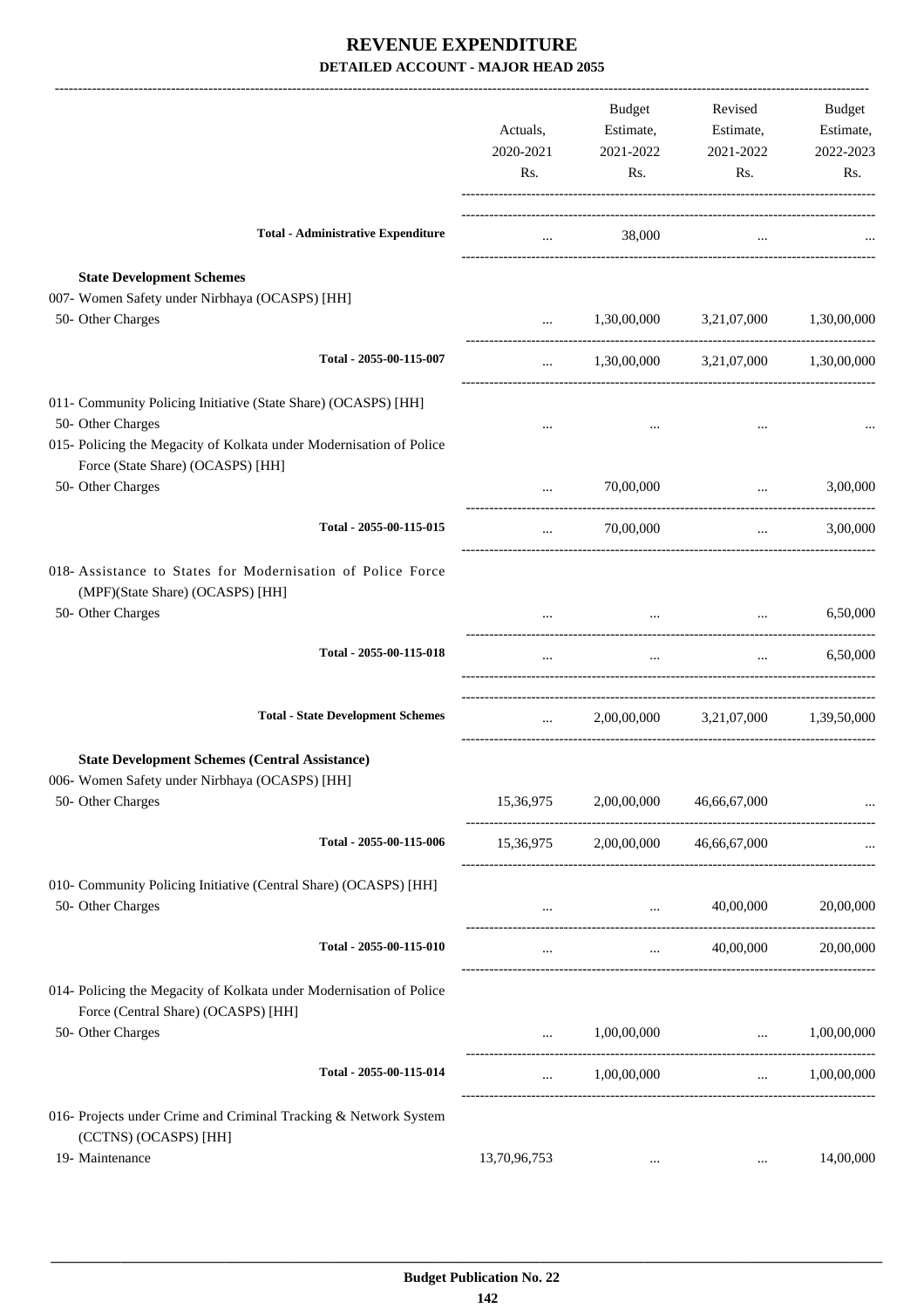| Actuals,<br>2020-2021<br>Rs. | <b>Budget</b><br>Estimate,<br>2021-2022<br>Rs. | Revised<br>Estimate,<br>2021-2022<br>Rs. | <b>Budget</b><br>Estimate,<br>2022-2023<br>Rs. |
|------------------------------|------------------------------------------------|------------------------------------------|------------------------------------------------|
|                              |                                                |                                          |                                                |
| $\ddotsc$                    | $\ldots$                                       | $\ddotsc$                                |                                                |
|                              | $\cdots$                                       | 1,87,04,000                              | 6,00,000                                       |
|                              |                                                |                                          |                                                |
| 13,70,96,753                 | $\ddotsc$                                      | 1,87,04,000                              | 20,00,000                                      |
|                              |                                                |                                          |                                                |
|                              |                                                | $\cdots$                                 | 10,00,000                                      |
|                              | $\dddot{\phantom{0}}$                          | $\ddot{\phantom{a}}$                     | 10,00,000                                      |
| 13,86,33,728                 | 3,00,00,000                                    | 48,93,71,000                             | 1,50,00,000                                    |
|                              |                                                |                                          |                                                |
|                              |                                                |                                          | 20,00,000                                      |
|                              |                                                |                                          | 20,00,000                                      |
| 3,85,50,426                  | 3,00,00,000                                    | $\ddotsc$                                | 20,00,000                                      |
| 3,91,50,426                  | 23,00,00,000                                   | 4,00,00,000                              | 60,00,000                                      |
| 17,77,84,154                 | 28,00,38,000                                   | 56, 14, 78, 000                          | 3,49,50,000                                    |
| 17,77,84,154                 | 28,00,38,000                                   | 56, 14, 78, 000                          | 3,49,50,000                                    |
|                              |                                                |                                          |                                                |
|                              | $\ddotsc$<br>6,00,000                          | 5,00,00,000<br>15,00,00,000              | -------------------------<br>4,00,00,000       |

#### **DETAILED ACCOUNT NO. 2055-00-800 - OTHER EXPENDITURE .**

| 800- Other Expenditure                                       |                         |          |              |          |           |
|--------------------------------------------------------------|-------------------------|----------|--------------|----------|-----------|
| <b>Administrative Expenditure</b>                            |                         |          |              |          |           |
| 001- Establishment Charges Payable to Other Governments [HH] |                         |          |              |          |           |
| 01- Salaries                                                 |                         |          |              |          |           |
| 07-Other Allowances                                          |                         |          |              |          | $\cdots$  |
| 09-Ration Allowance                                          |                         |          |              |          | $\cdots$  |
| 07- Medical Reimbursements                                   |                         | $\cdots$ | $\cdots$     | $\cdots$ | $\cdots$  |
| 13- Office Expenses                                          |                         |          |              |          |           |
| 04-Other Office Expenses                                     |                         | $\cdots$ | $\cdots$     | $\cdots$ | $\ddotsc$ |
| 28- Payment of Professional and Special Services             |                         |          |              |          |           |
| 02-Other charges                                             |                         | $\cdots$ | 10,00,00,000 | $\cdots$ | $\cdots$  |
|                                                              | Total - 2055-00-800-001 |          |              |          |           |
|                                                              |                         | $\cdots$ | 10,00,00,000 | $\cdots$ | $\ddotsc$ |
|                                                              |                         |          |              |          |           |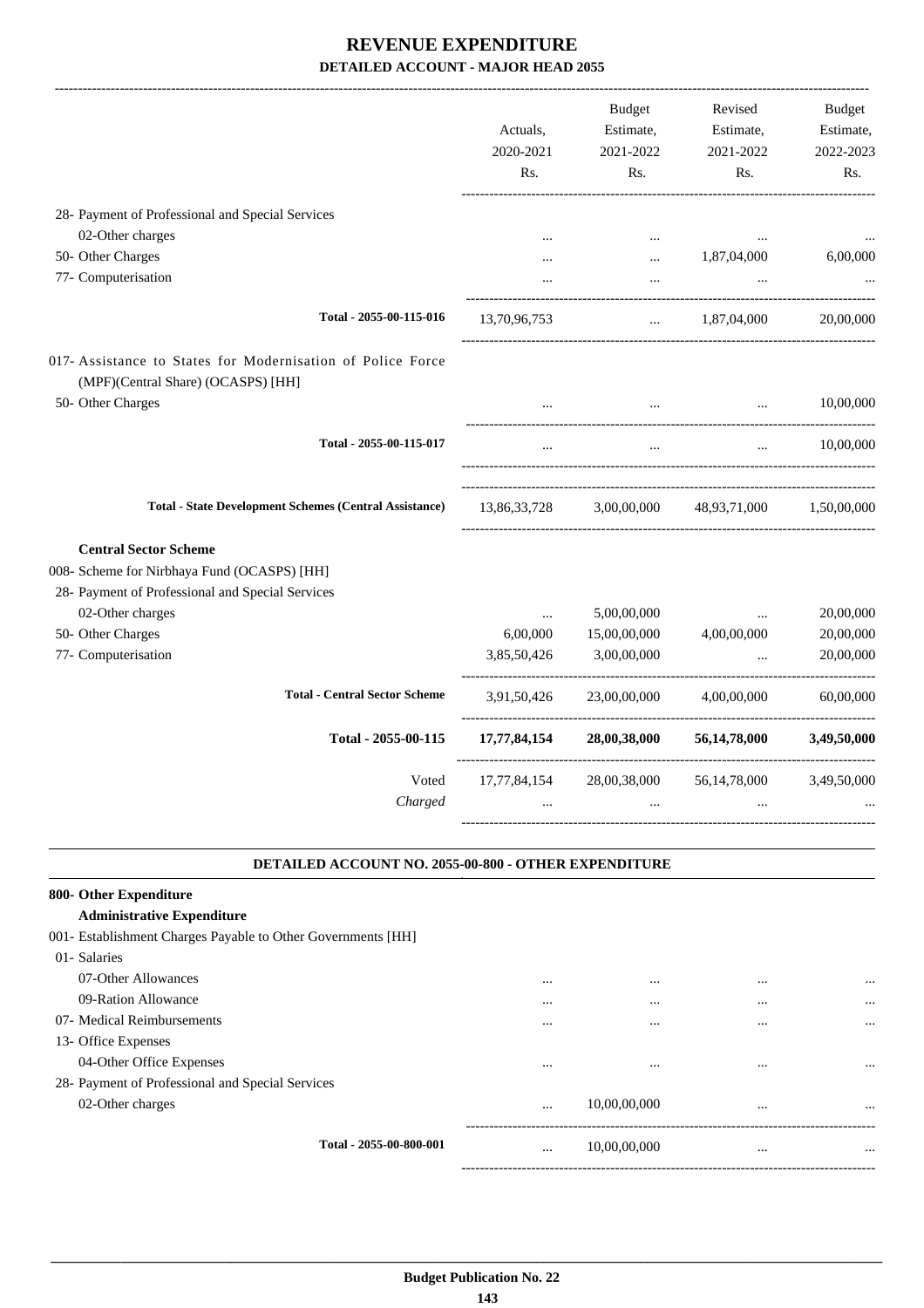|                                                                   | Actuals,<br>2020-2021 | <b>Budget</b><br>Estimate,<br>2021-2022 | Revised<br>Estimate,<br>2021-2022 | Budget<br>Estimate,<br>2022-2023 |
|-------------------------------------------------------------------|-----------------------|-----------------------------------------|-----------------------------------|----------------------------------|
|                                                                   | Rs.                   | Rs.                                     | Rs.                               | Rs.                              |
| 003- Additional Police employed for the Performance of Non-agency |                       |                                         |                                   |                                  |
| Functions [HH]                                                    |                       |                                         |                                   |                                  |
| 01- Salaries                                                      |                       |                                         |                                   |                                  |
| 01-Pay                                                            |                       |                                         |                                   |                                  |
| 14-Grade Pay                                                      |                       |                                         |                                   |                                  |
| 02-Dearness Allowance                                             |                       |                                         | $\ddotsc$                         |                                  |
| 03-House Rent Allowance                                           |                       |                                         |                                   |                                  |
| 04-Ad hoc Bonus                                                   |                       |                                         |                                   |                                  |
| 07-Other Allowances                                               |                       |                                         | $\ddotsc$                         |                                  |
| 12- Medical Reimbursements under WBHS 2008                        |                       | 1,000                                   | $\ddotsc$                         |                                  |
| 14- Rents, Rates and Taxes                                        |                       | 1,000                                   |                                   |                                  |
| Total - 2055-00-800-003                                           |                       | 2,000                                   |                                   |                                  |
|                                                                   |                       |                                         |                                   |                                  |
| 004- Additional Police for Enforcement Branch [HH]                |                       |                                         |                                   |                                  |
| 01- Salaries                                                      |                       |                                         |                                   |                                  |
| 01-Pay                                                            | 33, 75, 53, 776       | 34, 17, 17, 000                         | 34,43,05,000                      | 35,46,34,000                     |
| 14-Grade Pay                                                      | 22,174                | 2,00,000                                | 22,000                            | 22,000                           |
| 02-Dearness Allowance                                             | 24,39,825             | 1,02,52,000                             | 1,37,72,000                       | 2,12,78,000                      |
| 03-House Rent Allowance                                           | 2,74,66,237           | 3,24,63,000                             | 3,27,09,000                       | 3,36,90,000                      |
| 04-Ad hoc Bonus                                                   | 4,36,800              | 4,52,000                                | 4,46,000                          | 4,55,000                         |
| 05-Interim Relief                                                 |                       |                                         |                                   |                                  |
| 07-Other Allowances                                               | 11,84,625             | 17,06,000                               | 15,00,000                         | 15,30,000                        |
| 09-Ration Allowance                                               | 70,36,403             | 73,23,000                               | 71,77,000                         | 73,21,000                        |
| 11-Compensatory Allowance                                         | 31,800                | 66,000                                  | 33,000                            | 34,000                           |
| 12-Medical Allowance                                              | 7,69,435              | 9,02,000                                | 7,85,000                          | 8,01,000                         |
| Total - 2055-00-800-004-01                                        | 37,69,41,075          | 39,50,81,000                            | 40,07,49,000                      | 41,97,65,000                     |
| 02- Wages                                                         | 14,63,688             | 13,00,000                               | 15,54,000                         | 16,01,000                        |
| 07- Medical Reimbursements                                        | 2,60,555              | 3,30,000                                | 3,30,000                          | 3,37,000                         |
| 11- Travel Expenses                                               | 8,97,019              | 5,93,000                                | 5,93,000                          | 6,05,000                         |
| 12- Medical Reimbursements under WBHS 2008                        | 6,53,694              | 9,10,000                                | 10,50,000                         | 10,90,000                        |
| 13- Office Expenses                                               |                       |                                         |                                   |                                  |
| 01-Electricity                                                    | 1,42,817              | 2,40,000                                | 2,40,000                          | 2,45,000                         |
| 02-Telephone                                                      | 7,86,965              | 9,00,000                                | 9,00,000                          | 9,18,000                         |
| 03-Maintenance / P.O.L. for Office Vehicles                       | 9,41,765              | 8,20,000                                | 9,61,000                          | 9,80,000                         |
| 04-Other Office Expenses                                          | 12,75,924             | 10,39,000                               | 10,39,000                         | 10,60,000                        |
| Total - 2055-00-800-004-13                                        | 31,47,471             | 29,99,000                               | 31,40,000                         | 32,03,000                        |
|                                                                   |                       |                                         |                                   |                                  |
| 14- Rents, Rates and Taxes                                        | 34,072                | 67,000                                  | 2,88,000                          | 2,94,000                         |
| 24- P.O.L.(Police,Ambulance etc.)                                 |                       | 1,22,000                                | $\cdots$                          |                                  |
| 28- Payment of Professional and Special Services                  |                       |                                         |                                   |                                  |
| 02-Other charges<br>41- Secret Service Expenditure                | $\cdots$<br>1,02,750  | 50,000<br>1,06,000                      | $\cdots$<br>1,04,000              | 1,06,000                         |
| 50- Other Charges                                                 | 6,45,277              | 6,45,000                                | 6,45,000                          | 6,64,000                         |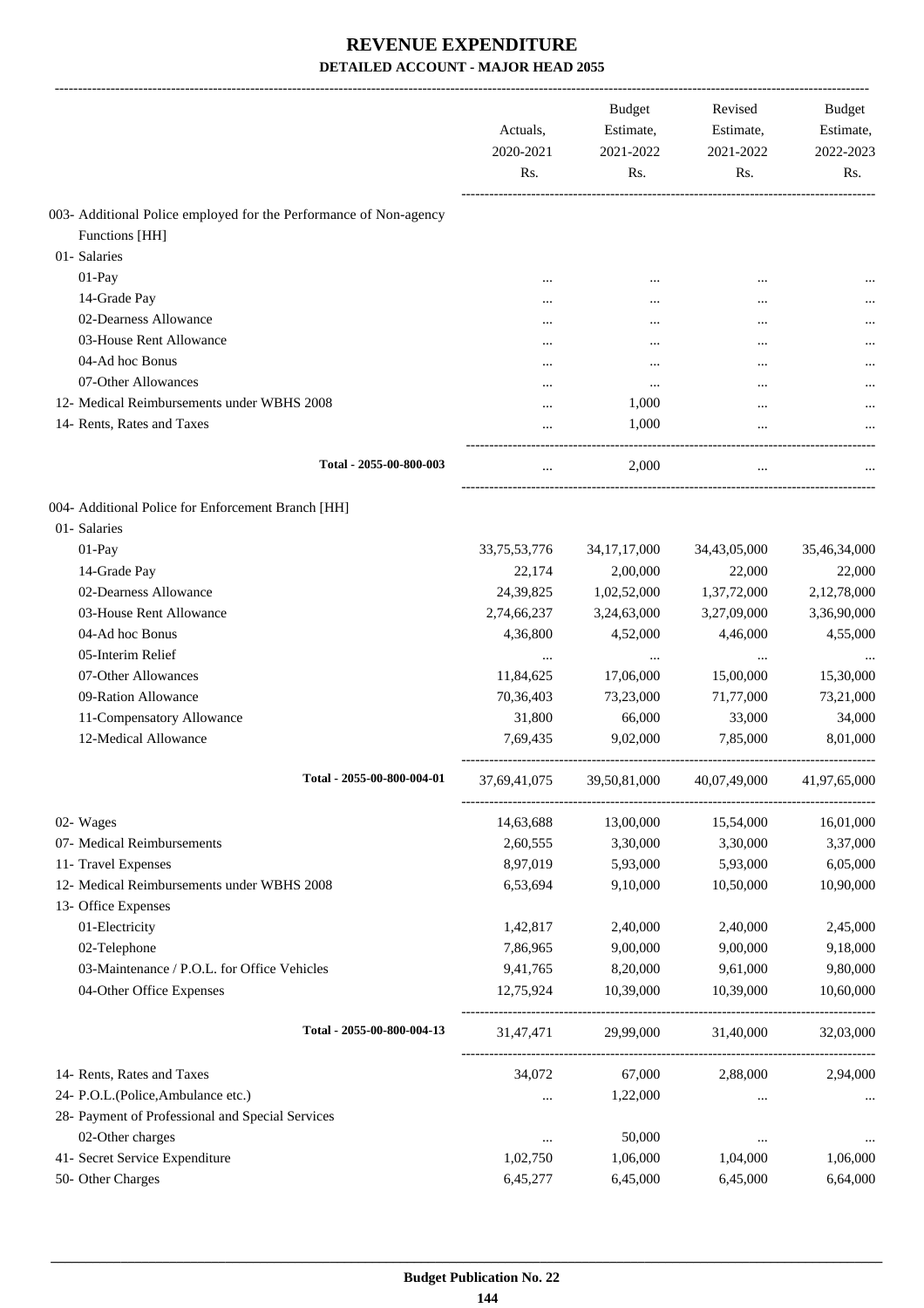|                                                                                                                    | Actuals,<br>2020-2021<br>Rs. | Budget<br>Estimate,<br>2021-2022<br>Rs. | Revised<br>Estimate,<br>2021-2022<br>Rs.            | Budget<br>Estimate,<br>2022-2023<br>Rs. |
|--------------------------------------------------------------------------------------------------------------------|------------------------------|-----------------------------------------|-----------------------------------------------------|-----------------------------------------|
| Total - 2055-00-800-004                                                                                            |                              |                                         | 38,41,45,601 40,22,03,000 40,84,53,000 42,76,65,000 |                                         |
| 005- Cost of Police Force etc. Employed for Cordoning Work [HH]                                                    |                              |                                         |                                                     |                                         |
| 01- Salaries                                                                                                       |                              |                                         |                                                     |                                         |
| $01-Pay$                                                                                                           | 32,98,113                    | 62,91,000                               | 33,64,000                                           | 34,65,000                               |
| 14-Grade Pay                                                                                                       | $\cdots$                     | $\cdots$                                | $\cdots$                                            | $\cdots$                                |
| 02-Dearness Allowance                                                                                              | 62,721                       | 1,89,000                                | 1,35,000                                            | 2,08,000                                |
| 03-House Rent Allowance                                                                                            | 3,16,128                     | 5,98,000                                | 3,20,000                                            | 3,29,000                                |
| 04-Ad hoc Bonus                                                                                                    |                              | $\cdots$                                | $\ldots$                                            |                                         |
| 07-Other Allowances                                                                                                | 2,850                        | 32,000                                  | 3,000                                               | 3,000                                   |
| 09-Ration Allowance                                                                                                | 72,000                       | 88,000                                  | 73,000                                              | 74,000                                  |
| 12-Medical Allowance                                                                                               |                              | 3,000                                   |                                                     |                                         |
| Total - 2055-00-800-005-01                                                                                         | 37,51,812                    |                                         | 72,01,000 38,95,000                                 | 40,79,000                               |
| 11- Travel Expenses                                                                                                | $\cdots$                     | 67,000                                  | $\ddotsc$                                           |                                         |
| 12- Medical Reimbursements under WBHS 2008                                                                         |                              | 11,000                                  | $\cdots$                                            |                                         |
| 13- Office Expenses                                                                                                |                              |                                         |                                                     |                                         |
| 03-Maintenance / P.O.L. for Office Vehicles                                                                        | 30,965                       | 31,000                                  | 32,000                                              | 33,000                                  |
| 04-Other Office Expenses                                                                                           | 45,872                       | 1,00,000                                | 1,00,000                                            | 1,02,000                                |
| Total - 2055-00-800-005-13                                                                                         | 76,837                       |                                         | 1,31,000 1,32,000                                   | 1,35,000                                |
| 14- Rents, Rates and Taxes                                                                                         | $\cdots$                     | 5,000                                   | $\ddotsc$                                           |                                         |
| 24- P.O.L.(Police, Ambulance etc.)                                                                                 |                              | 1,02,000                                | $\ddotsc$                                           |                                         |
| 28- Payment of Professional and Special Services                                                                   |                              |                                         |                                                     |                                         |
| 02-Other charges                                                                                                   |                              | 1,000                                   |                                                     | $\cdots$                                |
| 41- Secret Service Expenditure                                                                                     |                              | 5,000                                   | 5,000                                               | 5,000                                   |
| 50- Other Charges                                                                                                  | 42,172                       | 58,000                                  | 58,000                                              | 60,000                                  |
| Total - 2055-00-800-005                                                                                            | 38,70,821                    | 75,81,000                               | 40,90,000                                           | 42,79,000                               |
| 009- Agency Functions of Ministry of External Affairs relating to<br>Passport and Emigration. [HH]<br>01- Salaries |                              |                                         |                                                     |                                         |
| 01-Pay                                                                                                             | 8,84,47,196                  | 9,32,47,000                             | 9,02,16,000                                         | 9,29,22,000                             |
| 14-Grade Pay                                                                                                       |                              |                                         | 1,000                                               |                                         |
| 02-Dearness Allowance                                                                                              | 1,467                        | $\cdots$                                |                                                     | 1,000                                   |
| 03-House Rent Allowance                                                                                            | 5,16,245<br>78,57,194        | 27,97,000                               | 36,09,000                                           | 55,75,000                               |
| 04-Ad hoc Bonus                                                                                                    |                              | 88,58,000                               | 85,71,000                                           | 88,28,000                               |
|                                                                                                                    | 67,200                       | 93,000                                  | 69,000                                              | 70,000                                  |
| 05-Interim Relief                                                                                                  |                              | $\cdots$                                | $\cdots$                                            |                                         |
| 07-Other Allowances                                                                                                | 3,21,982                     | 1,28,000                                | 5,00,000                                            | 5,20,000                                |
| 09-Ration Allowance                                                                                                | 22,02,060                    | 24,46,000                               | 22,46,000                                           | 22,91,000                               |
| 11-Compensatory Allowance                                                                                          | 2,76,702                     | 3,28,000                                | 2,85,000                                            | 2,91,000                                |
| 12-Medical Allowance                                                                                               | 3,06,540                     | 3,55,000                                | 3,13,000                                            | 3,19,000                                |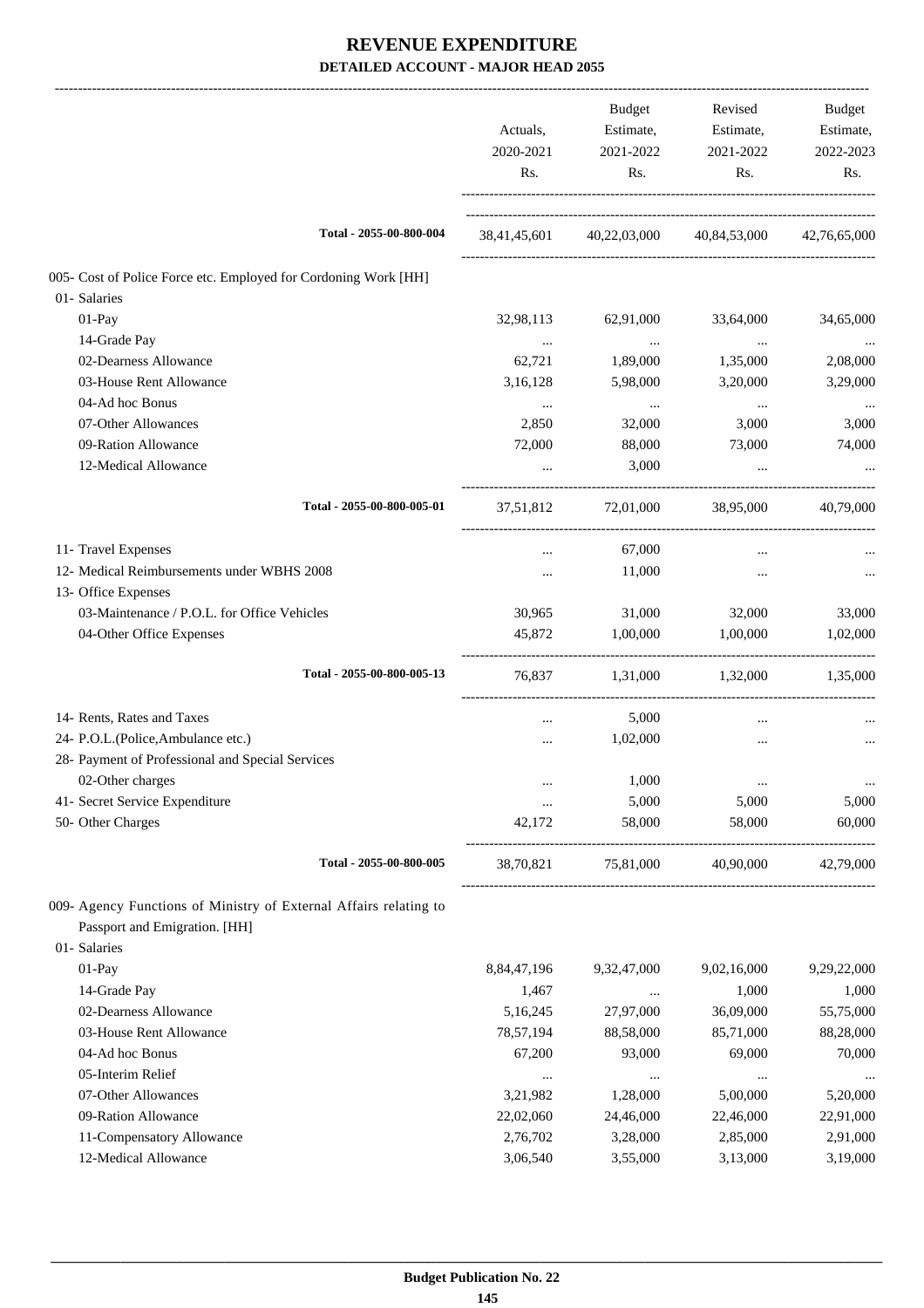|                                                                                                                                                                                                                                                                                                                                                                                  | Actuals,<br>2020-2021<br>Rs.                                                                    | Budget<br>Estimate,<br>2021-2022<br>Rs.                                                          | Revised<br>Estimate,<br>2021-2022<br>Rs.                                                         | Budget<br>Estimate,<br>2022-2023<br>Rs.                                                          |
|----------------------------------------------------------------------------------------------------------------------------------------------------------------------------------------------------------------------------------------------------------------------------------------------------------------------------------------------------------------------------------|-------------------------------------------------------------------------------------------------|--------------------------------------------------------------------------------------------------|--------------------------------------------------------------------------------------------------|--------------------------------------------------------------------------------------------------|
| Total - 2055-00-800-009-01                                                                                                                                                                                                                                                                                                                                                       |                                                                                                 |                                                                                                  | 9,99,96,586 10,82,52,000 10,58,10,000 11,08,17,000                                               |                                                                                                  |
| 07- Medical Reimbursements                                                                                                                                                                                                                                                                                                                                                       | $\cdots$                                                                                        | 3,000                                                                                            |                                                                                                  |                                                                                                  |
| 11- Travel Expenses                                                                                                                                                                                                                                                                                                                                                              | $\cdots$                                                                                        | 8,000                                                                                            | $\cdots$                                                                                         |                                                                                                  |
| 12- Medical Reimbursements under WBHS 2008                                                                                                                                                                                                                                                                                                                                       | 99,616                                                                                          | 50,000                                                                                           | 50,000                                                                                           | 51,000                                                                                           |
| 13- Office Expenses                                                                                                                                                                                                                                                                                                                                                              |                                                                                                 |                                                                                                  |                                                                                                  |                                                                                                  |
| 01-Electricity                                                                                                                                                                                                                                                                                                                                                                   | 82,841                                                                                          | 85,000                                                                                           | 85,000                                                                                           | 87,000                                                                                           |
| 02-Telephone                                                                                                                                                                                                                                                                                                                                                                     | 50,617                                                                                          | 40,000                                                                                           | 40,000                                                                                           | 41,000                                                                                           |
| 03-Maintenance / P.O.L. for Office Vehicles                                                                                                                                                                                                                                                                                                                                      | $\cdots$                                                                                        | 8,000                                                                                            | $\cdots$                                                                                         |                                                                                                  |
| 04-Other Office Expenses                                                                                                                                                                                                                                                                                                                                                         | 1,826                                                                                           | 8,000                                                                                            | 8,000                                                                                            | 8,000                                                                                            |
| Total - 2055-00-800-009-13                                                                                                                                                                                                                                                                                                                                                       | 1,35,284                                                                                        | 1,41,000                                                                                         | 1,33,000                                                                                         | 1,36,000                                                                                         |
| 24- P.O.L.(Police, Ambulance etc.)                                                                                                                                                                                                                                                                                                                                               | $\cdots$                                                                                        | 5,000                                                                                            | $\cdots$                                                                                         |                                                                                                  |
| 25- Clothing and Tentage (Police Uniform)                                                                                                                                                                                                                                                                                                                                        | $\cdots$                                                                                        | 2,000                                                                                            | $\cdots$                                                                                         |                                                                                                  |
| 41- Secret Service Expenditure                                                                                                                                                                                                                                                                                                                                                   | 3,000                                                                                           | 6,000                                                                                            | 3,000                                                                                            | 3,000                                                                                            |
| 50- Other Charges                                                                                                                                                                                                                                                                                                                                                                | 9,000                                                                                           | 18,000                                                                                           | 18,000                                                                                           | 19,000                                                                                           |
| Total - 2055-00-800-009                                                                                                                                                                                                                                                                                                                                                          |                                                                                                 |                                                                                                  | 10,02,43,486 10,84,85,000 10,60,14,000 11,10,26,000                                              |                                                                                                  |
| 010- Additional Police deployed for the Performance of Agency<br>Function of Ministry of Home Affairs for Registration and<br>Survillance of Foreigners [HH]<br>01- Salaries<br>01-Pay<br>14-Grade Pay<br>02-Dearness Allowance<br>03-House Rent Allowance<br>04-Ad hoc Bonus<br>07-Other Allowances<br>09-Ration Allowance<br>11-Compensatory Allowance<br>12-Medical Allowance | 7,05,25,073<br>3,12,546<br>62,80,051<br>1,47,000<br>3,81,304<br>19,54,500<br>24,000<br>2,62,800 | 6,88,99,000<br>20,67,000<br>65,45,000<br>1,46,000<br>2,31,000<br>20,61,000<br>24,000<br>2,64,000 | 7,19,36,000<br>28,77,000<br>68,34,000<br>1,50,000<br>3,93,000<br>19,94,000<br>25,000<br>2,68,000 | 7,40,94,000<br>44,46,000<br>70,39,000<br>1,53,000<br>4,05,000<br>20,34,000<br>26,000<br>2,73,000 |
| Total - 2055-00-800-010-01                                                                                                                                                                                                                                                                                                                                                       | 7,98,87,274                                                                                     | 8,02,37,000                                                                                      | 8,44,77,000                                                                                      | 8,84,70,000                                                                                      |
| 07- Medical Reimbursements                                                                                                                                                                                                                                                                                                                                                       | $\cdots$                                                                                        | 1,000                                                                                            | $\cdots$                                                                                         |                                                                                                  |
| 11- Travel Expenses                                                                                                                                                                                                                                                                                                                                                              |                                                                                                 | 2,93,000                                                                                         | $\cdots$                                                                                         | $\cdots$                                                                                         |
| 12- Medical Reimbursements under WBHS 2008                                                                                                                                                                                                                                                                                                                                       | $\cdots$                                                                                        | 45,000                                                                                           |                                                                                                  | $\ldots$                                                                                         |
| 13- Office Expenses                                                                                                                                                                                                                                                                                                                                                              |                                                                                                 |                                                                                                  |                                                                                                  |                                                                                                  |
| 03-Maintenance / P.O.L. for Office Vehicles                                                                                                                                                                                                                                                                                                                                      | 28,940                                                                                          | 10,000                                                                                           | 30,000                                                                                           | 31,000                                                                                           |
| 04-Other Office Expenses                                                                                                                                                                                                                                                                                                                                                         | $\cdots$                                                                                        | 49,000                                                                                           | $\ddots$                                                                                         |                                                                                                  |
| Total - 2055-00-800-010-13                                                                                                                                                                                                                                                                                                                                                       | 28,940                                                                                          | 59,000                                                                                           | 30,000                                                                                           | 31,000                                                                                           |
| 24- P.O.L.(Police, Ambulance etc.)                                                                                                                                                                                                                                                                                                                                               | $\cdots$                                                                                        | 10,000                                                                                           | $\cdots$                                                                                         |                                                                                                  |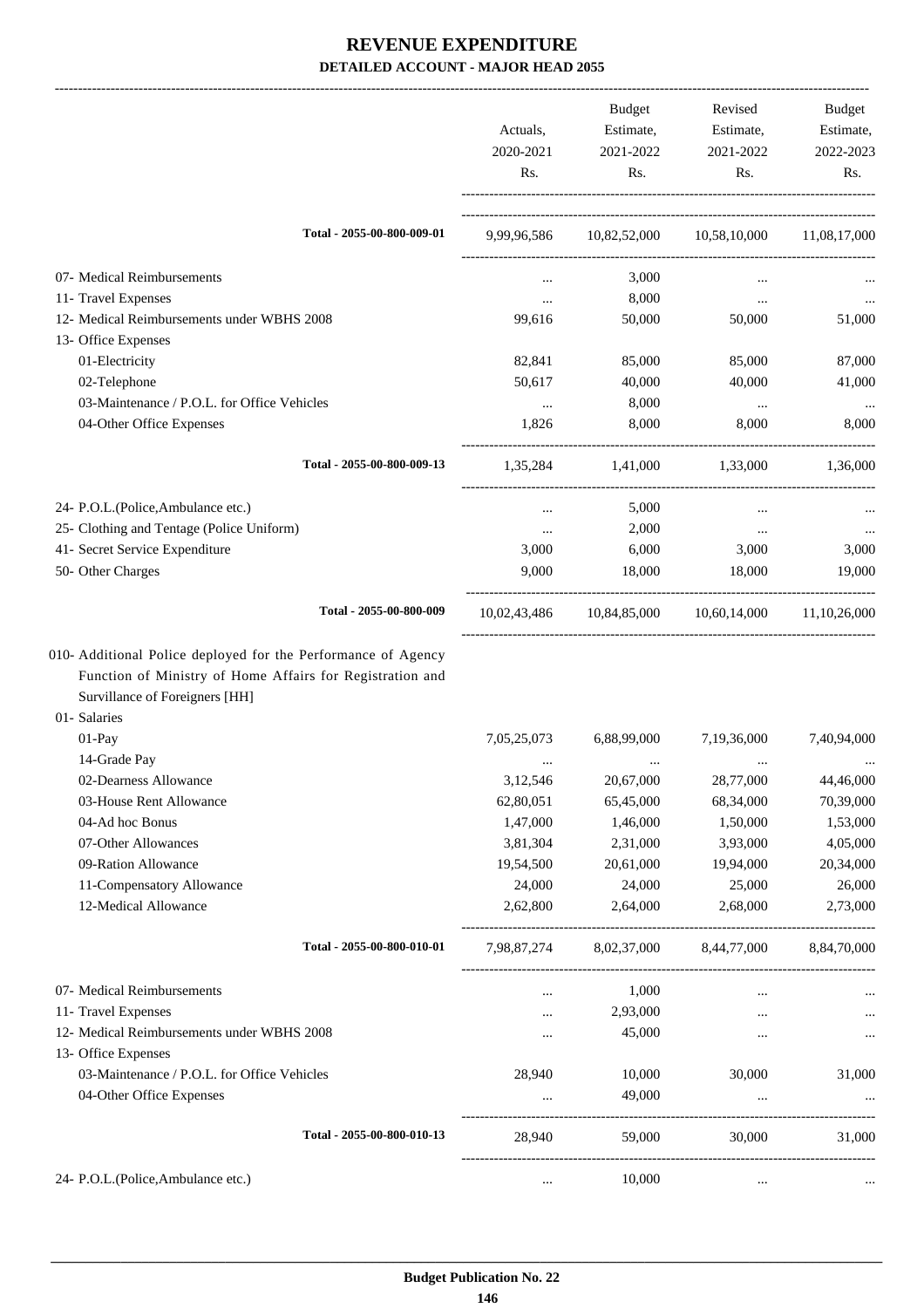-------------------------------------------------------------------------------------------------------------------------------------------------------------------------------

|                                                                                    |                            | Actuals,<br>2020-2021 | <b>Budget</b><br>Estimate,<br>2021-2022 | Revised<br>Estimate,<br>2021-2022                   | Budget<br>Estimate,<br>2022-2023 |
|------------------------------------------------------------------------------------|----------------------------|-----------------------|-----------------------------------------|-----------------------------------------------------|----------------------------------|
|                                                                                    |                            | Rs.                   | Rs.                                     | Rs.                                                 | Rs.                              |
| 41- Secret Service Expenditure<br>50- Other Charges                                |                            | $\cdots$              | 6,000<br>2,38,000                       | 6,000<br>$\cdots$                                   | 6,000                            |
|                                                                                    | Total - 2055-00-800-010    |                       |                                         | 7,99,16,214 8,08,89,000 8,45,13,000 8,85,07,000     |                                  |
| 011- Development of Traffic in Kolkata [HH]<br>50- Other Charges                   |                            |                       |                                         | 11,69,97,543 11,86,28,000 11,86,28,000 12,21,87,000 |                                  |
|                                                                                    | Total - 2055-00-800-011    |                       |                                         | 11,69,97,543 11,86,28,000 11,86,28,000 12,21,87,000 |                                  |
| 012- Development of Traffic in the area of West Bengal Police<br>Jurisdiction [HH] |                            |                       |                                         |                                                     |                                  |
| 50- Other Charges                                                                  |                            |                       | 3,88,76,737 1,02,00,000 1,02,00,000     |                                                     | 1,05,06,000                      |
|                                                                                    | Total - 2055-00-800-012    |                       |                                         | 3,88,76,737 1,02,00,000 1,02,00,000 1,05,06,000     |                                  |
| 013- Police Case Hospitals [HH]                                                    |                            |                       |                                         |                                                     |                                  |
| 01- Salaries<br>01-Pay                                                             |                            | 39,27,600             | 46,53,000                               | 40,06,000                                           | 41,26,000                        |
| 14-Grade Pay<br>02-Dearness Allowance                                              |                            | $\cdots$<br>19,794    | $\cdots$<br>1,40,000                    | $\sim$ 100 $\mu$<br>2,80,000                        | $\cdots$<br>3,00,000             |
| 03-House Rent Allowance                                                            |                            | 3,41,616              | 4,42,000                                | 3,81,000                                            | 3,92,000                         |
| 04-Ad hoc Bonus                                                                    |                            | 4,200                 | 8,000                                   | 4,000                                               | 4,000                            |
| 07-Other Allowances                                                                |                            | 2,400                 | 3,000                                   | 8,000                                               | 9,000                            |
| 12-Medical Allowance                                                               |                            | 12,000                | 9,000                                   | 12,000                                              | 12,000                           |
|                                                                                    | Total - 2055-00-800-013-01 |                       | 43,07,610 52,55,000                     | 46,91,000 48,43,000                                 |                                  |
| 02- Wages                                                                          |                            | 72,000                | 58,000                                  | 76,000                                              | 78,000                           |
| 11- Travel Expenses                                                                |                            |                       | 13,000                                  |                                                     |                                  |
| 12- Medical Reimbursements under WBHS 2008                                         |                            | $\cdots$              | 2,000                                   |                                                     | $\cdots$                         |
| 13- Office Expenses<br>01-Electricity                                              |                            | 1,76,453              | 4,48,000                                | 4,48,000                                            | 4,57,000                         |
| 02-Telephone                                                                       |                            | $\cdots$              | 12,000                                  | $\cdots$                                            |                                  |
| 03-Maintenance / P.O.L. for Office Vehicles                                        |                            | $\cdots$              | 2,000                                   | $\cdots$                                            |                                  |
| 04-Other Office Expenses                                                           |                            | 15,445                | 68,000                                  | 68,000                                              | 69,000                           |
|                                                                                    | Total - 2055-00-800-013-13 | 1,91,898              | 5,30,000                                | 5,16,000                                            | 5,26,000                         |
|                                                                                    | Total - 2055-00-800-013    | 45,71,508             | 58,58,000                               | 52,83,000                                           | 54,47,000                        |
| 014- Agency function of the Ministry of Home Affairs for prevention                |                            |                       |                                         |                                                     |                                  |
| of infiltration under MTF/PIF Scheme [HH]                                          |                            |                       |                                         |                                                     |                                  |
| 01- Salaries                                                                       |                            |                       |                                         |                                                     |                                  |
| 01-Pay                                                                             |                            | 2,82,78,416           | 3,00,45,000                             | 2,88,44,000                                         | 2,97,09,000                      |
| 14-Grade Pay                                                                       |                            | $\cdots$              | $\ldots$                                | $\cdots$                                            |                                  |
| 02-Dearness Allowance                                                              |                            | 1,23,261              | 9,01,000                                | 11,54,000                                           | 17,83,000                        |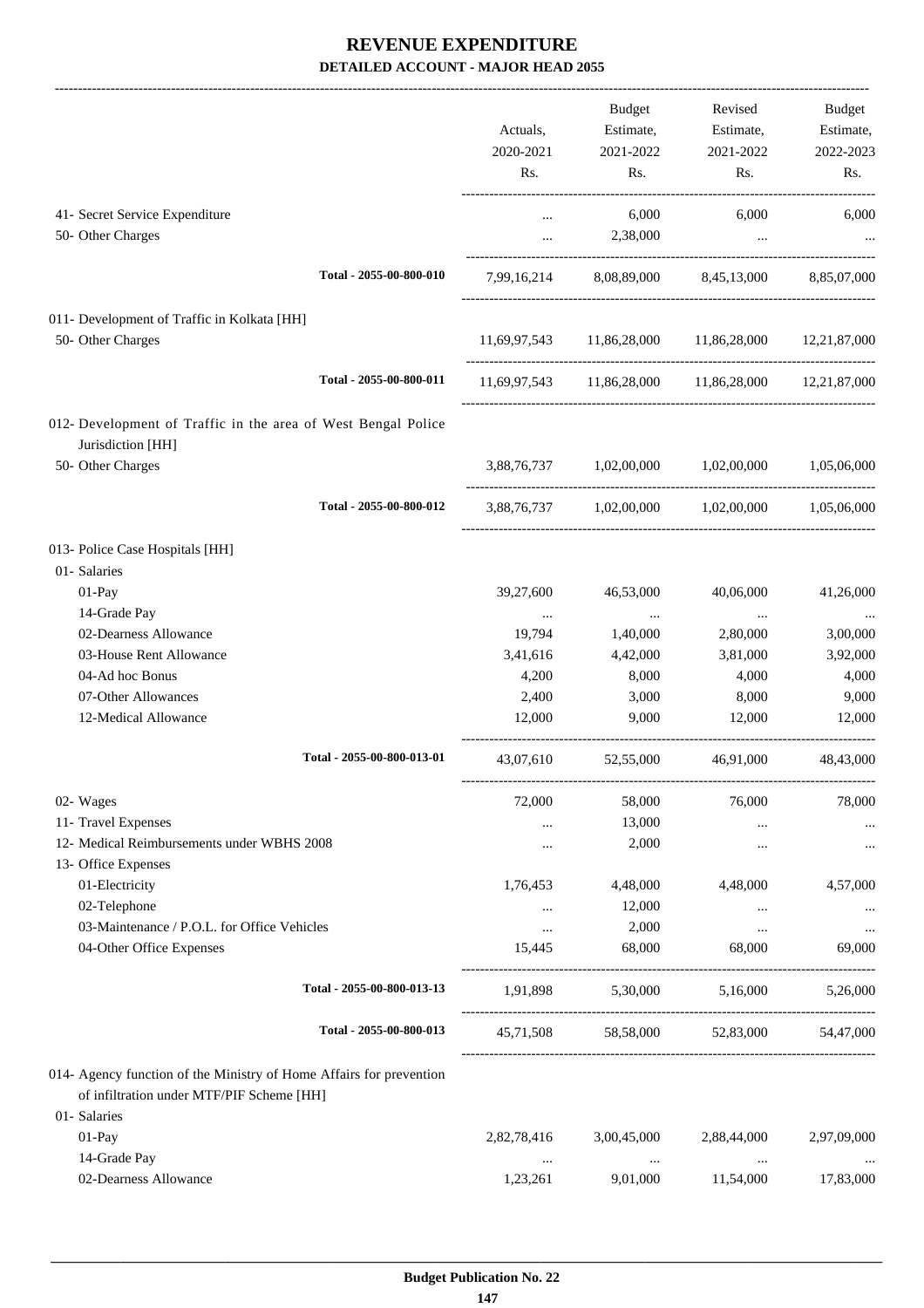| 03-House Rent Allowance<br>04-Ad hoc Bonus<br>07-Other Allowances<br>09-Ration Allowance<br>12-Medical Allowance | 25,81,500<br>8,400<br>56,856<br>7,32,000<br>66,000 | 28,54,000<br>22,000<br>3,000<br>8,15,000<br>65,000 | 27,40,000<br>9,000<br>70,000<br>7,47,000 | 28,22,000<br>9,000 |
|------------------------------------------------------------------------------------------------------------------|----------------------------------------------------|----------------------------------------------------|------------------------------------------|--------------------|
|                                                                                                                  |                                                    |                                                    |                                          |                    |
|                                                                                                                  |                                                    |                                                    |                                          | 71,000             |
|                                                                                                                  |                                                    |                                                    |                                          |                    |
|                                                                                                                  |                                                    |                                                    |                                          | 7,62,000           |
|                                                                                                                  |                                                    |                                                    | 67,000                                   | 68,000             |
| Total - 2055-00-800-014-01                                                                                       |                                                    | 3,18,46,433 3,47,05,000 3,36,31,000 3,52,24,000    |                                          |                    |
| 07- Medical Reimbursements                                                                                       | $\cdots$                                           | 1,000                                              | $\cdots$                                 |                    |
| 11- Travel Expenses                                                                                              |                                                    | 33,000                                             | $\ddotsc$                                |                    |
| 12- Medical Reimbursements under WBHS 2008                                                                       |                                                    | 7,000                                              |                                          |                    |
| 13- Office Expenses                                                                                              |                                                    |                                                    |                                          |                    |
| 03-Maintenance / P.O.L. for Office Vehicles                                                                      |                                                    | 6,000                                              |                                          |                    |
| 14- Rents, Rates and Taxes                                                                                       |                                                    | 5,000                                              |                                          |                    |
| 21- Materials and Supplies/Stores and Equipment                                                                  |                                                    |                                                    |                                          |                    |
| 01-Diet                                                                                                          |                                                    | 1,000                                              | $\ddotsc$                                |                    |
| 24- P.O.L.(Police, Ambulance etc.)                                                                               |                                                    | 10,000                                             |                                          |                    |
| 25- Clothing and Tentage (Police Uniform)                                                                        |                                                    | 6,000                                              | $\cdots$                                 |                    |
| 41- Secret Service Expenditure                                                                                   |                                                    | 49,000                                             | 30,000                                   | 35,000             |
| 50- Other Charges                                                                                                |                                                    | 27,000                                             | $\cdots$                                 |                    |
| 88- Escort Charges                                                                                               |                                                    | 16,000                                             | $\cdots$                                 |                    |
| Total - 2055-00-800-014                                                                                          | 3,18,46,433                                        |                                                    | 3,48,66,000 3,36,61,000                  | 3,52,59,000        |
| 015- Deployment of Police and other Forces for conducting Elections<br>[HH]                                      |                                                    |                                                    |                                          |                    |
| 11- Travel Expenses                                                                                              | $\ddotsc$                                          | $\cdots$                                           | $\ddotsc$                                |                    |
| 13- Office Expenses                                                                                              |                                                    |                                                    |                                          |                    |
| 01-Electricity                                                                                                   | $\cdots$                                           | $\cdots$                                           |                                          |                    |
| 02-Telephone                                                                                                     | $\cdots$                                           | $\cdots$                                           | $\ddotsc$                                |                    |
| 03-Maintenance / P.O.L. for Office Vehicles                                                                      | 15,32,83,580                                       | 40,00,00,000                                       | 40,00,00,000                             | 16,00,00,000       |
| 04-Other Office Expenses                                                                                         |                                                    | $\cdots$                                           | $\cdots$                                 |                    |
| Total - 2055-00-800-015-13                                                                                       | 15, 32, 83, 580                                    | 40,00,00,000                                       | 40,00,00,000                             | 16,00,00,000       |
| 21- Materials and Supplies/Stores and Equipment                                                                  |                                                    |                                                    |                                          |                    |
| 04-Others                                                                                                        |                                                    |                                                    | $\cdots$                                 |                    |
| 24- P.O.L.(Police, Ambulance etc.)                                                                               | $\cdots$                                           | $\cdots$                                           | $\cdots$                                 |                    |
| 28- Payment of Professional and Special Services                                                                 |                                                    |                                                    |                                          |                    |
| 02-Other charges                                                                                                 | $\cdots$                                           | $\cdots$                                           | $\ddotsc$                                |                    |
| 41- Secret Service Expenditure                                                                                   | $\cdots$                                           | $\cdots$                                           | $\cdots$                                 |                    |
| 50- Other Charges                                                                                                | 215, 57, 25, 660                                   | 400,00,00,000                                      | 410,00,00,000                            | 250,00,00,000      |
| Total - 2055-00-800-015                                                                                          | 230,90,09,240                                      | 440,00,00,000                                      | 450,00,00,000                            | 266,00,00,000      |

030- Additional Police employed for the Performance of Agency Function [HH]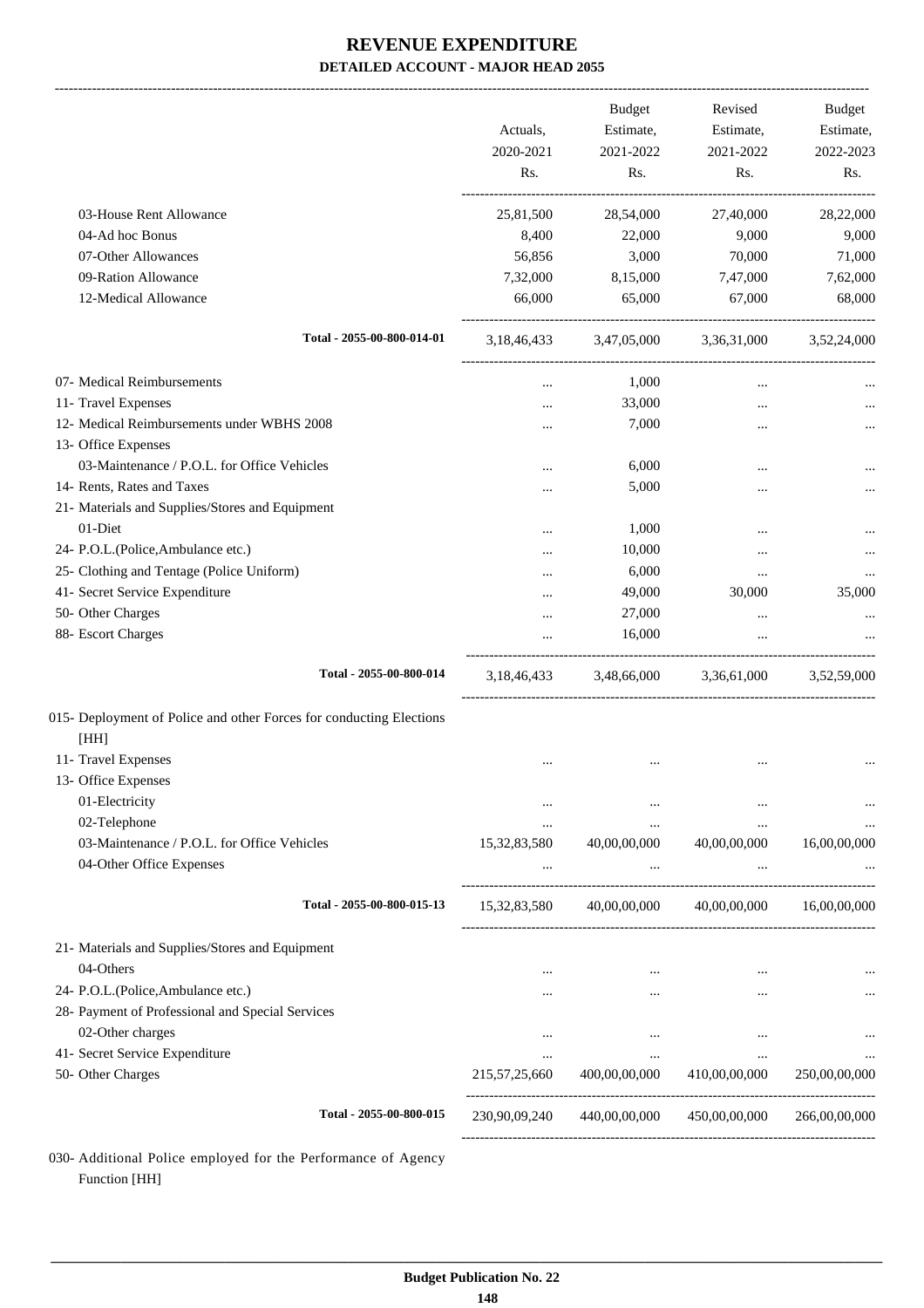|                                                                                              | Actuals,<br>2020-2021<br>Rs. | Budget<br>Estimate,<br>2021-2022<br>Rs. | Revised<br>Estimate,<br>2021-2022<br>Rs.           | Budget<br>Estimate,<br>2022-2023<br>Rs. |
|----------------------------------------------------------------------------------------------|------------------------------|-----------------------------------------|----------------------------------------------------|-----------------------------------------|
|                                                                                              |                              |                                         |                                                    |                                         |
| 01-Salaries                                                                                  |                              |                                         |                                                    |                                         |
| 01-Pay                                                                                       |                              | $\cdots$                                |                                                    |                                         |
| 14-Grade Pay                                                                                 |                              | $\cdots$                                |                                                    |                                         |
| 02-Dearness Allowance                                                                        | $\cdots$                     |                                         |                                                    |                                         |
| 03-House Rent Allowance                                                                      |                              | $\cdots$                                |                                                    |                                         |
| 04-Ad hoc Bonus                                                                              |                              |                                         |                                                    |                                         |
| 07-Other Allowances                                                                          |                              | $\cdots$                                |                                                    |                                         |
| 12-Medical Allowance                                                                         |                              |                                         |                                                    |                                         |
| 02- Wages                                                                                    |                              |                                         |                                                    |                                         |
| 11- Travel Expenses                                                                          | $\cdots$                     |                                         | $\cdots$                                           |                                         |
| 12- Medical Reimbursements under WBHS 2008                                                   |                              |                                         |                                                    |                                         |
| 13- Office Expenses                                                                          |                              |                                         |                                                    |                                         |
| 01-Electricity                                                                               |                              |                                         |                                                    |                                         |
| 02-Telephone                                                                                 |                              |                                         | $\cdots$                                           |                                         |
| 03-Maintenance / P.O.L. for Office Vehicles                                                  |                              | $\cdots$                                |                                                    |                                         |
| 04-Other Office Expenses                                                                     | $\cdots$                     |                                         |                                                    |                                         |
| 50- Other Charges                                                                            |                              | $\cdots$                                | $\cdots$                                           |                                         |
| 038- CAPF related expenditurefor conducting Elections in the State<br>[HH]                   |                              |                                         |                                                    |                                         |
| 13- Office Expenses                                                                          |                              |                                         |                                                    |                                         |
| 03-Maintenance / P.O.L. for Office Vehicles                                                  | $\cdots$                     |                                         | $\cdots$                                           |                                         |
| 04-Other Office Expenses                                                                     | $\cdots$                     | $\cdots$                                | $\cdots$                                           |                                         |
| 27- Minor Works/ Maintenance                                                                 | 66, 31, 36, 416              | $\cdots$                                | $\cdots$                                           | 69,66,91,000                            |
| 50- Other Charges                                                                            | 61, 13, 25, 000              | 390,34,62,000                           | 390, 34, 62, 000                                   | 402,05,66,000                           |
| Total - 2055-00-800-038                                                                      | 127,44,61,416                | 390,34,62,000                           | 390,34,62,000                                      | 471,72,57,000                           |
| <b>Total - Administrative Expenditure</b>                                                    |                              |                                         | 434, 39, 38, 999 917, 21, 74, 000 917, 43, 04, 000 | 818,21,33,000                           |
| <b>State Development Schemes</b>                                                             |                              |                                         |                                                    |                                         |
| 021- Construction/Renovation of Female Lock ups [HH]                                         |                              |                                         |                                                    |                                         |
| 27- Minor Works/ Maintenance                                                                 |                              |                                         | 2,45,470 25,00,000 8,33,000                        | 26,25,000                               |
| Total - 2055-00-800-021                                                                      |                              |                                         | 2,45,470 25,00,000 8,33,000 26,25,000              |                                         |
| 031- Setting up of Women Grievances Cell at District Lavel [HH]                              |                              |                                         |                                                    |                                         |
| 50- Other Charges                                                                            |                              |                                         | $25,00,000$ $8,33,000$ $26,25,000$                 |                                         |
| Total - 2055-00-800-031                                                                      |                              | $\cdots$ . The same state $\cdots$      | 25,00,000 8,33,000 26,25,000                       |                                         |
| 032- Renovation of Police Lock-ups [HH]<br>27- Minor Works/ Maintenance<br>50- Other Charges | $\cdots$<br>$\cdots$         | $\cdots$                                | 10,00,000 3,33,000<br>$\ldots$                     | 10,50,000                               |
| Total - 2055-00-800-032                                                                      | $\cdots$                     |                                         | 10,00,000 3,33,000 10,50,000                       |                                         |
|                                                                                              |                              |                                         |                                                    |                                         |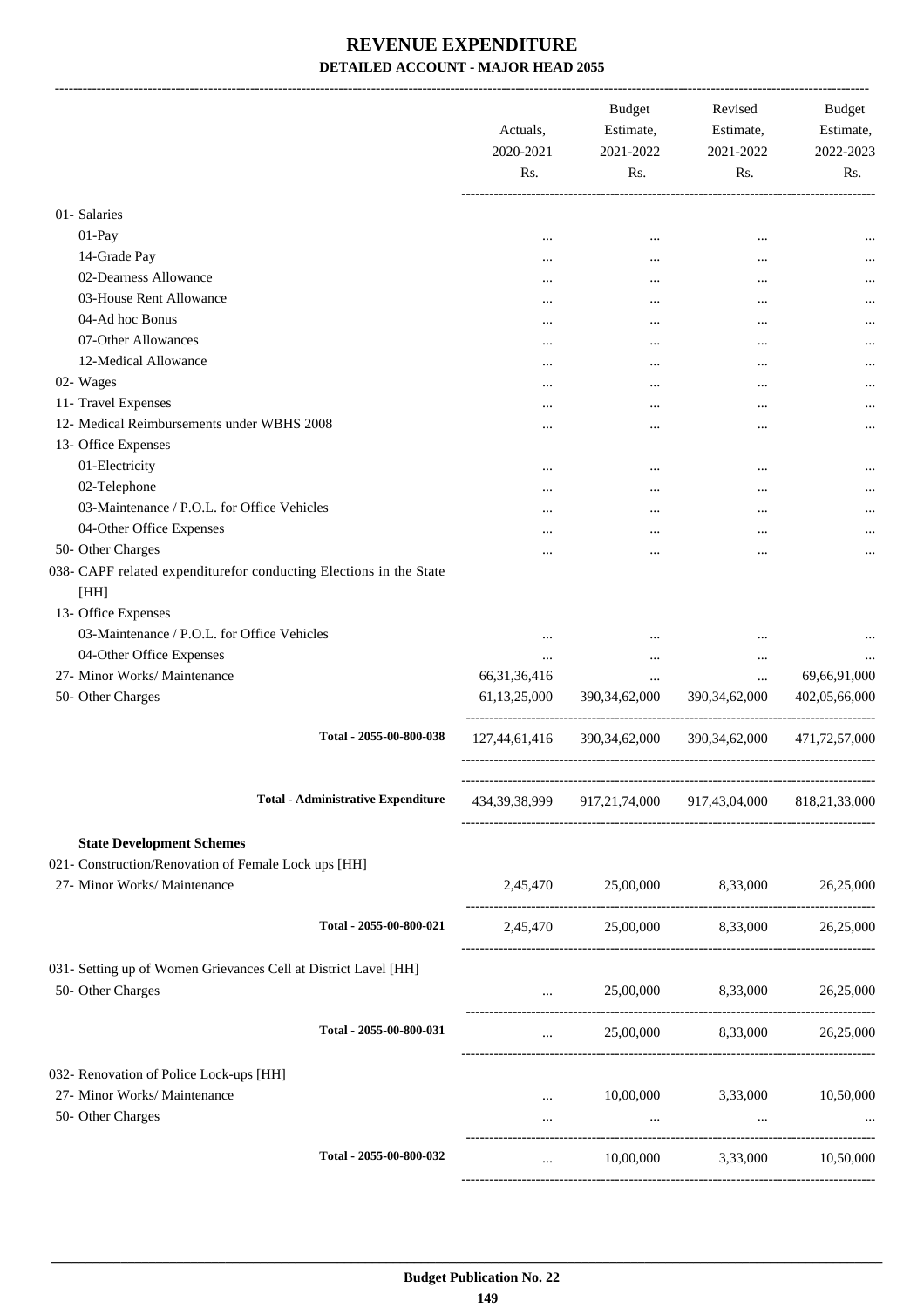|                                                                                                                                                                                                  | Actuals,<br>2020-2021<br>Rs. | <b>Budget</b><br>Estimate,<br>2021-2022<br>Rs.          | Revised<br>Estimate,<br>2021-2022<br>Rs. | Budget<br>Estimate,<br>2022-2023<br>Rs. |
|--------------------------------------------------------------------------------------------------------------------------------------------------------------------------------------------------|------------------------------|---------------------------------------------------------|------------------------------------------|-----------------------------------------|
| 033- New Scheme of Forensic Science Laboratory [HH]                                                                                                                                              |                              |                                                         |                                          |                                         |
| 50- Other Charges                                                                                                                                                                                | $\cdots$                     | $\cdots$                                                | $\cdots$                                 |                                         |
| 034- Raising of One R.A.T.F. Battalion (W.B.P.) [HH]                                                                                                                                             |                              |                                                         |                                          |                                         |
| 50- Other Charges                                                                                                                                                                                |                              | $\cdots$                                                | $\ddotsc$                                |                                         |
| 035- Purchase of Arms and Ammunitions for the West Bengal Police.                                                                                                                                |                              |                                                         |                                          |                                         |
| [HH]                                                                                                                                                                                             |                              |                                                         |                                          |                                         |
| 75- Purchase                                                                                                                                                                                     |                              |                                                         |                                          |                                         |
| <b>Total - State Development Schemes</b>                                                                                                                                                         |                              | 2,45,470 60,00,000 19,99,000                            |                                          | 63,00,000                               |
| <b>State Development Schemes</b>                                                                                                                                                                 |                              |                                                         |                                          |                                         |
| 036- Establilshment of Mobile Forensic Science Laboratary (11-                                                                                                                                   |                              |                                                         |                                          |                                         |
| FC) [HH]                                                                                                                                                                                         |                              |                                                         |                                          |                                         |
| 50- Other Charges                                                                                                                                                                                |                              |                                                         |                                          |                                         |
| 037- Purchase of Equipment for the Forensic Science Laboratory                                                                                                                                   |                              |                                                         |                                          |                                         |
| $(11-FC)$ [HH]                                                                                                                                                                                   |                              |                                                         |                                          |                                         |
| 75- Purchase                                                                                                                                                                                     |                              | $\cdots$                                                | $\cdots$                                 |                                         |
| Total - 2055-00-800                                                                                                                                                                              |                              | 434,41,84,469 917,81,74,000 917,63,03,000               |                                          | 818, 84, 33, 000                        |
| Voted                                                                                                                                                                                            |                              | 434,41,84,469 917,81,74,000 917,63,03,000 818,84,33,000 |                                          |                                         |
| Charged                                                                                                                                                                                          | $\cdots$                     |                                                         | and the state of the state<br>$\cdots$   |                                         |
| DETAILED ACCOUNT NO. 2055-00-911 - DEDUCT RECOVERIES OF OVERPAYMENTS<br>911- Deduct Recoveries of Overpayments<br><b>Administrative Expenditure</b><br>022- Calcutta Police [HH]<br>01- Salaries |                              |                                                         |                                          |                                         |
| 01-Pay                                                                                                                                                                                           |                              |                                                         |                                          |                                         |
| Total - 2055-00-911                                                                                                                                                                              |                              |                                                         |                                          |                                         |
| Voted                                                                                                                                                                                            | $\cdots$                     | $\cdots$                                                | $\cdots$                                 |                                         |
| Charged                                                                                                                                                                                          |                              | $\cdots$                                                | $\cdots$                                 |                                         |
|                                                                                                                                                                                                  |                              |                                                         |                                          |                                         |
| <b>DETAILED ACCOUNT NO. 2055 - DEDUCT RECOVERIES IN REDUCTION OF EXPENDITURE</b>                                                                                                                 |                              |                                                         |                                          |                                         |
| 001- Direction and Administration                                                                                                                                                                |                              |                                                         |                                          |                                         |
| Administrative Expenditure                                                                                                                                                                       |                              |                                                         |                                          |                                         |
| 001-State Headquaters Police [HH]                                                                                                                                                                |                              |                                                         |                                          |                                         |
| 70-Deduct Recoveries                                                                                                                                                                             |                              |                                                         |                                          |                                         |
| 01-Others                                                                                                                                                                                        | $-91,644$                    | $-1,000$                                                | $-90,000$                                | $-1,00,000$                             |
| 02-W.B.H.S. 2008                                                                                                                                                                                 |                              | $-1,000$                                                | $-1,000$                                 | $-1,000$                                |
| 002-District Police [HH]                                                                                                                                                                         |                              |                                                         |                                          |                                         |
| 70-Deduct Recoveries                                                                                                                                                                             |                              |                                                         |                                          |                                         |
| 01-Others                                                                                                                                                                                        | $-3,23,289$                  | $-1,000$                                                | $-3,20,000$                              | $-3,30,000$                             |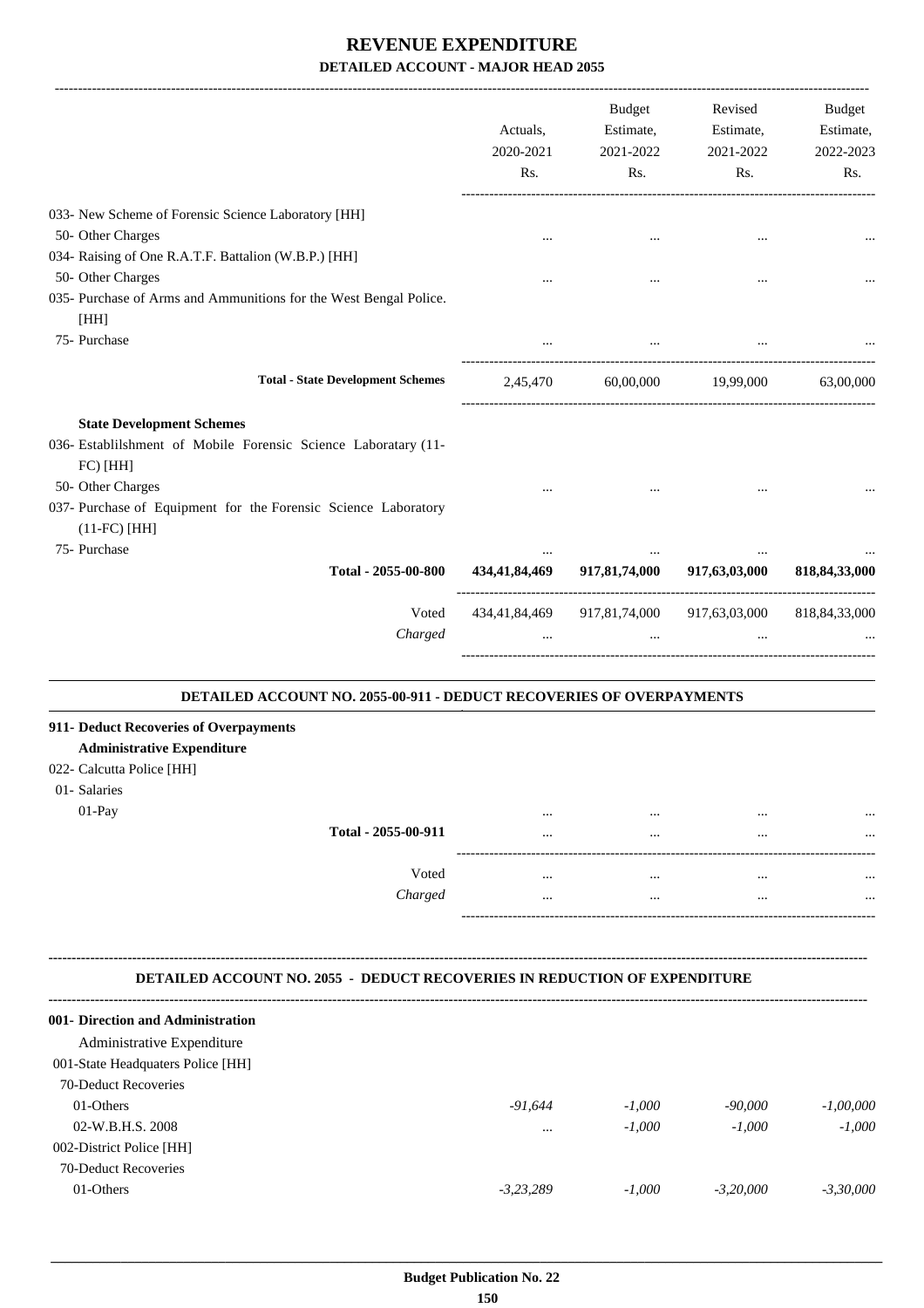-------------------------------------------------------------------------------------------------------------------------------------------------------------------------------

|                                                                   | Actuals,<br>2020-2021<br>Rs. | <b>Budget</b><br>Estimate,<br>2021-2022<br>Rs. | Revised<br>Estimate,<br>2021-2022<br>Rs. | <b>Budget</b><br>Estimate,<br>2022-2023<br>Rs. |
|-------------------------------------------------------------------|------------------------------|------------------------------------------------|------------------------------------------|------------------------------------------------|
| 02-W.B.H.S. 2008                                                  | $\cdots$                     | $-1,000$                                       | $-1,000$                                 | $-1,000$                                       |
| 003-Directorate of Economic Offencs [HH]                          |                              |                                                |                                          |                                                |
| 70-Deduct Recoveries                                              |                              |                                                |                                          |                                                |
| 01-Others                                                         | $-1,88,265$                  | $\ldots$                                       | $\cdots$                                 |                                                |
|                                                                   |                              |                                                |                                          |                                                |
| Total - 001 - Deduct - Recoveries                                 | $-6,03,198$                  | -4,000                                         | $-4,12,000$                              | $-4,32,000$                                    |
| 003- Education and Training                                       |                              |                                                |                                          |                                                |
| Administrative Expenditure                                        |                              |                                                |                                          |                                                |
| 001-State Headquaters Police [HH]                                 |                              |                                                |                                          |                                                |
| 70-Deduct Recoveries                                              |                              |                                                |                                          |                                                |
| 01-Others                                                         |                              | $-1,000$                                       |                                          |                                                |
| 02-W.B.H.S. 2008                                                  | $\cdots$                     | $-1,000$                                       |                                          |                                                |
| 002-District Police [HH]                                          |                              |                                                |                                          |                                                |
| 70-Deduct Recoveries                                              |                              |                                                |                                          |                                                |
| 01-Others                                                         |                              | $-1,000$                                       |                                          |                                                |
| 02-W.B.H.S. 2008                                                  | $\cdots$                     | $-1,000$                                       | $\cdots$                                 |                                                |
| 003-Detective Training School [HH]                                |                              |                                                |                                          |                                                |
| 70-Deduct Recoveries                                              |                              |                                                |                                          |                                                |
| 01-Others                                                         |                              |                                                |                                          |                                                |
| 02-W.B.H.S. 2008                                                  |                              |                                                |                                          |                                                |
| 005-Swami Vivekananda State Police Academy(SVSPA) [HH]            | .                            | $\cdots$                                       | $\cdots$                                 | $\cdots$                                       |
| 70-Deduct Recoveries                                              |                              |                                                |                                          |                                                |
|                                                                   |                              |                                                |                                          |                                                |
| 01-Others                                                         | $\cdots$                     | $-1,000$                                       | $\cdots$                                 |                                                |
| Total - 003 - Deduct - Recoveries                                 | $\cdots$                     | $-5,000$                                       | $\cdots$                                 |                                                |
| 101- Criminal Investigation and Vigilance                         |                              |                                                |                                          |                                                |
| Administrative Expenditure                                        |                              |                                                |                                          |                                                |
| 001-Criminal Investigation Department (Excluding Forensic Science |                              |                                                |                                          |                                                |
| Laboratory) [HH]                                                  |                              |                                                |                                          |                                                |
| 70-Deduct Recoveries                                              |                              |                                                |                                          |                                                |
| 01-Others                                                         | $-97,053$                    | $-1,000$                                       | $-1,00,000$                              | $-1,00,000$                                    |
| 02-W.B.H.S. 2008                                                  | $\cdots$                     | $-1,000$                                       | $\cdots$                                 | $\cdots$                                       |
| 002-Forensic Science Laboratory (Including Jalpaiguri) [HH]       |                              |                                                |                                          |                                                |
| 70-Deduct Recoveries                                              |                              |                                                |                                          |                                                |
| 01-Others                                                         | $-8,585$                     | $-1,000$                                       | $-10,000$                                | $-10,000$                                      |
| 02-W.B.H.S. 2008                                                  | $\cdots$                     | $-1,000$                                       | $\cdots$                                 | $\cdots$                                       |
| 003-State Police Computer Centre [HH]                             |                              |                                                |                                          |                                                |
| 70-Deduct Recoveries                                              |                              |                                                |                                          |                                                |
| 01-Others                                                         | $\ddotsc$                    | $-1,000$                                       | $\cdots$                                 |                                                |
| 02-W.B.H.S. 2008                                                  |                              | $-1,000$                                       | $\cdots$                                 |                                                |
| 004-State Crime Records Bureau [HH]                               |                              |                                                |                                          |                                                |
| 70-Deduct Recoveries                                              |                              |                                                |                                          |                                                |
| 01-Others                                                         | $\ddotsc$                    | $-1,000$                                       | $\cdots$                                 |                                                |
| 02-W.B.H.S. 2008                                                  | $\cdots$                     | $-1,000$                                       | $\cdots$                                 | $\cdots$                                       |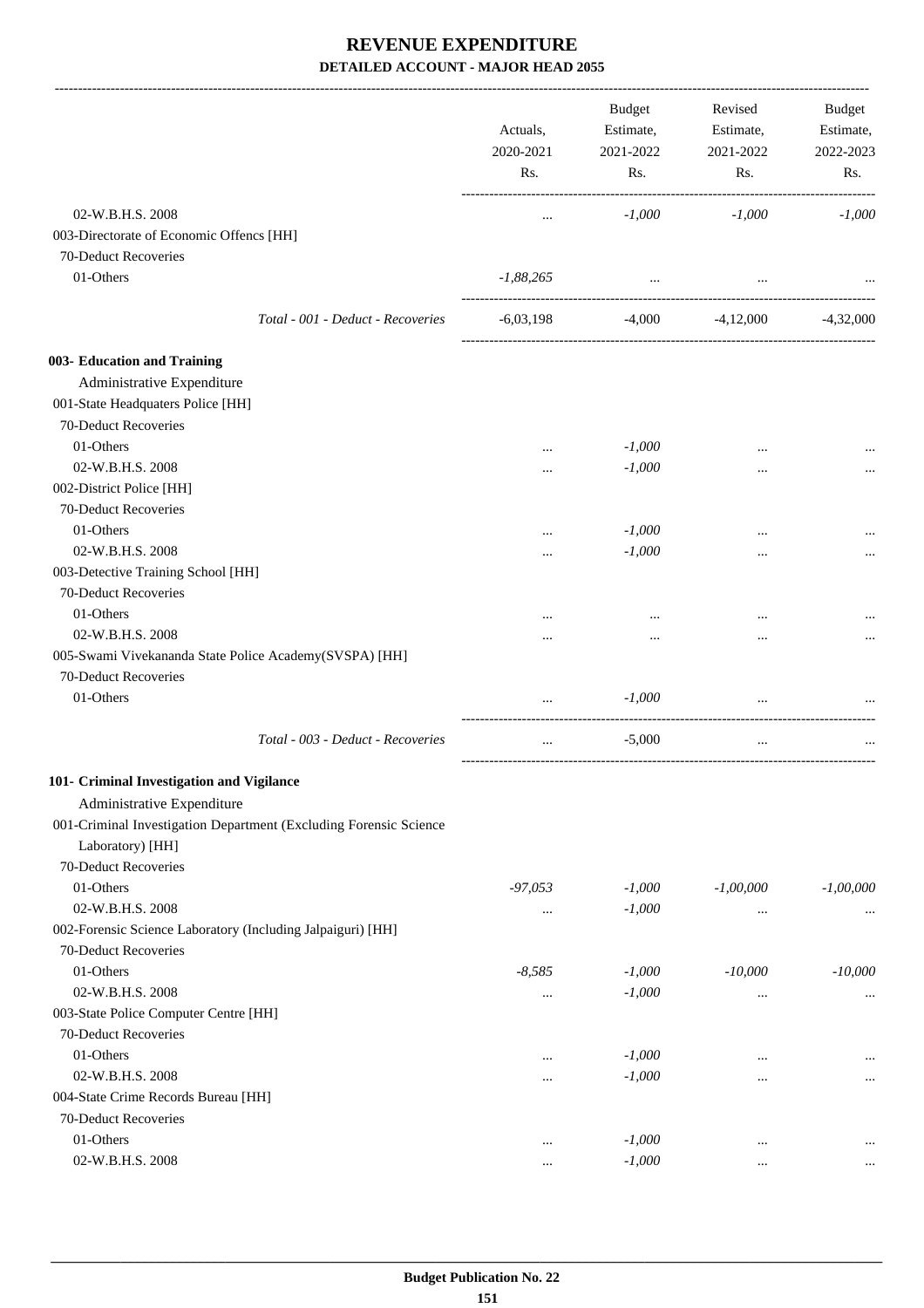|                                                                                                                            | Actuals,<br>2020-2021<br>Rs. | Budget<br>Estimate,<br>2021-2022<br>Rs. | Revised<br>Estimate,<br>2021-2022<br>Rs. | Budget<br>Estimate,<br>2022-2023<br>Rs. |
|----------------------------------------------------------------------------------------------------------------------------|------------------------------|-----------------------------------------|------------------------------------------|-----------------------------------------|
| Total - 101 - Deduct - Recoveries                                                                                          | $-1,05,638$                  |                                         | $-8,000$ $-1,10,000$                     | $-1,10,000$                             |
| 102- Central Reserve Police<br>Administrative Expenditure<br>001-Adjustment for Deployment of Central Reserve Police Force |                              |                                         |                                          |                                         |
| [HH]<br>70-Deduct Recoveries                                                                                               |                              |                                         |                                          |                                         |
| 01-Others                                                                                                                  |                              |                                         |                                          |                                         |
| 02-W.B.H.S. 2008                                                                                                           |                              |                                         |                                          |                                         |
| 002-Raising of India Reserve Battalion (IR Battalion) [HH]<br>70-Deduct Recoveries                                         |                              |                                         |                                          |                                         |
| 01-Others                                                                                                                  |                              |                                         |                                          |                                         |
| 02-W.B.H.S. 2008                                                                                                           | $\cdots$                     | $\cdots$                                | $\cdots$                                 |                                         |
| Total - 102 - Deduct - Recoveries                                                                                          | $\cdots$                     | $\cdots$                                | $\ldots$                                 |                                         |
| 104- Special Police                                                                                                        |                              |                                         |                                          |                                         |
| Administrative Expenditure                                                                                                 |                              |                                         |                                          |                                         |
| 001-Eastern Frontier Rifles (West Bengal Battalion) [HH]                                                                   |                              |                                         |                                          |                                         |
| 70-Deduct Recoveries                                                                                                       |                              |                                         |                                          |                                         |
| 01-Others                                                                                                                  | $-4,54,404$                  | $-10,000$                               | $-5,00,000$                              | $-5,00,000$                             |
| 02-W.B.H.S. 2008                                                                                                           | $\cdots$                     | $-1,000$                                | $\ddotsc$                                |                                         |
| 002-Raising of India Reserve Battalion (IR Bttn.) [HH]<br>70-Deduct Recoveries                                             |                              |                                         |                                          |                                         |
| 01-Others                                                                                                                  |                              | $-1,000$                                |                                          |                                         |
| 02-W.B.H.S. 2008                                                                                                           | $\ddotsc$                    | $-1,000$                                |                                          |                                         |
| 003-Reserve Battalion(IRBttn.)-Siliguri(HP) [HH]                                                                           |                              |                                         |                                          |                                         |
| 70-Deduct Recoveries                                                                                                       |                              |                                         |                                          |                                         |
| 01-Others                                                                                                                  | $\cdots$                     | $-1,000$                                | $\cdots$                                 |                                         |
| 02-W.B.H.S. 2008                                                                                                           | $\cdots$                     | $-1,000$                                | $\cdots$                                 |                                         |
| 004-Raising of Specialised India Reserved Battalion [HP] [HH]                                                              |                              |                                         |                                          |                                         |
| 70-Deduct Recoveries                                                                                                       |                              |                                         |                                          |                                         |
| 01-Others                                                                                                                  | $\cdots$                     | $-1,000$                                | $\cdots$                                 |                                         |
| Total - 104 - Deduct - Recoveries                                                                                          | -4,54,404                    | $-16,000$                               | $-5,00,000$                              | $-5,00,000$                             |
| 108- State Headquarters Police                                                                                             |                              |                                         |                                          |                                         |
| Administrative Expenditure                                                                                                 |                              |                                         |                                          |                                         |
| 001-Calcutta Police [HH]                                                                                                   |                              |                                         |                                          |                                         |
| 70-Deduct Recoveries                                                                                                       |                              |                                         |                                          |                                         |
| 01-Others                                                                                                                  | $-17,20,092$                 | $-10,00,000$                            | -17,00,000                               | $-20,00,000$                            |
| 02-W.B.H.S. 2008                                                                                                           | $\cdots$                     | $-1,000$                                | $\cdots$                                 | $\cdots$                                |
| 003-Charges under the Calcutta Huckney Carriage Act. of 1998-<br>[HH]                                                      |                              |                                         |                                          |                                         |
| 70-Deduct Recoveries                                                                                                       |                              |                                         |                                          |                                         |
| 01-Others                                                                                                                  | $\cdots$                     | $-1,000$                                | $\cdots$                                 | $\cdots$                                |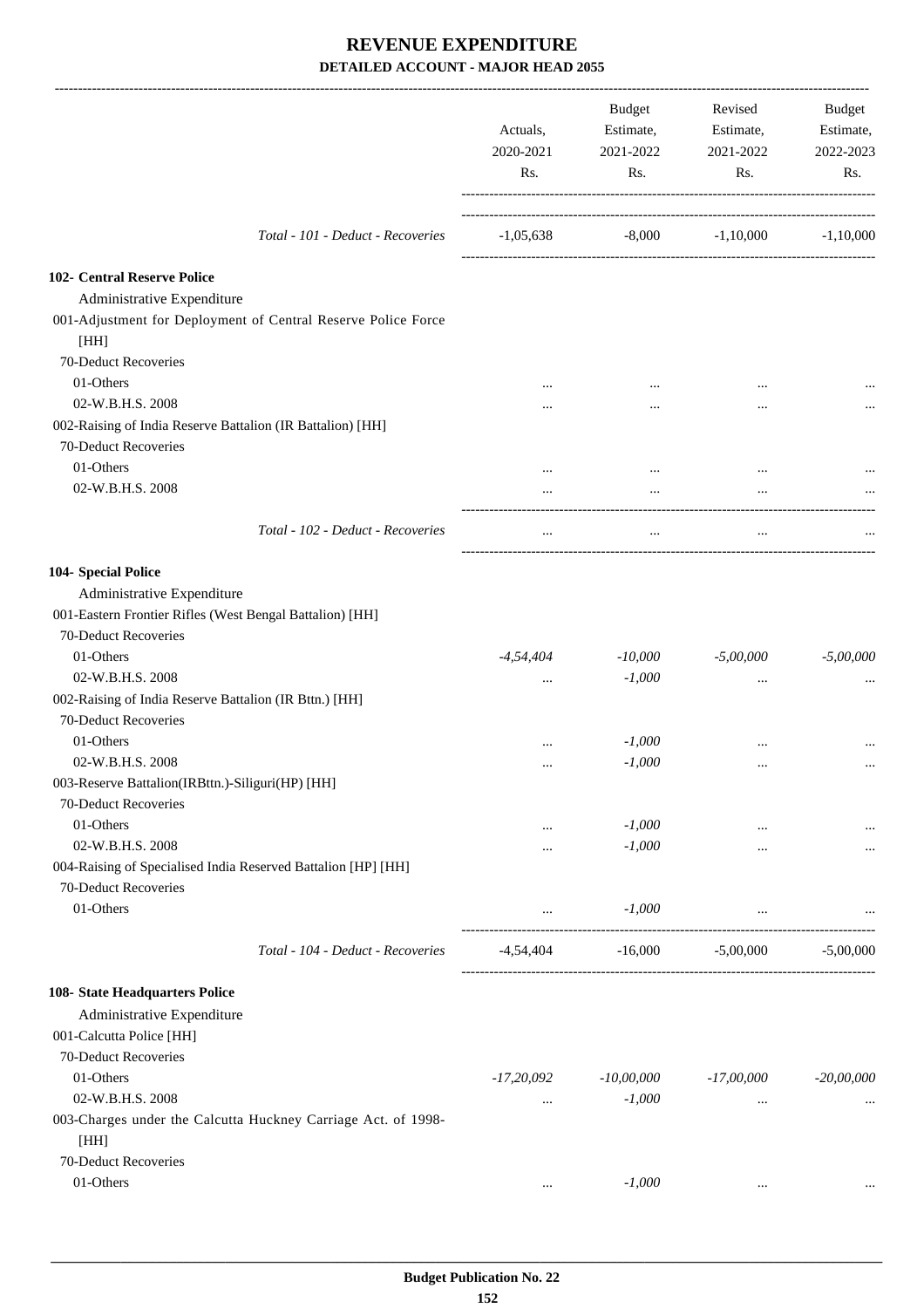|                                                                                                                                         | Actuals,<br>2020-2021<br>Rs. | <b>Budget</b><br>Estimate,<br>2021-2022<br>Rs. | Revised<br>Estimate,<br>2021-2022<br>Rs. | Budget<br>Estimate,<br>2022-2023<br>Rs. |
|-----------------------------------------------------------------------------------------------------------------------------------------|------------------------------|------------------------------------------------|------------------------------------------|-----------------------------------------|
| 02-W.B.H.S. 2008                                                                                                                        |                              | $-1,000$                                       |                                          |                                         |
| 004-Cattle Pounds [HH]                                                                                                                  | $\ddotsc$                    |                                                | $\ldots$                                 |                                         |
| 70-Deduct Recoveries                                                                                                                    |                              |                                                |                                          |                                         |
| 01-Others                                                                                                                               |                              |                                                |                                          |                                         |
| 02-W.B.H.S. 2008                                                                                                                        | $\ddotsc$                    | $-1,000$                                       | $\ddotsc$                                |                                         |
|                                                                                                                                         |                              | $-1,000$                                       |                                          |                                         |
| 005-Police Dead House [HH]                                                                                                              |                              |                                                |                                          |                                         |
| 70-Deduct Recoveries                                                                                                                    |                              |                                                |                                          |                                         |
| 01-Others                                                                                                                               | $\ddotsc$                    | $-1,000$                                       | $\ddotsc$                                |                                         |
| 02-W.B.H.S. 2008                                                                                                                        |                              | $-1,000$                                       |                                          |                                         |
| 006-Police Supplied to Private Individuals [HH]                                                                                         |                              |                                                |                                          |                                         |
| 70-Deduct Recoveries                                                                                                                    |                              |                                                |                                          |                                         |
| 01-Others                                                                                                                               | $-2,36,545$                  | $-1,000$                                       | $-1,00,000$                              | $-1,00,000$                             |
| 02-W.B.H.S. 2008                                                                                                                        | $\ddotsc$                    | $-1,000$                                       | $\cdots$                                 |                                         |
| 007-Extra Police Force, etc, appointed in Connection with                                                                               |                              |                                                |                                          |                                         |
| Emergency [HH]                                                                                                                          |                              |                                                |                                          |                                         |
| 70-Deduct Recoveries                                                                                                                    |                              |                                                |                                          |                                         |
| 01-Others                                                                                                                               |                              | $-1,000$                                       | $-1,000$                                 | $-1,000$                                |
| 02-W.B.H.S. 2008                                                                                                                        |                              | $-1,000$                                       | $\cdots$                                 |                                         |
| 008-Upgradation Scheme as Recommended by the Eighth Finance                                                                             |                              |                                                |                                          |                                         |
| Commission Strengthening for the Post of Women Constables                                                                               |                              |                                                |                                          |                                         |
| [HH]                                                                                                                                    |                              |                                                |                                          |                                         |
| 70-Deduct Recoveries                                                                                                                    |                              |                                                |                                          |                                         |
| 01-Others                                                                                                                               |                              | $-1,000$                                       | $-1,000$                                 | $-1,000$                                |
| 02-W.B.H.S. 2008                                                                                                                        | $\ddotsc$                    | $-1,000$                                       |                                          |                                         |
| 010-Agency Functions of Ministry of Home Affairs relating to<br>Registration and Survillance of Foreigners [HH]<br>70-Deduct Recoveries |                              |                                                |                                          |                                         |
| 01-Others                                                                                                                               | $\cdots$                     | $-1,000$                                       | $-1,000$                                 | $-1,000$                                |
| 02-W.B.H.S. 2008                                                                                                                        | $\cdots$                     | $-1,000$                                       | $\cdots$                                 |                                         |
| 011-Community Policing Initiative [HH]                                                                                                  |                              |                                                |                                          |                                         |
| 70-Deduct Recoveries                                                                                                                    |                              |                                                |                                          |                                         |
| 01-Others                                                                                                                               |                              | $-1,000$                                       | $\cdots$                                 |                                         |
| 017-Public Vehicles Department (Service Depot) [HH]                                                                                     |                              |                                                |                                          |                                         |
| 70-Deduct Recoveries                                                                                                                    |                              |                                                |                                          |                                         |
| 01-Others                                                                                                                               |                              | $-1,000$                                       |                                          |                                         |
| 02-W.B.H.S. 2008                                                                                                                        | $\ddotsc$                    | $-1,000$                                       |                                          |                                         |
| <b>State Development Schemes</b>                                                                                                        |                              |                                                |                                          |                                         |
| 016-Calcutta Police [HH]                                                                                                                |                              |                                                |                                          |                                         |
| 70-Deduct Recoveries                                                                                                                    |                              |                                                |                                          |                                         |
| 01-Others                                                                                                                               | $\cdots$                     | $\cdots$                                       | $\cdots$                                 |                                         |
| 02-W.B.H.S. 2008                                                                                                                        |                              | $\cdots$                                       | $\cdots$                                 |                                         |
| Total - 108 - Deduct - Recoveries                                                                                                       | $-19,56,637$                 | $-10,18,000$                                   | $-18,03,000$                             | $-21,03,000$                            |

#### **109- District Police**

Administrative Expenditure 001-West Bengal Police [HH]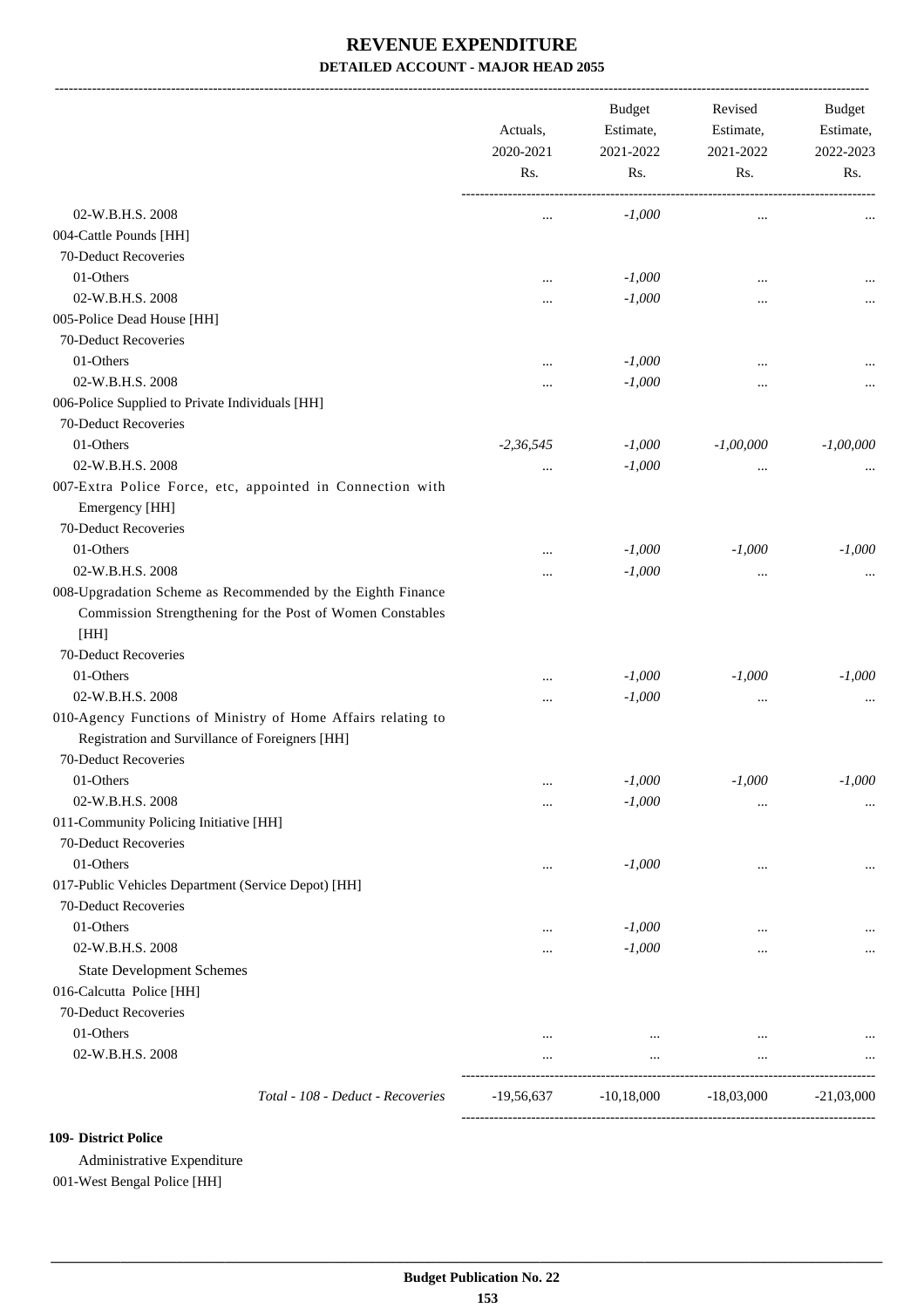-------------------------------------------------------------------------------------------------------------------------------------------------------------------------------

|                                                                                                                   | Actuals,<br>2020-2021<br>Rs. | <b>Budget</b><br>Estimate,<br>2021-2022<br>Rs. | Revised<br>Estimate,<br>2021-2022<br>Rs. | <b>Budget</b><br>Estimate,<br>2022-2023<br>Rs. |
|-------------------------------------------------------------------------------------------------------------------|------------------------------|------------------------------------------------|------------------------------------------|------------------------------------------------|
|                                                                                                                   |                              |                                                |                                          |                                                |
| 70-Deduct Recoveries                                                                                              |                              |                                                |                                          |                                                |
| 01-Others                                                                                                         | $-19,21,716$                 | $-1,00,00,000$                                 | $-20,00,000$                             | $-20,00,000$                                   |
| 02-W.B.H.S. 2008                                                                                                  | $\cdots$                     | $-1,000$                                       | $-1,000$                                 | $-1,000$                                       |
| 004-Agency Function of Ministry of Home Affairs relating to<br>Immigration Checkpost on International Border [HH] |                              |                                                |                                          |                                                |
| 70-Deduct Recoveries                                                                                              |                              |                                                |                                          |                                                |
| 01-Others                                                                                                         | $-48,627$                    | $-1,000$                                       | $-40,000$                                | $-50,000$                                      |
| 02-W.B.H.S. 2008                                                                                                  | $\ldots$                     | $-1,000$                                       | $-1,000$                                 | $-1,000$                                       |
| 005-Security related expenditure in the Naxal affected districts of                                               |                              |                                                |                                          |                                                |
| Bankura, Purulia and Midnapur [HH]                                                                                |                              |                                                |                                          |                                                |
| 70-Deduct Recoveries                                                                                              |                              |                                                |                                          |                                                |
| 01-Others                                                                                                         | $\cdots$                     | $-1,000$                                       |                                          |                                                |
| 02-W.B.H.S. 2008                                                                                                  | $\cdots$                     | $-1,000$                                       |                                          | $\cdots$                                       |
| 006-Directorate of Security [HH]                                                                                  |                              |                                                |                                          |                                                |
| 70-Deduct Recoveries                                                                                              |                              |                                                |                                          |                                                |
| 01-Others                                                                                                         | $-51,000$                    | $-1,000$                                       | $-40,000$                                | $-50,000$                                      |
| 02-W.B.H.S. 2008                                                                                                  | $\cdots$                     | $-1,000$                                       | $\cdots$                                 |                                                |
| 007-Security Related Expenditure for Coastal Security Scheme [HH]<br>70-Deduct Recoveries                         |                              |                                                |                                          |                                                |
| 01-Others                                                                                                         |                              | $-1,000$                                       | $-1,000$                                 | $-1,000$                                       |
| 008-Asansol Durgapur Police Commissionarate. [HH]                                                                 | $\cdots$                     |                                                |                                          |                                                |
| 70-Deduct Recoveries                                                                                              |                              |                                                |                                          |                                                |
| 01-Others                                                                                                         | $-61,621$                    | $-1,000$                                       | $-50,000$                                | $-60,000$                                      |
| 02-W.B.H.S. 2008                                                                                                  |                              | $-1,000$                                       | $-1,000$                                 | $-1,000$                                       |
| 009-Howrah Police Commissionarate. [HH]                                                                           | $\ldots$                     |                                                |                                          |                                                |
| 70-Deduct Recoveries                                                                                              |                              |                                                |                                          |                                                |
| 01-Others                                                                                                         | $-46,538$                    | $-1,000$                                       | $-50,000$                                | $-50,000$                                      |
| 02-W.B.H.S. 2008                                                                                                  |                              | $-1,000$                                       | $-1,000$                                 | $-1,000$                                       |
| 010-Commissionarate at Barrackpore. [HH]                                                                          | $\cdots$                     |                                                |                                          |                                                |
| 70-Deduct Recoveries                                                                                              |                              |                                                |                                          |                                                |
| 01-Others                                                                                                         | $-4,100$                     | $-1,000$                                       | $-5,000$                                 | $-4,000$                                       |
| 02-W.B.H.S. 2008                                                                                                  |                              | $-1,000$                                       | $-1,000$                                 | $-1,000$                                       |
| 011-Commissionarate at Bidhannagar. [HH]                                                                          | $\cdots$                     |                                                |                                          |                                                |
| 70-Deduct Recoveries                                                                                              |                              |                                                |                                          |                                                |
| 01-Others                                                                                                         | $-28,838$                    | $-1,000$                                       | $-30,000$                                | $-30,000$                                      |
| 02-W.B.H.S. 2008                                                                                                  |                              | $-1,000$                                       | $-1,000$                                 | $-1,000$                                       |
| 012-Scheme for Assistance to Civilian Victims/Family of Victims at                                                | $\ldots$                     |                                                |                                          |                                                |
| Terrorist, Communal and Naxal Violence [HH]                                                                       |                              |                                                |                                          |                                                |
| 70-Deduct Recoveries                                                                                              |                              |                                                |                                          |                                                |
| 01-Others                                                                                                         |                              |                                                |                                          |                                                |
| 013-Siliguri Police Commissionerate [HH]                                                                          |                              |                                                |                                          |                                                |
| 70-Deduct Recoveries                                                                                              |                              |                                                |                                          |                                                |
| 01-Others                                                                                                         | $-27,951$                    | $-1,000$                                       | $-25,000$                                | $-27,000$                                      |
| 016-Chandannagar Police Commissionerate [HH]                                                                      |                              |                                                |                                          |                                                |
| 70-Deduct Recoveries                                                                                              |                              |                                                |                                          |                                                |
| 01-Others                                                                                                         | $-34,479$                    | $-5,000$                                       | $-30,000$                                | $-30,000$                                      |
|                                                                                                                   |                              |                                                |                                          |                                                |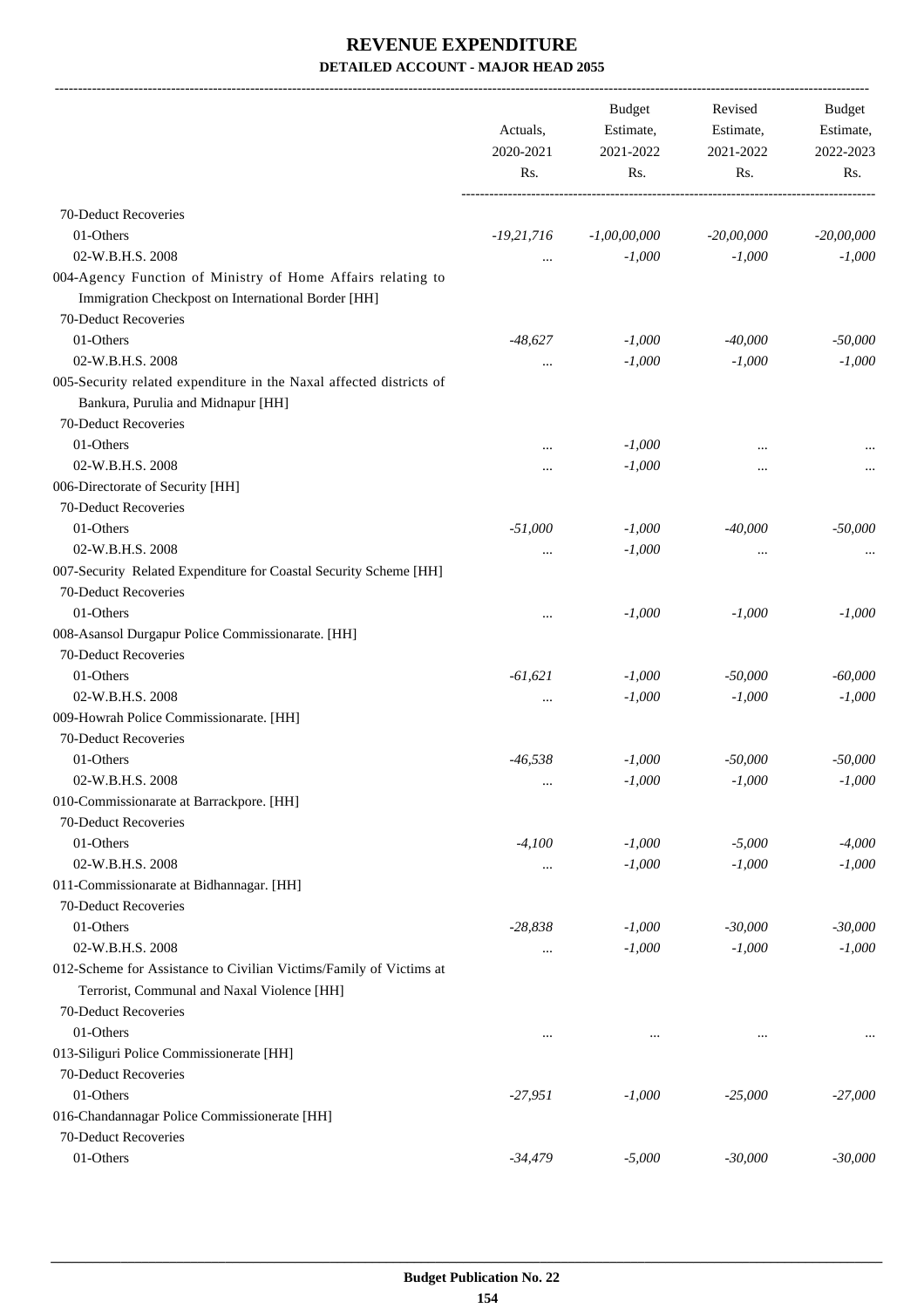|                                                               | Actuals,<br>2020-2021<br>Rs. | <b>Budget</b><br>Estimate,<br>2021-2022<br>Rs. | Revised<br>Estimate,<br>2021-2022<br>Rs.   | Budget<br>Estimate,<br>2022-2023<br>Rs. |
|---------------------------------------------------------------|------------------------------|------------------------------------------------|--------------------------------------------|-----------------------------------------|
| 020-Extra Police Force appointed in connection with Emergency |                              |                                                |                                            |                                         |
| [HH]                                                          |                              |                                                |                                            |                                         |
| 70-Deduct Recoveries                                          |                              |                                                |                                            |                                         |
| 01-Others                                                     |                              |                                                | $\ddotsc$                                  |                                         |
| 02-W.B.H.S. 2008                                              |                              |                                                |                                            |                                         |
| 021-Establishment of Police Station at Calcutta Airport [HH]  |                              |                                                |                                            |                                         |
| 70-Deduct Recoveries                                          |                              |                                                |                                            |                                         |
| 01-Others                                                     |                              |                                                | $\ddotsc$                                  |                                         |
| 02-W.B.H.S. 2008                                              |                              |                                                |                                            |                                         |
| 024-Grants to Puja Organizers [HH]                            |                              |                                                |                                            |                                         |
| 70-Deduct Recoveries                                          |                              |                                                |                                            |                                         |
| 01-Others                                                     | $-43,50,000$                 | $-15,00,000$                                   | $-1,00,00,000$                             | $-1,00,00,000$                          |
| 025-Community Policing Initiative [HH]                        |                              |                                                |                                            |                                         |
| 70-Deduct Recoveries                                          |                              |                                                |                                            |                                         |
| 01-Others                                                     |                              | $-1,000$                                       | $\ddotsc$                                  |                                         |
| <b>State Development Schemes</b>                              |                              |                                                |                                            |                                         |
| 002-District Police [HH]                                      |                              |                                                |                                            |                                         |
| 70-Deduct Recoveries                                          |                              |                                                |                                            |                                         |
| 01-Others                                                     | $-13,838$                    | and the company of the company                 |                                            |                                         |
|                                                               |                              |                                                |                                            |                                         |
| Total - 109 - Deduct - Recoveries                             |                              |                                                | $-65,88,708$ $-1,15,23,000$ $-1,22,77,000$ | $-1,23,08,000$                          |
| 111- Railway Police                                           |                              |                                                |                                            |                                         |
| Administrative Expenditure                                    |                              |                                                |                                            |                                         |
| 001-Railway Police [HH]                                       |                              |                                                |                                            |                                         |
| 70-Deduct Recoveries                                          |                              |                                                |                                            |                                         |
| 01-Others                                                     | $\cdots$                     | $-1,000$                                       | $\ddotsc$                                  |                                         |
| 02-W.B.H.S. 2008                                              | $\ldots$                     | $-1,000$                                       | $\ldots$                                   | $\ldots$                                |
| 002-Railway Police-Howrah G.R.P. [HH]                         |                              |                                                |                                            |                                         |
| 70-Deduct Recoveries                                          |                              |                                                |                                            |                                         |
| 01-Others                                                     | $-72$                        | $-1,000$                                       | $-1,000$                                   | $-1,000$                                |
| 02-W.B.H.S. 2008                                              | $\ldots$                     | $-1,000$                                       | $\ldots$                                   | $\cdots$                                |
| 003-Railway Police-Sealdah G.R,P. [HH]                        |                              |                                                |                                            |                                         |
| 70-Deduct Recoveries                                          |                              |                                                |                                            |                                         |
| 01-Others                                                     | $-8,956$                     | $-1,000$                                       | $-10,000$                                  | $-10,000$                               |
| 02-W.B.H.S. 2008                                              |                              | $-1,000$                                       | $\ddotsc$                                  |                                         |
| 004-Railway Police-Siliguri G.R.P. [HH]                       |                              |                                                |                                            |                                         |
| 70-Deduct Recoveries                                          |                              |                                                |                                            |                                         |
| 01-Others                                                     |                              | $-1,000$                                       | $-1,000$                                   | $-1,000$                                |
| 02-W.B.H.S. 2008                                              |                              | $-1,000$                                       | $\ldots$                                   | $\ldots$                                |
| 005-Railway Police-Kharagpur G.R.P. [HH]                      |                              |                                                |                                            |                                         |
| 70-Deduct Recoveries                                          |                              |                                                |                                            |                                         |
| 01-Others                                                     | $-349$                       | $-1,000$                                       | $-1,000$                                   | $-1,000$                                |
| 02-W.B.H.S. 2008                                              | $\cdots$                     | $-1,000$                                       | $\cdots$                                   |                                         |
|                                                               |                              |                                                |                                            |                                         |
| Total - 111 - Deduct - Recoveries                             | $-9,377$                     | $-10,000$                                      | $-13,000$                                  | $-13,000$                               |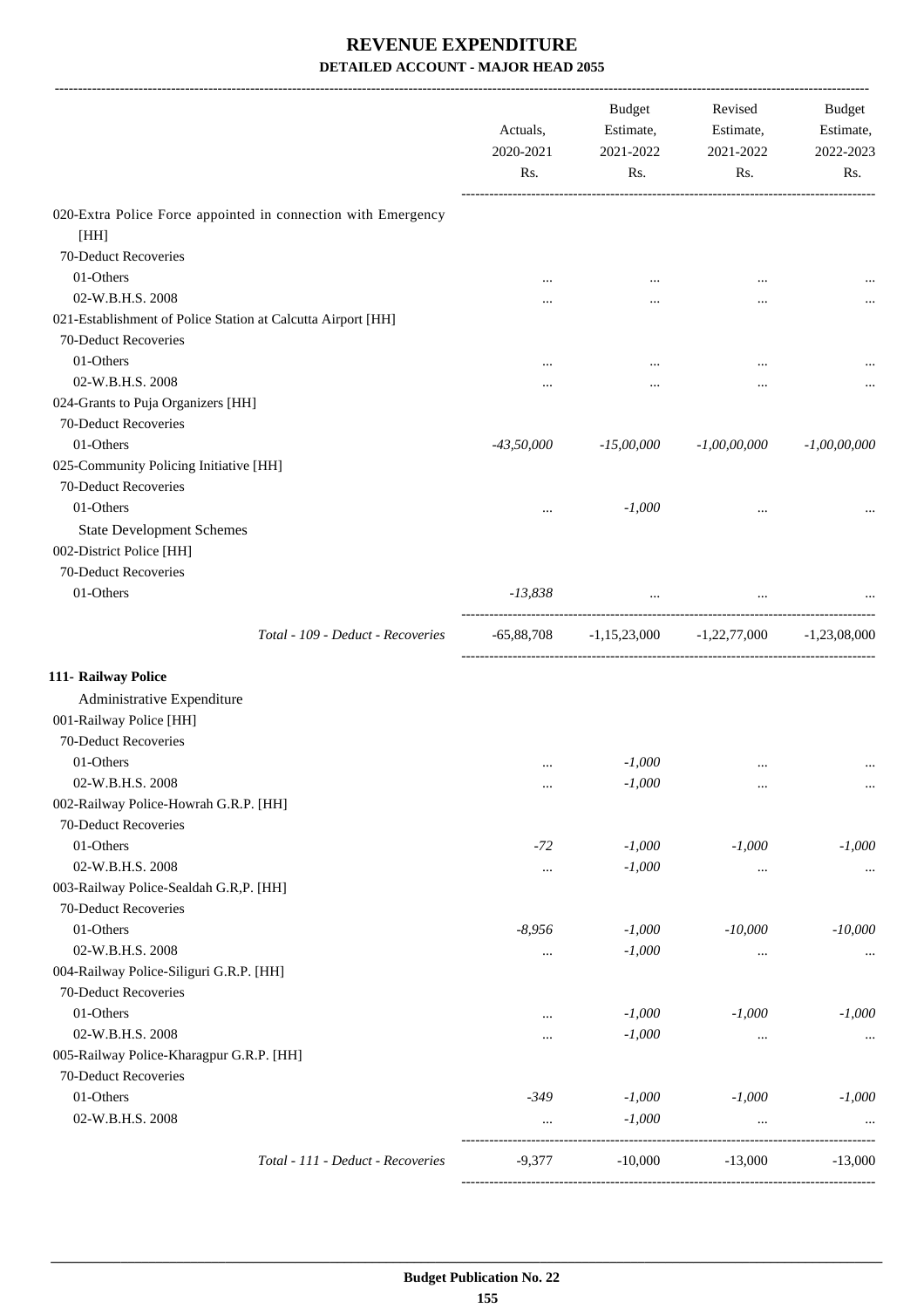|                                                                                  | Actuals,<br>2020-2021<br>Rs. | <b>Budget</b><br>Estimate,<br>2021-2022<br>Rs. | Revised<br>Estimate,<br>2021-2022<br>Rs. | Budget<br>Estimate,<br>2022-2023<br>Rs. |
|----------------------------------------------------------------------------------|------------------------------|------------------------------------------------|------------------------------------------|-----------------------------------------|
| 112- Harbour Police                                                              |                              |                                                |                                          |                                         |
| Administrative Expenditure                                                       |                              |                                                |                                          |                                         |
| 001-Port Police [HH]                                                             |                              |                                                |                                          |                                         |
| 70-Deduct Recoveries                                                             |                              |                                                |                                          |                                         |
| 01-Others                                                                        | $\cdots$                     | $-1,000$                                       | $-1,000$                                 | $-1,000$                                |
| 02-W.B.H.S. 2008                                                                 | $\cdots$                     | $-1,000$                                       | $\ddots$                                 |                                         |
| Total - 112 - Deduct - Recoveries                                                | $\cdots$                     | $-2,000$                                       | $-1,000$                                 | $-1,000$                                |
| 113- Welfare of Police Personnel                                                 |                              |                                                |                                          |                                         |
| Administrative Expenditure                                                       |                              |                                                |                                          |                                         |
| 001-Hospitals for State Headquaters Police [HH]                                  |                              |                                                |                                          |                                         |
| 70-Deduct Recoveries                                                             |                              |                                                |                                          |                                         |
| 01-Others                                                                        |                              | $-1,000$                                       |                                          |                                         |
| 02-W.B.H.S. 2008                                                                 | $\ddotsc$                    | $\text{-}1,000$                                |                                          |                                         |
| 002-Hospitals for District Police [HH]                                           |                              |                                                |                                          |                                         |
| 70-Deduct Recoveries                                                             |                              |                                                |                                          |                                         |
| 01-Others                                                                        | $-68,348$                    | $-1,000$                                       | $-60,000$                                | $-70,000$                               |
| 02-W.B.H.S. 2008                                                                 |                              | $-1,000$                                       |                                          |                                         |
| Total - 113 - Deduct - Recoveries                                                | $-68,348$                    | $-4,000$                                       | ---------------------<br>$-60,000$       | $-70,000$                               |
| 115-Modernisation of Police Force                                                |                              |                                                |                                          |                                         |
| Administrative Expenditure                                                       |                              |                                                |                                          |                                         |
| 005-Scheme for Modernisation of Police Force [HH]                                |                              |                                                |                                          |                                         |
| 70-Deduct Recoveries                                                             |                              |                                                |                                          |                                         |
| 01-Others                                                                        | $\ddotsc$                    | $\cdots$                                       |                                          |                                         |
| 009-Anti-Hijacking Measures [HH]                                                 |                              |                                                |                                          |                                         |
| 70-Deduct Recoveries                                                             |                              |                                                |                                          |                                         |
| 01-Others                                                                        | $\cdots$                     | $\cdots$                                       | $\cdots$                                 |                                         |
| 02-W.B.H.S. 2008                                                                 | $\cdots$                     | $\cdots$                                       | $\cdots$                                 | $\cdots$                                |
| <b>State Development Schemes</b>                                                 |                              |                                                |                                          |                                         |
| 001-Modernisation of Police Force [HH]                                           |                              |                                                |                                          |                                         |
| 70-Deduct Recoveries                                                             |                              |                                                |                                          |                                         |
| 01-Others                                                                        | $\cdots$                     | $\cdots$                                       | $\cdots$                                 | $\cdots$                                |
| 02-W.B.H.S. 2008                                                                 | $\cdots$                     | $\cdots$                                       | $\cdots$                                 | $\cdots$                                |
| 002-Policing the Megacity of Kolkata [HH]                                        |                              |                                                |                                          |                                         |
| 70-Deduct Recoveries                                                             |                              |                                                |                                          |                                         |
| 01-Others                                                                        | $\cdots$                     | $\cdots$                                       | $\cdots$                                 | $\cdots$                                |
| <b>State Development Schemes</b>                                                 |                              |                                                |                                          |                                         |
| 013-Refund of Unutilised Fund of CSS Schemes (State Share)<br>(CSSREFUND) [HH]   |                              |                                                |                                          |                                         |
| 70-Deduct Recoveries                                                             |                              |                                                |                                          |                                         |
| 01-Others                                                                        | $\cdots$                     | $\cdots$                                       | $\cdots$                                 |                                         |
| State Development Schemes (Central Assistance)                                   |                              |                                                |                                          |                                         |
| 012-Refund of Unutilised Fund of CSS Schemes (Central Share)<br>(CSSREFUND) [HH] |                              |                                                |                                          |                                         |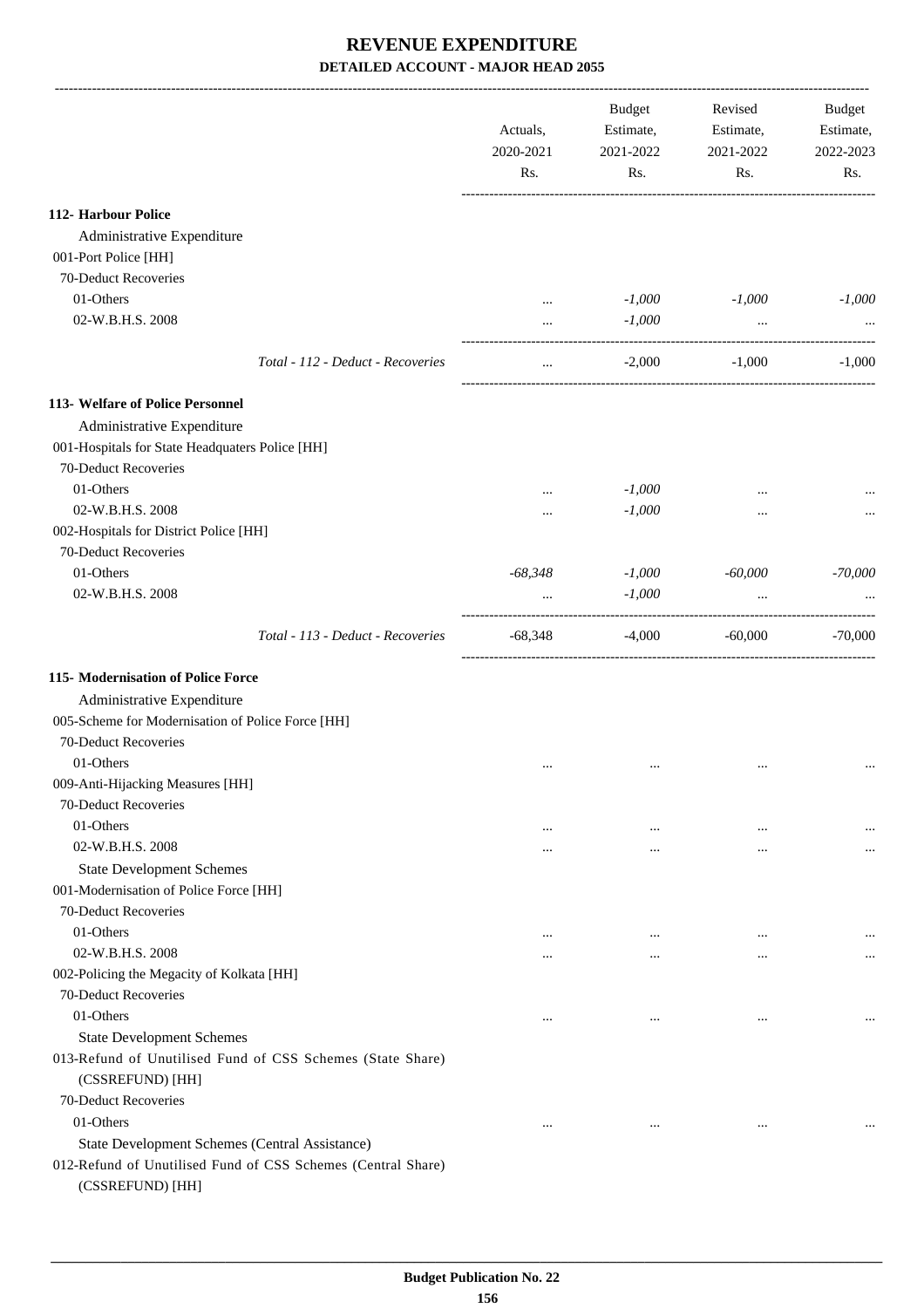|                                                                                             | Actuals,<br>2020-2021<br>Rs. | Budget<br>Estimate,<br>2021-2022<br>Rs. | Revised<br>Estimate,<br>2021-2022<br>Rs. | Budget<br>Estimate,<br>2022-2023<br>Rs. |
|---------------------------------------------------------------------------------------------|------------------------------|-----------------------------------------|------------------------------------------|-----------------------------------------|
| 70-Deduct Recoveries                                                                        |                              |                                         |                                          |                                         |
| 01-Others                                                                                   |                              |                                         |                                          |                                         |
|                                                                                             |                              |                                         |                                          |                                         |
| Total - 115 - Deduct - Recoveries                                                           |                              | $\cdots$                                |                                          |                                         |
| 800- Other Expenditure                                                                      |                              |                                         |                                          |                                         |
| Administrative Expenditure                                                                  |                              |                                         |                                          |                                         |
| 001-Establishment Charges Payable to Other Governments [HH]                                 |                              |                                         |                                          |                                         |
| 70-Deduct Recoveries                                                                        |                              |                                         |                                          |                                         |
| 01-Others                                                                                   |                              | $-10,00,000$                            |                                          |                                         |
| 02-W.B.H.S. 2008                                                                            | .                            | $-1,000$                                | $\ddotsc$                                |                                         |
| 003-Additional Police employed for the Performance of Non-agency                            |                              |                                         |                                          |                                         |
| Functions [HH]                                                                              |                              |                                         |                                          |                                         |
| 70-Deduct Recoveries                                                                        |                              |                                         |                                          |                                         |
| 01-Others                                                                                   | $\cdots$                     | $\cdots$                                |                                          |                                         |
| 02-W.B.H.S. 2008                                                                            | .                            |                                         |                                          |                                         |
| 004-Additional Police for Enforcement Branch [HH]                                           |                              |                                         |                                          |                                         |
| 70-Deduct Recoveries                                                                        |                              |                                         |                                          |                                         |
| 01-Others                                                                                   | $-25,199$                    | $-1,000$                                | $-30,000$                                | $-30,000$                               |
| 02-W.B.H.S. 2008                                                                            |                              | $-1,000$                                |                                          |                                         |
| 005-Cost of Police Force etc. Employed for Cordoning Work [HH]                              |                              |                                         |                                          |                                         |
| 70-Deduct Recoveries                                                                        |                              |                                         |                                          |                                         |
| 01-Others                                                                                   | $-2,26,675$                  | $-1,000$                                | $-2,00,000$                              | $-2,00,000$                             |
| 02-W.B.H.S. 2008                                                                            | $\cdots$                     | $-1,000$                                | $\cdots$                                 |                                         |
| 007-Raising of One Woman Battalion/SAP [HH]                                                 |                              |                                         |                                          |                                         |
| 70-Deduct Recoveries                                                                        |                              |                                         |                                          |                                         |
| 01-Others                                                                                   | $\cdots$                     | $\cdots$                                |                                          |                                         |
| 02-W.B.H.S. 2008                                                                            | $\cdots$                     | $\cdots$                                | $\cdots$                                 | $\cdots$                                |
| 009-Agency Functions of Ministry of External Affairs relating to                            |                              |                                         |                                          |                                         |
| Passport and Emigration. [HH]                                                               |                              |                                         |                                          |                                         |
| 70-Deduct Recoveries                                                                        |                              |                                         |                                          |                                         |
| 01-Others                                                                                   | $\cdots$                     | $-1,000$                                | $-1,000$                                 | $-1,000$                                |
| 02-W.B.H.S. 2008                                                                            |                              | $-1,000$                                | $-1,000$                                 | $-1,000$                                |
| 010-Additional Police deployed for the Performance of Agency                                |                              |                                         |                                          |                                         |
| Function of Ministry of Home Affairs for Registration and<br>Survillance of Foreigners [HH] |                              |                                         |                                          |                                         |
| 70-Deduct Recoveries                                                                        |                              |                                         |                                          |                                         |
| 01-Others                                                                                   |                              | $-1,000$                                | $-1,000$                                 | $-1,000$                                |
| 02-W.B.H.S. 2008                                                                            |                              | $-1,000$                                | $-1,000$                                 | $-1,000$                                |
| 011-Development of Traffic in Kolkata [HH]                                                  |                              |                                         |                                          |                                         |
| 70-Deduct Recoveries                                                                        |                              |                                         |                                          |                                         |
| 01-Others                                                                                   |                              | $-1,000$                                | $-1,000$                                 | $-1,000$                                |
| 013-Police Case Hospitals [HH]                                                              |                              |                                         |                                          |                                         |
| 70-Deduct Recoveries                                                                        |                              |                                         |                                          |                                         |
| 01-Others                                                                                   |                              | $-1,000$                                | $-1,000$                                 | $-1,000$                                |
| 02-W.B.H.S. 2008                                                                            |                              | $-1,000$                                | $-1,000$                                 | $-1,000$                                |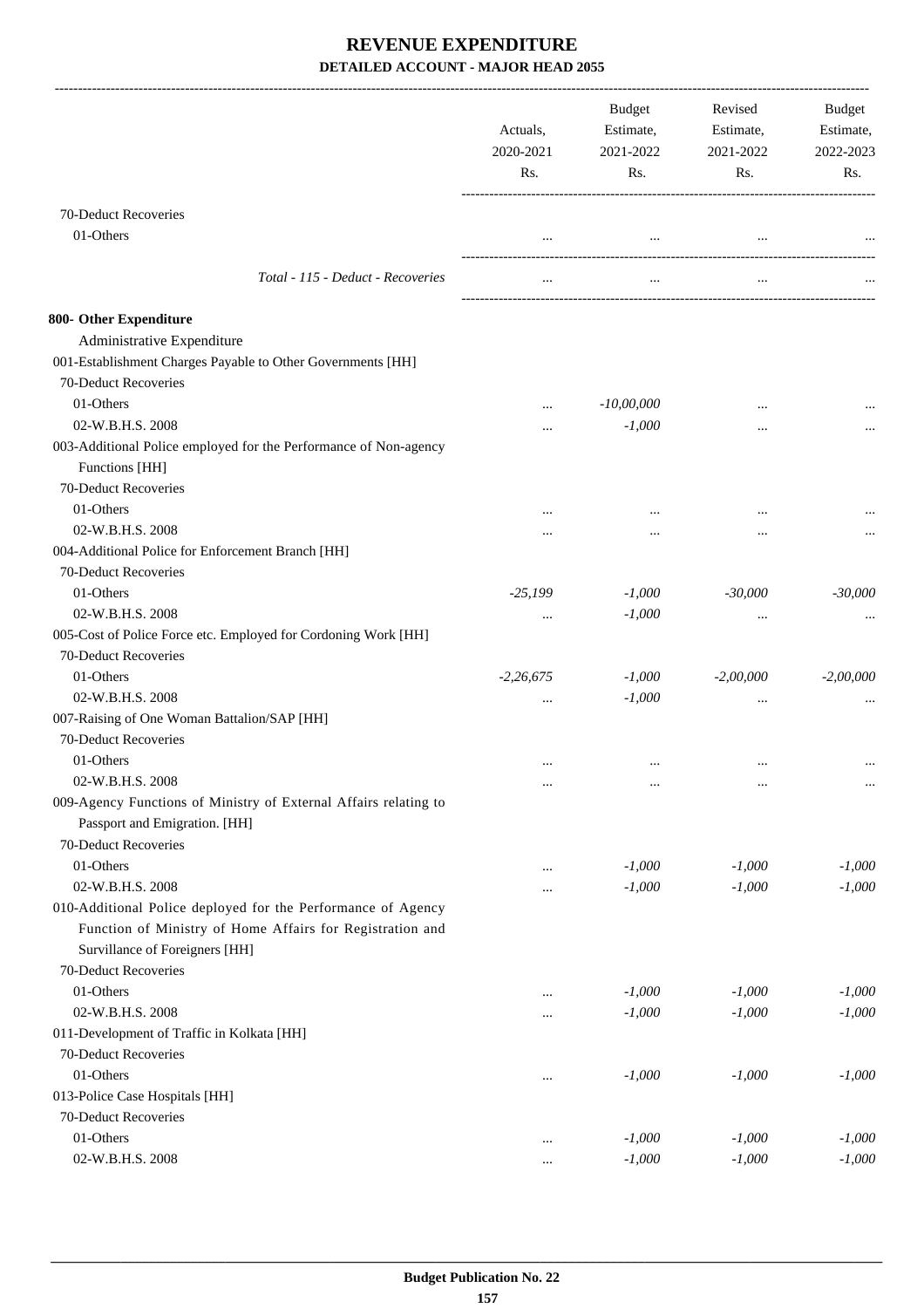|                                                                                                                 | Actuals,<br>2020-2021<br>Rs. | <b>Budget</b><br>Estimate,<br>2021-2022<br>Rs. | Revised<br>Estimate,<br>2021-2022<br>Rs. | <b>Budget</b><br>Estimate,<br>2022-2023<br>Rs. |
|-----------------------------------------------------------------------------------------------------------------|------------------------------|------------------------------------------------|------------------------------------------|------------------------------------------------|
| 014-Agency function of the Ministry of Home Affairs for prevention<br>of infiltration under MTF/PIF Scheme [HH] |                              |                                                |                                          |                                                |
| 70-Deduct Recoveries                                                                                            |                              |                                                |                                          |                                                |
| 01-Others                                                                                                       | $-16,000$                    | $-1,000$                                       | $-10,000$                                | $-10,000$                                      |
| 02-W.B.H.S. 2008                                                                                                | $\cdots$                     | $-1,000$                                       | $-1,000$                                 | $-1,000$                                       |
| 015-Deployment of Police and other Forces for conducting Elections<br>[HH]                                      |                              |                                                |                                          |                                                |
| 70-Deduct Recoveries                                                                                            |                              |                                                |                                          |                                                |
| 01-Others                                                                                                       | $-3,45,43,381$               | $-10,00,00,000$                                | $-1,00,00,000$                           | $-1,50,00,000$                                 |
| 030-Additional Police employed for the Performance of Agency<br>Function [HH]                                   |                              |                                                |                                          |                                                |
| 70-Deduct Recoveries                                                                                            |                              |                                                |                                          |                                                |
| 01-Others                                                                                                       |                              |                                                |                                          |                                                |
| 02-W.B.H.S. 2008                                                                                                |                              |                                                |                                          |                                                |
| 038-CAPF related expenditurefor conducting Elections in the State<br>[HH]                                       |                              |                                                |                                          |                                                |
| 70-Deduct Recoveries                                                                                            |                              |                                                |                                          |                                                |
| 01-Others                                                                                                       |                              |                                                |                                          |                                                |
| Total - 800 - Deduct - Recoveries                                                                               | $-3,48,11,255$               | $-10, 10, 14, 000$                             | $-1,02,48,000$                           | -1.52.48.000                                   |
| 911- Deduct Recoveries of Overpayments                                                                          |                              |                                                |                                          |                                                |
| Administrative Expenditure                                                                                      |                              |                                                |                                          |                                                |
| 003-Railway Police-Sealdah G.R.P. [HH]                                                                          |                              |                                                |                                          |                                                |
| 70-Deduct Recoveries                                                                                            |                              |                                                |                                          |                                                |
| 01-Others                                                                                                       | $-1,62,363$                  | $\cdots$                                       | $-1,60,000$                              | $-1,70,000$                                    |
| 02-W.B.H.S. 2008                                                                                                | $\cdots$                     |                                                | $\cdots$                                 |                                                |
| 004-District Police [HH]                                                                                        |                              |                                                |                                          |                                                |
| 70-Deduct Recoveries                                                                                            |                              |                                                |                                          |                                                |
| 01-Others                                                                                                       | $-11,18,230$                 | $-1,000$                                       | $-10,00,000$                             | $-11,00,000$                                   |
| 02-W.B.H.S. 2008                                                                                                | $\cdots$                     | $\cdots$                                       | $\cdots$                                 |                                                |
| 005-Criminal Investigation Department (Excluding Forensic Science                                               |                              |                                                |                                          |                                                |
| Laboratory) [HH]                                                                                                |                              |                                                |                                          |                                                |
| 70-Deduct Recoveries                                                                                            |                              |                                                |                                          |                                                |
| 01-Others                                                                                                       | $\cdots$                     | $-1,000$                                       | $-1,000$                                 | $-1,000$                                       |
| 02-W.B.H.S. 2008<br>006-Upgradation Scheme as Recommended by the Eighth Finance                                 | $\cdots$                     | $\ldots$                                       | $-1,000$                                 | $-1,000$                                       |
| Commission Strengthening for the Post of Women Constables                                                       |                              |                                                |                                          |                                                |
| [HH]                                                                                                            |                              |                                                |                                          |                                                |
| 70-Deduct Recoveries                                                                                            |                              |                                                |                                          |                                                |
| 01-Others                                                                                                       |                              | $-1,000$                                       |                                          |                                                |
| 008-Port Police [HH]                                                                                            | $\cdots$                     |                                                | $\cdots$                                 | $\cdots$                                       |
| 70-Deduct Recoveries                                                                                            |                              |                                                |                                          |                                                |
| 01-Others                                                                                                       | $-4,07,480$                  | $-1,000$                                       | $-4,00,000$                              | -4,00,000                                      |
| 009-Agency Function of Ministry of External Affairs relating to<br>Passport and emigration [HH]                 |                              |                                                |                                          |                                                |
| 70-Deduct Recoveries                                                                                            |                              |                                                |                                          |                                                |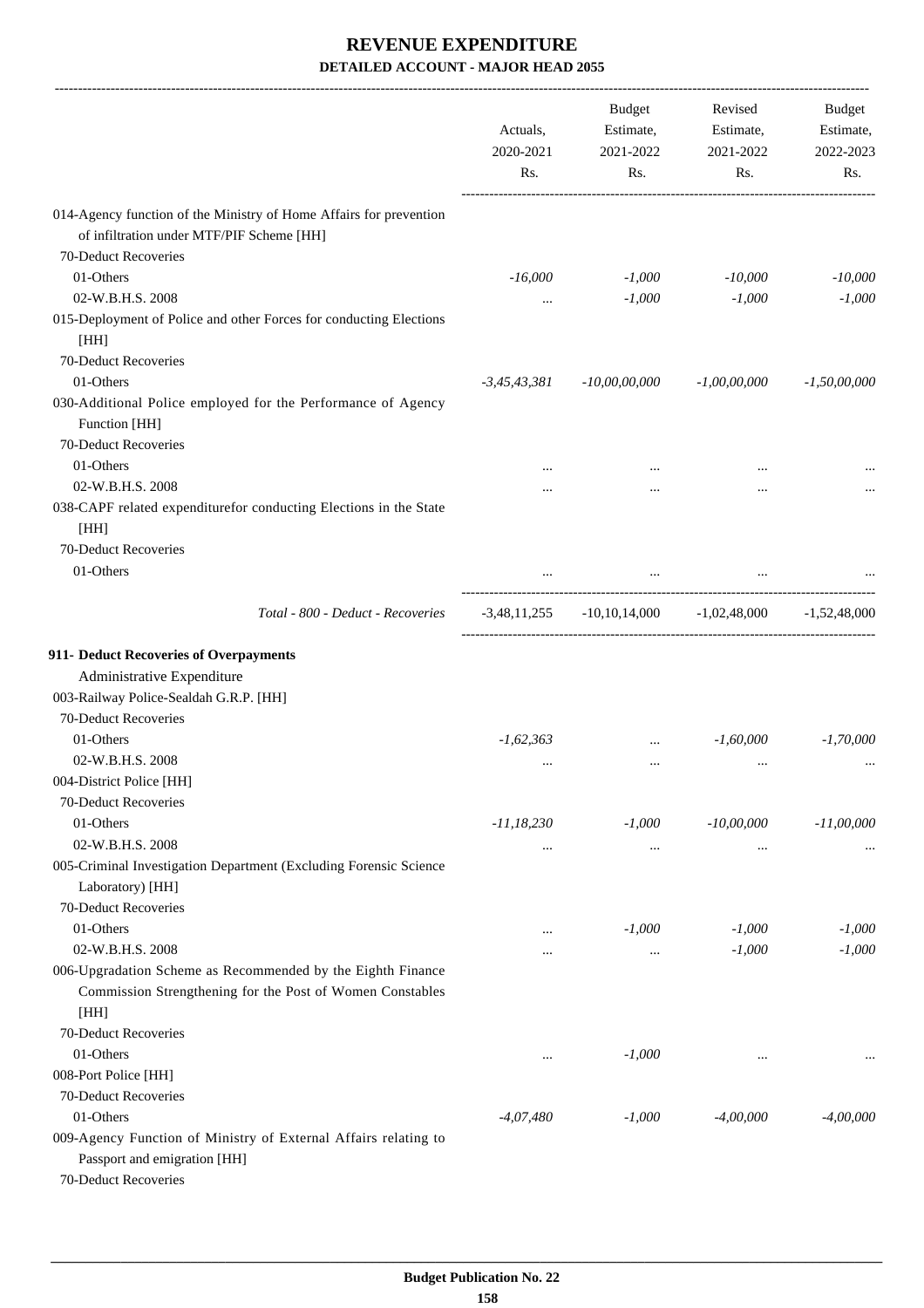-------------------------------------------------------------------------------------------------------------------------------------------------------------------------------

|                                                                                                                                         | Actuals,<br>2020-2021<br>Rs. | <b>Budget</b><br>Estimate,<br>2021-2022<br>Rs. | Revised<br>Estimate,<br>2021-2022<br>Rs. | <b>Budget</b><br>Estimate,<br>2022-2023<br>Rs. |
|-----------------------------------------------------------------------------------------------------------------------------------------|------------------------------|------------------------------------------------|------------------------------------------|------------------------------------------------|
| 01-Others                                                                                                                               | $-2,03,686$                  | $-1,000$                                       | $-2,00,000$                              | $-2,00,000$                                    |
| 011-Development of Traffic in Kolkata [HH]                                                                                              |                              |                                                |                                          |                                                |
| 70-Deduct Recoveries                                                                                                                    |                              |                                                |                                          |                                                |
| 01-Others                                                                                                                               | $-1,29,209$                  | $-1,000$                                       | $-1,00,000$                              | $-1,00,000$                                    |
| 02-W.B.H.S. 2008                                                                                                                        | $\cdots$                     |                                                |                                          |                                                |
| 012-Central Scheme for Assistance to Civilian Victims/Family of                                                                         |                              |                                                |                                          |                                                |
| Victims of Terrorist, Communal and Naxal Violence. [HH]                                                                                 |                              |                                                |                                          |                                                |
| 70-Deduct Recoveries                                                                                                                    |                              |                                                |                                          |                                                |
| 01-Others                                                                                                                               | $-23,520$                    | $\cdots$                                       | $-20,000$                                | $-20,000$                                      |
| 014-Agency Function of the Ministry of Home Affairs for prevention<br>of infiltration under MTF/PIF scheme [HH]<br>70-Deduct Recoveries |                              |                                                |                                          |                                                |
| 01-Others                                                                                                                               |                              |                                                |                                          |                                                |
| 017-Establishment Charges Payable to Other Governments [HH]                                                                             |                              |                                                |                                          |                                                |
| 70-Deduct Recoveries                                                                                                                    |                              |                                                |                                          |                                                |
| 01-Others                                                                                                                               |                              | $-1,000$                                       | $-1,000$                                 | $-1,000$                                       |
| 018-Anti-Hijacking Measures [HH]                                                                                                        |                              |                                                |                                          |                                                |
| 70-Deduct Recoveries                                                                                                                    |                              |                                                |                                          |                                                |
| 01-Others                                                                                                                               | $\ddotsc$                    | $-1,000$                                       | $-1,000$                                 | $-1,000$                                       |
| 021-West Bengal Police [HH]                                                                                                             |                              |                                                |                                          |                                                |
| 70-Deduct Recoveries                                                                                                                    |                              |                                                |                                          |                                                |
| 01-Others                                                                                                                               |                              | $-1,000$                                       | $-16,00,00,000$                          | $-17,00,00,000$                                |
| 02-W.B.H.S. 2008                                                                                                                        | $\cdots$                     | $\cdots$                                       |                                          |                                                |
| 022-Calcutta Police [HH]                                                                                                                |                              |                                                |                                          |                                                |
| 70-Deduct Recoveries                                                                                                                    |                              |                                                |                                          |                                                |
| 01-Others                                                                                                                               | $-75,002$                    | $-1,000$                                       | $-30,00,000$                             | $-30,00,000$                                   |
| 02-W.B.H.S. 2008                                                                                                                        | $\ddotsc$                    | $\cdots$                                       |                                          |                                                |
| 023-Agency Functions of Ministry of Home Affairs relating to<br>Registration and Survillance of Foreigners [HH]                         |                              |                                                |                                          |                                                |
| 70-Deduct Recoveries                                                                                                                    |                              |                                                |                                          |                                                |
| 01-Others                                                                                                                               | $\ddotsc$                    | $\cdots$                                       | $\cdots$                                 |                                                |
| 024-Deployment of Police and Other Forces for Conducting<br>Elections [HH]                                                              |                              |                                                |                                          |                                                |
| 70-Deduct Recoveries                                                                                                                    |                              |                                                |                                          |                                                |
| 01-Others                                                                                                                               | $-95,000$                    | $-1,000$                                       | $\cdots$                                 |                                                |
| 025-Deployment of Police and other Forces for conducting Elections<br>[HH]                                                              |                              |                                                |                                          |                                                |
| 70-Deduct Recoveries                                                                                                                    |                              |                                                |                                          |                                                |
| 01-Others                                                                                                                               | $-70,000$                    | $-1,000$                                       |                                          |                                                |
| 038-CAPF related expenditure for conducting Elections in the State<br>[HH]                                                              |                              |                                                |                                          |                                                |
| 70-Deduct Recoveries                                                                                                                    |                              |                                                |                                          |                                                |
| 01-Others                                                                                                                               | $\cdots$                     |                                                | $-8,00,00,000$                           |                                                |
| <b>State Development Schemes</b>                                                                                                        |                              |                                                |                                          |                                                |
| 001-Calcutta Police [HH]                                                                                                                |                              |                                                |                                          |                                                |
| 70-Deduct Recoveries                                                                                                                    |                              |                                                |                                          |                                                |
| 01-Others                                                                                                                               | $-17,32,71,289$              | $\cdots$                                       | $\cdots$                                 | $\cdots$                                       |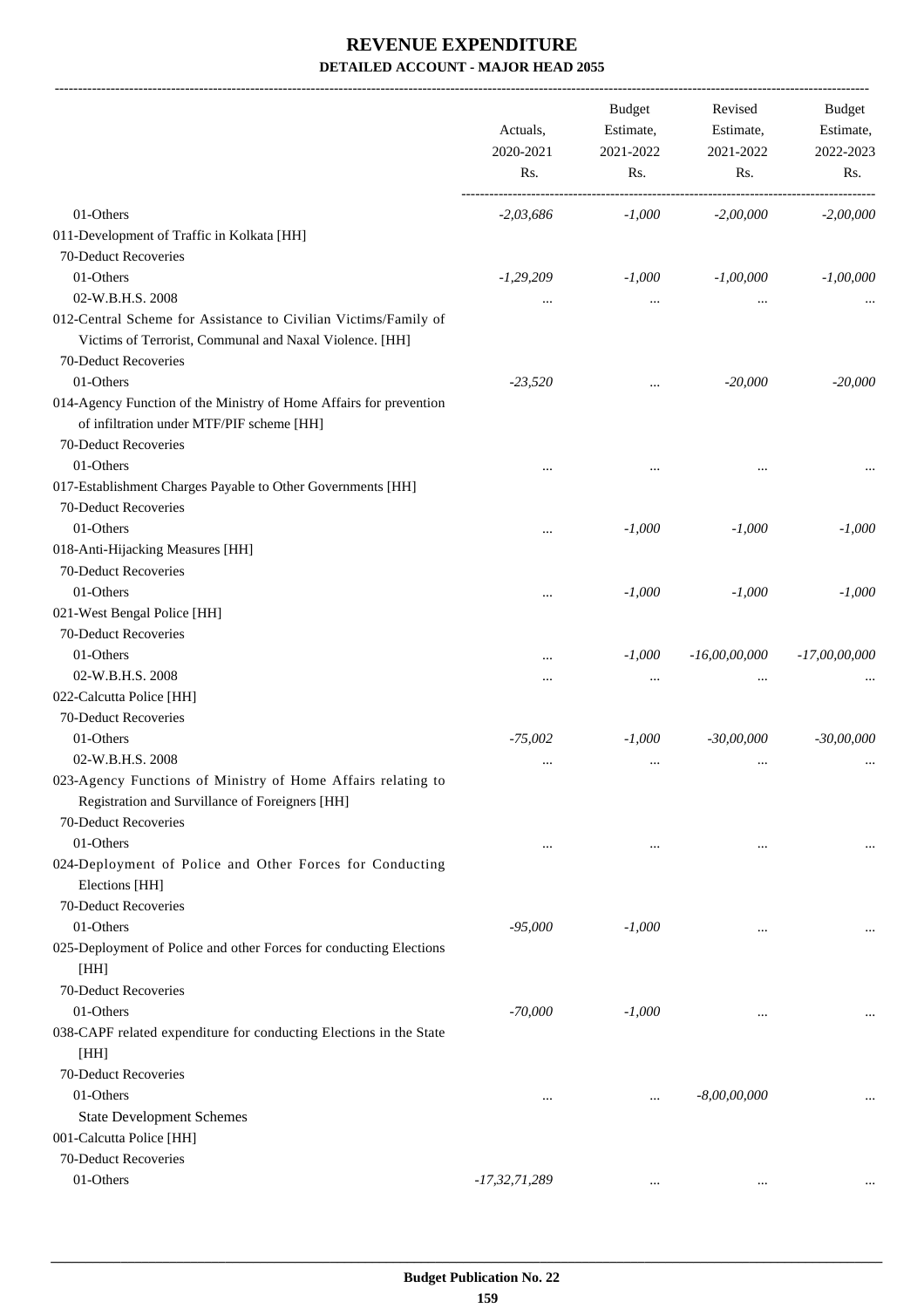-------------------------------------------------------------------------------------------------------------------------------------------------------------------------------

|                                                                                                                 | Actuals,<br>2020-2021<br>Rs.                              | <b>Budget</b><br>Estimate,<br>2021-2022<br>Rs. | Revised<br>Estimate,<br>2021-2022<br>Rs.                        | <b>Budget</b><br>Estimate,<br>2022-2023<br>Rs. |
|-----------------------------------------------------------------------------------------------------------------|-----------------------------------------------------------|------------------------------------------------|-----------------------------------------------------------------|------------------------------------------------|
| 02-W.B.H.S. 2008                                                                                                | $\cdots$                                                  |                                                |                                                                 |                                                |
| 002-Calcutta Police [HH]                                                                                        |                                                           |                                                |                                                                 |                                                |
| 70-Deduct Recoveries                                                                                            |                                                           |                                                |                                                                 |                                                |
| 01-Others                                                                                                       | $-8,48,596$                                               | $\cdots$                                       | $\cdots$                                                        |                                                |
| 02-W.B.H.S. 2008                                                                                                | $\cdots$                                                  | $\cdots$                                       | $\cdots$                                                        |                                                |
| 010-Agency Functions of Ministry of Home Affairs relating to<br>Registration and Survillance of Foreigners [HH] |                                                           |                                                |                                                                 |                                                |
| 70-Deduct Recoveries<br>01-Others                                                                               |                                                           |                                                |                                                                 |                                                |
|                                                                                                                 | $\cdots$                                                  |                                                | $\cdots$                                                        |                                                |
| 015-West Bengal Police [HH]<br>70-Deduct Recoveries                                                             |                                                           |                                                |                                                                 |                                                |
| 01-Others                                                                                                       | $-6,55,279$                                               | $\cdots$                                       |                                                                 |                                                |
| 016-Refund of unutilised funds under various Schemes [HH]                                                       |                                                           |                                                |                                                                 |                                                |
| 70-Deduct Recoveries                                                                                            |                                                           |                                                |                                                                 |                                                |
| 01-Others                                                                                                       | $-4,95,290$                                               | $\ddotsc$                                      | $\cdots$                                                        |                                                |
| Total - 911 - Deduct - Recoveries                                                                               | $-17,75,54,944$ $-12,000$ $-24,48,84,000$ $-17,49,94,000$ |                                                |                                                                 |                                                |
| Total - 2055 - Deduct - Recoveries                                                                              |                                                           |                                                | $-22,21,52,509$ $-11,36,16,000$ $-27,03,08,000$ $-20,57,79,000$ |                                                |
|                                                                                                                 |                                                           |                                                |                                                                 |                                                |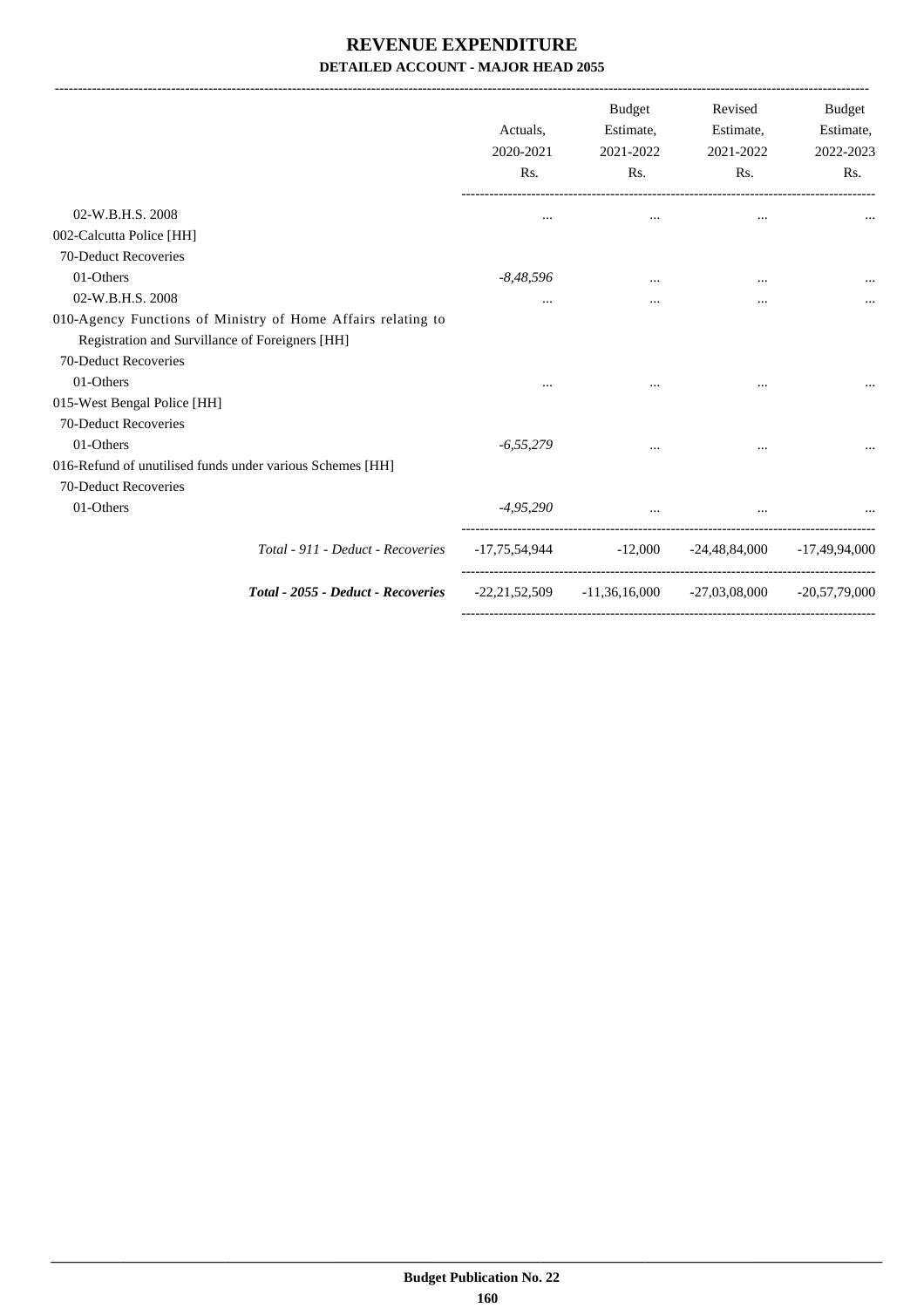# **REVENUE EXPENDITURE DEMAND No. 68 Home and Hill Affairs Department A. General Services - (d) Administrative Services Head of Account : 2059 - Public Works**

| <b>Charged Rs. Nil</b><br>Voted Rs. 55,02,44,000                                                             |                               |                                     |                                                    | Total Rs. 55,02,44,000                  |
|--------------------------------------------------------------------------------------------------------------|-------------------------------|-------------------------------------|----------------------------------------------------|-----------------------------------------|
|                                                                                                              |                               | Voted Rs.                           | <b>Charged Rs.</b>                                 | <b>Total Rs.</b>                        |
| <b>Gross Expenditure</b><br><b>Deduct - Recoveries</b>                                                       |                               | 55,02,44,000<br>$-5,000$            | $\cdots$<br>$\cdots$                               | 55,02,44,000<br>$-5,000$                |
| <b>Net Expenditure</b>                                                                                       |                               | 55,02,39,000                        |                                                    | $\dots$ 55,02,39,000                    |
| <b>REVENUE EXPENDITURE</b><br><b>ABSTRACT ACCOUNT</b>                                                        |                               |                                     |                                                    |                                         |
|                                                                                                              | Actuals,<br>2020-2021<br>Rs.  | <b>Budget</b><br>2021-2022<br>Rs.   | Revised<br>Estimate, Estimate,<br>2021-2022<br>Rs. | Budget<br>Estimate,<br>2022-2023<br>Rs. |
| 01 - OFFICE BUILDINGS<br>051- Construction<br>Administrative Expenditure<br><b>State Development Schemes</b> | 2,44,95,161<br>5,19,03,089    | 3,40,61,000<br>45,00,00,000         | 2,49,85,000<br>15,00,00,000                        | 2,57,34,000<br>47,25,00,000             |
| <b>Total - 051</b>                                                                                           | 7,63,98,250                   |                                     | 48,40,61,000 17,49,85,000                          | 49,82,34,000                            |
| 053- Maintenance and Repairs<br>Administrative Expenditure                                                   |                               | 5,20,10,000                         | 5,20,10,000                                        | 5,20,10,000                             |
| <b>Total - 053</b>                                                                                           | $\mathbf{r}$ and $\mathbf{r}$ | 5,20,10,000                         | 5,20,10,000                                        | 5,20,10,000                             |
| <b>Grand Total - Gross</b>                                                                                   | 7,63,98,250                   | 53,60,71,000                        | 22,69,95,000                                       | 55,02,44,000                            |
| Voted<br>Charged                                                                                             | 7,63,98,250<br>$\cdots$       | 53,60,71,000<br>$\cdots$            | 22,69,95,000                                       | 55,02,44,000                            |
| <b>Administrative Expenditure</b>                                                                            |                               | 2,44,95,161 8,60,71,000 7,69,95,000 |                                                    | 7,77,44,000                             |
| <b>State Development Schemes</b>                                                                             | 5,19,03,089                   | 45,00,00,000                        | 15,00,00,000                                       | 47,25,00,000                            |
| <b>Deduct Recoveries</b>                                                                                     | -3,84,88,467                  | $-5,000$                            | $-5,000$                                           | $-5,000$                                |
| Grand Total - Net 3,79,09,783                                                                                |                               |                                     | 53,60,66,000 22,69,90,000                          | 55,02,39,000                            |
| Voted<br>Charged                                                                                             | 3,79,09,783<br>$\cdots$       | $\cdots$                            | 53,60,66,000 22,69,90,000<br>$\cdots$              | 55,02,39,000                            |

----------------------------------------------------------------------------------------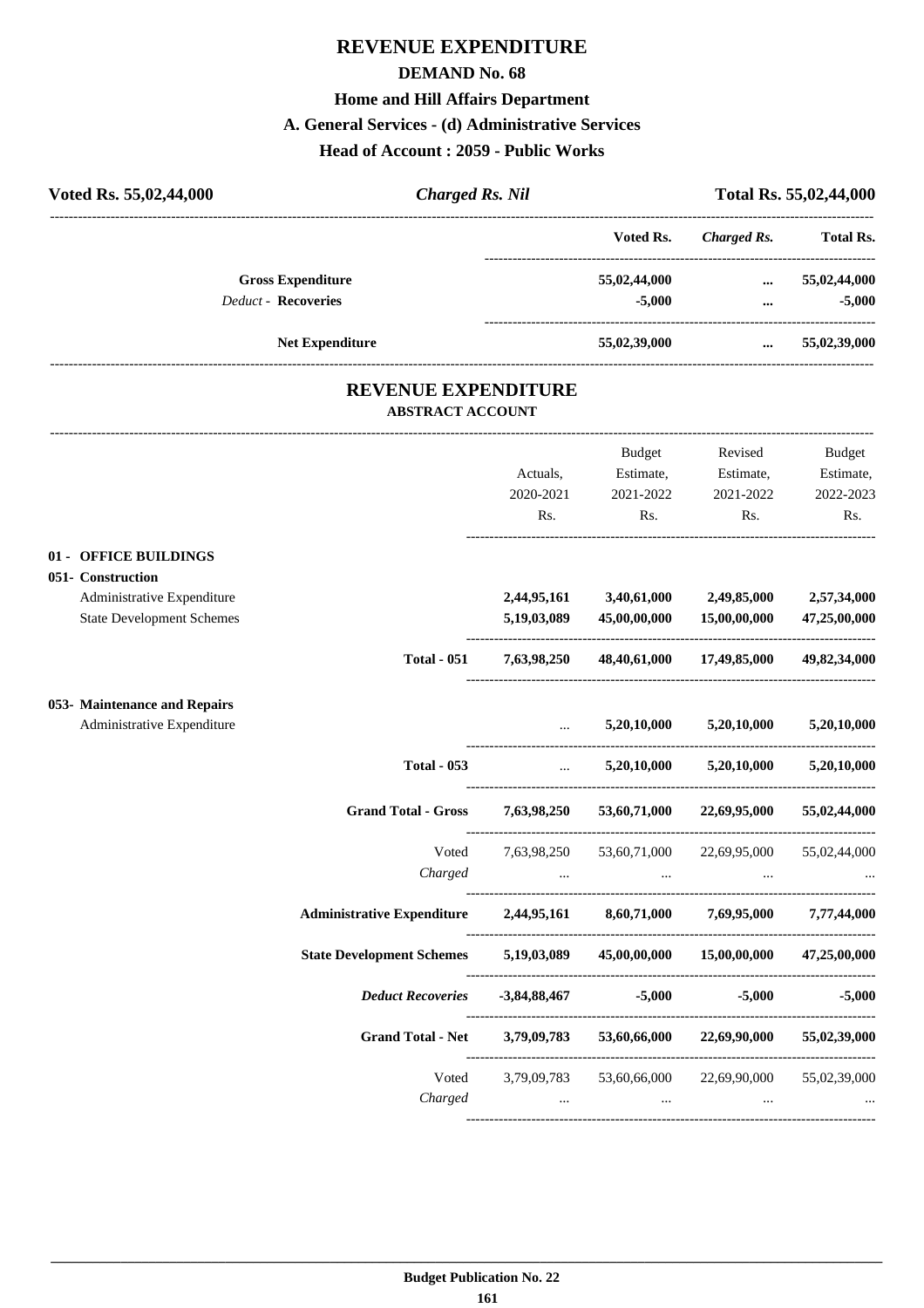|                                                                                            |                                                                    | Actuals,<br>2020-2021<br>Rs. | Budget<br>Estimate,<br>2021-2022<br>Rs. | Revised<br>Estimate,<br>2021-2022<br>Rs.        | Budget<br>Estimate,<br>2022-2023<br>Rs. |
|--------------------------------------------------------------------------------------------|--------------------------------------------------------------------|------------------------------|-----------------------------------------|-------------------------------------------------|-----------------------------------------|
|                                                                                            | DETAILED ACCOUNT NO. 2059-01-051 - CONSTRUCTION                    |                              |                                         |                                                 |                                         |
| 01 - OFFICE BUILDINGS                                                                      |                                                                    |                              |                                         |                                                 |                                         |
| 051- Construction<br><b>Administrative Expenditure</b>                                     |                                                                    |                              |                                         |                                                 |                                         |
|                                                                                            | 008- Police - Upgradation of Standard of Administration - District |                              |                                         |                                                 |                                         |
| Administration- Other Schemes [HH]                                                         |                                                                    |                              |                                         |                                                 |                                         |
| 27- Minor Works/ Maintenance                                                               |                                                                    |                              |                                         | 22,57,903 75,68,000 23,03,000                   | 23,72,000                               |
|                                                                                            | Total - 2059-01-051-008                                            |                              |                                         | 22,57,903 75,68,000 23,03,000 23,72,000         |                                         |
| 018- Police-Others [HH]                                                                    |                                                                    |                              |                                         |                                                 |                                         |
| 27- Minor Works/ Maintenance                                                               |                                                                    |                              |                                         | 2,22,37,258 2,64,93,000 2,26,82,000             | 2,33,62,000                             |
|                                                                                            | Total - 2059-01-051-018                                            |                              |                                         | 2,22,37,258 2,64,93,000 2,26,82,000 2,33,62,000 |                                         |
|                                                                                            | <b>Total - Administrative Expenditure</b>                          |                              |                                         | 2,44,95,161 3,40,61,000 2,49,85,000 2,57,34,000 |                                         |
| <b>State Development Schemes</b>                                                           |                                                                    |                              |                                         |                                                 |                                         |
| 003- Minor Schemes [HH]                                                                    |                                                                    |                              |                                         |                                                 |                                         |
| 27- Minor Works/ Maintenance                                                               |                                                                    | 5,19,03,089                  |                                         | 45,00,00,000 15,00,00,000                       | 47,25,00,000                            |
|                                                                                            | <b>Total - State Development Schemes</b>                           | 5,19,03,089                  |                                         | 45,00,00,000 15,00,00,000                       | 47,25,00,000                            |
|                                                                                            | Total - 2059-01-051                                                | 7,63,98,250                  |                                         | 48,40,61,000 17,49,85,000                       | 49,82,34,000                            |
|                                                                                            | Voted<br>Charged                                                   | 7,63,98,250                  | 48,40,61,000                            | 17,49,85,000                                    | 49,82,34,000                            |
|                                                                                            |                                                                    |                              |                                         |                                                 |                                         |
|                                                                                            | <b>DETAILED ACCOUNT NO. 2059-01-053 - MAINTENANCE AND REPAIRS</b>  |                              |                                         |                                                 |                                         |
| 01 - OFFICE BUILDINGS<br>053- Maintenance and Repairs<br><b>Administrative Expenditure</b> |                                                                    |                              |                                         |                                                 |                                         |
| 029- Maintenance of International Checkposts in West Bengal [HH]                           |                                                                    |                              |                                         |                                                 |                                         |
| 27- Minor Works/ Maintenance                                                               |                                                                    |                              | 5,00,000                                | 5,00,000                                        | 5,00,000                                |
|                                                                                            | Total - 2059-01-053-029                                            | $\cdots$                     |                                         | 5,00,000 5,00,000                               | 5,00,000                                |
|                                                                                            | 049- Maintenance of Government Buildings by West Bengal Police     |                              |                                         |                                                 |                                         |
| Housing & Infrastructure Development Corporation [HH]                                      |                                                                    |                              |                                         |                                                 |                                         |
| 19- Maintenance                                                                            |                                                                    |                              |                                         | 5,15,10,000 5,15,10,000 5,15,10,000             |                                         |
|                                                                                            | Total - 2059-01-053-049                                            | $\cdots$                     | 5,15,10,000                             | 5,15,10,000                                     | 5,15,10,000                             |
|                                                                                            |                                                                    |                              |                                         |                                                 |                                         |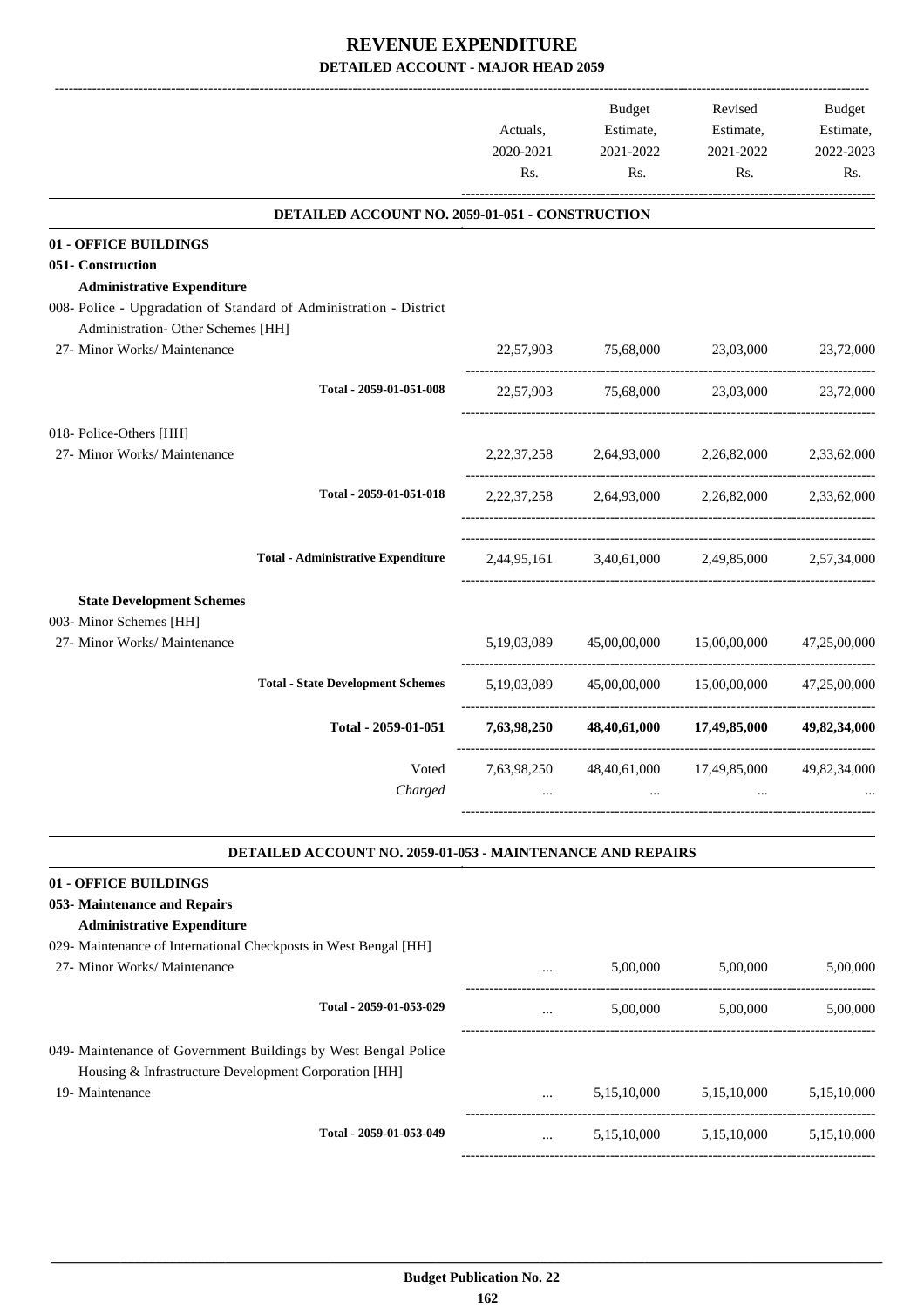|                                           |                  | <b>Budget</b> | Revised     | <b>Budget</b> |
|-------------------------------------------|------------------|---------------|-------------|---------------|
|                                           | Actuals.         | Estimate,     | Estimate,   | Estimate,     |
|                                           | 2020-2021        | 2021-2022     | 2021-2022   | 2022-2023     |
|                                           | R <sub>s</sub> . | Rs.           | Rs.         | Rs.           |
| <b>Total - Administrative Expenditure</b> | $\cdots$         | 5,20,10,000   | 5,20,10,000 | 5,20,10,000   |
| Total - 2059-01-053                       |                  |               |             |               |
|                                           | $\cdots$         | 5,20,10,000   | 5,20,10,000 | 5,20,10,000   |
| Voted                                     | $\cdots$         | 5,20,10,000   | 5,20,10,000 | 5,20,10,000   |
| Charged                                   | $\cdots$         | $\cdots$      | $\cdots$    | $\cdots$      |
|                                           |                  |               |             |               |

#### **DETAILED ACCOUNT NO. 2059 - DEDUCT RECOVERIES IN REDUCTION OF EXPENDITURE**

**--------------------------------------------------------------------------------------------------------------------------------------------------------------------------------**

| $-3,84,88,467$ | $\cdots$ | $\cdots$       |          |
|----------------|----------|----------------|----------|
| $\cdots$       | $\cdots$ | $\cdots$       |          |
|                |          |                |          |
|                |          |                |          |
|                |          |                |          |
| $\cdots$       | $-1,000$ | $-1,000$       | $-1.000$ |
|                |          |                |          |
|                |          |                |          |
| $\cdots$       | $-1,000$ | $-1,000$       | $-1,000$ |
|                | $-1,000$ | $-1,000$       | $-1.000$ |
|                |          |                |          |
|                |          |                |          |
| $\cdots$       | $-1,000$ | $-1,000$       | $-1,000$ |
|                | $-1,000$ | $-1,000$       | $-1,000$ |
| -3,84,88,467   | $-5,000$ | $-5,000$       | $-5,000$ |
|                | $-5,000$ | $-5,000$       | $-5.000$ |
|                |          | $-3,84,88,467$ |          |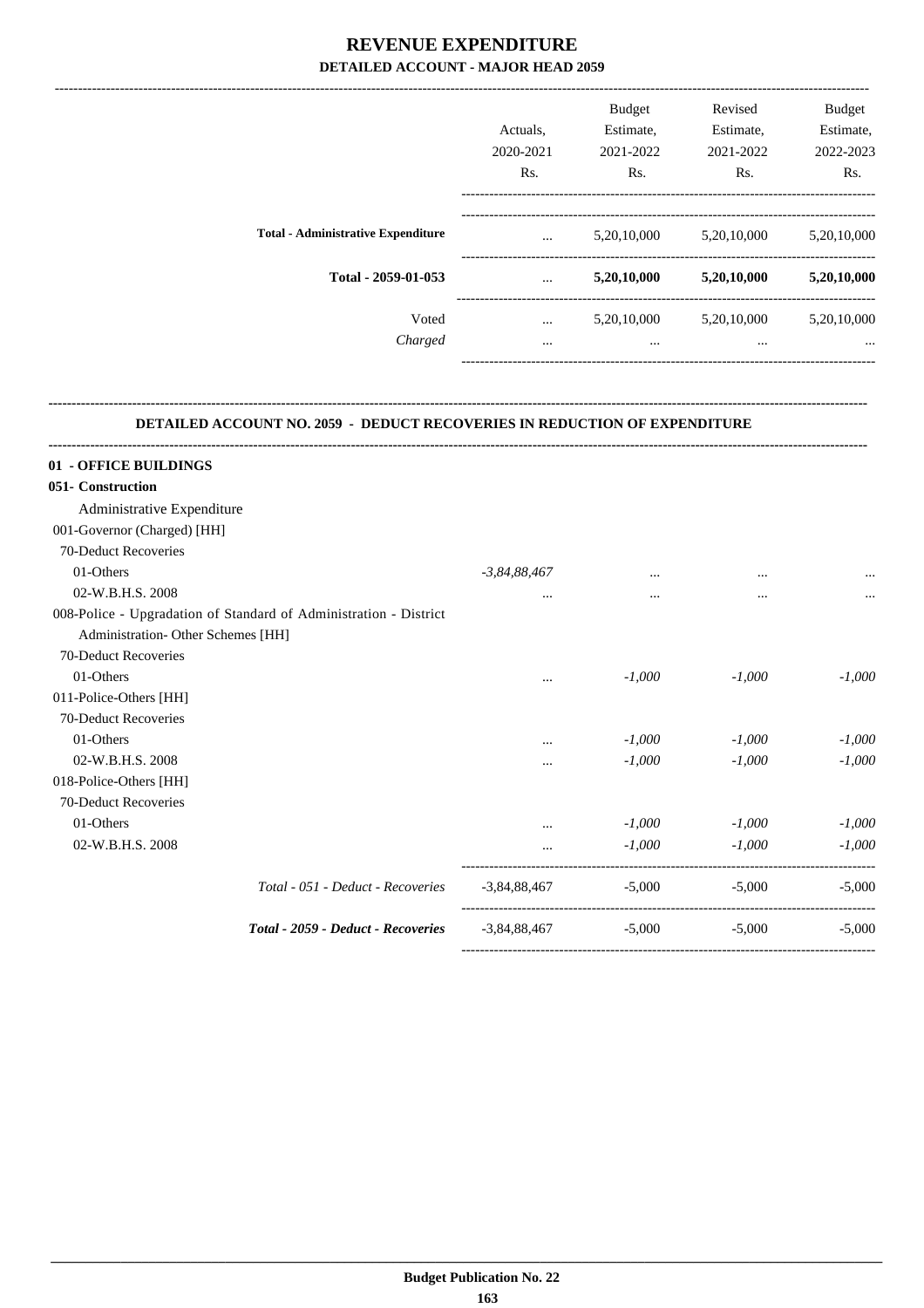## **REVENUE EXPENDITURE**

#### **DEMAND No. 68**

## **Home and Hill Affairs Department**

#### **A. General Services - (d) Administrative Services**

#### **Head of Account : 2070 - Other Administrative Services**

| Voted Rs. 333,80,49,000                                              | <b>Charged Rs. Nil</b>  |                            |                                                         |                           | Total Rs. 333,80,49,000 |
|----------------------------------------------------------------------|-------------------------|----------------------------|---------------------------------------------------------|---------------------------|-------------------------|
|                                                                      |                         |                            | Voted Rs.                                               | <b>Charged Rs.</b>        | <b>Total Rs.</b>        |
| <b>Gross Expenditure</b>                                             |                         |                            | 333,80,49,000                                           |                           | $\dots$ 333,80,49,000   |
| <b>Deduct - Recoveries</b>                                           |                         |                            | $-1,33,000$<br>------------------------------------     | $\cdots$                  | $-1,33,000$             |
| Net Expenditure                                                      |                         |                            | 333,79,16,000                                           | $\cdots$                  | 333,79,16,000           |
|                                                                      | <b>ABSTRACT ACCOUNT</b> | <b>REVENUE EXPENDITURE</b> |                                                         |                           |                         |
|                                                                      |                         |                            | Budget                                                  | Revised                   | <b>Budget</b>           |
|                                                                      |                         | Actuals,                   | Estimate,                                               | Estimate,                 | Estimate,               |
|                                                                      |                         | 2020-2021                  | 2021-2022                                               | 2021-2022                 | 2022-2023               |
|                                                                      |                         | Rs.                        | Rs.                                                     | Rs.                       | Rs.                     |
| 105- Special Commissions of Enquiry                                  |                         |                            |                                                         |                           |                         |
| Administrative Expenditure                                           |                         | 4,14,90,986                |                                                         | 11,98,55,000 13,19,14,000 | 13,19,15,000            |
|                                                                      | <b>Total - 105</b>      |                            | 4,14,90,986 11,98,55,000 13,19,14,000 13,19,15,000      |                           |                         |
| 106- Civil Defence                                                   |                         |                            |                                                         |                           |                         |
| Administrative Expenditure                                           |                         |                            | $\cdots$                                                |                           |                         |
| <b>State Development Schemes</b>                                     |                         |                            | $\cdots$                                                |                           |                         |
|                                                                      | <b>Total - 106</b>      |                            |                                                         |                           |                         |
| 107- Home Guards                                                     |                         |                            |                                                         |                           |                         |
| Administrative Expenditure<br><b>State Development Schemes</b>       |                         | 290, 28, 42, 825           | 280,54,86,000                                           | 308,08,17,000             | 317,71,24,000           |
|                                                                      | <b>Total - 107</b>      |                            | 290,28,42,825 280,54,86,000 308,08,17,000 317,71,24,000 |                           |                         |
| 118- Administration of Citizenship Act<br>Administrative Expenditure |                         |                            | 2,65,98,480 2,37,83,000 2,73,38,000                     |                           | 2,86,09,000             |
|                                                                      | <b>Total - 118</b>      |                            | 2,65,98,480 2,37,83,000 2,73,38,000 2,86,09,000         |                           |                         |
| 800- Other Expenditure                                               |                         |                            |                                                         |                           |                         |
| Administrative Expenditure<br><b>State Development Schemes</b>       |                         | 2,06,084                   | 13,89,000                                               | 3,90,000                  | 4,01,000                |
|                                                                      |                         |                            | $\sim 100$                                              | $\cdots$                  |                         |
|                                                                      | <b>Total - 800</b>      |                            | 2,06,084 13,89,000 3,90,000                             |                           | 4,01,000                |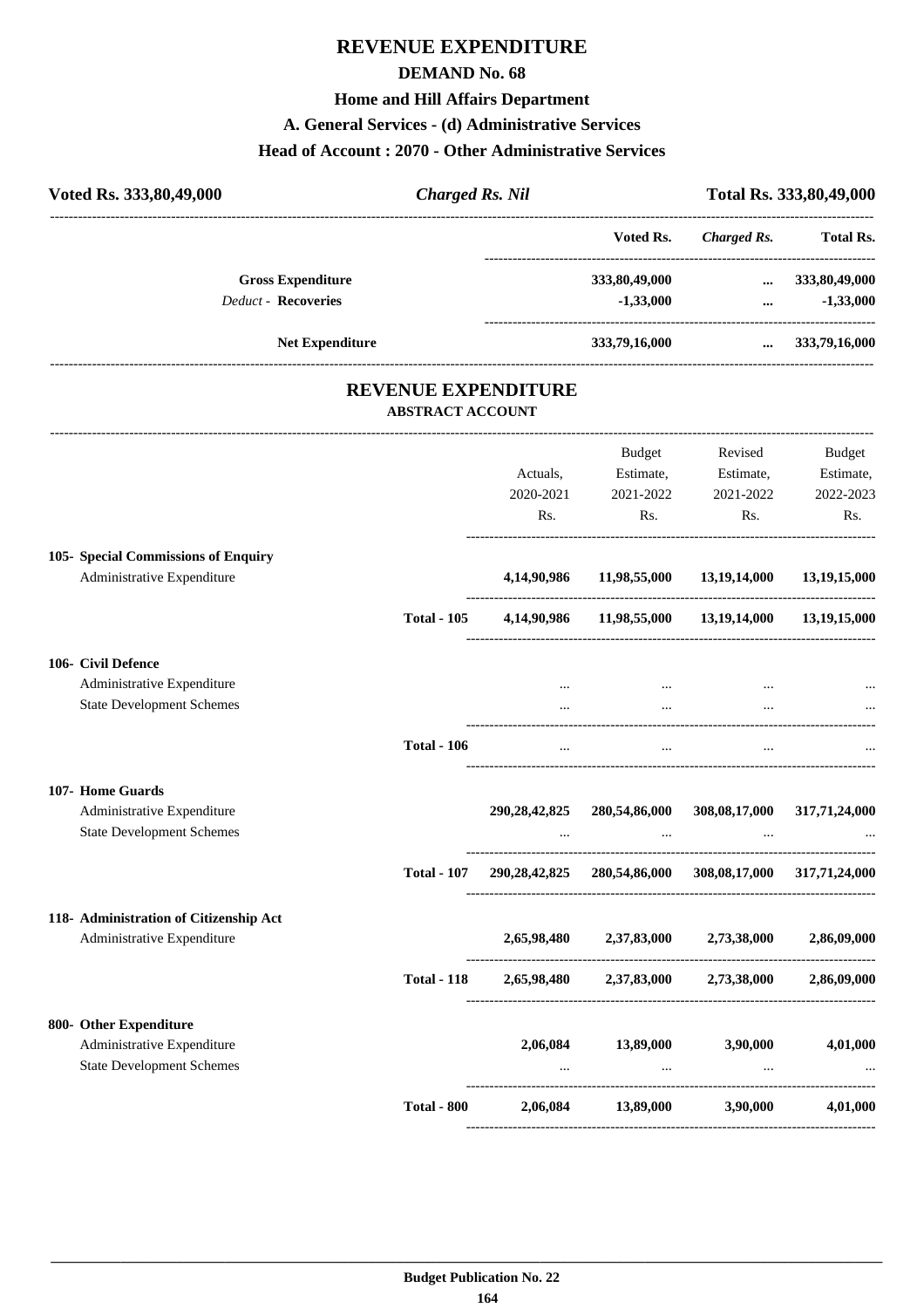#### **REVENUE EXPENDITURE ABSTRACT ACCOUNT**

| Budget<br>Estimate,<br>2022-2023 | Revised<br>Estimate,<br>2021-2022 | Budget<br>Estimate,<br>2021-2022  | Actuals,<br>2020-2021 |                                                                      |
|----------------------------------|-----------------------------------|-----------------------------------|-----------------------|----------------------------------------------------------------------|
| Rs.                              | Rs.                               | Rs.                               | Rs.                   |                                                                      |
| 333,80,49,000                    | 324,04,59,000                     | 295,05,13,000                     | 297, 11, 38, 375      | <b>Grand Total - Gross</b>                                           |
| 333,80,49,000                    | 324,04,59,000                     | 297,11,38,375 295,05,13,000       |                       | Voted                                                                |
|                                  | $\cdots$                          | $\cdots$                          | $\cdots$              | Charged                                                              |
| 333,80,49,000                    |                                   |                                   |                       | Administrative Expenditure 297,11,38,375 295,05,13,000 324,04,59,000 |
| $-1,33,000$                      | $-1,33,000$                       | $-10,000$                         |                       | Deduct Recoveries -1,22,975                                          |
| 333,79,16,000                    | 324,03,26,000                     | 297,10,15,400 295,05,03,000       |                       | <b>Grand Total - Net</b>                                             |
| 333,79,16,000                    | 324,03,26,000                     | 297, 10, 15, 400 295, 05, 03, 000 |                       | Voted                                                                |
|                                  | $\cdots$                          | $\cdots$                          | $\cdots$              | Charged                                                              |
|                                  |                                   |                                   |                       |                                                                      |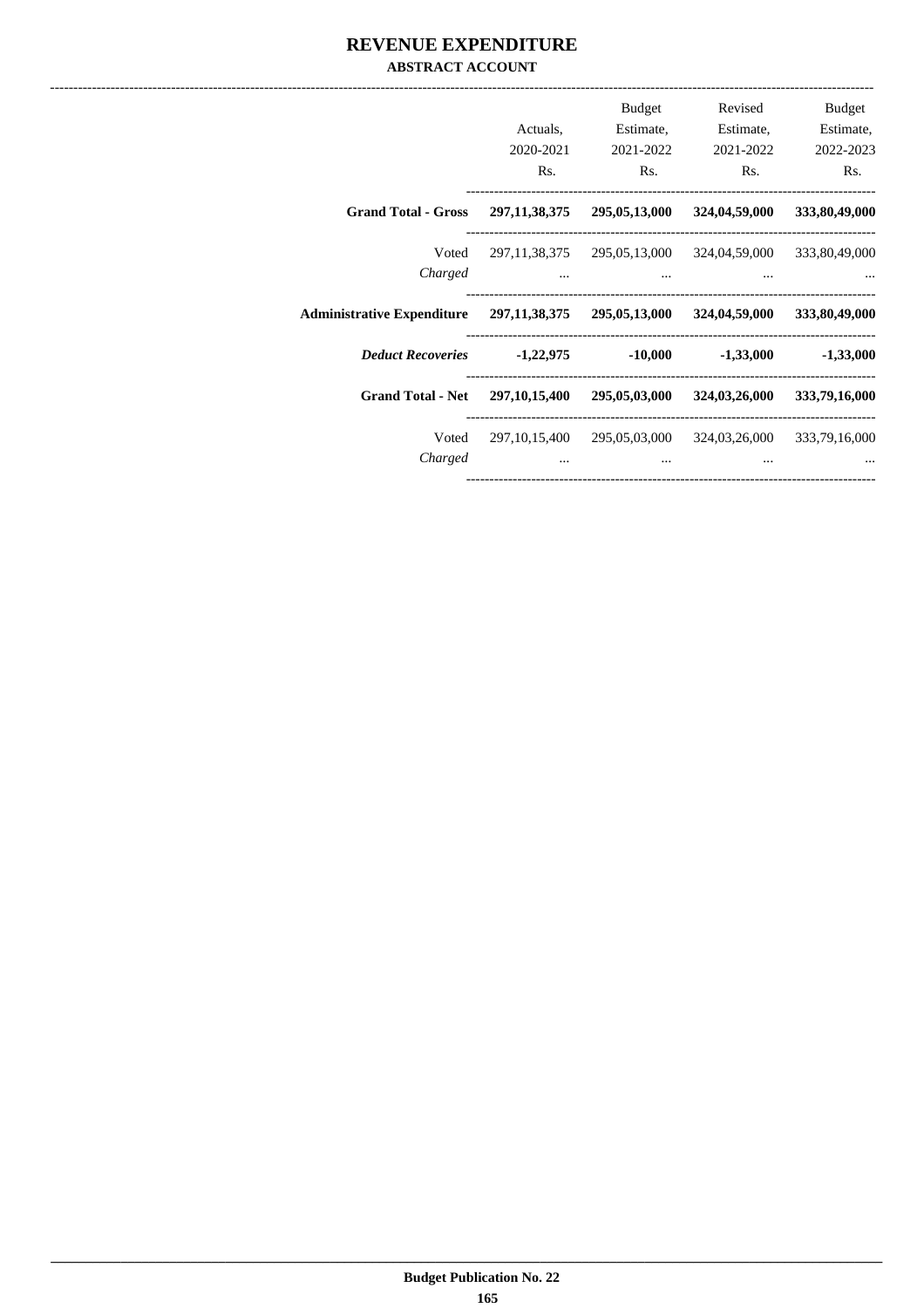|                                                                    | Actuals,<br>2020-2021<br>Rs. | <b>Budget</b><br>Estimate,<br>2021-2022<br>Rs. | Revised<br>Estimate,<br>2021-2022<br>Rs. | Budget<br>Estimate,<br>2022-2023<br>Rs. |
|--------------------------------------------------------------------|------------------------------|------------------------------------------------|------------------------------------------|-----------------------------------------|
| DETAILED ACCOUNT NO. 2070-00-105 - SPECIAL COMMISSIONS OF ENQUIRY  |                              |                                                |                                          |                                         |
| 105- Special Commissions of Enquiry                                |                              |                                                |                                          |                                         |
| <b>Administrative Expenditure</b>                                  |                              |                                                |                                          |                                         |
| 001- Deb Enquiry Commission [HH]                                   |                              |                                                |                                          |                                         |
| 01- Salaries                                                       |                              |                                                |                                          |                                         |
| 02-Dearness Allowance                                              | 70,159                       |                                                | $\ddotsc$                                |                                         |
| 13- Office Expenses                                                |                              |                                                |                                          |                                         |
| 01-Electricity                                                     | 60,510                       |                                                |                                          |                                         |
| Total - 2070-00-105-001                                            | 1,30,669                     | ------------------<br>$\cdots$                 |                                          |                                         |
| 021- The West Bengal Human Rights Commission [HH]                  |                              |                                                |                                          |                                         |
| 31- Grants-in-aid-GENERAL                                          |                              |                                                |                                          |                                         |
| 02-Other Grants                                                    | 10,00,000                    | 62,01,000                                      | 38,00,000                                | 45,00,000                               |
| 36- Grants-in-aid-Salaries                                         | 2,00,00,000                  | 6,16,55,000                                    | 7,92,72,000                              | 8,30,38,000                             |
| Total - 2070-00-105-021                                            |                              |                                                |                                          |                                         |
|                                                                    | 2,10,00,000                  | 6,78,56,000                                    | 8,30,72,000                              | 8,75,38,000                             |
| 027- Justice Arunabha Basu Commission of Inquiry on Sain Bari and  |                              |                                                |                                          |                                         |
| Other Related Incidents at Burdwan [HH]                            |                              |                                                |                                          |                                         |
| 01- Salaries                                                       |                              |                                                |                                          |                                         |
| 01-Pay                                                             |                              |                                                |                                          |                                         |
| 14-Grade Pay                                                       | $\cdots$                     | $\cdots$                                       | $\cdots$                                 |                                         |
| 02-Dearness Allowance                                              |                              |                                                |                                          |                                         |
| 03-House Rent Allowance                                            |                              |                                                | $\ddotsc$                                |                                         |
| 04-Ad hoc Bonus                                                    |                              |                                                |                                          |                                         |
| 07-Other Allowances                                                |                              |                                                |                                          |                                         |
| 12-Medical Allowance                                               | $\cdots$                     |                                                |                                          |                                         |
| 02- Wages                                                          | $\cdots$                     | $\cdots$                                       | $\cdots$                                 | $\cdots$                                |
| 11- Travel Expenses                                                | $\cdots$                     | $\cdots$                                       |                                          | $\cdots$                                |
| 13- Office Expenses                                                |                              |                                                |                                          |                                         |
| 01-Electricity                                                     |                              | $\cdots$                                       | $\ddotsc$                                |                                         |
| 02-Telephone                                                       |                              | $\cdots$                                       |                                          | $\cdots$                                |
| 03-Maintenance / P.O.L. for Office Vehicles                        | $\cdots$                     | $\cdots$                                       |                                          |                                         |
| 04-Other Office Expenses                                           |                              | $\cdots$                                       | $\ddotsc$                                | $\cdots$                                |
| 28- Payment of Professional and Special Services                   |                              |                                                |                                          |                                         |
| 02-Other charges                                                   | $\cdots$                     | $\cdots$                                       |                                          | $\cdots$                                |
| 50- Other Charges                                                  | $\cdots$                     | 9,000                                          | $\cdots$                                 |                                         |
| 77- Computerisation                                                | $\cdots$                     | $\ldots$                                       |                                          |                                         |
| Total - 2070-00-105-027                                            | $\cdots$                     | 9,000                                          | $\cdots$                                 |                                         |
| 028- Sumptuary Allowance [HH]                                      |                              |                                                |                                          |                                         |
| 50- Other Charges                                                  | $\cdots$                     | $\cdots$                                       | $\cdots$                                 | $\cdots$                                |
| 032- Justice Tapan Mukherjee Commission of Enquiry on the incident |                              |                                                |                                          |                                         |
| of Fire broke out in the AMRI Hospital at Dhakuria, Kolkata        |                              |                                                |                                          |                                         |
| [HH]                                                               |                              |                                                |                                          |                                         |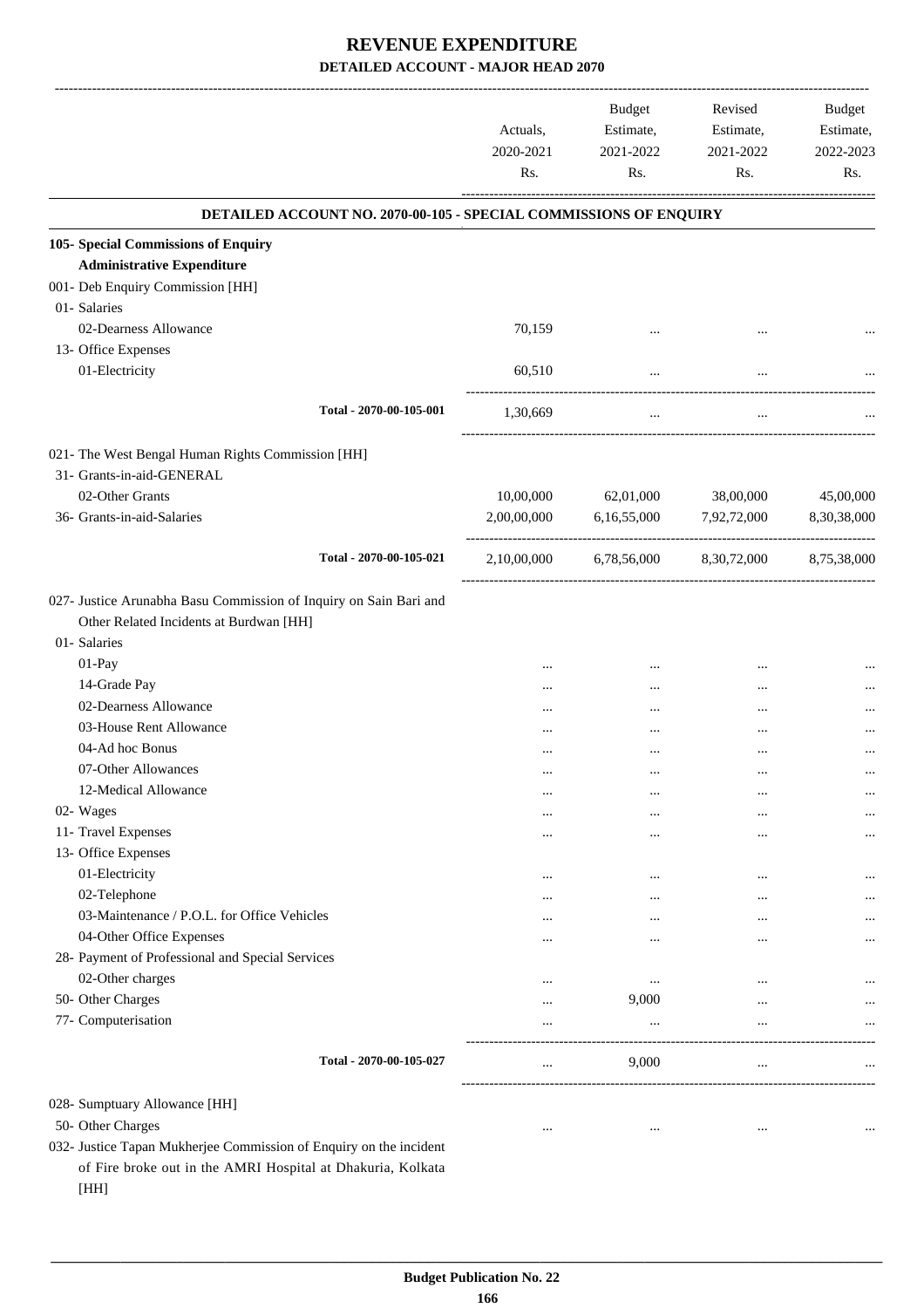|                                                                    | Actuals,<br>2020-2021<br>Rs. | <b>Budget</b><br>Estimate,<br>2021-2022<br>Rs. | Revised<br>Estimate,<br>2021-2022<br>Rs. | Budget<br>Estimate,<br>2022-2023<br>Rs. |
|--------------------------------------------------------------------|------------------------------|------------------------------------------------|------------------------------------------|-----------------------------------------|
| 01- Salaries                                                       |                              |                                                |                                          |                                         |
| 01-Pay                                                             | $\cdots$                     | $\cdots$                                       | $\cdots$                                 |                                         |
| 14-Grade Pay                                                       | $\cdots$                     | $\ddotsc$                                      | $\ddotsc$                                |                                         |
| 02-Dearness Allowance                                              | $\cdots$                     | $\ddotsc$                                      | $\ddotsc$                                |                                         |
| 03-House Rent Allowance                                            | $\cdots$                     | $\cdots$                                       | $\ddotsc$                                |                                         |
| 04-Ad hoc Bonus                                                    |                              | $\cdots$                                       | $\ddotsc$                                |                                         |
| 07-Other Allowances                                                |                              | $\cdots$                                       | $\ddotsc$                                |                                         |
| 02- Wages                                                          | $\cdots$                     | $\cdots$                                       | $\ddotsc$                                |                                         |
| 11- Travel Expenses                                                | $\cdots$                     | $\cdots$                                       | $\ddotsc$                                |                                         |
| 13- Office Expenses                                                |                              |                                                |                                          |                                         |
| 01-Electricity                                                     | $\cdots$                     | $\cdots$                                       | $\ddotsc$                                |                                         |
| 02-Telephone                                                       | $\cdots$                     | $\ddotsc$                                      | $\ddotsc$                                |                                         |
| 03-Maintenance / P.O.L. for Office Vehicles                        | $\cdots$                     | $\ddotsc$                                      | $\ddotsc$                                |                                         |
| 04-Other Office Expenses                                           | $\cdots$                     | $\cdots$                                       | $\cdots$                                 |                                         |
| 26- Advertising and Publicity Expenses                             | $\cdots$                     | $\cdots$                                       | $\cdots$                                 |                                         |
| 28- Payment of Professional and Special Services                   |                              |                                                |                                          |                                         |
| 02-Other charges                                                   | $\cdots$                     | $\cdots$                                       | $\cdots$                                 |                                         |
| 50- Other Charges                                                  |                              | $\ddotsc$                                      | $\cdots$                                 |                                         |
| 77- Computerisation                                                |                              | $\ddotsc$                                      | $\ddotsc$                                |                                         |
| 033- Justice Prabir Kumar Samanata Commission of Enquiry on the    |                              |                                                |                                          |                                         |
| incident of Police Firing at the village Nainan, Mallickpara, P.S. |                              |                                                |                                          |                                         |
| Mograhat Dist Sosuth 24 Pargs. [HH]                                |                              |                                                |                                          |                                         |
| 01- Salaries                                                       |                              |                                                |                                          |                                         |
| 01-Pay                                                             | $\cdots$                     | $\cdots$                                       | $\cdots$                                 |                                         |
| 14-Grade Pay                                                       | $\cdots$                     | $\cdots$                                       | $\ddotsc$                                |                                         |
| 02-Dearness Allowance                                              | $\cdots$                     | $\ddotsc$                                      | $\cdots$                                 |                                         |
| 03-House Rent Allowance                                            | $\cdots$                     | $\cdots$                                       | $\ddotsc$                                |                                         |
| 04-Ad hoc Bonus                                                    | $\cdots$                     | $\ddotsc$                                      | $\cdots$                                 |                                         |
| 07-Other Allowances                                                | $\cdots$                     | $\cdots$                                       | $\ddotsc$                                |                                         |
| 12-Medical Allowance                                               | $\cdots$                     | $\cdots$                                       | $\cdots$                                 |                                         |
| 02- Wages                                                          |                              | $\cdots$                                       | $\cdots$                                 |                                         |
| 11- Travel Expenses                                                | $\cdots$                     |                                                | $\ddotsc$                                |                                         |
| 13- Office Expenses                                                | $\cdots$                     | $\cdots$                                       |                                          |                                         |
| 01-Electricity                                                     |                              |                                                | $\ddotsc$                                |                                         |
| 02-Telephone                                                       | $\cdots$                     | $\cdots$                                       | $\ddotsc$                                |                                         |
| 03-Maintenance / P.O.L. for Office Vehicles                        |                              | $\cdots$                                       | $\ddotsc$                                |                                         |
| 04-Other Office Expenses                                           |                              | $\cdots$                                       | $\ddotsc$                                | <br>                                    |
| 26- Advertising and Publicity Expenses                             | $\cdots$                     | $\cdots$                                       |                                          |                                         |
| 28- Payment of Professional and Special Services                   | $\ddotsc$                    | $\ddotsc$                                      |                                          | $\cdots$                                |
| 02-Other charges                                                   |                              |                                                |                                          |                                         |
| 50- Other Charges                                                  | $\cdots$                     | $\cdots$<br>42,000                             | $\cdots$                                 |                                         |
| 77- Computerisation                                                | $\cdots$                     |                                                | $\cdots$                                 |                                         |
|                                                                    |                              | $\cdots$                                       |                                          |                                         |
| Total - 2070-00-105-033                                            | $\cdots$                     | 42,000                                         | $\cdots$                                 |                                         |

035- Justice Ranendra Narayan Roy Commission of Enquiry on Rajarhat Land Scam [HH]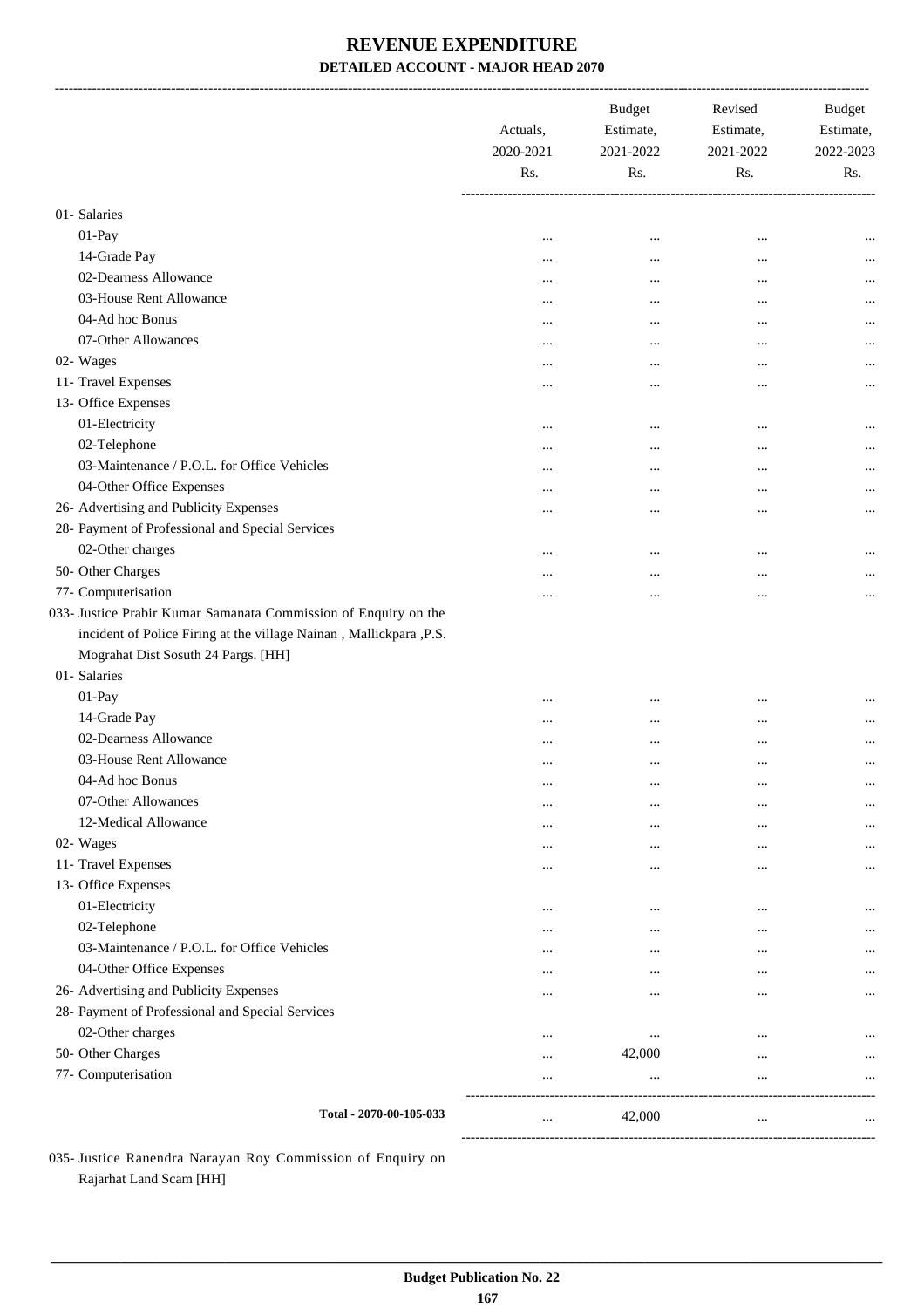|                                                                                                                                         | Actuals,<br>2020-2021<br>Rs. | Budget<br>Estimate,<br>2021-2022<br>Rs.   | Revised<br>Estimate,<br>2021-2022<br>Rs. | Budget<br>Estimate,<br>2022-2023<br>Rs. |
|-----------------------------------------------------------------------------------------------------------------------------------------|------------------------------|-------------------------------------------|------------------------------------------|-----------------------------------------|
| 01- Salaries                                                                                                                            |                              |                                           |                                          |                                         |
| 01-Pay                                                                                                                                  | 58,95,592                    | 1,18,85,000                               | 60,14,000                                | 61,94,000                               |
| 14-Grade Pay                                                                                                                            |                              | <b>Contract Contract</b>                  | $\sim$ 100 $\mu$                         | $\cdots$                                |
| 02-Dearness Allowance                                                                                                                   | $\cdots$                     | 3,57,000                                  | 2,41,000                                 | 3,72,000                                |
| 03-House Rent Allowance                                                                                                                 |                              | 11,29,000                                 | $\cdots$                                 |                                         |
| 04-Ad hoc Bonus                                                                                                                         | $\cdots$                     | $\cdots$                                  | $\cdots$                                 |                                         |
| 07-Other Allowances                                                                                                                     | 7,20,000                     | 7,42,000                                  | 7,42,000                                 | 7,64,000                                |
| 12-Medical Allowance                                                                                                                    |                              | $\ldots$                                  | $\cdots$                                 |                                         |
| Total - 2070-00-105-035-01                                                                                                              |                              | 66,15,592 1,41,13,000 69,97,000 73,30,000 |                                          |                                         |
| 13- Office Expenses                                                                                                                     |                              |                                           |                                          |                                         |
| 01-Electricity                                                                                                                          | $\cdots$                     | 1,000                                     | $\ldots$                                 |                                         |
| 02-Telephone                                                                                                                            | 6,720                        | 9,000                                     | 9,000                                    | 9,000                                   |
| 03-Maintenance / P.O.L. for Office Vehicles                                                                                             | 2,24,168                     | 2,30,000                                  | 2,29,000                                 | 2,34,000                                |
| 04-Other Office Expenses                                                                                                                | 14,969                       | 10,000                                    | 10,000                                   | 10,000                                  |
| Total - 2070-00-105-035-13                                                                                                              | 2,45,857                     |                                           | 2,50,000 2,48,000 2,53,000               |                                         |
| 26- Advertising and Publicity Expenses                                                                                                  | $\cdots$                     | 10,000                                    |                                          |                                         |
| 28- Payment of Professional and Special Services                                                                                        |                              |                                           |                                          |                                         |
| 02-Other charges                                                                                                                        | $\cdots$                     | 1,000                                     | $\cdots$                                 |                                         |
| 50- Other Charges                                                                                                                       | 57,600                       | 63,000                                    | 63,000                                   | 65,000                                  |
| 77- Computerisation                                                                                                                     | $\cdots$                     | 1,000                                     | $\cdots$                                 |                                         |
| Total - 2070-00-105-035                                                                                                                 | 69,19,049                    | 1,44,38,000<br>-----------------------    | 73,08,000                                | 76,48,000                               |
| 036- Justice N.N.Bhattacharjee Commission of Enquiry on the<br>incident of Santal People killed during "Hull Maha" [HH]<br>01- Salaries |                              |                                           |                                          |                                         |
| 01-Pay                                                                                                                                  | $\ddotsc$                    | $\cdots$                                  |                                          |                                         |
| 14-Grade Pay                                                                                                                            |                              |                                           |                                          |                                         |
| 02-Dearness Allowance                                                                                                                   |                              | $\cdots$                                  | $\cdots$                                 |                                         |
| 03-House Rent Allowance                                                                                                                 |                              |                                           | $\cdots$                                 |                                         |
| 04-Ad hoc Bonus<br>07-Other Allowances                                                                                                  |                              |                                           |                                          |                                         |
| 12-Medical Allowance                                                                                                                    |                              | $\cdots$                                  |                                          |                                         |
| 07- Medical Reimbursements                                                                                                              | $\cdots$                     | $\cdots$                                  |                                          |                                         |
| 13- Office Expenses                                                                                                                     | $\cdots$                     | $\cdots$                                  | $\cdots$                                 |                                         |
| 01-Electricity                                                                                                                          |                              |                                           |                                          |                                         |
| 02-Telephone                                                                                                                            | $\cdots$                     | $\cdots$                                  | $\cdots$                                 |                                         |
| 03-Maintenance / P.O.L. for Office Vehicles                                                                                             | $\cdots$                     | $\cdots$                                  | $\cdots$                                 |                                         |
| 04-Other Office Expenses                                                                                                                | $\cdots$<br>$\cdots$         | $\cdots$<br>44,000                        | $\cdots$<br>44,000                       | <br>45,000                              |
| Total - 2070-00-105-036-13                                                                                                              | $\cdots$                     | 44,000                                    | 44,000                                   | 45,000                                  |
| 26- Advertising and Publicity Expenses                                                                                                  |                              | $\cdots$                                  | $\cdots$                                 |                                         |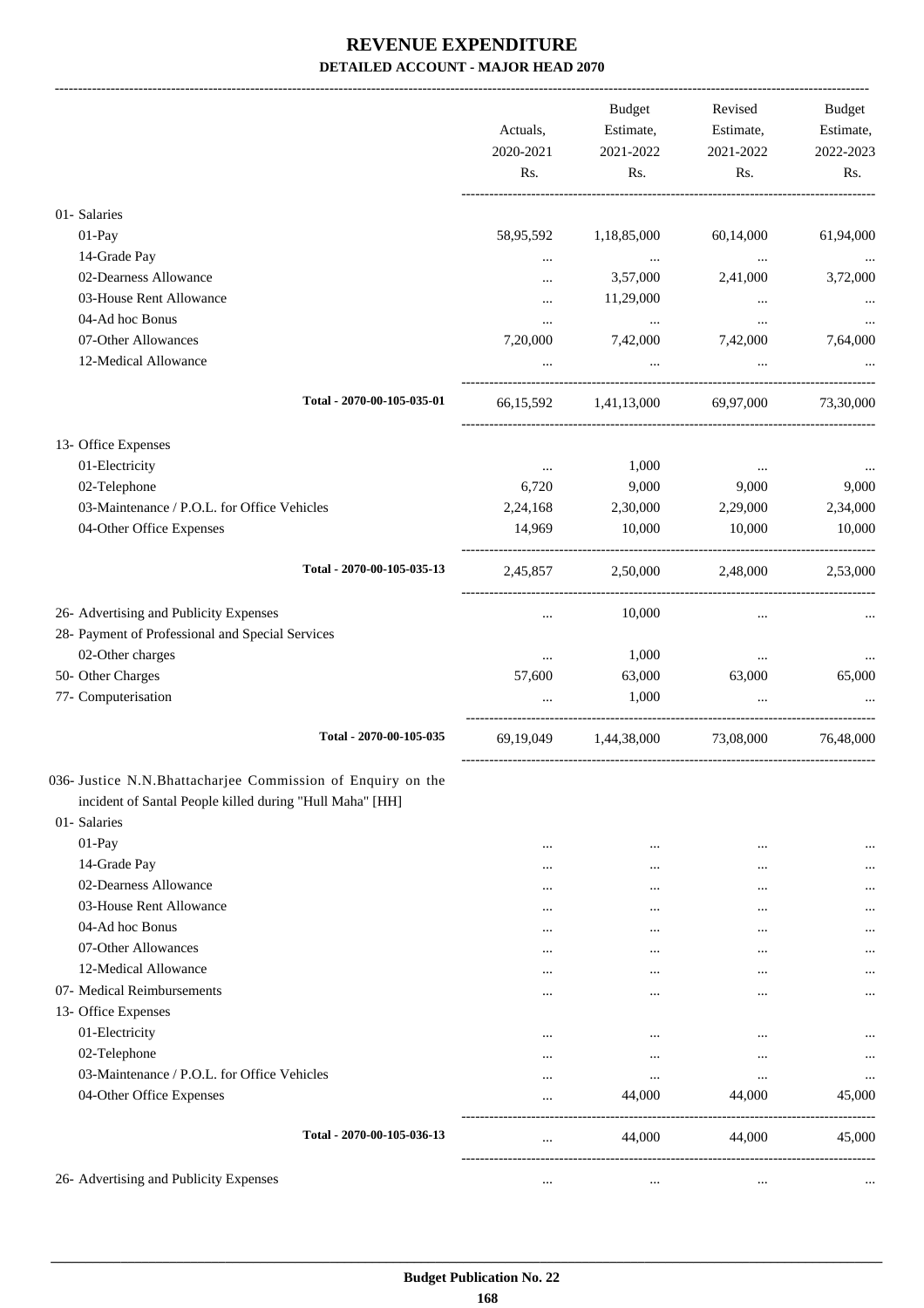|                                                                                                  | Actuals,<br>2020-2021<br>Rs. | <b>Budget</b><br>Estimate,<br>2021-2022<br>Rs. | Revised<br>Estimate,<br>2021-2022<br>Rs. | Budget<br>Estimate,<br>2022-2023<br>Rs. |
|--------------------------------------------------------------------------------------------------|------------------------------|------------------------------------------------|------------------------------------------|-----------------------------------------|
| 28- Payment of Professional and Special Services                                                 |                              |                                                |                                          |                                         |
| 02-Other charges                                                                                 | $\cdots$                     |                                                | $\ddotsc$                                |                                         |
| 50- Other Charges                                                                                |                              |                                                |                                          |                                         |
| 77- Computerisation                                                                              |                              |                                                |                                          |                                         |
| Total - 2070-00-105-036                                                                          |                              | 44,000                                         | 44,000                                   | 45,000                                  |
| 037- Justice Amitava Lala Commission of Enquiry on the incident of<br>Bijon Setu Aanda Marg [HH] |                              |                                                |                                          |                                         |
| 01- Salaries                                                                                     |                              |                                                |                                          |                                         |
| 01-Pay                                                                                           |                              | 66,05,000                                      |                                          |                                         |
| 14-Grade Pay                                                                                     | $\cdots$                     | $\cdots$                                       |                                          |                                         |
| 02-Dearness Allowance                                                                            | $\cdots$                     | 1,98,000                                       | $\cdots$                                 |                                         |
| 03-House Rent Allowance                                                                          |                              | 6,27,000                                       |                                          |                                         |
| 04-Ad hoc Bonus                                                                                  |                              | $\cdots$                                       |                                          |                                         |
| 07-Other Allowances                                                                              | $\ddotsc$                    | 4,33,000                                       |                                          |                                         |
| 12-Medical Allowance                                                                             |                              | $\cdots$                                       | $\cdots$                                 |                                         |
| Total - 2070-00-105-037-01                                                                       |                              | 78,63,000                                      |                                          |                                         |
| 02- Wages                                                                                        |                              | 2,00,000                                       |                                          |                                         |
| 11- Travel Expenses                                                                              | $\cdots$                     | 92,000                                         |                                          |                                         |
| 13- Office Expenses                                                                              |                              |                                                |                                          |                                         |
| 01-Electricity                                                                                   |                              | 1,000                                          |                                          |                                         |
| 02-Telephone                                                                                     |                              | 41,000                                         |                                          |                                         |
| 03-Maintenance / P.O.L. for Office Vehicles                                                      |                              | 12,000                                         | $\ddotsc$                                |                                         |
| 04-Other Office Expenses                                                                         | 14,758                       | 33,000                                         | 33,000                                   | 34,000                                  |
| Total - 2070-00-105-037-13                                                                       | 14,758                       | 87,000                                         | 33,000                                   | 34,000                                  |
| 26- Advertising and Publicity Expenses                                                           | $\cdots$                     | 41,000                                         | $\cdots$                                 |                                         |
| 28- Payment of Professional and Special Services                                                 |                              |                                                |                                          |                                         |
| 02-Other charges                                                                                 |                              | 10,000                                         |                                          |                                         |
| 50- Other Charges                                                                                |                              | 10,000                                         |                                          |                                         |
| 77- Computerisation                                                                              |                              | 10,000                                         | $\ldots$                                 |                                         |
| Total - 2070-00-105-037                                                                          | 14,758                       | 83,13,000                                      | 33,000                                   | 34,000                                  |
| 038- Justice D. P. Sengupta Commission of Enquiry on Cossipore                                   |                              |                                                |                                          |                                         |
| Barranangar Massacre [HH]                                                                        |                              |                                                |                                          |                                         |
| 01- Salaries                                                                                     |                              |                                                |                                          |                                         |
| 01-Pay                                                                                           | $\cdots$                     | $\cdots$                                       | $\cdots$                                 | $\cdots$                                |
| 14-Grade Pay                                                                                     | $\cdots$                     | $\cdots$                                       | $\cdots$                                 |                                         |
| 02-Dearness Allowance                                                                            | $\cdots$                     | $\cdots$                                       | $\cdots$                                 |                                         |
| 03-House Rent Allowance                                                                          | $\cdots$                     | $\cdots$                                       | $\cdots$                                 |                                         |
| 04-Ad hoc Bonus                                                                                  | $\cdots$                     | $\cdots$                                       | $\ddotsc$                                |                                         |
| 07-Other Allowances                                                                              | $\cdots$                     | $\cdots$                                       | $\cdots$                                 | $\cdots$                                |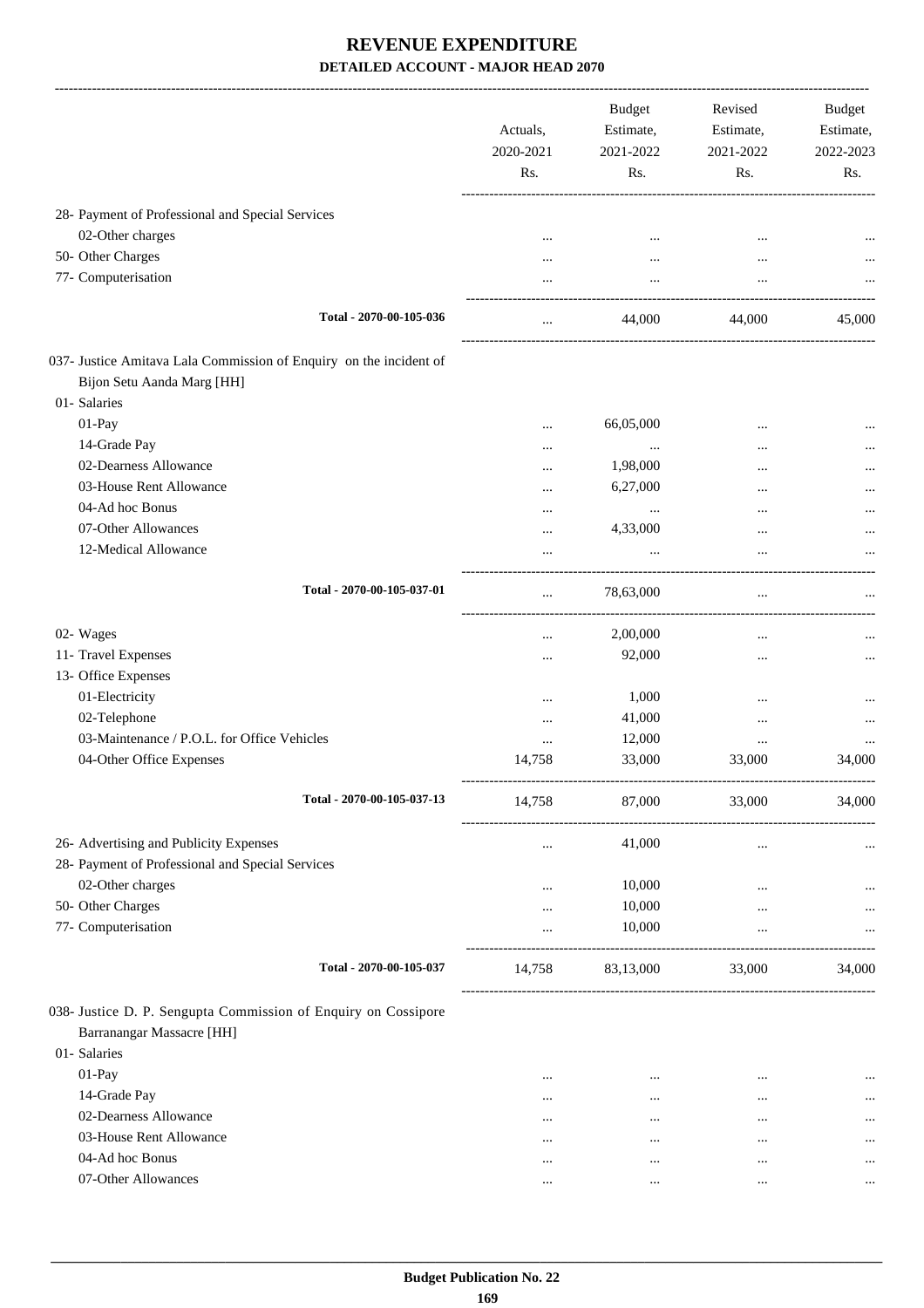-------------------------------------------------------------------------------------------------------------------------------------------------------------------------------

|                                                                 | Actuals,<br>2020-2021<br>Rs. | <b>Budget</b><br>Estimate,<br>2021-2022<br>Rs. | Revised<br>Estimate,<br>2021-2022<br>Rs. | <b>Budget</b><br>Estimate,<br>2022-2023<br>Rs. |
|-----------------------------------------------------------------|------------------------------|------------------------------------------------|------------------------------------------|------------------------------------------------|
| 12-Medical Allowance                                            |                              | $\cdots$                                       |                                          |                                                |
| 13- Office Expenses                                             |                              |                                                |                                          |                                                |
| 01-Electricity                                                  | $\cdots$                     | $\ddotsc$                                      | $\ddotsc$                                | $\ddotsc$                                      |
| 02-Telephone                                                    | $\cdots$                     | $\ddotsc$                                      | $\cdots$                                 | $\cdots$                                       |
| 03-Maintenance / P.O.L. for Office Vehicles                     | $\cdots$                     | $\ddotsc$                                      | $\ddotsc$                                | $\cdots$                                       |
| 04-Other Office Expenses                                        | $\cdots$                     | $\ddotsc$                                      | $\cdots$                                 | $\cdots$                                       |
| 26- Advertising and Publicity Expenses                          | $\cdots$                     | $\ddotsc$                                      | $\ddotsc$                                | $\cdots$                                       |
| 28- Payment of Professional and Special Services                |                              |                                                |                                          |                                                |
| 02-Other charges                                                | $\cdots$                     | $\ddotsc$                                      | $\cdots$                                 |                                                |
| 50- Other Charges                                               |                              |                                                | $\ddotsc$                                | $\cdots$                                       |
| 77- Computerisation                                             |                              |                                                | $\ddotsc$                                | $\cdots$                                       |
| 039- Justice Ajay Nath Sen Commission of Enquiry [PL] [HH]      |                              |                                                |                                          |                                                |
| 01- Salaries                                                    |                              |                                                |                                          |                                                |
| 01-Pay                                                          |                              | 43,06,000                                      |                                          |                                                |
| 14-Grade Pay                                                    | $\cdots$                     |                                                | $\ddotsc$                                | $\cdots$                                       |
| 02-Dearness Allowance                                           | $\cdots$                     | $\cdots$<br>1,29,000                           | $\cdots$                                 |                                                |
| 03-House Rent Allowance                                         | $\cdots$                     | 4,09,000                                       | $\cdots$                                 |                                                |
| 04-Ad hoc Bonus                                                 | $\cdots$                     |                                                | $\cdots$                                 |                                                |
| 07-Other Allowances                                             | $\cdots$                     | $\cdots$                                       | $\cdots$                                 | $\cdots$                                       |
|                                                                 | $\cdots$                     | 2,91,000                                       | $\ddotsc$                                |                                                |
| Total - 2070-00-105-039-01                                      | $\ddotsc$                    | 51,35,000                                      | $\cdots$                                 |                                                |
| 07- Medical Reimbursements                                      | $\cdots$                     | 1,000                                          | $\cdots$                                 |                                                |
| 11- Travel Expenses                                             | $\cdots$                     | 5,000                                          | $\cdots$                                 | $\cdots$                                       |
| 13- Office Expenses                                             |                              |                                                |                                          |                                                |
| 01-Electricity                                                  | $\cdots$                     | 1,000                                          | $\cdots$                                 |                                                |
| 02-Telephone                                                    |                              | 9,000                                          | $\cdots$                                 | $\ddotsc$                                      |
| 03-Maintenance / P.O.L. for Office Vehicles                     |                              | 77,000                                         | $\cdots$                                 | $\cdots$                                       |
| 04-Other Office Expenses                                        |                              | 24,000                                         |                                          |                                                |
|                                                                 |                              |                                                |                                          |                                                |
| Total - 2070-00-105-039-13                                      |                              | 1,11,000                                       |                                          |                                                |
| 14- Rents, Rates and Taxes                                      | $\cdots$                     | $\cdots$                                       |                                          |                                                |
| 26- Advertising and Publicity Expenses                          |                              | $\ddotsc$                                      | $\cdots$                                 | $\cdots$                                       |
| 28- Payment of Professional and Special Services                |                              |                                                |                                          |                                                |
| 02-Other charges                                                |                              | 47,000                                         |                                          |                                                |
| 50- Other Charges                                               |                              | 10,000                                         | $\cdots$                                 |                                                |
| 77- Computerisation                                             | $\cdots$                     | 10,000                                         |                                          |                                                |
|                                                                 |                              |                                                |                                          |                                                |
| Total - 2070-00-105-039                                         |                              | 53,19,000                                      | $\cdots$                                 |                                                |
| 041- Accommodation for offices of the Commission of Enqiry [PL] |                              |                                                |                                          |                                                |
| [HH]                                                            |                              |                                                |                                          |                                                |
| 27- Minor Works/ Maintenance                                    | 3,75,376                     | 17,50,000                                      | 4,38,000                                 | 4,52,000                                       |
| Total - 2070-00-105-041                                         | 3,75,376                     | 17,50,000                                      | 4,38,000                                 | 4,52,000                                       |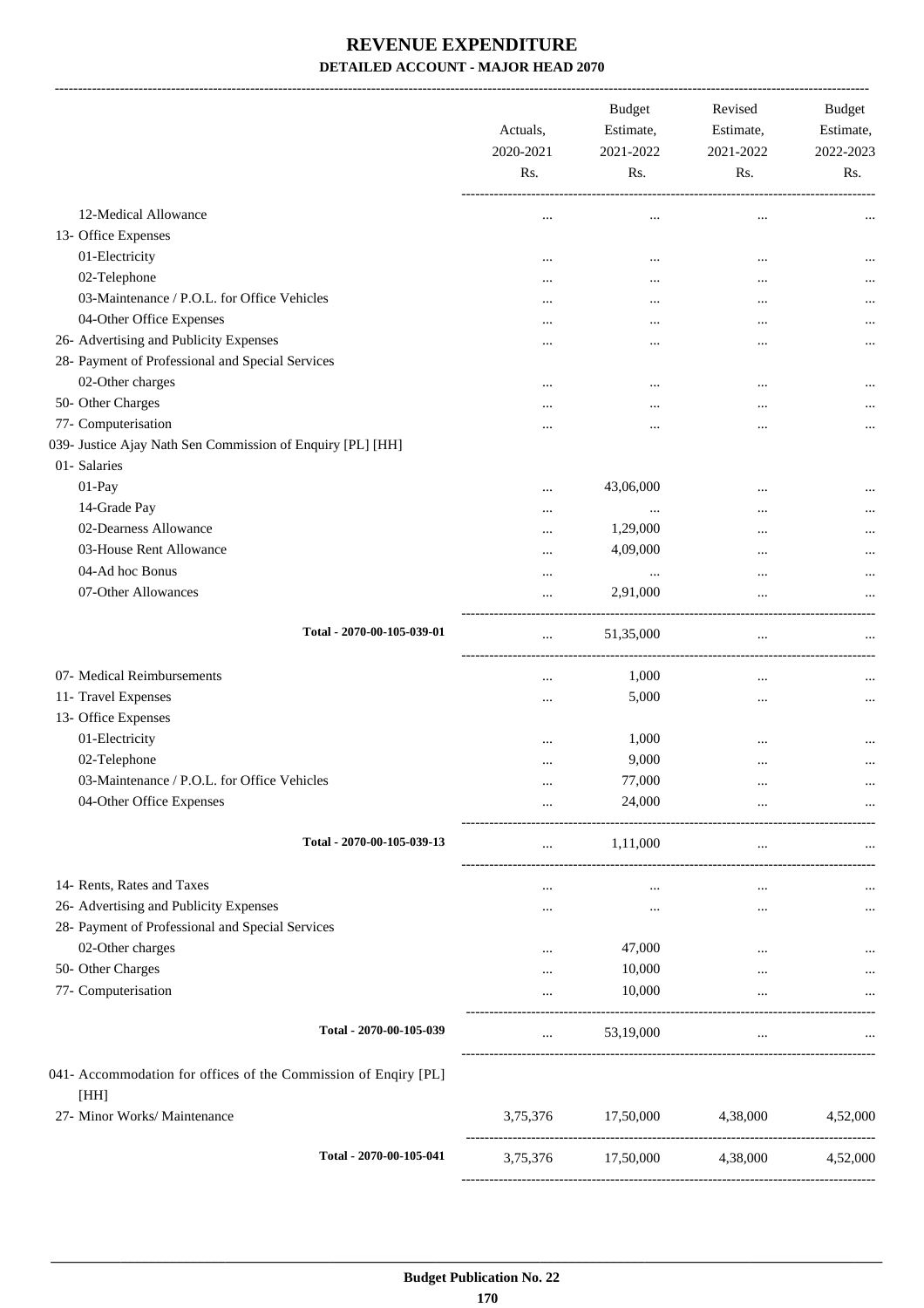|                                                                     |             | Budget                  | Revised     | <b>Budget</b> |
|---------------------------------------------------------------------|-------------|-------------------------|-------------|---------------|
|                                                                     | Actuals,    | Estimate,               | Estimate,   | Estimate,     |
|                                                                     | 2020-2021   | 2021-2022               | 2021-2022   | 2022-2023     |
|                                                                     | Rs.         | Rs.                     | Rs.         | Rs.           |
| 042- Justice S. P. Talukdar Committee appointed by the Honble High  |             |                         |             |               |
| Court to deal with the matter relating to MPS Group of              |             |                         |             |               |
| Companies [HH]                                                      |             |                         |             |               |
| 01- Salaries                                                        |             |                         |             |               |
| $01-Pay$                                                            | 81,04,180   | 1,49,15,000             | 1,02,00,000 | 1,05,00,000   |
| 14-Grade Pay                                                        | $\cdots$    | $\cdots$                | $\ldots$    |               |
| 02-Dearness Allowance                                               | $\cdots$    | 4,47,000                | 3,31,000    | 5,11,000      |
| 03-House Rent Allowance                                             | $\cdots$    | 14,17,000               | 7,85,000    | 8,09,000      |
| 04-Ad hoc Bonus                                                     | $\cdots$    | $\cdots$                | $\cdots$    |               |
| 07-Other Allowances                                                 | 11,28,600   | 12,68,000               | 11,62,000   | 11,97,000     |
| 12-Medical Allowance                                                |             | $\cdots$                |             |               |
| Total - 2070-00-105-042-01                                          | 92, 32, 780 | 1,80,47,000 1,24,78,000 |             | 1,30,17,000   |
|                                                                     |             |                         |             |               |
| 02- Wages                                                           | $\cdots$    | 2,00,000                | $\ldots$    |               |
| 11- Travel Expenses                                                 | $\cdots$    | 1,000                   | 8,01,000    | 8,18,000      |
| 12- Medical Reimbursements under WBHS 2008                          |             | 4,000                   | 4,000       | 4,000         |
| 13- Office Expenses                                                 |             |                         |             |               |
| 01-Electricity                                                      | 23,650      | 35,000                  | 35,000      | 36,000        |
| 02-Telephone                                                        | 14,869      | 50,000                  | 50,000      | 51,000        |
| 03-Maintenance / P.O.L. for Office Vehicles                         | 6,92,877    | 8,00,000                | 8,00,000    | 8,16,000      |
| 04-Other Office Expenses                                            | 1,28,117    | 1,65,000                | 1,65,000    | 1,68,000      |
| Total - 2070-00-105-042-13                                          | 8,59,513    | 10,50,000               | 10,50,000   | 10,71,000     |
| 26- Advertising and Publicity Expenses                              |             |                         | 85,00,000   | 30,00,000     |
| 28- Payment of Professional and Special Services                    | $\cdots$    | $\cdots$                |             |               |
| 02-Other charges                                                    | 18,44,832   | 9,82,000                | 16,31,000   | 16,31,000     |
| 50- Other Charges                                                   | 1,20,331    | 3,34,000                | 3,34,000    | 3,44,000      |
| 77- Computerisation                                                 | 9,93,678    | 12,00,000               | 10,04,000   | 10,24,000     |
|                                                                     |             |                         |             |               |
| Total - 2070-00-105-042                                             | 1,30,51,134 | 2,18,18,000             | 2,58,02,000 | 2,09,09,000   |
| 045- Justice Soumitra Pal Commission of Inquiry to inquire into the |             |                         |             |               |
| incident of disturbance in Basirhat Sub-Division North- 24          |             |                         |             |               |
| Pargana [HH]                                                        |             |                         |             |               |
| 01- Salaries                                                        |             |                         |             |               |
| 01-Pay                                                              |             | $\ddotsc$               | $\ddotsc$   |               |
| 14-Grade Pay                                                        |             |                         |             |               |
| 02-Dearness Allowance                                               |             |                         |             |               |
| 03-House Rent Allowance                                             |             |                         | $\ddotsc$   |               |
| 04-Ad hoc Bonus                                                     |             | $\ddotsc$               | $\ddotsc$   |               |
| 07-Other Allowances                                                 |             | $\ddotsc$               | $\ddotsc$   |               |
| 12-Medical Allowance                                                |             | $\ddotsc$               | $\ddotsc$   | $\cdots$      |
| 02- Wages                                                           |             |                         | $\ddotsc$   |               |
| 07- Medical Reimbursements                                          |             | $\ddotsc$               | $\ddotsc$   |               |
| 11- Travel Expenses                                                 |             | $\ddotsc$               | $\cdots$    | $\cdots$      |
|                                                                     |             |                         |             |               |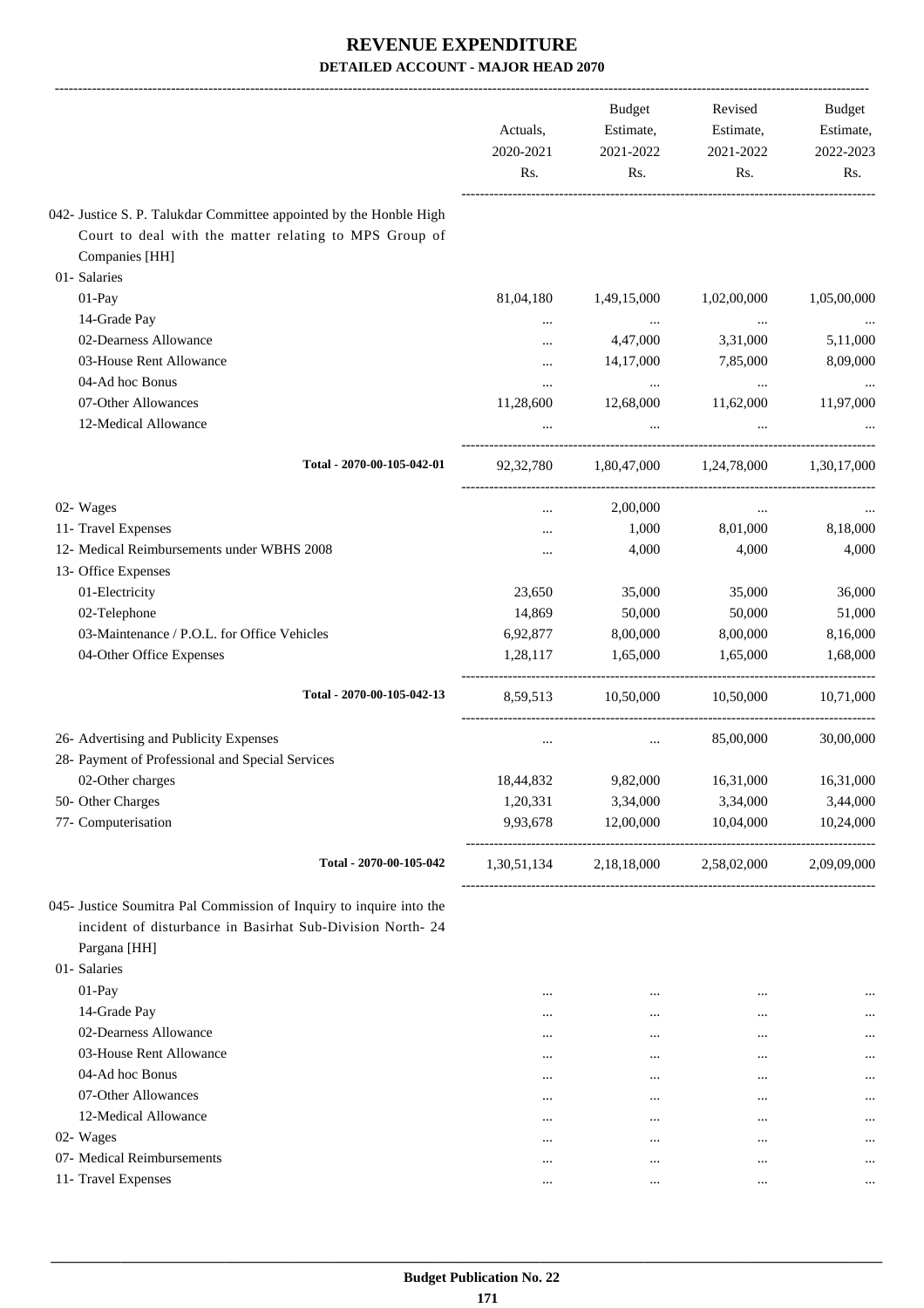|                                                                                                         | Actuals,<br>2020-2021<br>Rs. | <b>Budget</b><br>Estimate,<br>2021-2022<br>Rs. | Revised<br>Estimate,<br>2021-2022<br>Rs. | <b>Budget</b><br>Estimate,<br>2022-2023<br>Rs. |
|---------------------------------------------------------------------------------------------------------|------------------------------|------------------------------------------------|------------------------------------------|------------------------------------------------|
| 12- Medical Reimbursements under WBHS 2008                                                              |                              |                                                |                                          |                                                |
| 13- Office Expenses                                                                                     |                              |                                                |                                          |                                                |
| 01-Electricity                                                                                          |                              |                                                |                                          |                                                |
| 02-Telephone                                                                                            |                              |                                                |                                          |                                                |
| 03-Maintenance / P.O.L. for Office Vehicles                                                             |                              |                                                |                                          |                                                |
| 04-Other Office Expenses                                                                                |                              |                                                |                                          |                                                |
| 26- Advertising and Publicity Expenses                                                                  |                              | 2,66,000                                       |                                          | $\cdots$                                       |
| 28- Payment of Professional and Special Services                                                        |                              |                                                |                                          |                                                |
| 02-Other charges                                                                                        |                              |                                                |                                          |                                                |
| 50- Other Charges                                                                                       |                              |                                                |                                          |                                                |
| 77- Computerisation                                                                                     |                              | $\cdots$                                       | $\ddotsc$                                |                                                |
|                                                                                                         |                              |                                                |                                          |                                                |
| Total - 2070-00-105-045                                                                                 | $\cdots$                     | 2,66,000                                       | $\ddotsc$                                |                                                |
| 047- Justice M B Lokur and Justice Jyotirmoy Bhattacharya<br>Commission of Inquiry [HH]<br>01- Salaries |                              |                                                |                                          |                                                |
| 01-Pay                                                                                                  |                              |                                                | 69,50,000                                | 72,00,000                                      |
| 14-Grade Pay                                                                                            |                              |                                                | 1,000                                    | 1,000                                          |
| 02-Dearness Allowance                                                                                   |                              |                                                | 9,00,000                                 | 9,00,000                                       |
| 03-House Rent Allowance                                                                                 |                              |                                                | 10,08,000                                | 10,08,000                                      |
| 04-Ad hoc Bonus                                                                                         |                              |                                                | 12,000                                   | 13,000                                         |
| 05-Interim Relief                                                                                       |                              |                                                | 76,000                                   | 80,000                                         |
| 07-Other Allowances                                                                                     |                              |                                                | 16,20,000                                | 16,61,000                                      |
| 12-Medical Allowance                                                                                    |                              |                                                | 1,00,000                                 | 1,10,000                                       |
| Total - 2070-00-105-047-01                                                                              |                              |                                                | 1,06,67,000                              |                                                |
|                                                                                                         |                              | $\ldots$                                       |                                          | 1,09,73,000                                    |
| 02- Wages                                                                                               |                              |                                                | 5,00,000                                 | 5,15,000                                       |
| 07- Medical Reimbursements                                                                              | $\ddotsc$                    |                                                | 1,00,000                                 | 1,10,000                                       |
| 11- Travel Expenses                                                                                     | .                            |                                                | 3,00,000                                 | 3,06,000                                       |
| 12- Medical Reimbursements under WBHS 2008                                                              |                              |                                                | 2,00,000                                 | 2,25,000                                       |
| 13- Office Expenses                                                                                     |                              |                                                |                                          |                                                |
| 01-Electricity                                                                                          |                              |                                                | 1,00,000                                 | 1,10,000                                       |
| 02-Telephone                                                                                            |                              |                                                | 1,20,000                                 | 1,30,000                                       |
| 03-Maintenance / P.O.L. for Office Vehicles                                                             |                              |                                                | 6,50,000                                 | 7,58,000                                       |
| 04-Other Office Expenses                                                                                |                              |                                                | 4,00,000                                 | 4,12,000                                       |
| Total - 2070-00-105-047-13                                                                              | $\cdots$                     | $\cdots$                                       | 12,70,000                                | 14,10,000                                      |
| 14- Rents, Rates and Taxes                                                                              |                              | $\cdots$                                       | 1,00,000                                 | 1,10,000                                       |
| 26- Advertising and Publicity Expenses                                                                  |                              |                                                | 50,000                                   | 52,000                                         |
| 28- Payment of Professional and Special Services                                                        |                              |                                                |                                          |                                                |
| 02-Other charges                                                                                        |                              |                                                | 9,00,000                                 | 9,30,000                                       |
| 50- Other Charges                                                                                       |                              |                                                | 2,50,000                                 | 2,58,000                                       |
| 77- Computerisation                                                                                     |                              |                                                | 8,80,000                                 | 4,00,000                                       |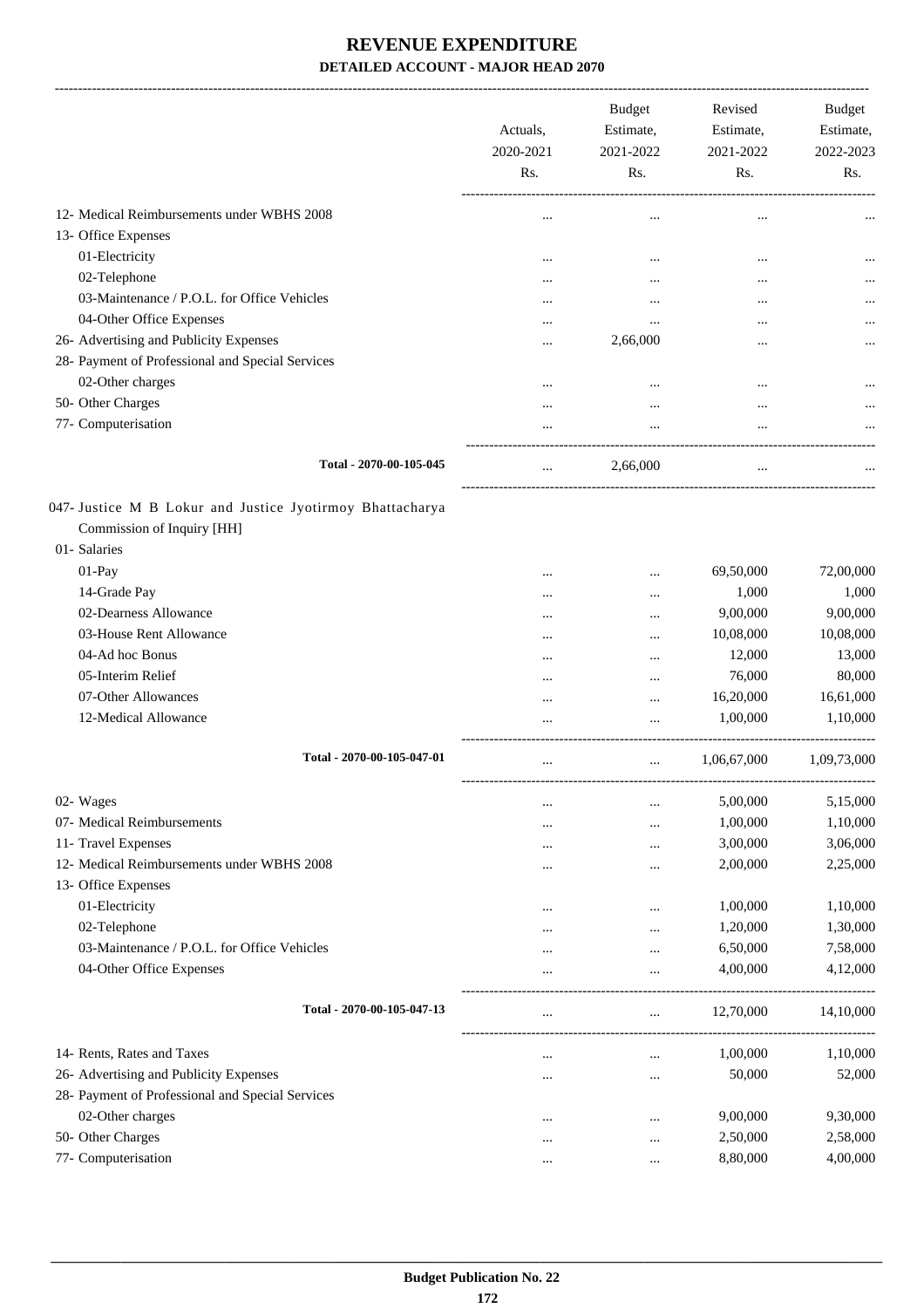|                                                  |             | <b>Budget</b>                                | Revised                                | <b>Budget</b>   |
|--------------------------------------------------|-------------|----------------------------------------------|----------------------------------------|-----------------|
|                                                  | Actuals.    | Estimate,                                    | Estimate,                              | Estimate,       |
|                                                  | 2020-2021   | 2021-2022                                    | 2021-2022                              | 2022-2023       |
|                                                  | Rs.         | Rs.                                          | Rs.                                    | Rs.             |
| Total - 2070-00-105-047                          | $\cdots$    | $\mathbf{r}$ , and the state of $\mathbf{r}$ | 1,52,17,000                            | 1,52,89,000     |
|                                                  |             |                                              |                                        |                 |
| <b>Total - Administrative Expenditure</b>        | 4,14,90,986 |                                              | 11,98,55,000 13,19,14,000 13,19,15,000 |                 |
| Total - 2070-00-105                              | 4,14,90,986 |                                              | 11,98,55,000 13,19,14,000              | 13,19,15,000    |
| Voted                                            | 4,14,90,986 |                                              | 11,98,55,000 13,19,14,000              | 13, 19, 15, 000 |
| Charged                                          | $\cdots$    | $\cdots$                                     | $\cdots$                               |                 |
| DETAILED ACCOUNT NO. 2070-00-106 - CIVIL DEFENCE |             |                                              |                                        |                 |
| 106- Civil Defence                               |             |                                              |                                        |                 |
| <b>Administrative Expenditure</b>                |             |                                              |                                        |                 |
| 001- Territorial Army [HH]                       |             |                                              |                                        |                 |
| 31- Grants-in-aid-GENERAL                        |             |                                              |                                        |                 |
| 02-Other Grants                                  | $\cdots$    | $\cdots$                                     | $\cdots$                               | $\cdots$        |

| ,,,,,, |                     | <br>         | <br>$\cdots$ |
|--------|---------------------|--------------|--------------|
|        | Total - 2070-00-106 | <br>         | <br>         |
|        |                     |              |              |
|        | Voted               | <br>         | <br>         |
|        | Charged             | <br>$\cdots$ | <br>         |
|        |                     |              |              |

.

#### **DETAILED ACCOUNT NO. 2070-00-107 - HOME GUARDS .**

#### **107- Home Guards**

[HH]

#### **Administrative Expenditure**

002- District Home Guard Raised in connection with Emergency

 01- Salaries 01-Pay 6.62, 198,02,602 5,48,81,000 5,07,99,000 5,23,23,000 5,23,23,000 14-Grade Pay 3,000 3,000 3,000 3,000 3,000 3,000 3,000 3,000 3,000 3,000 3,000 3,000 3,000 3,000 3,000 3,000 3,000 3,000 3,000 3,000 3,000 3,000 3,000 3,000 3,000 3,000 5 3,000 3,000 5 3,000 5 3,000 5 3,000 5 3,000 5 3,000 02-Dearness Allowance 11,82,842 16,46,000 20,32,000 31,39,000 03-House Rent Allowance  $40,62,939$   $52,14,000$   $48,26,000$   $49,71,000$ 04-Ad hoc Bonus 42,000 62,000 43,000 44,000 07-Other Allowances 1,10,750 54,000 1,60,000 1,80,000 09-Ration Allowance 0 09-Ration Allowance 0 0,19,500 9,21,000 9,38,000 9,57,000 11-Compensatory Allowance 24,000 22,000 25,000 26,000 12-Medical Allowance 1,56,000 1,56,000 1,59,000 1,62,000 ----------------------------------------------------------------------------------------- **Total - 2070-00-107-002-01** 5,63,03,646 6,29,56,000 5,89,85,000 6,18,05,000 ----------------------------------------------------------------------------------------- 02- Wages 187,09,05,831 171,10,05,000 198,67,15,000 204,63,16,000 07- Medical Reimbursements 65,198 90,000 2,00,000 2,10,000 11- Travel Expenses 15,384 1,04,000 1,04,000 1,06,000 12- Medical Reimbursements under WBHS 2008 22,400 37,000 37,000 38,000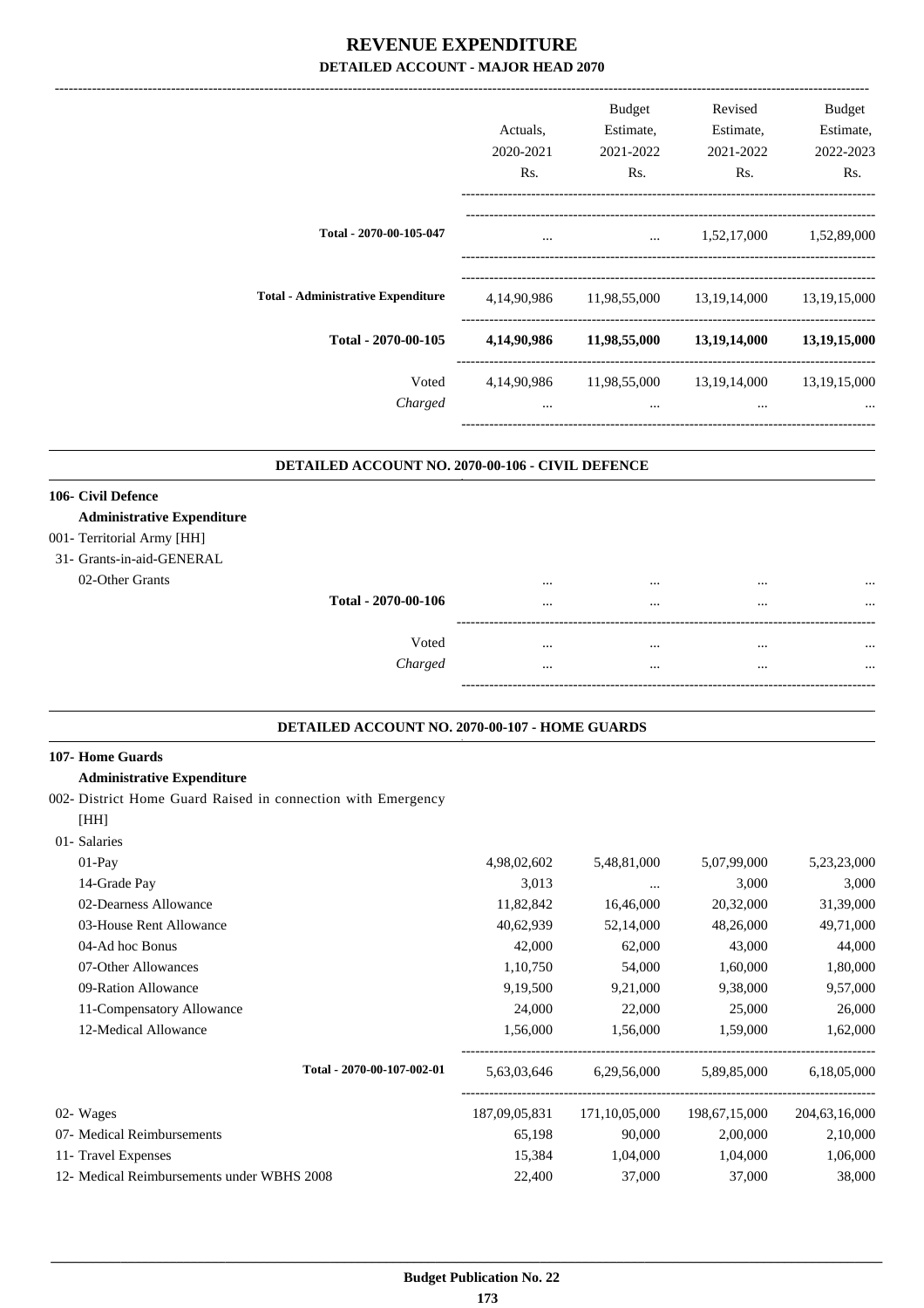-------------------------------------------------------------------------------------------------------------------------------------------------------------------------------

|                                                  | Actuals,<br>2020-2021 | <b>Budget</b><br>Estimate,<br>2021-2022 | Revised<br>Estimate,<br>2021-2022 | <b>Budget</b><br>Estimate,<br>2022-2023 |
|--------------------------------------------------|-----------------------|-----------------------------------------|-----------------------------------|-----------------------------------------|
|                                                  | Rs.                   | Rs.                                     | Rs.                               | Rs.                                     |
| 13- Office Expenses                              |                       |                                         |                                   |                                         |
| 01-Electricity                                   | 4,96,994              | 5,68,000                                | 5,68,000                          | 5,79,000                                |
| 02-Telephone                                     | 2,31,432              | 2,20,000                                | 2,20,000                          | 2,24,000                                |
| 03-Maintenance / P.O.L. for Office Vehicles      | 5,61,736              | 4,40,000                                | 5,73,000                          | 5,84,000                                |
| 04-Other Office Expenses                         | 3,09,936              | 6,40,000                                | 6,40,000                          | 6,53,000                                |
| Total - 2070-00-107-002-13                       | 16,00,098             | 18,68,000                               | 20,01,000                         | 20,40,000                               |
| 14- Rents, Rates and Taxes                       | 23,188                | 70,000                                  | 23,000                            | 23,000                                  |
| 21- Materials and Supplies/Stores and Equipment  |                       |                                         |                                   |                                         |
| 04-Others                                        | 1,03,81,886           | 1,27,50,000                             | 1,27,50,000                       | 1,30,05,000                             |
| 24- P.O.L.(Police, Ambulance etc.)               | 26,92,023             | 21,42,000                               | 27,19,000                         | 27,73,000                               |
| 25- Clothing and Tentage (Police Uniform)        | 24,854                | 25,000                                  | 25,000                            | 26,000                                  |
| 27- Minor Works/ Maintenance                     | 17,000                | 24,000                                  | 17,000                            | 18,000                                  |
| 28- Payment of Professional and Special Services |                       |                                         |                                   |                                         |
| 02-Other charges                                 | 32,684                | 33,000                                  | 33,000                            | 33,000                                  |
| 50- Other Charges                                | 49,00,000             | 30,00,000                               | 30,00,000                         | 30,90,000                               |
| 77- Computerisation                              | 9,998                 | 20,000                                  | 10,000                            | 10,000                                  |
| 98- Training                                     | $\cdots$              | 1,06,000                                | 50,000                            | 60,000                                  |
| Total - 2070-00-107-002                          |                       | 194,69,94,190 179,42,30,000             | 206,66,69,000                     | 212,95,53,000                           |
| 003- Border Wing, Home Guard Battalion [HH]      |                       |                                         |                                   |                                         |
| 01- Salaries                                     |                       |                                         |                                   |                                         |
| 01-Pay                                           | 13,38,22,646          | 16,23,30,000                            | 13,64,99,000                      | 14,05,94,000                            |
| 14-Grade Pay                                     | $\cdots$              | $\cdots$                                | $\cdots$                          |                                         |
| 02-Dearness Allowance                            | 6,41,700              | 48,70,000                               | 54,60,000                         | 84,36,000                               |
| 03-House Rent Allowance                          | 1,37,44,236           | 1,54,21,000                             | 1,29,67,000                       | 1,33,56,000                             |
| 04-Ad hoc Bonus                                  | 1,80,600              | 2,17,000                                | 2,10,000                          | 2,16,000                                |
| 07-Other Allowances                              | 6,740                 | 90,000                                  | 7,000                             | 7,000                                   |
| 09-Ration Allowance                              | 22,49,896             | 27,20,000                               | 22,95,000                         | 23,41,000                               |
| 12-Medical Allowance                             | 84,500                | 91,000                                  | 86,000                            | 88,000                                  |
| Total - 2070-00-107-003-01                       | 15,07,30,318          | 18,57,39,000                            | 15,75,24,000                      | 16,50,38,000                            |
| 02- Wages                                        | 1,87,624              | 2,65,000                                | 1,99,000                          | 2,05,000                                |
| 07- Medical Reimbursements                       | 42,566                | 1,80,000                                | 1,80,000                          | 1,84,000                                |
| 11- Travel Expenses                              | 5,14,659              | 18,18,000                               | 18,18,000                         | 18,54,000                               |
| 12- Medical Reimbursements under WBHS 2008       | 11,36,478             | 10,55,000                               | 19,00,000                         | 19,76,000                               |
| 13- Office Expenses                              |                       |                                         |                                   |                                         |
| 01-Electricity                                   | 60,405                | 1,00,000                                | 1,00,000                          | 1,02,000                                |
| 02-Telephone                                     | 45,999                | 55,000                                  | 55,000                            | 56,000                                  |
| 03-Maintenance / P.O.L. for Office Vehicles      | 4,969                 | 6,000                                   | 5,000                             | 5,000                                   |
| 04-Other Office Expenses                         | 6,74,578              | 4,59,000                                | 4,59,000                          | 4,68,000                                |
| Total - 2070-00-107-003-13                       | 7,85,951              | 6,20,000                                | 6,19,000                          | 6,31,000                                |
|                                                  |                       |                                         |                                   |                                         |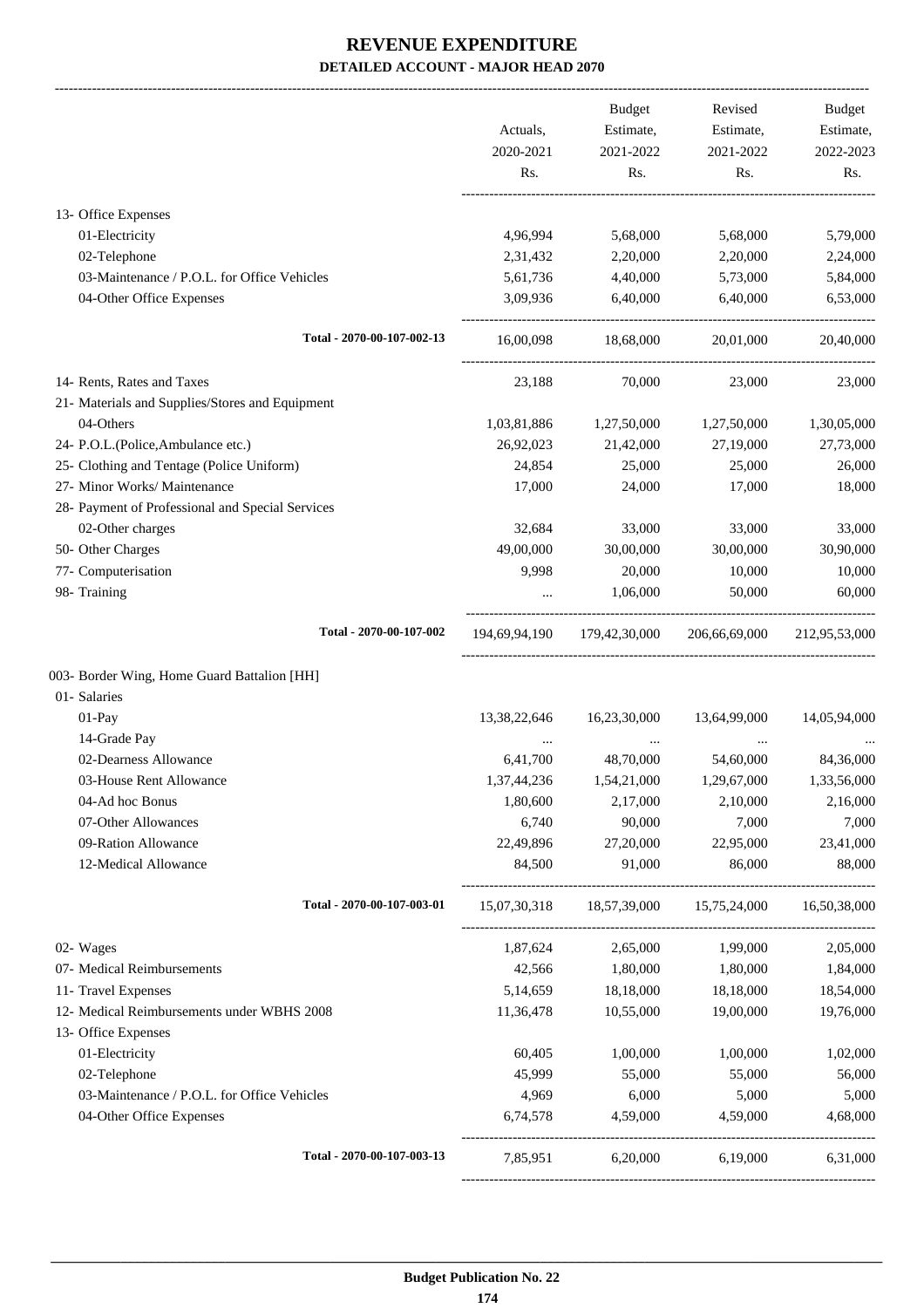-------------------------------------------------------------------------------------------------------------------------------------------------------------------------------

|                                                        |                 | <b>Budget</b> | Revised      | <b>Budget</b> |
|--------------------------------------------------------|-----------------|---------------|--------------|---------------|
|                                                        | Actuals,        | Estimate,     | Estimate,    | Estimate,     |
|                                                        | 2020-2021       | 2021-2022     | 2021-2022    | 2022-2023     |
|                                                        | Rs.             | Rs.           | Rs.          | Rs.           |
| 14- Rents, Rates and Taxes                             | $\ddotsc$       | 10,000        | $\cdots$     |               |
| 21- Materials and Supplies/Stores and Equipment        |                 |               |              |               |
| 04-Others                                              | 19,483          | 2,55,000      | 2,55,000     | 2,60,000      |
| 24- P.O.L.(Police, Ambulance etc.)                     | 6,39,675        | 2,86,000      | 6,46,000     | 6,59,000      |
| 27- Minor Works/ Maintenance                           | 9,825           | 13,000        | 10,000       | 10,000        |
| 28- Payment of Professional and Special Services       |                 |               |              |               |
| 02-Other charges                                       | 24,952          | 34,000        | 25,000       | 25,000        |
| 50- Other Charges                                      | 5,51,944        | 1,07,000      | 1,07,000     | 1,10,000      |
| 77- Computerisation                                    | 10,850          | 21,000        | 11,000       | 11,000        |
| 98- Training                                           |                 | 11,000        | 11,000       | 11,000        |
| Total - 2070-00-107-003                                | 15,46,54,325    | 19,04,14,000  | 16,33,05,000 | 17,09,74,000  |
| 008- Headquaters-Home Guards Raised in connection with |                 |               |              |               |
| Emergency [HH]                                         |                 |               |              |               |
| 01- Salaries                                           |                 |               |              |               |
| 01-Pay                                                 | 1,10,23,065     | 1,08,78,000   | 1,12,44,000  | 1,15,81,000   |
| 14-Grade Pay                                           | 1,357           | $\cdots$      | 1,000        | 1,000         |
| 02-Dearness Allowance                                  | 56,836          | 3,26,000      | 4,50,000     | 6,95,000      |
| 03-House Rent Allowance                                | 9,20,304        | 10,33,000     | 10,68,000    | 11,00,000     |
| 04-Ad hoc Bonus                                        | 16,800          | 18,000        | 24,000       | 28,000        |
| 07-Other Allowances                                    | 38,350          | 37,000        | 40,000       | 41,000        |
| 09-Ration Allowance                                    | 54,000          | 74,000        | 55,000       | 56,000        |
| 12-Medical Allowance                                   | 23,000          | 25,000        | 23,000       | 23,000        |
| Total - 2070-00-107-008-01                             | 1,21,33,712     | 1,23,91,000   | 1,29,05,000  | 1,35,25,000   |
| 02- Wages                                              | 78, 83, 55, 358 | 80,50,00,000  | 83,71,55,000 | 86,22,70,000  |
| 07- Medical Reimbursements                             |                 | 20,000        |              | $\cdots$      |
| 11- Travel Expenses                                    |                 | 5,000         |              |               |
| 12- Medical Reimbursements under WBHS 2008             | .               | 25,00,000     |              | $\cdots$      |
| 13- Office Expenses                                    |                 |               |              |               |
| 01-Electricity                                         | 1,60,392        | 2,10,000      | 2,10,000     | 2,14,000      |
| 02-Telephone                                           |                 | 31,000        | 31,000       | 32,000        |
| 03-Maintenance / P.O.L. for Office Vehicles            | $\cdots$        | 20,000        | $\cdots$     |               |
| 04-Other Office Expenses                               | 69,985          | 52,000        | 52,000       | 53,000        |
| Total - 2070-00-107-008-13                             | 2,30,377        | 3,13,000      | 2,93,000     | 2,99,000      |
| 21- Materials and Supplies/Stores and Equipment        |                 |               |              |               |
| 04-Others                                              | 1,49,863        | 1,50,000      | 1,50,000     | 1,53,000      |
| 24- P.O.L.(Police, Ambulance etc.)                     | $\ddotsc$       | 10,000        | $\cdots$     |               |
| 25- Clothing and Tentage (Police Uniform)              |                 | 20,000        | $\ddotsc$    | $\cdots$      |
| 27- Minor Works/ Maintenance                           |                 | 10,000        | $\ddotsc$    | $\cdots$      |
| 28- Payment of Professional and Special Services       |                 |               |              |               |
| 02-Other charges                                       |                 | 13,000        |              |               |
| 50- Other Charges                                      | 3,25,000        | 3,40,000      | 3,40,000     | 3,50,000      |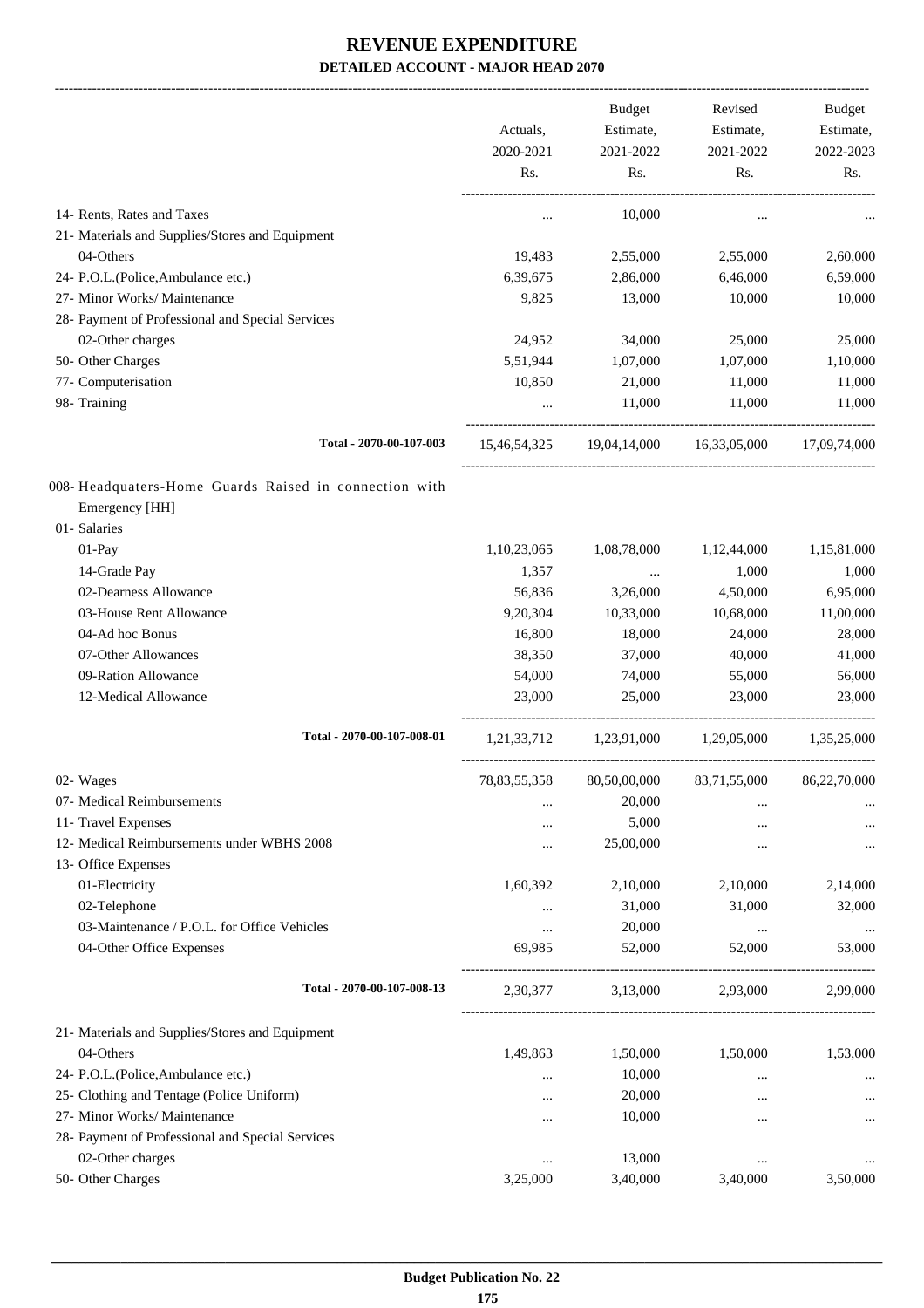|                                                                      | Actuals,<br>2020-2021 | <b>Budget</b><br>Estimate,<br>2021-2022 | Revised<br>Estimate,<br>2021-2022                     | Budget<br>Estimate,<br>2022-2023 |
|----------------------------------------------------------------------|-----------------------|-----------------------------------------|-------------------------------------------------------|----------------------------------|
|                                                                      | Rs.                   | Rs.                                     | Rs.                                                   | Rs.                              |
| 77- Computerisation                                                  | $\cdots$              | 10,000                                  | $\cdots$                                              |                                  |
| 78- Outsourcing of Services                                          | $\cdot$ $\cdot$       | 30,000                                  | $\ddotsc$                                             |                                  |
| 98- Training                                                         | $\cdots$              | 30,000                                  | $\cdots$                                              |                                  |
| Total - 2070-00-107-008                                              | 80,11,94,310          |                                         | 82,08,42,000 85,08,43,000                             | 87,65,97,000                     |
| <b>Total - Administrative Expenditure</b>                            |                       | 290, 28, 42, 825 280, 54, 86, 000       | 308,08,17,000                                         | 317,71,24,000                    |
| Total - 2070-00-107                                                  | 290,28,42,825         | 280,54,86,000                           | 308,08,17,000                                         | 317,71,24,000                    |
| Voted<br>Charged                                                     | 290,28,42,825         | $\cdots$                                | 280,54,86,000 308,08,17,000 317,71,24,000<br>$\cdots$ |                                  |
| DETAILED ACCOUNT NO. 2070-00-118 - ADMINISTRATION OF CITIZENSHIP ACT |                       |                                         |                                                       |                                  |
| 118- Administration of Citizenship Act                               |                       |                                         |                                                       |                                  |
| <b>Administrative Expenditure</b>                                    |                       |                                         |                                                       |                                  |
| 001- Administration of the Citizenship Act, 1955 Charges for         |                       |                                         |                                                       |                                  |
| Registration under the Citizenship Act and Rules[PL] [HH]            |                       |                                         |                                                       |                                  |
| 01- Salaries                                                         |                       |                                         |                                                       |                                  |
| 01-Pay                                                               | .                     | $\cdots$                                | $\cdots$                                              |                                  |
| 14-Grade Pay                                                         |                       | $\cdots$                                | $\cdots$                                              |                                  |
| 02-Dearness Allowance                                                |                       |                                         | $\cdots$                                              |                                  |
| 03-House Rent Allowance                                              |                       |                                         |                                                       |                                  |
| 04-Ad hoc Bonus                                                      |                       |                                         | $\cdots$                                              |                                  |
| 002- Administration of Citizenship Act- Agency Function of Ministry  |                       |                                         |                                                       |                                  |

of Home Affairs relating to Indian Citizenship/ Nationality. [HH]

| 01- Salaries                               |                |                |             |             |
|--------------------------------------------|----------------|----------------|-------------|-------------|
| $01-Pay$                                   | 2, 21, 38, 374 | 1,99,38,000    | 2,25,81,000 | 2,32,58,000 |
| 14-Grade Pay                               | $\cdots$       | $\cdots$       | $\cdots$    | $\cdots$    |
| 02-Dearness Allowance                      | 1,32,430       | 5,98,000       | 9,03,000    | 13,95,000   |
| 03-House Rent Allowance                    | 24,48,824      | 18,94,000      | 21,45,000   | 22,10,000   |
| 04-Ad hoc Bonus                            | 1,72,200       | 53,000         | 2,20,000    | 2,20,000    |
| 05-Interim Relief                          | 1,200          | $\cdots$       | $\cdots$    | $\cdots$    |
| 07-Other Allowances                        | 13,010         | $\cdots$       | 13,000      | 13,000      |
| 12-Medical Allowance                       | 2,57,016       | 1,68,000       | 2,62,000    | 2,67,000    |
| Total - 2070-00-118-002-01                 | 2,51,63,054    | 2, 26, 51, 000 | 2,61,24,000 | 2,73,63,000 |
| 02- Wages                                  | 9,98,991       | 11,00,000      | 10,61,000   | 10,93,000   |
| 11- Travel Expenses                        | $\cdots$       | 3,000          | $\cdots$    | $\cdots$    |
| 12- Medical Reimbursements under WBHS 2008 | 4, 31, 235     | 21,000         | 1,50,000    | 1,50,000    |
| 13- Office Expenses                        |                |                |             |             |
| 04-Other Office Expenses                   | $\cdots$       | 5,000          | $\cdots$    |             |
| 50- Other Charges                          | 5,200          | 3,000          | 3,000       | 3,000       |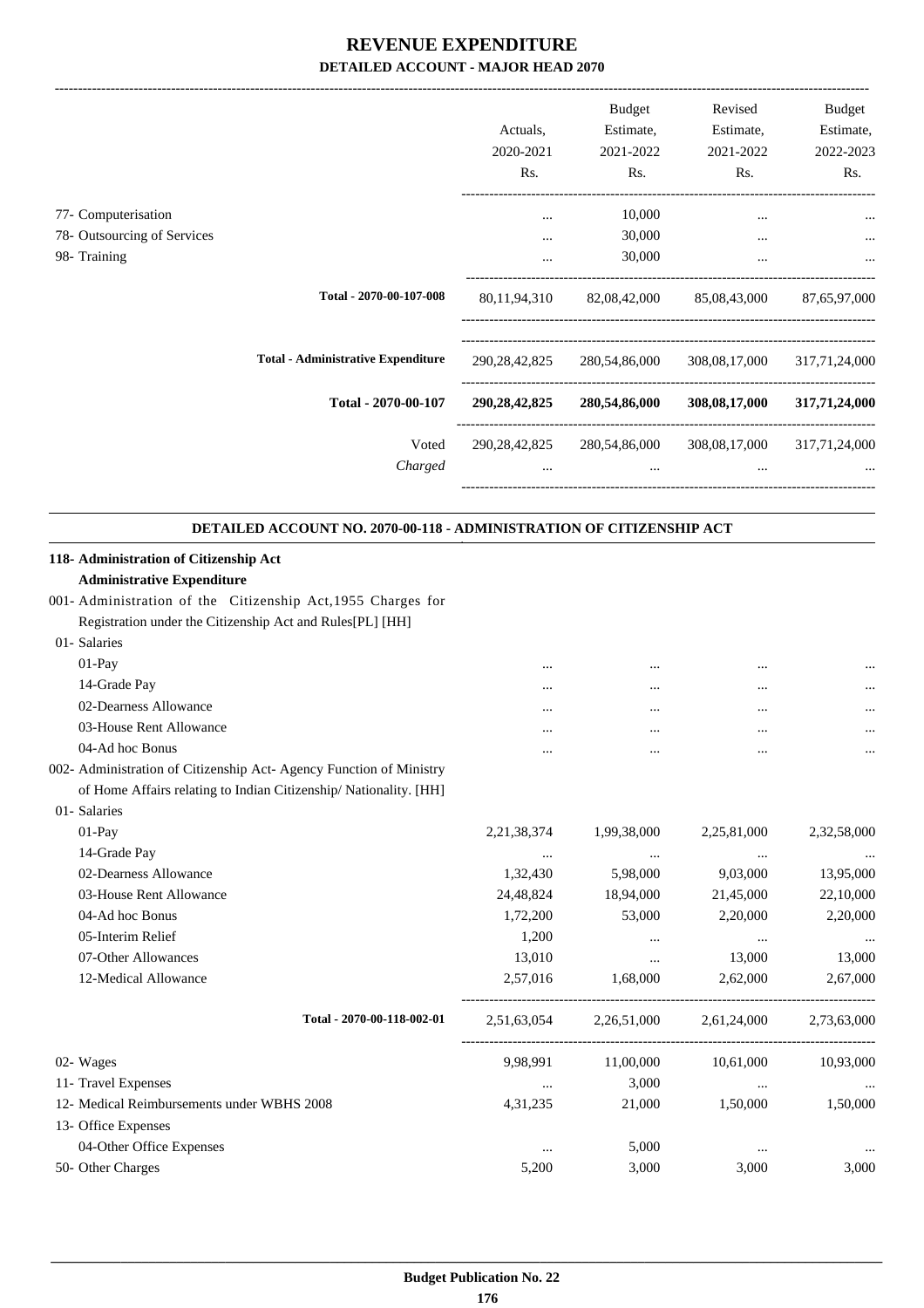|                                                                                                                  | Actuals,<br>2020-2021<br>Rs. | Budget<br>Estimate,<br>2021-2022<br>Rs. | Revised<br>Estimate,<br>2021-2022<br>Rs. | Budget<br>Estimate,<br>2022-2023<br>Rs. |
|------------------------------------------------------------------------------------------------------------------|------------------------------|-----------------------------------------|------------------------------------------|-----------------------------------------|
| Total - 2070-00-118-002                                                                                          | 2,65,98,480                  |                                         | 2,37,83,000 2,73,38,000 2,86,09,000      |                                         |
| <b>Total - Administrative Expenditure</b>                                                                        | 2,65,98,480                  | 2,37,83,000                             | 2,73,38,000                              | 2,86,09,000                             |
| Total - 2070-00-118                                                                                              |                              |                                         | 2,65,98,480 2,37,83,000 2,73,38,000      | 2,86,09,000                             |
| Voted<br>Charged                                                                                                 | 2,65,98,480                  | 2,37,83,000                             | 2,73,38,000                              | 2,86,09,000                             |
| DETAILED ACCOUNT NO. 2070-00-800 - OTHER EXPENDITURE                                                             |                              |                                         |                                          |                                         |
| 800- Other Expenditure<br><b>Administrative Expenditure</b>                                                      |                              |                                         |                                          |                                         |
| 015- Scholarship to National Defence Academy Cadets [HH]                                                         |                              |                                         |                                          |                                         |
| 34- Scholarships and Stipends                                                                                    |                              | 75,000                                  |                                          |                                         |
| Total - 2070-00-800-015                                                                                          | $\cdots$                     | 75,000                                  | $\cdots$                                 |                                         |
| 016- Other Items Introduction of Photo Indentity Cards in the Border<br>Districts of West Bengal [HH]            |                              |                                         |                                          |                                         |
| 50- Other Charges                                                                                                |                              | 2,000                                   | ________________                         |                                         |
| Total - 2070-00-800-016                                                                                          |                              | 2,000                                   |                                          |                                         |
| 017- Transportation and Miscellaneous Charges in Connection with                                                 |                              |                                         |                                          |                                         |
| Facilities provided to the Crew of V.I.P. aircrafts [HH]<br>50- Other Charges                                    |                              | 1,00,000                                |                                          |                                         |
| Total - 2070-00-800-017                                                                                          | $\cdots$                     | 1,00,000                                | $\cdots$                                 |                                         |
| 018- Deportation of Foreigners [HH]                                                                              |                              |                                         |                                          |                                         |
| 50- Other Charges                                                                                                | $\cdots$                     | $\cdots$                                | $\cdots$                                 | $\ddots$                                |
| 022- Ass istance to the boys for admission to and study in Rashtriya<br>Indian Military College, Dehra Dun. [HH] |                              |                                         |                                          |                                         |
| 26- Advertising and Publicity Expenses                                                                           | 1,46,084                     | 10,97,000                               | 2,75,000                                 | 2,84,000                                |
| 34- Scholarships and Stipends                                                                                    | 60,000                       | 1,03,000                                | 1,03,000                                 | 1,05,000                                |
| 50- Other Charges                                                                                                | $\cdots$                     | 12,000                                  | 12,000                                   | 12,000                                  |
| Total - 2070-00-800-022                                                                                          | 2,06,084                     | 12,12,000                               | 3,90,000                                 | 4,01,000                                |
| <b>Total - Administrative Expenditure</b>                                                                        |                              | 2,06,084 13,89,000 3,90,000             |                                          | 4,01,000                                |
| Total - 2070-00-800                                                                                              | 2,06,084                     | 13,89,000                               | 3,90,000                                 | 4,01,000                                |

------------------------------------------------------------------------------------------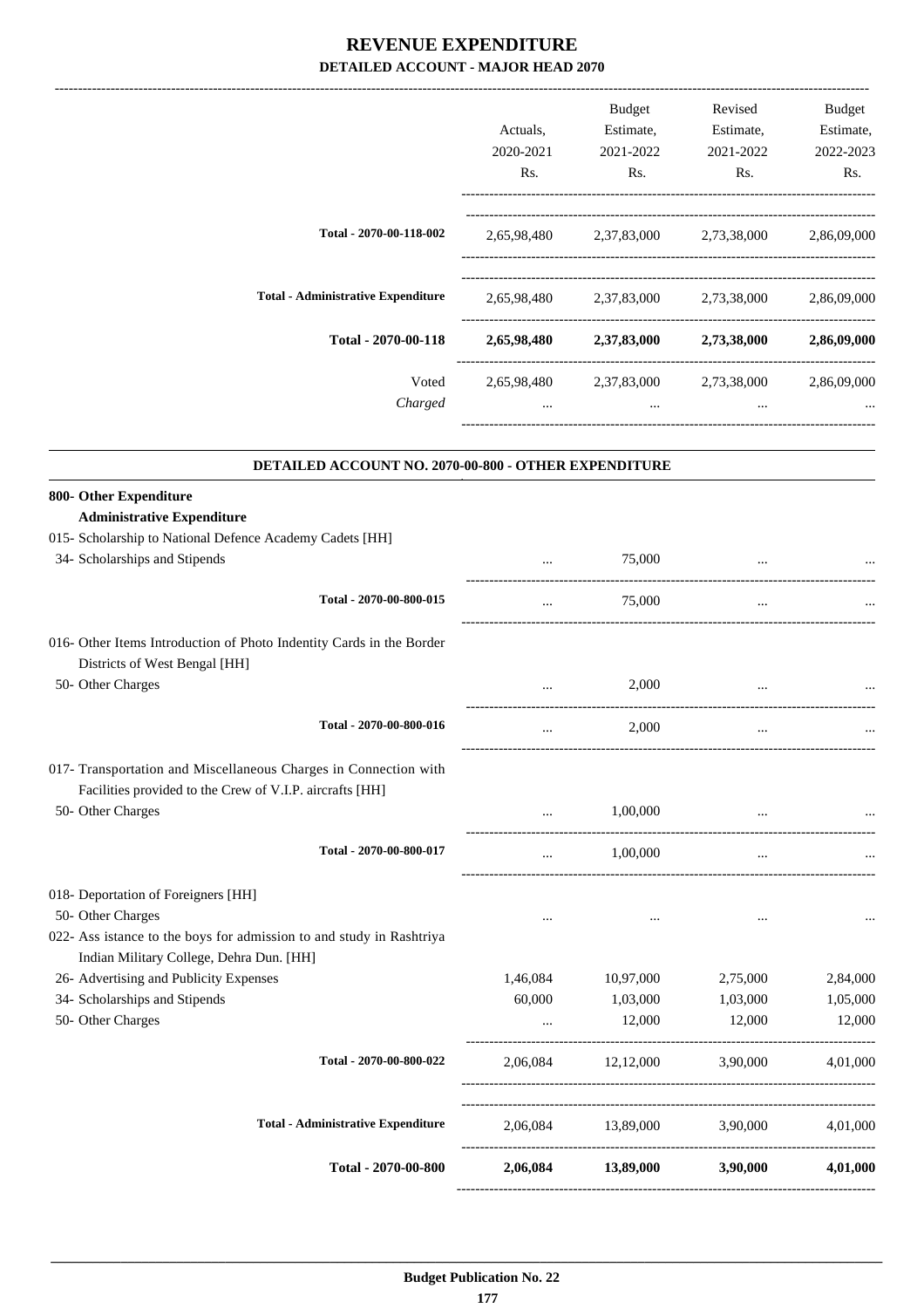|         |           | <b>Budget</b> | Revised   | <b>Budget</b> |
|---------|-----------|---------------|-----------|---------------|
|         | Actuals.  | Estimate,     | Estimate, | Estimate,     |
|         | 2020-2021 | 2021-2022     | 2021-2022 | 2022-2023     |
|         | Rs.       | Rs.           | Rs.       | Rs.           |
| Voted   | 2.06.084  | 13,89,000     | 3,90,000  | 4,01,000      |
| Charged | $\cdots$  |               |           | $\cdots$      |
|         |           |               |           |               |

### **DETAILED ACCOUNT NO. 2070 - DEDUCT RECOVERIES IN REDUCTION OF EXPENDITURE**

**--------------------------------------------------------------------------------------------------------------------------------------------------------------------------------**

| 105- Special Commissions of Enquiry                              |          |           |           |          |
|------------------------------------------------------------------|----------|-----------|-----------|----------|
| Administrative Expenditure                                       |          |           |           |          |
| 001-Deb Enquiry Commission [HH]                                  |          |           |           |          |
| 70-Deduct Recoveries                                             |          |           |           |          |
| 01-Others                                                        | $\cdots$ |           |           |          |
| 02-W.B.H.S. 2008                                                 | $\cdots$ |           |           |          |
| 003-Bhattacharya Commission of Enquiry (Tamluk Incident) [HH]    |          |           |           |          |
| 70-Deduct Recoveries                                             |          |           |           |          |
| 01-Others                                                        | $\cdots$ |           | $\ddotsc$ |          |
| 02-W.B.H.S. 2008                                                 | $\cdots$ |           | $\ddotsc$ | $\cdots$ |
| 007-Commission of Enquiry into the disturbances in and around    |          |           |           |          |
| Durgapur Cinema Hall [HH]                                        |          |           |           |          |
| 70-Deduct Recoveries                                             |          |           |           |          |
| 01-Others                                                        | $\cdots$ |           |           |          |
| 02-W.B.H.S. 2008                                                 | $\cdots$ |           | $\ddotsc$ | $\ldots$ |
| 008-Banerjee Commission of Enquiry in Arambag [HH]               |          |           |           |          |
| 70-Deduct Recoveries                                             |          |           |           |          |
| 01-Others                                                        | $\cdots$ |           | $\ddotsc$ |          |
| 02-W.B.H.S. 2008                                                 | $\cdots$ |           | $\ddotsc$ | $\ldots$ |
| 009-Commission of Enquiry in the affair of Sri Aurabindo Society |          |           |           |          |
| [HH]                                                             |          |           |           |          |
| 70-Deduct Recoveries                                             |          |           |           |          |
| 01-Others                                                        | $\cdots$ |           | $\cdots$  |          |
| 02-W.B.H.S. 2008                                                 | $\cdots$ |           | $\ddotsc$ |          |
| 010-Bhattacharjee Commission of Enquiry at Darjeeling [HH]       |          |           |           |          |
| 70-Deduct Recoveries                                             |          |           |           |          |
| 01-Others                                                        | $\cdots$ |           | $\ddotsc$ |          |
| 02-W.B.H.S. 2008                                                 | $\cdots$ | $\cdots$  |           |          |
| 011-Bhattacharjee Commission of Enquiry (S.S.K.M. Hospital       |          |           |           |          |
| incidents) [HH]                                                  |          |           |           |          |
| 70-Deduct Recoveries                                             |          |           |           |          |
| 01-Others                                                        | $\cdots$ | $\ddotsc$ | $\ddotsc$ |          |
| 02-W.B.H.S. 2008                                                 | $\cdots$ | $\cdots$  | $\cdots$  | $\ldots$ |
| 012-Ganguly Commission of Enquiry into the incidents of Sealdah  |          |           |           |          |
| Railway Station [HH]                                             |          |           |           |          |
| 70-Deduct Recoveries                                             |          |           |           |          |
| 01-Others                                                        | $\cdots$ | $\cdots$  | $\ddotsc$ | $\cdots$ |
| 02-W.B.H.S. 2008                                                 | $\cdots$ | $\cdots$  | $\ddotsc$ | $\cdots$ |
| 013-Deb Commission of Enquiry into the disturbances occurred at  |          |           |           |          |
| Kashim Bazar and Nashipur in the District of Murshidabad [HH]    |          |           |           |          |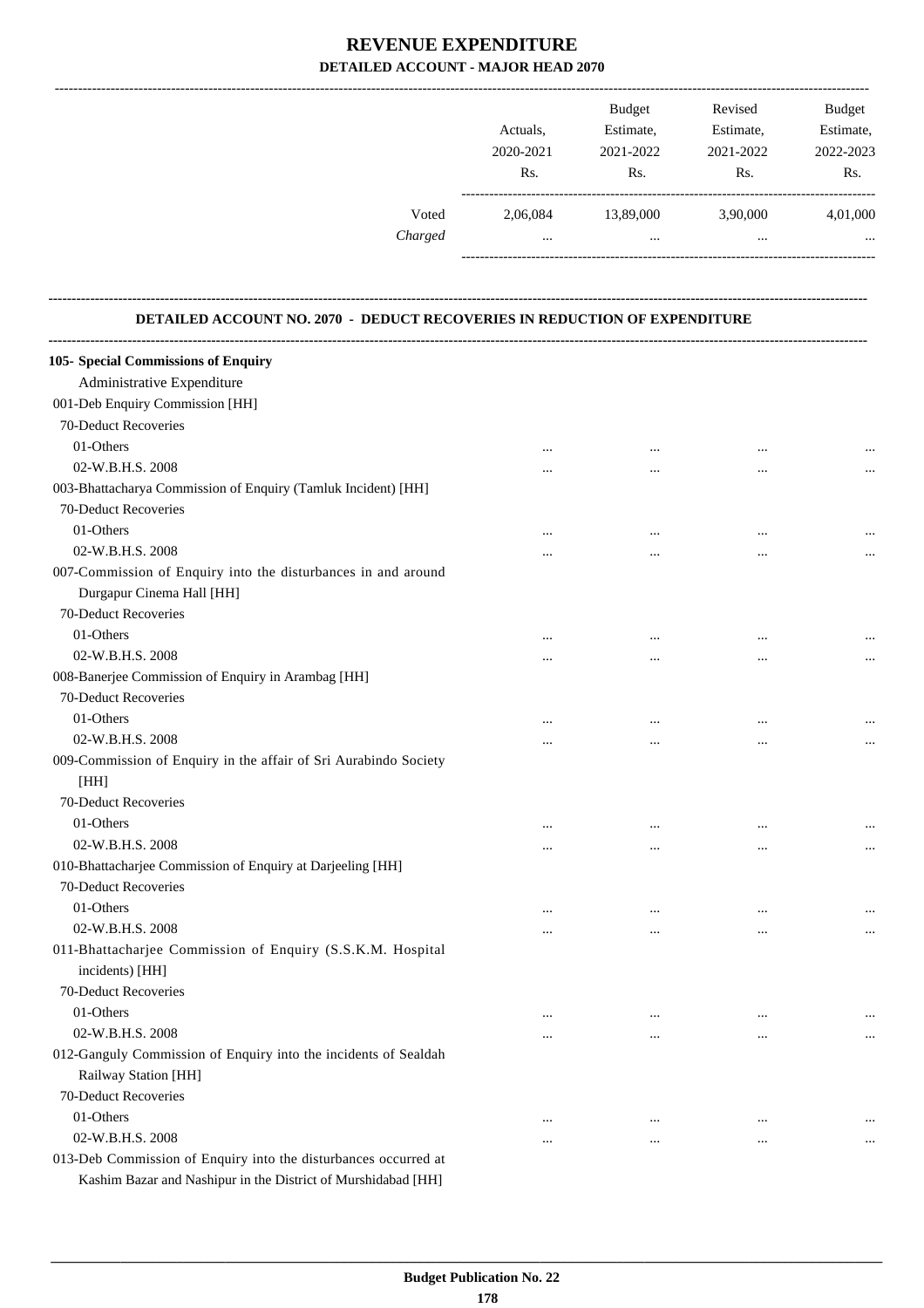-------------------------------------------------------------------------------------------------------------------------------------------------------------------------------

|                                                                                      | Actuals,<br>2020-2021<br>Rs. | <b>Budget</b><br>Estimate,<br>2021-2022<br>Rs. | Revised<br>Estimate,<br>2021-2022<br>Rs. | <b>Budget</b><br>Estimate,<br>2022-2023<br>Rs. |
|--------------------------------------------------------------------------------------|------------------------------|------------------------------------------------|------------------------------------------|------------------------------------------------|
|                                                                                      |                              |                                                |                                          |                                                |
| 70-Deduct Recoveries                                                                 |                              |                                                |                                          |                                                |
| 01-Others                                                                            | $\cdots$                     | $\cdots$                                       | $\cdots$                                 |                                                |
| 02-W.B.H.S. 2008                                                                     | $\cdots$                     | $\cdots$                                       | $\cdots$                                 | $\cdots$                                       |
| 014-Ganguly Commission of Enquiry (Madhyamik Examination)                            |                              |                                                |                                          |                                                |
| [HH]                                                                                 |                              |                                                |                                          |                                                |
| 70-Deduct Recoveries                                                                 |                              |                                                |                                          |                                                |
| 01-Others                                                                            | $\cdots$                     | $\cdots$                                       | $\ddotsc$                                |                                                |
| 02-W.B.H.S. 2008                                                                     | $\cdots$                     | $\cdots$                                       | $\cdots$                                 | $\cdots$                                       |
| 017-Yusuf Commission of Enquiry, etc. at Ballygunge [HH]                             |                              |                                                |                                          |                                                |
| 70-Deduct Recoveries                                                                 |                              |                                                |                                          |                                                |
| 01-Others                                                                            | $\cdots$                     | $\cdots$                                       | $\cdots$                                 | $\cdots$                                       |
| 02-W.B.H.S. 2008                                                                     | $\cdots$                     | $\cdots$                                       | $\cdots$                                 | $\cdots$                                       |
| 018-Ganguly Commission of Enquiry (Chuni Kotal) [HH]                                 |                              |                                                |                                          |                                                |
| 70-Deduct Recoveries                                                                 |                              |                                                |                                          |                                                |
| 01-Others                                                                            | $\cdots$                     | $\cdots$                                       | $\cdots$                                 |                                                |
| 02-W.B.H.S. 2008                                                                     | $\cdots$                     | $\cdots$                                       |                                          | $\cdots$                                       |
| 019-Das Commission of Enquiry, etc. at Hariharpara [HH]                              |                              |                                                |                                          |                                                |
| 70-Deduct Recoveries                                                                 |                              |                                                |                                          |                                                |
| 01-Others                                                                            | $\cdots$                     | $\cdots$                                       | $\ddotsc$                                | $\cdots$                                       |
| 02-W.B.H.S. 2008                                                                     | $\cdots$                     | $\cdots$                                       |                                          | $\cdots$                                       |
| 021-The West Bengal Human Rights Commission [HH]                                     |                              |                                                |                                          |                                                |
| 70-Deduct Recoveries                                                                 |                              |                                                |                                          |                                                |
| 01-Others                                                                            | $\cdots$                     | $-1,000$                                       | $-1,000$                                 | $-1,000$                                       |
| 02-W.B.H.S. 2008                                                                     | $\cdots$                     | $-1,000$                                       | $-1,000$                                 | $-1,000$                                       |
| 023-Bhattacharjee Commission of Enquiry for enquring into the<br>Wakfs affarirs [HH] |                              |                                                |                                          |                                                |
| 70-Deduct Recoveries                                                                 |                              |                                                |                                          |                                                |
| 01-Others                                                                            | $\cdots$                     | $\cdots$                                       | $\cdots$                                 |                                                |
| 02-W.B.H.S. 2008                                                                     | $\cdots$                     | $\cdots$                                       | $\cdots$                                 | $\cdots$                                       |
| 024-West Bengal Second Police Commission [HH]                                        |                              |                                                |                                          |                                                |
| 70-Deduct Recoveries                                                                 |                              |                                                |                                          |                                                |
| 01-Others                                                                            | $\cdots$                     | $\cdots$                                       | $\cdots$                                 | $\cdots$                                       |
| 02-W.B.H.S. 2008                                                                     | $\cdots$                     | $\cdots$                                       | $\cdots$                                 | $\cdots$                                       |
| 025-Chakrabarti Commission of Enquiry into the unnatural death of                    |                              |                                                |                                          |                                                |
| Mr. Rizwanur Rahaman and related matters [HH]                                        |                              |                                                |                                          |                                                |
| 70-Deduct Recoveries                                                                 |                              |                                                |                                          |                                                |
| 01-Others                                                                            | $\cdots$                     | $\cdots$                                       | $\ddotsc$                                |                                                |
| 02-W.B.H.S. 2008                                                                     |                              | $\cdots$                                       | $\ddotsc$                                | $\cdots$                                       |
| 026-Sil Commission of Inquiry into the incident of Police firing at                  |                              |                                                |                                          |                                                |
| Dinhata & related matters [PL] [HH]                                                  |                              |                                                |                                          |                                                |
| 70-Deduct Recoveries                                                                 |                              |                                                |                                          |                                                |
| 01-Others                                                                            |                              |                                                |                                          |                                                |
| 02-W.B.H.S. 2008                                                                     |                              | $\cdots$                                       |                                          | $\cdots$                                       |
| 027-Justice Arunabha Basu Commission of Inquiry on Sain Bari and                     |                              |                                                |                                          |                                                |
| Other Related Incidents at Burdwan [HH]<br>70-Deduct Recoveries                      |                              |                                                |                                          |                                                |
| 01-Others                                                                            |                              |                                                |                                          |                                                |
|                                                                                      | $\cdots$                     | $\cdots$                                       | $\cdots$                                 |                                                |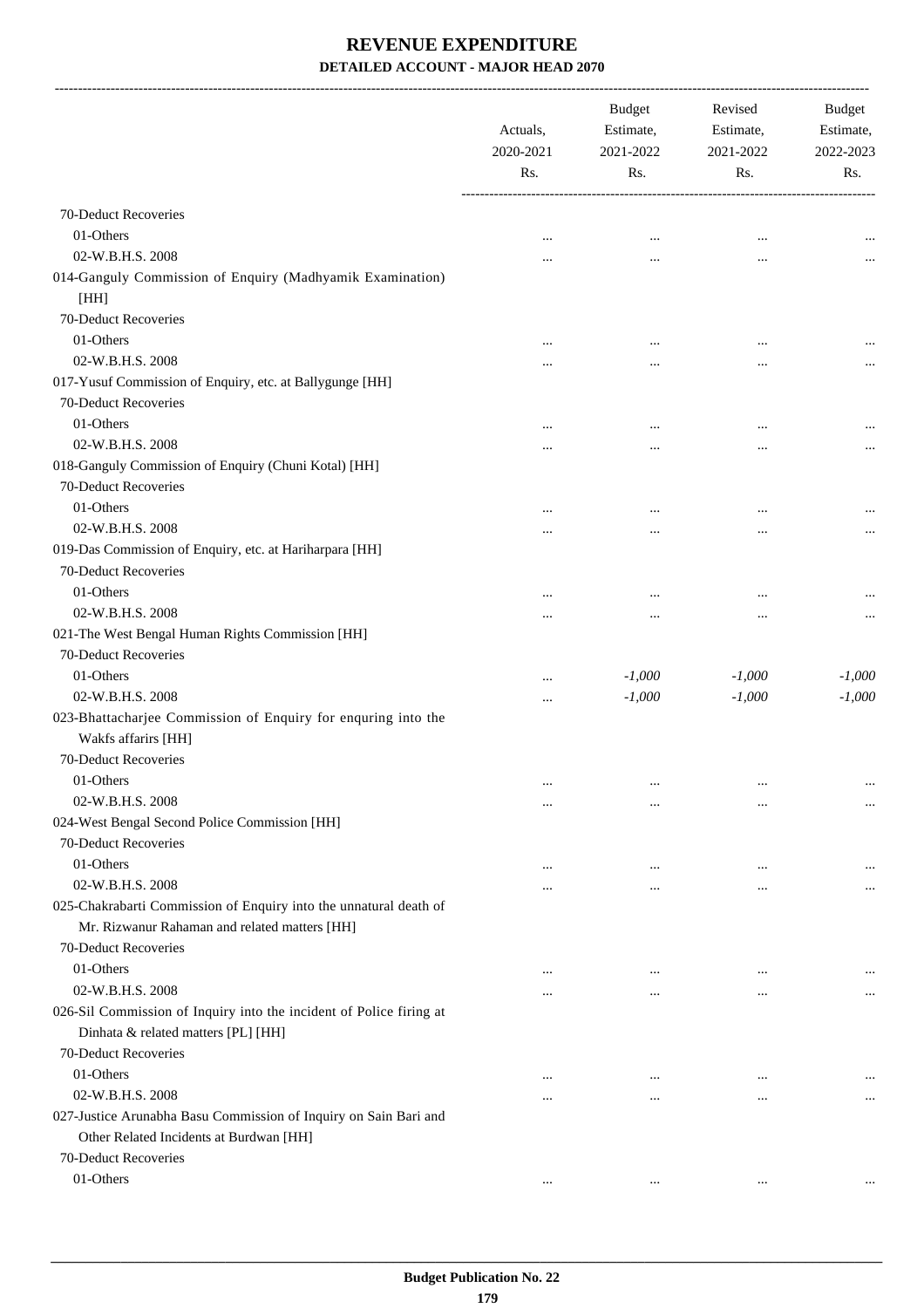|                                                                                                                                                                                                                                              | Actuals,<br>2020-2021<br>Rs. | Budget<br>Estimate,<br>2021-2022<br>Rs. | Revised<br>Estimate,<br>2021-2022<br>Rs. | <b>Budget</b><br>Estimate,<br>2022-2023<br>Rs. |
|----------------------------------------------------------------------------------------------------------------------------------------------------------------------------------------------------------------------------------------------|------------------------------|-----------------------------------------|------------------------------------------|------------------------------------------------|
| 02-W.B.H.S. 2008                                                                                                                                                                                                                             |                              | $\cdots$                                | $\ddotsc$                                |                                                |
| 029-Justice D.P. Sengupta Commission of Inquiry on unnatural death<br>of Sri Mustafa Bin Quasim, Ex-MLA [HH]<br>70-Deduct Recoveries                                                                                                         |                              |                                         |                                          |                                                |
| 01-Others                                                                                                                                                                                                                                    |                              |                                         |                                          |                                                |
| 02-W.B.H.S. 2008                                                                                                                                                                                                                             |                              |                                         | $\ddotsc$                                |                                                |
| 030-Justice Gitesh Ranjan Bhattacharyya Commission of Enquiry on<br>unnatural death of Kallol Sur , Ex-B.D.O , Daspur, Block - II,<br>Paschim Medinipore [HH]                                                                                |                              |                                         |                                          |                                                |
| 70-Deduct Recoveries<br>01-Others                                                                                                                                                                                                            |                              |                                         |                                          |                                                |
| 02-W.B.H.S. 2008                                                                                                                                                                                                                             |                              |                                         | $\cdots$                                 |                                                |
| 031-Justice Susanta Kumar Chatterjee Ccommission of Enquiry of<br>Police Firing at the time of Maahakaran Abhijan [HH]<br>70-Deduct Recoveries<br>01-Others                                                                                  |                              |                                         | <br>                                     |                                                |
| 02-W.B.H.S. 2008                                                                                                                                                                                                                             |                              |                                         | $\cdots$                                 |                                                |
| 032-Justice Tapan Mukherjee Commission of Enquiry on the incident<br>of Fire broke out in the AMRI Hospital at Dhakuria, Kolkata<br>[HH]<br>70-Deduct Recoveries                                                                             |                              |                                         |                                          |                                                |
| 01-Others                                                                                                                                                                                                                                    |                              |                                         |                                          |                                                |
| 02-W.B.H.S. 2008<br>033-Justice Prabir Kumar Samanata Commission of Enquiry on the<br>incident of Police Firing at the village Nainan, Mallickpara, P.S.<br>Mograhat Dist Sosuth 24 Pargs. [HH]<br>70-Deduct Recoveries<br>01-Others         |                              |                                         |                                          |                                                |
| 02-W.B.H.S. 2008                                                                                                                                                                                                                             | $\cdots$<br>$\cdots$         | $\cdots$                                | <br>$\ddotsc$                            | $\cdots$                                       |
| 034-Justice Ronojit Mitra Commission of Inquiry to inquire into the<br>procurement, allocation/transfer of lands/apartments of New<br>Town, Kolkata in dist. of 24-Pgs North & South conducted by<br>the WBHIDC [HH]<br>70-Deduct Recoveries |                              |                                         |                                          |                                                |
| 01-Others                                                                                                                                                                                                                                    |                              | $\cdots$                                | $\cdots$                                 |                                                |
| 02-W.B.H.S. 2008<br>040-Justice Shyamal Kumar Sen Commission of Inquiry to look into<br>the Affairs of Sharada Group of Companies and other such<br>financial establishment [HH]<br>70-Deduct Recoveries                                     | $\cdots$                     |                                         |                                          |                                                |
| 02-W.B.H.S. 2008                                                                                                                                                                                                                             |                              | $\ldots$                                |                                          |                                                |
| Total - 105 - Deduct - Recoveries                                                                                                                                                                                                            | $\cdots$                     | $-2,000$                                | -------------------------<br>$-2,000$    | $-2,000$                                       |

### **106- Civil Defence**

Administrative Expenditure 001-Territorial Army [HH]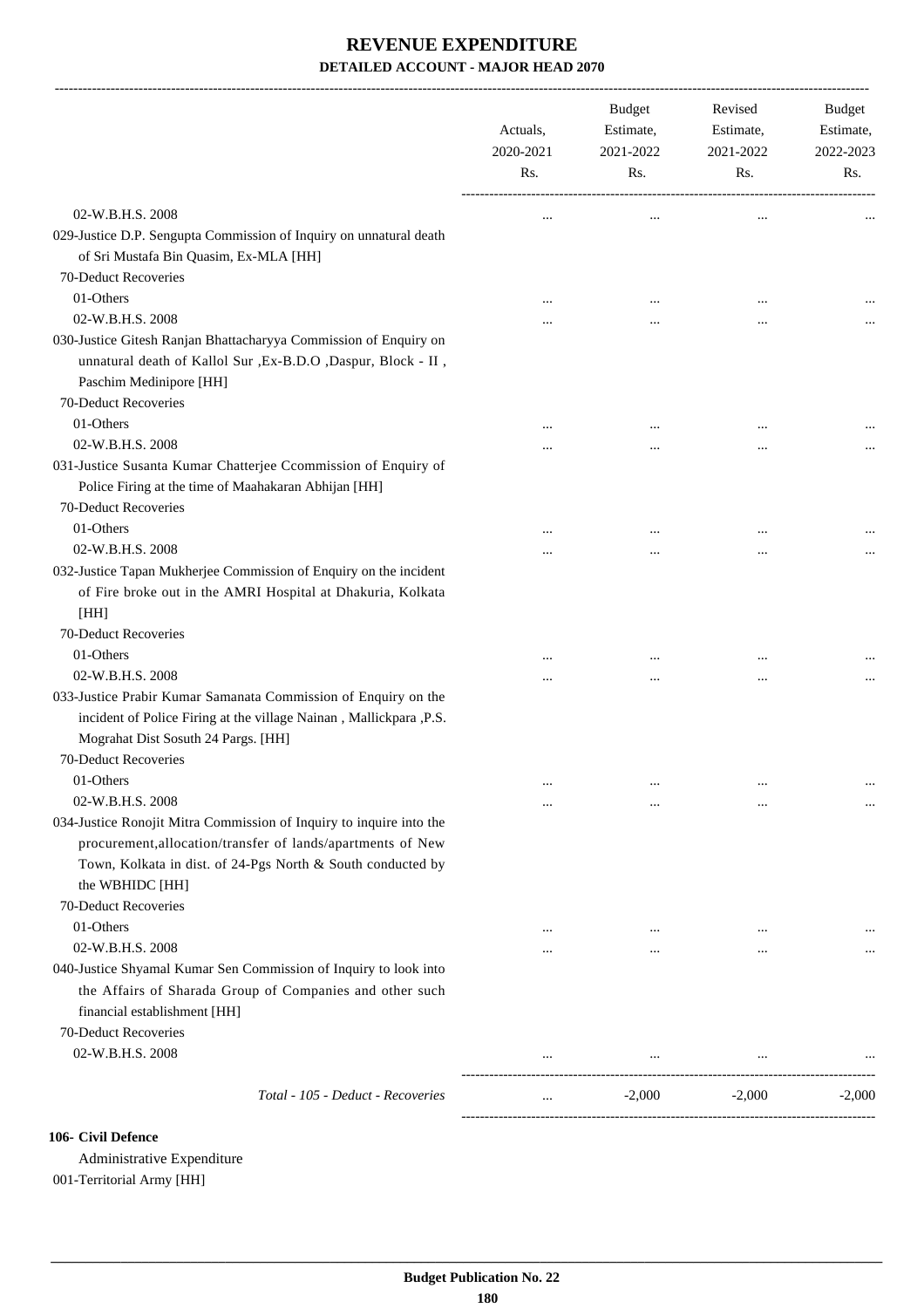|                                                                         | Actuals,<br>2020-2021<br>Rs. | <b>Budget</b><br>Estimate,<br>2021-2022<br>Rs. | Revised<br>Estimate,<br>2021-2022<br>Rs. | Budget<br>Estimate,<br>2022-2023<br>Rs. |
|-------------------------------------------------------------------------|------------------------------|------------------------------------------------|------------------------------------------|-----------------------------------------|
|                                                                         |                              |                                                |                                          |                                         |
| 70-Deduct Recoveries                                                    |                              |                                                |                                          |                                         |
| 01-Others                                                               |                              |                                                |                                          |                                         |
| 02-W.B.H.S. 2008                                                        |                              | $\cdots$                                       | $\cdots$                                 |                                         |
| Total - 106 - Deduct - Recoveries                                       |                              | $\cdots$                                       |                                          |                                         |
| 107- Home Guards                                                        |                              |                                                |                                          |                                         |
| Administrative Expenditure                                              |                              |                                                |                                          |                                         |
| 002-District Home Guard Raised in connection with Emergency             |                              |                                                |                                          |                                         |
| [HH]                                                                    |                              |                                                |                                          |                                         |
| 70-Deduct Recoveries                                                    |                              |                                                |                                          |                                         |
| 01-Others                                                               | $-92,168$                    | $-1,000$                                       | $-1,00,000$                              | $-1,00,000$                             |
| 02-W.B.H.S. 2008                                                        | $\cdots$                     | $\cdots$                                       | $\cdots$                                 |                                         |
| 003-Border Wing, Home Guard Battalion [HH]                              |                              |                                                |                                          |                                         |
| 70-Deduct Recoveries                                                    |                              |                                                |                                          |                                         |
| 01-Others                                                               | $-17,888$                    | $-1,000$                                       | $-20,000$                                | $-20,000$                               |
| 02-W.B.H.S. 2008                                                        |                              |                                                |                                          |                                         |
| 008-Headquaters-Home Guards Raised in connection with<br>Emergency [HH] |                              |                                                |                                          |                                         |
| 70-Deduct Recoveries                                                    |                              |                                                |                                          |                                         |
| 01-Others                                                               |                              | $-1,000$                                       |                                          |                                         |
| 02-W.B.H.S. 2008                                                        | $\cdots$                     | $\cdots$                                       | $\cdots$                                 |                                         |
| Total - 107 - Deduct - Recoveries                                       | $-1,10,056$                  | $-3,000$                                       | $-1,20,000$                              | $-1,20,000$                             |
| 118- Administration of Citizenship Act                                  |                              |                                                |                                          |                                         |
| Administrative Expenditure                                              |                              |                                                |                                          |                                         |
| 001-Administration of the Citizenship Act, 1955 Charges for             |                              |                                                |                                          |                                         |
| Registration under the Citizenship Act and Rules[PL] [HH]               |                              |                                                |                                          |                                         |
| 70-Deduct Recoveries                                                    |                              |                                                |                                          |                                         |
| 01-Others                                                               | $\cdots$                     | $\cdots$                                       | $\cdots$                                 |                                         |
| 02-W.B.H.S. 2008                                                        |                              | $\cdots$                                       | $\cdots$                                 | $\cdots$                                |
| 002-Administration of Citizenship Act- Agency Function of Ministry      |                              |                                                |                                          |                                         |
| of Home Affairs relating to Indian Citizenship/Nationality. [HH]        |                              |                                                |                                          |                                         |
| 70-Deduct Recoveries                                                    |                              |                                                |                                          |                                         |
| 01-Others                                                               | $-12,919$                    | $-1,000$                                       | $-10,000$                                | $-10,000$                               |
| 02-W.B.H.S. 2008                                                        | $\cdots$                     | $-1,000$                                       |                                          |                                         |
| Total - 118 - Deduct - Recoveries                                       | $-12,919$                    | $-2,000$                                       | $-10,000$                                | $-10,000$                               |
| 800- Other Expenditure                                                  |                              |                                                |                                          |                                         |
| Administrative Expenditure                                              |                              |                                                |                                          |                                         |
| 015-Scholarship to National Defence Academy Cadets [HH]                 |                              |                                                |                                          |                                         |
| 70-Deduct Recoveries                                                    |                              |                                                |                                          |                                         |
| 01-Others                                                               |                              |                                                |                                          |                                         |
| 02-W.B.H.S. 2008                                                        | $\ddotsc$<br>                | $\cdots$<br>$\cdots$                           | $\ddotsc$                                |                                         |
|                                                                         |                              |                                                |                                          |                                         |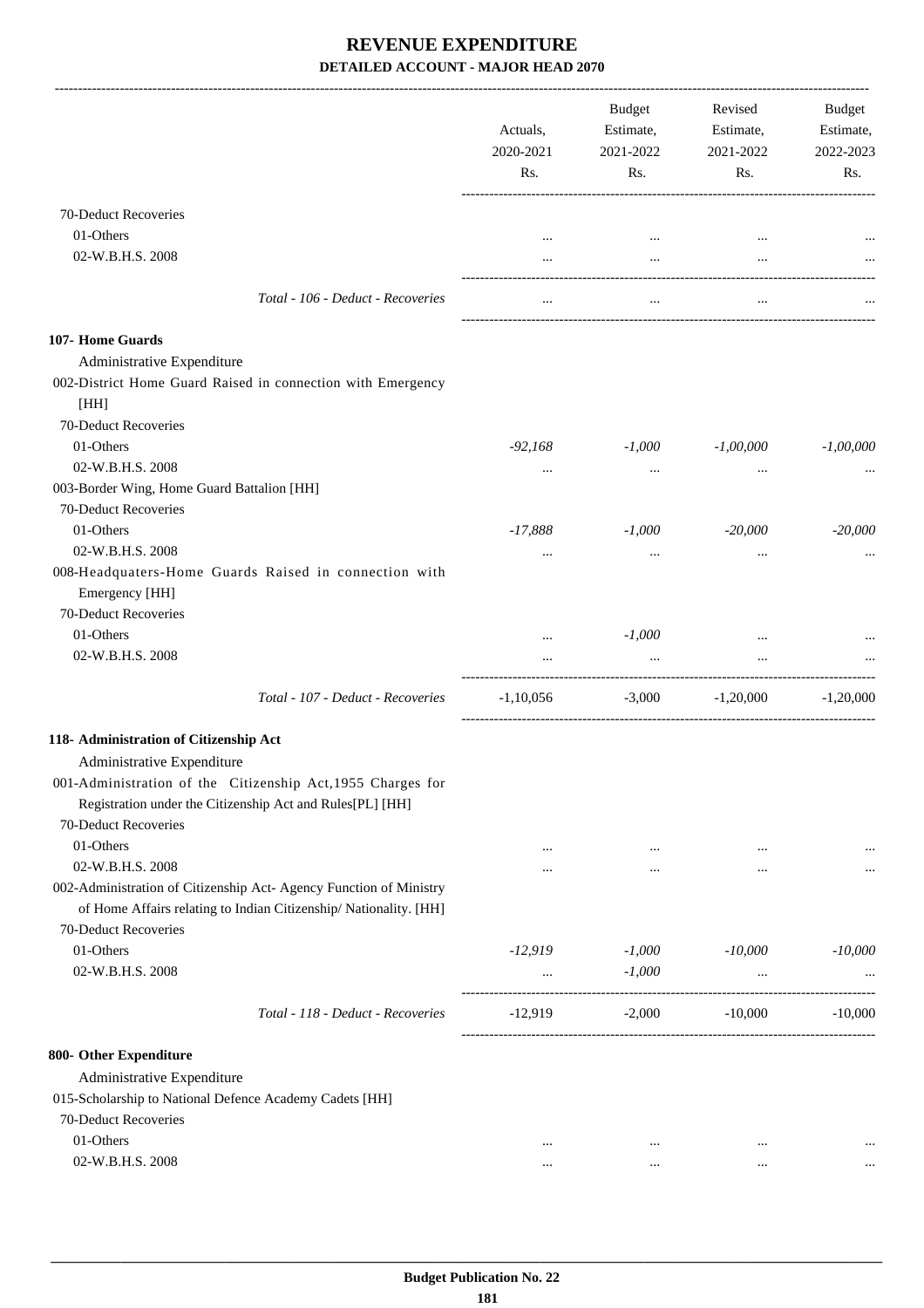| 016-Other Items Introduction of Photo Indentity Cards in the Border<br>Districts of West Bengal [HH]<br>70-Deduct Recoveries<br>01-Others<br>017-Transportation and Miscellaneous Charges in Connection with<br>Facilities provided to the Crew of V.I.P. aircrafts [HH]<br>70-Deduct Recoveries<br>01-Others<br>022-Ass istance to the boys for admission to and study in Rashtriya<br>Indian Military College, Dehra Dun. [HH]<br>70-Deduct Recoveries<br>01-Others<br>$-1,000$<br>$-1,000$<br>$\ddotsc$<br>02-W.B.H.S. 2008<br>$-1,000$<br>$\cdots$<br>Total - 800 - Deduct - Recoveries<br>$-2,000$<br>$-1,000$<br>$\ddotsc$<br>Administrative Expenditure<br>017-Transportation and Miscellaneous charges inconnection with<br>facilities provided to the Crew of VIP Air Crafts [HH]<br>70-Deduct Recoveries<br>01-Others<br>026-Sil Commission of Inquiry into the incident of Police Firing at<br>Dinhata and related matters [HH]<br>70-Deduct Recoveries<br>01-Others<br>$\ddotsc$<br><br>029-Justice D.P. Sengupta of Enquiry on un natural Death of Shri<br>Mustafa Bin Quasim, Ex- MLA [HH]<br>70-Deduct Recoveries<br>01-Others<br>$\cdots$<br>$\cdots$<br>$\cdots$<br>039-National Volunteer Force Kurseong Training Centre [HH]<br>70-Deduct Recoveries<br>01-Others<br>$-1,000$<br>Total - 911 - Deduct - Recoveries<br>$-1,000$<br>$\ddots$<br>$\ddotsc$ |                                    | Actuals,<br>2020-2021 | <b>Budget</b><br>Estimate,<br>2021-2022 | Revised<br>Estimate,<br>2021-2022 | Budget<br>Estimate,<br>2022-2023 |
|----------------------------------------------------------------------------------------------------------------------------------------------------------------------------------------------------------------------------------------------------------------------------------------------------------------------------------------------------------------------------------------------------------------------------------------------------------------------------------------------------------------------------------------------------------------------------------------------------------------------------------------------------------------------------------------------------------------------------------------------------------------------------------------------------------------------------------------------------------------------------------------------------------------------------------------------------------------------------------------------------------------------------------------------------------------------------------------------------------------------------------------------------------------------------------------------------------------------------------------------------------------------------------------------------------------------------------------------------------------------------|------------------------------------|-----------------------|-----------------------------------------|-----------------------------------|----------------------------------|
|                                                                                                                                                                                                                                                                                                                                                                                                                                                                                                                                                                                                                                                                                                                                                                                                                                                                                                                                                                                                                                                                                                                                                                                                                                                                                                                                                                            |                                    | Rs.                   | Rs.                                     | Rs.                               | Rs.                              |
|                                                                                                                                                                                                                                                                                                                                                                                                                                                                                                                                                                                                                                                                                                                                                                                                                                                                                                                                                                                                                                                                                                                                                                                                                                                                                                                                                                            |                                    |                       |                                         |                                   |                                  |
|                                                                                                                                                                                                                                                                                                                                                                                                                                                                                                                                                                                                                                                                                                                                                                                                                                                                                                                                                                                                                                                                                                                                                                                                                                                                                                                                                                            |                                    |                       |                                         |                                   |                                  |
|                                                                                                                                                                                                                                                                                                                                                                                                                                                                                                                                                                                                                                                                                                                                                                                                                                                                                                                                                                                                                                                                                                                                                                                                                                                                                                                                                                            |                                    |                       |                                         |                                   |                                  |
|                                                                                                                                                                                                                                                                                                                                                                                                                                                                                                                                                                                                                                                                                                                                                                                                                                                                                                                                                                                                                                                                                                                                                                                                                                                                                                                                                                            |                                    |                       |                                         |                                   |                                  |
| 911- Deduct Recoveries of Overpayments                                                                                                                                                                                                                                                                                                                                                                                                                                                                                                                                                                                                                                                                                                                                                                                                                                                                                                                                                                                                                                                                                                                                                                                                                                                                                                                                     |                                    |                       |                                         |                                   |                                  |
|                                                                                                                                                                                                                                                                                                                                                                                                                                                                                                                                                                                                                                                                                                                                                                                                                                                                                                                                                                                                                                                                                                                                                                                                                                                                                                                                                                            |                                    |                       |                                         |                                   |                                  |
|                                                                                                                                                                                                                                                                                                                                                                                                                                                                                                                                                                                                                                                                                                                                                                                                                                                                                                                                                                                                                                                                                                                                                                                                                                                                                                                                                                            |                                    |                       |                                         |                                   | $-1,000$                         |
|                                                                                                                                                                                                                                                                                                                                                                                                                                                                                                                                                                                                                                                                                                                                                                                                                                                                                                                                                                                                                                                                                                                                                                                                                                                                                                                                                                            |                                    |                       |                                         |                                   |                                  |
|                                                                                                                                                                                                                                                                                                                                                                                                                                                                                                                                                                                                                                                                                                                                                                                                                                                                                                                                                                                                                                                                                                                                                                                                                                                                                                                                                                            |                                    |                       |                                         |                                   | $-1,000$                         |
|                                                                                                                                                                                                                                                                                                                                                                                                                                                                                                                                                                                                                                                                                                                                                                                                                                                                                                                                                                                                                                                                                                                                                                                                                                                                                                                                                                            |                                    |                       |                                         |                                   |                                  |
|                                                                                                                                                                                                                                                                                                                                                                                                                                                                                                                                                                                                                                                                                                                                                                                                                                                                                                                                                                                                                                                                                                                                                                                                                                                                                                                                                                            |                                    |                       |                                         |                                   |                                  |
|                                                                                                                                                                                                                                                                                                                                                                                                                                                                                                                                                                                                                                                                                                                                                                                                                                                                                                                                                                                                                                                                                                                                                                                                                                                                                                                                                                            |                                    |                       |                                         |                                   |                                  |
|                                                                                                                                                                                                                                                                                                                                                                                                                                                                                                                                                                                                                                                                                                                                                                                                                                                                                                                                                                                                                                                                                                                                                                                                                                                                                                                                                                            |                                    |                       |                                         |                                   |                                  |
|                                                                                                                                                                                                                                                                                                                                                                                                                                                                                                                                                                                                                                                                                                                                                                                                                                                                                                                                                                                                                                                                                                                                                                                                                                                                                                                                                                            |                                    |                       |                                         |                                   |                                  |
|                                                                                                                                                                                                                                                                                                                                                                                                                                                                                                                                                                                                                                                                                                                                                                                                                                                                                                                                                                                                                                                                                                                                                                                                                                                                                                                                                                            |                                    |                       |                                         |                                   |                                  |
|                                                                                                                                                                                                                                                                                                                                                                                                                                                                                                                                                                                                                                                                                                                                                                                                                                                                                                                                                                                                                                                                                                                                                                                                                                                                                                                                                                            | Total - 2070 - Deduct - Recoveries | $-1,22,975$           | $-10,000$                               | $-1,33,000$                       | $-1,33,000$                      |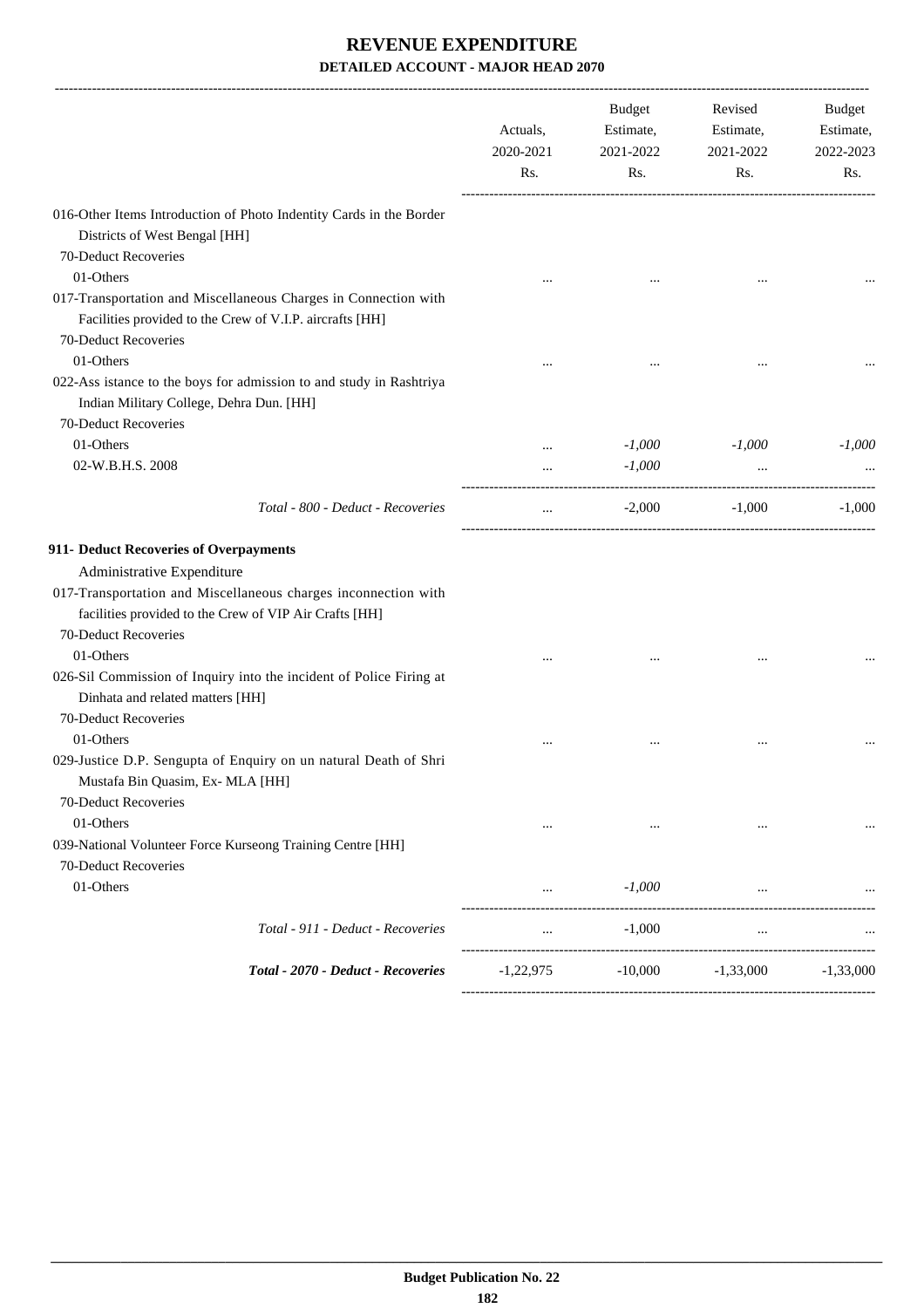# **REVENUE EXPENDITURE**

### **DEMAND No. 68**

### **Home and Hill Affairs Department**

### **A. General Services - (e) Pensions and Miscellaneous General Services**

**Head of Account : 2075 - Miscellaneous General Services**

| Voted Rs. 1,58,67,000      | <b>Charged Rs. Nil</b> |                         |             | Total Rs. 1,58,67,000 |  |  |
|----------------------------|------------------------|-------------------------|-------------|-----------------------|--|--|
|                            |                        | Voted Rs.               | Charged Rs. | <b>Total Rs.</b>      |  |  |
| <b>Gross Expenditure</b>   |                        | 1,58,67,000             | $\cdots$    | 1,58,67,000           |  |  |
| <b>Deduct - Recoveries</b> |                        | $\bullet\bullet\bullet$ | $\cdots$    | $\cdots$              |  |  |
|                            | <b>Net Expenditure</b> | 1,58,67,000             | $\cdots$    | 1,58,67,000           |  |  |
|                            |                        |                         |             |                       |  |  |

# **REVENUE EXPENDITURE**

---------------------------------------------------------------------------------------------------------------------------------------------------------------------------------

### **ABSTRACT ACCOUNT**

|                                                                            | Actuals,<br>2020-2021<br>Rs.                                                                                                   | <b>Budget</b><br>Estimate,<br>2021-2022<br>$\mathbf{Rs.}$                                                       | Revised<br>Estimate,<br>2021-2022<br>Rs. | <b>Budget</b><br>Estimate,<br>2022-2023<br>Rs. |
|----------------------------------------------------------------------------|--------------------------------------------------------------------------------------------------------------------------------|-----------------------------------------------------------------------------------------------------------------|------------------------------------------|------------------------------------------------|
| 104- Pensions and Awards in consideration of distinguished services        |                                                                                                                                |                                                                                                                 |                                          |                                                |
| Administrative Expenditure<br><b>State Development Schemes</b>             |                                                                                                                                | $12,62,729$ $12,09,000$ $10,93,000$ $10,93,000$<br><b><i>Committee State State State State State</i></b>        | <b><i>Committee States</i></b>           |                                                |
|                                                                            | Total - 104 12,62,729 12,09,000 10,93,000 10,93,000                                                                            |                                                                                                                 |                                          |                                                |
| 800- Other Expenditure                                                     |                                                                                                                                |                                                                                                                 |                                          |                                                |
| Administrative Expenditure                                                 |                                                                                                                                | $1,46,27,803$ $2,06,36,000$ $1,46,28,000$ $1,47,74,000$                                                         |                                          |                                                |
| <b>Total - 800</b>                                                         |                                                                                                                                | $1,46,27,803$ $2,06,36,000$ $1,46,28,000$ $1,47,74,000$                                                         |                                          |                                                |
| Grand Total - Gross 1,58,90,532 2,18,45,000 1,57,21,000 1,58,67,000        |                                                                                                                                |                                                                                                                 |                                          |                                                |
| Voted                                                                      |                                                                                                                                | 1,58,90,532 2,18,45,000 1,57,21,000 1,58,67,000                                                                 |                                          |                                                |
| Charged                                                                    |                                                                                                                                | المساوي المساوي المساوي المساوي المساوي المساوي المساوي المساوي المساوي المساوي المساوي المساوي المساوي المساوي |                                          |                                                |
| Administrative Expenditure 1,58,90,532 2,18,45,000 1,57,21,000 1,58,67,000 |                                                                                                                                |                                                                                                                 |                                          |                                                |
| <b>State Development Schemes</b>                                           | $\mathbf{r}$ and $\mathbf{r}$ are all $\mathbf{r}$ and $\mathbf{r}$ are all $\mathbf{r}$ and $\mathbf{r}$ are all $\mathbf{r}$ |                                                                                                                 |                                          | $\cdots$                                       |
| <b>Deduct Recoveries</b>                                                   |                                                                                                                                | $\cdots$                                                                                                        | $\cdots$<br>$\cdots$                     |                                                |
|                                                                            | Grand Total - Net 1,58,90,532 2,18,45,000 1,57,21,000 1,58,67,000                                                              |                                                                                                                 |                                          |                                                |
|                                                                            | Voted 1,58,90,532 2,18,45,000 1,57,21,000 1,58,67,000                                                                          |                                                                                                                 |                                          |                                                |
| Charged                                                                    | $\mathbf{r}$ and $\mathbf{r}$ and $\mathbf{r}$ are the set of $\mathbf{r}$                                                     | <b><i>Committee State State State</i></b>                                                                       | $\sim$ $\sim$ $\sim$                     |                                                |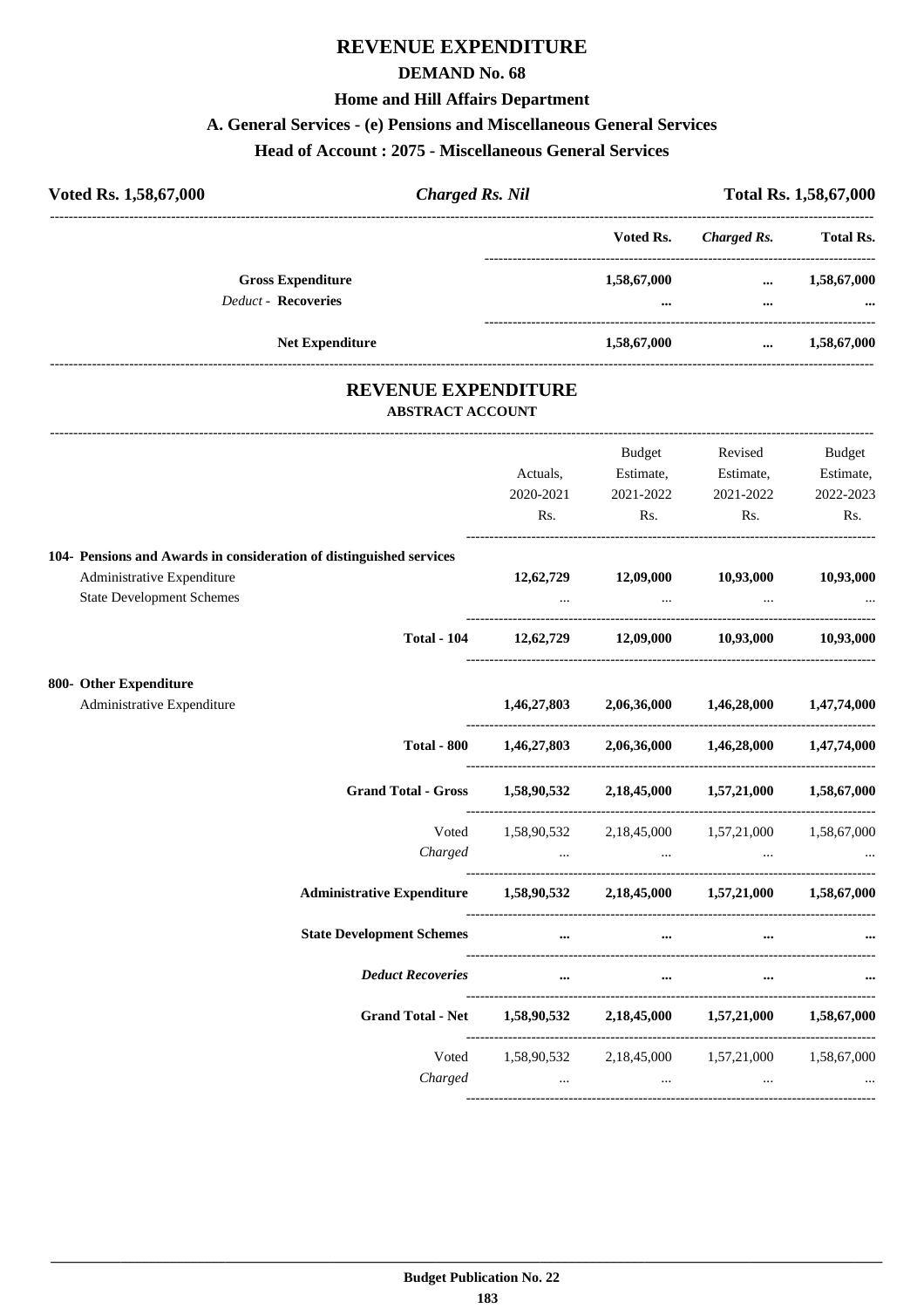|                                                                                                                                            | Actuals,<br>2020-2021<br>Rs. | <b>Budget</b><br>Estimate,<br>2021-2022<br>Rs. | Revised<br>Estimate,<br>2021-2022<br>Rs.      | <b>Budget</b><br>Estimate,<br>2022-2023<br>Rs. |
|--------------------------------------------------------------------------------------------------------------------------------------------|------------------------------|------------------------------------------------|-----------------------------------------------|------------------------------------------------|
| DETAILED ACCOUNT NO. 2075-00-104 - PENSIONS AND AWARDS IN CONSIDERATION OF DISTINGUISHED SERVICES                                          |                              |                                                |                                               |                                                |
| 104- Pensions and Awards in consideration of distinguished<br>services                                                                     |                              |                                                |                                               |                                                |
| <b>Administrative Expenditure</b><br>002- Expenditure in connection with the Award of Prizes to Teritorial<br>Army Personnel [HH]          |                              |                                                |                                               |                                                |
| 05- Rewards                                                                                                                                |                              | 13,000                                         |                                               |                                                |
| Total - 2075-00-104-002                                                                                                                    |                              | 13,000                                         |                                               |                                                |
| 003- Rewards for Gallantry to Defence Service Personnel [HH]<br>05- Rewards                                                                | $\ddotsc$                    | 2,09,000                                       | 2,09,000                                      | 2,09,000                                       |
| Total - 2075-00-104-003                                                                                                                    | $\cdots$                     | 2,09,000                                       | 2,09,000                                      | 2.09.000                                       |
| 006- Rewards for distinguished services [HH]<br>05- Rewards                                                                                |                              | 3,000                                          |                                               |                                                |
| Total - 2075-00-104-006                                                                                                                    | $\ddotsc$                    | 3,000                                          | $\cdots$                                      |                                                |
| 007- Rewards for Gallantary to Civilian Recipients. [HH]<br>04- Pension/Gratuities<br>05- Rewards<br>31- Grants-in-aid-GENERAL             | 12,62,729                    | 8,84,000                                       | 8,84,000                                      | 8,84,000                                       |
| 02-Other Grants                                                                                                                            |                              | 1,00,000                                       |                                               |                                                |
| Total - 2075-00-104-007                                                                                                                    | 12,62,729                    | 9,84,000                                       | 8,84,000                                      | 8,84,000                                       |
| 008- Rewards for Gallantry to Central Para Military Forces and<br>Central Police Forces [HH]                                               |                              |                                                |                                               |                                                |
| 05- Rewards                                                                                                                                | $\cdots$                     |                                                | the company of the company of the<br>$\cdots$ |                                                |
| <b>Total - Administrative Expenditure</b>                                                                                                  | 12,62,729                    |                                                | 12,09,000 10,93,000                           | 10,93,000                                      |
| <b>State Development Schemes</b><br>009- Rewards for Gallantry and other distinguished Awardees of<br>Police personnel [HH]<br>05- Rewards |                              |                                                |                                               |                                                |
| Total - 2075-00-104                                                                                                                        | $\cdots$                     | $\cdots$<br>12,62,729 12,09,000 10,93,000      | $\cdots$                                      | 10,93,000                                      |
| Voted<br>Charged                                                                                                                           | 12,62,729<br>$\cdots$        | 12,09,000<br>$\cdots$                          | 10,93,000<br>$\cdots$                         | 10,93,000                                      |

#### **DETAILED ACCOUNT NO. 2075-00-800 - OTHER EXPENDITURE .**

**800- Other Expenditure**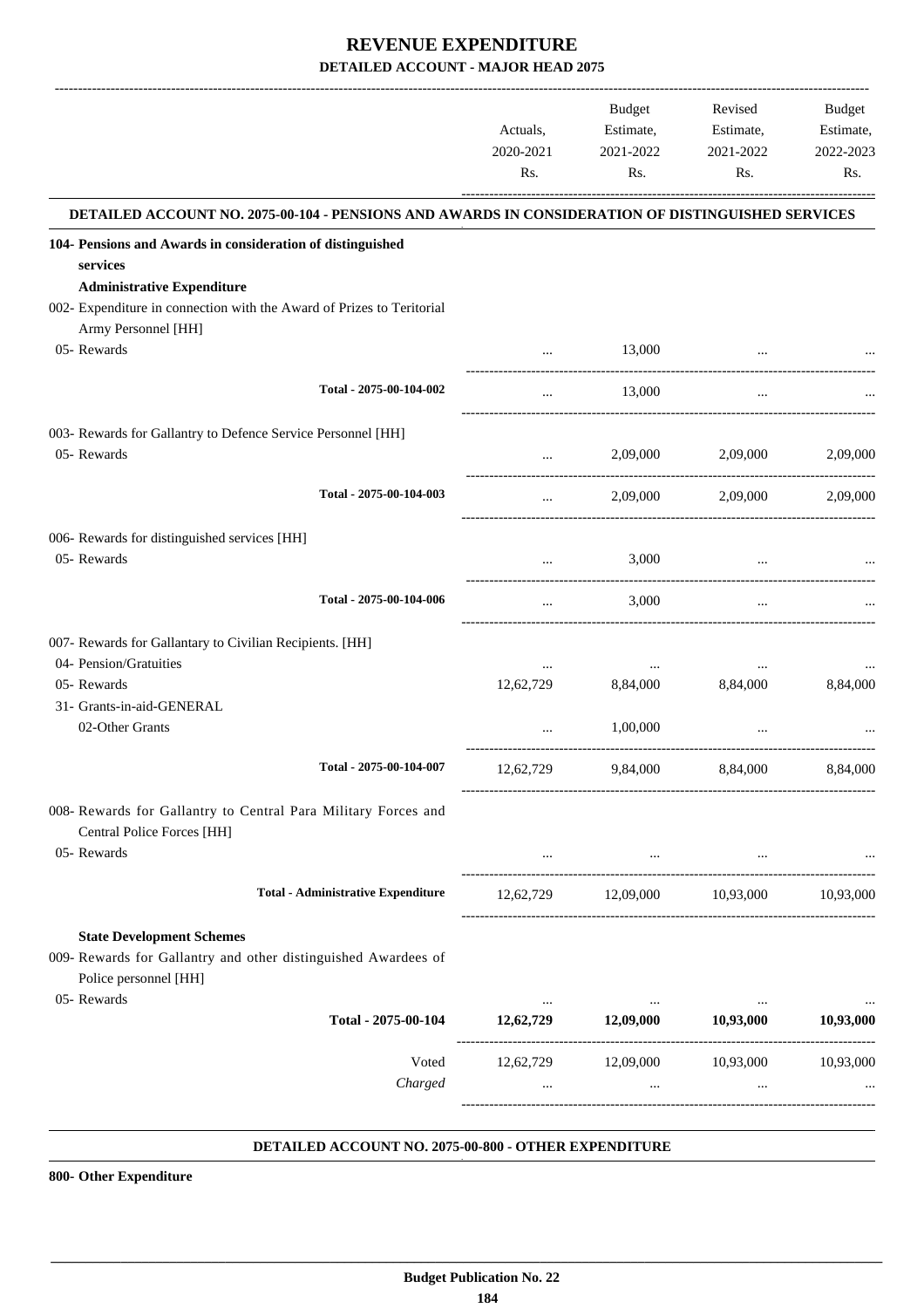| <b>Administrative Expenditure</b><br>003- Financial benefit to World War-II Ex-servicemen [HH]<br>31- Grants-in-aid-GENERAL<br>02-Other Grants<br>1,46,27,803<br>2,06,36,000<br>1,46,28,000<br><b>Total - Administrative Expenditure</b><br>1,46,27,803 2,06,36,000 1,46,28,000 1,47,74,000<br>Total - 2075-00-800<br>1,46,27,803<br>2,06,36,000 1,46,28,000 1,47,74,000<br>Voted<br>1,46,27,803<br>2,06,36,000 1,46,28,000 1,47,74,000<br>Charged<br>$\ddotsc$<br>$\sim$ $\sim$ $\sim$<br>$\cdots$<br>DETAILED ACCOUNT NO. 2075 - DEDUCT RECOVERIES IN REDUCTION OF EXPENDITURE<br>104- Pensions and Awards in consideration of distinguished<br>services<br>Administrative Expenditure<br>006-Rewards for distinguished services [HH]<br>70-Deduct Recoveries<br>01-Others<br><br>007-Rewards for Gallantary to Civilian Recipients. [HH]<br>70-Deduct Recoveries<br>01-Others<br>Total - 104 - Deduct - Recoveries<br>$\cdots$<br>$\cdots$<br><br>800- Other Expenditure<br>Administrative Expenditure<br>001-Payment of Allowances to the families and depend- ants of Ex-<br>Ruler fo Cooch-Behar [HH]<br>70-Deduct Recoveries<br>01-Others<br>$\ddotsc$<br>$\cdots$<br>$\cdots$<br>02-W.B.H.S. 2008<br>$\cdots$<br><br><br>003-Financial benefit to World War-II Ex-servicemen [HH]<br>70-Deduct Recoveries<br>01-Others<br>$\cdots$<br>$\cdots$<br>$\cdots$<br>02-W.B.H.S. 2008<br>$\cdots$<br>$\ddotsc$<br>$\cdots$<br>Total - 800 - Deduct - Recoveries<br>$\cdots$<br>$\cdots$<br>$\ddotsc$<br>911- Deduct Recoveries of Overpayments<br>Administrative Expenditure<br>003-Financial benefit to World War II Ex-servicemen [HH]<br>70-Deduct Recoveries<br>01-Others<br>$\cdots$<br>$\cdots$ |  | Actuals,<br>2020-2021<br>Rs. | <b>Budget</b><br>Estimate,<br>2021-2022<br>Rs. | Revised<br>Estimate,<br>2021-2022<br>Rs. | Budget<br>Estimate,<br>2022-2023<br>Rs. |
|--------------------------------------------------------------------------------------------------------------------------------------------------------------------------------------------------------------------------------------------------------------------------------------------------------------------------------------------------------------------------------------------------------------------------------------------------------------------------------------------------------------------------------------------------------------------------------------------------------------------------------------------------------------------------------------------------------------------------------------------------------------------------------------------------------------------------------------------------------------------------------------------------------------------------------------------------------------------------------------------------------------------------------------------------------------------------------------------------------------------------------------------------------------------------------------------------------------------------------------------------------------------------------------------------------------------------------------------------------------------------------------------------------------------------------------------------------------------------------------------------------------------------------------------------------------------------------------------------------------------------------------------------------------------------------------------------------|--|------------------------------|------------------------------------------------|------------------------------------------|-----------------------------------------|
|                                                                                                                                                                                                                                                                                                                                                                                                                                                                                                                                                                                                                                                                                                                                                                                                                                                                                                                                                                                                                                                                                                                                                                                                                                                                                                                                                                                                                                                                                                                                                                                                                                                                                                        |  |                              |                                                |                                          |                                         |
|                                                                                                                                                                                                                                                                                                                                                                                                                                                                                                                                                                                                                                                                                                                                                                                                                                                                                                                                                                                                                                                                                                                                                                                                                                                                                                                                                                                                                                                                                                                                                                                                                                                                                                        |  |                              |                                                |                                          |                                         |
|                                                                                                                                                                                                                                                                                                                                                                                                                                                                                                                                                                                                                                                                                                                                                                                                                                                                                                                                                                                                                                                                                                                                                                                                                                                                                                                                                                                                                                                                                                                                                                                                                                                                                                        |  |                              |                                                |                                          |                                         |
|                                                                                                                                                                                                                                                                                                                                                                                                                                                                                                                                                                                                                                                                                                                                                                                                                                                                                                                                                                                                                                                                                                                                                                                                                                                                                                                                                                                                                                                                                                                                                                                                                                                                                                        |  |                              |                                                |                                          | 1,47,74,000                             |
|                                                                                                                                                                                                                                                                                                                                                                                                                                                                                                                                                                                                                                                                                                                                                                                                                                                                                                                                                                                                                                                                                                                                                                                                                                                                                                                                                                                                                                                                                                                                                                                                                                                                                                        |  |                              |                                                |                                          |                                         |
|                                                                                                                                                                                                                                                                                                                                                                                                                                                                                                                                                                                                                                                                                                                                                                                                                                                                                                                                                                                                                                                                                                                                                                                                                                                                                                                                                                                                                                                                                                                                                                                                                                                                                                        |  |                              |                                                |                                          |                                         |
|                                                                                                                                                                                                                                                                                                                                                                                                                                                                                                                                                                                                                                                                                                                                                                                                                                                                                                                                                                                                                                                                                                                                                                                                                                                                                                                                                                                                                                                                                                                                                                                                                                                                                                        |  |                              |                                                |                                          |                                         |
|                                                                                                                                                                                                                                                                                                                                                                                                                                                                                                                                                                                                                                                                                                                                                                                                                                                                                                                                                                                                                                                                                                                                                                                                                                                                                                                                                                                                                                                                                                                                                                                                                                                                                                        |  |                              |                                                |                                          |                                         |
|                                                                                                                                                                                                                                                                                                                                                                                                                                                                                                                                                                                                                                                                                                                                                                                                                                                                                                                                                                                                                                                                                                                                                                                                                                                                                                                                                                                                                                                                                                                                                                                                                                                                                                        |  |                              |                                                |                                          |                                         |
|                                                                                                                                                                                                                                                                                                                                                                                                                                                                                                                                                                                                                                                                                                                                                                                                                                                                                                                                                                                                                                                                                                                                                                                                                                                                                                                                                                                                                                                                                                                                                                                                                                                                                                        |  |                              |                                                |                                          |                                         |
|                                                                                                                                                                                                                                                                                                                                                                                                                                                                                                                                                                                                                                                                                                                                                                                                                                                                                                                                                                                                                                                                                                                                                                                                                                                                                                                                                                                                                                                                                                                                                                                                                                                                                                        |  |                              |                                                |                                          |                                         |
|                                                                                                                                                                                                                                                                                                                                                                                                                                                                                                                                                                                                                                                                                                                                                                                                                                                                                                                                                                                                                                                                                                                                                                                                                                                                                                                                                                                                                                                                                                                                                                                                                                                                                                        |  |                              |                                                |                                          |                                         |
|                                                                                                                                                                                                                                                                                                                                                                                                                                                                                                                                                                                                                                                                                                                                                                                                                                                                                                                                                                                                                                                                                                                                                                                                                                                                                                                                                                                                                                                                                                                                                                                                                                                                                                        |  |                              |                                                |                                          |                                         |
|                                                                                                                                                                                                                                                                                                                                                                                                                                                                                                                                                                                                                                                                                                                                                                                                                                                                                                                                                                                                                                                                                                                                                                                                                                                                                                                                                                                                                                                                                                                                                                                                                                                                                                        |  |                              |                                                |                                          |                                         |
|                                                                                                                                                                                                                                                                                                                                                                                                                                                                                                                                                                                                                                                                                                                                                                                                                                                                                                                                                                                                                                                                                                                                                                                                                                                                                                                                                                                                                                                                                                                                                                                                                                                                                                        |  |                              |                                                |                                          |                                         |
|                                                                                                                                                                                                                                                                                                                                                                                                                                                                                                                                                                                                                                                                                                                                                                                                                                                                                                                                                                                                                                                                                                                                                                                                                                                                                                                                                                                                                                                                                                                                                                                                                                                                                                        |  |                              |                                                |                                          |                                         |
|                                                                                                                                                                                                                                                                                                                                                                                                                                                                                                                                                                                                                                                                                                                                                                                                                                                                                                                                                                                                                                                                                                                                                                                                                                                                                                                                                                                                                                                                                                                                                                                                                                                                                                        |  |                              |                                                |                                          |                                         |
|                                                                                                                                                                                                                                                                                                                                                                                                                                                                                                                                                                                                                                                                                                                                                                                                                                                                                                                                                                                                                                                                                                                                                                                                                                                                                                                                                                                                                                                                                                                                                                                                                                                                                                        |  |                              |                                                |                                          |                                         |
|                                                                                                                                                                                                                                                                                                                                                                                                                                                                                                                                                                                                                                                                                                                                                                                                                                                                                                                                                                                                                                                                                                                                                                                                                                                                                                                                                                                                                                                                                                                                                                                                                                                                                                        |  |                              |                                                |                                          |                                         |
|                                                                                                                                                                                                                                                                                                                                                                                                                                                                                                                                                                                                                                                                                                                                                                                                                                                                                                                                                                                                                                                                                                                                                                                                                                                                                                                                                                                                                                                                                                                                                                                                                                                                                                        |  |                              |                                                |                                          |                                         |
|                                                                                                                                                                                                                                                                                                                                                                                                                                                                                                                                                                                                                                                                                                                                                                                                                                                                                                                                                                                                                                                                                                                                                                                                                                                                                                                                                                                                                                                                                                                                                                                                                                                                                                        |  |                              |                                                |                                          |                                         |
|                                                                                                                                                                                                                                                                                                                                                                                                                                                                                                                                                                                                                                                                                                                                                                                                                                                                                                                                                                                                                                                                                                                                                                                                                                                                                                                                                                                                                                                                                                                                                                                                                                                                                                        |  |                              |                                                |                                          |                                         |
|                                                                                                                                                                                                                                                                                                                                                                                                                                                                                                                                                                                                                                                                                                                                                                                                                                                                                                                                                                                                                                                                                                                                                                                                                                                                                                                                                                                                                                                                                                                                                                                                                                                                                                        |  |                              |                                                |                                          |                                         |
|                                                                                                                                                                                                                                                                                                                                                                                                                                                                                                                                                                                                                                                                                                                                                                                                                                                                                                                                                                                                                                                                                                                                                                                                                                                                                                                                                                                                                                                                                                                                                                                                                                                                                                        |  |                              |                                                |                                          |                                         |
|                                                                                                                                                                                                                                                                                                                                                                                                                                                                                                                                                                                                                                                                                                                                                                                                                                                                                                                                                                                                                                                                                                                                                                                                                                                                                                                                                                                                                                                                                                                                                                                                                                                                                                        |  |                              |                                                |                                          |                                         |
|                                                                                                                                                                                                                                                                                                                                                                                                                                                                                                                                                                                                                                                                                                                                                                                                                                                                                                                                                                                                                                                                                                                                                                                                                                                                                                                                                                                                                                                                                                                                                                                                                                                                                                        |  |                              |                                                |                                          |                                         |
|                                                                                                                                                                                                                                                                                                                                                                                                                                                                                                                                                                                                                                                                                                                                                                                                                                                                                                                                                                                                                                                                                                                                                                                                                                                                                                                                                                                                                                                                                                                                                                                                                                                                                                        |  |                              |                                                |                                          |                                         |
|                                                                                                                                                                                                                                                                                                                                                                                                                                                                                                                                                                                                                                                                                                                                                                                                                                                                                                                                                                                                                                                                                                                                                                                                                                                                                                                                                                                                                                                                                                                                                                                                                                                                                                        |  |                              |                                                |                                          |                                         |
|                                                                                                                                                                                                                                                                                                                                                                                                                                                                                                                                                                                                                                                                                                                                                                                                                                                                                                                                                                                                                                                                                                                                                                                                                                                                                                                                                                                                                                                                                                                                                                                                                                                                                                        |  |                              |                                                |                                          |                                         |
|                                                                                                                                                                                                                                                                                                                                                                                                                                                                                                                                                                                                                                                                                                                                                                                                                                                                                                                                                                                                                                                                                                                                                                                                                                                                                                                                                                                                                                                                                                                                                                                                                                                                                                        |  |                              |                                                |                                          |                                         |
|                                                                                                                                                                                                                                                                                                                                                                                                                                                                                                                                                                                                                                                                                                                                                                                                                                                                                                                                                                                                                                                                                                                                                                                                                                                                                                                                                                                                                                                                                                                                                                                                                                                                                                        |  |                              |                                                |                                          |                                         |
|                                                                                                                                                                                                                                                                                                                                                                                                                                                                                                                                                                                                                                                                                                                                                                                                                                                                                                                                                                                                                                                                                                                                                                                                                                                                                                                                                                                                                                                                                                                                                                                                                                                                                                        |  |                              |                                                |                                          |                                         |
|                                                                                                                                                                                                                                                                                                                                                                                                                                                                                                                                                                                                                                                                                                                                                                                                                                                                                                                                                                                                                                                                                                                                                                                                                                                                                                                                                                                                                                                                                                                                                                                                                                                                                                        |  |                              |                                                |                                          |                                         |
|                                                                                                                                                                                                                                                                                                                                                                                                                                                                                                                                                                                                                                                                                                                                                                                                                                                                                                                                                                                                                                                                                                                                                                                                                                                                                                                                                                                                                                                                                                                                                                                                                                                                                                        |  |                              |                                                |                                          |                                         |
|                                                                                                                                                                                                                                                                                                                                                                                                                                                                                                                                                                                                                                                                                                                                                                                                                                                                                                                                                                                                                                                                                                                                                                                                                                                                                                                                                                                                                                                                                                                                                                                                                                                                                                        |  |                              |                                                |                                          |                                         |
|                                                                                                                                                                                                                                                                                                                                                                                                                                                                                                                                                                                                                                                                                                                                                                                                                                                                                                                                                                                                                                                                                                                                                                                                                                                                                                                                                                                                                                                                                                                                                                                                                                                                                                        |  |                              |                                                |                                          |                                         |
|                                                                                                                                                                                                                                                                                                                                                                                                                                                                                                                                                                                                                                                                                                                                                                                                                                                                                                                                                                                                                                                                                                                                                                                                                                                                                                                                                                                                                                                                                                                                                                                                                                                                                                        |  |                              |                                                |                                          |                                         |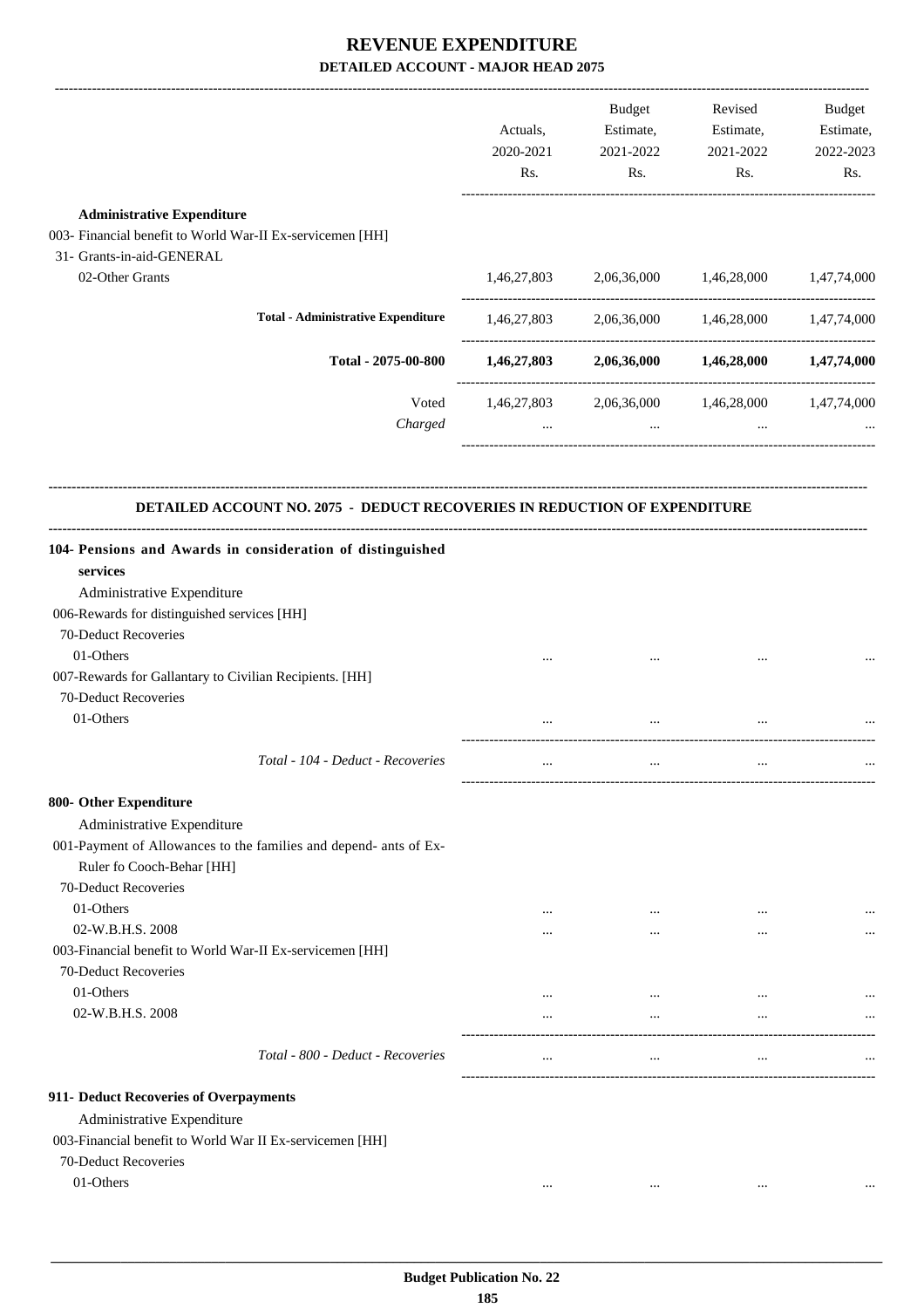|                  |                                           | Actuals.<br>2020-2021<br>Rs. | <b>Budget</b><br>Estimate,<br>2021-2022<br>Rs. | Revised<br>Estimate,<br>2021-2022<br>Rs. | <b>Budget</b><br>Estimate,<br>2022-2023<br>Rs. |
|------------------|-------------------------------------------|------------------------------|------------------------------------------------|------------------------------------------|------------------------------------------------|
| 02-W.B.H.S. 2008 |                                           |                              |                                                |                                          |                                                |
|                  | Total - 911 - Deduct - Recoveries         | $\cdots$                     | $\cdots$                                       |                                          | $\cdots$                                       |
|                  | <b>Total - 2075 - Deduct - Recoveries</b> |                              |                                                |                                          |                                                |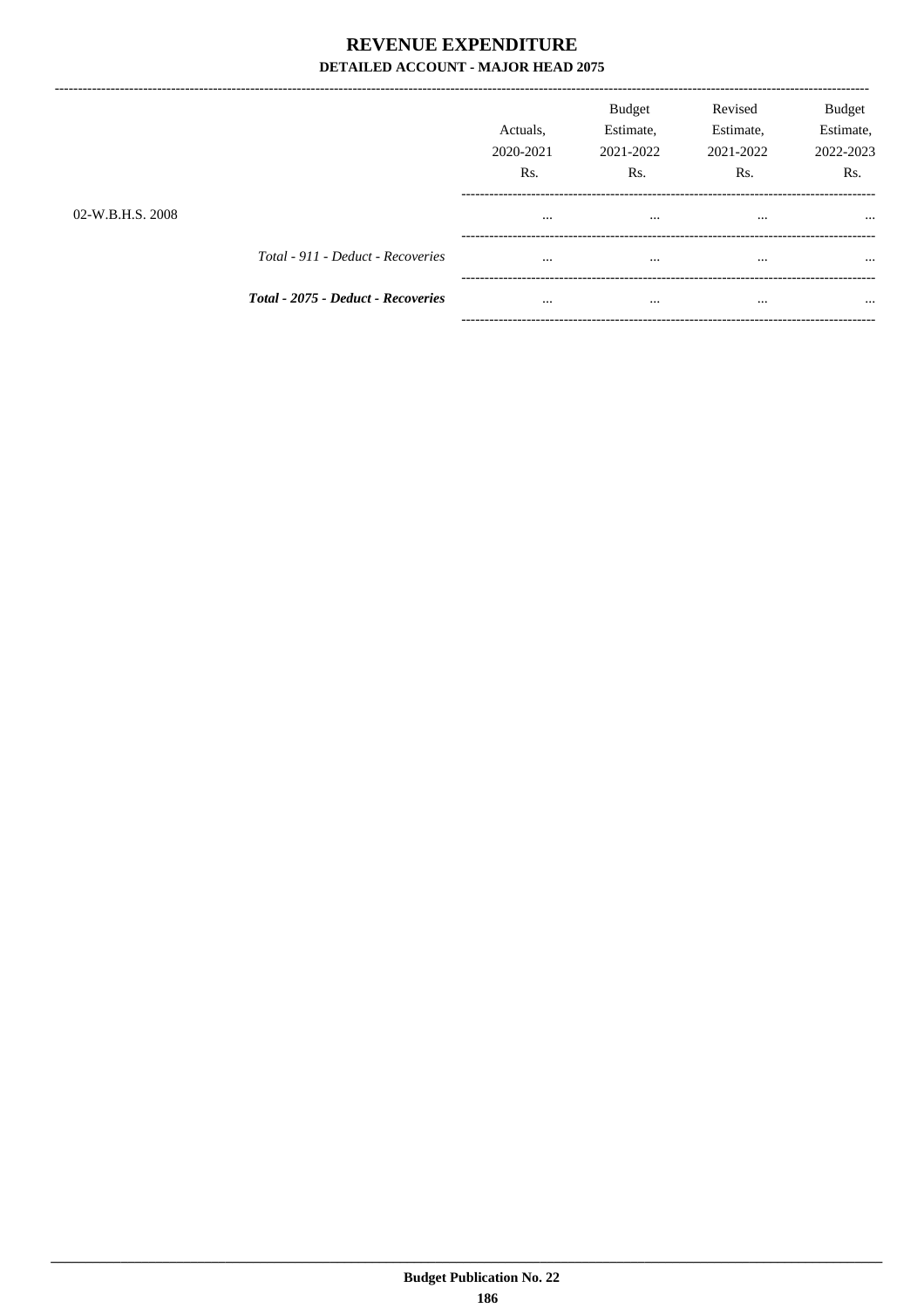# **REVENUE EXPENDITURE**

### **DEMAND No. 68**

### **Home and Hill Affairs Department**

### **B - Social Services - (g) Social Welfare and Nutrition**

# **Head of Account : 2235 - Social Security And Welfare**

| Voted Rs. 7,50,80,000                                                                            | <b>Charged Rs. Nil</b>                                |                  |                             |                      | Total Rs. 7,50,80,000   |
|--------------------------------------------------------------------------------------------------|-------------------------------------------------------|------------------|-----------------------------|----------------------|-------------------------|
|                                                                                                  |                                                       |                  | Voted Rs.                   | Charged Rs.          | <b>Total Rs.</b>        |
| <b>Gross Expenditure</b><br><b>Deduct - Recoveries</b>                                           |                                                       |                  | 7,50,80,000<br>$-1,000$     | $\cdots$<br>$\cdots$ | 7,50,80,000<br>$-1,000$ |
| Net Expenditure                                                                                  |                                                       |                  | 7,50,79,000                 |                      | $\ldots$ 7,50,79,000    |
|                                                                                                  | <b>REVENUE EXPENDITURE</b><br><b>ABSTRACT ACCOUNT</b> |                  |                             |                      |                         |
|                                                                                                  |                                                       |                  | Budget                      | Revised              | Budget                  |
|                                                                                                  |                                                       | Actuals,         | Estimate,                   | Estimate,            | Estimate,               |
|                                                                                                  |                                                       | 2020-2021<br>Rs. | 2021-2022<br>$\mathbf{Rs.}$ | 2021-2022<br>Rs.     | 2022-2023<br>Rs.        |
| 01 - REHABILITATION<br><b>202- Other Rehabilitation Schemes</b><br>Central Sector Scheme         |                                                       |                  | $\cdots$                    | $\cdots$             |                         |
|                                                                                                  | <b>Total - 202</b>                                    | $\ddotsc$        | $\cdots$                    |                      |                         |
|                                                                                                  | Total - 01                                            | $\cdots$         | $\cdots$                    |                      |                         |
| 60 - OTHER SOCIAL SECURITY AND WELFARE<br><b>PROGRAMMES</b><br>001- Direction and Administration |                                                       |                  |                             |                      |                         |
| Administrative Expenditure                                                                       |                                                       | $\cdots$         | 2,000                       |                      |                         |
|                                                                                                  | <b>Total - 001</b>                                    | $\cdots$         | 2,000                       | $\cdots$             |                         |
| 102- Pensions under Social Security Schemes<br>Administrative Expenditure                        |                                                       | $\ddotsc$        | 4,000                       |                      |                         |
|                                                                                                  | <b>Total - 102</b>                                    |                  | 4,000                       |                      |                         |
| 200- Other Programmes                                                                            |                                                       |                  |                             |                      |                         |
| Administrative Expenditure                                                                       | <b>Voted</b>                                          | 6,94,35,733      | 9,61,99,000                 | 7,25,48,000          | 7,50,80,000             |
|                                                                                                  | Charged                                               | 64,59,703        | $\cdots$                    | 10,28,000            |                         |
|                                                                                                  | <b>Total - 200</b>                                    | 7,58,95,436      | 9,61,99,000                 | 7,35,76,000          | 7,50,80,000             |
|                                                                                                  | Total - 60                                            | 7,58,95,436      | 9,62,05,000                 | 7,35,76,000          | 7,50,80,000             |
|                                                                                                  | Voted                                                 | 6,94,35,733      | 9,62,05,000                 | 7,25,48,000          | 7,50,80,000             |

*Charged 64,59,703* ... *10,28,000* ...

----------------------------------------------------------------------------------------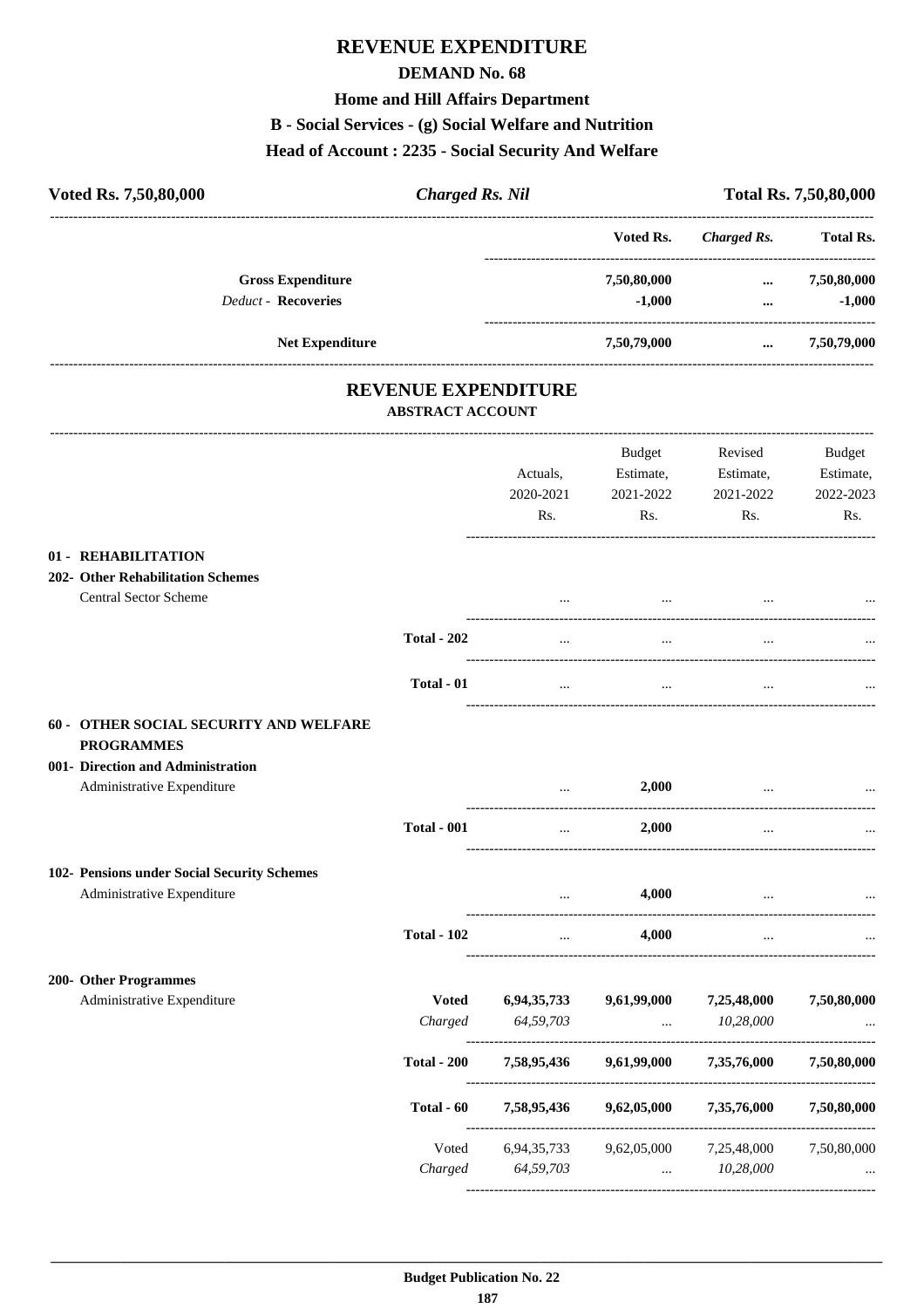## REVENUE EXPENDITURE **ABSTRACT ACCOUNT**

|                                                                            | Actuals,<br>2020-2021<br>Rs. | <b>Budget</b><br>Rs.                                                                   | Revised<br>Estimate, Estimate,<br>2021-2022 2021-2022<br>R <sub>s</sub> . | <b>Budget</b><br>Estimate,<br>2022-2023<br>R <sub>s</sub> . |
|----------------------------------------------------------------------------|------------------------------|----------------------------------------------------------------------------------------|---------------------------------------------------------------------------|-------------------------------------------------------------|
| Grand Total - Gross 7,58,95,436 9,62,05,000 7,35,76,000                    |                              |                                                                                        |                                                                           | 7,50,80,000                                                 |
|                                                                            | Charged 64,59,703            | Voted 6,94,35,733 9,62,05,000 7,25,48,000 7,50,80,000                                  | 10,28,000                                                                 |                                                             |
| Administrative Expenditure 7,58,95,436 9,62,05,000 7,35,76,000 7,50,80,000 |                              |                                                                                        |                                                                           |                                                             |
|                                                                            | Charged 64,59,703            | Voted 6,94,35,733 9,62,05,000 7,25,48,000 7,50,80,000                                  | 10,28,000                                                                 |                                                             |
| <b>Central Sector Scheme</b>                                               |                              |                                                                                        |                                                                           |                                                             |
| <b>Deduct Recoveries</b>                                                   | $\cdots$                     | $-2,000$ $-1,000$ $-1,000$                                                             |                                                                           |                                                             |
| Grand Total - Net 7,58,95,436 9,62,03,000 7,35,75,000 7,50,79,000          |                              |                                                                                        |                                                                           |                                                             |
|                                                                            | Charged 64,59,703            | Voted 6,94,35,733 9,62,03,000 7,25,47,000 7,50,79,000<br>$\mathbf{m}$ and $\mathbf{m}$ | 10,28,000                                                                 |                                                             |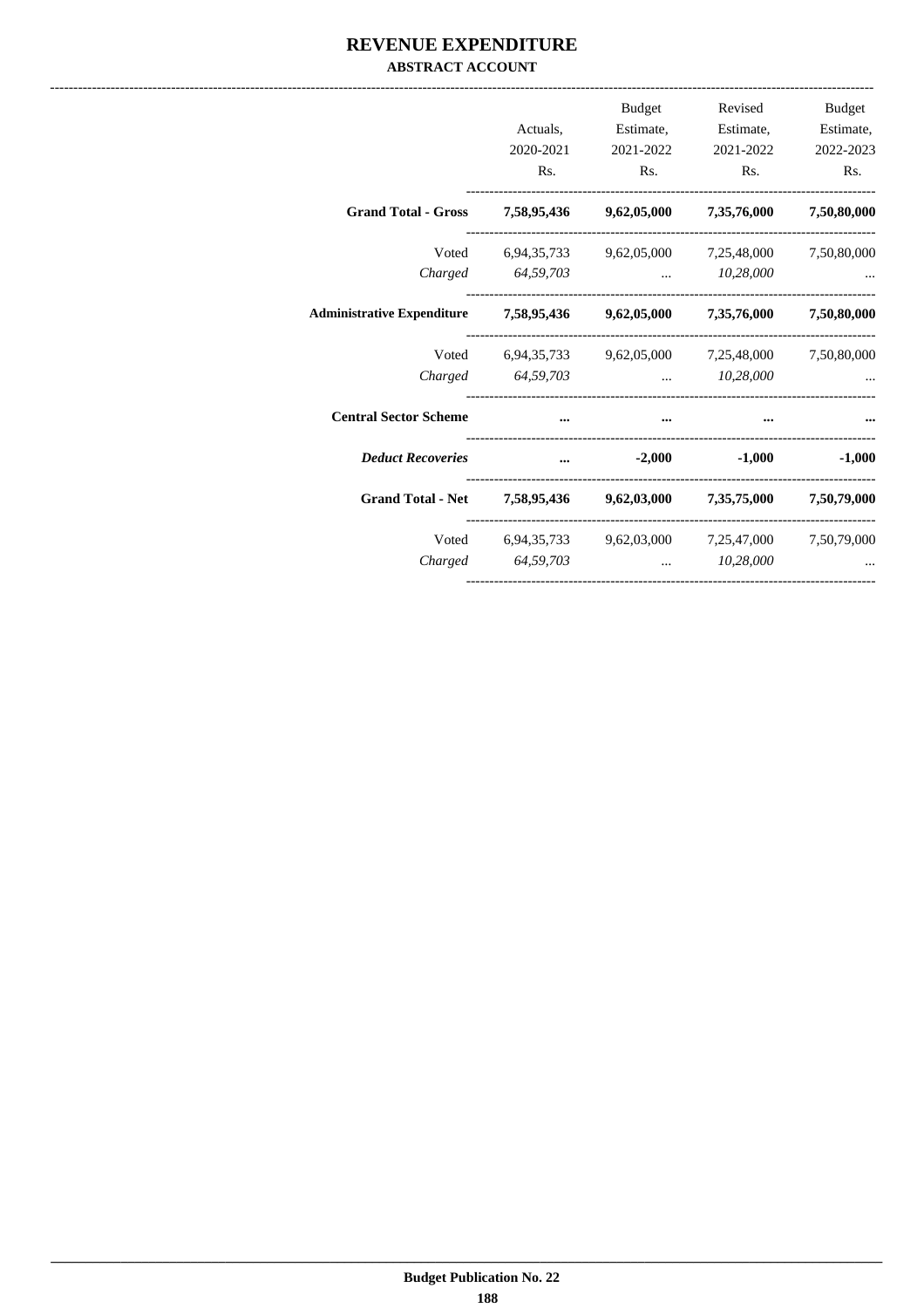-------------------------------------------------------------------------------------------------------------------------------------------------------------------------------

.

|                                                                        | Actuals.<br>2020-2021<br>Rs. | <b>Budget</b><br>Estimate,<br>2021-2022<br>Rs. | Revised<br>Estimate,<br>2021-2022<br>Rs. | <b>Budget</b><br>Estimate,<br>2022-2023<br>Rs. |
|------------------------------------------------------------------------|------------------------------|------------------------------------------------|------------------------------------------|------------------------------------------------|
| <b>DETAILED ACCOUNT NO. 2235-01-202 - OTHER REHABILITATION SCHEMES</b> |                              |                                                |                                          |                                                |
| 01 - REHABILITATION                                                    |                              |                                                |                                          |                                                |
| <b>202- Other Rehabilitation Schemes</b>                               |                              |                                                |                                          |                                                |
| <b>Central Sector Scheme</b>                                           |                              |                                                |                                          |                                                |
| 023- Development of infrastructure in the district of Coochbehar and   |                              |                                                |                                          |                                                |
| in other Bangladeshi enclaves in India for rehabilitation of           |                              |                                                |                                          |                                                |
| returnees from the Indian enclaves in Bangladesh (OCASPS)              |                              |                                                |                                          |                                                |
| [HH]                                                                   |                              |                                                |                                          |                                                |
| 13- Office Expenses                                                    |                              |                                                |                                          |                                                |
| 01-Electricity                                                         | $\cdots$                     |                                                |                                          |                                                |
| 02-Telephone                                                           |                              |                                                |                                          |                                                |
| 03-Maintenance / P.O.L. for Office Vehicles                            | $\cdots$                     |                                                | $\cdots$                                 |                                                |
| 04-Other Office Expenses                                               | $\cdots$                     | $\cdots$                                       |                                          |                                                |
| 21- Materials and Supplies/Stores and Equipment                        |                              |                                                |                                          |                                                |
| 01-Diet                                                                |                              | $\ddotsc$                                      |                                          |                                                |
| 02-Drug                                                                |                              |                                                | $\cdots$                                 |                                                |
| 03-Other Hospital Consumables                                          |                              |                                                |                                          |                                                |
| 04-Others                                                              | .                            |                                                |                                          |                                                |
| 27- Minor Works/ Maintenance                                           | .                            |                                                |                                          |                                                |
| Total - 2235-01-202                                                    | .                            | $\ddotsc$                                      |                                          |                                                |
| Voted                                                                  | $\cdots$                     | $\cdots$                                       | $\cdots$                                 |                                                |
| Charged                                                                | $\cdots$                     | $\cdots$                                       |                                          |                                                |
|                                                                        |                              |                                                |                                          |                                                |

### **DETAILED ACCOUNT NO. 2235-60-001 - DIRECTION AND ADMINISTRATION .**

| 60 - OTHER SOCIAL SECURITY AND WELFARE                        |          |          |          |          |
|---------------------------------------------------------------|----------|----------|----------|----------|
| <b>PROGRAMMES</b>                                             |          |          |          |          |
| 001- Direction and Administration                             |          |          |          |          |
| <b>Administrative Expenditure</b>                             |          |          |          |          |
| 001- Establishment for the payment of political pensions [HH] |          |          |          |          |
| 01- Salaries                                                  |          |          |          |          |
| $01-Pay$                                                      | $\cdots$ | $\cdots$ | $\cdots$ | $\cdots$ |
| 14-Grade Pay                                                  | $\cdots$ | $\cdots$ | $\cdots$ | $\cdots$ |
| 02-Dearness Allowance                                         | $\cdots$ | $\cdots$ | $\cdots$ | $\cdots$ |
| 03-House Rent Allowance                                       | $\cdots$ | $\cdots$ | $\cdots$ | $\cdots$ |
| 04-Ad hoc Bonus                                               | $\cdots$ | $\cdots$ | $\cdots$ | $\cdots$ |
| 12-Medical Allowance                                          | $\cdots$ | $\cdots$ | $\cdots$ | $\cdots$ |
| 12- Medical Reimbursements under WBHS 2008                    |          | 1,000    | $\cdots$ | $\cdots$ |
| 13- Office Expenses                                           |          |          |          |          |
| 02-Telephone                                                  | $\cdots$ | 1,000    | $\cdots$ | $\cdots$ |
| <b>Total - Administrative Expenditure</b>                     | $\cdots$ | 2,000    | $\cdots$ | $\cdots$ |
| Total - 2235-60-001                                           | $\cdots$ | 2,000    | $\cdots$ | $\cdots$ |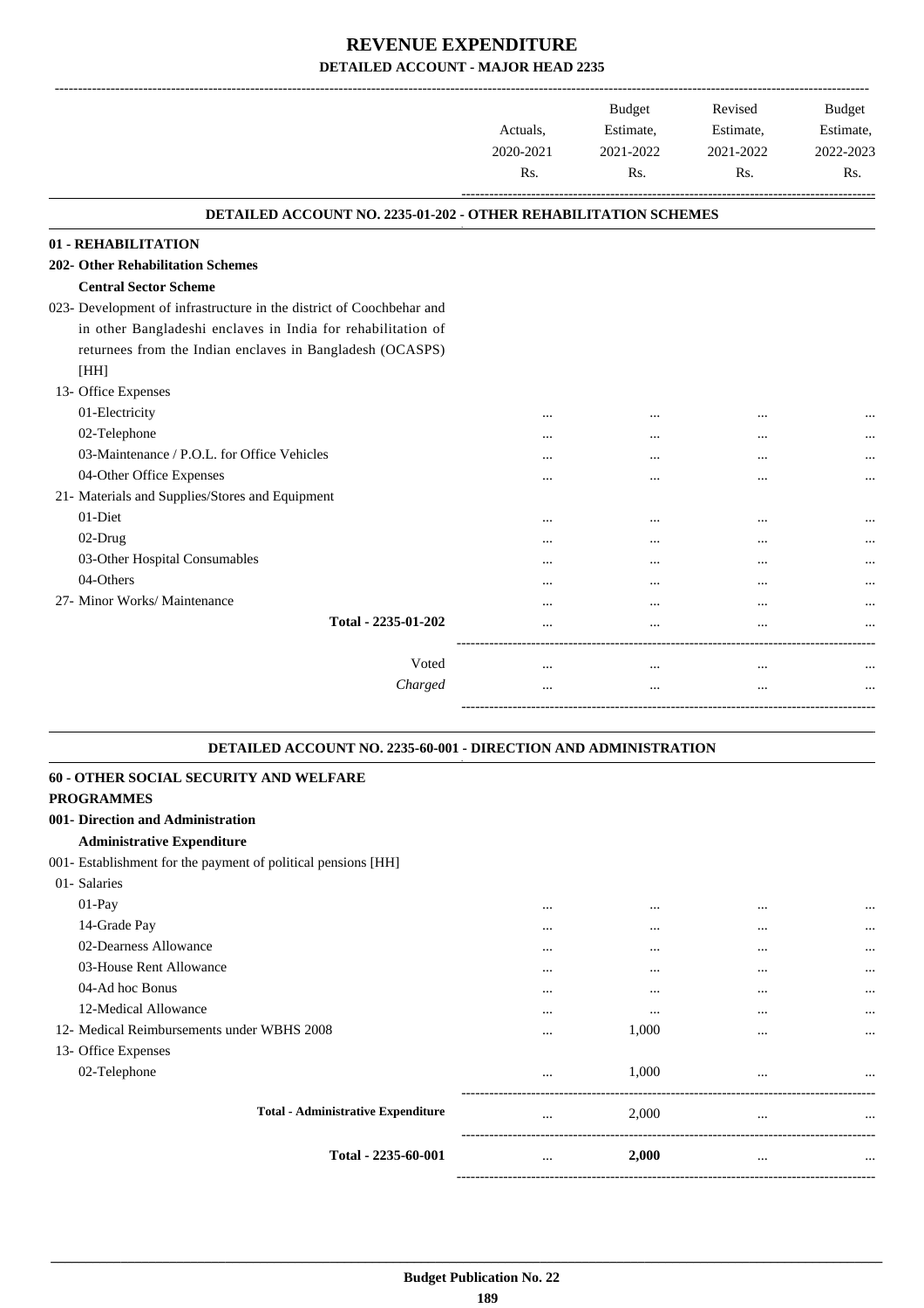|         |           | <b>Budget</b> | Revised   | <b>Budget</b> |
|---------|-----------|---------------|-----------|---------------|
|         | Actuals.  | Estimate,     | Estimate, | Estimate,     |
|         | 2020-2021 | 2021-2022     | 2021-2022 | 2022-2023     |
|         | Rs.       | Rs.           | Rs.       | Rs.           |
| Voted   |           | 2,000         | $\cdots$  |               |
| Charged | $\cdots$  | $\cdots$      | $\cdots$  |               |
|         |           |               |           |               |

### **DETAILED ACCOUNT NO. 2235-60-102 - PENSIONS UNDER SOCIAL SECURITY SCHEMES .**

.

.

| 60 - OTHER SOCIAL SECURITY AND WELFARE                                |          |          |          |           |
|-----------------------------------------------------------------------|----------|----------|----------|-----------|
| <b>PROGRAMMES</b>                                                     |          |          |          |           |
| 102- Pensions under Social Security Schemes                           |          |          |          |           |
| <b>Administrative Expenditure</b>                                     |          |          |          |           |
| 003- Allowances and Gratuities to Political Sufferers, their Families |          |          |          |           |
| and Institutions [HH]                                                 |          |          |          |           |
| 04- Pension/Gratuities                                                |          | $\cdots$ | $\cdots$ | $\ddotsc$ |
| 31- Grants-in-aid-GENERAL                                             |          |          |          |           |
| 02-Other Grants                                                       | $\cdots$ | 3,000    | $\cdots$ |           |
| 50- Other Charges                                                     | $\cdots$ | 1,000    | $\cdots$ |           |
|                                                                       |          |          |          |           |
| <b>Total - Administrative Expenditure</b>                             | $\cdots$ | 4,000    | $\cdots$ |           |
|                                                                       |          |          |          |           |
| Total - 2235-60-102                                                   |          | 4,000    | $\cdots$ |           |
| Voted                                                                 |          | 4,000    |          |           |
|                                                                       | $\cdots$ |          | $\cdots$ | $\cdots$  |
| Charged                                                               | $\cdots$ | $\cdots$ | $\cdots$ |           |
|                                                                       |          |          |          |           |

### **DETAILED ACCOUNT NO. 2235-60-200 - OTHER PROGRAMMES .**

| 60 - OTHER SOCIAL SECURITY AND WELFARE                                            |           |           |           |           |
|-----------------------------------------------------------------------------------|-----------|-----------|-----------|-----------|
| <b>PROGRAMMES</b>                                                                 |           |           |           |           |
| 200- Other Programmes                                                             |           |           |           |           |
| <b>Administrative Expenditure</b>                                                 |           |           |           |           |
| 014- Payment of ex-gratia grant by the State Government to the                    |           |           |           |           |
| families of service personnel killed, missing, taken as prisoner of               |           |           |           |           |
| war or disabled in acition [HH]                                                   |           |           |           |           |
| 31- Grants-in-aid-GENERAL                                                         |           |           |           |           |
| 02-Other Grants                                                                   | 16,00,000 | 25,00,000 | 16,00,000 | 16,16,000 |
| Total - 2235-60-200-014                                                           | 16,00,000 | 25,00,000 | 16,00,000 | 16,16,000 |
| 044- Payment of Exgratia grants to the families of W.B.N.V.F.                     |           |           |           |           |
| personnel killed, missing, taken as prisoner of war or disabled in<br>action [HH] |           |           |           |           |
| 31- Grants-in-aid-GENERAL                                                         |           |           |           |           |
| 02-Other Grants                                                                   |           | 1,00,000  |           | $\ddots$  |
| Total - 2235-60-200-044                                                           |           | 1,00,000  | $\cdots$  |           |
| 072- Rajya Sainik Board [DF ] [HH]                                                |           |           |           |           |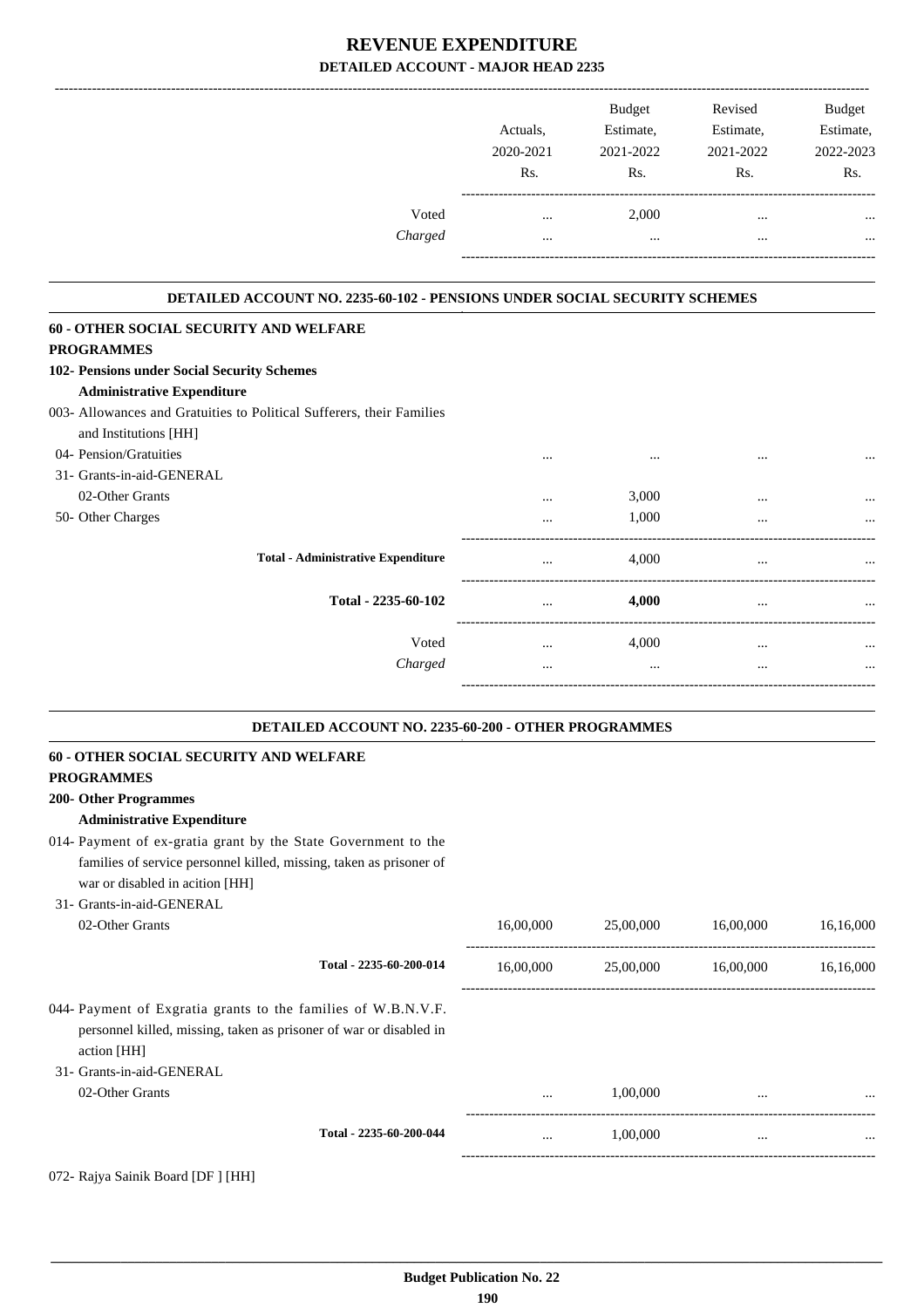-------------------------------------------------------------------------------------------------------------------------------------------------------------------------------

|                                             | Actuals,<br>2020-2021<br>Rs. | <b>Budget</b><br>Estimate,<br>2021-2022<br>Rs. | Revised<br>Estimate,<br>2021-2022<br>Rs. | <b>Budget</b><br>Estimate,<br>2022-2023<br>Rs. |
|---------------------------------------------|------------------------------|------------------------------------------------|------------------------------------------|------------------------------------------------|
| 01- Salaries                                |                              |                                                |                                          |                                                |
| 01-Pay                                      | 72,79,997                    | 96,58,000                                      | 74,26,000                                | 76,49,000                                      |
| 14-Grade Pay                                | $\ldots$                     | $\ldots$                                       | $\cdots$                                 |                                                |
| 02-Dearness Allowance                       | 38,058                       | 2,90,000                                       | 2,97,000                                 | 4,59,000                                       |
| 03-House Rent Allowance<br>04-Ad hoc Bonus  | 8,68,920                     | 9,18,000<br>53,000                             | 9,50,000                                 | 9,80,000                                       |
| 07-Other Allowances                         | 21,000                       | 6,000                                          | 40,000                                   | 40,000                                         |
| 12-Medical Allowance                        | $\cdots$<br>90,000           | 86,000                                         | $\ldots$<br>92,000                       | 94,000                                         |
| Total - 2235-60-200-072-01                  | 82,97,975                    | 1,10,11,000                                    | 88,05,000                                | 92,22,000                                      |
| 02- Wages                                   | 6,92,800                     | 5,00,000                                       | 7,36,000                                 | 7,58,000                                       |
| 07- Medical Reimbursements                  | $\cdots$                     | 22,000                                         | $\cdots$                                 |                                                |
| 11- Travel Expenses                         | 135                          | 19,000                                         | 19,000                                   | 19,000                                         |
| 12- Medical Reimbursements under WBHS 2008  | $\cdots$                     | 75,000                                         | $\cdots$                                 |                                                |
| 13- Office Expenses                         |                              |                                                |                                          |                                                |
| 02-Telephone                                | 51,030                       | 91,000                                         | 91,000                                   | 93,000                                         |
| 03-Maintenance / P.O.L. for Office Vehicles | 59,428                       | 66,000                                         | 2,60,000                                 | 2,60,000                                       |
| 04-Other Office Expenses                    | 89,380                       | 92,000                                         | 92,000                                   | 94,000                                         |
| Total - 2235-60-200-072-13                  | 1,99,838                     | 2,49,000                                       | 4,43,000                                 | 4,47,000                                       |
| 26- Advertising and Publicity Expenses      | $\cdots$                     | 30,000                                         | $\ddotsc$                                |                                                |
| 32- Contribution                            | $\cdots$                     | 15,000                                         | $\cdots$                                 |                                                |
| 50- Other Charges                           | 10,500                       | 22,000                                         | 22,000                                   | 23,000                                         |
| 77- Computerisation                         | 23,000                       | 33,000                                         | 49,000                                   | 23,000                                         |
| Total - 2235-60-200-072                     | 92,24,248                    | 1,19,76,000                                    | 1,00,74,000                              | 1,04,92,000                                    |
| 073- Zilla Sainik Board [DF ] [HH]          |                              |                                                |                                          |                                                |
| 01- Salaries                                |                              |                                                |                                          |                                                |
| 01-Pay                                      | 3, 18, 17, 653               | 4,85,44,000                                    | 3,24,54,000                              | 3,34,28,000                                    |
| 14-Grade Pay                                | $\cdots$                     | $\cdots$                                       | $\cdots$                                 |                                                |
| 02-Dearness Allowance                       | 1,18,698                     | 14,56,000                                      | 12,98,000                                | 20,06,000                                      |
| 03-House Rent Allowance                     | 23,82,156                    | 46,12,000                                      | 35,00,000                                | 35,76,000                                      |
| 04-Ad hoc Bonus                             | 1,55,400                     | 1,86,000                                       | 1,59,000                                 | 1,62,000                                       |
| 07-Other Allowances                         | 69,504                       | 35,000                                         | 72,000                                   | 74,000                                         |
| 11-Compensatory Allowance                   | 1,46,000                     | 2,07,000                                       | 1,50,000                                 | 1,53,000                                       |
| 12-Medical Allowance                        | 2,78,000                     | 3,00,000                                       | 2,84,000                                 | 2,90,000                                       |
| Total - 2235-60-200-073-01                  | 3,49,67,411                  | 5,53,40,000                                    | 3,79,17,000                              | 3,96,89,000                                    |
| 02- Wages                                   | 30, 36, 320                  | 25,41,000                                      | 32,24,000                                | 33,21,000                                      |
| 07- Medical Reimbursements                  | $\cdots$                     | 36,000                                         | 36,000                                   | 37,000                                         |
| 11- Travel Expenses                         | 38,210                       | 43,000                                         | 43,000                                   | 44,000                                         |
| 12- Medical Reimbursements under WBHS 2008  | $\cdots$                     | 1,50,000                                       | $\cdots$                                 |                                                |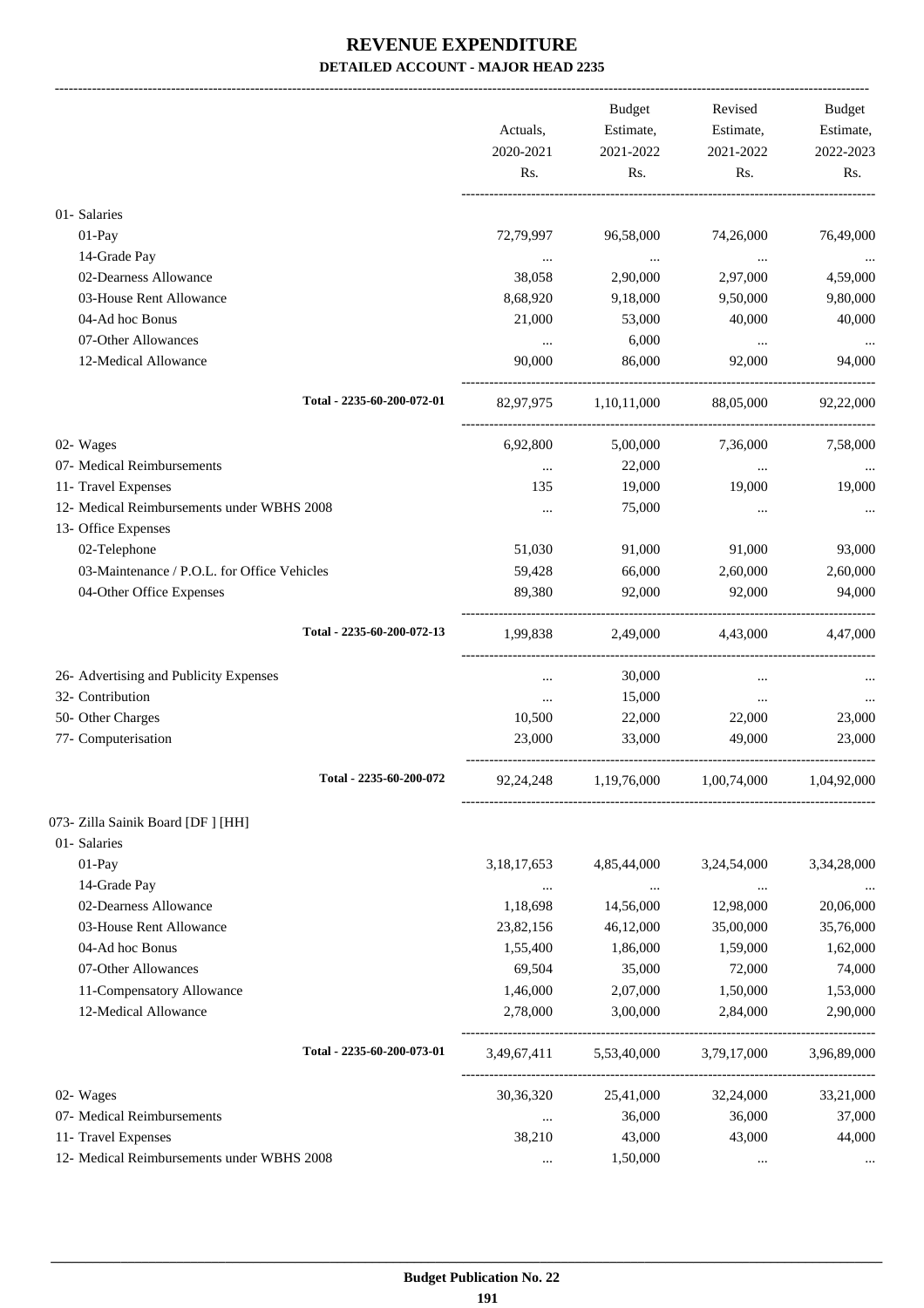|                                                                                                                                                           | Actuals,<br>2020-2021 | <b>Budget</b><br>Estimate,<br>2021-2022 | Revised<br>Estimate,<br>2021-2022 | <b>Budget</b><br>Estimate,<br>2022-2023 |
|-----------------------------------------------------------------------------------------------------------------------------------------------------------|-----------------------|-----------------------------------------|-----------------------------------|-----------------------------------------|
|                                                                                                                                                           | Rs.                   | Rs.                                     | Rs.                               | Rs.                                     |
| 13- Office Expenses                                                                                                                                       |                       |                                         |                                   |                                         |
| 01-Electricity                                                                                                                                            | 3,30,260              | 3,15,000                                | 3,15,000                          | 3,21,000                                |
| 02-Telephone                                                                                                                                              | 1,94,319              | 1,75,000                                | 1,75,000                          | 1,79,000                                |
| 03-Maintenance / P.O.L. for Office Vehicles                                                                                                               | 1,87,585              | 2,40,000                                | 1,91,000                          | 1,95,000                                |
| 04-Other Office Expenses                                                                                                                                  | 11,07,396             | 7,77,000                                | 7,77,000                          | 7,93,000                                |
| Total - 2235-60-200-073-13                                                                                                                                | 18,19,560             | 15,07,000                               | 14,58,000                         | 14,88,000                               |
| 14- Rents, Rates and Taxes                                                                                                                                | 57,055                | 53,000                                  | 58,000                            | 59,000                                  |
| 27- Minor Works/ Maintenance                                                                                                                              | 2,09,227              | 2,10,000                                | 2,13,000                          | 2,19,000                                |
| 50- Other Charges                                                                                                                                         | 7,86,257              | 2,21,000                                | 2,21,000                          | 2,28,000                                |
| 77- Computerisation                                                                                                                                       | 6,54,853              | 2,72,000                                | 6,61,000                          | 6,74,000                                |
| Total - 2235-60-200-073                                                                                                                                   | 4,15,68,893           | 6,03,73,000                             | 4,38,31,000                       | 4,57,59,000                             |
| 076- Compensation for Police Personnel Killed/Injured on duty and<br>other Ex-gratia Payments (other than Acid Victims) [HH]<br>31- Grants-in-aid-GENERAL |                       |                                         |                                   |                                         |
| 02-Other Grants<br>Voted                                                                                                                                  | 1,70,42,592           | 2,00,00,000                             | 1,70,43,000                       | 1,72,13,000                             |
| Charged                                                                                                                                                   | 64,59,703             | $\cdots$                                | 10,28,000                         |                                         |
| Total - 2235-60-200-076                                                                                                                                   | 2,35,02,295           | 2,00,00,000                             | 1,80,71,000                       | 1,72,13,000                             |
| Voted                                                                                                                                                     | 1,70,42,592           | 1,99,99,000                             | 1,70,43,000                       | 1,72,13,000                             |
| Charged                                                                                                                                                   | 64,59,703             | $\cdots$                                | 10,28,000                         |                                         |
| 077- Acid Attack Compensation Fund for Acid Victims [HH]<br>31- Grants-in-aid-GENERAL                                                                     |                       |                                         |                                   |                                         |
| 02-Other Grants                                                                                                                                           |                       | 12,50,000                               |                                   |                                         |
| Total - 2235-60-200-077                                                                                                                                   | $\cdots$              | 12,50,000                               | $\cdots$                          |                                         |
| <b>Total - Administrative Expenditure</b>                                                                                                                 | 7,58,95,436           | 9,61,99,000                             | 7,35,76,000                       | 7,50,80,000                             |
| Voted                                                                                                                                                     | 6,94,35,733           | 9,61,99,000                             | 7,25,48,000                       | 7,50,80,000                             |
| Charged                                                                                                                                                   | 64,59,703             | $\cdots$                                | 10,28,000                         |                                         |
| Total - 2235-60-200                                                                                                                                       | 7,58,95,436           | 9,61,99,000                             | 7,35,76,000                       | 7,50,80,000                             |
| Voted                                                                                                                                                     | 6,94,35,733           | 9,61,99,000                             | 7,25,48,000                       | 7,50,80,000                             |
| Charged                                                                                                                                                   | 64,59,703             |                                         | 10,28,000                         |                                         |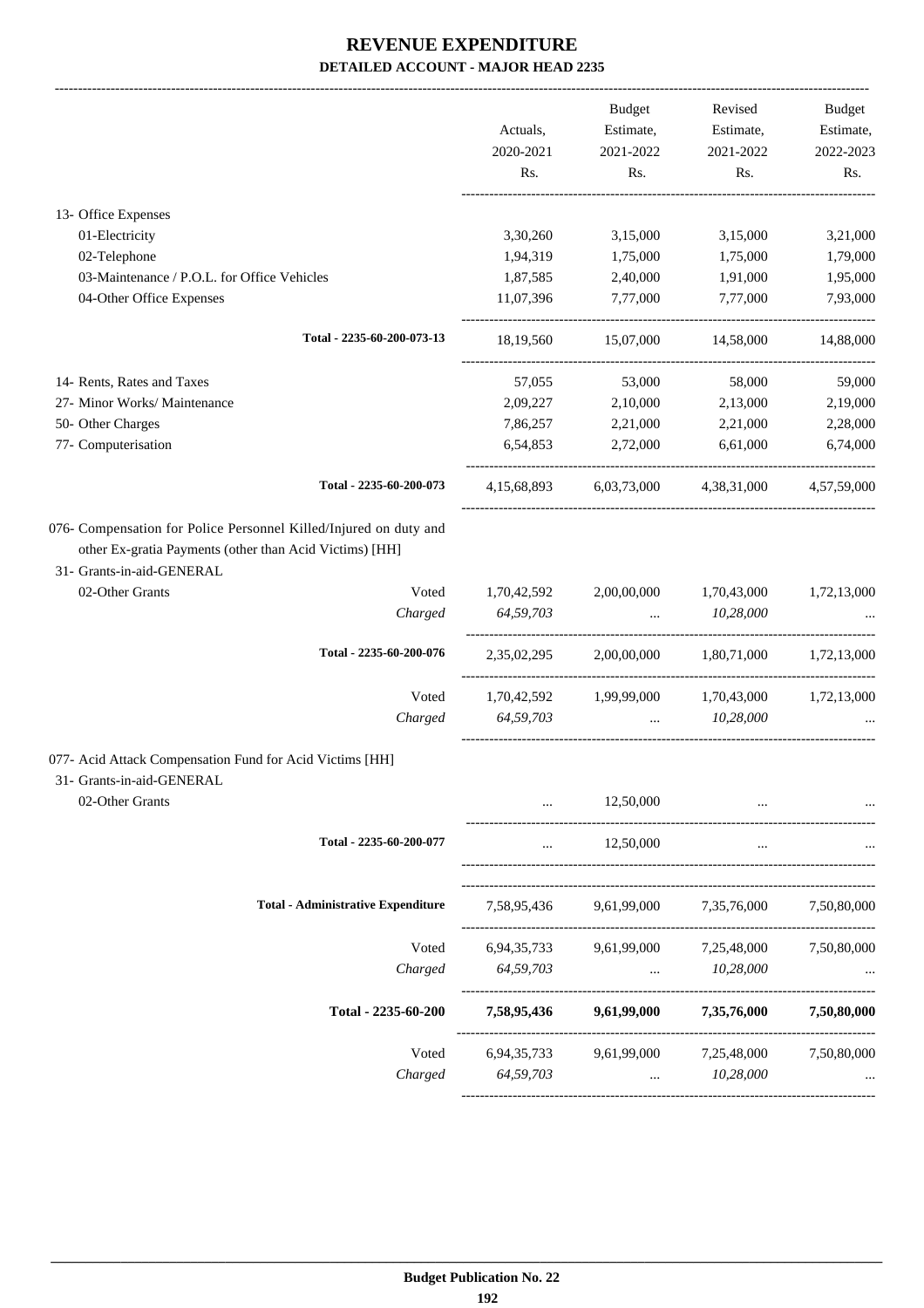| <b>DETAILED ACCOUNT NO. 2235 - DEDUCT RECOVERIES IN REDUCTION OF EXPENDITURE</b><br>01 - REHABILITATION<br><b>State Development Schemes</b><br>029-Refund of Unutilised Fund of CSS Schemes (State Share)<br>(CSSREFUND) [HH]<br>70-Deduct Recoveries<br>01-Others<br>$\ddotsc$<br>State Development Schemes (Central Assistance)<br>028-Refund of Unutilised Fund of CSS Schemes (Central Share)<br>(CSSREFUND) [HH]<br>70-Deduct Recoveries<br>01-Others<br>Total - 202 - Deduct - Recoveries<br>$\ddotsc$<br><b>OTHER SOCIAL SECURITY AND WELFARE</b><br><b>PROGRAMMES</b><br>Administrative Expenditure<br>001-Establishment for the payment of political pensions [HH]<br>70-Deduct Recoveries<br>01-Others<br>$\cdots$<br>02-W.B.H.S. 2008<br>$\cdots$<br>$\cdots$<br>Total - 001 - Deduct - Recoveries<br>$\cdots$<br>$\cdots$<br>Administrative Expenditure<br>003-Allowances and Gratuities to Political Sufferers, their Families<br>and Institutions [HH]<br>70-Deduct Recoveries<br>01-Others<br>$\cdots$<br>$\cdots$<br>02-W.B.H.S. 2008<br>$\cdots$<br>$\cdots$<br>$\cdots$<br>Total - 102 - Deduct - Recoveries<br>$\cdots$<br>$\cdots$<br>$\cdots$<br>Administrative Expenditure<br>014-Payment of ex-gratia grant by the State Government to the<br>families of service personnel killed, missing, taken as prisoner of<br>war or disabled in acition [HH]<br>70-Deduct Recoveries<br>01-Others<br>$\cdots$<br>$\cdots$<br>$\cdots$ |                                   | Actuals,<br>2020-2021<br>Rs. | Budget<br>Estimate,<br>2021-2022<br>Rs. | Revised<br>Estimate,<br>2021-2022<br>Rs. | Budget<br>Estimate,<br>2022-2023<br>Rs. |
|------------------------------------------------------------------------------------------------------------------------------------------------------------------------------------------------------------------------------------------------------------------------------------------------------------------------------------------------------------------------------------------------------------------------------------------------------------------------------------------------------------------------------------------------------------------------------------------------------------------------------------------------------------------------------------------------------------------------------------------------------------------------------------------------------------------------------------------------------------------------------------------------------------------------------------------------------------------------------------------------------------------------------------------------------------------------------------------------------------------------------------------------------------------------------------------------------------------------------------------------------------------------------------------------------------------------------------------------------------------------------------------------------------------------------------------------------|-----------------------------------|------------------------------|-----------------------------------------|------------------------------------------|-----------------------------------------|
|                                                                                                                                                                                                                                                                                                                                                                                                                                                                                                                                                                                                                                                                                                                                                                                                                                                                                                                                                                                                                                                                                                                                                                                                                                                                                                                                                                                                                                                      |                                   |                              |                                         |                                          |                                         |
| <b>202- Other Rehabilitation Schemes</b><br>$60-$<br>001- Direction and Administration<br>102- Pensions under Social Security Schemes<br>200- Other Programmes                                                                                                                                                                                                                                                                                                                                                                                                                                                                                                                                                                                                                                                                                                                                                                                                                                                                                                                                                                                                                                                                                                                                                                                                                                                                                       |                                   |                              |                                         |                                          |                                         |
|                                                                                                                                                                                                                                                                                                                                                                                                                                                                                                                                                                                                                                                                                                                                                                                                                                                                                                                                                                                                                                                                                                                                                                                                                                                                                                                                                                                                                                                      |                                   |                              |                                         |                                          |                                         |
|                                                                                                                                                                                                                                                                                                                                                                                                                                                                                                                                                                                                                                                                                                                                                                                                                                                                                                                                                                                                                                                                                                                                                                                                                                                                                                                                                                                                                                                      |                                   |                              |                                         |                                          |                                         |
|                                                                                                                                                                                                                                                                                                                                                                                                                                                                                                                                                                                                                                                                                                                                                                                                                                                                                                                                                                                                                                                                                                                                                                                                                                                                                                                                                                                                                                                      |                                   |                              |                                         |                                          |                                         |
|                                                                                                                                                                                                                                                                                                                                                                                                                                                                                                                                                                                                                                                                                                                                                                                                                                                                                                                                                                                                                                                                                                                                                                                                                                                                                                                                                                                                                                                      |                                   |                              |                                         |                                          |                                         |
|                                                                                                                                                                                                                                                                                                                                                                                                                                                                                                                                                                                                                                                                                                                                                                                                                                                                                                                                                                                                                                                                                                                                                                                                                                                                                                                                                                                                                                                      |                                   |                              |                                         |                                          |                                         |
|                                                                                                                                                                                                                                                                                                                                                                                                                                                                                                                                                                                                                                                                                                                                                                                                                                                                                                                                                                                                                                                                                                                                                                                                                                                                                                                                                                                                                                                      |                                   |                              |                                         |                                          |                                         |
|                                                                                                                                                                                                                                                                                                                                                                                                                                                                                                                                                                                                                                                                                                                                                                                                                                                                                                                                                                                                                                                                                                                                                                                                                                                                                                                                                                                                                                                      |                                   |                              |                                         |                                          |                                         |
|                                                                                                                                                                                                                                                                                                                                                                                                                                                                                                                                                                                                                                                                                                                                                                                                                                                                                                                                                                                                                                                                                                                                                                                                                                                                                                                                                                                                                                                      |                                   |                              |                                         |                                          |                                         |
|                                                                                                                                                                                                                                                                                                                                                                                                                                                                                                                                                                                                                                                                                                                                                                                                                                                                                                                                                                                                                                                                                                                                                                                                                                                                                                                                                                                                                                                      |                                   |                              |                                         |                                          |                                         |
|                                                                                                                                                                                                                                                                                                                                                                                                                                                                                                                                                                                                                                                                                                                                                                                                                                                                                                                                                                                                                                                                                                                                                                                                                                                                                                                                                                                                                                                      |                                   |                              |                                         |                                          |                                         |
|                                                                                                                                                                                                                                                                                                                                                                                                                                                                                                                                                                                                                                                                                                                                                                                                                                                                                                                                                                                                                                                                                                                                                                                                                                                                                                                                                                                                                                                      |                                   |                              |                                         |                                          |                                         |
|                                                                                                                                                                                                                                                                                                                                                                                                                                                                                                                                                                                                                                                                                                                                                                                                                                                                                                                                                                                                                                                                                                                                                                                                                                                                                                                                                                                                                                                      |                                   |                              |                                         |                                          |                                         |
|                                                                                                                                                                                                                                                                                                                                                                                                                                                                                                                                                                                                                                                                                                                                                                                                                                                                                                                                                                                                                                                                                                                                                                                                                                                                                                                                                                                                                                                      |                                   |                              |                                         |                                          |                                         |
|                                                                                                                                                                                                                                                                                                                                                                                                                                                                                                                                                                                                                                                                                                                                                                                                                                                                                                                                                                                                                                                                                                                                                                                                                                                                                                                                                                                                                                                      |                                   |                              |                                         |                                          |                                         |
|                                                                                                                                                                                                                                                                                                                                                                                                                                                                                                                                                                                                                                                                                                                                                                                                                                                                                                                                                                                                                                                                                                                                                                                                                                                                                                                                                                                                                                                      |                                   |                              |                                         |                                          |                                         |
|                                                                                                                                                                                                                                                                                                                                                                                                                                                                                                                                                                                                                                                                                                                                                                                                                                                                                                                                                                                                                                                                                                                                                                                                                                                                                                                                                                                                                                                      |                                   |                              |                                         |                                          |                                         |
|                                                                                                                                                                                                                                                                                                                                                                                                                                                                                                                                                                                                                                                                                                                                                                                                                                                                                                                                                                                                                                                                                                                                                                                                                                                                                                                                                                                                                                                      |                                   |                              |                                         |                                          |                                         |
|                                                                                                                                                                                                                                                                                                                                                                                                                                                                                                                                                                                                                                                                                                                                                                                                                                                                                                                                                                                                                                                                                                                                                                                                                                                                                                                                                                                                                                                      |                                   |                              |                                         |                                          |                                         |
|                                                                                                                                                                                                                                                                                                                                                                                                                                                                                                                                                                                                                                                                                                                                                                                                                                                                                                                                                                                                                                                                                                                                                                                                                                                                                                                                                                                                                                                      |                                   |                              |                                         |                                          |                                         |
|                                                                                                                                                                                                                                                                                                                                                                                                                                                                                                                                                                                                                                                                                                                                                                                                                                                                                                                                                                                                                                                                                                                                                                                                                                                                                                                                                                                                                                                      |                                   |                              |                                         |                                          |                                         |
|                                                                                                                                                                                                                                                                                                                                                                                                                                                                                                                                                                                                                                                                                                                                                                                                                                                                                                                                                                                                                                                                                                                                                                                                                                                                                                                                                                                                                                                      |                                   |                              |                                         |                                          |                                         |
|                                                                                                                                                                                                                                                                                                                                                                                                                                                                                                                                                                                                                                                                                                                                                                                                                                                                                                                                                                                                                                                                                                                                                                                                                                                                                                                                                                                                                                                      |                                   |                              |                                         |                                          |                                         |
|                                                                                                                                                                                                                                                                                                                                                                                                                                                                                                                                                                                                                                                                                                                                                                                                                                                                                                                                                                                                                                                                                                                                                                                                                                                                                                                                                                                                                                                      |                                   |                              |                                         |                                          |                                         |
|                                                                                                                                                                                                                                                                                                                                                                                                                                                                                                                                                                                                                                                                                                                                                                                                                                                                                                                                                                                                                                                                                                                                                                                                                                                                                                                                                                                                                                                      |                                   |                              |                                         |                                          |                                         |
|                                                                                                                                                                                                                                                                                                                                                                                                                                                                                                                                                                                                                                                                                                                                                                                                                                                                                                                                                                                                                                                                                                                                                                                                                                                                                                                                                                                                                                                      |                                   |                              |                                         |                                          |                                         |
|                                                                                                                                                                                                                                                                                                                                                                                                                                                                                                                                                                                                                                                                                                                                                                                                                                                                                                                                                                                                                                                                                                                                                                                                                                                                                                                                                                                                                                                      |                                   |                              |                                         |                                          |                                         |
|                                                                                                                                                                                                                                                                                                                                                                                                                                                                                                                                                                                                                                                                                                                                                                                                                                                                                                                                                                                                                                                                                                                                                                                                                                                                                                                                                                                                                                                      |                                   |                              |                                         |                                          |                                         |
|                                                                                                                                                                                                                                                                                                                                                                                                                                                                                                                                                                                                                                                                                                                                                                                                                                                                                                                                                                                                                                                                                                                                                                                                                                                                                                                                                                                                                                                      |                                   |                              |                                         |                                          |                                         |
|                                                                                                                                                                                                                                                                                                                                                                                                                                                                                                                                                                                                                                                                                                                                                                                                                                                                                                                                                                                                                                                                                                                                                                                                                                                                                                                                                                                                                                                      |                                   |                              |                                         |                                          |                                         |
|                                                                                                                                                                                                                                                                                                                                                                                                                                                                                                                                                                                                                                                                                                                                                                                                                                                                                                                                                                                                                                                                                                                                                                                                                                                                                                                                                                                                                                                      |                                   |                              |                                         |                                          |                                         |
|                                                                                                                                                                                                                                                                                                                                                                                                                                                                                                                                                                                                                                                                                                                                                                                                                                                                                                                                                                                                                                                                                                                                                                                                                                                                                                                                                                                                                                                      |                                   |                              |                                         |                                          |                                         |
|                                                                                                                                                                                                                                                                                                                                                                                                                                                                                                                                                                                                                                                                                                                                                                                                                                                                                                                                                                                                                                                                                                                                                                                                                                                                                                                                                                                                                                                      |                                   |                              |                                         |                                          |                                         |
|                                                                                                                                                                                                                                                                                                                                                                                                                                                                                                                                                                                                                                                                                                                                                                                                                                                                                                                                                                                                                                                                                                                                                                                                                                                                                                                                                                                                                                                      |                                   |                              |                                         |                                          |                                         |
|                                                                                                                                                                                                                                                                                                                                                                                                                                                                                                                                                                                                                                                                                                                                                                                                                                                                                                                                                                                                                                                                                                                                                                                                                                                                                                                                                                                                                                                      |                                   |                              |                                         |                                          |                                         |
|                                                                                                                                                                                                                                                                                                                                                                                                                                                                                                                                                                                                                                                                                                                                                                                                                                                                                                                                                                                                                                                                                                                                                                                                                                                                                                                                                                                                                                                      |                                   |                              |                                         |                                          |                                         |
|                                                                                                                                                                                                                                                                                                                                                                                                                                                                                                                                                                                                                                                                                                                                                                                                                                                                                                                                                                                                                                                                                                                                                                                                                                                                                                                                                                                                                                                      |                                   |                              |                                         |                                          |                                         |
|                                                                                                                                                                                                                                                                                                                                                                                                                                                                                                                                                                                                                                                                                                                                                                                                                                                                                                                                                                                                                                                                                                                                                                                                                                                                                                                                                                                                                                                      |                                   |                              |                                         |                                          |                                         |
|                                                                                                                                                                                                                                                                                                                                                                                                                                                                                                                                                                                                                                                                                                                                                                                                                                                                                                                                                                                                                                                                                                                                                                                                                                                                                                                                                                                                                                                      | 073-Zilla Sainik Board [DF ] [HH] |                              |                                         |                                          |                                         |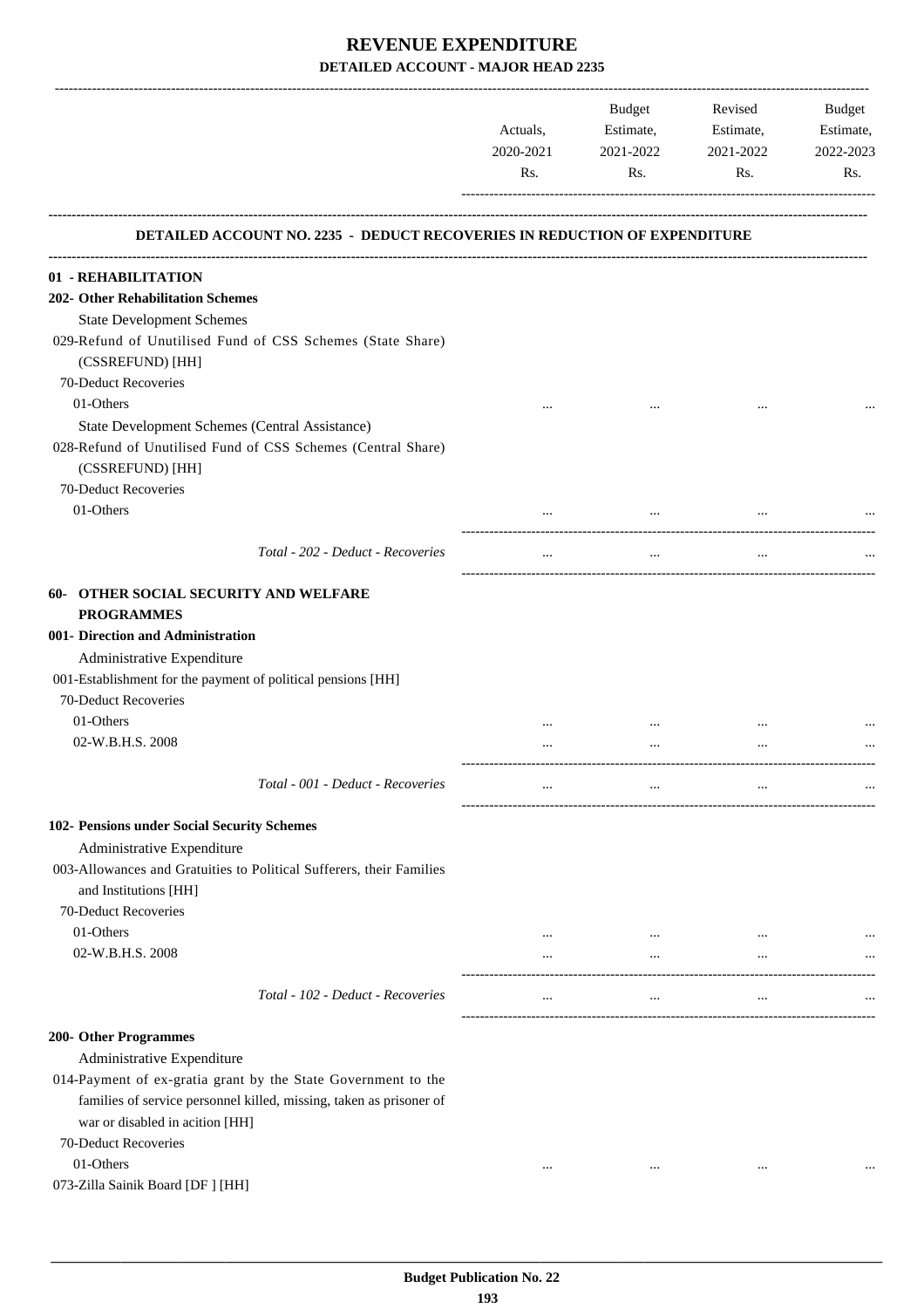|                                                                                                                                                                                                                                                                       | Actuals,<br>2020-2021<br>Rs. | <b>Budget</b><br>Estimate,<br>2021-2022<br>Rs. | Revised<br>Estimate,<br>2021-2022<br>Rs. | <b>Budget</b><br>Estimate,<br>2022-2023<br>Rs. |
|-----------------------------------------------------------------------------------------------------------------------------------------------------------------------------------------------------------------------------------------------------------------------|------------------------------|------------------------------------------------|------------------------------------------|------------------------------------------------|
| 70-Deduct Recoveries                                                                                                                                                                                                                                                  |                              |                                                |                                          |                                                |
| 01-Others                                                                                                                                                                                                                                                             | $\cdots$                     | $-1,000$                                       | $-1,000$                                 | $-1,000$                                       |
| 076-Compensation for Police Personnel Killed/Injured on duty and<br>other Ex-gratia Payments (other than Acid Victims) [HH]                                                                                                                                           |                              |                                                |                                          |                                                |
| 70-Deduct Recoveries<br>01-Others                                                                                                                                                                                                                                     | $\cdots$                     | $-1,000$                                       |                                          |                                                |
| Total - 200 - Deduct - Recoveries                                                                                                                                                                                                                                     | $\cdots$                     | $-2,000$                                       | $-1,000$                                 | $-1,000$                                       |
| 911- Deduct Recoveries of Overpayments<br>Administrative Expenditure<br>014-Payment of Ex-gratia Grant by the State Goverment to the<br>Families of Service Personal Killed, Missing, taken as<br>Prisioner of War or Disabled in action [HH]<br>70-Deduct Recoveries |                              |                                                |                                          |                                                |
| 01-Others<br>073-Zilla Sainik Board [DF] [HH]                                                                                                                                                                                                                         |                              |                                                |                                          |                                                |
| 70-Deduct Recoveries                                                                                                                                                                                                                                                  |                              |                                                |                                          |                                                |
| 01-Others                                                                                                                                                                                                                                                             |                              | $\cdots$                                       | $\cdots$                                 |                                                |
| Total - 911 - Deduct - Recoveries                                                                                                                                                                                                                                     |                              | $\cdots$                                       |                                          |                                                |
| Total - 2235 - Deduct - Recoveries                                                                                                                                                                                                                                    | $\ddotsc$                    | $-2,000$                                       | $-1,000$                                 | $-1,000$                                       |
|                                                                                                                                                                                                                                                                       |                              |                                                |                                          |                                                |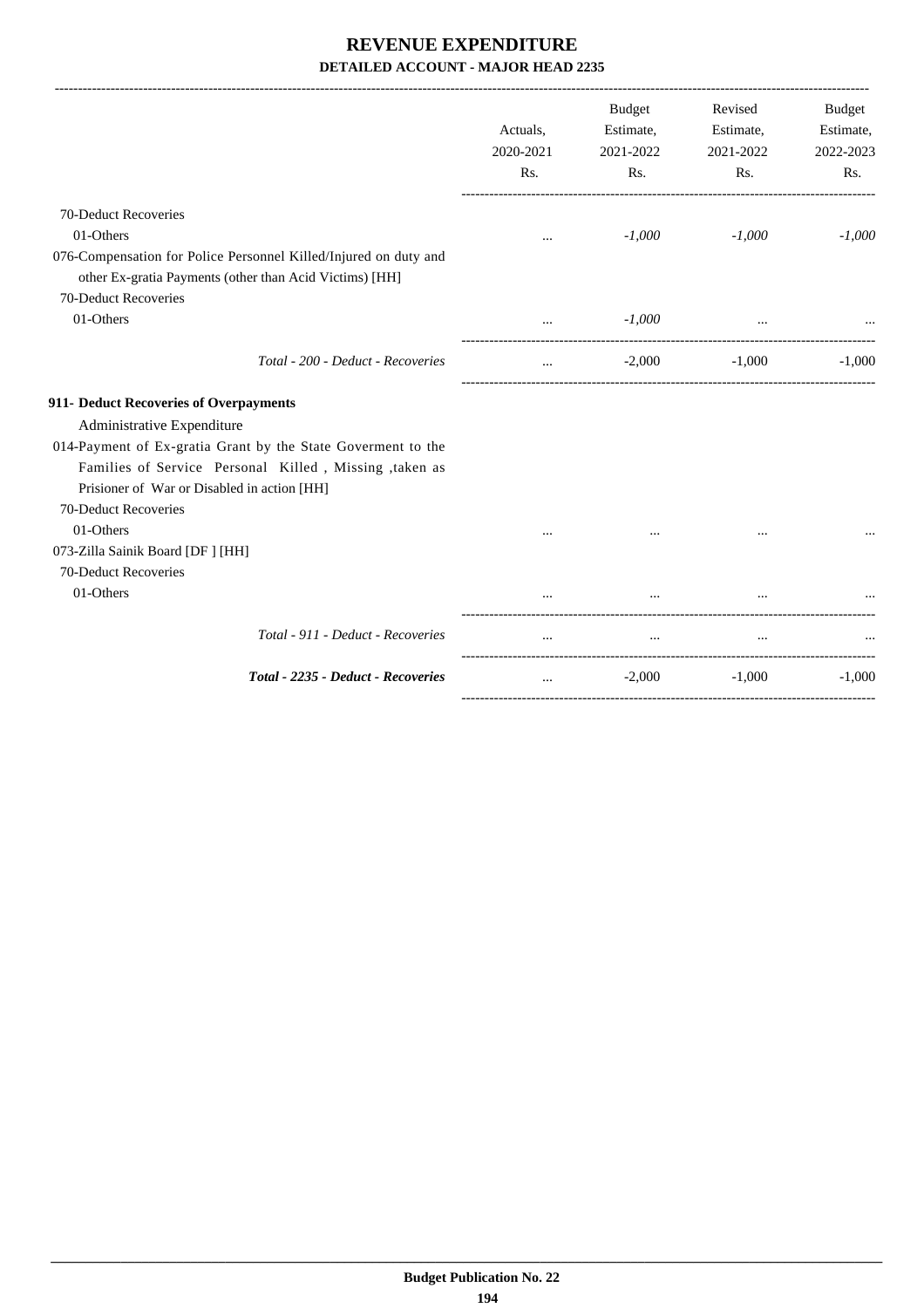# **REVENUE EXPENDITURE**

### **DEMAND No. 68**

### **Home and Hill Affairs Department**

**B** - Social Services - (h) Others

### Head of Account: 2250 - Other Social Services

| Voted Rs. 1,57,94,000                                  | <b>Charged Rs. Nil</b> |                                        |                      | <b>Total Rs. 1,57,94,000</b> |  |
|--------------------------------------------------------|------------------------|----------------------------------------|----------------------|------------------------------|--|
|                                                        |                        | Voted Rs.                              | Charged Rs.          | <b>Total Rs.</b>             |  |
| <b>Gross Expenditure</b><br><b>Deduct - Recoveries</b> |                        | 1,57,94,000<br>$\bullet\bullet\bullet$ | $\cdots$<br>$\cdots$ | 1,57,94,000<br>$\cdots$      |  |
|                                                        | <b>Net Expenditure</b> | 1,57,94,000                            | $\cdots$             | 1,57,94,000                  |  |

## REVENUE EXPENDITURE **ABSTRACT ACCOUNT**

-----------------------------------

|                            |                                                                          | Actuals,                                                                                                                                                                                                                       | <b>Budget</b><br>Estimate, | Revised<br>Estimate,                                  | Budget<br>Estimate, |
|----------------------------|--------------------------------------------------------------------------|--------------------------------------------------------------------------------------------------------------------------------------------------------------------------------------------------------------------------------|----------------------------|-------------------------------------------------------|---------------------|
|                            |                                                                          | 2020-2021<br>Rs.                                                                                                                                                                                                               | 2021-2022<br>Rs.           | 2021-2022<br>Rs.                                      | 2022-2023<br>Rs.    |
| 800- Other Expenditure     |                                                                          |                                                                                                                                                                                                                                |                            |                                                       |                     |
| Administrative Expenditure |                                                                          |                                                                                                                                                                                                                                |                            | $1,17,78,558$ $66,29,000$ $1,47,42,000$ $1,57,94,000$ |                     |
|                            |                                                                          | Total - 800 1,17,78,558 66,29,000 1,47,42,000 1,57,94,000                                                                                                                                                                      |                            |                                                       |                     |
|                            | Grand Total - Gross 1,17,78,558 66,29,000 1,47,42,000 1,57,94,000        |                                                                                                                                                                                                                                |                            |                                                       |                     |
|                            | Voted                                                                    |                                                                                                                                                                                                                                |                            | 1,17,78,558 66,29,000 1,47,42,000 1,57,94,000         |                     |
|                            | Charged                                                                  | and the contract of the contract of the contract of the contract of the contract of the contract of the contract of                                                                                                            |                            |                                                       |                     |
|                            | Administrative Expenditure 1,17,78,558 66,29,000 1,47,42,000 1,57,94,000 |                                                                                                                                                                                                                                |                            |                                                       |                     |
|                            | <b>Deduct Recoveries</b>                                                 | and the contract of the contract of the contract of the contract of the contract of the contract of the contract of the contract of the contract of the contract of the contract of the contract of the contract of the contra | $\cdots$                   |                                                       |                     |
|                            | Grand Total - Net 1,17,78,558 66,29,000 1,47,42,000 1,57,94,000          |                                                                                                                                                                                                                                |                            |                                                       |                     |
|                            | Voted                                                                    |                                                                                                                                                                                                                                |                            | 1,17,78,558 66,29,000 1,47,42,000 1,57,94,000         |                     |
|                            | Charged                                                                  | the contract of the contract of the contract of the                                                                                                                                                                            | $\cdots$                   | $\cdots$                                              |                     |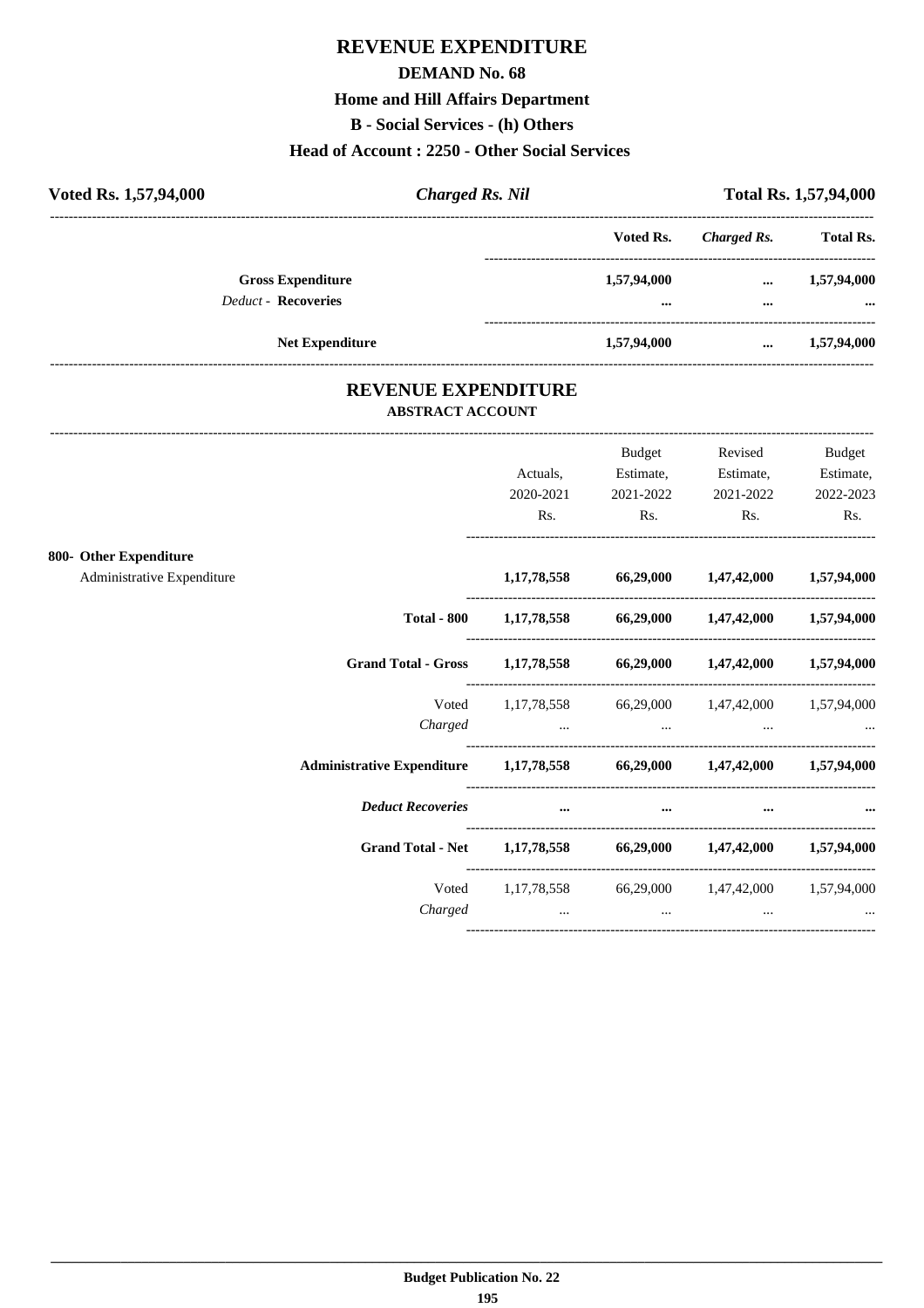|                                                                                                                                      | Actuals,<br>2020-2021<br>Rs. | Budget<br>Estimate,<br>2021-2022<br>Rs. | Revised<br>Estimate,<br>2021-2022<br>Rs.                                           | Budget<br>Estimate,<br>2022-2023<br>Rs. |
|--------------------------------------------------------------------------------------------------------------------------------------|------------------------------|-----------------------------------------|------------------------------------------------------------------------------------|-----------------------------------------|
| DETAILED ACCOUNT NO. 2250-00-800 - OTHER EXPENDITURE                                                                                 |                              |                                         |                                                                                    |                                         |
| 800- Other Expenditure                                                                                                               |                              |                                         |                                                                                    |                                         |
| <b>Administrative Expenditure</b>                                                                                                    |                              |                                         |                                                                                    |                                         |
| 001- Maintenance of Telegraph Lines and Post Offices [HH]                                                                            |                              |                                         |                                                                                    |                                         |
| 31- Grants-in-aid-GENERAL                                                                                                            |                              |                                         |                                                                                    |                                         |
| 02-Other Grants                                                                                                                      | $\ddotsc$                    | 84,000                                  | $\ddotsc$                                                                          |                                         |
| Total - 2250-00-800-001                                                                                                              | $\cdots$                     | 84,000                                  | $\cdots$                                                                           |                                         |
| 010- Contribution to the Baleswar Martyrdom Remembrance<br>Committee [HH]<br>31- Grants-in-aid-GENERAL                               |                              |                                         |                                                                                    |                                         |
| 02-Other Grants                                                                                                                      | $\cdots$                     | 18,000                                  | $\ddotsc$                                                                          |                                         |
| Total - 2250-00-800-010                                                                                                              | $\cdots$                     | 18,000                                  | $\cdots$                                                                           |                                         |
| 027- Free Supply of Bilingual application forms to the candidates<br>from W.Bengal for recruitment in Army [HH]<br>50- Other Charges |                              |                                         |                                                                                    |                                         |
| 036- Expenditure in running of the Morgues [HH]<br>50- Other Charges                                                                 | 1,13,06,545                  | 47,20,000                               | 1,30,00,000                                                                        | 1,40,00,000                             |
|                                                                                                                                      |                              |                                         |                                                                                    |                                         |
| Total - 2250-00-800-036                                                                                                              | 1,13,06,545                  |                                         | 47,20,000 1,30,00,000 1,40,00,000                                                  |                                         |
| 042- Expenses for holding Rallies for Recruitment in Army/Air<br>Force/Navy[DF] [HH]<br>13- Office Expenses                          |                              |                                         |                                                                                    |                                         |
| 01-Electricity                                                                                                                       |                              | 10,000                                  |                                                                                    |                                         |
| 02-Telephone                                                                                                                         | $\cdots$                     | 3,000                                   |                                                                                    |                                         |
| 03-Maintenance / P.O.L. for Office Vehicles                                                                                          |                              | 32,000                                  |                                                                                    |                                         |
| 04-Other Office Expenses                                                                                                             | $\cdots$                     | 20,000                                  | $\cdots$                                                                           |                                         |
| Total - 2250-00-800-042-13                                                                                                           | $\cdots$                     | 65,000                                  | $\cdots$                                                                           |                                         |
| 50- Other Charges                                                                                                                    |                              |                                         | 4,72,013 17,42,000 17,42,000 17,94,000                                             |                                         |
| Total - 2250-00-800-042                                                                                                              |                              |                                         | 4,72,013 18,07,000 17,42,000 17,94,000                                             |                                         |
| <b>Total - Administrative Expenditure</b>                                                                                            |                              |                                         | 1,17,78,558 66,29,000 1,47,42,000 1,57,94,000                                      |                                         |
| Total - 2250-00-800                                                                                                                  |                              |                                         | 1,17,78,558 66,29,000 1,47,42,000 1,57,94,000                                      |                                         |
| Voted<br>Charged                                                                                                                     |                              | and the state of the state of the       | 1,17,78,558 66,29,000 1,47,42,000 1,57,94,000<br>and the state of the state of the |                                         |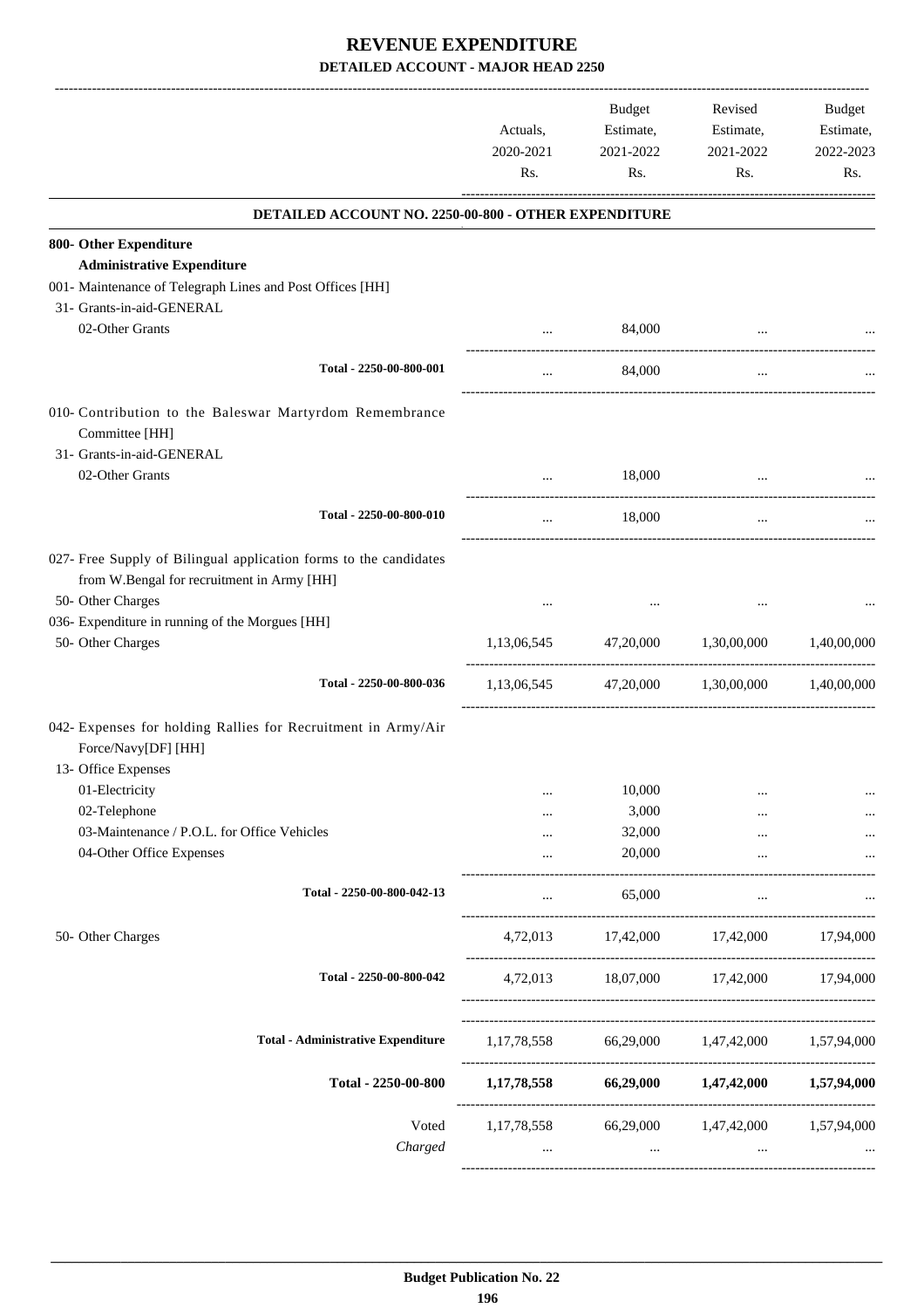# **REVENUE EXPENDITURE DEMAND No. 68 Home and Hill Affairs Department C - Economic Services - (c) Special Areas Programmes Head of Account : 2551 - Hill Areas**

| Voted Rs. 970,47,91,000<br><b>Charged Rs. Nil</b>                                     |                  |               |                                          | Total Rs. 970,47,91,000 |
|---------------------------------------------------------------------------------------|------------------|---------------|------------------------------------------|-------------------------|
|                                                                                       |                  | Voted Rs.     | ------------------<br><b>Charged Rs.</b> | <b>Total Rs.</b>        |
| <b>Gross Expenditure</b>                                                              |                  | 970,47,91,000 | $\ddotsc$                                | 970,47,91,000           |
| <b>Deduct - Recoveries</b>                                                            |                  | $\cdots$      | $\ddotsc$                                |                         |
| Net Expenditure                                                                       |                  | 970,47,91,000 | $\cdots$                                 | 970,47,91,000           |
| <b>REVENUE EXPENDITURE</b><br><b>ABSTRACT ACCOUNT</b>                                 |                  |               |                                          |                         |
|                                                                                       |                  | Budget        | Revised                                  | <b>Budget</b>           |
|                                                                                       | Actuals,         | Estimate,     | Estimate,                                | Estimate,               |
|                                                                                       | 2020-2021        | 2021-2022     | 2021-2022                                | 2022-2023               |
|                                                                                       | Rs.              | Rs.           | Rs.                                      | Rs.                     |
| <b>60 - OTHER HILL AREAS</b>                                                          |                  |               |                                          |                         |
| 101- Development of Hill Areas                                                        |                  |               |                                          |                         |
| Administrative Expenditure                                                            | 9,808            | $\ddotsc$     |                                          |                         |
| <b>State Development Schemes</b>                                                      | $\ldots$         | $\cdots$      |                                          |                         |
| Central Sector Scheme                                                                 | -------------    | $\ddotsc$     |                                          |                         |
| <b>Total - 101</b>                                                                    | 9,808            | $\ddotsc$     |                                          |                         |
| 191- Assistance to the Darjeeling Gorkha Autonomous Hill Council                      |                  |               |                                          |                         |
| Administrative Expenditure                                                            |                  | $\ddotsc$     |                                          |                         |
| <b>State Development Schemes</b>                                                      | $\cdots$         | $\cdots$      | $\cdots$                                 |                         |
| <b>Central Sector Scheme</b>                                                          | $\cdots$         |               |                                          |                         |
| <b>Total - 191</b>                                                                    | $\cdots$         | $\ldots$      | $\cdots$                                 |                         |
| 193- Assistance to Nagar Panchayats/Notified Area Committees or<br>equivalent thereof |                  |               |                                          |                         |
| Administrative Expenditure                                                            | 705, 39, 61, 813 | 767,00,48,000 | 729,45,50,000                            | 763,42,91,000           |

| Aunimonative Expenditure                         |                    | 70307,01,013     | 101,00,70,000 | 147,70,0000      | 103,74,71,000 |
|--------------------------------------------------|--------------------|------------------|---------------|------------------|---------------|
| <b>State Development Schemes</b>                 |                    | 246,02,87,558    | 176,00,00,000 | 125, 33, 33, 000 | 207,05,00,000 |
| <b>Central Sector Scheme</b>                     |                    | $\cdots$         | $\cdots$      | $\cdots$         | $\cdots$      |
|                                                  | <b>Total - 193</b> | 951, 42, 49, 371 | 943,00,48,000 | 854,78,83,000    | 970,47,91,000 |
| 789- Special Component Plan for Scheduled Castes |                    |                  |               |                  |               |
| <b>State Development Schemes</b>                 |                    | $\cdots$         |               | $\cdots$         | $\ddotsc$     |
| Central Sector Scheme                            |                    | $\cdots$         | $\cdots$      | $\cdots$         | $\cdots$      |
|                                                  | <b>Total - 789</b> | $\cdots$         | $\cdots$      | $\cdots$         | $\cdots$      |
| 796- Tribal Areas Sub-Plan                       |                    |                  |               |                  |               |
| <b>State Development Schemes</b>                 |                    | $\cdots$         | $\cdots$      | $\cdots$         | $\ddotsc$     |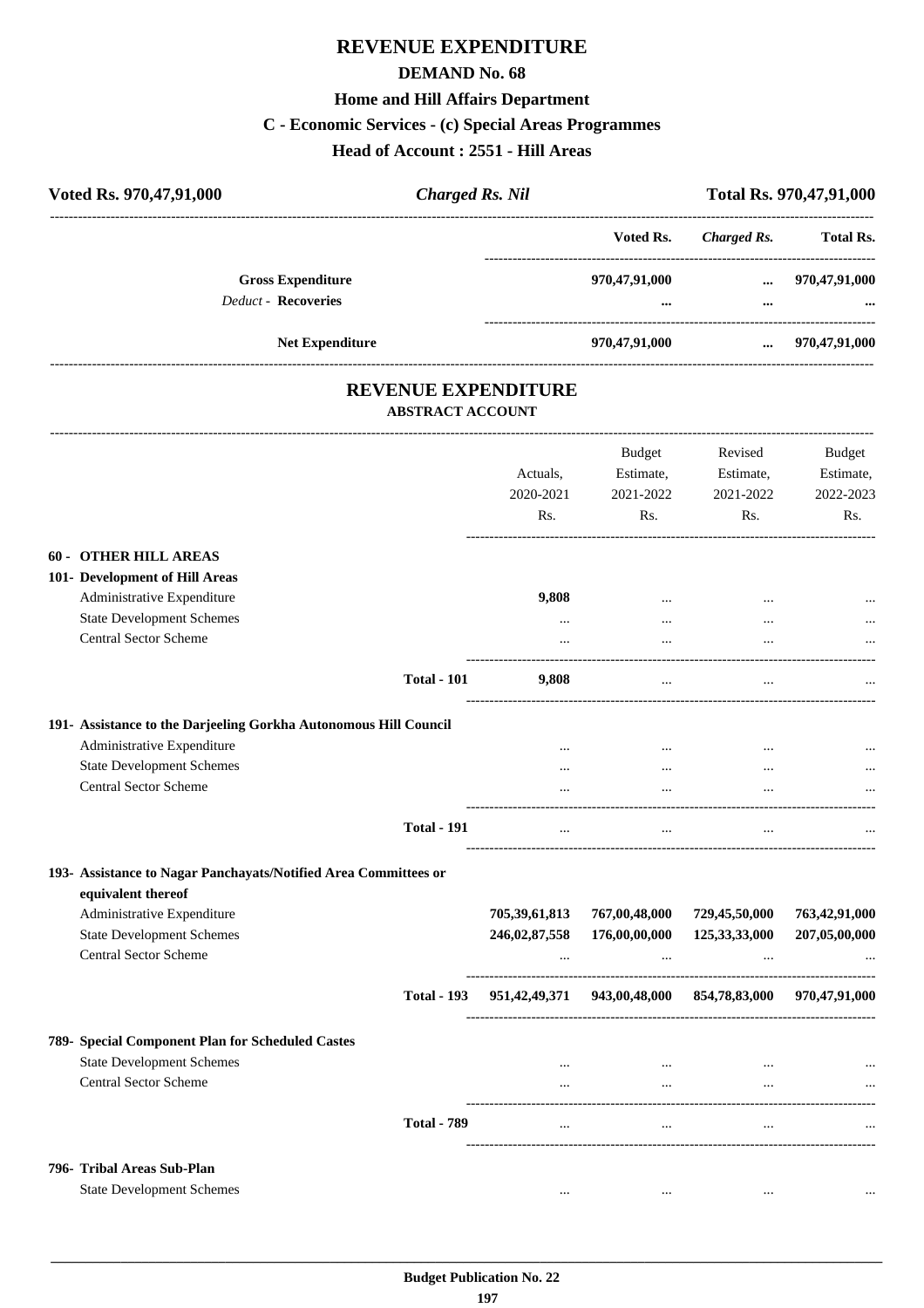## REVENUE EXPENDITURE **ABSTRACT ACCOUNT**

|                                                                                    |                    | Actuals,<br>2020-2021<br>Rs.                                    | <b>Budget</b><br>Estimate,<br>2021-2022                                                                             | Revised<br>Estimate,<br>2021-2022<br>Rs.<br>Rs.                                                                                                                                | <b>Budget</b><br>Estimate,<br>2022-2023<br>Rs. |
|------------------------------------------------------------------------------------|--------------------|-----------------------------------------------------------------|---------------------------------------------------------------------------------------------------------------------|--------------------------------------------------------------------------------------------------------------------------------------------------------------------------------|------------------------------------------------|
| <b>Central Sector Scheme</b>                                                       |                    |                                                                 |                                                                                                                     |                                                                                                                                                                                |                                                |
|                                                                                    | <b>Total - 796</b> | $\cdots$                                                        | $\cdots$                                                                                                            | $\cdots$                                                                                                                                                                       |                                                |
| <b>Other Expenditure</b><br>Administrative Expenditure                             |                    |                                                                 | 50,000                                                                                                              |                                                                                                                                                                                |                                                |
|                                                                                    | <b>Total - 800</b> |                                                                 | <b>Sales Contractor</b><br>50,000                                                                                   | $\cdots$                                                                                                                                                                       |                                                |
|                                                                                    |                    |                                                                 |                                                                                                                     | Grand Total - Gross 951,42,59,179 943,00,98,000 854,78,83,000 970,47,91,000                                                                                                    |                                                |
|                                                                                    | Charged            | and the contract of the contract of                             |                                                                                                                     | Voted 951,42,59,179 943,00,98,000 854,78,83,000 970,47,91,000<br>the contract of the contract of the contract of                                                               |                                                |
| Administrative Expenditure 705,39,71,621 767,00,98,000 729,45,50,000 763,42,91,000 |                    |                                                                 |                                                                                                                     |                                                                                                                                                                                |                                                |
| State Development Schemes 246,02,87,558 176,00,00,000 125,33,33,000 207,05,00,000  |                    |                                                                 |                                                                                                                     |                                                                                                                                                                                |                                                |
| <b>Central Sector Scheme</b>                                                       |                    |                                                                 | and the contract of the contract of the contract of the contract of the contract of the contract of the contract of | $\cdots$                                                                                                                                                                       |                                                |
|                                                                                    |                    | <i>Deduct Recoveries</i> -66,36,215 -4,000                      |                                                                                                                     | $\cdots$                                                                                                                                                                       |                                                |
|                                                                                    |                    |                                                                 |                                                                                                                     | Grand Total - Net 950,76,22,964 943,00,94,000 854,78,83,000 970,47,91,000                                                                                                      |                                                |
|                                                                                    | Charged            | $\mathbf{r}$ and $\mathbf{r}$ and $\mathbf{r}$ and $\mathbf{r}$ |                                                                                                                     | Voted 950,76,22,964 943,00,94,000 854,78,83,000 970,47,91,000<br>المنافسية المستخدمة المنافسية المنافسية المنافسية المنافسية المنافسية المنافسية المنافسية المنافسية المنافسية |                                                |

 $800 -$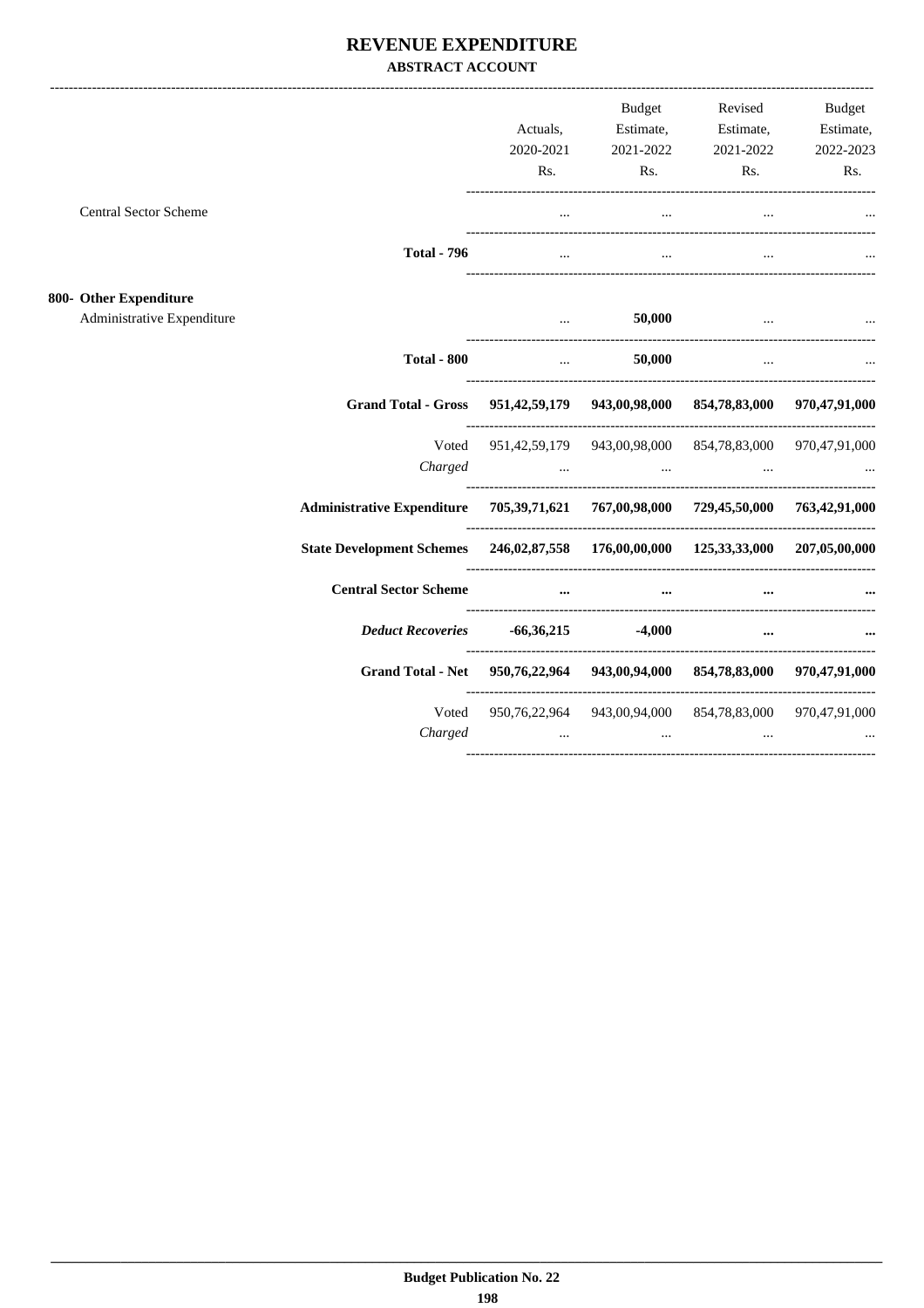|                                                                                                                                                            | Actuals.<br>2020-2021<br>Rs. | Budget<br>Estimate,<br>2021-2022<br>Rs. | Revised<br>Estimate,<br>2021-2022<br>Rs. | <b>Budget</b><br>Estimate,<br>2022-2023<br>Rs. |
|------------------------------------------------------------------------------------------------------------------------------------------------------------|------------------------------|-----------------------------------------|------------------------------------------|------------------------------------------------|
| <b>DETAILED ACCOUNT NO. 2551-60-101 - DEVELOPMENT OF HILL AREAS</b>                                                                                        |                              |                                         |                                          |                                                |
| <b>60 - OTHER HILL AREAS</b>                                                                                                                               |                              |                                         |                                          |                                                |
| 101- Development of Hill Areas                                                                                                                             |                              |                                         |                                          |                                                |
| <b>Administrative Expenditure</b>                                                                                                                          |                              |                                         |                                          |                                                |
| 001- Development of Hill Areas of Darjeeling District [HH]                                                                                                 |                              |                                         |                                          |                                                |
| 12- Medical Reimbursements under WBHS 2008                                                                                                                 | 9,808                        |                                         |                                          |                                                |
| <b>Total - Administrative Expenditure</b>                                                                                                                  | 9,808                        | $\cdots$                                |                                          |                                                |
| Total - 2551-60-101                                                                                                                                        | 9,808                        | $\cdots$                                |                                          |                                                |
| Voted                                                                                                                                                      |                              |                                         |                                          |                                                |
| Charged                                                                                                                                                    | 9,808<br>$\cdots$            | $\cdots$<br>$\cdots$                    | $\cdots$<br>$\cdots$                     |                                                |
| <b>Central Sector Scheme</b><br>001- Hill Affairs Sector (Central Share) (HADP) [HH]<br>31- Grants-in-aid-GENERAL<br>02-Other Grants                       |                              |                                         |                                          |                                                |
| Total - 2551-60-191                                                                                                                                        |                              |                                         |                                          |                                                |
| Voted                                                                                                                                                      |                              | $\ddotsc$                               | $\ddotsc$                                |                                                |
| Charged                                                                                                                                                    |                              |                                         |                                          |                                                |
| DETAILED ACCOUNT NO. 2551-60-193 - ASSISTANCE TO NAGAR PANCHAYATS/NOTIFIED AREA COMMITTEES OR                                                              | <b>EQUIVALENT THEREOF</b>    |                                         |                                          |                                                |
| <b>60 - OTHER HILL AREAS</b><br>193- Assistance to Nagar Panchayats/Notified Area Committees or<br>equivalent thereof<br><b>Administrative Expenditure</b> |                              |                                         |                                          |                                                |
| 011- Hill Affairs Sector [HH]                                                                                                                              |                              |                                         |                                          |                                                |
| 31- Grants-in-aid-GENERAL                                                                                                                                  |                              |                                         |                                          |                                                |
| 02-Other Grants                                                                                                                                            | 4,00,00,000                  | 5,00,00,000                             | 4,00,00,000                              | 4,04,00,000                                    |
| 36- Grants-in-aid-Salaries                                                                                                                                 | 21,00,93,000                 | 22,00,00,000                            | 21,74,46,000                             | 22,77,75,000                                   |
| Total - 2551-60-193-011                                                                                                                                    | 25,00,93,000                 | 27,00,00,000                            | 25,74,46,000                             | 26,81,75,000                                   |

# 024- Other Departmental Sector [HH]

 31- Grants-in-aid-GENERAL 02-Other Grants 14,00,00,000 12,62,34,000 14,00,00,000 14,14,00,000 14,14,00,000 36- Grants-in-aid-Salaries 666,38,68,813 727,32,14,000 689,71,04,000 722,47,16,000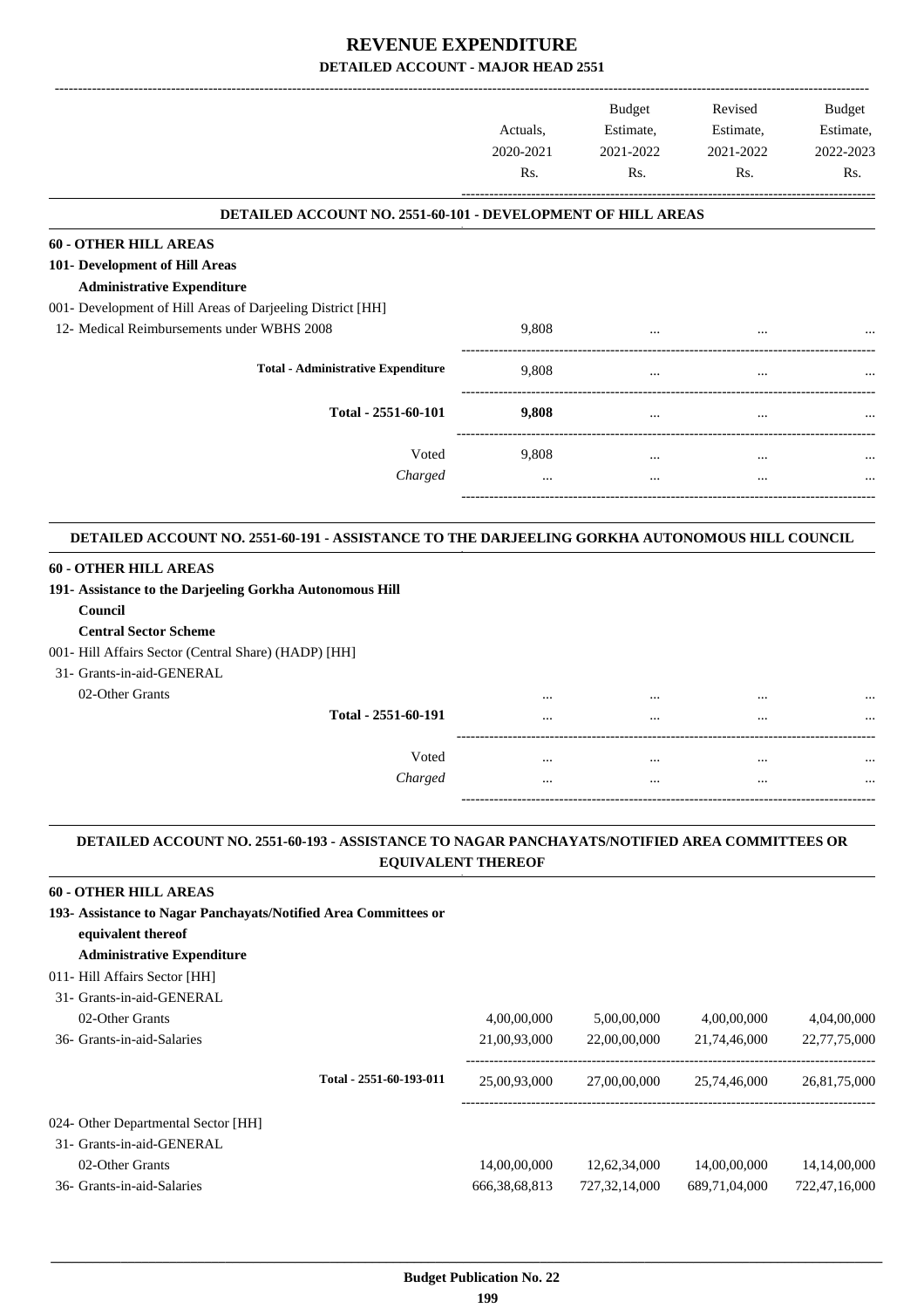|                                                                                           | Actuals,<br>2020-2021<br>Rs.                                                | Budget<br>Estimate,<br>2021-2022<br>Rs.   | Revised<br>Estimate,<br>2021-2022<br>Rs.                | Budget<br>Estimate,<br>2022-2023<br>Rs. |
|-------------------------------------------------------------------------------------------|-----------------------------------------------------------------------------|-------------------------------------------|---------------------------------------------------------|-----------------------------------------|
| Total - 2551-60-193-024                                                                   | 680, 38, 68, 813                                                            |                                           | 739,94,48,000 703,71,04,000                             | 736,61,16,000                           |
| 064- Hill Area Development Committee [HH]                                                 |                                                                             |                                           |                                                         |                                         |
| 31- Grants-in-aid-GENERAL                                                                 |                                                                             |                                           |                                                         |                                         |
| 02-Other Grants                                                                           |                                                                             | 5,00,000                                  |                                                         |                                         |
| 36- Grants-in-aid-Salaries                                                                | $\cdots$                                                                    | 1,00,000                                  | $\cdots$                                                |                                         |
| Total - 2551-60-193-064                                                                   | $\cdots$                                                                    | 6,00,000                                  | $\cdots$                                                |                                         |
| <b>Total - Administrative Expenditure</b>                                                 |                                                                             |                                           | 705,39,61,813 767,00,48,000 729,45,50,000 763,42,91,000 |                                         |
| <b>State Development Schemes</b>                                                          |                                                                             |                                           |                                                         |                                         |
| 058- Hill Affairs Sector other than HADP (HA) [HH]                                        |                                                                             |                                           |                                                         |                                         |
| 31- Grants-in-aid-GENERAL                                                                 |                                                                             |                                           |                                                         |                                         |
| 02-Other Grants                                                                           |                                                                             | 246,02,87,558 175,00,00,000 125,00,00,000 |                                                         | 206,00,00,000                           |
| Total - 2551-60-193-058                                                                   |                                                                             |                                           | 246,02,87,558 175,00,00,000 125,00,00,000               | 206,00,00,000                           |
| 065- Development work by HADC [HH]                                                        |                                                                             |                                           |                                                         |                                         |
| 31- Grants-in-aid-GENERAL                                                                 |                                                                             |                                           |                                                         |                                         |
| 02-Other Grants                                                                           | $\ddotsc$                                                                   |                                           | 1,00,00,000 33,33,000 1,05,00,000                       |                                         |
| Total - 2551-60-193-065                                                                   | $\cdots$                                                                    | 1,00,00,000                               |                                                         | 33,33,000 1,05,00,000                   |
| Total - State Development Schemes 246,02,87,558 176,00,00,000 125,33,33,000 207,05,00,000 |                                                                             |                                           |                                                         |                                         |
| <b>State Development Schemes</b>                                                          |                                                                             |                                           |                                                         |                                         |
| 059- Infrastructural facilities for the Hill Affairs Programmes under<br>RIDF (RIDF) [HH] |                                                                             |                                           |                                                         |                                         |
| 35- Grants for creation of Capital Assets                                                 |                                                                             |                                           |                                                         |                                         |
| <b>Central Sector Scheme</b>                                                              |                                                                             |                                           |                                                         |                                         |
| 063- Development of areas of Gorkhaland Territorial Administration<br>(GTA) (HADP) [HH]   |                                                                             |                                           |                                                         |                                         |
| 35- Grants for creation of Capital Assets                                                 |                                                                             |                                           | $\cdots$                                                |                                         |
|                                                                                           | Total - 2551-60-193 951,42,49,371 943,00,48,000 854,78,83,000 970,47,91,000 |                                           |                                                         |                                         |
| Voted                                                                                     |                                                                             |                                           | 951,42,49,371 943,00,48,000 854,78,83,000 970,47,91,000 |                                         |
| Charged                                                                                   |                                                                             |                                           | and the state of the state                              |                                         |
|                                                                                           |                                                                             |                                           |                                                         |                                         |

### **DETAILED ACCOUNT NO. 2551-60-789 - SPECIAL COMPONENT PLAN FOR SCHEDULED CASTES .**

.

**60 - OTHER HILL AREAS**

**789- Special Component Plan for Scheduled Castes**

**Central Sector Scheme**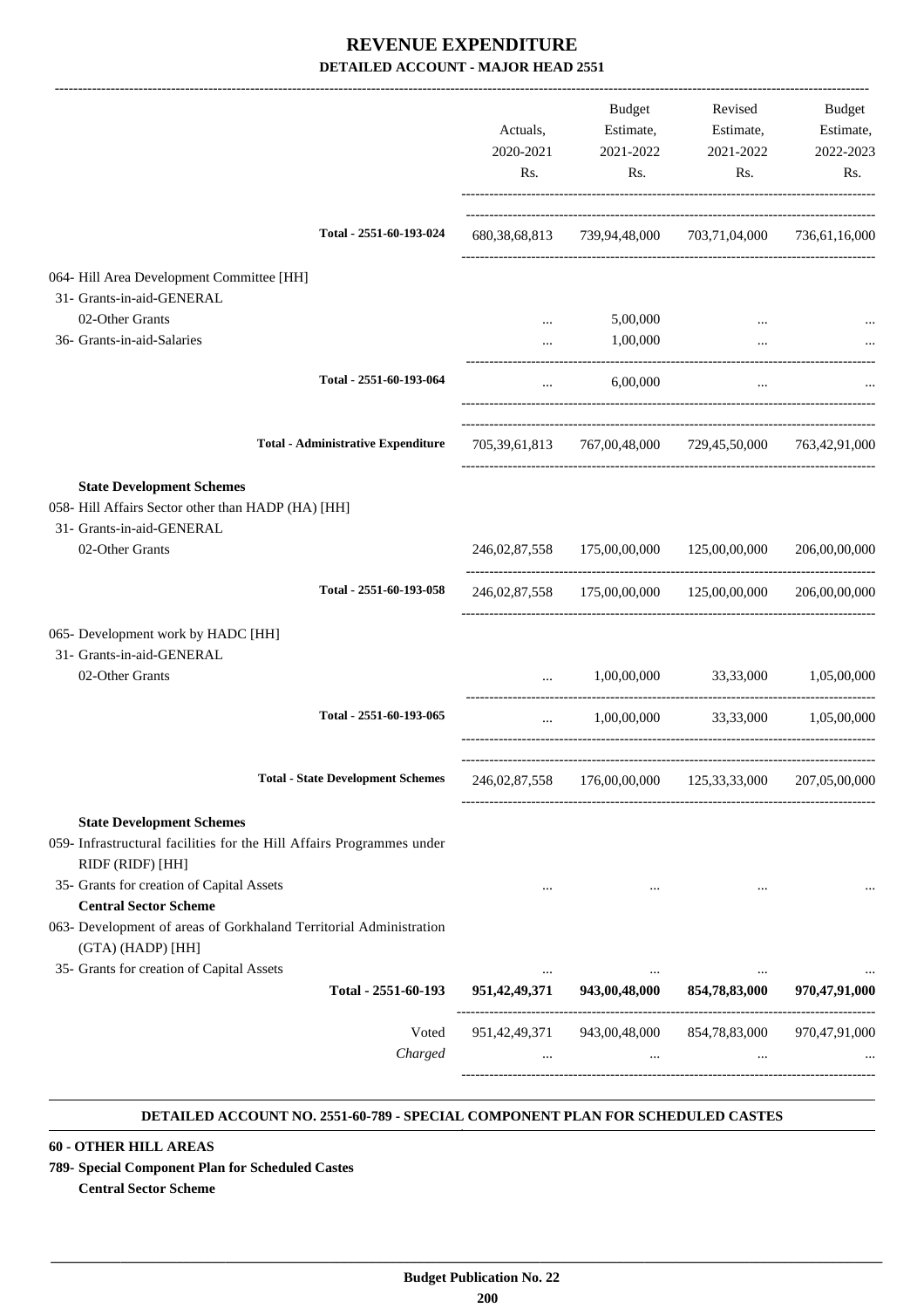|                                                                                                                        | Actuals,<br>2020-2021<br>Rs. | <b>Budget</b><br>Estimate,<br>2021-2022<br>Rs. | Revised<br>Estimate,<br>2021-2022<br>Rs. | Budget<br>Estimate,<br>2022-2023<br>Rs. |
|------------------------------------------------------------------------------------------------------------------------|------------------------------|------------------------------------------------|------------------------------------------|-----------------------------------------|
| 001- Hill Affairs Sector (Central Share) (HADP) [HH]                                                                   |                              |                                                |                                          |                                         |
| 31- Grants-in-aid-GENERAL                                                                                              |                              |                                                |                                          |                                         |
| 02-Other Grants                                                                                                        |                              |                                                |                                          |                                         |
| 013- Development of areas of Gorkhaland Territorial Administration<br>(GTA) (HADP) [HH]                                |                              |                                                |                                          |                                         |
| 35- Grants for creation of Capital Assets                                                                              |                              |                                                |                                          |                                         |
| Total - 2551-60-789                                                                                                    |                              |                                                |                                          |                                         |
| Voted                                                                                                                  | $\cdots$                     | $\cdots$                                       | $\ddotsc$                                |                                         |
| Charged                                                                                                                |                              | $\cdots$                                       | $\ddotsc$                                |                                         |
| DETAILED ACCOUNT NO. 2551-60-796 - TRIBAL AREAS SUB-PLAN<br><b>60 - OTHER HILL AREAS</b><br>796- Tribal Areas Sub-Plan |                              |                                                |                                          |                                         |
| <b>Central Sector Scheme</b>                                                                                           |                              |                                                |                                          |                                         |
| 010- Development of areas of Gorkhaland Territorial Administration<br>(GTA) (HADP) [HH]                                |                              |                                                |                                          |                                         |
| 35- Grants for creation of Capital Assets                                                                              |                              |                                                |                                          |                                         |
| Total - 2551-60-796                                                                                                    |                              |                                                | $\ddotsc$                                |                                         |
| Voted                                                                                                                  | $\cdots$                     | $\cdots$                                       | $\ddotsc$                                |                                         |
| Charged                                                                                                                |                              | $\cdots$                                       | $\ddotsc$                                |                                         |
| DETAILED ACCOUNT NO. 2551-60-800 - OTHER EXPENDITURE                                                                   |                              |                                                |                                          |                                         |
| - OTHER HILL AREAS                                                                                                     |                              |                                                |                                          |                                         |
| 800- Other Expenditure                                                                                                 |                              |                                                |                                          |                                         |
| <b>Administrative Expenditure</b>                                                                                      |                              |                                                |                                          |                                         |
| 001- Expenditure in Connection with Holding Election of the                                                            |                              |                                                |                                          |                                         |
| Darjeeling Gorkha Hill Council [HH]                                                                                    |                              |                                                |                                          |                                         |
| 50- Other Charges                                                                                                      |                              | 50,000                                         | $\ddotsc$                                |                                         |
| <b>Total - Administrative Expenditure</b>                                                                              |                              | 50,000                                         | $\ddotsc$                                | $\cdots$                                |

| Total - Administrative Expenditure |          | JUJUU    | <br>$\cdots$ |
|------------------------------------|----------|----------|--------------|
| Total - 2551-60-800                | $\cdots$ | 50,000   | <br>$\cdots$ |
| Voted                              |          | 50,000   | <br>         |
| Charged                            |          | $\cdots$ | <br>         |
|                                    |          |          |              |

### **DETAILED ACCOUNT NO. 2551 - DEDUCT RECOVERIES IN REDUCTION OF EXPENDITURE**

 **\_\_\_\_\_\_\_\_\_\_\_\_\_\_\_\_\_\_\_\_\_\_\_\_\_\_\_\_\_\_\_\_\_\_\_\_\_\_\_\_\_\_\_\_\_\_\_\_\_\_\_\_\_\_\_\_\_\_\_\_\_\_\_\_\_\_\_\_\_\_\_\_\_\_\_\_\_\_\_\_\_\_\_\_\_\_\_\_\_\_\_\_\_\_\_\_\_\_\_\_\_\_\_\_\_\_\_\_\_\_\_\_\_\_\_\_\_\_\_**

**--------------------------------------------------------------------------------------------------------------------------------------------------------------------------------**

**--------------------------------------------------------------------------------------------------------------------------------------------------------------------------------**

# **60 - OTHER HILL AREAS**

### **101- Development of Hill Areas**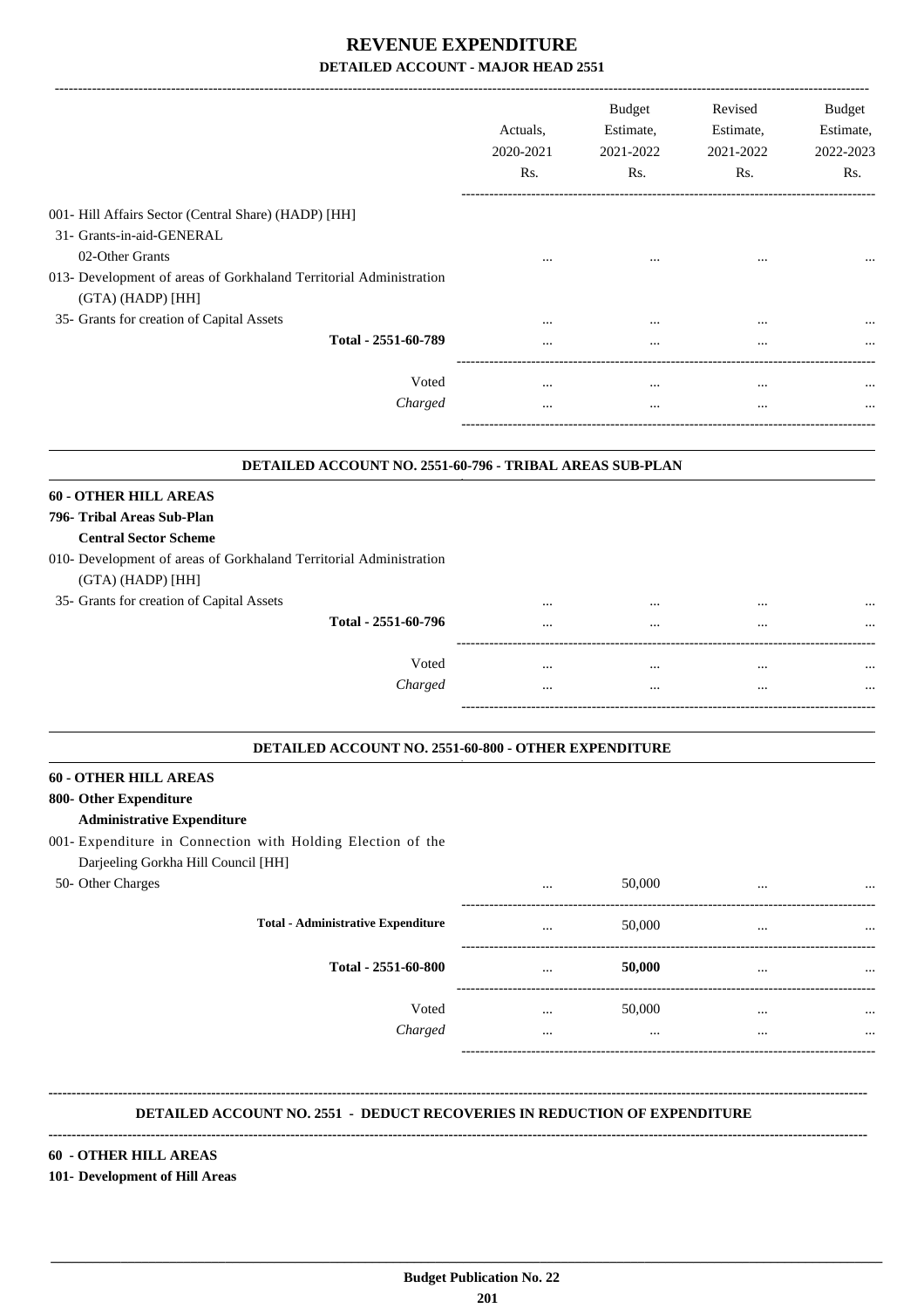|                                                                 | Actuals,<br>2020-2021<br>Rs. | <b>Budget</b><br>Estimate,<br>2021-2022<br>Rs. | Revised<br>Estimate,<br>2021-2022<br>Rs. | Budget<br>Estimate,<br>2022-2023<br>Rs. |
|-----------------------------------------------------------------|------------------------------|------------------------------------------------|------------------------------------------|-----------------------------------------|
| Administrative Expenditure                                      |                              |                                                |                                          |                                         |
| 001-Development of Hill Areas of Darjeeling District [HH]       |                              |                                                |                                          |                                         |
| 70-Deduct Recoveries                                            |                              |                                                |                                          |                                         |
| 01-Others                                                       |                              | $-1,000$                                       |                                          |                                         |
| 02-W.B.H.S. 2008                                                | $\cdots$                     | $-1,000$                                       |                                          |                                         |
|                                                                 | $\cdots$                     |                                                |                                          |                                         |
| Total - 101 - Deduct - Recoveries                               | $\cdots$                     | $-2,000$                                       | $\cdots$                                 |                                         |
| 193- Assistance to Nagar Panchayats/Notified Area Committees or |                              |                                                |                                          |                                         |
| equivalent thereof                                              |                              |                                                |                                          |                                         |
| Administrative Expenditure                                      |                              |                                                |                                          |                                         |
| 011-Hill Affairs Sector [HH]                                    |                              |                                                |                                          |                                         |
| 70-Deduct Recoveries                                            |                              |                                                |                                          |                                         |
| 01-Others                                                       |                              | $-1,000$                                       |                                          |                                         |
| 024-Other Departmental Sector [HH]                              | $\cdots$                     |                                                |                                          |                                         |
| 70-Deduct Recoveries                                            |                              |                                                |                                          |                                         |
| 01-Others                                                       |                              |                                                |                                          |                                         |
|                                                                 | $\cdots$                     | $-1,000$                                       | $\cdots$                                 |                                         |
| Total - 193 - Deduct - Recoveries                               | $\cdots$                     | $-2,000$                                       | $\cdots$                                 |                                         |
| 800- Other Expenditure                                          |                              |                                                |                                          |                                         |
| Administrative Expenditure                                      |                              |                                                |                                          |                                         |
| 001-Expenditure in Connection with Holding Election of the      |                              |                                                |                                          |                                         |
| Darjeeling Gorkha Hill Council [HH]                             |                              |                                                |                                          |                                         |
| 70-Deduct Recoveries                                            |                              |                                                |                                          |                                         |
| 01-Others                                                       | $\cdots$                     |                                                |                                          |                                         |
| <b>State Development Schemes</b>                                |                              |                                                |                                          |                                         |
| 004-Refund of Unutilised Fund of CSS Schemes (State Share)      |                              |                                                |                                          |                                         |
| (CSSREFUND) [HH]                                                |                              |                                                |                                          |                                         |
| 70-Deduct Recoveries                                            |                              |                                                |                                          |                                         |
| 01-Others                                                       |                              |                                                |                                          |                                         |
|                                                                 | $\cdots$                     | $\cdots$                                       | $\cdots$                                 |                                         |
| State Development Schemes (Central Assistance)                  |                              |                                                |                                          |                                         |
| 003-Refund of Unutilised Fund of CSS Schemes (Central Share)    |                              |                                                |                                          |                                         |
| (CSSREFUND) [HH]                                                |                              |                                                |                                          |                                         |
| 70-Deduct Recoveries                                            |                              |                                                |                                          |                                         |
| 01-Others                                                       | $\cdots$                     | $\cdots$                                       | $\cdots$                                 |                                         |
| Total - 800 - Deduct - Recoveries                               | $\cdots$                     | $\cdots$                                       | $\cdots$                                 |                                         |
|                                                                 |                              |                                                |                                          |                                         |
| 911- Deduct Recoveries of Overpayments                          |                              |                                                |                                          |                                         |
| Administrative Expenditure                                      |                              |                                                |                                          |                                         |
| 001-Hill Affairs Sector [HH]                                    |                              |                                                |                                          |                                         |
| 70-Deduct Recoveries                                            |                              |                                                |                                          |                                         |
| 01-Others                                                       | $\cdots$                     | $\cdots$                                       | $\cdots$                                 | $\cdots$                                |
| 011-Hill Affairs Sector [HH]                                    |                              |                                                |                                          |                                         |
| 70-Deduct Recoveries                                            |                              |                                                |                                          |                                         |
| 01-Others                                                       | $-66,36,215$                 | $\cdots$                                       |                                          |                                         |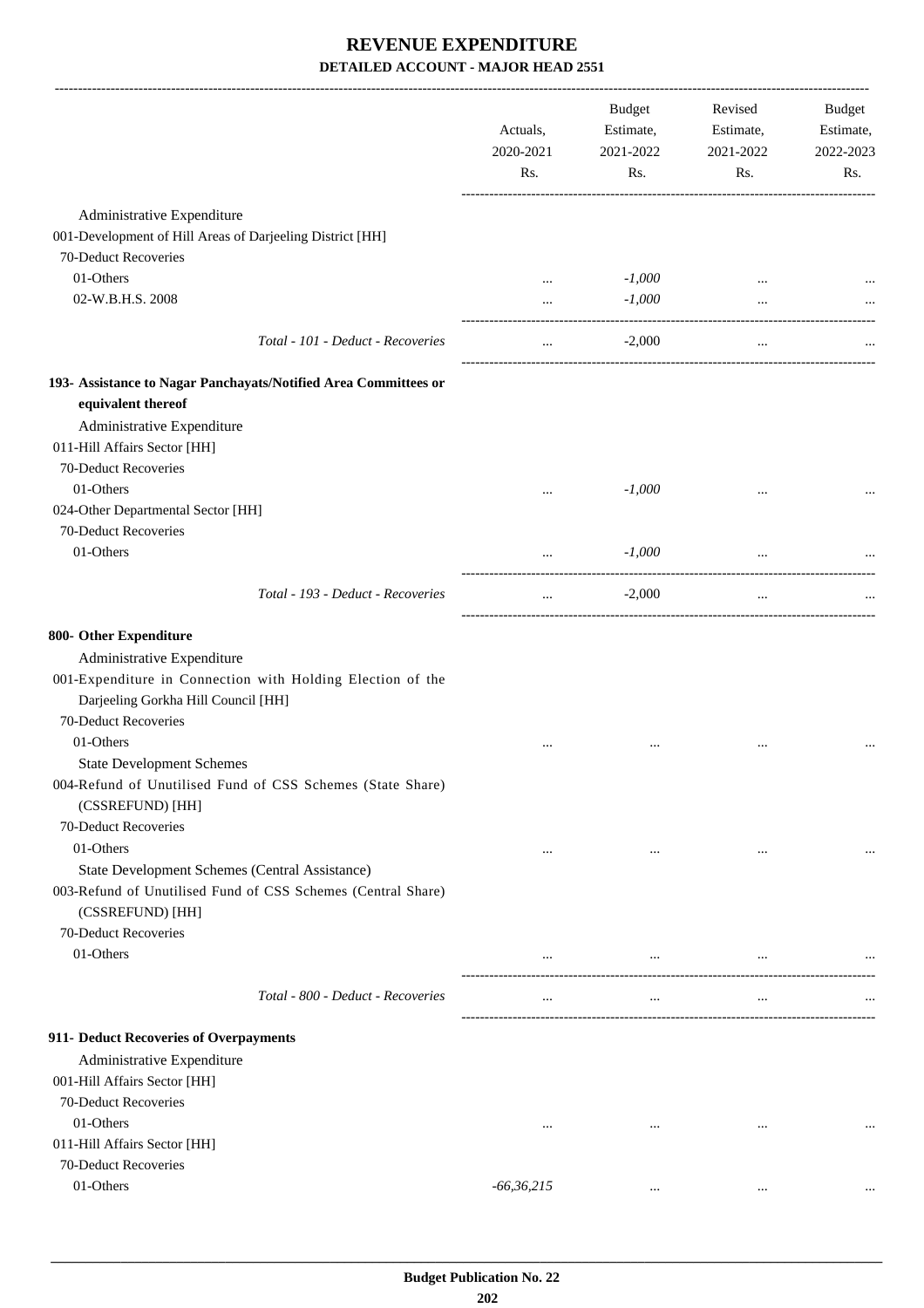-------------------------------------------------------------------------------------------------------------------------------------------------------------------------------

|                                                                 |                                    | Actuals,<br>2020-2021<br>Rs. | <b>Budget</b><br>Estimate,<br>2021-2022<br>Rs. | Revised<br>Estimate,<br>2021-2022<br>Rs. | <b>Budget</b><br>Estimate,<br>2022-2023<br>Rs. |
|-----------------------------------------------------------------|------------------------------------|------------------------------|------------------------------------------------|------------------------------------------|------------------------------------------------|
| 02-W.B.H.S. 2008                                                |                                    | $\cdots$                     | $\cdots$                                       | $\cdots$                                 | $\cdots$                                       |
| 024-Deduct Recoveries [HH]<br>70-Deduct Recoveries<br>01-Others |                                    | $\cdots$                     | $\cdots$                                       | $\cdots$                                 | $\cdots$                                       |
| 026-Agriculture Sector [HH]<br>70-Deduct Recoveries             |                                    |                              |                                                |                                          |                                                |
| 01-Others                                                       |                                    | $\cdots$                     | $\cdots$                                       | $\cdots$                                 | $\cdots$                                       |
|                                                                 | Total - 911 - Deduct - Recoveries  | $-66,36,215$                 | $\cdots$                                       |                                          | $\cdots$                                       |
|                                                                 | Total - 2551 - Deduct - Recoveries | $-66,36,215$                 | $-4,000$                                       | $\cdots$                                 | $\cdots$                                       |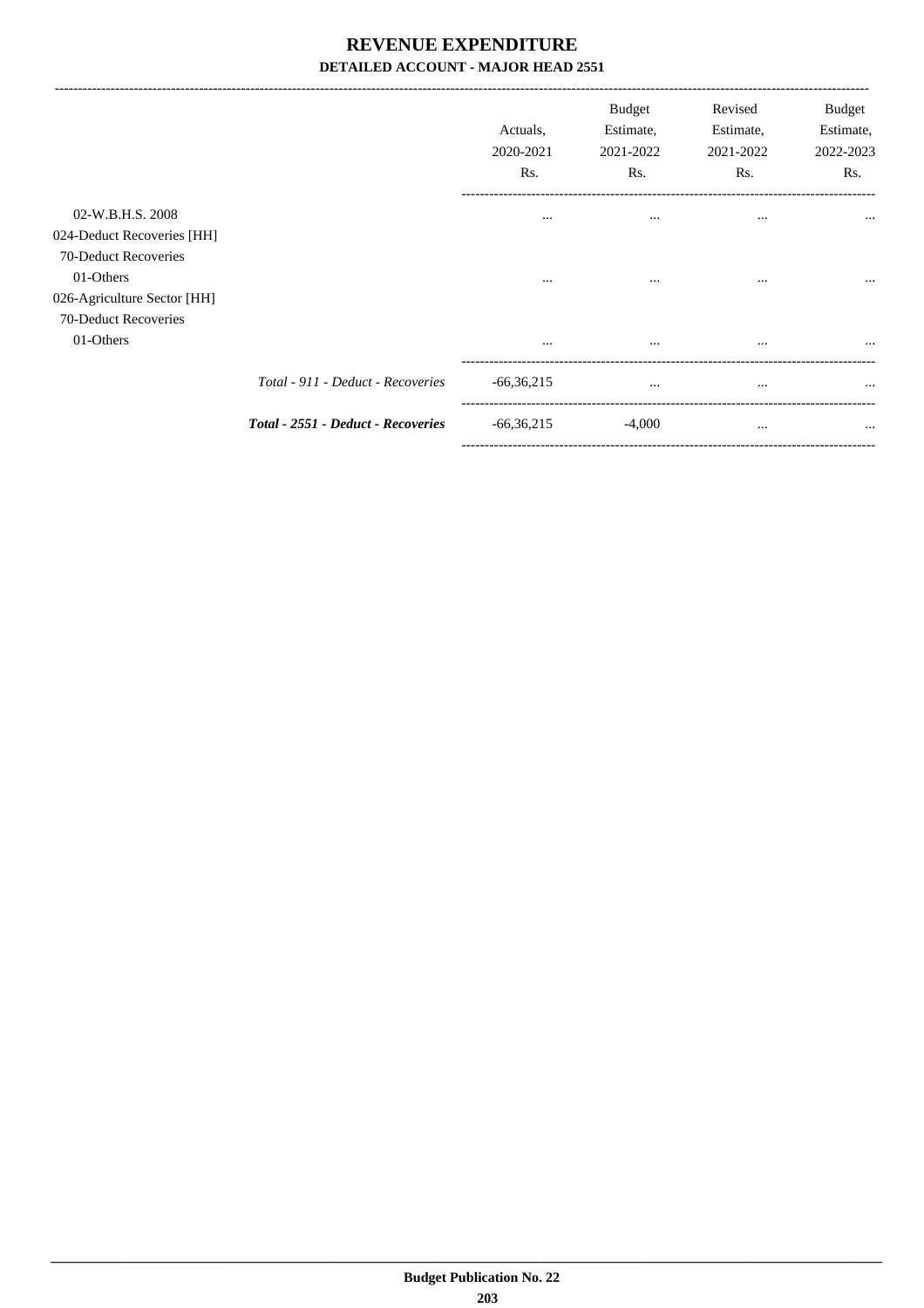# **REVENUE EXPENDITURE**

## **DEMAND No. 68**

### **Home and Hill Affairs Department**

### **C - Economic Services - (c) Special Areas Programmes**

### **Head of Account : 2575 - Other Special Areas Programmes**

|                 |                        | Total Rs. 87,35,65,000 |
|-----------------|------------------------|------------------------|
| Voted Rs.       | Charged Rs.            | <b>Total Rs.</b>       |
| 87, 35, 65, 000 | $\cdots$               | 87, 35, 65, 000        |
|                 |                        |                        |
| 87, 35, 65, 000 | $\cdots$               | 87, 35, 65, 000        |
|                 | <b>Charged Rs. Nil</b> |                        |

## **REVENUE EXPENDITURE ABSTRACT ACCOUNT**

---------------------------------------------------------------------------------------------------------------------------------------------------------------------------------

|                                                       | Actuals,         | <b>Budget</b><br>Estimate, | Revised<br>Estimate,  | <b>Budget</b><br>Estimate, |
|-------------------------------------------------------|------------------|----------------------------|-----------------------|----------------------------|
|                                                       | 2020-2021<br>Rs. | 2021-2022<br>Rs.           | 2021-2022<br>Rs.      | 2022-2023<br>Rs.           |
| 06 - BORDER AREA DEVELOPMENT                          |                  |                            |                       |                            |
| 003- Training                                         |                  |                            |                       |                            |
| <b>State Development Schemes</b>                      | $\ddotsc$        | 60,00,000                  |                       |                            |
| State Development Schemes (Central Assistance)        |                  | 90,00,000                  |                       |                            |
| <b>Total - 003</b>                                    | $\ddotsc$        | 1,50,00,000                |                       |                            |
| Total - 06                                            | $\cdots$         | 1,50,00,000                | $\cdots$              |                            |
| 60 - OTHERS                                           |                  |                            |                       |                            |
| 800- Other Expenditure                                |                  |                            |                       |                            |
| <b>State Development Schemes</b>                      | 27,59,292        | 22,61,00,000               | 3,60,000              | 43,78,05,000               |
| State Development Schemes (Central Assistance)        | 69,83,087        | 33,90,00,000               | 1.80.000              | 43,57,60,000               |
| <b>Total - 800</b>                                    | 97,42,379        | 56,51,00,000               | 5,40,000              | 87, 35, 65, 000            |
| Total - 60                                            | 97, 42, 379      | 56,51,00,000               | 5,40,000              | 87,35,65,000               |
| <b>Grand Total - Gross</b>                            | 97, 42, 379      | 58,01,00,000 5,40,000      |                       | 87, 35, 65, 000            |
| Voted                                                 | 97,42,379        |                            | 58,01,00,000 5,40,000 | 87, 35, 65, 000            |
| Charged                                               | $\cdots$         | $\cdots$                   |                       |                            |
| <b>State Development Schemes</b>                      |                  | 27,59,292 23,21,00,000     | 3,60,000              | 43,78,05,000               |
| <b>State Development Schemes (Central Assistance)</b> | 69,83,087        |                            | 34,80,00,000 1,80,000 | 43,57,60,000               |
| <b>Deduct Recoveries</b>                              | $\cdots$         | $\cdots$                   | $\cdots$              |                            |
|                                                       |                  |                            |                       |                            |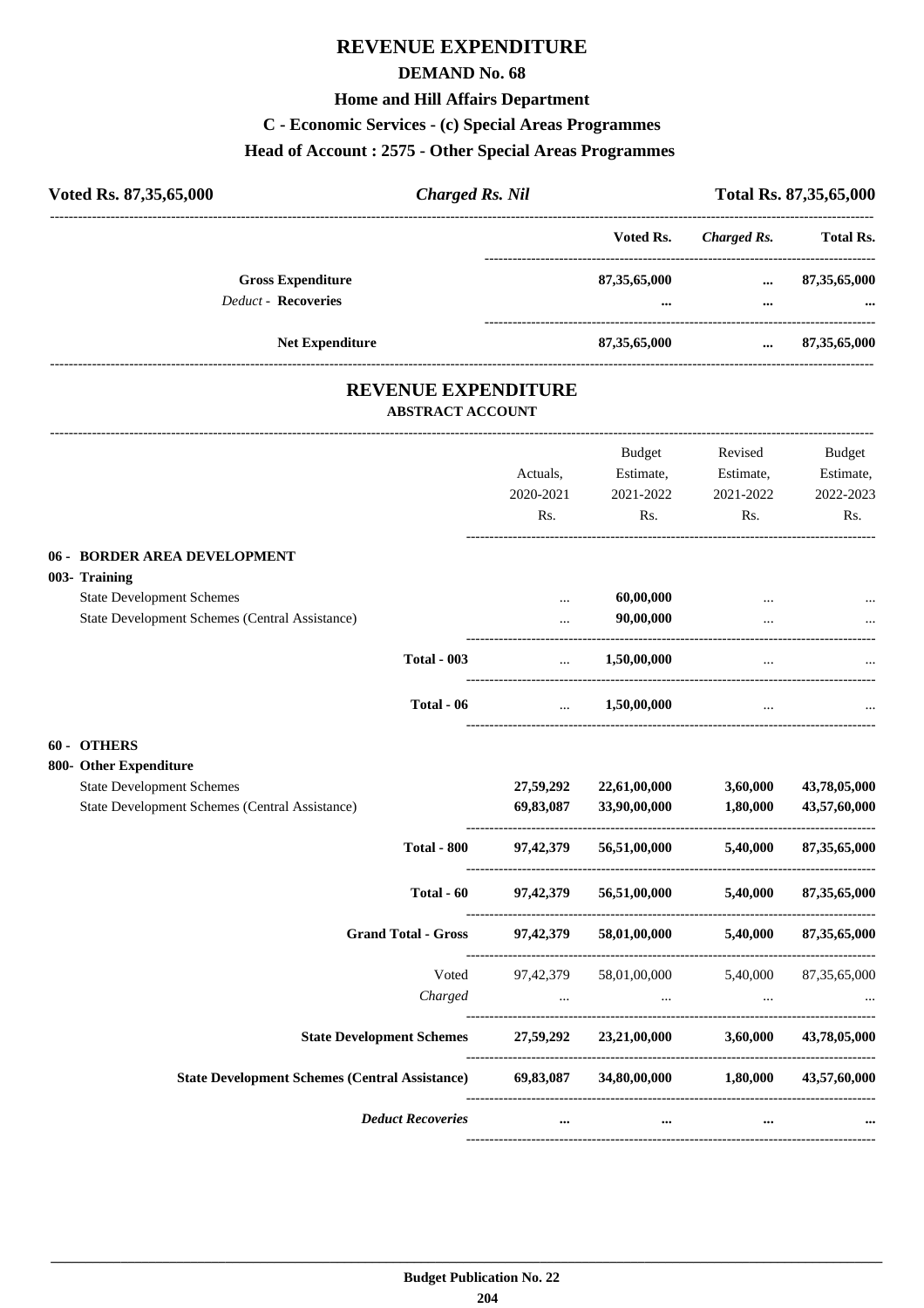## **REVENUE EXPENDITURE ABSTRACT ACCOUNT**

|                          | Actuals,<br>2020-2021 | <b>Budget</b><br>Estimate,<br>2021-2022 | Revised<br>Estimate,<br>2021-2022 | <b>Budget</b><br>Estimate,<br>2022-2023 |
|--------------------------|-----------------------|-----------------------------------------|-----------------------------------|-----------------------------------------|
| <b>Grand Total - Net</b> | Rs.                   | Rs.                                     | Rs.                               | Rs.                                     |
|                          | 97,42,379             | 58,01,00,000                            | 5,40,000                          | 87, 35, 65, 000                         |
| Voted                    | 97, 42, 379           | 58,01,00,000                            | 5,40,000                          | 87, 35, 65, 000                         |
| Charged                  | $\cdots$              | $\cdots$                                |                                   | $\cdots$                                |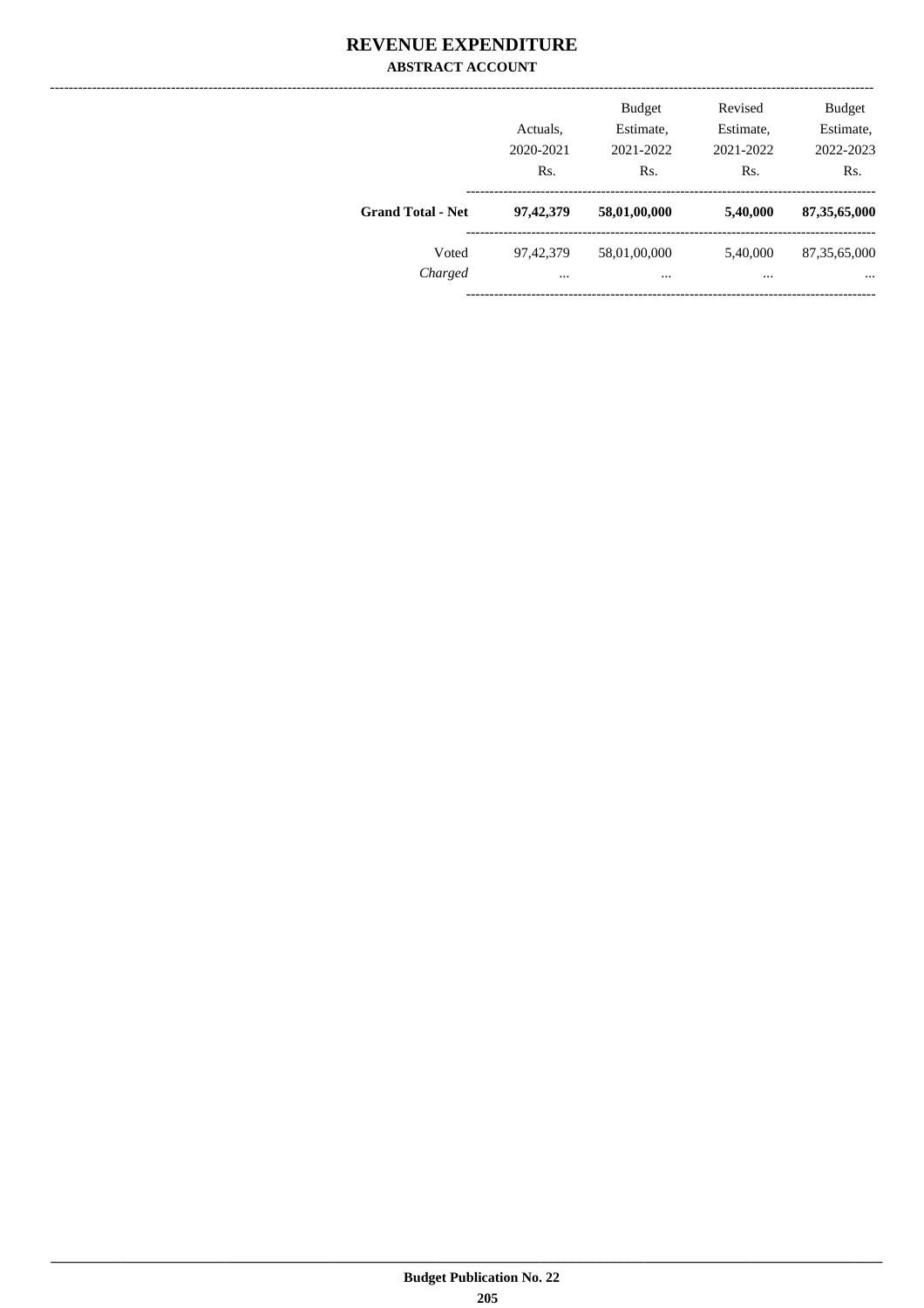|                                                                                                                      | Actuals,<br>2020-2021<br>Rs. | Budget<br>Estimate,<br>2021-2022<br>Rs. | Revised<br>Estimate,<br>2021-2022<br>Rs.             | <b>Budget</b><br>Estimate,<br>2022-2023<br>Rs. |
|----------------------------------------------------------------------------------------------------------------------|------------------------------|-----------------------------------------|------------------------------------------------------|------------------------------------------------|
| DETAILED ACCOUNT NO. 2575-06-003 - TRAINING                                                                          |                              |                                         |                                                      |                                                |
| 06 - BORDER AREA DEVELOPMENT                                                                                         |                              |                                         |                                                      |                                                |
| 003- Training                                                                                                        |                              |                                         |                                                      |                                                |
| <b>State Development Schemes</b>                                                                                     |                              |                                         |                                                      |                                                |
| 002- Training Programme On Skill Development and Capacity<br>Building and Employment Generation (State Share) (BADP) |                              |                                         |                                                      |                                                |
| [HH]                                                                                                                 |                              |                                         |                                                      |                                                |
| 50- Other Charges                                                                                                    |                              | 60,00,000                               |                                                      |                                                |
| <b>Total - State Development Schemes</b>                                                                             |                              | 60,00,000                               |                                                      |                                                |
| <b>State Development Schemes (Central Assistance)</b>                                                                |                              |                                         |                                                      |                                                |
| 001- Training Programme On Skill Development and Capacity                                                            |                              |                                         |                                                      |                                                |
| Building and Employment Generation (Central Share) (BADP)                                                            |                              |                                         |                                                      |                                                |
| [HH]                                                                                                                 |                              |                                         |                                                      |                                                |
| 50- Other Charges                                                                                                    |                              | 90,00,000                               |                                                      |                                                |
| <b>Total - State Development Schemes (Central Assistance)</b>                                                        | $\cdots$                     | 90,00,000                               | $\cdots$                                             |                                                |
|                                                                                                                      |                              |                                         |                                                      |                                                |
| Total - 2575-06-003                                                                                                  | $\cdots$                     | 1,50,00,000                             | $\ldots$                                             |                                                |
| Voted                                                                                                                | $\cdots$                     | 1,50,00,000                             | $\ddotsc$                                            |                                                |
| Charged                                                                                                              | $\cdots$                     |                                         |                                                      |                                                |
|                                                                                                                      |                              |                                         |                                                      |                                                |
| DETAILED ACCOUNT NO. 2575-60-800 - OTHER EXPENDITURE                                                                 |                              |                                         |                                                      |                                                |
| 60 - OTHERS                                                                                                          |                              |                                         |                                                      |                                                |
| 800- Other Expenditure                                                                                               |                              |                                         |                                                      |                                                |
| <b>State Development Schemes</b>                                                                                     |                              |                                         |                                                      |                                                |
| 020- Transport Sector (State Share) (BADP) [HH]                                                                      |                              |                                         |                                                      |                                                |
| 50- Other Charges                                                                                                    | $\cdots$                     |                                         | $51,00,000$<br>------------------------------------- | 2,53,55,000                                    |
| Total - 2575-60-800-020                                                                                              | $\cdots$                     | 51,00,000                               | <b>Section</b> (1997)                                | 2,53,55,000                                    |
| 021- Public Health Engineering Sector Creation of Source of Portable                                                 |                              |                                         |                                                      |                                                |
| Water (State Share) (BADP) [HH]                                                                                      |                              |                                         |                                                      |                                                |
| 27- Minor Works/ Maintenance                                                                                         |                              | $\ldots$ 12,40,00,000 $\ldots$          |                                                      | 23,02,00,000                                   |
| Total - 2575-60-800-021                                                                                              |                              | $\ldots$ 12,40,00,000                   |                                                      | $\ldots$ 23,02,00,000                          |
| 022- Health & Family Welfare Sector (State Share) (BADP) [HH]                                                        |                              |                                         |                                                      |                                                |
| 21- Materials and Supplies/Stores and Equipment                                                                      |                              |                                         |                                                      |                                                |
| 04-Others                                                                                                            | $\cdots$                     | 80,00,000                               | $\cdots$                                             | 4,00,00,000                                    |
| 27- Minor Works/ Maintenance                                                                                         | 4,86,250                     | 4,40,00,000                             | $\cdots$                                             | 5,46,00,000                                    |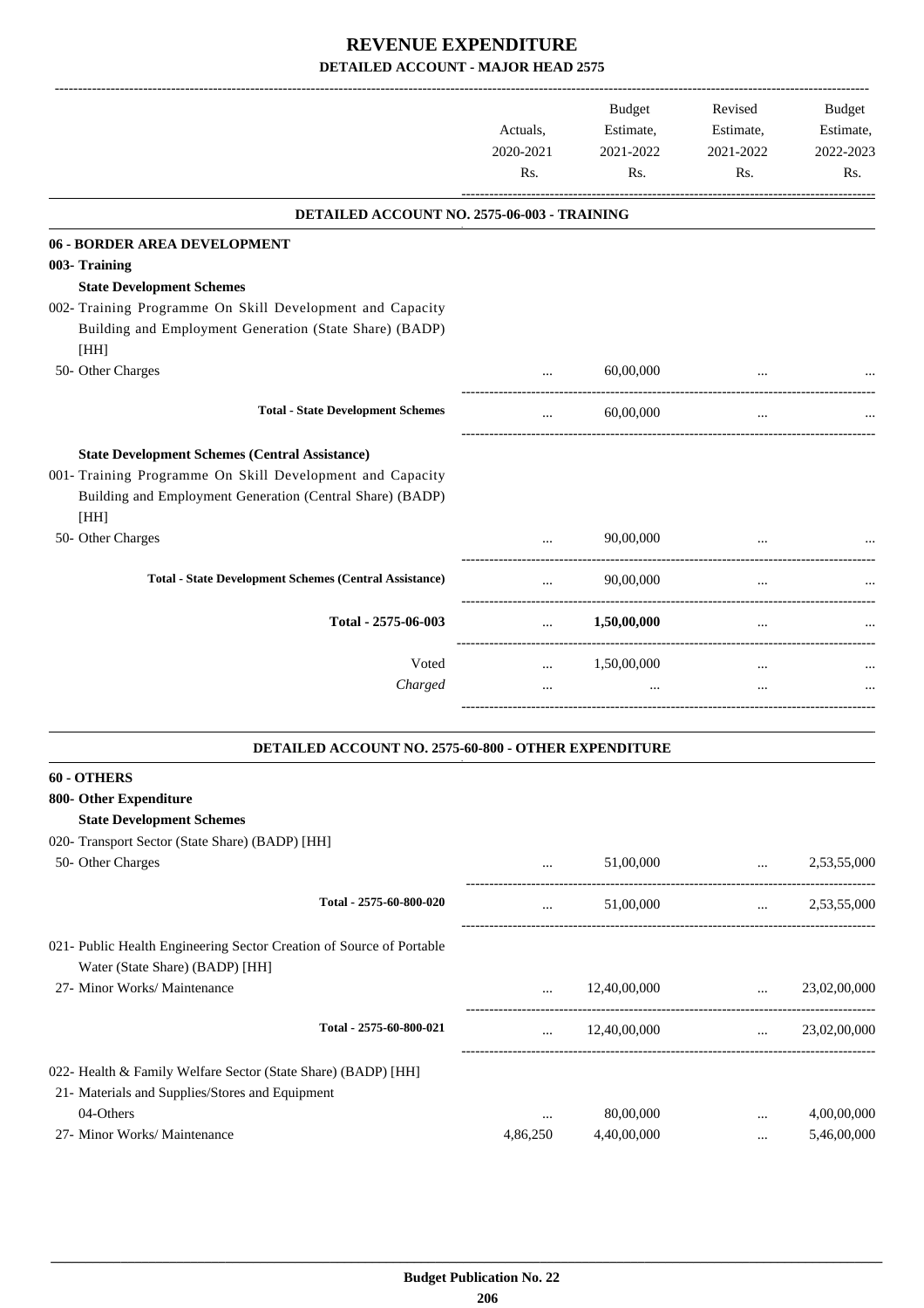|                                                                                                                                                | Actuals,<br>2020-2021<br>Rs. | Budget<br>Estimate,<br>2021-2022<br>Rs.      | Revised<br>Estimate,<br>2021-2022<br>Rs.                                                                                                                                                                                                         | Budget<br>Estimate,<br>2022-2023<br>Rs. |
|------------------------------------------------------------------------------------------------------------------------------------------------|------------------------------|----------------------------------------------|--------------------------------------------------------------------------------------------------------------------------------------------------------------------------------------------------------------------------------------------------|-----------------------------------------|
| Total - 2575-60-800-022                                                                                                                        |                              | 4,86,250 5,20,00,000                         | $\ldots$ 9,46,00,000                                                                                                                                                                                                                             |                                         |
| 023- Education Sector - Renovation / Construction / Expansion of<br>Schools (State Share) (BADP) [HH]                                          |                              |                                              |                                                                                                                                                                                                                                                  |                                         |
| 21- Materials and Supplies/Stores and Equipment                                                                                                |                              |                                              |                                                                                                                                                                                                                                                  |                                         |
| 04-Others                                                                                                                                      |                              | 50,00,000                                    | $\cdots$                                                                                                                                                                                                                                         | 3,00,00,000                             |
| 27- Minor Works/ Maintenance                                                                                                                   | 10,49,939                    | 4,00,00,000                                  | $\ddotsc$                                                                                                                                                                                                                                        | 5,72,50,000                             |
| Total - 2575-60-800-023                                                                                                                        |                              | 10,49,939 4,50,00,000                        |                                                                                                                                                                                                                                                  | $\ldots$ 8,72,50,000                    |
| 024- General Administration Sector - Creation of Infrastructure<br>facilities in Border Areas (State Share) (BADP) [HH]<br>13- Office Expenses |                              |                                              |                                                                                                                                                                                                                                                  |                                         |
| 03-Maintenance / P.O.L. for Office Vehicles                                                                                                    | $\cdots$                     | $\ldots$                                     | 3,60,000                                                                                                                                                                                                                                         | 4,00,000                                |
| 27- Minor Works/ Maintenance                                                                                                                   |                              |                                              | $\cdots$                                                                                                                                                                                                                                         |                                         |
| 50- Other Charges                                                                                                                              | 12,23,103                    | $\cdots$                                     | $\cdots$                                                                                                                                                                                                                                         |                                         |
| 77- Computerisation                                                                                                                            |                              |                                              | $\cdots$                                                                                                                                                                                                                                         |                                         |
| Total - 2575-60-800-024                                                                                                                        | 12,23,103                    |                                              | $\ldots$ 3,60,000                                                                                                                                                                                                                                | 4.00.000                                |
| <b>Total - State Development Schemes</b>                                                                                                       |                              | 27,59,292 22,61,00,000 3,60,000 43,78,05,000 |                                                                                                                                                                                                                                                  |                                         |
| <b>State Development Schemes (Central Assistance)</b>                                                                                          |                              |                                              |                                                                                                                                                                                                                                                  |                                         |
| 008- Transport Sector (Central Share) (BADP) [HH]                                                                                              |                              |                                              |                                                                                                                                                                                                                                                  |                                         |
| 50- Other Charges                                                                                                                              | $\cdots$                     | 45,00,000                                    | $\ddotsc$                                                                                                                                                                                                                                        | 1,44,25,000                             |
| Total - 2575-60-800-008                                                                                                                        | $\cdots$                     | 45,00,000                                    | $\mathbf{1}$ , and $\mathbf{1}$                                                                                                                                                                                                                  | 1,44,25,000                             |
| 009- Public Health Engineering Sector Creation of Source of Potable<br>water (Central Share) (BADP) [HH]                                       |                              |                                              |                                                                                                                                                                                                                                                  |                                         |
| 27- Minor Works/ Maintenance                                                                                                                   |                              | 18,60,00,000                                 | $\cdots$                                                                                                                                                                                                                                         | 22,53,00,000                            |
| 31- Grants-in-aid-GENERAL                                                                                                                      |                              |                                              |                                                                                                                                                                                                                                                  |                                         |
| 02-Other Grants                                                                                                                                | $\cdots$                     | $\cdots$                                     | $\cdots$                                                                                                                                                                                                                                         |                                         |
| Total - 2575-60-800-009                                                                                                                        | $\cdots$                     | 18,60,00,000                                 | $\mathbf{r}$ , and $\mathbf{r}$                                                                                                                                                                                                                  | 22,53,00,000                            |
| 011- Health & Family Welfare Sector (Central Share) (BADP) [HH]                                                                                |                              |                                              |                                                                                                                                                                                                                                                  |                                         |
| 21- Materials and Supplies/Stores and Equipment                                                                                                |                              |                                              |                                                                                                                                                                                                                                                  |                                         |
| 02-Drug                                                                                                                                        | $\cdots$                     |                                              | $\mathbf{1}$ and $\mathbf{1}$ are all the set of the set of the set of the set of the set of the set of the set of the set of the set of the set of the set of the set of the set of the set of the set of the set of the set of the<br>$\ldots$ |                                         |
| 04-Others                                                                                                                                      | $\cdots$                     | 1,20,00,000                                  | $\cdots$                                                                                                                                                                                                                                         | 2,00,00,000                             |
| Total - 2575-60-800-011-21                                                                                                                     | $\ddots$                     | 1,20,00,000                                  | $\ddotsc$                                                                                                                                                                                                                                        | 2,00,00,000                             |
| 27- Minor Works/ Maintenance                                                                                                                   | 30,00,000                    | 6,60,00,000                                  | $\cdots$                                                                                                                                                                                                                                         | 8,19,00,000                             |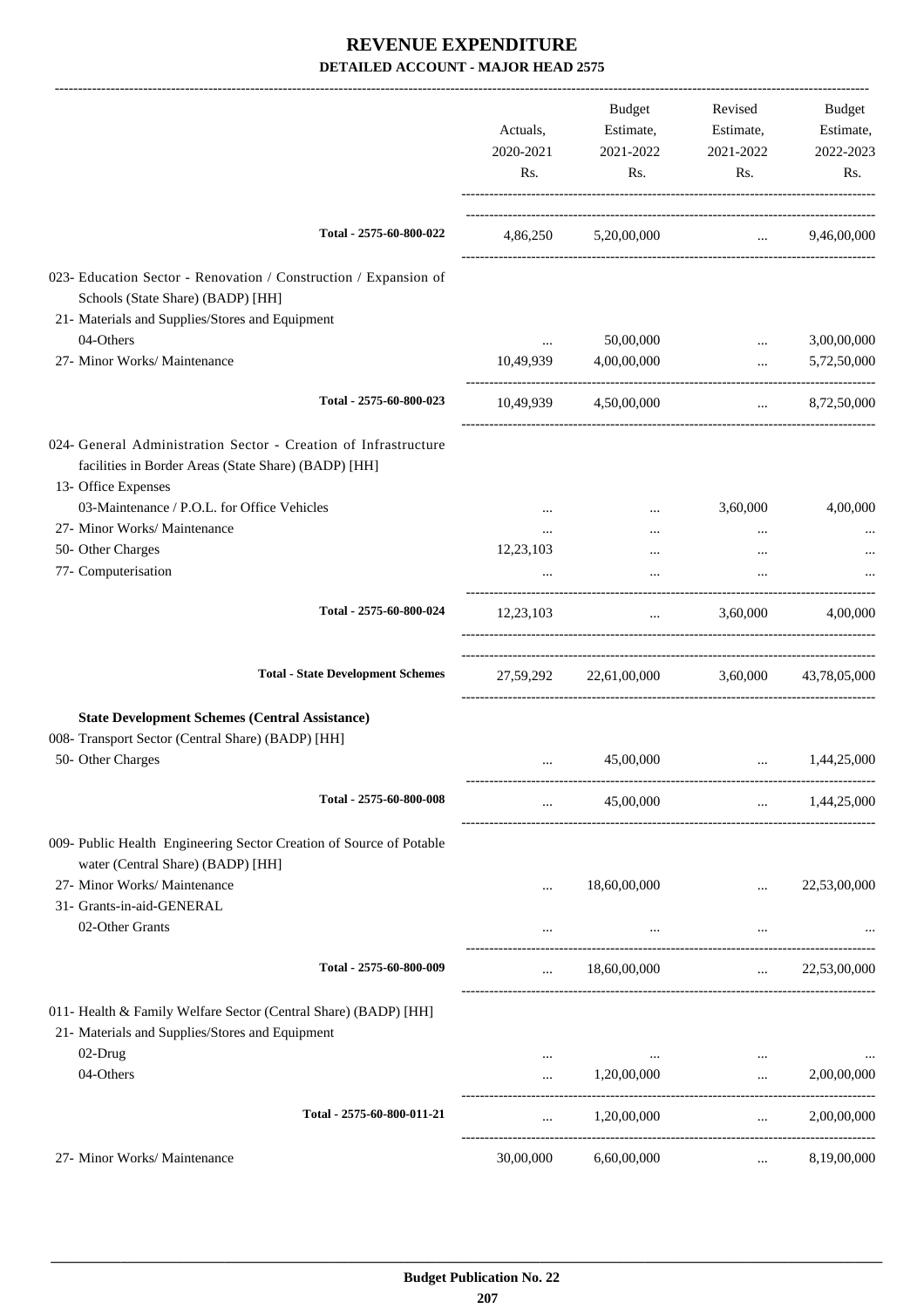|                                                                                                                                                         | Actuals,<br>2020-2021<br>Rs. | <b>Budget</b><br>Estimate,<br>2021-2022<br>Rs. | Revised<br>Estimate,<br>2021-2022<br>Rs. | Budget<br>Estimate,<br>2022-2023<br>Rs. |
|---------------------------------------------------------------------------------------------------------------------------------------------------------|------------------------------|------------------------------------------------|------------------------------------------|-----------------------------------------|
| Total - 2575-60-800-011                                                                                                                                 | 30,00,000                    | 7,80,00,000                                    | $\cdots$                                 | 10.19.00.000                            |
| 013- General Administration Sector -Creation of Infrastructure<br>facilities in Border Areas (Central Share) (BADP) [HH]<br>13- Office Expenses         |                              |                                                |                                          |                                         |
| 03-Maintenance / P.O.L. for Office Vehicles                                                                                                             | 30,294                       | $\cdots$                                       | 1,80,000                                 | 1,85,000                                |
| 27- Minor Works/ Maintenance                                                                                                                            | $\cdots$                     |                                                | $\cdots$                                 |                                         |
| 50- Other Charges                                                                                                                                       | 18,37,951                    | 30,00,000                                      | $\cdots$                                 | 31,50,000                               |
| 77- Computerisation                                                                                                                                     |                              |                                                | $\ddotsc$                                |                                         |
| Total - 2575-60-800-013                                                                                                                                 | 18,68,245                    | 30,00,000                                      | 1,80,000                                 | 33, 35, 000                             |
| 014- Education Sector-- Renovation/Construction /Expansion of<br>Schools (Central Share) (BADP) [HH]<br>21- Materials and Supplies/Stores and Equipment |                              |                                                |                                          |                                         |
| 04-Others                                                                                                                                               | $\cdots$                     | 75,00,000                                      | $\cdots$                                 | 2,08,00,000                             |
| 27- Minor Works/ Maintenance                                                                                                                            | 21,14,842                    | 6,00,00,000                                    | $\cdots$                                 | 7,00,00,000                             |
| Total - 2575-60-800-014                                                                                                                                 | 21.14.842                    | 6.75.00.000                                    | $\ddots$                                 | 9.08.00.000                             |
| <b>Total - State Development Schemes (Central Assistance)</b>                                                                                           | 69,83,087                    |                                                | 33,90,00,000 1,80,000                    | 43,57,60,000                            |
| Total - 2575-60-800                                                                                                                                     | 97,42,379                    |                                                | 56,51,00,000 5,40,000                    | 87, 35, 65, 000                         |
| Voted<br>Charged                                                                                                                                        | 97,42,379<br>$\ddotsc$       | 56,51,00,000<br>$\cdots$                       | 5,40,000<br>$\ddotsc$                    | 87, 35, 65, 000                         |
|                                                                                                                                                         |                              |                                                |                                          |                                         |

### **DETAILED ACCOUNT NO. 2575 - DEDUCT RECOVERIES IN REDUCTION OF EXPENDITURE**

**--------------------------------------------------------------------------------------------------------------------------------------------------------------------------------**

| 02 - BACKWARD AREAS                                       |          |          |      |
|-----------------------------------------------------------|----------|----------|------|
| 101- Area Development                                     |          |          |      |
| State Development Schemes (Central Assistance)            |          |          |      |
| 016-Development of Kuchlibari (Central Share) (BADP) [HH] |          |          |      |
| 70-Deduct Recoveries                                      |          |          |      |
| 01-Others                                                 |          | $\cdots$ | <br> |
| 02-W.B.H.S. 2008                                          |          | $\cdots$ | <br> |
|                                                           |          |          |      |
| Total - 101 - Deduct - Recoveries                         | $\cdots$ | $\cdots$ | <br> |
|                                                           |          |          |      |

### **60- OTHERS**

**800- Other Expenditure**

State Development Schemes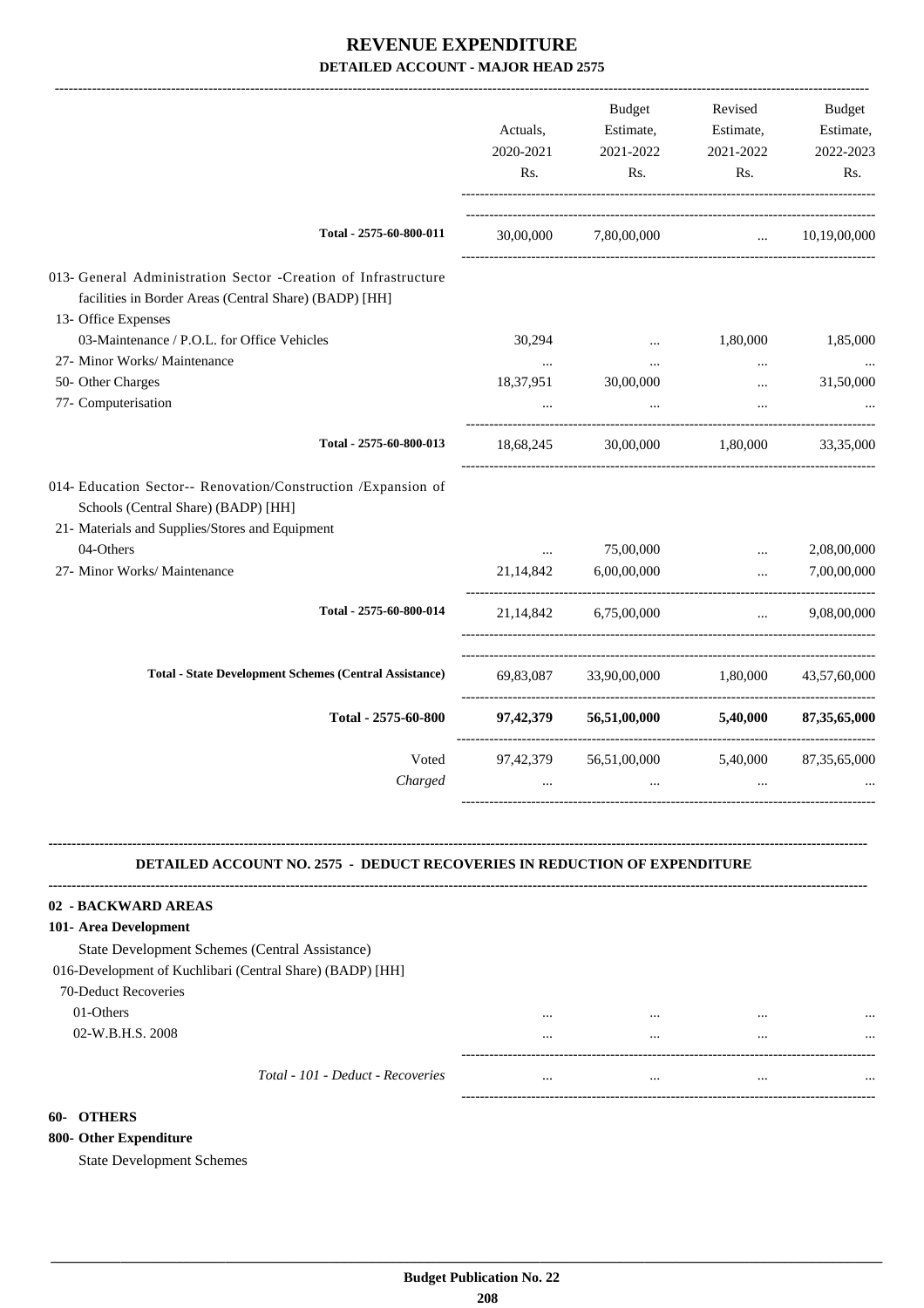|                                                                                                         | Actuals,<br>2020-2021<br>Rs. | <b>Budget</b><br>Estimate,<br>2021-2022<br>Rs. | Revised<br>Estimate,<br>2021-2022<br>Rs. | Budget<br>Estimate,<br>2022-2023<br>Rs. |
|---------------------------------------------------------------------------------------------------------|------------------------------|------------------------------------------------|------------------------------------------|-----------------------------------------|
| 026-Refund of Unutilised Fund of CSS Schemes (State Share)<br>(CSSREFUND) [HH]                          |                              |                                                |                                          |                                         |
| 70-Deduct Recoveries                                                                                    |                              |                                                |                                          |                                         |
| 01-Others                                                                                               |                              |                                                |                                          |                                         |
| State Development Schemes (Central Assistance)                                                          |                              |                                                |                                          |                                         |
| 001-Police Sector (Central Share) (BADP) [HH]                                                           |                              |                                                |                                          |                                         |
| 70-Deduct Recoveries                                                                                    |                              |                                                |                                          |                                         |
| 01-Others                                                                                               | $\cdots$                     |                                                |                                          |                                         |
| 008-Transport Sector (Central Share) (BADP) [HH]                                                        |                              |                                                |                                          |                                         |
| 70-Deduct Recoveries                                                                                    |                              |                                                |                                          |                                         |
| 01-Others                                                                                               |                              | $\cdots$                                       | $\cdots$                                 |                                         |
| 009-Public Health Engineering Sector Creation of Source of Potable<br>water (Central Share) (BADP) [HH] |                              |                                                |                                          |                                         |
| 70-Deduct Recoveries                                                                                    |                              |                                                |                                          |                                         |
| 01-Others                                                                                               |                              |                                                |                                          |                                         |
| 011-Health & Family Welfare Sector (Central Share) (BADP) [HH]                                          |                              |                                                |                                          |                                         |
| 70-Deduct Recoveries                                                                                    |                              |                                                |                                          |                                         |
| 01-Others                                                                                               |                              |                                                |                                          |                                         |
| 02-W.B.H.S. 2008                                                                                        |                              |                                                |                                          | $\cdots$                                |
| 014-Education Sector-- Renovation/Construction /Expansion of<br>Schools (Central Share) (BADP) [HH]     |                              |                                                |                                          |                                         |
| 70-Deduct Recoveries                                                                                    |                              |                                                |                                          |                                         |
| 01-Others                                                                                               | .                            |                                                | $\ddotsc$                                |                                         |
| 02-W.B.H.S. 2008                                                                                        |                              |                                                | $\ddotsc$                                |                                         |
| 025-Refund of Unutilised Fund of CSS Schemes (Central Share)<br>(CSSREFUND) [HH]                        |                              |                                                |                                          |                                         |
| 70-Deduct Recoveries                                                                                    |                              |                                                |                                          |                                         |
| 01-Others                                                                                               | $\cdots$                     | $\ddotsc$                                      | $\ddotsc$                                | $\cdots$                                |
| Total - 800 - Deduct - Recoveries                                                                       | $\cdots$                     | $\ldots$                                       | $\cdots$                                 |                                         |
| 911- Deduct Recoveries of Overpayments                                                                  |                              |                                                |                                          |                                         |
| Administrative Expenditure                                                                              |                              |                                                |                                          |                                         |
| 018-Deduct Recoveries [HH]                                                                              |                              |                                                |                                          |                                         |
| 70-Deduct Recoveries                                                                                    |                              |                                                |                                          |                                         |
| 01-Others                                                                                               | $\cdots$                     | $\cdots$                                       | $\cdots$                                 |                                         |
| State Development Schemes (Central Assistance)                                                          |                              |                                                |                                          |                                         |
| 011-Health & Family Welfare Sector (BADP) [HH]                                                          |                              |                                                |                                          |                                         |
| 70-Deduct Recoveries                                                                                    |                              |                                                |                                          |                                         |
| 01-Others                                                                                               |                              | $\cdots$                                       |                                          |                                         |
| 02-W.B.H.S. 2008                                                                                        | $\cdots$                     | $\cdots$                                       | $\cdots$                                 | $\cdots$                                |
| Total - 911 - Deduct - Recoveries                                                                       | $\cdots$                     | $\ldots$                                       | $\ldots$                                 | $\cdots$                                |
| Total - 2575 - Deduct - Recoveries                                                                      |                              | $\cdots$                                       | $\ddotsc$                                |                                         |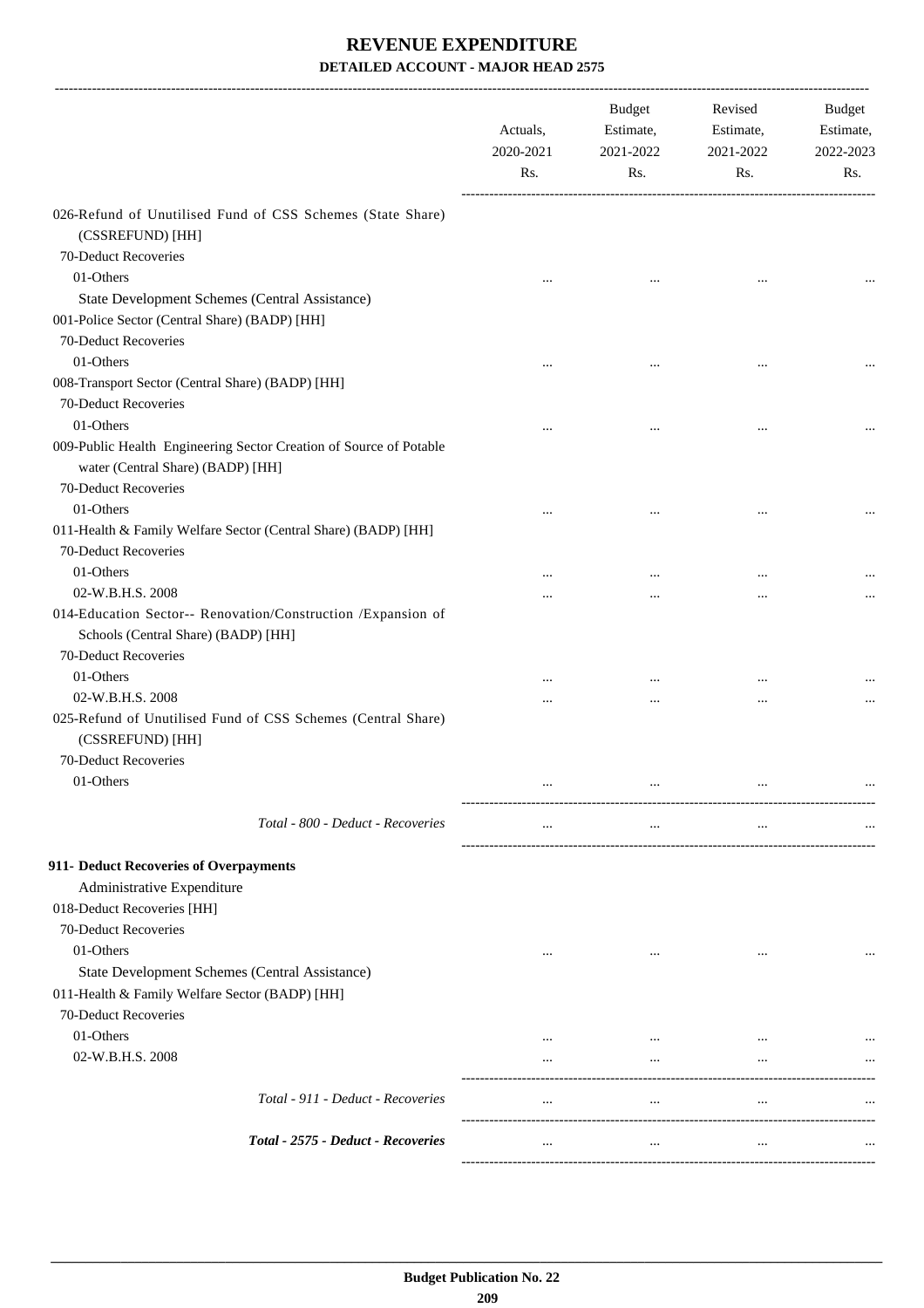# **REVENUE EXPENDITURE**

### **DEMAND No. 68**

### **Home and Hill Affairs Department**

**C - Economic Services - (j) General Economic Services**

### **Head of Account : 3451 - Secretariat-Economic Services**

| Voted Rs. 77,60,000        | <b>Charged Rs. Nil</b>   |  | <b>Total Rs. 77,60,000</b> |             |                  |
|----------------------------|--------------------------|--|----------------------------|-------------|------------------|
|                            |                          |  | Voted Rs.                  | Charged Rs. | <b>Total Rs.</b> |
|                            | <b>Gross Expenditure</b> |  | 77,60,000                  | $\cdots$    | 77,60,000        |
| <b>Deduct - Recoveries</b> |                          |  | $-1.000$                   | $\cdots$    | $-1,000$         |
|                            | <b>Net Expenditure</b>   |  | 77,59,000                  | $\cdots$    | 77,59,000        |

## **REVENUE EXPENDITURE ABSTRACT ACCOUNT**

|                            |                                                                    | Actuals,<br>2020-2021                                       | <b>Budget</b><br>2021-2022                                                                                                                                       | Revised<br>Estimate, Estimate, Estimate,<br>2021-2022 | Budget<br>2022-2023 |
|----------------------------|--------------------------------------------------------------------|-------------------------------------------------------------|------------------------------------------------------------------------------------------------------------------------------------------------------------------|-------------------------------------------------------|---------------------|
|                            |                                                                    | Rs.                                                         | $\mathbf{R}$ s.                                                                                                                                                  | $\mathbf{Rs.}$                                        | Rs.                 |
| 090- Secretariate          |                                                                    |                                                             |                                                                                                                                                                  |                                                       |                     |
| Administrative Expenditure |                                                                    |                                                             | 68,61,729 82,24,000 74,05,000 77,60,000                                                                                                                          |                                                       |                     |
|                            | <b>Total - 090</b>                                                 |                                                             | 68,61,729 82,24,000 74,05,000 77,60,000                                                                                                                          |                                                       |                     |
| 091- Attached Offices      |                                                                    |                                                             |                                                                                                                                                                  |                                                       |                     |
| Administrative Expenditure |                                                                    |                                                             | $7,000$                                                                                                                                                          |                                                       |                     |
|                            | <b>Total - 091</b>                                                 | $\mathcal{L}_{\text{max}}$ . The $\mathcal{L}_{\text{max}}$ | 7,000                                                                                                                                                            | $\cdots$                                              |                     |
|                            | Grand Total - Gross 68,61,729 82,31,000 74,05,000 77,60,000        |                                                             |                                                                                                                                                                  |                                                       |                     |
|                            | Voted                                                              |                                                             | 68,61,729 82,31,000 74,05,000 77,60,000                                                                                                                          |                                                       |                     |
|                            | Charged                                                            |                                                             | المستخدم المستخدم المستخدم المستخدم المستخدم المستخدم المستخدم المستخدم المستخدم المستخدم المستخدم المستخدم المستخدم                                             |                                                       |                     |
|                            | Administrative Expenditure 68,61,729 82,31,000 74,05,000 77,60,000 |                                                             |                                                                                                                                                                  |                                                       |                     |
|                            | <b>Deduct Recoveries</b>                                           |                                                             | $-1,000$ $-1,000$ $-1,000$                                                                                                                                       |                                                       |                     |
|                            | Grand Total - Net 68,61,729 82,30,000 74,04,000 77,59,000          |                                                             |                                                                                                                                                                  |                                                       |                     |
|                            | Charged                                                            |                                                             | Voted 68,61,729 82,30,000 74,04,000 77,59,000<br>المساوي المساوي المساوي المساوي المساوي المساوي المساوي المساوي المساوي المساوي المساوي المساوي المساوي المساوي |                                                       |                     |
|                            |                                                                    |                                                             |                                                                                                                                                                  |                                                       |                     |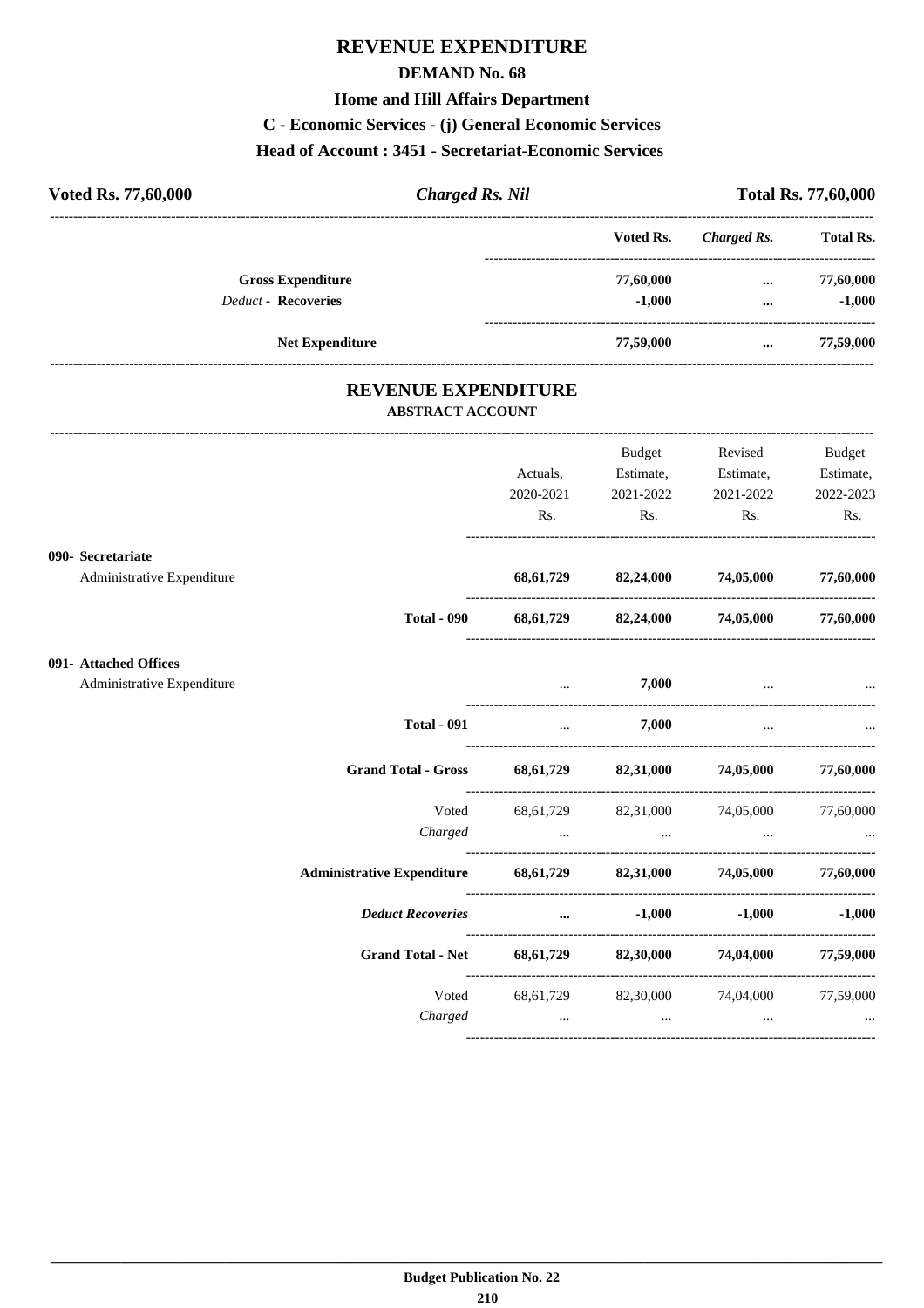|                                                 | Actuals,<br>2020-2021<br>Rs. | <b>Budget</b><br>Estimate,<br>2021-2022<br>Rs. | Revised<br>Estimate,<br>2021-2022<br>Rs. | Budget<br>Estimate,<br>2022-2023 |
|-------------------------------------------------|------------------------------|------------------------------------------------|------------------------------------------|----------------------------------|
|                                                 |                              |                                                |                                          | Rs.                              |
| DETAILED ACCOUNT NO. 3451-00-090 - SECRETARIATE |                              |                                                |                                          |                                  |
| 090- Secretariate                               |                              |                                                |                                          |                                  |
| <b>Administrative Expenditure</b>               |                              |                                                |                                          |                                  |
| 022- Department of Hill Affairs [HH]            |                              |                                                |                                          |                                  |
| 01- Salaries                                    |                              |                                                |                                          |                                  |
| 01-Pay                                          | 54,62,455                    | 64,20,000                                      | 55,72,000                                | 57,39,000                        |
| 14-Grade Pay                                    | $\cdots$                     | $\cdots$                                       | $\ldots$                                 |                                  |
| 02-Dearness Allowance                           | 29,322                       | 1,93,000                                       | 2,23,000                                 | 3,44,000                         |
| 03-House Rent Allowance                         | 6,55,495                     | 6,10,000                                       | 7,00,000                                 | 7,45,000                         |
| 04-Ad hoc Bonus                                 | 8,400                        | 27,000                                         | 9,000                                    | 9,000                            |
| 07-Other Allowances                             | 9,360                        | 7,000                                          | 10,000                                   | 10,000                           |
| 11-Compensatory Allowance                       | 48,000                       | 71,000                                         | 49,000                                   | 50,000                           |
| 12-Medical Allowance                            | 12,000                       | 15,000                                         | 12,000                                   | 12,000                           |
| Total - 3451-00-090-022-01                      | 62,25,032                    | 73,43,000                                      | 65,75,000                                | 69,09,000                        |
| 02- Wages                                       | $\ddotsc$                    | 30,000                                         |                                          |                                  |
| 07- Medical Reimbursements                      |                              | 5,000                                          | $\ddotsc$                                |                                  |
| 11- Travel Expenses                             |                              | 8,000                                          |                                          |                                  |
| 12- Medical Reimbursements under WBHS 2008      |                              | 16,000                                         | 16,000                                   | 16,000                           |
| 13- Office Expenses                             |                              |                                                |                                          |                                  |
| 01-Electricity                                  | 20,000                       | 1,08,000                                       | 2,50,000                                 | 2,60,000                         |
| 02-Telephone                                    | $\cdots$                     | 10,000                                         | $\ldots$                                 |                                  |
| 03-Maintenance / P.O.L. for Office Vehicles     | 3,49,106                     | 4,77,000                                       | 3,56,000                                 | 3,63,000                         |
| 04-Other Office Expenses                        | 1,83,391                     | 1,23,000                                       | 1,23,000                                 | 1,25,000                         |
| Total - 3451-00-090-022-13                      | 5,52,497                     | 7,18,000                                       | 7,29,000                                 | 7,48,000                         |
| 27- Minor Works/ Maintenance                    |                              | 5,000                                          |                                          |                                  |
| 50- Other Charges                               | $\cdots$                     | 14,000                                         | $\cdots$                                 |                                  |
| 77- Computerisation                             | 84,200                       | 85,000                                         | 85,000                                   | 87,000                           |
| <b>Total - Administrative Expenditure</b>       | 68, 61, 729                  | 82,24,000                                      | 74,05,000                                | 77,60,000                        |
| Total - 3451-00-090                             | 68,61,729                    | 82,24,000                                      | 74,05,000                                | 77,60,000                        |
| Voted                                           | 68,61,729                    |                                                | 82,24,000 74,05,000                      | 77,60,000                        |
| Charged                                         | $\cdots$                     | $\cdots$                                       |                                          |                                  |

### **DETAILED ACCOUNT NO. 3451-00-091 - ATTACHED OFFICES .**

.

### **091- Attached Offices**

# **Administrative Expenditure**

- 001- Home Department-Office of the Director of Movements [HH]
- 01- Salaries

01-Pay ... ... ... ...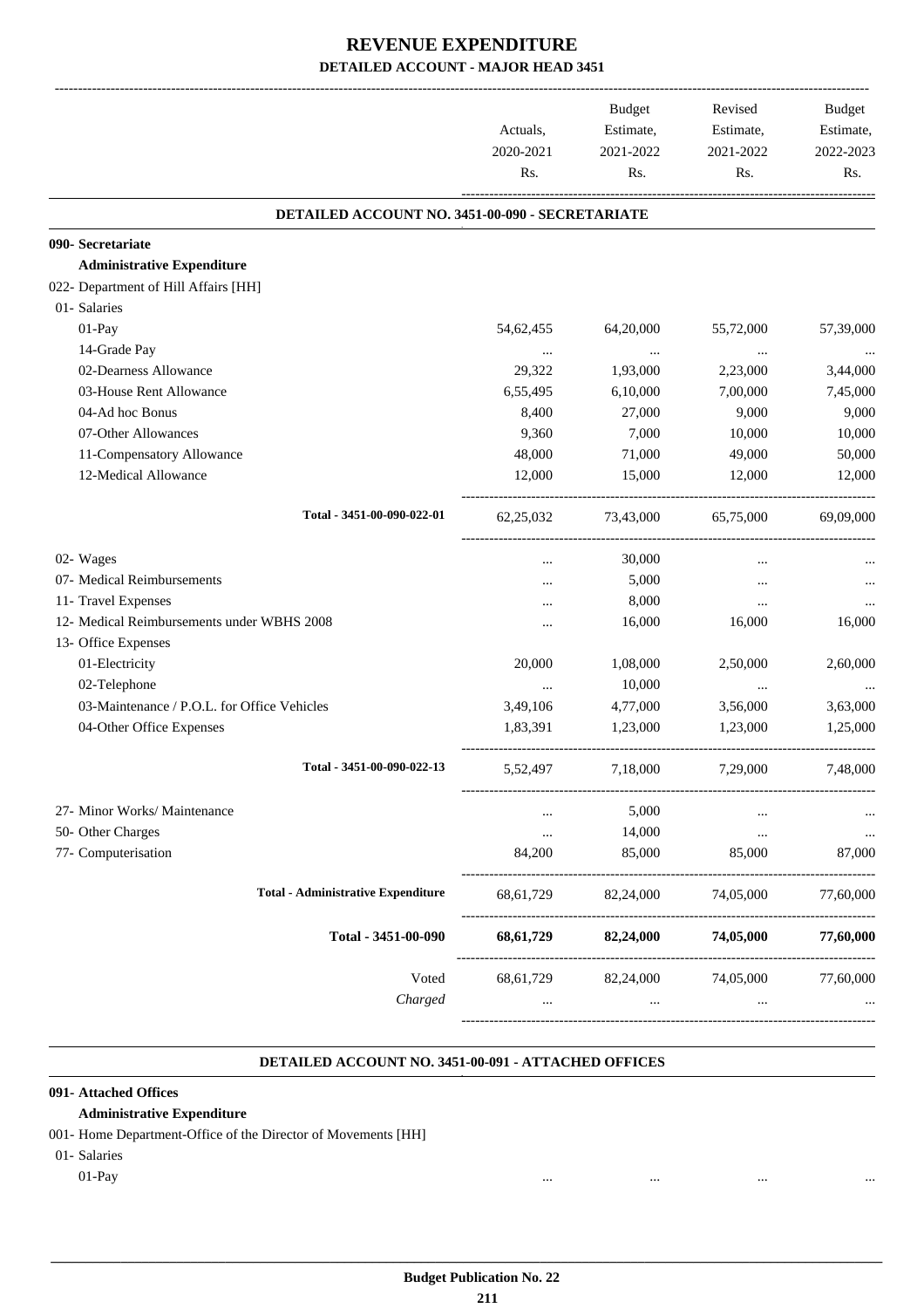|                                             | Actuals.<br>2020-2021<br>Rs. | <b>Budget</b><br>Estimate,<br>2021-2022<br>Rs. | Revised<br>Estimate,<br>2021-2022<br>Rs. | <b>Budget</b><br>Estimate,<br>2022-2023<br>Rs. |
|---------------------------------------------|------------------------------|------------------------------------------------|------------------------------------------|------------------------------------------------|
| 14-Grade Pay                                |                              | $\cdots$                                       | $\cdots$                                 |                                                |
| 02-Dearness Allowance                       | $\cdots$                     |                                                |                                          |                                                |
| 03-House Rent Allowance                     |                              |                                                |                                          |                                                |
| 04-Ad hoc Bonus                             |                              |                                                | $\cdots$                                 |                                                |
| 07-Other Allowances                         | $\cdots$                     |                                                |                                          |                                                |
| 12-Medical Allowance                        | .                            | $\cdots$                                       |                                          |                                                |
| 07- Medical Reimbursements                  |                              | 1,000                                          |                                          | $\cdots$                                       |
| 11- Travel Expenses                         |                              | 1,000                                          |                                          | $\cdots$                                       |
| 12- Medical Reimbursements under WBHS 2008  | .                            | 1,000                                          |                                          | $\cdots$                                       |
| 13- Office Expenses                         |                              |                                                |                                          |                                                |
| 01-Electricity                              |                              | 1,000                                          |                                          |                                                |
| 02-Telephone                                | .                            | 1,000                                          |                                          | $\cdots$                                       |
| 03-Maintenance / P.O.L. for Office Vehicles | $\ddotsc$                    | 1,000                                          |                                          |                                                |
| 04-Other Office Expenses                    |                              | 1,000                                          |                                          |                                                |
| Total - 3451-00-091-001-13                  |                              | 4,000                                          | $\cdots$<br>____________________________ |                                                |
| <b>Total - Administrative Expenditure</b>   | $\cdots$                     | 7,000                                          | $\cdots$<br>--------------------         |                                                |
| Total - 3451-00-091                         | $\cdots$                     | 7,000                                          | $\ddotsc$                                |                                                |
| Voted<br>Charged                            | $\cdots$<br>.                | 7,000<br>$\cdots$                              | $\cdots$<br>$\cdots$                     | $\cdots$                                       |
|                                             |                              |                                                |                                          |                                                |

# **DETAILED ACCOUNT NO. 3451 - DEDUCT RECOVERIES IN REDUCTION OF EXPENDITURE**

**--------------------------------------------------------------------------------------------------------------------------------------------------------------------------------**

| 090- Secretariate                                            |          |          |          |           |
|--------------------------------------------------------------|----------|----------|----------|-----------|
| Administrative Expenditure                                   |          |          |          |           |
| 022-Department of Hill Affairs [HH]                          |          |          |          |           |
| 70-Deduct Recoveries                                         |          |          |          |           |
| 01-Others                                                    | $\cdots$ | $-1,000$ | $-1,000$ | $-1,000$  |
| 02-W.B.H.S. 2008                                             | $\cdots$ | $\cdots$ | $\cdots$ | $\ddotsc$ |
| Total - 090 - Deduct - Recoveries                            | $\cdots$ | $-1,000$ | $-1,000$ | $-1,000$  |
| 091- Attached Offices                                        |          |          |          |           |
| Administrative Expenditure                                   |          |          |          |           |
| 001-Home Department-Office of the Director of Movements [HH] |          |          |          |           |
| 70-Deduct Recoveries                                         |          |          |          |           |
| 01-Others                                                    |          | $\cdots$ | $\cdots$ |           |
| 02-W.B.H.S. 2008                                             | $\cdots$ | $\cdots$ | $\cdots$ | $\ddotsc$ |
| Total - 091 - Deduct - Recoveries                            | $\cdots$ | $\cdots$ | $\cdots$ | $\ddotsc$ |
|                                                              |          |          |          |           |

## **911- Deduct Recoveries of Overpayments**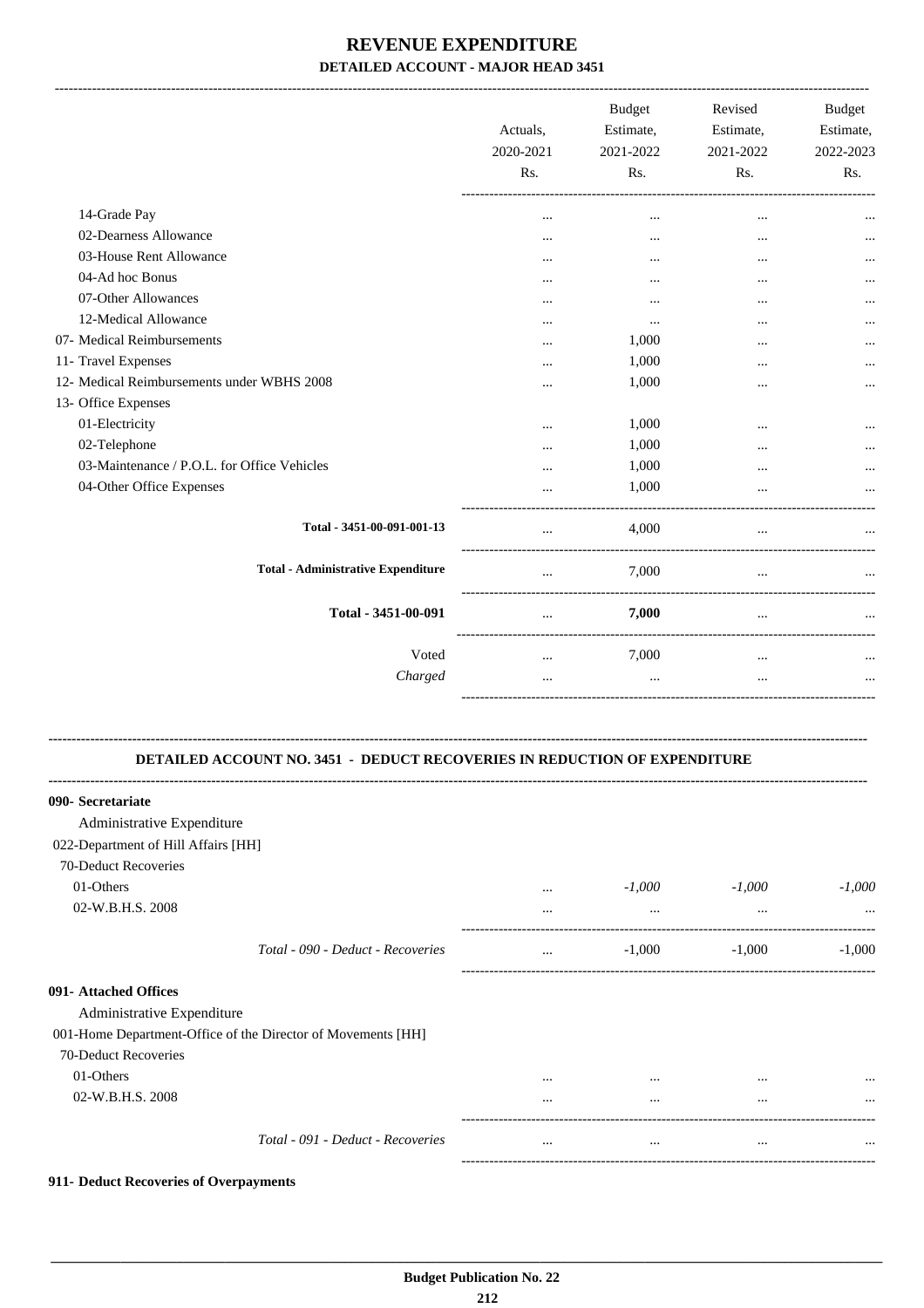|                                             | Actuals,<br>2020-2021<br>Rs. | Budget<br>Estimate,<br>2021-2022<br>Rs. | Revised<br>Estimate,<br>2021-2022<br>Rs. | Budget<br>Estimate,<br>2022-2023<br>Rs. |
|---------------------------------------------|------------------------------|-----------------------------------------|------------------------------------------|-----------------------------------------|
| Administrative Expenditure                  |                              |                                         |                                          |                                         |
| 011-Department of Public Works (Roads) [HH] |                              |                                         |                                          |                                         |
| 70-Deduct Recoveries                        |                              |                                         |                                          |                                         |
| 01-Others                                   | $\cdots$                     | $\cdots$                                | $\cdots$                                 | $\cdots$                                |
| 022-Department of Hill Affairs [HH]         |                              |                                         |                                          |                                         |
| 70-Deduct Recoveries                        |                              |                                         |                                          |                                         |
| 01-Others                                   | $\cdots$                     | $\cdots$                                | $\cdots$                                 | $\cdots$                                |
| Total - 911 - Deduct - Recoveries           | $\cdots$                     | $\cdots$                                | $\cdots$                                 | $\cdots$                                |
| Total - 3451 - Deduct - Recoveries          | $\cdots$                     | $-1,000$                                | $-1,000$                                 | $-1,000$                                |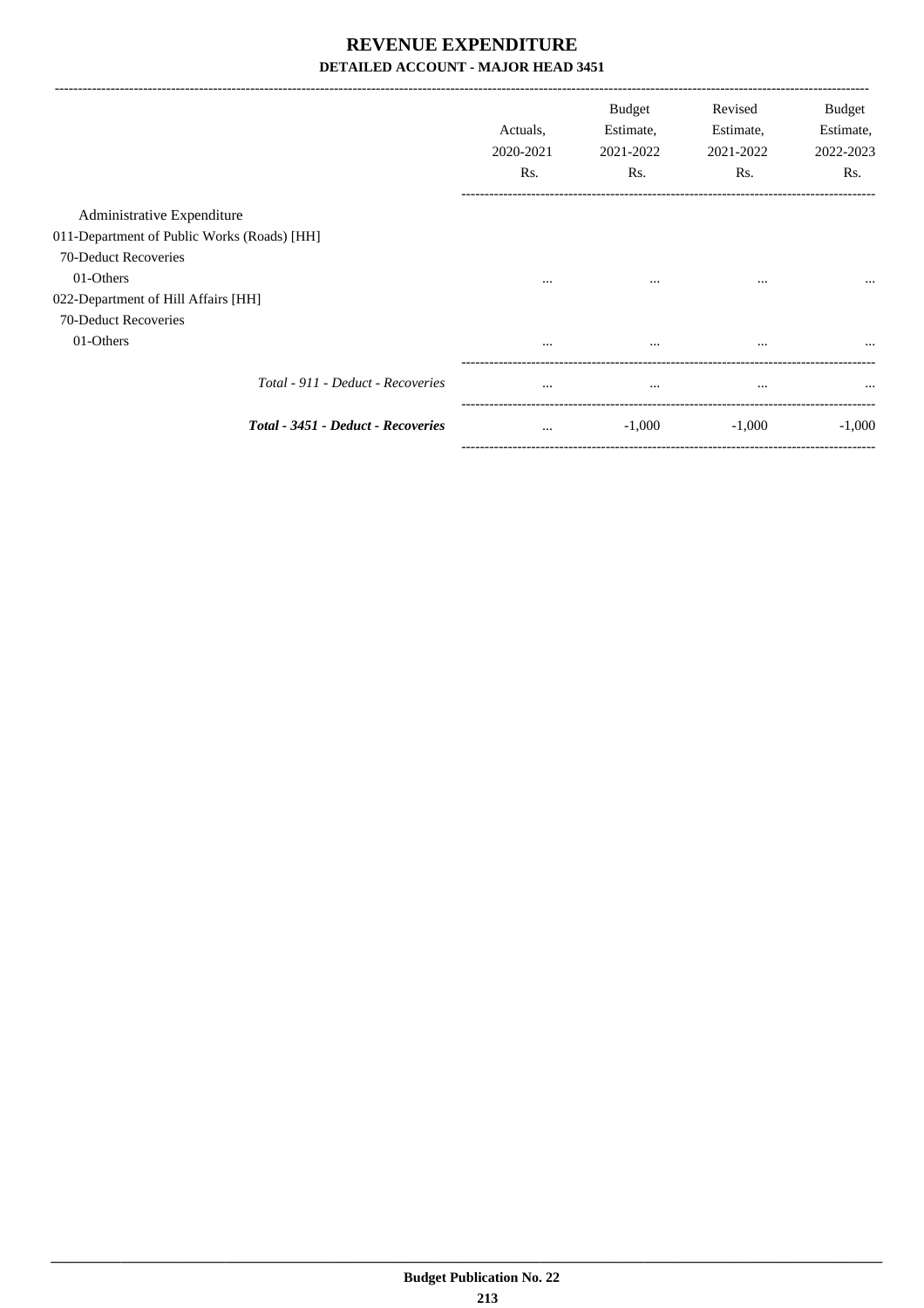# **REVENUE EXPENDITURE**

### **DEMAND No. 68**

#### **Home and Hill Affairs Department**

C - Economic Services - (j) General Economic Services

# Head of Account: 3454 - Census, Surveys and Statistics

| <b>Voted Rs. Nil</b>     | <b>Charged Rs. Nil</b> |          |                       | <b>Total Rs. Nil</b> |
|--------------------------|------------------------|----------|-----------------------|----------------------|
|                          |                        |          | Voted Rs. Charged Rs. | <b>Total Rs.</b>     |
| <b>Gross Expenditure</b> |                        | $\cdots$ | $\cdots$              | $\cdots$             |
| Deduct - Recoveries      |                        | $\cdots$ | $\cdots$              | $\cdots$             |
| <b>Net Expenditure</b>   |                        |          | $\cdots$              |                      |

### REVENUE EXPENDITURE **ABSTRACT ACCOUNT**

 $\overline{\mathbf{0}}$ 1

|                                                       | Actuals,<br>2020-2021<br>Rs.                                                  | <b>Budget</b><br>Estimate,<br>2021-2022<br>Rs.                                                                      | Revised<br>Estimate,<br>2021-2022<br>Rs. | <b>Budget</b><br>Estimate,<br>2022-2023<br>Rs. |
|-------------------------------------------------------|-------------------------------------------------------------------------------|---------------------------------------------------------------------------------------------------------------------|------------------------------------------|------------------------------------------------|
| 01 - CENSUS                                           |                                                                               |                                                                                                                     |                                          |                                                |
| 800- Other Expenditure                                |                                                                               |                                                                                                                     |                                          |                                                |
| Administrative Expenditure                            | $\cdots$                                                                      | 7,000                                                                                                               |                                          |                                                |
| State Development Schemes (Central Assistance)        | $\cdots$                                                                      | $\cdots$                                                                                                            |                                          |                                                |
| Central Sector Scheme                                 | $\cdots$                                                                      | 6,00,00,000                                                                                                         | $\cdots$                                 | $\ddotsc$                                      |
| <b>Total - 800</b>                                    | $\cdots$                                                                      | 6,00,07,000                                                                                                         | $\cdots$                                 |                                                |
| <b>Grand Total - Gross</b>                            | $\cdots$                                                                      | 6,00,07,000                                                                                                         | $\cdots$                                 |                                                |
| Voted                                                 | $\mathbf{1}_{\mathbf{2},\mathbf{3}}$ and $\mathbf{1}_{\mathbf{3},\mathbf{4}}$ | 6,00,07,000                                                                                                         |                                          |                                                |
| Charged                                               | $\cdots$                                                                      | and the contract of the contract of the contract of the contract of the contract of the contract of the contract of | $\cdots$                                 |                                                |
| <b>Administrative Expenditure</b>                     | $\cdots$                                                                      | 7,000                                                                                                               | $\cdots$                                 |                                                |
| <b>State Development Schemes (Central Assistance)</b> | $\cdots$                                                                      | $\cdots$                                                                                                            |                                          |                                                |
| <b>Central Sector Scheme</b>                          | $\cdots$                                                                      | 6,00,00,000                                                                                                         | $\ddot{\phantom{a}}$                     |                                                |
| <b>Deduct Recoveries</b>                              | $\cdots$                                                                      | $\cdots$                                                                                                            | $\cdots$                                 |                                                |
| <b>Grand Total - Net</b>                              | $\cdots$                                                                      | 6,00,07,000                                                                                                         | $\cdots$                                 |                                                |
| Voted                                                 | $\mathbf{1}$ and $\mathbf{1}$ and $\mathbf{1}$                                | 6,00,07,000                                                                                                         | $\cdots$                                 |                                                |
| Charged                                               | $\cdots$                                                                      | $\cdots$                                                                                                            | $\cdots$                                 | $\cdots$                                       |
|                                                       |                                                                               |                                                                                                                     |                                          |                                                |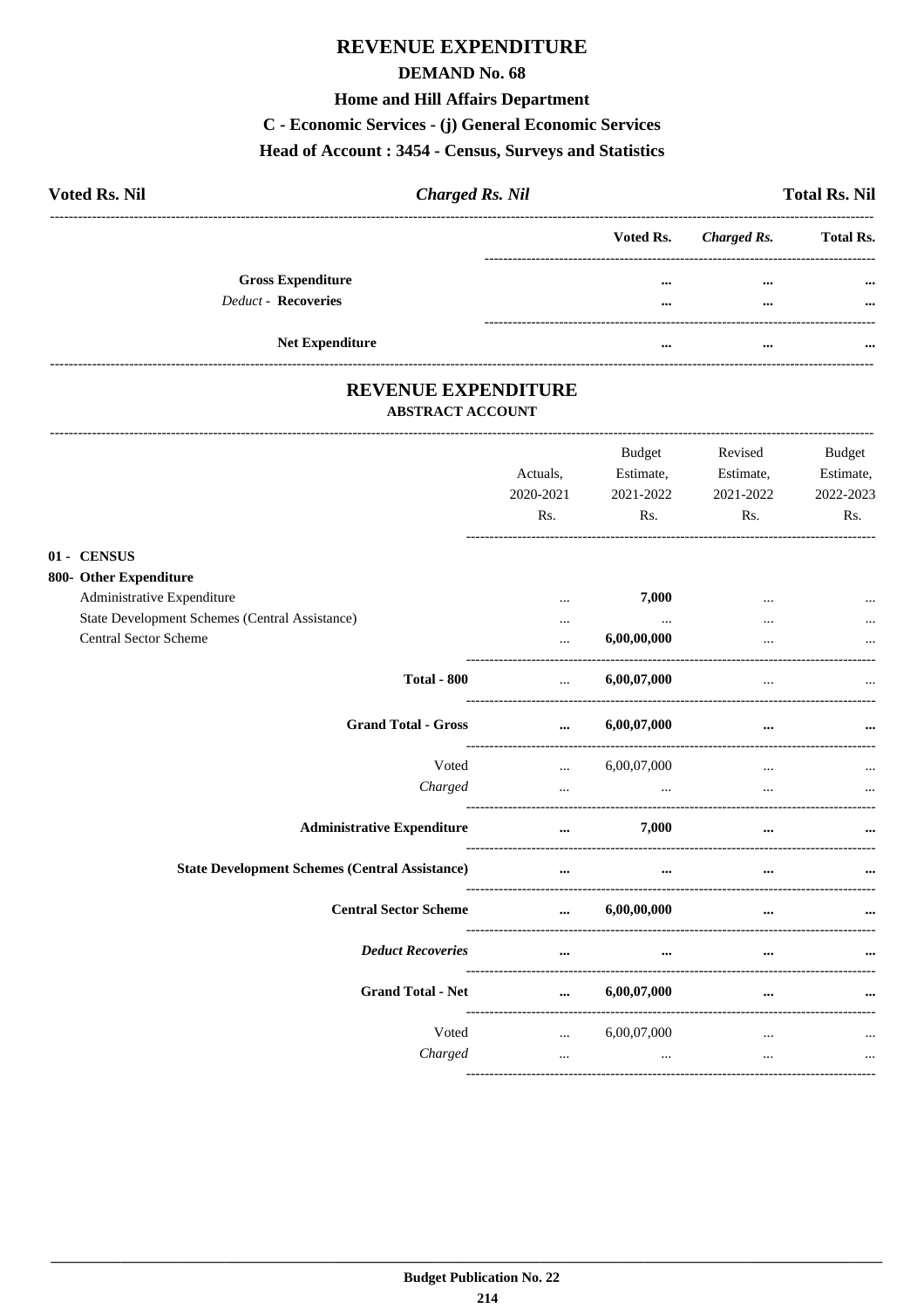### **REVENUE EXPENDITURE DETAILED ACCOUNT - MAJOR HEAD 3454**

|                                                       | Actuals,<br>2020-2021<br>Rs. | <b>Budget</b><br>Estimate,<br>2021-2022<br>Rs. | Revised<br>Estimate,<br>2021-2022<br>Rs. | <b>Budget</b><br>Estimate,<br>2022-2023<br>Rs. |
|-------------------------------------------------------|------------------------------|------------------------------------------------|------------------------------------------|------------------------------------------------|
| DETAILED ACCOUNT NO. 3454-01-800 - OTHER EXPENDITURE  |                              |                                                |                                          |                                                |
| 01 - CENSUS                                           |                              |                                                |                                          |                                                |
| 800- Other Expenditure                                |                              |                                                |                                          |                                                |
| <b>Administrative Expenditure</b>                     |                              |                                                |                                          |                                                |
| 001- Preperation of Census Handbook [HH]              |                              |                                                |                                          |                                                |
| 01- Salaries                                          |                              |                                                |                                          |                                                |
| 01-Pay                                                |                              |                                                |                                          |                                                |
| 14-Grade Pay                                          |                              |                                                |                                          |                                                |
| 02-Dearness Allowance                                 |                              |                                                |                                          |                                                |
| 03-House Rent Allowance                               |                              |                                                |                                          |                                                |
| 04-Ad hoc Bonus                                       |                              |                                                |                                          |                                                |
| 07-Other Allowances                                   |                              | $\ddotsc$                                      | $\ddotsc$                                |                                                |
| 12-Medical Allowance                                  |                              | $\cdots$                                       |                                          |                                                |
| 07- Medical Reimbursements                            |                              | 1,000                                          |                                          |                                                |
| 12- Medical Reimbursements under WBHS 2008            |                              | 1,000                                          |                                          |                                                |
| 13- Office Expenses                                   |                              |                                                |                                          |                                                |
| 01-Electricity                                        |                              | 1,000                                          |                                          |                                                |
| 02-Telephone                                          |                              | 1,000                                          |                                          |                                                |
| 03-Maintenance / P.O.L. for Office Vehicles           |                              | 1,000                                          |                                          |                                                |
| 04-Other Office Expenses                              |                              | 1,000                                          |                                          |                                                |
| Total - 3454-01-800-001-13                            | $\cdots$                     | 4,000                                          | $\cdots$                                 |                                                |
|                                                       |                              |                                                |                                          |                                                |
| 50- Other Charges                                     | $\cdots$                     | 1,000                                          | $\cdots$<br>----------------------       |                                                |
| <b>Total - Administrative Expenditure</b>             | $\cdots$                     | 7,000                                          | $\cdots$                                 |                                                |
| <b>State Development Schemes (Central Assistance)</b> |                              |                                                |                                          |                                                |
| 005- Census Establishment -2011 (OTHER) [HH]          |                              |                                                |                                          |                                                |
| 04- Pension/Gratuities                                | $\ddotsc$                    | $\ddotsc$                                      |                                          | $\cdots$                                       |
| 13- Office Expenses                                   |                              |                                                |                                          |                                                |
| 01-Electricity                                        |                              | $\ddotsc$                                      |                                          |                                                |
| 02-Telephone                                          |                              | $\ddotsc$                                      | $\cdots$                                 |                                                |
| 03-Maintenance / P.O.L. for Office Vehicles           |                              | $\ddotsc$                                      |                                          |                                                |
| 04-Other Office Expenses                              | $\cdots$                     | $\cdots$                                       |                                          |                                                |
| 50- Other Charges                                     |                              | $\ddotsc$                                      |                                          | $\cdots$                                       |
| <b>Central Sector Scheme</b>                          |                              |                                                |                                          |                                                |
| 004- Honararia Enumerators / Supervisors (OTHER) [HH] |                              |                                                |                                          |                                                |
| 31- Grants-in-aid-GENERAL                             |                              |                                                |                                          |                                                |
| 02-Other Grants                                       | $\cdots$                     | $\cdots$                                       |                                          |                                                |
| 50- Other Charges                                     |                              | 6,00,00,000                                    |                                          |                                                |
| <b>Total - Central Sector Scheme</b>                  |                              | 6,00,00,000                                    | $\cdots$                                 |                                                |
|                                                       |                              |                                                |                                          |                                                |
| Total - 3454-01-800                                   |                              | 6,00,07,000                                    |                                          |                                                |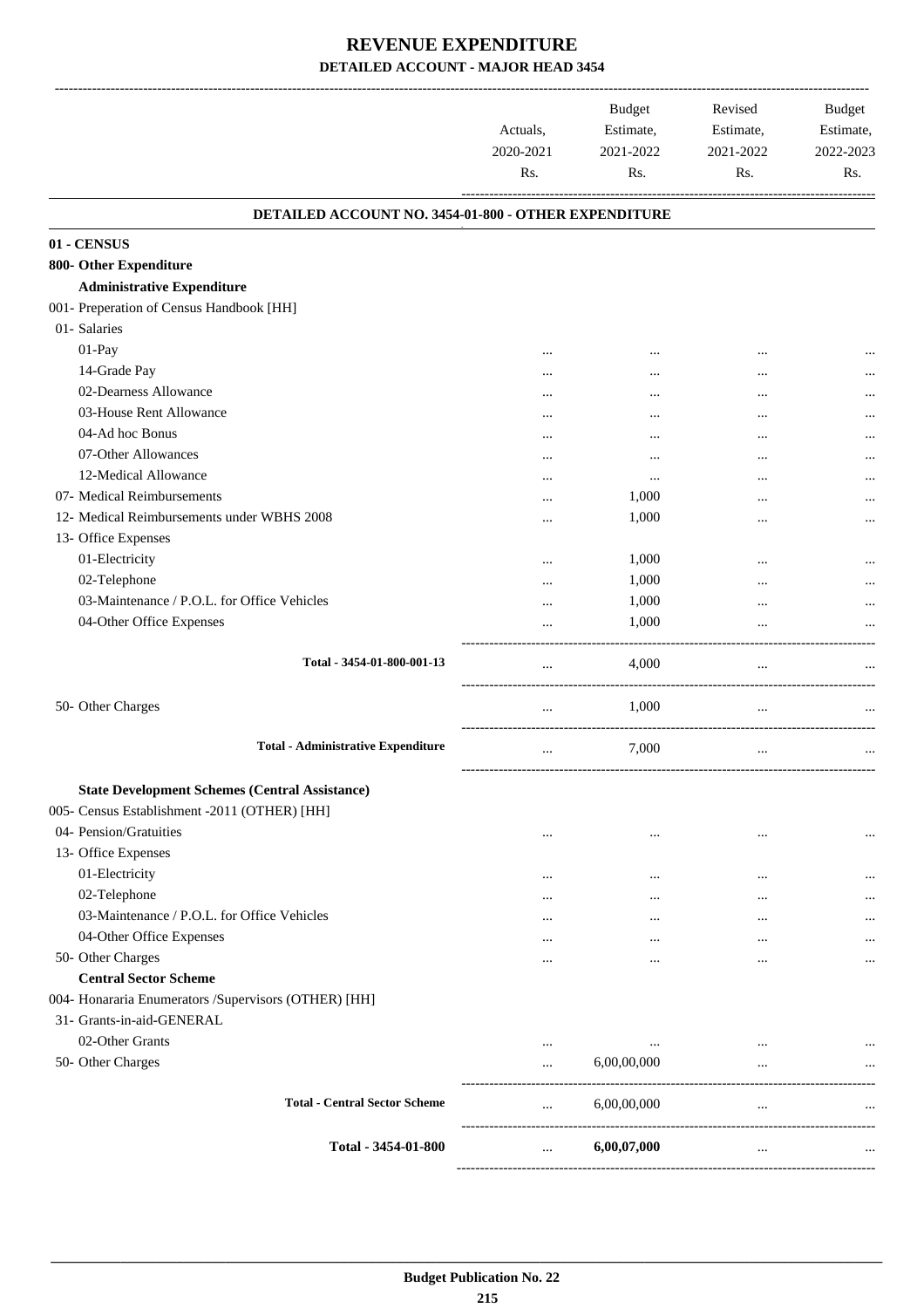### **REVENUE EXPENDITURE DETAILED ACCOUNT - MAJOR HEAD 3454**

|         |           | <b>Budget</b> | Revised   | <b>Budget</b> |
|---------|-----------|---------------|-----------|---------------|
|         | Actuals.  | Estimate,     | Estimate, | Estimate,     |
|         | 2020-2021 | 2021-2022     | 2021-2022 | 2022-2023     |
|         | Rs.       | Rs.           | Rs.       | Rs.           |
| Voted   | $\cdots$  | 6,00,07,000   |           | $\cdots$      |
| Charged |           |               |           | $\cdots$      |
|         |           |               |           |               |

#### **DETAILED ACCOUNT NO. 3454 - DEDUCT RECOVERIES IN REDUCTION OF EXPENDITURE**

**--------------------------------------------------------------------------------------------------------------------------------------------------------------------------------**

| 01 - CENSUS                                                  |          |           |           |          |
|--------------------------------------------------------------|----------|-----------|-----------|----------|
| 800- Other Expenditure                                       |          |           |           |          |
| Administrative Expenditure                                   |          |           |           |          |
| 001-Preperation of Census Handbook [HH]                      |          |           |           |          |
| 70-Deduct Recoveries                                         |          |           |           |          |
| 01-Others                                                    |          |           |           |          |
| 02-W.B.H.S. 2008                                             | $\cdots$ | $\cdots$  | $\cdots$  |          |
| 002-Census Establishment-1991 [HH]                           |          | $\cdots$  |           |          |
| 70-Deduct Recoveries                                         |          |           |           |          |
| 01-Others                                                    |          |           |           |          |
| 02-W.B.H.S. 2008                                             |          | $\ddotsc$ |           |          |
| <b>State Development Schemes</b>                             |          |           |           |          |
| 008-Refund of Unutilised Fund of CSS Schemes (State Share)   |          |           |           |          |
| (CSSREFUND) [HH]                                             |          |           |           |          |
| 70-Deduct Recoveries                                         |          |           |           |          |
| 01-Others                                                    |          |           |           |          |
| State Development Schemes (Central Assistance)               |          | $\ddotsc$ | $\ddotsc$ |          |
| 007-Refund of Unutilised Fund of CSS Schemes (Central Share) |          |           |           |          |
| (CSSREFUND) [HH]                                             |          |           |           |          |
| 70-Deduct Recoveries                                         |          |           |           |          |
| 01-Others                                                    |          |           |           |          |
| State Development Schemes (Central Assistance)               | $\cdots$ | $\ddotsc$ | $\ddotsc$ |          |
| 005-Census Establishment -2011 (OTHER) [HH]                  |          |           |           |          |
| 70-Deduct Recoveries                                         |          |           |           |          |
| 01-Others                                                    |          |           |           |          |
| 02-W.B.H.S. 2008                                             | $\cdots$ |           | $\cdots$  |          |
| <b>Central Sector Scheme</b>                                 |          |           |           |          |
| 004-Honararia Enumerators /Supervisors (OTHER) [HH]          |          |           |           |          |
| 70-Deduct Recoveries                                         |          |           |           |          |
| 01-Others                                                    |          |           |           |          |
| 02-W.B.H.S. 2008                                             | $\cdots$ | $\cdots$  |           |          |
|                                                              |          | $\cdots$  | $\ddotsc$ |          |
| Total - 800 - Deduct - Recoveries                            |          |           |           |          |
| 911- Deduct Recoveries of Overpayments                       |          |           |           |          |
| Administrative Expenditure                                   |          |           |           |          |
| 001-Preperation of Census Handbook [HH]                      |          |           |           |          |
| 70-Deduct Recoveries                                         |          |           |           |          |
| 01-Others                                                    | $\cdots$ | $\cdots$  | $\cdots$  | $\cdots$ |
| 003-Census Establishment - 2001 [HH]                         |          |           |           |          |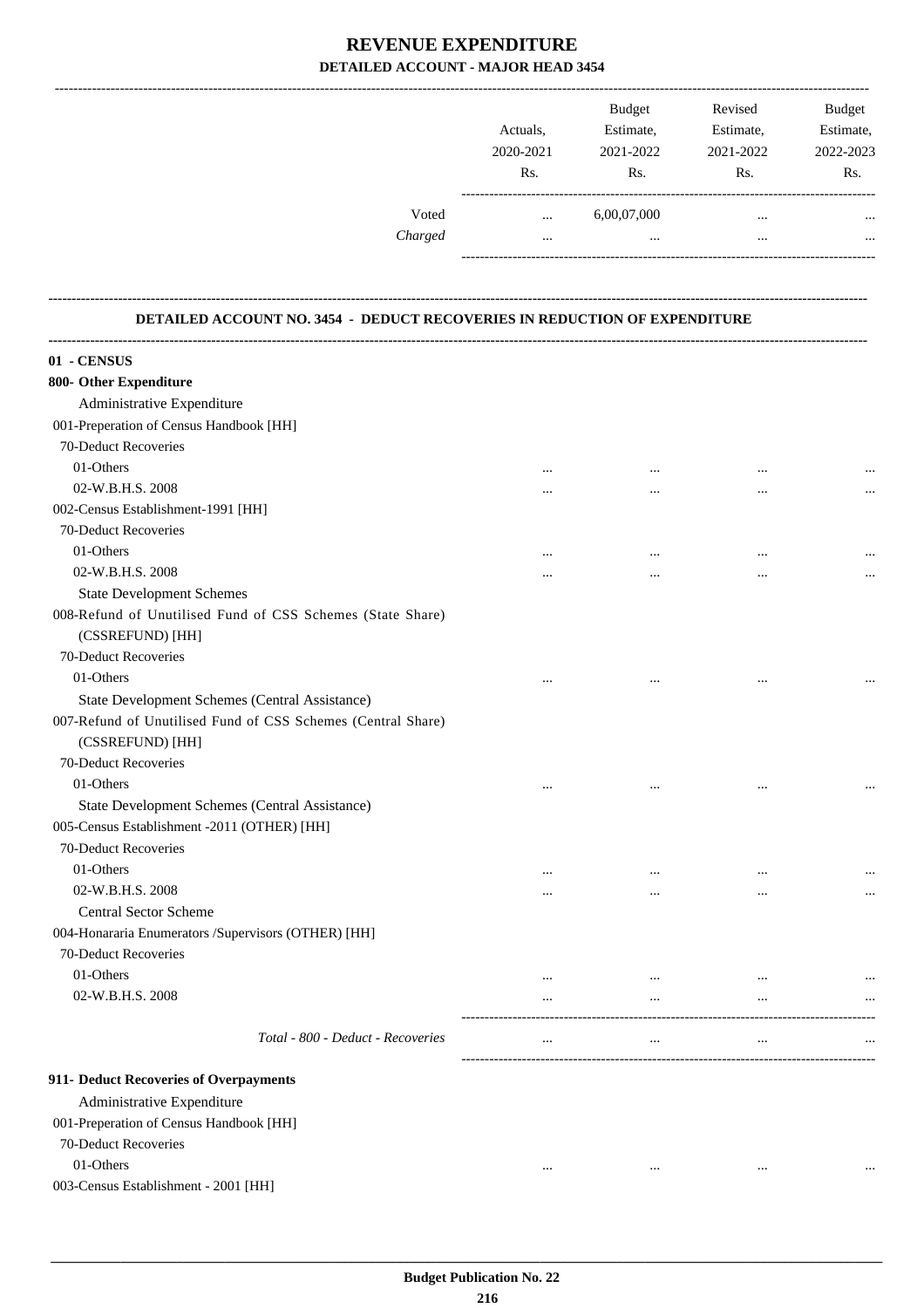# REVENUE EXPENDITURE DETAILED ACCOUNT - MAJOR HEAD 3454

-----------------------------

|                                      | Actuals.<br>2020-2021<br>R <sub>s</sub> . | <b>Budget</b><br>Estimate,<br>2021-2022<br>Rs. | Revised<br>Estimate,<br>2021-2022<br>Rs. | <b>Budget</b><br>Estimate,<br>2022-2023<br>Rs. |
|--------------------------------------|-------------------------------------------|------------------------------------------------|------------------------------------------|------------------------------------------------|
| 70-Deduct Recoveries                 |                                           |                                                |                                          |                                                |
| 01-Others                            | $\cdots$                                  | $\cdots$                                       | $\cdots$                                 | $\cdots$                                       |
| 005-Census Establishment - 2011 [HH] |                                           |                                                |                                          |                                                |
| 70-Deduct Recoveries                 |                                           |                                                |                                          |                                                |
| 01-Others                            | $\cdots$                                  | $\cdots$                                       | $\cdots$                                 | $\cdots$                                       |
| Total - 911 - Deduct - Recoveries    | $\cdots$                                  | $\cdots$                                       | $\cdots$                                 | $\cdots$                                       |
| Total - 3454 - Deduct - Recoveries   | $\cdots$                                  | $\cdots$                                       | $\cdots$                                 | $\cdots$                                       |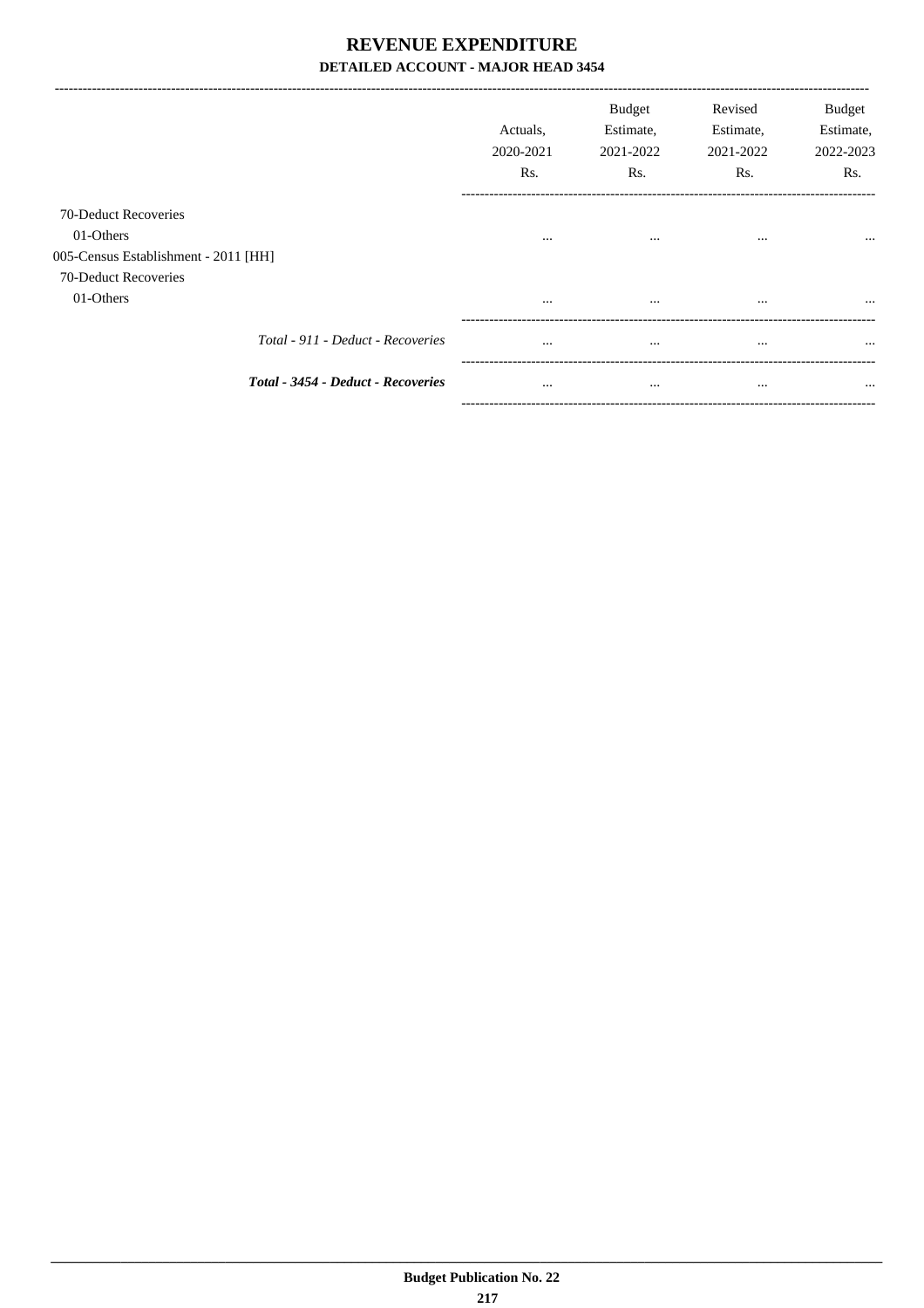### **DEMAND No. 68**

### **Home and Hill Affairs Department**

**A. Capital Account of General Services -**

# **Head of Account : 4055 - Capital Outlay on Police**

| <b>Charged Rs. Nil</b> |               | Total Rs. 436,24,30,000 |                  |
|------------------------|---------------|-------------------------|------------------|
|                        | Voted Rs.     | Charged Rs.             | <b>Total Rs.</b> |
|                        | 436,24,30,000 | $\cdots$                | 436,24,30,000    |
|                        | $\cdots$      | $\cdots$                | $\cdots$         |
|                        | 436,24,30,000 | $\cdots$                | 436,24,30,000    |
|                        |               |                         |                  |

### **CAPITAL EXPENDITURE ABSTRACT ACCOUNT**

---------------------------------------------------------------------------------------------------------------------------------------------------------------------------------

|                                                                                                                                                                                     | Actuals,<br>2020-2021<br>Rs.                                                       | Budget<br>Estimate,<br>2021-2022                         | Revised<br>Estimate,<br>2021-2022<br>Rs.<br>Rs.                 | Budget<br>Estimate,<br>2022-2023<br>Rs.      |
|-------------------------------------------------------------------------------------------------------------------------------------------------------------------------------------|------------------------------------------------------------------------------------|----------------------------------------------------------|-----------------------------------------------------------------|----------------------------------------------|
| <b>207- State Police</b><br>Administrative Expenditure<br><b>State Development Schemes</b><br><b>State Development Schemes (Central Assistance)</b><br><b>Central Sector Scheme</b> | $\cdots$<br>50, 43, 75, 961<br>$\mathbf{r}$ , $\mathbf{r}$                         | 36,24,000<br>101,11,91,835 408,55,00,000<br>22,00,00,000 | $\cdots$<br>194,50,59,000<br>67,58,00,000 7,21,01,000<br>$\sim$ | 432, 34, 65, 000<br>2,00,50,000<br>60,00,000 |
|                                                                                                                                                                                     | Total - 207 151,55,67,796 498,49,24,000 201,71,60,000 434,95,15,000                |                                                          |                                                                 |                                              |
| 210- Research, Education & Training<br><b>State Development Schemes</b>                                                                                                             |                                                                                    | $\ldots$ 48,00,000 16,00,000                             |                                                                 | 50,40,000                                    |
| <b>Total - 210</b>                                                                                                                                                                  |                                                                                    | $48,00,000$ $16,00,000$ $50,40,000$                      |                                                                 |                                              |
| <b>215- State Police</b><br><b>State Development Schemes</b>                                                                                                                        |                                                                                    | $6,11,198$ $75,00,000$ $34,82,000$ $78,75,000$           |                                                                 |                                              |
|                                                                                                                                                                                     | Total - 215 6,11,198 75,00,000 34,82,000 78,75,000                                 |                                                          |                                                                 |                                              |
| Grand Total - Gross 151,61,78,994 499,72,24,000 202,22,42,000 436,24,30,000                                                                                                         |                                                                                    |                                                          |                                                                 |                                              |
| Voted<br>Charged                                                                                                                                                                    | 151,61,78,994 499,72,24,000 202,22,42,000 436,24,30,000<br>$\sim 100$ km s $^{-1}$ | and the state of the state of                            | $\overline{\phantom{a}}$                                        |                                              |
| Administrative Expenditure <b>1996</b> and 16,24,000 and 16,24,000 and 16.                                                                                                          |                                                                                    |                                                          |                                                                 |                                              |
| State Development Schemes 101,18,03,033 409,78,00,000 195,01,41,000 433,63,80,000                                                                                                   |                                                                                    |                                                          |                                                                 |                                              |
| State Development Schemes (Central Assistance) 50,43,75,961 67,58,00,000 7,21,01,000 2,00,50,000                                                                                    |                                                                                    |                                                          |                                                                 |                                              |
| <b>Central Sector Scheme</b>                                                                                                                                                        |                                                                                    | $\ldots$ 22,00,00,000                                    |                                                                 | 60,00,000<br>$\mathbf{m}$ , and $\mathbf{m}$ |
|                                                                                                                                                                                     |                                                                                    |                                                          |                                                                 |                                              |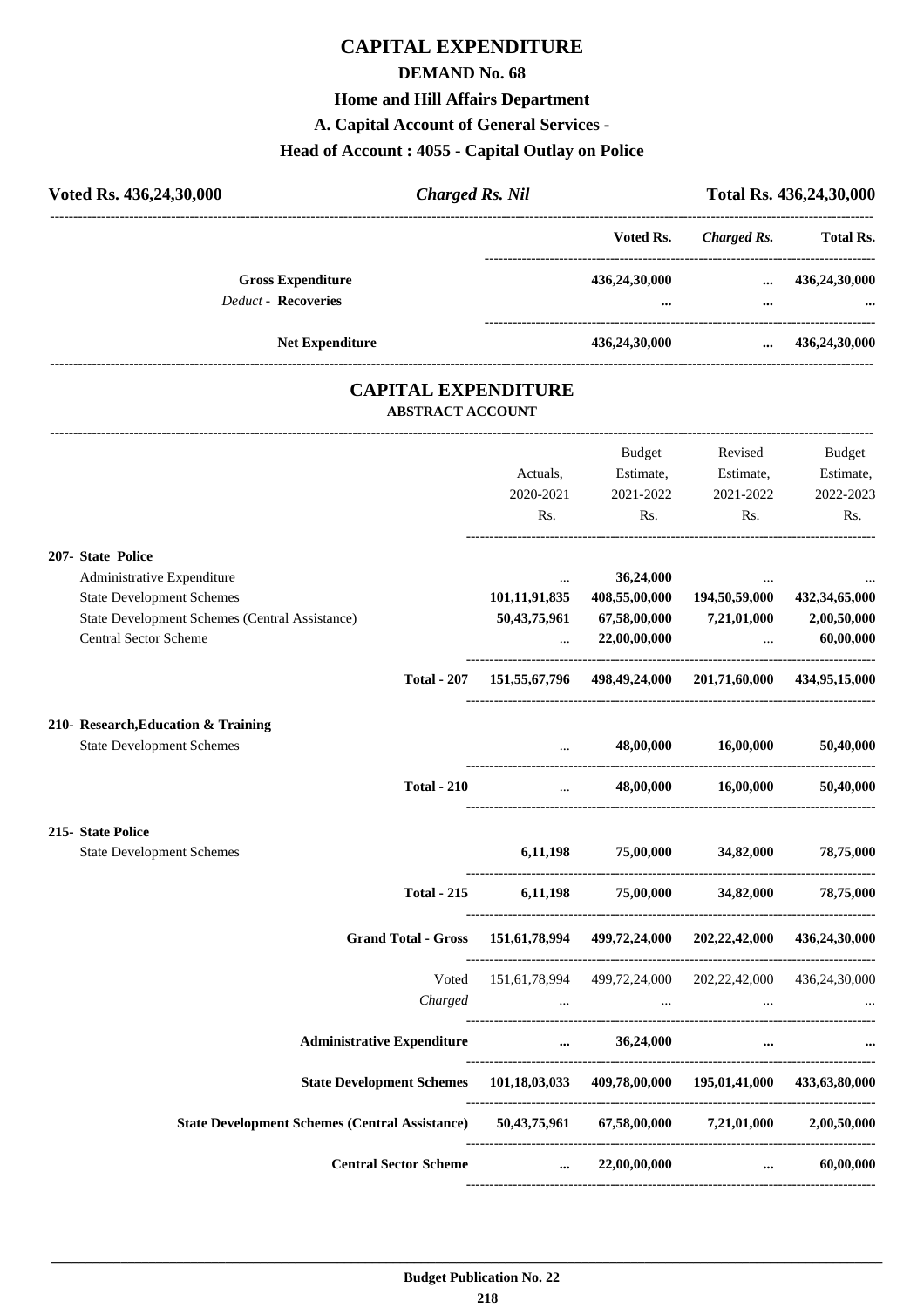### **CAPITAL EXPENDITURE ABSTRACT ACCOUNT**

|                          | Actuals.<br>2020-2021<br>Rs. | <b>Budget</b><br>Estimate,<br>2021-2022<br>Rs. | Revised<br>Estimate,<br>2021-2022<br>Rs. | <b>Budget</b><br>Estimate.<br>2022-2023<br>Rs. |
|--------------------------|------------------------------|------------------------------------------------|------------------------------------------|------------------------------------------------|
| <b>Deduct Recoveries</b> | -11,99,56,910                |                                                |                                          |                                                |
| <b>Grand Total - Net</b> | 139, 62, 22, 084             | 499,72,24,000                                  | 202, 22, 42, 000                         | 436,24,30,000                                  |
| Voted<br>Charged         | 139.62.22.084<br>$\cdots$    | 499.72.24,000<br>$\cdots$                      | 202, 22, 42, 000<br>                     | 436,24,30,000<br>                              |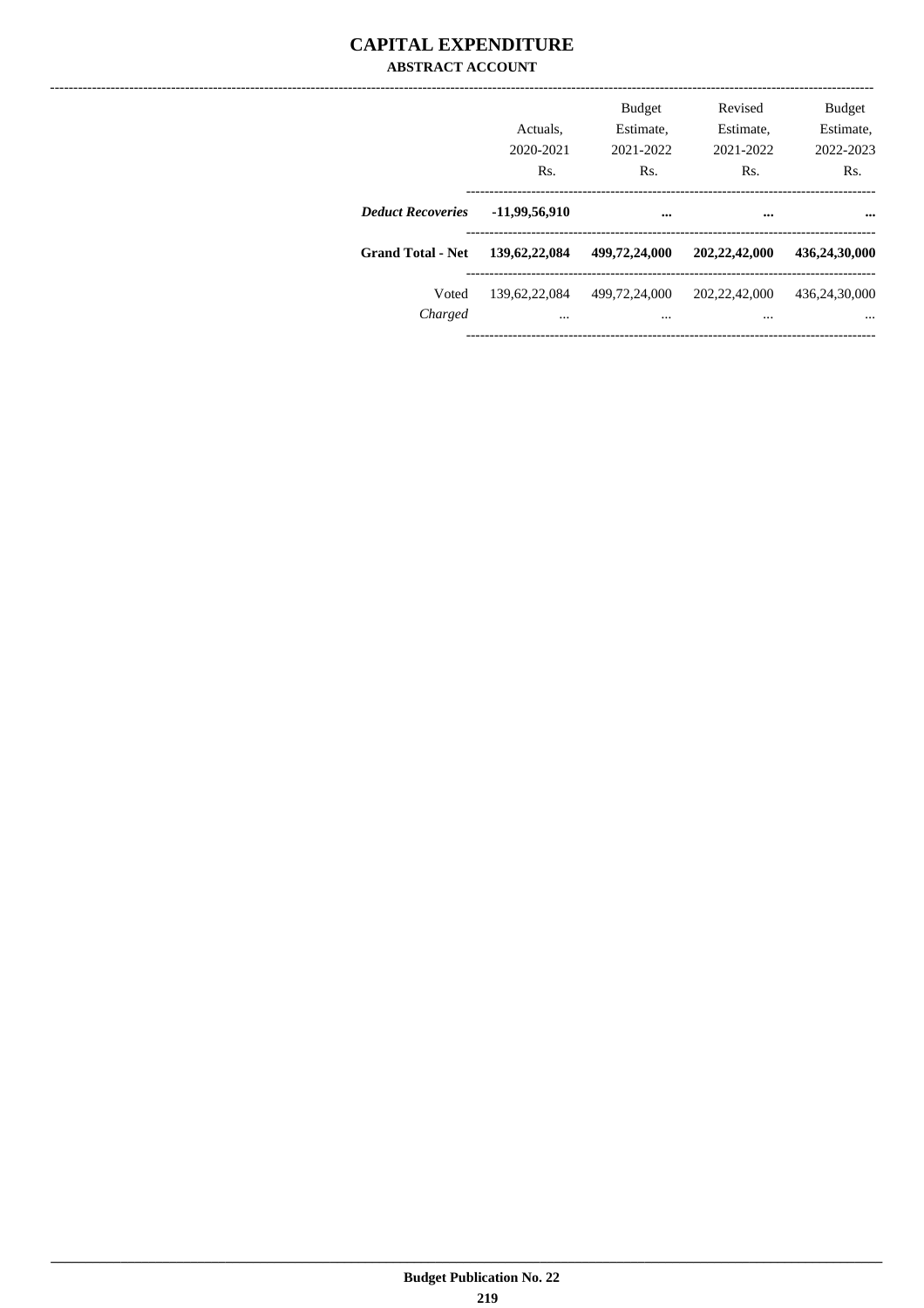|                                                                      | Actuals,<br>2020-2021<br>Rs. | Budget<br>Estimate,<br>2021-2022<br>Rs.                 | Revised<br>Estimate,<br>2021-2022<br>Rs. | Budget<br>Estimate,<br>2022-2023<br>Rs. |
|----------------------------------------------------------------------|------------------------------|---------------------------------------------------------|------------------------------------------|-----------------------------------------|
| DETAILED ACCOUNT NO. 4055-00-207 - STATE POLICE                      |                              |                                                         |                                          |                                         |
| 207- State Police                                                    |                              |                                                         |                                          |                                         |
| <b>Administrative Expenditure</b>                                    |                              |                                                         |                                          |                                         |
| 017- Agency Functions of Ministry of Home Affairs relating to        |                              |                                                         |                                          |                                         |
| Registration and Surveillance of Foreigners [HH]                     |                              |                                                         |                                          |                                         |
| 51- Motor Vehicles                                                   |                              | 56,000                                                  |                                          |                                         |
| 52- Machinery and Equipment/Tools and Plants                         | $\cdots$                     | 35,68,000                                               |                                          |                                         |
| Total - 4055-00-207-017                                              | $\cdots$                     | 36,24,000                                               | _________________                        |                                         |
|                                                                      |                              |                                                         |                                          |                                         |
| 018- Agency Functions of Ministry of Home Affairs relating to        |                              |                                                         |                                          |                                         |
| Immigration Check post on International Border [HH]                  |                              |                                                         |                                          |                                         |
| 51- Motor Vehicles                                                   |                              |                                                         |                                          |                                         |
| 019- Agency Functions of Ministry of External Affairs relating to    |                              |                                                         |                                          |                                         |
| Passport and Emigration [HH]                                         |                              |                                                         |                                          |                                         |
| 51- Motor Vehicles                                                   |                              |                                                         |                                          |                                         |
| 020- Agency Functions of Ministry of Home Affairs for prevention of  |                              |                                                         |                                          |                                         |
| Infiltration under MTF/PIF scheme [HH]                               |                              |                                                         |                                          |                                         |
| 51- Motor Vehicles                                                   |                              |                                                         |                                          |                                         |
|                                                                      |                              |                                                         |                                          |                                         |
| <b>Total - Administrative Expenditure</b>                            | $\cdots$                     | 36,24,000                                               | $\cdots$                                 |                                         |
| <b>State Development Schemes</b>                                     |                              |                                                         |                                          |                                         |
| 001- Construction of different Police Stations etc. under the scheme |                              |                                                         |                                          |                                         |
| for Modernisation of Police Force [HH]                               |                              |                                                         |                                          |                                         |
| 53- Major Works / Land and Buildings                                 | 39,03,06,149                 | 187,00,00,000                                           | 82,05,34,000                             | 186, 35, 00, 000                        |
|                                                                      |                              |                                                         |                                          |                                         |
| Total - 4055-00-207-001                                              |                              | 39,03,06,149 187,00,00,000 82,05,34,000 186,35,00,000   |                                          |                                         |
| 003- Civil Construction Work at Regional Forensic Science            |                              |                                                         |                                          |                                         |
| Laboratory Jalpaiguri and Forensic Science Labiratory Head           |                              |                                                         |                                          |                                         |
| Quarters [HH]                                                        |                              |                                                         |                                          |                                         |
| 53- Major Works / Land and Buildings                                 | $\ddots$                     | 30,00,000                                               | 10,00,000                                | 31,50,000                               |
|                                                                      |                              |                                                         |                                          |                                         |
| Total - 4055-00-207-003                                              | $\cdots$                     |                                                         | 30,00,000 10,00,000 31,50,000            |                                         |
| 007- Construction works under special Infrastructure Scheme [HH]     |                              |                                                         |                                          |                                         |
| 53- Major Works / Land and Buildings                                 |                              |                                                         | 4,00,00,000 1,33,33,000 4,20,00,000      |                                         |
|                                                                      |                              |                                                         |                                          |                                         |
| Total - 4055-00-207-007                                              | $\cdots$                     |                                                         | 4,00,00,000 1,33,33,000 4,20,00,000      |                                         |
| 008- Coastal Security Scheme for Management of other Border          |                              |                                                         |                                          |                                         |
| (Ex.Indo-Pak & Indo-Bangladesh Border) [HH]                          |                              |                                                         |                                          |                                         |
| 53- Major Works / Land and Buildings                                 | 1,60,00,000                  | 8,00,00,000                                             | 2,66,67,000                              | 8,40,00,000                             |
| Total - 4055-00-207-008                                              |                              | $1,60,00,000$ $8,00,00,000$ $2,66,67,000$ $8,40,00,000$ |                                          |                                         |
|                                                                      |                              |                                                         |                                          |                                         |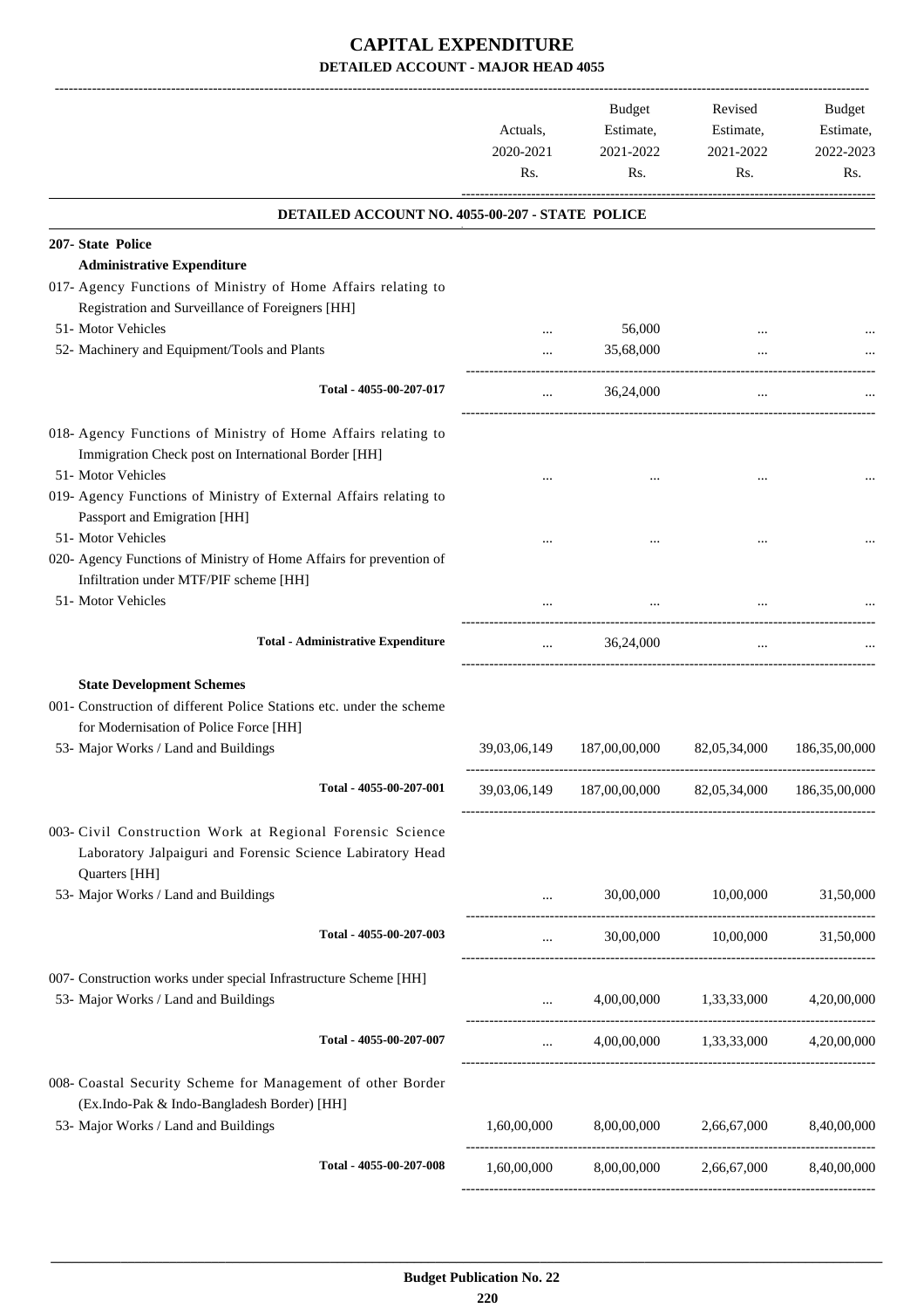-------------------------------------------------------------------------------------------------------------------------------------------------------------------------------

|                                                                                                    | Actuals,<br>2020-2021 | <b>Budget</b><br>Estimate,<br>2021-2022 | Revised<br>Estimate,<br>2021-2022                  | <b>Budget</b><br>Estimate,<br>2022-2023 |
|----------------------------------------------------------------------------------------------------|-----------------------|-----------------------------------------|----------------------------------------------------|-----------------------------------------|
|                                                                                                    | Rs.                   | Rs.                                     | Rs.                                                | Rs.                                     |
| 015- Raising of Specialised India Reserved Battalion [HP] [HH]                                     |                       |                                         |                                                    |                                         |
| 51- Motor Vehicles                                                                                 |                       | 50,00,000                               | 16,67,000                                          | 1,42,50,000                             |
| 53- Major Works / Land and Buildings                                                               | 9,53,02,919           | 18,00,00,000                            | 8,66,67,000                                        | 28,00,00,000                            |
| Total - 4055-00-207-015                                                                            | 9,53,02,919           | 18,50,00,000                            | 8,83,34,000                                        | 29,42,50,000                            |
| 016- Directorate and Other Offices [HH]                                                            |                       |                                         |                                                    |                                         |
| 51- Motor Vehicles                                                                                 | 9,52,76,366           | 35,00,00,000                            | 30,04,42,000                                       | 36,00,00,000                            |
| 52- Machinery and Equipment/Tools and Plants                                                       | 17,90,94,388          | 32,00,00,000                            | 11,68,68,000                                       | 33, 35, 00, 000                         |
| 53- Major Works / Land and Buildings                                                               | 14,55,82,023          | 80,00,00,000                            | 26,66,67,000                                       | 85,00,00,000                            |
| Total - 4055-00-207-016                                                                            | 41,99,52,777          | 147,00,00,000                           | 68,39,77,000                                       | 154,35,00,000                           |
| <b>Total - State Development Schemes</b>                                                           | 92, 15, 61, 845       |                                         | 364,80,00,000 163,38,45,000 383,04,00,000          |                                         |
| <b>State Development Schemes</b>                                                                   |                       |                                         |                                                    |                                         |
| 010- Schemes for Modernisation of Police Force (State Share)<br>(OCASPS) [HH]                      |                       |                                         |                                                    |                                         |
| 22- Arms and Ammunition                                                                            | 35,94,898             | 6,70,00,000                             | $\ddotsc$                                          | 10,00,00,000                            |
| 51- Motor Vehicles                                                                                 | $\cdots$              | 70,00,000                               | $\cdots$                                           | 1,00,00,000                             |
| 52- Machinery and Equipment/Tools and Plants                                                       | 1,39,71,677           | 12,00,00,000                            | $\cdots$                                           | 9,00,00,000                             |
| 53- Major Works / Land and Buildings                                                               | 2,51,12,540           | 8,00,00,000                             | 1,48,47,000                                        | 20,00,00,000                            |
| 60- Other Capital Expenditure                                                                      |                       |                                         |                                                    | 3,00,00,000                             |
| Total - 4055-00-207-010                                                                            | 4, 26, 79, 115        | 27,40,00,000                            | 1,48,47,000                                        | 43,00,00,000                            |
| 012- Policing the Megacity of Kolkata under Modernisation of Police                                |                       |                                         |                                                    |                                         |
| Force(State Share) (OCASPS) [HH]                                                                   |                       |                                         |                                                    |                                         |
| 51- Motor Vehicles                                                                                 | $\cdots$              | 1,30,00,000                             |                                                    | 20,000                                  |
| 52- Machinery and Equipment/Tools and Plants                                                       | 4,69,50,875           | 8,30,00,000                             |                                                    | 30,000                                  |
| 60- Other Capital Expenditure                                                                      |                       | 70,00,000                               | $\ddotsc$                                          | 1,00,000                                |
| Total - 4055-00-207-012                                                                            | 4,69,50,875           | 10,30,00,000                            | $\cdots$                                           | 1,50,000                                |
| 014- Forensic Science Laboratory under Modernisation of Police<br>Force(State Share) (OCASPS) [HH] |                       |                                         |                                                    |                                         |
| 52- Machinery and Equipment/Tools and Plants                                                       |                       | 6,00,000                                |                                                    | 20,000                                  |
| Total - 4055-00-207-014                                                                            |                       | 6,00,000                                | --------------------------------------<br>$\cdots$ | 20,000                                  |
| 022- Women Safety under Nirbhaya (OCASPS) [HH]                                                     |                       |                                         |                                                    |                                         |
| 51- Motor Vehicles                                                                                 | $\cdots$              | 1,30,00,000                             | 25,69,68,000                                       | 2,28,95,000                             |
| 52- Machinery and Equipment/Tools and Plants                                                       |                       | 4,00,00,000                             | 2,62,78,000                                        | 3,00,00,000                             |
| 53- Major Works / Land and Buildings                                                               |                       | 69,00,000                               | 1,31,21,000                                        | 1,00,00,000                             |
|                                                                                                    |                       |                                         |                                                    |                                         |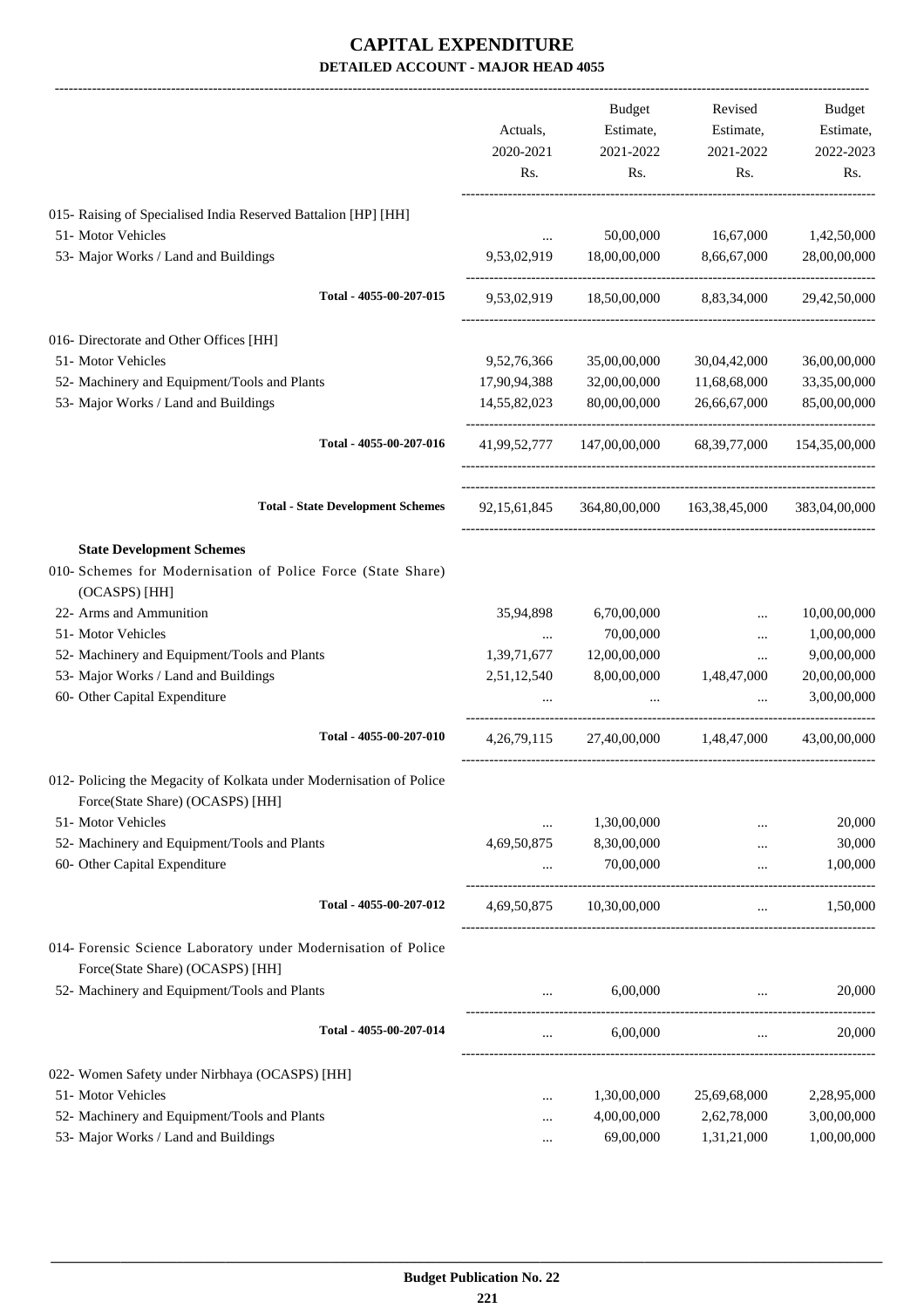|                                                                                                                                          |                                 | Budget                               | Revised                                       | Budget       |
|------------------------------------------------------------------------------------------------------------------------------------------|---------------------------------|--------------------------------------|-----------------------------------------------|--------------|
|                                                                                                                                          | Actuals,                        | Estimate,                            | Estimate,                                     | Estimate,    |
|                                                                                                                                          | 2020-2021                       | 2021-2022                            | 2021-2022                                     | 2022-2023    |
|                                                                                                                                          | Rs.                             | Rs.                                  | Rs.                                           | Rs.          |
| Total - 4055-00-207-022                                                                                                                  | $\mathbf{r}$ , and $\mathbf{r}$ |                                      | 5,99,00,000 29,63,67,000 6,28,95,000          |              |
| <b>Total - State Development Schemes</b>                                                                                                 |                                 |                                      |                                               |              |
|                                                                                                                                          | 8,96,29,990                     |                                      | 43,75,00,000 31,12,14,000                     | 49,30,65,000 |
| <b>State Development Schemes (Central Assistance)</b><br>009- Schemes for Modernisation of Police Force (Central Share)<br>(OCASPS) [HH] |                                 |                                      |                                               |              |
| 22- Arms and Ammunition                                                                                                                  | 12, 37, 88, 331                 | 10,00,00,000                         |                                               | 25,00,000    |
| 51- Motor Vehicles                                                                                                                       | 27,39,090                       | 1,00,00,000                          | $\cdots$                                      | 19,00,000    |
| 52- Machinery and Equipment/Tools and Plants                                                                                             | 15, 14, 43, 771                 | 17,00,00,000                         | 6,67,000                                      | 35,00,000    |
| 53- Major Works / Land and Buildings                                                                                                     | $\cdots$                        | 40,00,000                            | $\cdots$                                      | 20,00,000    |
| 77- Computerisation                                                                                                                      | 38,28,926                       | 2,00,00,000                          |                                               | 1,00,000     |
| Total - 4055-00-207-009                                                                                                                  | 28,18,00,118                    | 30,40,00,000                         | 6,67,000                                      | 1,00,00,000  |
| 011- Policing the Megacity of Kolkata under Modernisation of Police<br>Force(Central Share) (OCASPS) [HH]                                |                                 |                                      |                                               |              |
| 22- Arms and Ammunition                                                                                                                  | 13,89,975                       | 2,00,00,000                          | $\cdots$                                      | 10,00,000    |
| 51- Motor Vehicles                                                                                                                       | 2,26,05,133                     | 2,00,00,000                          | $\cdots$                                      | 10,00,000    |
| 52- Machinery and Equipment/Tools and Plants                                                                                             | 10,45,72,142                    | 15,00,00,000                         | 2,70,37,000                                   | 70,00,000    |
| 60- Other Capital Expenditure                                                                                                            | $\cdots$                        | 1,00,00,000                          | $\ddots$                                      | 10,00,000    |
| Total - 4055-00-207-011                                                                                                                  | 12,85,67,250                    | 20,00,00,000                         | 2,70,37,000                                   | 1,00,00,000  |
| 013- Forensic Science Laboratory under Modernisation of Police<br>Force(Central Share)[HP] (OCASPS) [HH]                                 |                                 |                                      |                                               |              |
| 52- Machinery and Equipment/Tools and Plants                                                                                             | $\cdots$                        | 8,00,000                             | $\ddots$                                      | 50,000       |
| Total - 4055-00-207-013                                                                                                                  | $\cdots$                        | 8,00,000                             | $\cdots$                                      | 50,000       |
| 021- Women Safety under Nirbhaya (OCASPS) [HH]                                                                                           |                                 |                                      |                                               |              |
| 51- Motor Vehicles                                                                                                                       | 3,09,94,441                     | 2,00,00,000                          | 2,55,70,000                                   |              |
| 52- Machinery and Equipment/Tools and Plants                                                                                             | 6, 30, 14, 152                  | 15,00,00,000                         | 1,88,27,000                                   |              |
| 53- Major Works / Land and Buildings                                                                                                     | $\cdots$                        | 10,00,000                            | $\cdots$                                      |              |
| Total - 4055-00-207-021                                                                                                                  |                                 | 9,40,08,593 17,10,00,000 4,43,97,000 |                                               |              |
| 024- Projects under Crime and Criminal Tracking & Network System<br>(CCTNS) (OCASPS) [HH]                                                |                                 |                                      |                                               |              |
| 52- Machinery and Equipment/Tools and Plants                                                                                             | $\cdots$                        |                                      | the company of the company of the<br>$\cdots$ |              |
| 77- Computerisation                                                                                                                      | $\cdots$                        | <b>Contract Contract</b>             | $\cdots$                                      |              |
| <b>Total - State Development Schemes (Central Assistance)</b>                                                                            |                                 |                                      | 50,43,75,961 67,58,00,000 7,21,01,000         | 2,00,50,000  |
| <b>Central Sector Scheme</b>                                                                                                             |                                 |                                      |                                               |              |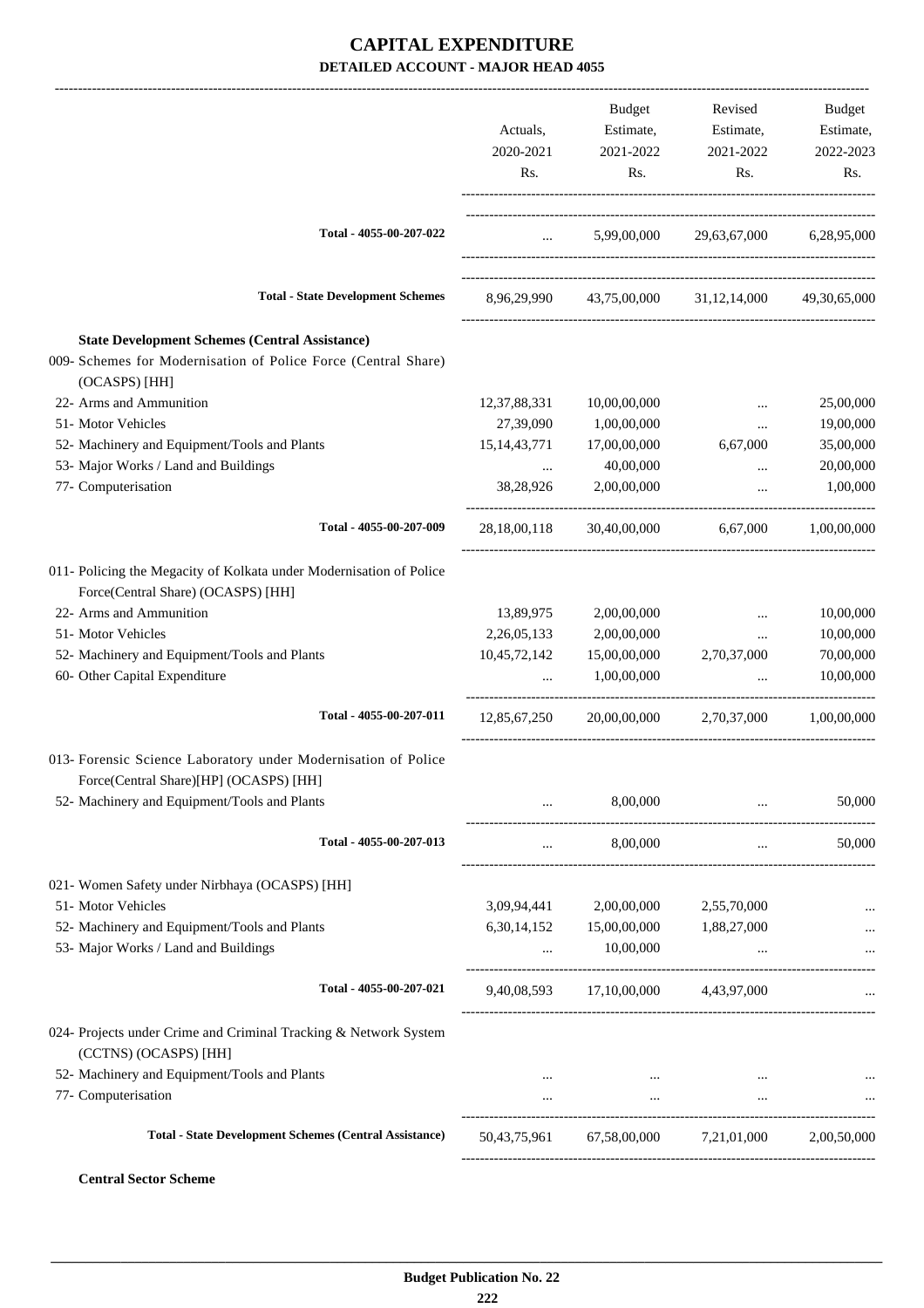|                                                                   |               | <b>Budget</b>               | Revised                                         | <b>Budget</b> |
|-------------------------------------------------------------------|---------------|-----------------------------|-------------------------------------------------|---------------|
|                                                                   | Actuals,      | Estimate,                   | Estimate,                                       | Estimate,     |
|                                                                   | 2020-2021     | 2021-2022                   | 2021-2022                                       | 2022-2023     |
|                                                                   | Rs.           | Rs.                         | Rs.                                             | Rs.           |
| 023- Scheme for Nirbhaya Fund (OCASPS) [HH]                       |               |                             |                                                 |               |
| 51- Motor Vehicles                                                | $\cdots$      | 10,00,00,000                | $\cdots$                                        | 20,00,000     |
| 52- Machinery and Equipment/Tools and Plants                      | $\cdots$      | 10,00,00,000                | $\cdots$                                        | 20,00,000     |
| 53- Major Works / Land and Buildings                              |               | 2,00,00,000                 | $\cdots$<br>----------------------------------- | 20,00,000     |
| <b>Total - Central Sector Scheme</b>                              |               | 22,00,00,000                | $\ddotsc$                                       | 60,00,000     |
| Total - 4055-00-207                                               | 151,55,67,796 | 498,49,24,000               | 201,71,60,000                                   | 434,95,15,000 |
| Voted                                                             |               | 151,55,67,796 498,49,24,000 | 201,71,60,000                                   | 434,95,15,000 |
| Charged                                                           |               | $\cdots$                    |                                                 |               |
| DETAILED ACCOUNT NO. 4055-00-210 - RESEARCH, EDUCATION & TRAINING |               |                             |                                                 |               |
| 210- Research, Education & Training                               |               |                             |                                                 |               |
| <b>State Development Schemes</b>                                  |               |                             |                                                 |               |
| 003- Counter Insurgency and Anti - Terorrism School(CIAT) [HH]    |               |                             |                                                 |               |
| 53- Major Works / Land and Buildings                              |               | 48,00,000                   | 16,00,000                                       | 50,40,000     |
| <b>Total - State Development Schemes</b>                          | $\cdots$      | 48,00,000                   | 16,00,000                                       | 50,40,000     |
| Total - 4055-00-210                                               |               | 48,00,000                   | 16,00,000                                       | 50,40,000     |
| Voted                                                             | $\cdots$      |                             | 48,00,000 16,00,000                             | 50,40,000     |
| Charged                                                           |               |                             |                                                 |               |
| DETAILED ACCOUNT NO. 4055-00-215 - STATE POLICE                   |               |                             |                                                 |               |
| 215-State Police                                                  |               |                             |                                                 |               |
| <b>State Development Schemes</b>                                  |               |                             |                                                 |               |
| 016- Coastal Security Scheme for Management of other border (Ex   |               |                             |                                                 |               |
| Indo-Pak, Indo-Bangladesh) [HH]                                   |               |                             |                                                 |               |
| 51- Motor Vehicles                                                | $\ldots$      | 25,00,000                   | 18,15,000                                       | 25,00,000     |
| 52- Machinery and Equipment/Tools and Plants                      | 6,11,198      | 50,00,000                   | 16,67,000                                       | 53,75,000     |
| <b>Total - State Development Schemes</b>                          | 6, 11, 198    | 75,00,000                   | 34,82,000                                       | 78,75,000     |
| Total - 4055-00-215                                               | 6,11,198      | 75,00,000                   | 34,82,000                                       | 78,75,000     |
| Voted                                                             |               |                             | 6,11,198 75,00,000 34,82,000 78,75,000          |               |
| Charged                                                           | $\cdots$      | $\cdots$                    | $\cdots$                                        |               |
|                                                                   |               |                             |                                                 |               |

### **DETAILED ACCOUNT NO. 4055 - DEDUCT RECOVERIES IN REDUCTION OF EXPENDITURE**

**--------------------------------------------------------------------------------------------------------------------------------------------------------------------------------**

**--------------------------------------------------------------------------------------------------------------------------------------------------------------------------------**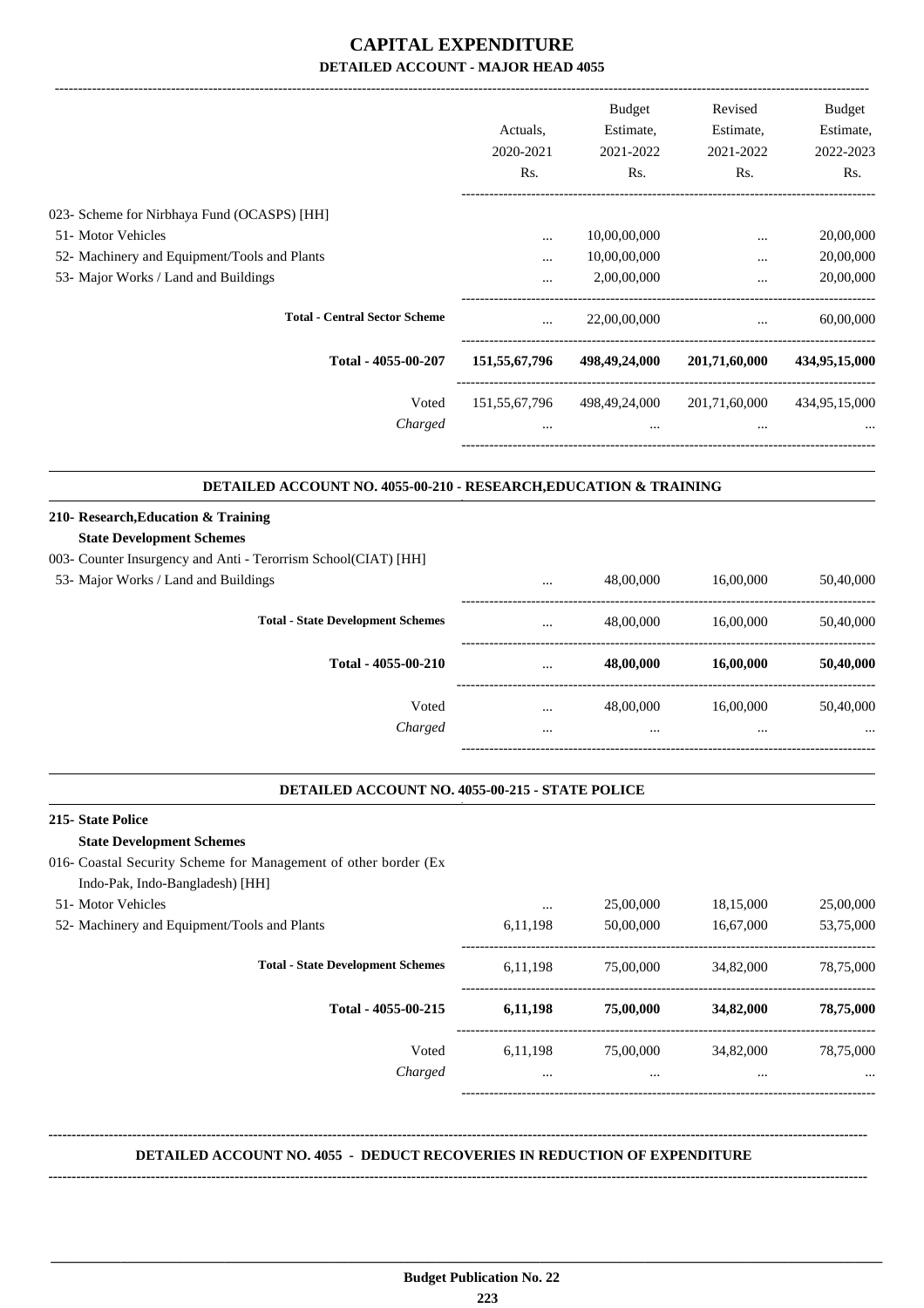|                                                                                  | Actuals,<br>2020-2021<br>Rs. | Budget<br>Estimate,<br>2021-2022<br>Rs. | Revised<br>Estimate,<br>2021-2022<br>Rs. | Budget<br>Estimate,<br>2022-2023<br>Rs. |
|----------------------------------------------------------------------------------|------------------------------|-----------------------------------------|------------------------------------------|-----------------------------------------|
| 207- State Police                                                                |                              |                                         |                                          |                                         |
| Administrative Expenditure                                                       |                              |                                         |                                          |                                         |
| 901-Deduct Recoveries on Capital Accounts [HH]                                   |                              |                                         |                                          |                                         |
| 70-Deduct Recoveries                                                             |                              |                                         |                                          |                                         |
| 01-Others                                                                        |                              |                                         |                                          |                                         |
| <b>State Development Schemes</b>                                                 | $\cdots$                     |                                         |                                          |                                         |
| 001-Construction of different Police Stations etc. under the scheme              |                              |                                         |                                          |                                         |
| for Modernisation of Police Force [HH]                                           |                              |                                         |                                          |                                         |
| 70-Deduct Recoveries                                                             |                              |                                         |                                          |                                         |
| 01-Others                                                                        |                              |                                         |                                          |                                         |
| 007-Construction works under special Infrastructure Scheme [HH]                  |                              |                                         |                                          |                                         |
| 70-Deduct Recoveries                                                             |                              |                                         |                                          |                                         |
| 01-Others                                                                        |                              |                                         |                                          |                                         |
| 900-Deduct Recoveries on Capital Accounts [HH]                                   | $\cdots$                     | $\cdots$                                |                                          |                                         |
| 70-Deduct Recoveries                                                             |                              |                                         |                                          |                                         |
| 01-Others                                                                        | $-11,99,56,910$              |                                         |                                          |                                         |
| <b>State Development Schemes</b>                                                 |                              |                                         | $\ddotsc$                                |                                         |
| 010-Schemes for Modernisation of Police Force (State Share)<br>(OCASPS) [HH]     |                              |                                         |                                          |                                         |
| 70-Deduct Recoveries                                                             |                              |                                         |                                          |                                         |
| 01-Others                                                                        |                              |                                         |                                          |                                         |
| State Development Schemes (Central Assistance)                                   |                              |                                         |                                          |                                         |
| 009-Schemes for Modernisation of Police Force (Central Share)<br>(OCASPS) [HH]   |                              |                                         |                                          |                                         |
| 70-Deduct Recoveries                                                             |                              |                                         |                                          |                                         |
| 01-Others                                                                        |                              |                                         |                                          |                                         |
|                                                                                  |                              |                                         |                                          |                                         |
| Total - 207 - Deduct - Recoveries                                                | $-11,99,56,910$              |                                         | $\ddotsc$                                |                                         |
| 800- Other Expenditure                                                           |                              |                                         |                                          |                                         |
| <b>State Development Schemes</b>                                                 |                              |                                         |                                          |                                         |
| 002-Refund of Unutilized Fund of CSS Schemes (State Share)<br>(CSSREFUND) [HH]   |                              |                                         |                                          |                                         |
| 70-Deduct Recoveries                                                             |                              |                                         |                                          |                                         |
| 01-Others                                                                        | $\cdots$                     | $\cdots$                                | $\cdots$                                 |                                         |
| State Development Schemes (Central Assistance)                                   |                              |                                         |                                          |                                         |
| 001-Refund of Unutilized Fund of CSS Schemes (Central Share)<br>(CSSREFUND) [HH] |                              |                                         |                                          |                                         |
| 70-Deduct Recoveries                                                             |                              |                                         |                                          |                                         |
| 01-Others                                                                        | $\cdots$                     | $\cdots$                                | $\cdots$                                 |                                         |
| Total - 800 - Deduct - Recoveries                                                | $\cdots$                     | $\ldots$                                | $\ldots$                                 |                                         |
| Total - 4055 - Deduct - Recoveries                                               | $-11,99,56,910$              | $\cdots$                                | $\cdots$                                 |                                         |
|                                                                                  |                              |                                         |                                          |                                         |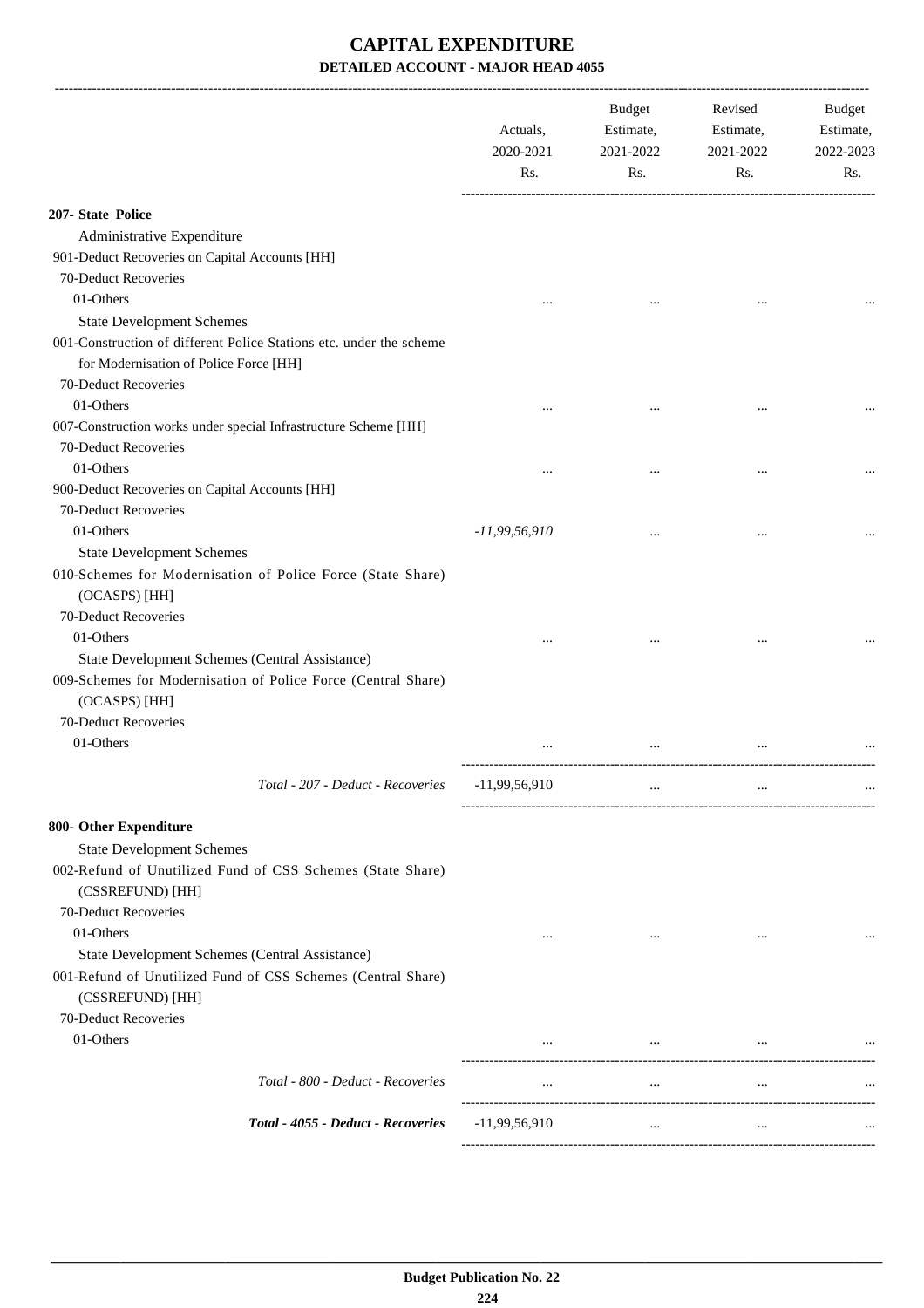### **DEMAND No. 68**

### **Home and Hill Affairs Department**

### **A. Capital Account of General Services -**

#### **Head of Account : 4059 - Capital Outlay on Public Works**

| Voted Rs. 126,52,50,000                        | <b>Charged Rs. Nil</b>                                |                                                       |                    | Total Rs. 126,52,50,000 |
|------------------------------------------------|-------------------------------------------------------|-------------------------------------------------------|--------------------|-------------------------|
|                                                |                                                       | Voted Rs.                                             | <b>Charged Rs.</b> | <b>Total Rs.</b>        |
| <b>Gross Expenditure</b>                       |                                                       | 126,52,50,000                                         |                    | $\ldots$ 126,52,50,000  |
| <b>Deduct - Recoveries</b>                     |                                                       |                                                       | $\ddotsc$          |                         |
| <b>Net Expenditure</b>                         |                                                       | 126,52,50,000                                         |                    | $\ldots$ 126,52,50,000  |
|                                                | <b>CAPITAL EXPENDITURE</b><br><b>ABSTRACT ACCOUNT</b> |                                                       |                    |                         |
|                                                |                                                       |                                                       |                    |                         |
|                                                |                                                       | Budget                                                | Revised            | Budget                  |
|                                                | Actuals,                                              | Estimate,                                             | Estimate,          | Estimate,               |
|                                                | 2020-2021                                             | 2021-2022                                             | 2021-2022          | 2022-2023               |
|                                                | Rs.                                                   | Rs.                                                   | Rs.                | R <sub>s</sub> .        |
| 01 - OFFICE BUILDINGS                          |                                                       |                                                       |                    |                         |
| 051- Construction                              |                                                       |                                                       |                    |                         |
| Administrative Expenditure                     | $\cdots$                                              | 2,04,000                                              |                    |                         |
| <b>State Development Schemes</b>               |                                                       | 25,72,97,599 100,50,00,000 39,90,85,000 105,52,50,000 |                    |                         |
| State Development Schemes (Central Assistance) |                                                       | $\ddotsc$                                             |                    |                         |
| <b>Total - 051</b>                             |                                                       | 25,72,97,599 100,52,04,000 39,90,85,000 105,52,50,000 |                    |                         |
| 201- Acquisition of Land                       |                                                       |                                                       |                    |                         |
| Administrative Expenditure                     |                                                       | 25,000                                                |                    |                         |
| <b>State Development Schemes</b>               | $\cdots$                                              | $\cdots$                                              | $\cdots$           |                         |
| <b>Total - 201</b>                             | $\ldots$                                              | 25,000                                                | $\cdots$           |                         |

#### **60 - OTHER BUILDINGS**

#### **051- Constructions**

| <u>Comber uccions</u>            |                                   |              |               |              |               |
|----------------------------------|-----------------------------------|--------------|---------------|--------------|---------------|
| <b>State Development Schemes</b> |                                   | 1,00,00,000  | 20,00,00,000  | 6,66,67,000  | 21,00,00,000  |
|                                  | <b>Total - 051</b>                | 1,00,00,000  | 20,00,00,000  | 6,66,67,000  | 21,00,00,000  |
|                                  | Total - 60                        | 1,00,00,000  | 20,00,00,000  | 6,66,67,000  | 21,00,00,000  |
|                                  | <b>Grand Total - Gross</b>        | 26,72,97,599 | 120,52,29,000 | 46,57,52,000 | 126,52,50,000 |
|                                  | Voted                             | 26.72.97.599 | 120,52,29,000 | 46,57,52,000 | 126,52,50,000 |
|                                  | Charged                           | $\cdots$     | $\cdots$      | $\cdots$     | $\cdots$      |
|                                  | <b>Administrative Expenditure</b> | $\cdots$     | 2,29,000      | $\cdots$     | $\cdots$      |
|                                  |                                   |              |               |              |               |

**Total - 01 25,72,97,599 100,52,29,000 39,90,85,000 105,52,50,000**

----------------------------------------------------------------------------------------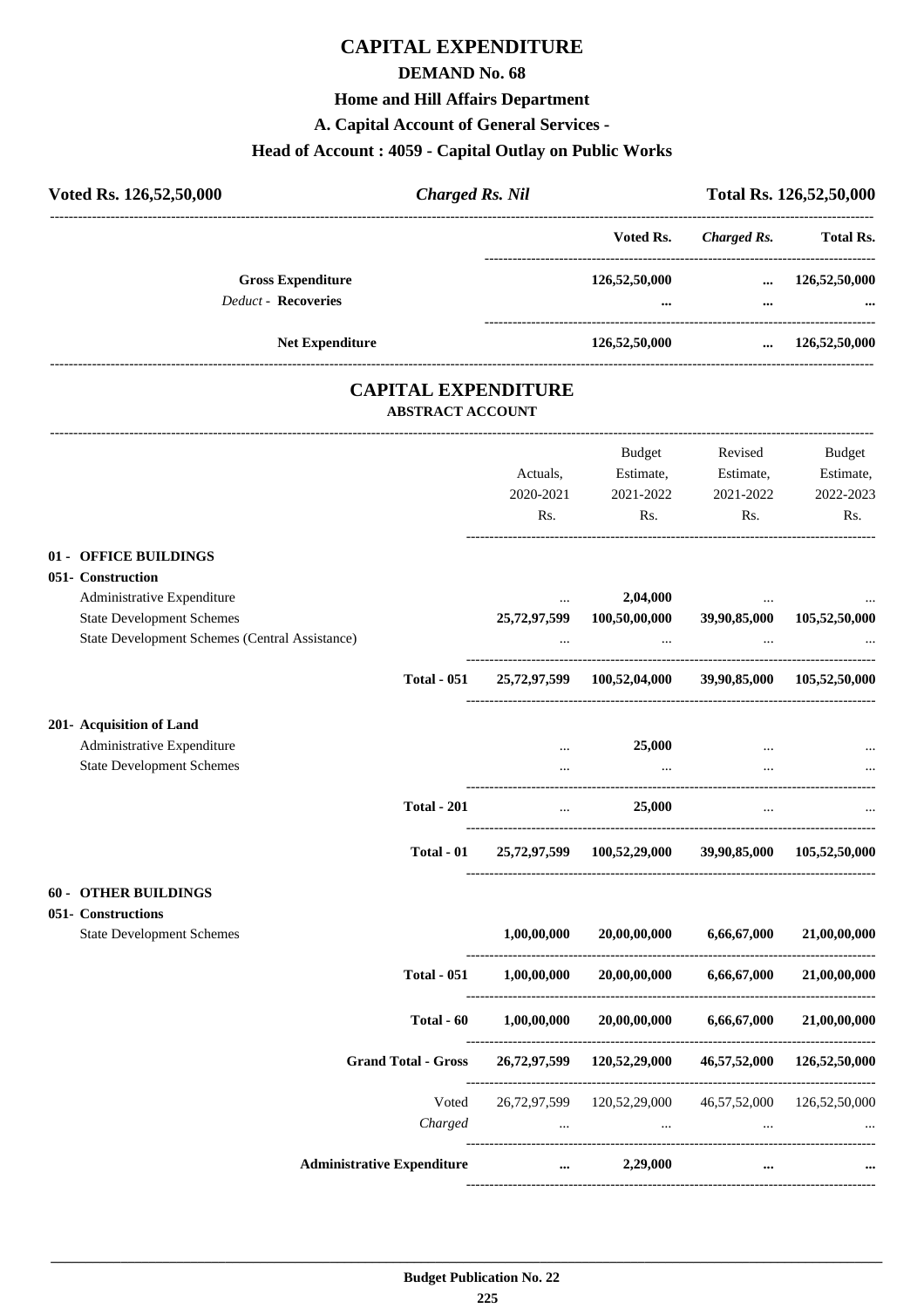### **CAPITAL EXPENDITURE ABSTRACT ACCOUNT**

|                                  | Actuals.<br>2020-2021<br>Rs. | <b>Budget</b><br>Estimate,<br>2021-2022<br>Rs. | Revised<br>Estimate,<br>2021-2022<br>Rs. | <b>Budget</b><br>Estimate,<br>2022-2023<br>Rs. |
|----------------------------------|------------------------------|------------------------------------------------|------------------------------------------|------------------------------------------------|
| <b>State Development Schemes</b> | 26,72,97,599                 | 120,50,00,000                                  | 46,57,52,000                             | 126,52,50,000                                  |
| <b>Deduct Recoveries</b>         | $-6,62,54,641$               |                                                |                                          |                                                |
| <b>Grand Total - Net</b>         | 20, 10, 42, 958              | 120,52,29,000                                  | 46,57,52,000                             | 126,52,50,000                                  |
| Voted<br>Charged                 | 20.10.42.958<br>$\cdots$     | 120,52,29,000<br>$\cdots$                      | 46,57,52,000<br>$\cdots$                 | 126,52,50,000<br>$\cdots$                      |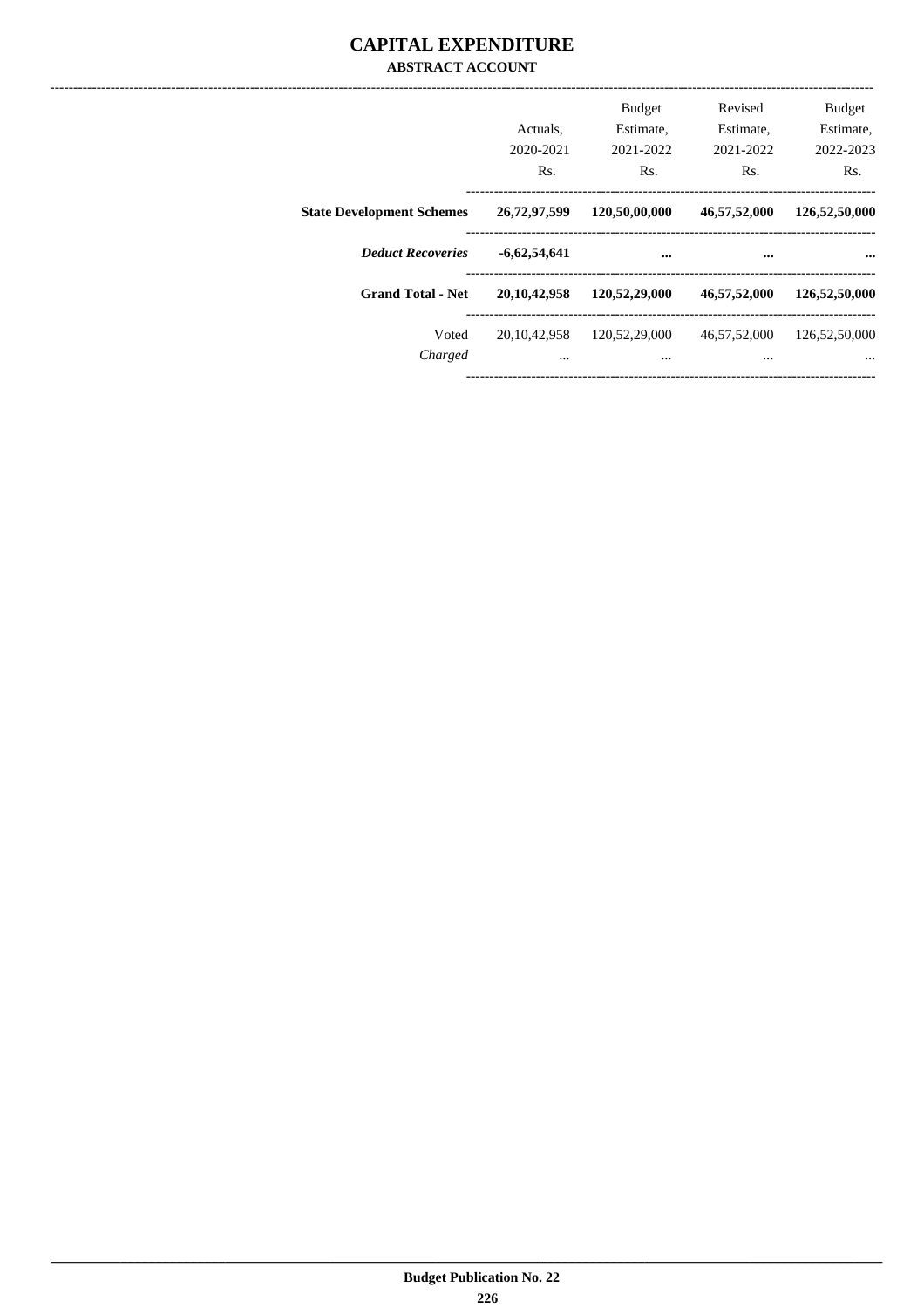|                                                                                                                                                   | Actuals,<br>2020-2021<br>Rs. | Estimate,<br>2021-2022<br>Rs.                         | Revised<br>Estimate,<br>2021-2022<br>Rs. | Budget<br>Estimate,<br>2022-2023<br>Rs. |
|---------------------------------------------------------------------------------------------------------------------------------------------------|------------------------------|-------------------------------------------------------|------------------------------------------|-----------------------------------------|
| DETAILED ACCOUNT NO. 4059-01-051 - CONSTRUCTION                                                                                                   |                              |                                                       |                                          |                                         |
| 01 - OFFICE BUILDINGS                                                                                                                             |                              |                                                       |                                          |                                         |
| 051- Construction                                                                                                                                 |                              |                                                       |                                          |                                         |
| <b>Administrative Expenditure</b>                                                                                                                 |                              |                                                       |                                          |                                         |
| 005-Police - Construction of Haridebpur Chech-post and                                                                                            |                              |                                                       |                                          |                                         |
| accommodation of the Staff [HH]                                                                                                                   |                              |                                                       |                                          |                                         |
| 53- Major Works / Land and Buildings                                                                                                              |                              | 2,04,000                                              |                                          |                                         |
| <b>Total - Administrative Expenditure</b>                                                                                                         | $\cdots$                     | 2,04,000                                              |                                          |                                         |
| <b>State Development Schemes</b>                                                                                                                  |                              |                                                       |                                          |                                         |
| 008- Police- State Head Quarters Police [HH]                                                                                                      |                              |                                                       |                                          |                                         |
| 53- Major Works / Land and Buildings                                                                                                              |                              | 5,49,33,728 15,00,00,000                              | 10,27,06,000                             | 15,75,00,000                            |
| Total - 4059-01-051-008                                                                                                                           |                              | 5,49,33,728 15,00,00,000 10,27,06,000                 |                                          | 15.75.00.000                            |
|                                                                                                                                                   |                              |                                                       |                                          |                                         |
| 009- Police - District police [HH]<br>53- Major Works / Land and Buildings                                                                        |                              | 20,23,63,871 85,00,00,000 29,47,12,000 89,25,00,000   |                                          |                                         |
| Total - 4059-01-051-009                                                                                                                           | 20, 23, 63, 871              |                                                       | 85,00,00,000 29,47,12,000                | 89,25,00,000                            |
| 059- Security related expenditure districts of Bankura, Purulia, Purba<br>and Paschim Midnapore [HP] [HH]<br>53- Major Works / Land and Buildings |                              | 50,00,000                                             | 16,67,000                                | 52,50,000                               |
| Total - 4059-01-051-059                                                                                                                           | $\cdots$                     | 50,00,000                                             | 16,67,000                                | 52,50,000                               |
| <b>Total - State Development Schemes</b>                                                                                                          |                              | 25,72,97,599 100,50,00,000 39,90,85,000 105,52,50,000 |                                          |                                         |
|                                                                                                                                                   |                              |                                                       |                                          |                                         |
| <b>State Development Schemes</b><br>077- Incomplete Works of 13th Finance Commission funded by the<br>State (13-FCS) [HH]                         |                              |                                                       |                                          |                                         |
| 52- Machinery and Equipment/Tools and Plants                                                                                                      |                              | $\cdots$                                              |                                          |                                         |
| 53- Major Works / Land and Buildings                                                                                                              |                              | $\cdots$                                              | $\cdots$                                 |                                         |
| 60- Other Capital Expenditure                                                                                                                     | $\cdots$                     | $\cdots$                                              | $\cdots$                                 |                                         |
| 77- Computerisation                                                                                                                               | $\cdots$                     | $\cdots$                                              | $\cdots$                                 |                                         |
| Total - 4059-01-051                                                                                                                               | 25,72,97,599                 | 100,52,04,000                                         | 39,90,85,000                             | 105,52,50,000                           |
| Voted                                                                                                                                             |                              | 25,72,97,599 100,52,04,000 39,90,85,000               |                                          | 105,52,50,000                           |
| Charged                                                                                                                                           | $\cdots$                     | $\cdots$                                              | $\cdots$                                 |                                         |
|                                                                                                                                                   |                              |                                                       |                                          |                                         |

#### **DETAILED ACCOUNT NO. 4059-01-201 - ACQUISITION OF LAND .**

### **01 - OFFICE BUILDINGS**

# **201- Acquisition of Land**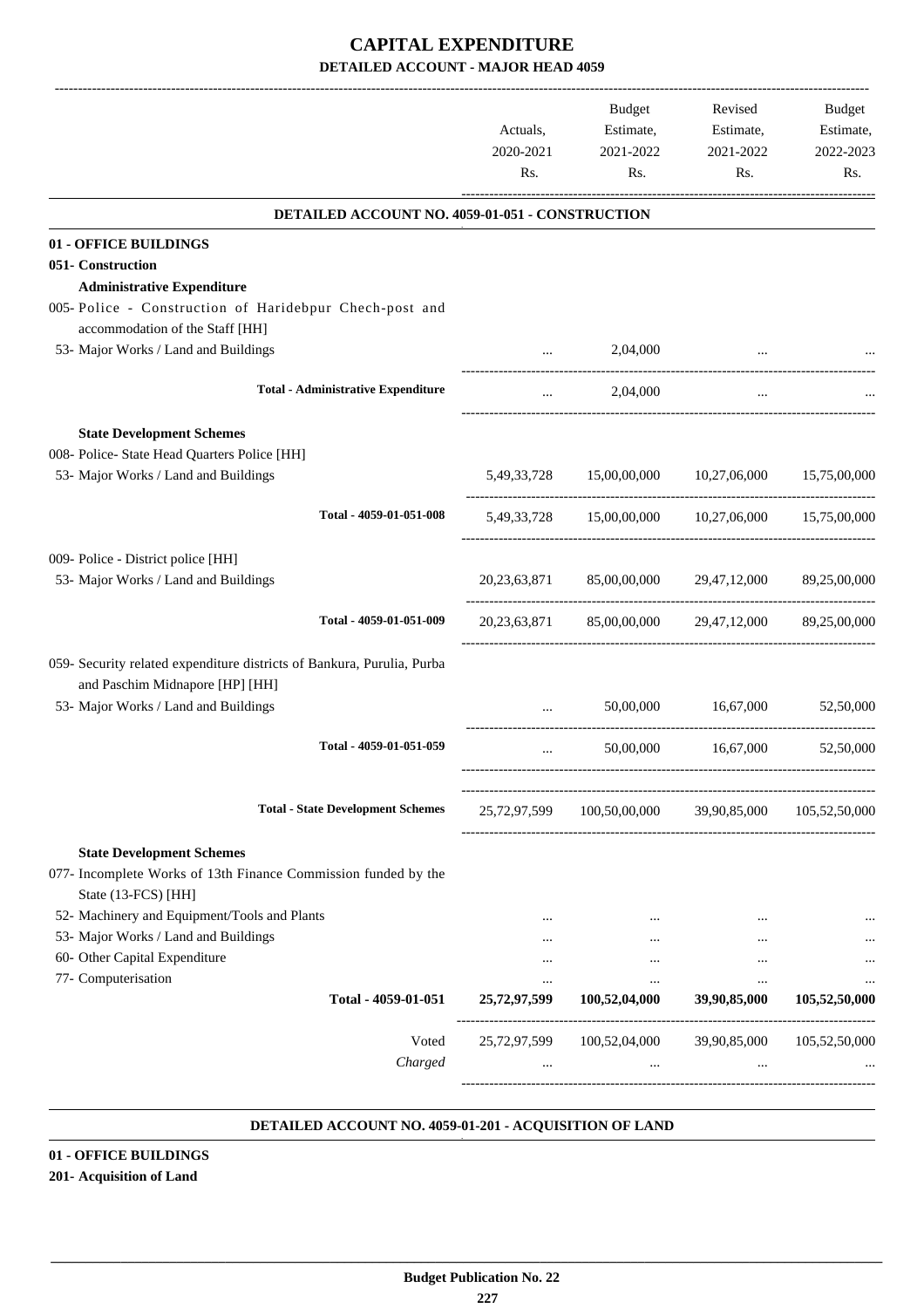|                                                                                                                                                             | Actuals,<br>2020-2021<br>Rs. | <b>Budget</b><br>Estimate,<br>2021-2022<br>Rs. | Revised<br>Estimate,<br>2021-2022<br>Rs. | Budget<br>Estimate,<br>2022-2023<br>Rs. |
|-------------------------------------------------------------------------------------------------------------------------------------------------------------|------------------------------|------------------------------------------------|------------------------------------------|-----------------------------------------|
| <b>Administrative Expenditure</b>                                                                                                                           |                              |                                                |                                          |                                         |
| 005- Police [HH]                                                                                                                                            |                              |                                                |                                          |                                         |
| 53- Major Works / Land and Buildings                                                                                                                        | $\cdots$                     | 25,000                                         |                                          |                                         |
| <b>Total - Administrative Expenditure</b>                                                                                                                   | $\cdots$                     | 25,000                                         |                                          |                                         |
| Total - 4059-01-201                                                                                                                                         | $\cdots$                     | 25,000                                         | $\cdots$                                 |                                         |
| Voted                                                                                                                                                       |                              |                                                |                                          |                                         |
| Charged                                                                                                                                                     | $\cdots$<br>$\cdots$         | 25,000<br>$\ddots$                             | $\cdots$<br>$\cdots$                     |                                         |
|                                                                                                                                                             |                              |                                                |                                          |                                         |
| DETAILED ACCOUNT NO. 4059-60-051 - CONSTRUCTIONS                                                                                                            |                              |                                                |                                          |                                         |
| <b>60 - OTHER BUILDINGS</b><br>051- Constructions<br><b>State Development Schemes</b><br>014- Construction & Maintenance of Warehouses of EVM/VVPAT<br>[HH] |                              |                                                |                                          |                                         |
| 53- Major Works / Land and Buildings                                                                                                                        | 1,00,00,000                  | 20,00,00,000                                   | 6,66,67,000                              | 21,00,00,000                            |
| <b>Total - State Development Schemes</b>                                                                                                                    | 1,00,00,000                  | 20,00,00,000                                   | 6,66,67,000                              | 21,00,00,000                            |
| Total - 4059-60-051                                                                                                                                         | 1,00,00,000                  | 20,00,00,000                                   | 6,66,67,000                              | 21,00,00,000                            |
| Voted<br>Charged                                                                                                                                            | 1,00,00,000                  | 20,00,00,000<br>$\cdots$                       | 6,66,67,000                              | 21,00,00,000                            |
| <b>DETAILED ACCOUNT NO. 4059 - DEDUCT RECOVERIES IN REDUCTION OF EXPENDITURE</b>                                                                            |                              |                                                |                                          |                                         |
| 01 - OFFICE BUILDINGS                                                                                                                                       |                              |                                                |                                          |                                         |
| 051- Construction                                                                                                                                           |                              |                                                |                                          |                                         |
| <b>State Development Schemes</b><br>008-Police- State Head Quarters Police [HH]                                                                             |                              |                                                |                                          |                                         |
| 70-Deduct Recoveries                                                                                                                                        |                              |                                                |                                          |                                         |
| 01-Others                                                                                                                                                   | $\cdots$                     | $\cdots$                                       |                                          |                                         |
| 900-Deduct Recoveries on Capital Accounts [HH]                                                                                                              |                              |                                                |                                          |                                         |
| 70-Deduct Recoveries                                                                                                                                        |                              |                                                |                                          |                                         |
| 01-Others                                                                                                                                                   | $-6,62,54,641$               | $\cdots$                                       | $\ddotsc$                                |                                         |
| <b>State Development Schemes</b>                                                                                                                            |                              |                                                |                                          |                                         |
| 077-Incomplete Works of 13th Finance Commission funded by the                                                                                               |                              |                                                |                                          |                                         |
| State (13-FCS) [HH]                                                                                                                                         |                              |                                                |                                          |                                         |
| 70-Deduct Recoveries                                                                                                                                        |                              |                                                |                                          |                                         |
| 01-Others                                                                                                                                                   |                              |                                                |                                          |                                         |
|                                                                                                                                                             | $\cdots$                     | $\cdots$                                       | $\cdots$                                 |                                         |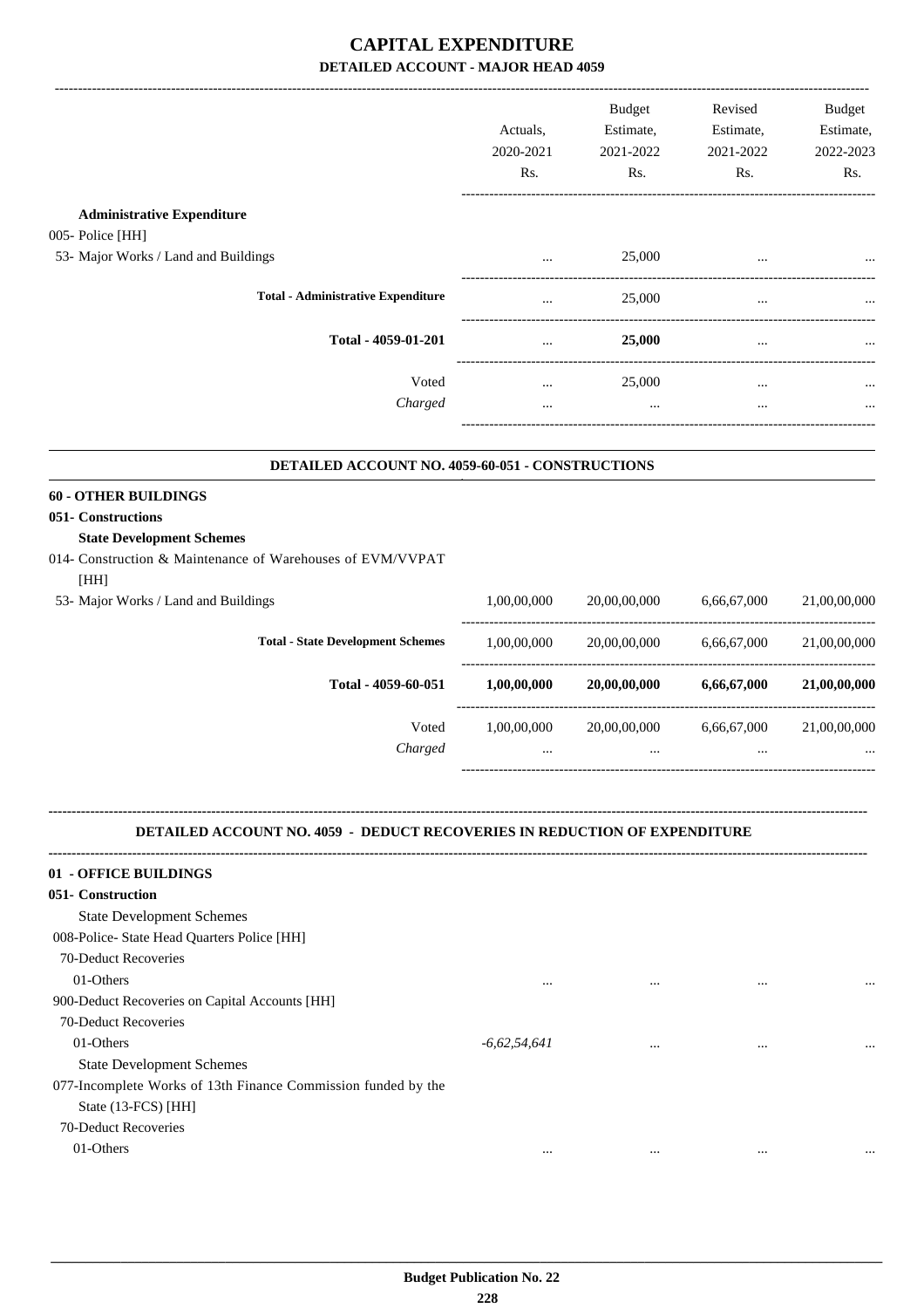|                                                |                                    | Actuals,<br>2020-2021<br>Rs. | Budget<br>Estimate,<br>2021-2022<br>Rs. | Revised<br>Estimate,<br>2021-2022<br>Rs. | Budget<br>Estimate,<br>2022-2023<br>Rs. |
|------------------------------------------------|------------------------------------|------------------------------|-----------------------------------------|------------------------------------------|-----------------------------------------|
|                                                | Total - 051 - Deduct - Recoveries  | $-6,62,54,641$               | $\cdots$                                | $\cdots$                                 | $\cdots$                                |
| <b>OTHER BUILDINGS</b><br>$60-$                |                                    |                              |                                         |                                          |                                         |
| 051- Constructions                             |                                    |                              |                                         |                                          |                                         |
| <b>State Development Schemes</b>               |                                    |                              |                                         |                                          |                                         |
| 900-Deduct Recoveries on Capital Accounts [HH] |                                    |                              |                                         |                                          |                                         |
| 70-Deduct Recoveries                           |                                    |                              |                                         |                                          |                                         |
| 01-Others                                      |                                    | $\cdots$                     | $\cdots$                                | $\cdots$                                 | $\cdots$                                |
|                                                | Total - 051 - Deduct - Recoveries  | $\cdots$                     | $\cdots$                                | $\cdots$                                 | $\cdots$                                |
|                                                | Total - 4059 - Deduct - Recoveries | $-6,62,54,641$               | $\cdots$                                | $\cdots$                                 | $\cdots$                                |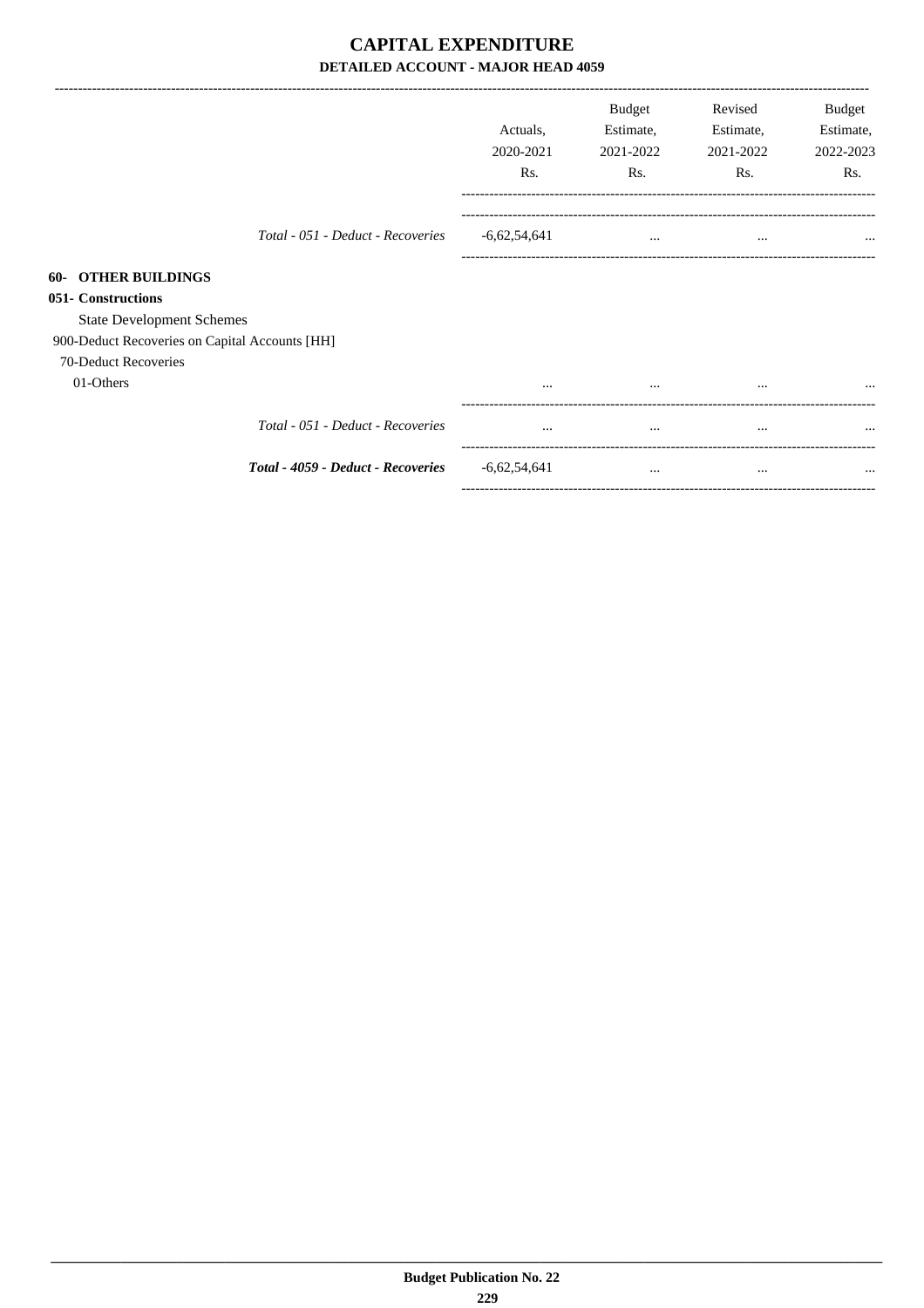### **DEMAND No. 68**

#### **Home and Hill Affairs Department**

**A. Capital Account of General Services -**

# **Head of Account : 4070 - Capital Outlay on Other Administrative Services**

| Voted Rs. 4,67,25,000      | <b>Charged Rs. Nil</b> |             | Total Rs. 4,67,25,000 |                  |  |
|----------------------------|------------------------|-------------|-----------------------|------------------|--|
|                            |                        | Voted Rs.   | Charged Rs.           | <b>Total Rs.</b> |  |
| <b>Gross Expenditure</b>   |                        | 4,67,25,000 | $\cdots$              | 4,67,25,000      |  |
| <b>Deduct - Recoveries</b> |                        |             |                       | $\cdots$         |  |
| <b>Net Expenditure</b>     |                        | 4,67,25,000 | $\cdots$              | 4,67,25,000      |  |

### **CAPITAL EXPENDITURE ABSTRACT ACCOUNT**

|                                   |                                                               |               | Budget                                                  | Revised                 | <b>Budget</b> |
|-----------------------------------|---------------------------------------------------------------|---------------|---------------------------------------------------------|-------------------------|---------------|
|                                   |                                                               | Actuals,      | Estimate,                                               | Estimate,               | Estimate,     |
|                                   |                                                               | 2020-2021     | 2021-2022                                               | 2021-2022               | 2022-2023     |
|                                   |                                                               | Rs.           | Rs.                                                     | Rs.                     | Rs.           |
| 001- Direction and Administration |                                                               |               |                                                         |                         |               |
| Administrative Expenditure        |                                                               |               |                                                         |                         |               |
| <b>State Development Schemes</b>  |                                                               |               | $1,77,93,890$ $4,45,00,000$ $2,80,03,000$ $4,67,25,000$ |                         |               |
|                                   | <b>Total - 001</b>                                            |               | $1,77,93,890$ $4,45,00,000$ $2,80,03,000$ $4,67,25,000$ |                         |               |
| 800- Other Expenditure            |                                                               |               |                                                         |                         |               |
| Administrative Expenditure        |                                                               |               |                                                         |                         |               |
| <b>State Development Schemes</b>  |                                                               | $\cdots$      |                                                         |                         |               |
|                                   | <b>Total - 800</b>                                            | $\cdots$      | $\ddotsc$                                               | $\ddotsc$               |               |
|                                   | <b>Grand Total - Gross</b>                                    |               | $1,77,93,890$ $4,45,00,000$ $2,80,03,000$               |                         | 4,67,25,000   |
|                                   | Voted                                                         |               | 1,77,93,890 4,45,00,000 2,80,03,000 4,67,25,000         |                         |               |
|                                   | Charged                                                       | $\ddots$      | $\mathbf{r}$                                            | $\ddots$                |               |
|                                   | <b>Administrative Expenditure</b>                             | $\cdots$      | $\cdots$                                                | $\cdots$                |               |
|                                   | State Development Schemes 1,77,93,890 4,45,00,000 2,80,03,000 |               |                                                         |                         | 4,67,25,000   |
|                                   | <b>Deduct Recoveries</b>                                      | $-1$ and $-1$ | $\cdots$                                                |                         |               |
|                                   | <b>Grand Total - Net</b>                                      |               | 1,77,93,889 4,45,00,000                                 | 2,80,03,000             | 4,67,25,000   |
|                                   | Voted                                                         |               | 1,77,93,889 4,45,00,000                                 | 2,80,03,000 4,67,25,000 |               |
|                                   | Charged                                                       | $\ddotsc$     | $\ddotsc$                                               | $\cdots$                |               |
|                                   |                                                               |               |                                                         |                         |               |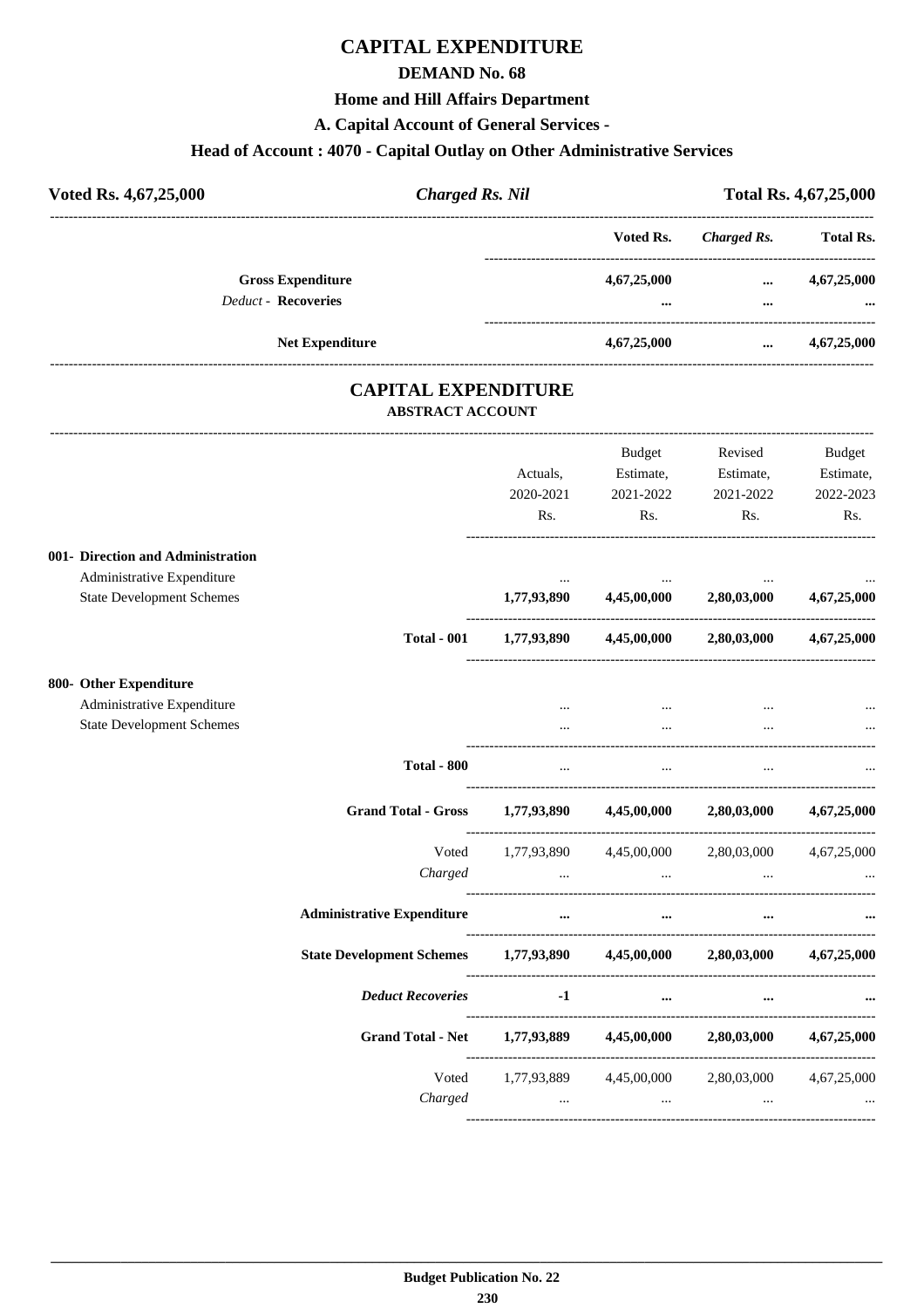|                                                                                  | Actuals,         | <b>Budget</b><br>Estimate, | Revised<br>Estimate, | Budget<br>Estimate, |
|----------------------------------------------------------------------------------|------------------|----------------------------|----------------------|---------------------|
|                                                                                  | 2020-2021<br>Rs. | 2021-2022<br>Rs.           | 2021-2022<br>Rs.     | 2022-2023<br>Rs.    |
| DETAILED ACCOUNT NO. 4070-00-001 - DIRECTION AND ADMINISTRATION                  |                  |                            |                      |                     |
| 001- Direction and Administration<br><b>State Development Schemes</b>            |                  |                            |                      |                     |
| 011- Infrastructure development in connection with Home Guard                    |                  |                            |                      |                     |
| establishmnt [HH]                                                                |                  |                            |                      |                     |
| 51- Motor Vehicles                                                               | 16,15,647        | 45,00,000                  | 15,00,000            | 67,25,000           |
| 52- Machinery and Equipment/Tools and Plants                                     | 1,49,28,243      | 3,00,00,000                | 2,31,70,000          | 3,00,00,000         |
| 53- Major Works / Land and Buildings                                             | 12,50,000        | 1,00,00,000                | 33,33,000            | 1,00,00,000         |
| <b>Total - State Development Schemes</b>                                         | 1,77,93,890      | 4,45,00,000                | 2,80,03,000          | 4,67,25,000         |
| Total - 4070-00-001                                                              | 1,77,93,890      | 4,45,00,000                | 2,80,03,000          | 4,67,25,000         |
| Voted                                                                            | 1,77,93,890      | 4,45,00,000                | 2,80,03,000          | 4,67,25,000         |
| Charged                                                                          | $\cdots$         | $\cdots$                   | $\cdots$             |                     |
|                                                                                  |                  |                            |                      |                     |
| DETAILED ACCOUNT NO. 4070-00-800 - OTHER EXPENDITURE                             |                  |                            |                      |                     |
| 800- Other Expenditure                                                           |                  |                            |                      |                     |
| <b>Administrative Expenditure</b>                                                |                  |                            |                      |                     |
| 020- Agency function of the Ministry of Home Affairs for Creation                |                  |                            |                      |                     |
| and Development of Infrastructure [HH]<br>53- Major Works / Land and Buildings   |                  |                            |                      |                     |
| Total - 4070-00-800                                                              |                  |                            | <br>$\ddotsc$        |                     |
|                                                                                  |                  |                            |                      |                     |
| Voted                                                                            |                  | $\ddotsc$                  | $\cdots$             |                     |
| Charged                                                                          |                  |                            |                      |                     |
|                                                                                  |                  |                            |                      |                     |
| <b>DETAILED ACCOUNT NO. 4070 - DEDUCT RECOVERIES IN REDUCTION OF EXPENDITURE</b> |                  |                            |                      |                     |
| 001- Direction and Administration                                                |                  |                            |                      |                     |
| Administrative Expenditure                                                       |                  |                            |                      |                     |
| 900-Deduct Recoveries on Capital Accounts [HH]                                   |                  |                            |                      |                     |
| 70-Deduct Recoveries                                                             |                  |                            |                      |                     |
| 01-Others                                                                        | $-I$             | $\cdots$                   |                      |                     |
| 901-Deduct recoveries on capital Accounts [HH]                                   |                  |                            |                      |                     |
| 70-Deduct Recoveries<br>01-Others                                                |                  |                            |                      |                     |
|                                                                                  |                  | $\cdots$                   |                      |                     |
| Total - 001 - Deduct - Recoveries                                                | $-1$             | $\cdots$                   | $\cdots$             |                     |
|                                                                                  |                  |                            |                      |                     |
| Total - 4070 - Deduct - Recoveries                                               | $-1$             | $\cdots$                   | $\cdots$             |                     |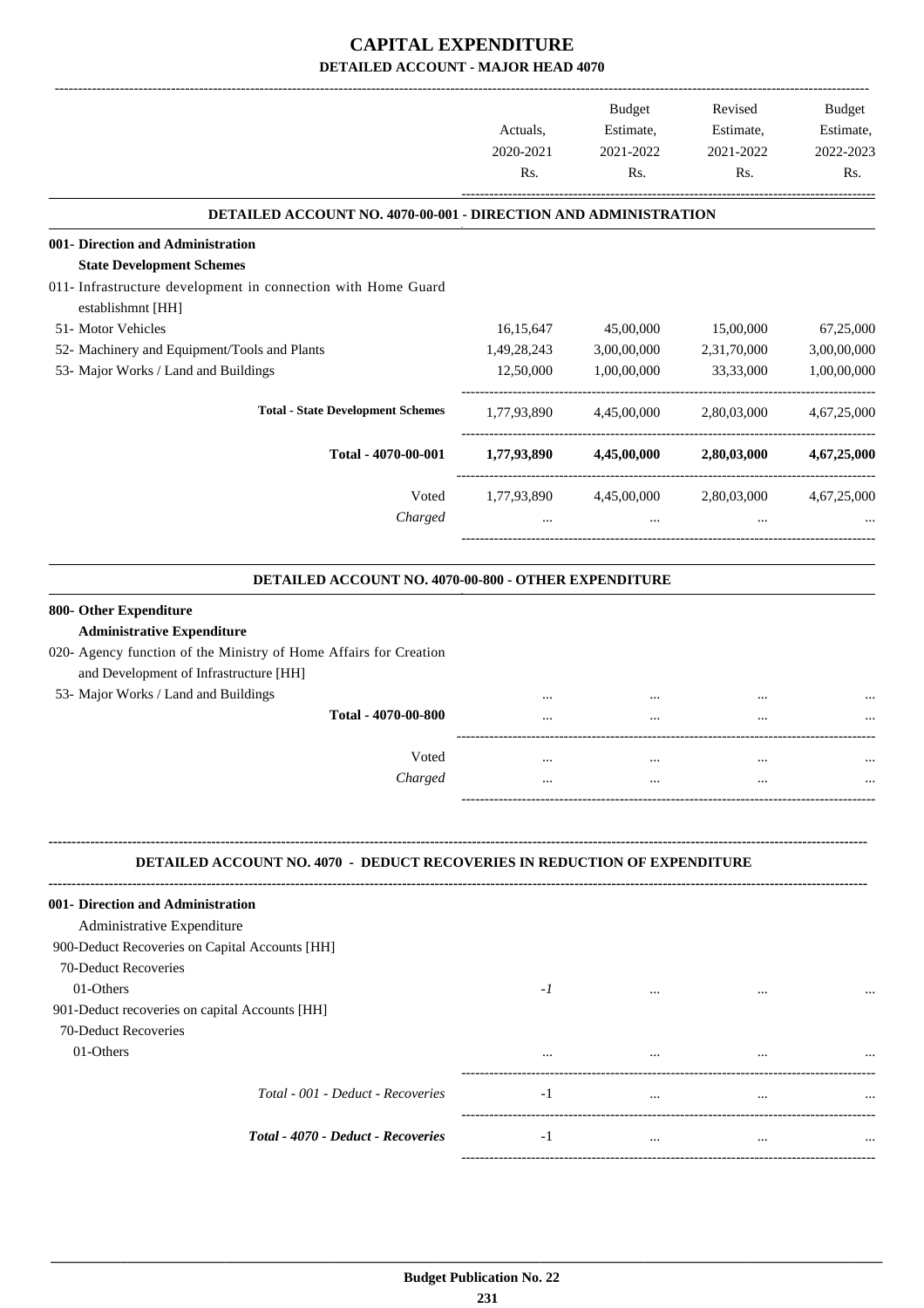### **DEMAND No. 68**

#### **Home and Hill Affairs Department**

**B. Capital Account of Social Services - (c) Capital Account of Water Supply, Sanitation, Housing and Urban**

#### **Development**

### **Head of Account : 4216 - Capital Outlay on Housing**

| Voted Rs. 26,25,00,000                                                             |                         | <b>Charged Rs. Nil</b>       |                                                    | Total Rs. 26,25,00,000<br>---------------- |                                         |
|------------------------------------------------------------------------------------|-------------------------|------------------------------|----------------------------------------------------|--------------------------------------------|-----------------------------------------|
|                                                                                    |                         |                              | Voted Rs.                                          | <b>Charged Rs.</b>                         | <b>Total Rs.</b>                        |
| <b>Gross Expenditure</b><br>Deduct - Recoveries                                    |                         |                              | 26,25,00,000                                       | $\cdots$                                   | 26,25,00,000                            |
| <b>Net Expenditure</b>                                                             |                         |                              | __________________________________<br>26,25,00,000 |                                            | 26,25,00,000                            |
|                                                                                    | <b>ABSTRACT ACCOUNT</b> | <b>CAPITAL EXPENDITURE</b>   |                                                    |                                            |                                         |
|                                                                                    |                         | Actuals,<br>2020-2021<br>Rs. | Budget<br>Estimate,<br>2021-2022<br>Rs.            | Revised<br>Estimate,<br>2021-2022<br>Rs.   | Budget<br>Estimate,<br>2022-2023<br>Rs. |
| 01 - GOVERNMENT RESIDENTIAL BUILDINGS<br>107- Police Housing                       |                         |                              |                                                    |                                            |                                         |
| <b>State Development Schemes</b><br>State Development Schemes (Central Assistance) |                         | 5,03,50,000                  | 25,00,00,000                                       | 10,00,00,000                               | 26,25,00,000                            |
|                                                                                    | <b>Total - 107</b>      | 5,03,50,000                  | 25,00,00,000                                       | 10,00,00,000                               | 26,25,00,000                            |
| <b>Grand Total - Gross</b>                                                         |                         | 5,03,50,000                  | 25,00,00,000                                       | 10,00,00,000                               | 26,25,00,000                            |
|                                                                                    | Voted<br>Charged        | 5,03,50,000<br>$\ddotsc$     | 25,00,00,000<br>$\ddotsc$                          | 10,00,00,000                               | 26,25,00,000                            |
| <b>State Development Schemes</b>                                                   |                         | 5,03,50,000                  | 25,00,00,000                                       | 10,00,00,000                               | 26,25,00,000                            |
| <b>Deduct Recoveries</b>                                                           |                         | $-6,33,88,627$               | $\cdots$                                           |                                            |                                         |
| <b>Grand Total - Net</b>                                                           |                         | -1,30,38,627                 | 25,00,00,000                                       | 10,00,00,000                               | 26,25,00,000                            |
|                                                                                    | Voted<br>Charged        | $-1,30,38,627$<br>$\cdots$   | 25,00,00,000<br>$\cdots$                           | 10,00,00,000<br>$\cdots$                   | 26,25,00,000                            |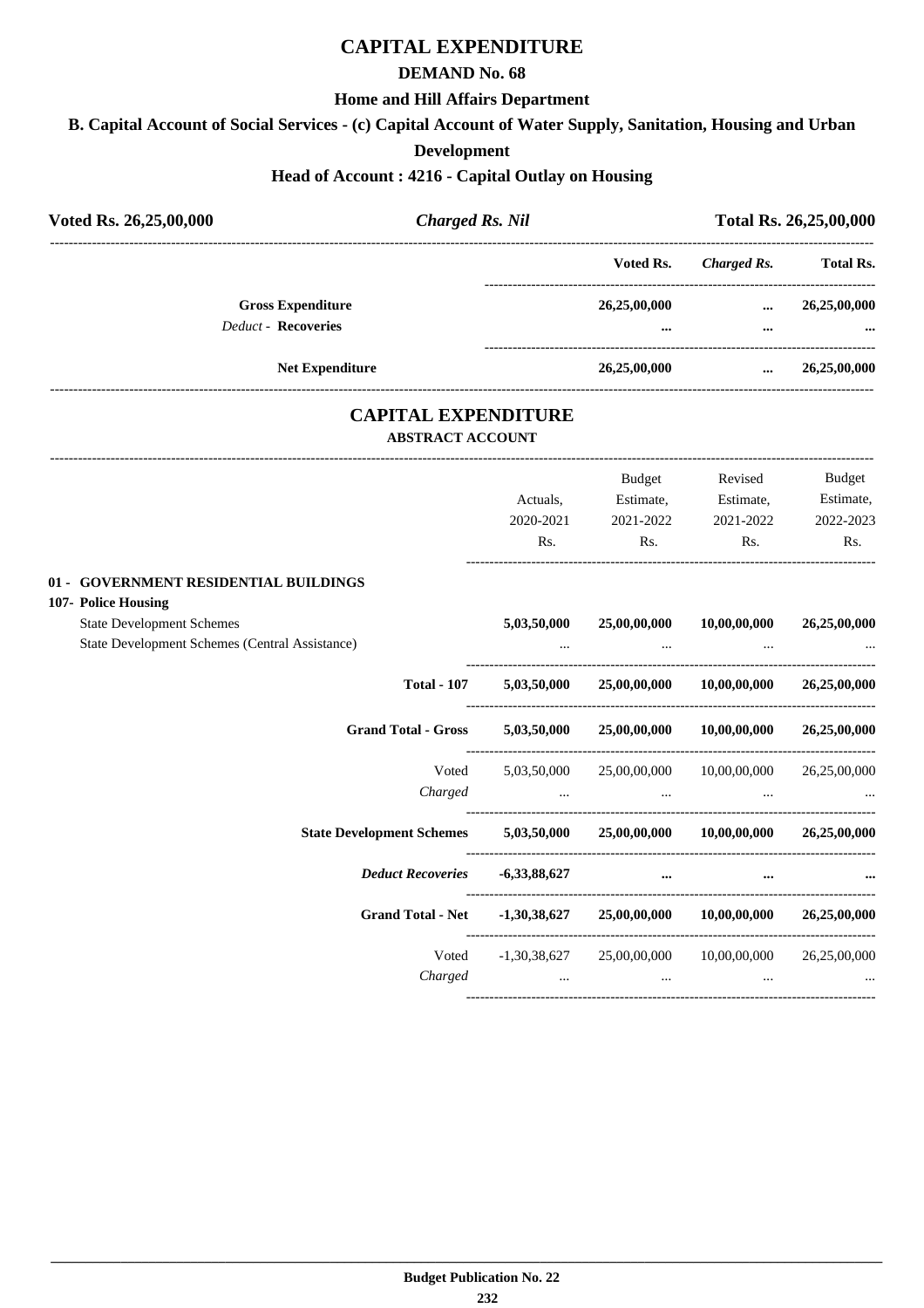-------------------------------------------------------------------------------------------------------------------------------------------------------------------------------

|                                                                                                                 | Actuals,<br>2020-2021<br>Rs. | <b>Budget</b><br>Estimate,<br>2021-2022<br>Rs. | Revised<br>Estimate,<br>2021-2022<br>Rs. | <b>Budget</b><br>Estimate,<br>2022-2023<br>Rs. |
|-----------------------------------------------------------------------------------------------------------------|------------------------------|------------------------------------------------|------------------------------------------|------------------------------------------------|
| DETAILED ACCOUNT NO. 4216-01-107 - POLICE HOUSING                                                               |                              |                                                |                                          |                                                |
| 01 - GOVERNMENT RESIDENTIAL BUILDINGS                                                                           |                              |                                                |                                          |                                                |
| 107- Police Housing                                                                                             |                              |                                                |                                          |                                                |
| <b>State Development Schemes</b>                                                                                |                              |                                                |                                          |                                                |
| 001- Schemes of the Police Housing Construction of Residential<br>Buildings in respect of ongoing projects [HH] |                              |                                                |                                          |                                                |
| 53- Major Works / Land and Buildings                                                                            | 5,03,50,000                  | 25,00,00,000                                   | 10,00,00,000                             | 26,25,00,000                                   |
| <b>Total - State Development Schemes</b>                                                                        | 5,03,50,000                  | 25,00,00,000                                   | 10,00,00,000                             | 26,25,00,000                                   |
| Total - 4216-01-107                                                                                             | 5,03,50,000                  | 25,00,00,000                                   | 10,00,00,000                             | 26,25,00,000                                   |
| Voted                                                                                                           | 5,03,50,000                  | 25,00,00,000                                   | 10,00,00,000                             | 26,25,00,000                                   |
| Charged                                                                                                         | $\cdots$                     | $\cdots$                                       | $\cdots$                                 |                                                |
| DETAILED ACCOUNT NO. 4216 - DEDUCT RECOVERIES IN REDUCTION OF EXPENDITURE                                       |                              |                                                |                                          |                                                |
| 01 - GOVERNMENT RESIDENTIAL BUILDINGS                                                                           |                              |                                                |                                          |                                                |
| 107- Police Housing                                                                                             |                              |                                                |                                          |                                                |
| Administrative Expenditure                                                                                      |                              |                                                |                                          |                                                |
| 901-Deduct recoveries on capital Accounts [HH]                                                                  |                              |                                                |                                          |                                                |
| 70-Deduct Recoveries                                                                                            |                              |                                                |                                          |                                                |
| 01-Others                                                                                                       |                              |                                                |                                          |                                                |
| <b>State Development Schemes</b>                                                                                |                              |                                                |                                          |                                                |
| 900-Deduct Recoveries on Capital Accounts [HH]                                                                  |                              |                                                |                                          |                                                |
| 70-Deduct Recoveries<br>01-Others                                                                               | $-6, 33, 88, 627$            |                                                |                                          |                                                |
|                                                                                                                 |                              |                                                |                                          |                                                |
| Total - 107 - Deduct - Recoveries                                                                               | $-6,33,88,627$               | $\cdots$                                       | $\cdots$                                 |                                                |
| Total - 4216 - Deduct - Recoveries                                                                              | $-6,33,88,627$               |                                                |                                          |                                                |
|                                                                                                                 |                              |                                                |                                          |                                                |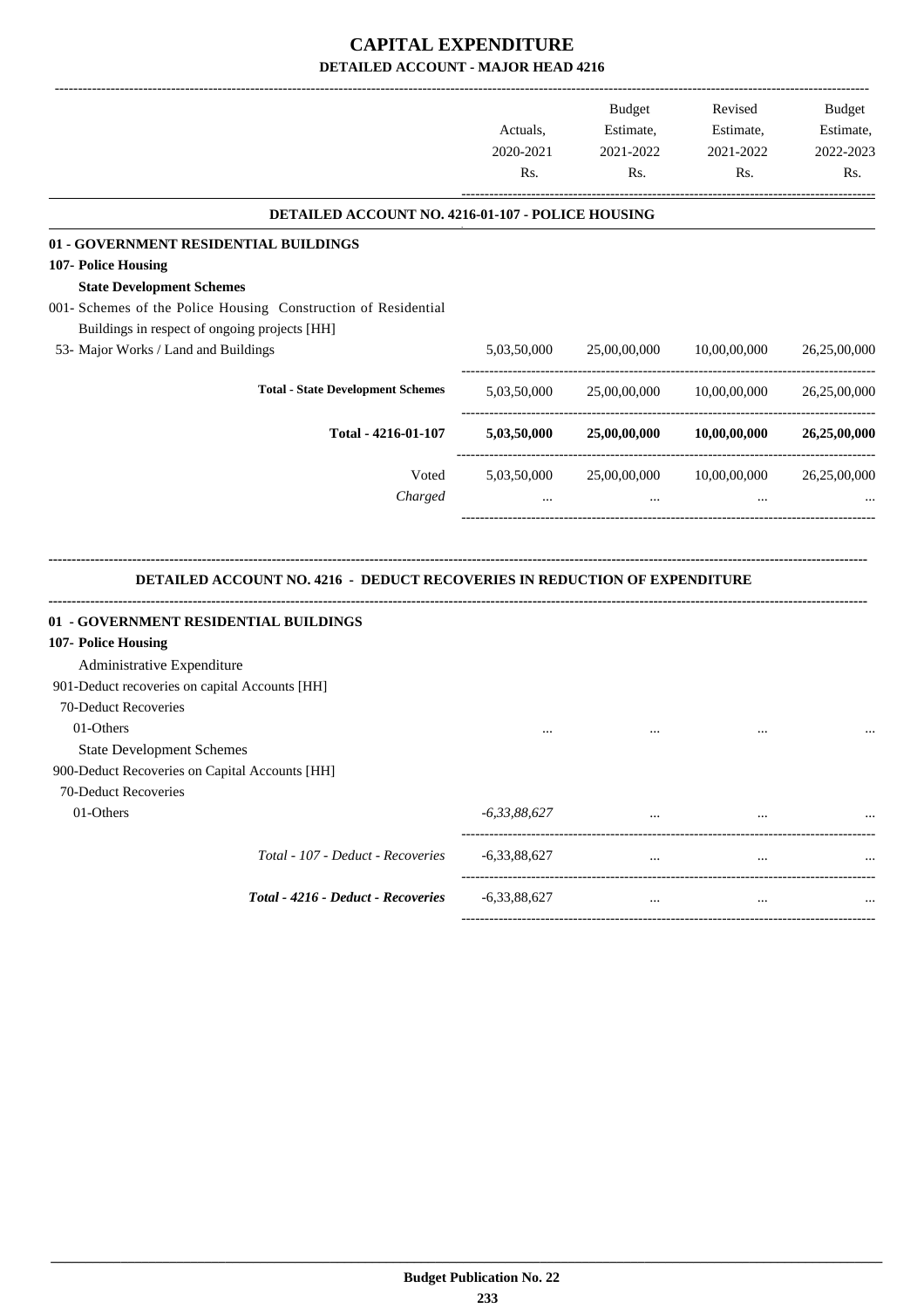### **DEMAND No. 68**

#### **Home and Hill Affairs Department**

# **B. Capital Account of Social Services - (g) Capital Account of Social Welfare and Nutrition**

# **Head of Account : 4235 - Capital Outlay on Social Security and Welfare**

| Voted Rs. 98,80,00,000                                 | <b>Charged Rs. Nil</b> |              |             |                  |
|--------------------------------------------------------|------------------------|--------------|-------------|------------------|
|                                                        |                        | Voted Rs.    | Charged Rs. | <b>Total Rs.</b> |
| <b>Gross Expenditure</b><br><b>Deduct - Recoveries</b> |                        | 98,80,00,000 | $\cdots$    | 98,80,00,000     |
|                                                        |                        |              |             |                  |
| <b>Net Expenditure</b>                                 |                        | 98,80,00,000 | $\cdots$    | 98,80,00,000     |

### **CAPITAL EXPENDITURE ABSTRACT ACCOUNT**

|                                   |                              |              | Budget                                                                          | Revised                                                         | <b>Budget</b>        |
|-----------------------------------|------------------------------|--------------|---------------------------------------------------------------------------------|-----------------------------------------------------------------|----------------------|
|                                   |                              | Actuals,     | Estimate,                                                                       | Estimate,                                                       | Estimate,            |
|                                   |                              | 2020-2021    | 2021-2022                                                                       | 2021-2022                                                       | 2022-2023            |
|                                   |                              | Rs.          | Rs.                                                                             | Rs.                                                             | Rs.                  |
| 01 - REHABILITATION               |                              |              |                                                                                 |                                                                 |                      |
| 201- Other Rehabilitation Schemes |                              |              |                                                                                 |                                                                 |                      |
| <b>Central Sector Scheme</b>      |                              |              | 48,04,48,137 134,00,00,000                                                      | $\mathbf{r}$ and $\mathbf{r}$                                   | 98,80,00,000         |
|                                   | <b>Total - 201</b>           |              | $48,04,48,137$ $134,00,00,000$                                                  |                                                                 | 98,80,00,000         |
|                                   | <b>Grand Total - Gross</b>   |              | 48,04,48,137 134,00,00,000                                                      |                                                                 | 98,80,00,000         |
|                                   | Voted                        |              | 48,04,48,137 134,00,00,000                                                      | $\mathbf{r}$ and $\mathbf{r}$ and $\mathbf{r}$ and $\mathbf{r}$ | 98,80,00,000         |
|                                   | Charged                      |              | the contract of the contract of the contract of the contract of the contract of |                                                                 | and the state of the |
|                                   | <b>Central Sector Scheme</b> |              | $48,04,48,137$ $134,00,00,000$                                                  |                                                                 | 98,80,00,000         |
|                                   | <b>Deduct Recoveries</b>     | $-14,31,140$ | $\cdots$                                                                        | $\cdots$                                                        |                      |
|                                   | <b>Grand Total - Net</b>     |              | 47,90,16,997 134,00,00,000                                                      | $\sim$ $\sim$ $\sim$ $\sim$ $\sim$                              | 98,80,00,000         |
|                                   | Voted                        |              | 47,90,16,997 134,00,00,000                                                      | $\mathbf{r}$ and $\mathbf{r}$ and $\mathbf{r}$ and $\mathbf{r}$ | 98,80,00,000         |
|                                   | Charged                      |              | and the state of the state of the state of                                      | $\cdots$                                                        |                      |
|                                   |                              |              |                                                                                 |                                                                 |                      |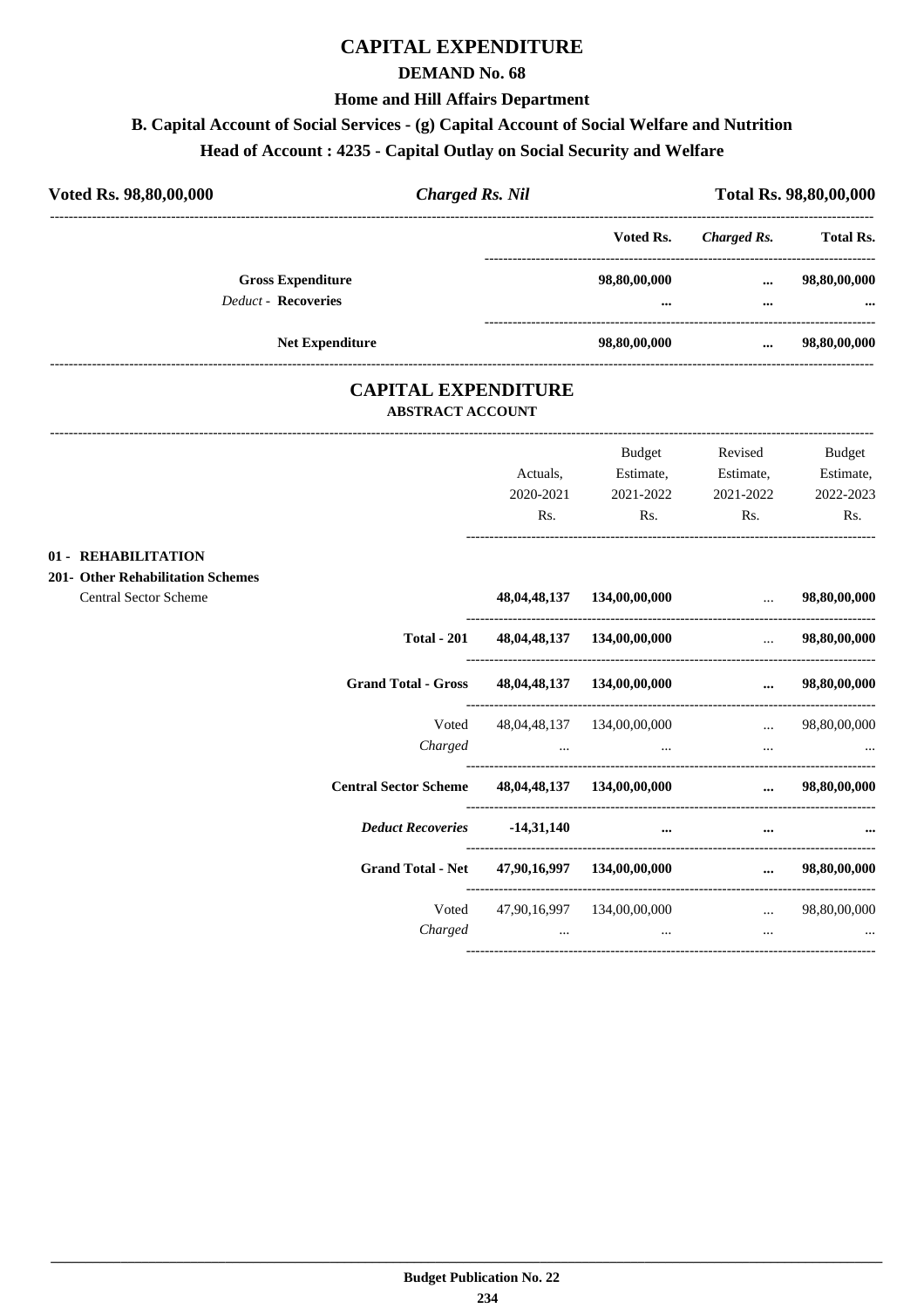|                                                                                                                                                                                                     | Actuals,<br>2020-2021<br>Rs. | Budget<br>Estimate,<br>2021-2022<br>Rs. | Revised<br>Estimate,<br>2021-2022<br>Rs. | Budget<br>Estimate,<br>2022-2023<br>Rs. |
|-----------------------------------------------------------------------------------------------------------------------------------------------------------------------------------------------------|------------------------------|-----------------------------------------|------------------------------------------|-----------------------------------------|
| <b>DETAILED ACCOUNT NO. 4235-01-201 - OTHER REHABILITATION SCHEMES</b>                                                                                                                              |                              |                                         |                                          |                                         |
| 01 - REHABILITATION                                                                                                                                                                                 |                              |                                         |                                          |                                         |
| <b>201- Other Rehabilitation Schemes</b>                                                                                                                                                            |                              |                                         |                                          |                                         |
| <b>Central Sector Scheme</b>                                                                                                                                                                        |                              |                                         |                                          |                                         |
| 007- Development of infrastructure in the district of Coochbehar and                                                                                                                                |                              |                                         |                                          |                                         |
| in other Bangladeshi enclaves in India for rehabilitation of                                                                                                                                        |                              |                                         |                                          |                                         |
| returnees from the Indian enclaves in Bangladesh (OCASPS)<br>[HH]                                                                                                                                   |                              |                                         |                                          |                                         |
| 53- Major Works / Land and Buildings                                                                                                                                                                | 28,37,99,735                 | 55,00,00,000                            | $\cdots$                                 | 34,25,00,000                            |
| 60- Other Capital Expenditure                                                                                                                                                                       |                              | 12,68,48,402   50,00,00,000             | $\ldots$                                 | 40,03,00,000                            |
| Total - 4235-01-201-007                                                                                                                                                                             |                              | 41,06,48,137 105,00,00,000              | $\cdots$                                 | 74,28,00,000                            |
| 008- Construction of Housing in the district of Coochbehar and in<br>other Bangladeshi enclaves in India for rehabilitation of<br>returnees from the Indian enclaves in Bangladesh (OCASPS)<br>[HH] |                              |                                         |                                          |                                         |
| 53- Major Works / Land and Buildings                                                                                                                                                                | 6,98,00,000                  | 14,50,00,000                            |                                          | 14,00,00,000                            |
| 60- Other Capital Expenditure                                                                                                                                                                       | $\ddots$                     | 14,50,00,000                            | $\cdots$                                 | 10,52,00,000                            |
| Total - 4235-01-201-008                                                                                                                                                                             | 6,98,00,000                  | 29,00,00,000                            |                                          | $\ldots$ 24,52,00,000                   |
| <b>Total - Central Sector Scheme</b>                                                                                                                                                                |                              | 48,04,48,137 134,00,00,000              | $\mathbf{L}$ , and $\mathbf{L}$          | 98,80,00,000                            |
| Total - 4235-01-201                                                                                                                                                                                 |                              | 48,04,48,137 134,00,00,000              |                                          | $\ldots$ 98,80,00,000                   |
| Voted                                                                                                                                                                                               |                              | 48,04,48,137 134,00,00,000              |                                          | 98,80,00,000                            |
| Charged                                                                                                                                                                                             | $\cdots$                     |                                         |                                          |                                         |
|                                                                                                                                                                                                     |                              |                                         |                                          |                                         |

| 01 - REHABILITATION                                          |              |          |          |          |
|--------------------------------------------------------------|--------------|----------|----------|----------|
| 800- Other Expenditure                                       |              |          |          |          |
| <b>State Development Schemes</b>                             |              |          |          |          |
| 005-Refund of Unutilized Fund of CSS Schemes (State Share)   |              |          |          |          |
| (CSSREFUND) [HH]                                             |              |          |          |          |
| 70-Deduct Recoveries                                         |              |          |          |          |
| 01-Others                                                    | $-14.31.140$ | $\cdots$ | $\cdots$ | $\cdots$ |
| State Development Schemes (Central Assistance)               |              |          |          |          |
| 004-Refund of Unutilized Fund of CSS Schemes (Central Share) |              |          |          |          |
| (CSSREFUND) [HH]                                             |              |          |          |          |
| 70-Deduct Recoveries                                         |              |          |          |          |
| 01-Others                                                    | $\cdots$     | $\cdots$ |          | $\cdots$ |
|                                                              |              |          |          |          |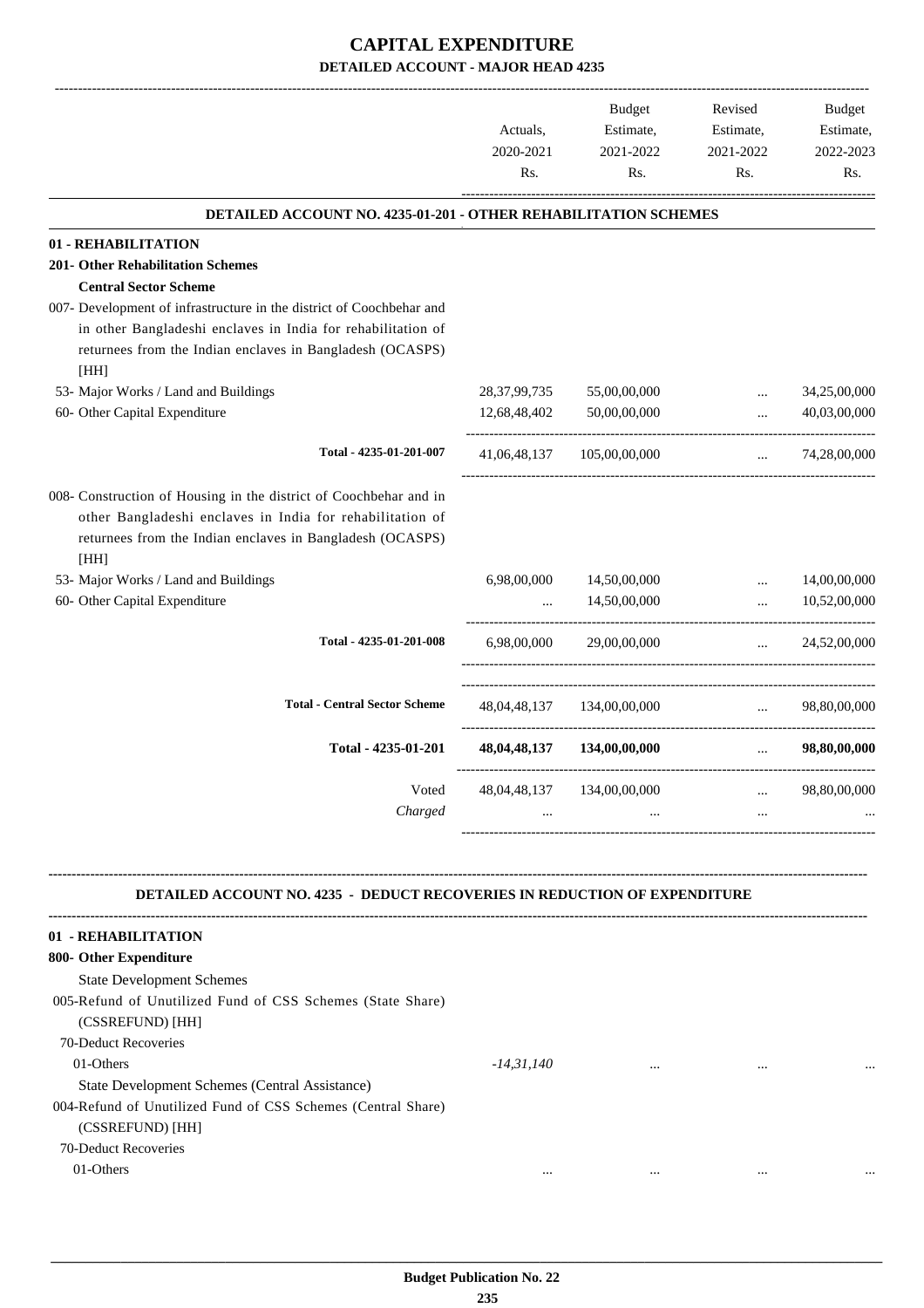---------------

|                                           | Actuals,<br>2020-2021<br>R <sub>s</sub> . | <b>Budget</b><br>Estimate,<br>2021-2022<br>Rs. | Revised<br>Estimate,<br>2021-2022<br>R <sub>s</sub> . | Budget<br>Estimate,<br>2022-2023<br>Rs. |
|-------------------------------------------|-------------------------------------------|------------------------------------------------|-------------------------------------------------------|-----------------------------------------|
| Total - 800 - Deduct - Recoveries         | $-14,31,140$                              | $\cdots$                                       | $\cdots$                                              | $\cdots$                                |
| <b>Total - 4235 - Deduct - Recoveries</b> | $-14,31,140$                              | $\cdots$                                       | $\cdots$                                              | $\cdots$                                |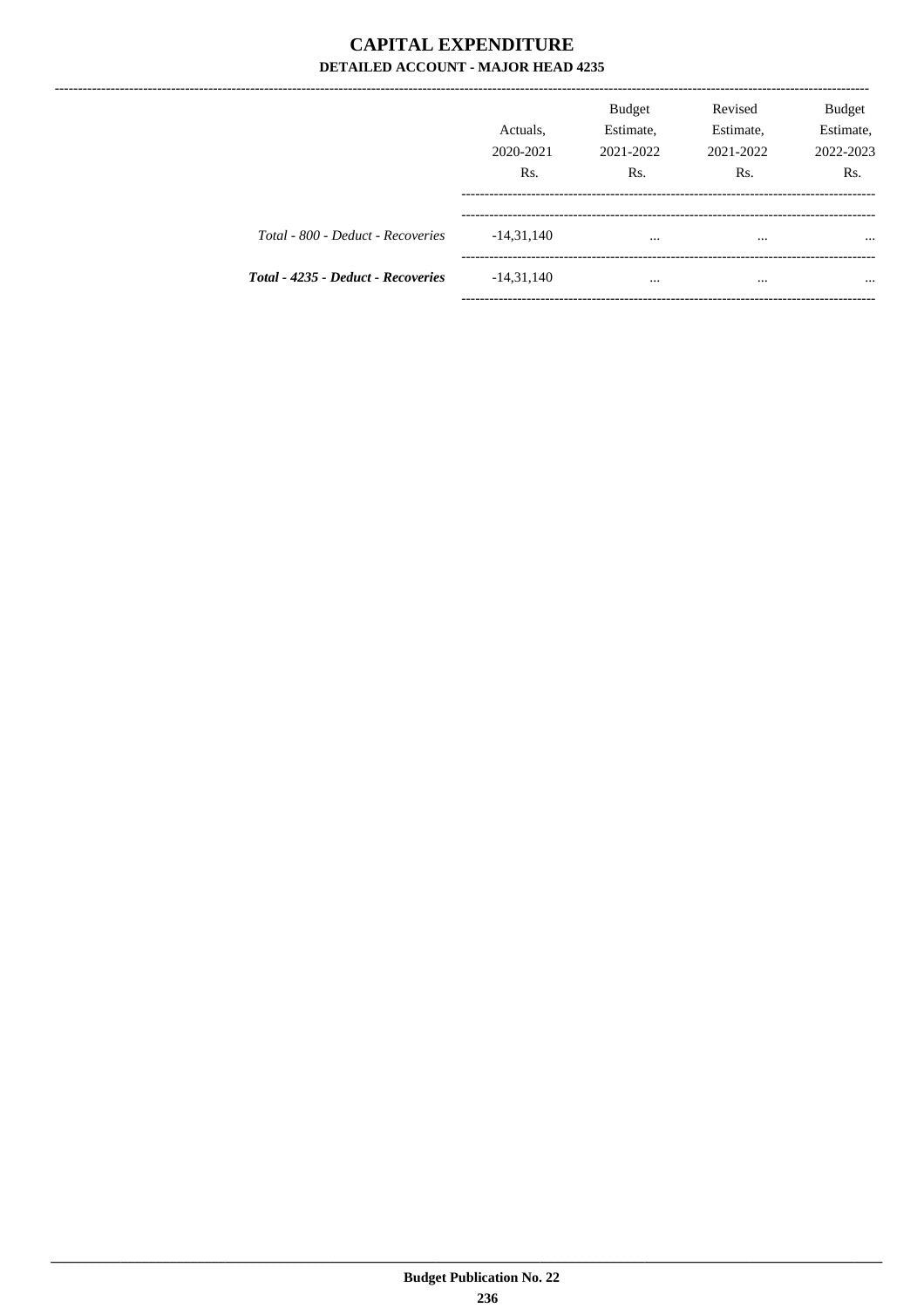### **DEMAND No. 68**

#### **Home and Hill Affairs Department**

### **B. Capital Account of Social Services - (h) Capital Account of Other Social Services**

# **Head of Account : 4250 - Capital Outlay on Other Social Services**

| Voted Rs. 6,30,00,000 |                                                        | <b>Charged Rs. Nil</b> | Total Rs. 6,30,00,000                  |                      |                         |
|-----------------------|--------------------------------------------------------|------------------------|----------------------------------------|----------------------|-------------------------|
|                       |                                                        | Voted Rs.              | Charged Rs.                            | <b>Total Rs.</b>     |                         |
|                       | <b>Gross Expenditure</b><br><b>Deduct - Recoveries</b> |                        | 6,30,00,000<br>$\bullet\bullet\bullet$ | $\cdots$<br>$\cdots$ | 6,30,00,000<br>$\cdots$ |
|                       | <b>Net Expenditure</b>                                 |                        | 6,30,00,000                            |                      | 6,30,00,000             |

### **CAPITAL EXPENDITURE ABSTRACT ACCOUNT**

---------------------------------------------------------------------------------------------------------------------------------------------------------------------------------

|                                                            |                                  | Actuals.                                                                                                                                                                                                                             | <b>Budget</b><br>Estimate, | Revised<br>Estimate,                      | <b>Budget</b><br>Estimate, |
|------------------------------------------------------------|----------------------------------|--------------------------------------------------------------------------------------------------------------------------------------------------------------------------------------------------------------------------------------|----------------------------|-------------------------------------------|----------------------------|
|                                                            |                                  | 2020-2021<br>Rs.                                                                                                                                                                                                                     | 2021-2022<br>Rs.           | 2021-2022<br>Rs.                          | 2022-2023<br>Rs.           |
|                                                            |                                  |                                                                                                                                                                                                                                      |                            |                                           |                            |
| 800- Other Expenditure<br><b>State Development Schemes</b> |                                  | $\cdots$                                                                                                                                                                                                                             | 6,00,00,000                | 2,00,00,000                               | 6,30,00,000                |
|                                                            |                                  |                                                                                                                                                                                                                                      |                            |                                           |                            |
|                                                            | <b>Total - 800</b>               | $\ddots$                                                                                                                                                                                                                             |                            | $6,00,00,000$ $2,00,00,000$               | 6,30,00,000                |
|                                                            | <b>Grand Total - Gross</b>       | <u>and the company of the company of the company of the company of the company of the company of the company of the company of the company of the company of the company of the company of the company of the company of the com</u> | 6,00,00,000                | $2{,}00{,}00{,}000$                       | 6,30,00,000                |
|                                                            | Voted                            | $\cdots$                                                                                                                                                                                                                             |                            | $6,00,00,000$ $2,00,00,000$               | 6,30,00,000                |
|                                                            | Charged                          | $\cdots$                                                                                                                                                                                                                             | $\cdots$                   | $\cdots$                                  |                            |
|                                                            | <b>State Development Schemes</b> | $\cdots$                                                                                                                                                                                                                             |                            | $6,00,00,000$ $2,00,00,000$               | 6,30,00,000                |
|                                                            | <b>Deduct Recoveries</b>         | $\cdots$                                                                                                                                                                                                                             | $\cdots$                   | $\cdots$                                  |                            |
|                                                            | <b>Grand Total - Net</b>         | $\cdots$                                                                                                                                                                                                                             |                            | $6,00,00,000$ $2,00,00,000$ $6,30,00,000$ |                            |
|                                                            | Voted                            | $\mathbf{L}$ , and $\mathbf{L}$                                                                                                                                                                                                      |                            | 6,00,00,000 2,00,00,000                   | 6,30,00,000                |
|                                                            | Charged                          | $\cdots$                                                                                                                                                                                                                             | $\cdots$                   | $\cdots$                                  | $\cdots$                   |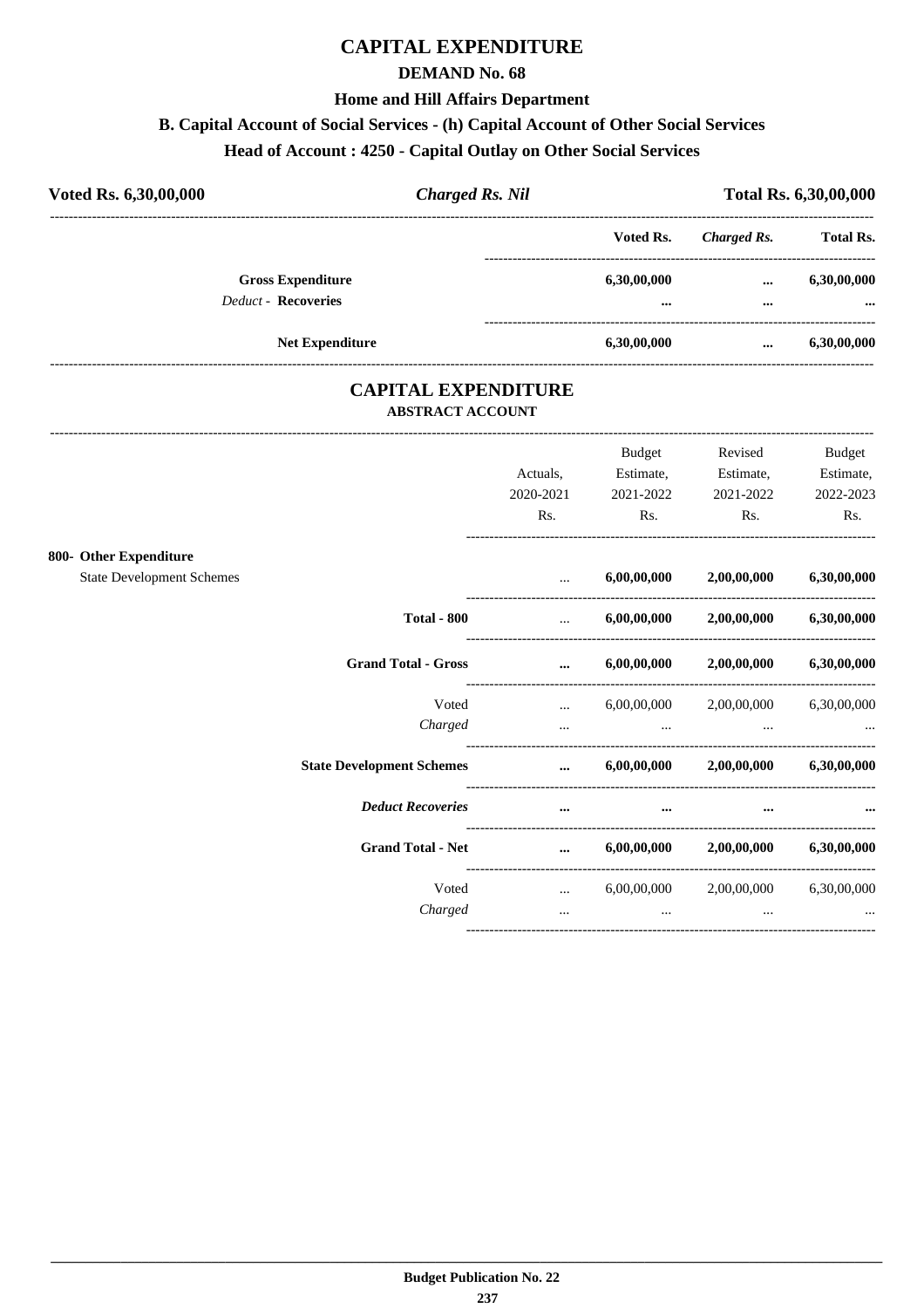|                                                             | Actuals,<br>2020-2021<br>Rs. | <b>Budget</b><br>Estimate,<br>2021-2022<br>Rs. | Revised<br>Estimate,<br>2021-2022<br>Rs. | Budget<br>Estimate,<br>2022-2023<br>Rs. |
|-------------------------------------------------------------|------------------------------|------------------------------------------------|------------------------------------------|-----------------------------------------|
| <b>DETAILED ACCOUNT NO. 4250-00-800 - OTHER EXPENDITURE</b> |                              |                                                |                                          |                                         |
| 800- Other Expenditure                                      |                              |                                                |                                          |                                         |
| <b>State Development Schemes</b>                            |                              |                                                |                                          |                                         |
| 003- Construction of Morgue. [HH]                           |                              |                                                |                                          |                                         |
| 53- Major Works / Land and Buildings                        | $\cdots$                     | 6,00,00,000                                    | 2,00,00,000                              | 6,30,00,000                             |
| <b>Total - State Development Schemes</b>                    | $\cdots$                     | 6,00,00,000                                    | 2,00,00,000                              | 6,30,00,000                             |
| Total - 4250-00-800                                         | $\cdots$                     | 6,00,00,000                                    | 2,00,00,000                              | 6,30,00,000                             |
| Voted                                                       | $\cdots$                     | 6,00,00,000                                    | 2,00,00,000                              | 6,30,00,000                             |
| Charged                                                     | $\cdots$                     | $\cdots$                                       | $\cdots$                                 |                                         |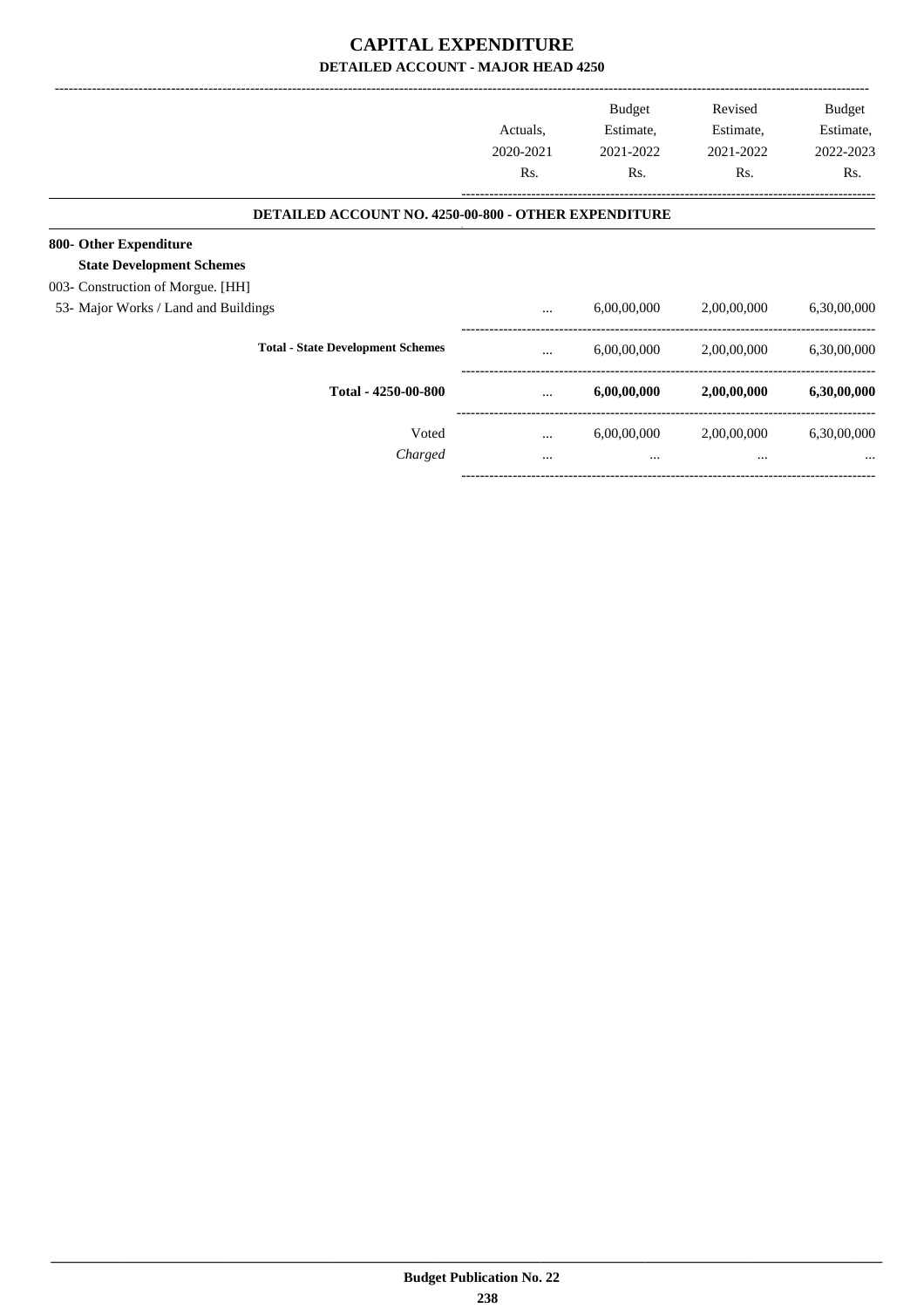### **DEMAND No. 68**

### **Home and Hill Affairs Department**

# **C. Capital Accounts of Economic Services - (c) Capital Account of Special Areas Programme**

### **Head of Account : 4575 - Capital Outlay on Other Special Areas Programme**

| Voted Rs. 191,47,45,000<br><b>Charged Rs. Nil</b>                     |                  |                                      |                           | Total Rs. 191,47,45,000 |
|-----------------------------------------------------------------------|------------------|--------------------------------------|---------------------------|-------------------------|
|                                                                       |                  | Voted Rs.                            |                           | Charged Rs. Total Rs.   |
| <b>Gross Expenditure</b><br>Deduct - Recoveries                       |                  | 191,47,45,000                        |                           | $\dots$ 191,47,45,000   |
| Net Expenditure                                                       |                  | 191,47,45,000                        | $\cdots$                  | 191,47,45,000           |
| <b>CAPITAL EXPENDITURE</b><br><b>ABSTRACT ACCOUNT</b>                 |                  |                                      |                           |                         |
|                                                                       |                  | Budget                               | Revised                   | Budget                  |
|                                                                       | Actuals,         | Estimate,                            | Estimate,                 | Estimate,               |
|                                                                       | 2020-2021<br>Rs. | 2021-2022<br>Rs.                     | 2021-2022<br>Rs.          | 2022-2023<br>Rs.        |
| 60 - OTHERS                                                           |                  |                                      |                           |                         |
| 001- Direction And Administration<br><b>State Development Schemes</b> | 38,46,30,182     | 36,00,00,000                         | 37,72,64,000              | 28,80,00,000            |
| <b>Total - 001</b>                                                    | 38,46,30,182     |                                      | 36,00,00,000 37,72,64,000 | 28,80,00,000            |
| 789- Special Component Plan for Scheduled Castes                      |                  |                                      |                           |                         |
| <b>State Development Schemes</b>                                      | 5,94,34,000      | 11,00,00,000                         | 7,31,39,000               | 8,80,00,000             |
| <b>Total - 789</b>                                                    |                  | 5,94,34,000 11,00,00,000 7,31,39,000 |                           | 8,80,00,000             |
| 796- Tribal Areas Sub-Plan                                            |                  |                                      |                           |                         |
| <b>State Development Schemes</b>                                      | 1,09,25,000      | 3,00,00,000                          | 2,18,49,000               | 2,40,00,000             |
| <b>Total - 796</b>                                                    | 1.09.25,000      | 3,00,00,000                          | 2.18.49,000               | 2.40.00.000             |
| 800- Other Expenditure                                                |                  |                                      |                           |                         |
| Administrative Expenditure                                            | $\cdots$         |                                      |                           |                         |
| <b>State Development Schemes</b>                                      | 18,28,178        | 64,56,00,000                         | 80,24,000                 | 45,03,30,000            |
| <b>State Development Schemes (Central Assistance)</b>                 | 40,48,826        | 96,85,00,000                         | 86,98,000                 | 106,44,15,000           |
| <b>Total - 800</b>                                                    | 58,77,004        | 161,41,00,000                        | 1,67,22,000               | 151,47,45,000           |
| <b>Grand Total - Gross</b>                                            | 46,08,66,186     | 211,41,00,000                        | 48,89,74,000              | 191,47,45,000           |
| Voted                                                                 | 46,08,66,186     | 211,41,00,000                        | 48,89,74,000              | 191,47,45,000           |
| Charged                                                               | $\cdots$         | $\cdots$                             |                           |                         |
| <b>Administrative Expenditure</b>                                     | $\cdots$         | $\cdots$                             |                           |                         |

----------------------------------------------------------------------------------------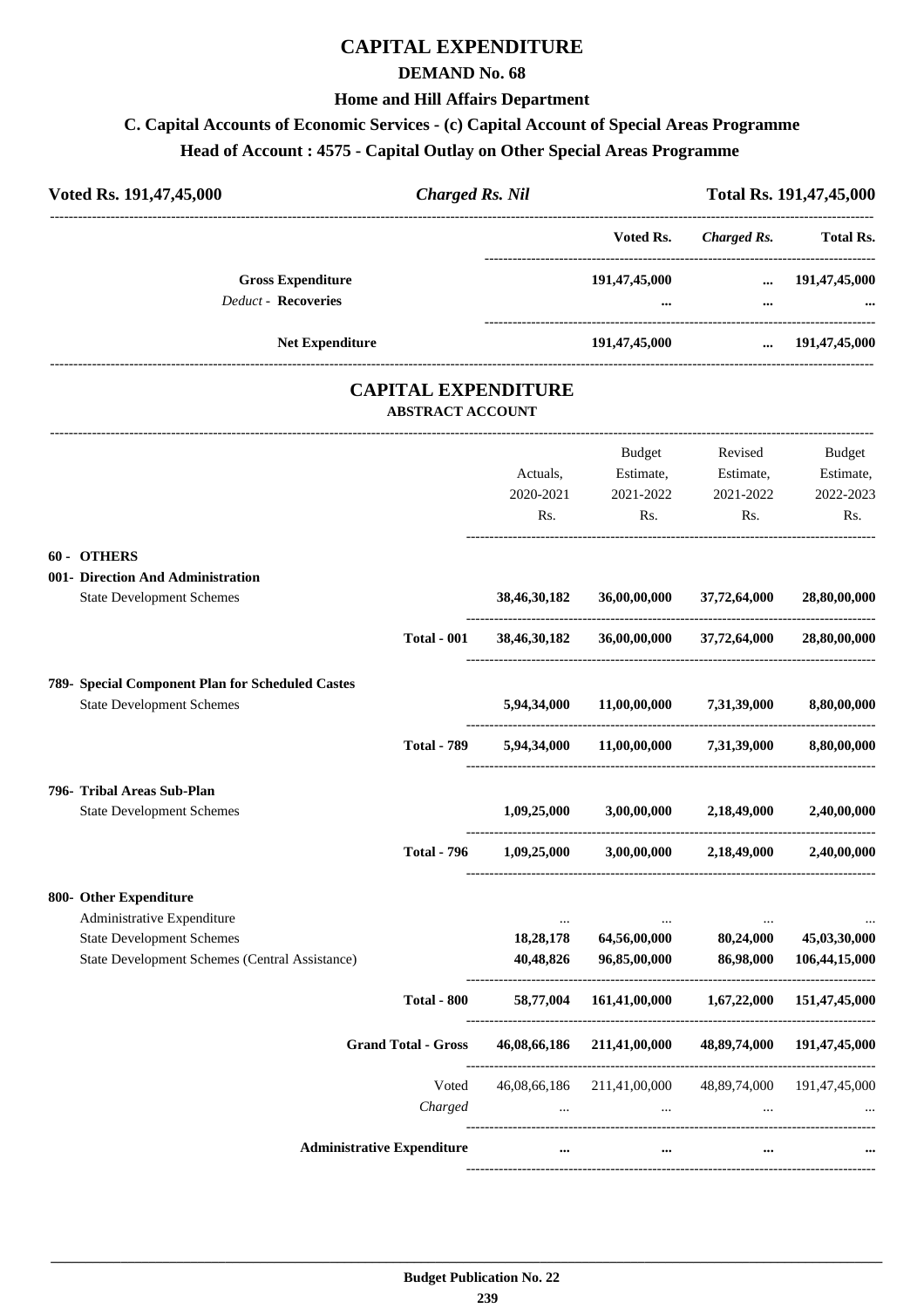### **CAPITAL EXPENDITURE ABSTRACT ACCOUNT**

| <b>Budget</b><br>Estimate,<br>2022-2023<br>Rs. | Revised<br>Estimate,<br>2021-2022<br>Rs. | <b>Budget</b><br>Estimate,<br>2021-2022<br>Rs. | Actuals.<br>2020-2021<br>Rs. |                                                       |
|------------------------------------------------|------------------------------------------|------------------------------------------------|------------------------------|-------------------------------------------------------|
|                                                |                                          |                                                |                              |                                                       |
| 85,03,30,000                                   | 48,02,76,000                             | 114,56,00,000                                  | 45,68,17,360                 | <b>State Development Schemes</b>                      |
| 106,44,15,000                                  | 86,98,000                                | 96,85,00,000                                   | 40,48,826                    | <b>State Development Schemes (Central Assistance)</b> |
| $\cdots$                                       | $\cdots$                                 | $\cdots$                                       | $-1,00,380$                  | <b>Deduct Recoveries</b>                              |
| 191,47,45,000                                  | 48,89,74,000                             | 211,41,00,000                                  | 46,07,65,806                 | <b>Grand Total - Net</b>                              |
| 191,47,45,000                                  | 48,89,74,000                             | 211,41,00,000                                  | 46,07,65,806                 | Voted                                                 |
| $\cdots$                                       | $\cdots$                                 | $\cdots$                                       | $\cdots$                     | Charged                                               |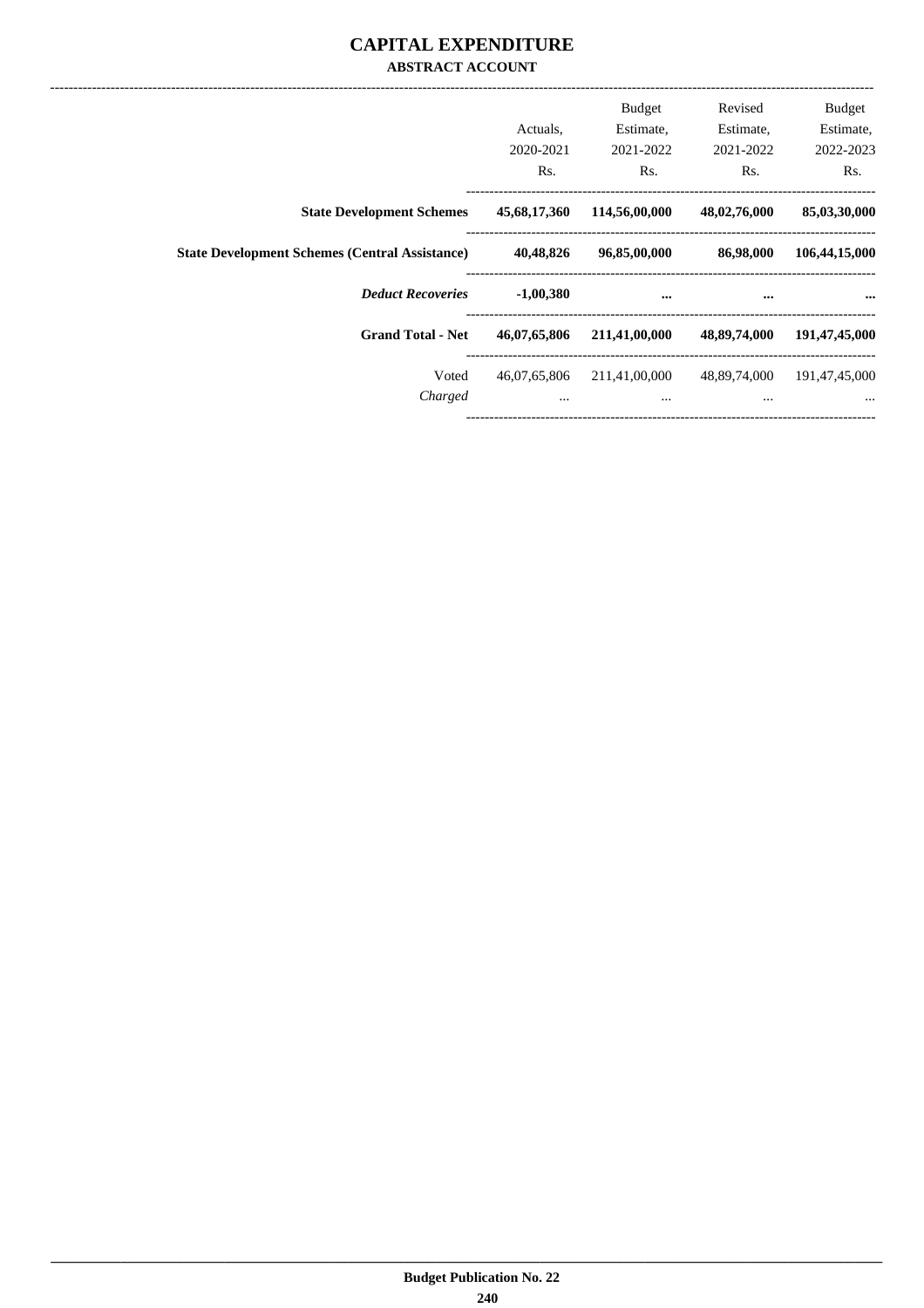|                                                                                                     |              | Budget       | Revised                   | <b>Budget</b> |
|-----------------------------------------------------------------------------------------------------|--------------|--------------|---------------------------|---------------|
|                                                                                                     | Actuals.     | Estimate,    | Estimate,                 | Estimate,     |
|                                                                                                     | 2020-2021    | 2021-2022    | 2021-2022                 | 2022-2023     |
|                                                                                                     | Rs.          | Rs.          | Rs.                       | Rs.           |
| DETAILED ACCOUNT NO. 4575-60-001 - DIRECTION AND ADMINISTRATION                                     |              |              |                           |               |
| 60 - OTHERS                                                                                         |              |              |                           |               |
| 001- Direction And Administration                                                                   |              |              |                           |               |
| <b>State Development Schemes</b>                                                                    |              |              |                           |               |
| 003- Implementation of RIDF Projects (RIDF) [HH]                                                    |              |              |                           |               |
| 53- Major Works / Land and Buildings                                                                | 38,46,30,182 |              | 36,00,00,000 37,72,64,000 | 28,80,00,000  |
| <b>Total - State Development Schemes</b>                                                            | 38,46,30,182 | 36,00,00,000 | 37,72,64,000              | 28,80,00,000  |
| Total - 4575-60-001                                                                                 | 38,46,30,182 |              | 36,00,00,000 37,72,64,000 | 28,80,00,000  |
| Voted                                                                                               | 38,46,30,182 | 36,00,00,000 | 37,72,64,000              | 28,80,00,000  |
| Charged                                                                                             |              | $\cdots$     |                           |               |
|                                                                                                     |              |              |                           |               |
| DETAILED ACCOUNT NO. 4575-60-789 - SPECIAL COMPONENT PLAN FOR SCHEDULED CASTES                      |              |              |                           |               |
| 60 - OTHERS<br>789- Special Component Plan for Scheduled Castes<br><b>State Development Schemes</b> |              |              |                           |               |
| 008- Implementation of RIDF Projects (RIDF) [HH]                                                    |              |              |                           |               |
| 53- Major Works / Land and Buildings                                                                | 5,94,34,000  | 11,00,00,000 | 7,31,39,000               | 8,80,00,000   |
| <b>Total - State Development Schemes</b>                                                            | 5,94,34,000  | 11,00,00,000 | 7,31,39,000               | 8,80,00,000   |
| Total - 4575-60-789                                                                                 | 5,94,34,000  | 11,00,00,000 | 7,31,39,000               | 8,80,00,000   |
| Voted                                                                                               | 5,94,34,000  | 11,00,00,000 | 7,31,39,000               | 8,80,00,000   |
| Charged                                                                                             |              |              |                           |               |
|                                                                                                     |              |              |                           |               |
| DETAILED ACCOUNT NO. 4575-60-796 - TRIBAL AREAS SUB-PLAN                                            |              |              |                           |               |
| 60 - OTHERS                                                                                         |              |              |                           |               |
| 796- Tribal Areas Sub-Plan                                                                          |              |              |                           |               |
| <b>State Development Schemes</b><br>026- Implementation of RIDF Projects (RIDF) [HH]                |              |              |                           |               |
| 53- Major Works / Land and Buildings                                                                | 1,09,25,000  | 3,00,00,000  | 2,18,49,000               | 2,40,00,000   |
|                                                                                                     |              |              |                           |               |
| <b>Total - State Development Schemes</b>                                                            | 1,09,25,000  | 3,00,00,000  | 2,18,49,000               | 2,40,00,000   |
| Total - 4575-60-796                                                                                 | 1,09,25,000  | 3,00,00,000  | 2,18,49,000               | 2,40,00,000   |
| Voted                                                                                               | 1,09,25,000  | 3,00,00,000  | 2,18,49,000               | 2,40,00,000   |
| Charged                                                                                             |              |              |                           |               |
|                                                                                                     |              |              |                           |               |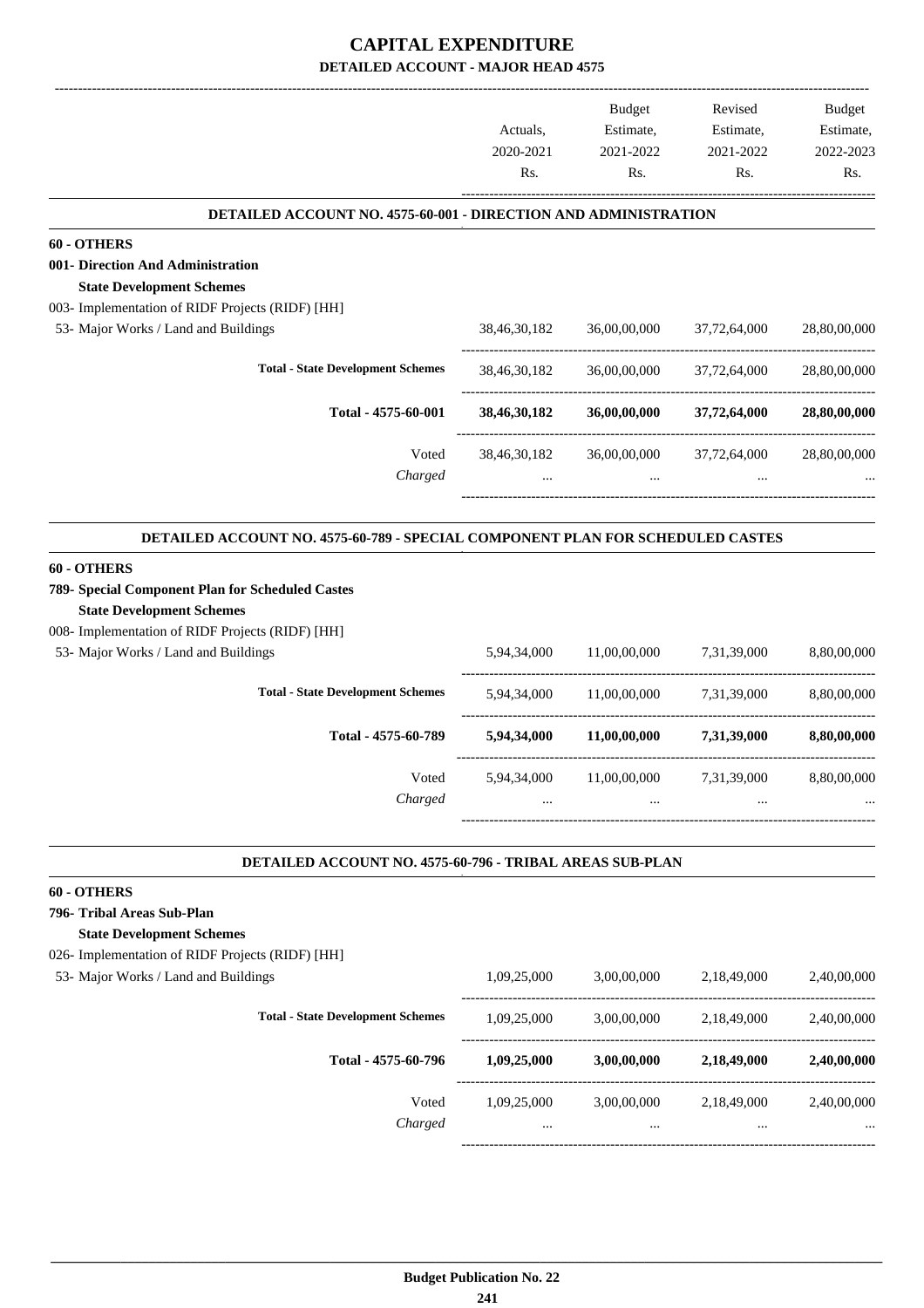|                                                                                        | Actuals,<br>2020-2021<br>Rs. | Budget<br>Estimate,<br>2021-2022<br>Rs.       | Revised<br>Estimate,<br>2021-2022<br>Rs. | Budget<br>Estimate,<br>2022-2023<br>Rs. |
|----------------------------------------------------------------------------------------|------------------------------|-----------------------------------------------|------------------------------------------|-----------------------------------------|
| DETAILED ACCOUNT NO. 4575-60-800 - OTHER EXPENDITURE                                   |                              |                                               |                                          |                                         |
| 60 - OTHERS                                                                            |                              |                                               |                                          |                                         |
| 800- Other Expenditure                                                                 |                              |                                               |                                          |                                         |
| <b>Administrative Expenditure</b>                                                      |                              |                                               |                                          |                                         |
| 040- P.W.(Roads) Sector [HH]                                                           |                              |                                               |                                          |                                         |
| 53- Major Works / Land and Buildings                                                   |                              |                                               |                                          |                                         |
| <b>State Development Schemes</b>                                                       |                              |                                               |                                          |                                         |
| 031- Social Welfare Sector (State Share) (BADP) [HH]                                   |                              |                                               |                                          |                                         |
| 53- Major Works / Land and Buildings                                                   | 10,29,620                    | 12,40,00,000                                  | 39,61,000                                | 13,50,00,000                            |
| Total - 4575-60-800-031                                                                |                              | 10,29,620 12,40,00,000                        |                                          | 39,61,000 13,50,00,000                  |
| 032- Irrigation & Flood Control Sector (State Share) (BADP) [HH]                       |                              |                                               |                                          |                                         |
| 53- Major Works / Land and Buildings                                                   | $\cdots$                     |                                               | 2,00,00,000 40,63,000 4,10,00,000        |                                         |
| Total - 4575-60-800-032                                                                | $\cdots$                     | 2,00,00,000                                   | 40,63,000                                | 4,10,00,000                             |
| 034- Road Sector Construction / Strengthening of Road, Bridge,                         |                              |                                               |                                          |                                         |
| Culvert, Jetty (State Share) (BADP) [HH]                                               |                              |                                               |                                          |                                         |
| 53- Major Works / Land and Buildings                                                   |                              | 7,98,558 48,70,00,000                         | $\mathbf{r}$ and $\mathbf{r}$            | 26,20,00,000                            |
| Total - 4575-60-800-034                                                                | 7,98,558                     | 48,70,00,000                                  |                                          | $\ldots$ 26,20,00,000                   |
| 035- Power Sector - Creation of Energy Services (State Share)<br>(BADP) [HH]           |                              |                                               |                                          |                                         |
| 60- Other Capital Expenditure                                                          | $\cdots$                     | 86,00,000                                     | $\cdots$                                 | 60,30,000                               |
| Total - 4575-60-800-035                                                                |                              | 86,00,000                                     | $\cdots$                                 | 60,30,000                               |
| 037- Agricultural Sector - Construction of Market Complex (State<br>Share) (BADP) [HH] |                              |                                               |                                          |                                         |
| 53- Major Works / Land and Buildings                                                   | $\ddots$                     | 60,00,000                                     | $\cdots$                                 | 63,00,000                               |
| Total - 4575-60-800-037                                                                |                              | 60,00,000                                     |                                          | 63,00,000                               |
|                                                                                        | $\cdots$                     |                                               |                                          | and the state                           |
| <b>Total - State Development Schemes</b>                                               |                              | 18,28,178 64,56,00,000 80,24,000 45,03,30,000 |                                          |                                         |
|                                                                                        |                              |                                               |                                          |                                         |
| <b>State Development Schemes (Central Assistance)</b>                                  |                              |                                               |                                          |                                         |
| 004- Social Welfare Sector (Central Share) (BADP) [HH]                                 |                              |                                               |                                          |                                         |
| 53- Major Works / Land and Buildings                                                   |                              | 4,49,148 18,60,00,000 74,01,000 21,53,00,000  |                                          |                                         |
| Total - 4575-60-800-004                                                                |                              | 4,49,148 18,60,00,000 74,01,000 21,53,00,000  |                                          |                                         |
| 005- Irrigation and Flood Control Sector (Central Share) (BADP)<br>[HH]                |                              |                                               |                                          |                                         |
| 53- Major Works / Land and Buildings                                                   | 35,99,678                    | 3,00,00,000                                   | 12,97,000                                | 5,89,90,000                             |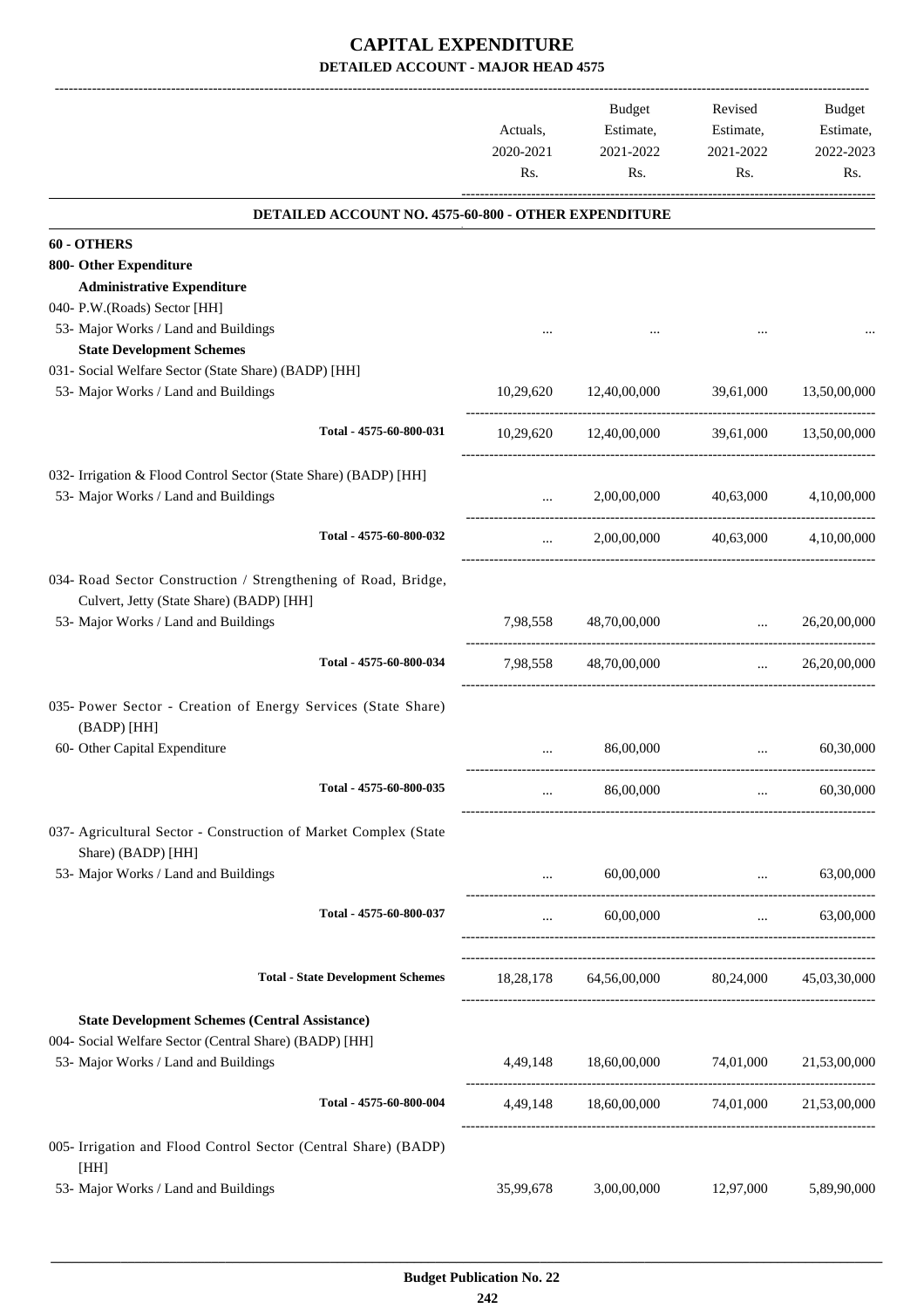| Actuals,<br>2020-2021 | <b>Budget</b><br>Estimate,<br>2021-2022 | Revised<br>Estimate,<br>2021-2022 | Budget<br>Estimate,<br>2022-2023                                                                        |
|-----------------------|-----------------------------------------|-----------------------------------|---------------------------------------------------------------------------------------------------------|
| Rs.                   | Rs.                                     | Rs.                               | Rs.                                                                                                     |
|                       |                                         |                                   |                                                                                                         |
|                       |                                         |                                   |                                                                                                         |
|                       |                                         |                                   |                                                                                                         |
| $\cdots$              | 73,05,00,000                            | $\ldots$                          | 76, 70, 25, 000                                                                                         |
| $\cdots$              | 73,05,00,000                            |                                   | 76,70,25,000                                                                                            |
|                       |                                         |                                   |                                                                                                         |
|                       |                                         | $\ddotsc$                         | 1,36,50,000                                                                                             |
|                       |                                         |                                   |                                                                                                         |
| $\cdots$              | 1,30,00,000                             | $\cdots$                          | 1,36,50,000                                                                                             |
|                       |                                         |                                   |                                                                                                         |
|                       |                                         |                                   |                                                                                                         |
|                       |                                         |                                   |                                                                                                         |
| $\cdots$              | 90,00,000                               | $\ddots$                          | 94,50,000                                                                                               |
|                       | 90,00,000                               | $\cdots$                          | 94,50,000                                                                                               |
| $\cdots$              | $\cdots$                                | $\cdots$                          |                                                                                                         |
| 40,48,826             | 96,85,00,000                            | 86,98,000                         | 106, 44, 15, 000                                                                                        |
| 58,77,004             | 161,41,00,000                           |                                   | 151,47,45,000                                                                                           |
| 58,77,004             | 161,41,00,000<br>$\cdots$               | 1,67,22,000<br>$\cdots$           | 151,47,45,000                                                                                           |
|                       | $\cdots$                                | 35,99,678<br>1,30,00,000          | 3,00,00,000 12,97,000 5,89,90,000<br>$\mathbf{11.1}$ and $\mathbf{11.1}$<br>$\cdots$<br><br>1,67,22,000 |

### **DETAILED ACCOUNT NO. 4575 - DEDUCT RECOVERIES IN REDUCTION OF EXPENDITURE**

**--------------------------------------------------------------------------------------------------------------------------------------------------------------------------------**

**--------------------------------------------------------------------------------------------------------------------------------------------------------------------------------**

#### **60 - OTHERS**

**800- Other Expenditure**

State Development Schemes

900-Deduct -Receipt and Recoveries on capital Account [HH]

70-Deduct Recoveries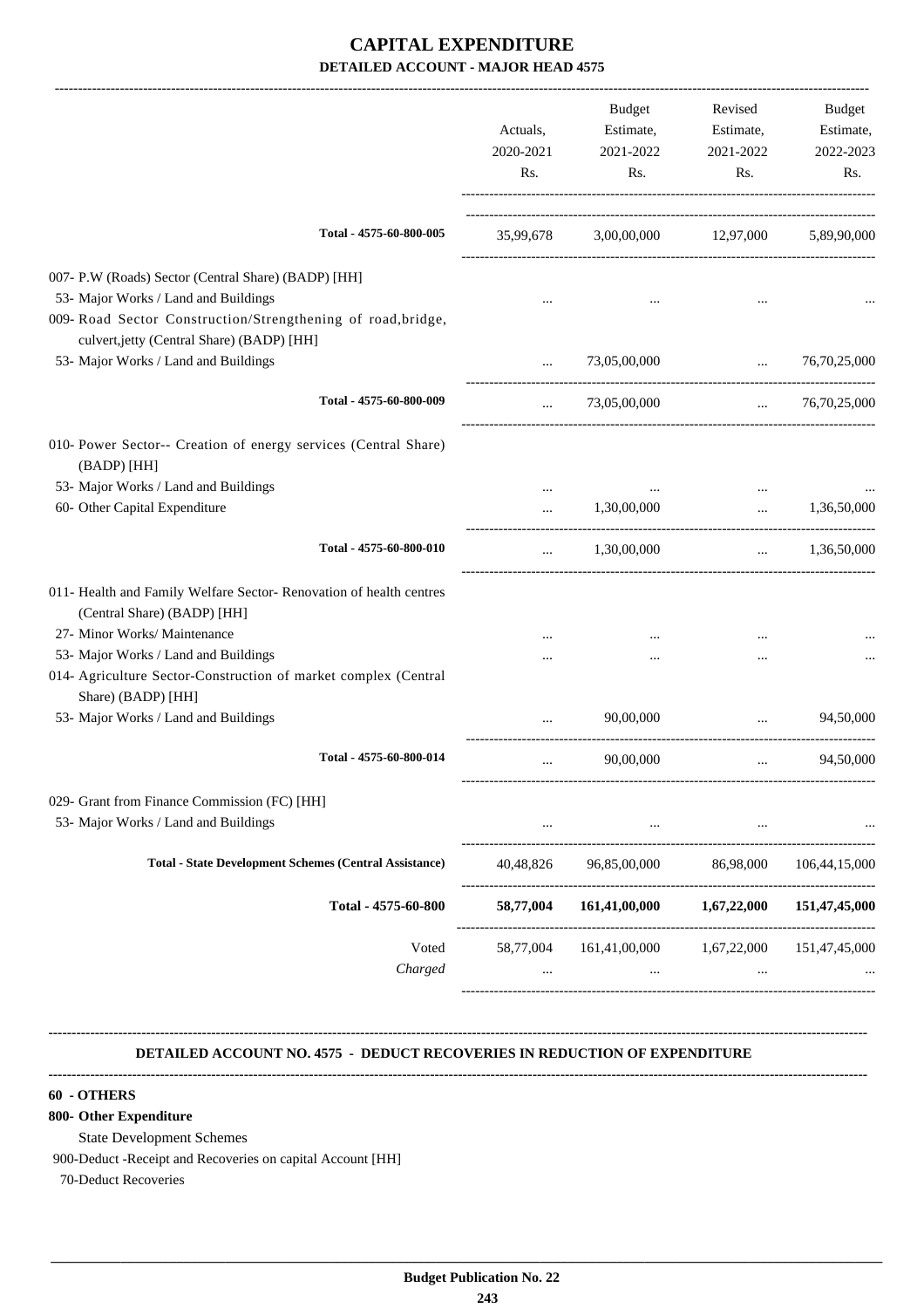|                                                                                                           | Actuals,<br>2020-2021<br>Rs. | <b>Budget</b><br>Estimate,<br>2021-2022<br>R <sub>s</sub> . | Revised<br>Estimate,<br>2021-2022<br>Rs. | Budget<br>Estimate,<br>2022-2023<br>Rs. |
|-----------------------------------------------------------------------------------------------------------|------------------------------|-------------------------------------------------------------|------------------------------------------|-----------------------------------------|
| 01-Others                                                                                                 | $-1,00,380$                  | $\cdots$                                                    | $\cdots$                                 |                                         |
| 901-Deduct -Receipt and Recoveries on capital Account [HH]                                                |                              |                                                             |                                          |                                         |
| 70-Deduct Recoveries                                                                                      |                              |                                                             |                                          |                                         |
| 01-Others                                                                                                 |                              |                                                             |                                          |                                         |
| <b>State Development Schemes</b>                                                                          |                              |                                                             |                                          |                                         |
| 043-Refund of Unutilized Fund of CSS Schemes (State Share)<br>(CSSREFUND) [HH]                            |                              |                                                             |                                          |                                         |
| 70-Deduct Recoveries                                                                                      |                              |                                                             |                                          |                                         |
| 01-Others                                                                                                 |                              |                                                             |                                          |                                         |
| State Development Schemes (Central Assistance)                                                            |                              |                                                             |                                          |                                         |
| 004-Social Welfare Sector (Central Share) (BADP) [HH]                                                     |                              |                                                             |                                          |                                         |
| 70-Deduct Recoveries                                                                                      |                              |                                                             |                                          |                                         |
| 01-Others                                                                                                 |                              |                                                             |                                          |                                         |
| 009-Road Sector Construction/Strengthening of road, bridge,<br>culvert, jetty (Central Share) (BADP) [HH] |                              |                                                             |                                          |                                         |
| 70-Deduct Recoveries                                                                                      |                              |                                                             |                                          |                                         |
| 01-Others                                                                                                 |                              |                                                             |                                          |                                         |
| 02-W.B.H.S. 2008                                                                                          |                              |                                                             |                                          |                                         |
| 042-Refund of Unutilized Fund of CSS Schemes (Central Share)<br>(CSSREFUND) [HH]                          |                              |                                                             |                                          |                                         |
| 70-Deduct Recoveries                                                                                      |                              |                                                             |                                          |                                         |
| 01-Others                                                                                                 |                              |                                                             |                                          |                                         |
| Total - 800 - Deduct - Recoveries                                                                         | $-1,00,380$                  | $\ddotsc$                                                   | $\ddotsc$                                |                                         |
| Total - 4575 - Deduct - Recoveries                                                                        | $-1,00,380$                  | $\cdots$                                                    | $\cdots$                                 |                                         |
|                                                                                                           |                              |                                                             |                                          |                                         |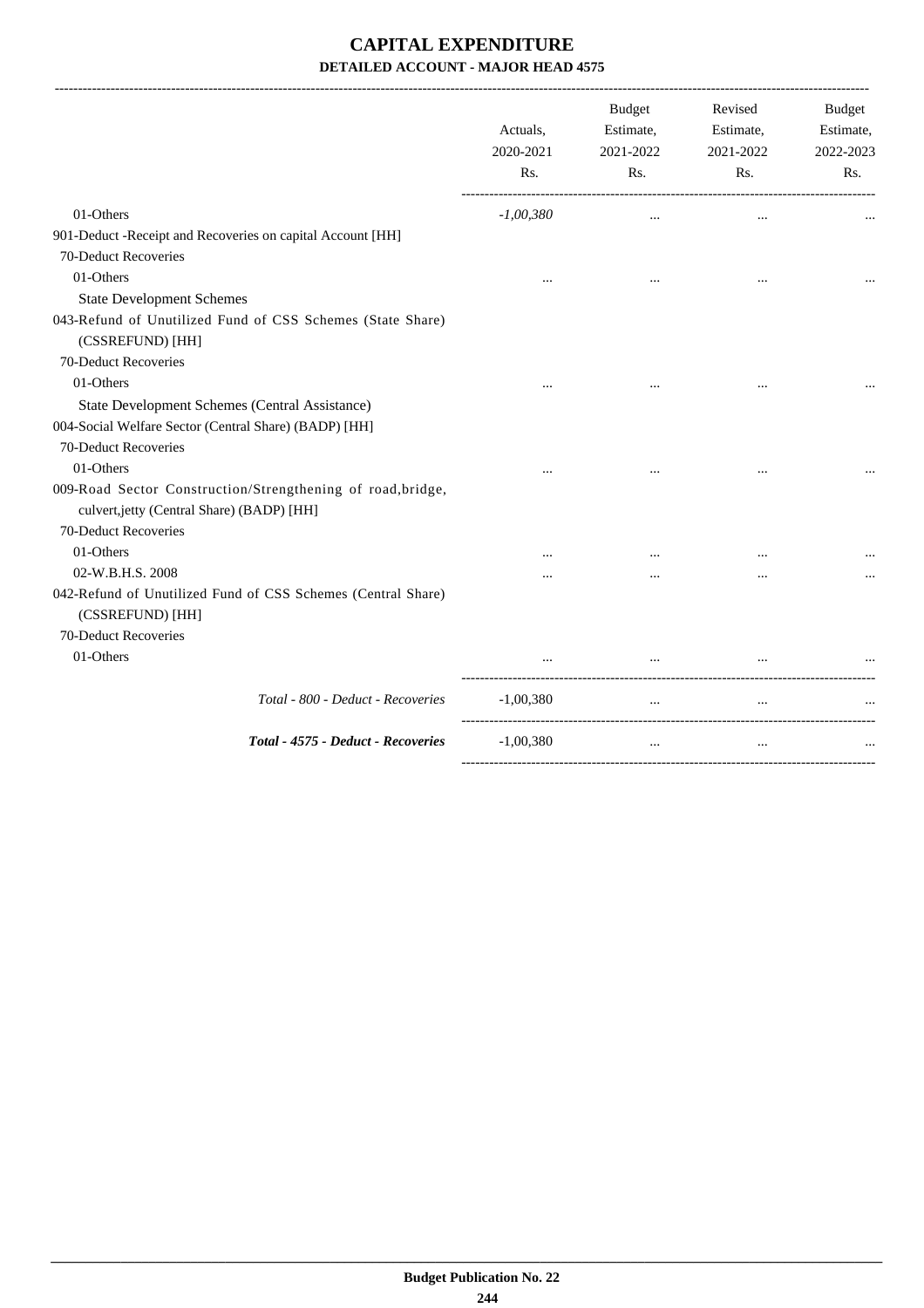# **LOAN AND ADVANCES-DISBURSEMENT**

### **DEMAND No. 68**

### **Home and Hill Affairs Department**

**E. Public Debt -**

### **Head of Account : 6004 - Loans and Advances from the Central Government**

| <b>Voted Rs. Nil</b>                                   | Charged Rs. 2,00,00,000 |              | Total Rs. 2,00,00,000   |                  |
|--------------------------------------------------------|-------------------------|--------------|-------------------------|------------------|
|                                                        |                         | Voted Rs.    | Charged Rs.             | <b>Total Rs.</b> |
| <b>Gross Expenditure</b><br><b>Deduct - Recoveries</b> |                         | $\cdots$<br> | 2,00,00,000<br>$\cdots$ | 2,00,00,000<br>  |
| <b>Net Expenditure</b>                                 |                         | $\cdots$     | 2,00,00,000             | 2,00,00,000      |

### **LOAN AND ADVANCES-DISBURSEMENT ABSTRACT ACCOUNT**

|                                                   |                                   |             | Budget      | Revised     | <b>Budget</b> |
|---------------------------------------------------|-----------------------------------|-------------|-------------|-------------|---------------|
|                                                   |                                   | Actuals,    | Estimate,   | Estimate,   | Estimate,     |
|                                                   |                                   | 2020-2021   | 2021-2022   | 2021-2022   | 2022-2023     |
|                                                   |                                   | Rs.         | Rs.         | Rs.         | Rs.           |
| 01 - NON-PLAN LOANS                               |                                   |             |             |             |               |
| 800- Other Loans                                  |                                   |             |             |             |               |
| Administrative Expenditure                        | <b>Voted</b>                      |             |             |             |               |
|                                                   | Charged                           | 2,64,21,390 | 3,10,00,000 | 3,10,00,000 | 2,00,00,000   |
|                                                   | <b>Total - 800</b>                | 2,64,21,390 | 3,10,00,000 | 3,10,00,000 | 2,00,00,000   |
|                                                   | Total - 01                        | 2,64,21,390 | 3,10,00,000 | 3,10,00,000 | 2,00,00,000   |
|                                                   | Voted                             |             |             |             |               |
|                                                   | Charged                           | 2,64,21,390 | 3,10,00,000 | 3,10,00,000 | 2,00,00,000   |
| 09 - OTHER LOANS FOR STATES / UNION TERITORY WITH |                                   |             |             |             |               |
| <b>LEGISLATURE SCHEMES</b>                        |                                   |             |             |             |               |
| 800- Other Loans                                  |                                   |             |             |             |               |
| Administrative Expenditure                        |                                   |             |             |             |               |
|                                                   | <b>Total - 800</b>                | $\cdots$    | $\ddotsc$   | $\ddotsc$   |               |
|                                                   | Total - 09                        | $\cdots$    | $\ddots$    |             |               |
|                                                   | <b>Grand Total - Gross</b>        | 2,64,21,390 | 3,10,00,000 | 3,10,00,000 | 2,00,00,000   |
|                                                   | Voted                             |             |             |             |               |
|                                                   | Charged                           | 2,64,21,390 | 3,10,00,000 | 3,10,00,000 | 2,00,00,000   |
|                                                   | <b>Administrative Expenditure</b> | 2,64,21,390 | 3,10,00,000 | 3,10,00,000 | 2,00,00,000   |
|                                                   | Voted                             |             |             |             |               |
|                                                   | Charged                           | 2,64,21,390 | 3,10,00,000 | 3,10,00,000 | 2,00,00,000   |
|                                                   |                                   |             |             |             |               |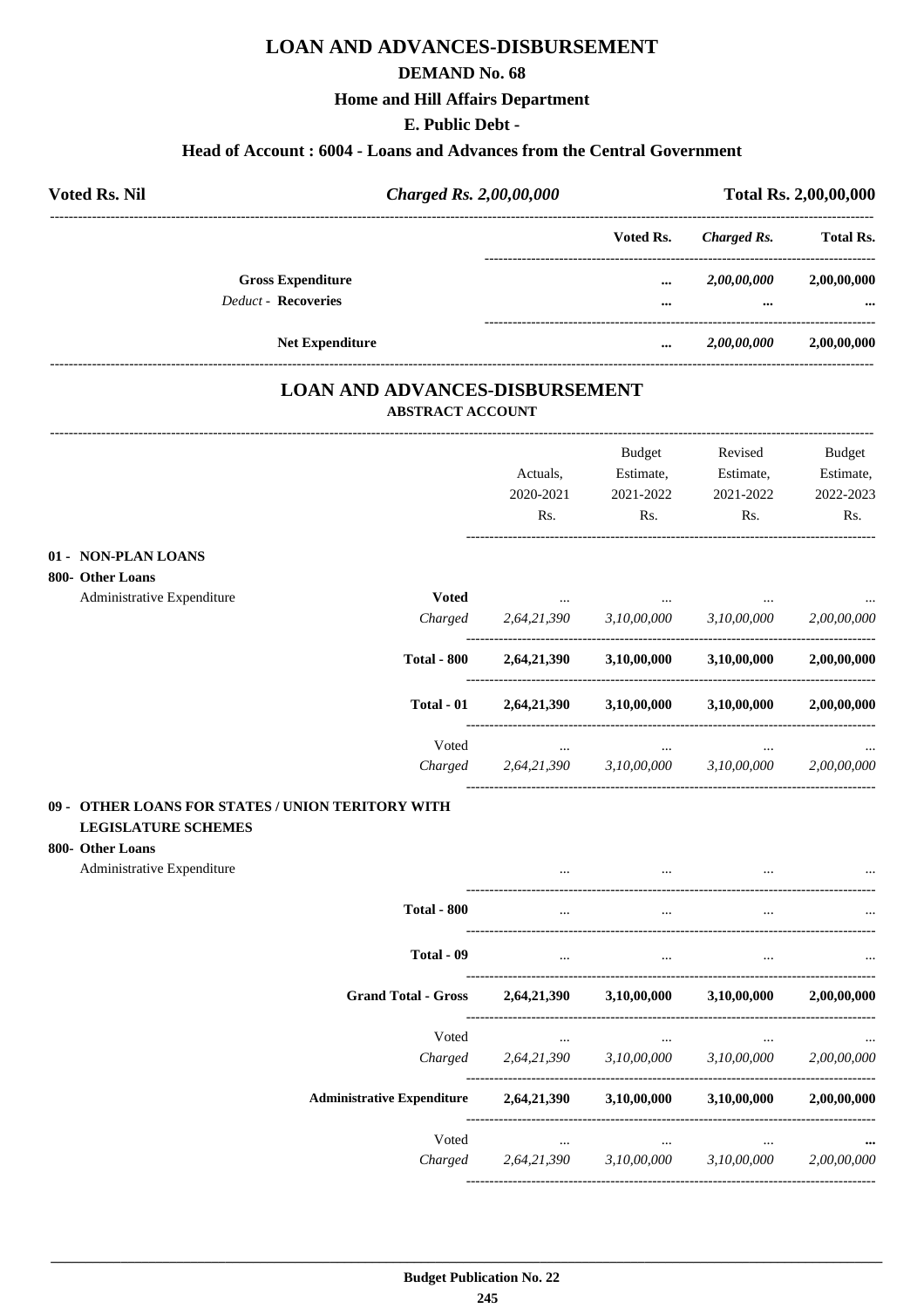### **LOAN AND ADVANCES-DISBURSEMENT ABSTRACT ACCOUNT**

|                          | Actuals.<br>2020-2021<br>Rs. | <b>Budget</b><br>Estimate.<br>2021-2022<br>Rs. | Revised<br>Estimate.<br>2021-2022<br>Rs. | <b>Budget</b><br>Estimate.<br>2022-2023<br>Rs. |
|--------------------------|------------------------------|------------------------------------------------|------------------------------------------|------------------------------------------------|
| <b>Deduct Recoveries</b> |                              |                                                |                                          |                                                |
| <b>Grand Total - Net</b> | 2,64,21,390                  | 3,10,00,000                                    | 3,10,00,000                              | 2,00,00,000                                    |
| Voted<br>Charged         | <br>2,64,21,390              | <br>3,10,00,000                                | <br>3,10,00,000                          | <br>2,00,00,000                                |